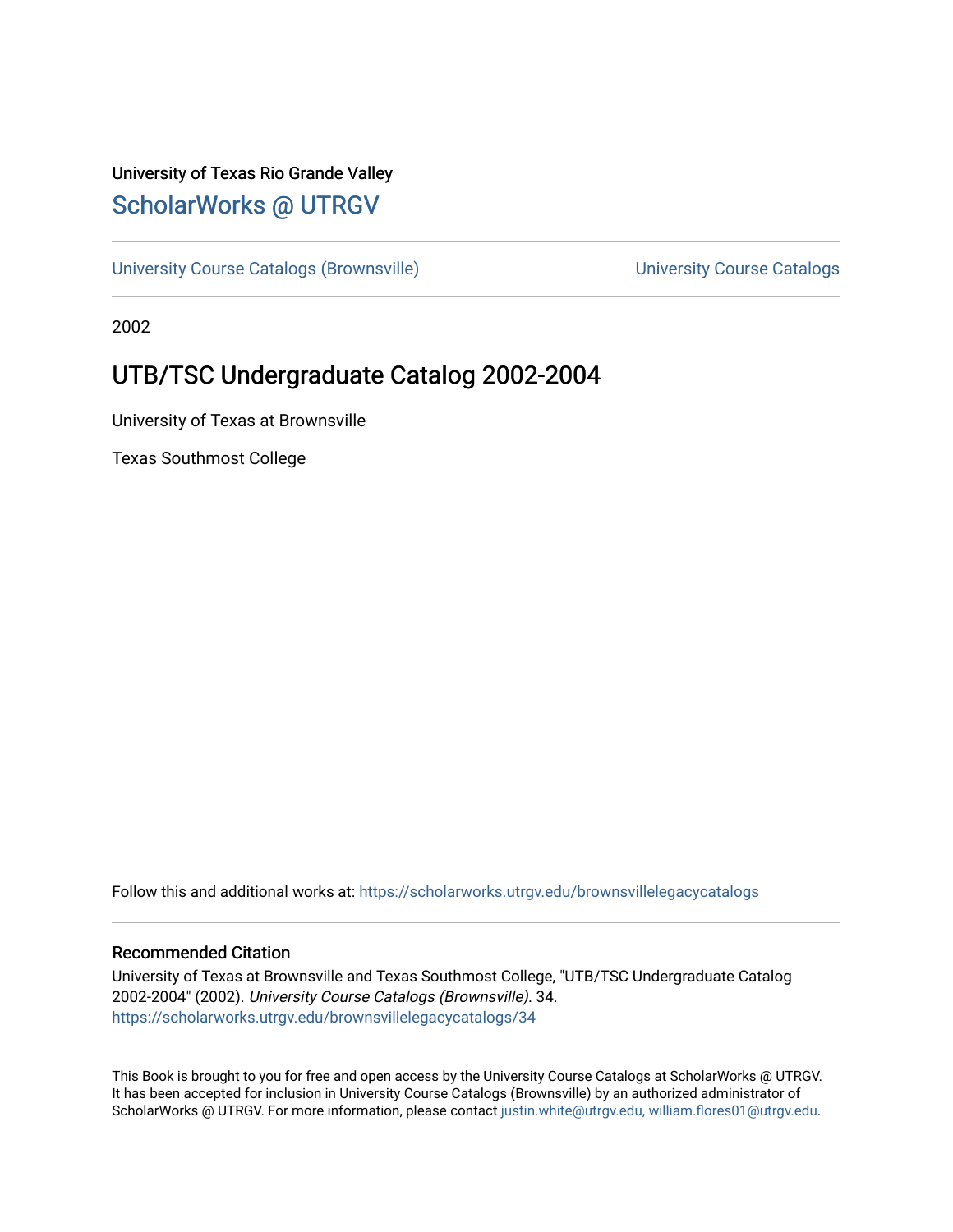

### **UNDERGRADUATE CATALOG** 2002-2004

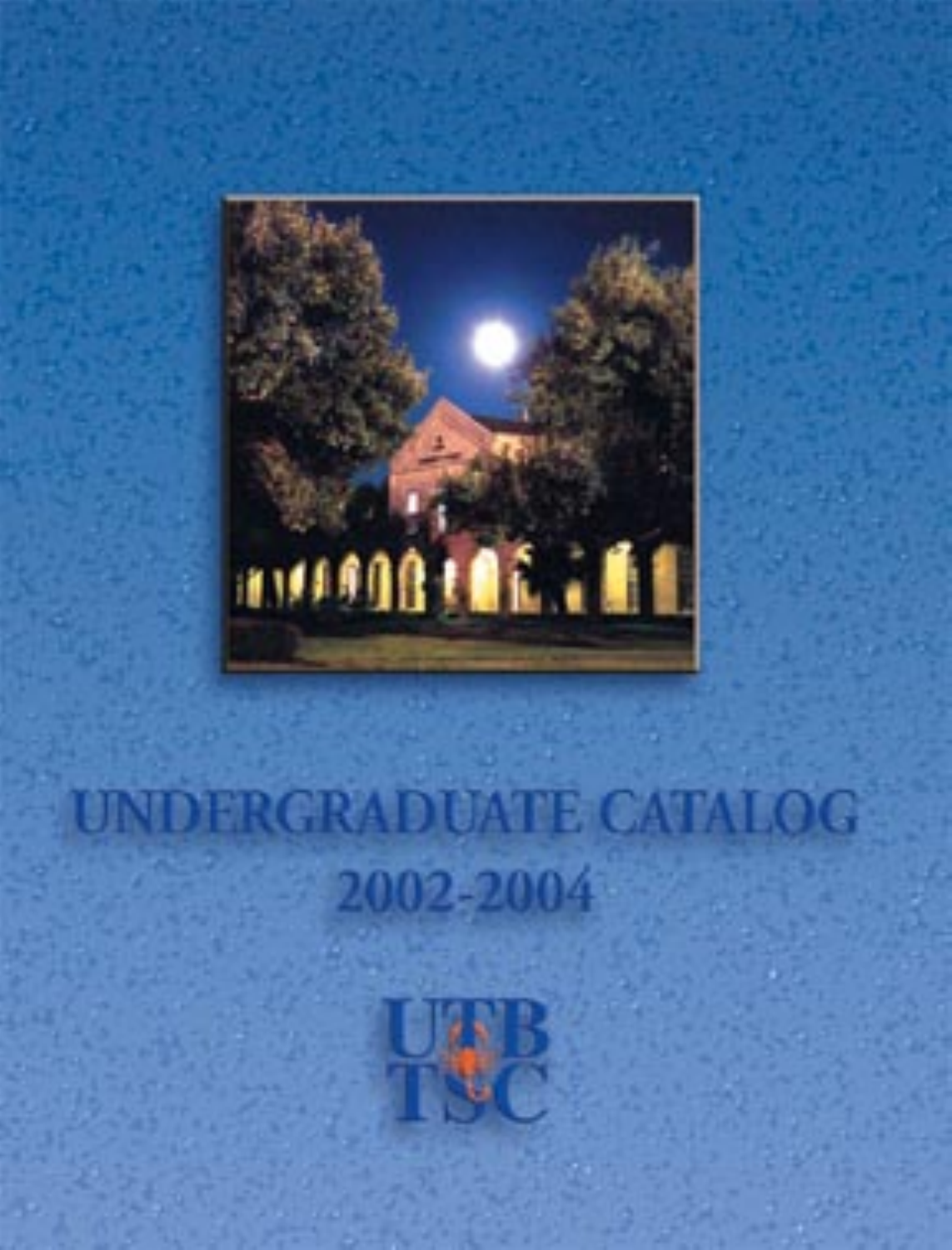# **HISTORY & OPERATION OF THE PARTNERSHIP**

The University of Texas at Brownsville and Texas Southmost College have entered into a bold new partnership to provide expanding educational opportunities in the Lower Rio Grande Valley and the state. This creative initial provide expanding educational opportunities in the Lower Rio Grande Valley and the state. This creative initia tive is designed to improve the continuity, quality, and efficiency of the educational programs and support services offered by the University and the College.

It combines the administrative, instructional and support services of the upper-level university and the community college and eliminates the artificial barriers between them. Continued program development, new program implementation, systemic cooperation with local schools, and partnerships with other institutions of higher learning are major goals of this emerging partnership.

Texas Southmost College was created by the Brownsville Independent School District in 1926. It was the second community college to be founded in the state of Texas. Originally known as the Junior College of the Lower Rio Grande Valley, its name was changed in 1931 to Brownsville Junior College. Upon the establishment of the Southmost Union Junior College District in 1949, it was renamed Texas Southmost College.

The bill that created The University of Texas at Brownsville in 1991 also authorized it to enter into a partnership arrangement with Texas Southmost College. The partnership was created under the provisions of Chapter 51, Subchapter L of the Texas Education Code. The establishment of that partnership and its operational implementation in the Fall of 1992 began the history of The University of Texas at Brownsville in partnership with Texas Southmost College.

The Partnership has its foundation in the establishment of two higher education institutions: The University of Texas at Brownsville and Texas Southmost College. The University of Texas at Brownsville and the Partnership were created by the Texas legislature in May 1991. The foundation for The University of Texas at Brownsville was laid in 1973 when Pan American University opened a Center on the campus of Texas Southmost College to teach upper-level and graduate courses. In 1977, the Legislature approved the establishment of Pan American University at Brownsville as an upper-level center. In 1989, Pan American University at Brownsville became a part of the University of Texas System as a consequence of The University of Texas-Pan American merger. This was the prelude to the establishment in 1991 of what is today – The University of Texas at Brownsville, a free-standing, upper-division university.

The governing boards of The University of Texas at Brownsville and Texas Southmost College each retain their statutory responsibilities. The University of Texas at Brownsville and the Partnership are governed by the nine-member Board of Regents of the UT System appointed by the Governor. The Southmost Union Junior College District is governed by a seven-member board elected at large from the ad valorem taxing district of the college, which includes most of Cameron County. Chapter 51 of the Texas Education Code also provided for the governing board of each institution to appoint members to a Partnership Advisory Committee which is composed of three members from each board. This committee makes recommendations concerning the development of coordinated programs and services to meet the needs of the communities served by the Partnership.

The operation of the Partnership consolidates the administrative, instructional and support services of the two institutions. Under the provisions of the Partnership, Texas Southmost College retains all of its property and assets. The University of Texas at Brownsville leases needed facilities from the District. Through this unique partnership arrangement, The University of Texas at Brownsville and Texas Southmost College have embarked on a quest to provide the finest educational opportunities that their consolidated resources can create.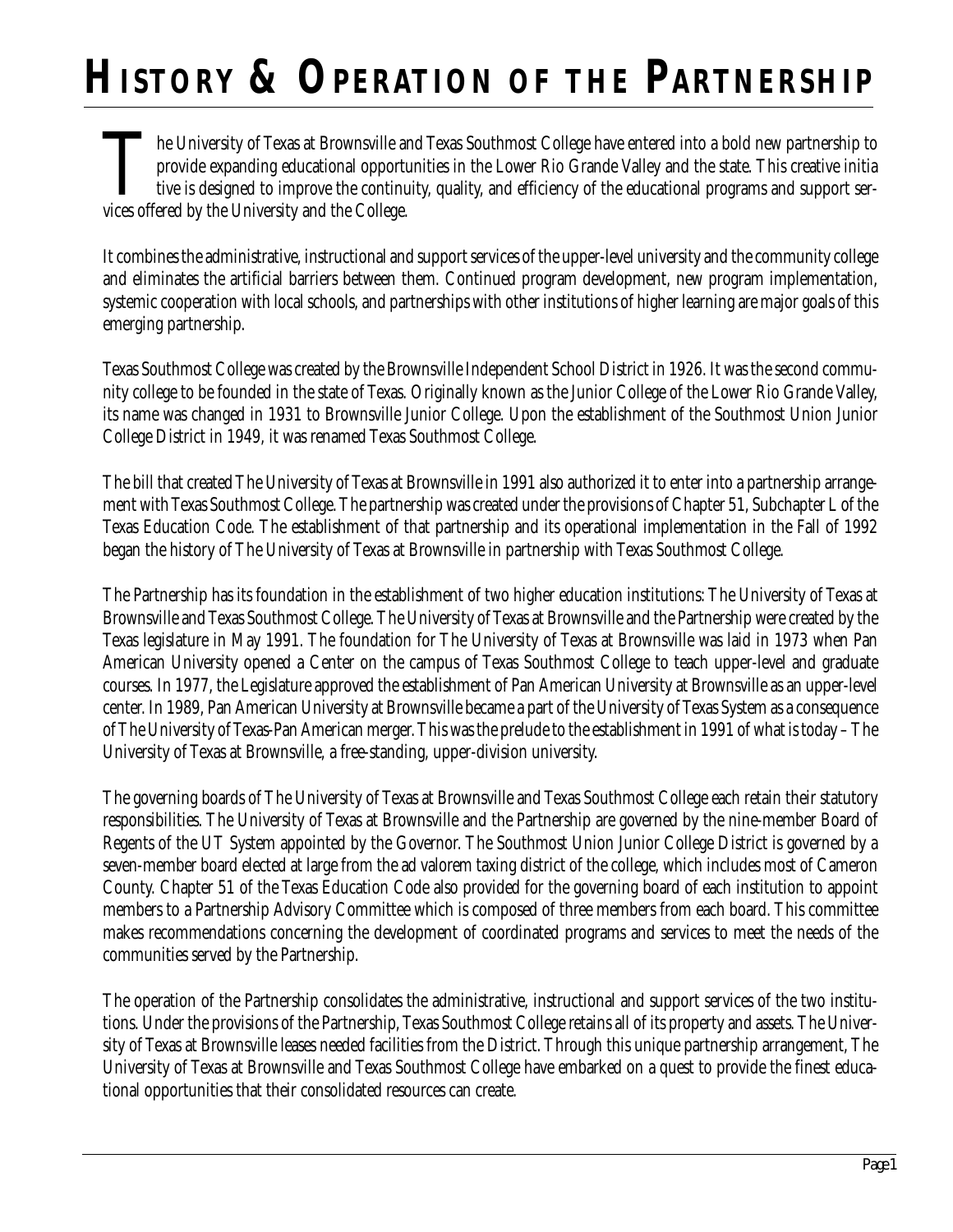# **MISSION AND PHILOSOPHY STATEMENT**

### *The University of Texas at Brownsville & Texas Southmost College Partnership*

**The Mission**

The mission of The University of Texas at Brownsville and Texas Southmost College (UTB/TSC) Partnership is to<br>provide accessible, affordable, postsecondary education of high quality, to conduct research which expands knowprovide accessible, affordable, postsecondary education of high quality, to conduct research which expands knowledge and to present programs of continuing education, public service, and cultural value to meet the needs of the community. The partnership combines the strengths of the community college and those of an upper-level university by increasing student access and eliminating interinstitutional barriers while fulfilling the distinctive responsibilities of each type of institution.

The University of Texas at Brownsville and Texas Southmost College Partnership offers certificate, associate, baccalaureate, and master's degrees in liberal arts and sciences, and in professional programs designed to meet student demand and regional needs. UTB/TSC also supports the delivery of doctoral programs through cooperative agreements with doctoral degree-granting institutions.

UTB/TSC places excellence in learning and teaching at the core of its commitments. It seeks to help students at all levels develop the skills of critical thinking, quantitative analysis, and effective communications which will sustain lifelong learning. It seeks to be a community university which respects the dignity of each learner and addresses the needs of the entire community.

UTB/TSC advances economic and social development, enhances the quality of life, fosters respect for the environment, provides for personal enrichment, and expands knowledge through programs of research, service, continuing education and training. It convenes the cultures of its community, fosters an appreciation of the unique heritage of the Lower Rio Grande Valley and encourages the development and application of bilingual abilities in its students. It provides academic leadership to the intellectual, cultural, social and economic life of the binational urban region it serves.

### **The Philosophy**

UTB/TSC is committed to excellence. It is dedicated to stewardship, service, openness, accessibility, efficiency, and citizenship. UTB/TSC is committed to students, participatory governance, liberal education, the expansion of the application of knowledge, human dignity, the convening of cultures and respect for the environment.

# **Statement of Equal Opportunity**

To the extent provided by applicable law, no person shall be excluded from participation in, denied the benefits of, or be subject to discrimination under, any program or activity sponsored or conducted by Texas Southmost College and The University of Texas System or any of its component institutions on the basis of race, color, national origin, religion, gender, age, veteran status, or disability.

Printed December 2002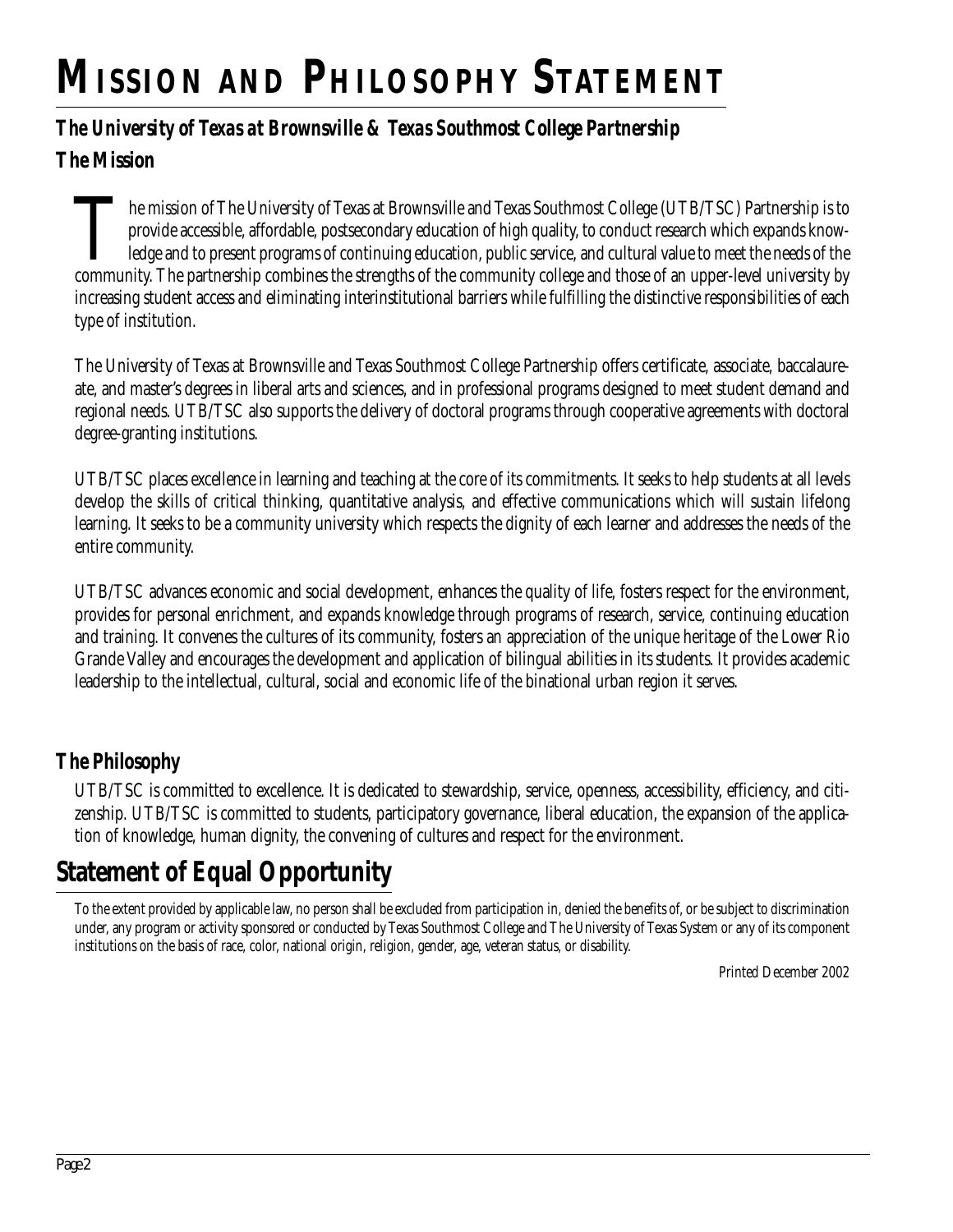### **The University of Texas at Brownsville**

The University of Texas at Brownsville is part of The University of Tesxas System. The University's offerings are approved by the Coordinating Board and The University of Texas System. The University of Texas at Brownsville is approved for teacher education by the Texas Education Agency.

### **Accreditations**

The University of Texas at Brownsville is accredited by the Commission on Colleges of the Southern Association of Colleges and Schools to award bachelor's and master's degrees.

### **Affiliations**

American Assocaition of Colleges for Teacher Education

American Council on Education

Association of American Colleges

Association of Texas Colleges and Universities

Southern Assocation of Colleges and Schools

### **Texas Southmost College**

Texas Southmost College's offerings are approved by the Texas Higher Education Coordinating Board, Texas College and University System, and the Texas Education Agency. Texas Southmost College is authorized under federal law to enroll non-immigrant alien students.

### **Accreditations**

Texas Southmost College is accredited by the Commission on Colleges of the Southern Association of Colleges and Schools to award associate level degrees.

### **Affiliations**

Texas Association of Community Colleges Association of Texas Colleges and Universities Southern Assocation of Colleges and Schools American Association of Community and Junior Colleges

### **Disclaimer**

This is a general information publication only. It is not intended to nor does it contain all regulations that relate to students. The provisions of this course schedule do not constitute a contract, express or implied, between any applicant, student or faculty member, Texas Southmost College and The University of Texas at Brownsville or The University of Texas System. The University of Texas at Brownsville and Texas Southmost College reserve the right to withdraw courses at any time, to change fees or tuition, calendar, curriculum, degree requirements, graduation procedures and any other requirements affecting students. Changes will become effective whenever the proper authorities so determine and will apply to both prospective students and those already enrolled.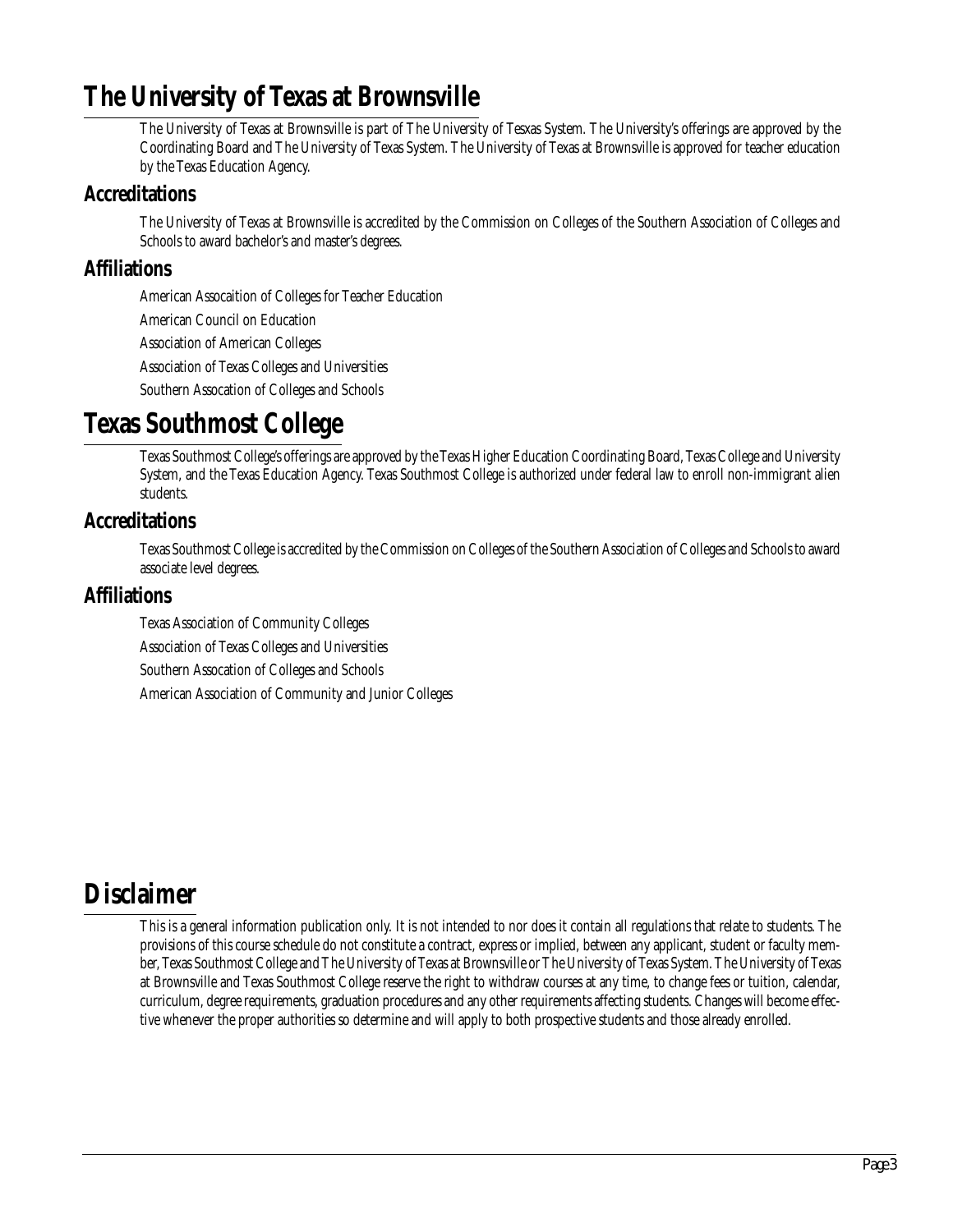# **ADMISSIONS & REGISTRATION**

### **Admissions Policy**

TSC maintains an "open door" admissions policy, but admission does not imply admission to all programs. Admission to some TSC programs and UTB undergraduate and graduate programs have specific requirements. Information about these programs is available at the Academic Advising Center in Tandy Hall #214 and at the Office of Graduate Studies and Sponsored Programs at the Champion Hall.

### **Admission Requirements**

Anyone meeting one of the following conditions may be admitted:

- 1. By High School Graduation. A copy of the official high school transcript showing the date of graduation must be submitted to the Enrollment Office prior to registration.
- 2. By Examination. Applicants who did not graduate from high school may be admitted by successfully completing the General Education Development Testing Program (GED). A copy of the Certificate of High School Equivalency with test scores must be submitted to the Enrollment Office prior to registration.
- 3. By Individual Approval. People who do not qualify for admission under either of the above conditions may be admitted if they are at least 18 years of age. Applicants must submit two letters of reference using the forms provided by the Enrollment Office. People admitted on Individual Approval will be under academic probation for the initial enrollment period (semester).
- 4. By Transfer from Another College. Students who have attended other colleges must submit official transcripts from each institution prior to registration.
	- \*\* Veterans applying for benefits must provide a transcript since credit for previous education must be verified.
- 5. By a Fresh Start. An applicant for admission may seek to enter this institution pursuant to the state's "academic fresh start" statute, Texas Education Code, §51.931. If the applicant informs the Enrollment Office in writing of his or her election under the statute, the institution will not consider academic course credits or grades earned by the applicant 10 or more years prior to the starting date of the semester in which the applicant seeks to enroll. An applicant who makes the election to apply under this statute may not receive any course credits for courses taken 10 or more years prior to enrollment. An applicant who has earned a baccalaureate degree under the "academic fresh start" statute, Texas Education Code, §51.927, will be evaluated on the grade point average of the course of work completed after enrollment under "fresh start" and the other criteria stated herein.
- 6. By Concurrent/Dual Enrollment. Students who have completed their junior year of high school may, upon recommendation of their high school principal, be permitted to enroll. The Request for Concurrent Enrollment Form is available at the Enrollment Office. Concurrently enrolled students receive college credit only. Dual enrolled students receive high school and college credit. Students must pass all sections of the exit-level TAAS before they can attempt the official TASP test, including alternative tests. Students who are interested in concurrent enrollment must have met the TASP requirement.
- 7. Adult and Continuing Education. People who register within this category will not be required to submit academic or residency documentation until they attempt to enroll for credit courses.
- 8. By Audit Enrollment is offered on a space available basis for auditing some courses. Interested people should contact the Enrollment Office.

All documents submitted become property of UTB/TSC.

# **The University Plan**

The University Plan is a program where entering freshman at UTB will benefit from:

- Specialized course selection
- Collaborative studies through cohort placement
- Additional scholarship opportunities
- Field work in diverse settings and student exchange opportunities
- Early focus on career track

Students are admitted to UTB/TSC, then admitted to The University Plan programs in Business, Education, Engineering Technology and Music under the following admission criteria:

- **Business:** To be admitted, students in the top 50% of their graduating classes must submit official SAT or ACT scores. Students who have successfully completed the General Education Development Testing Program (GED) and those who graduated in the bottom 50% of their graduating classes must have an official SAT score of 860 or an ACT Composite score of 18.
- **Education:** Admission requires that students pass the Reading and Writing portion of the TASP test. Math test scores must be on file. For more information about Education, call 983-7219.
- **Engineering:** Admission to the Bachelor of Science in Engineering Technology (B.S.E.T.) program at UTB requires advanced placement in Mathematics, Science and Language. Entering students are expected to start in Calculus and college-level Chemistry and Physics courses. High school graduating class placement, scores on ACT, SAT and TASP will be used to determine eligibility for this unique program. It is expected that students will have graduated in the top 20% of their high school graduating class and will have had high grades in pre-calculus and calculus classes in high school. For more information about Engineering Technology, call 574-6639.
- **Music:** Admission requires that students pass the reading and writing portion of the TASP test, a department audition, and a Music Theory Placement Test. For more information about Music, call 544- 8247.

### **Steps for Undergraduate Admission**

√ Step 1 – Submit completed Admission Application to Enrollment Office.

Enrollment Office Tandy Hall #105 544-8254

- Incoming Freshman White Form
- Returning Student Yellow Form
- Transfer Student Yellow Form

 $\sqrt{\frac{1}{2}}$  Step 2 – Submit one of the following academic credentials to Enrollment Office.

**•** Incoming Freshman – Official high school transcript, or GED Certificate, or two letters of reference for individual approval.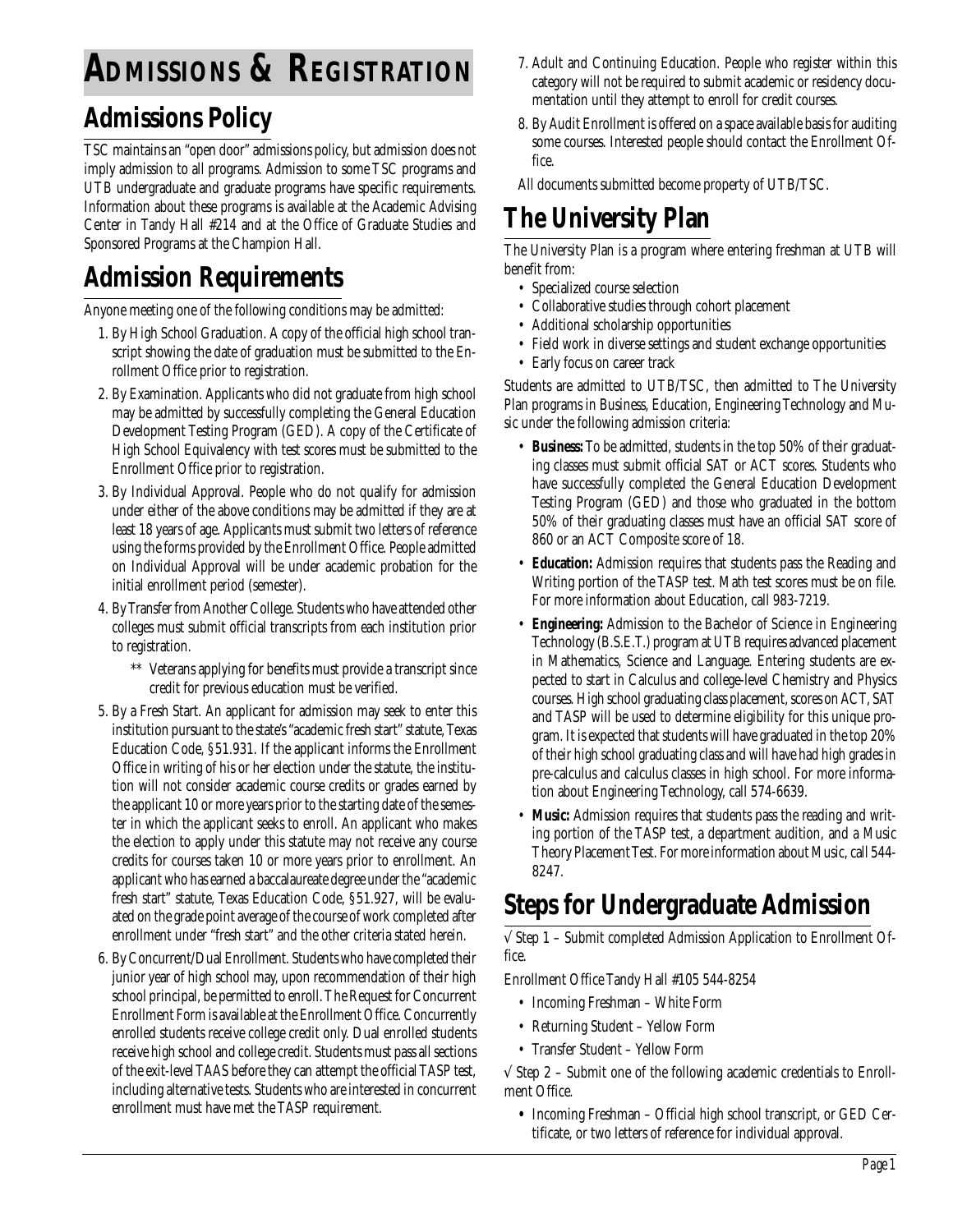**•** Transfer student – Official college transcripts for institution(s) attended.

√ Step 3 – Submit proof of state residency documents for tuition purposes to Enrollment Office.

• All residency documents must include the student's name and address and must be dated 12 months prior to enrolling. This includes former students who have not attended UTB/TSC for more than a year.

Examples of proof of residency:

- Permanent Texas Driver's License/ID card
- Texas Voter Registration Card
- Texas high school or college transcript
- Property tax statement or receipt
- Lease agreement
- Utility bill
- Employer's statement (indicating date of employment)
- Canceled check/bank statement

#### $\sqrt{\frac{1}{1}}$  Step 4 – Testing

#### Testing Office, Tandy Hall #216 • 544-8875

- Freshman All incoming freshman who are not exempt must take the Texas Academic Skills Program (TASP) test or an approved alternative. Individuals failing any section of the TASP will be required to take an assessment test. Visit the Testing Office located in Tandy Hall 216 or call 544-8875 for further information.
- Transfer Student Submit official TASP scores or Alternative TASP to the Testing Office located in Tandy Hall 216 or call 544-8875 for further information.
- $\sqrt{\text{Step 5 -}$  Advising
	- Freshman Only All incoming freshman must meet with an academic advisor. Visit the Academic Advising Center located in Tandy Hall #214 or call 983-7362.

√ Note: Orientation

• Freshman – All incoming freshman must attend Orientation. Visit the New Student Relations Office in the Student Center (544-8860 or 1-877-UTB-TSC1) to complete the Orientation registration form. A \$10 orientation fee is required.

# **Determining Student Residency**

### **Upper Division and UTB University Plan**

Under the state statutes and regulations, an upper-division student, UTB University Plan student, or prospective student is classified as a resident of Texas, a nonresident, or a foreign student.

- A resident is an individual who is either a U.S. citizen, national naturalized citizen or permanent resident alien or an alien who has been permitted by Congress to adopt the United States as his or her domicile while in the United States and who has otherwise met the state requirements for establishing residency for tuition purposes. While these state requirements for establishing residency are complex and should be referred to in each particular circumstance, they generally require a minimum of 12 months residence in Texas prior to enrollment.
- A nonresident is a citizen, national naturalized citizen or permanent

resident of the U.S. or an alien who has been permitted by Congress to adopt the U.S. as his or her domicile while in this country and who has not met the State's requirement for establishing residency for tuition purposes. While these state requirements for establishing residency are complex and should be referred to in each particular circumstance, they generally require a minimum of 12 months residence in Texas prior to enrollment.

• A foreign student is an alien who is not a permanent resident of the U.S. or has not been permitted by Congress to adopt the U.S. as his or her domicile. An individual classified as a foreign student may qualify, under certain exemptions specified in rules set forth by the Texas Higher Education Coordinating Board, for resident tuition rates and other charges while continuing to be classified as a nonresident or a foreign student. Information on residency, reclassification, tuition exceptions and waivers is available at the Enrollment and/or Financial Aid offices.

#### **Lower Division**

- Residents/In-District are residents of the taxing district of Texas Southmost College, which includes Brownsville, Port Isabel, South Padre Island, Laguna Vista, Bayview, Los Fresnos, Olmito, Rancho Viejo, and routes 3, 5, 6, 7, 8 and 9 in San Benito pay in-district tuition rates. Individuals who are domiciled in the United States and own property in the district subject to ad valorem taxation, and their dependents, are also charged the in-district rate.
- Residents/Out-of-District are residents who do not reside in the taxing district described above. Evidence of ownership of such property shall be a current certificate of payment provided by the Cameron County, Texas, Tax-Assessor Collector. It must be submitted with the application for admission and will be retained. This evidence must be resubmitted annually.

Dependents of property owners must submit a copy of the prior year's income tax form listing the student as a dependent.

An international student, for example a student on a F-1 or J-1 visa, who is not permitted to establish domicile in the U.S. does not qualify for the in-district tuition rate. This provision only extends to students who enroll in lower division courses and does not extend to upper division or graduate level courses. For more information, contact the Enrollment Office.

An alien who is living in this country under visa permitting permanent residence such as A-1, A-2, A-3, E-1, E-2, G-1, G-2, G-3, G-4, G-5, H-1B, H-4 only if parents hold H-1B, I, K-1, K-2, L-1, L-2, NATO 1,2,3,4,5,6 & 7, O-1, O-3 only if parents hold O-1, R-1, R-2, Valid I-551 or I-688 or has filed with the proper immigration authorities a declaration of intention to become a citizen has the same privilege of qualifying for residence status for fee purposes under the new ruling of Coordinating Board as a citizen of the United States.

Note: In order for these cardholders to be quoted in-state tuition, they must establish residency in the State of Texas for 12 months.

### **Student Responsibilities**

Oath of residency. §54.0521, Texas Education Code, provides for an oath of residency. The student is responsible for registering under the proper residence classification and for providing documentation as required by the public institution of higher education. If there is any question as to right to classification as a resident of Texas, it is the student's obligation, prior to or at the time of enrollment, to raise the question with the admin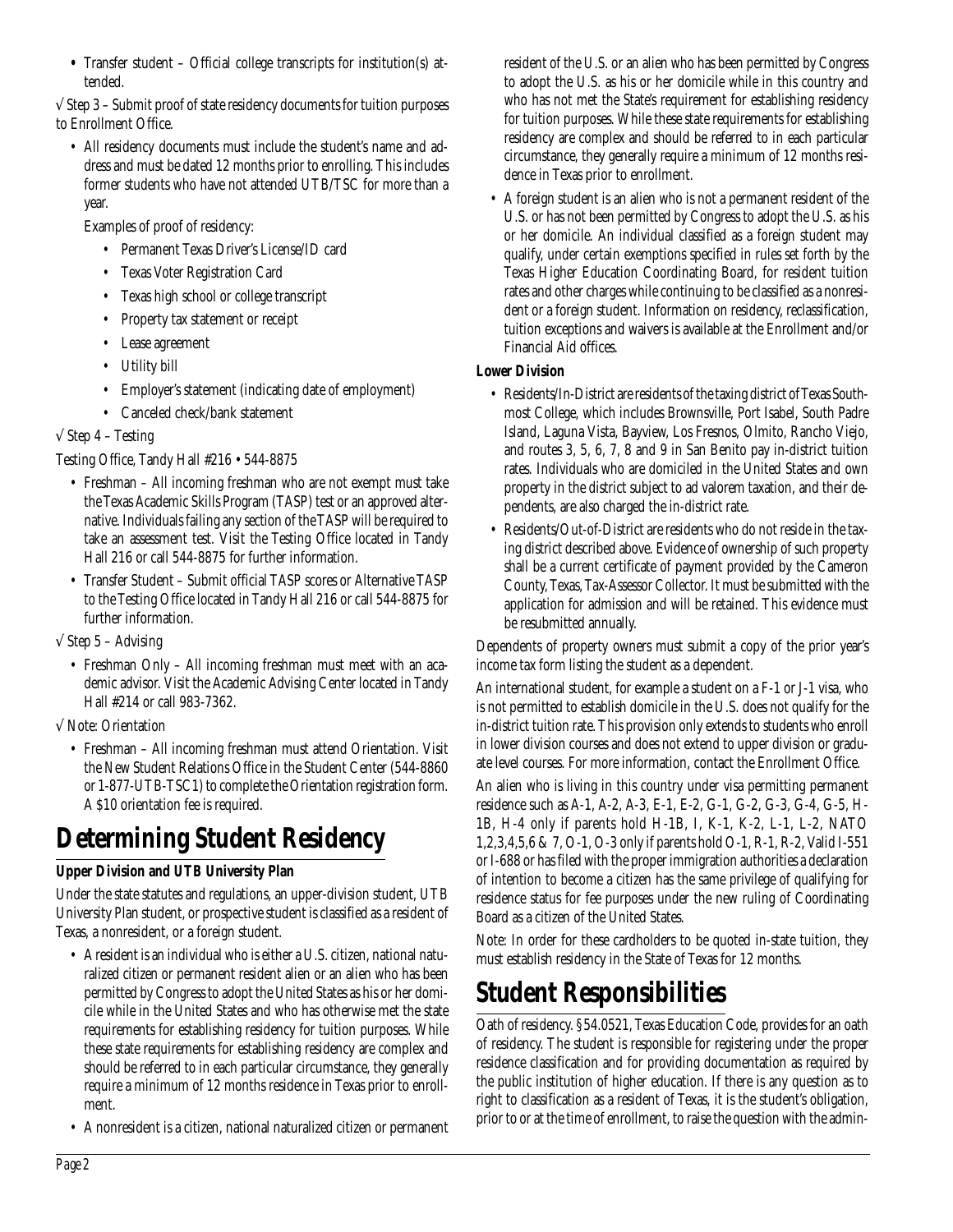istrative officials of the institution in which he or she is enrolling for official determination. Students classified as Texas residents must affirm the correctness of that classification as part of the admission procedure. If the student's classification as a resident becomes inappropriate for any reason, it is the responsibility of the student to notify the proper administrative officials at the institution. Failure to notify the institution constitutes a violation of the oath of residency and may result in disciplinary action and/or other penalties.

- Reclassification as a nonresident. People who have been classified as residents of Texas will be reclassified as nonresident students whenever they report, or there is found to exist, circumstances indicating a change in legal residence to another state. If students who have been classified as residents of Texas are found to have been erroneously classified, those students will be classified as nonresidents and will be required to pay the difference between resident and nonresident fees for those semesters in which they were erroneously classified.
- Reclassification as a resident. People classified as nonresidents of Texas upon first enrollment are presumed to be nonresidents while they continue as students. The presumption may be overcome only upon timely application and presentation of the required evidence which must include evidence unequivocally indicative of a fixed intention to reside permanently in the state. If students have been erroneously classified as nonresident students and subsequently prove to the satisfaction of the appropriate officials of an institution of higher education that they should have been classified as resident students, they will be classified as residents of Texas and will be entitled to a refund of the difference between the resident and nonresident fees for the semesters in which they were erroneously classified. Normally, the refund must be requested and substantiated during the current term. Supporting documentation for reclassification must be submitted to the Enrollment Office prior to the official record date. The Enrollment Office will make the final determination on residency status. After residing in Texas for at least 12 months, a nonresident may be reclassified as a resident student as provided in the rules and regulations adopted by the Coordinating Board, Texas College and University System. Any individual reclassified as a resident student is entitled to pay the tuition fee for a resident of Texas at any subsequent registration as long as he continues to maintain his legal residence in Texas.

### **Registration Requirements**

- 1. Clear Admissions. See Steps for Undergraduate Admissions..
- 2. Clear Outstanding Financial Balances. No debts may be outstanding with UTB/TSC.
- 3. Complete testing requirements.
- 4. Receive Advising. All new students are required to receive academic advising. For more information visit the Academic Advising Center at Tandy Hall #214 or call 983-7362.
- 5. Attend Orientation. All freshman are required to attend an Orientation session. For more information, visit the New Student Relations Office at the Student Center or call 544-8860.

### **Registration Blocks**

| <b>Block Type</b> | Contact, Phone, Location                   |
|-------------------|--------------------------------------------|
| Suspension        | Counseling Center, 544-8292, Tandy<br>#205 |

| Admissions                | Enrollment Office, 544-8254, Tandy<br>#105        |
|---------------------------|---------------------------------------------------|
| Foreign Student           | International Counselor, 544-8292,<br>Tandy #205  |
| <b>TASP</b>               | Academic Advising Center, 983-7362,<br>Tandy #214 |
| <b>Graduate Status</b>    | Enrollment Office, 544-8254, Tandy<br>#105        |
| Departmental Approval     | <b>Respective Department Office</b>               |
| Undergraduate Course Load | Dean of School/College                            |
| Graduate Course Load      | Graduate Studies, 548-6552, Champion<br>Hall      |
|                           |                                                   |

Financial Holds  $&$  Bars Business Office, 544-8202, Tandy  $#107$ 

Examples of outstanding financial holds and bars balances that will prevent a student from registering for a semester:

- Balance on Installment Plan
- Balance on Emergency Loan
- Balance on Student Account
- Balance on Financial Aid Repayment
- Parking Citations
- Library Fines

For all other registration block questions, contact the Academic Advising Center at Tandy Hall #214 or call 983-7362.

### **Readmission of Former Students**

Former students of UTB or TSC are required to file a readmission application if they have not been enrolled during the previous semester.

Former students must submit transcripts from all colleges attended since the last enrollment. Students who have earned less than a 2.0 (4.0=A) average over all work completed since attending or who left their last institution on probation may be readmitted on probation. Students who are not eligible to return immediately to any former institution(s) must meet with the Admissions Committee. Appointments may be scheduled at the Counseling Center.

### **Admission of International Students**

International students applying for admissions to undergraduate studies must apply for an I-20 A-B Form and must comply with the following:

- Submit an application for admission, Tandy Hall #105.
- Submit official transcripts for high school and/or college work previously completed whether taken in a foreign country or in the United States. (Foreign transcripts must be officially translated into English and evaluated when necessary.) Information on these services is available at the Enrollment Office, Tandy Hall #105, and with the International student counselor, Tandy Hall #205.
- Request form I-20 AB from the Enrollment Office, Tandy Hall #105. To obtain this form you must present the following:
	- Affidavit of financial support as evidence of ability to bear academic and living expenses while studying in this country.
	- Official documentation proving the above, with bank statements or letters from sponsoring government or company.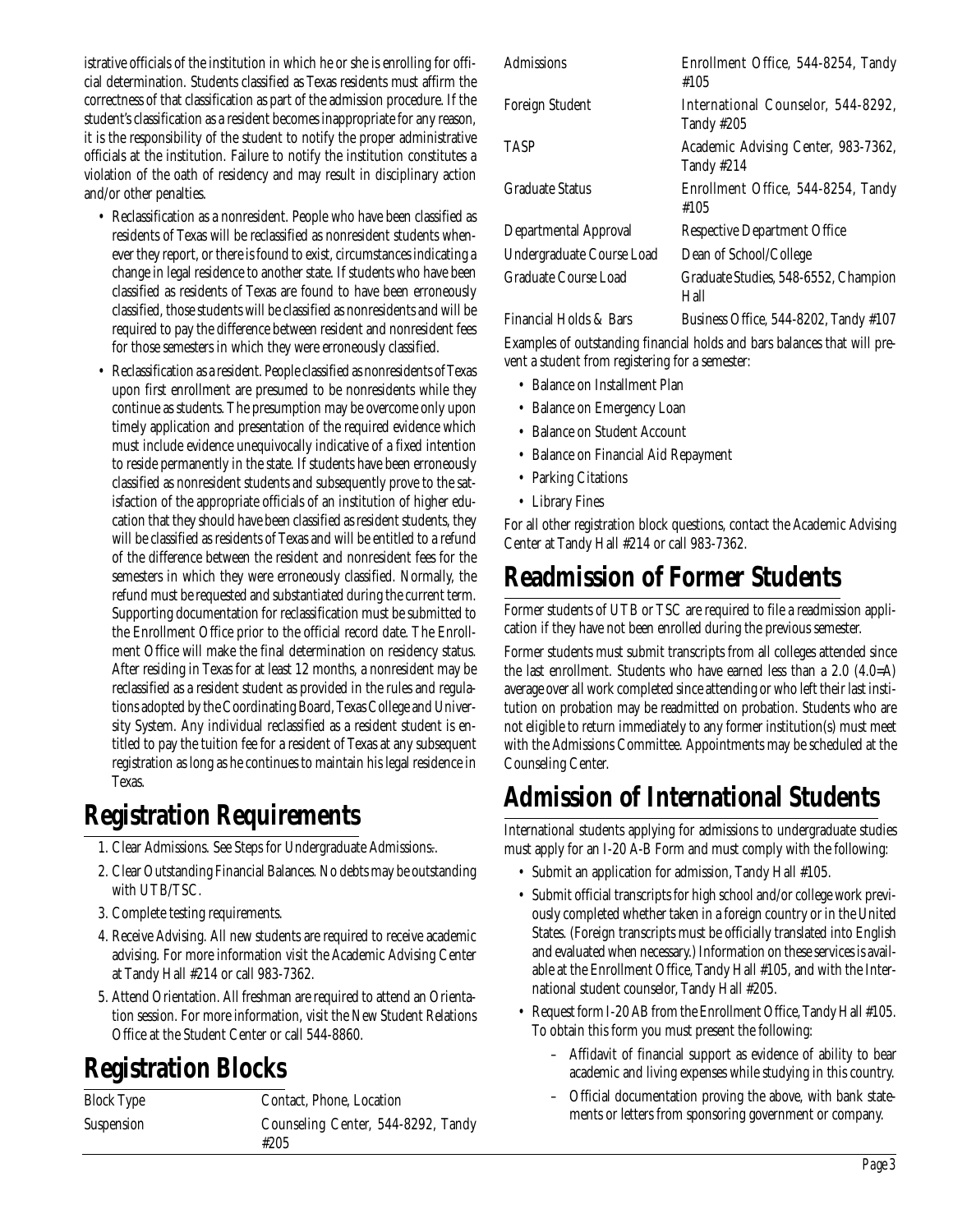– A degree plan Program of Study that may be obtained with from the International student counselor Academic Advising Center, Tandy Hall #205.

The I-20 must be presented along with a valid passport and copy of affidavit of financial support to the nearest American Embassy or consulate in order to obtain a student (F-1) visa.

Visa and I-20 will be processed at the U.S. Port of Entry.

Copies of these documents must be presented to the Enrollment Office at Tandy Hall #105 prior to registration.

- International students holding non-immigrant visas will be automatically charged for comprehensive health insurance every semester at the time of registration. The cost of the insurance is in the amount of the premium approved by the U.T. System health insurance plan. This charge may not be paid in installments. Mexican nationals, except those on J-1 visas, are exempt from this requirement.
- A waiver may be obtained by providing proof of an acceptable alternate insurance to the Health services Director. Proof of insurance must include identification card with insurer's name and policy coverage with effective and expiration dates including coverage of at least \$100,000.00 in medical benefits. It must be in English. If the required medical evacuation and repatriation coverage is not included, these may be purchased separately at the Business Office, Tandy Hall #108, for \$35.00 (annual fee). This is a one-time charge per academic year. For information contact the international student counselor, Tandy Hall #205.
- U.S. residents who wish to purchase health insurance may contact the Student Health Services director for more information.
- International students holding other types of visas may attend full or part time without obtaining an I-20 AB form or changing to student visa. For more information regarding types of visas, contact the Enrollment Office at Tandy Hall #105 or the International Student Counselor at Tandy Hall #205.
- Effective Fall 1998, TASP scores or an alternative test score must be submitted to the Enrollment Office, Tandy Hall #205.
- Undergraduate students whose native language is not English will be assessed for basic skills using an institutional test. Performance on the test will indicate course level to the enrolled in.
- All incoming students must attend Freshmen Orientation. Students can sign up at the New Student Relations Office, Tandy Hall #205.
- After completing the enrollment process, students must go to the Advisement Center, Tandy Hall #214, to schedule an advising session.

For admissions procedures and required tests for Graduate Studies consult the office of Graduate Studies and Sponsored Programs at the Champion Hall, 1st Floor.

# **Admission for Non-Degree Students**

Students who do not intend to seek a degree or complete a program are asked to contact the Enrollment Office about a special admissions policy for undergraduate or graduate courses.

# **Transfer of Credit Policy**

Regular undergraduate academic credit may be transferred from another institution if:

- the credit was earned at an accredited institution;
- the nature, content, and level of the courses for which credit is sought are comparable to courses offered by UTB and TSC; and
- the courses for which credit is sought are appropriate and applicable to programs offered by UTB and TSC.

Transfer credits accepted for admission purposes may not be applicable for degree purposes. Catalog descriptions and other materials from the institution at which the credit was earned will be used to determine if transfer credit will be applicable for degree purposes. In the case of postsecondary work from foreign institutions, The Country Index, published by the International Education Research Foundation, Inc., will be used to determine if transfer credit will be applicable for admissions or degree purposes. There is no limit on the amount number of hours credited on acceptable transfer courses.

Courses that do not transfer include:

- 1. Pre-college courses such as remedial reading, developmental reading, speed reading, remedial science and orientation.
- 2. Drill or skill courses such as filing methods and vocational or technical training courses such as shop courses, welding, carpentry, plumbing and masonry. (There will be limited exceptions to this rule in the case of the Bachelor of Applied Arts and Sciences Degree.)
- 3. Terminal courses offered at many community colleges that are not intended for transfer to senior colleges. Examples of such courses are auto mechanics, machine shop, electricity, data processing, and welding. (There will be limited exceptions to this rule in the case of the Bachelor of Applied Arts and Sciences degree.)
- 4. Doctrinal courses in religion. Courses in religion of a historical or literary nature (but non-doctrinal) are transferable up to a maximum of 12 semester hours of lower-division credit.

No credit will normally be given for "life experience." There will be limited exceptions to this rule in the case of the Bachelor of Applied Arts and Sciences degree when this credit has been validated and placed on the transcript by an accredited community college or technical institution.

### **Recommended College Preparatory Program for High School Students**

### **Core Curriculum: College Preparation** Core Curriculum Credits Courses English Language Arts 4 English I-IV Mathematics 2 Algebra I and Geometry Science 2 Courses to be selected from State Board of Education-approved courses, excluding applied and introductory courses. Appropriate courses include Physical Science, Biology I and II, Chemistry I and II, Physics I and II Social Studies **4** United States History (1) United States Government (0.5) World History Studies (1)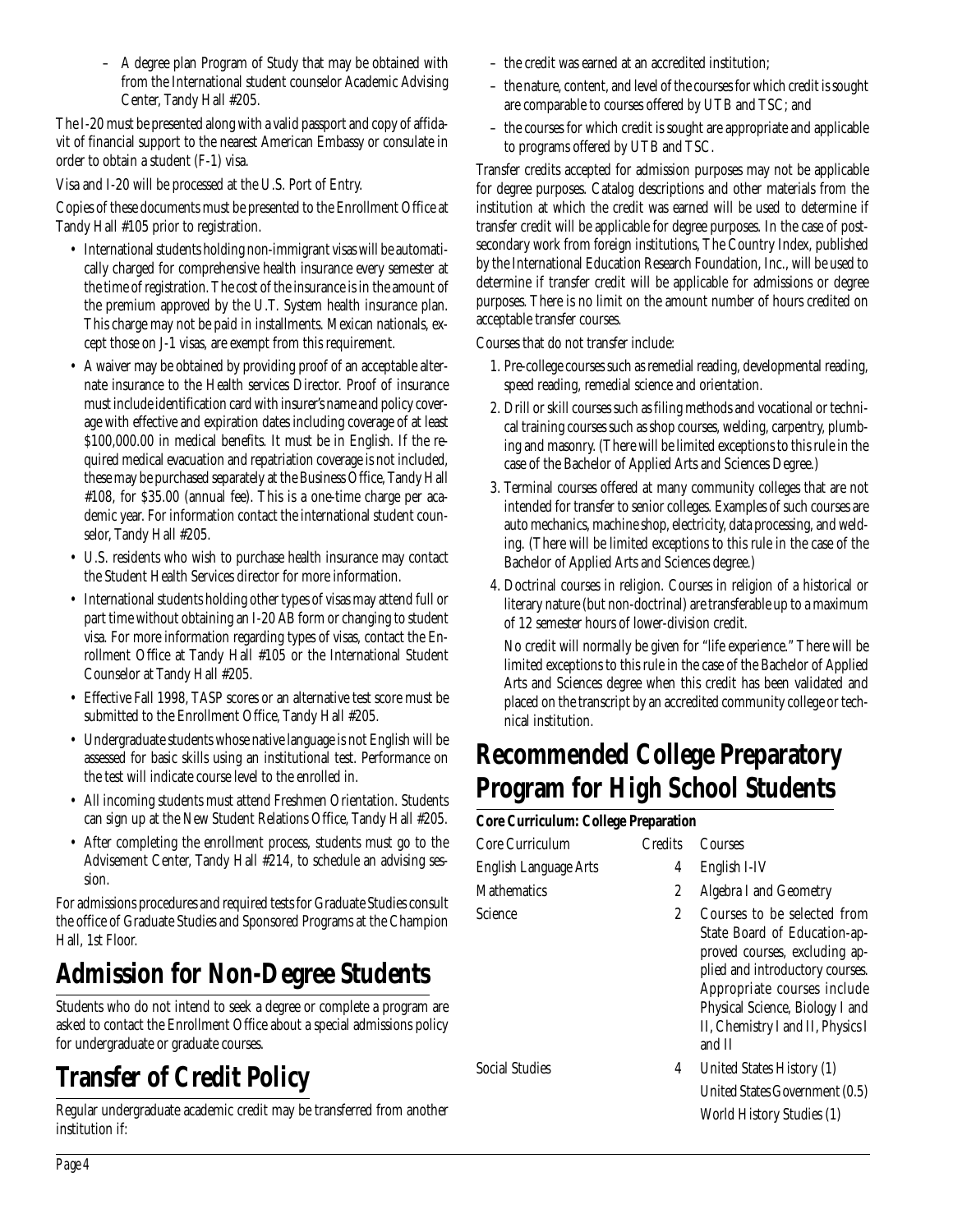World Geography (1) Economics (0.5)

| Foreign Language          | 3       | Levels I-III proficiency of the<br>same language |
|---------------------------|---------|--------------------------------------------------|
| Health                    | 0.5     | 0.5 credit minimum                               |
| <b>Fine Arts</b>          | 0.5     | 0.5 credit minimum                               |
| <b>Physical Education</b> | 0.5     | 0.5 credits                                      |
| <b>Computer Science</b>   | $0 - 1$ | Demonstrated proficiency at<br>Level I           |
| <b>Total</b>              | 18.5    |                                                  |

#### **Additional Course Work Required for College Preparation Program**

19 TAC Chapter 75 Courses College Preparation Program

| English/Language Arts | College Board Advanced Placement<br>English Literature and Literature and<br>Composition could be substituted for<br>English IV             |
|-----------------------|---------------------------------------------------------------------------------------------------------------------------------------------|
| Mathematics           | 2 additional credits including Algebra<br>II and Precalculus (or Trigonometry<br>and either Elementary Analysis or Ana-<br>lytic Geometry). |
| Science               | One additional credit from Physical<br>Science. Biology I and II, Chemistry I<br>and II, or Physics I and II.                               |
| <b>Fine Arts</b>      | $1/2$ credits                                                                                                                               |
| <b>Specialty</b>      | N/A                                                                                                                                         |
| <b>Electives</b>      | 2.5                                                                                                                                         |
| <b>Total</b>          | 24.5                                                                                                                                        |
|                       |                                                                                                                                             |

#### **Additional Course Work Required for the Technical Preparation (Tech-Prep) Program**

#### **19 TAC Chapter 75 Courses Tech-Prep Preparation Program**

| Substitutions for English IV as required for a<br>English/Language Arts<br>specific Tech-Prep program (e.g. Research /<br>Technical Writing, Business Communications,<br>Introduction to Speech Communications,<br><b>Public Speaking)</b>                                                        |  |
|---------------------------------------------------------------------------------------------------------------------------------------------------------------------------------------------------------------------------------------------------------------------------------------------------|--|
| A minimum of one additional credit as re-<br><b>Mathematics</b><br>quired by a specific Tech-Prep program, or<br>Algebra II. Precalculus, Trigonometry, Elemen-<br>tary Analysis, Analytic Geometry, or advanced<br>Mathematics for Business. An additional (4th)<br>math credit may be required. |  |
| <b>Science</b><br>A minimum of one additional credit may be<br>required for a specific Tech-Prep program.                                                                                                                                                                                         |  |
| <b>Fine Arts</b><br>As appropriate.                                                                                                                                                                                                                                                               |  |
| A specified coherent sequence of technology<br><b>Specialty</b><br>courses required for a specific Tech-Prep pro-<br>gram.                                                                                                                                                                        |  |
| <b>Electives</b><br>As appropriate.                                                                                                                                                                                                                                                               |  |
| Total<br>24.5                                                                                                                                                                                                                                                                                     |  |

### **Resolution of Transfer Disputes for Lower Division Courses**

The following procedures (as outlined in the Texas Higher Education Coordinating Board rule Chapter 5, Subchapter A, §5.393) shall be followed by public institutions of higher education in resolving disputes involving transfer of TSC lower-division courses.

- If a public institution of higher education does not accept course credit earned by a student at another institution of higher education, the receiving institution shall give written notice to the student and the other institution that transfer of the course credit is denied. A receiving institution shall also provide written notice of the reasons for denying credit for a particular course or set of courses at the request of the sending institution.
- A student who receives notice as specified above may dispute the denial of credit by contacting a designated official at either the sending or receiving institution.
- The two institutions and the student shall attempt to resolve the transfer of the course credit in accordance with the Texas Higher Education Coordinating Board rules and/or guidelines.
- If the transfer dispute is not resolved to the satisfaction of the student or the sending institution within 45 days after the date the student received written notice of the denial, the institution that denies the course credit for transfer shall notify the Commissioner of the Texas Higher Education Coordinating Board of its denial and the reasons for the denial.

The Commissioner of Higher Education or the Commissioner's designee shall make the final determination about a dispute concerning the transfer of course credit and give written notice of the determination to the involved student and institutions.

Questions concerning the evaluation of transfer credit should be referred to the Enrollment Office.

UTB/TSC students who have difficulty having the UTB/TSC credit accepted at other Texas public institutions should contact the Director of Enrollment at UTB/TSC for initiation of the transfer dispute resolution process.

### **Change of Address**

A student's current mailing and permanent address must be correctly listed on records. Any change in the mailing address should be promptly reported to the Enrollment Office. Students will not be excused from penalties on grounds of not receiving communications if the new address was not reported.

### **Change of Name**

Records of students' names are based upon the application for admission. Subsequent changes of name should be promptly reported to the Enrollment Office.

Students wishing to change their name on their permanent academic records must present the appropriate documentation. To correct spelling or proper sequence of a name, students must present copies of their birth certificate. To change to a new legal name, students must present the proper name change form and a copy of the signed court order showing the authorized new legal name. To assume a husband's name, students must present the proper name change form and a copy of the marriage certificate. Female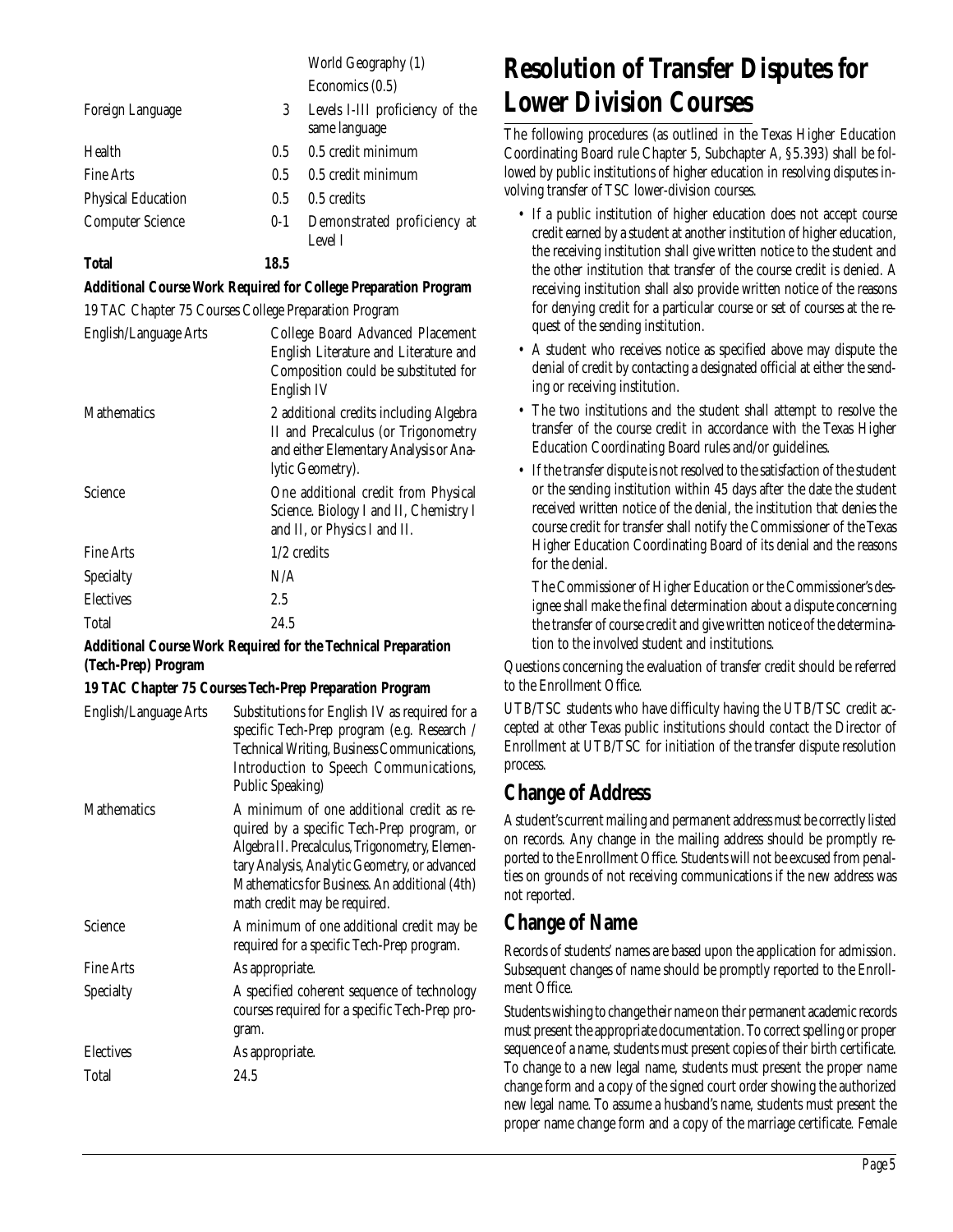students who wish to discontinue the use of a married name and resume the use of a maiden name, or another name, must present a divorce decree or signed court order showing court restoration of the maiden, or other name. Former students (not currently enrolled) may change a legal name to a new legal name by following the above procedure.

### **Copies**

Students may have copies of their educational records. These copies will be made at the student's expense at rates authorized in the Texas Public Information Act except that official transcripts will be \$1.00. Official copies of academic records or transcripts will not be released for students who have a delinquent financial obligation or financial "hold" at UTB/TSC.

# **TUITION AND FEES**

### **Financial Responsibility**

#### **Returning Students**

Prior to registering for a semester, students are required to pay or clear any outstanding financial balances with UTB/TSC by contacting the Business Office. These are some examples of outstanding financial balances that will prevent a student from registering for a semester:

- Balance on Installment Plan
- Balance on Emergency Loan
- Balance on Student Account
- Balance on Financial Aid Repayment
- Parking Citation
- Library Fines

#### **All Students**

Failure to pay any amount owed within the allotted time can result in the withholding of registration privileges, official transcripts, grades, degrees, and other penalties and actions allowed by law.

Students are expected to pay for tuition and fees within the specified payment period. Students are not entitled to enter classrooms or laboratories until payment for tuition and fees has been made or a payment option has been selected by the student. All tuition and fees payments must be received at the Business Office before the payment deadline date.

All students receiving Federal Title IV grant or loan assistance will have all tuition and fees charged against the award. Any remaining balance will be disbursed to the student in the form of a check which will be mailed to the student. Initial balances are generally mailed to the student on or about the first day of class.

It is the student's responsibility to ensure that their financial assistance has been awarded.

\*If a student account has a balance of \$75 or more resulting from the original registration, the student's registration will be voided. Students who add classes and do not pay by the add/drop payment deadline will not be dropped from their classes. Students will be officially enrolled in the classes and will receive a grade. It is the student's responsibility and obligation to pay for the tuition and fees for the added class.

Types of payments accepted at the Business Office:

- Cash
- Personal Checks (include ID)
- Money Order (include ID)
- VISA (include ID)

• MasterCard (include ID)

For your convenience, a check payment drop box is located next to the Business Office at Tandy Hall 107. All payments must be received before payment deadline dates. Payments must be for the full amount of tuition and fees. Student identification numbers should be indicated on checks. Check payments may be mailed and must be postmarked on or before the payment deadline date.

Checks should be mailed to:

The University of Texas at Brownsville and Texas Southmost College Business Office P.O. Box 3640

Brownsville, TX 78520-3640

When the bank for whatever reason returns a check, a \$25.00 nonrefundable return check service charge is assessed. The student is given 10 days from the date of notice to make full payment by cash, money order, or cashier's check. Once the student has had returned checks, then for future payments we reserve the right not to accept any personal checks from the student. Returned checks not paid will be submitted for collections. Students will be liable for any court costs and attorney fees.

For your convenience, VISA and Master Card payment information may be faxed to the Business Office at (956) 983-7981 and must be received before the payment deadline. It is the student's or cardholder's responsibility to verify that sufficient balance is available in the account to process payment. The following is required in order to process payment. Forms are available at the Business Office for this information:

- Student's name
- Student's ID
- Type of credit card
- Credit card number, expiration date
- Printed name of credit card holder and signature of credit card holder
- Student's telephone number.

### *Assessment of Tuition and Fees*

Tuition and fees are subject to change by the Texas Legislature and become effective in accordance with state statute. The Texas Legislature does not set the specific amount for any particular student fee. The student fees assessed are authorized by state statute; however, the specific fee amounts and the determination to increase fees are made by the University administration and The University of Texas System board of Regents.

### **Classification of Students for Assessing of Tuition Rates**

- Students enrolled in TSC courses (i.e., course numbers beginning with either 0,1 or 2) will be assessed TSC Lower Division tuition rates. The residency status of a student determines the rate that is charged for tuition. See the tuition and fee tables on page 19 for additional information.
- Students enrolled in UTB courses (i.e., course numbers beginning with either 3 or 4) will be assessed UTB Upper Division tuition rates. The residency status of a student determines the rate that is charged for tuition. See the tuition and fee tables on page 16 for additional information.
- Students enrolled in University Plan courses (i.e., course name ends with a "U") will be assessed UTB Upper Division tuition rates. The residency status of a student determines the rate that is charged for tuition. See the tuition and fee tables on page 16 for additional infor-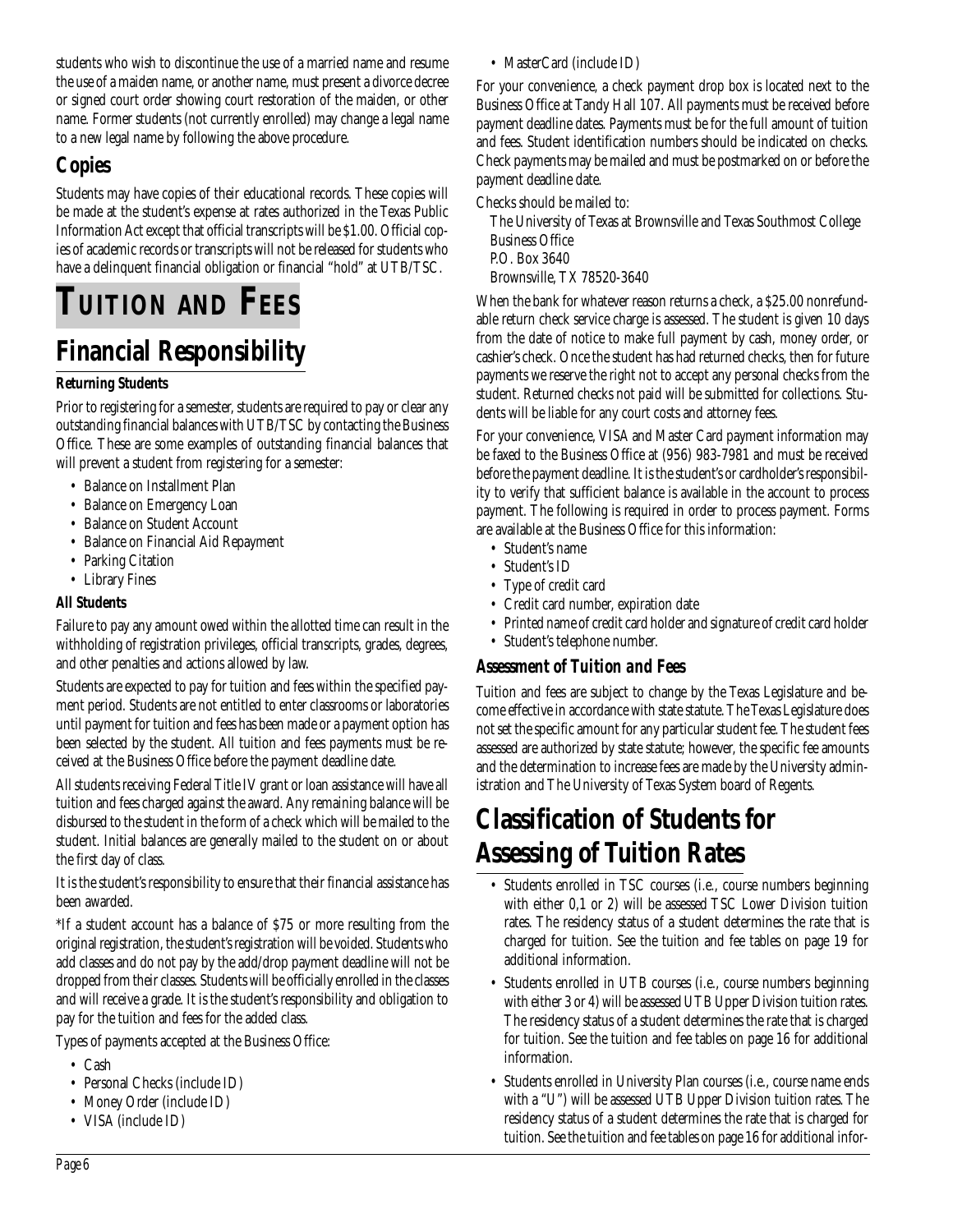mation.

- Students who may take both TSC courses and UTB courses and graduate courses are classified as concurrently enrolled students. In this case, total tuition and fees will be determined by state regulations applying to concurrent enrollment. Any concurrent enrollment amount adjustments will be manually calculated and entered by the Business Office.
- International students should follow the Non-Resident Tuition Rate.

### **Payment by Installment**

The Installment Payment Plan is only available during the Fall and Spring semesters. The Installment plan is only for tuition and fees.

#### **Who qualifies?**

To qualify a person must:

- be a current student at UTB/TSC
- be free of any outstanding financial balance with UTB/TSC
- have no form of financial aid including any scholarship programs
- be registered for a minimum of six credit hours or more
- pay a non-refundable fee of \$22.50 for the installment plan (\$7.50 per installment)
- complete the form and sign the installment plan promissory note in order to complete process

#### **How does it work?**

Once the student is qualified for the Installment Payment Plan, the student is required to pay for one-half (50 percent) of the tuition and fees and the non-refundable \$22.50. The remaining half will be equally divided in two payments due at later dates. For example: Tuition and Fees are \$800.00; installment initial payment will be 50 percent or \$400.00 plus the \$22.50 fee, for a total initial payment of \$422.50. The other half of tuition and fees is divided equally \$200.00 and \$200.00, which are due at later dates.

If a student selects the installment plan and then drops below the required six credit hours, the balance of tuition and fees becomes due in full. If a student selects the installment plan, and adds additional classes during the add/drop period, the plan will not be adjusted to accommodate added courses.

#### **Late Installment Payments**

For any late payments on installments, there is a five-day grace period after which a non-refundable late payment charge of \$5.00 will be assessed in addition to the installment payment amount due. If the second installment payment is not made until the final payment is due and it is after the five-day grace period then a non-refundable reinstatement charge of \$25.00 will be assessed in addition to the installment payment amount due. In this instance, a student would be charged a total of \$35.00 in addition to the installment payment amount.

#### **Failure to Pay Installment Plan**

Students who fail to fully pay tuition and fees, including any late charges are subject to one or more of the following actions, at the University's option:

- Prevent from re-admission to the institution
- Withholding of grades, degrees and official transcripts
- All penalties and actions authorized by law

Note: The Payment by Installment Plan is subject to change without notice or obligation in keeping with the policies and actions of The University of Texas System Board of Regents and in conforming with the laws of the State of Texas.

Note: The student is subject to pay tuition and fees, which are non-refundable upon complete withdrawal. The refund is based on tuition and fees – not on the amount paid by the student.

### **Tuition and Fee Exemptions**

The Texas Legislature has provided a tuition and fee exemption, excluding general property deposit and student services fees, provided under §54.204 and §54.205 of the Texas Education Code.

To obtain the exemption, an approved application must be on file with the Financial Aid Office six weeks prior to registration. Tuition and fee exemptions are granted for the following categories of students: Blind/ Deaf Student Exemption Program; Certified Educational Aide Exemption; Children of Disabled or Deceased Firemen, Peace Officers, Game Wardens and Employees of Correctional Institutions; Children of U.S. Military who are Missing in Action or Prisoners of War (MIA/POWs); Concurrent Enrollment Waiver; Early High School Graduation Scholarship; Exemption for Dual-Enrolled Students; Exemption for Highest Ranking High School Graduate; Exemption for Peace Officers Disabled in the Line of Duty; Exemptions for Texas Veterans; Fire Fighter Exemption Program; Orphans of Texas Members of the U.S. Armed Forces or National Guard; Senior Citizen, 55 or Older, Tuition Reduction Program; Senior Citizen, 65 or Older, Free Tuition for six Credit Hours; Senior Citizen, 65 or Older, Free Tuition for Auditing Classes; Students in Foster or other Residential Care; TANF Exemption Program; Texas National Guard Tuition Assistance Program.

This information is provided in summary form. For more information, contact the Financial Aid Office at Tandy Hall 206 and/or refer to the Texas Education Code, §54.201, et seq.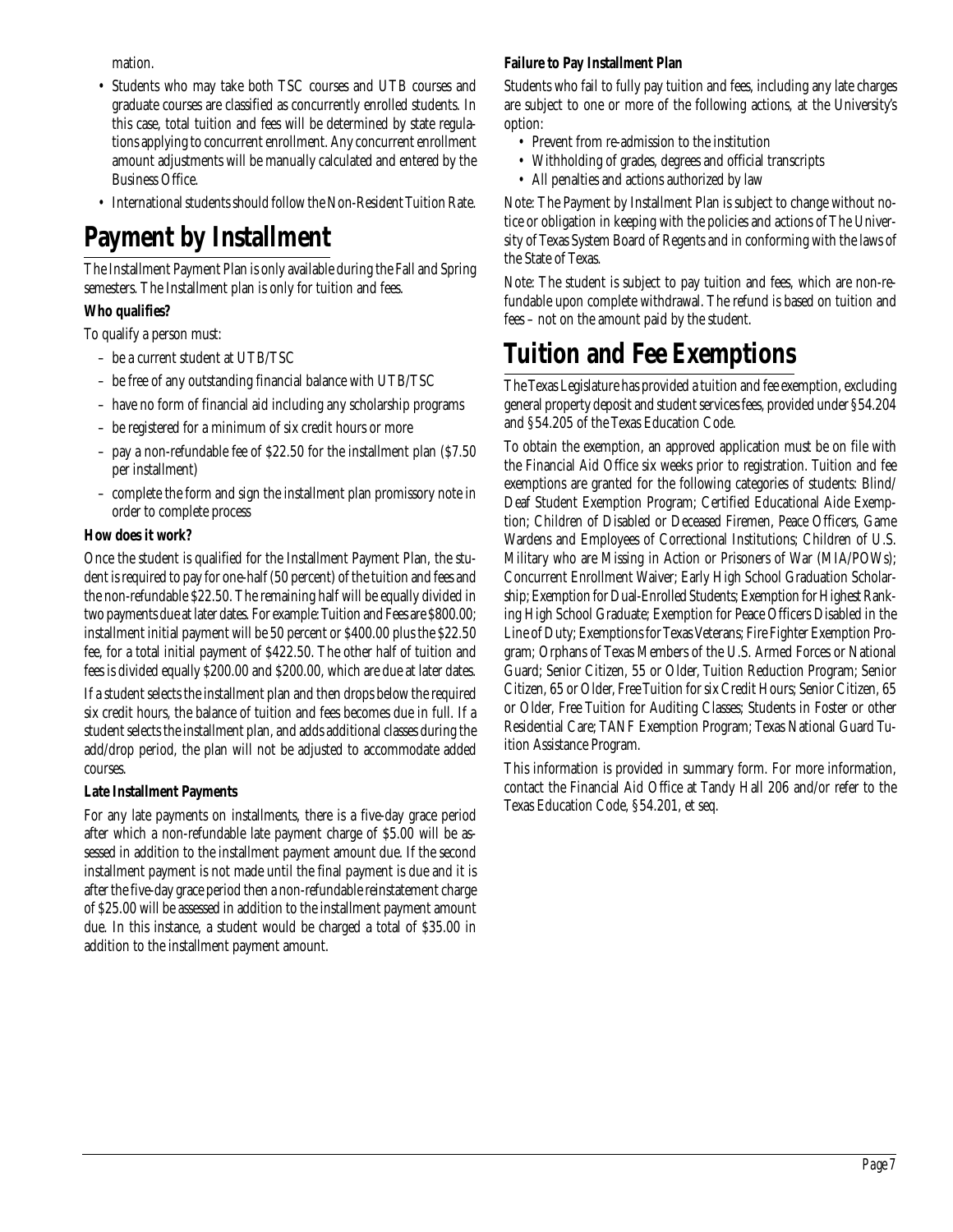### **2002-03 Tuition Rates**

#### **Lower Division**

|                       | Upper Division and UTB Undergraduate (Courses with abbreviations ending with letter U) |
|-----------------------|----------------------------------------------------------------------------------------|
| <b>Graduate Level</b> |                                                                                        |

### **Deposits**

#### **General Property Deposit 10.00**

All Upper Division, UTB Undergraduate and Graduate students must make a General Property Deposit to help offset the cost of property loss or damage. Applications for refunds will be processed at the Business Office. Money will remain on account until such time as the student graduates or officially withdraws from UTB/TSC. The General Property Deposit may not be paid in installments. Any deposit, which remains unclaimed four years from the date of last attendance, will be forfeited.

### **Required Fees – All Students**

| Fees based per semester or summer session                                   |       |                                                                          |
|-----------------------------------------------------------------------------|-------|--------------------------------------------------------------------------|
| <b>Student Services Fee</b>                                                 | 10.00 | Per semester credit hour; \$150.00 maximum, prorated for May Session.    |
| Student Union Fee<br>less of length.                                        | 41.56 | Per-long semester; pro-rated to \$18.89 for each summer session, regard- |
| <b>Building Use Fee</b><br>Per semester credit hour, for TSC students only. | 25.00 |                                                                          |
| <b>Computer Use Fee</b>                                                     | 5.00  | Per semester credit hour.                                                |
| Records Fee                                                                 | 5.00  | Per semester.                                                            |
| <b>Automated Services Fee</b>                                               | 30.00 | Per semester.                                                            |

### **Other Fees**

| Fees based per semester or summer session                                        |       |
|----------------------------------------------------------------------------------|-------|
| <b>Add/Drop Fee</b>                                                              | 5.00  |
| Per course per semester, is assessed to defray the costs of adding and drop-     |       |
| ping courses during the add/drop periods.                                        |       |
| <b>Alternative TASP Remediation Fee</b>                                          | 75.00 |
| Students are assessed this fee to defray costs associated with remediating       |       |
| students who fail the TASP exam in particular area.                              |       |
| <b>Admission to School of Business Upper Division Fee</b>                        | 50.00 |
| One time fee for students admitted into Upper Division in the School of          |       |
| Business.                                                                        |       |
| <b>Advising Fee</b>                                                              | 25.00 |
| Fee for first-time freshmen, undeclared majors, and transfer students            |       |
| <b>Auditing Fee</b>                                                              | 50.00 |
| Per class audited, if the instructor permits auditing a course, this is a nonre- |       |
| fundable fee.                                                                    |       |
|                                                                                  |       |

#### **Copy/Print Card Fee 10.00**

Fee for a copy/print card for \$10 for 250 copies/prints from any computer designated for student use; additional copies/prints at .05 cents.

| Deficiency Plan Fee - School of Education        | 40.00 |
|--------------------------------------------------|-------|
| Accessed to students in the School of Education. |       |

**Distance Learning Fee-UTB/TSC 10.00 per semester credit hour** Web-based/interactive video fee for UTB/TSC based course

**Distance Learning Fee-UT Telecampus 25.00 per semester credit hour** Web-based/interactive video fee for UT TeleCampus-based course. This non-refundable fee is charged to defray costs associated with distance learning infrastructure (hardware, software, network, and human services), costs of course content maintenance and courseware development.

| <b>Emergency Loan Late Payment Fee</b>                                      | 15.00  |
|-----------------------------------------------------------------------------|--------|
| For every 30 days payment is late.                                          |        |
| <b>Freshman Orientation Fee</b>                                             | 10.00  |
| Accessed to all first-time freshman.                                        |        |
| Foreign Insurance Fee per semester                                          | 214.00 |
| Fee subject to change without notice.                                       |        |
| <b>Graduate Students Application Fee</b>                                    | 15.00  |
| Assessed to defray costs for processing the Graduate Application.           |        |
| <b>Graduation Fee</b>                                                       | 25.00  |
| This non-refundable fee is charged for undergraduate and graduate cer-      |        |
| tificates and degrees to defray costs for processing applications, diplomas |        |
| and other commencement expenses. All commencement participants are          |        |
| required to purchase the proper regalia from the Bookstore. No student      |        |
| will be permitted to participate without the proper regalia. Students wish- |        |
| ing to transfer their Graduation Application to another period must pay     |        |
| an additional fee of \$5.00.                                                |        |
| <b>Identification Card Replacement Fee</b>                                  | 10.00  |
| Per card.                                                                   |        |
| <b>Induction fee for School of Health Sciences</b>                          | 10.00  |
| Induction fee for the student in the School of Health Sciences.             |        |
| <b>Installment Payment Fee</b>                                              | 22.50  |
| Available ONLY during Fall and Spring semesters for Undergraduate           |        |
| and Graduate Students.                                                      |        |
| <b>Laboratory Fee</b>                                                       |        |
| See Course and Laboratory Fees for more information.                        |        |
| <b>Late Payment Charges</b>                                                 | 5.00   |
| See Installment Payment for more information.                               |        |
| Late Arena Registration Fee                                                 | 15.00  |
| <b>Library Fees</b>                                                         |        |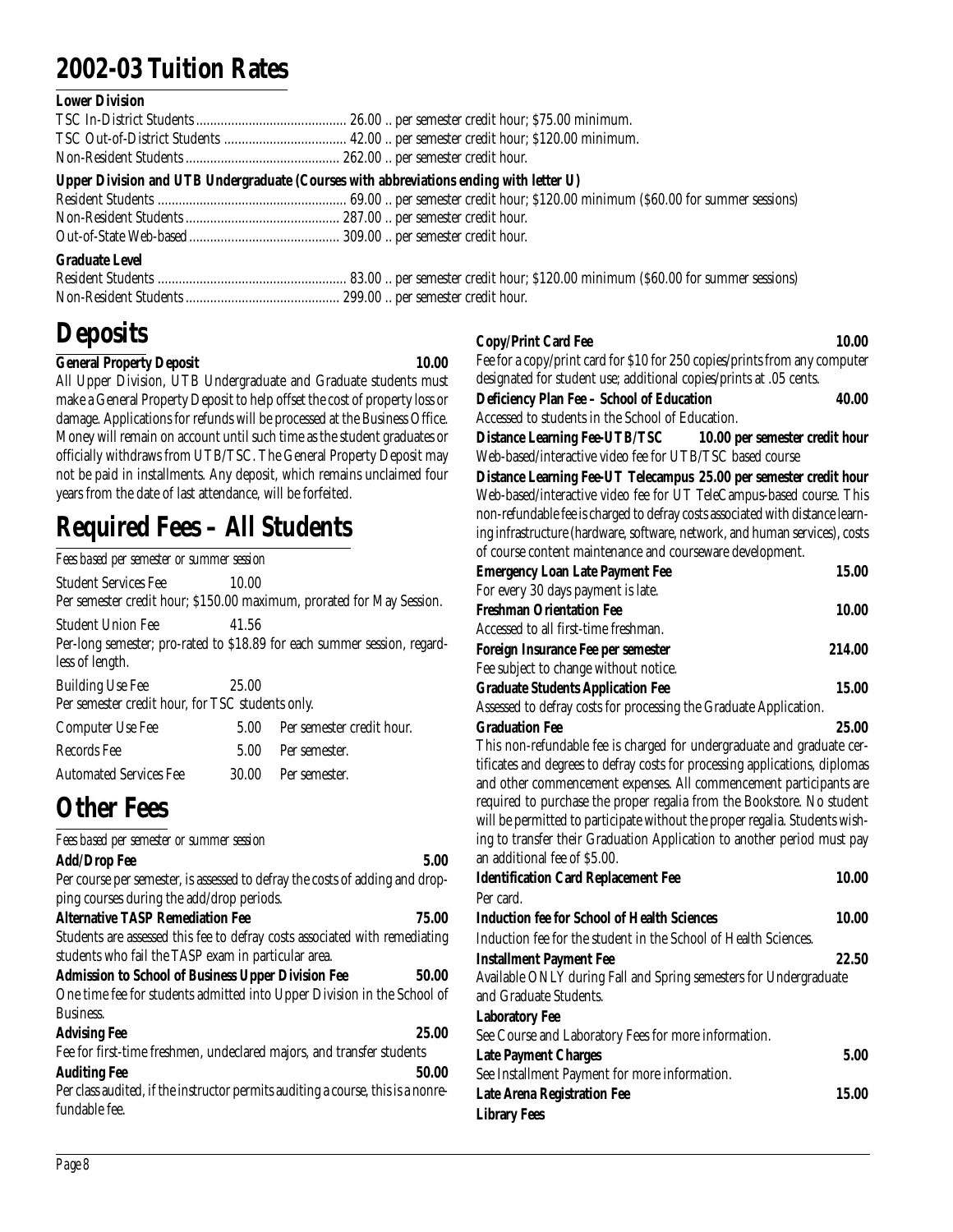| <b>Overdue</b> items                                                                | <b>Variable</b> |
|-------------------------------------------------------------------------------------|-----------------|
| According to time the item is overdue.                                              |                 |
| <b>Lost items</b>                                                                   | <b>Variable</b> |
| According to original or replacement costs of item plus a \$25.00 ser-<br>vice fee. |                 |
| Damaged items                                                                       | Variable        |
| According to the extent of the damaged and cost of repair or replace-<br>ment.      |                 |
| Off-Campus Fee, per course                                                          | 15.00           |
| <b>Reinstatement Charge</b>                                                         | 25.00           |
| See Installment Payment for more information.                                       |                 |
| <b>Returned Check Charge</b>                                                        | 25.00           |
| This nonrefundable charge will be assessed to students for each returned            |                 |
| check. (See Financial Responsibility.) The institution may refuse to accept         |                 |
| checks from students who have previously had a check returned for insuffi           |                 |
| cient funds, account closed, irregular signature, stopped payment, etc.             |                 |
| School of Education -F oreign Field Experience Fee                                  | 550.00          |
| Fee for students who take EDEC 6310.65 and BILC 6322.65.                            |                 |
| <b>Student Liability Insurance Fee</b>                                              | 18.13           |
| Per academic year; Fee subject to change without notice.                            |                 |
| <b>Teacher Education Program Admission Fee</b>                                      | 50.00           |
| For students in the School of Education upon application to the Teacher             |                 |
| <b>Education Program.</b>                                                           |                 |
| Testing Fees (Subject to change without notice)                                     |                 |
| <b>Graduate Record Exam (GRE)</b>                                                   | 99.00           |
| <b>Graduate Management Admissions Test (GMAT)</b>                                   | 199.00          |
| <b>Quick TASP Fee</b>                                                               | 10.00           |
| New fee for students that take the Quick TASP in lieu of the regular.               |                 |
| TASP Test of English as a Foreign Language (TOEFL)                                  | 100.00          |
| <b>Thesis Binding Fee</b>                                                           | 48.00           |
| An original and three copies of a Master's Thesis must be bound and pre-            |                 |
| sented to UTB/TSC. The exact cost depends on the length of the thesis.              |                 |
| <b>Transcript Fee (official)</b>                                                    | 5.00            |
| <b>Tuition Installment Incidental Charge</b>                                        | 7.50            |
| See Payment by Installment for more information.                                    |                 |
| <b>Vehicle Registration/Operation Permit</b>                                        | 20.00           |
| All students, who will operate a motor vehicle in the campus area, must             |                 |
| register the vehicle with the Campus Police Office and obtain parking,              |                 |
| permit. The fee is non-refundable after the first class day and is valid for        |                 |
| the issued semester or summer session only. Fees will be assessed as fol-           |                 |
| lows:                                                                               |                 |
| Parking Classifications                                                             |                 |
| Faculty, Staff, Students (annual fee)                                               | 60.00           |
| <b>Disabled Students Permit</b>                                                     | No charge*      |
| Afternoon Students (1-4:30 p.m. only)                                               | 6.00<br>1.00    |
| Replacement Permit Fee<br><b>Enforcement Fees</b>                                   |                 |
| <b>General Parking Violations</b>                                                   | 10.00           |
| No Permit                                                                           | 25.00           |
| Fire lane, Disabled, Grass Area, etc.                                               | 35.00           |
| <b>Immobilizer Charge</b>                                                           | 10.00           |
| Late Payment Charge (60 days)                                                       | 25.00           |
| * No parking permit fees are charged for permanently disabled people or             |                 |
| disabled veterans as defined by Articles 6675a-5e and 6675a-5e.1 of                 |                 |
| Vernon's Texas Civil Statutes.                                                      |                 |
| <b>Vocational Nursing Graduation Certificate Fee</b>                                | 8.00            |
|                                                                                     |                 |

# **Course and Laboratory Fees**

| <b>Accounting Technology [ACNT]</b>                               | 8.00  |
|-------------------------------------------------------------------|-------|
| 1229, 1391, 1403, 1404, 1411, 1413, 2366                          |       |
| Air Conditioning/Refrigeration [HART, MAIR]                       | 5.00  |
| 1407                                                              |       |
| Air Conditioning/Refrigeration [HART, MAIR]                       | 30.00 |
| 1369, 1449, 1445, 2309, 2310, 1501, 1507, 1541, 1545, 2538        |       |
| <b>Applied Music [MUAP]</b>                                       | 45.00 |
| 1201, 1202, 1205, 1206, 1209, 1210, 1213, 1214, 1215, 1216, 1217, |       |
| 1218, 1221, 1222, 1225, 1226, 1229, 1230, 1233, 1234, 1237, 1238, |       |
| 1241, 1242, 1245, 1246, 1249, 1250, 1253, 1254, 1257, 1258, 1261, |       |
| 1262, 1265, 1266, 1269, 1270, 1281, 1282, 1287, 1288, 1301, 1302, |       |
| 1305, 1306, 1309, 1310, 1312, 1317, 1318, 1321, 1322, 1325, 1326, |       |
| 1329, 1330, 1333, 1334, 1337, 1338, 1341, 1342, 1345, 1346, 1349, |       |
| 1350, 1353, 1354, 1357, 1358, 1361, 1362, 1365, 1366, 1369, 1370, |       |
| 1381, 1382, 1387, 1388, 2201, 2202, 2205, 2206, 2209, 2210, 2213, |       |
| 2214, 2215, 2216, 2217, 2218, 2221, 2222, 2225, 2226, 2229, 2230, |       |
| 2233, 2234, 2237, 2238, 2241, 2242, 2245, 2246, 2249, 2250, 2253, |       |
| 2254, 2257, 2258, 2261, 2262, 2265, 2266, 2269, 2270, 2281, 2282, |       |
| 2287, 2288, 2301, 2302, 2317, 2318, 2321, 2322, 2325, 2326, 2329, |       |
| 2330, 2333, 2334, 2337, 2338, 2341, 2342, 2345, 2346, 2349, 2350, |       |
| 2353, 2354, 2357, 2358, 2361, 2362, 2365, 2366, 2369, 2370, 2381, |       |
| 2382, 2387, 2388                                                  |       |
| <b>Applied Music [MUAP]</b>                                       | 70.00 |
| 2305, 2306, 2309, 2310, 3201, 3202, 3205, 3206, 3209, 3210, 3213, |       |
| 3214, 3217, 3218, 3221, 3222, 3225, 3226, 3229, 3230, 3233, 3234, |       |
| 3237, 3238, 3241, 3242, 3245, 3246, 3249, 3250, 3253, 3254, 3257, |       |
| 3258, 3261, 3262, 3265, 3266, 3269, 3270, 3281, 3282, 3401, 3402, |       |
| 4201, 4202, 4205, 4206, 4209, 4210, 4212, 4213, 4214, 4217, 4218, |       |
| 4221, 4222, 4225, 4226, 4229, 4230, 4233, 4234, 4237, 4238, 4241, |       |
| 4242, 4245, 4246, 4249, 4250, 4254, 4257, 4258, 4261, 4262, 4265, |       |
| 4266, 4270, 4281, 4282, 4401, 4402                                |       |
| Art [ARTS] 2313, 2356, 2357, 4331                                 | 45.00 |
| Art [ARTS]1316, 1317, 2233, 3323                                  | 45.00 |
| Art [ARTS] 1311, 1312, 2333, 4333                                 | 45.00 |
| Art [ARTS] 1376, 2316, 2317, 3321, 4337                           | 70.00 |
| Art [ARTS] 2326, 2327, 2346, 2347, 3371, 4391                     | 95.00 |
| Art [ARTS] 3314                                                   | 95.00 |
| Auto Body Repair [ABDR] 1101                                      | 5.00  |
| Auto Body Repair [ABDR] 1403                                      | 20.00 |
| Auto Body Repair [ABDR] 1541                                      | 25.00 |
| Auto Body Repair [ABDR]                                           | 30.00 |
| 1402, 1404, 1405, 1406, 1407, 1408, 1409, 1519, 1453, 1411, 1431, |       |
| 2549, 2255, 2257                                                  |       |
| Automotive Mechanics [AUMT] 1101, 1402, 1403, 1404                | 5.00  |
| Automotive Mechanics [AUMT] 1406                                  | 10.00 |
| Automotive Mechanics [AUMT] 1409                                  | 15.00 |
| <b>Automotive Mechanics [AUMT]</b>                                | 20.00 |
| 1405, 1201, 2305, 1419, 2417, 2434, 1445                          |       |
| Automotive Mechanics [AUMT] 1407,1408, 1410, 1416, 2209, 2425     |       |
| 30.00                                                             |       |
| Biology [BIOL] 1106, 1107, 1108, 1109, 2101, 2102, 2121, 2428     |       |
| 15.00                                                             |       |
| Biology [BIOL]                                                    | 20.00 |
| 3403, 3408, 3409, 3412, 3414, 4170, 4199, 4299, 4309, 4330, 4331, |       |
| 4399, 4404, 4410, 4402, 4414, 4420, 4450, 5170, 6303, 6306, 6308, |       |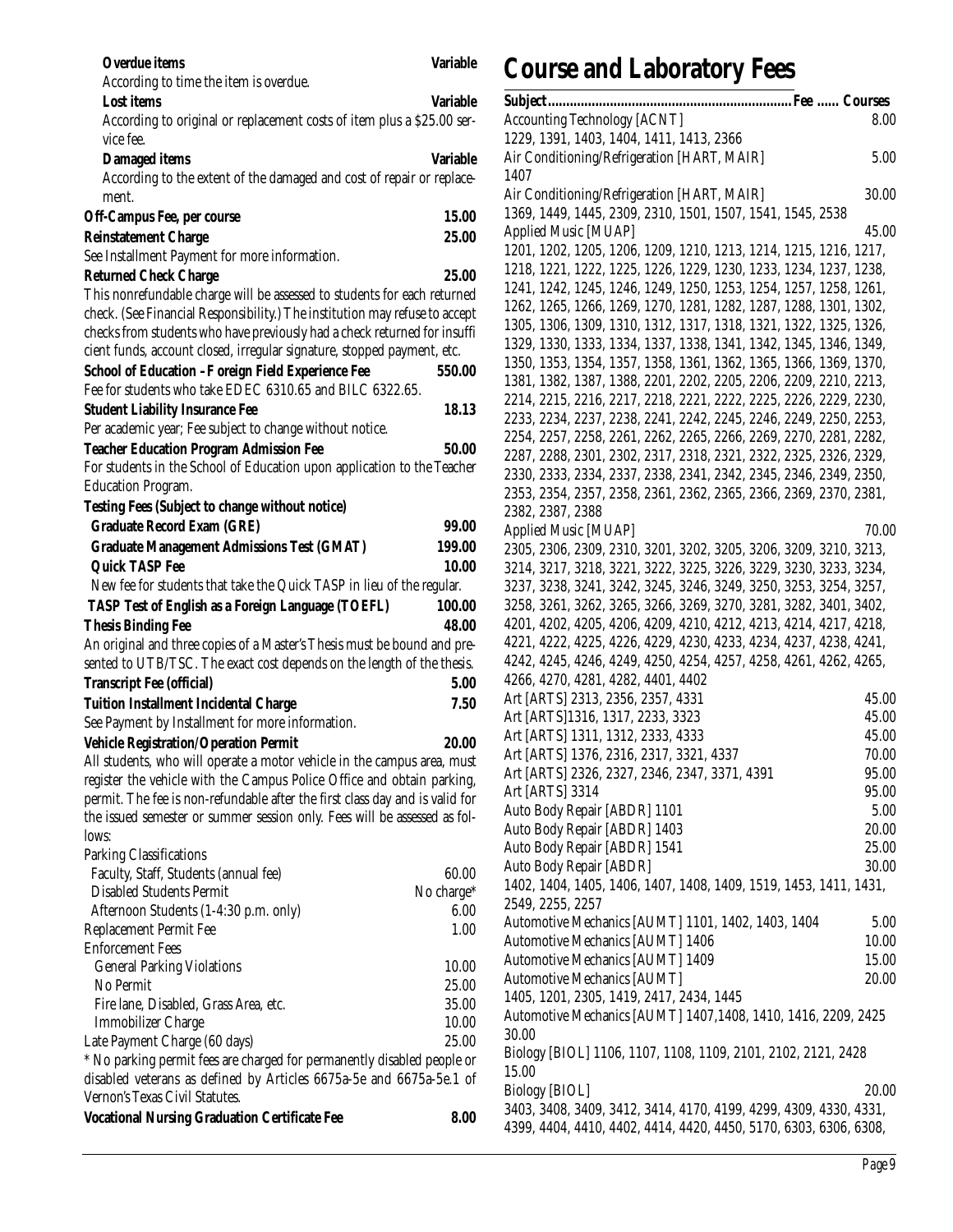| 6309                                                              |       |
|-------------------------------------------------------------------|-------|
| Building Trades [CNBT] 1301, 1305, 1307, 1342, 1366               | 5.00  |
| Building Trades [CNBT] 1302, 1311                                 | 25.00 |
| Building Trades [CRPT] 1325, 1329                                 | 5.00  |
| Building Trades [CRPT] 1311, 1315, 1323, 1341, 1345               | 30.00 |
| Building Trades [ELPT] 1349, 1364                                 | 5.00  |
| Building Trades [ELPT] 1325                                       | 10.00 |
| Building Trades [ELPT] 1311                                       | 15.00 |
| Building Trades [ELPT] 1321                                       | 20.00 |
| Building Trades [ELPT] 1329, 1342, 1345                           | 30.00 |
| Building Trades [PFPB] 2437                                       | 5.00  |
| Building Trades [PFPB] 1345, 1421, 2301, 2408, 2409               | 30.00 |
| Building Trades [WDWK] 1313                                       | 25.00 |
| Business Law-Technical [BUSG] 2317                                | 8.00  |
| <b>Business Management [BMGT] 1301</b>                            | 8.00  |
| Chemistry [CHEM] Lower Division Lab Courses                       | 8.00  |
| Chemistry [CHEM] 3103, 3105, 3110, 3112, 3303, 3403, 4105, 4320   |       |
| 15.00                                                             |       |
| Child Care and Development [CDEC]                                 | 8.00  |
| 1331, 1358, 1359, 1367, 1401, 1406, 1411, 2366, 2587              |       |
| Communication [COMM] 2303, 2324, 2325, 2373                       | 8.00  |
| Computer Information Systems [ITSC, ITSE, ITSW, POFI]             |       |
| <b>Lab Courses</b>                                                | 8.00  |
| <b>Computer Sciences [COSC]</b>                                   | 15.00 |
| 1310, 2312, 2314, 2318, 1305, 1315, 1418, 2316, 2317, 3310, 3325, |       |
| 3330, 3345, 3355, 3380, 4300, 4310, 4313, 4330, 4332, 4342, 4346, |       |
| 4360, 4380                                                        |       |
| Criminal Justice [CRIJ] 4401, 2314                                | 25.00 |
| Dance [DANC]                                                      | 8.00  |
| Diesel Mechanics [DEMR] 1402, 1404, 1406, 1408, 1409              | 5.00  |
| Diesel Mechanics [DEMR] 1101,1407                                 | 15.00 |
| Diesel Mechanics [DEMR]                                           | 30.00 |
| 1403, 1405, 1413, 1419, 1423, 1521, 1506, 1505, 1510, 1516        |       |
| Drafting Technology [DFTG] 1409, 1452, 1448                       | 20.00 |
| Drafting Technology [DFTG] 1410, 1417, 1421, 1456                 | 12.00 |
| Drafting Technology [DFTG] 1444, 1454, 1493, 2410, 2465           | 15.00 |
| Drafting Technology [DFTG] 2448, 2460                             | 25.00 |
| Drama [DRAM] 1351                                                 | 8.00  |
| Drafting [TDRA]                                                   | 8.00  |
| Education - Curriculum and Instruction [EDCI] 4310, 4311, 4312,   |       |
| 4398                                                              | 12.50 |
| Education - Curriculum and Instruction [EDCI] 4309, 4315, 4611,   |       |
| 4641                                                              | 25.00 |
| <b>Education [EDSC] 4305, 4374</b>                                | 10.00 |
| Education [EDSC] 4309, 4315, 4375                                 | 25.00 |
| Electronics [TELC]                                                | 8.00  |
| Engineering [ENGR] 1304, 1407                                     | 8.00  |
| Electronics [ELEC] 1302, 1421                                     | 8.00  |
| Electronics [ELET]                                                | 20.00 |
| Electronics Engineering Technology [ELET] 2140                    | 15.00 |
| <b>Emergency Medical Technology [EMSP]</b>                        | 8.00  |
| 1147, 1149, 1209, 1356, 1401, 2135, 2444, 2290, 2315, 1208, 2243, |       |
| 2434                                                              |       |
| Emergency Medical Technology [HPRS] 1204                          | 8.00  |
| Engineering Technology [ENGT] 1101,1201                           | 25.00 |
| Engineering Technology [ENGT] 2201, 2401                          | 30.00 |
|                                                                   |       |

| Geology [GEOL] All Lab courses                                      | 8.00  |
|---------------------------------------------------------------------|-------|
| Hospitality Cooperative Education [THRM] 2401, 2405                 | 8.00  |
| International Business [IBUS] 1301, 2331, 2339, 2341, 2345, 2366    |       |
| 8.00                                                                |       |
| Kinesiology [KINE] All Activity courses                             | 8.00  |
| Legal Assisting [LGLA]                                              | 8.00  |
| Machine Shop [MCHN] 1300, 1317,1332, 1338                           | 5.00  |
| Machine Shop [MCHN] 1305                                            | 15.00 |
| Machine Shop [MCHN] 1405                                            | 20.00 |
| Machine Shop [MCHN] 1403                                            | 25.00 |
| Machine Shop [MCHN] 1253, 1254, 1302, 1320, 1341, 1352, 2433,       |       |
| 2437                                                                | 30.00 |
| Marketing-Technical [MRKG] 1311                                     | 8.00  |
|                                                                     |       |
| Mathematics [MATH] 0100, 0120, 0320, 0321, 0322, 0420, 0421,        |       |
| 0422                                                                | 30.00 |
| Manufacturing Engineering Technology [MFET] 2321                    | 8.00  |
| Manufacturing Engineering Technology [MFET] 2140                    | 15.00 |
| Manufacturing Engineering Technology [MFET] 2420                    | 20.00 |
| Mechanical Engineering Technology [MEET] 1301, 2321                 | 8.00  |
| Mechanical Engineering Technology [MEET] 2140                       | 20.00 |
| Medical Laboratory Technology [MLAB]                                | 8.00  |
| All except 1290, 2290, 2293, 2296                                   |       |
| Music [MUSI] 1181, 1183, 1184, 1189, 1192, 1193, 2166, 2168, 2189   |       |
| 8.00                                                                |       |
| Music [MUSI] 3308, 3309                                             | 15.00 |
| Music [MUSI] 1311, 1312, 2311, 2312                                 | 20.00 |
| Nursing [NURS]                                                      | 8.00  |
| Nursing [RNSG] 1205, 1215, 1301, 1423, 2414                         | 8.00  |
| Nursing [TVNU] 1266                                                 | 30.00 |
| Physics [PHYS] Lower Division Lab Courses                           | 8.00  |
| Physics [PHYS] 3201, 3202, 3400, 3410, 3430, 4200                   | 8.00  |
| Professional Office Information [POFI] 2331, 2431                   | 8.00  |
| Professional Office Legal [POFL] 1305, 1359, 2301                   | 8.00  |
| Professional Office Technology [POFT] 1192, 1227, 1192, 1227, 1302, |       |
| 1309, 1313, 1319, 1331, 1345, 2301, 2303, 2312, 2321, 2380, 2381    |       |
| 8.00                                                                |       |
| Radiologic Technology [RADR] 1411, 1213, 2305, 2309                 | 8.00  |
| Radiologic Technology [DMSO] 1441, 2441                             | 8.00  |
| Reading [READ] 0100, 0300, 0320, 0321, 0322                         | 30.00 |
| Respiratory Therapy [HPRS] 1106, 1204                               | 8.00  |
| <b>Respiratory Therapy [RSPT]</b>                                   | 8.00  |
| 1241, 1290, 1315, 1316, 2135, 2139, 2201, 2305, 2314, 2353          |       |
| Special Education [SPED] 4313                                       | 12.50 |
| Sting Success Series [NCB] 1000, 2000                               | 75.00 |
|                                                                     |       |
| Technical Electronics [CETT] 1429                                   | 25.00 |
| Technical Electronics [IEIR] 1406                                   | 15.00 |
| Technical Electronics [IEIR] 1402, 2465                             | 18.00 |
| Technical Electronics [IEIR] 1404                                   | 22.00 |
| Technical Electronics [CETT] 1445                                   | 24.00 |
| Technical Electronics [INTC] 1307                                   | 25.00 |
| Technical Electronics [EECT] 2439                                   | 28.00 |
| Technical Electronics [CETT] 1321, 1425, 1441, 2425                 | 30.00 |
| Technical Electronics [RBTC] 1405                                   | 30.00 |
| Word Processing and Spreadsheets [ITSW]                             | 8.00  |
| 1301, 1304, 1310, 2331, 2365                                        |       |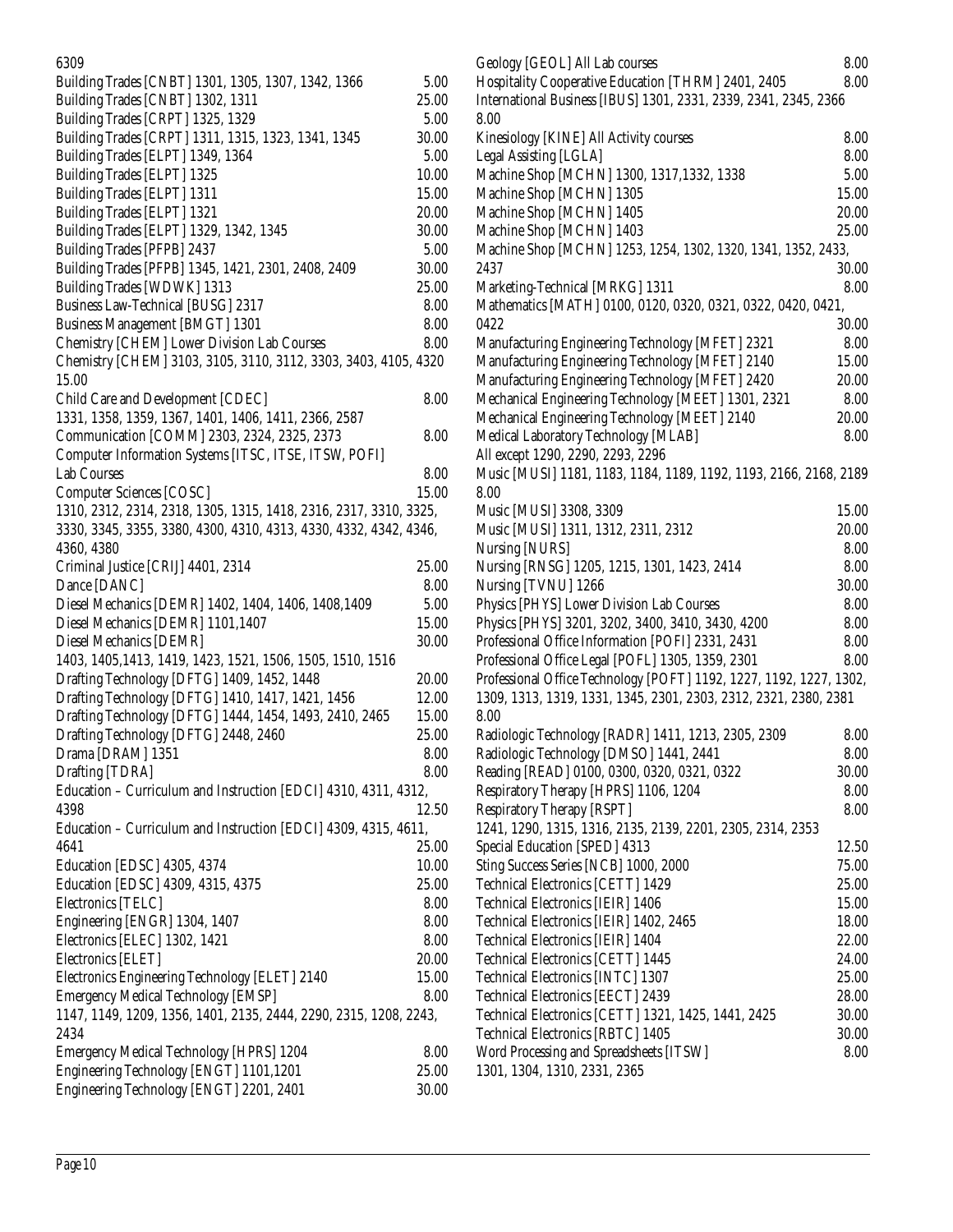### **2002-03 Lower Division Tuition and Fee Tables**

#### **Fall Semester 2002/Spring Semester 2003**

| Semester Tuition  Required  Total       |
|-----------------------------------------|
| Credit hrs\$26.00/hr  Fees*  Credit hrs |
|                                         |
| 1  \$75.00  \$116.56  \$191.56          |
| 2  \$75.00  \$156.56  \$231.56          |
| 3  \$78.00  \$196.56  \$274.56          |
| 4  \$104.00  \$236.56  \$340.56         |
| 5  \$130.00  \$276.56  \$406.56         |
| $6$ \$156.00  \$316.56  \$472.56        |
| 7  \$182.00  \$356.56  \$538.56         |
| 8 \$208.00  \$396.56  \$604.56          |
| 9  \$234.00  \$436.56  \$670.56         |
| 10  \$260.00  \$476.56  \$736.56        |
| 11  \$286.00  \$516.56  \$802.56        |
| 12  \$312.00  \$556.56  \$868.56        |
| 13  \$338.00  \$596.56  \$934.56        |
| 14  \$364.00  \$636.56  \$1.000.56      |
| 15  \$390.00  \$676.56  \$1,066.56      |
| 16  \$416.00  \$706.56  \$1,122.56      |
| 17  \$442.00  \$736.56  \$1,178.56      |
| 18  \$468.00  \$766.56  \$1,234.56      |
| For each additional hour add:  \$56.00  |

|  | Resident Out-of-Distric |  |  |
|--|-------------------------|--|--|

| <b>Resident In-District</b>             | <b>Resident Out-of-District</b>        | <b>Non-Resident</b>                          |
|-----------------------------------------|----------------------------------------|----------------------------------------------|
| Semester Tuition  Required  Total       | Semester Tuition  Required  Total      | Semester Tuition Required  Total             |
| Credit hrs\$26.00/hr  Fees*  Credit hrs |                                        | Credit hrs. \$262/hr  Fees*                  |
|                                         |                                        |                                              |
| $1$ \$75.00  \$116.56  \$191.56         | $1$ \$120.00  \$116.56  \$236.56       | $1$ \$262.00  \$116.56  \$378.56             |
| 2 \$75.00  \$156.56  \$231.56           | 2 \$120.00 \$156.56 \$276.56           | 2  \$524.00  \$156.56  \$680.56              |
| 3 \$78.00 \$196.56 \$274.56             | $3$ \$126.00  \$196.56  \$322.56       | $3$ \$786.00  \$196.56  \$982.56             |
| $4$ \$104.00  \$236.56  \$340.56        | $4$ \$168.00  \$236.56  \$404.56       | $4$ $$1,048.00$ $$236.56$ $$1,284.56$        |
| 5  \$130.00  \$276.56  \$406.56         | $5$ \$210.00  \$276.56  \$486.56       | $5$ $$1,310.00$ $$276.56$ $$1,586.56$        |
| 6  \$156.00  \$316.56  \$472.56         | $6$ \$252.00  \$316.56  \$568.56       | $6$ $$1,572.00$ $$316.56$ $$1,888.56$        |
| 7  \$182.00  \$356.56  \$538.56         | 7 \$294.00 \$356.56 \$650.56           | 7  \$1,834.00  \$356.56  \$2,190.56          |
| 8 \$208.00  \$396.56  \$604.56          | 8 \$336.00  \$396.56  \$732.56         | 8  \$2,096.00  \$396.56  \$2,492.56          |
| 9 \$234.00  \$436.56  \$670.56          | $9$ \$378.00  \$436.56  \$814.56       | $9$ $$2,358.00$ $$436.56$ $$2,794.56$        |
| 10  \$260.00  \$476.56  \$736.56        | $10$ \$420.00  \$476.56  \$896.56      | $10$ , $$2,620.00$ $$476.56$ , $$3,096.56$   |
| $11$ \$286.00  \$516.56  \$802.56       | $11$ $$462.00$ $$516.56$ $$978.56$     | $11$ , $$2,882.00$ , $$516.56$ , $$3,398.56$ |
| 12  \$312.00  \$556.56  \$868.56        | $12$ $$504.00$ $$556.56$ $$1,060.56$   | $12$ , $$3,144.00$ , $$556.56$ , $$3,700.56$ |
| 13  \$338.00  \$596.56  \$934.56        | $13$ $$546.00$ $$596.56$ $$1,142.56$   | $13$ , $$3,406.00$ , $$596.56$ , $$4,002.56$ |
| 14  \$364.00  \$636.56  \$1,000.56      | 14 \$588.00 \$636.56 \$1,224.56        | 14  \$3,668.00  \$636.56  \$4,304.56         |
| $15$ \$390.00  \$676.56  \$1,066.56     | $15$ $$630.00$ $$676.56$ $$1,306.56$   | $15$ , $$3,930.00$ , $$676.56$ , $$4,606.56$ |
| 16  \$416.00  \$706.56  \$1,122.56      | 16 \$672.00  \$706.56  \$1,378.56      | $16$ , \$4,192.00  \$706.56 , \$4,898.56     |
| 17  \$442.00  \$736.56  \$1,178.56      | $17$ $$714.00$ $$736.56$ $$1,450.56$   | $17$ , $$4,454.00$ , $$736.56$ , $$5,190.56$ |
| 18  \$468.00  \$766.56  \$1,234.56      | 18 \$756.00  \$766.56  \$1,522.56      | 18 , \$4,716.00  \$766.56 , \$5,482.56       |
| For each additional hour add:  \$56.00  | For each additional hour add:  \$72.00 | For each additional hour add:  \$292.00      |

For each Fall or Spring session, a student may enroll for no more than 18 semester credit hours. Enrollment in more than 18 semester credit hours in a single Fall or Spring session requires authorization by the appropriate Dean.

\*All students are required to pay the following fees for each semester, regardless of length: Building Use Fee (\$25.00/hr), Student Service Fee (\$10.00/hr, \$150.00 maximum), Computer Fee (\$5.00/hr), Student Union Fee (\$41.56), Automated Fee (\$30.00), and Records Fee (\$5.00).

### **2002-03 Upper Division/UTB Undergraduate Tuition and Fee Tables**

#### **Fall Semester 2002/Spring Semester 2003**

| Semester Tuition  Required  Total      | Semester Tuition  Required              |
|----------------------------------------|-----------------------------------------|
|                                        | Credit hrs\$287/hr  Fees*  Total        |
| 1 \$69.00  \$91.56  160.56             | 1 \$287.00 \$91.56 \$378.56             |
| $2$ \$138.00  \$106.56  244.56         | 2 \$574.00  \$106.56  \$680.56          |
| $3$ \$207.00  \$121.56  328.56         | 3 \$861.00  \$121.56  \$982.56          |
| 4 \$276.00  \$136.56  412.56           | 4 \$1,148.00  \$136.56  \$1,284.56      |
| $5$ $$345.00$ $$151.56$ $496.56$       | 5 \$1,435.00  \$151.56  \$1,586.56      |
| $6$ \$414.00  \$166.56  580.56         | $6$ $$1,722.00$ $$166.56$ $$1,888.56$   |
| 7  \$483.00  \$181.56  664.56          | 7 \$2,009.00  \$181.56  \$2,190.56      |
| 8 \$552.00  \$196.56  748.56           | 8 \$2,296.00  \$196.56  \$2,492.56      |
| $9$ $$621.00$ $$211.56$ $832.56$       | $9$ \$2,583.00  \$211.56  \$2,794.56    |
| $10$ \$690.00  \$226.56  916.56        | 10 \$2,870.00  \$226.56  \$3,096.56     |
| $11$ \$759.00  \$241.56  1000.56       | $11$ \$3,157.00  \$241.56  \$3,398.56   |
| 12  \$828.00  \$256.56  1084.56        | 12 \$3,444.00 \$256.56 \$3,700.56       |
| $13$ \$897.00  \$271.56  1168.56       | 13 \$3,731.00  \$271.56  \$4,002.56     |
| 14  \$966.00  \$286.56  1252.56        | 14 \$4,018.00  \$286.56  \$4,304.56     |
| $15$ \$1,035.00  \$301.56  1336.56     | 15 \$4,305.00 \$301.56 \$4,606.56       |
| $16$ \$1,104.00  \$306.56  1410.56     | 16 \$4,592.00 \$306.56 \$4,898.56       |
| 17  \$1,173.00  \$311.56  1484.56      | 17 \$4,879.00 \$311.56 \$5,190.56       |
| 18  \$1,242.00  \$316.56  1558.56      | 18 \$5,166.00  \$316.56  \$5,482.56     |
| For each additional hour add:  \$74.00 | For each additional hour add:  \$292.00 |

#### Resident In-District Non-Resident (Foreign and Out of State)

| Semester Tuition  Required              |                      |  |
|-----------------------------------------|----------------------|--|
| Credit hrs\$287/hr  Fees*  Total        |                      |  |
| 1 \$287.00 \$91.56 \$378.56             |                      |  |
| 2 \$574.00  \$106.56  \$680.56          |                      |  |
| 3  \$861.00  \$121.56  \$982.56         |                      |  |
| 4  \$1,148.00  \$136.56  \$1,284.56     |                      |  |
| 5 \$1,435.00  \$151.56  \$1,586.56      |                      |  |
| 6  \$1,722.00  \$166.56  \$1,888.56     |                      |  |
| 7  \$2,009.00  \$181.56  \$2,190.56     |                      |  |
| $8$ \$2,296.00                          | \$196.56 \$2.492.56  |  |
| $9 \dots 52,583.00 \dots$               | \$211.56  \$2,794.56 |  |
| $10$ \$2,870.00                         | \$226.56  \$3.096.56 |  |
| $11$ \$3,157.00                         | \$241.56  \$3,398.56 |  |
| $12$ $$3,444.00$                        | \$256.56 \$3,700.56  |  |
| $13$ \$3,731.00                         | \$271.56  \$4.002.56 |  |
| 14  \$4.018.00  \$286.56  \$4.304.56    |                      |  |
| 15  \$4,305.00  \$301.56  \$4,606.56    |                      |  |
| 16 \$4,592.00  \$306.56  \$4,898.56     |                      |  |
| 17 \$4,879.00  \$311.56  \$5,190.56     |                      |  |
| 18 \$5,166.00  \$316.56  \$5,482.56     |                      |  |
| For each additional hour add:  \$292.00 |                      |  |

*For each Fall or Spring session, a student may enroll for no more than 18 semester credit hours. Enrollment in more than 18 semester credit hours in a single Fall or Spring session requires authorization by the appropriate Dean. \*All students are required to pay the following fees for each Summer session, regardless of length: Designated Tuition Fee ( \$25.00), Student Service Fee (\$10.00/hour), Computer Fee (\$5.00/hour), Student Union Fee, (\$37.78), Automated Fee (\$30.00) and Records Fee (\$5.00).*

*Important: Tuition and Fee Tables for 2003-04 will be available upon approval online at www.utb.edu or in the 2003-04 Course Schedule booklets.*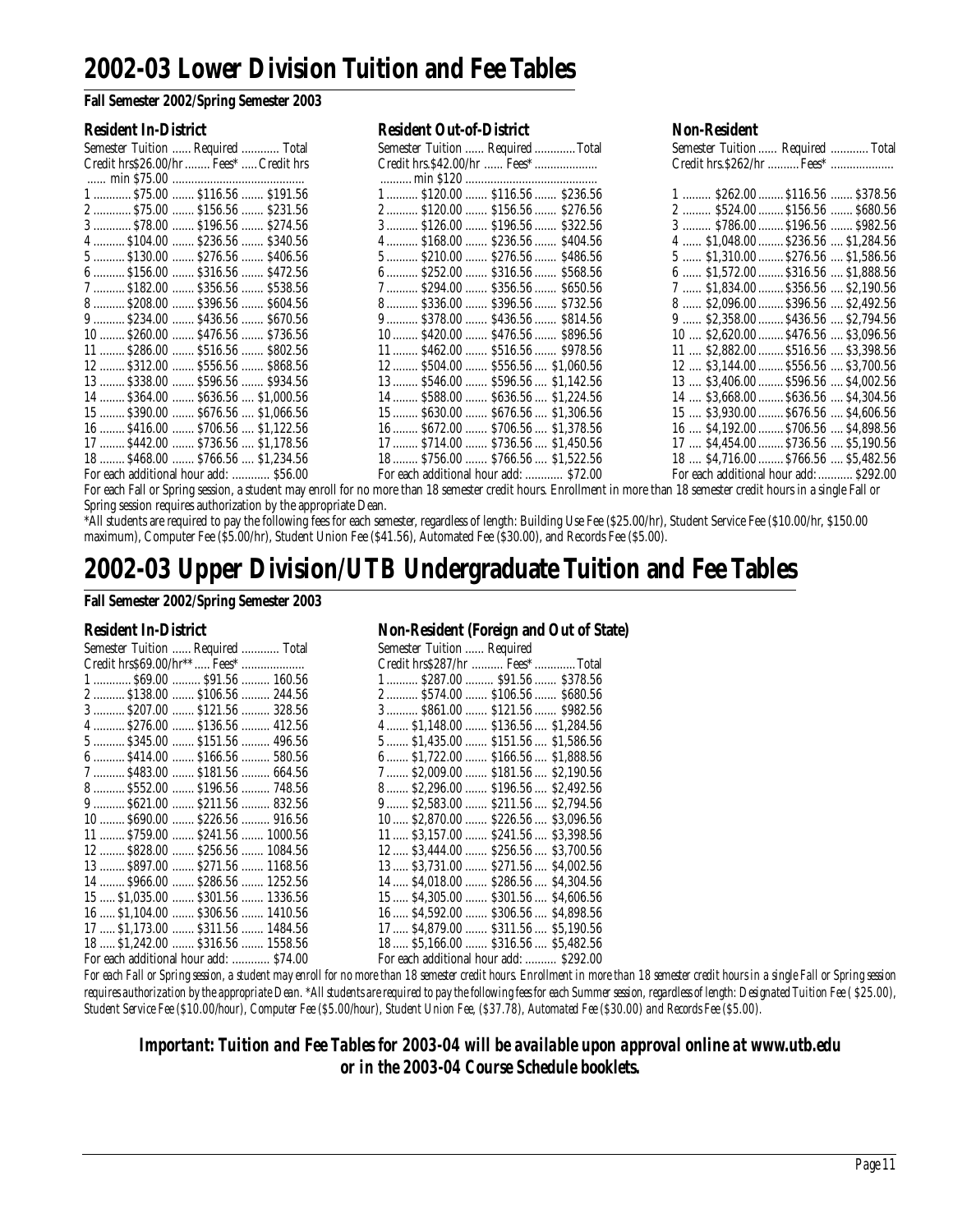# **REFUND POLICY**

*Note: Refund policies are state mandated and strictly enforced.*

### **TSC Lower, UTB Upper, University Plan and Graduate Courses**

#### **Complete Withdrawal or Disenrollment**

Students who completely withdraw or disenroll from all courses shall have their tuition and fees (except non-refundable fees) refunded according to the following schedule (not to include weekends nor holidays): Fall and Spring semesters Prior to the first class day of the semester 100% During the (first) five class days of the semester 80% During the (second) five class days of the semester 70% During the (third) five class days of the semester 50% During the (fourth) five class days of the semester 25% After the 21st class day of the semester 0% **Any Summer Session** Prior to the first class day of the semester 100% During the first, second or third class day of the semester 80% During the fourth, fifth or sixth class day of the semester 50% After the sixth class day of the semester 0%

### **Dropping a Course/s**

#### **TSC Lower, UTB Upper, University Plan and Graduate Courses**

Students who reduce their semester credit hour loads by officially dropping a course or courses and remain enrolled at the institution will have tuition and fees refunded according to the following schedule (not to include weekends or holidays):

| During the first 12 class days of the semester | 100% |
|------------------------------------------------|------|
| On or after the 13th class day of the semester | 0%   |

### **Refunds for Mini-Courses or Flex Entry Courses**

Students who are enrolled for mini or flex entry courses and officially withdraw or drop courses will have their tuition and specified mandatory fees refunded according to the start date and length of the course/s. Due to the variety of lengths of mini or flex entry courses offered at UTB/TSC, students must consult the Business Office or the refund schedule.

### **Title IV Program Refunds**

When a recipient of Federal Title IV grant or loan assistance withdraws from UTB/TSC during the payment period in which the student began attendance, UTB/TSC must determine the amount of Title IV grant or loan assistance that the student earned as of the student's withdrawal date.

The date, as determined by UTB/TSC, that the student began the withdrawal is the date used for calculating the percentage used in the formula for Return of Title IV funds. The number of days from the first class day to the withdrawal date divided by the number of days in the payment period (semester) equals the percentage of Title IV funds earned. If the withdrawal date is after the 60% point, the student has earned 100% of the Title IV funds. Federal Work-Study is not included in this calculation.

If the total amount of Title IV grant and/or loan assistance that was disbursed to or on behalf of the student, the difference between these amounts must be returned to the Title IV programs in the following order of priority (not exceed amount originally disbursed):

Unsubsidized FFEL Stafford Loans Subsidized FFEL Stafford Loans Perkins (n/a at UTB/TSC)

FFEL Plus Federal Pell Grant Federal SEOG Other Title IV assistance (not including Federal Work-Study)

The school and the student share the responsibility for returning Title IV aid. The school returns "unearned" Title IV funds that have been paid to the school to cover the student's institutional charges. The student returns "unearned" Title IV funds that he or she has received from loan and/or grant programs.

The school must return Title IV funds due to federal programs no later than 30 days after the date the school determines the student withdrew.

If the student owes funds back to the Title IV programs, the institution will advise the student within 30 days of determining that the student withdrew. The student has 45 days from the date of notification from the institution to take action on the overpayment. If the student's portion of unearned Title IV funds included federal grant, the student has to pay no more than 50% of the initial amount that the student is responsible for returning. Immediate repayment of the unearned loan amount is not required because the student repays the loan to the lender according to the terms or conditions in the promissory note. The institution will advise the lender of the student's withdrawal within 30 days of determining the student withdrew.

No additional disbursements may be made to the student for the period of enrollment. If the student does not repay the amount owed to the Title IV programs or does not make satisfactory payment arrangements with the Department of Education, UTB/TSC will report to the National Student Loan Data System (NSLDS) that the student received an overpayment. The student loses eligibility for further Title IV aid until resolved. Contact the Office of Student Financial Assistance for full policy and sample calculation.

As an institution participating in programs under Title IV of the Higher Education Act of 1965 as amended ("Act"), UTB and TSC are required to refund unearned tuition, fees, room and board and other charges to certain students attending the institution for the first time who have received a grant, a loan, or work assistance under Title IV of the Act or whose parents have received a loan on their behalf under 20 U.S.C. §1087-2.

A refund is required if the student does not register for, withdraws from, or otherwise fails to complete the period of enrollment for which the financial assistance was intended.

No refund is required if the student withdraws after a point in time that is 60 percent of the period of enrollment for which the charges were assessed. A student who withdraws prior to that time is entitled to a refund of tuition, fees, room and board, and other charges that is the larger of the amount provided for in the Texas Education Code, §54.006, or a pro-rate refund calculated pursuant to §484B of the Act, reduced by the amount of any unpaid charges and a reasonable administrative fee not to exceed the lesser of five percent of the tuition, fees, room and board, and other charges that were addressed for the enrollment period, or \$100. If the student charges were paid by Title IV funds, a portion or all of the refund will be returned to these programs.

Students who receive funds through the Title IV program (Pell Grants, Supplemental Educational Opportunity Grants, National Direct Student Loans) or state grants and scholarships or institutional grants and scholarships will not receive a refund until the aforementioned programs, or any combination thereof, have been totally reimbursed. Note: This refund policy is subject to change without notice.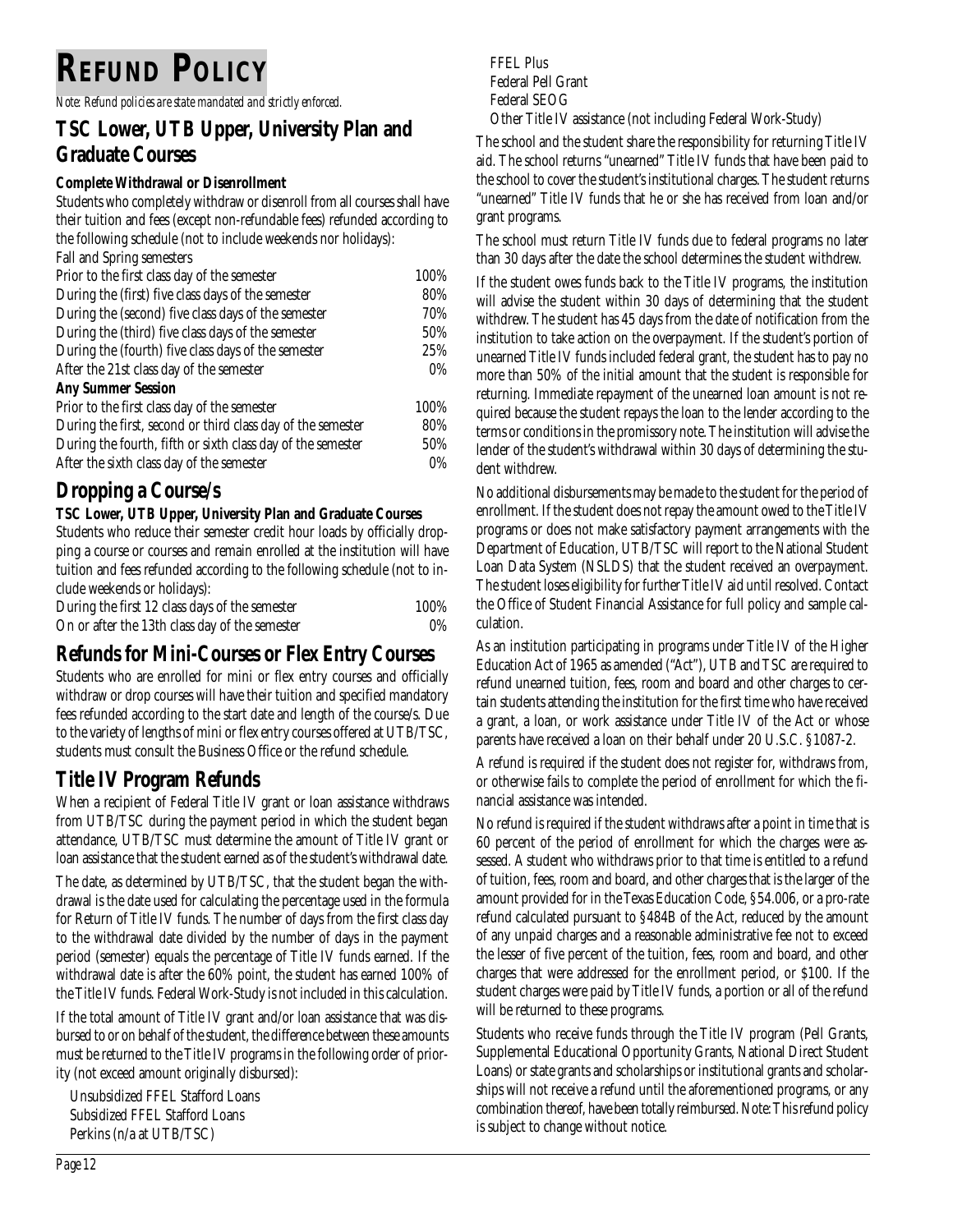# **ACADEMIC SERVICES**

### **Academic Advising Center**

The Academic Advising Center at Tandy Hall #214 provides academic advising to students and assists them in making decisions about their educational and career goals. In partnership, faculty and staff in the Academic Advising Center and throughout the various university/college departments are available to assist students who have chosen a Program of Study Certificate Program, Associate Degree Program, or Bachelor's Degree Program. The faculty and staff in the Academic Advising Center will assist students who are undecided about their majors.

Academic advising is an ongoing planning process for students. Beginning when a student is an incoming freshman, academic advising allows a student, along with faculty and staff advisors, to explore and develop a student's career interests and Program of Study. Through the academic advising relationship established between the student and the advisor, the student has the opportunity to:

- learn about academic policies and procedures, such as
	- assessment and placement,
	- developmental course sequence,
	- TASP,
	- advising contacts with faculty and staff advisors, and
	- graduation requirements
- clarify career interests, goals and opportunities
- learn about educational opportunities and degree requirements, such as
	- Certificate Programs (1 year),
	- Associate Degree Programs (2 years),
	- Bachelor's Degree Programs (4 years),
	- Major and Minor options,
	- Teaching Certification Requirements,
	- Professional School Requirements (Pre-Law, Pre-Med, etc.),
	- Transfer Requirements,
	- Graduate School Requirements, and
- increase her/his involvement, persistence, and retention toward the successful completion of an academic Program of Study.

Students are responsible for:

- seeking appropriate academic advising,
- becoming familiar with Program of Study requirements, and
- enrolling in appropriate classes that will ensure timely and successful progress toward completion of her/his Program of Study.

By seeking academic advising more frequently with academic advisors, students receive current academic guidance that ensures a smooth and timely completion of academic goals.

### **Distance Education**

UTB/TSC provides education for learners who are unable to attend campus classes, or who prefer the advantage of learning where they work, in their homes and at other distant sites. Courses are provided through a variety of delivery systems. These include Interactive Video where two or more live classrooms may be connected via two-way closed circuit television. Or, some classes are delivered through broadcast television and may be watched at home either at scheduled broadcast times or with delayed videotape recordings. Student may record the programs with their own VCRs or view tapes in selected sites such as libraries. Students are encouraged to enjoy the convenience of study times that fit busy work or family schedules.

A rapidly growing source of courses and complete programs of study is internet-based instruction. With a personal computer students may work on their assignments and interact with the instructor and other students' 24 hours a day, from any part of the world. Self-disciplined and highly motivated students find Distance Education to be both a convenient and an effective means of obtaining higher education courses and degrees.

Supporting the faculty and students is the Office of Distance Education which provides design and development of new courseware for faculty and coordinates the delivery of instruction through a variety of media such as Interactive Video, broadcast TV programs and Internet-based instruction. Internet-based instruction is provided both at UTB/TSC and through the UT System supported TeleCampus program. Courses range from first-year English composition to complete masters' degrees in Educational Technology and Business Administration.

Course schedules and other Distance Education information may be obtained through the UTB/TSC web site at www.de.utb.edu, or by calling (956) 983-7600. People outside Brownsville may call toll free at 1-866- 654-4555.

# **STUDENT SERVICES**

*Office hours for Student Support Services Offices are 7:30 a.m. to 5:00 p.m. Monday through Thursday; 7:30 a.m. to 1:30 p.m. Friday, unless otherwise noted*

# **Counseling Center**

#### *Tandy Hall #205 544-8292*

*Extended office hours to 7:00 p.m. Monday through Thursday*

The Counseling Center provides a variety of services to all students pursuing academic or vocational/technical programs of study. The Center offers both group and individualized programs to help students deal with academic, career, and personal concerns.

#### **Personal Skills Development**

- University Adjustment/Success/Mentoring Program (STING)
- Stress Management
- Mentoring Program
- Personal Counseling
- Individual and Group Counseling
- Referral to Community Resources
- Workshops/seminars
- Educational and Enrichment Resource Library

#### **Disability Services**

- Registration Assistance
- Test Accommodations
- Adaptive Technology
- Use of Scanners/Adaptive Technology
- Volunteer Notetaking
- Taped Textbooks
- Sign Language Interpreting
- Classroom Furniture Arrangements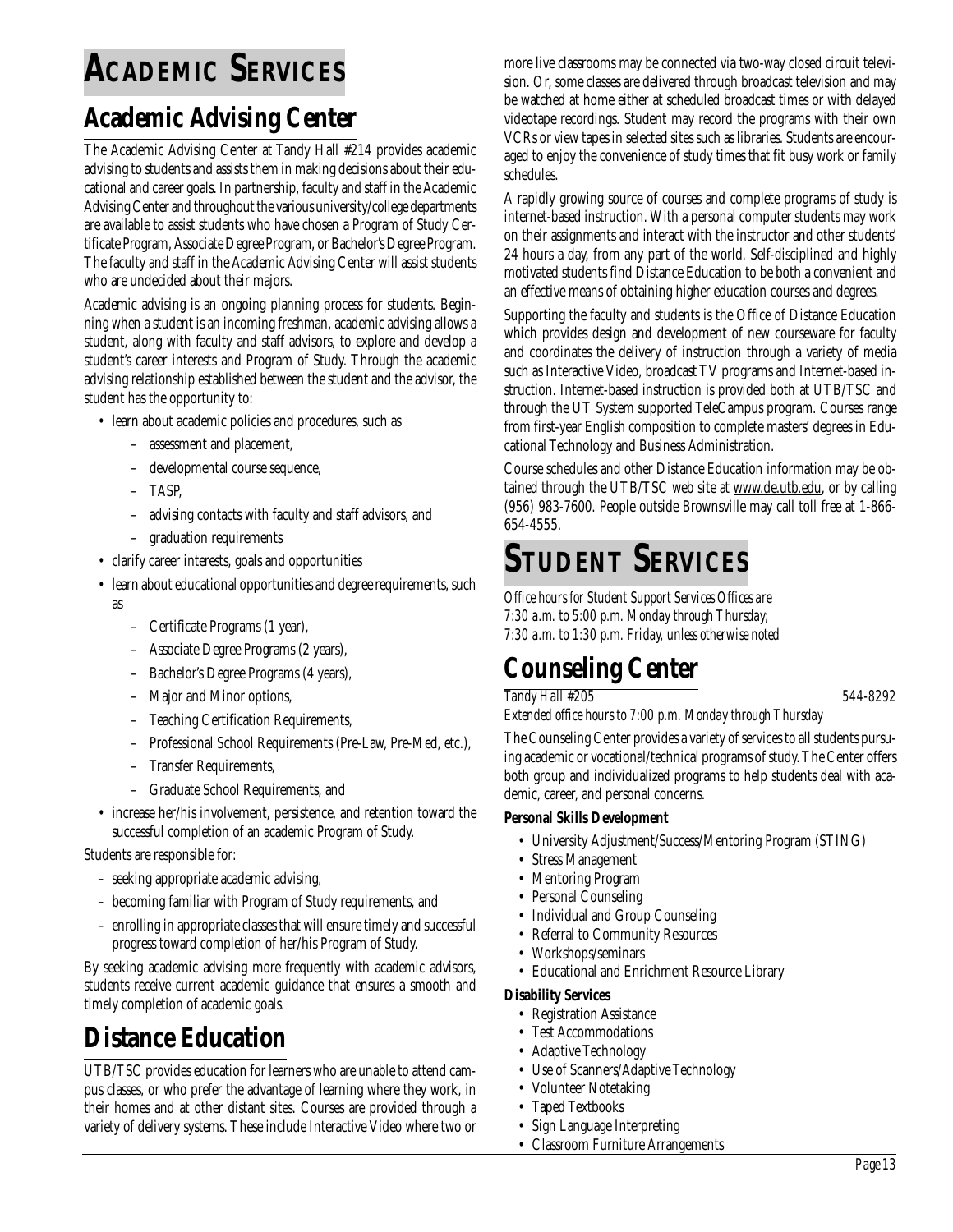- Counseling
- Campus Disability Club
- Notetaking
- Taped Textbooks
- Testing Assistance
- Adaptive Technology Training
- Individual Counseling
- Registration Assistance
- Sign Language Interpreting
- Disability Awareness Club

#### **Equity Services**

- Individual Counseling
- Transportation Services
- Child Care Services

#### **Student Support Services (ASPIRE)**

- Personal Counseling
- Study Skills
- Tutoring
- Career Exploration

#### **New Student Relations**

- New Student Orientation
- Tours
- Recruitment
- Community/School Liaison

#### **International Students**

- Immigration Information
- Campus Support Services
- Cultural Enrichment Activities
- Community Resources
- Scholarships and Financial Aid
- Workshops

### **On/Off-campus Employment Career Counseling**

- Career Exploration & Guidance
- Career Assessments & Inventories
- Researching Careers & Majors
- Developing a Career Plan
- Workshops

Students are required to set up an appointment to obtain an official degree plan. Occupational-technical degree plans are issued at each department.

### **Athletics**

#### *Gymnasium, 1st floor 548-8291*

The Department of Intercollegiate Athletics provides student athletes with the opportunity to become part of intercollegiate athletics at the junior college level. UTB/TSC is a member of the National Junior College Athletic Association (NJCAA) and the Texas Junior College Athletic Conference (TJCAC), competing in men's baseball, women's volleyball and men's and women's golf. UTB/TSC has loans, grants, and scholarships consisting of tuition and fees, books, meals, and housing stipends available to its student athletes. Students are given the opportunity to attend tryouts for teams.

Club sports are also a part of the athletic program. Sports offered include men's soccer and men's volleyball. Club sports are implemented based upon the needs and requests of students.

### **Career Services & Placement**

#### *Tandy Hall #205 544-8866*

The Career Services and Placement Office provides students assistance in choosing a major, planning a career, and meeting their college expenses and/or gaining work experience in their chosen field. Students are assisted with career decision-making and planning, career resource utilization and exploration, as well as evaluation of interests and preferences in occupations.

The Career Services and Placement Office also helps students to develop job-hunting skills by providing workshops and individual consultation on job search strategies. The office provides students with information about writing résumés, cover letters, and developing networking skills.

# **Conflict Resolution Center**

### *Tandy Hall #205H 983-7235*

The Conflict Resolution Center offers students free and confidential services that may help them solve their interpersonal conflicts in an objective and impartial environment. Through mediation, a process which promotes communication, the involved parties can explore alternatives for reaching a mutual agreement. For more information or an appointment, contact the Conflict Resoultion Center in Tandy 205H at 983-7235, or send email to resolve@utb1.utb.edu.

# **Student Financial Assistance**

#### *Tandy Hall #206 544-8277*

The Student Financial Assistance programs provide financial assistance to eligible students who, without such aid, would be unable to attend college. Financial assistance for eligible students is available in the form of grants, loans, college work-study, veterans' benefits, and scholarships.

Students are encouraged and in some cases required, to complete the Free Application for Federal Student Aid (FAFSA) if they wish to be considered for some of the scholarships offered at UTB/TSC. All students are strongly encouraged to complete the federal financial aid application process and to check with the Office of Financial Assistance periodically regarding the availability of on-and off-campus scholarships.

Students subject to selective service registration are required to file a statement that he has registered or is exempt from selective service registration in order to be eligible to receive financial assistance funded by State revenue.

Students are required to maintain certain scholastic standards in order to continue receiving certain financial aid. See page 37 for more information.

**Application Awards:** The Free Application for Federal Student Assistance (FAFSA) is used to consider students for all financial assistance. Eligible students will be offered grants and College Work Study (if CWS funds are available). If an award is not sufficient to cover the student's educational expenses, a loan will be considered. Students must make arrangements to get loan counseling at the Office of Financial Assistance before a loan will be processed. Additional paperwork and specific deadlines apply to the loan process. Contact the Office of Student Financial Assistance for this information.

**Distribution of Funds:**Typically, financial assistance funds will be applied to the student's account to cover tuition and fees. The balance of the award for that period is disbursed by check and is mailed to the student by the first class day. College Work Study funds are paid on a bi-weekly basis as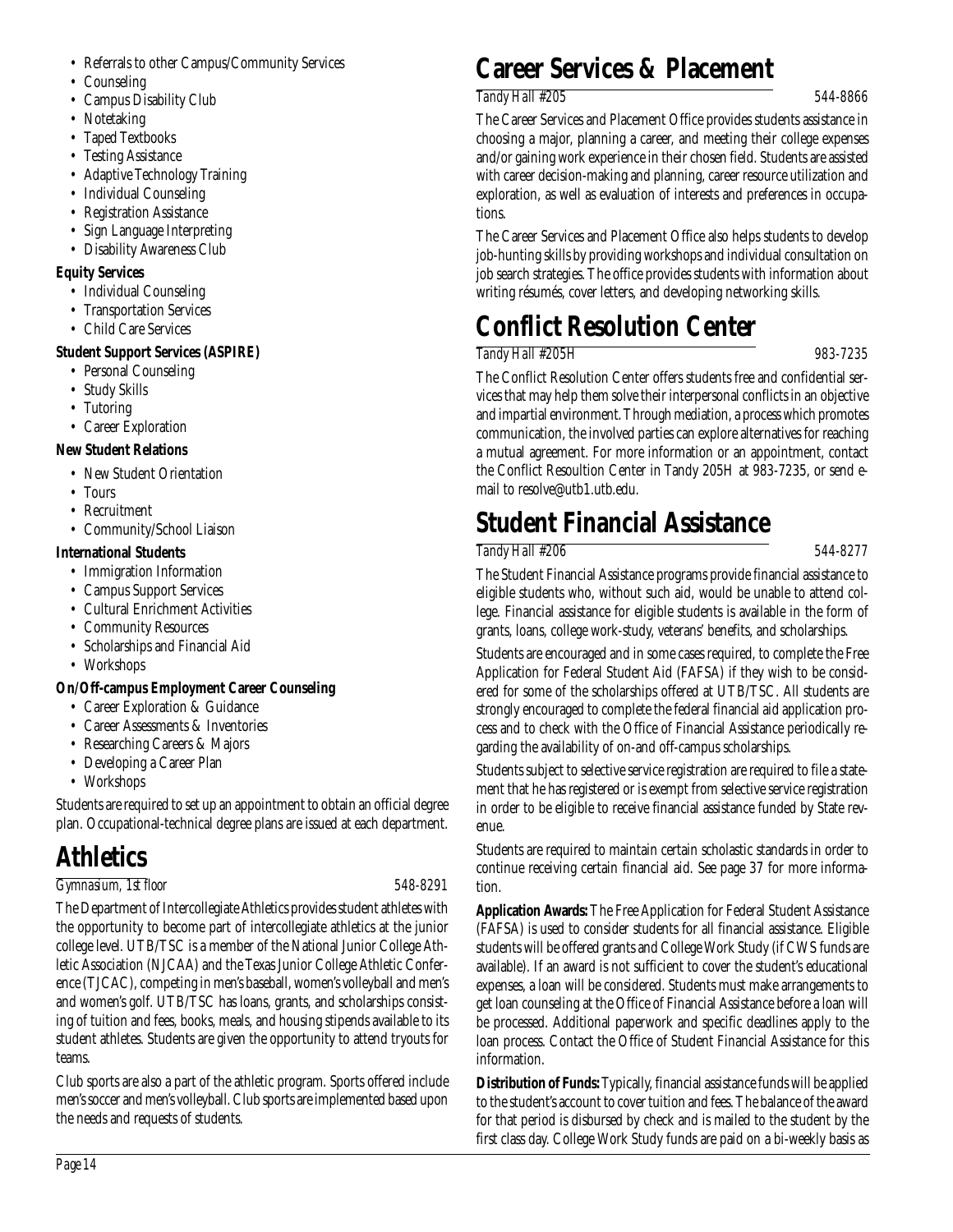they are earned. Loan proceeds for first-time borrowers will arrive 30 days after the first class day and will also be sent to me student by mail.

**Competitive Scholarships:** Academic scholarships shall be awarded on a competitive basis based on demonstrated academic achievement, or potential, as evidenced by scores on standardized tests, earned grade point average or other relevant academic criteria. Scholarships are awarded to promote academic excellence.

### **Learning Assistance Center**

#### *North Hall #122 544-8208*

Extended office hours 8:00 a.m. to 7:00 p.m. Monday through Thursday

8:00 a.m. to 1:30 p.m. Friday

The Learning Assistance Center serves as an academic resource for students, staff, and faculty. In a proactive manner, it responds to the needs of the population it serves and is committed to helping the general student population succeed in a college environment. Learning specialists and peer tutors assist students in many areas of study with emphasis on Reading, Writing, Mathematics, language acquisition, test-taking and study skills. The following is a brief outline of support services provided by the Learning Assistance Center:

Classroom Presentations

Computer Lab open to all students with UTB/TSC ID

Computer-Assisted Instruction

- Basic Skills (Reading, Writing & Mathematics)
- Mathematics Tutorials
- Spanish Tutorials
- Phlebotomy Tutorials
- GRE Preparation
- GRE Preparation
- Psychsims
- EGAN
- TASP Preparation

English as a Second Language

• Practice in Conversational English

Independent Activities

- Reading Programs
- Audio Tapes
- Video Tapes

• Word Processing

Supplemental Instruction

Tutoring (by appointment or walk-in)

- Mathematics Physics
- Reading Statistics
- Writing Biology
- History Anatomy & Physiology
- Government Chemistry
- Geography Accounting
- Spanish French
- Medical Terminology
- Other subject areas by request
- All English and Math courses
- **Workshops**
- TASP
- Mathematics and Chemistry Review Sessions, Reading, Writing
- Studying for A's
- Memory Techniques Learning and Study Skills
- Relieving Test-Taking Anxiety
- Nursing Mathematics, Study Skills

### **Library**

*Library 544-8221*

Hours: 7:30 a.m. to 10:00 p.m. Monday through Thursday

7:30 a.m. to 5:00 p.m. Friday

9:00 a.m. to 5:00 p.m. Saturday

12 noon-10:00 p.m. Sunday

Hours subject to change during holidays and other special days

The Arnulfo L. Oliveira Memorial Library provides information and access to materials needed to fulfill the teaching, scholarship, and service goals of the university. The library houses more than 130,000 titles and has a substantial collection of newspaper and periodical titles in print, on microfiche and microfilm and via online services.

The library has a Circulation Department, a Reference Department with a computer lab, a Technical Service Department, an Interlibrary Loan Department, The Hunter Room for archival and genealogical research, study rooms, study areas and carrels, and copying machines to accommodate students. The library is also a depository for state and NASA publications.

The library offers outstanding computerized searching in all subject fields through more than 50 subscription databases, selected Internet sites, newspapers and journals. The Reference Department also provides individual and group tours and demonstrations of library resources in English or Spanish. Through a cooperative computer arrangement, students, faculty and staff also have access to libraries at other institutions.

### **Office of the Dean of Students**

*Student Union 1.20 554-5141*

The role of the Dean of Students is to be ensure that individual and collective student issues are properly addressed. Students are encouraged to have the most enriching college experience possible and prepare them with the leadership skills for life during their student careers and beyond UTB/ TSC. This can be accomplished by offering meaningful educational, social, cultural, wellness and leadership programs which encourage self-fulfilling goal achievement and improved self-esteem. To provide a comprehensive offering of services and programs, the Dean of Students works with the offices of Student Activities, Student Publications, Student Health Services, and Career Services and Placement. Student input is an important element and is strongly encouraged.

### **Office of New Student Relations**

*Tandy Hall #115 544-8860*

Extended office hours to 7:00 p.m. Monday through Thursday

The Office of New Student Relations offers an Orientation program designed to introduce new students to the services offered. This mandatory session of Freshman Orientation helps make the transition from high school to college easier and assists students with the academic, social and personal adjustments that are common with first-time students. The half-day event provides freshman information on clubs and organizations, college professors, special programs, learning assistance, student employment, counseling and course advisement, career exploration, campus tours and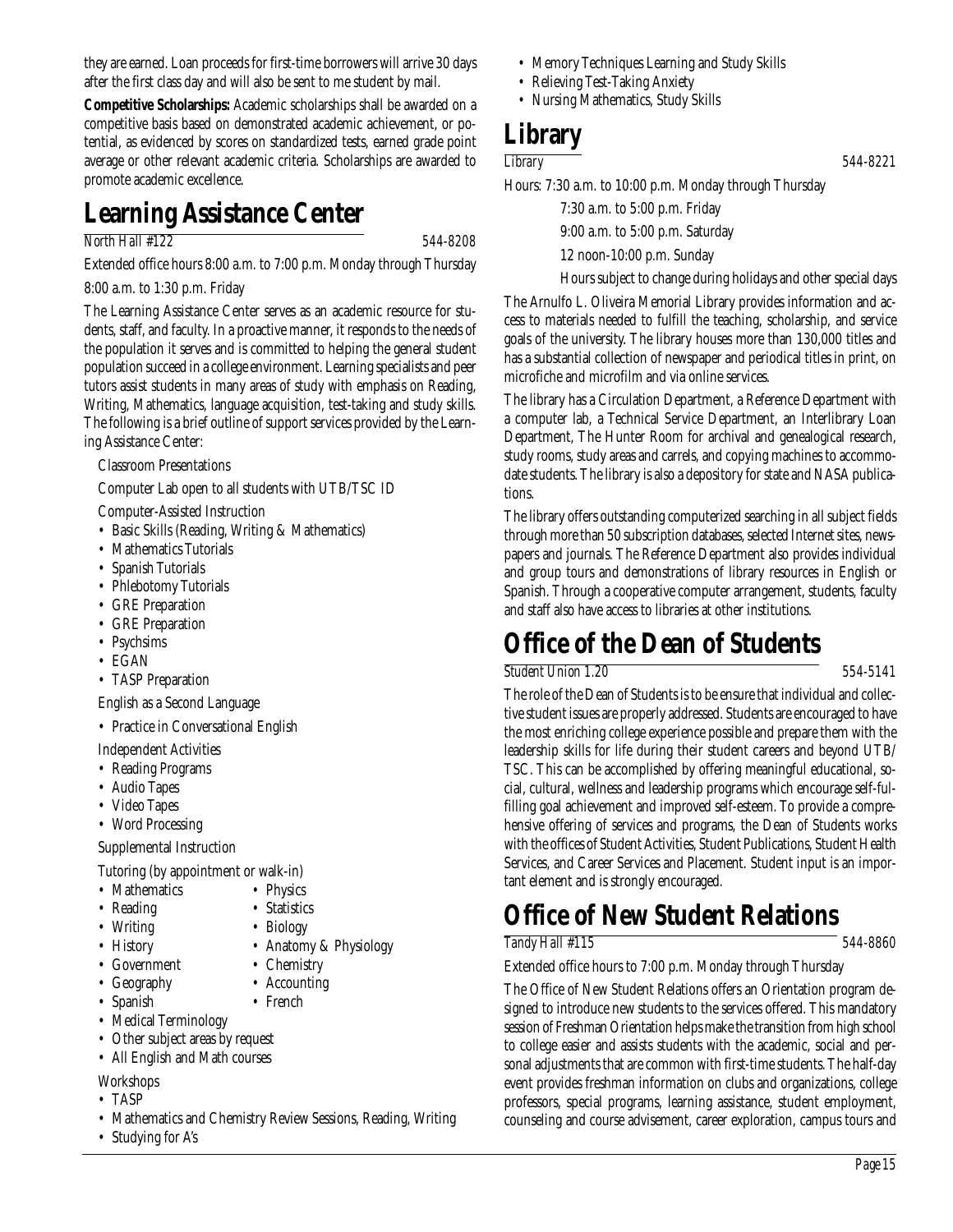registration.

### **University Outreach Center**

#### *Tandy Hall #262 544-8243*

The University Outreach Center houses several outreach programs funded and supported by UTB and TSC, along with other affiliates.

The Center provides accessible, high quality, educational training and guidance to public school students and adults of the Lower Rio Grande Valley. It currently serves more than 1,200 participants in areas such as academics, tutorial, parental involvement, and economic self-sufficiency.

The Center advances economic and social development, enhances the quality of life, fosters respect for the community, provides for personal and career enrichment, and expands knowledge through academic and field trip experiences.

Through an integrated and comprehensive set of programs, individuals are identified and assisted in successfully completing high school and college requirements in preparation for their careers.

These programs include:

- Camp 2000
- Careers in Science Program (CISP)
- Endowment Scholarship
- Hispanic Mother/Daughter Program
- South Texas Engineering, Mathematics and Science (STEMS)
- Project Mujer
- University Talent Search
- Upward Bound University

#### **Camp 2000 Services**

- Parental Workshops
- Job site visits
- Televised learning
- Faculty & NASA workshops
- Community speakers
- Career Exploration

#### **Endowment Services**

- Presentations to public and private schools within the Southmost Union Junior College District
- Encourage students to take academically challenging courses
- Provide financial support for college tuition for students who obtain A's and B's in grade-level or above college prep courses
- Provide a transitional incentive between the school district school and Texas Southmost College

#### **Hispanic Mother/Daughter Program Services**

- Positive self-image
- Career Awareness
- Disseminate university standards
- Assistance with applications for admissions, financial aid & testing
- Improvement of academic skills
- Parental Support

#### **Project Mujer Services**

- Academic classes in Mathematics, Reading, and Writing and Computer Lab
- Workshops in Family Literacy, Parenting, Career Counseling, Employment and Survival Skills
- Assistance with application for admissions, financial aid, and testing

#### **STEMS Services (located at Eidman Hall)**

- Awareness and career development in Science, Mathematics, Engineering and Medicine
- Improve study and test-taking skills
- Increase the level of preparation for SAT/ACT
- Improve critical and analytical thinking skills

#### **Upward Bound Services**

- Academic- and career-related support to complete high school and enter post-secondary programs
- Academic support/tutorials
- Summer academic bridge
- On campus social and cultural activities
- Parent support
- Help participants to graduate from post-secondary institution with associate's or bachelor's degrees

### **Veterans' Benefits**

*Tandy Hall #206 544-8277*

UTB and TSC are approved by the Texas Education Agency for VA educational benefits for veterans and their children and spouses.

Texas Veterans of World War I, World War II, the Korean War, or Vietnam who have no remaining Veterans Administration education benefits are exempted from payment of tuition and fees excluding general property deposit and student services fees. To obtain the exemption of tuition under this act, an approved application must be on file with the Office of Financial Assistance six weeks prior to registration.

Also, the children of members of the armed forces who are or were killed in action, who die or died while in service, who are missing in action or whose death is documented to be directly caused by illness or injury connected with service in the armed forces of the U.S. are also entitled to an exemption.

Student veterans may receive assistance from the Office of Financial Assistance in applying for benefits. To expedite payments, veterans should contact the Enrollment Office at least 60 days prior to the first class day of each semester or term to complete all necessary paper work for that period of study.

Texas veterans who have no remaining VA Educational Benefits may be eligible for exemption of tuition and required fees.

Benefits for Children of Texas Veterans: Exemption from payment of certain fees also extends to children of members of the armed forces who were killed in action or died while in military service in World War II or the Korean Conflict. For procedures to follow under this provision, contact the Financial Aid Office.

Veterans Cost of Instruction Program: The VCIP provides the following services:

- Information and referrals
- Individualized V.A. tutoring
- Explanation of educational benefits
- Assistance with V.A. educational benefit applications
- Assistance in resolving problems with receipt of educational benefits or eligibility.

Satisfactory Standards to Receive Financial Assistance and/or VA Training Benefits: Students must be making satisfactory progress in order to receive financial aid, including VA training benefits. Student records are reviewed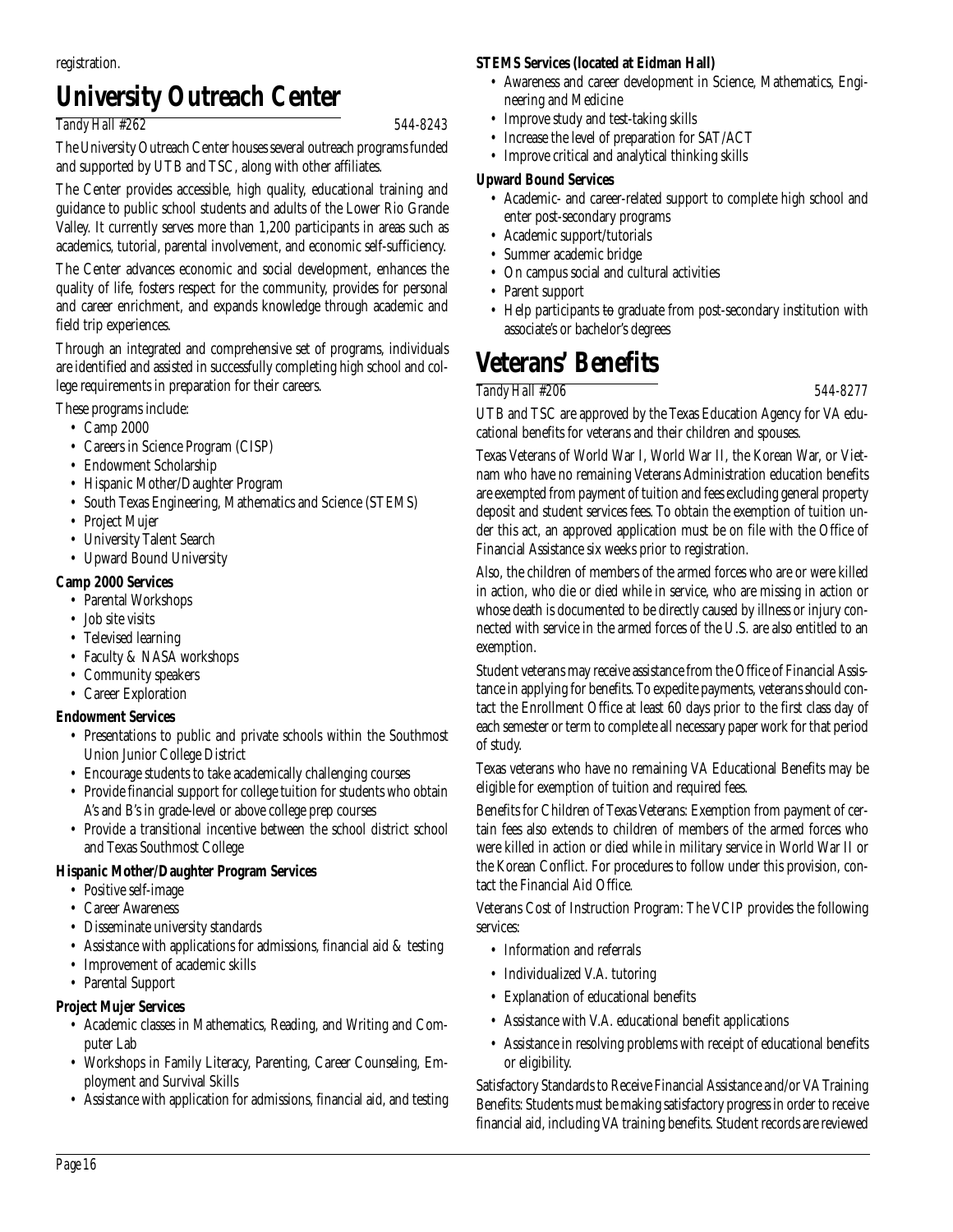each year to verify satisfactory progress to receive financial assistance. Students receiving VA educational benefits must maintain the following cumulative Grade Point Averages to be making satisfactory progress:

|             | Hours Attempted Required Cumulative GPA |
|-------------|-----------------------------------------|
| 1-30 Hours  | 1.60                                    |
| 31-59 Hours | 1.75                                    |
| $60+$       | 2.00                                    |

# **SPECIAL SERVICES**

### **Disability Services**

Tandy Hall #205 544-8292

Students with disabilities may request assistance through Disability Services, component of the Counseling Center.

Some of the services available include notetaking, taped textbooks, registration assistance, diagnostic testing, special test conditions and sign language interpreting. An Adaptive Technology and Testing Service is available for student use. All services are elective and must be requested by the students.

To request services, students must register with the Counselor/Coordinator of Disability Services. It is advisable to make this contact well before or immediately after the semester begins. Proof of disability is required. (Individual documentation requirements vary depending on the disability.) Students bear the responsibility of making their abilities and limitations known to the Coordinator. Together, the student and the Coordinator will decide on the appropriate accommodations and decide on a course of action for informing instructors, if necessary. Students must request services each semester, as needed.

Students who need help with registration or with adds/drops should contact the Coordinator for assistance. Permits for parking in spaces designated for the handicapped may be obtained at the Campus Police Department. Proof of disability is required.

TDD users who wish to contact the University by phone may call through Relay Texas at 1-800-735-2989. Relay Texas provides interpreting service between people who can hear and those who are deaf, hard of hearing, deaf-blind, and speech disabled. This catalog is available in alternate formats upon request. For information, contact Disability Services.

### **Student Health Services**

#### *Cavalry Hall 544-8951*

*For after-hour emergencies, call Campus Police at 544-8233* Student Health Services provides the following services:

#### **Free Services**

- Nurse Practitioner, Registered Nurse, and Medical Assistant
- Basic First Aid: Non-emergency and injury stabilization
- Immunizations: Td. MMR, Hepatitis B, TB test, flu shots
- Medical referrals
- Health screenings
- Health insurance applications
- Condom distribution
- HIV/AIDS testing and counseling (all testing and counseling is strictly confidential)

#### **Fee for Services**

Fees for these services are significantly lower than the fees charged in the

medical community.

- Physical examinations/pap smear
- Family planning/birth control
- Diagnosis and treatment of minor illnesses and sexually transmitted diseases
- Pharmacy services
- Immunizations

#### **Education and Health Programs**

- Alcohol/drug abuse
- Human sexuality/reproductive health
- Safe Sex Counseling
- HIV/AIDS Education
- Family Crisis Intervention including abuse and sexual assault
- Nutrition/weight control

Basic laboratory testing is also available. Fees for services are significantly lower than the fees charged in the medical community.

# **CAMPUS LIFE**

# **Student Housing**

*The Village at Fort Brown 554-5137*

Student housing is available at the Village at Fort Brown, formerly the Holiday Inn Fort Brown Hotel. For more information, contact the Student Activities/Student Housing Office at 554-5137.

### **Intramurals/Recreation**

*Kinesiology Department, Gymnasium 544-8290*

Extended office hours to 7:00 p.m. Monday through Thursday

A varied intramural program is provided to all students, faculty, and staff. Intramural tournaments are conducted in every individual, dual and team sport offered in the Kinesiology Department classes. There are no entry fees for participants and awards are given to first and second place winners. The intramural schedule is posted on signs around campus and listed in the calendar of events.

The Manuel Garza B. Gymnasium is open for student recreational use whenever there are no classes, intramurals, athletic department activities or special events scheduled in the facility. This includes the weight room, annex, and main gym floor. Recreation times vary, but generally are from 2:00 to 4:15 p.m. Monday through Thursday, from 7:45 a.m. to 2:45 p.m. Friday, and from 8:00 a.m. to 2:45 p.m. on Saturday during the Fall and Spring semesters.

Information on summer hours and additional recreational hours may be obtained by calling the Kinesiology Department.

Four tennis courts are available for recreational use whenever there are no classes, intramurals, athletic department activities or special events on the courts. The tennis courts are generally available from 2:00 to 11:00 p.m. daily.

### **Student Activities Office**

*Student Union 1.19 554-5144*

Extended office hours to 7:00 p.m. Monday through Thursday

The Office of Student Activities provides a variety of activities, oversight and support for university-wide student activities which foster student participation, student leadership development, cultural diversity, and edu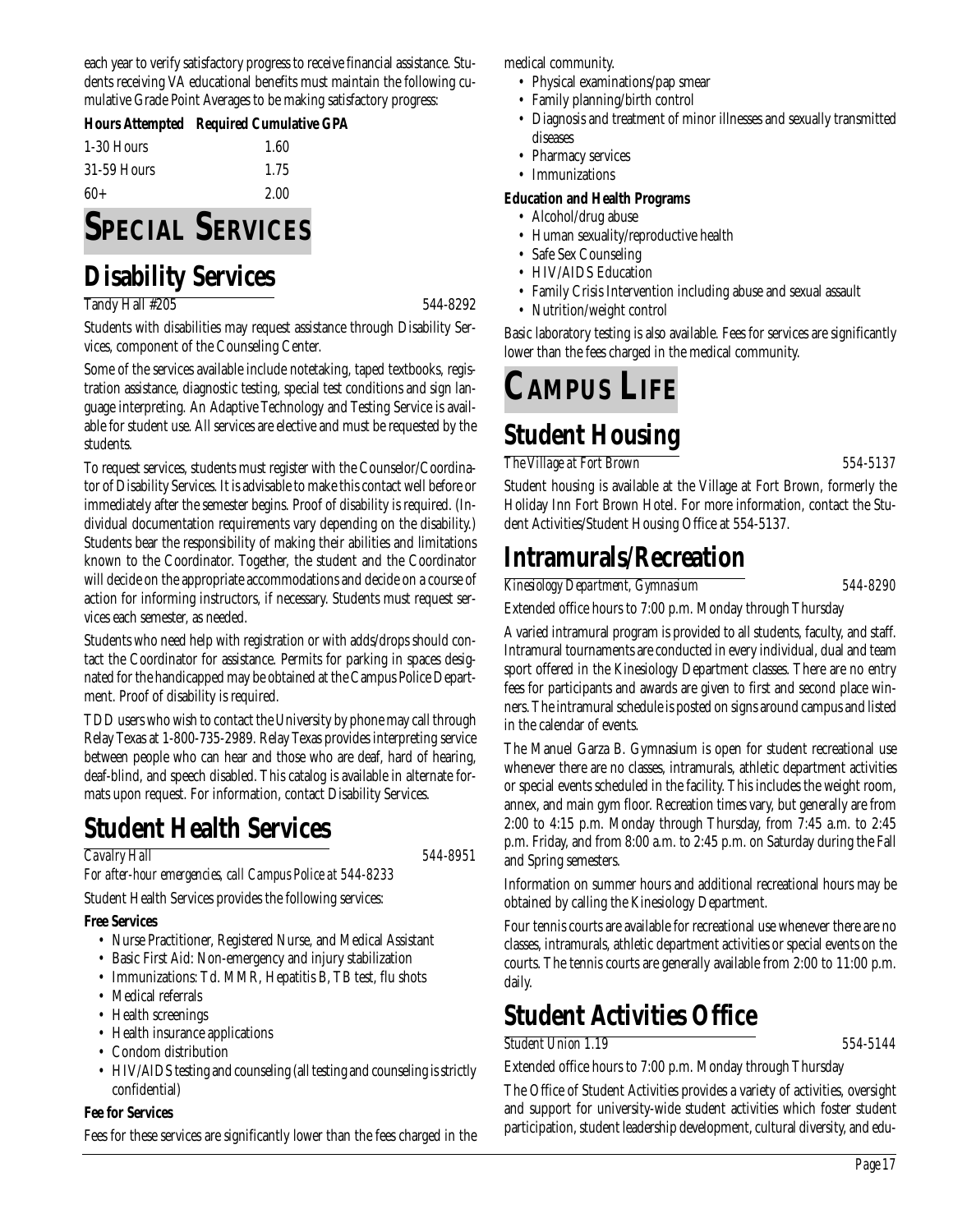cational development beyond the classroom to enhance the overall educational experience for UTB/TSC students. Through these culturally diverse and educational experiences, our students will develop leadership, proper decision making, and self-direction. The Student Activities Office hosts various events throughout the year. These events include informative presentations on a variety of topics, a Drug Alert Program, festivals, and musical entertainers. The Calendar of Events and bulletin boards offer information on dates and locations.

The Office of Student Activities also provides oversight, guidance, and leadership development for all registered student organizations on campus. Other areas include special events and community service. The Office of Student Activities at UTB/TSC also serves an auxiliary function to provide support and guidance to the Student Government Association, and any of its many functions as the liaison between students and the administration.

The Office of Student Activities is prepared to assist all students become involved on the campus. We welcome and strongly encourage all of our students to become active learners by fostering an environment that is conducive to student development at all levels of campus activities and participation.

Calendars and Student Guides are available at Arena Registration or in the Student Activities Office during the semester. The Calendar provides dates for upcoming student activities and important dates from other university offices.

### **Student Government Association**

#### *Student Union 1.16 554-5033*

The Student Government Association (SGA) is the voice of the students at UTB/TSC. The SGA meets at least twice a month in general meetings that are open to the public. The organization is led by six executive officers and representatives by college/school and by class. Officers and representatives are elected annually in April for the next school year. Elections are also held in September for any positions that are not yet filled. Students are encouraged to participate by holding a position in the organization or attending meetings regularly.

### **Student Union Services**

#### *Student Union 1.19 554-5144*

The new Student Union and El Comedor Services are open for student use from 7:30 a.m. to 8:30 p.m. Monday through Thursday and from 7:30 a.m. to 1:30 p.m. on Friday during the Fall and Spring semesters.

The TV Room is open to students during the Fall and Spring semesters during regular office hours. Stations available include ABC, CBS, NBC, PBS, XHAB, and channels on the Expanded Basic Cable.

# **Student Organizations**

Students are strongly encouraged to become active in all campus activities and to become part of the active student body by participating in student organizations. The following list represents the registered student organizations on campus.

### **Departmental/Professional:**

- Adult Education Club
- Advocates for Young Children
- Associate Degree Nursing Association (ADNA)
- Automotive/Diesel Mechanics Club
- Computer Technology Association (CTA)
- Criminal Justice Association
- Engineering Graphics Club
- English Advocates English Club
- Kinesiology Club
- Licensed Vocational Nursing Student Organization (LVNSO)
- Mathematicians Interested in Technology
- Music Club
- Student Council for Exceptional Children
- Student Film Club
- Students in Free Enterprise
- Young Masters Art Guild Art Club
- Accounting Society
- Brownsville Association for Education of Young Children (BAEYC)
- ASPIRE Club
- Behavioral Sciences Collegiate Organization
- Bilingual Student Leadership Association
- Chemical Agents
- Continuing Education Student Association
- Drafting and Engineering Club
- Gorgas Science Society
- Graduate Student Association
- Student Government Association
- Tip of Texas Nurses Association
- Vocational Nursing Student Organization

### **Social Greek Organizations**

- Los Hermanos Unidos Latino Fraternity
- Sigma Psi Delta Sorority
- Tau Kappa Gamma Fraternity

### **Honorary:**

- Alpha Chi
	- Phi Theta Kappa

### **National Professional Societies:**

- Alpha Beta Chi Education Society
- Alpha Kappa Psi Professional Business Fraternity
- Kappa Delta Pi International Education Honor Society
- HOSA Health Occupation Student Association
- Phi Alpha Theta
- Pi Sigma Alpha
- Sigma Delta Pi

### **Religious:**

- Baha'i Club
- Baptist Student Union
- Chi Alpha
- Hearts on Fire
- Whatcha Looking For Pentecostal Ministries
- Catholic Campus Ministry
- Lutheran Student Fellowship
- Re'Joy'ce in Jesus CF
- Wesley Foundation

### **Special Interest:**

- Border Cultures
- Club Cultural Latinoamericano
- Collegian Press Club
- Disability Awareness Club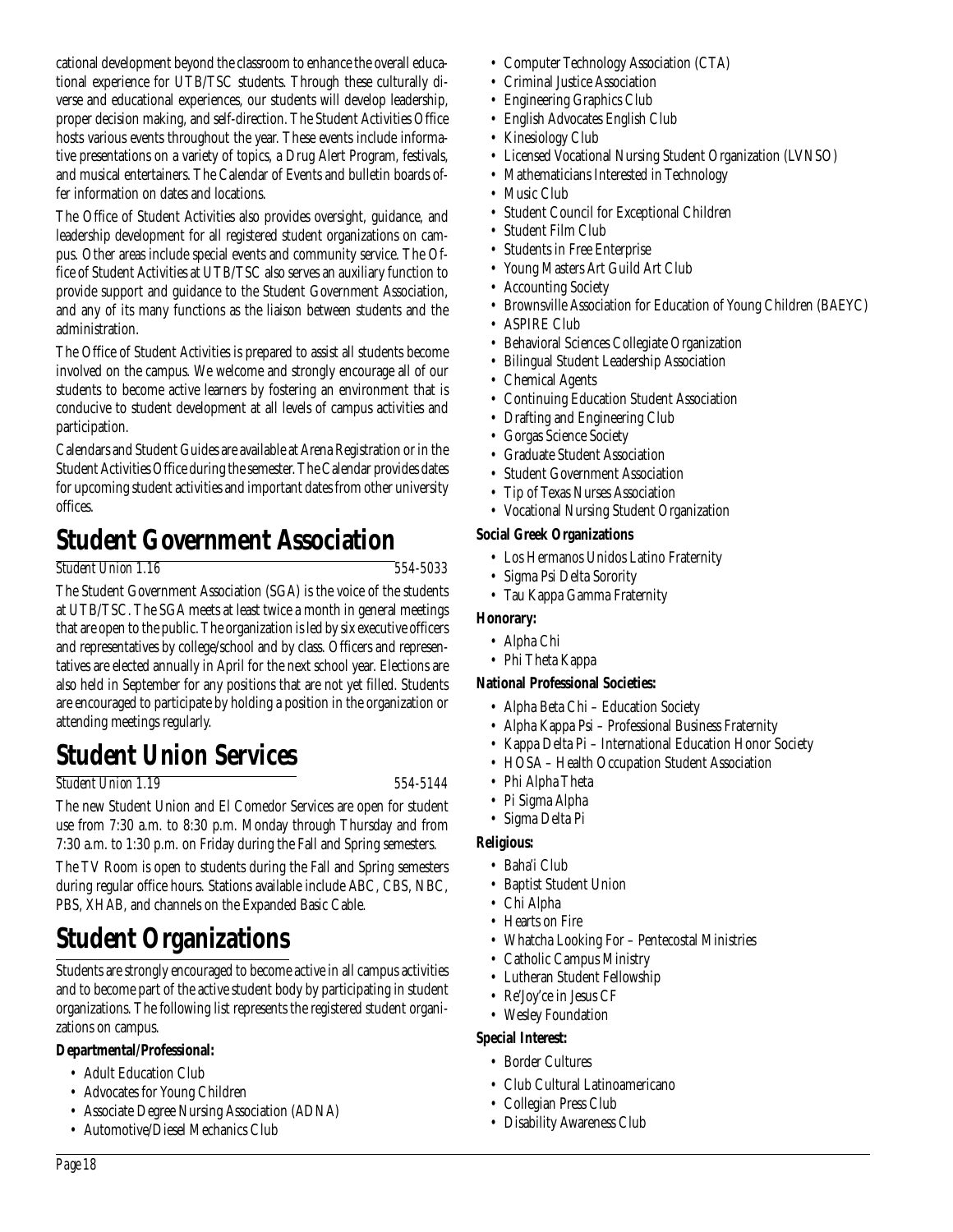- Gay/Lesbian Student Association
- Republican Club
- Scorpio Yearbook
- Tizatlán Mexican Folkloric Dance Company Ballet Folkorico Tizatlán
- Weightlifting Club
- Young Democrats
- Veteran's Club
- Alliance Francaise Student French Club
- ANIME Viewing Club
- Cinema Club
- Edelweiss German Club
- Guitar Connection
- International Student Organization
- Pre Law Organization
- Rotaract Club
- Student Activities Programming Board
- Scorpion Scholar Club
- Society of Hispanic Professional Engineers
- Society of University Translators and Interpreters
- STEMS Mentor Club
- Students Towards Excellence in Medicine
- Texas Musical Educators Association Chapter at UTB/TSC
- Toast Masters Club

#### **Sports:**

- Tennis Club
- Martial Arts Club
- Lords and Ladies Fencing
- Athletic Booster Club
- Men's Volleyball Club
- Soccer Club

For more information, contact the Student Activities Office at 544-8264.

# **SPECIAL PROGRAMS**

### **Patron of the Arts**

Patron of the Arts features live musical concerts, art and sculpture exhibitions, and literary events. Internationally renowned performers and artists as well as talented area performers and artists are featured. Faculty and students also perform. An annual family membership is also available. For more information, contact the Fine Arts Department at 544-8247.

### **Rancho Del Cielo Biology Station Program**

Rancho del Cielo is located about 70 miles south of Ciudad Victoria in Tamaulipas, Mexico. Situated in the Sierra Madre at an elevation of 3,750 feet, this area has for decades attracted scientists from all over the world.

They have often described this area as "unique," a strong and accurate word. Rancho del Cielo is an enclave at the crossroads of many North and South American plant and animal species. The tropical and temperate mixture found there is believed to be a "relic" forest similar to those once covering North America 30-50 million years ago. It is an area of great diversity. Eight out of the 12 ecological zones of Mexico are represented within a radius of 12 kilometers.

Students are invited to participate in the program by joining Gorgas Sci-

ence Society. The Society is open to any student, regardless of major field of study. Classes and opportunities in continuing education are offered at the station through the Biology Station Program, Honors Program, and Biology Department.

# **Special Populations**

Through various state and federally funded programs, qualified vocational students may receive day care assistance, tutoring, special course work in basic skills, ESL classes and career development workshops. Students who may be eligible include economically or educationally disadvantaged minorities, single parents, displaced homemakers, displaced workers, handicapped students, limited English speakers and students seeking nontraditional career training.

For more information, visit with a vocational counselor at the Counseling Center.

# **Tech Prep**

Tech Prep is an educational process that blends the best of academic and vocational skills training education and produces workers who possess the skills needed for America to remain competitive in a global economy – workers who have both academic and technical "know-how" and are able to apply their learned skills in a the modern workplace of today and tomorrow. Tech Prep curriculum (developed collaboratively between public schools, colleges, business and industry) teaches students to think critically and perform specialized skills, but also fosters a desire for continuous and lifelong learning.

UTB and TSC programs implementing Tech Prep curriculum allows students earned credits toward an Occupational Training Certificate in eight skilles areas, Certificates of Proficiency in 12 programs of study and/or an Associate in Applied Science degree in 16 academic programs.

Tech Prep students can earn up to 12 semester credit hours for work successfully completed in high school at no charge to the student. Students enrolled in the Tech Prep program at their high school will have a symbol "A" placed next to the courses appearning on the transcript theytook in high school which may be applied toward meeting the requirements for the appropriate certificate or degree upon enrolling at UTB/TSC.

The following is alist of current Occupational Training Certificates (O.T.C.), Certificates of Proficiency (C.P.) and the Associate in Applied Science (A.A.S.) degrees:

Accounting Technology – C.P.\*, A.A.S. Air Conditioning and Refrigeration – O.T.C.\*

Auto Body Repair – O.T.C.\*

Automotive Mechanics – O.T.C.\*

Building Trades (carpentry) – O.T.C.\*

Building Trades (electrical worker) – O.T.C.\*

Building Trades (plumbing) – O.T.C.\*

Child Care and Development – C.P.\*, A.A.S.

Computer Information Systems – C.P.\*, A.A.S.

Criminal Justice – A.A.S.

Diagnostic Medical Sonography – A.A.S.

Diesel Mechanics – O.T.C.

Drafting – C.P.\*, A.A.S.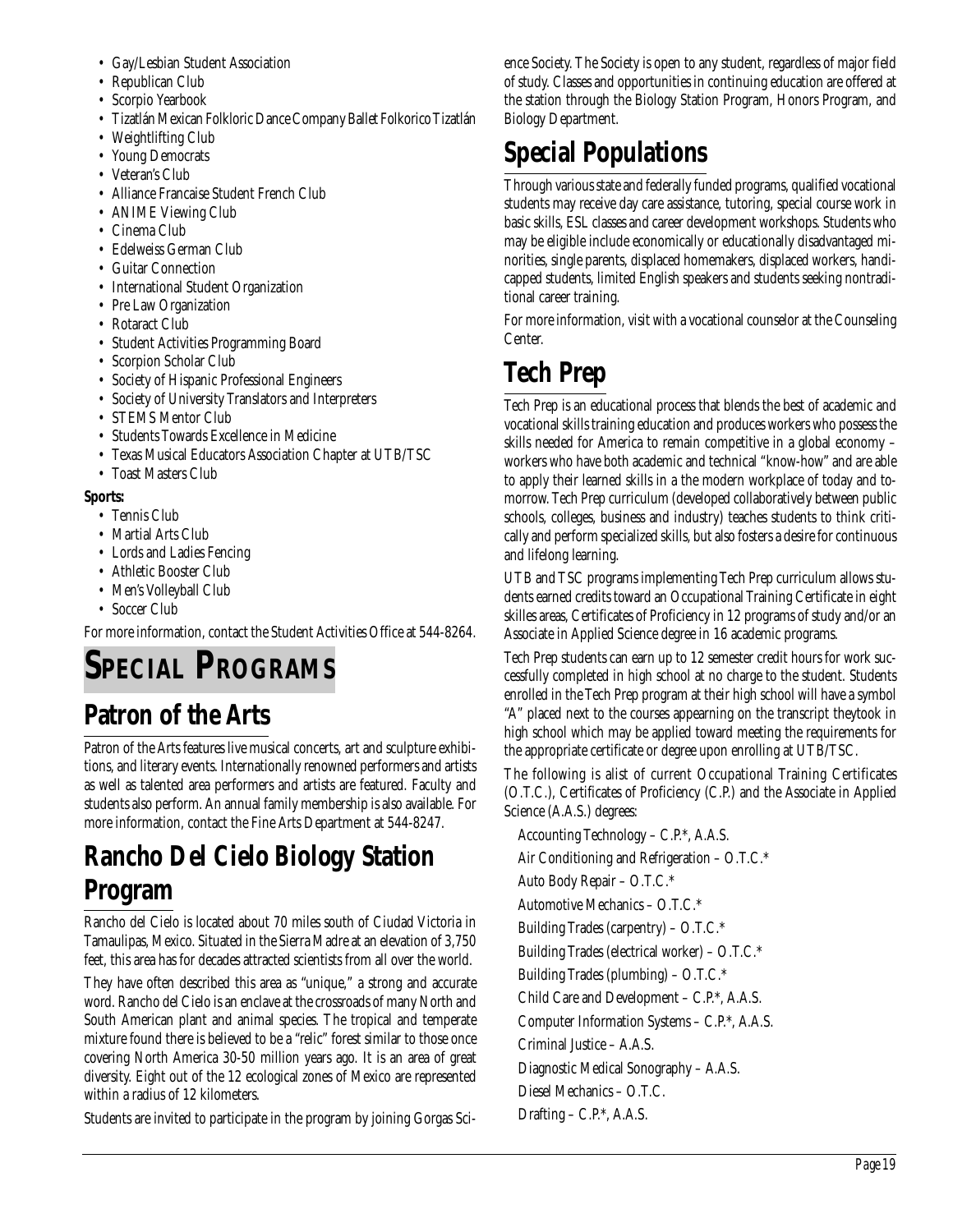Electronics Technology – A.A.S. Emergency Medical Technology – C.P., A.A.S. Engineering Technology/Electronic – C.P., A.A.S. Engineering Technology/Manufacturing – C.P., A.A.S. Engineering Technology/Mechanical – C.P., A.A.S. International Business – C.P.\*, A.A.S. Legal Assisting Specialist – C.P. Legal Secretarial – A.A.S. Machine Shop – O.T.C. Medical Laboratory Technology– A.A.S. Nursing: Vocational Nursing (VN) – C.P. Office Specialist – C.P.\*, A.A.S. Radiologic Technology – A.A.S. Respiratory Theraphy – A.A.S. Word Processing Specialist – A.A.S. *\* TASP-waived certificate programs (less than 42 semester credit hours)*

### **"The Challenge for Excellence" TSC Endowment Scholarship Program**

The TSC Endowment Scholarship is a program designed to establish scholarship funds for the students in the TSC district; this includes regionally accredited public and private schools in Brownsville, Los Fresnos, and Port Isabel. The "Challenge for Excellence" Award program is 48 semester credit hours which is spread out over four consecutive semesters excluding summer sessions.

To qualify for the Endowment Scholarship, the high school student must:

- attend an eligible high school in the qualifying districts for at least three years;
- graduate from an eligible high school in the qualifying districts;
- graduate from the Recommended Curriculum or the Distinguished Achievement Curriculum, as defined by the school district;
- graduate with a cumulative "B" average or better, and
- pass all sections of the TASP (or an alternative TASP test) before enrolling at TSC (including TASP waived programs).

For the student to receive the full 48 semester credit hours, the student must also:

- enroll immediately after high school graduation;
- attend TSC full-time (12 semester credit hours or more);
- maintain a minimum cumulative 3.0 ("B") grade point average each semester, and
- progress through four consecutive semesters enrollment at UTB/TSC (excluding summer sessions.

When students graduate, high school counselors must send a completed Endowment Scholarship Application with the school's official seal and signature to the Office of Student Financial Assistance.

### **Young Scholars Program**

The Young Scholars Program is a three-week enrichment program for academically talented intermediate school students conducted by faculty members each summer as part of the Honors Program.

Applications are available through middle school counselors in Brownsville, Los Fresnos, Port Isabel, and Harlingen. Students are selected on the basis of grade point averages, standardized test scores and letters of recommendation. For information, call 544-8865.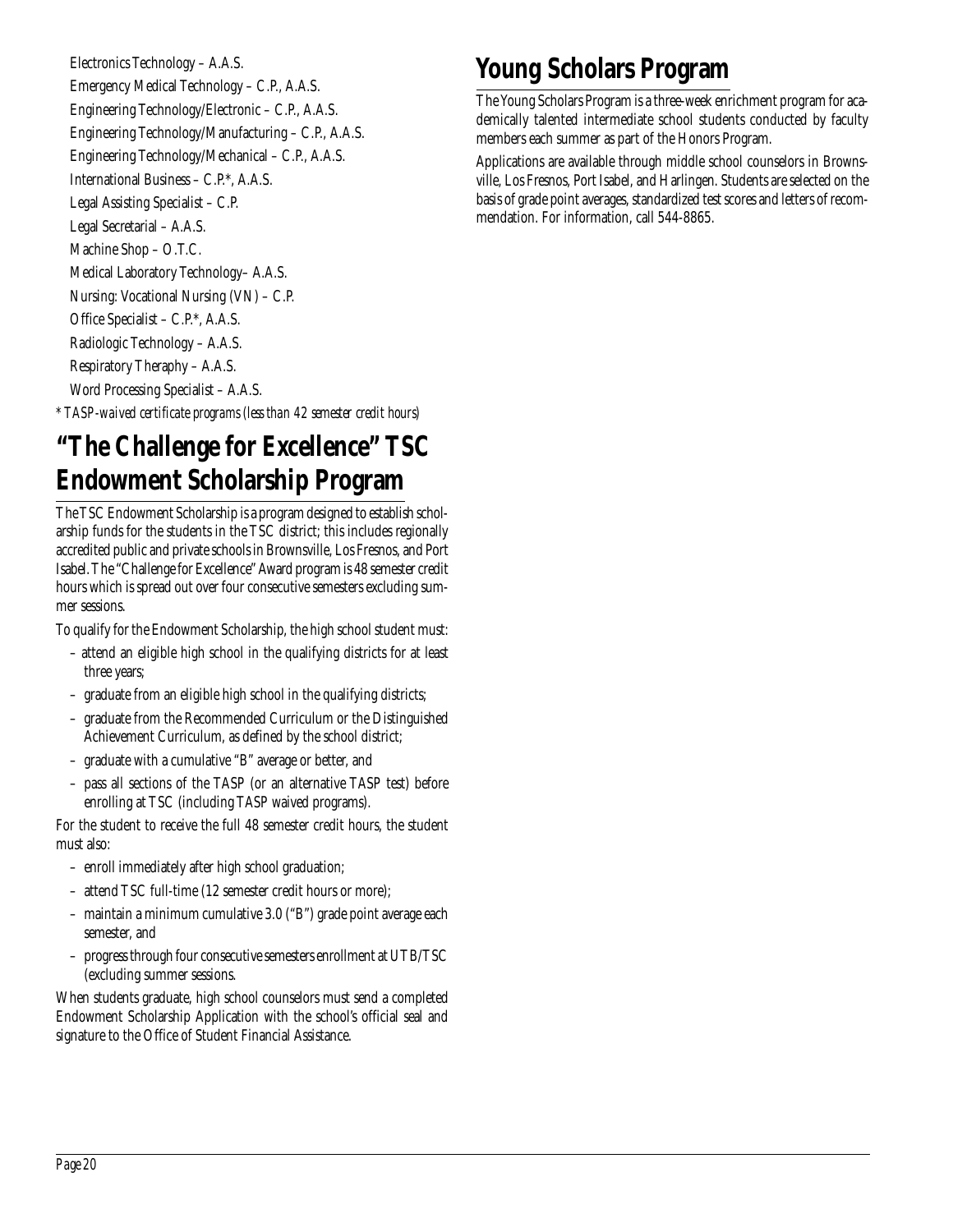### **Associate in Arts Degree**

The Associate in Arts degree requires completion of at least 62 semester credit hours, including the Core Curriculum.

# **Associate in Fine Arts Degree**

The Associate in Fine Arts degree requires completion of at least 62 semester credit hours of college credit including a General Education Foundation comprised of elements of the Core Curriculum.

# **Associate in Arts in Social Work**

### **Degree**

The Associate in Arts Degree in Social Work is designed to prepare students for paraprofessional employment in a social service agency and to provide the necessary foundation to continue studies towards a baccalaureate degree in Social Work.

### **Associate in Arts in Business Administration Degree**

The Associate in Arts in Business Administration degree program provides the first two years of a baccalaureate degree program in business. Students should verify with a counselor the transferability of courses and refer to the School of Business for additional courses required for the baccalaureate degree.

# **Associate in Applied Science Degree**

Associate in Applied Science degrees require completion of the prescribed curriculum for one of the degree programs.

### **Subsequent Associate Degrees and Multiple Majors**

Students may receive only one Associate in Applied Science or Associate in Arts degree, although they may earn multiple majors in that degree. Students may receive an additional associate degree of a different type and major (e.g., A.A.S. students may earn an A.A. degree and A.A. degree students may earn an A.A.S. degree).

To earn an additional associate degree, a student shall:

- complete a minimum of 15 hours of credit at UTB/TSC beyond the degree, and
- complete all requirements for the additional degree(s), including grade point average requirements, elective courses, etc. as set forth in this catalog.

To earn an additional major in an associate degree, a student shall:

- complete a minimum of 15 hours of credit at UTB/TSC beyond the first degree, and
- complete all requirements for the additional major(s) as set forth in this catalog.

# **Guarantee for Transfer Credit**

Texas Southmost College guarantees to its Associate of Arts graduates and other students who have met the requirements of a 60 credit hour transfer plan, the transferability of course credits to those Texas colleges or universities which are listed in the Texas Southmost College Course Selection Guides. If such courses are rejected by the college or the university, the student may take tuition-free alternate courses and course related fees at Texas Southmost College which are acceptable to the college or university.

Special conditions which apply to the guarantee are as follows:

- 1. Transferability means the acceptance of credits towards a specific major and degree. Courses must be identified by the receiving university as transferable and applicable in course Selection Guides dated 1994-95 or later;
- 2. Limitations of the total number of credits accepted in transfer, grades required, relevant grade point average, and duration of transfer ability apply are subject to the limitations stated in the catalog of receiving institution; and
- 3. The guarantee applies to courses included in a written transfer or degree plan – which includes the institution to which the student will transfer, the baccalaureate major and degree sought, and the date such a decision was made – which must be filed with Texas Southmost College.

### **Guarantee for Job Competency**

If an Associate in Applied Science (A.A.S.) graduate is judged by his/her employer to be lacking in technical job skills identified as exit competencies for his/her specific degree program, the graduate will be provided up to nine tuition-free credit hours and course related fees of additional skill training by Texas Southmost College under the conditions of the guarantee policy.

Special conditions which apply to the guarantee are as follows:

- 1. The graduate must have earned the A.A.S. Degree beginning May, 1995 or thereafter in an occupational program identified in the Texas Southmost College catalog.
- 2. The graduate must have completed the A.A.S. Degree at Texas Southmost College (with a majority of the credits being earned at College) and must have completed the degree within a four-year time span.
- 3. Graduates must be employed full-time in an area directly related to the area of program concentration as certified by the Vice President for Academic Affairs.
- 4. Employment must commence within 12 months of graduation.
- 5. The employer must certify in writing that the employee is lacking entry-level skills identified by Texas Southmost College as the employee's program competencies and must specify the areas of deficiency within 90 days of the graduate's initial employment.
- 6. The employer, graduate, division dean, job placement counselor, and appropriate faculty member will develop a written educational plan for retraining.
- 7. Retraining will be limited to nine credit hours related to the identified skill deficiency and to those classes regularly scheduled during the period covered by the retraining plan.
- 8. All retraining must be completed within 12 months from the time the educational plan is agreed upon.
- 9. The guarantee does not imply that the graduate will pass any licensing or qualifying examination for a particular career.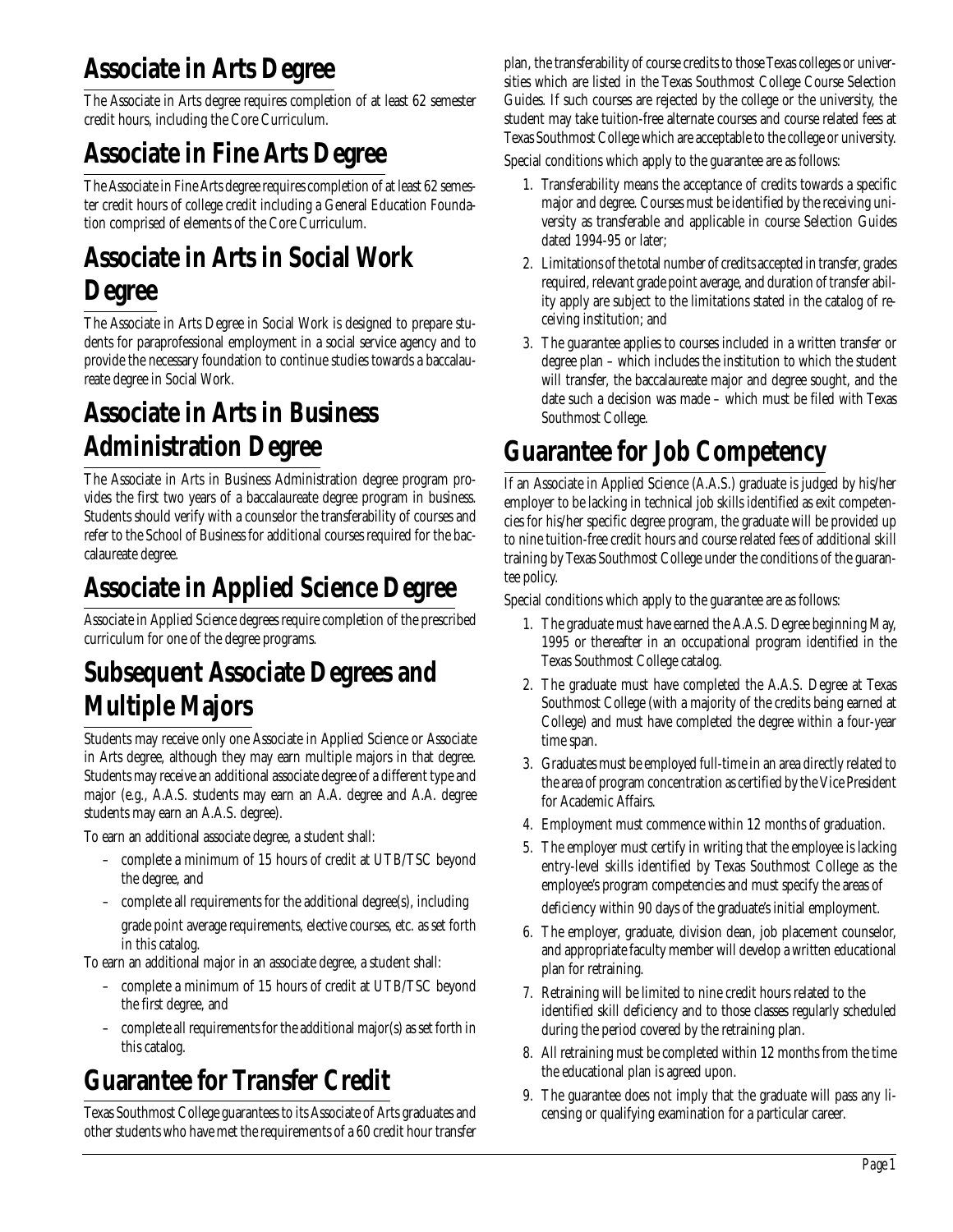- 10.Students sole remedy against Texas Southmost College and its employees for skill deficiencies shall be limited to nine credit hours of tuition-free education under conditions described above.
- 11.The program can be initiated through a written agreement with the office of the UTB/TSC President.

### **Baccalaureate Degrees**

The University of Texas at Brownsville awards the following baccalaureate degrees:

> Bachelor of Applied Arts and Sciences Bachelor of Arts Bachelor of Business Administration Bachelor of Science Bachelor of Science in Criminal Justice Bachelor of Science in Nursing

All course requirements for a baccalaureate degree in any of the disciplines are established within the College, School, or Department in which the discipline falls. These requirements are listed elsewhere in this catalog by the various Departments of UTB/TSC. For detailed information, a student should contact the Department in which he/she is majoring.

### **Baccalaureate Degree Requirements**

Specific requirements for each major field are listed in the catalog sections dealing with these majors.

It is the responsibility of students to be familiar with all the requirements for the degree.

- 1. A minimum of 124 semester credit hours including a minimum of 36 advanced hours is required, with an overall minimum grade point average of 2.00.
- 2. A minimum grade point average of 2.00 in the Core Curriculum, the major field and the minor field is required. Graduates who seek certification as elementary or secondary teachers must have a minimum grade point average of 2.50.
- 3. Students may meet the requirements for graduation in the catalog of the year in which they enter UTB/TSC, or some later catalog. However, students must graduate within eight years from the academic year of entrance or they must be placed under the provisions of a later catalog. Any changes in a Program of Study to comply with a later catalog must be approved by the Vice President for Academic Affairs.
- 4. a. A major field of concentration requires a minimum of 30 semester credit hours, with at least 15 hours of advanced-level work.
	- b. A minor field requires at least 18 semester credit hours with a minimum of nine semester hours of advanced-level work.
	- c. Courses may not be used to satisfy a requirement for both a major and a minor or for two majors or for two minors.
- 5. The major-minor or broad-field major course distribution must follow the requirements set forth by the various departments, subject to any limitations and requirements noted under the baccalaureate degrees and these Graduation Requirements, or in published form issued by the various departments.
- 6. At least 25 of the total hours of course work required by UTB/TSC for the baccalaureate degree must be taken in residence at UTB/

TSC and at least the last 24 semester credit hours of course work must be taken at UTB/TSC. At least 21 hours of advanced course work must be taken in residence at UTB/TSC.

- 7. A minimum of 30 semester credit hours of credit must be completed in residence before a degree will be conferred. Twenty-four of the last 30 hours in the degree program must be completed in residence. At least six of advanced course work in the major field of study must be completed in residence.
- 8. After students declare a major, a Program of Study approved by the student's academic advisor must be on file with the Dean of the School or College before the deadline for applying for a degree. Any deviations from a Program of Study must be approved by the Dean of the School or College.
- 9. An application for a degree must be filed by the student with the Director of Enrollment on or before the date specified in the UTB/ TSC calendar.
- 10.A maximum of 45 semester credit hours of college credit will be accepted towards a baccalaureate degree by any combination of extension, examination and correspondence credit with an 18-hour limit on correspondence credit. No credit will be awarded for "life experience" except in the case of the Bachelor of Applied Arts and Sciences degree.

Students graduating with their first baccalaureate degrees may be eligible for a tuition rebate. See "Tuition Rebate Program" for more information about this opportunity.

### **Subsequent Baccalaureate Degrees**

Students holding a baccalaureate degree may receive an additional baccalaureate degree of a different major from UTB/TSC. Such students continue to be classified as undergraduates and must:

- complete a minimum of 30 semester credit hours of credit at UTB/ TSC (of which at least 12 must be for advanced courses, with at least six of the advanced hours in the major field) for each baccalaureate degree sought beyond the first;
- complete all requirements for the additional major(s) as set forth in this catalog; and
- complete all requirements for the additional degree(s), including grade point average requirements, elective courses, and advanced courses as set forth in this catalog.

Students earning a baccalaureate degree may also earn a minor in different fields of study by meeting all of the requirements for the major and minor fields. Courses may not be used to satisfy a requirement for both a major and a minor or for two majors and for two minors.

### **Teacher Certification**

To be approved for the provisional or professional teacher's certificate or other administrative certificates, students must comply with the "State Board of Education Rules for Teacher Education." Current copies of those rules may be obtained from the Texas Education Agency or the UTB/TSC School of Education.

For education programs leading to Teaching Certifications refer to the School of Education section of this catalog.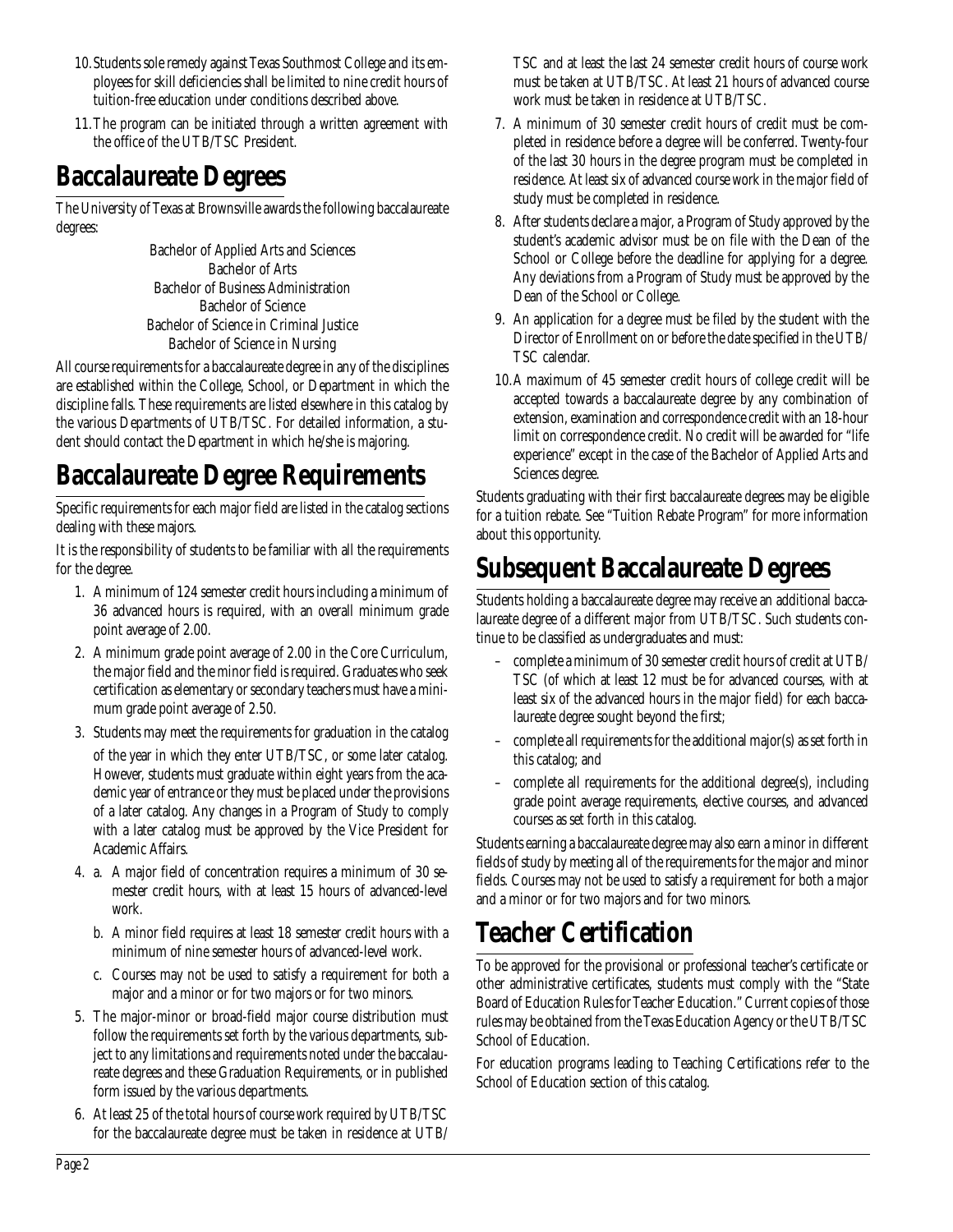### **Master's Degrees**

Master of Arts Master of Arts in Interdisciplinary Studies Master of Business Administration Master of Education Master of Science in Interdisciplinary Studies Master of Science in Public Health Nursing

For more information on master's degree programs, see the Graduate Catalog.

# **ACADEMIC REGULATIONS**

### **Student Responsibility**

Students are expected to inform themselves thoroughly about the regulations and the course requirements for degrees and to inquire in case of doubt.

It will not be UTB/TSC responsibility if complications arise because students fail to follow regulations and requirements. Regulations will not be waived nor exceptions to requirements made on a plea of ignorance of the regulation or requirement. Therefore, students should become familiar with all of the information related to their programs contained in the Undergraduate Catalog and Student Guide.

Because procedural changes and changes in regulations and requirements may be made from time to time, students should work directly with their departmental advisor concerning course requirements and options, deficiencies, course sequencing, and special regulations. Requests to waive regulations and/or requirements should be directed in writing to the department chair and the Dean of the School or College, who will notify the student of the decision concerning the request.

All students by registering enter a School or College of UTB/TSC and, except in disciplinary matters, are responsible to the Dean of their School or College. Deans have jurisdiction over students' programs of study and degree requirements.

# **Student Conduct**

Students capable of doing university work are assumed to be aware of generally accepted rules of good conduct. Good conduct is expected at all times. Students are expected to be courteous, tolerant of others, and honest.

Students may be dismissed from the institution for misconduct, for dishonesty, for lack of seriousness of purpose, for unsatisfactory work, or for general undesirability as university students.

On recommendation of the instructor concerned and with the approval of the Dean, students may at any time be dropped from courses for failure to meet the attendance requirements or other good cause. This may result in a "W" or an "F" on the student's permanent record.

For more detailed information on codes of student conduct and discipline, see the Student Guide, which is available at the Student Activities Office.

# **Student Discipline**

By enrolling, students neither lose the right nor escape responsibilities of citizenship. All students are expected to comply with state and federal

laws, the Rules and Regulations of the Board of Regents of The University of Texas System, UTB regulations, TSC regulations, and instructions issued by administrative officials in the course of their duties.

When students violate the prescribed codes of behavior, disciplinary action may be initiated through the Office of the Vice President for Student Affairs.

Information about the rules of conduct, due process procedures and disciplinary penalties is published in the University of Texas System Board of Regents' Rules and Regulations at Part One, Chapter VI, Section 3 and HOOP, §§ 6.4.1 and 6.4.2. Copies of these documents are available in the Office of the Vice President for Student Affairs. Student disciplinary information is also published in the Student Guide.

# **ACADEMIC POLICIES**

# **Academic Adjustment**

UTB/TSC is prepared to make appropriate academic adjustments and reasonable modifications to policies and practices in order to allow the full participation of students with disabilities in the same programs and activities available to non-disabled students. It is the responsibility of the student with a disability to initiate the request. The student may request course substitutions or modification of degree requirements by addressing a letter to the Disability Services Coordinator at the Counseling Center, to be referred to the Chairman of the Department involved. The letter should contain the student's name, address, phone number, ID number, major or minor, the specific substitution/modification request, and reason for the request. The request should document specific and pertinent disability information. The request must be received at least 14 days before the end of late registration for a decision to be given for that semester.

# **Advanced Level Work**

Courses numbered either 3000 or 4000 are called advanced or upperdivision courses. Students may not enroll in any upper-division course until they have successfully completed the TASP test. Normally, students with less than 60 semester credit hours may enroll in 3000 or 4000 courses only when their schedules include enough lower level work to total at least 60 semester credit hours in addition to the upper level courses for which they wish to enroll. Approval of the Department Chair or Dean is required if the conditions above are not met for advanced level enrollment.

# **Adds and Drops**

A student may add or drop a course during the first week of classes in the Fall and Spring semesters. After the Add and Drop period, a student may add or drop a course for academic reasons only with permission of the appropriate Dean. The determination of the Dean is final.

Students may not drop developmental courses except under extenuating personal circumstances and with the approval of the Director of Counseling and Guidance. After the Add/Drop period, a student may withdraw with a "W" from an academic course before the deadline at the Enrollment Office located at Tandy Hall 105. A student's financial assistance may be affected when withdrawing from a class. Students should be advised that the state legislature has capped the number of developmental hours the state will fund at 27 and the number of undergraduate credit hours at 170. Courses dropped after the twelfth class day count against those totals.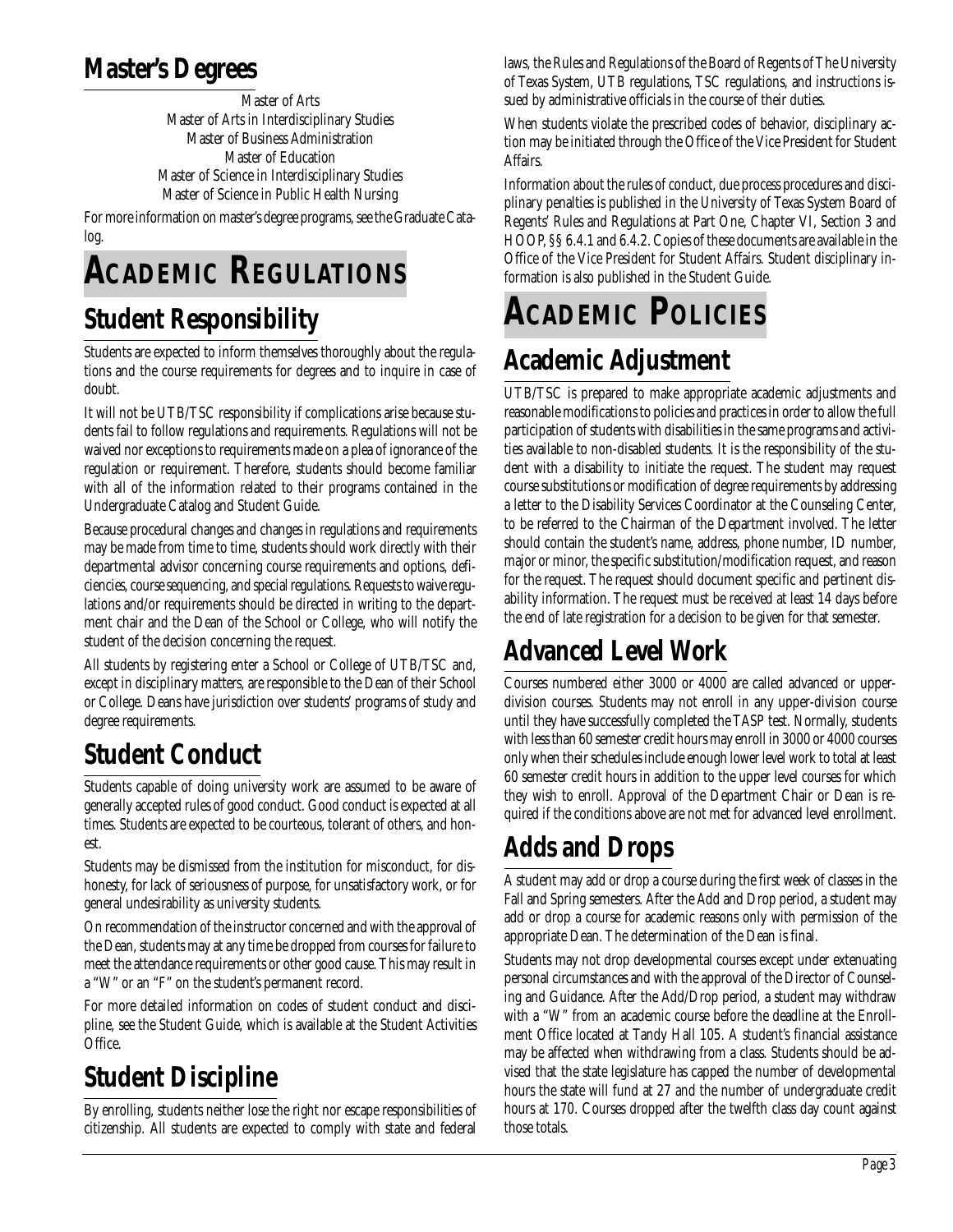### **Attendance and Absences**

Students are expected to be diligent in their studies and regular in class attendance. Students are responsible for all class work and assignments. The number of absences permitted in any one course varies with instructor and course. Attendance requirements are printed in the course syllabus and announced by the instructor at the initial class meeting. On recommendation of the instructor concerned and with the approval of the Dean, students may at any time be dropped from courses for failure to meet the attendance requirements or other good cause. This may result in a "W" or an a "WF" on the student's permanent record.

UTB/TSC will allow a student who is absent from classes for the observance of a religious holy day to take an examination or complete an assignment scheduled for that day within a reasonable time after the absence, if, not later than the 15th day of the semester, the student notifies the instructor of each class the student has scheduled on that date that the student will be absent for a religious holy day. "Religious holy day" means a holy day observed by a religion whose places of worship are exempt from property taxation under Section 11.20, Tax Code. The student's notification must be in writing and must be delivered by the student personally to the instructor of each class, with receipt of the notification acknowledged and dated by the instructor or by certified mail, return receipt requested, addressed to the instructor of each class.

# **Auditing Courses**

Audit enrollment is on a space available basis for courses that have been designated as suitable for audit by the Dean of the College or School. Not all courses are available for audit. Students may not enter courses for audit until the seventh day after classes have begun. Those who wish to audit should contact the Enrollment Office and pay the appropriate audit fee at the Business Office. There is no charge for people 65 years and older. Audit fees are nonrefundable.

Audit students do not receive credit. An audit intention cannot be changed to credit nor can credit courses be changed to audit. Audit work cannot be used toward diploma or degree requirements. Enrollment as an auditor does not permit enrollees to take examinations, have tests or other papers checked by the instructor or participate in required oral recitations, etc.

# **Cheating**

Students are expected to be above reproach in all scholastic activities. Students who engage in scholastic dishonesty are subject to disciplinary penalties, including the possibility of failure in the course and expulsion. "Scholastic dishonesty includes but is not limited to cheating, plagiarism, collusion, the submission for credit for any work or materials that are attributable in whole or in part to another person, taking an examination for another person, any act designed to give unfair advantage to a student or the attempt to commit such acts." (Regents Rules and Regulations, Part One, Chapter VI, Section 3, Subsection 3.2, Subdivision 3.22.)

Since scholastic dishonesty harms the individual, all students and the integrity of UTB/TSC, policies on scholastic dishonesty are strictly enforced.

### **Classification of Students**

Students are classified according to the number of semester credit hours of university credit they have earned.

- Freshman credit for fewer than 30 semester hours.
- Sophomores credit for 30-59 semester hours.
- Juniors credit for 60-89 semester hours.
- Seniors credit for 90 or more semester hours.
- Special (or Post Baccalaureate) Students a bachelor's degree but enrolled in undergraduate courses.
- Graduate Students an undergraduate degree and have been accepted in a master's degree program.
- Special Graduate Students a graduate degree and are continuing in a graduate program.

### **Co-requisite**

A co-requisite is a course which must be taken together with another course during the same enrollment period or session. All co-requisites are included with the course listings in this catalog.

### **Course Load**

For each regular semester a an undergraduate student may enroll for no more than 18 semester credit hours. For each summer term an undergraduate student may enroll for no more than 8 semester credit hours. Enrollment in more than 18 semester hours in a regular semester or 8 in a single summer session requires authorization by the appropriate Dean.

### **Course Numbers**

Courses are numbered to show both the collegiate level at which they are offered and the semester hour value of the course. The first digit shows the level and the second digit shows the credit hours. The last two digits are departmental designations.

- 1000 courses are at the freshman level lower division
- 2000 courses are at the sophomore level lower division
- 3000 courses are at the junior level upper division
- 4000 courses are at the senior level upper division
- 5000 courses are at the graduate level (Students cannot receive credit in a 5000 level course if they already have credit for a comparable 4000 level course.)
- 6000 courses are at the graduate level

For example the catalog entry, SPAN 3301, means that the course is given at the junior level and carries three hours of credit per semester.

### **Course Schedule**

A Course Schedule booklet is published before telephone registration each Fall, Spring and Summer semester. Class changes from the schedule, such as reassignment of instructors, closing, consolidating, dividing, or equalizing teacher loads may be made for the convenience of UTB/TSC. Listings are subject to change without notice.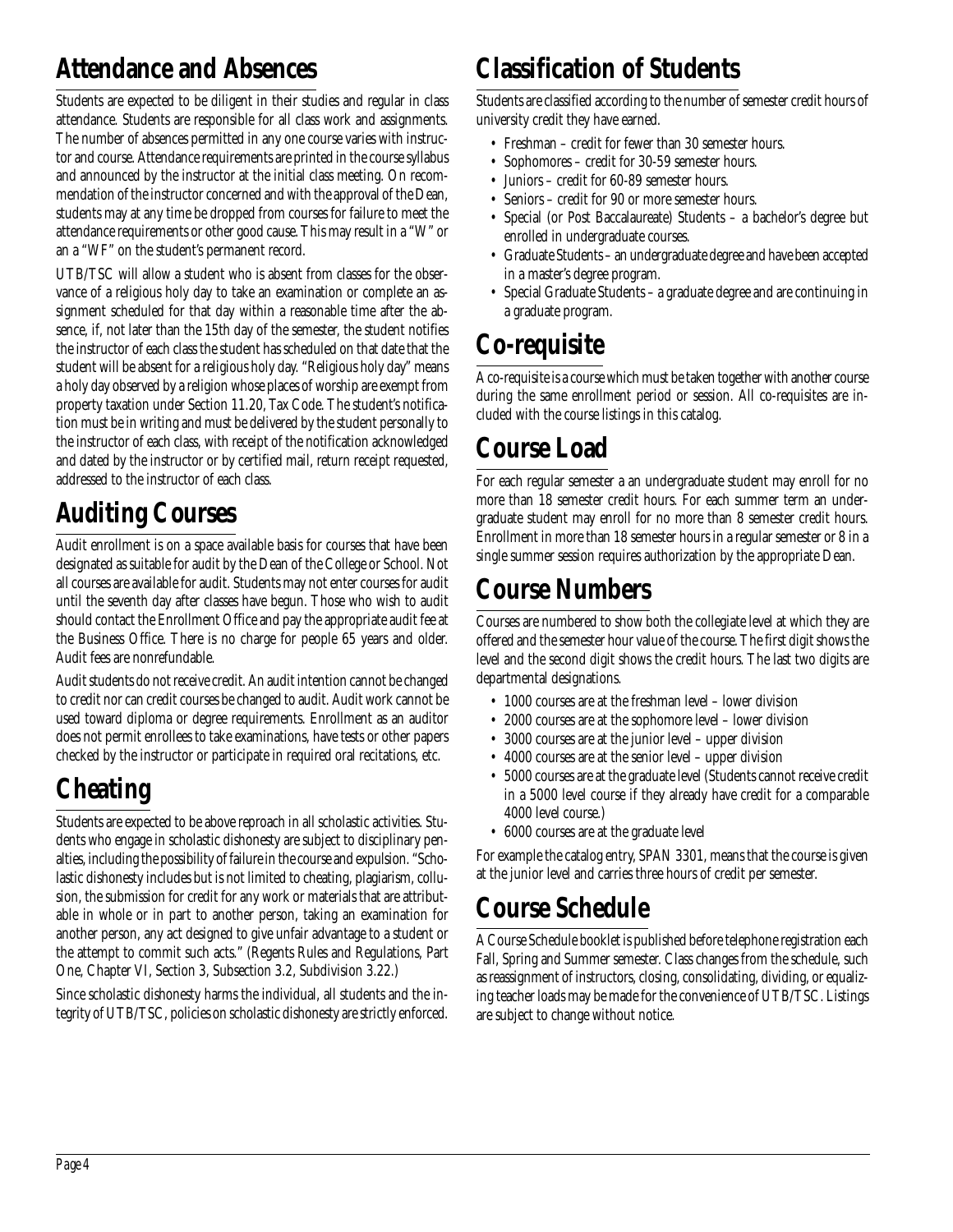# **Credit**

The unit of credit (cr) for academic and technical courses is the semester hour. The total credit hour value (also referred to as "semester hour value, semester credit hours or credit hours") of a course usually indicates the number of class hours it meets each week for one semester. During the long session, most courses meet three hours each week for three semester hours of credit. Courses requiring laboratory work meet additional hours at specified times.

# **Final Examinations**

Final examinations are held at the end of each semester. Examinations must be taken according to the published schedule unless prior approval has been obtained and alternative arrangements have been made. Approval will be granted only under rare circumstances. Students who miss an examination for reasons beyond their control should notify the instructor and/or the appropriate Department Chair immediately.

# **Full-Time Undergraduate Student**

Undergraduate students enrolled for at least 12 semester credit hours of credit during a regular semester or at least six semester credit hours of credit during a summer session are full-time students.

### **Grades**

The following grades are used to designate achievement in classwork. Their corresponding grade values are indicated.

| Grade | <b>Explanation</b>        | <b>Grade Points Per Semester Hour</b>     |
|-------|---------------------------|-------------------------------------------|
| A     | Excellent                 | 4.00                                      |
| B     | Good                      | 3.00                                      |
| C     | Average                   | 2.00                                      |
| D     | <b>Below Average</b>      | 1.00 (Not used in graduate courses)       |
| F     | <b>Failure</b>            | 0                                         |
| G     | <b>Must Repeat Course</b> | Not used in computing GPA                 |
|       |                           | (Developmental courses only)              |
| I     | Incomplete                | Not used in computing GPA                 |
| P     | Pass                      | Not used in computing GPA                 |
| Cr    | <b>Credit</b>             | Not used in computing GPA                 |
|       |                           | (Advanced Placement and CLEP credit only) |
| NR    | No Grade Reported         | Not used in computing GPA                 |
|       |                           | (Enrollment Office use only)              |
| S     | Satisfactory              | Not used in computing GPA                 |
|       |                           | (Non-course based remediation only)       |
| U     | Unsatisfactory            | Not used in computing GPA                 |
|       |                           | (Non-course based remediation only)       |
| W     | Withdrawal                | Not used in computing GPA                 |

Grades are awarded in courses in which students are officially enrolled after the last day to withdraw from a course without receiving a grade. This deadline to withdraw, one week before the beginning of final exams, is specified in the Academic Calendar for each enrollment period. Students who do not withdraw before the deadline may not be given a "W" on the final grade sheet.

Final grades are available to students within 24 hours after all final exam grades have been submitted to the respective Dean's offices after the end of each semester. Grade reports are not mailed to students. Students interested in obtaining their grades by telephone may call 982-5800 during the times designated in the course schedule.

# **Grade Point Averages (GPA)**

Grade point averages are computed by dividing the total grade points earned by the total semester hours attempted. A sample calculation method:

| by the total schittster hours attempted. A sample calculation inclified. |                                                  |                              |                       |                                                                                                                                                                                                 |
|--------------------------------------------------------------------------|--------------------------------------------------|------------------------------|-----------------------|-------------------------------------------------------------------------------------------------------------------------------------------------------------------------------------------------|
| No.                                                                      |                                                  |                              | <b>Grade Points</b>   |                                                                                                                                                                                                 |
| 2302                                                                     | A                                                |                              |                       | 12                                                                                                                                                                                              |
| 4316                                                                     | D                                                | 3 sem. hours                 |                       | - 3                                                                                                                                                                                             |
| 3314                                                                     | A                                                |                              |                       | -12                                                                                                                                                                                             |
|                                                                          | B                                                |                              |                       | -12                                                                                                                                                                                             |
| 1101                                                                     | B                                                | 1 sem. hour                  | $X_3$ pts. per hour = | - 3                                                                                                                                                                                             |
|                                                                          |                                                  |                              |                       |                                                                                                                                                                                                 |
|                                                                          |                                                  |                              | 42 points             |                                                                                                                                                                                                 |
|                                                                          | $\div$                                           |                              |                       |                                                                                                                                                                                                 |
|                                                                          | ÷                                                | 14                           |                       | 3.00                                                                                                                                                                                            |
|                                                                          | 3403<br>Total grade points<br>Total grade points | <b>Total hours attempted</b> | <b>Grade Hours</b>    | 3 sem. hours $X$ 4 pts. per hour =<br>$X$ 1 pts. per hour =<br>3 sem. hours $X$ 4 pts. per hour =<br>4 sem. hours $X$ 3 pts. per hour =<br>14 sem. hours<br>Total semester hours attempted =GPA |

# **Grade Changes**

If an error in computation, evaluation or recording warrants a grade change, the instructor may process a grade change form through his/her Department Chair. If the grade change is made after graduation, for a course taken prior to graduation, the change request form must have written justification by the instructor, recommendation of the Department Chair, and approval by the Dean.

### **Graduation Application**

Degrees are not awarded automatically upon completion of scholastic requirements. To be considered as a candidate for a degree, a student must submit an application for a degree to the Enrollment Office. Check the class schedule for deadline dates for submitting applications.

Students graduating with their first baccalaureate degrees may be eligible for a tuition rebate. See "Tuition Rebate Program" for more information about this opportunity.

### **Graduation GPA**

Graduation GPA is calculated on all credit course work attempted. Developmental course work is not included. For calculation, refer to Grades and Grade Point Averages scale.

### **Graduation Under a Specific Catalog**

General and specific requirements for degrees may be altered in successive catalogs. Undergraduate students are bound by the requirements for graduation that are listed in the catalog in force the year at the time of his/her admission. However, baccalaureate students must graduate within eight years from commencement of collegiate work, and associate/certificate students must graduate within six years from the academic year of entrance, or be subject to degree requirements of subsequent catalogs.

Any changes in a Program of Study to comply with a later catalog must be approved by the appropriate Dean. The student who is required to or chooses to fulfill the requirements of a subsequent catalog must have his/ her amended degree plan approved by the appropriate Dean.

# **Grievances, Academic Grade Appeals**

Course grade grievances must be initiated by contacting the instructor or individual with whom the grievance arose within 30 days. An effort to resolve the matter informally should be made. If the student is not satisfied with the decision, the student may appeal in writing within 21 days to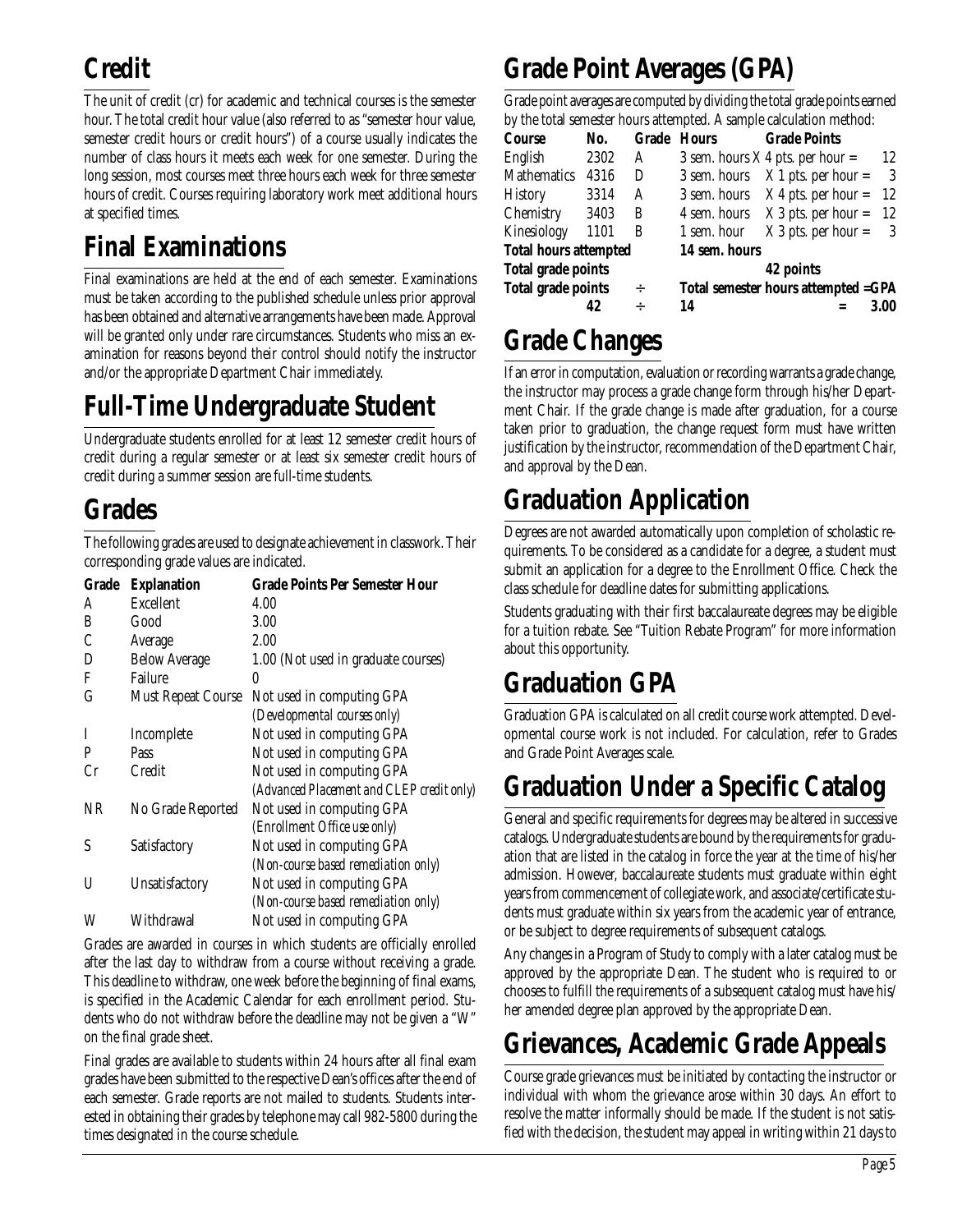the Chair of the Department from which the grade was issued. Disputes not satisfactorily resolved within 21 days may be appealed in writing to the School or College Dean who will render the final decision.

### **Grievances, Academic Other Than Grade Appeals**

In attempting to resolve any student grievance, it is the obligation of the student first to make a serious effort to resolve the matter with the individual with whom the grievance originated. Grievances are appealed in a timely manner to the Department Chair, the Dean, and the Vice President for Academic Affairs. If the matter remains unresolved at this level, the student may make a final appeal to the President. Appeals must be submitted in writing.

### **Grievances, Non-Academic**

In attempting to resolve any student grievance, it is the obligation of the student first to make a serious effort to resolve the matter with the individual with whom the grievance originated. Non-academic grievances are appealed in a timely manner to the Department Chair or Office Director, the Dean if appropriate, then to the Vice President for Academic Affairs, Vice President for Student Affairs, or Vice President for Business Affairs. If the matter remains unresolved at this level, the student may make a final appeal to the President. Appeals must be submitted in writing.

# **Identification Cards**

Student identification cards for semester credit hour students are issued by the Circulation Desk at the Library. Use of the Student ID Card is governed by the following conditions:

- The card remains the property of the institution and must be surrendered to any administrative official or Campus Police officer or guard of UTB/TSC on demand.
- The card must be presented for:
	- admission to any school- or faculty-sponsored activity,
	- admission to all athletic events,
	- voting in campus elections and referendums,
	- use of computer services.
	- use of the library,
	- disbursement of Financial Aid checks, and
	- receipt of transcripts at the Enrollment Office.
- The card is nontransferable. Loss or mutilation must be reported to the Circulation Desk at the Library. A charge of \$5.00 will be made for replacement.
- ID Card photographs may be taken at any time during the library's regular hours. ID Cards must be validated each semester the student is enrolled. A current valid Statement of Charges is required to obtain a photo ID or validate an ID Card.

### **Immunization Requirements**

The following immunizations are required for all students who are enrolled in health-related courses which will involve direct patient contact in medical or dental care facilities or who come in contact with human biological fluids or tissue. Students for whom these immunizations are not required by the institution are strongly urged to obtain these immunizations for their own protection.

- Measles: proof of two doses of measles vaccine administered on or after the first birthday and at least 30 days apart or proof of immunity;
- Mumps: proof of one dose of mumps vaccine administered on or after the first birthday or proof of immunity;
- Rubella: proof of one dose administered on or after the first birthday or proof of immunity;
- Tetanus/diphtheria: proof of one "booster" dose of tetanus/diphtheria (within 10 years);
- Hepatitis B virus (HBV): proof of serologic immunity to HBV or certification of immunization with a complete series of Hepatitis B vaccine. Students will be required to present a letter or other suitable written certification.

Students enrolled at TSC and UT System institutions will assume the full cost of the immunizations. Individual schools may require other immunizations. Proof that they have taken a polio vaccine is required for Students in the Emergency Medical Technology, Radiologic Technology, and Medical Laboratory Technology programs.

Inquiries concerning supplemental immunization requirements should be directed to Student Health Services. Certain exemptions are allowed from the immunization requirements; Students should contact the Office of Student Health Services for information.

### **Incomplete Grades**

A grade of "I" may be given when students have not completed the required course work within the allotted time of a regular semester or summer session if the instructor determines that the reasons for the work's being incomplete are valid and that the grade of "I" is justified. A written agreement between the student and the instructor specifying the work to be made up and the deadline for its accomplishment must be filed in the office of the Department Chair at the time that the "I" is submitted. The work agreed upon must be satisfactorily completed and the "I" changed no later than the end of the next regular (Fall or Spring) semester from the date the "I" was received unless an extension is requested by the instructor, or the grade will automatically be recorded as "F" on the official transcript.

A student will not be given an "I" grade to allow

- time to prepare course work in addition to that assigned to the entire class;
- time to repeat the entire course; or
- opportunity to raise a grade.

Incomplete grades are not issued for student or faculty convenience; they may be issued only in the case of compelling, nonacademic circumstances beyond the student's control.

### **Pass/Fail Option**

Students enrolled in a Kinesiology activity course may take the course for the traditional letter grade (e.g. A, B, C, etc.) or may elect to take it on a Pass/Fail basis. To exercise the Pass/Fail option, students must petition to do so no later than the deadlines announced in the Academic Calendar. Petitions are made at the Enrollment Office.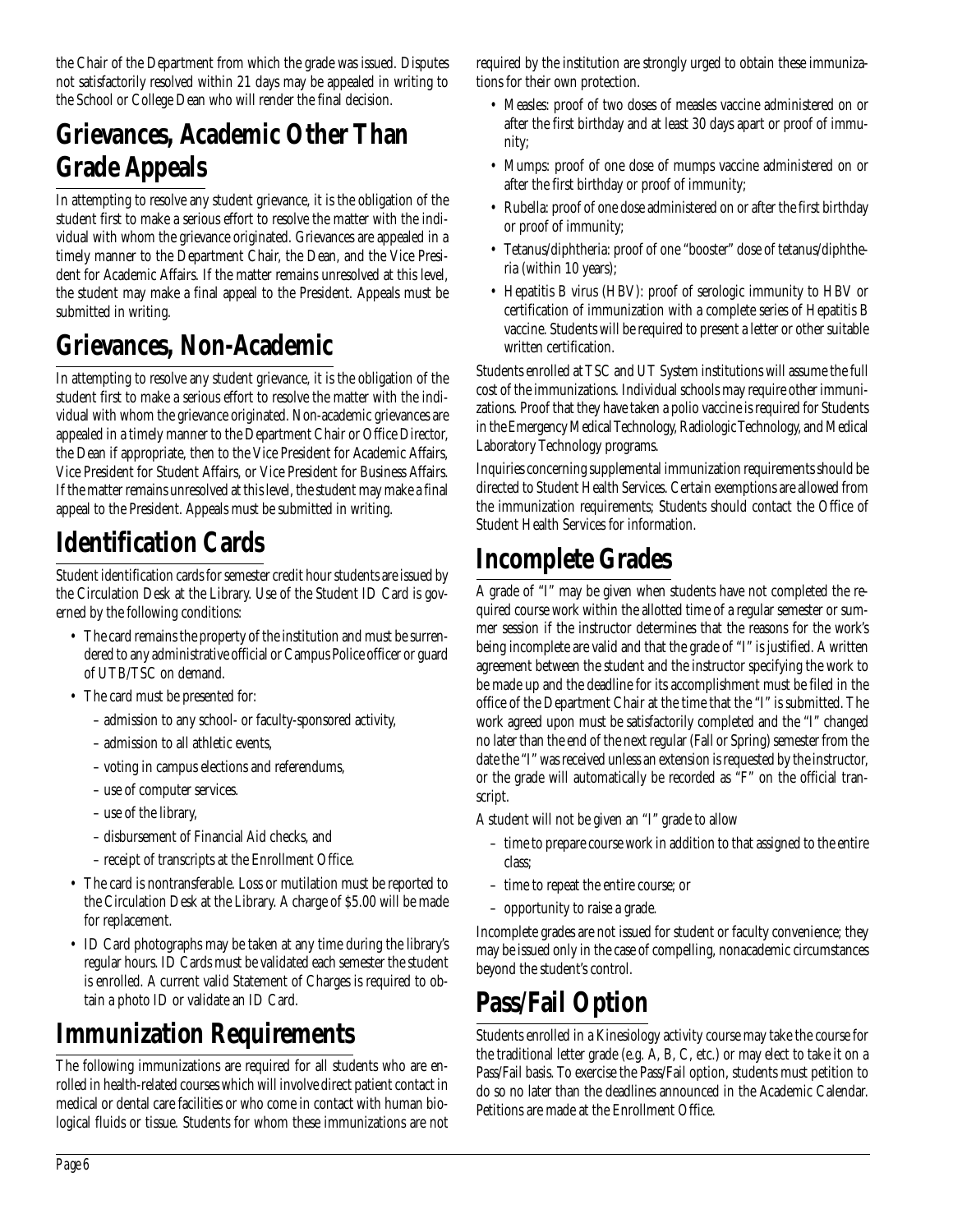# **Prerequisite**

Prerequisites are specified requirements that must be met before students may enroll in a course. Specific prerequisites are listed in course listings.

# **Quality of Work**

While a grade of D is considered passing in a subject, an overall average of 2.0 is required for graduation. A Grade of C or better may be required in other courses, departments or degree programs. For example, students must have at least a C in each freshman-level English course and College Algebra. Students must also make an average of 2.0 in both their major and minor fields.

Students who expect to be certified as teachers must have a grade point average of 2.50 in both their major and minor fields.

# **Registration**

To attend classes, students must first register or enroll for the courses they wish to attend and pay all appropriate tuition and fees. Students must complete all admission procedures prior to registration. Information on registration dates and times is listed in the Academic Calendar and the printed course schedule for each semester session. Information on registration procedures and deadlines may be obtained at the Academic Advising Center or at the Enrollment Office in Tandy Hall.

# **Repeated Courses**

When a course is repeated, only the last grade and hours earned are used to calculate the grade point average. (Graduate courses follow a different method of calculation.)

# **Required Courses**

All courses in students' programs of study are required courses and must be completed for the student to receive a degree or certificate. Most courses are sequenced from less advanced to more advanced courses and should be taken in the order suggested. Assistance with course selection and information on required courses and sequencing may be obtained in the Academic Advising Center. In addition, students may be required to take certain developmental courses based on assessment scores or TASP scores before they are allowed to enroll in more advanced courses.

### **Semester Credit Hour**

Credit is measured in semester hours. Ordinarily, a class that meets one 50-minute period per week for a semester will carry a credit of one semester hour. Since most of the classes meet three periods, or their equivalent, each week, these classes carry three semester hours of credit. Two or three laboratory hours per week are usually required for one semester hour of laboratory credit.

### **Sessions**

Refer to Academic Program Calendar.

The Academic Year: The academic year is divided into two semesters – Fall and Spring semesters. Each semester meets for classes approximately 150 minutes per week for 16 weeks.

The Summer Session: The summer session is divided into two terms – Summer I and Summer II. Each sessions meets for classes approximately 500 minutes per week for five weeks.

# **Withdrawing From Classes**

After the official record date, students may withdraw from classes other than developmental classes and receive a "W" on their permanent records. This deadline to withdraw, one week before the beginning of final examinations, is specified in the Academic Calendar for each enrollment period. Students who do not withdraw before the deadline may not be given a "W" on the final grade sheet.

The Drop/Add form must be date-stamped by the Enrollment Office for the drop/add to become official. The student is responsible for ensuring that the drop/add form is received at the Enrollment Office by the withdrawal deadline specified.

At the instructor's discretion, and consistent with the policy stated on the course syllabus, an instructor may withdraw a student from class for nonattendance. An instructor-initiated withdrawal will result in a "W" or an "F" on the student's permanent record.

# **STANDARDS OF WORK**

Policies regarding standards of student work differ for students in undergraduate programs.

# **Academic Programs**

### **Cumulative GPA and Scholastic Standards**

All grades earned at UTB and TSC are used to calculate the student's Grade Point Average (GPA). In the case of a repeated course, the last grade recorded will be used in determining grade point average. The Scholastic Standards chart, based on cumulative GPA, indicates Good Standing, Conditional Progress, Scholastic Probation, and Scholastic Suspension.

### **Cumulative GPA (All Hours Taken)**

### **Total Hrs. Good**

|              | <b>Scholastic</b>   |                 | Conditional Scholastic |                                                              |  |
|--------------|---------------------|-----------------|------------------------|--------------------------------------------------------------|--|
| <b>Taken</b> | <b>Standing</b>     | <b>Progress</b> | <b>Probation</b>       | <b>Suspension</b>                                            |  |
| $1 - 30$     | $2.00$ and<br>above | 1.60-1.99       | Below 1.60             | <b>Below 1.60</b><br>$&$ below $2.0$<br>for current semester |  |
| $31 - 59$    | $2.00$ and<br>above | 1.75-1.99       |                        | Below 1.75 Below 1.75<br>& below 2.0<br>for current semester |  |
| 60+          | $2.00$ and<br>above | NA.             | Below 2.00             | Below 2.00<br>& below 2.0<br>for current semester            |  |

### **Good Standing**

Students in Good Standing maintain a 2.0 and above GPA.

### **Conditional Progress**

Students making Conditional Progress maintain a minimum GPA for the number of hours taken. (Refer to Scholastic Standards chart.) Students planning to transfer to another college or university should consult that institution's catalog to determine GPA requirements for admission. Conditional Progress also means that a student is proceeding in a satisfactory manner toward fulfilling degree or certificate requirements in a course of study.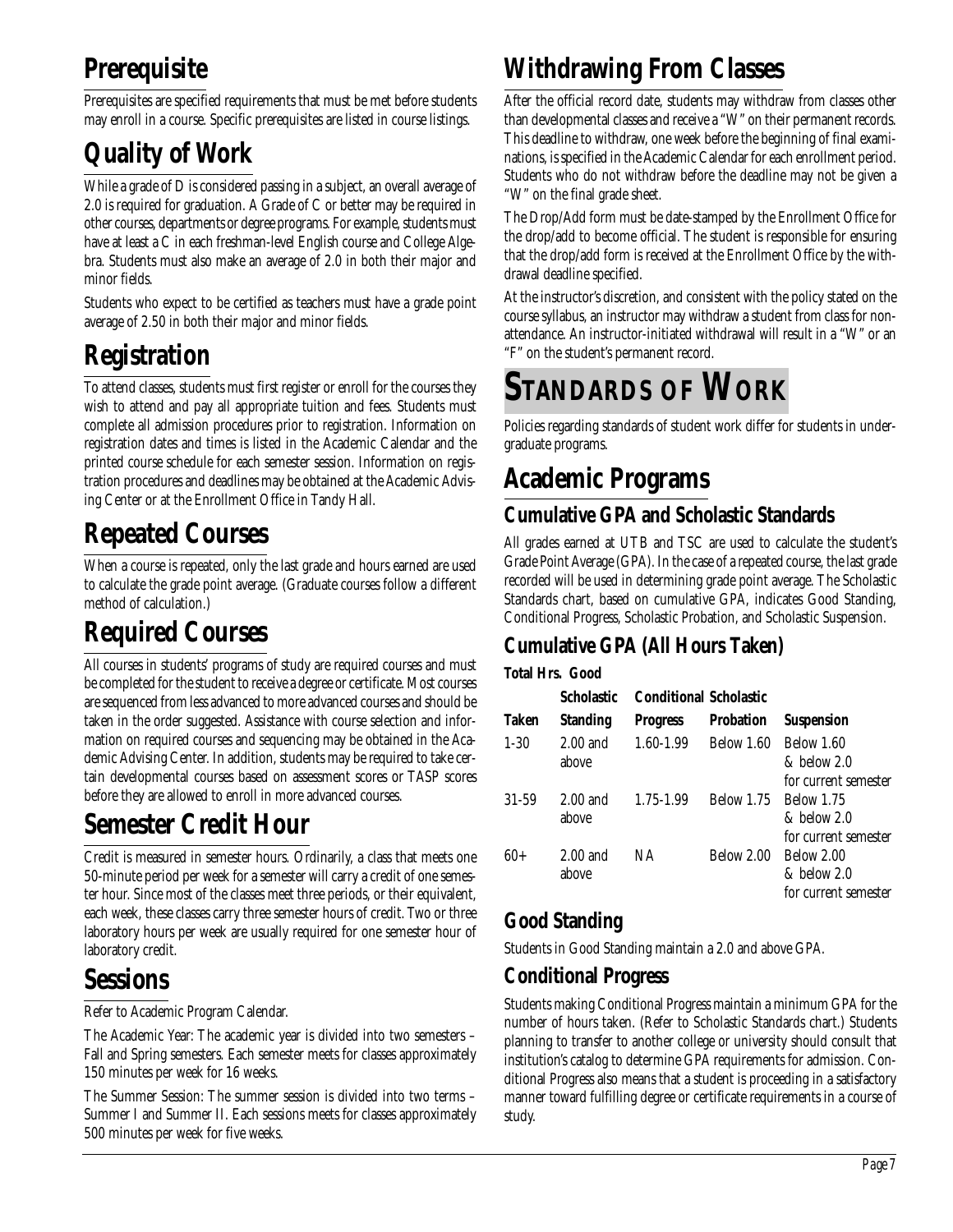### **Scholastic Probation**

Academic probation and suspension will be determined in the Fall or Spring semester on the basis of the cumulative GPA. Students whose cumulative GPA falls below the scholastic standards prescribed for Conditional Progress will be placed on Scholastic Probation for the next enrollment period.

Students whose cumulative GPA in subsequent enrollment periods is lower than required for Conditional Progress, but is at least the GPA required for probation, continue on probation. To be removed from probation, students must meet the required cumulative GPA for Conditional Progress.

### **Scholastic Suspension**

Students whose cumulative GPA falls below the scholastic standards prescribed for probation are suspended. Students placed on scholastic suspension may appeal to the Admissions Committee for permission to continue to enroll on a conditional basis. (See "Appeal of Scholastic Suspension" below.)

### **First Scholastic Suspension**

Students placed on suspension for the first time will not be allowed to reenroll for the next enrollment period (one long semester or the next summer sessions).

### **Second Subsequent Suspensions**

Students placed on scholastic suspension for the second time will not be allowed to re-enroll for one year.

### **Appeal of Scholastic Suspension**

Students placed on scholastic suspension may appeal to the Admissions Committee for permission to enroll on a conditional basis. The appeals process has two parts, a written appeal and an appearance before the Admissions Committee.

### **Written Appeal**

The written appeal to the Admissions Committee must explain extenuating circumstances which kept the student from meeting required academic standards. The written appeal must be submitted to the Admissions Committee before the late registration process begins for the semester in which the student seeks to enroll on a conditional basis.

### **Appearance Before the Admissions Committee**

The appearance before the Admissions Committee must be made before the end of the late registration process for the semester in which the student seeks to enroll on a conditional basis.

To schedule an appointment with the Admissions Committee, contact the Counseling and Guidance Center in Tandy #205.

### **Scholastic Standards to be considered for Federal Financial Aid Programs (Undergraduates)**

These requirements apply to the student's entire academic history, whether financial aid was received or not.

• Students with 0 to 59 credit hours earned are required to pass 70% of the courses they attempt.

- Students with 60 credit hours or more earned must pass 80% of the courses they attempt.
- Student must maintain a GPA within the Standards of Work as indicated in the Undergraduate Catalog.
- The maximum hours for receiving financial aid are 185 earned credit hours.

### **Suspension from Financial Aid**

Students failing to meet any of the scholastic standards will be placed on financial aid suspension. No funds will be awarded until the student successfully completes a minimum of six credit hours, earning a "C" grade or better for *all attempted hours within one semester.* Student is responsible for payment of all tuition and fees during the suspension period.

### **Appeal of Suspension from Financial Aid**

In some cases, appeals to financial aid suspension can be considered for extenuating circumstances. To appeal the suspension, students must submit to the Financial Assistance Office, a written appeal detailing unusual circumstances that prevented the student from meeting scholastic standards. Supporting documentation should be provided. Allow 10 days for appeals to be processed.

# **SCHOLASTIC HONORS**

# **Honor Student Recognition**

Each semester, students with noteworthy scholastic achievement are recognized by publication of the President's List and the Dean's List.

President's List: Full-time students who earn a 4.0 semester grade point average

Dean's List: Full-time students who earn a 3.5 to 3.99 semester grade point average

Phi Theta Kappa: Candidates for membership must have completed 12 semester hours of Associate Degree work with a grade point average of 3.5, possess recognized qualities of leadership, and be recommended by a member of the faculty. Members must maintain a 3.25 grade point average after initiation. Membership is noted on students' official transcripts. Members are recognized at UTB/TSC awards ceremony and may wear the Phi Theta Kappa gold stole and tassel at Commencement. The purpose of the local Alpha Mu Chapter is to promote scholarship, develop leadership skills, and cultivate fellowship among qualified students.

Alpha Chi: Alpha Chi, a national college scholarship honor society founded in 1922, represents the highest academic honor on any member campus. The objectives are to promote and to recognize superior scholarship and those elements of character that make for effective service. Membership in Alpha Chi is limited to no more than 10 percent of the junior and senior classes in the academic divisions of colleges and universities. Students must have at least a 3.5 overall grade point average to be invited to become members of the Texas Alpha Omicron Chapter of Alpha Chi at UTB/ TSC.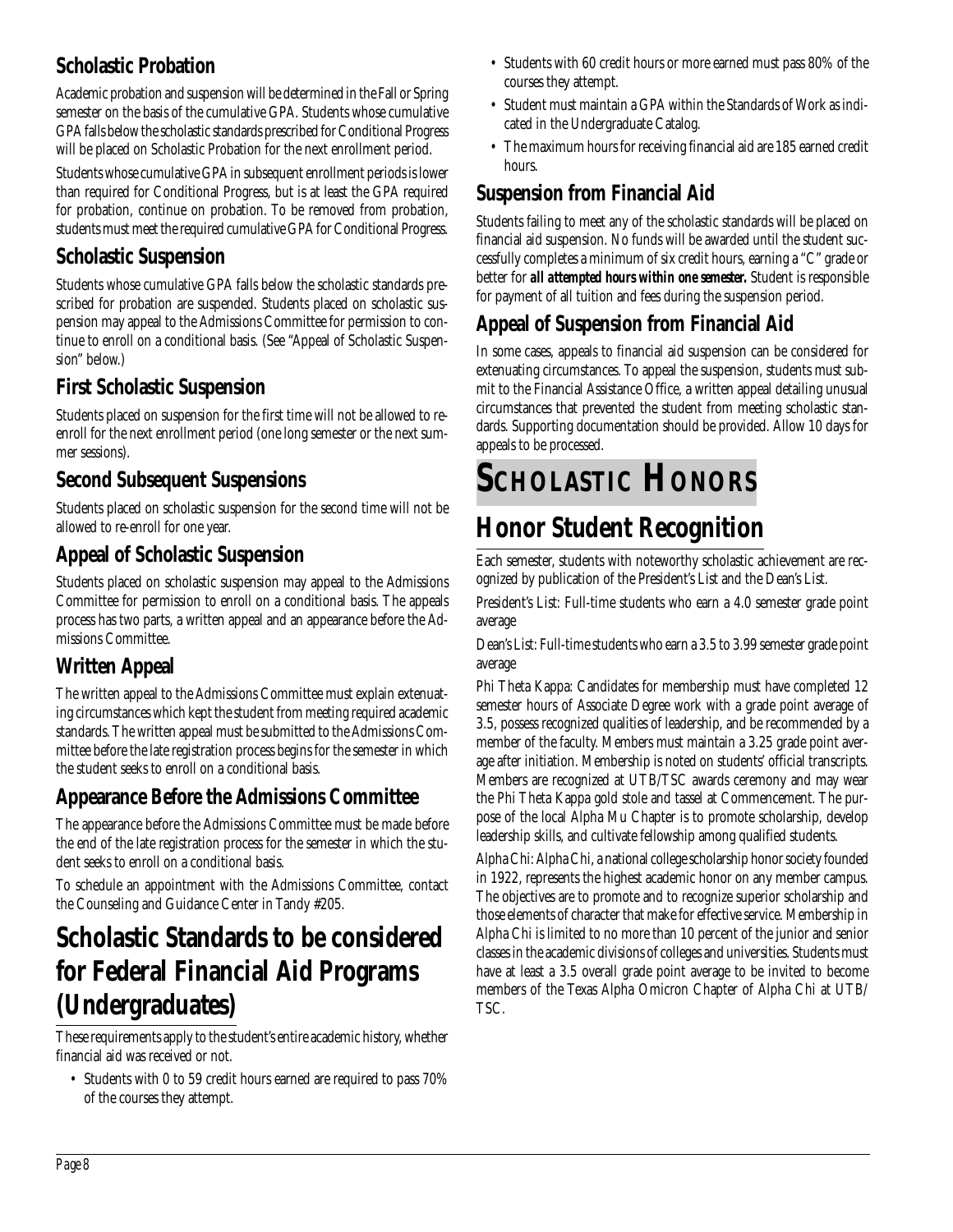### **Honors in Graduation**

At the time of graduation, students earning a bachelor's or associate degree will be recognized for sustained scholastic excellence by graduating with appropriate honors. Honors will be determined by a student's cumulative grade point average on all university-level undergraduate hours taken, including transfer hours. If courses have been repeated, the last grade recorded will be used in determining grade point average. Honors are as follows:

| Summa Cum Laude: | $3.90 - 4.00$ |
|------------------|---------------|
| Magna Cum Laude: | 3.70-3.89     |
| Cum Laude:       | 3.50-3.69     |

# **TESTING POLICIES**

UTB/TSC is a test center for a variety of institutional and national standardized examinations. They include:

- American College Test (ACT)
- Scholastic Aptitude Test (SAT)
- Texas Academic Skills Program Test (TASP) paper and pencil; computer-based
- Graduate Record Examination (GRE) computer-based
- Graduate Management Admissions Test (GMAT) computer-based
- Credit by Examination Testing Program
- Medical College Admissions Test (MCAT)
- Test of English as a Foreign Language (TOEFL) computer-based
- Quick TASP

In addition, UTB/TSC also has test registration bulletins for several testing programs. For more information, contact the Testing Office at 544- 8875.

### **Assessment Test**

The assessment program is designed to provide effective educational services by identifying students' strengths and weaknesses in basic skills. The assessment information is used to provide advisement and placement in courses which will best help students improve skills in English, reading, and mathematics. Assessment and certain minimal scores may also be criteria for selection into various University programs.

Appropriate reading and English skills are a prerequisite for entering academic courses with the exception of mathematics, Spanish, English as a Second Language, art, music, and speech. Appropriate mathematics skills are a prerequisite for entering academic courses in mathematics. Passing scores in the assessment battery are reviewed periodically and are subject to change.

Assessment is mandatory for all new full- and part-time students except:

- students who have passed all three sections of the TASP test,
- students enrolling in courses for self-enrichment (maximum 9 hours),
- students having a bachelor's degree, or
- students enrolling only in Continuing Education courses.

Students with disabilities who will require accommodations on the Assessment test must present proof of disability to the Testing Office in a timely manner.

### **Credit by Examination**

Students may earn course credit by demonstrating their skills through testing. Some students may have taken college level courses while in high school or may have mastered subject areas in nontraditional ways. In such cases, credit is granted when such learning is demonstrated in various standardized examinations.

Credit for specific courses is awarded on the basis of testing programs that The College Board have developed and validated and for which norms have been established. UTB/TSC grants credit for particular Advanced Placement (AP) tests and particular College Level Examination Program (CLEP) tests. Contact the Testing Office to obtain a copy of the current Credit By Examination brochure which contains a listing of tests accepted, minimum required scores and course equivalents.

Credit by examination policies appear below.

- 1. All former and current students are eligible for credit. New students may be eligible for credit provided they are enrolled for the next regular enrollment period (semester or summer session) and are not, at that time, concurrently enrolled in high school.
- 2. Credit by examination may not be:
	- earned for any course in which a student is currently enrolled.
	- earned in any course for which a student previously has received a grade either in this or any other university.
	- earned in any subject in which the student already has credit for the same or a more advanced course in the subject.
	- earned in any course which has prerequisites unless the prerequisites have been fulfilled prior to the submission of examination scores. This does not preclude the possibility of meeting a sophomore standing prerequisite either by examination or by a combination of course work and examination.
	- used to reduce the general degree requirement to have completed in residence of at least 24 semester credit hours, including at least 12 of the last 18.

In case of doubt regarding eligibility for credit by examination, the appropriate Department Chair and Dean will make the final decision. Examinations may not be repeated within one year.

Specific information about any of the testing programs may be obtained at the Testing Office in Tandy Hall.

### **Texas Academic Skills Program (TASP)**

The TASP test is designed to measure college readiness in reading, writing and mathematics.

In accordance with Texas Education Code, §51.306, all students in the following categories who enter public institutions of higher education must take the TASP test:

- All full-time and part-time freshman enrolled in a certificate program degree program; and
- Any other student, including transfers from private or out-of-state institutions, prior to the accumulation of nine or more college-level semester credit hours or the equivalent in a Texas public institution of higher education.

The law exempts the following categories of students: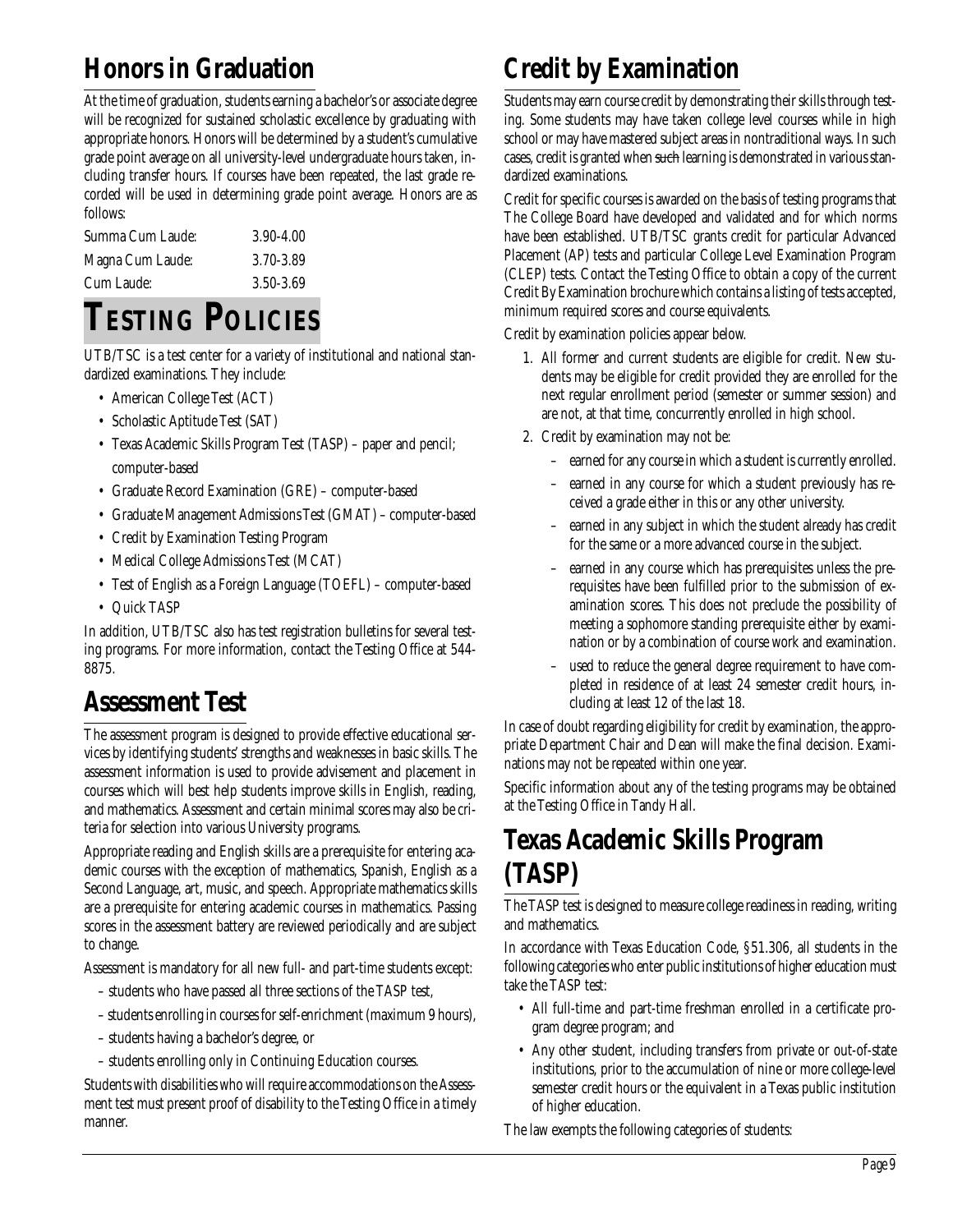- those who have earned at least three college-level semester credit hours before Fall 1989.
- those who have a composite score on the TAAS, ACT, or SAT at or above the level set by the Texas Higher Education Coordinating Board. A current list of qualifying standards can be found in the TASP Registration Bulletin or at the THECB web site at http:// www.thecb.state.tx.us.
- blind and deaf students until September 1, 1995. Effective this date, blind students must take the TASP test, but only if the test is administered with proper accommodations, and deaf students must take the Stanford Achievement Test as nationally normed on the hearingimpaired population by Gallaudet University.
- those in certificate programs of less than one year.
- those who enroll on a temporary basis and are also enrolled in a private or independent institution of higher education or an out-ofstate institution of higher education or have graduated from an institution of higher education.

Students with three or more semester credit hours or the equivalent awarded prior to the Fall semester 1989 are exempt from the Texas Academic Skills Program regardless of any election pursuant to the "academic fresh start" statute, §51.929, Texas Education Code. An institution may also exempt a person 55 years of age or over who is not seeking a degree or certificate.

# **Transfer Student TASP Requirements**

Students who are enrolling on a temporary basis only may be exempt from these requirements when appropriate documentation is submitted.

Students who are enrolling on a temporary basis only may be waived from these requirements when appropriate documentation is submitted. For information, visit the Testing Office in Tandy #216.

Students transferring to UTB/TSC from a private or out-of-state institution must meet TASP requirements prior to being allowed to enroll in any collegiate-level work. Students who transfer to UTB/TSC with 60 or more semester credit hours or the equivalent must take and pass all sections of TASP or an approved alternative test prior to enrolling in any upper-division coursework. Students who fail one or more sections of TASP or an approved alternative test will be limited to lower division and developmental coursework only.

Students transferring from a Texas public institution to UTB/TSC are responsible for ensuring that UTB/TSC receives an official TASP score. Official scores are:

- 1. Sent directly from the testing company or
- 2. Reported on an official transcript.

### **TASP Policies**

- 1. Students who fail one ore more parts of the TASP test or an approved alternative test must register for developmental courses or enroll in developmental programs in each area they failed until they meet standards set by the State of Texas.
- 2. No student may withdraw from a developmental course except under extenuating circumstances and with permission of the appropriate Dean. Financial aid recipients should consult a financial aid advisor before withdrawing from developmental courses.
- 3. Students who fail to remain in a state-required developmental program or fail to attend developmental courses will be automatically

withdrawn from all college-level courses.

- 4. On completion of the developmental coursework, the student shall retake that portion of the TASP for which developmental education was required.
- 5. A student who initially fails one or more sections of the TASP test or an approved alternative test must successfully complete the developmental program(s) prescribed by the institution and must then retake the appropriate sections of the TASP test. A student who fails the retake may then be allowed to take a collegiate level course in the appropriate skill area to satisfy the TASP requirement. A student who earns a grade of "B" or better in such a course shall not be required to achieve the minimum passing standard on the TASP test and shall not be prohibited from graduation or continuing with his/her Program of Study. It is after this sequence, test-developmental courseworktest, that the "B" or better rule may be applied.
- The following courses have been approved by the Texas Higher Education Coordinating Board for applying the "B" or better rule.

#### **Writing**

| ENGL 1301 | Composition I, or |
|-----------|-------------------|
| ENGL 1302 | Composition II    |

Reading (courses selected for reading at any institution must be reading intensive)

| <b>HIST 1301 or HIST 1302</b> | U.S. History                        |
|-------------------------------|-------------------------------------|
| <b>ENGL 2322 or ENGL 2323</b> | <b>British Literature</b>           |
| <b>ENGL 2332 or ENGL 2333</b> | World Literature                    |
| <b>PSYC 2301</b>              | General Psychology, or              |
| GOVT 2301, 2302               | American Government                 |
| <b>Mathematics</b>            |                                     |
| MATH 1332                     | <b>Mathematics for Liberal Arts</b> |
| <b>MATH 1314</b>              | College Algebra, or                 |
| <b>MATH 1316</b>              | Trigonometry or higher              |
| <b>MATH 1324</b>              | <b>Business Algebra</b>             |

- 6. Students who have not satisfied all three skill areas of TASP by achieving the minimum required score or by completing the "B" or better sequence may not register for any 3000-4000-level courses if the number of college hours they already have earned plus the number of hours for which they register totals 60 or more.
- 7. Concurrent enrollment students and international students are subject to the same TASP requirements as all other students.
- 8. TASP scores are considered official only if they are sent directly from the testing company to UTB/TSC, or if they appear on an official transcript from another Texas college or university.
- 9. Students must satisfy all three skill areas of TASP by achieving the minimum required score or by completing the "B" or better sequence prior to completion and award of a certificate or degree.

Additional TASP information, including the rules adopted by the Texas Higher Education Coordinating Board, and information about special provisions relating to certain disabilities, is available at the Testing Office, Tandy Hall #216.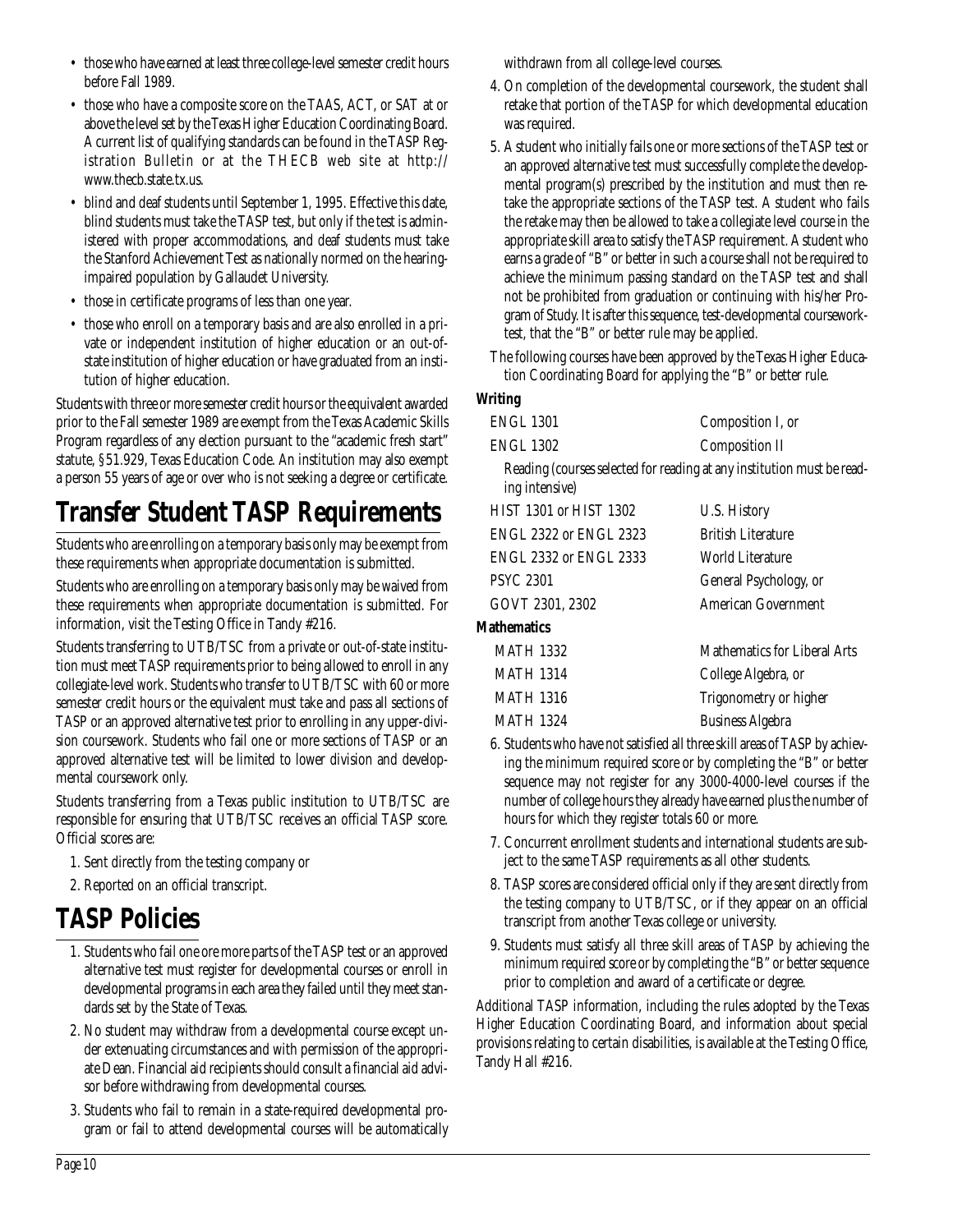### **Tuition Rebate Program**

The purpose of the tuition rebate program is to provide a financial incentive for students to prepare for university studies while completing their high school work, avail themselves of academic counseling, make early career decisions, and complete their baccalaureate studies with as few courses outside the degree plan as possible. Minimizing the number of courses taken by students results in financial savings to students, parents, and the state.

### **Eligible Students**

To be eligible for rebates under this program, students must meet all of the following conditions:

- they must have enrolled for the first time in an institution of higher education in the fall 1997 semester or later,
- they must be requesting a rebate for work related to a first baccalaureate degree received from a Texas public university
- they must have been a resident of Texas, must have attempted all coursework at a Texas public institution of higher education, and have been entitled to pay resident tuition at all times while pursuing the degree, and
- they must have attempted no more than three hours in excess of the minimum number of semester credit hours required to complete the degree under the catalog under which they were graduated. Hours attempted include transfer credits, course credit earned exclusively by examination, courses that are dropped after the official census date, for credit developmental courses, optional internship and cooperative education courses, and repeated courses. Courses dropped for reasons that are determined by the institution to be totally beyond the control of the student shall not be counted.

### **Amount of Tuition Rebate**

- The amount of tuition to be rebated to a student under this program is \$1,000, unless the total amount of undergraduate tuition paid by the student to the institution awarding the degree was less than \$1,000, in which event the amount of tuition to be rebated is an amount equal to the amount of undergraduate tuition paid by the student to the institution.
- A student who paid the institution awarding the degree an amount of undergraduate tuition less than \$1,000 may qualify for an increase in the amount of the rebate, not to exceed a total rebate of \$1,000, for any amount of undergraduate tuition the student paid to other Texas public institutions of higher education by providing the institution awarding the degree with proof of the total amount of that tuition paid to other institutions.
- Tuition rebates shall be reduced by the amount of any outstanding student loan, including an emergency loan, owed to or guaranteed by this state, including the Texas Guaranteed Student Loan Corporation. If a student has more than one outstanding student loan, the institution shall apply the amount of the rebate to the loans as directed by the student.

If the student fails to provide timely instructions on the application of the amount, the institution shall apply the amount of the rebate to retire the loans with the highest interest rates first.

### **Responsibilities of Students**

- Students desiring to qualify for tuition rebates are responsible for complying with all university rules and regulations related to administration of the program.
- Students desiring to qualify for tuition rebates are solely responsible for enrolling only in courses that will qualify them for the rebates.
- A student who has transferred from another institution of higher education is responsible for providing to the institution awarding the degree official transcripts from all institutions attended by the student.
- Students must apply for rebates prior to receiving their baccalaureate degrees on forms provided by the institution and must keep the institution informed of their addresses for at least 60 days after their graduation date.

#### *1 Refer to the respective School or College for course selection recommendations for particular degree programs.*

*2 Does not have to be in the same science; must include two semester credit hours of associated laboratory experience*

*3 Music majors may take modern language courses in two different languages.*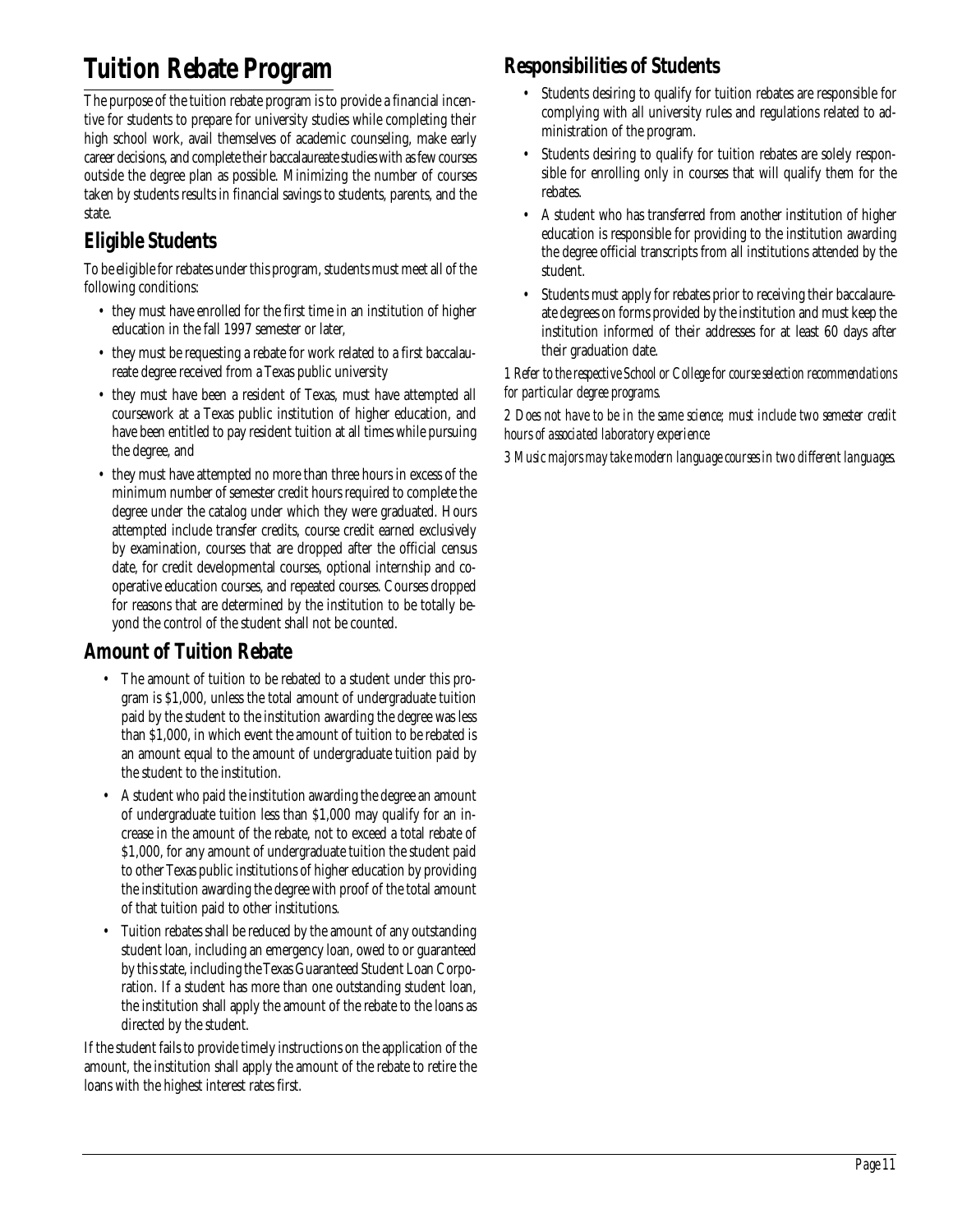# **COLLEGE OF LIBERAL ARTS**

## **Certificates & Degrees Offered**

#### **Behavioral Sciences Department**

Psychology Bachelor of Arts – Psychology Psychology Minor Social Work Associate in Arts in Social Work Sociology Bachelor of Arts – Sociology Sociology Minor Master of Arts in Interdisciplinary Studies – Sociology

#### **Criminal Justice Department**

Associate in Science – Criminal Justice Bachelor of Science in Criminal Justice – Police Administration Bachelor of Science in Criminal Justice – Correctional Administration Criminal Justice Minor

#### **English and Speech Department**

Bachelor of Arts – English (Non-teaching) Bachelor of Arts Teacher Certification in English Language Arts (4th – 8th grade) Bachelor of Arts Teacher Certification in English Language Arts (8th – 12th grade) Master of Arts – English Master of Arts in Interdisciplinary Studies – English

#### **Fine Arts Department**

Art

Associate in Fine Arts – Art Bachelor of Arts – Art Art Minor Art History Minor Music Associate in Fine Arts – Music Bachelor of Arts – Music Music Minor (Applied Music)

#### **Modern Languages Department**

Associate in Arts – Spanish Translation Bachelor of Arts degree – Translation Studies Minor Bachelor of Arts – Spanish Spanish Minor Master of Arts – Spanish Master of Arts in Interdisciplinary Studies – Spanish Concentration Master of Arts in Interdisciplinary Studies – Interpreting supporting field

## **Social Sciences Department**

Government Bachelor of Arts – Government Government Minor Master of Arts in Interdisciplinary Studies – Government

# **BEHAVIORAL SCIENCES DEPARTMENT**

The Behavioral Sciences Department offers Bachelor of Arts degrees in sociology and psychology and minors in sociology, psychology, and an Associate in Arts degree in Social Work. Other course offerings are in anthropology. The Behavioral Sciences Department prepares students for careers in public and private agencies dealing with human relations. The programs of study are also designed to prepared interested students for graduate school which is required for careers in the more challenging and specialized fields. High academic standards are required of those students planning to do graduate work in the behavioral sciences.

Students majoring in psychology or sociology are encouraged to complete a Declaration of Major form during the sophomore year. This form may be obtained from the Academic Resource Coordinator (ARC) in the South Hall, #253. This begins the academic advising process. Once students have declared a major in the Behavioral Sciences Department they will be assigned a faculty advisor. Students are encouraged to consult with their faculty advisor as soon as possible to plan their course of study.

# **Psychology**

#### *Bachelor of Arts – Psychology; Psychology Minor*

A major in psychology offers the student an opportunity to enter various careers in such fields as counseling, medicine, social welfare, business and law.

A student majoring in psychology must complete a minimum of 34 hours of psychology, 18 of which must be upper division. An additional 18 hours in another discipline for a minor must be included to complete a total of 124 semester hours required for the degree. Courses in introduction, statistics, research methods, and senior seminar are required of all majors.

## **P R OGRAM O F S TUDY**

## *Bachelor of Arts – Psychology*

| <b>General Education Core Curriculum</b>                                   | 48 hours                                                                 |                                                |                  |  |
|----------------------------------------------------------------------------|--------------------------------------------------------------------------|------------------------------------------------|------------------|--|
|                                                                            | Psychology Major                                                         |                                                | 34 hours         |  |
|                                                                            | Minor Requirement                                                        |                                                | minimum 18 hours |  |
| Electives                                                                  |                                                                          |                                                |                  |  |
|                                                                            |                                                                          | *Total number of hours required                | 124 hours        |  |
|                                                                            |                                                                          | * 36 hours must be advanced (3000, 4000 level) |                  |  |
|                                                                            |                                                                          | Psychology Major Requirement                   |                  |  |
| PSYC                                                                       | 2301                                                                     | Introduction to Psychology                     | 3                |  |
| PSYC                                                                       | 2317                                                                     | <b>Statistics of Psychology and Sociology</b>  | 3                |  |
| PSYC                                                                       | 3301                                                                     | Research Methods in Psychology                 | 3                |  |
| PSYC                                                                       | 4101                                                                     | <b>Senior Seminar</b>                          |                  |  |
| Students are required to take at least one course in Category A: Psychol-  |                                                                          |                                                |                  |  |
| ogy as a Field of Study, and Category B: Psychology as a Science. Students |                                                                          |                                                |                  |  |
|                                                                            | are required to take at least two courses from Category C: Psychology as |                                                |                  |  |

uired to take at least two courses from Category C: Psychology as an Application of Knowledge. Students may take additional courses from any of the categories according to their interests. Students are encouraged to discuss these options with their faculty advisors.

|      |      | Category A: Psychology as a Field of Study |  |
|------|------|--------------------------------------------|--|
| PSYC | 2308 | Child Psychology                           |  |
| PSYC | 2314 | Life-span Development                      |  |
| PSYC | 3326 | Social Psychology                          |  |
| PSYC | 3302 | <b>Adolescent Psychology</b>               |  |
|      |      |                                            |  |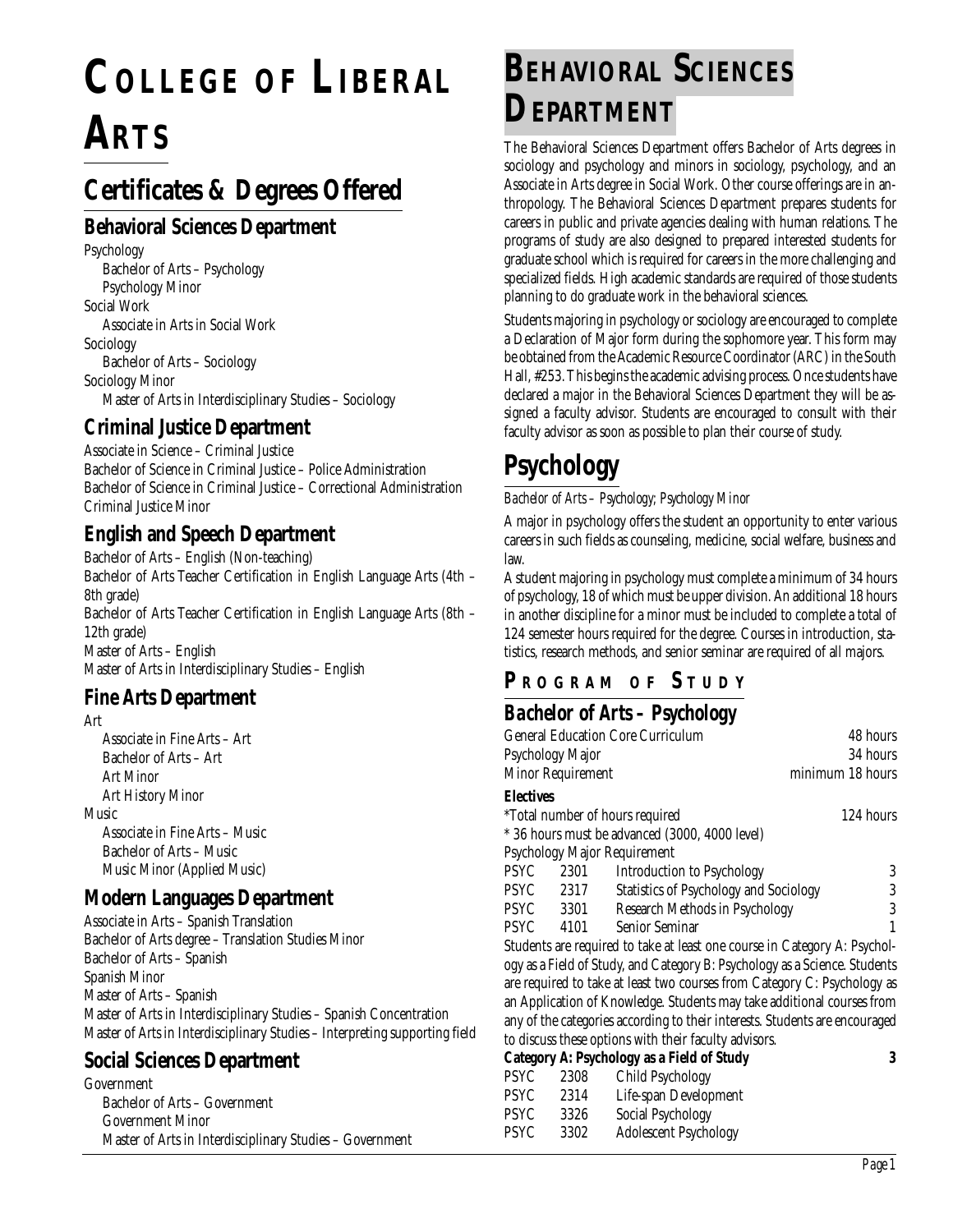| <b>PSYC</b> | 3303 | <b>Adulthood and Aging</b>                                   |    |
|-------------|------|--------------------------------------------------------------|----|
| <b>PSYC</b> | 3363 | <b>Human Sexuality</b>                                       |    |
| <b>PSYC</b> | 4312 | Psychology of Gender                                         |    |
| <b>PSYC</b> | 4313 | <b>Abnormal Psychology</b>                                   |    |
| <b>PSYC</b> | 4333 | <b>Theories of Personality</b>                               |    |
| <b>PSYC</b> | 4363 | <b>History and Systems</b>                                   |    |
| <b>PSYC</b> | 4374 | Topics in Psychology                                         |    |
|             |      | <b>Category B: Psychology as a Science</b>                   | 3  |
| <b>PSYC</b> | 3318 | Theories of Learning                                         |    |
| <b>PSYC</b> | 3322 | Biopsychology                                                |    |
| PSYC        | 4302 | <b>Advanced Statistics for Psychology</b>                    |    |
| <b>PSYC</b> | 4319 | <b>Cognitive Psychology</b>                                  |    |
| <b>PSYC</b> | 4322 | <b>Sensation and Perception</b>                              |    |
|             |      | <b>Category C: Psychology as an Application of Knowledge</b> | 6  |
| <b>PSYC</b> | 4305 | <b>Behavior Management and Modification</b>                  |    |
| <b>PSYC</b> | 3324 | <b>Health Psychology</b>                                     |    |
| <b>PSYC</b> | 3343 | <b>Testing and Measurement</b>                               |    |
| PSYC        | 4306 | <b>Conflict Resolution</b>                                   |    |
| PSYC        | 4356 | <b>Industrial and Organizational Psychology</b>              |    |
| <b>PSYC</b> | 4360 | Clinical and Counseling Psychology                           |    |
| PSYC        | 4380 | <b>Independent Study</b>                                     |    |
|             |      | * Psychology Electives (6 hours must be advanced)            | 12 |
|             |      | Total Psychology hours required                              | 34 |

## **Psychology Minor**

A minor in psychology requires 18 semester hours in psychology, of which nine must be advanced, and must include PSYC 2301.

## **Social Work**

#### *Associate in Arts Degree in Social Work*

The Associate in Arts degree in Social Work is designed to prepare students for paraprofessional employment in a social service agency and to provide the necessary foundation to continue studies towards a Bachelor's degree in Social Work. A total of 63 hours are required for the Associate in Arts degree in Social Work.

## **P R OGRAM O F S TUDY**

#### *Associate in Arts in Social Work*

| <b>General Education Core Curriculum</b>                      | 48 hours |
|---------------------------------------------------------------|----------|
| Degree Elements                                               | 15 hours |
| Total number of hours required                                | 63 hours |
| <b>A.A. Social Work Requirements</b>                          |          |
| <b>General Education Core Curriculum</b>                      | 48 hours |
| Degree Elements                                               | 15 hours |
| A. 3 hours of electives.                                      |          |
| Computer literacy highly recommended (COSC 1310 or other COSC |          |
| course)                                                       |          |
| B. Behavioral Science (12 hours)                              |          |
| 3 semester hours of Psychology (PSYC 2301)                    |          |
| $9$ comestar hours of $C_{\text{coiolow}}$ (COCI 1901)        |          |

3 semester hours of Sociology (SOCI 1301)

6 semester hours of Social Work (SOCW 2361, 2362)

# **Sociology**

#### *Bachelor of Arts – Sociology Major; Sociology Minor*

A major in sociology offers the student an opportunity to enter various careers in such fields as business, law, international development, medicine, and social welfare. A student majoring in sociology must complete 34 hours in sociology; 18 hours must be advanced. Training in statistics, research methods, and theory are required of all majors. An additional 18 hours of another discipline as a minor is also required. A total of 124 semester hours are required for the degree.

## **P R OGRAM O F S TUDY**

## *Bachelor of Arts – Sociology*

| <b>General Education Core Curriculum</b> |                         |                                                | 48 hours         |
|------------------------------------------|-------------------------|------------------------------------------------|------------------|
|                                          | Sociology Major         |                                                | 34 hours         |
|                                          | Minor Requirement       |                                                | minimum 18 hours |
| <b>Electives</b>                         |                         |                                                |                  |
|                                          |                         | *Total number of hours required                | 124 hours        |
|                                          |                         | * 36 hours must be advanced (3000, 4000 level) |                  |
| Sociology Major Requirement              |                         |                                                | 34 hours         |
|                                          | <b>Required Courses</b> |                                                |                  |
| <b>SOCI</b>                              | 1301                    | <b>Introduction to Sociology</b>               | 3                |
| SOCI.                                    | 2317                    | <b>Statistics of Psychology and Sociology</b>  | 3                |
| <b>SOCI</b>                              | 3305                    | Methods of Social Research                     | 3                |
| <b>SOCI</b>                              | 3335                    | <b>Social Theory</b>                           | 3                |
| <b>SOCI</b>                              | 4184                    | Senior Seminar                                 |                  |

#### **Distribution Courses**

Students must select at least one course in each of the following thematic areas; Community, Stratification, Authority and Alienation. At least one of these courses must be at the 4000 level. A total of five distribution courses (15 credits) are required. Students must also choose two additional courses (6 credit hours) from either the thematic areas or the Elective Courses listed below. Students are encouraged to discuss course options with their faculty advisors in order to select courses which reflect their interests and career plans.

Category 1: Community

| SOCI | 2301 |  | Marriage and Family |  |
|------|------|--|---------------------|--|

- SOCI 3333 American Communities
- SOCI 4323 The Mexican American People
- SOCI 4325 Population and Migration Problems

Category 2: Stratification

| SOCI | 3363 | Sex and Gender    |
|------|------|-------------------|
| SOCI | 3364 | <b>Minorities</b> |

SOCI 4352 Social Inequality

- Category 3: Authority
- 
- SOCI 3324 Health Systems
- SOCI 3373 Mass Communications and Culture
- SOCI 3374 Religion in Society
- SOCI 4375 Organizations and Work

Category 4: Alienation

| SOCI 1306 | - Social Problems |  |
|-----------|-------------------|--|
| SOCI 3313 | Criminology       |  |
| SOCI 3393 | Aging             |  |

SOCI 4314 Deviance

Electives: 6 hours; choose from these or thematic areas listed above

SOCI 4311 El Contexto Social de la Novela Mexicana

SOCI 4383 Independent Study

#### **Sociology Minor**

A minor in sociology requires 18 semester hours in sociology, which must include SOCI 1301, SOCI 3335 and SOCI 4352. At least 12 credit hours must be advanced.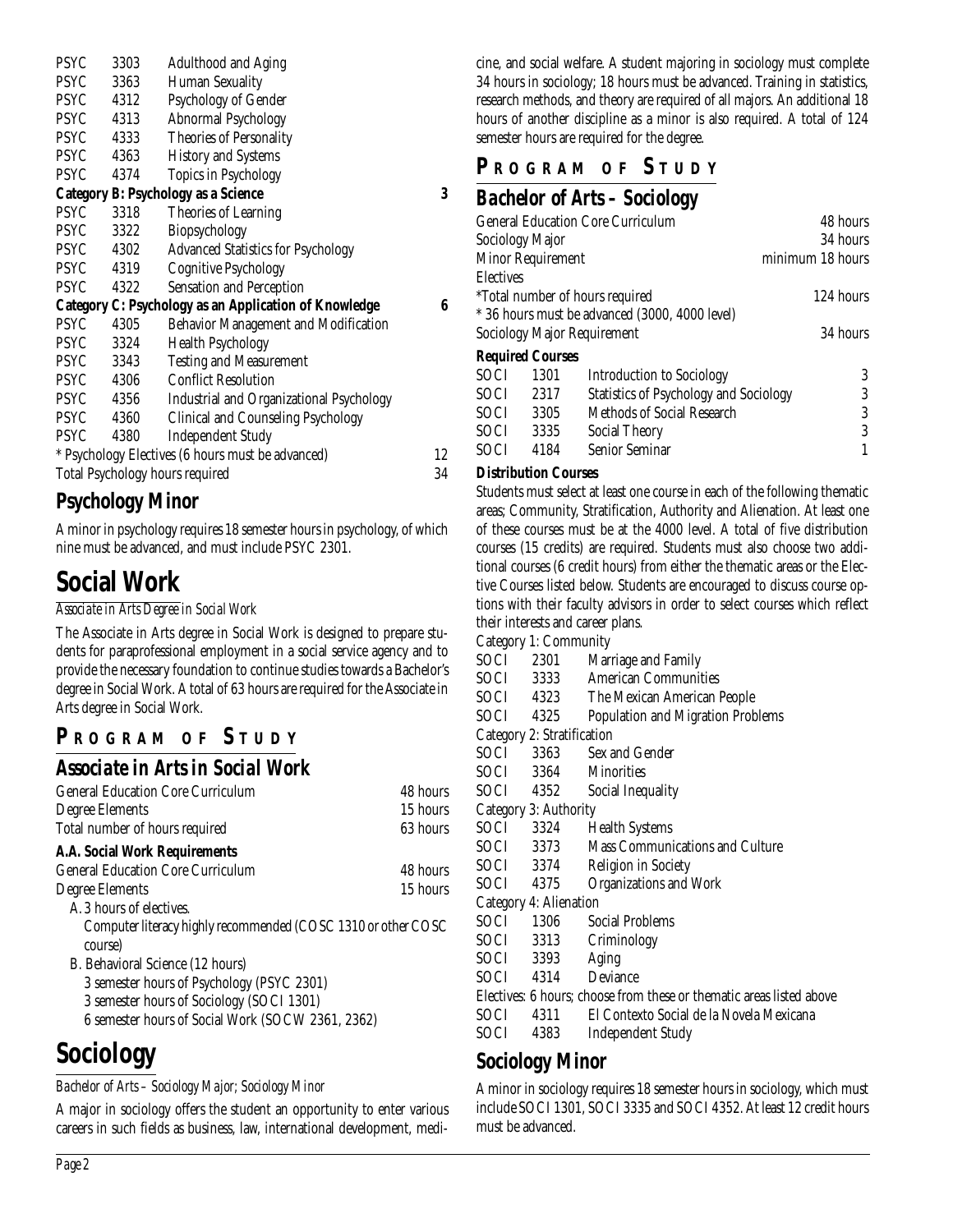# **CRIMINAL JUSTICE DEPARTMENT**

*Associate in Applied Science Degree (Criminal Justice),*

*Bachelor of Science in Criminal Justice (Police Administration, Correctional Administration)*

#### **Criminal Justice Minor**

A major in criminal justice offers students the opportunity to prepare to enter careers in law enforcement, criminal justice planning and research, probation, parole, institutional corrections, youth services, or police management at all levels of government. The degree program also offers an excellent background for individuals interested in private and/or industrial security. The well-rounded academic experience offered by the Criminal Justice Program additionally serves as a strong foundation for students interested in graduate study in criminal justice.

#### **Curriculum**

The criminal justice curriculum is designed for students currently employed in a criminal justice related occupation; for students planning to pursue a Bachelor's degree in criminal justice or a related discipline; or for students wishing to be employed in other areas of criminal justice.

#### **Program Areas**

The criminal justice academic program offers graduates the opportunity to obtain the knowledge to:

- understand the American system of criminal justice in relation to the political, socioeconomic, religious, and philosophical influences which affect it;
- cooperate with the various agencies which make up the American criminal justice system;
- understand the basic concepts behind laws, the actions of law enforcement agencies, court proceedings, and correctional ideologies and practices;
- know and communicate the rights of individuals under criminal proceedings as enumerated in the U.S. Constitution and the U.S. Bill of Rights;
- identify the different components of the criminal justice system and the purposes and objectives of these components and their places in our society;
- apply the above concepts in practical settings and situations;
- transfer to an upper division academic institution to attain a higher degree in criminal justice or closely related discipline;
- meet or exceed minimal education requirements for employment in a variety of criminal justice agencies.

## **P <sup>R</sup> OGRAM O F S TUDY**

## *Associate in Applied Science – Criminal Justice*

| Criminal Justice                         |                                  | 21 hours     |
|------------------------------------------|----------------------------------|--------------|
| <b>General Education Core Curriculum</b> | 41 hours                         |              |
| <b>Electives</b>                         |                                  | 3 hours      |
| Total                                    |                                  | 65 hours     |
| Freshman Year                            |                                  |              |
| <b>First Semester</b>                    |                                  | Credit hours |
| CISA —<br>1322                           | Introduction to Criminal Justice | 3            |
|                                          |                                  |              |

| <b>ENGL</b>            | 1301        | Composition I**                         | 3                   |
|------------------------|-------------|-----------------------------------------|---------------------|
| SOCI                   | 1301        | <b>Introduction to Sociology</b>        | 3                   |
| <b>SPCH</b>            | 1315        | <b>Fundamentals of Speech</b>           | 3                   |
| <b>KINE</b>            |             | KINE activity or health/wellness course | $\mathbf{1}$        |
|                        | Elective*** |                                         | 3                   |
| <b>Total hours</b>     |             |                                         | 16                  |
| <b>Second Semester</b> |             |                                         | <b>Credit hours</b> |
| <b>CRIJ</b>            | 1310        | <b>Fundamentals of Criminal Law</b>     | 3                   |
| ENGL                   | 2311        | Technical and Business Writing**        | 3                   |
| HIST                   | 1301        | U.S. to 1877                            | 3                   |
| ARTS                   | 1301        | Art Appreciation or                     |                     |
| MUSI                   | 1306        | <b>Music Appreciation</b>               | 3                   |
| COSC                   | 1310        | Computer Literacy+                      | 3                   |
| <b>KINE</b>            |             | Any KINE activity                       | $\mathbf{1}$        |
| <b>Total hours</b>     |             |                                         | 16                  |
| <b>Summer Session</b>  |             |                                         |                     |
| <b>PSYC</b>            | 2301        | <b>Introduction to Psychology</b>       | 3                   |
| <b>Sophomore Year</b>  |             |                                         |                     |
| <b>First Semester</b>  |             |                                         | <b>Credit hours</b> |
| <b>CRIJ</b>            | 2313        | Correctional Systems & Practices*       | 3                   |
| CRIJ                   | 2322        | Juvenile Justice Systems*               | 3                   |
| GOVT                   | 2301        | <b>American Government I</b>            |                     |
| CRIJ                   |             | Elective (1000 or 2000 level)           | $\frac{3}{3}$       |
| MATH                   | 1332        | Math for Liberal Arts**                 | 3                   |
| <b>Total hours</b>     |             |                                         | 15                  |
| <b>Second Semester</b> |             |                                         | <b>Credit hours</b> |
| CRIJ                   | 2328        | Police Systems & Practices*             | 3                   |
| HIST                   | 1302        | United States from 1877                 | 3                   |
| <b>ENGL</b>            |             | English Literature (2000 level)         | $\frac{3}{3}$       |
| GOVT                   | 2302        | American Government II                  |                     |
| <b>CJSA</b>            | 2388        | Criminal Justice External Learning      | 3                   |
| Total hours            |             |                                         | 15                  |
|                        |             | <b>Total number of hours required</b>   | 65 hours            |

*\*Must have completed ENGL 1301 and ENGL 2311 with a grade of "C" or better. ENGL 2311 may be concurrent enrollment with approval from instructor.*

*\*\*Must pass with a minimum grade of "C."*

*\*\*\* Electives may be any non-developmental college course not previously taken, preferably in the Social Science, Computer Science, Biological Science or Modern Language area.*

+Can substitute COSC 1305 or any higher COSC course if proficiency allows.

### **P <sup>R</sup> OGRAM O F S TUDY**

## *Bachelor of Science in Criminal Justice – Police Administration*

The Bachelor of Science in Criminal Justice degree with an emphasis in police administration offers students the opportunity to prepare to enter a career in law enforcement at any level of government or in the field of private/corporate security. The criminal justice degree in police administration is a four-year degree program. The police administration major is a broad field major incorporating sociology, psychology and government.

| <b>General Education Core Curriculum</b> |                              |                                  | 48 hours |
|------------------------------------------|------------------------------|----------------------------------|----------|
|                                          | <b>Criminal Justice Core</b> |                                  | 27 hours |
| <b>CRIJ</b>                              | 1301                         | Introduction to Criminal Justice |          |

*Page 3*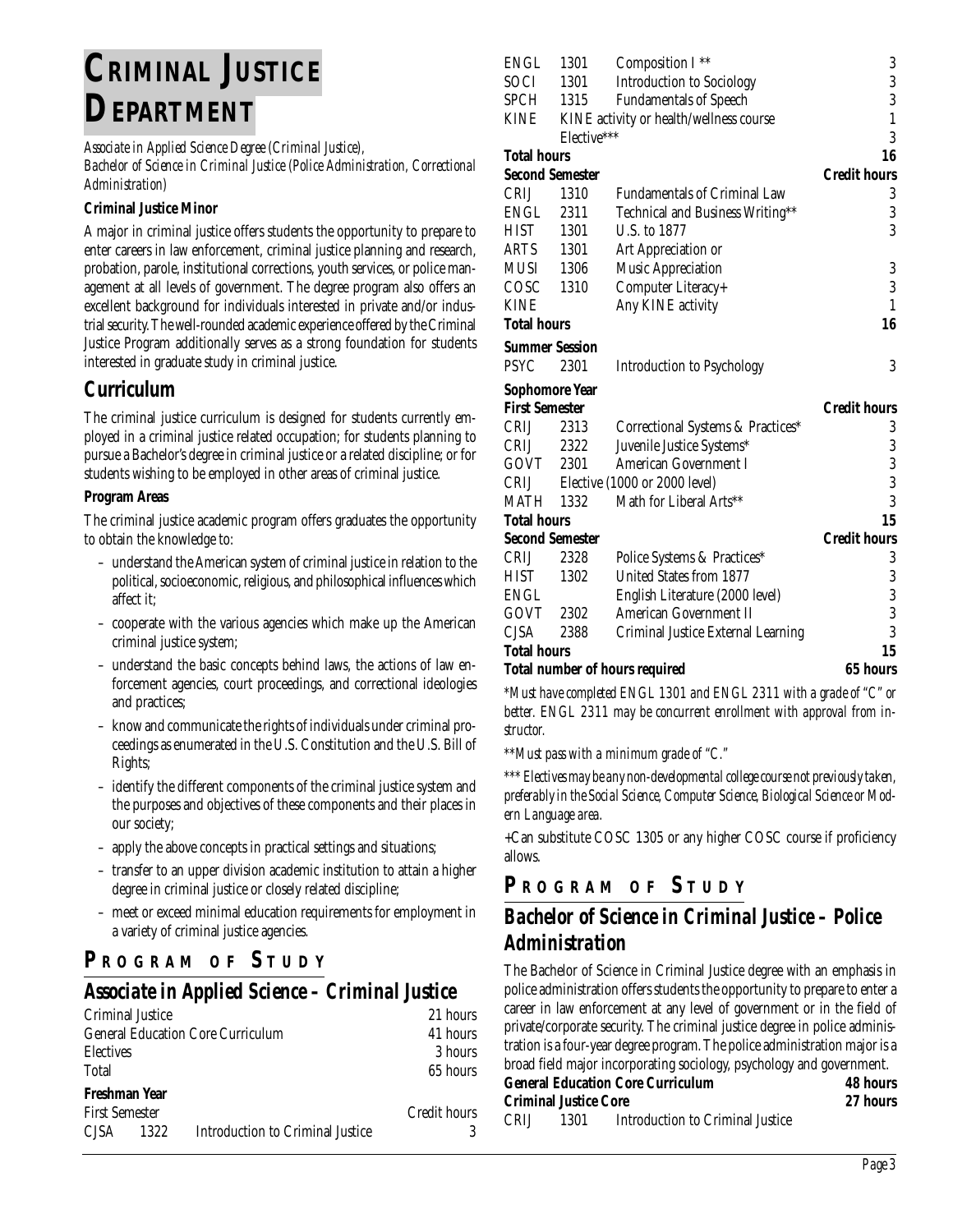| CRIJ        | 1310 | <b>Fundamentals of Criminal Law</b>                                        |
|-------------|------|----------------------------------------------------------------------------|
| <b>SOCI</b> | 1301 | <b>Introduction to Sociology</b>                                           |
| <b>CRIJ</b> | 1313 | Juvenile Justice System                                                    |
| <b>CRIJ</b> | 3302 | Current Lit and Research in Criminal Justice                               |
| <b>CRIJ</b> | 3303 | Nature of Crime                                                            |
| <b>CRIJ</b> | 4301 | Practicum-Field Experience                                                 |
| GOVT        | 4321 | American Constitutional Law: Civil Liberties                               |
| <b>CRIJ</b> | 4370 | Senior Seminar in Criminal Justice Policy Issues                           |
|             |      | <b>Police Administration Concentration</b><br>15 hours                     |
| <b>CRIJ</b> | 2328 | <b>Police Systems and Practices</b>                                        |
| CRIJ        | 3315 | <b>Legal Aspects of Evidence</b>                                           |
| CRIJ        | 4311 | Advanced Police Organization & Administration                              |
| <b>CRIJ</b> | 4312 | Principles of Law Enforcement                                              |
| <b>CRIJ</b> | 4313 | Seminar of Issues in Law Enforcement                                       |
|             |      | 12 hours<br><b>Criminal Justice Electives</b>                              |
|             |      | Select four courses from those designated as CRIJ not previously taken for |
| credit.*    |      |                                                                            |

#### **Interdisciplinary Social Science Support Courses 18 hours**

Six advanced (3000-4000 level) semester credit hours from each of the following three disciplines: sociology, psychology, government.

| <b>Free Electives</b> | 6 hours   |
|-----------------------|-----------|
| <b>Total hours</b>    | 126 hours |

\*CRIJ 4362 Special Topics in Criminal Justice may be taken twice for credit.

Courses taken in high school law enforcement programs under Tech-Prep must be evaluated by the student's criminal justice faculty advisor to ensure they are applied to the appropriate degree. CJSA courses do not apply to this degree.

## **P R OGRAM O F S TUDY**

## *Bachelor of Science in Criminal Justice – Correctional Administration*

The Bachelor of Science in Criminal Justice degree with an emphasis in corrections offers students the opportunity to prepare to enter a career in various aspects of adult and juvenile corrections whether at institutions or in probation, parole, or other forms of community-based correctional treatment. The corrections major is also a broad field major incorporating sociology, psychology and government.

|             |                                   | <b>General Education Core Curriculum</b>         | 48 hours |
|-------------|-----------------------------------|--------------------------------------------------|----------|
|             | <b>Criminal Justice Core</b>      |                                                  | 27 hours |
| CRIJ        | 1301                              | Introduction to Criminal Justice                 |          |
| <b>CRIJ</b> | 1310                              | <b>Fundamentals of Criminal Law</b>              |          |
| SOCI-       | 1301                              | <b>Introduction to Sociology</b>                 |          |
| CRIJ L      | 1313                              | Juvenile Justice System                          |          |
| CRIJ        | 3302                              | Current Lit and Research in Criminal Justice     |          |
| <b>CRIJ</b> | 3303                              | Nature of Crime                                  |          |
| <b>CRIJ</b> | 4301                              | Practicum-Field Experience                       |          |
| GOVT        | 4321                              | American Constitutional Law: Civil Liberties     |          |
| <b>CRIJ</b> | 4370                              | Senior Seminar in Criminal Justice Policy Issues |          |
|             |                                   | <b>Correctional Administration Concentration</b> | 15 hours |
| <b>CRIJ</b> | 2313                              | <b>Correctional Systems and Practices</b>        |          |
| <b>CRIJ</b> | 3331                              | <b>Legal Aspects of Corrections</b>              |          |
| CRIJ        | 3345                              | Correctional Administration                      |          |
| CRIJ        | 4341                              | <b>Correctional Casework and Counseling</b>      |          |
| <b>CRIJ</b> | 4343                              | Seminar of Issues in Corrections                 |          |
|             | <b>Criminal Justice Electives</b> |                                                  | 12 hours |

Select four courses from those designated as CRIJ not previously taken for credit.\*

#### **Interdisciplinary Social Science Support Courses 18 hours**

Six advanced (3000-4000 level) semester credit hours from each of the following three disciplines: sociology, psychology, government.

| <b>Free Electives</b> | <b>6</b> hours |
|-----------------------|----------------|
| Total hours           | 126 hours      |
|                       |                |

\*CRIJ 4362 Special Topics in Criminal Justice may be taken twice for credit.

Courses taken in high school law enforcement programs under Tech-Prep must be evaluated by the student's criminal justice faculty advisor to ensure they are applied to the appropriate degree. CJSA courses do not apply to this degree.

## **Criminal Justice Minor**

The minor in Criminal Justice is intended for students whose area of major academic expertise could benefit from a specified concentration of criminal justice coursework.

Requirements: 18 semester hours of Criminal Justice, 9 hours of which must be advanced (3000-4000 level); must include CRIJ 1301 and CRIJ 3302.

# **ENGLISH & SPEECH DEPARTMENT**

#### *Bachelor of Arts – English Major*

The Department of English and Speech offers a major in English which provides training in the study of language, literature, and composition. This course of study is designed to improve students' skills as readers, writers, thinkers, and researchers. Such analytical and communication competencies – along with other skills acquired through the study of English, such as academic discipline, an understanding of the nature of language, and technological skills – provide students with a foundation for continued study, for entrance into the work world, and for the pursuit of lifelong learning.

Bachelor of Arts – English Language Arts (4th-8th grades)

Bachelor of Arts – English Language Arts (8th-12th grades)

The Department of English and Speech with the School of Education also offers two teacher-certification programs in English Language Arts, 4th-8th and 8th-12th grades. These courses of study are designed to improve students' skills as readers, writers, thinkers, and researchers and to prepare students for careers as English Language Arts teachers.

#### **English**

#### **Bachelor of Arts – English**

The bachelor's degree with a major in English requires 39 hours of advanced credit in English language and literature. Prior to beginning studies toward the English major, students must have completed ENGL 1301 (Composition I), ENGL 1302 (Composition II), and three hours of 2000 level literature courses with a minimum G.P.A. of 2.75.

The 39 advanced hours must include the core courses for the major and a distribution of courses in language, literature, and composition. Before or during the first semester of enrollment in any upper-division (3000-4000 level) literature course, students must complete ENGL 3302, Literary Analysis, with a grade of C or higher. Students who do not complete ENGL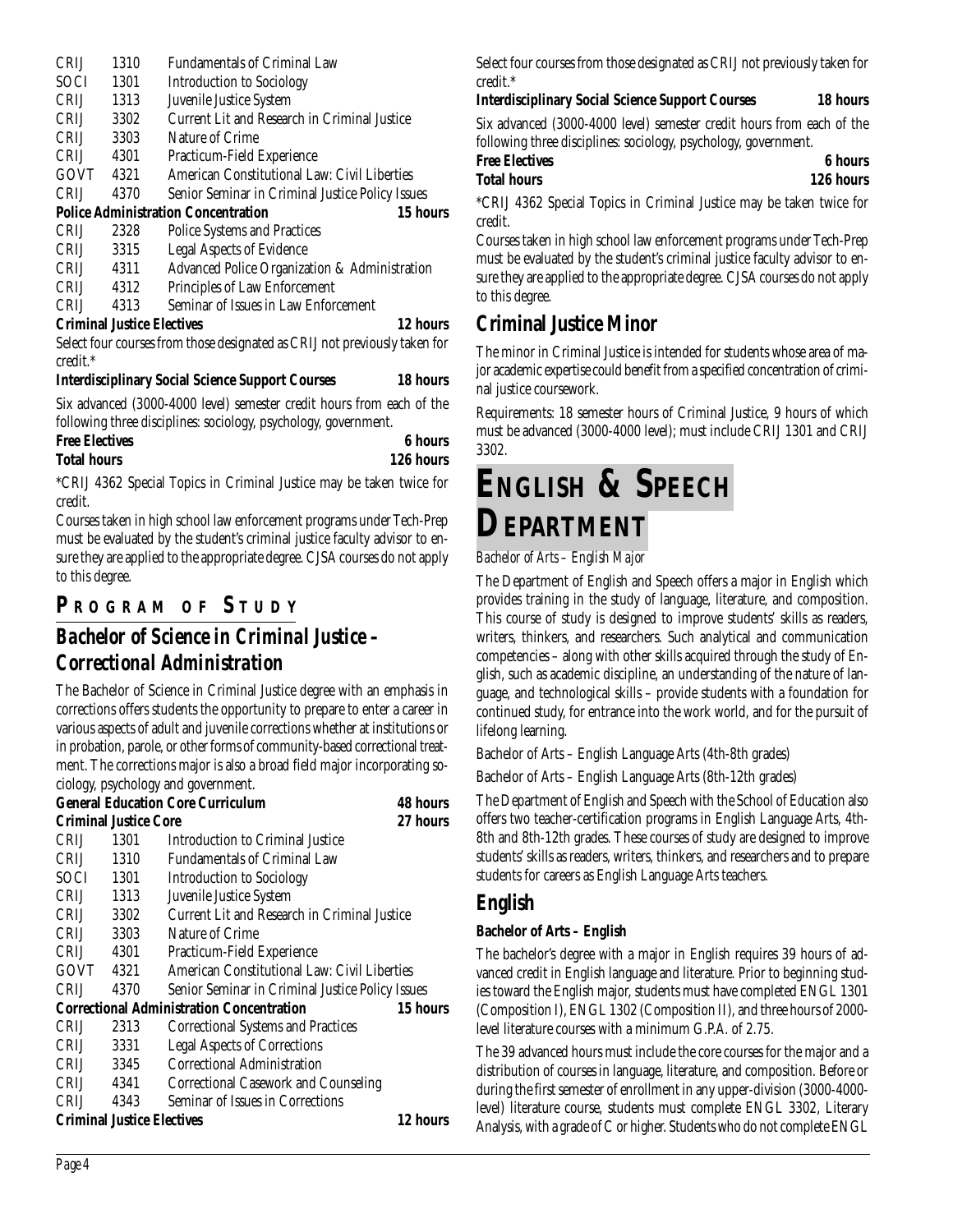3302 with a grade of C or higher must repeat the course and earn a grade of C or higher before enrolling in any further upper-division literature courses. All majors must successfully complete the capstone course ENGL 4350 (English Studies: The Theory and Practice) and ENGL 4325 (Composition Techniques) in their final year and must submit a portfolio prior to graduation. With their advisors' approval, students may elect to use up to 6 hours of upper-division courses in Spanish literature to meet the 39 hour requirement. Students who choose this option can earn a biliteracy acknowledgment in literature on their transcripts.

Courses of study leading to the bachelor's degree in English do not require a minor concentration. If students pursuing a degree without teacher certification wish to develop a second concentration, however, they may choose a minor field from one of the following areas: Art, Art History, Biology, Chemistry, Computer Science, Criminal Justice, Government, History, Kinesiology, Mathematics, Music (Applied Music), Physics, Psychology, Sociology, and Spanish.

## **P R OGRAM O F S TUDY**

#### *Bachelor of Arts in English (Non-Teaching Option Without A Minor)*

| <b>General Education Core Curriculum</b>                        |                                                        |                                       | 48 hours  |  |
|-----------------------------------------------------------------|--------------------------------------------------------|---------------------------------------|-----------|--|
|                                                                 | Core Courses for the English Major                     |                                       | 18 hours  |  |
| ENGL                                                            |                                                        | 3302 Literary Analysis                |           |  |
| ENGL                                                            | 3312                                                   |                                       |           |  |
|                                                                 | or 3313                                                | Survey of American Literature I or II |           |  |
| ENGL<br><b>Introduction to Descriptive Linguistics</b><br>3319  |                                                        |                                       |           |  |
| ENGL<br>Shakespeare<br>4301                                     |                                                        |                                       |           |  |
| ENGL<br><b>Composition Techniques</b><br>4325                   |                                                        |                                       |           |  |
| <b>English Studies: The Theory and Practice</b><br>ENGL<br>4350 |                                                        |                                       |           |  |
| English Electives (3000 and 4000 level courses)                 |                                                        | 21 hours                              |           |  |
| <b>Free Electives</b>                                           |                                                        | 37 hours                              |           |  |
|                                                                 |                                                        | Total Number of hours Required*       | 124 hours |  |
|                                                                 | $*$ 90 km over the decay of (9000 $(0.000 \text{ kg})$ |                                       |           |  |

\* 36 hours must be advanced (3000, 4000 level)

#### **P R OGRAM O F S TUDY**

## *Bachelor of Arts in English (Non-Teaching Option With A Minor)*

| <b>General Education Core Curriculum</b> |                            |                                                 | 48 hours      |
|------------------------------------------|----------------------------|-------------------------------------------------|---------------|
| Core Courses for the English Major       |                            | 18 hours                                        |               |
| ENGL                                     | 3302                       | <b>Literary Analysis</b>                        |               |
| ENGL                                     | 3312                       |                                                 |               |
|                                          | or 3313                    | Survey of American Literature I or II           |               |
| ENGL                                     | 3319                       | <b>Introduction to Descriptive Linguistics</b>  |               |
| ENGL                                     | 4301                       | Shakespeare                                     |               |
| ENGL                                     | 4325                       | <b>Composition Techniques</b>                   |               |
| ENGL                                     | 4350                       | English Studies: The Theory and Practice        |               |
|                                          |                            | English Electives (3000 and 4000 level courses) | 21 hours      |
|                                          | <b>Minor Concentration</b> |                                                 | $18-30$ hours |
|                                          |                            |                                                 |               |

(available in Art, Art History, Biology, Business, Chemistry, Computer Science, Criminal Justice, Government, History, Kinesiology, Mathematics, Music, Physics, Psychology, Sociology, and Spanish, Spanish Translation)

| <b>Free Electives</b>                          | 7-19 hours |
|------------------------------------------------|------------|
| Total number of hours required*                | 124 hours  |
| * 36 hours must be advanced (3000, 4000 level) |            |

#### **P R OGRAM O F S TUDY**

## *Bachelor of Arts Teacher Certification Plan English Language Arts (4th-8th Grade)*

The Bachelor of Arts Teacher Certification Plan for English Language Arts 4th-8th grade requires 27 hours of upper-division (3000-and 4000-level) English literature and language courses and 3 additional hours of 2000 level literature beyond the 3 hours of 2000-level literature required in the General Education Core Curriculum.

Prior to enrolling in upper-division literature courses students must have completed ENGL 1301 (Composition I), ENGL 1302 (Composition II), and six hours of 2000-level literature courses with a minimum G.P.A. of 2.75. Before or during the first semester of enrollment in any upper-division (3000-4000-level) literature course, students must complete ENGL 3302, Literary Analysis, with a grade of C or higher. Students who do not complete ENGL 3302 with a grade of C or higher must repeat the course and earn a grade of C or higher before enrolling in any further upperdivision literature courses. Students must successfully complete the capstone course ENGL 4350 (English Studies: The Theory and Practice) and ENGL 4325 (Composition Techniques) in their final year.

| <b>General Education Core Curriculum</b><br>48 hours      |         |                                                                        |           |  |
|-----------------------------------------------------------|---------|------------------------------------------------------------------------|-----------|--|
| 2000-level literature beyond the Core                     |         |                                                                        | 3 hours   |  |
|                                                           |         | Required 3000- and 4000-level language and literature courses 27 hours |           |  |
| ENGL                                                      | 3302    | <b>Literary Analysis</b>                                               |           |  |
| ENGL                                                      | 3312    |                                                                        |           |  |
|                                                           | or 3313 | Survey of American Literature I or II                                  |           |  |
| <b>ENGL</b>                                               | 3319    | <b>Introduction to Descriptive Linguistics</b>                         |           |  |
| ENGL                                                      | 3330    | <b>English Grammar</b>                                                 |           |  |
| ENGL                                                      | 3331    | History of the English Language                                        |           |  |
| ENGL                                                      | 4301    | Shakespeare                                                            |           |  |
| ENGL                                                      | 4325    | <b>Composition Techniques</b>                                          |           |  |
| ENGL                                                      | 4328    | Introduction to English as a Second Language                           |           |  |
| <b>ENGL</b>                                               | 4350    | <b>English Studies: The Theory and Practice</b>                        |           |  |
| Pedagogy, professional responsibility, support, and other |         |                                                                        |           |  |
|                                                           |         | certification field required courses                                   | 60 hours  |  |
|                                                           |         | Total number of hours required                                         | 138 hours |  |
|                                                           |         |                                                                        |           |  |

#### **P R OGRAM O F S TUDY**

### *Bachelor of Arts Teacher Certification Plan English Language Arts (8th-12th Grade)*

The Bachelor of Arts Teacher Certification Plan for English Language Arts 8th-12th grade requires 45 hours of upper-division (3000- and 4000-level) English literature and language courses.

Prior to enrolling in upper-division literature courses students must have completed ENGL 1301 (Composition I), ENGL 1302 (Composition II), and six hours of 2000-level literature courses with a minimum G.P.A. of 2.75. Before or during the first semester of enrollment in any upper-division (3000-4000 level) literature course, students must complete ENGL 3302, Literary Analysis, with a grade of C or higher. Students who do not complete ENGL 3302 with a grade of C or higher must repeat the course and earn a grade of C or higher before enrolling in any further upperdivision literature courses. Students must successfully complete the capstone course ENGL 4350, English Studies: The Theory and Practice; and ENGL 4325, Composition Techniques in their final year.

General Education Core Curriculum 48 hours Required 3000- and 4000-level language and literature courses 30 hours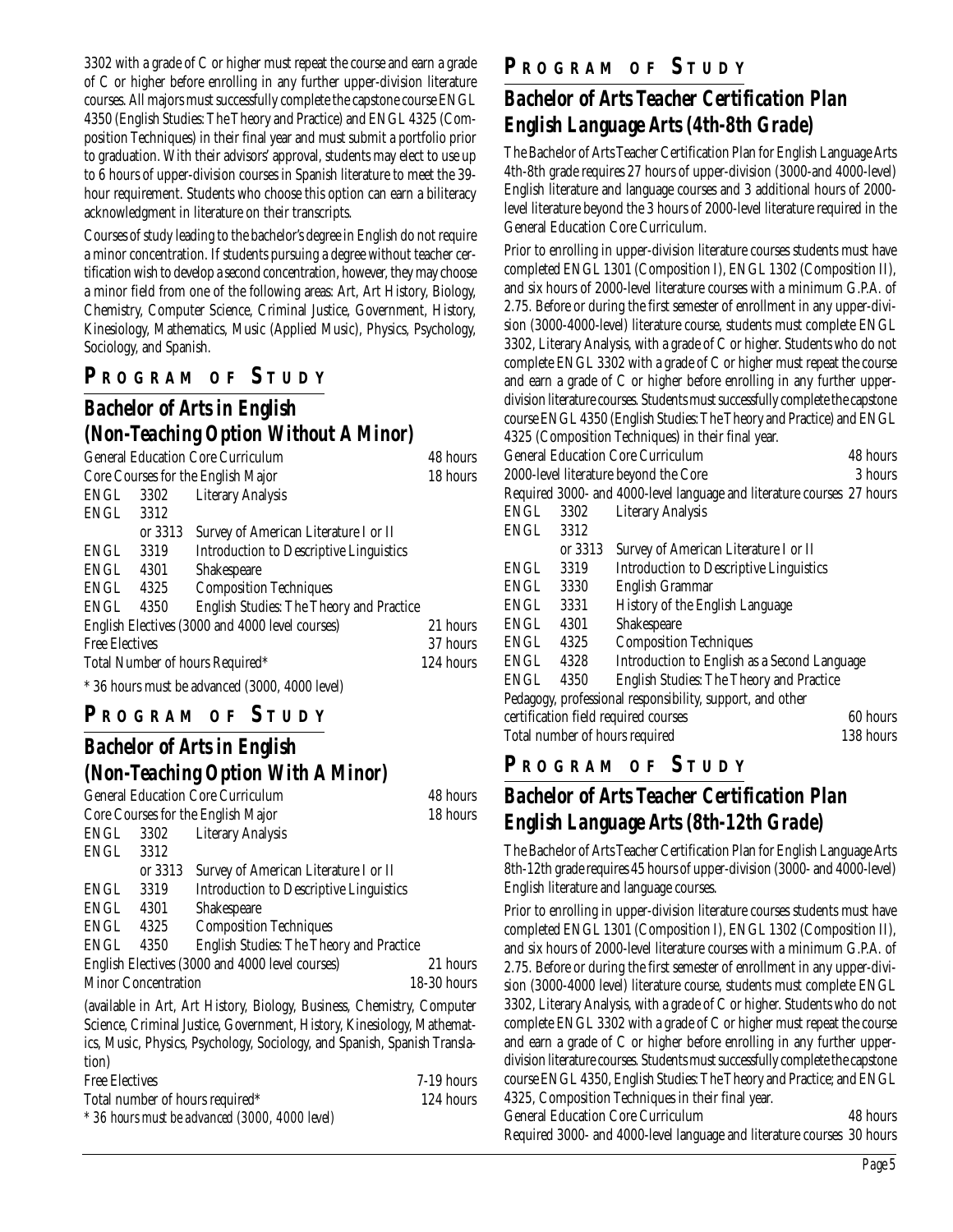| ENGL        | 3302    | <b>Literary Analysis</b>                         |           |
|-------------|---------|--------------------------------------------------|-----------|
| ENGL        | 3309    | Major British Authors*                           |           |
| ENGL        | 3312    |                                                  |           |
|             | or 3313 | Survey of American Literature I or II            |           |
| <b>ENGL</b> | 3319    | <b>Introduction to Descriptive Linguistics</b>   |           |
| ENGL        | 3330    | <b>English Grammar</b>                           |           |
| ENGL        | 3331    | History of the English Language                  |           |
| ENGL        | 4301    | Shakespeare                                      |           |
| ENGL        | 4325    | <b>Composition Techniques</b>                    |           |
| ENGL        | 4328    | Introduction to English as a Second Language     |           |
| <b>ENGL</b> | 4350    | English Studies: The Theory and Practice         |           |
|             |         | 3000- and 4000-level elective literature courses | 15 hours  |
|             |         | Pedagogy, professional responsibility, and other |           |
|             |         | certification field required courses             | 45 hours  |
|             |         | Total number of hours required                   | 138 hours |
|             |         |                                                  |           |

# **FINE ARTS DEPARTMENT**

|             | Associate in Fine Arts – Art    |                                                   |          |
|-------------|---------------------------------|---------------------------------------------------|----------|
|             | <b>Bachelor of Arts - Art</b>   |                                                   |          |
| Art Minor   |                                 |                                                   |          |
|             | Art History Minor               |                                                   |          |
| Music       |                                 |                                                   |          |
|             |                                 | Associate in Fine Arts - Music                    |          |
|             | <b>Bachelor of Arts - Music</b> |                                                   |          |
|             |                                 | Music Minor (Applied Music)                       |          |
| Art         |                                 |                                                   |          |
|             |                                 | PROGRAM OF STUDY                                  |          |
|             |                                 |                                                   |          |
|             |                                 | Associate in Fine Arts (A.F.A.) in Art            |          |
|             |                                 | <b>General Education Courses</b>                  | 32 hours |
| Composition |                                 |                                                   |          |
| ENGL 1301   |                                 | <b>Composition I</b>                              | 3        |
|             | ENGL 1302                       | <b>Composition II</b>                             | 3        |
|             | SPCH 1315                       | Fundamentals of Speech or                         |          |
|             | SPCH 1318                       | <b>Interpersonal Communications or</b>            |          |
| SPCH 1321   |                                 | <b>Business and Professional Communication</b>    | 3        |
|             |                                 | Science (Select any one 4-hour science course) or |          |
|             | <b>Mathematics (select one)</b> | $3-4$                                             |          |
|             | MATH 1314                       | College Algebra                                   |          |
|             | MATH 1324                       | <b>Business Algebra</b>                           |          |
|             |                                 | MATH 1332 Math for Liberal Arts                   |          |
| MATH        |                                 | <b>Higher-Level Math Course</b>                   |          |
|             | <b>American History</b>         |                                                   |          |
| <b>HIST</b> | 1301                            | United States to 1877                             | 3        |

#### HIST 1302 United States from 1877 3 **American Government** GOVT 2301 American Government I 3 GOVT 2302 American Government II 3 **Kinesiology** KINE Kinesiology Activity 1 Modern Language (other than English) 6 Art Courses (Minimum 30 hours) 30 *The Department recommends the use of the Art Minor to fulfill these 30 hours*

*of art courses*

#### **Electives**

Recommended – COSC Additional Total number of hours required 62 hours

## **Art**

#### **P R OGRAM O F S TUDY**

## *Bachelor of Arts – Art (Teacher Certification – All Level)*

| <b>General Education Core Curriculum</b> | 48 hours  |
|------------------------------------------|-----------|
| <b>Art Major Courses</b>                 | 60 hours  |
| Professional Development                 | 24 hours  |
| Reading (READ 4351)                      | 3 hours   |
| Total number of hours required           | 135 hours |
|                                          |           |

#### **Art Major**

| <b>ARTS</b> | 1303           | Art History Survey I                          | 3                |
|-------------|----------------|-----------------------------------------------|------------------|
| <b>ARTS</b> | 1304           | Art History Survey II                         | $\boldsymbol{3}$ |
| <b>ARTS</b> | 1311           | <b>Two Dimensional Design</b>                 | 3                |
| <b>ARTS</b> | 1312           | <b>Three Dimensional Design</b>               | 3                |
| <b>ARTS</b> | 1316           | Drawing I                                     | $\overline{3}$   |
| <b>ARTS</b> | 1317           | Drawing II                                    | $\overline{3}$   |
| <b>ARTS</b> | 3381           | Perception and Expression in Art I            | $\overline{3}$   |
| <b>ARTS</b> | 3384           | Perception and Expression in Art II           | 3                |
| <b>ARTS</b> | 3383           | Art in the Secondary School                   | $\boldsymbol{3}$ |
| <b>ARTS</b> | 4393           | Senior Exhibit                                | 3                |
|             |                | Nine hours from the following courses:        | 9                |
| <b>ARTS</b> | 2313           | <b>Computer Imaging I</b>                     |                  |
| <b>ARTS</b> | 2316           | Painting I                                    |                  |
| <b>ARTS</b> | 2233*          | Drawing III                                   |                  |
| <b>ARTS</b> | 2333           | Printmaking I                                 |                  |
| <b>ARTS</b> | 2356           | Photography                                   |                  |
| <b>ARTS</b> | 2326           | Sculpture I                                   |                  |
| ARTS        | 2346           | Ceramics I                                    |                  |
|             |                | Nine hours from the following courses:        | 9                |
| ARTS        | 2313           | <b>Computer Imaging I</b>                     |                  |
| <b>ARTS</b> | 2317           | Painting II                                   |                  |
| ARTS        | 2233*          | Drawing III                                   |                  |
| ARTS        | 2334           | Printmaking II                                |                  |
| <b>ARTS</b> | 2357           | Photography II                                |                  |
| <b>ARTS</b> | 2327           | Sculpture II                                  |                  |
| <b>ARTS</b> | 2347           | Ceramics II                                   |                  |
|             |                | 15 hours from the following courses:          | 15               |
| <b>ARTS</b> | 3303           | Italian Renaissance Art (1400-1650)           |                  |
| <b>ARTS</b> | 3352           | <b>Contemporary Art</b>                       |                  |
| <b>ARTS</b> | 3382           | 19th Century European Art History (1789-1900) |                  |
| <b>ARTS</b> | 4353           | American Art                                  |                  |
| <b>ARTS</b> | 4354           | Latin American Art & Architecture             |                  |
| <b>ARTS</b> | 4355           | Span Medieval, Renaissance & Baroque Art      |                  |
| <b>ARTS</b> | 4387           | Far Eastern Art History                       |                  |
| <b>ARTS</b> | 3314^          | <b>Individual Problems</b>                    |                  |
| <b>ARTS</b> | 3321^          | <b>Advanced Painting</b>                      |                  |
| <b>ARTS</b> | 3323^          | <b>Advanced Drawing</b>                       |                  |
| <b>ARTS</b> | $3326^{\circ}$ | <b>Advanced Sculpture</b>                     |                  |
| <b>ARTS</b> | 3371^          | <b>Advanced Ceramics</b>                      |                  |
| ARTS        | 4331^          | <b>Advanced Computer Imaging</b>              |                  |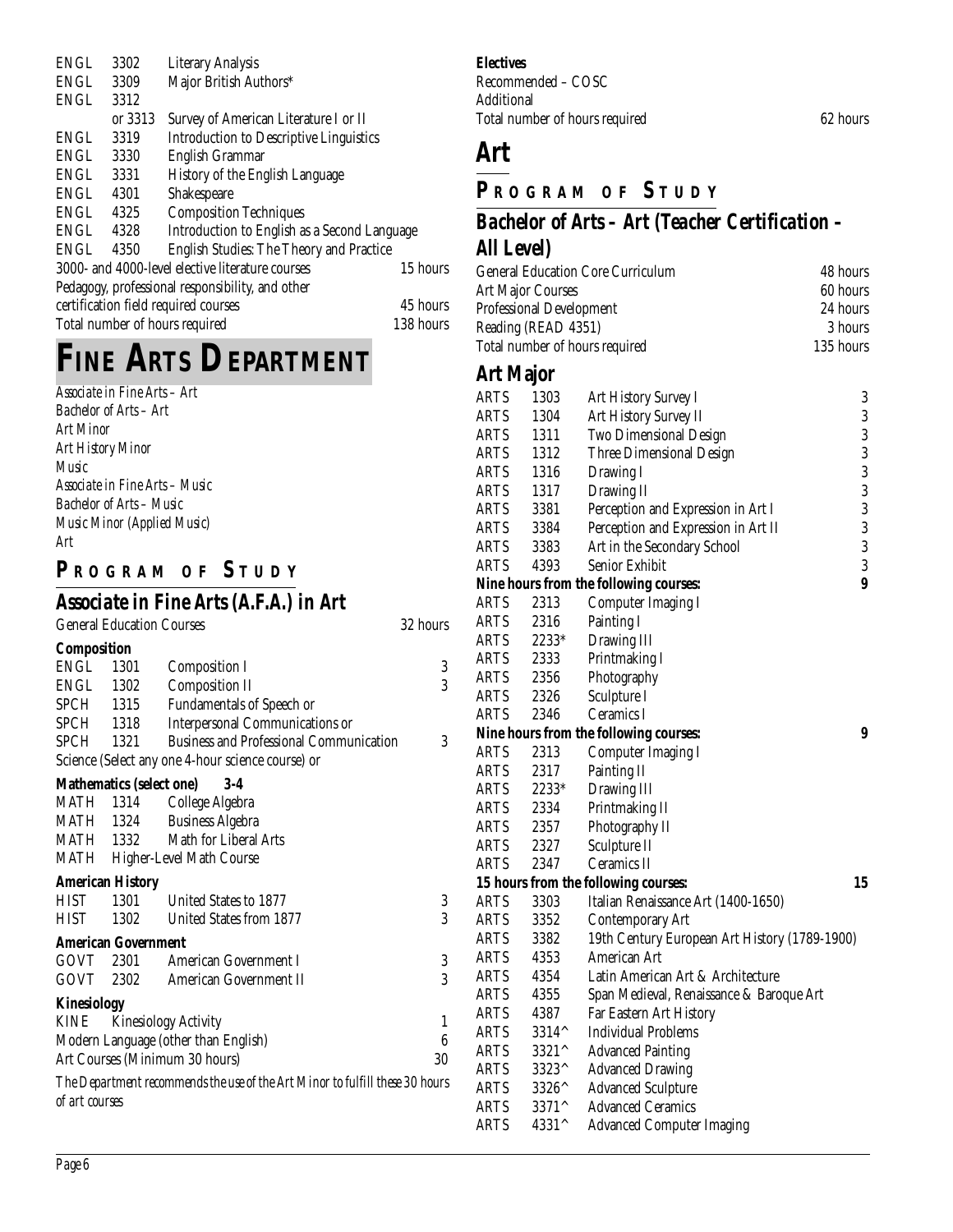|      |                     | ARTS 4333^ Graphic Design     |  |  |
|------|---------------------|-------------------------------|--|--|
|      | ARTS $4391^{\circ}$ | Studio Art General            |  |  |
| ARTS |                     | 4337 Internship in Art Studio |  |  |
|      |                     |                               |  |  |

Note: All art majors must take at least 6 hours of advanced art history

*@ ARTS 1303 Art History Survey I is counted as part of the humanities core requirement*

*\* May be used for credit in only one area*

*^ May be repeated four times for credit*

#### **Professional Development Courses (For Art – 24 hours)**

| EDCI        | 4301 | Foundations of Education in a                          |   |
|-------------|------|--------------------------------------------------------|---|
|             |      | <b>Multicultural Society</b>                           | 3 |
| <b>EDCI</b> | 4305 | Instructional Planning & Curriculum Develop.           | 3 |
| <b>EDCI</b> | 4306 | Instructional Methods and Classroom Mgmt.              | 3 |
| <b>EDCI</b> | 4374 | <b>Secondary Curriculum</b>                            | 3 |
| <b>EDCI</b> | 4377 | Methodology & Tech Teaching Art in Sec Sch             | 3 |
| <b>EDCI</b> | 4311 | Residency (Student Teaching)                           | 3 |
| <b>EDCI</b> | 4398 | Student Teaching - Secondary II                        | 3 |
|             |      | Choose one of the following courses:                   | 3 |
| <b>EDCI</b> | 4302 | <b>Educational Psychology in Elem Sch</b>              |   |
| <b>EDCI</b> | 4303 | <b>Understanding Learners &amp; Living Environment</b> |   |
|             |      |                                                        |   |

#### **P R OGRAM O F S TUDY**

#### *Bachelor of Arts – Art (Non-Teaching Degree)*

| 48 hours  |
|-----------|
| 75 hours  |
| 3 hours   |
| 126 hours |
|           |

Students planning to major in art must complete 75 hours of art courses, 39 of which must be upper division.

#### **Art Major**

| ARTS        | 1303    | Art History Survey I                      | 3        |
|-------------|---------|-------------------------------------------|----------|
| ARTS        | 1304    | Art History Survey II                     | 3        |
| ARTS        | 1311    | Two Dimensional Design                    | 3        |
| ARTS        | 1312    | <b>Three Dimensional Design</b>           | 3        |
| <b>ARTS</b> | 1316    | Drawing I                                 | 3        |
| ARTS        | 1317    | Drawing II                                | 3        |
| ARTS        | 4310    | Senior Experience in Art                  | 3        |
| ARTS        | 4393    | Senior Exhibit                            | 3        |
|             |         | Nine hours from the following courses:    | 9        |
| ARTS        | 2313    | Computer Imaging I                        |          |
| ARTS        | 2316    | Painting I                                |          |
| ARTS        | $2233*$ | Drawing III                               |          |
| ARTS        | 2333    | Printmaking I                             |          |
| ARTS        | 2356    | Photography I                             |          |
| ARTS        | 2326    | Sculpture I                               |          |
| <b>ARTS</b> | 2346    | Ceramics I                                |          |
|             |         | Nine hours from the following courses:    | 9        |
| <b>ARTS</b> | 2313    | <b>Computer Imaging I</b>                 |          |
| <b>ARTS</b> | 2317    | Painting II                               |          |
| <b>ARTS</b> | $2233*$ | Drawing III                               |          |
| ARTS        | 2334    | Printmaking II                            |          |
| <b>ARTS</b> | 2357    | Photography II                            |          |
| ARTS        | 2327    | Sculpture II                              |          |
| <b>ARTS</b> | 2347    | Ceramics II                               |          |
|             |         | 6 to 12 hours from the following courses: | $6 - 12$ |

| ARTS        | 3303                        | Italian Renaissance Art (1400-1650)           |       |
|-------------|-----------------------------|-----------------------------------------------|-------|
| ARTS        | 3352                        | Contemporary Art                              |       |
| ARTS        | 3382                        | 19th Century European Art History (1789-1900) |       |
| <b>ARTS</b> | 4353                        | American Art                                  |       |
| <b>ARTS</b> | 4354                        | Latin American Art & Architecture             |       |
| ARTS        | 4355                        | Span Medieval, Renaissance & Baroque Art      |       |
| ARTS        | 4387                        | Far Eastern Art History                       |       |
|             |                             | 24-30 hours from the following courses:       | 24-30 |
| <b>ARTS</b> | $3314^{\circ}$              | <b>Individual Problems</b>                    |       |
| <b>ARTS</b> | $3321^{\circ}$              | <b>Advanced Painting</b>                      |       |
| <b>ARTS</b> | $3323^{\wedge}$             | <b>Advanced Drawing</b>                       |       |
| ARTS        | $3326^{\scriptstyle\wedge}$ | <b>Advanced Sculpture</b>                     |       |
| ARTS        | 3371^                       | <b>Advanced Ceramics</b>                      |       |
| <b>ARTS</b> | $4331^{\circ}$              | <b>Advanced Computer Imaging</b>              |       |
| <b>ARTS</b> | $4333^{\wedge}$             | Graphic Design                                |       |
| <b>ARTS</b> | $4391^{\circ}$              | Studio Art General                            |       |
| ARTS        | 4337                        | Internship in Art Studio                      |       |
|             |                             |                                               |       |

Note: All art majors must take at least 6 hours of advanced art history

@ ARTS 1303 Art History Survey I is counted as part of the humanities core requirement

\* May be used for credit in only one area

^ May be repeated four times for credit

#### **Art Minor**

The bachelor's degree with a minor in art requires 30 semester hours in art, nine of which must be advanced.

| Course       | <b>Credit hours</b> |                                                 |    |
|--------------|---------------------|-------------------------------------------------|----|
| <b>ARTS</b>  | 1303                | Art History Survey I                            | 3  |
| <b>ARTS</b>  | 1304                | Art History Survey II                           | 3  |
| <b>ARTS</b>  | 1311                | <b>Two-dimensional Design</b>                   | 3  |
| <b>ARTS</b>  | 1312                | Three-dimensional Design                        | 3  |
| <b>ARTS</b>  | 1316                | Drawing I                                       | 3  |
| <b>ARTS</b>  | 1317                | Drawing II                                      | 3  |
|              |                     | Three hours of the following courses:           | 3  |
| <b>ARTS</b>  | 2316                | Painting I                                      |    |
| <b>ARTS</b>  | 2346                | Ceramics I                                      |    |
| ARTS         | 2326                | Sculpture I                                     |    |
| <b>ARTS</b>  | 2313                | Computer Imaging I                              |    |
| <b>ARTS</b>  | 2333                | Printmaking I                                   |    |
|              |                     | <b>Upper-division Art History and/or Studio</b> | 9  |
| <b>Total</b> |                     |                                                 | 30 |
|              |                     |                                                 |    |

*Note: This is not a teaching certification minor.*

#### **Art History Minor**

The bachelor's degree with a minor in art history requires 18 semester hours in art, 12 of which must be advanced. Course Credit hours Art History Survey I and II 6 Upper-division Art History 12<br>Total 18 Total 18 *Note: This is not a teaching certification minor.*

#### **Art Minor – Secondary Option II (36 hours)**

*All students seeking Option II certification must complete the following 8 hours of core art courses:*

ARTS 1303 Art History Survey I ARTS 1304 Art History Survey II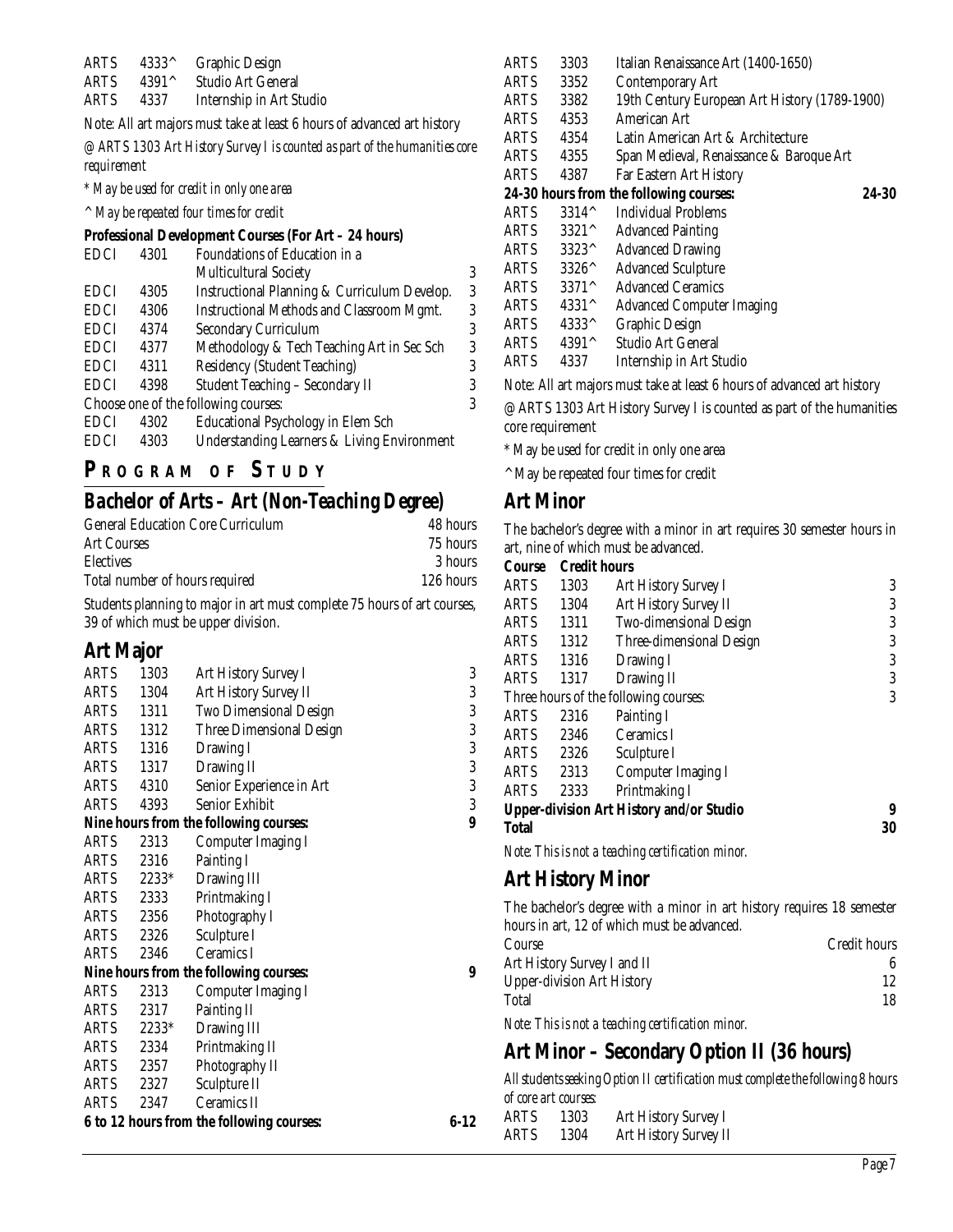| ARTS    | 1311      | Two Dimensional Design                                                 |
|---------|-----------|------------------------------------------------------------------------|
| ARTS    | 1312      | Three Dimensional Design                                               |
| ARTS    | 1316      | Drawing I                                                              |
| ARTS    | 1317      | Drawing II                                                             |
|         |           | Additionally the student must select from one of the following tracks: |
| Track 1 |           |                                                                        |
| ARTS    | 2346      | Ceramics I                                                             |
| ARTS    | 2347      | Ceramics II                                                            |
| ARTS    | 3371      | Advanced Ceramics                                                      |
| Track 2 |           |                                                                        |
| ARTS    | 2316      | Painting I                                                             |
| ARTS    | 2317      | Painting II                                                            |
| ARTS    | 3321      | ^ Advanced Painting                                                    |
| Track 3 |           |                                                                        |
|         |           | Choose 18 hours from the following:                                    |
| ARTS    | 3303      | Italian Renn Art                                                       |
| ARTS    | 3352      | <b>Contemporary Art</b>                                                |
|         | ARTS 3382 | 19th Century European Art                                              |
| ARTS    | 4353      | American Art                                                           |
|         | ARTS 4354 | Latin American Art & Architecture                                      |
| ARTS    | 4355      | Span Med-Baroque Art                                                   |
| ARTS    | 4387      | Far Eastern Art                                                        |
| Track 4 |           |                                                                        |
| ARTS    | 3323      | <b>Advanced Drawing</b>                                                |
| ARTS    | 3314      | <b>Individual Problems</b>                                             |
|         |           | <i>AMust be repeated four times for credit</i>                         |

**Music**

## **P R OGRAM O F S TUDY**

# *Associate in Fine Arts (A.F.A.) in Music*

|                          |      | <b>General Education Courses</b>                                         | <b>32 hours</b>  |
|--------------------------|------|--------------------------------------------------------------------------|------------------|
| Composition              |      |                                                                          |                  |
| ENGL                     | 1301 | <b>Composition I</b>                                                     | 3                |
| ENGL 1302                |      | <b>Composition II</b>                                                    | 3                |
| SPCH 1315                |      | Fundamentals of Speech or                                                |                  |
| SPCH 1318                |      | Interpersonal Communications or                                          |                  |
| SPCH 1321                |      | <b>Business and Professional Communication</b>                           | 3                |
|                          |      | Science (Select any one 4-hour science course) or                        |                  |
| Mathematics (select one) |      |                                                                          | $3-4$            |
| <b>MATH 1314</b>         |      | College Algebra                                                          |                  |
| MATH 1324                |      | <b>Business Algebra</b>                                                  |                  |
| MATH 1332                |      | Math for Liberal Arts                                                    |                  |
| MATH                     |      | <b>Higher-Level Math Course</b>                                          |                  |
| <b>American History</b>  |      |                                                                          |                  |
| <b>HIST</b>              |      | 1301 United States to 1877                                               | 3                |
| <b>HIST</b>              |      | 1302 United States from 1877                                             | 3                |
| American Government      |      |                                                                          |                  |
| GOVT 2301                |      | American Government I                                                    | $\sqrt{3}$       |
| GOVT 2302                |      | American Government II                                                   | 3                |
| Kinesiology              |      |                                                                          |                  |
| KINE                     |      | <b>Kinesiology Activity</b>                                              | 1                |
|                          |      | Modern Language (other than English)                                     | $\boldsymbol{6}$ |
|                          |      | <b>Total General Education Courses</b>                                   | 32               |
|                          |      | <b>Music Courses (Minimum 30 hours)</b>                                  | 30               |
|                          |      | The department recommends the use of the Music Minor to fulfill these 30 |                  |
| hours of music courses   |      |                                                                          |                  |

#### Electives Recommended – COSC Additional Electives **Total number of hours required 62 hours**

#### **Minor in Jazz Studies**

| MUSI | 1263 | Jazz Improvisation & Theory (2 semesters)    | 4 |
|------|------|----------------------------------------------|---|
| MUSI | 3363 | Intermediate Improvisation                   | 3 |
| MUSI | 2310 | Special Topic- J azz History & Interpreting  | 3 |
| MUSI | 1115 | Keyboard Skills II- Chord Voicing            | 3 |
| MUSI | 3311 | Jazz Arranging #                             | 3 |
| MUSI | 3136 | Upper Level Jazz Ensemble (4 semesters)      | 4 |
|      |      | (8 hours lower level & 10 hours upper)<br>18 |   |
|      |      | *Prerequisite MUSI 1311 Music Theory I       |   |
|      |      | #Prerequisite MUSI 1114 Keyboard Skills I    |   |
|      |      |                                              |   |

#### **Music Minor**

| MUSI  | 1181 | Class Piano                           |                |
|-------|------|---------------------------------------|----------------|
| MUSI  | 1308 | Music Literature I                    | 3              |
| MUSI  | 1311 | Music Theory I                        | 3              |
| MUSI  | 1312 | Music Theory II                       | 3              |
| MUSI  | 3289 | <b>Introduction to Conducting</b>     | $\overline{c}$ |
| MUSI  | 3304 | Elementary Music Techniques - General | 3              |
| MUSI  |      | lower division ensemble (4 semesters) | 4              |
| MUSI  |      | upper division ensemble (4 semesters) | 4              |
| MUAP  |      | Applied Music (2 semesters)           | 4              |
| Total |      |                                       | 27             |
|       |      |                                       |                |

*Note: student must be enrolled in MUSI 1181 piano class until the piano exam is passed.*

*Also note this is not a teaching certification minor.*

## **P R OGRAM O F S TUDY**

#### *Bachelor of Arts – Music (Teacher Certification – All Level)*

| <b>Music Courses Required for All Music Majors</b> |                                                                                     |                                       |                     |  |  |
|----------------------------------------------------|-------------------------------------------------------------------------------------|---------------------------------------|---------------------|--|--|
| Course                                             |                                                                                     |                                       | <b>Credit hours</b> |  |  |
| MUSI                                               | 1308                                                                                | Music Literature*                     | 3                   |  |  |
| <b>MUSI</b>                                        | 1311                                                                                | Music Theory I                        | 3                   |  |  |
| <b>MUSI</b>                                        | 1312                                                                                | Music Theory II                       | 3                   |  |  |
| <b>MUSI</b>                                        | 2311                                                                                | Music Theory III                      | 3                   |  |  |
| MUSI                                               | 2312                                                                                | Music Theory IV                       | 3                   |  |  |
| <b>MUSI</b>                                        | 3211                                                                                | Orchestration & Arranging             | 2                   |  |  |
| <b>MUSI</b>                                        | 3289                                                                                | <b>Introduction to Conducting</b>     | 2                   |  |  |
| <b>MUSI</b>                                        | 3307                                                                                | Secondary Instrumental Tech.          | 3                   |  |  |
| <b>MUSI</b>                                        | 3308                                                                                | Music History I                       | 3                   |  |  |
| <b>MUSI</b>                                        | 3309                                                                                | Music History II                      | 3                   |  |  |
| MUSI                                               | 3312                                                                                | Counterpoint & Analysis               | 3                   |  |  |
| <b>MUSI</b>                                        | 4211                                                                                | <b>Computer Applications in Music</b> | 2                   |  |  |
| <b>MUSI</b>                                        | 4289                                                                                | <b>Advanced Conducting</b>            | 2                   |  |  |
| <b>MUSI</b>                                        | 4301                                                                                | Senior Experience in Music            | 3                   |  |  |
| <b>Total</b>                                       |                                                                                     |                                       | 38                  |  |  |
|                                                    | $0.1 \quad 1$<br>$\cdots$ $\sim$ $\sim$ 1<br>0.1<br>$\cdots$<br>$\cdot$ .<br>$\sim$ |                                       |                     |  |  |

\*Music Literature satisfies 3 hours of the humanities portion of the General Education Curriculum.

#### **Instrumental Option**

| <b>General Education Core Curriculum</b> | 48 hours |
|------------------------------------------|----------|
| Music Courses Required of All Majors     | 35 hours |
| <b>Instrumental Option Courses</b>       | 26 hours |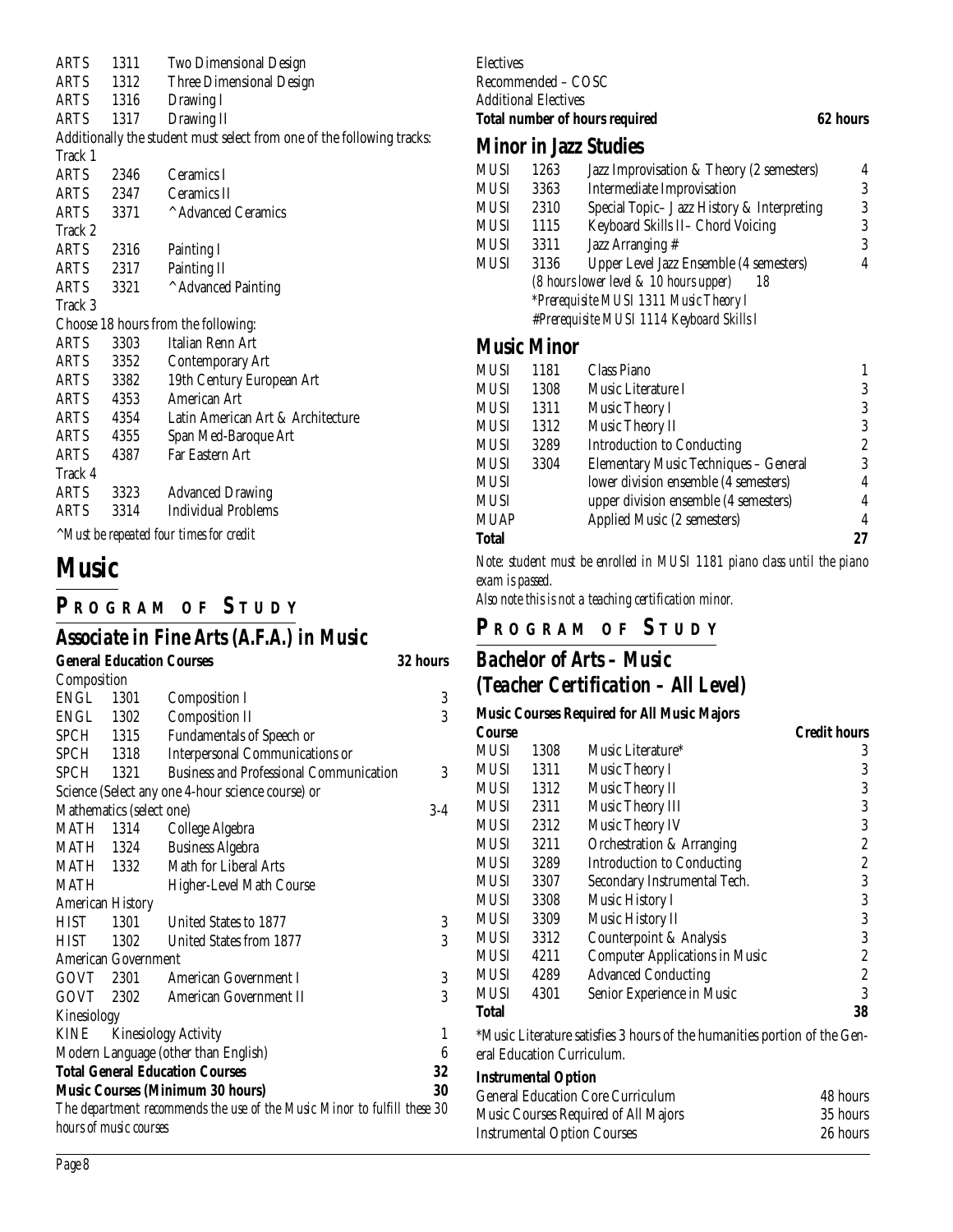|                                                                |                                                                             | <b>Professional Development Courses</b>              | 24 hours<br>3 hours |
|----------------------------------------------------------------|-----------------------------------------------------------------------------|------------------------------------------------------|---------------------|
|                                                                | Reading (READ 4351)<br>Total number of hours required (Instrumental Option) |                                                      |                     |
|                                                                |                                                                             | <b>Instrumental Option (26 hours)</b>                | 136 hours           |
| <b>MUSI</b>                                                    | 1188                                                                        | Percussion Class I                                   | 1                   |
| <b>MUSI</b>                                                    | 2188                                                                        | Percussion Class II                                  | $\mathbf{1}$        |
| MUSI                                                           | 1189                                                                        | <b>Strings Class</b>                                 | $\mathbf{1}$        |
| <b>MUSI</b>                                                    | 1168                                                                        | <b>Brass Class I</b>                                 | $\mathbf{1}$        |
| MUSI                                                           | 2168                                                                        | <b>Brass Class II</b>                                | $\mathbf{1}$        |
| MUSI 1166                                                      |                                                                             | <b>Woodwinds Class I</b>                             | $\mathbf{1}$        |
| MUSI                                                           | 2166                                                                        | <b>Woodwinds Class II</b>                            | $\mathbf{1}$        |
| <b>MUSI</b>                                                    | 1181                                                                        | Piano Class                                          | $\mathbf{1}$        |
| <b>MUSI</b>                                                    |                                                                             | Ensemble (7 semesters)                               | $\overline{4}$      |
| <b>MUAP</b>                                                    |                                                                             | Applied (7 semesters)                                | 14                  |
|                                                                | <b>Advanced Elective</b>                                                    |                                                      | $\mathbf{1}$        |
| <b>Vocal Option</b>                                            |                                                                             |                                                      |                     |
|                                                                |                                                                             | <b>General Education Core Curriculum</b>             | 48 hours            |
|                                                                |                                                                             | Music Courses Required of All Majors                 | 35 hours            |
|                                                                | <b>Vocal Option Courses</b>                                                 |                                                      | 24 hours            |
|                                                                |                                                                             |                                                      | 24 hours            |
| <b>Professional Development Courses</b><br>Reading (READ 4351) |                                                                             |                                                      | 3 hours             |
|                                                                |                                                                             | <b>Total number of hours required (Vocal Option)</b> | 134 hours           |
|                                                                |                                                                             |                                                      |                     |
| MUSI                                                           | <b>Vocal Option (24 hours)</b><br>1162                                      | Diction I                                            | 1                   |
| <b>MUSI</b>                                                    | 1165                                                                        | Diction II                                           | $\mathbf{1}$        |
| MUSI                                                           | 1181                                                                        | Piano Class (2 semesters)                            | $\overline{c}$      |
| MUSI                                                           | 1183                                                                        | Voice Class I                                        | $\mathbf{1}$        |
| <b>MUSI</b>                                                    | 1184                                                                        | Voice Class II                                       | $\mathbf{1}$        |
| MUSI                                                           |                                                                             | Ensemble (7 semesters)                               | $\overline{4}$      |
| <b>MUAP</b>                                                    |                                                                             | Applied (7 semesters)                                | 14                  |
|                                                                |                                                                             |                                                      |                     |
|                                                                | <b>Keyboard Option</b>                                                      |                                                      |                     |
|                                                                |                                                                             | <b>General Education Core Curriculum</b>             | 48 hours            |
|                                                                |                                                                             | Music Courses Required of All Majors                 | 35 hours            |
|                                                                | <b>Vocal Option Courses</b>                                                 |                                                      | 24 hours            |
|                                                                |                                                                             | <b>Professional Development Courses</b>              | 24 hours            |
|                                                                | Reading (READ 4351)                                                         |                                                      | 3 hours             |
|                                                                |                                                                             | Total number of hours required (Keyboard Option)     | 134 hours           |
|                                                                |                                                                             | <b>Keyboard Option (24 hours)</b>                    |                     |
| <b>MUSI</b>                                                    | 1114                                                                        | Keyboard Skills I                                    | 1                   |
| <b>MUSI</b>                                                    | 1115                                                                        | Keyboard Skills II                                   | $\mathbf{1}$        |
| <b>MUSI</b>                                                    | 1132                                                                        | Acc/Cham Music (5 semesters)                         | $\overline{5}$      |
| <b>MUSI</b>                                                    |                                                                             | Ensemble (2 semesters)                               | $\overline{c}$      |
| <b>MUAP</b>                                                    |                                                                             | Applied (7 semesters)                                | 14                  |
|                                                                | <b>Advanced Elective</b>                                                    |                                                      | 1                   |
|                                                                |                                                                             |                                                      |                     |

In addition, each semester the student is required to be in a core ensemble and an elective ensemble of choice and be enrolled in the appropriate applied lesson (except when student teaching), pass a piano proficiency exam before student teaching and pass a comprehensive departmental exam before graduation. The student is required to be enrolled in piano class each long semester until the piano exam is passed. **Professional Development Courses (For Music – 24 hours)**

|             |      | Troroshoma Development Counses (For massic withouts) |   |
|-------------|------|------------------------------------------------------|---|
| <b>EDCI</b> | 4301 | Foundations of Education in a Multicultural          |   |
|             |      | Society                                              | 3 |
| <b>EDCI</b> | 4305 | Instructional Planning & Curriculum Develop.         | 3 |
| <b>EDCI</b> | 4306 | Instructional Methods and Classroom Mgmt.            | 3 |
| <b>EDCI</b> | 4328 | Meth & Tech Teaching Music in Elem. Schools          | 3 |
| <b>EDCI</b> | 4329 | Meth & Tech Teaching Music in Sec. Schools           | 3 |
|             |      |                                                      |   |

| <b>EDCI</b> | 4311 | <b>Residency (Student Teaching)</b>                  | 3 |
|-------------|------|------------------------------------------------------|---|
| <b>EDCI</b> | 4398 | Student Teaching - Secondary II                      | 3 |
|             |      | Choose one of the following courses:                 | 3 |
| <b>EDCI</b> | 4302 | Educational Psychology in Elem. Schools              |   |
| <b>EDCI</b> | 4303 | <b>Understanding Learners and Living Environment</b> |   |

## **P R OGRAM O F S TUDY**

## *Bachelor of Arts – Music (Non-Teaching Degree)*

|                                                         | <b>Instrumental Option</b>               |                                                                              |                         |
|---------------------------------------------------------|------------------------------------------|------------------------------------------------------------------------------|-------------------------|
|                                                         | <b>General Education Core Curriculum</b> | 48 hours                                                                     |                         |
| Music courses required of all applied music majors      | 66 hours                                 |                                                                              |                         |
|                                                         |                                          | Additional instrumental music courses                                        | 15 hours                |
|                                                         |                                          | Total number of hours required (Instrumental Option)                         | 129 hours               |
| <b>Vocal Option</b>                                     |                                          |                                                                              |                         |
|                                                         |                                          | <b>General Education Core Curriculum</b>                                     | 48 hours                |
|                                                         |                                          | Music courses required of all applied music majors                           | 66 hours                |
|                                                         |                                          | Additional vocal music courses                                               | 17 hours                |
|                                                         |                                          | <b>Total number of hours required (Vocal Option)</b>                         | 131 hours               |
|                                                         | <b>Keyboard Option</b>                   |                                                                              |                         |
|                                                         |                                          | <b>General Education Core Curriculum</b>                                     | 48 hours                |
|                                                         |                                          | Music courses required of all applied music majors                           | 66 hours                |
|                                                         |                                          | Additional keyboard music courses                                            | 17 hours                |
| <b>Total number of hours required (Keyboard Option)</b> |                                          |                                                                              | 131 hours               |
|                                                         |                                          | Music Courses Required of All Applied Music Majors                           |                         |
| <b>MUSI</b>                                             | 1308                                     | Music Literature*                                                            | $\sqrt{3}$              |
| MUSI                                                    | 1311                                     | Music Theory I                                                               | $\boldsymbol{3}$        |
| MUSI                                                    | 1312                                     | Music Theory II                                                              | 3                       |
| MUSI                                                    | 2311                                     | Music Theory III                                                             | 3                       |
| MUSI                                                    | 2312                                     | Music Theory IV                                                              | 3                       |
| MUSI                                                    | 3211                                     | Orchestration & Arranging                                                    | $\boldsymbol{2}$        |
| MUSI                                                    | 3289                                     | <b>Introduction to Conducting</b>                                            | $\overline{c}$          |
| MUSI                                                    | 3308                                     | Music History I                                                              | 3                       |
| MUSI                                                    | 3309                                     | Music History II                                                             | 3                       |
| MUSI                                                    | 3312                                     | Counterpoint & Analysis                                                      | 3                       |
| MUSI                                                    | 4211                                     | <b>Computer Applications in Music</b>                                        | $\overline{\mathbf{c}}$ |
| MUSI                                                    | 4289                                     | <b>Advanced Conducting</b>                                                   | $\overline{\mathbf{c}}$ |
| MUSI                                                    | 4301                                     | Senior Experience in Music                                                   | $\overline{3}$          |
| <b>MUAP</b>                                             | 3170                                     | Recital Performance (3 semesters)                                            | 3                       |
| MUAP                                                    |                                          | Applied (8 semesters)                                                        | 28                      |
| <b>Total</b>                                            |                                          |                                                                              | 66                      |
|                                                         |                                          | *Music Literature satisfies 3 hours of the humanities portion of the General |                         |

*\*Music Literature satisfies 3 hours of the humanities portion of the General Education Curriculum*

#### **Additionally one of the following groups of courses must be completed:**

#### **Instrumental Option Courses**

|              |                             | mon amentar Option Counses     |    |
|--------------|-----------------------------|--------------------------------|----|
| MUSI         |                             | 1181 Piano Class (2 semesters) | 2  |
| MUSI         |                             | Ensemble (8 semesters)         | 8  |
|              | <b>Advanced Electives</b>   |                                | 5  |
| <b>Total</b> |                             |                                | 15 |
|              | <b>Vocal Option Courses</b> |                                |    |
| <b>MUSI</b>  | 1162                        | Diction I                      |    |
| <b>MUSI</b>  | 1165                        | Diction II                     |    |
| <b>MUSI</b>  | 1181                        | Piano Class (2 semesters)      | 2  |
| <b>MUSI</b>  | 1183                        | Voice Class I                  |    |
| <b>MUSI</b>  | 1184                        | Voice Class II                 |    |
| <b>MUSI</b>  |                             | Ensemble (8 semesters)         | 8  |
|              |                             |                                |    |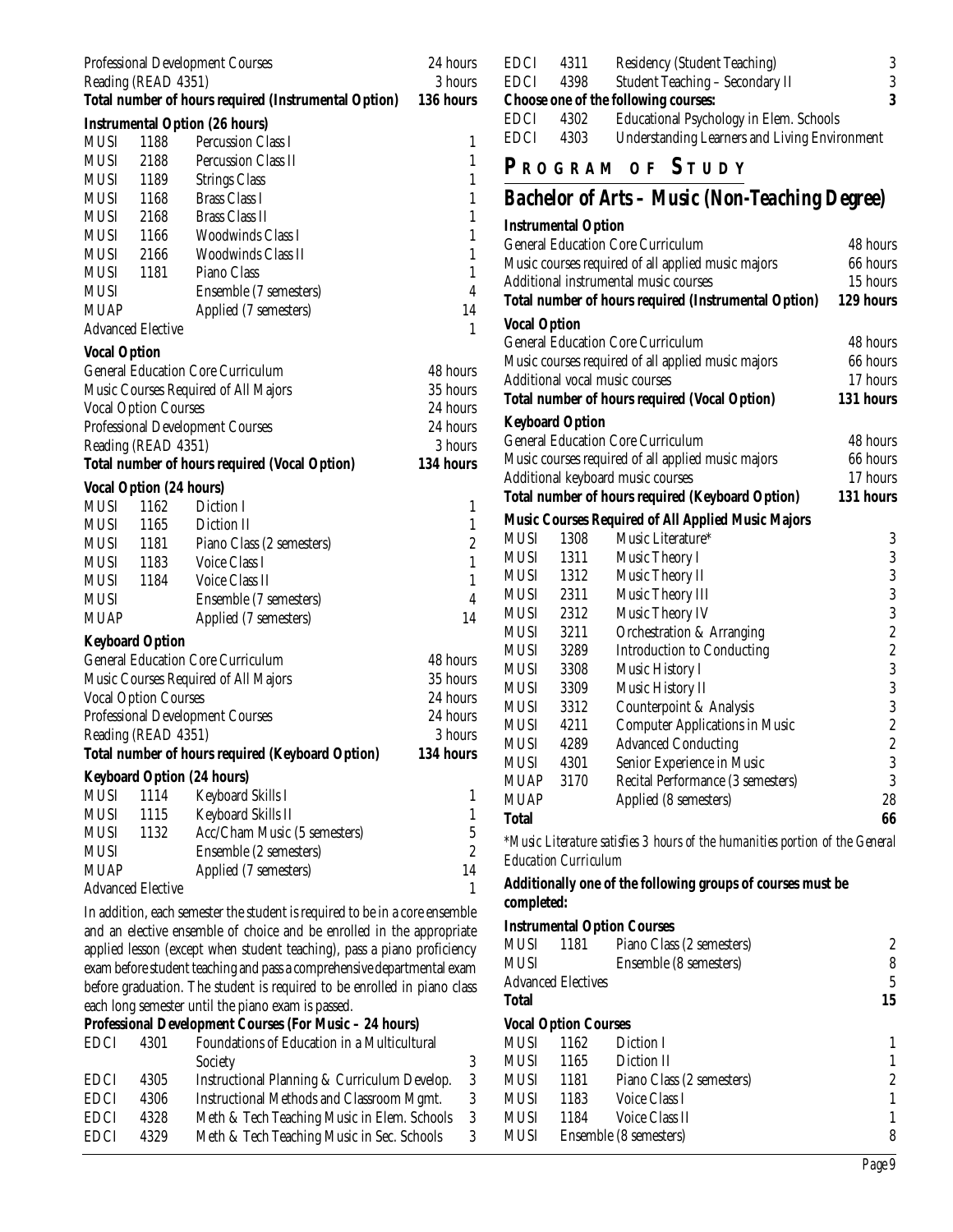| <b>Advanced Electives</b>      |      |                        | 5  |
|--------------------------------|------|------------------------|----|
| <b>Total</b>                   |      |                        | 19 |
| <b>Keyboard Option Courses</b> |      |                        |    |
| MUSI                           | 1114 | Keyboard Skills I      |    |
| MUSI                           | 1115 | Keyboard Skills II     |    |
| <b>MUSI</b>                    |      | Ensemble (4 semesters) | 4  |

| MUSI                      | 1132 | Accompanying & Chamber Music (6 semesters) 6 |    |
|---------------------------|------|----------------------------------------------|----|
| <b>Advanced Electives</b> |      |                                              |    |
| Total                     |      |                                              | 17 |

*In addition, each semester the student is required to be in a core ensemble and an elective ensemble of choice and be enrolled in the appropriate applied lesson, pass a piano proficiency exam before student teaching and pass a comprehensive departmental exam before graduation. The student is required to be enrolled in piano class each long semester until the piano exam is passed.*

# **MODERN LANGUAGES DEPARTMENT**

*Bachelor of Arts in Spanish Spanish Minor Bachelor's Degree with a Translation Studies Minor*

## **Associate in Arts in Spanish Translation**

The Department of Modern Languages offers a Bachelor of Arts degree with a major and a minor in Spanish, a minor in Translation Studies, and an Associate in Arts degree in Spanish Translation. In addition to the degree programs in Spanish and Translation, the department also offers courses in French, Italian, and German. At the graduate level, the department offers a Master of Arts degree in Spanish, and a Master of Arts degree in Interdisciplinary Studies with a Concentration in Spanish and a Supporting Field in Interpreting. These programs of study are designed to develop effective oral and written communication skills and to provide students with the requisite knowledge of the literary and cultural traditions of the Hispanic World that can prepare students for a variety of careers in education, translation and interpreting, government and business that are open to biliterate students with a Liberal Arts background in the new global society. Modern Languages, as a liberal study, involves literature, history, psychology, sociology – indeed, culture in its particulars as well as its universals. In this respect, the Modern Languages faculty believes that language studies offers an education that is as much a preparation for life as for employment.

## **Spanish**

The Bachelor of Arts in Spanish offers majors an integrated, sequenced course of study comprising 12 courses (36 semester hours), at the advanced 3000/4000-level.

Students begin their study with two Core foundation courses, SPAN 2321 and SPAN 2322, that introduce them to the major and develop the basic skills in language, culture, and literature that are required of subsequent advanced, 3000 and 4000-numbered courses. Upon completion of SPAN 2321 and SPAN 2322, majors enroll in twelve upper division (advanced) courses, totaling 36 semester hours, taken from a cohesive but diverse course of study distributed in four areas: language, literature, culture, and translation. Majors begin their advanced study with 3000-level language and literature courses, continue with more advanced 4000-level courses.

## **P R OGRAM O F S TUDY**

## *Bachelor of Arts – Spanish (Non-Teaching Spanish Major)*

|                                                      |                                         | $(2.022 \pm 0.000002)$                            |                |  |
|------------------------------------------------------|-----------------------------------------|---------------------------------------------------|----------------|--|
| <b>General Education Core Curriculum</b><br>48 hours |                                         |                                                   |                |  |
|                                                      | 36 hours<br>Spanish Major               |                                                   |                |  |
|                                                      | (36 advanced hours)                     |                                                   |                |  |
| <b>Lower Division:</b>                               |                                         | <b>Required Core Courses (6 hours Core)</b>       |                |  |
| <b>SPAN</b>                                          | 2321                                    | Hispanic Literature and Civilization I            | 3              |  |
| SPAN                                                 | 2322                                    | Hispanic Literature and Civilization II           | 3              |  |
| <b>Upper Division:</b>                               |                                         | <b>Required Advanced Courses (24 hours)</b>       |                |  |
| SPAN                                                 | 3301                                    | Spanish Literature I (1100-1750)                  | 3              |  |
| SPAN                                                 | 3302                                    | Spanish Literature II (1750-present)              | 3              |  |
| SPAN                                                 | 3303                                    | <b>Advanced Spanish Composition</b>               | 3              |  |
| <b>SPAN</b>                                          | 3310                                    | Masterpieces of Spanish American Literature I     | 3              |  |
| SPAN                                                 | 3311                                    | Masterpieces of Spanish American Literature II    | 3              |  |
| SPAN                                                 | 3330                                    | Spanish Grammar                                   | 3              |  |
| SPAN                                                 | 4303                                    | Hispanic Civilization                             | 3              |  |
| SPAN                                                 | 4310                                    | Basic Concepts of Spanish Phonetics and           |                |  |
|                                                      |                                         | Phonology,                                        |                |  |
| <b>Upper Division:</b>                               |                                         | <b>Four Advanced Spanish Electives (12 hours)</b> |                |  |
| SPAN                                                 | <b>Advanced Elective</b>                |                                                   | 3              |  |
| SPAN                                                 | <b>Advanced Elective</b>                |                                                   | $\overline{3}$ |  |
|                                                      | <b>SPAN</b> Advanced Elective           |                                                   | 3              |  |
|                                                      | SPAN Advanced Elective                  |                                                   | 3              |  |
| <b>Minor (Minimum 18 hours)</b>                      |                                         |                                                   | 18 hours       |  |
| <b>Electives</b>                                     |                                         |                                                   |                |  |
|                                                      |                                         | <i>*Total Number of hours required</i>            | 124 hours      |  |
|                                                      | $\star$ 001 $\cdot$ 1 $\cdot$ 1 $\cdot$ |                                                   |                |  |

*\*36 hours must be advanced*

## **P R OGRAM O F S TUDY**

## *Bachelor of Arts – Spanish (Teacher Certification Secondary Option I)*

| <b>General Education Core Curriculum</b><br>48 hours |                                   |                                                             |          |
|------------------------------------------------------|-----------------------------------|-------------------------------------------------------------|----------|
|                                                      |                                   | *SPAN 2321 and SPAN 2322 required in General Education Core |          |
| Spanish Major                                        |                                   |                                                             | 36 hours |
|                                                      | (36 advanced hours)               |                                                             |          |
| <b>SPAN</b>                                          | 3301                              | Spanish Literature I (1100-1750)                            | 3        |
| SPAN                                                 | 3302                              | Spanish Literature II (1759-present)                        | 3        |
| SPAN                                                 | 3303                              | <b>Advanced Spanish Composition</b>                         | 3        |
| SPAN                                                 | 3310                              | Masterpieces of Spanish American Literature I               | 3        |
| SPAN                                                 | 3311                              | Masterpieces of Spanish American Literature II              | 3        |
| <b>SPAN</b>                                          | 3330                              | Spanish Grammar                                             | 3        |
| <b>SPAN</b>                                          | 4303                              | Hispanic Civilization                                       | 3        |
| <b>SPAN</b>                                          | 4310                              | <b>Phonology and Phonetics</b>                              | 3        |
| <b>SPAN</b>                                          | 4316                              | Acquisition of the Spanish Language                         | 3        |
| SPAN                                                 | 4371                              | Chicano Narrative                                           | 3        |
| <b>SPAN</b>                                          | 4373                              | Studies in Hispanic Culture                                 | 3        |
| SPAN                                                 |                                   | Advanced Elective (3000 or 4000 level)                      | 3        |
|                                                      | <b>Support Courses (Required)</b> |                                                             |          |
| <b>SPAN</b>                                          | 3332                              | Intro. to Spanish/English Translation                       | 3        |
| SPAN                                                 | 3333                              | Intro. to English/Spanish Translation                       | 3        |
| <b>Professional Development Courses</b><br>26 hours  |                                   |                                                             |          |
| EDCI                                                 | 4301                              | Foundations of Education/Diverse Multicult.                 | 3        |
| EDSC                                                 | 4303                              | Understanding Learners and Learning Envir.                  | 3        |
| EDSC                                                 | 4374                              | Designing Instruction for Grades 8-12                       | 3        |
|                                                      |                                   |                                                             |          |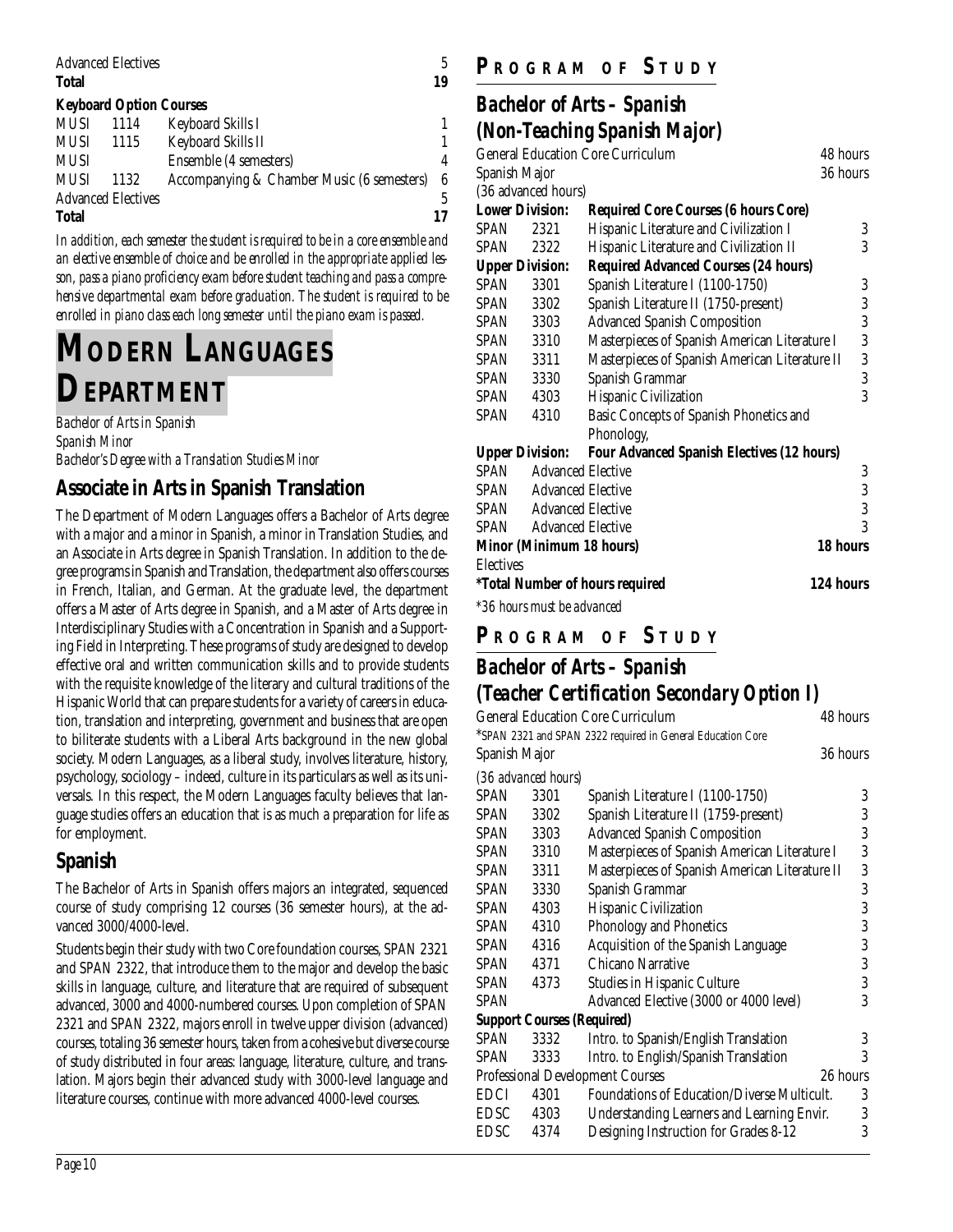| <b>Total number of hours required</b> |      |                                               |         | 129 hours |
|---------------------------------------|------|-----------------------------------------------|---------|-----------|
| Reading (READ 4351)                   |      |                                               | 3 hours |           |
| EDSC                                  | 4641 | <b>Student Teaching</b>                       |         | ß         |
| <b>EDCI</b>                           | 4203 | Technology and the School Curriculum          |         | 2         |
| EDSC                                  | 4380 | Teaching ESL in grades 8-12                   |         | 3         |
| EDSC                                  | 4376 | Ethical Standards, Classroom Management 8-12  |         | -3        |
| EDSC                                  | 4375 | Strategies for Delivering Instruction in 8-12 |         | 3         |

#### **Academic Specialization in Spanish** *(For Elementary Certification – B.A.L.A.S.)*

#### *(30 hours, must be advanced)*

| <b>Lower Division:</b> |      | <b>Core Courses: 6 hours Core</b>          |   |
|------------------------|------|--------------------------------------------|---|
| <b>SPAN</b>            | 2321 | Hispanic Literature and Civilization       | 3 |
| <b>SPAN</b>            | 2322 | Hispanic Literature and Civilization       | 3 |
| <b>Upper Division:</b> |      | <b>Required Advanced Courses: 24 hours</b> |   |
| <b>SPAN</b>            | 3303 | <b>Advanced Spanish Composition</b>        | 3 |
| <b>SPAN</b>            | 3330 | Spanish Grammar                            | 3 |
| <b>SPAN</b>            | 4303 | Hispanic Civilization                      | 3 |
| <b>SPAN</b>            | 4310 | Spanish Phonetics and Phonology            | 3 |
| <b>SPAN</b>            | 4316 | Acquisition of the Spanish Language        | 3 |
| <b>SPAN</b>            | 4368 | Children's Literature                      | 3 |
| <b>SPAN</b>            | 4371 | Chicano Narrative                          | 3 |
| <b>SPAN</b>            |      | <b>Advanced Spanish Elective</b>           | 9 |
|                        |      |                                            |   |

#### **Spanish Minor (Non-Certification)**

The bachelor's degree with a minor in Spanish requires 18 advanced semester hours.

| <b>Lower Division:</b> |      | <b>Core Courses</b>                     | (6 hours Core) |
|------------------------|------|-----------------------------------------|----------------|
| <b>SPAN</b>            | 2321 | Hispanic Literature and Civilization I  |                |
| <b>SPAN</b>            | 2322 | Hispanic Literature and Civilization II |                |
| <b>Upper Division:</b> |      | <b>Advanced Spanish Electives</b>       | 18 hours       |

#### **Translation Studies**

The bachelor's degree with a minor in Translation Studies in Spanish (TRSP) and the Associate in Arts degree in Spanish Translation prepare students to be practitioners of the art and science of translation and interpretation , enabling them to play a vital role in shaping the global society of the 21st century. These degree programs develop the analytical skills, cultural literacy, conduct, competence, and professional integrity needed to become superior translators and interpreters.

#### **P R OGRAM O F S TUDY**

#### *Translation Studies Minor*

The bachelor's degree with a minor in Translation Studies requires the completion of 18 hours of upper division Translation Studies in Spanish (TRSP) courses. A student planning to minor in Translation Studies must also complete a major field of study and satisfy all General Education Requirements. Students earning a baccalaureate degree may earn a minor in Translation Studies by meeting all of the requirements for the major and minor fields. Courses may not be used to satisfy a requirement for both a major and a minor or for two majors and two minors. Prerequisites for enrollment in Translation Studies courses include 6 hours of Freshman English and 6 hours of Spanish, chosen from the following courses: SPAN 1373, 2316, 2317, 2321, or 2322.

#### *Translation Studies Minor Requirement*

#### **Course Requirements**

| <b>Total hours for Translation Studies Minor</b> | 18 hours |                                                     |         |
|--------------------------------------------------|----------|-----------------------------------------------------|---------|
| <b>TRSP</b>                                      | 4367     | <b>Interpreting II</b>                              | 3 hours |
| <b>TRSP</b>                                      | 4366     | Interpreting I                                      | 3 hours |
| <b>TRSP</b>                                      | 4334     | <b>Legal Translation</b>                            | 3 hours |
| <b>TRSP</b>                                      | 4332     | <b>Commercial Translation</b>                       | 3 hours |
| <b>TRSP</b>                                      | 3335     | <b>Topics in Translation</b>                        | 3 hours |
| <b>TRSP</b>                                      | 3332     | Introduction to Spanish/English Translation 3 hours |         |

#### **P R OGRAM O F S TUDY**

#### *Associate in Arts in Spanish Translation*

|                        | <b>General Education Courses</b> |                                                      | 48 hours |
|------------------------|----------------------------------|------------------------------------------------------|----------|
| <b>Communication</b>   |                                  |                                                      |          |
| <b>ENGL</b>            | 1301                             | <b>Composition I</b>                                 | 3 hours  |
| <b>ENGL</b>            | 1302                             | <b>Composition II</b>                                | 3 hours  |
| SPCH                   | 1315                             | Fundamentals of Speech or                            |          |
| <b>SPCH</b>            | 1318                             | <b>Interpersonal Communications or</b>               |          |
| <b>SPCH</b>            | 1321                             | Business and Professional Communication 3 hours      |          |
| Science                |                                  | (8 hours of Natural and/or Physical Sciences)        | 8 hours  |
| <b>Mathematics</b>     |                                  |                                                      |          |
| MATH                   | 1314                             | College Algebra or                                   |          |
| MATH                   | 1324                             | Business Algebra or                                  |          |
| <b>MATH</b>            | 1332                             | Math for Liberal Arts                                | 3 hours  |
|                        |                                  | <b>Humanities &amp; Visual and Performing Arts</b>   |          |
| ENGL                   |                                  | (3 hours of Sophomore Literature)                    | 3 hours  |
| <b>ART/MUSI</b>        |                                  | (3 hours of Music Appreciation or Music Literature   |          |
|                        |                                  | or Art Appreciation or Art History)                  | 3 hours  |
| <b>Social Sciences</b> |                                  |                                                      |          |
| <b>HIST</b>            | 1301                             | United States to 1877                                | 3 hours  |
| HIST                   | 1302                             | United States from 1877                              | 3 hours  |
| GOVT                   | 2301                             | American Government I                                | 3 hours  |
| GOVT                   | 2302                             | <b>American Government II</b>                        | 3 hours  |
|                        | <b>Behavioral Sciences</b>       |                                                      |          |
|                        |                                  | (3 hours of any Behavioral Science)                  | 3 hours  |
| <b>Kinesiology</b>     |                                  |                                                      |          |
| <b>KINE</b>            |                                  | <b>Kinesiology Activity</b>                          | 1 hour   |
| <b>Modern Language</b> |                                  |                                                      |          |
| <b>SPAN</b>            | 1373                             | Basic Spanish for Bilinguals I or                    |          |
| SPAN                   | 2321                             | Hispanic Lit. I                                      | 3 hours  |
| <b>SPAN</b>            | 1374                             | Basic Spanish for Bilinguals II or                   |          |
| <b>SPAN</b>            | 2322                             | Hispanic Lit. II                                     | 3 hours  |
|                        |                                  | <b>Spanish Translation Program Courses: 15 hours</b> |          |
| <b>SPAN</b>            | 2316                             | <b>Spanish for Specific Purposes</b>                 | 3 hours  |
| SPAN                   | 2317                             | <b>Business Spanish</b>                              | 3 hours  |
| SPAN                   | 2322                             | Hispanic Literature and Civilization II              | 3 hours  |
| SPAN                   | 3332                             | Introduction to Spanish/English Translation 3 hours  |          |
| SPAN                   | 3333                             | Introduction to English/Spanish Translation 3 hours  |          |
|                        |                                  | Total hours for A.A. degree in Spanish Translation   | 63 hours |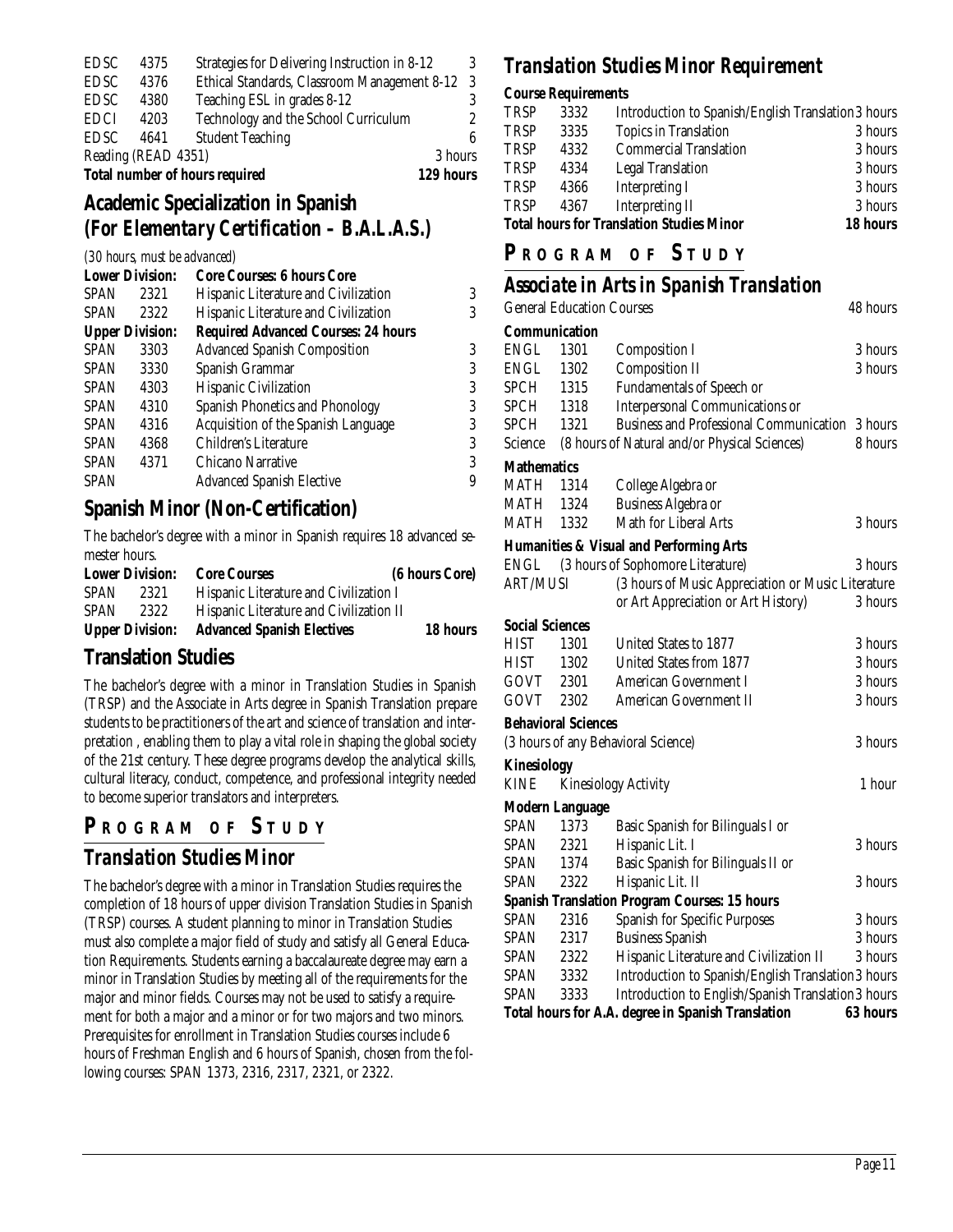# **SOCIAL SCIENCES DEPARTMENT**

*Bachelor of Arts in Government; Government Minor; Bachelor of Arts in History; History Minor*

## **Government**

*Department of Social Science: Government Division*

### **P R OGRAM O F S TUDY**

#### *Bachelor of Arts – Government*

The bachelor's degree with a major in government requires 36 semester hours of government, at least 30 of which must be advanced.

Government majors and minors specialize in four fields:

- American government: local, state, national;
- Comparative government and international relations: totalitarian government, government and politics of Asia, comparative government, Western democracies, politics of emerging nations, Africa and Middle East, international politics and international organizations;
- Political theory and methodology: scope and methods of political science, political theory; and
- Public administration.

| <b>General Education Core Curriculum</b> |                               |                                                  | <b>48 hours</b> |
|------------------------------------------|-------------------------------|--------------------------------------------------|-----------------|
|                                          | Government Major              |                                                  | 36 hours        |
| GOVT 2301                                |                               | American Government I                            | 3               |
|                                          | GOVT 2302                     | American Government II                           | 3               |
|                                          | GOVT 3331                     | Methods and Political Science Research           | 3               |
| GOVT 4390                                |                               | <b>Political Science Senior Seminar</b>          | 3               |
|                                          | <b>Advanced Level Courses</b> |                                                  | 21              |
| Select 6 hours from:                     |                               |                                                  | 6               |
| GOVT 3314                                |                               | American State Government                        |                 |
| GOVT 3363                                |                               | American Hispanic Politics                       |                 |
| GOVT 4320                                |                               | American Constitutional Law: Federalism          |                 |
| GOVT 4321                                |                               | American Constitutional Law: Liberties           |                 |
| GOVT 4360                                |                               | <b>American Executive Process</b>                |                 |
| GOVT 4363                                |                               | American Legislative Process                     |                 |
| GOVT 4366                                |                               | American Political Parties & Politics            |                 |
| GOVT 4367                                |                               | <b>American Judicial Process</b>                 |                 |
| GOVT                                     | 4368                          | Special Topics in American Govt.                 |                 |
|                                          |                               | Select 3 hours from Comparative Government       |                 |
|                                          |                               | or International Relations                       | 3               |
| GOVT                                     | 3322                          | <b>Politics of Developing Nations</b>            |                 |
| GOVT 3343                                |                               | <b>International Politics</b>                    |                 |
| GOVT 4369                                |                               | <b>Latin American Politics</b>                   |                 |
| GOVT 4370                                |                               | <b>European Politics</b>                         |                 |
| GOVT 4371                                |                               | <b>Contemporary International Issues</b>         |                 |
|                                          |                               | Select 3 hours from Political Theory Methodology | 3               |
| GOVT                                     | 3331                          | Methods of Political Science Research            |                 |
| GOVT 4332                                |                               | American Political Theory                        |                 |
| GOVT 4372                                |                               | <b>Classical Political Theory</b>                |                 |
| GOVT                                     | 4373                          | Modern Political Theory                          |                 |
|                                          |                               | Select 3 hours from Public Administration        | 3               |
| GOVT                                     | 3323                          | Introduction to Public Administration            |                 |
| GOVT                                     | 3385                          | Internship                                       |                 |

| <b>GOVT</b>                                         | 4312                       | Urban and Metropolitan Planning                    |    |  |  |
|-----------------------------------------------------|----------------------------|----------------------------------------------------|----|--|--|
| GOVT 4365                                           |                            | <b>American Administration Process</b>             |    |  |  |
| GOVT 4374                                           |                            | <b>American Public Policy</b>                      |    |  |  |
|                                                     |                            | Select 9 hours any advanced Government             | 9  |  |  |
|                                                     |                            | 6 hours Economic Principles                        | 6  |  |  |
| <b>ECON</b>                                         |                            | 2301 Economic Principles I - Macro Economics       |    |  |  |
|                                                     |                            | ECON 2302 Economic Principles II - Micro Economics |    |  |  |
|                                                     |                            | Minor (Minimum 18 hours)                           | 18 |  |  |
| <b>Electives</b>                                    |                            |                                                    |    |  |  |
| 124 hours<br><i>*Total number of hours required</i> |                            |                                                    |    |  |  |
|                                                     | *36 hours must be advanced |                                                    |    |  |  |

#### **Government Minor**

The bachelor's degree with a minor in government requires 18 semester hours of government, at least nine of which must be advanced.

| Total                                    |                     |                                  | 18 |
|------------------------------------------|---------------------|----------------------------------|----|
| <b>Upper Division Government Courses</b> |                     |                                  | 12 |
|                                          |                     | GOVT 2302 American Government II | 3  |
|                                          |                     | GOVT 2301 American Government I  | 3  |
|                                          | Course Credit hours |                                  |    |

# **History**

#### *Department of Social Science: History Division*

The History Division of the Social Science Department offers a major and a minor in history. Both help provide history students, who are part of a larger group of students in Liberal Arts, to develop analytical, reading, writing and speaking skills which help to prepare them for a variety of careers in education, government and business which are open to students with a Liberal Arts background. The study of history permits the student to discover how over time people, geography, ideas, science/technology, war and culture both shape and are shaped by the human experience. The history faculty believes that by pursuing historical studies, students will be guided toward a fuller realization of their maximum individual human potential.

#### **History Major**

Those history students planning to pursue careers in education will find a number of options available to them in both elementary and secondary education. Information on the specific programs available are included in the program descriptions of the School of Education.

#### **History Major**

The bachelor's degree in history requires 39 hours of credit. Students of history must also complete all of the General Education courses. In addition, all history majors must complete two capstone courses consisting of a U.S. History Senior Seminar, History 4390, and a World History Senior Seminar, History 4392.

Those history students planning to pursue a career in education may select the Bachelor of Arts Teacher Certification Plan for 8th-12th Grade History.

#### **P R OGRAM O F S TUDY**

## *Bachelor of Arts (B. A.) – History*

| <b>General Education Core Curriculum</b>     | 48 hours |
|----------------------------------------------|----------|
| Major requirements:                          | 39 hours |
| Lower division requirements                  | 9 hours  |
| World History to 1650<br><b>HIST</b><br>2321 |          |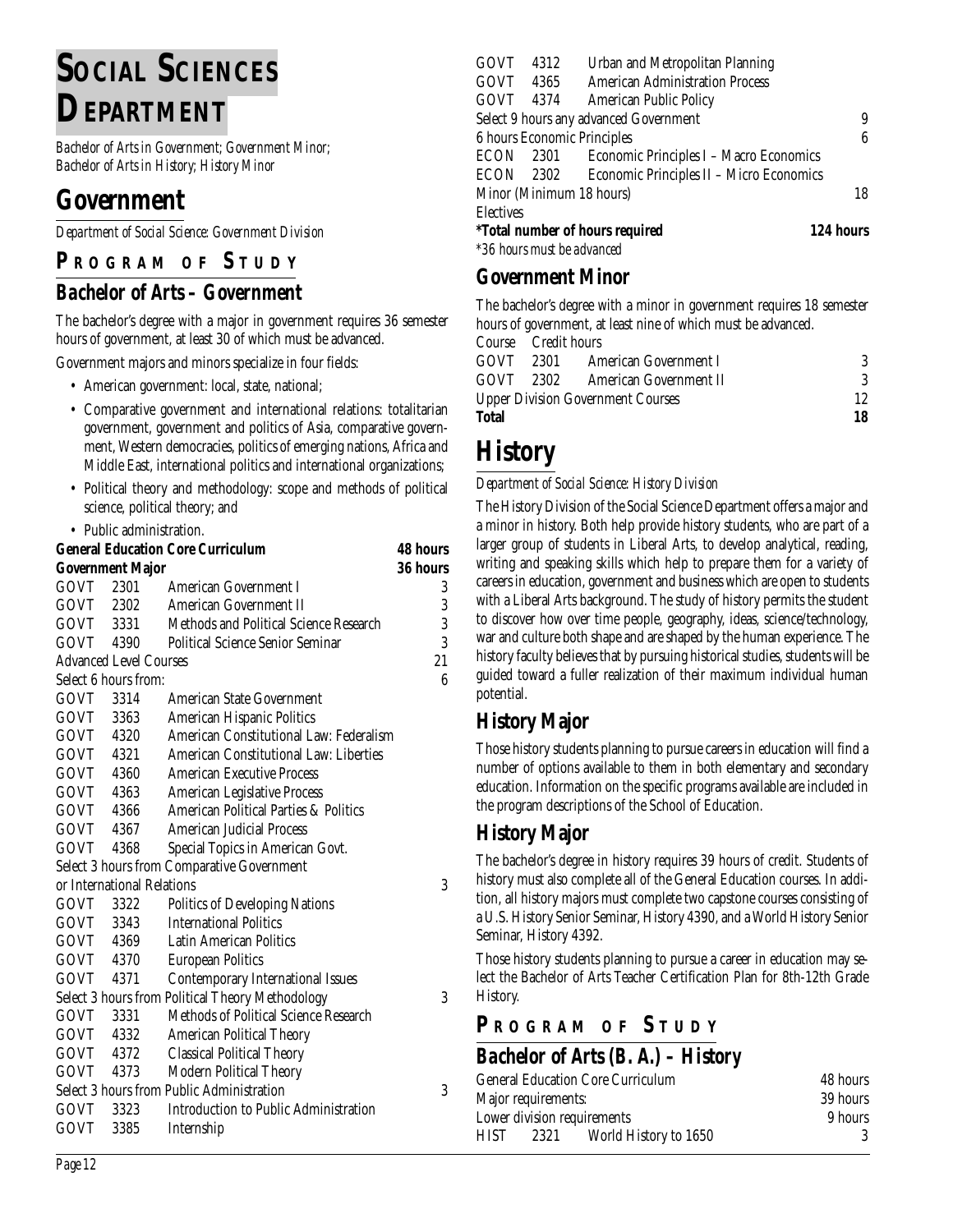| <b>HIST</b>    | 2322                                   | World History since 1650                   | 3            |
|----------------|----------------------------------------|--------------------------------------------|--------------|
| <b>HIST</b>    | 2380                                   | Mexican-American History                   | 3            |
|                | Advanced requirements*                 |                                            | 18 hours     |
| <b>HIST</b>    | 3340                                   | <b>Texas History</b>                       | 3            |
| <b>HIST</b>    |                                        | American                                   | (minimum) 3  |
| <b>HIST</b>    |                                        | European                                   | (minimum) 3  |
| <b>HIST</b>    |                                        | Latin American                             | (minimum) 3  |
|                |                                        | Senior Seminars American and World History | 6            |
|                |                                        | Advanced electives in major                | (minimum) 12 |
| Minor          |                                        |                                            | (minimum) 18 |
| Free electives |                                        |                                            | 19 hours     |
|                |                                        | <b>Total number of hours required</b>      | 124 hours    |
|                |                                        | (36 hours must be advanced)                |              |
|                | <i>*See course listing for choices</i> |                                            |              |

#### **P R OGRAM O F S TUDY**

## *Bachelor of Arts Teacher Certification Plan History (8th-12th Grade)*

| <b>General Education Core Curriculum</b> |          |                                 | 48 hours |
|------------------------------------------|----------|---------------------------------|----------|
| <b>History (Required Courses)</b>        | 18 hours |                                 |          |
| <b>HIST</b>                              | 2321     | World History to 1650           |          |
| <b>HIST</b>                              | 2322     | World History since 1650        |          |
| <b>HIST</b>                              | 2380     | Mexican-American History        |          |
| <b>HIST</b>                              | 3340     | <b>Texas History</b>            |          |
| <b>HIST</b>                              | 4390     | American History Senior Seminar |          |
| <b>HIST</b>                              | 4392     | World History Senior Seminar    |          |
|                                          |          |                                 |          |

#### **Upper Level Electives**

Minimum of 6 hours of American History chosen from:

|             |      | <u>Minimum of 0 nours of American Flistory chosen from.</u>            |
|-------------|------|------------------------------------------------------------------------|
| <b>HIST</b> | 3313 | American Colonial Era to 1783                                          |
| <b>HIST</b> | 3324 | Formative Period of the American Nation 1783-                          |
|             |      | 1840                                                                   |
| HIST        | 4303 | The Emergence of Modern America 1877-1917                              |
| HIST        | 4313 | Twentieth Century America, 1917 to present                             |
| HIST        | 4343 | Era of Sectional Conflict, 1840-1877                                   |
| <b>HIST</b> | 4344 | <b>United States Diplomatic History</b>                                |
| <b>HIST</b> | 4345 | North American Economic History                                        |
| <b>HIST</b> | 4380 | History of World War I and II                                          |
| <b>HIST</b> | 4381 | <b>U.S. Military History</b>                                           |
|             |      | Minimum of 6 hours of European (or Asian) History chosen from:         |
| <b>HIST</b> | 4365 | History of the Middle Ages                                             |
| <b>HIST</b> | 4367 | History of Early Modern Europe                                         |
| <b>HIST</b> | 4370 | The Renaissance and the Reformation 1300-1650                          |
| HIST        | 4377 | French-led Revolutionary Europe                                        |
| <b>HIST</b> | 4378 | German-Led Modern Europe                                               |
| <b>HIST</b> | 4380 | History of World War I and II                                          |
| HIST        | 4387 | History of Asia and Russia                                             |
|             |      | Minimum of 6 hours of Latin American History chosen from:              |
| <b>HIST</b> | 3333 | Colonial Mexico, Central and South America                             |
| <b>HIST</b> | 3334 | Mexico and the Borderlands Through                                     |
|             |      | Independence                                                           |
| HIST        | 3335 | Mexico since Independence                                              |
| HIST        | 4357 | History of Modern Latin America                                        |
| HIST        | 4373 | History of Spain                                                       |
|             |      | Additional Upper Level or Lower Level Electives chosen from<br>6 hours |
|             |      | of any GEOG, ECON or INDS                                              |
|             |      | Pedagogy and Professional Responsibility<br>26 hours                   |
| <b>EDCI</b> | 4301 | Foundations of Education In a Diverse Society                          |
|             |      |                                                                        |

| <b>EDSC</b> | 4303                           | Understanding Learners in 8-12                       |           |
|-------------|--------------------------------|------------------------------------------------------|-----------|
| EDSC-       | 4374                           | Designing Instruction for Grades 8-12                |           |
| EDSC        | 4375                           | Strategies for Delivering Instruction in Grades 8-12 |           |
| <b>EDSC</b> | 4376                           | Ethical Standards and Classroom Management for       |           |
|             |                                | $8 - 12$                                             |           |
| <b>EDSC</b> | 4380                           | Teaching ESL 8-12                                    |           |
| <b>EDCI</b> | 4203                           | Technology and the School Curriculum                 |           |
| <b>EDSC</b> | 4641                           | Student Teaching, 8-12                               |           |
|             | <b>Combination of Subjects</b> |                                                      | 16 hours  |
| <b>SPCH</b> | 1318                           | <b>Interpersonal Communication</b>                   |           |
| <b>EDCI</b> | 2101                           | <b>School and Society</b>                            |           |
| <b>EDLI</b> | 4350                           | Adolescent Literature                                |           |
| EDLI        | 4351                           | Reading in the Content Areas                         |           |
| EDSC        | 4380                           | Teaching ESL 8-12                                    |           |
| <b>SPED</b> | 4386                           | <b>Modifications in Inclusive Settings</b>           |           |
|             |                                | Total number of hours required                       | 135 hours |

## **History Minor**

The bachelor's degree with a minor in history and no teaching options requires 18 semester hours of history beyond the 6 hours of history required in the General Education core. The 18 hours are to consist of:

| Total                       | 18   |                          |   |
|-----------------------------|------|--------------------------|---|
| Advanced electives in major | 6    |                          |   |
| HIST                        | 3340 | <b>Texas History</b>     | 3 |
| HIST                        | 2380 | Mexican-American History | 3 |
| HIST                        | 2322 | World History since 1650 | 3 |
| HIST                        | 2321 | World History to 1650    | 3 |
|                             |      |                          |   |

## **Military Science**

#### *Military Science – Minor*

The departmental objective is to develop selected men and women with potential to serve as commissioned officers in the Active Army, National Guard, or Army Reserve. The leadership and management experience gained through the Army Reserve Officers' Training Corps and service as a commissioned officer will benefit the student in civilian as well as in military science and national defense pursuits. Students in the program have the opportunity to:

- enhance leadership and managerial potential;
- attain basic understanding of military fundamentals and national security;
- attain clear understanding of the concept of military art and science; and
- develop a strong sense of personal honor, integrity, and individual responsibility.

#### **Army Scholarship Program**

Any student who meets prerequisites may compete for nationally awarded U.S. Army scholarships that pay for tuition, books, fees and other purely educational costs and a tax-free subsistence allowance for 10 months of each year the scholarship is in effect. A limited number of free rooms are available on campus with priority going to ROTC Scholarship winners.

#### **Veteran's Assistance**

Veterans who enroll in upper-level Military Science receive a tax-free monthly subsistence allowance for 10 months each of the two years, in addition to benefits provided by the Veteran's Administration, Army Reserve or National Guard.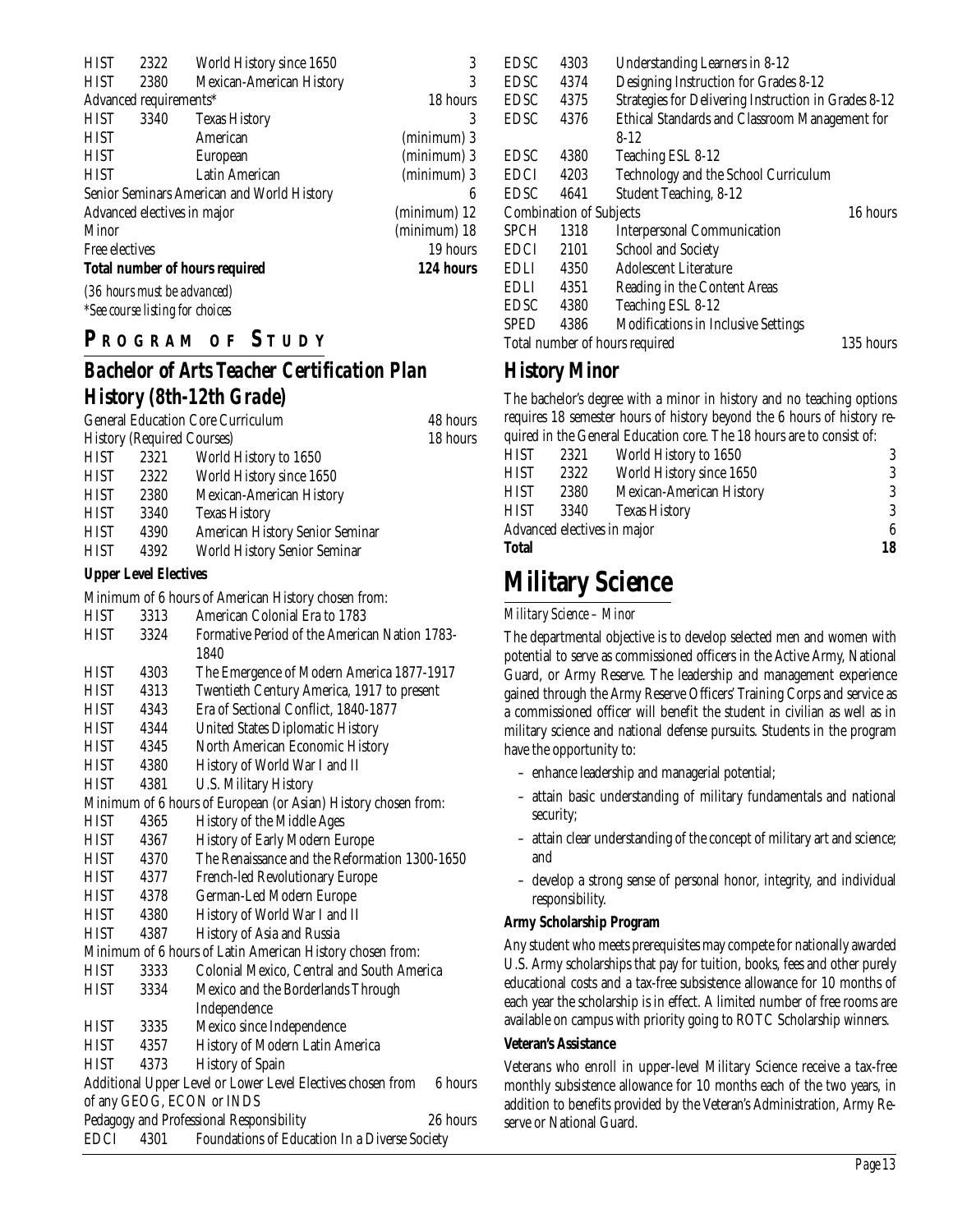#### **Simultaneous Membership Program (SMP)**

Eligible students are allowed to participate with Army Reserve or the National Guard combined with College ROTC. In addition to Reserve or National Guard pay, the student receives ROTC pay. In the SMP, the student's pay will be elevated to the rank of E-5 (Sergeant) and the student will fill the position of junior leader in that unit. Upon completion of a baccalaureate degree and the ROTC program, the student may be commissioned in the Active Army, Army Reserve or National Guard in the rank of second lieutenant.

#### **Departmental Activities**

The Military Science Department sponsors several extracurricular activities such as the annual Military Ball, Dining-Out, ROTC Day, Field Training Exercises, and Guadalupe River canoe trip. Additional opportunities to participate in team events are available in Color Guard, Rifle Team, and Ranger Challenge.

#### **Army Training**

Selected cadets enrolled in the course may be eligible to compete for attendance to either the Airborne, Air Assault, Northern Warfare, Mountain Warfare, and Cadet Troop Leadership Training. Selection is based upon motivation, physical condition, and performance in Military Science.

#### **Minor in Military Science**

The Military Science Department offers a minor in Military Science and a commission as an officer in the Active Army, Army Reserve or Army National Guard through the Reserve Officers' Training Corps (ROTC) program at the Edinburg campus.

#### **No Commitment or Obligation for Lower Level Courses**

Students need not seek a career in the U.S. Army to enroll in lower level courses such as Marksmanship and First Aid, Survival and Land Navigation Training, and Basic Leadership, which provide the opportunity to increase individual skills and knowledge in leadership and management techniques in and outside the classroom. Lower-level courses also fulfill the physical education requirement for general education.

Requirements for Advanced Military Science Standing and Commissioning

- 1. Complete four semesters of lower-level ROTC courses or have advanced credit as a Veteran, from USAR/ARNG Basic Training, ROTC Basic Camp, or ROTC credit and approval.
- 2. Maintain full-time student status.
- 3. Pass a military physical examination.
- 4. Pass the ROTC Physical Aptitude Examination
- 5. Pass the Officer Selection Battery.
- 6. Maintain an overall grade point average of 2.0.
- 7. Sign an Advanced ROTC and Commissioning Agreement.
- 8. Successfully complete four semesters of Advanced ROTC courses.
- 9. Successfully complete ROTC Advanced Camp.
- 10.Successfully complete an undergraduate degree program.
- 11.Successfully complete at least one departmentally approved Professional Military Education course from each of the listed: Written Communication Skills, Human Behavior, Computer Literacy, Mathematics and Military History

#### **Military Science Minor**

A minor in Military Science requires 18 semester hours of which 16 hours must be advanced Military Science courses plus ROTC 2302.

|           | $\frac{1}{2}$ independent $\frac{1}{2}$ in $\frac{1}{2}$ in $\frac{1}{2}$ is clearly coupled plus to $\frac{1}{2}$ is soon. |                     |
|-----------|-----------------------------------------------------------------------------------------------------------------------------|---------------------|
| Course    |                                                                                                                             | <b>Credit hours</b> |
| ROTC 3202 | <b>Advanced Army Physical Development</b>                                                                                   |                     |

| ROTC  | 3401 | <b>Advanced Military Leadership</b> | 4  |
|-------|------|-------------------------------------|----|
| ROTC  | 3402 | <b>Small Unit Tactics</b>           | 4  |
| ROTC  | 4401 | Staff Management & Responsibilities | 4  |
| ROTC  | 4403 | <b>Advanced Military Science</b>    | 4  |
| Total |      |                                     | 18 |

*Note: A student planning to minor in Military Science must see the ROTC representative at the College of Liberal Arts.*

# **Pre-Law**

Admission to law school is becoming increasingly selective. Applicants are selected primarily on these factors: the Law School Admissions Test (LSAT), which should be taken in the Junior or Senior year; a writing sample, which is a separate part of the LSAT; the student's overall grade point average; co-curricular activities and maturing experiences. Many law schools also request letters of recommendation.

Students should aim for a minimum GPA of 3.0 and a minimum LSAT score of 35. Virtually all law schools have admissions policies which allow exceptions to these figures, but the closer the student is to these scores, the better the chance of admission.

While any undergraduate major will assist in preparation for law school, those majors which emphasize the fundamental skills necessary for effective oral and written communication are advisable. Students are encouraged to seek courses of study which emphasize reading, writing, reasoning, and analyzing as these are skills tested most fully by the LSAT. Pre-law students should consult the current Pre-Law Handbook prepared by the Law School Admission Service.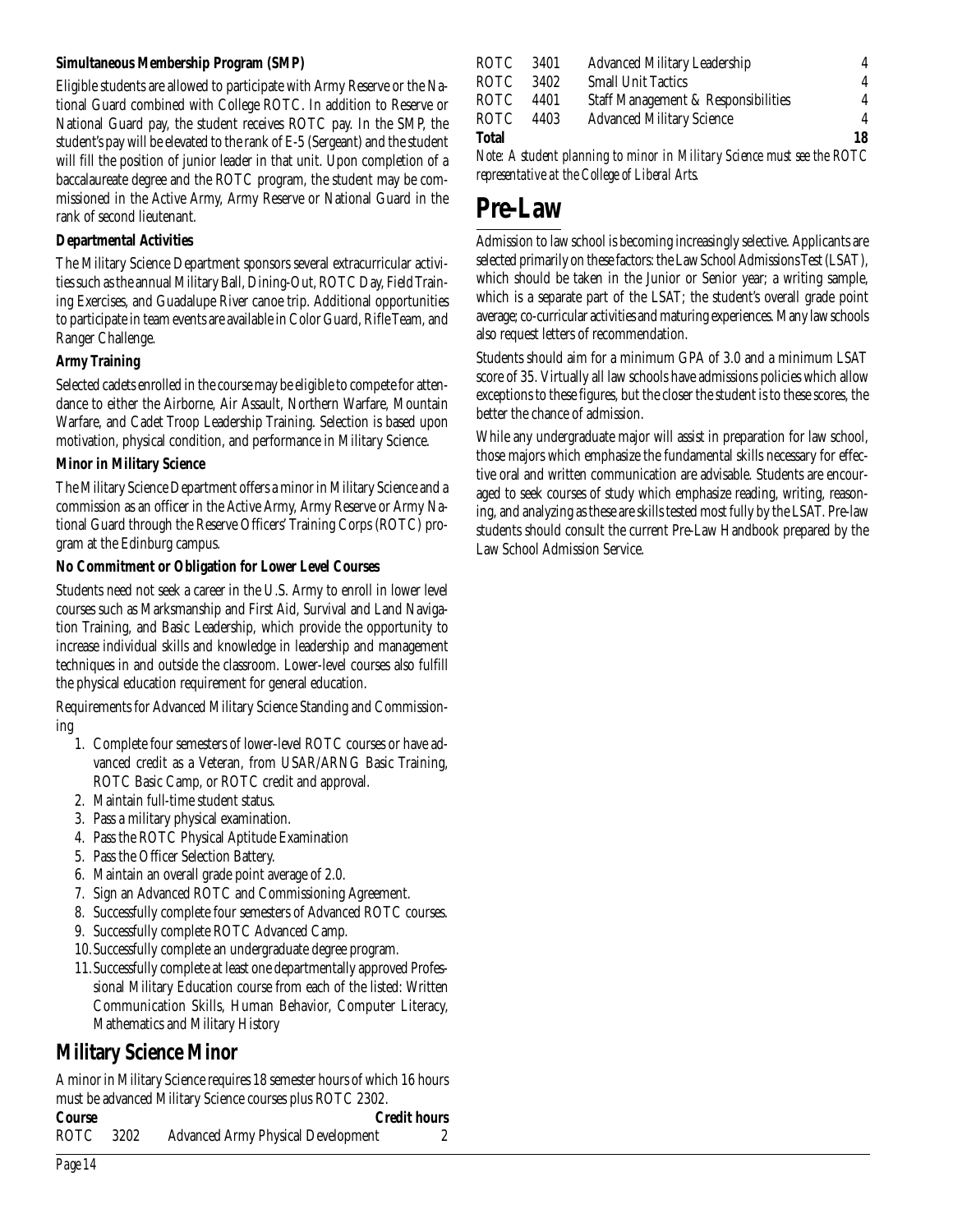# **COLLEGE OF SCIENCE, MATHEMATICS AND TECHNOLOGY**

## **Certificates & Degrees Offered**

#### **Biological Sciences Department**

Bachelor of Science – Biology Biology Minor Master of Science in Interdisciplinary Studies – Biology

#### **Computer Sciences/Computer Information Systems Department**

Certificate of Proficiency – Microcomputer Specialist Associate in Applied Science – Computer Information Systems Computer Science Minor Bachelor of Science – Computer Science

## **Engineering Technology Department**

Occupational Training Certificate – Machine Shop Certificate of Proficiency – Drafting Associate in Applied Science – Drafting Associate in Applied Science – Electronics Certificate of Proficiency – Engineering Technology with concentration in Manufacturing/Mechanical or Electronics Associate in Applied Science – Engineering Technology with concentration in Manufacturing, Mechanical or Electronics Bachelor of Science – Engineering Technology with concentration in Manufacturing, Mechanical, or Electronics

#### **Industrial Technology Department**

Occupational Training Certificate Air Conditioning and Refrigeration Auto Body Repair Automotive Mechanics Building Trades Diesel Mechanics

#### **Mathematics Department**

Bachelor of Science – Mathematics Mathematics Minor

#### **Physical Sciences Department**

Bachelor of Arts – Chemistry Bachelor of Arts – Physics Chemistry Minor Physics Minor

# **BIOLOGICAL SCIENCES DEPARTMENT**

*Bachelor of Science – Biology Major; Biology Minor*

#### *Master of Science in Interdisciplinary Studies*

The major in Biology is offered as a basic degree program for further studies or for employment in services not related to public education. The program is also designed for students desiring elementary or secondary teacher certification in Texas public education. Partial certifications can be found in this section. Additional information about certification must be obtained from the School of Education section in this catalog and the General Degree Requirements mentioned earlier in this publication. Please contact a member of the Department of Biological Sciences for additional information and/or help with degree programs. Biology graduate courses are also offered toward a Master of Science in Interdisciplinary Studies. See the Graduate Catalog, the Office of Graduate Studies, or the Graduate Coordinator in the Biological Sciences Department for information on this program.

The Biological Sciences Department provides support coursework to the Allied Health Sciences and Nursing programs.

#### **P R OGRAM O F S TUDY**

## *Bachelor of Science Biology*

In addition to the General Education Core requirements, the bachelor's degree with a major in biology requires 36 semester credit hours of biology courses with 24 semester credit hours from the Biology Core (15 hours advanced) and 13 semester credit hours from the list of Biology electives. In addition, 15 semester credit hours are to be selected from the support courses.

| <b>General Education Core Curriculum</b> | 48 hours        |  |  |
|------------------------------------------|-----------------|--|--|
| <b>Lower Division required courses</b>   | (11 hours Core) |  |  |
| MATH 2313 or 2342                        |                 |  |  |
| CHEM 1311 + 1111                         |                 |  |  |
| CHEM 1312 + 1112                         |                 |  |  |

## *Biology Major*

#### **36 hours**

|             | Biology Core: 24 hours          |                                            |   |
|-------------|---------------------------------|--------------------------------------------|---|
| BIOL        | 1306                            | <b>Biological Principles I</b>             | 3 |
| BIOL        | 1106                            | <b>Biological Principles I Laboratory</b>  | 1 |
|             | BIOL 1307                       | <b>Biological Principles II</b>            | 3 |
|             | BIOL 1107                       | <b>Biological Principles II Laboratory</b> | 1 |
|             | BIOL 3301                       | <b>Advanced Physiology</b>                 | 3 |
|             | BIOL 3403                       | <b>Genetics</b>                            | 4 |
|             | BIOL 3409                       | Ecology                                    | 4 |
|             | BIOL 3412                       | Cell Biology                               | 4 |
| BIOL        | 4100                            | <b>Biology Seminar</b>                     | 4 |
|             | <b>**Biology Electives List</b> | 12 hours; 9 advanced                       |   |
| <b>BIOL</b> | 2321                            | Microbiology                               |   |
| <b>BIOL</b> | 2121                            | Microbiology Laboratory                    |   |
|             | BIOL 2428                       | Comparative Vertebrate Anatomy             |   |
|             | BIOL 3408                       | <b>Plant Morphology</b>                    |   |
|             | BIOL 3414                       | <b>Invertebrate Zoology</b>                |   |
|             | BIOL 4170                       | Laboratory Topics in Biology               |   |
| BIOL        | 4199                            | <b>Research Problems in Biology</b>        |   |
| <b>BIOL</b> | 4299                            | <b>Research Problems in Biology</b>        |   |
| <b>BIOL</b> | 4309                            | Herpetology                                |   |
| <b>BIOL</b> | 4370                            | Topics in Biology (limit of 3 hours)       |   |
| <b>BIOL</b> | 4390                            | <b>Biology Internship</b>                  |   |
| BIOL        | 4399                            | <b>Research Problems in Biology</b>        |   |
| BIOL        | 4402                            | Marine Zoology                             |   |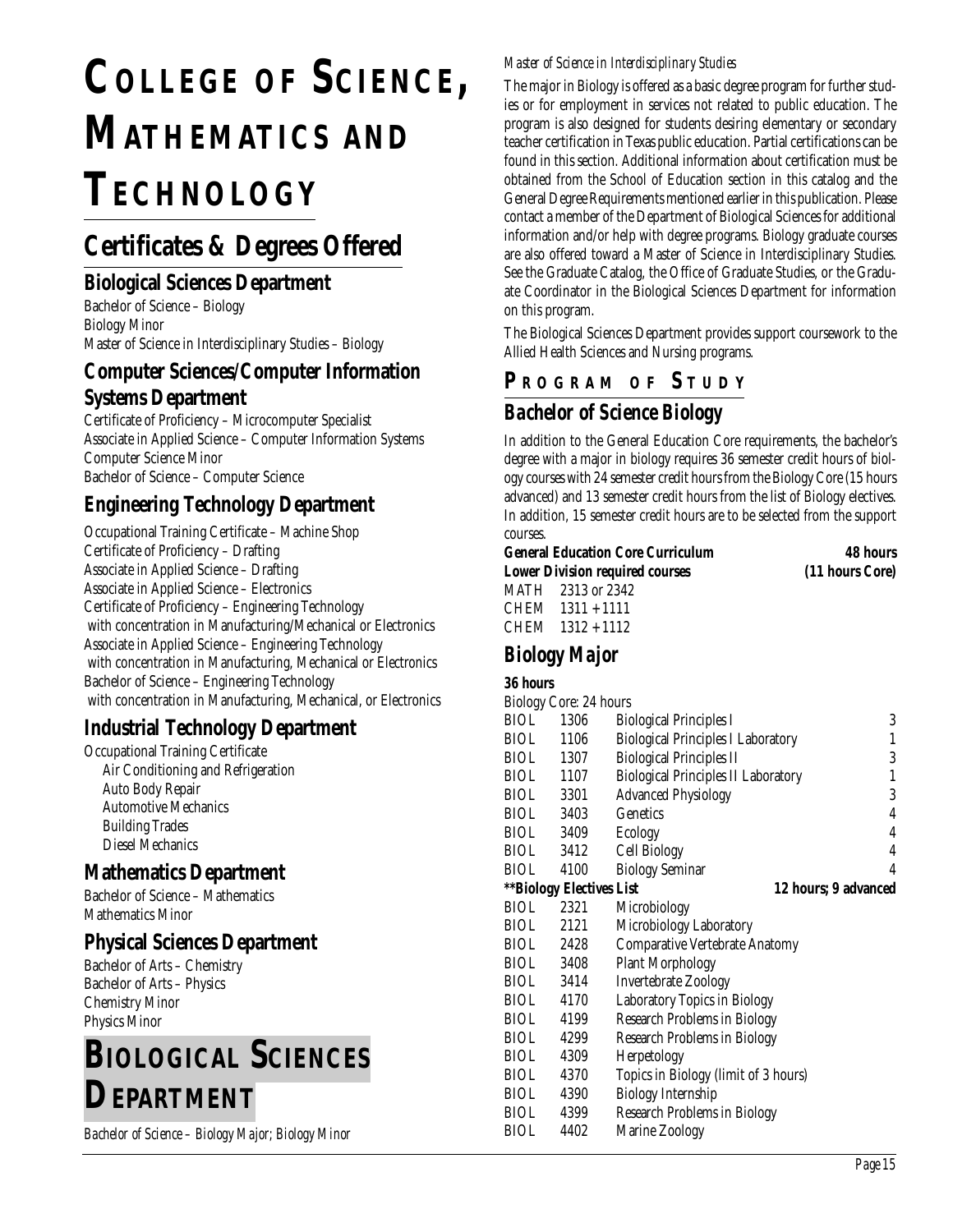| BIOL.                   | 4404                                 | <b>Ichthyology</b>                                                        |          |
|-------------------------|--------------------------------------|---------------------------------------------------------------------------|----------|
| <b>BIOL</b>             | 4410                                 | <b>Marine Botany</b>                                                      |          |
| <b>BIOL</b>             | 4414                                 | <b>Plant Taxonomy</b>                                                     |          |
| <b>BIOL</b>             | 4420                                 | <b>Plant Anatomy</b>                                                      |          |
| <b>BIOL</b>             | 4440                                 | Immunology                                                                |          |
| <b>BIOL</b>             | 4450                                 | Ornithology                                                               |          |
| <b>Support Courses:</b> |                                      |                                                                           | 19 hours |
| <b>CHEM</b>             | 2323                                 | Organic Chemistry I (Lab required)                                        |          |
| <b>CHEM</b>             | 2325                                 | Organic Chemistry II (Lab required)                                       |          |
| PHYS                    | 1301                                 | General Physics I (Lab required)                                          |          |
| <b>PHYS</b>             | 1302                                 | General Physics II (Lab required)                                         |          |
| or GEOL 1403            |                                      |                                                                           |          |
| COSC                    | 1310                                 | (or other higher level COSC course)                                       |          |
|                         |                                      | Minor (Minimum 18 hours; 9 advanced)                                      | 18 hours |
|                         |                                      | Selecting Chemistry as the minor will reduce the required hours here to 9 |          |
|                         |                                      | advanced, and allow 9 hours additional electives.                         |          |
|                         | <b>Additional Electives: 3 hours</b> |                                                                           |          |
|                         |                                      |                                                                           |          |

(12 hours, if Chemistry is selected as the minor) *\*Total minimum number of hours required for the Biology Major 124 hours*

#### *Recommended Four-Year Matriculation for Biology Majors with No Deficiencies*

#### **Freshman Year**

**First Semester**

General Education Core Courses BIOL 1306 & 1106 CHEM 1311 & 1111 MATH 2313 or 2342

#### **Second Semester**

**General Education Core Courses**

BIOL 1307 & 1107 CHEM 1312 & 1112 COSC (see advisor)

#### **Sophomore Year**

**Third Semester**

General Education Core Courses BIOL 3301 or 3403 CHEM 2323 (& 2123 recommended)

#### **Fourth Semester**

General Education Core Courses BIOL 3301, 3403, 3409, or 3412 CHEM 2325 (& 2125 recommended)

#### **Junior Year**

#### **Fifth Semester**

General Education Core Courses BIOL 3301, 3403, 3409, or 3412 BIOL Elective \*\* See list PHYS 1301 & 1101 Minor Course (CHEM or other)

#### **Sixth Semester**

General Education Core Courses BIOL 3301, 3403, 3409 or 3412 BIOL Elective \*\* See List PHYS 1302 & 1102 or GEOL Minor Course (CHEM or other)

#### **Senior Year**

#### **Seventh Semester**

General Education Core Courses BIOL Electives \*\* See list Minor Courses or electives BIOL 4100 (or may be taken in Semester Eight)

#### **Eighth Semester**

BIOL Electives \*\* See List Minor Courses or Electives BIOL 4100

Students planning to pursue graduate study in a science, including Biology, Chemistry, Wildlife Science, Microbiology, Physiology, Molecular Biology, Ecology or most other areas need two semesters of Calculus, and should take it early. Statistics and/or Linear Algebra may also be recommended. Courses such as Speech, History, Government may be moved to later semesters to accommodate extra Mathematics.

Students planning to enter medical or other professional school requiring a background in science should consult with the pre-professional advisor as a freshman and follow the curriculum recommended.

Students with deficiencies, those who work, or who simply wish to reduce the intensity of the program may want to take longer to finish. Be sure to consult your advisor in order to sequence courses appropriately.

## **Biology Minor**

The bachelor's degree with a minor in biology requires 24 to 25 semester credit hours of biology courses: 20 semester credit hours from the Biology Core (12 hours advanced) and 4-5 semester credit hours from the Biology Electives.

| <b>Biology Core</b>      |         |                                                  | 20 hours  |
|--------------------------|---------|--------------------------------------------------|-----------|
| BIOL                     | 1106    | Principles of Biology Laboratory I               |           |
| <b>BIOL</b>              | 1306    | Principles of Biology I                          |           |
| <b>BIOL</b>              | 1107    | Principles of Biology Laboratory II              |           |
| <b>BIOL</b>              | -- 1307 | Principles of Biology II                         |           |
| BIOL                     | 3403    | <b>Genetics</b>                                  |           |
| <b>BIOL</b>              | 3409    | Ecology                                          |           |
| <b>BIOL</b>              | 3412    | Cell Biology                                     |           |
| <b>Biology Electives</b> |         |                                                  | 4-5 hours |
| <b>BIOL</b>              | 2301    | Anatomy and Physiology I                         |           |
| <b>BIOL</b>              | 2101    | Anatomy and Physiology Laboratory I              |           |
| <b>BIOL</b>              | 2321    | Microbiology                                     |           |
| <b>BIOL</b>              | 2121    | Microbiology Laboratory                          |           |
| <b>BIOL</b>              | 2428    | <b>Comparative Vertebrate Anatomy</b>            |           |
| <b>BIOL</b>              | 3301    | <b>Advanced Physiology</b>                       |           |
| <b>BIOL</b>              | 3408    | <b>Plant Morphology</b>                          |           |
| <b>BIOL</b>              | 3414    | <b>Invertebrate Zoology</b>                      |           |
| <b>BIOL</b>              | 4100    | <b>Biology Seminar</b>                           |           |
| <b>BIOL</b>              | 4170    | Laboratory Topics in Biology                     |           |
| <b>BIOL</b>              |         | 4199, 4299, or 4399 Research Problems in Biology |           |
| <b>BIOL</b>              | 4309    | Herpetology                                      |           |
| <b>BIOL</b>              | 4370    | Topics in Biology (3 hours only)                 |           |
| <b>BIOL</b>              | 4402    | Marine Zoology                                   |           |
| <b>BIOL</b>              | 4404    | Ichthyology                                      |           |
| <b>BIOL</b>              | 4410    | Marine Botany                                    |           |
| <b>BIOL</b>              | 4414    | <b>Plant Taxonomy</b>                            |           |
| <b>BIOL</b>              | 4420    | <b>Plant Anatomy</b>                             |           |
| <b>BIOL</b>              | 4440    | Immunology                                       |           |
| BIOL                     | 4450    | Ornithology                                      |           |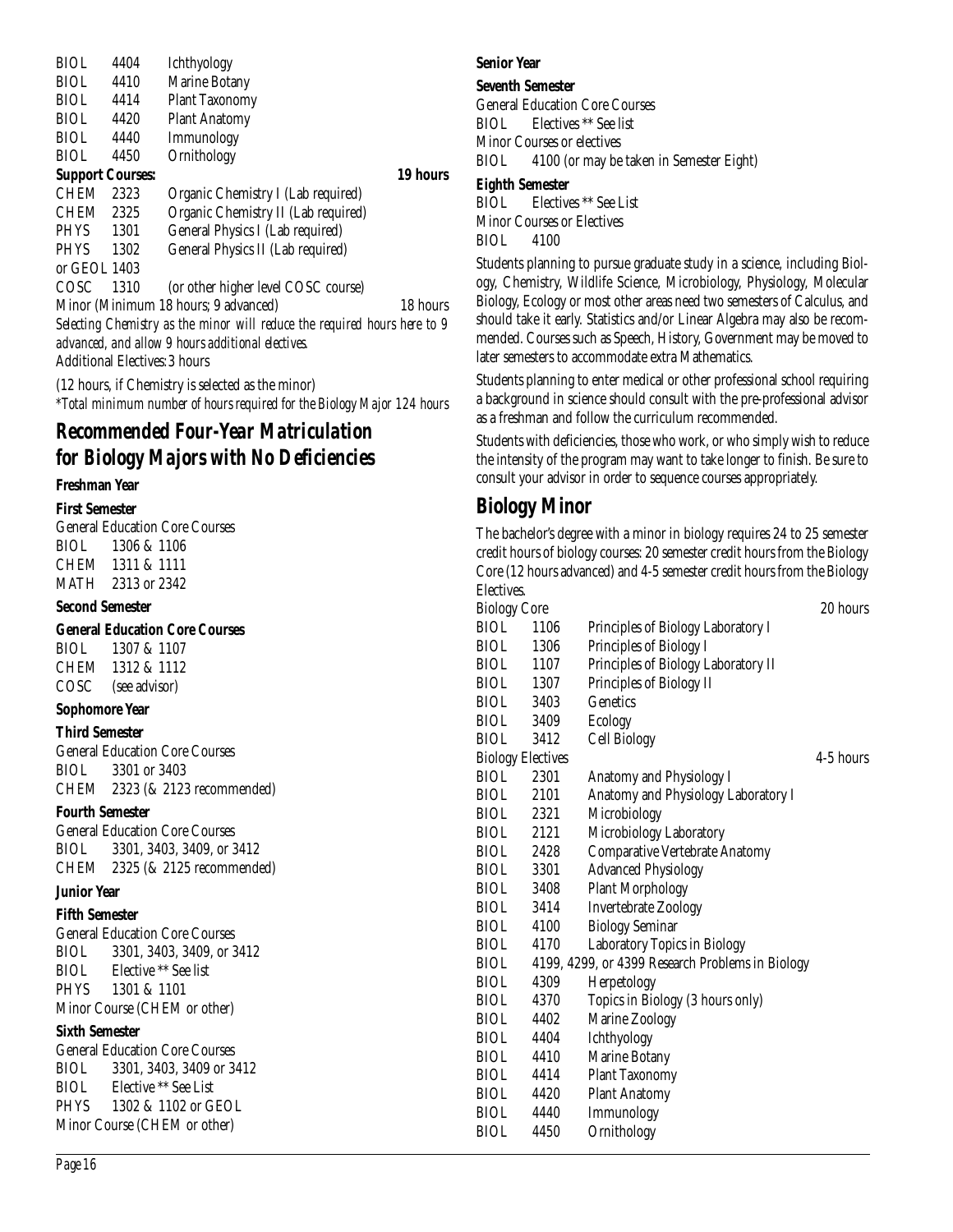#### **P R OGRAM O F S TUDY**

## *Bachelor of Science in Science (4th-8th Grade Teacher Certification)*

|                              | <b>General Education Core</b> | 48 hours                                       |                         |
|------------------------------|-------------------------------|------------------------------------------------|-------------------------|
| <b>Science Certification</b> |                               |                                                | 48 hours                |
| Biology: 23 hours            |                               |                                                |                         |
| <b>BIOL</b>                  |                               | 2301/2101 Anatomy and Physiology               | 3/1                     |
| <b>BIOL</b>                  |                               | 3301/4170 Animal Physiology                    | 3/1                     |
| <b>BIOL</b>                  | 4404                          | (Ichthyology)                                  | 4                       |
| <b>BIOL</b>                  | 3408                          | Plant Morphology or 4420 Plant Anatomy or      | 4                       |
| <b>BIOL</b>                  | 3414                          | Invertebrate Zoology, or 4402 Marine Zoology   |                         |
| <b>BIOL</b>                  | 4309                          | Herpetology                                    | $\overline{3}$          |
| <b>BIOL</b>                  | 4450                          | Ornithology                                    | $\overline{\mathbf{4}}$ |
|                              | Support Courses:: 24 hours    |                                                |                         |
| CHEM                         |                               | 1311/1111 General Chemistry I                  | 3/1                     |
| CHEM                         |                               | 1312/1112 General Chemistry II                 | 3/1                     |
| CHEM                         |                               | 2323/2123 Organic Chemistry I                  | 3/1                     |
| CHEM                         |                               | 2325/2125 Organic Chemistry II                 | 3/1                     |
| PHYS                         |                               | 1301/1101 Physics I                            | 3/1                     |
| <b>PHYS</b>                  |                               | 1302/1102 Physics II                           | 3/1                     |
|                              |                               | Pedagogy of Prof. Responsibility: 26 hours     |                         |
| <b>EDCI</b>                  | 4301                          | Foundations of Education in a Diverse Society  | 3                       |
| EDMG 4341                    |                               | Understanding Learners in the Middle Grades    | 3                       |
| EDMG                         | 4342                          | Instructional Planning and Curriculum for the  |                         |
|                              |                               | Middle Grades 3                                |                         |
| <b>EDMG</b>                  | 4343                          | Methods & Classroom Mgmt. in Middle Grades     | 3                       |
| EDMG                         | 4346                          | Teaching Science and Math in Middle Grades     | 3                       |
| EDMG                         | 4347                          | Teaching Eng. Language Learners in Mid. Grades | $\boldsymbol{3}$        |
| <b>EDCI</b>                  | 4203                          | Technology in the Classroom                    | $\overline{\mathbf{c}}$ |
| <b>EDMG</b>                  | 4648                          | Student Teaching in the Middle Grades          | 6                       |
|                              | Support Courses: 16 hours     |                                                |                         |
| <b>SPED</b>                  | 4370                          | <b>Foundations of Special Education</b>        | 3                       |
| SPED                         | 4386                          | Modifications in Inclusive Settings            | 3                       |
| EDLI                         | 4367                          | Teaching Reading to English Language Learner   | 3                       |
| <b>KINE</b>                  | 3340                          | Principles of Wellness and Fitness             | 3                       |
| <b>EDCI</b>                  | 2101                          | <b>Schools and Society</b>                     | $\mathbf{1}$            |
| <b>Recommended</b>           |                               |                                                |                         |

COSC 1310 or other course recommended by advisor 3

## **P <sup>R</sup> OGRAM O F S TUDY**

# *Bachelor of Science (Grades 8-12 Teacher*

#### *Certification)*

| <b>General Education Core</b><br>48 hours |      |                                                          |          |
|-------------------------------------------|------|----------------------------------------------------------|----------|
|                                           |      | Pedagogy & Professional Responsibility                   | 26 hours |
| <b>EDCI</b>                               | 4301 | Foundations of Education in a Diverse Society            | 3        |
| <b>EDSC</b>                               | 4303 | Understanding Learners in 8-12                           | 3        |
| <b>EDSC</b>                               | 4374 | Designing Instruction for Grades 8-12                    | 3        |
| <b>EDSC</b>                               | 4375 | <b>Strategies for Delivering Instruction Grades 8-12</b> | -3       |
| <b>EDSC</b>                               | 4376 | <b>Ethical Standards and Classroom Management</b>        | 3        |
| <b>EDSC</b>                               | 4378 | Teaching Mathematics in 8-12 Classrooms                  | 3        |
| 0r                                        |      |                                                          |          |
| <b>EDSC</b>                               | 4379 | Teaching Science in 8-12 Classrooms                      |          |
| <b>EDCI</b>                               | 4203 | Technology in the School Curriculum                      | 2        |
| <b>EDSC</b>                               | 4641 | <b>Student Teaching 8-12</b>                             | 6        |
|                                           |      |                                                          |          |

| Science Certification      |                                                  | 48 hours |
|----------------------------|--------------------------------------------------|----------|
|                            | (20 hours Biology /28 hours Physical Science)    |          |
| Biology: 20 hours          |                                                  |          |
|                            | BIOL 3301/4170 Animal Physiology                 | 3/1      |
| BIOL 3403                  | Genetics                                         | 4        |
| BIOL 3409 Ecology          |                                                  | 4        |
|                            | BIOL 3412 Cell Biology                           | 4        |
|                            | BIOL 4414 Plant Taxonomy                         | 4        |
| Physical Science: 28 hours |                                                  |          |
|                            | CHEM 1311/1111 General Chemistry I               | 3/1      |
|                            | CHEM 1312/1112 General Chemistry II              | 3/1      |
|                            | CHEM 2323/2123 Organic Chemistry I               | 3/1      |
|                            | CHEM 2325/2125 Organic Chemistry II              | 3/1      |
|                            | CHEM 3305/3105 Analytical Chemistry              | 3/1      |
|                            | PHYS 1301/1101 Physics I                         | 3/1      |
|                            | PHYS 1302/1102 Physics II                        | 3/1      |
| Support (13 Credit hours)  |                                                  |          |
| 2101<br>EDCI               | <b>School and Society</b>                        | 1        |
| EDLI<br>4351               | Reading in the Content Areas                     | 3        |
| EDSC 4380                  | Teaching ESL 8-12                                | 3        |
| SPED 4386                  | Modifications in Inclusive Settings              | 3        |
| COSC 1310                  | or other computer science as agreed with advisor | 3        |
| <b>Total hours</b>         |                                                  | 135      |

*Total hours advanced: 56*

# **COMPUTER SCIENCES/ COMPUTER INFORMATION SYSTEMS DEPARTMENT**

*Bachelor of Science in Computer Science Computer Science Minor Microcomputer Specialist Certificate Associate in Applied Science Degree*

The Bachelor of Science in Computer Science (BSCS) degree provides students with a background for graduate study in the computer sciences and complements the academic background needed for careers in computer science related fields. The minors include the subject matter needed for certification for secondary school teaching.

Computer Information Systems (CIS), a two-year technical degree, emphasizes concepts and processes relevant to organizational functions and management. CIS graduates are prepared to work with information and computer technologies and use their training to develop and maintain an information system structure, solve problems, and improve systems.

Additionally, the teacher certification program prepares students to teach secondary level computer science courses.

## **Computer Sciences**

Computer Science, the study of the structure, function, and application of computers, is central to the rapidly expanding use of information technology. Computers have traditionally been used in engineering and scientific applications and business, and now applications are found in almost all fields from art to zoology.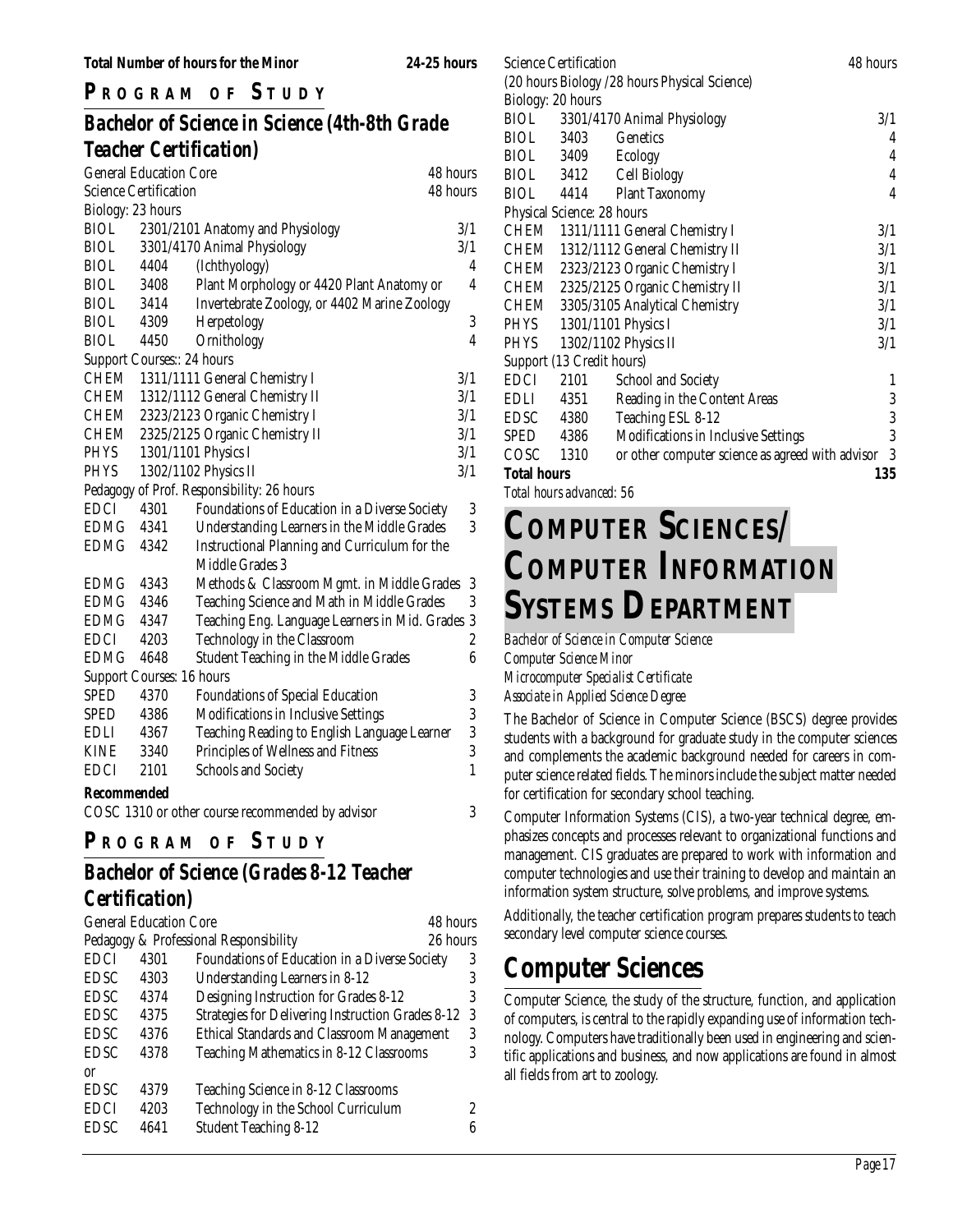### **P R OGRAM O F S TUDY**

## *Bachelor of Science in Computer Science*

The Bachelor of Science in Computer Science degree requires a minimum of 128 semester credit hours. No minor is required because of the broad nature of the degree program.

#### **General Education Core Curriculum: 48 hours**

**General Education Required Courses: 11 hours**

A computer science major must take Calculus I as the required math course as part of general education. The science requirement must include PHYS 2425 University Physics I and PHYS 2426 University Physics II.

#### **Free Electives: 12 hours**

#### **COSC 1315 Required**

Students are required to possess the skills taught in COSC 1315 Logic and Computing and are strongly encouraged to enroll in this course at the beginning of their academic career. Students with extensive computer experience may take another three hour academic course in lieu of COSC 1315, upon approval from the Department Chair. A student required to take prerequisite courses leading to the basic math requirement of Calculus I, may use these prerequisite courses as free electives and will not receive credit in any other form. Any increase in the number of hours in math or other required courses may only be absorbed by the nine hours dedicated to free electives. A course with course-prefix beginning with a T is not eligible for a free elective.

#### **Computer Science Foundation: 19 hours**

| COSC                        | 1418 | <b>Programming Structures</b>               | $\overline{4}$ |
|-----------------------------|------|---------------------------------------------|----------------|
| COSC 2312                   |      | <b>Foundations of Computer Science</b>      | 3              |
| COSC 2314                   |      | <b>Computer Systems Tools or</b>            |                |
| COSC 2316                   |      | Multimedia and Web Design or                |                |
| COSC 2317                   |      | <b>Signals and Systems</b>                  | 3              |
| MATH                        | 2314 | Calculus II                                 | 3              |
| MATH                        | 2342 | <b>Elementary Statistics</b>                | 3              |
| MATH                        | 3373 | <b>Discrete Structures</b>                  | 3              |
|                             |      | <b>Computer Science Core: 25 hours</b>      |                |
| COSC                        | 2318 | <b>Programming Structures II</b>            | 3              |
| COSC                        | 3310 | <b>Systems Program and Conc. Processes</b>  | 3              |
| COSC 3325                   |      | Digital Logic and Computer Organization     | 3              |
| COSC 3330                   |      | Networking & Database Management            | 3              |
| COSC 3345                   |      | Data and Information Structures             | 3              |
| COSC 3355                   |      | Principles of Programming Languages         | 3              |
| COSC 4310                   |      | <b>Operating Systems</b>                    | 3              |
| COSC 4346                   |      | Systems Analysis & Design                   | 3              |
| COSC                        | 4190 | Senior Project                              | 1              |
|                             |      | <b>Computer Science Electives: 12 hours</b> |                |
| Select from following list: |      |                                             |                |
| COSC                        | 4300 | <b>Compiler Construction</b>                |                |
| COSC 4313                   |      | <b>Computer Networking</b>                  |                |
| COSC 4330                   |      | <b>Computer Graphics</b>                    |                |
| COSC 4332                   |      | <b>Graphical User Interfaces</b>            |                |
| COSC 4342                   |      | Database Management Systems                 |                |
| COSC 4360                   |      | <b>Numerical Methods</b>                    |                |
| COSC                        | 4380 | <b>Special Topics</b>                       |                |
|                             |      |                                             |                |

#### **Technical Electives: 12 hours**

12 hours of approved advanced upper level courses: 12

Four higher-level application-oriented courses (12 semester credit hours) must be taken from the areas of business, engineering, physical sciences, and/or math. Departmental approval is required in the selection of these electives.

## **Computer Science Minor**

| 1418 | <b>Programming Structures I</b>                | 4                                                                                      |
|------|------------------------------------------------|----------------------------------------------------------------------------------------|
| 2318 | <b>Programming Structures II</b>               | 3                                                                                      |
| 3310 | Systems Programming and Concurrent Processes 3 |                                                                                        |
| 3330 | Networking & Database Management               |                                                                                        |
| 3345 | Data and Information Structures                | 3                                                                                      |
| 4310 | <b>Operating Systems</b>                       | 3                                                                                      |
| 4342 | Database Management Systems                    | 3                                                                                      |
|      |                                                | 3                                                                                      |
|      | 25 hours                                       |                                                                                        |
|      |                                                | Approved upper division COSC, or MATH<br><b>Total minimum number of hours required</b> |

**P R OGRAM O F S TUDY**

## **Bachelor of Applied Technology-Computer Information System Technology**

| <b>General Education Core Corriculum</b>     |                                                         | 48 hours       |
|----------------------------------------------|---------------------------------------------------------|----------------|
|                                              | Associate in Applied Science Technical Field            |                |
| <b>Select from:</b>                          |                                                         |                |
|                                              | <b>Computer Information Systems/Science Technology</b>  |                |
|                                              | Drafting/Computer Drafting and Design                   |                |
|                                              | <b>Digital Imaging Technology</b>                       |                |
|                                              | <b>Network Information Management Technology</b>        |                |
|                                              | <b>Computer Information System Technology Track</b>     | 34 hours       |
| COSC<br>1418                                 | <b>Programming Structures I</b>                         | 4              |
| COSC<br>3380                                 | <b>Special Topics</b>                                   | 3              |
| COSC 4380                                    | <b>Special Topics</b>                                   | 3              |
| MATH 3373                                    | <b>Discrete Structures</b>                              | $\overline{3}$ |
| CIST 3330                                    | <b>Networking Database Management</b>                   | 3              |
| CIST 4346                                    | <b>Systems Analysis and Design</b>                      | 3              |
| CIST 4340                                    | <b>File Structures</b>                                  | 3              |
| COOP $4301^2$                                | Cooperative Education Internship                        | 3              |
| <b>Advanced Electives or</b>                 |                                                         | 9              |
| TECT 3301                                    | <b>Foundations of Technology Training</b>               |                |
| TECT 3302                                    | Psychology of Technology Training                       |                |
| TECT 3303                                    | Training Methods in Industry                            |                |
| <b>Other Electives</b>                       |                                                         | 3 hours        |
| Total minimum number of hours required       | 120 hours                                               |                |
| Minimum advanced credit hours for graduation | 30 hours                                                |                |
|                                              | May be taken up to three times with different contents. |                |

## **Computer Information Systems**

Courses leading to an Associate in Applied Science degree or to a one-year Certificate of Proficiency in Computer Programming and Microcomputers are offered. Courses are also offered for students in other disciplines requiring general knowledge of computers.

The associate degree program is designed to give professional training and emphasize the application of the computer to a wide variety of needs and the design and development of computer-based systems. Such a broad and thorough training is excellent preparation for advanced college studies in the field of Computer Information Systems.

The Computer Information Systems courses and programs are not designed for students seeking a Bachelor's degree. However, in some instances,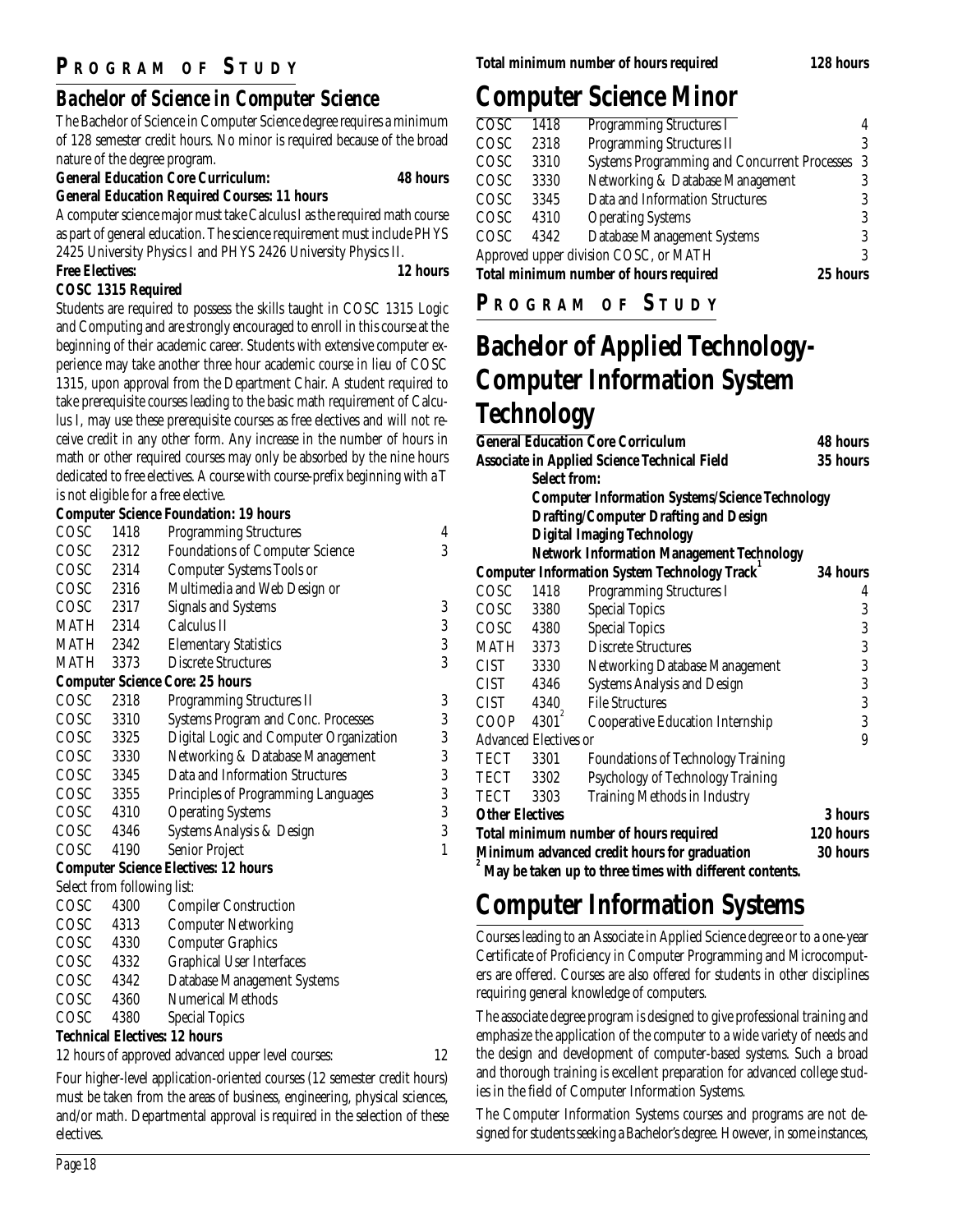universities do accept certain credits in transfer. Due to the variation in requirements at major universities, students wanting to pursue a bachelor's degree in computer information systems should consult a counselor to develop a degree plan suited to the university to which they intend to transfer.

### **P R OGRAM O F S TUDY**

## *Certificate of Proficiency – Microcomputer Specialist (\*Tech-Prep)*

#### **Program Competencies**

Students who successfully complete the Microcomputer Specialist program should be able to:

- work with user personnel in preparing specifications and documentation;
- design program logic, and code and test programs; and

– implement conversion of systems on microcomputer hardware.

#### **Freshman Year**

| <b>First Semester</b>  | <b>Credit hours</b>        |                                             |                        |  |  |
|------------------------|----------------------------|---------------------------------------------|------------------------|--|--|
| <b>TTSC</b>            | 1431                       | <b>Introduction to Basic Programming</b>    | 4                      |  |  |
| <b>TTSC</b>            | 1409                       | <b>Integrated Software Applications I</b>   | 4                      |  |  |
| COSC                   | 1310                       | Computer Literacy or                        | 3                      |  |  |
| COSC                   | 1315                       | Logic and Computing                         | 3                      |  |  |
| <b>ACNT</b>            | 1403                       | <b>Introduction to Accounting I</b>         | 4                      |  |  |
| <b>Total</b>           |                            |                                             | 15                     |  |  |
| <b>Second Semester</b> |                            |                                             | <b>Credit hours</b>    |  |  |
| <b>ITSE</b>            | 2409                       | <b>Introduction to Database Programming</b> | 4                      |  |  |
| <b>ITSC</b>            | 1425                       | Personal Computer Hardware                  | 4                      |  |  |
| <b>POFI</b>            | 2431                       | Desktop Publishing for the Office           | 4                      |  |  |
|                        |                            | Elective*                                   | $\overline{4}$         |  |  |
| <b>Total</b>           |                            |                                             | 16                     |  |  |
|                        |                            | <b>Total number of hours required</b>       | 31 hours               |  |  |
|                        | <b>Credit Hour Summary</b> |                                             |                        |  |  |
| <b>TCIS Required</b>   |                            |                                             | 27 Credit hours        |  |  |
| Elective               |                            |                                             | 4 Credit hours         |  |  |
| Total                  |                            |                                             | <b>31 Credit hours</b> |  |  |

*\* Approved Electives: ACNT 1404, ITSC 2435.*

*Upon completion of the required courses for the certificate program – Microcomputer Specialist and during the final semester of coursework, students will be required to take their final comprehensive evaluation in an exit exam.*

#### **P <sup>R</sup> OGRAM O F S TUDY**

#### *Associate in Applied Science (A.A.S.) – Computer Information Systems (\*Tech-Prep)*

#### **Program Competencies**

Students completing the A.A.S. program will be offered the opportunity to develop skills to:

- apply current programming and computer application package techniques with a minimum of supervision;
- understand and operate most data processing equipment after a brief orientation period;
- properly document programming decisions and communicate with

other computer specialists;

- analyze the needs of a company or office and design appropriate computer programs; and
- master new and special data processing techniques and/or continue their education at a four-year institution.

TSEC 1105 is recommended for students without previous typing or keyboarding experience.

| Freshman Year            |                            |                                                    |                     |
|--------------------------|----------------------------|----------------------------------------------------|---------------------|
| <b>First Semester</b>    |                            |                                                    | <b>Credit hours</b> |
| COSC                     | 1310                       | Computer Literacy or                               | 3                   |
| COSC                     | 1315                       | Logic and Computing                                |                     |
| ITSE                     | 1431                       | <b>Introduction to Visual Basic Programming</b>    | 4                   |
| ENGL                     | 1301                       | Composition I*                                     | 3                   |
| MATH                     | 1314                       | College Algebra,                                   | 3                   |
| Elective **              |                            |                                                    | $1-3$               |
| Total                    |                            |                                                    | 14-16               |
| <b>Second Semester</b>   |                            |                                                    | <b>Credit hours</b> |
| <b>ACNT</b>              | 1403                       | <b>Introduction to Accounting I</b>                | 4                   |
| <b>ITSC</b>              | 1409                       | <b>Integrated Software Applications I</b>          | $\overline{4}$      |
| ITSE                     | 2449                       | Advanced Visual Basic Programming                  | 4                   |
| ENGL                     | 1302                       | Composition II <sup>*</sup>                        | 3                   |
| <b>Total</b>             |                            |                                                    | 15                  |
| <b>Summer Session</b>    |                            |                                                    | <b>Credit hours</b> |
| POFI                     | 2431                       | Desktop Publishing for the Office                  | 4                   |
| Elective **              |                            |                                                    | $1-4$               |
| Total                    |                            |                                                    | 5-8 hours           |
| Sophomore Year           |                            |                                                    |                     |
| <b>First Semester</b>    |                            |                                                    | <b>Credit hours</b> |
| ITSE                     | 1418                       | Introduction to COBOL Programming                  | 4                   |
| ITSE                     | 2409                       | <b>Introduction to Data Base Programming</b>       | 4                   |
| <b>ITSC</b>              | 1425                       | Personal Computer Hardware                         | 4                   |
| <b>SPCH</b>              |                            | Speech course*+                                    | 3                   |
| Total                    |                            |                                                    | 15 hours            |
| <b>Second Semester</b>   |                            |                                                    | <b>Credit hours</b> |
| ITSE                     | 1350                       | <b>System Analysis and Design</b>                  | 3                   |
| <b>ITSE</b>              | 1414                       | <b>Introduction to RPG Programming</b>             | 4                   |
| ITSE                     | 2451                       | <b>Advanced COBOL Programming</b>                  | 4                   |
| <b>ITSW</b>              | 2365                       | Practicum (or Field Experience)-Data               |                     |
|                          |                            | Processing Technology/Technician                   | 3                   |
|                          |                            | Social/Behavioral Science Course *++               | 3                   |
| <b>Total</b>             |                            |                                                    | 17 hours            |
|                          |                            | <b>Total number of hours required</b>              | <b>66-71 hours</b>  |
|                          | <b>Credit Hour Summary</b> |                                                    |                     |
| <b>TCIS</b>              |                            |                                                    | 49 Credit hours     |
|                          | *General Education         |                                                    | 15 Credit hours     |
| <b>General Electives</b> |                            |                                                    | 2-7 Credit hours    |
| <b>Total</b>             |                            |                                                    | 66-71 Credit hours  |
|                          |                            | ** Electives may be any non-developmental courses. |                     |
|                          |                            |                                                    |                     |

*+ Choose from SPCH 1315, SPCH 1321, SPCH 1318.*

*++ Choose from ECON 1303, ECON 2301, PSYC 2301, or SOCI 1301. Upon completion of the required courses for the A.A.S.-Computer Information Systems, and during the final semester of coursework, students will be required to take their final comprehensive evaluation in an exit exam.*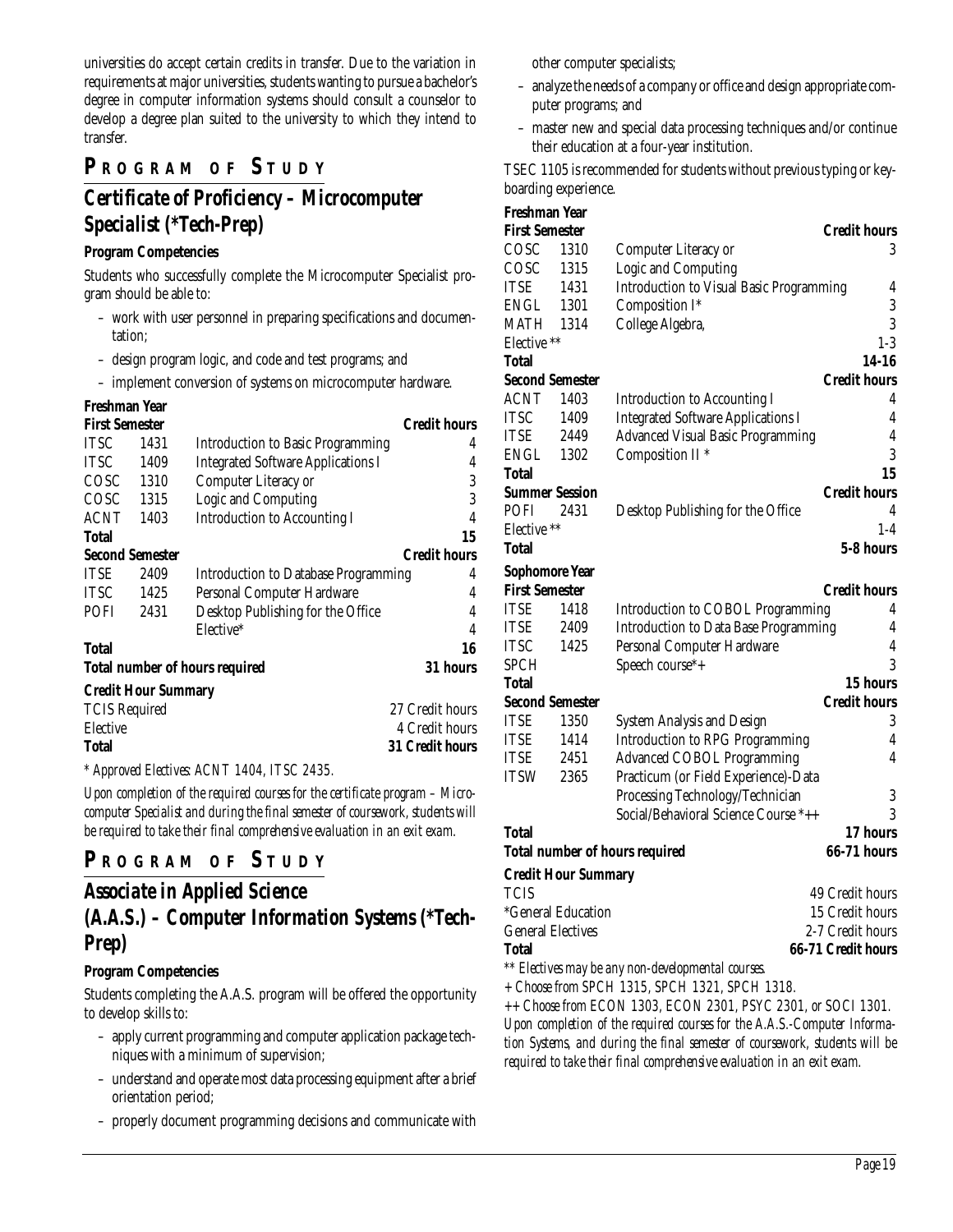# **ENGINEERING TECHNOLOGY DEPARTMENT**

#### *Associate in Applied Science degrees in Electronics*

The Engineering Technology Department offers certificate, associate and bachelor's degrees in four academic and technical areas: Electronics Technology and Engineering Technology. These courses of study are designed to qualify the students for jobs as technicians and engineering technologists in a variety of design, Manufacturing and testing fields and to provide a basis for further study, advanced degrees and lifelong learning. Students acquire a valuable set of competencies in design, communications, listening, critical thinking and problem solving in addition to their expertise in the particular field of study.

#### **Electronics Technology**

The associate degree in Electronics Technology prepares students to work in a variety of industries and service firms with responsibility for design, installation, maintenance and troubleshooting of electronic and computer based control and data acquisition systems.

Graduates from this program should be able to analyze, specify and design complex computer-based control and data acquisition systems, test existing systems and components and evaluate and diagnose problems with new and existing systems.

#### **P R OGRAM O F S TUDY**

## *Associate in Applied Science (A.A.S.) – Electronics Technology*

| Freshman Year         |                           |                                     |                     |
|-----------------------|---------------------------|-------------------------------------|---------------------|
| <b>First Semester</b> |                           |                                     | <b>Credit hours</b> |
| ENGL                  | 1301                      | Composition I*                      | 3                   |
| MATH                  | 1314                      | College Algebra*                    | 3                   |
| <b>CETT</b>           | 1425                      | Digital Fundamentals                | $\overline{4}$      |
| <b>IEIR</b>           | 1402                      | <b>DC</b> Circuits                  | $\overline{4}$      |
| <b>CETT</b>           | 1429                      | <b>Solid State Devices</b>          | $\overline{4}$      |
| Total                 |                           |                                     | 18 hours            |
|                       | <b>Second Semester</b>    |                                     | <b>Credit hours</b> |
| <b>SPCH</b>           | 1315                      | <b>Fundamentals of Speech*</b>      | 3                   |
| MATH                  | 1316                      | Trigonometry*                       | 3                   |
| <b>IEIR</b>           | 1404                      | <b>AC Circuits</b>                  | $\overline{4}$      |
| <b>CETT</b>           | 1445                      | Microprocessor                      | $\overline{4}$      |
| <b>CETT</b>           | 1441                      | Solid State Circuits                | 4                   |
| Total                 |                           |                                     | <b>18 hours</b>     |
| <b>Sophomore Year</b> |                           |                                     |                     |
| <b>First Semester</b> |                           |                                     | <b>Credit hours</b> |
| <b>EECT</b>           | 2439                      | <b>Communication Circuits or</b>    |                     |
| <b>IEIR</b>           | 1406                      | <b>Electrical Motors</b>            | 3                   |
| <b>INTC</b>           | 1307                      | <b>Electronics Test Equipment</b>   | 3                   |
| LOTT 1401             |                           | <b>Introduction to Fiber Optics</b> | $\overline{4}$      |
| CETT                  | 2435                      | <b>Advanced Microprocessor</b>      | $\overline{4}$      |
|                       | *General Education Option |                                     | 3                   |
| Total                 |                           |                                     | 18 hours            |
|                       | <b>Second Semester</b>    |                                     | <b>Credit hours</b> |
| <b>CPMT</b>           | 1411                      | Computer Maintenance or             |                     |
| <b>IEIR</b>           | 1410                      | <b>Motor Controls</b>               | 4                   |
| <b>RBTC</b>           | 1405                      | Robotics Fundamentals               | 4                   |
|                       |                           |                                     |                     |

| RBTC         | 1401                       | Programmable Logic C                  | 4        |
|--------------|----------------------------|---------------------------------------|----------|
| <b>CETT</b>  | 1321                       | E. Fabrication (Capstone)             | 3        |
|              |                            | <i>*General Education Option</i>      | 3        |
| <b>Total</b> |                            |                                       | 18 hours |
|              |                            | <b>Total number of hours required</b> | 72 hours |
|              | <b>Credit Hour Summary</b> |                                       |          |
| Electronics  |                            |                                       | 57 hours |
|              | General Education*         |                                       | 15 hours |
| <b>Total</b> |                            |                                       | 72 hours |
|              |                            | Some courses have prerequisites.      |          |

# **Engineering Technology**

The Engineering Technology program offers certificates, Associate in Applied Science and Bachelor of Science degrees in Electronics, Mechanical and Manufacturing Engineering Technology. These degree programs prepare students at the certificate and associate levels for entry level jobs in Manufacturing and test operations. At the B.S. level, students are prepared for jobs as engineers and engineering technologists, capable of designing, producing and testing complex electronic and mechanical products and systems in Manufacturing and service operations. Graduates of these programs acquire increasing levels of skills in design, analysis, materials selection, production, testing, operations analysis and control of mechanical and electronic systems and products, depending upon their area of concentration.

#### **P R OGRAM O F S TUDY**

#### *Certificate in Electronics Engineering Technology*

| Freshman Year          |                            |                                              |                          |
|------------------------|----------------------------|----------------------------------------------|--------------------------|
| <b>First Semester</b>  |                            |                                              | <b>Credit hours</b>      |
| <b>MATH</b> 1412       |                            | Pre-Calculus                                 | 4                        |
| <b>PHYS</b>            | 1301                       | Physics I                                    | 3                        |
| PHYS                   | 1101                       | Physics Laboratory I                         | $\mathbf{1}$             |
| CHEM 1311              |                            | <b>General Chemistry I</b>                   | 3                        |
| CHEM                   | 1111                       | General Chemistry Laboratory I               | $\mathbf{1}$             |
| MEET                   | 1301                       | <b>Introduction to Computers</b>             | 3                        |
| Total                  |                            |                                              | 15 hours                 |
| <b>Second Semester</b> |                            |                                              | <b>Credit hours</b>      |
| ENGT                   | 2341                       | <b>Applied Math for Technologists</b>        | 3                        |
| <b>PHYS</b>            | 1302                       | Physics II                                   | 3                        |
| <b>PHYS</b>            | 1102                       | Physics Laboratory II                        | 1                        |
| ELET                   | 1410                       | <b>Introduction to Electrical Technology</b> | 4                        |
| <b>ENGR</b> 1204       |                            | <b>Engineering Graphics I</b>                | $\overline{c}$           |
| ENGR                   | 2301                       | <b>Statistics</b>                            | 3                        |
| Total                  |                            |                                              | 16 hours                 |
| <b>Sophomore Year</b>  |                            |                                              |                          |
| <b>First Semester</b>  |                            |                                              | <b>Credit hours</b>      |
| ENGT                   | 2303                       | <b>Probability and Statistics</b>            | 3                        |
| ELET                   | 2330                       | <b>Electronic Systems Technology</b>         | 3                        |
| MFET 2420              |                            | Manufacturing Process Technology             | $\overline{4}$           |
| ENGT                   | 2342                       | Applied Math for Technology II               | 3                        |
| INMT                   | 1291                       | Special Topics (Mini-Capstone)               | $\overline{\mathcal{L}}$ |
| Total                  |                            |                                              | 15 hours                 |
|                        |                            | <b>Total number of hours required</b>        | <b>46 hours</b>          |
|                        | <b>Credit Hour Summary</b> |                                              |                          |
| Engineering            |                            |                                              | 33 hours                 |
|                        | <b>General Education</b>   |                                              | 16 hours                 |
|                        |                            |                                              |                          |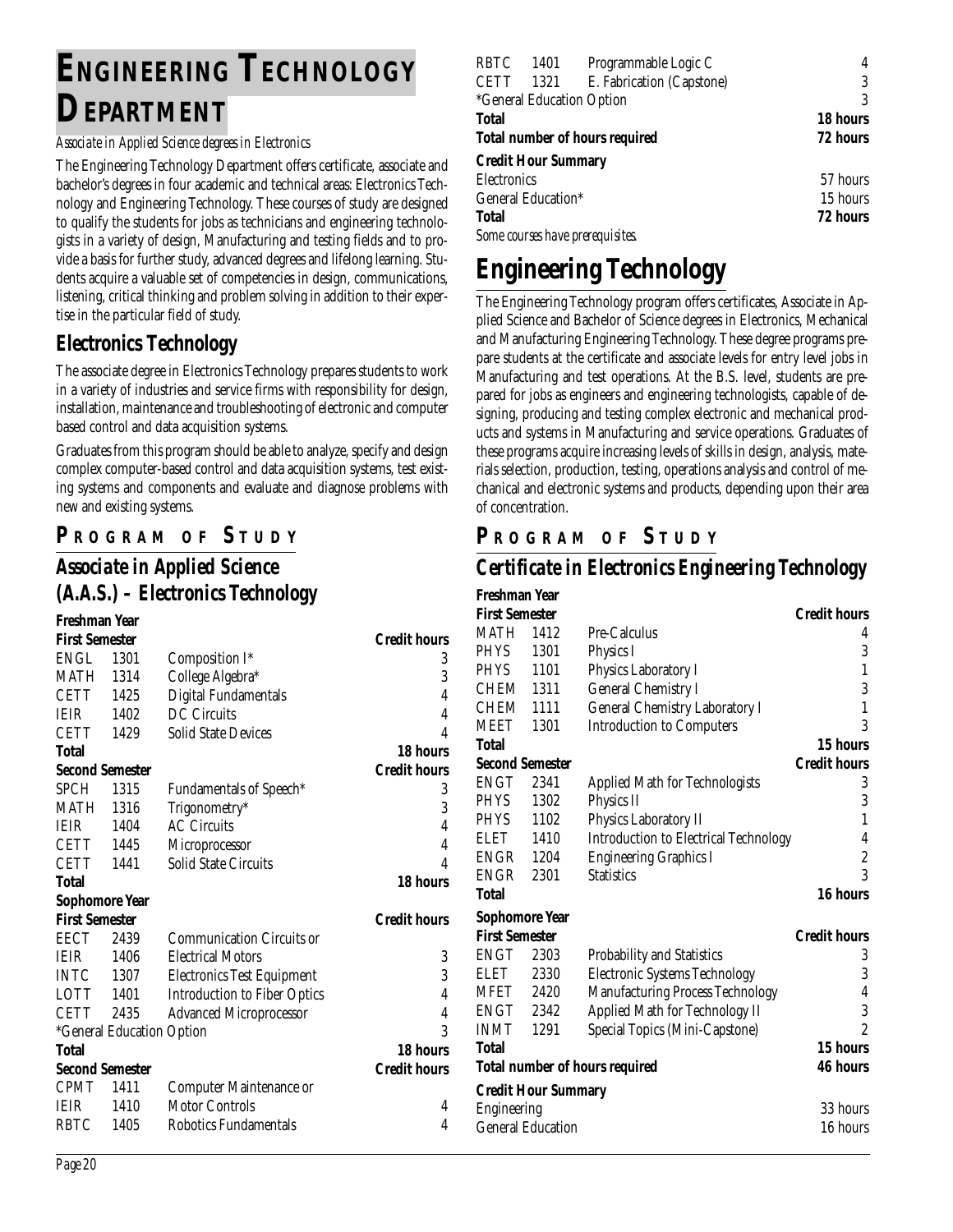#### **Total 46 hours**

### **P R OGRAM O F S TUDY**

## *Associate in Applied Science (A.A.S.) – Electronics Engineering Technology*

| Freshman Year          |                            |                                                                       |                     |
|------------------------|----------------------------|-----------------------------------------------------------------------|---------------------|
| <b>First Semester</b>  |                            |                                                                       | <b>Credit hours</b> |
| <b>ENGL</b>            | 1301                       | <b>Composition I</b>                                                  | 3                   |
| ENGT                   | 1101                       | <b>Introduction to Engineering Technology</b>                         | 1                   |
| MEET                   | 1301                       | <b>Introduction to Computers</b>                                      | 3                   |
| CHEM 1311              |                            | <b>General Chemistry</b>                                              | 3                   |
| CHEM                   | 1111                       | General Chemistry Laboratory I                                        | 1                   |
| <b>HIST</b>            | 1301                       | United States to 1877                                                 | 3                   |
| <b>PHYS</b>            | 1301                       | <b>Physics I</b>                                                      | 3                   |
| <b>PHYS</b>            | 1101                       | Physics Laboratory I                                                  | 1                   |
| Total                  |                            |                                                                       | 18 hours            |
| <b>Second Semester</b> |                            |                                                                       | <b>Credit hours</b> |
| MATH                   | 1412                       | Pre-Calculus                                                          | 4                   |
| <b>PHYS</b>            | 1302                       | Physics II                                                            | 3                   |
| <b>PHYS</b>            | 1102                       | Physics Laboratory II                                                 | 1                   |
| ENGR                   | 1205                       | <b>Engineering Graphics I</b>                                         | $\boldsymbol{2}$    |
| ENGT                   | 2401                       | <b>Engineering Materials</b>                                          | 4                   |
| <b>ELET</b>            | 1410                       | <b>Introduction to Electrical Technology</b>                          | 4                   |
| Total                  |                            |                                                                       | 18 hours            |
| Sophomore Year         |                            |                                                                       |                     |
| <b>First Semester</b>  |                            |                                                                       | <b>Credit hours</b> |
| ENGL                   | 1302                       | <b>Composition II</b>                                                 | 3                   |
| ENGT                   | 2130                       | <b>Engineering Communications</b>                                     | 1                   |
| <b>ELET</b>            | 2301                       | <b>Electrical Systems Technology</b>                                  | 3                   |
| ELET                   | 23XX                       | <b>Technical Elective</b>                                             | 3                   |
| <b>HIST</b>            | 1302                       | United States since 1877                                              | 3                   |
| ENGT                   | 2341                       | Applied Math for Technology I or                                      |                     |
| MATH                   | 2313                       | Calculus I                                                            | 3                   |
| Total                  |                            |                                                                       | 16 hours            |
| <b>Second Semester</b> |                            | <b>Credit hours</b>                                                   |                     |
| <b>ENGT</b>            | 2303                       | Probability and Statistics                                            | 3                   |
| SOCI                   | 1301                       | Introduction to Sociology**                                           | 3                   |
| ENGT                   | 2342                       | Applied Math for Technology II or                                     |                     |
| MATH                   | 2314                       | Calculus II                                                           | 3                   |
| <b>ELET</b>            | 2330                       | <b>Electronic Systems Technology</b>                                  | 3                   |
| MFET                   | 2420                       | <b>Manufacturing Process Technology</b>                               | $\overline{4}$      |
| <b>INMT</b>            | 1291                       | Special Topics (Mini-Capstone)                                        | $\overline{c}$      |
| <b>Total</b>           |                            |                                                                       | 18 hours            |
|                        |                            | <b>Total number of hours required</b>                                 | 70 hours            |
|                        | <b>Credit Hour Summary</b> |                                                                       |                     |
| Engineering*           |                            |                                                                       | 39 hours            |
|                        | <b>General Education</b>   |                                                                       | 31 hours            |
| <b>Total</b>           |                            |                                                                       | 70 hours            |
|                        |                            | *Students must also enroll in ENGT 2175, Engineering Technology Co-op |                     |
|                        |                            |                                                                       |                     |

*\*Students must also enroll in ENGT 2175, Engineering Technology Co-op Seminar along with completing an external work experience or qualified parttime or full-time employment while completing their studies.*

### **P R OGRAM O F S TUDY**

## *Bachelor of Science (B.S.) – Electronic Engineering Technology*

| Freshman Year          |      |                                                |                     |
|------------------------|------|------------------------------------------------|---------------------|
| <b>First Semester</b>  |      |                                                | <b>Credit hours</b> |
| <b>ENGL</b>            | 1301 | Composition I                                  | 3                   |
| ENGT                   | 1101 | Introduction to Engineering Technology         | 1                   |
| ELET                   | 1150 | <b>Fabrication Lab</b>                         | 1                   |
| HIST                   | 1301 | United States to 1877                          | 3                   |
| <b>PHYS</b>            | 1401 | College Physics I and Lab                      | $\overline{4}$      |
| MEET                   | 1301 | <b>Introduction to Computers</b>               | 3                   |
| MATH                   | 1412 | Pre-Calculus                                   | 4                   |
| Total                  |      |                                                | 19 hours            |
| <b>Second Semester</b> |      |                                                | <b>Credit hours</b> |
| PHYS                   | 1402 | College Physics II and Lab                     | 4                   |
| ELET                   | 1460 | Circuits I                                     | 4                   |
| MATH                   | 2313 | Calculus I                                     | 3                   |
| ENGL                   | 1302 | Composition II or                              |                     |
| ENGL                   | 2311 | <b>Business and Technical Writing</b>          | 3                   |
| CHEM                   | 1311 | <b>General Chemistry I</b>                     | 3                   |
| CHEM                   | 1111 | General Chemistry I Lab                        | 1                   |
| Total                  |      |                                                | 18 hours            |
| Sophomore Year         |      |                                                |                     |
| <b>First Semester</b>  |      |                                                | <b>Credit hours</b> |
| HIST                   | 1302 | United States since 1877                       | 3                   |
| ELET                   | 2460 | Circuits II                                    | 4                   |
| MATH                   | 2314 | Calculus II                                    | 3                   |
| ELET                   | 2140 | <b>Instruments Lab</b>                         | 1                   |
| ELET                   | 2415 | <b>Introduction to Engineering Programming</b> | 4                   |
| KINE                   | X1XX | Kinesiology                                    | 1                   |
| Total                  |      |                                                | 16 hours            |
| <b>Second Semester</b> |      |                                                | <b>Credit hours</b> |
| ENGT                   | 3301 | <b>Advanced Analytical Math</b>                | 3                   |
| ELET                   | 2401 | <b>Introduction to Digital Circuits</b>        | 4                   |
| ENGT                   | 2303 | Probability and Statistics                     | 3                   |
| ELET                   | 2410 | Electronics I                                  | 4                   |
| ENGT                   | 2130 | <b>Engineering Communications</b>              | $\mathbf{1}$        |
| <b>INMT</b>            | 1291 | Capstone Experience                            | $\overline{c}$      |
| Total                  |      |                                                | 17 hours            |
| Junior Year            |      |                                                |                     |
| First Semester         |      |                                                | <b>Credit hours</b> |
| SPAN                   | 1313 | Elementary Spanish I or                        |                     |
| <b>SPAN</b>            | 1373 | Basic Spanish for Bilinguals I                 | 3                   |
| <b>ELET</b>            | 2430 | <b>Electronics Systems Technology</b>          | 4                   |
| ELET                   | 3412 | <b>Introduction to Microprocessors</b>         | 4                   |
|                        | X3XX | Social or Behavioral Science                   | 3                   |
|                        | X3XX | Music or Art Appreciation                      | 3                   |
| Total                  |      |                                                | 17 hours            |
| <b>Second Semester</b> |      |                                                | <b>Credit hours</b> |
| ELET                   | 3413 | Microprocessor Interfacing                     | 4                   |
| ELET                   | 3431 | <b>Introduction to Telecommunications</b>      | 4                   |
| ELET                   | 3314 | <b>Instrumentation and Control</b>             | 3                   |
| <b>ELET</b>            | 3440 | <b>Electric Machinery</b>                      | 4                   |
| <b>MFET</b>            | 3311 | <b>International Quality Assurance Systems</b> | 3                   |
| <b>Total</b>           |      |                                                | 18 hours            |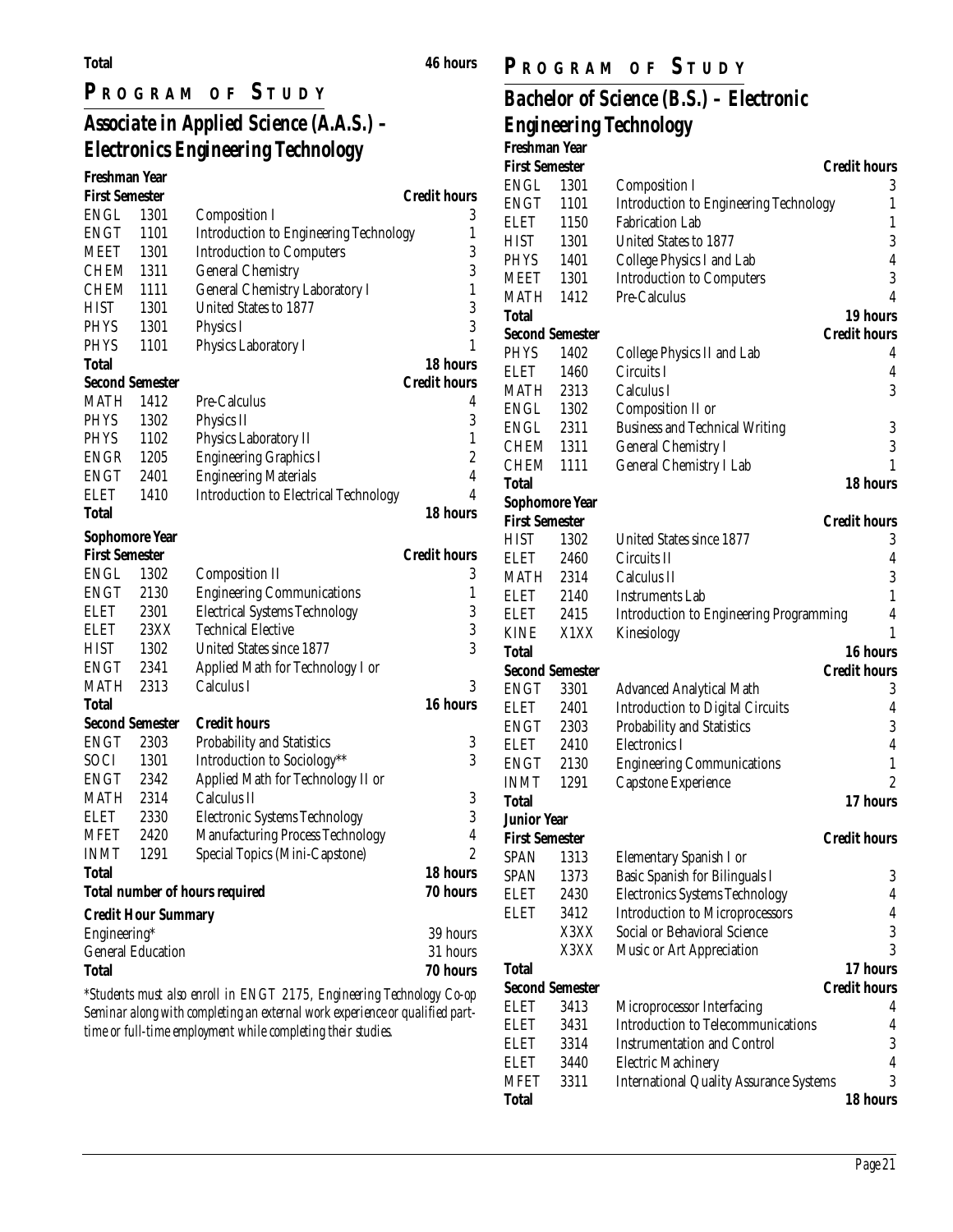| <b>Senior Year</b>     |                            |                                          |                         |
|------------------------|----------------------------|------------------------------------------|-------------------------|
| <b>First Semester</b>  |                            |                                          | <b>Credit hours</b>     |
|                        | X3XX                       | Technical Elective (3000, 4000)          | 3                       |
| <b>SPAN</b>            | 1314                       | Elementary Spanish II or                 |                         |
| <b>SPAN</b>            | 1374                       | Basic Spanish for Bilinguals II          | 3                       |
| GOVT 2301              |                            | <b>American Government I</b>             | 3                       |
| ENGT                   | 4241                       | Senior Design Project I                  | $\overline{c}$          |
| <b>ELET</b>            | 4424                       | <b>Power Distribution</b>                | $\overline{4}$          |
| MFET                   | 4320                       | <b>Materials and Processes</b>           | 3                       |
| Total                  |                            |                                          | 18 hours                |
| <b>Second Semester</b> |                            |                                          | <b>Credit hours</b>     |
|                        | X3XX                       | Technical Elective (Approval by Advisor) | 3                       |
| GOVT                   | 2302                       | American Government II                   | 3                       |
| ENGT                   | 4242                       | Senior Design Project II                 | $\overline{c}$          |
| ENGT 3320              |                            | <b>Engineering Economics</b>             | 3                       |
| SPCH                   | 1315                       | <b>Fundamentals of Speech</b>            | 3                       |
| ENGL                   | 23XX                       | Literature                               | 3                       |
| Total                  |                            |                                          | 17 hours                |
|                        |                            | <b>Total number of hours required</b>    | 140 hours               |
|                        | <b>Credit Hour Summary</b> |                                          |                         |
| <b>Engineering</b>     |                            |                                          | 86 Credit hours         |
|                        |                            | <b>General Education Core Curriculum</b> | 48 Credit hours         |
| <b>Electives</b>       |                            |                                          | 6 Credit hours          |
| Total                  |                            |                                          | <b>140 Credit hours</b> |
|                        |                            |                                          |                         |

### **P R OGRAM O F S TUDY**

## *Certificate of Proficiency in Manufacturing or Mechanical Engineering Technology*

| Freshman Year          |                            |                                              |                     |
|------------------------|----------------------------|----------------------------------------------|---------------------|
| <b>First Semester</b>  |                            |                                              | <b>Credit hours</b> |
| <b>MATH</b>            | 1412                       | Pre-Calculus                                 |                     |
| <b>CHEM</b>            | 1311                       | <b>General Chemistry I</b>                   | 3                   |
| <b>CHEM</b>            | 1111                       | <b>General Chemistry Laboratory I</b>        | $\mathbf{1}$        |
| <b>MEET</b>            | 1301                       | <b>Introduction to Computers</b>             |                     |
| <b>PHYS</b>            | 1301                       | Physics I                                    | $\frac{3}{3}$       |
| <b>PHYS</b>            | 1101                       | Physics Laboratory I                         | 1                   |
| Total                  |                            |                                              | 15 hours            |
| <b>Second Semester</b> |                            |                                              | <b>Credit hours</b> |
| <b>ENGT</b>            | 2341                       | <b>Applied Math for Technology I</b>         | 3                   |
| ENGT                   | 2303                       | Probability and Statistics                   | 3                   |
| <b>ENGR</b> 2301       |                            | <b>Statics</b>                               | 3                   |
| <b>ENGR</b> 1204       |                            | <b>Engineering Graphics I</b>                | $\overline{c}$      |
| <b>ENGT</b>            | 2401                       | <b>Engineering Materials</b>                 | $\overline{4}$      |
| Total                  |                            |                                              | 15 hours            |
| Sophomore Year         |                            |                                              |                     |
| <b>First Semester</b>  |                            |                                              | <b>Credit hours</b> |
| <b>ENGT</b>            | 2401                       | <b>Engineering Materials</b>                 | 4                   |
| MFET                   | 2420                       | Manufacturing Process Technology             | 4                   |
| ELET                   | 1410                       | <b>Introduction to Electrical Technology</b> | 4                   |
| <b>INMT</b>            | 1291                       | Special Topics (Mini-Capstone)               | $\overline{2}$      |
| Total                  |                            |                                              | 14 hours            |
|                        | <b>Credit Hour Summary</b> |                                              |                     |
| Engineering            |                            |                                              | 32 hours            |
|                        | <b>General Education</b>   |                                              | 12 hours            |
| Total                  |                            |                                              | <b>44 hours</b>     |

#### **P R OGRAM O F S TUDY**

## *Associate in Applied Science (A.A.S.) – Manufacturing Engineering Technology or Mechanical Engineering Technology*

| Freshman Year          |                            |                                               |                     |
|------------------------|----------------------------|-----------------------------------------------|---------------------|
| <b>First Semester</b>  |                            |                                               | <b>Credit hours</b> |
| ENGL                   | 1301                       | <b>Composition I</b>                          | 3                   |
| ENGT                   | 1101                       | <b>Introduction to Engineering Technology</b> | 1                   |
| ENGR                   | 2301                       | <b>Statics</b>                                | 3                   |
| <b>PHYS</b>            | 1301                       | Physics I and                                 | 3                   |
| PHYS                   | 1101                       | Physics Laboratory                            | 1                   |
| CHEM                   | 1311                       | <b>General Chemistry I</b>                    | 3                   |
| CHEM                   | 1111                       | <b>General Chemistry Laboratory I</b>         | 1                   |
| HIST                   | 1301                       | <b>United States to 1877</b>                  | 3                   |
| Total                  |                            |                                               | 16 hours            |
| <b>Second Semester</b> |                            |                                               | Credit hours        |
| <b>MATH</b>            | 1412                       | Pre-Calculus                                  | 4                   |
| MEET                   | 2422                       | <b>Statics and Strength of Materials</b>      | 4                   |
| <b>ENGR</b>            | 1204                       | <b>Engineering Graphics I</b>                 | $\overline{c}$      |
| <b>ENGT</b>            | 2303                       | Probability and Statistics                    | 3                   |
| <b>ENGT</b>            | 2401                       | <b>Engineering Materials</b>                  | 4                   |
| Total                  |                            |                                               | 17 hours            |
| <b>Sophomore Year</b>  |                            |                                               |                     |
| <b>First Semester</b>  |                            |                                               | <b>Credit hours</b> |
| ENGL                   | 1302                       | <b>Composition II</b>                         | 3                   |
| ENGT                   | 2130                       | <b>Engineering Communications</b>             | 1                   |
| ENGR                   | 1205                       | <b>Engineering Graphics II</b>                | $\overline{c}$      |
| HIST                   | 1302                       | United States since 1877                      | 3                   |
| MFET                   | 2420                       | <b>Manufacturing Process Technology</b>       | 4                   |
| ENGT                   | 2341                       | Applied Math for Technology or                |                     |
| MATH                   | 2313                       | Calculus I                                    | 3                   |
| Total                  |                            |                                               | 16 hours            |
| <b>Second Semester</b> |                            |                                               | <b>Credit hours</b> |
|                        | 23XX                       | <b>Technical Elective</b>                     | 3                   |
| SOCI                   | 1301                       | Introduction to Sociology**                   | 3                   |
| ENGT                   | 2342                       | Applied Math for Technology II or             |                     |
| MATH                   | 2314                       | Calculus II                                   | 3                   |
| MFET                   | 2321                       | <b>Manufacturing Process Planning</b>         | 3                   |
| <b>ELET</b>            | 1410                       | <b>Introduction to Electrical Technology</b>  | 4                   |
| <b>INMT</b>            | 1291                       | Special Topics (Mini-Capstone)                | $\overline{2}$      |
| Total                  |                            |                                               | 18 hours            |
|                        |                            | <b>Total number of hours required</b>         | 68 hours            |
|                        | <b>Credit Hour Summary</b> |                                               |                     |
| Engineering*           |                            |                                               | 41 hours            |
|                        | <b>General Education</b>   |                                               | 27 hours            |
| Total                  |                            |                                               | 68 hours            |

*\*Students must also enroll in ENGT 2175, Engineering Technology Co-op Seminar along with completing an external work experience or qualified parttime or full-time employment while completing their studies.*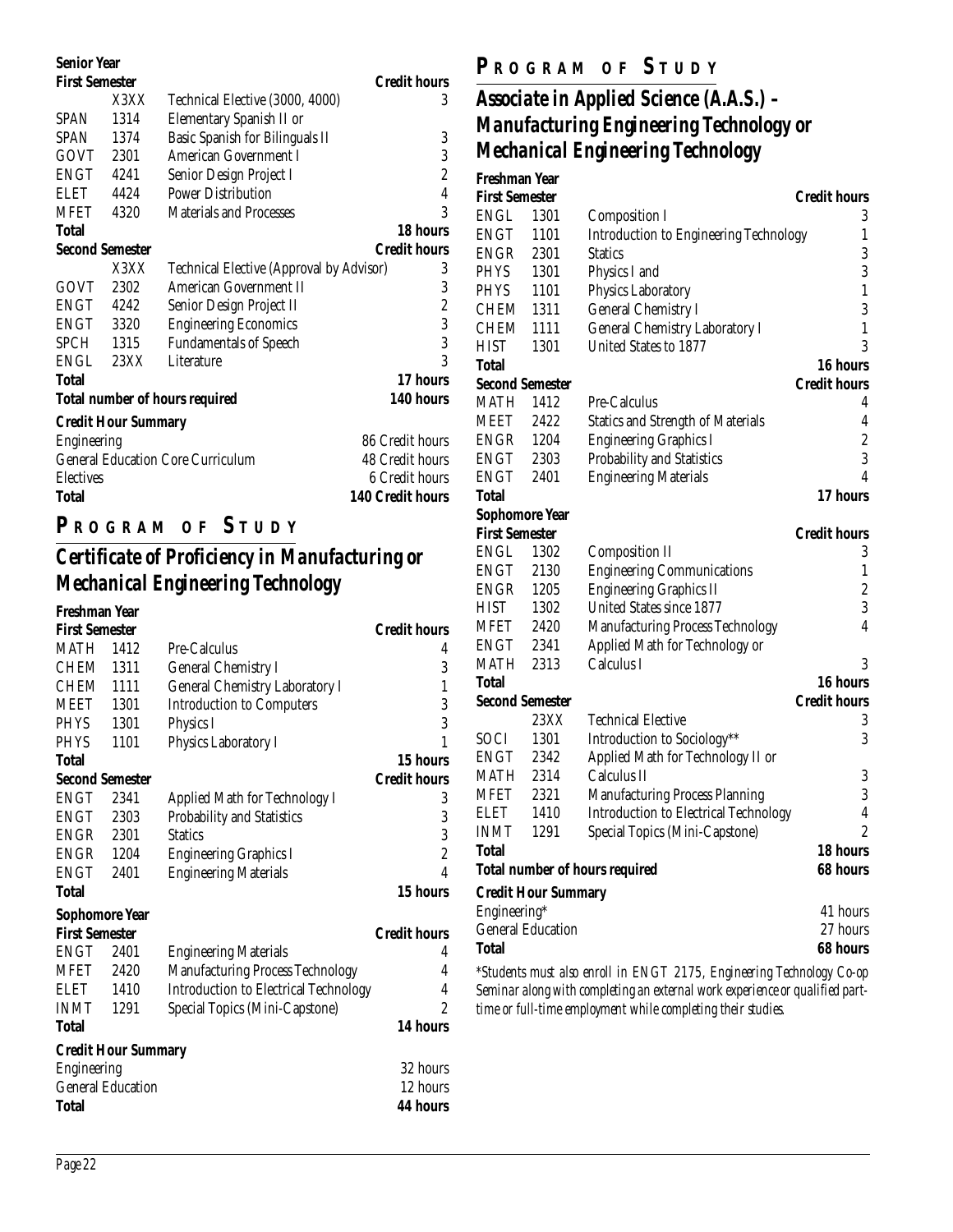## **P R OGRAM O F S TUDY**

## *Bachelor of Science (B.S.) – Manufacturing Engineering Technology*

| Freshman Year          |      |                                                |                     |
|------------------------|------|------------------------------------------------|---------------------|
| <b>First Semester</b>  |      |                                                | <b>Credit hours</b> |
| ENGL                   | 1301 | <b>Composition I</b>                           | 3                   |
| ENGT                   | 1101 | <b>Introduction to Engineering Technology</b>  | 1                   |
| <b>MEET</b>            | 1301 | <b>Introduction to Computers</b>               | 3                   |
| <b>PHYS</b>            | 1401 | College Physics I and Lab                      | 4                   |
| <b>HIST</b>            | 1301 | United States to 1877                          | 3                   |
| <b>MATH</b> 1412       |      | Pre-Calculus                                   | $\overline{4}$      |
| Total                  |      |                                                | 18                  |
| <b>Second Semester</b> |      |                                                | <b>Credit hours</b> |
| CHEM                   | 1311 | Chemistry I                                    | 3                   |
| CHEM                   | 1111 | <b>Chemistry Lab</b>                           | 1                   |
| PHYS                   | 1402 | College Physics II and Lab                     | $\overline{4}$      |
| <b>MATH 2313</b>       |      | Calculus I                                     | 3                   |
| <b>ENGR</b> 1204       |      | <b>Engineering Graphics I</b>                  | $\overline{c}$      |
| ENGL 1302              |      | Composition II or                              |                     |
| ENGL                   | 2311 | <b>Business and Technical Writing</b>          | 3                   |
| <b>MFET</b>            | 2321 | <b>Manufacturing Processes Planning</b>        | 3                   |
| <b>Total</b>           |      |                                                | 19                  |
| <b>Sophomore Year</b>  |      |                                                |                     |
| <b>First Semester</b>  |      |                                                | <b>Credit hours</b> |
| ENGT                   | 2401 | <b>Engineering Materials</b>                   | 4                   |
| <b>MATH</b>            | 2314 | Calculus II                                    | 3                   |
| <b>ENGR</b> 1205       |      | <b>Engineering Graphics II</b>                 | $\boldsymbol{2}$    |
| <b>HIST</b>            | 1302 | American History Since 1877                    | 3                   |
| CHEM 1312              |      | Chemistry II                                   | 3                   |
| CHEM 1112              |      | <b>Chemistry Lab</b>                           | $\mathbf 1$         |
| KINE                   | X1XX | Kinesiology                                    | $\mathbf{1}$        |
| ENGR                   | 2301 | <b>Statics</b>                                 | 3                   |
| Total                  |      |                                                | 20                  |
| <b>Second Semester</b> |      |                                                | <b>Credit hours</b> |
| ENGT                   | 2130 | <b>Engineering Communications</b>              | 1                   |
| ENGT                   | 3301 | <b>Advanced Analytical Math</b>                | 3                   |
| <b>ELET</b>            | 1410 | <b>Introduction to Electrical Technology</b>   | 4                   |
| ENGT 2303              |      | Probability and Statistics                     | 3                   |
| <b>MFET</b>            | 2420 | <b>Manufacturing Processes</b>                 | $\overline{4}$      |
| <b>INMT</b>            | 1291 | Capstone Experience                            | $\overline{c}$      |
| <b>Total</b>           |      |                                                | 17                  |
| <b>Junior Year</b>     |      |                                                |                     |
| <b>First Semester</b>  |      |                                                | <b>Credit hours</b> |
| <b>SPAN</b>            | 1313 | Elementary Spanish I or                        |                     |
| SPAN                   | 1373 | <b>Basic Spanish for Bilinguals</b>            | 3                   |
| ENGT                   | 3303 | <b>Engineering Analysis</b>                    | 3                   |
| <b>ELET</b>            | 3314 | <b>Instrumentation and Control</b>             | 3                   |
| X3XX                   |      | Social or Behavioral Science                   | 3                   |
| ENGR                   | 2332 | <b>Mechanics of Materials</b>                  | 3                   |
| <b>ENGT</b>            | 2303 | Probability and Statistics                     | 3                   |
| <b>Total</b>           |      |                                                | 18                  |
| <b>Second Semester</b> |      |                                                | <b>Credit hours</b> |
| <b>MEET</b>            | 3430 | <b>Transport Technologies I</b>                | 4                   |
| SPAN                   | 1314 | Elementary Spanish II or                       |                     |
| SPAN                   | 1374 | Basic Spanish for Bilinguals II                | 3                   |
| <b>MFET</b>            | 3311 | <b>International Quality Assurance Systems</b> | 3                   |
|                        |      |                                                |                     |

|                       | X3XX                       | Music or Art Appreciation                      | 3                       |
|-----------------------|----------------------------|------------------------------------------------|-------------------------|
|                       | X3XX                       | <b>Technical Elective</b>                      | 3                       |
| Total                 |                            |                                                | 16                      |
| <b>Senior Year</b>    |                            |                                                |                         |
| <b>First Semester</b> |                            |                                                | <b>Credit hours</b>     |
|                       | X3XX                       | <b>Technical Elective</b>                      | 3                       |
| MFET                  | 4321                       | <b>Designed Experimentation</b>                | 3                       |
| GOVT                  | 2301                       | <b>American Government I</b>                   | 3                       |
| ENGT                  | 4241                       | Senior Design Project I                        | $\overline{c}$          |
| MFET                  | 3320                       | <b>Product and Process Design</b>              | 3                       |
| Total                 |                            |                                                | 14                      |
|                       | <b>Second Semester</b>     |                                                | <b>Credit hours</b>     |
|                       | X3XX                       | <b>Technical Elective</b>                      | 3                       |
| GOVT                  | 2302                       | American Government II                         | 3                       |
| ENGT 4242             |                            | Senior Design Project II                       | $\overline{c}$          |
| ENGT 3320             |                            | <b>Engineering Economics</b>                   | 3                       |
| SPCH 1315             |                            | <b>Fundamentals of Speech</b>                  | 3                       |
| ENGL                  | 23XX                       | Literature                                     | 3                       |
| Total                 |                            |                                                | 17                      |
|                       |                            | <b>Total number of hours required</b>          | 139 hours               |
|                       | <b>Credit Hour Summary</b> |                                                |                         |
| <b>Engineering</b>    |                            |                                                | 82 Credit hours         |
|                       |                            | <b>General Education Core Curriculum</b>       | 48 Credit hours         |
| <b>Electives</b>      |                            |                                                | 9 Credit hours          |
| Total                 |                            |                                                | <b>139 Credit hours</b> |
|                       |                            | <b>Bachelor of Science (B.S.) - Mechanical</b> |                         |
|                       |                            | <b>Engineering Technology</b>                  |                         |
|                       |                            |                                                |                         |
| Freshman Year         |                            |                                                |                         |
| <b>First Semester</b> |                            |                                                | <b>Credit hours</b>     |

| First Semester         |      |                                               | Credit hours        |
|------------------------|------|-----------------------------------------------|---------------------|
| ENGL                   | 1301 | <b>Composition I</b>                          | 3                   |
| ENGT                   | 1101 | <b>Introduction to Engineering Technology</b> | 1                   |
| <b>MEET</b>            | 1301 | <b>Introduction to Computers</b>              | 3                   |
| <b>PHYS</b>            | 1401 | College Physics I                             | 4                   |
| <b>HIST</b>            | 1301 | United States to 1877                         | 3                   |
| MATH                   | 1412 | Pre-Calculus                                  | 4                   |
| Total                  |      |                                               | 18                  |
| <b>Second Semester</b> |      |                                               | <b>Credit hours</b> |
| <b>PHYS</b>            | 1402 | College Physics II and Lab                    | 4                   |
| CHEM                   | 1311 | Chemistry I                                   | 3                   |
| CHEM                   | 1111 | <b>Chemistry Lab</b>                          | 1                   |
| MATH                   | 2313 | Calculus I                                    | 3                   |
| ENGR                   | 1204 | <b>Engineering Graphics I</b>                 | $\overline{c}$      |
| ENGL                   | 1302 | Composition II or                             |                     |
| ENGL                   | 2311 | <b>Business and Technical Writing</b>         | 3                   |
| X3XX                   |      | Social or Behavioral Science                  | 3                   |
| Total                  |      |                                               | 19                  |
| <b>Sophomore Year</b>  |      |                                               |                     |
| <b>First Semester</b>  |      |                                               | <b>Credit hours</b> |
| ENGT                   | 2410 | <b>Engineering Materials</b>                  | 4                   |
| MATH                   | 2314 | Calculus II                                   | 3                   |
| <b>ENGR</b> 1205       |      | <b>Engineering Graphics II</b>                | $\boldsymbol{2}$    |
| <b>KINE</b>            | X1XX | Kinesiology                                   | $\mathbf{1}$        |
| ENGR                   | 2301 | <b>Statics</b>                                | 3                   |
| <b>HIST</b>            | 1302 | <b>American History Since 1877</b>            | 3                   |
| Total                  |      |                                               | 16                  |
| <b>Second Semester</b> |      |                                               | <b>Credit hours</b> |
| ELET                   | 1410 | Introduction to Electrical Tech.              | 4                   |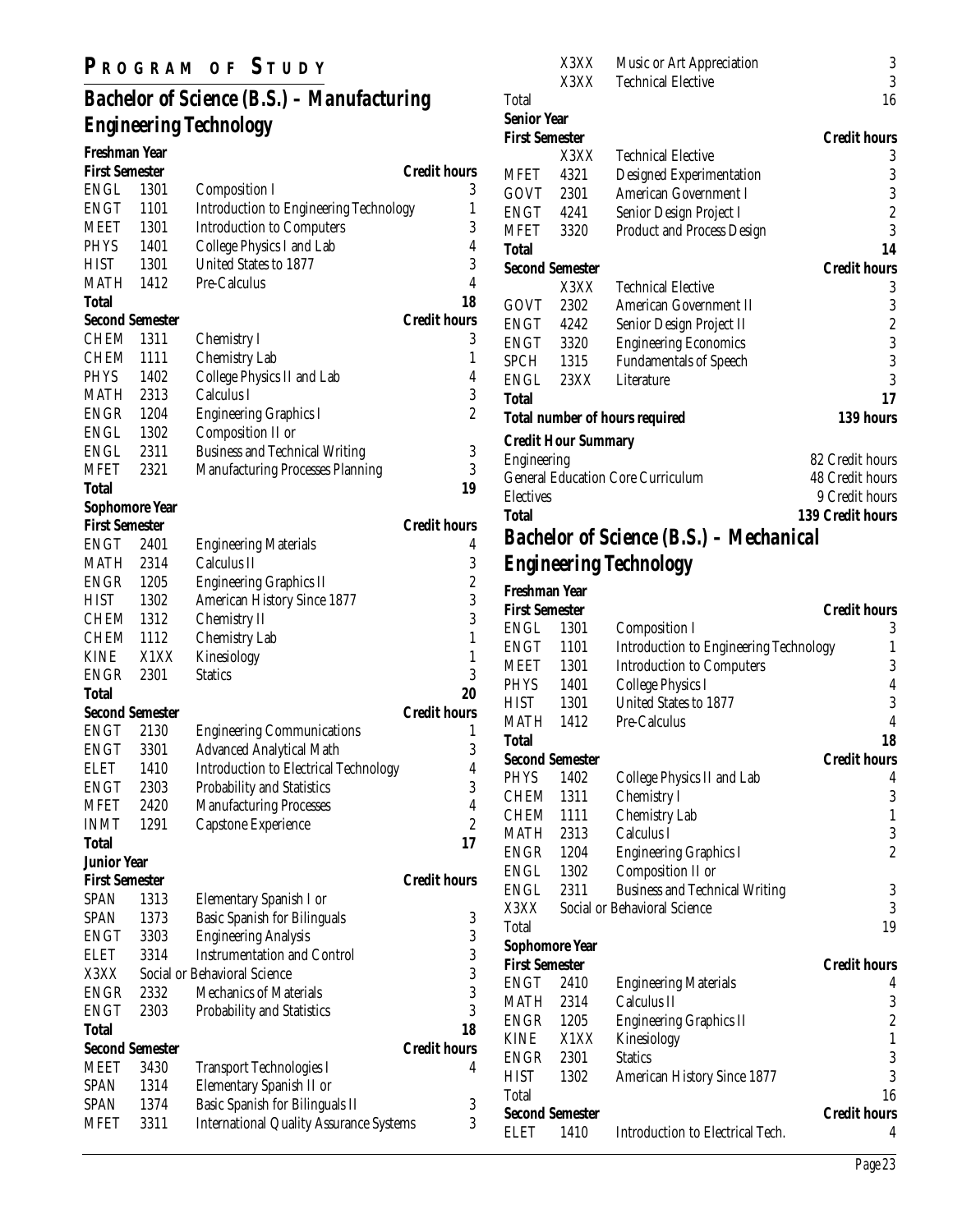| <b>ENGT</b>                |      |                                                |                                            |
|----------------------------|------|------------------------------------------------|--------------------------------------------|
|                            | 3301 | <b>Advanced Analytical Math</b>                | 3                                          |
| <b>ENGT</b>                | 2130 | <b>Engineering Communications</b>              | $\mathbf{1}$                               |
| <b>ENGT</b>                | 2303 | Probability and Statistics                     | 3                                          |
| MFET                       | 2420 | <b>Manufacturing Processes</b>                 | $\overline{4}$                             |
| <b>INMT</b>                | 1291 | Capstone Experience                            | $\overline{c}$                             |
|                            |      |                                                |                                            |
| Total                      |      |                                                | 17                                         |
| <b>Junior Year</b>         |      |                                                |                                            |
| <b>First Semester</b>      |      |                                                | <b>Credit hours</b>                        |
| SPAN                       | 1313 | Elementary Spanish I or                        |                                            |
| SPAN                       | 1373 | <b>Basic Spanish for Bilinguals</b>            | 3                                          |
| ENGR                       | 2302 | Dynamics                                       |                                            |
| <b>ELET</b>                | 3314 | <b>Instumentation and Control</b>              |                                            |
| <b>ENGR</b>                | 2332 | <b>Mechanics of Materials</b>                  | $\begin{array}{c} 3 \\ 3 \\ 3 \end{array}$ |
|                            |      |                                                |                                            |
| <b>ENGT</b>                | 3303 | <b>Engineering Analysis</b>                    | 3                                          |
| Total                      |      |                                                | 15                                         |
| <b>Second Semester</b>     |      |                                                | <b>Credit hours</b>                        |
| SPAN                       | 1314 | Elementary Spanish II or                       |                                            |
| <b>SPAN</b>                | 1374 | Basic Spanish for Bilinguals II                | 3                                          |
| <b>MEET</b>                | 3333 | Mechanical Subsystem Design                    | 3                                          |
|                            |      |                                                |                                            |
| MFET                       | 3311 | <b>International Quality Assurance Systems</b> | 3                                          |
| <b>MEET</b>                | 3430 | <b>Transport Technologies I</b>                | $\overline{4}$                             |
|                            | X3XX | <b>Technical Elective</b>                      | 3                                          |
| Total                      |      |                                                | 19                                         |
| <b>Senior Year</b>         |      |                                                |                                            |
|                            |      |                                                |                                            |
|                            |      |                                                |                                            |
| <b>First Semester</b>      |      |                                                | <b>Credit hours</b>                        |
|                            | X3XX | <b>Technical Elective</b>                      | 3                                          |
| GOVT                       | 2301 | American Government I                          | 3                                          |
| MFET                       | 3320 | <b>Product and Process Design</b>              |                                            |
| MEET                       | 4325 | <b>Mechanical Power Systems</b>                | $\frac{3}{3}$                              |
| ENGT                       | 4241 | Senior Design Project I                        | $\overline{c}$                             |
| MEET                       | 3431 |                                                | $\overline{4}$                             |
| Total                      |      | <b>Transport Technologies II</b>               | 18                                         |
|                            |      |                                                |                                            |
| <b>Second Semester</b>     |      |                                                | <b>Credit hours</b>                        |
|                            | X3XX | <b>Technical Elective</b>                      | 3                                          |
| GOVT                       | 2302 | American Government II                         | 3                                          |
| <b>ENGT</b>                | 4242 | Senior Design Project II                       | $\overline{\mathbf{c}}$                    |
| <b>ENGT</b>                | 3320 | <b>Engineering Economics</b>                   | 3                                          |
| <b>SPCH</b>                | 1315 | <b>Fundamentals of Speech</b>                  | 3                                          |
| ENGL                       | 23XX | Literature                                     | 3                                          |
| <b>Total</b>               |      |                                                | 17                                         |
|                            |      |                                                |                                            |
| <b>Credit Hour Summary</b> |      |                                                |                                            |
| Engineering                |      |                                                | 82 Credit hours                            |
|                            |      | <b>General Education Core Curriculum</b>       | 48 Credit hours                            |
| <b>Electives</b>           |      |                                                | 9 Credit hours                             |
| <b>Total</b>               |      |                                                | <b>139 Credit hours</b>                    |

## **Bachelor of Applied Technology-Technology Application/Training**

| <b>General Education Core Corriculum</b>               | <b>48 hours</b> |
|--------------------------------------------------------|-----------------|
| <b>Associate in Applied Science Technical Field</b>    | 35 hours        |
| <b>Select from:</b>                                    |                 |
| <b>Computer Information Systems/Science Technology</b> |                 |
| <b>Drafting/Computer Drafting and Design</b>           |                 |
| Engineering Technology - Manufacturing/Electronics/    |                 |
| <b>Mechanical</b>                                      |                 |
|                                                        |                 |

| Network Information Management Technology                       |                              |                                               |          |
|-----------------------------------------------------------------|------------------------------|-----------------------------------------------|----------|
|                                                                 |                              | <b>Technology Application/Training Track</b>  | 34 hours |
| <b>MATH</b>                                                     | 1412                         | Pre-Calculus                                  | 4        |
| ENGT                                                            | 3320                         | <b>Engineering Economics</b>                  | 3        |
| <b>ENGT</b>                                                     | 3307                         | <b>Computer Applications in Technology I</b>  | 3        |
| ENGT                                                            | 3308                         | <b>Computer Applications in Technology II</b> | 3        |
| MFET                                                            | 3301                         | Manufacturing Materials and Applications      | 3        |
| <b>MFET</b>                                                     | 3302                         | <b>Manufacturing Processes</b>                | 3        |
| <b>ENGT</b>                                                     | 4350                         | <b>Topics in Engineering Technology</b>       | 3        |
| <b>COOP</b>                                                     | 4301                         | Cooperative Education (Internship)            | 3        |
|                                                                 | <b>Advanced Electives or</b> |                                               | 9        |
| TECT                                                            | 3301                         | <b>Foundations of Technology Training</b>     |          |
| TECT                                                            | 3302                         | Psychology of Technology Training             |          |
| TECT                                                            | 3303                         | Training Methods in Industry                  |          |
| <b>Other Electives</b><br>3 hours                               |                              |                                               |          |
| <b>Total minimum number of hours required</b>                   |                              | 120 hours                                     |          |
| Minimum advanced credit hours for graduation<br><b>30 hours</b> |                              |                                               |          |

# **INDUSTRIAL TECHNOLOGY DEPARTMENT**

*Occupational Training Certificates (OTC) Air Conditioning and Refrigeration Auto Body Repair, Automotive Mechanics Building Trades Diesel Mechanics*

## **P R OGRAM O F S TUDY**

## *Occupational Training Certificate – Air Conditioning and Refrigeration*

The Air Conditioning and Refrigeration program is a one-year program that offers students the opportunity to prepare to enter the fields of air conditioning, heating, ventilation, and refrigeration system installation, service and repair. Classroom and laboratory work with state of the art equipment provides students with the opportunity to acquire the technical knowledge and skills and work attitude needed for employment in the Air Conditioning and Refrigeration industry.

|                |                 | Total number of hours required        | 36 Credit hours     |
|----------------|-----------------|---------------------------------------|---------------------|
| Contact hours  |                 |                                       | 1,376               |
| Freshman Year  |                 |                                       |                     |
| First Semester |                 |                                       | <b>Credit hours</b> |
| CETT           | 1502            | <b>Electricity Principles</b>         | 5                   |
| HART           | 1507            | <b>Refrigeration Principles</b>       | 5                   |
| MAIR           | 1449            | Refrigerators, Freezers, & Window Air |                     |
|                |                 | Conditioners                          | 4                   |
| Total          |                 |                                       | 14                  |
|                | Second Semester |                                       | <b>Credit hours</b> |
| MAIR           | 1445            | Dryers, Washers, Dishwashers          | 4                   |
| HART 1541      |                 | Residential Air Conditioning          | 5                   |
| HART 1545      |                 | Gas & Electric Heating                | 5                   |
| Total          |                 |                                       | 14                  |
|                | Summer Sessions |                                       | <b>Credit hours</b> |
| HART           | 2538            | A.C. Installation/Service             | 5                   |
| HART           | 1369            | Practicum or                          |                     |
| HART           | 2536            | Troubleshooting                       | 3                   |
|                |                 |                                       |                     |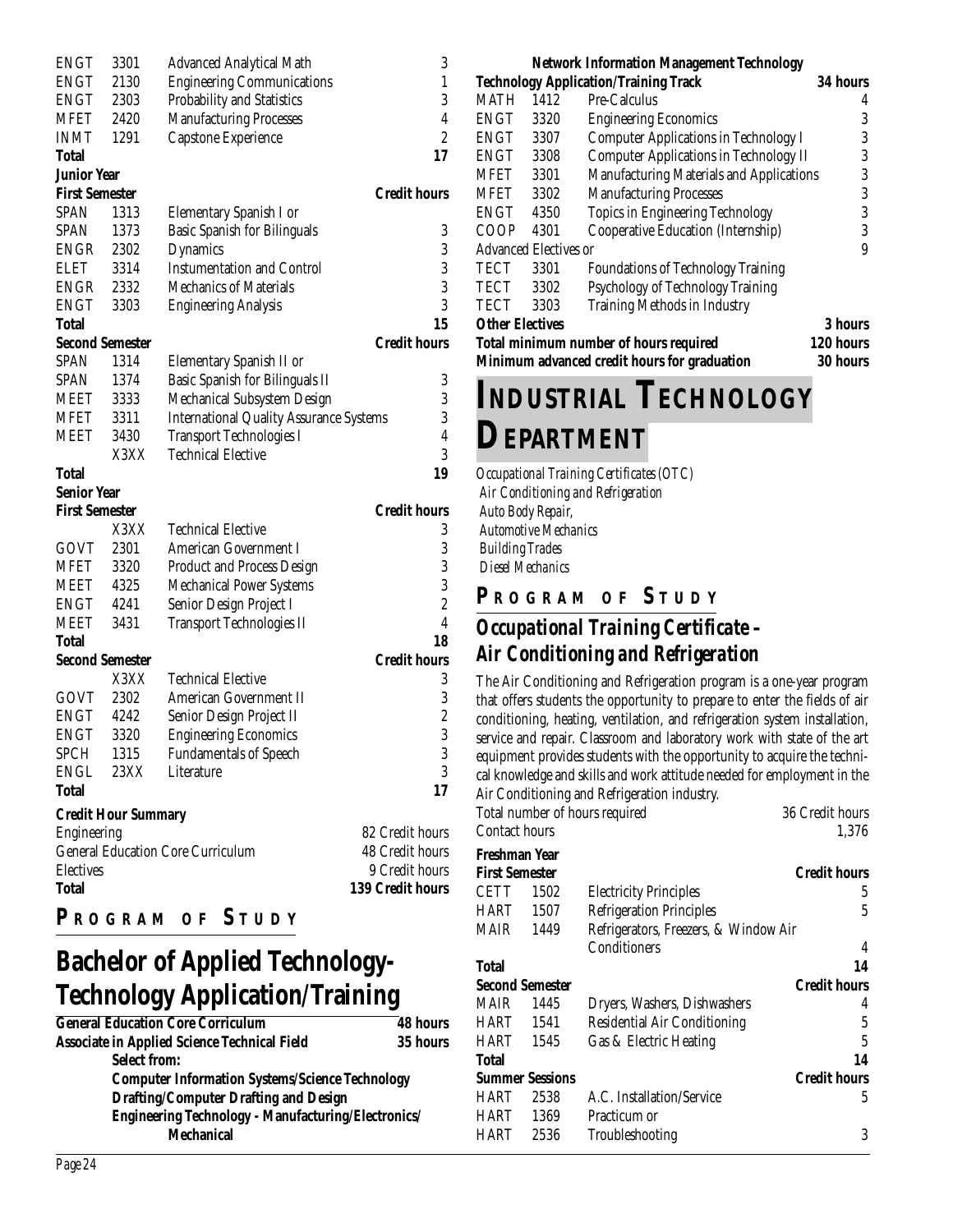#### **Total 8**

#### **Total number of hours required 36**

*Note: Students in Level I Certificate programs are TASP-waived but will be assessed for basic academic skills competency and provided opportunities for remediation in the ASK lab of the Learning Assistance Center. (GIPWE, Chapter 3-THECB)*

### **P R OGRAM O F S TUDY**

## *Occupational Training Certificate – Auto Body Repair*

The one-year auto body program offers students the opportunity to develop the skills needed to perform extensive body repairs under minimum supervision. Classroom and laboratory work with modern tools and equipment provides students the opportunity to acquire the technical knowledge and skills and the work attitude needed for employment in the auto body damage repair industry.

| Total number of hours required | Credit hours - 36 |
|--------------------------------|-------------------|
| Contact hours                  | 1.056             |

#### **Freshman Year**

| <b>First Semester</b>  |      |                                                                                                     | <b>Credit hours</b> |
|------------------------|------|-----------------------------------------------------------------------------------------------------|---------------------|
| ABDR                   | 1541 | Structural Analysis & Damage Repair I                                                               | 5                   |
| ABDR                   | 1519 | <b>Basic Metal Repair</b>                                                                           | 5                   |
| ABDR                   | 1411 | Vehicle Measurement & Damage                                                                        |                     |
|                        |      | <b>Repair Procedures</b>                                                                            | 4                   |
| <b>Total</b>           |      |                                                                                                     | 14                  |
| <b>Second Semester</b> |      |                                                                                                     | <b>Credit hours</b> |
| ABDR                   | 1453 | Fiberglass Repair                                                                                   | 4                   |
| ABDR                   | 1542 | Structural Analysis & Damage Repair II                                                              | 5                   |
| ABDR                   | 1431 | <b>Basic Refinishing</b>                                                                            | 4                   |
| <b>Total</b>           |      |                                                                                                     | 13                  |
| <b>Summer Sessions</b> |      |                                                                                                     | <b>Credit hours</b> |
| ABDR                   | 2549 | <b>Advanced Refinishing I</b>                                                                       | 5                   |
| ABDR                   | 2255 | <b>Collision Repair Estimating</b>                                                                  | 2                   |
| ABDR                   | 2257 | <b>Collision Repair Shop Management</b>                                                             | 2                   |
| <b>Total</b>           |      |                                                                                                     | 9                   |
|                        |      | <b>Total number of hours required</b>                                                               | 36                  |
|                        |      | $\mathbf{v}$ and $\mathbf{v}$ are $\mathbf{v}$ and $\mathbf{v}$<br>$\overline{m}$ is $\overline{m}$ | $\cdots$<br>        |

*Note: Students in Level I Certificate programs are TASP-waived but will be assessed for basic academic skills competency and provided opportunities for remediation in the ASK lab of the Learning Assistance Center. (GIPWE, Chapter 3-THECB)*

#### **P <sup>R</sup> OGRAM O F S TUDY**

## *Occupational Training Certificate – Automotive Mechanics*

The one-year automotive mechanics program offers students the opportunity to enter the fields of general or specialized automotive service repair. Classroom and laboratory work with state-of-the-art equipment and sophisticated vehicles provides students the opportunity to acquire the technical knowledge, skills and work attitude needed for employment in the automotive service and repair field.

|                       | Total number of hours required            | Credit hours - 39   |
|-----------------------|-------------------------------------------|---------------------|
| Contact hours         |                                           | 1.136               |
| Freshman Year         |                                           |                     |
| <b>First Semester</b> |                                           | <b>Credit hours</b> |
| AUMT -<br>1201        | Introduction & Theory of Auto. Technology |                     |

| <b>AUMT</b>                           | 2305 | <b>Theory of Automotive Engines</b>         | 3                   |
|---------------------------------------|------|---------------------------------------------|---------------------|
| <b>AUMT</b>                           | 1407 | <b>Automotive Electrical Systems</b>        | 4                   |
| <b>AUMT</b>                           | 2417 | Engine Performance Analysis I               | 4                   |
| <b>Total</b>                          |      |                                             | 13                  |
| <b>Second Semester</b>                |      |                                             | <b>Credit hours</b> |
| <b>AUMT</b>                           | 1419 | <b>Automotive Engine Repair</b>             |                     |
| <b>AUMT</b>                           | 2434 | Engine Performance Analysis II              |                     |
| <b>AUMT</b>                           | 1410 | <b>Brakes</b>                               | 4                   |
| AUMT                                  | 1416 | Suspension & Steering                       | 4                   |
| <b>Total</b>                          |      |                                             | 16                  |
| <b>Summer Sessions</b>                |      |                                             | <b>Credit hours</b> |
| <b>AUMT</b>                           | 1445 | Automotive Heating & A.C.                   | 4                   |
| <b>AUMT</b>                           | 2209 | Manual Drive Train and Axle Theory          | 2                   |
| <b>AUMT</b>                           | 2425 | <b>Automatic Transmission and Transaxle</b> |                     |
| <b>Total</b>                          |      |                                             | 10                  |
| <b>Total number of hours required</b> |      |                                             | 39                  |

*Note: Students in Level I Certificate programs are TASP-waived but will be assessed for basic academic skills competency and provided opportunities for remediation in the ASK lab of the Learning Assistance Center. (GIPWE, Chapter 3-THECB)*

#### **P R OGRAM O F S TUDY**

## *Occupational Training Certificate – Building Trades*

The one-year building trades specialization program offers students the opportunity to enter the field of construction, plumbing and electrical. Classroom and laboratory work with state-of-the-art equipment provides students the opportunity to acquire the technical knowledge, skills and work attitude needed for entry level employment in construction, plumbing and electrical.

#### **First Semester Credit hours** CNBT 1301 Introduction to Construction 3 CNBT 1302 Mechanical, Plumbing, & Electrical 3 CNBT 1305 Residential & Light Commercial Blueprint Reading 3 CNBT 1311 Construction Methods and Materials 3 CNBT 1342 Building Codes & Inspections 3 **Total 15 Second Semester Carpentry Specialization Credit hours** CRPT 1329 Introduction to Carpentry 3 CNBT 1307 Commercial & Industrial Blueprint Reading 3 CRPT 1325 Forms and Foundations I 3 CRPT 1323 Floor Systems 3 CRPT 1315 Conventional Wall Systems 3 CRPT 1311 Conventional Roof Systems 3 **Total 18 Second Semester Plumbing Specialization** Credit hours PFPB 2437 Blueprint Reading for Plumbers 4 PFPB 2409 Residential Construction Plumbing I 4 PFPB 1421 Plumbing Maintenance & Repair 4 PFPB 2408 Piping Standards & Materials 4 **Total 16 Second Semester Electrical Specialization Credit hours** ELPT 1321 Introduction to Electrical Safety & Tools 3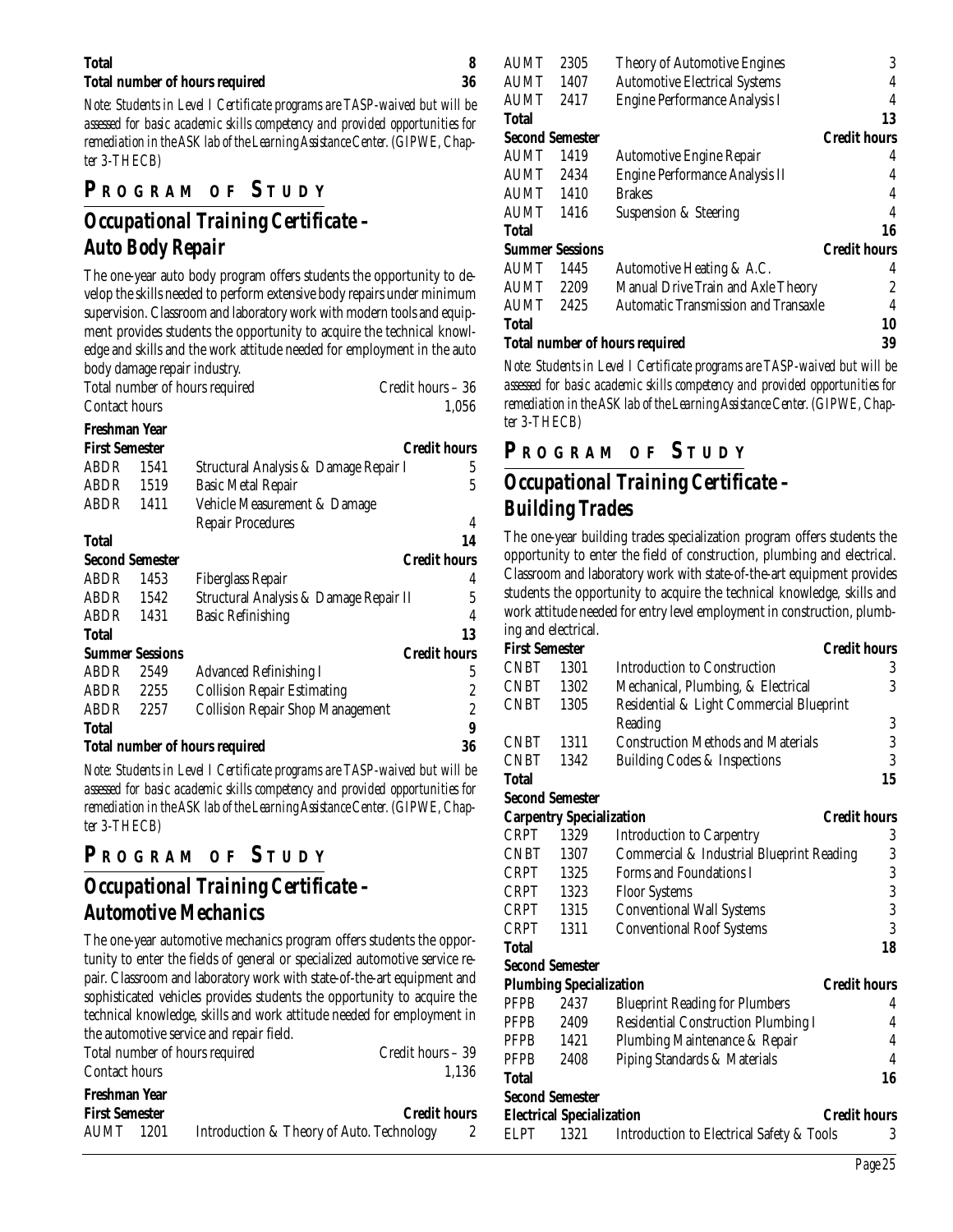| ELPT                  | 1349                             | <b>Electrical Blueprint Reading</b>                  | 3                   |
|-----------------------|----------------------------------|------------------------------------------------------|---------------------|
| ELPT                  | 1311                             | <b>Basic Electrical Theory</b>                       | $\sqrt{3}$          |
| <b>ELPT</b>           | 1325                             | National Electrical Code I                           | 3                   |
| <b>ELPT</b>           | 1329                             | <b>Residential Wiring</b>                            | 3                   |
| Total                 |                                  |                                                      | 15                  |
| <b>Summer Session</b> |                                  |                                                      |                     |
|                       | <b>Carpentry Specialization</b>  |                                                      | <b>Credit hours</b> |
| CRPT 1345             |                                  | <b>Conventional Interior Finish Systems</b>          | 3                   |
| CRPT                  | 1341                             | <b>Conventional Exterior Finish Systems</b>          | 3                   |
| WDWK 1313             |                                  | <b>Cabinet Making or</b>                             | 3                   |
| CNBT                  | 1366                             | Practicum                                            |                     |
| Total                 |                                  |                                                      | 9                   |
| <b>Summer Session</b> |                                  |                                                      |                     |
|                       | <b>Plumbing Specialization</b>   |                                                      | <b>Credit hours</b> |
| <b>PFPB</b>           | 1345                             | <b>Commercial Construction &amp; Fixture Setting</b> | 3                   |
| PFPB                  | 2301                             | Piping Fabrication & Installation I or               | 3                   |
| <b>CNBT</b>           | 1366                             | Practicum                                            | 3                   |
| <b>Total</b>          |                                  |                                                      | 6                   |
| <b>Summer Session</b> |                                  |                                                      |                     |
|                       | <b>Electrical Specialization</b> |                                                      | <b>Credit hours</b> |
| <b>ELPT</b>           | 1345                             | <b>Commercial Wiring</b>                             | 3                   |
| ELTN                  | 1342                             | <b>Electrical Troubleshooting or</b>                 | 3                   |
| <b>ELPT</b>           | 1364                             | Practicum                                            |                     |
| Total                 |                                  |                                                      | 6                   |
|                       | <b>Credit Hour Summary</b>       |                                                      |                     |
|                       | <b>Carpentry Specialization</b>  |                                                      | 42 hours            |
|                       | <b>Plumbing Specialization</b>   |                                                      | 36 hours            |
|                       | <b>Electrical Specialization</b> |                                                      | 36 hours            |

*Note: Students in Level I Certificate programs are TASP-waived but will be assessed for basic academic skills competency and provided opportunities for remediation in the ASK lab of the Learning Assistance Center. (GIPWE, Chapter 3-THECB)*

#### **P R OGRAM O F S TUDY**

## *Occupational Training Certificate – Diesel Mechanics*

The one-year diesel mechanics program offers students the opportunity to enter the fields of general or specialized diesel-powered vehicle service and repair. Classroom and laboratory work with state of the art equipment provides students the opportunity to acquire the technical knowledge and skills and the work attitude needed for employment maintaining, diagnosing, servicing and repairing Diesel-powered vehicles and equipment. Total number of hours required Credit hours – 37 Contact hours 1088

| Freshman Year          |      |                                          |                     |
|------------------------|------|------------------------------------------|---------------------|
| <b>First Semester</b>  |      |                                          | <b>Credit hours</b> |
| <b>DEMR</b>            | 1506 | Diesel Engine I                          | 5                   |
| <b>DEMR</b>            | 1510 | Diesel Engine Testing/Repair I           | 5                   |
| DEMR                   | 1413 | <b>Fuel Systems</b>                      | 4                   |
| <b>Total</b>           |      |                                          | 14                  |
| <b>Second Semester</b> |      |                                          | <b>Credit hours</b> |
| <b>DEMR</b>            | 1521 | Power Train I                            | 5                   |
| <b>DEMR</b>            | 1505 | <b>Basic Electrical Systems</b>          | 5                   |
| <b>DEMR</b>            | 1423 | <b>HVAC Troubleshooting &amp; Repair</b> | 4                   |
| <b>Total</b>           |      |                                          | 14                  |
| <b>Summer Sessions</b> |      |                                          | <b>Credit hours</b> |

| <b>Credit Hour Summary</b> |      | <b>Total number of hours required</b> | 37 hours |
|----------------------------|------|---------------------------------------|----------|
| Total                      |      |                                       | 9        |
| <b>DEMR</b>                | 1491 | Special Topic: Service Area           | 4        |
| <b>DEMR</b> 1516           |      | <b>Basic Hydraulics</b>               | 5.       |

*Note: Students in Level I Certificate programs are TASP-waived but will be assessed for basic academic skills competency and provided opportunities for remediation in the ASK lab of the Learning Assistance Center. (GIPWE, Chapter 3-THECB)*

### **Drafting Technology**

The two-year curriculum in Drafting Technology prepares students for employment as drafting technicians in two areas: Architectural/ Civil/ Structuralor Mechanical/ Electrical, and Manufacturing.

Drafters produce detailed drawings with exact dimensions and specifications. Drafters must translate ideas into drawings and are an integral link between an idea and the finished product. Most drafters now use CAD (Computer-Aided Drafting) to make layouts, working plans, assembly drawings, and maps from notes and sketches. They put in written form the plans and designs of architects, engineers, or designers. To show the use or purpose of an object, drafters draw several views of each part in detail. These views enable workers to see the object's application in an assembly and where it fits in the overall design.

Drafters work in construction, petroleum, transportation, automobile, manufacturing, machinery, utilities, consulting engineering, architecture, and in electronics, and missile programs. Almost every product needs detailed working drawings. To supply these plans, drafters work in industries that make everything from toys to rockets.

Upon completion of the Associate in Applied Science Degree, the students should be able to:

- produce correct drawings either manually or with CAD
- assume drafting assignments with minimum supervision
- communicate effectively with employer and staff in order to work in drafting team assignments

## **P R OGRAM O F S TUDY**

#### *Certificate of Proficiency – Drafting*

| Freshman Year   |                            |                                |                     |
|-----------------|----------------------------|--------------------------------|---------------------|
| First Semester  |                            |                                | <b>Credit hours</b> |
| MATH            | 1314                       | College Algebra                | 3                   |
| DFTG            | 1409                       | <b>Basic CAD</b>               | 4                   |
| DFTG            | 1405                       | <b>Technical Drafting</b>      | 4                   |
| COSC            | 1310                       | Computer Literacy*             | 3                   |
| Total           |                            |                                | 14 hours            |
|                 | Second Semester            |                                | <b>Credit hours</b> |
| DFTG            | 1456                       | <b>Descriptive Geometry</b>    | 4                   |
| DFTG            | 1448                       | <b>Topographical Drafting</b>  | 4                   |
| DFTG            | 1417                       | Architectural-Residential      | 4                   |
| DFTG            | 2440                       | Solid Modeling/Design          | 4                   |
| Total           |                            |                                | 16 hours            |
|                 |                            | Total number of hours required | 30 hours            |
|                 |                            | *MEET 1301 may be substituted  |                     |
|                 | <b>Credit Hour Summary</b> |                                |                     |
| <b>Drafting</b> |                            |                                | 24 hours            |
| Total           |                            |                                | 30 hours            |
|                 |                            |                                |                     |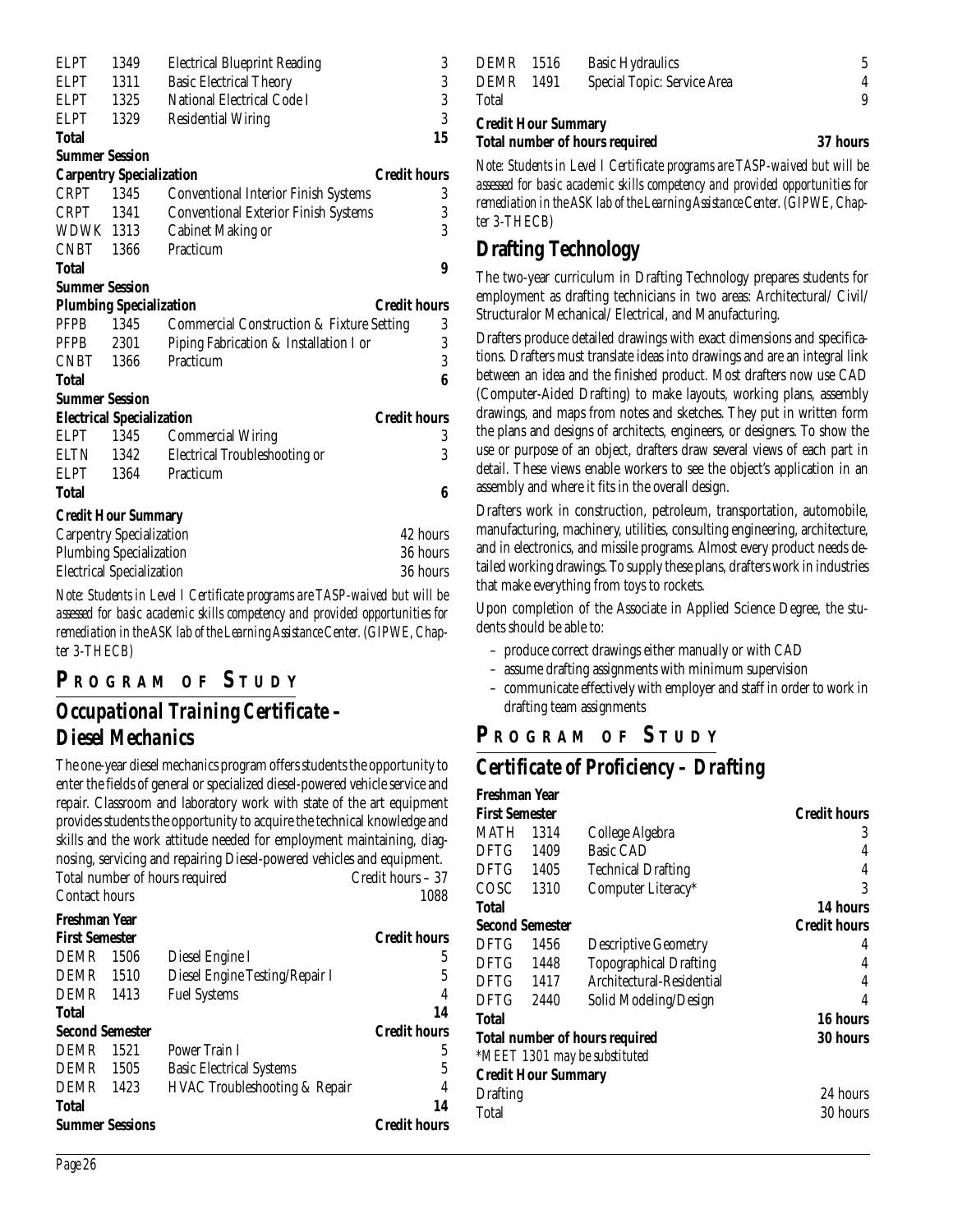*'C' or better is required for all Certificate courses.*

*Students in the Certificate Program must pass a comprehensive Exit Exam. This exam will cover competencies from all Certificate DFTG courses.*

*Note: Students in Level I Certificate programs are TASP-waived but will be assessed for basic academic skills competency and provided opportunities for remediation in the ASK lab of the Learning Assistance Center. (GIPWE, Chapter 3-THECB)*

#### **P R OGRAM O F S TUDY**

### *Associate in Applied Science (A.A.S.) – Drafting Technology*

| <b>Freshman Year</b>      |                            |                                                                                |                     |
|---------------------------|----------------------------|--------------------------------------------------------------------------------|---------------------|
| <b>First Semester</b>     |                            |                                                                                | <b>Credit hours</b> |
| MATH                      | 1314                       | College Algebra                                                                | 3                   |
| DFTG                      | 1409                       | <b>Basic CAD</b>                                                               | 4                   |
| DFTG                      | -- 1405                    | <b>Technical Drafting</b>                                                      | 4                   |
| @COSC 1310                |                            | <b>Computer Literacy</b>                                                       | 3                   |
| <b>Total</b>              |                            |                                                                                | 14 hours            |
| <b>Second Semester</b>    |                            |                                                                                | <b>Credit hours</b> |
| DFTG                      | 1456                       | <b>Descriptive Geometry</b>                                                    | 4                   |
| <b>DFTG</b>               | 1448                       | <b>Topographical Drafting</b>                                                  | $\overline{4}$      |
| DFTG                      | 1417                       | Architectural-Residential                                                      | 4                   |
| <b>DFTG</b>               | 2440                       | Solid Modeling/Design                                                          | 4                   |
| Total                     |                            |                                                                                | 16 hours            |
| <b>Summer Semester</b>    |                            |                                                                                | <b>Credit hours</b> |
| ENGL                      | 1301                       | <b>Composition I</b>                                                           | 3                   |
| DFTG                      |                            | <b>Drafting Elective</b>                                                       | 4                   |
| Total                     |                            |                                                                                | <b>7 hours</b>      |
| <b>Sophomore Year</b>     |                            |                                                                                |                     |
| <b>First Semester</b>     |                            |                                                                                | <b>Credit hours</b> |
| DFTG                      | 2432                       | <b>Advanced CAD</b>                                                            | 4                   |
| #MATH 1412                |                            | Pre-Calculus                                                                   | 4                   |
| DFTG                      |                            | <b>Drafting Elective</b>                                                       | 4                   |
| <b>SPCH</b>               | 1315                       | <b>Fundamentals of Speech</b>                                                  | 3                   |
| Total                     |                            |                                                                                | 15 hours            |
| <b>Second Semester</b>    |                            |                                                                                | <b>Credit hours</b> |
| <b>ARTS</b>               | 1301                       | <b>Art Appreciation</b>                                                        | 3                   |
| DFTG                      | 2386                       | Internship with Exit Exam                                                      | $\overline{3}$      |
| <b>DFTG</b>               |                            | <b>Drafting Elective</b>                                                       | $\overline{4}$      |
| $\ddot{}$                 |                            | Social/Behavioral Science                                                      | 3                   |
| Total                     |                            |                                                                                | 13 hours            |
|                           |                            | <b>Total number of hours required</b>                                          | 65 hours            |
|                           | <b>Credit Hour Summary</b> |                                                                                |                     |
| <b>Drafting</b>           |                            |                                                                                | 31 Credit hours     |
| <b>Drafting Electives</b> |                            |                                                                                | 12 Credit hours     |
|                           | *General Education         |                                                                                | 22 Credit hours     |
| Total                     |                            |                                                                                | 65 Credit hours     |
|                           |                            | 'C' or better is required for all courses except ARTS, SPCH, and Social/Behav- |                     |
| ioral Science.            |                            |                                                                                |                     |
|                           |                            | @MEET 1301 may be substituted                                                  |                     |
|                           |                            | # or ENGT 1204 and ENGT 1205                                                   |                     |
|                           |                            | ** MATH 1316, MATH 1348, or MATH 1412 may be substituted                       |                     |
|                           |                            | +ECON 2301, GEOG 1301, PSYC 2301 or SOCI 1301                                  |                     |
|                           |                            | For DFTG electives contact department office.                                  |                     |

#### **P R OGRAM O F S TUDY**

## *Occupational Training Certificate – Machine Shop*

The Occupational Technical Certificate in Machine Shop prepares students for entry level jobs in machining operations in Manufacturing and for entry into apprentice programs for tool and die professions.

Graduates from this program should be able to operate all the common basic manual and computer controlled machine tools including lathes, milling machines, grinders and boring machines. They will be capable of holding commercial tolerances for semi-precision products, perform basic measurement operations and follow blue prints and standard operations sheets to produce parts and components.

|                        |      | Total number of credit hours required | 42 hours            |
|------------------------|------|---------------------------------------|---------------------|
| <b>Contact hours</b>   |      |                                       | 1,328               |
| Freshman Year          |      |                                       |                     |
| <b>First Semester</b>  |      |                                       | <b>Credit hours</b> |
| <b>MCHN</b> 1332       |      | Bench Work & Layout                   | 3                   |
| <b>MCHN</b> 1300       |      | Machinist I                           | 3                   |
| <b>MCHN</b> 1317       |      | <b>Machine Shop Blueprint Reading</b> | 3                   |
| <b>MCHN</b> 1320       |      | Precision Tools & Measurement         | 3                   |
| MCHN                   | 1338 | Basic Machine Shop I                  | 3                   |
| <b>Total hours</b>     |      |                                       | 15                  |
| <b>Second Semester</b> |      |                                       |                     |
| <b>MCHN</b> 1302       |      | Machinist II                          | 3                   |
| <b>MCHN 1305</b>       |      | Metal & Heat Treatment                | $\boldsymbol{3}$    |
| <b>MCHN 1341</b>       |      | <b>Basic Machine Shop II</b>          | 3                   |
| <b>MCHN 1343</b>       |      | <b>Machine Shop Mathematics</b>       | 3                   |
| <b>MCHN</b> 1352       |      | <b>Intermediate Machine Shop</b>      | 3                   |
| <b>Total hours</b>     |      |                                       | 15                  |
| <b>Summer Sessions</b> |      |                                       |                     |
| MCHN 1253              |      | Intermediate Machine Shop II          | 2                   |
| <b>MCHN 2433</b>       |      | <b>Advanced Lathe Operations</b>      | 4                   |
| <b>MCHN</b> 1254       |      | <b>Intermediate Machine Shop</b>      | $\overline{c}$      |
| MCHN 2437              |      | <b>Advanced Milling Operations</b>    | $\overline{4}$      |
| <b>Total hours</b>     |      |                                       | 12                  |
|                        |      | <b>Total number of hours required</b> | 42                  |

*Note: Students in Level I Certificate programs are TASP-waived but will be assessed for basic academic skills competency and provided opportunities for remediation in the ASK lab of the Learning Assistance Center. (GIPWE, Chapter 3-THECB)*

# **MATHEMATICS DEPARTMENT**

The Department of Mathematics offers a major and a minor in Mathematics, which are designed to provide the student with the necessary background for continued study in mathematics or in a related area. The curriculum offered by the Mathematics Department will prepare students for graduate school, for careers in applied mathematics, or for a teaching career in mathematics.

The faculty of the Mathematics Department share a commitment to the advancement and dissemination of knowledge through excellence in teaching, scholarship, and dedication to creative activities. This commitment by the faculty assures that a graduate of this program is afforded the opportunity to be successful in whatever career is chosen.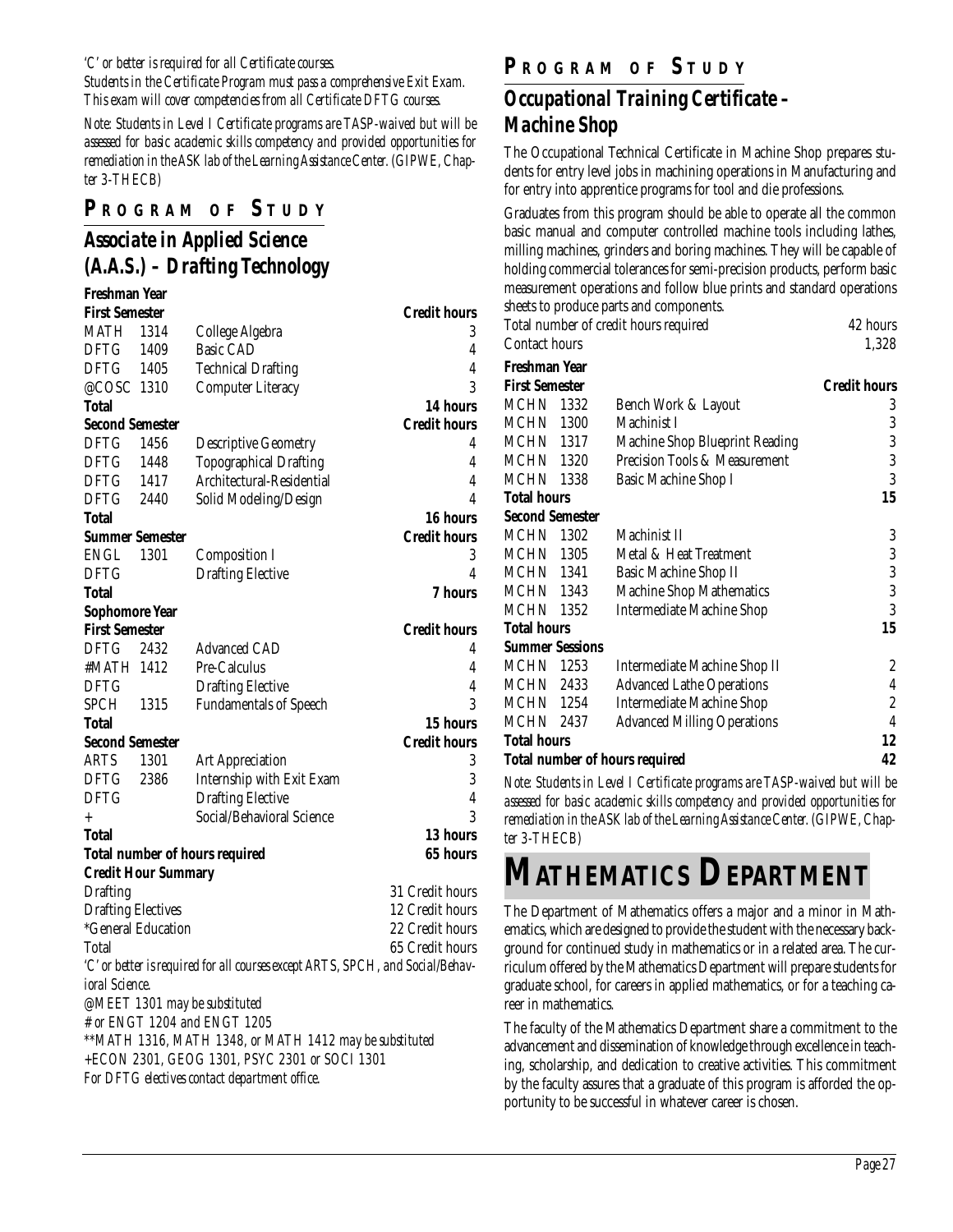### **Mathematics**

The Bachelor of Science degree with a major in Mathematics requires 38- 39 semester credit hours, 21 of which must be advanced. The requirements for this degree include 10 core courses and six hours of advanced math electives.

The first course in the core is MATH 2413 (Calculus I). Students who are not prepared to begin the mathematics sequence with Calculus I will have to use the three hours included in the General Education Core and/or some elective hours to bring their mathematics skills up to that level.

Programs of study leading to the Bachelor of Science degree with a major in Mathematics under teaching certification are also available. Students may select the Secondary Mathematics (grades 8-12) or the Middle School Level (grades 4-8) teacher certification plan.

## **P R OGRAM O F S TUDY**

## *Bachelor of Science – Mathematics (Non-Teaching Degree with A Minor)*

|                          | <b>General Education Core Curriculum</b>           | 48 hours      |
|--------------------------|----------------------------------------------------|---------------|
| <b>Mathematics Major</b> |                                                    | 38-39 hours   |
| Math Core 32-33 hours    |                                                    |               |
| MATH 2413                | Calculus I                                         |               |
| MATH 2414                | Calculus II                                        |               |
| MATH 2318                | Linear Algebra                                     |               |
| MATH 2342                | <b>Elementary Statistics</b>                       |               |
| MATH 3305                | Euclidean and Transformational Geometry            |               |
| MATH 3347                | Calculus III                                       |               |
| MATH 3373                | <b>Discrete Structures</b>                         |               |
| MATH 4348                | Advanced Linear Algebra                            |               |
| MATH 4351                | Modern Algebra                                     |               |
| $COSC$ 1418              | Programming Structures I (Preferred) or            |               |
| COSC 1310                | <b>Computer Literacy</b>                           |               |
|                          | Mathematics Electives (3000 and 4000 level courses | 6 hours       |
| Minor (minimum 18 hours) |                                                    | $18-30$ hours |
| <b>Free Electives</b>    |                                                    | $7-20$ hours  |
|                          | Total number of minimum hours required             | 124 hours     |

## **P R OGRAM O F S TUDY**

#### *Bachelor of Science – Mathematics Teacher Certification/Secondary Mathematics (Grades 8-12)*

| <b>General Education Core</b> |                                                  | 48 hours |
|-------------------------------|--------------------------------------------------|----------|
| Math Courses                  |                                                  | 48 hours |
| <b>MATH 1412</b>              | Pre-Calculus                                     |          |
| <b>MATH 2413</b>              | Calculus I                                       |          |
| <b>MATH 2414</b>              | Calculus II                                      |          |
| <b>MATH 2318</b>              | Linear Algebra                                   |          |
| <b>MATH 2342</b>              | <b>Elementary Statistics</b>                     |          |
| <b>MATH 3303</b>              | <b>History of Mathematics</b>                    |          |
| <b>MATH 3304</b>              | <b>Geometric Structures</b>                      |          |
| <b>MATH 3305</b>              | <b>Euclidean and Transformational Geometry</b>   |          |
| <b>MATH 3347</b>              | Calculus III                                     |          |
| <b>MATH 3364</b>              | Survey of Mathematics Concepts and Principles I  |          |
| <b>MATH 3365</b>              | Survey of Mathematics Concepts and Principles II |          |
| <b>MATH 4302</b>              | <b>Theory of Numbers</b>                         |          |
| <b>MATH 4339</b>              | <b>Probability and Statistics</b>                |          |

| MATH 4351                          | Modern Algebra                                      |          |
|------------------------------------|-----------------------------------------------------|----------|
| <b>MATH 4365</b>                   | Problem Solving and Mathematical Modeling           |          |
|                                    | Pedagogy and Professional Responsibility            | 26 hours |
| <b>EDCI 4301</b>                   | Foundations of Education in a Diverse Society       |          |
| <b>EDSC 4303</b>                   | Understanding Learners in 8-12                      |          |
| <b>EDSC 4374</b>                   | Designing Instruction for Grades 8-12               |          |
| <b>EDSC 4375</b>                   | Strategies for Delivering Instruction for Grades 8- |          |
|                                    | 12                                                  |          |
| <b>EDSC 4376</b>                   | Ethical Standards and Classroom Management for      |          |
|                                    | $8 - 12$                                            |          |
| <b>EDSC 4378</b>                   | Teaching Mathematics in 8-12 Classrooms             |          |
| <b>EDCI 4203</b>                   | Technology in the School Curriculum                 |          |
| <b>EDSC 4641</b>                   | <b>Student Teaching 8-12</b>                        |          |
| <b>Combination of Subjects</b>     |                                                     | 16 hours |
| <b>SPCH 1318</b>                   | <b>Interpersonal Communication</b>                  |          |
| <b>EDCI 2101</b>                   | <b>School and Society</b>                           |          |
| <b>EDSC 4380</b>                   | Teaching ESL 8-12                                   |          |
| <b>EDLI</b> 4351                   | Reading in the Content Area                         |          |
| <b>EDLI</b> 4355                   | Developing Critical Reading Skills                  |          |
| <b>SPED 4386</b>                   | Modification in Inclusive Settings                  |          |
| <b>Total Semester Credit hours</b> |                                                     | 138      |

## **P R OGRAM O F S TUDY**

## *Bachelor of Science – Mathematics Teacher Certification/Middle Grade Level (Grades 4-8)*

| <b>General Education Core</b> | 48 hours                                                |
|-------------------------------|---------------------------------------------------------|
| Math Courses                  | 48 hours                                                |
| <b>MATH 1412</b>              | Pre-Calculus                                            |
| <b>MATH 2413</b>              | Calculus I                                              |
| <b>MATH 2414</b>              | Calculus II                                             |
| <b>MATH 2318</b>              | Linear Algebra                                          |
| <b>MATH 2342</b>              | <b>Elementary Statistics</b>                            |
| <b>MATH 3303</b>              | <b>History of Mathematics</b>                           |
| <b>MATH 3304</b>              | <b>Geometric Structures</b>                             |
| <b>MATH 3305</b>              | Euclidean and Transformational Geometry                 |
| <b>MATH 3335</b>              | Contemporary Math I                                     |
| <b>MATH 3336</b>              | Contemporary Math II                                    |
| <b>MATH 3364</b>              | Survey of Mathematics Concepts and Principles I         |
| <b>MATH 3365</b>              | Survey of Mathematics Concepts and Principles II        |
| <b>MATH 4302</b>              | <b>Theory of Numbers</b>                                |
| <b>MATH 4339</b>              | Probability and Statistics                              |
| <b>MATH 4365</b>              | Problem Solving and Mathematical Modeling               |
|                               | Pedagogy and Professional Responsibility<br>26 hours    |
| <b>EDCI</b><br>4301           | Foundations of Education in a Diverse Society           |
| EDCI 4203                     | Technology and the Classroom                            |
| EDMG 4341                     | Understanding Learners in the Middle Grades             |
| EDMG 4342                     | Instructional Planning & Curriculum for the             |
|                               | Middle Grades                                           |
| <b>EDMG</b><br>4343           | <b>Instructional Methods &amp; Classroom Management</b> |
|                               | in the Middle Grades                                    |
| <b>EDMG</b><br>4346           | Teaching Science & Math                                 |
| EDMG<br>4347                  | Teaching English Language Learners in the Middle        |
|                               | Grades                                                  |
| <b>EDMG</b><br>4648           | <b>Student Teaching in the Middle Grades</b>            |
| Support                       | 16 hours                                                |
| SPCH<br>1318                  | <b>Interpersonal Communication</b>                      |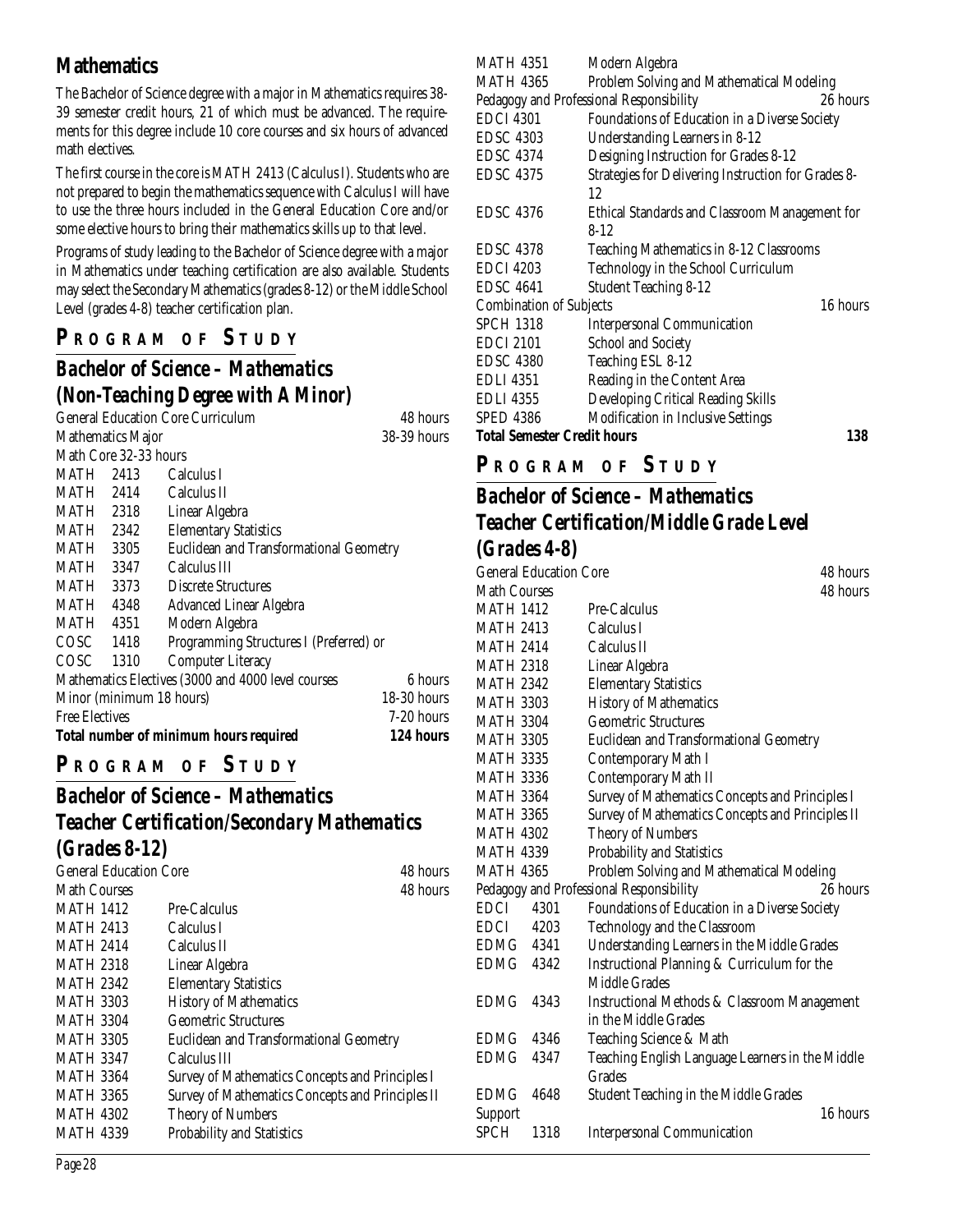|             |      | <b>Total Semester Credit hours</b><br>138        |  |
|-------------|------|--------------------------------------------------|--|
| <b>EDLI</b> | 4367 | Teaching Reading to the English Language Learner |  |
| <b>SPED</b> | 4386 | Modification in Inclusive Settings               |  |
| <b>SPED</b> | 4370 | <b>Foundations of Special Education</b>          |  |
| <b>KINE</b> | 3340 | Principles of Wellness and Fitness               |  |
| <b>EDCI</b> | 2101 | <b>School and Society</b>                        |  |

#### **Mathematics Minor**

The bachelor's degree with a minor in Mathematics requires 26 semester credit hours of Mathematics, 15 of which must be advanced. The first course in the core is MATH 2413 (Calculus I). Students who are not prepared to begin the mathematics sequence with Calculus I will have to use the three hours included in the General Education Core and/or some elective hours to bring their mathematical skills up to that level.

The Mathematics minor is an option for students completing a degree in a non-teaching major or the teacher certification degree under Option II.

### *Mathematics Minor (For Non-Teaching Degrees or Teacher Certification – Option II Minors)*

|              |                              | 20 hours                                                                                                                                                                                                                                          |
|--------------|------------------------------|---------------------------------------------------------------------------------------------------------------------------------------------------------------------------------------------------------------------------------------------------|
|              | Calculus I                   |                                                                                                                                                                                                                                                   |
|              | Calculus II                  |                                                                                                                                                                                                                                                   |
| MATH 2342    | <b>Elementary Statistics</b> |                                                                                                                                                                                                                                                   |
| MATH<br>3305 |                              |                                                                                                                                                                                                                                                   |
|              | Calculus III                 |                                                                                                                                                                                                                                                   |
|              |                              |                                                                                                                                                                                                                                                   |
|              |                              | 6 hours                                                                                                                                                                                                                                           |
|              |                              | 26 hours                                                                                                                                                                                                                                          |
|              |                              | <b>Mathematics Minor Core</b><br>MATH 2413<br>MATH 2414<br>Euclidean & Transformational Geometry<br>MATH 3347<br>MATH 3373 Discrete Structures<br>Math Electives (3000 and 4000 level courses)<br><b>Total Number of hours required for minor</b> |

# **PHYSICAL SCIENCES DEPARTMENT**

*Bachelor of Arts – Chemistry, Chemistry Minor, Bachelor of Arts – Physics, Physics Minor*

The programs and minors offered by the Physical Sciences Department are designed to provide the student with the needed background for graduate studies, employment in industry, or, with the appropriate options, secondary teacher certification in Texas public education. Refer to the Education Department for teacher certification requirements.

## **Chemistry**

#### **P <sup>R</sup> OGRAM O F S TUDY**

#### *Bachelor of Arts – Chemistry*

The bachelor's degree with a major in chemistry requires a total of 125 hours with a minimum of 36 advanced hours, and 47 semester hours of chemistry, at least 31 of which must be advanced.

| <b>General Education Core Curriculum</b> | 48 hours |
|------------------------------------------|----------|
|------------------------------------------|----------|

Students should use CHEM 1311/1111 and CHEM 1312/1112, the General Chemistry I and II series, to satisfy the science requirement and MATH 1412, Pre-Calculus to satisfy the mathematics requirement.

| <b>Chemistry Major</b>      | 39 hours |
|-----------------------------|----------|
| <b>Support Courses</b>      | 20 hours |
| <b>Restricted Electives</b> | 12 hours |

| <b>Free Electives</b>          | 6 hours   |
|--------------------------------|-----------|
| Total number of hours required | 125 hours |
| $\sim$                         |           |

#### **Chemistry Major**

| <b>Chemistry Core</b>  |                                    |                                              | 31 hours |
|------------------------|------------------------------------|----------------------------------------------|----------|
| CHEM                   | 2123                               | <b>Organic Chemistry Laboratory I</b>        |          |
| CHEM 2323              |                                    | Organic Chemistry I                          |          |
| CHEM 2125              |                                    | Organic Chemistry Laboratory II              |          |
| CHEM 2325              |                                    | Organic Chemistry II                         |          |
| CHEM 3301              |                                    | <b>Inorganic Chemistry</b>                   |          |
| CHEM 3105              |                                    | <b>Analytical Laboratory</b>                 |          |
| CHEM 3305              |                                    | <b>Analytical Chemistry</b>                  |          |
| CHEM 3110              |                                    | Physical Chemistry Laboratory I              |          |
| CHEM 3310              |                                    | Physical Chemistry I                         |          |
| CHEM 3112              |                                    | Physical Chemistry Laboratory II             |          |
| CHEM 3312              |                                    | Physical Chemistry II                        |          |
| CHEM 4320              |                                    | <b>Chemistry Problems</b>                    |          |
| CHEM 4110              |                                    | <b>Chemical Seminar</b>                      |          |
| CHEM 4105              |                                    | <b>Instrumental Methods Lab</b>              |          |
| CHEM                   | 4305                               | <b>Instrumental Methods of Analysis</b>      |          |
|                        | <b>Chemistry Electives 8 hours</b> |                                              |          |
| Choose from:           |                                    |                                              |          |
| CHEM                   | 3303                               | <b>Biochemistry I</b>                        |          |
| CHEM 3103              |                                    | <b>Biochemistry Laboratory I</b>             |          |
| CHEM 3304              |                                    | <b>Biochemistry II</b>                       |          |
| CHEM 3306              |                                    | <b>Chemical Literature</b>                   |          |
| CHEM 4404              |                                    | Selected Topics in Biochemistry              |          |
| CHEM 4412              |                                    | Selected Topics in Physical Chemistry        |          |
| <b>CHEM</b>            | 4423                               | Selected Topics in Organic Chemistry         |          |
| <b>Support Courses</b> |                                    |                                              | 20 hours |
| <b>PHYS</b>            | 1101                               | <b>General Physics Laboratory I</b>          |          |
| PHYS                   | 1301                               | <b>General Physics I</b>                     |          |
| <b>PHYS</b>            | 1102                               | <b>General Physics Laboratory II</b>         |          |
| <b>PHYS</b>            | 1302                               | <b>General Physics II</b>                    |          |
| MATH 2313              |                                    | Calculus I                                   |          |
| MATH 2314              |                                    | Calculus II                                  |          |
| <b>MATH 3349</b>       |                                    | Differential Equations or MATH 3347 CALC III |          |
| COSC                   | 1318                               | <b>Programming Structures</b>                |          |
|                        | <b>Restricted Electives</b>        | 12 hours                                     |          |

Students choose from Biology, Computer Science, Advanced Mathematics, Advanced Physics or Advanced Chemistry.

Free Electives 6 hours

The Chemistry Major does not require a minor. To include a minor in the degree plan, students should use the electives along with courses from the General Education Core to fulfill the requirements of a minor. Students who are not prepared to begin the mathematics sequence at Pre-Calculus, should use some electives to bring their skills up to that level.

#### **P <sup>R</sup> OGRAM O F S TUDY**

## *\*Bachelor of Arts – Chemistry Teacher Certification – Secondary Option I*

*\* Pending SBEC action; See advisor*

#### **Chemistry Minor**

The bachelor's degree with a Minor in Chemistry requires 24 semester hours of chemistry, at least 12 of which must be advanced.

The Chemistry minor can be used as a normal minor for a B.S. or B.A.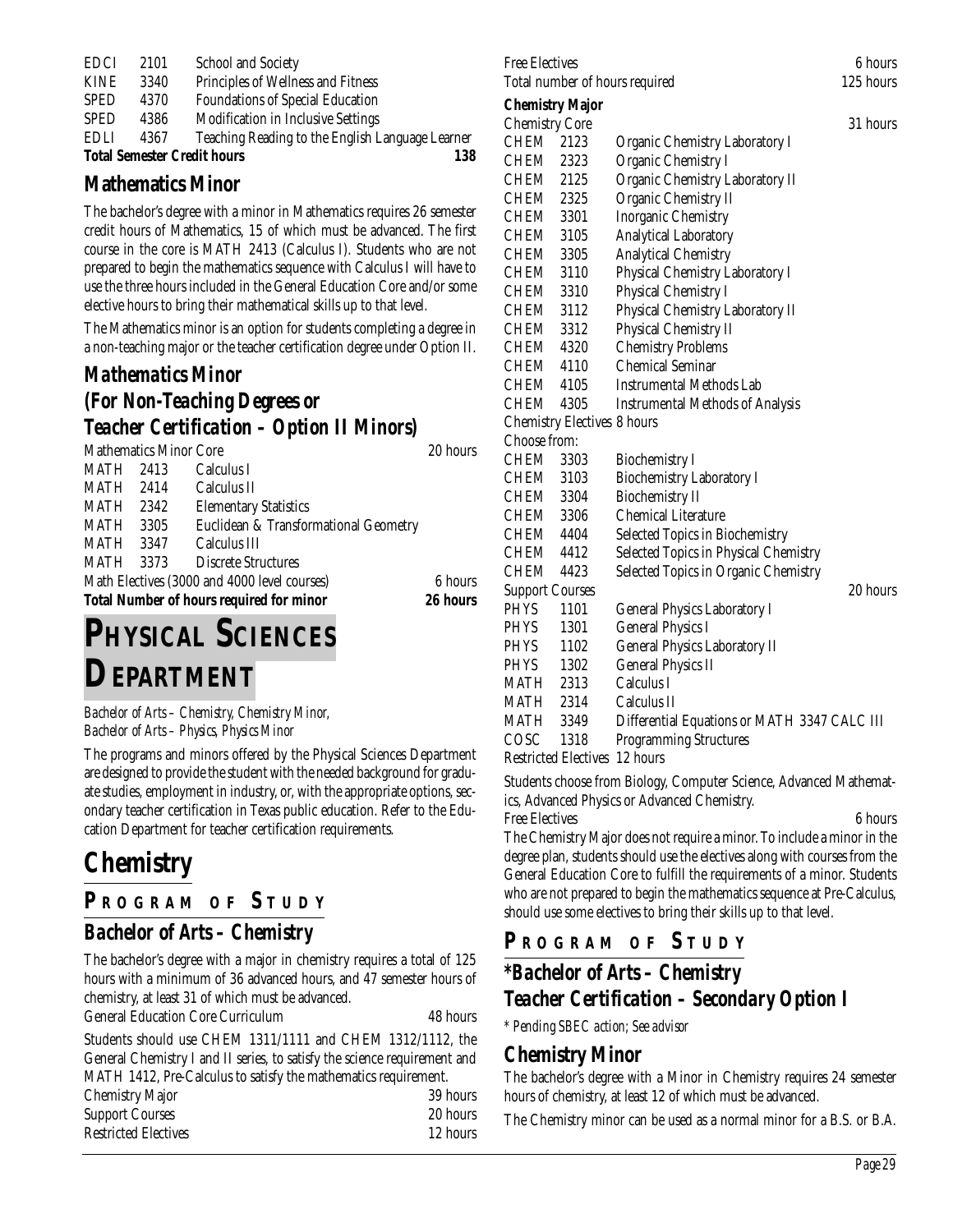degree, or in a secondary teaching certification (Option I).

| <b>Required Courses: 12 hours</b> |
|-----------------------------------|
|-----------------------------------|

| <b>Total</b>                        |          |                                            | 24 hours |
|-------------------------------------|----------|--------------------------------------------|----------|
|                                     |          | Choose from any advanced chemistry courses |          |
| <b>Advanced Chemistry Electives</b> | 12 hours |                                            |          |
| CHEM 2123                           |          | <b>Organic Chemistry I Laboratory</b>      | 1        |
| CHEM 2323                           |          | Organic Chemistry I                        | 3        |
| <b>CHEM</b>                         | 1112     | <b>General Chemistry II Laboratory</b>     | 1        |
| <b>CHEM</b>                         | 1312     | <b>General Chemistry II</b>                | 3        |
| <b>CHEM</b>                         | - 1111   | <b>General Chemistry I Laboratory</b>      | 1        |
| CHEM 1311                           |          | <b>General Chemistry I</b>                 | 3        |
|                                     |          |                                            |          |

# **Physics**

## **P R OGRAM O F S TUDY**

## *Bachelor of Arts – Physics*

The Bachelor of Arts degree with a major in physics requires a minimum of 126 hours including a minimum of 36 advanced hours, and a minimum of 42 semester hours of physics, at least 30 of which must be advanced.

General Education Core Curriculum 48 hours

*Mathematics – Students should use MATH 2313, Calculus I, to satisfy the mathematics requirement.*

*Science – Students should use PHYS 2425, University Physics I, and PHYS 2426, University Physics II, to satisfy the science requirement.*

|                                       |                          | $\sim$ 1.00, 0.111 0.1017 1.11 0.100 111, to satisfy the service requirement. |               |
|---------------------------------------|--------------------------|-------------------------------------------------------------------------------|---------------|
| Physics Major                         |                          |                                                                               | 42 -44 hours  |
|                                       | Minor (optional)*        |                                                                               |               |
| <b>Support Courses</b>                | 23 hours                 |                                                                               |               |
|                                       |                          | Restricted Electives *12 hours                                                |               |
|                                       | Free Electives (12 SCH)* |                                                                               | *12 hours     |
| <b>Total Number of hours required</b> | 129 hours                |                                                                               |               |
|                                       |                          | <b>Physics Major Requirements</b>                                             |               |
| Physics Major                         |                          |                                                                               | $42-44$ hours |
| <b>Physics Core</b>                   |                          |                                                                               | 36 hours      |
| <b>PHYS</b>                           | 2425                     | <b>University Physics I</b>                                                   |               |
| <b>PHYS</b>                           | 2426                     | <b>University Physics II</b>                                                  |               |
| <b>PHYS</b>                           | 2427                     | <b>University Physics III</b>                                                 |               |
| PHYS 3400                             |                          | <b>Modern Physics</b>                                                         |               |
| PHYS 3310                             |                          | <b>Classical Mechanics</b>                                                    |               |
| <b>PHYS</b>                           | 3201                     | <b>Advanced Physics Lab I</b>                                                 |               |
| PHYS                                  | 3320                     | Thermodynamics                                                                |               |
| PHYS                                  | 3390                     | <b>Mathematical Methods</b>                                                   |               |
| <b>PHYS</b>                           | 4300                     | Undergraduate Research Project                                                |               |
| <b>PHYS</b>                           | 4320                     | <b>Quantum Mechanics</b>                                                      |               |
| <b>PHYS</b>                           | 4330                     | <b>Electromagnetic Theory</b>                                                 |               |
| <b>Physics Electives</b>              |                          |                                                                               | 6-8 hours     |
|                                       |                          | Choose from any advanced physics courses                                      |               |
| <b>Support Courses</b>                |                          |                                                                               | 23 hours      |
| MATH                                  | 2313                     | Calculus I                                                                    |               |
| MATH 2314                             |                          | Calculus II                                                                   |               |
| <b>MATH 3347</b>                      |                          | Calculus III                                                                  |               |
| <b>MATH 3349</b>                      |                          | <b>Differential Equations</b>                                                 |               |
| CHEM 1111                             |                          | General Chemistry Lab I                                                       |               |
| CHEM                                  | 1311                     | <b>General Chemistry I</b>                                                    |               |
| CHEM                                  | 1112                     | General Chemistry Lab II                                                      |               |
| CHEM                                  | 1312                     | <b>General Chemistry II</b>                                                   |               |
| COSC                                  | 1318                     | <b>Programming Structures I</b>                                               |               |
|                                       |                          |                                                                               |               |

Electives 24 hours

Restricted Electives\* 12 hours

Choose from:

Biology, Chemistry, Advanced Mathematics, Computer Science, or Advanced Physics.

Free Electives 22 hours

*\*The Physic Major does not require a minor. Students wishing to include a minor in their degree can use the restricted electives along with courses from the General Education Core to fulfill the requirements of a minor. Students who are not prepared to begin the mathematics sequence at Calculus I will have to use some of these electives hours to bring their mathematics skills up to that level.*

#### **P R OGRAM O F S TUDY**

## *\*Bachelor of Arts – Physics Teacher Certification – Secondary Option I*

*\* Pending SBEC action; See advisor*

#### **Physics Minor**

The Physical Sciences Department offers two Physics Minors.

These minors can be used to fulfill the requirements of a minor in B.A. and B.S. degrees, or as a minor in B.A. and B.S. degree programs that include a secondary teaching certification – Option I.

#### **Physics Minor (22 hours – 10 of which must be advanced)**

| <b>Required Courses</b> |      | : 16 hours                                 |
|-------------------------|------|--------------------------------------------|
| <b>PHYS</b>             | 2425 | <b>University Physics I</b>                |
| <b>PHYS</b>             | 2426 | <b>University Physics II</b>               |
| <b>PHYS</b>             | 2427 | <b>University Physics III</b>              |
| <b>PHYS</b>             | 3400 | <b>Modern Physics</b>                      |
|                         |      | <b>Advanced Physics Electives: 6 hours</b> |
|                         |      | Choose from any advanced Physics courses   |
|                         |      |                                            |

# **Engineering Physics**

**P R OGRAM O F S TUDY**

#### *Bachelor of Science in Engineering Physics - Bioengineering*

| Ð                                                           |           | רז                                                                  |   |  |
|-------------------------------------------------------------|-----------|---------------------------------------------------------------------|---|--|
| ENGL                                                        | 1301      | Composition I                                                       | 3 |  |
| ENGL                                                        | 1302      | <b>Composition II</b>                                               | 3 |  |
| SPCH                                                        | 1315      |                                                                     |   |  |
|                                                             | or 1318   | Speech                                                              | 3 |  |
| MATH                                                        | 2313      | Calculus I                                                          | 3 |  |
| PHYS                                                        | 2425      | <b>University Physics I</b>                                         | 4 |  |
| <b>PHYS</b>                                                 | 2426      | <b>University Physics II</b>                                        | 4 |  |
| ENGL                                                        | 23XX      | Literature                                                          | 3 |  |
|                                                             |           | Music Appreciation/Music Literature or Art Appreciation/Art History | 3 |  |
|                                                             |           | Social and Behavioral Sciences (15 hours)                           |   |  |
| HIST                                                        | 1301      | U.S. History to 1877                                                | 3 |  |
|                                                             |           | HIST 1302 U.S. History from 1877                                    | 3 |  |
|                                                             | GOVT 2301 | American Government I                                               | 3 |  |
|                                                             | GOVT 2302 | American Government II                                              | 3 |  |
| (3) hours from: ANTH 2351, ECON 2301, GEOG 1303, PSYC 2301, |           |                                                                     |   |  |
|                                                             |           | SOCI 1301, SOCI 2319                                                | 3 |  |
| Modern Languages (6 hours)                                  |           |                                                                     |   |  |
|                                                             | X3XX      |                                                                     | 3 |  |
|                                                             |           |                                                                     |   |  |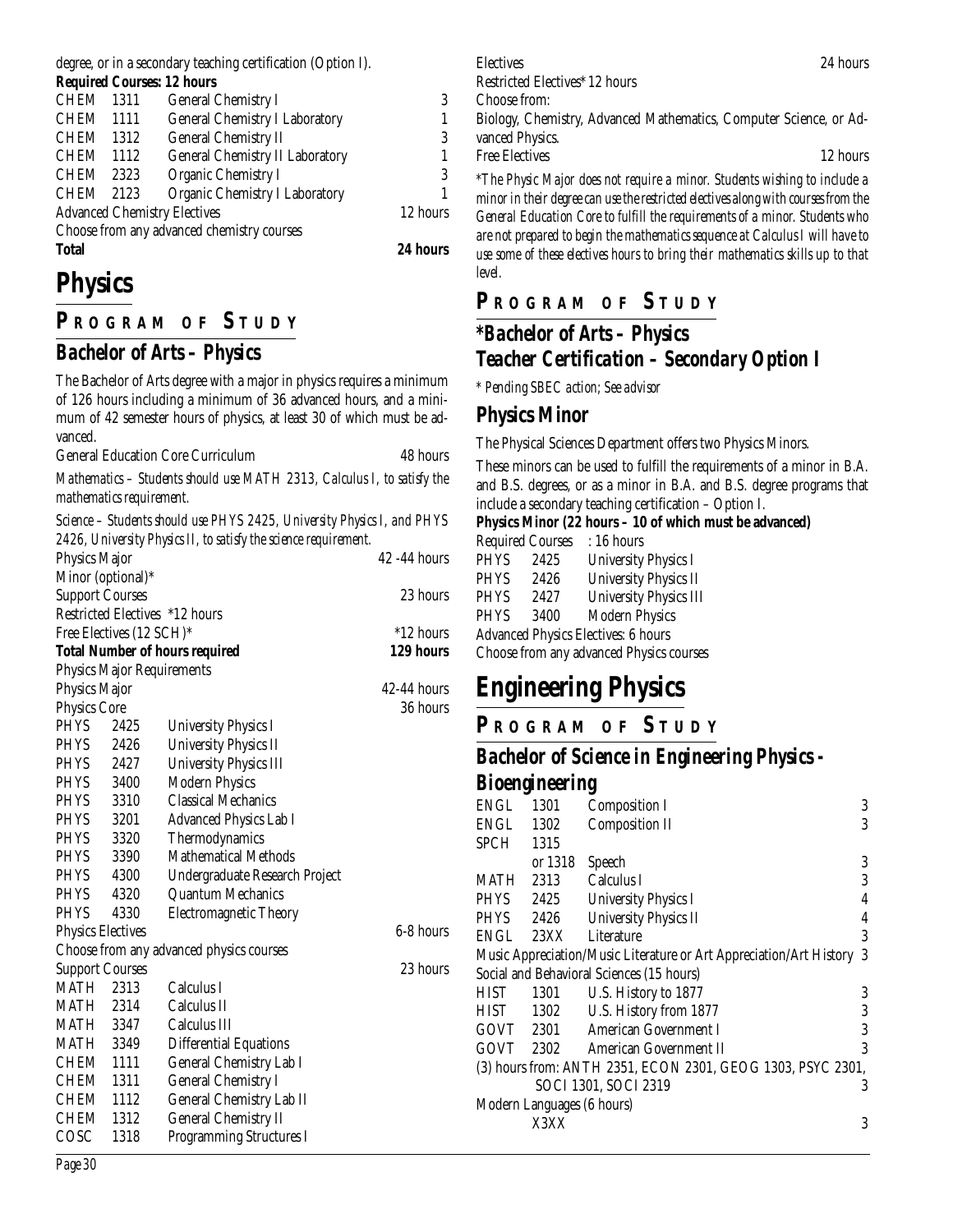|             | X3XX                          |                                                | 3                |
|-------------|-------------------------------|------------------------------------------------|------------------|
| <b>KINE</b> | 11                            |                                                | $\mathbf{1}$     |
|             | Support Courses (10 sch)      |                                                |                  |
| MATH        |                               | 2314 Calculus II                               | 3                |
|             | MATH 3347                     | Calculus III                                   | 3                |
| CHEM 1311   |                               | <b>General Chemistry I</b>                     | 3                |
| <b>CHEM</b> | 1111                          | <b>General Chemistry I Laboratory</b>          | $\mathbf{1}$     |
|             | Core Physics Courses (29 sch) |                                                |                  |
| <b>PHYS</b> | 2427                          | <b>University Physics III</b>                  | 4                |
| <b>PHYS</b> | 3310                          | <b>Classical Mechanics</b>                     | 3                |
| <b>PHYS</b> | 3390                          | Mathematical Methods I                         |                  |
| <b>PHYS</b> | 3391                          | Mathematical Methods II                        | $\frac{3}{3}$    |
| <b>PHYS</b> | 3400                          | Modern Physics w/lab                           | $\overline{4}$   |
| <b>PHYS</b> | 4300                          | Senior Research Project                        | 3                |
| <b>PHYS</b> | 4320                          | <b>Quantum Mechanics</b>                       | 3                |
| <b>PHYS</b> | 4330                          | <b>Electromagnetic Theory</b>                  | 3                |
| <b>PHYS</b> | 4390                          | Computational Methods in the Physical Sciences | 3                |
|             | Bioengineering Track (42 sch) |                                                |                  |
| <b>BIOL</b> | 1306                          | <b>Biological Principles I</b>                 | 3                |
| <b>BIOL</b> | 1106                          | <b>Biological Principles I Laboratory</b>      | $\mathbf{1}$     |
| <b>BIOL</b> | 1307                          | <b>Biological Principles II</b>                | 3                |
| <b>BIOL</b> | 1107                          | <b>Biological Principles II Laboratory</b>     | $\mathbf 1$      |
| CHEM 1312   |                               | <b>General Chemistry II</b>                    | 3                |
| CHEM 1112   |                               | <b>General Chemistry II Laboratory</b>         | $\mathbf 1$      |
| CHEM        | 3310                          | <b>Physical Chemistry</b>                      | 3                |
| <b>PHYS</b> | 3201                          | <b>Advanced Physics Lab</b>                    | $\frac{2}{3}$    |
| <b>PHYS</b> | 3315                          | <b>Physics of Biological Systems</b>           |                  |
| <b>PHYS</b> | 3320                          | Thermodynamics                                 | 3                |
| <b>PHYS</b> | 4315                          | Analysis of Biomolecules by Physical Methods   | 3                |
| * BENG 3310 |                               | Pathways of Cellular Signaling                 | 3                |
| * BENG 43XX |                               | <b>Structural and Functional Domains of</b>    |                  |
|             |                               | <b>Biopolymers</b>                             | 3                |
| * BENG 44XX |                               | Bioengineering w/lab                           | $\overline{4}$   |
|             |                               | 6 hours from electives (biology or chemistry)  | $\boldsymbol{6}$ |

\* Pending Approval

# *Bachelor of Science in Engineering Physics -*

## *Computer Engineering*

|                    |                            | General Education Core Curriculum (48 sch)               |   |
|--------------------|----------------------------|----------------------------------------------------------|---|
|                    | Communications (9 hours)   |                                                          |   |
|                    |                            | ENGL 1301 Composition I                                  | 3 |
|                    |                            | ENGL 1302 Composition II                                 | 3 |
| SPCH 1315 or       |                            |                                                          |   |
|                    | 1318 Speech                |                                                          | 3 |
|                    | Mathematics (3 hours)      |                                                          |   |
|                    |                            | MATH 2313 Calculus I                                     | 3 |
|                    | Natural Sciences (8 hours) |                                                          |   |
|                    |                            | PHYS 2425 University Physics I                           | 4 |
|                    |                            | PHYS 2426 University Physics II                          | 4 |
|                    |                            | Humanities & Visual and Performing Arts (6 hours)        |   |
|                    |                            | ENGL 23XX Literature                                     | 3 |
|                    |                            | Music Appreciation/Music Literature or Art Appreciation/ |   |
| <b>Art History</b> |                            |                                                          | 3 |
|                    |                            | Social and Behavioral Sciences (15 hours)                |   |
| HIST               | 1301                       | U.S. History to 1877                                     | 3 |
|                    |                            | HIST 1302 U.S. History from 1877                         | 3 |
|                    |                            | GOVT 2301 American Government I                          | 3 |
|                    | GOVT 2302                  | American Government II                                   | 3 |

|             |                            | (3) hours from: ANTH 2351, ECON 2301, GEOG 1303, PSYC 2301,       |                  |
|-------------|----------------------------|-------------------------------------------------------------------|------------------|
|             |                            | SOCI 1301, SOCI 2319                                              | 3                |
|             | Modern Languages (6 hours) |                                                                   |                  |
|             | X3XX                       |                                                                   | 3                |
|             | X3XX                       |                                                                   | 3                |
|             | Kinesiology (1 hour)       |                                                                   |                  |
| <b>KINE</b> | 11                         |                                                                   | $\mathbf{1}$     |
|             | Support Courses (10 sch)   |                                                                   |                  |
| MATH        | 2314                       | Calculus II                                                       | 3                |
| MATH        | 3347                       | Calculus III                                                      | 3                |
|             | CHEM 1311                  | <b>General Chemistry I</b>                                        | 3                |
| CHEM 1111   |                            | <b>General Chemistry I Laboratory</b>                             | $\mathbf{1}$     |
|             |                            | Core Physics Courses (29 sch)                                     |                  |
| PHYS        | 2427                       | <b>University Physics III</b>                                     | 4                |
| PHYS        | 3310                       | <b>Classical Mechanics</b>                                        | 3                |
| PHYS        | 3390                       | <b>Mathematical Methods I</b>                                     | 3                |
| PHYS        | 3391                       | Mathematical Methods II                                           | 3                |
| PHYS        | 3400                       | Modern Physics w/lab                                              | $\overline{4}$   |
| PHYS        | 4300                       | Senior Research Project                                           | $\boldsymbol{3}$ |
| PHYS        | 4320                       | <b>Quantum Mechanics</b>                                          | 3                |
| PHYS        | 4330                       | <b>Electromagnetic Theory</b>                                     | 3                |
| <b>PHYS</b> | 4390                       | Computational Methods in the Physical Sciences                    | 3                |
|             |                            | Computer Engineering Track (40 SCH)                               |                  |
| <b>PHYS</b> | 4340                       | Solid State Physics                                               | 3                |
| <b>PHYS</b> | 4392                       | Computational Methods in the                                      |                  |
|             |                            | <b>Physical Sciences II</b>                                       | 3                |
| <b>PHYS</b> | 5394                       | <b>Statistical Theory of Signal Detection</b>                     | 3                |
| COSC        | 3355                       | Principles of Programming Languages                               | 3                |
| COSC        | 4300                       | <b>Compiler Construction</b>                                      | 3                |
| COSC        | 4310                       | <b>Operating Systems</b>                                          | 3                |
| COSC        | 4313                       | <b>Computer Networking</b>                                        | 3                |
| ELET        | 2301                       | <b>Introduction to Digital Circuits</b>                           | $\boldsymbol{3}$ |
| ELET        | 3412                       | <b>Introduction to Microprocessors</b>                            | $\overline{4}$   |
| ELET        | 3314                       | <b>Instrumental and Control</b>                                   | 3                |
| <b>ENGT</b> | 3320                       | <b>Engineering Economics</b>                                      | 3                |
|             |                            | 6 hours from electives (computer science, engineering technology) | $\boldsymbol{6}$ |
|             |                            | <b>Bachelor of Science in Engineering Physics -</b>               |                  |
|             |                            | <b>Electronic Engineering</b>                                     |                  |
| <b>ENGL</b> | 1301                       | Composition I                                                     | 3                |
| <b>ENGL</b> | 1302                       | <b>Composition II</b>                                             | 3                |
| SPCH        | 1315 or                    |                                                                   |                  |
|             | 1318                       | Speech                                                            | 3                |
|             | Mathematics (3 hours)      |                                                                   |                  |
| <b>MATH</b> | 2313                       | Calculus I                                                        | 3                |
|             | Natural Sciences (8 hours) |                                                                   |                  |
| PHYS        | 2425                       | <b>University Physics I</b>                                       | 4                |
|             |                            |                                                                   |                  |

PHYS 2426 University Physics II 4

ENGL 23XX Literature 3 Music Appreciation/Music Literature or Art Appreciation/Art History 3

HIST 1302 U.S. History from 1877 3<br>GOVT 2301 American Government I 3 American Government I GOVT 2302 American Government II 3 (3) hours from: ANTH 2351, ECON 2301, GEOG 1303, PSYC 2301,

U.S. History to 1877 3

Humanities & Visual and Performing Arts (6 hours)

Social and Behavioral Sciences (15 hours)<br>HIST 1301 U.S. History to 1877

SOCI 1301, SOCI 2319

*Page 31*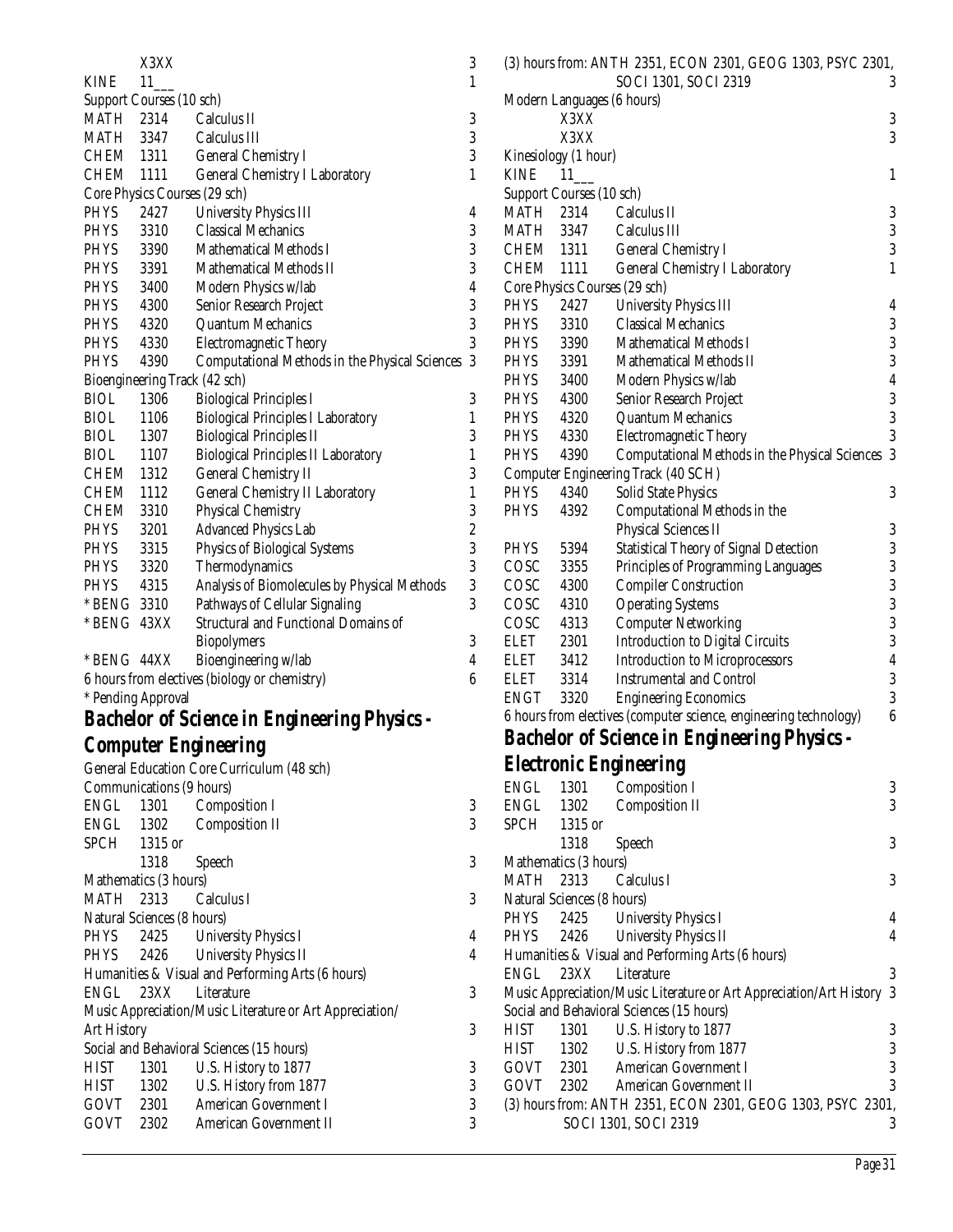| Modern Languages (6 hours) |                               |                                                                     |                         |  |  |
|----------------------------|-------------------------------|---------------------------------------------------------------------|-------------------------|--|--|
|                            | X3XX                          |                                                                     | 3                       |  |  |
|                            | X3XX                          |                                                                     | 3                       |  |  |
|                            | Kinesiology (1 hour)          |                                                                     |                         |  |  |
| <b>KINE</b>                | $11$ <sub>__</sub>            |                                                                     | 1                       |  |  |
|                            | Support Courses (10 sch)      |                                                                     |                         |  |  |
| MATH                       | 2314                          | Calculus II                                                         | 3                       |  |  |
|                            | MATH 3347                     | Calculus III                                                        | 3                       |  |  |
| CHEM 1311                  |                               | <b>General Chemistry I</b>                                          | $\boldsymbol{3}$        |  |  |
| <b>CHEM</b>                |                               |                                                                     | 1                       |  |  |
|                            | 1111                          | <b>General Chemistry I Laboratory</b>                               |                         |  |  |
|                            | Core Physics Courses (29 sch) |                                                                     |                         |  |  |
| PHYS                       | 2427                          | <b>University Physics III</b>                                       | 4                       |  |  |
| PHYS                       | 3310                          | <b>Classical Mechanics</b>                                          | 3                       |  |  |
| PHYS                       | 3390                          | <b>Mathematical Methods I</b>                                       | $\overline{3}$          |  |  |
| PHYS                       | 3391                          | <b>Mathematical Methods II</b>                                      | 3                       |  |  |
| PHYS                       | 3400                          | Modern Physics w/lab                                                | $\overline{\mathbf{4}}$ |  |  |
| PHYS                       | 4300                          | Senior Research Project                                             | 3                       |  |  |
| PHYS                       | 4320                          | <b>Quantum Mechanics</b>                                            | 3                       |  |  |
| <b>PHYS</b>                | 4330                          | <b>Electromagnetic Theory</b>                                       | 3                       |  |  |
| <b>PHYS</b>                | 4390                          | Computational Methods in the Physical Sciences                      | 3                       |  |  |
|                            |                               | Electronic Engineering Track (39 sch)                               |                         |  |  |
| PHYS                       | 3201                          | <b>Advanced Physics Lab</b>                                         | $\boldsymbol{2}$        |  |  |
| <b>PHYS</b>                | 4340                          | <b>Solid State Physics</b>                                          | 3                       |  |  |
| PHYS                       | 5394                          | <b>Statistical Theory of Signal Detection</b>                       | 3                       |  |  |
| <b>ELET</b>                | 2301                          | <b>Introduction to Digital Circuits</b>                             | 3                       |  |  |
| <b>ELET</b>                | 2330                          | <b>Electronic Systems Technology</b>                                | 3                       |  |  |
| <b>ELET</b>                | 3314                          |                                                                     | 3                       |  |  |
|                            |                               | <b>Instrumentation and Control</b>                                  |                         |  |  |
| <b>ELET</b>                | 3412                          | <b>Introduction to Microprocessors</b>                              | 4                       |  |  |
| <b>ELET</b>                | 3413                          | Microprocessor Interfacing                                          | 4                       |  |  |
| <b>ELET</b>                | 3431                          | <b>Introduction to Telecommunications</b>                           | 4                       |  |  |
| ELET                       | 4423                          | <b>Control Systems</b>                                              | 4                       |  |  |
|                            |                               | 6 hours electives (engineering technology or physics)               | 6                       |  |  |
|                            |                               | <b>Bachelor of Science in Engineering Physics -</b>                 |                         |  |  |
|                            |                               |                                                                     |                         |  |  |
|                            |                               | Industrial Engineering                                              |                         |  |  |
|                            | Communications (9 hours)      |                                                                     |                         |  |  |
| <b>ENGL</b>                | 1301                          | <b>Composition I</b>                                                | 3                       |  |  |
| ENGL                       | 1302                          | <b>Composition II</b>                                               | 3                       |  |  |
| <b>SPCH</b>                | 1315 or                       |                                                                     |                         |  |  |
|                            | 1318                          | Speech                                                              | 3                       |  |  |
|                            |                               |                                                                     |                         |  |  |
|                            |                               |                                                                     |                         |  |  |
| MATH                       | Mathematics (3 hours)<br>2313 |                                                                     |                         |  |  |
|                            |                               | Calculus I                                                          | 3                       |  |  |
|                            | Natural Sciences (8 hours)    |                                                                     |                         |  |  |
| PHYS                       | 2425                          | <b>University Physics I</b>                                         | 4                       |  |  |
| <b>PHYS</b>                | 2426                          | <b>University Physics II</b>                                        | 4                       |  |  |
|                            |                               | Humanities & Visual and Performing Arts (6 hours)                   |                         |  |  |
| ENGL                       | 23XX                          | Literature                                                          | 3                       |  |  |
|                            |                               | Music Appreciation/Music Literature or Art Appreciation/Art History | 3                       |  |  |
|                            |                               | Social and Behavioral Sciences (15 hours)                           |                         |  |  |
| <b>HIST</b>                | 1301                          | U.S. History to 1877                                                | 3                       |  |  |
| HIST                       | 1302                          | U.S. History from 1877                                              | 3                       |  |  |
| GOVT                       | 2301                          | American Government I                                               | 3                       |  |  |
| GOVT                       | 2302                          | <b>American Government II</b>                                       | 3                       |  |  |
|                            |                               | (3) hours from: ANTH 2351, ECON 2301, GEOG 1303, PSYC 2301,         |                         |  |  |
|                            |                               | SOCI 1301, SOCI 2319                                                | 3                       |  |  |
|                            | Modern Languages (6 hours)    |                                                                     |                         |  |  |
|                            | X3XX                          |                                                                     | 3<br>3                  |  |  |

| <b>KINE</b>      | Kinesiology (1 hour)<br>11 |                                                     |
|------------------|----------------------------|-----------------------------------------------------|
|                  | Support Courses (10 sch)   |                                                     |
| <b>MATH 2314</b> |                            | Calculus II                                         |
| MATH             | 3347                       | Calculus III                                        |
| CHEM 1311        |                            | <b>General Chemistry I</b>                          |
| CHEM 1111        |                            | <b>General Chemistry I Laboratory</b>               |
|                  |                            | Core Physics Courses (29 sch)                       |
| PHYS             | 2427                       | <b>University Physics III</b>                       |
| <b>PHYS</b>      | 3310                       | <b>Classical Mechanics</b>                          |
| PHYS             | 3390                       | <b>Mathematical Methods I</b>                       |
| PHYS             | 3391                       | <b>Mathematical Methods II</b>                      |
| PHYS             | 3400                       | Modern Physics w/lab                                |
| PHYS             | 4300                       | Senior Research Project                             |
| PHYS             | 4320                       | <b>Quantum Mechanics</b>                            |
| PHYS             | 4330                       | <b>Electromagnetic Theory</b>                       |
| <b>PHYS</b>      | 4390                       | Computational Methods in the Physical Sciences      |
|                  |                            | Industrial Engineering Track (41 sch)               |
| <b>CHEM</b>      | 1312                       | <b>General Chemistry II</b>                         |
| <b>CHEM</b>      | 1112                       | <b>General Chemistry II Laboratory</b>              |
| <b>PHYS</b>      | 3320                       | Thermodynamics                                      |
| <b>ELET</b>      | 3314                       | <b>Instrumentation and Control</b>                  |
| <b>ENGR</b>      | 2332                       | <b>Mechanics of Materials</b>                       |
| <b>ENGT</b>      | 2303                       | Probability and Statistics                          |
| <b>ENGT</b>      | 3320                       | <b>Engineering Economics</b>                        |
| MFET             | 2420                       | Manufacturing Process Technologies                  |
| <b>MFET</b>      | 3310                       | <b>International Quality Assurance Systems</b>      |
| <b>MFET</b>      | 3320                       | Product and process Design                          |
| <b>MFET</b>      | 3325                       | <b>Manufacturing Process Planning</b>               |
| <b>MFET</b>      | 3341                       | <b>Electronic Assembly Technology</b>               |
| <b>MFET</b>      | 3351                       | <b>Plastic Manufacturing Technology</b>             |
| <b>MFET</b>      | 4321                       | Designed Experimentation                            |
|                  |                            | <b>Bachelor of Science in Engineering Physics -</b> |
|                  |                            | <b>Mechanical Engineering</b>                       |
|                  |                            | Communications (9 hours)                            |
| ENGL             | 1301                       | Composition I                                       |
| <b>ENGL</b>      | 1302                       | <b>Composition II</b>                               |
| <b>SPCH</b>      | 1315 or                    |                                                     |
|                  | 1318                       | Speech                                              |
|                  | Mathematics (3 hours)      |                                                     |
| <b>MATH</b>      | 2313                       | Calculus I                                          |
|                  | Natural Sciences (8 hours) |                                                     |
| <b>PHYS</b>      | 2425                       | <b>University Physics I</b>                         |
|                  |                            |                                                     |

|                                                             | Communications (9 hours)   |                                                                     |                |  |
|-------------------------------------------------------------|----------------------------|---------------------------------------------------------------------|----------------|--|
| ENGL                                                        |                            | 1301 Composition I                                                  | 3              |  |
|                                                             | ENGL 1302                  | <b>Composition II</b>                                               | 3              |  |
| SPCH                                                        | 1315 or                    |                                                                     |                |  |
|                                                             | 1318                       | <b>Speech</b>                                                       | 3              |  |
|                                                             | Mathematics (3 hours)      |                                                                     |                |  |
|                                                             |                            | MATH 2313 Calculus I                                                | 3              |  |
|                                                             | Natural Sciences (8 hours) |                                                                     |                |  |
| PHYS                                                        | 2425                       | <b>University Physics I</b>                                         | $\overline{4}$ |  |
|                                                             |                            | PHYS 2426 University Physics II                                     | $\overline{4}$ |  |
|                                                             |                            | Humanities & Visual and Performing Arts (6 hours)                   |                |  |
| ENGL                                                        | 23XX                       | Literature                                                          | 3              |  |
|                                                             |                            | Music Appreciation/Music Literature or Art Appreciation/Art History | 3              |  |
|                                                             |                            | Social and Behavioral Sciences (15 hours)                           |                |  |
| HIST                                                        | 1301                       | U.S. History to 1877                                                | 3              |  |
|                                                             |                            | HIST 1302 U.S. History from 1877                                    | 3              |  |
|                                                             |                            | GOVT 2301 American Government I                                     | 3              |  |
|                                                             |                            | GOVT 2302 American Government II                                    | 3              |  |
| (3) hours from: ANTH 2351, ECON 2301, GEOG 1303, PSYC 2301, |                            |                                                                     |                |  |
|                                                             |                            | SOCI 1301, SOCI 2319                                                | 3              |  |
|                                                             | Modern Languages (6 hours) |                                                                     |                |  |
|                                                             | X3XX                       |                                                                     | 3              |  |
|                                                             | X3XX                       |                                                                     | 3              |  |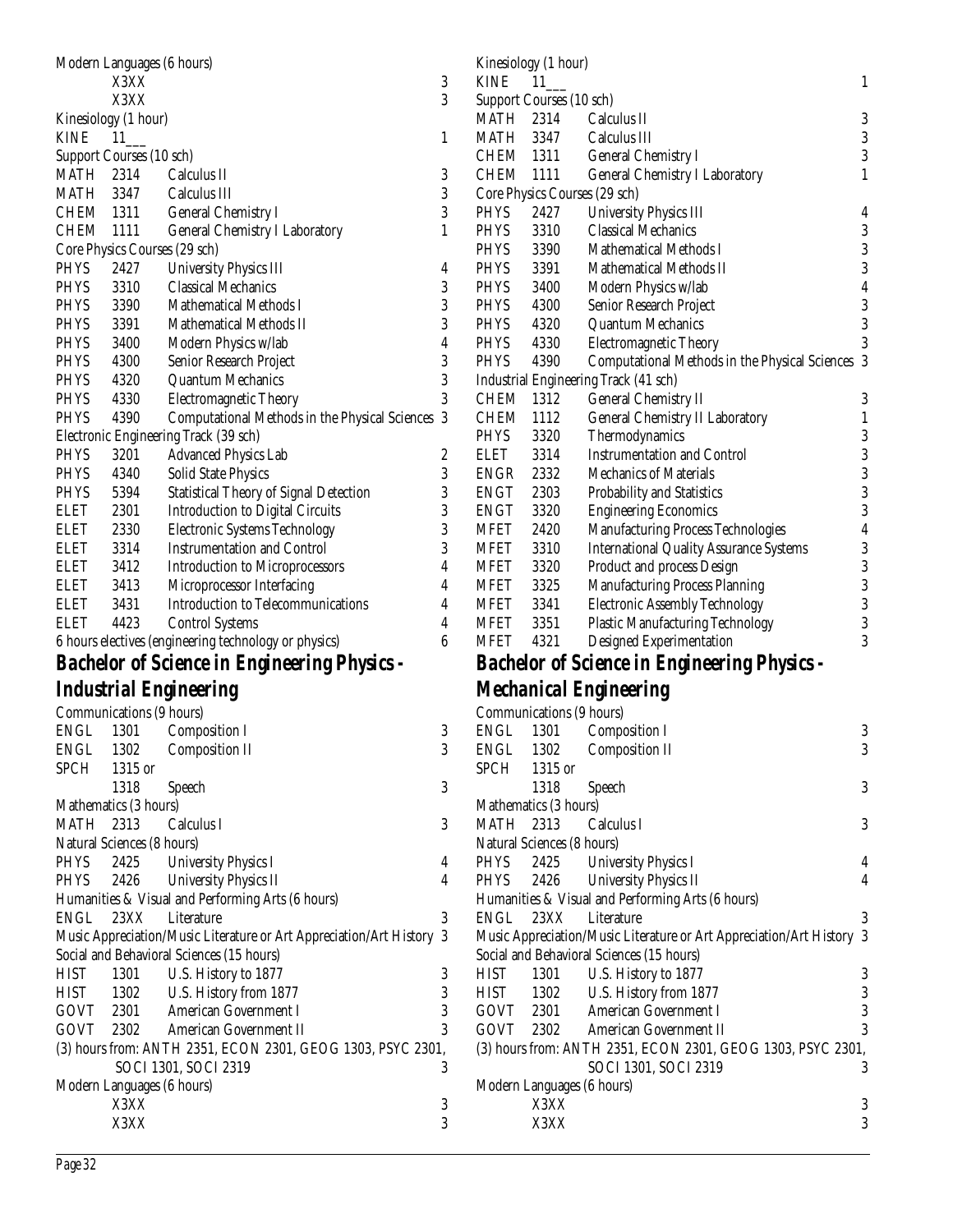| Kinesiology (1 hour)                                                      |                               |                                                |                         |  |
|---------------------------------------------------------------------------|-------------------------------|------------------------------------------------|-------------------------|--|
| <b>KINE</b>                                                               | - 11                          |                                                | 1                       |  |
|                                                                           | Support Courses (10 sch)      |                                                |                         |  |
| <b>MATH</b> 2314                                                          |                               | Calculus II                                    | 3                       |  |
| MATH 3347                                                                 |                               | Calculus III                                   | 3                       |  |
| CHEM 1311                                                                 |                               | <b>General Chemistry I</b>                     | 3                       |  |
| CHEM 1111                                                                 |                               | <b>General Chemistry I Laboratory</b>          | $\mathbf{1}$            |  |
|                                                                           | Core Physics Courses (29 sch) |                                                |                         |  |
| <b>PHYS</b>                                                               | 2427                          | <b>University Physics III</b>                  | 4                       |  |
| <b>PHYS</b>                                                               | 3310                          | <b>Classical Mechanics</b>                     | 3                       |  |
| <b>PHYS</b>                                                               | 3390                          | Mathematical Methods I                         | 3                       |  |
| PHYS                                                                      | 3391                          | Mathematical Methods II                        | 3                       |  |
| <b>PHYS</b>                                                               | 3400                          | Modern Physics w/lab                           | $\overline{\mathbf{4}}$ |  |
| PHYS                                                                      | 4300                          | Senior Research Project                        | 3                       |  |
| <b>PHYS</b>                                                               | 4320                          | <b>Quantum Mechanics</b>                       | 3                       |  |
| <b>PHYS</b>                                                               | 4330                          | Electromagnetic Theory                         | 3                       |  |
| <b>PHYS</b>                                                               | 4390                          | Computational Methods in the Physical Sciences | 3                       |  |
|                                                                           |                               | Mechanical Engineering Track (40 sch)          |                         |  |
| CHEM                                                                      | 1312                          | <b>General Chemistry II</b>                    | 3                       |  |
| CHEM                                                                      | 1112                          | <b>General Chemistry II Laboratory</b>         | 1                       |  |
| <b>PHYS</b>                                                               | 3320                          | Thermodynamics                                 | 3                       |  |
| ENGR 1204                                                                 |                               | <b>Engineering Graphics I</b>                  | $\overline{c}$          |  |
| ENGR                                                                      | 1205                          | <b>Engineering Graphics II</b>                 | $\overline{c}$          |  |
| ENGT                                                                      | 2401                          | <b>Engineering Materials</b>                   | $\overline{4}$          |  |
| MFET                                                                      | 2320                          | <b>Engineering Mechanics II</b>                | 3                       |  |
| MFET 2422                                                                 |                               | <b>Statics and Strength of Materials</b>       | $\overline{\mathbf{4}}$ |  |
| MFET 3331                                                                 |                               | Transport Technologies II                      | 3                       |  |
| MFET                                                                      | 3333                          | Mechanical Subsystem Design                    | 3                       |  |
| <b>MFET</b>                                                               | 3351                          | Mechanical Engineering Laboratory              | 3                       |  |
| MFET                                                                      | 4325                          | Mechanical Power Systems                       | 3                       |  |
| $\boldsymbol{6}$<br>6 hours electives (engineering technology or physics) |                               |                                                |                         |  |

# **SCHOOL OF BUSINESS**

## **Certificates & Degrees Offered**

#### **Accounting Department**

Bachelor of Business Administration – Accounting

#### **Business Administration Department**

#### *Business Administration*

Associate in Arts – Business Administration Business Administration Minor Bachelor of Applied Arts and Sciences – Applied Business Technology Bachelor of Business Administration – General Business *Finance* Bachelor of Business Administration – Finance

#### *Management*

Bachelor of Business Administration – Management

#### *Marketing*

Bachelor of Business Administration – Marketing Master of Business Administration

#### **Business Technology Department**

#### *Accounting Technology*

- Certificate of Proficiency Accounting Technology
- Associate in Applied Science Accounting Technology
- *International Business*
- Certificate of Proficiency International Business
- Associate in Applied Science International Business

#### *Legal Studies*

Certificate of Proficiency – Legal Assisting Specialist Associate in Applied Science – Legal Secretarial

#### *Office Technology*

Certificate of Proficiency – Office Specialist Associate in Applied Science – Office Specialist Associate in Applied Science – Word Processing Specialist

#### **B.B.A. – Bachelor of Business Administration**

The Bachelor of Business Administration provides a balanced combination of the arts and sciences and professional business education. The objectives of the B.B.A. degree are to:

- provide a general understanding of the principles of modern business and organizational practices;
- develop understanding of the economic, political, and social context within which modern business is conducted;
- train students in the use of analytical tools and techniques for business decision-making;
- develop the capacity for critical thought, leadership and the ability to work with others;
- foster bicultural understanding and bilingual skills relevant to work with the region's dynamic binational environment; and
- enhance students' appreciation for the ethical dimension of individual and organizational actions within the business setting.

Requirements for the various B.B.A. programs differ in the area of con-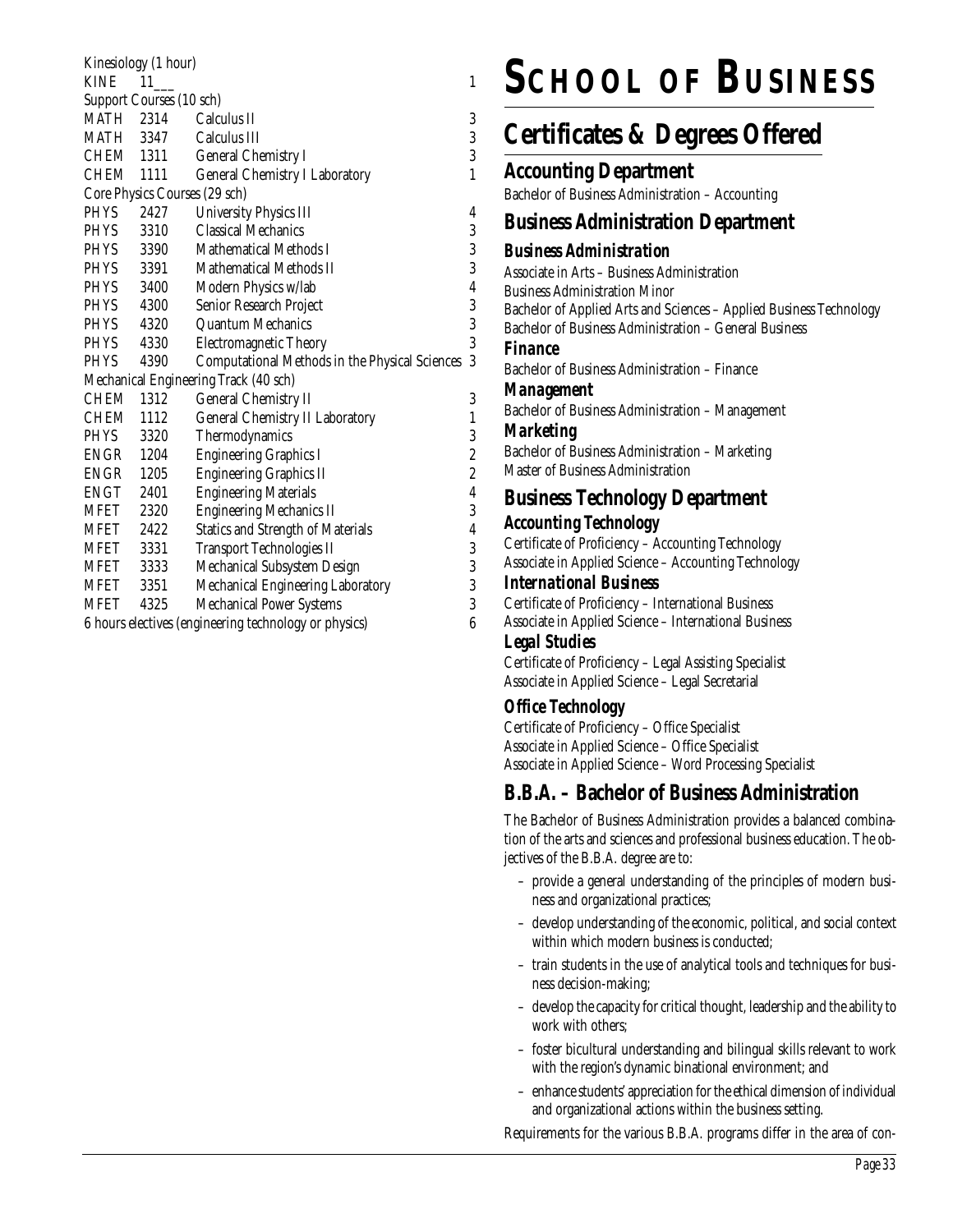centration. Students may choose from five majors: Accounting, Finance, General Business, Management and Marketing.

The curricula for B.B.A. plans requires 126 semester credit hours, except for Accounting which requires 129 hours. No minor is required because of the broad nature of the degree programs.

- The general education core and lower division core are included in the first two years of study. **These educational requirements must be met before entering the upper division curricular program.**
- Students seeking the B.B.A. degree should take the following courses in satisfying the general education core curriculum requirement: ENGL 1302, SPCH 1315 and either MATH 1324 or MATH 1314.
- The Business Administration core is common to all students seeking the B.B.A. degree. This core is made up of 10 courses, which are taken during the junior and senior year.
- Students choose a major in the field of Business. The major requires 18 to 21 hours of upper division courses in one of the following fields: Finance, General Business, Management or Marketing. Students pursuing an accounting major must complete eight courses (24 semester hours) in upper division Accounting and BUSI 1301 Introduction to Business beyond the Business Administration core.
- Students who enroll in business courses without having satisfactorily completed the required prerequisite(s) are subject to administrative withdrawal from the course.

## **P R OGRAM O F S TUDY (G ENERAL )**

#### *(for Bachelor of Business Administration degrees)*

|                  |                                | General Education Core Curriculum - B.B.A: 48 hours          |                |
|------------------|--------------------------------|--------------------------------------------------------------|----------------|
| ENGL 1302        |                                | <b>Composition II</b>                                        | 3              |
| <b>SPCH</b>      | 1315                           | <b>Fundamentals of Speech</b>                                | 3              |
| MATH             | 1324                           | Business Algebra (or MATH 1314)                              | 3              |
|                  | <b>Remaining Core Courses:</b> |                                                              | 39             |
|                  |                                | <b>Business Administration Lower Division Core: 27 hours</b> |                |
| ACCT             | 2401                           | Principles of Accounting I                                   | 4              |
| ACCT             | 2402                           | Principles of Accounting II                                  | $\overline{4}$ |
| <b>BMIS</b>      |                                | Any three one-hour BMIS course                               | 3              |
| ECON 2301        |                                | Macroeconomics                                               | 3              |
| ECON 2302        |                                | <b>Microeconomics</b>                                        | 3              |
| ENGL 2311        |                                | <b>Technical and Business Writing</b>                        | 3              |
| <b>MATH 1325</b> |                                | <b>Business Calculus</b>                                     | 3              |
| <b>BUSI</b>      | 2441                           | <b>Statistics</b>                                            | 4              |
|                  |                                | Business Administration Upper Division Core: 27 hours        |                |
|                  |                                | <b>ACCT/BMIS 3351 Information Systems</b>                    | 3              |
| <b>BLAW</b>      | 3337                           | <b>Business Law I</b>                                        | 3              |
| <b>BUSI</b>      | 3335                           | <b>Organizational Communications</b>                         | 3              |
| MANA 3361        |                                | Principles of Management                                     | 3              |
| FINA 3380        |                                | Managerial Finance                                           | 3              |
| MANA 3363        |                                | Production Management *                                      | $\frac{3}{3}$  |
| MARK             | 3371                           | Principles of Marketing *                                    |                |
| <b>BUSI</b>      | 4330                           | International Business <sup>*</sup>                          | 3              |
| <b>BUSI</b>      | 4369                           | <b>Business Policy</b> *                                     | 3              |
| Majors:          |                                |                                                              |                |
|                  | Accounting                     |                                                              | 24 hours       |
|                  | Finance                        |                                                              | 21 hours       |
|                  | <b>General Business</b>        |                                                              | 18 hours       |
|                  | Management                     |                                                              | 18 hours       |
|                  | <b>Marketing</b>               |                                                              | 18 hours       |
|                  |                                |                                                              |                |

Electives/Other:

| <b>Accounting</b>       | 3 hours |
|-------------------------|---------|
| Finance                 | 3 hours |
| <b>General Business</b> | 6 hours |
| Management              | 6 hours |
| <b>Marketing</b>        | 6 hours |
|                         |         |

*\* Must be admitted to Upper Division*

## **Business Bilingual Professional Proficiency Certificate**

The Business Biliteracy Certificate certifies B.B.A. graduates with a foundation of business in two languages. English-language course requirements are complemented by Spanish-language courses, contributing to fluency and capability to do business across English and Spanish speaking cultures. This enhances student preparation for global business opportunities, particularly our cross-border region.

All students pursuing a B.B.A. degree are encouraged to apply for the certification program upon declaration of major. In some cases, the certificate requirements may be achieved in the time frame of the regular degree plan without additional hours by using lower- and upper-level electives appropriately.

Students must maintain an overall minimum grade point average of 2.5 requirements.

## *Business Curriculum*

Parallel to three junior- and senior-level business courses, students enroll in a one credit hour Spanish-language business readings and experience lab. This two-hour lab provides a multi-dimensional and rigorous experience in speaking, reading and writing about business in the Spanish language. Each semester's readings will include current business topics in the news, while permitting students the flexibility to study Spanish-language readings in the subject matter of the business courses enrolled in during that semester. BUSI 3117 must be successfully completed three times.

|             |        | Spanish Speakers (U.S. Educated)                                     |   |
|-------------|--------|----------------------------------------------------------------------|---|
| <b>SPAN</b> | 1373   | Basic Spanish for Bilinguals I                                       | 3 |
| SPAN        | 2317   | <b>Business Spanish</b>                                              | 3 |
| <b>SPAN</b> | 3/4000 | Upper-level elective                                                 | 3 |
|             |        | Fluent Spanish Speakers (Mexico Educated)                            |   |
| <b>SPAN</b> | 2317   | <b>Business Spanish</b>                                              | 3 |
| SPAN        |        | 3/4000 Upper-level Elective                                          | 3 |
|             |        | Monolingual English Speakers (Initial course placement determined by |   |
|             |        | Modern Languages Department testing and/or faculty interviews)       |   |
| <b>SPAN</b> | 1313   | <b>Elementary Spanish I</b>                                          | 3 |
| <b>SPAN</b> | 1314   | <b>Elementary Spanish II</b>                                         | 3 |
| <b>SPAN</b> | 2311   | Intermediate I                                                       | 3 |
| <b>SPAN</b> | 2312   | Intermediate II                                                      | 3 |
| <b>SPAN</b> | 2317   | <b>Business Spanish</b>                                              | 3 |

# SPAN 3/4000 Upper-level Elective 3

## *Bilingual Proficiency Examinations*

During the final semester of the senior year (or after completion of the required courses) students take an exam validating their linguistic skills.

#### Spanish Certification:

Certificates from Madrid Chamber of Commerce: Basico or Superior or U.S. State Department Exam or Equivalent exam approved by appropriate Dean.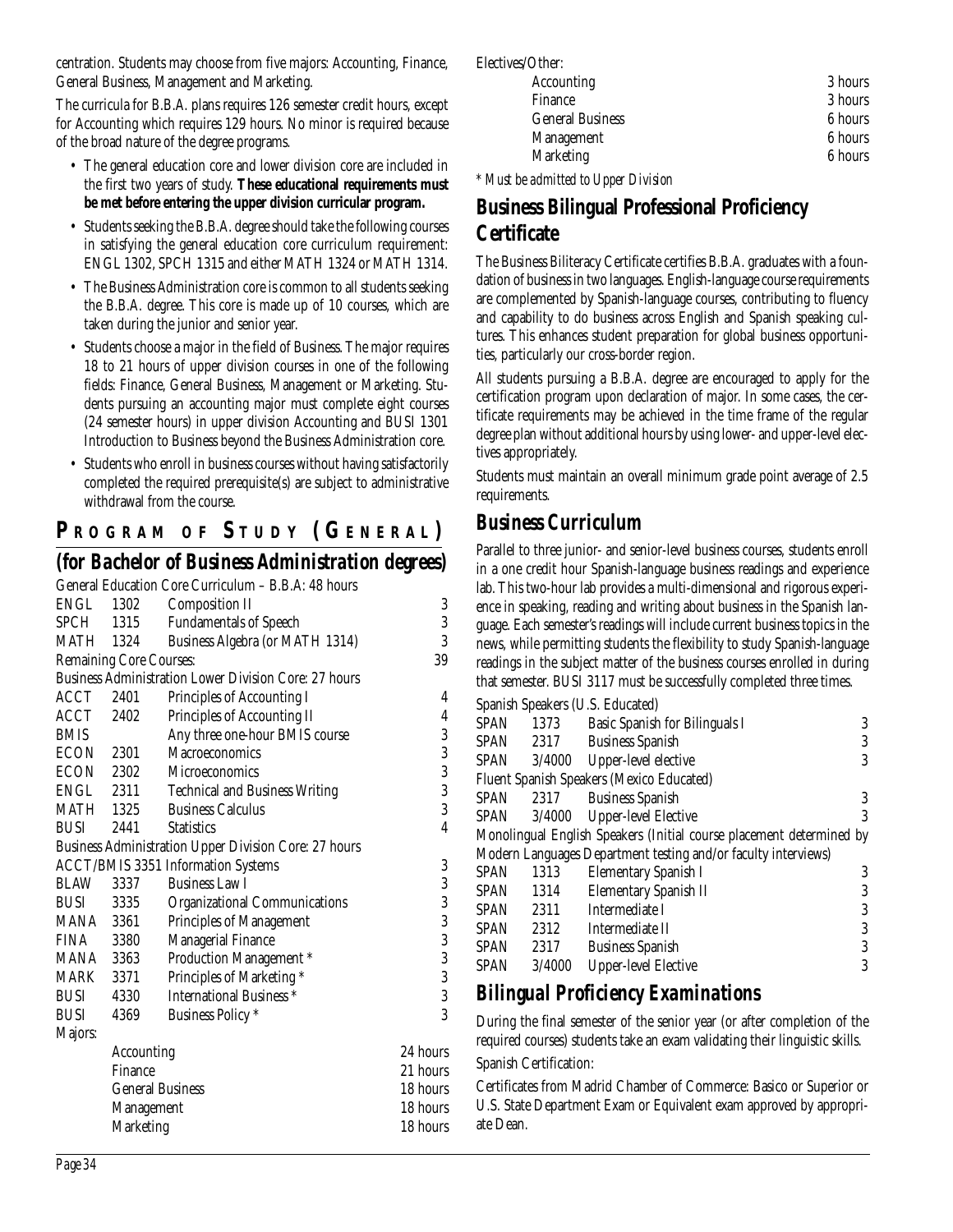English Certification: Graduate Management Admission Test or Graduate Record Exam or Equivalent exam approved by appropriate Dean.

#### *Business Biliteracy Portfolio*

A portfolio will be maintained by each student to provide a summary of the student's business biliteracy. This portfolio will include, at a minimum:

- Three sole-authored papers written in Spanish (in the biliteracy courses)
- Three papers written in English for other business courses
- Certification exam results
- Special assignments or projects exhibiting a student's business biliteracy

# **ACCOUNTING DEPARTMENT**

*Bachelor of Business Administration – Accounting*

#### **P R OGRAM O F S TUDY**

#### *Bachelor of Business Administration (B.B.A.) In Accounting*

The Bachelor of Business Administration (B.B.A.) in Accounting offers students the opportunity to prepare for careers in public and private accounting. This preparation can be accomplished by completing the requirements for either of the following tracks dependent upon professional goals.

#### **Corporate or Governmental Track**

The Corporate or Governmental Track is recommended for accounting students whose career goals are to work in a corporate, governmental or not-for-profit setting and do not plan to take the CPA exam. This track allows students to major in accounting and receive a BBA degree in 129 hours (4-year program), which is comparable to the total hours required for other business majors. These students will be well prepared for a variety of accounting careers and will not be required to complete the 150 hours required to take the CPA exam.

General Education Core Curriculum – B.B.A: 48 hours

*Note: B.B.A. majors should take ENGL 1302, SPCH 1315 and MATH 1324 or MATH 1314 to satisfy the general education core curriculum requirement*

| ACCT<br>4331                                        | <b>Accounting Report Writing</b>                    | 3  |
|-----------------------------------------------------|-----------------------------------------------------|----|
| ACCT<br>4327                                        | <b>Advanced Managerial Accounting</b>               |    |
| <b>ACCT</b><br>4324                                 | Auditing                                            | 3  |
| ACCT<br>3324                                        | <b>Cost Management</b>                              | 3  |
| ACCT<br>3323                                        | <b>Income Tax Procedure</b>                         | 3  |
| ACCT<br>3322                                        | <b>Intermediate Accounting II</b>                   | 3  |
| ACCT<br>3321                                        | <b>Intermediate Accounting I</b>                    | 3  |
| ACCT                                                | <b>Upper Division Elective</b>                      | 3  |
| Major: Accounting 24 hours                          |                                                     |    |
| <b>BUSI 1301</b>                                    | <b>Introduction to Business</b>                     | 3  |
| <b>Business Administration Upper Division Core:</b> |                                                     | 27 |
|                                                     | <b>Business Administration Lower Division Core:</b> | 27 |
|                                                     |                                                     |    |

*Note: A student preparing for licensure as a Certified Public Accountant (CPA) in the State of Texas must complete at least 150 hours (Including 30 semester credit hours beyond ACCT 2401 and ACCT 2402.) of College/University credit in order to be eligible to take the CPA examination after 1997. An*

*additional 6 hours in accounting is required beyond the 129-hour degree. The student is also advised that the additional hours may be taken towards an MBA degree. The suggested accounting hours may be included within the MBA by selecting:*

| <b>ACCT</b> | 5323 | <b>Contemporary Accounting Theory</b>  |
|-------------|------|----------------------------------------|
| ACCT        | 5325 | <b>Tax Treatment of Capital Assets</b> |
| ACCT        | 5329 | Corporate and Partnership Tax          |
| ACCT        | 5331 | <b>Gift and Estate Taxation</b>        |
| ACCT        | 6315 | Accounting and Financial Analysis      |
| ACCT        | 6321 | <b>Strategic Cost Management</b>       |
| ACCT        | 6323 | Seminar in Accounting                  |
| ACCT        | 6330 | Seminar in Auditing                    |
|             |      |                                        |

The student is advised to consult with an Accounting Advisor and/or the MBA Director in selecting the additional hours to meet the 150 hours requirement.

#### **Freshman Year**

| 11wiiiiuii 10u        |                        |                                                  |                                                       |
|-----------------------|------------------------|--------------------------------------------------|-------------------------------------------------------|
| <b>First Semester</b> |                        |                                                  | <b>Credit hours</b>                                   |
| <b>ENGL</b>           | 1301                   | <b>Composition I</b>                             | 3                                                     |
| HIST                  | 1301                   | United States to 1877                            | 3                                                     |
|                       |                        | Modern Language                                  | 3                                                     |
|                       |                        | Music Apprec./ Literature or Art Apprec./History | 3                                                     |
| BMIS                  |                        | <b>Computer Skills</b>                           | $\mathbf{1}% _{T}=\mathbf{1}_{T}\times\mathbf{1}_{T}$ |
| BUSI                  | 1301                   | <b>Introduction to Business</b>                  | 3                                                     |
| KINE                  |                        | <b>Activity Course</b>                           | $\mathbf{1}$                                          |
| Total                 |                        |                                                  | 17                                                    |
|                       | <b>Second Semester</b> |                                                  | <b>Credit hours</b>                                   |
| ENGL                  | 1302                   | <b>Composition II</b>                            | 3                                                     |
| HIST                  | 1302                   | United States Since 1877                         | 3                                                     |
| MATH                  |                        | Algebra or College Algebra                       | $\overline{3}$                                        |
|                       |                        | Modern Language                                  | 3                                                     |
| SPCH                  | 1315                   | <b>Fundamentals of Speech</b>                    | 3                                                     |
| BMIS                  |                        | <b>Computer Skills</b>                           | $\sqrt{2}$                                            |
| <b>Total</b>          |                        |                                                  | 17                                                    |
|                       | <b>Sophomore Year</b>  |                                                  |                                                       |
| <b>First Semester</b> |                        |                                                  | <b>Credit hours</b>                                   |
|                       |                        | Natural Science                                  | 4                                                     |
| ACCT                  | 2401                   | Principles of Accounting I                       | $\overline{4}$                                        |
| <b>MATH</b>           | 1325                   | <b>Business Calculus</b>                         | 3                                                     |
| ENGL                  | 2311                   | <b>Technical and Business Writing</b>            | 3                                                     |
| GOVT                  | 2301                   | American Government I                            | 3                                                     |
| <b>Total</b>          |                        |                                                  | 17                                                    |
|                       | <b>Second Semester</b> |                                                  | <b>Credit hours</b>                                   |
|                       |                        | Literature                                       | 3                                                     |
|                       |                        | Natural Science                                  | $\overline{4}$                                        |
| ACCT                  | 2402                   | Principles of Accounting II                      | $\pmb{4}$                                             |
| ECON                  | 2301                   | Macroeconomics                                   | $\boldsymbol{3}$                                      |
| GOVT                  | 2302                   | <b>American Government II</b>                    | $\overline{3}$                                        |
| <b>Total</b>          |                        |                                                  | 17                                                    |
| <b>Junior Year</b>    |                        |                                                  |                                                       |
| <b>First Semester</b> |                        |                                                  | <b>Credit hours</b>                                   |
| <b>ACCT</b>           | 3321                   | <b>Intermediate Accounting I</b>                 | 3                                                     |
| <b>ACCT</b>           | 3324                   | <b>Cost Management</b>                           | $\sqrt{3}$                                            |
| BUSI                  | 3335                   | <b>Organizational Communications</b>             | 3                                                     |
| ECON                  | 2302                   | Microeconomics                                   | 3                                                     |
| FINA                  | 3380                   | <b>Managerial Finance</b>                        | 3                                                     |
| <b>Total</b>          |                        |                                                  | 15                                                    |
|                       | <b>Second Semester</b> |                                                  | <b>Credit hours</b>                                   |
| ACCT                  | 3322                   | <b>Intermediate Accounting II</b>                | 3                                                     |
|                       |                        |                                                  |                                                       |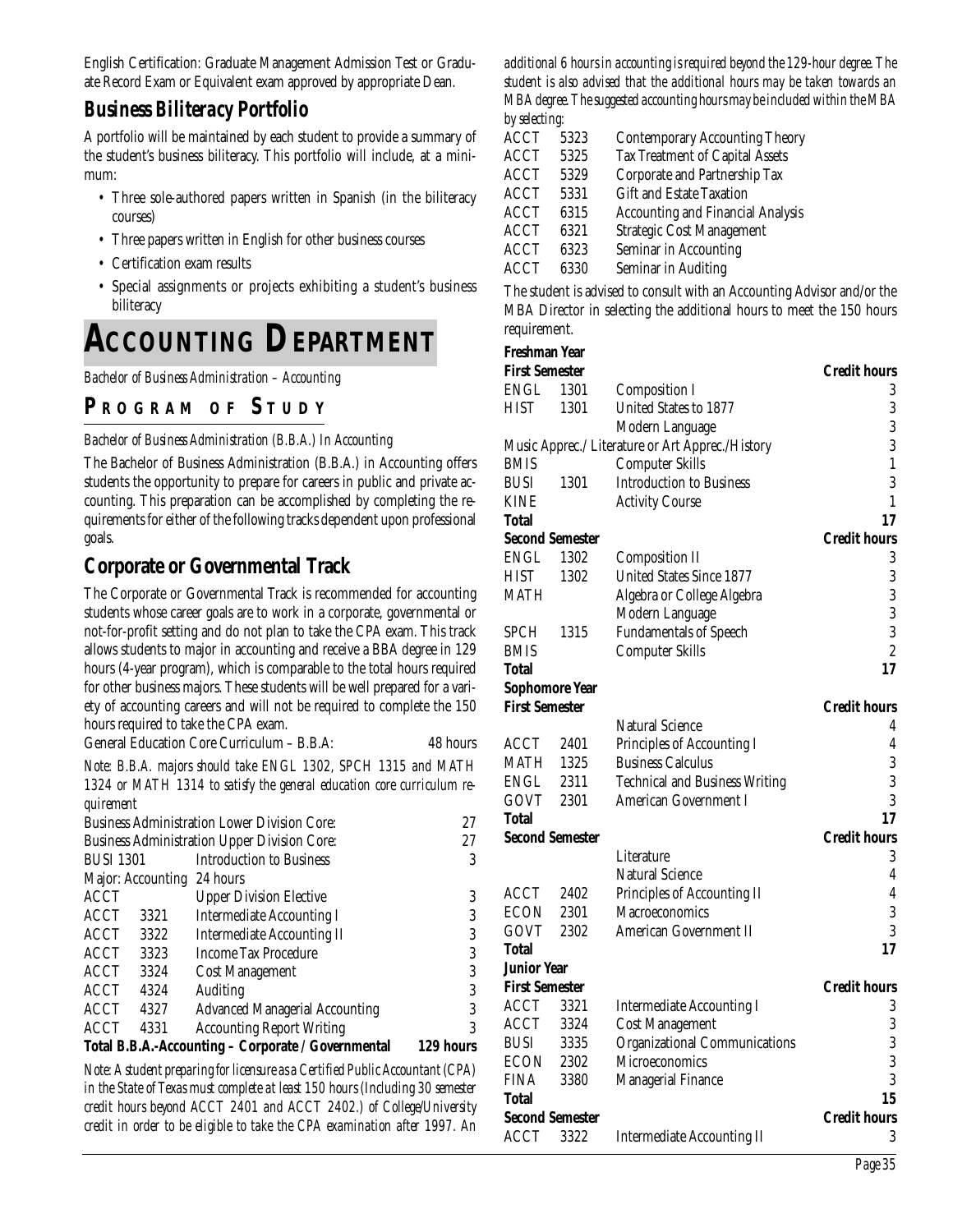| <b>ACCT</b>           | 3351                         | <b>Information Systems in Organizations</b> | 3                   |
|-----------------------|------------------------------|---------------------------------------------|---------------------|
| <b>BLAW</b>           | 3337                         | <b>Business Law I</b>                       | 3                   |
| <b>BUSI</b>           | 2441                         | Elem. Business & Econ. Statistics           | $\overline{4}$      |
| MANA                  | 3361                         | Principles of Management                    | 3                   |
| <b>Total</b>          |                              |                                             | 16                  |
| <b>Senior Year</b>    |                              |                                             |                     |
| <b>First Semester</b> |                              |                                             | <b>Credit hours</b> |
| <b>ACCT</b>           | 3323                         | <b>Income Tax Procedure</b>                 | 3                   |
| ACCT 4324             |                              | <b>Auditing I</b>                           |                     |
| ACCT 4331             |                              | <b>Accounting Report Writing</b>            |                     |
| <b>MANA</b> 3363      |                              | <b>Production Management</b>                | $\frac{3}{3}$       |
| MARK                  | 3371                         | Principles of Marketing                     | 3                   |
| <b>Total</b>          |                              |                                             | 15                  |
|                       | <b>Second Semester</b>       |                                             | <b>Credit hours</b> |
| <b>ACCT</b>           | 4327                         | <b>Advanced Managerial Accounting</b>       | 3                   |
|                       |                              | <b>Behavioral Science</b>                   |                     |
| <b>BUSI</b>           | 4330                         | <b>International Business</b>               | $\frac{3}{3}$       |
| <b>BUSI</b>           | 4369                         | <b>Business Policy</b>                      |                     |
| <b>ELCT</b>           |                              | <b>Free Elective</b>                        | 3                   |
| <b>Total</b>          |                              |                                             | 15                  |
|                       |                              | <b>Total number of hours required</b>       | 129 hours           |
|                       | <b>Accounting Electives:</b> |                                             |                     |
| <b>ACCT</b>           | 4323                         | <b>Contemporary Theory Fall</b>             | 3                   |
| ACCT                  | 3325                         | Governmental & Not-for-Profit Acct. Sp.     | 3                   |
| ACCT                  | 4321                         | <b>Advanced Accounting II Spring</b>        | 3                   |
| ACCT                  | 4329                         |                                             | 3                   |
|                       |                              | Corporate and Partnership Tax               |                     |
| ACCT                  | 4328                         | <b>Auditing Seminar Spring</b>              | 3                   |
| <b>BLAW</b>           | 3338                         | <b>Business Law II Spring</b>               | 3                   |

## **Auditing & Financial Reporting Track**

The Auditing & Financial Reporting Track is recommended for accounting students whose career goals are to work in public accounting, to qualify them to take the CPA exam. The State of Texas now requires CPA candidates to have successfully completed 150 hours of approved college coursework. On average this accounting track requires an additional year of full-time coursework (5 years) to accumulate the hours required

#### for the CPA exam.

General Education Core Curriculum – B.B.A: 48 hours

*Note: B.B.A. majors should take ENGL 1302, SPCH 1315 and MATH 1324 or MATH 1314 to satisfy the general education core curriculum requirement*

|             |      | <b>Business Administration Lower Division Core:</b> | 27 hours |
|-------------|------|-----------------------------------------------------|----------|
|             |      | <b>Business Administration Upper Division Core:</b> | 27 hours |
| <b>BUSI</b> | 1301 | <b>Introduction to Business</b>                     | 3 hours  |
| BLAW        | 3338 | <b>Business Law II</b>                              | 3 hours  |
|             |      | <b>Non-Business Electives</b>                       | 9 hours  |
|             |      | Major: Accounting: 36 hours                         |          |
| <b>ACCT</b> | 3321 | <b>Intermediate Accounting I</b>                    | 3        |
| <b>ACCT</b> | 3322 | <b>Intermediate Accounting II</b>                   | 3        |
| ACCT        | 3323 | <b>Income Tax Procedure</b>                         | 3        |
| <b>ACCT</b> | 3324 | <b>Cost Management</b>                              | 3        |
| <b>ACCT</b> | 3325 | Governmental & Not-for-Profit Acct.                 | 3        |
| ACCT        | 4321 | <b>Advanced Accounting II</b>                       | 3        |
| <b>ACCT</b> | 4324 | Auditing                                            | 3        |
| <b>ACCT</b> | 4327 | <b>Advanced Managerial Accounting</b>               | 3        |
| <b>ACCT</b> | 4328 | <b>Auditing Seminar</b>                             | 3        |
| ACCT        | 4323 | Contemporary Acct. Theory                           | 3        |
|             |      |                                                     |          |

| ACCT                   | 4329 | <b>Advanced Income Tax</b>                                | 3                   |
|------------------------|------|-----------------------------------------------------------|---------------------|
| ACCT                   | 4331 | <b>Accounting Report Writing</b>                          | 3                   |
|                        |      | Total B.B.A.-Accounting - Auditing & Fin. Rept.           | 153 hours           |
| Freshman Year          |      |                                                           |                     |
| <b>First Semester</b>  |      |                                                           | <b>Credit hours</b> |
| ENGL 1301              |      | <b>Composition I</b>                                      | 3                   |
| <b>HIST</b>            | 1301 | United States to 1877                                     | 3                   |
|                        |      | Modern Language                                           | 3                   |
| BMIS-                  |      | <b>Computer Skills</b>                                    | $\mathbf{1}$        |
| <b>BUSI</b>            | 1301 | <b>Introduction to Business</b>                           | 3                   |
|                        |      | Music Appreciation/Literature or Art Appreciation/History | 3                   |
| KINE                   |      |                                                           | 1                   |
| <b>Total</b>           |      | <b>Activity Course</b>                                    | 17                  |
| <b>Second Semester</b> |      |                                                           | <b>Credit hours</b> |
| ENGL                   |      |                                                           |                     |
|                        | 1302 | <b>Composition II</b><br><b>United States Since 1877</b>  | 3<br>3              |
| HIST 1302              |      |                                                           |                     |
| MATH 1324              |      | Business Algebra or                                       |                     |
| <b>MATH 1314</b>       |      | College Algebra                                           | 3                   |
|                        |      | Modern Language                                           | $\overline{3}$      |
| SPCH                   | 1315 | <b>Fundamentals of Speech</b>                             | $\overline{3}$      |
| <b>BMIS</b>            |      | <b>Computer Skills</b>                                    | $\overline{c}$      |
| Total                  |      |                                                           | 17                  |
| Sophomore Year         |      |                                                           |                     |
| <b>First Semester</b>  |      |                                                           | <b>Credit hours</b> |
|                        |      | <b>Natural Science</b>                                    | 4                   |
| ACCT 2401              |      | Principles of Accounting I                                | 4                   |
| ENGL 2311              |      | <b>Technical and Business Writing</b>                     | 3                   |
| GOVT 2301              |      | American Governmental I                                   | 3                   |
| MATH                   | 1325 | <b>Business Calculus</b>                                  | 3                   |
|                        |      |                                                           |                     |
| Total                  |      |                                                           | 17                  |
| <b>Second Semester</b> |      |                                                           | <b>Credit hours</b> |
|                        |      | Literature                                                | 3                   |
|                        |      | <b>Natural Science</b>                                    | $\boldsymbol{4}$    |
| ACCT                   | 2402 | Principles of Accounting II                               | $\overline{4}$      |
| ECON                   | 2301 | Macroeconomics                                            | 3                   |
| GOVT                   | 2302 | American Government II                                    | 3                   |
| Total                  |      |                                                           | 17                  |
| <b>Junior Year</b>     |      |                                                           |                     |
| <b>First Semester</b>  |      |                                                           | <b>Credit hours</b> |
| <b>ACCT</b>            | 3321 | <b>Intermediate Accounting I</b>                          | 3                   |
| ACCT                   | 3324 | <b>Cost Accounting I</b>                                  | 3                   |
| <b>BUSI</b>            | 3335 | Organizational Communications                             | 3                   |
| <b>ECON</b>            | 2302 | <b>Microeconomics</b>                                     | 3                   |
| <b>FINA</b>            | 3380 | <b>Managerial Finance</b>                                 | 3                   |
| Total                  |      |                                                           | 15                  |
| <b>Second Semester</b> |      |                                                           | <b>Credit hours</b> |
| <b>ACCT</b>            | 3322 | <b>Intermediate Accounting II</b>                         | 3                   |
| ACCT                   | 3351 | <b>Information Systems in Organizations</b>               | 3                   |
| <b>BUSI</b>            | 2441 | Elementary Business & Econ. Statistics                    | $\overline{4}$      |
| <b>BLAW</b>            | 3337 | <b>Business Law I</b>                                     | 3                   |
| MANA                   | 3361 | Principles of Management                                  | 3                   |
| Total                  |      |                                                           | 16                  |
| <b>Senior Year</b>     |      |                                                           |                     |
| <b>First Semester</b>  |      |                                                           | <b>Credit hours</b> |
| ACCT                   | 3323 | <b>Income Tax Procedure</b>                               | 3                   |
| ACCT                   | 4324 | <b>Auditing I</b>                                         | $\sqrt{3}$          |
| ACCT                   | 4331 | <b>Accounting Report Writing</b>                          | $\boldsymbol{3}$    |
| MANA                   | 3363 | <b>Production Management</b>                              | 3                   |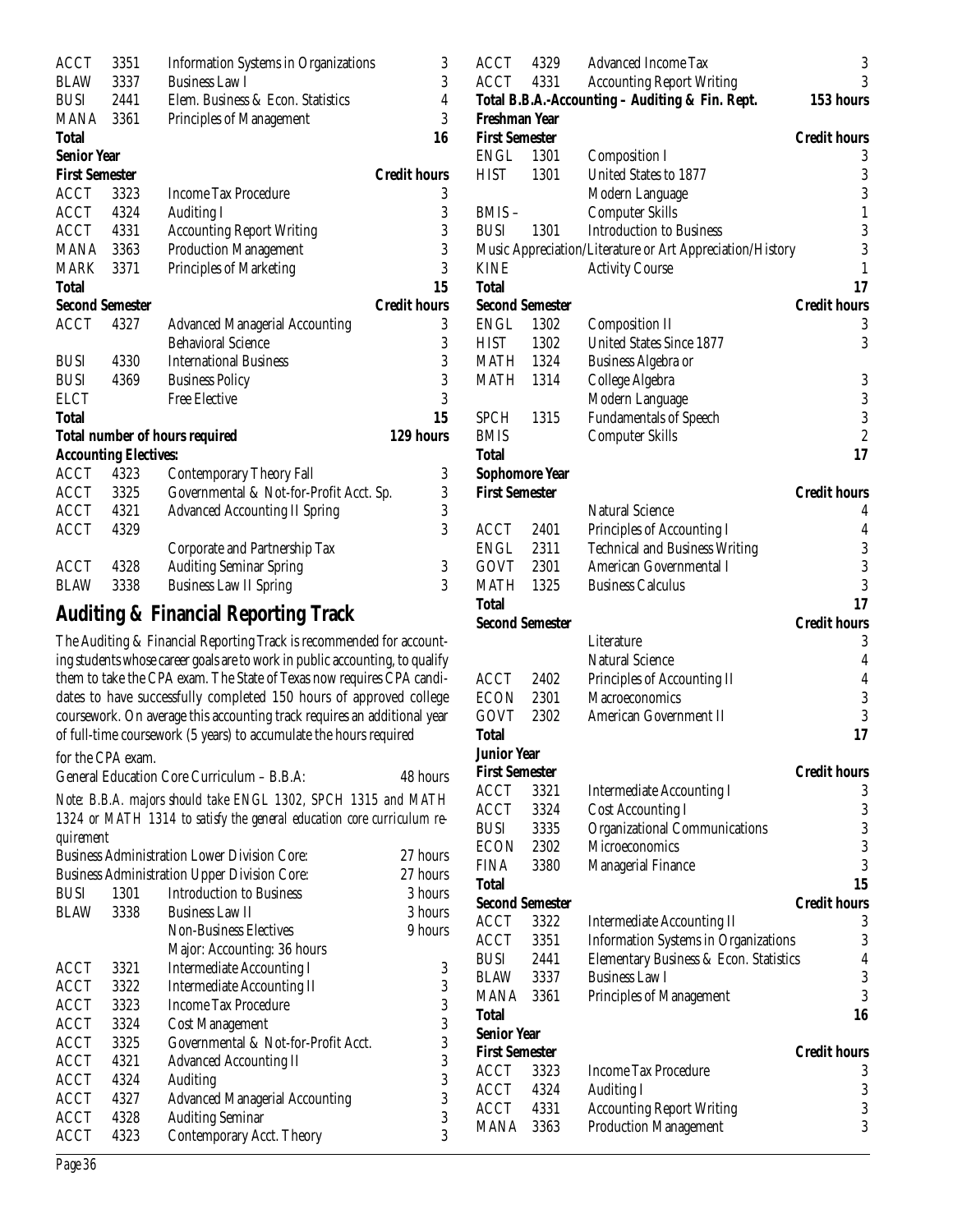| MARK                  | 3371                                  | <b>Principles of Marketing</b>        | 3                   |  |
|-----------------------|---------------------------------------|---------------------------------------|---------------------|--|
| Total                 |                                       |                                       | 15                  |  |
|                       | <b>Second Semester</b>                |                                       | <b>Credit hours</b> |  |
| <b>BUSI</b>           | 4369                                  | <b>Business Policy</b>                | 3                   |  |
| <b>BUSI</b>           | 4330                                  | <b>International Business</b>         | 3                   |  |
| ACCT 3325             |                                       | Governmental & Not-for-Profit         | 3                   |  |
| ACCT                  | 4321                                  | <b>Advanced Accounting II</b>         | 3                   |  |
|                       |                                       | <b>Behavioral Science</b>             | 3                   |  |
| <b>Total</b>          |                                       |                                       | 15                  |  |
| <b>Fifth Year</b>     |                                       |                                       |                     |  |
| <b>First Semester</b> |                                       |                                       | <b>Credit hours</b> |  |
| ACCT                  | 4328                                  | <b>Auditing Seminar</b>               | 3                   |  |
| ACCT                  | 4323                                  | <b>Contemporary Theory</b>            | 3                   |  |
|                       |                                       | Elective: Non-Business                | 3                   |  |
|                       |                                       | <b>Elective Non-Business</b>          | 3                   |  |
| Total                 |                                       |                                       | 12                  |  |
|                       | <b>Second Semester</b>                |                                       | <b>Credit hours</b> |  |
| ACCT                  | 4329                                  | Advanced Income Tax Procedure         | 3                   |  |
| ACCT                  | 4327                                  | <b>Advanced Managerial Accounting</b> | 3                   |  |
| BLAW                  | 3338                                  | <b>Business Law II</b>                | 3                   |  |
|                       |                                       | Elective: Non-Business                | 3                   |  |
| Total                 |                                       |                                       | 12                  |  |
|                       | <b>Total number of hours required</b> |                                       |                     |  |

# **BUSINESS ADMINISTRATION DEPARTMENT**

*Associate in Arts-Business Administration*

*Bachelor of Applied Arts and Sciences-Applied Business Technology Business Administration Minor Bachelor of Business-General Business, Finance, Management, Marketing*

## **P R OGRAM O F S TUDY**

#### *Associate in Arts – Business Administration*

After completing the Associate in Arts-Business Administration (A.A.B.A.) program, students may complete the last two years of their bachelor's degree. Students should verify with an advisor the transferability of courses. General Education Core 48 hours

*Note: B.B.A. majors should take ENGL 1302, SPCH 1315 and MATH 1324 or MATH 1314 to satisfy the general education core curriculum requirement*

|             |      | <b>Business Administration Lower Division Courses</b> | 20 hours |
|-------------|------|-------------------------------------------------------|----------|
| ENGL        | 2311 | <b>Technical and Business Writing</b>                 | 3        |
| ACCT        | 2401 | Principles of Accounting I                            | 4        |
| ACCT        | 2402 | Principles of Accounting II                           | 4        |
| <b>ECON</b> | 2301 | Macroeconomics                                        | 3        |
| <b>ECON</b> | 2302 | <b>Microeconomics</b>                                 | 3        |
| <b>BMIS</b> |      | Any three one-hour BMIS                               | 3        |
|             |      |                                                       |          |

| Freshman Year          |      | Total A.A. – Business Administration           | 68 hours         |
|------------------------|------|------------------------------------------------|------------------|
| <b>First Semester</b>  |      |                                                | hours            |
| <b>ENGL</b>            | 1301 | <b>Composition I</b>                           | 3                |
| <b>HIST</b>            | 1301 | <b>United States to 1877</b>                   | 3                |
| MATH                   | 1324 | Business Algebra (or MATH 1314)                | 3                |
|                        |      | Modern Language                                | 3                |
| <b>BMIS</b>            |      | <b>Business Management Information Systems</b> | $\mathbf{1}$     |
| <b>BMIS</b>            |      | <b>Business Management Information Systems</b> | $\mathbf{1}$     |
| <b>KINE</b>            |      | <b>Activity Course</b>                         | $\mathbf{1}$     |
| Total                  |      |                                                | 15               |
| <b>Second Semester</b> |      |                                                | hours            |
| <b>ENGL</b>            | 1302 | <b>Composition II</b>                          | 3                |
| <b>HIST</b>            | 1302 | United States since 1877                       | $\boldsymbol{3}$ |
|                        |      | <b>Behavioral Science</b>                      | $\boldsymbol{3}$ |
|                        |      | Modern Language                                | 3                |
| <b>SPCH</b>            | 1315 | <b>Fundamentals of Speech</b>                  | 3                |
|                        |      | Music Appreciation/Literature                  |                  |
|                        |      | or Art Appreciation/History                    | 3                |
| <b>Total</b>           |      |                                                | 18               |
| <b>Sophomore Year</b>  |      |                                                |                  |
| <b>First Semester</b>  |      |                                                | hours            |
| <b>ENGL</b>            | 2311 | <b>Technical and Business Writing</b>          | 3                |
|                        |      | Natural Science                                | 4                |
| GOVT                   | 2301 | <b>American Government I</b>                   | 3                |
| ACCT                   | 2401 | Principals of Accounting I                     | $\overline{4}$   |
| ECON                   | 2301 | Macroeconomics                                 | 3                |
| <b>BMIS</b>            |      | <b>Business Management Information Systems</b> | $\mathbf{1}$     |
| Total                  |      |                                                | 18               |
| <b>Second Semester</b> |      |                                                | hours            |
|                        |      | Literature                                     | 3                |
|                        |      | <b>Natural Science</b>                         | $\overline{4}$   |
| GOVT                   | 2302 | American Government II                         | $\overline{3}$   |
| ACCT                   | 2402 | Principals of Accounting II                    | $\overline{4}$   |
| <b>ECON</b>            | 2302 | Microeconomics                                 | 3                |
| Total                  |      |                                                | 21               |
|                        |      | <b>Total Number of hours required</b>          | <b>68 hours</b>  |

## *Bachelor of Applied Arts and Sciences (B.A.A.S.) Applied Business Technology*

The goal of the Applied Business Technology Major prepares students for careers in business, industry, or services which require skills in business and technology. General Education Core Curriculum 48 hours *Note: B.A.A.S. majors should take ENGL 1302, SPCH 1315, and MATH*

- *1324 or MATH 1325 to satisfy the general education core requirement.*
- A.A. or A.A.S. or Minimum Equivalent hours 24 hours Lower Division Development sequence: 17 hours

| ACCT | 2401 | Principles of Accounting I or TACC 1401  |   |
|------|------|------------------------------------------|---|
| ECON | 2301 | <b>Macroeconomics</b>                    |   |
| ENGL | 2311 | <b>Technical and Business Writing</b>    |   |
| BMIS |      | Any three one-hour BMIS software courses | 2 |
| BUSI | 2441 | <b>Statistics</b>                        |   |
|      |      |                                          |   |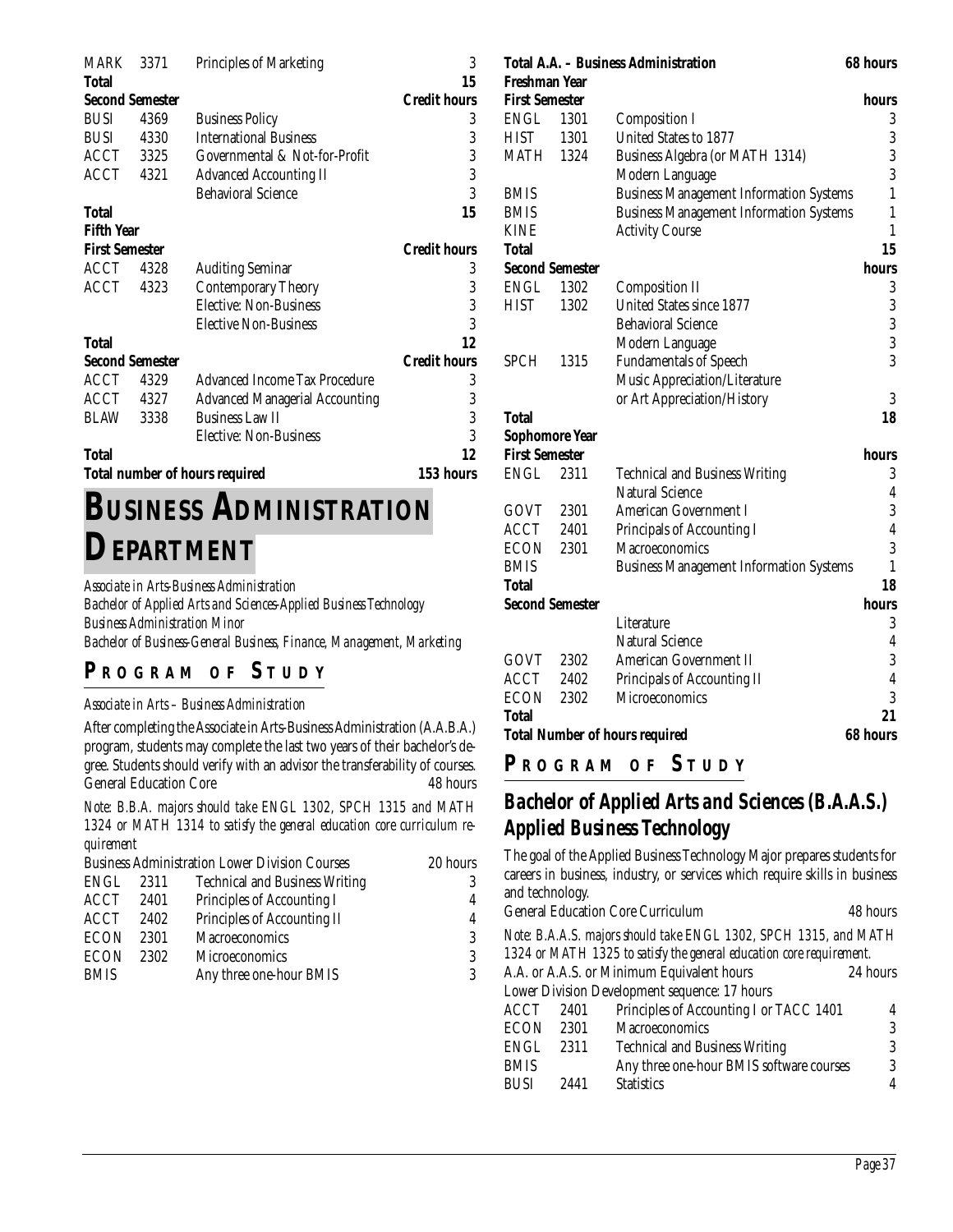|                        |                                 | Professional Development Sequence: 9 hours                         |              |
|------------------------|---------------------------------|--------------------------------------------------------------------|--------------|
| <b>BMIS</b>            | 3351                            | <b>Information Systems in Organizations</b>                        | 3            |
| <b>BUSI</b>            | 3335                            | <b>Organizational Communications</b>                               | 3            |
| BLAW                   | 3337                            | <b>Business Law I</b>                                              | 3            |
|                        |                                 | <b>Blocks (one of the following): 9 hours</b>                      |              |
|                        |                                 | Block A (Note: this block has prerequisites stated in parentheses) |              |
| ACCT                   | 3321                            | <b>Intermediate Accounting I</b>                                   | 3            |
|                        |                                 | (Prerequisite: ACCT 2402 with "C" or better)                       |              |
| <b>ACCT</b>            | 3322                            | <b>Intermediate Accounting II</b>                                  | 3            |
|                        |                                 | (Prerequisite: ACCT 3321 with "C" or better)                       |              |
| ACCT                   |                                 | Advanced Course (3000 or 4000 level course)                        | 3            |
| <b>Block B</b>         |                                 |                                                                    |              |
| <b>MANA</b>            | 3361                            | <b>Principles of Management</b>                                    | 3            |
| MANA                   | 3362                            | Human Resource Management                                          | 3            |
| <b>MANA</b>            |                                 | Advanced Course (3000 or 4000 level course)                        | 3            |
| <b>Block C</b>         |                                 |                                                                    |              |
| MARK                   | 3371                            | Principles of Marketing                                            | 3            |
| MARK                   | 3372                            | Consumer Behavior (MARK 3371)                                      | 3            |
| MARK                   |                                 | Advanced Course (3000 or 4000 level course)                        | 3            |
|                        |                                 | <b>Block D (Note: this block has prerequisites)</b>                |              |
| <b>FINA</b>            | 3380                            | Managerial Finance                                                 | 3            |
|                        |                                 | (Prerequisite: ACCT 2401 & 2402, ECON 2301 & 2302)                 |              |
| <b>FINA</b>            | 3381                            | Money and Banking                                                  | 3            |
| FINA                   |                                 | Advanced Course (3000 or 4000 level course)                        | 3            |
|                        | <b>Upper-division Electives</b> | 18 hours                                                           |              |
|                        |                                 | (with at least 12 hours in the same field)                         |              |
|                        |                                 | Total number of hours required for B.A.A.S. degree<br>125 hours    |              |
| Freshman Year          |                                 |                                                                    |              |
| <b>First Semester</b>  |                                 | hours                                                              |              |
| ENGL                   | 1301                            | <b>Composition I</b>                                               | 3            |
| HIST                   | 1301                            | United States to 1877                                              | 3            |
| <b>MATH 1324</b>       |                                 | Business Algebra (or MATH 1314)                                    | 3            |
|                        |                                 | Modern Language                                                    | 3            |
| <b>BMIS</b>            |                                 | <b>Business Management Information Systems</b>                     | $\mathbf{1}$ |
| <b>BMIS</b>            |                                 | <b>Business Management Information Systems</b>                     | $\mathbf{1}$ |
| <b>KINE</b>            |                                 | <b>Activity Course</b>                                             | $\mathbf{1}$ |
| <b>Total</b>           |                                 |                                                                    | 15           |
| <b>Second Semester</b> |                                 | hours                                                              |              |
| <b>ENGL</b>            | 1302                            | <b>Composition II</b>                                              | 3            |
| <b>HIST</b>            | 1302                            | <b>United States Since 1877</b>                                    | 3            |
|                        |                                 | Modern Language                                                    | 3            |
| <b>SPCH</b>            | 1315                            | <b>Fundamentals of Speech</b>                                      | 3            |
|                        |                                 | Music Appreciation/Literature or Art Appreciation/History          | 3            |
| <b>Total</b>           |                                 |                                                                    | 15           |
| <b>Sophomore Year</b>  |                                 |                                                                    |              |
| <b>First Semester</b>  |                                 | hours                                                              |              |
| ENGL                   | 2311                            | <b>Technical and Business Writing</b>                              | 3            |
|                        |                                 | <b>Natural Science</b>                                             | 4            |
| GOVT                   | 2301                            | <b>American Government I</b>                                       | 3            |
| <b>ACCT</b>            | 2401                            | Principals of Accounting I or                                      |              |
| <b>ACNT</b>            | 1403                            | <b>Introduction to Accounting I</b>                                | 4            |
| <b>ECON</b>            | 2301                            | <b>Macroeconomics</b>                                              | 3            |
| <b>Total</b>           |                                 |                                                                    | 17           |
|                        |                                 |                                                                    |              |

| <b>Second Semester</b> |                               |                                                  | hours            |
|------------------------|-------------------------------|--------------------------------------------------|------------------|
|                        |                               | Literature                                       | 3                |
|                        |                               | <b>Natural Science</b>                           | 4                |
| GOVT                   | 2302                          | American Government II                           | 3                |
|                        |                               | <b>Behavioral Science</b>                        | 3                |
| <b>BMIS</b>            |                               | <b>Business Management Information Systems</b>   | 1                |
| <b>BUSI</b>            | 2441                          | <b>Statistics</b>                                | $\overline{4}$   |
|                        |                               | A.A. Equivalent                                  | $\overline{3}$   |
| <b>Total</b>           |                               |                                                  | 21               |
| <b>Junior Year</b>     |                               |                                                  |                  |
| <b>First Semester</b>  |                               |                                                  | hours            |
| <b>BUSI</b>            | 3312                          | Administrative Office Management                 | 3                |
|                        |                               | A.A. Equivalent                                  | $\boldsymbol{3}$ |
|                        |                               | A.A. Equivalent                                  | 3                |
|                        |                               | A.A. Equivalent                                  | 3                |
| <b>Total</b>           |                               |                                                  | 12               |
| <b>Second Semester</b> |                               |                                                  | hours            |
|                        |                               | <b>Block Course</b>                              | 3                |
| <b>BLAW</b>            | 3337                          | <b>Business Law I</b>                            | $\boldsymbol{3}$ |
| <b>BUSI</b>            | 3335                          | Organizational Communications                    | $\overline{3}$   |
|                        |                               | A.A. Equivalent                                  | 3                |
|                        |                               | A.A. Equivalent                                  | 3                |
| <b>Total</b>           |                               |                                                  | 15               |
| <b>Senior Year</b>     |                               |                                                  |                  |
| <b>First Semester</b>  |                               |                                                  | hours            |
|                        |                               | A.A. Equivalent                                  | 3                |
|                        |                               | <b>Block Course</b>                              | 3                |
|                        |                               | <b>Upper Division Elective</b>                   | 3                |
|                        |                               | <b>Upper Division Elective</b>                   | 3                |
|                        |                               | <b>Upper Division Elective</b>                   | 3                |
| <b>Total</b>           |                               |                                                  | 15               |
| <b>Second Semester</b> |                               |                                                  | hours            |
|                        |                               | A.A. Equivalent                                  | 3                |
|                        |                               | <b>Block Course</b>                              | 3                |
|                        |                               | <b>Upper Division Elective</b>                   | 3                |
|                        |                               | <b>Upper Division Elective</b>                   | 3                |
|                        |                               | <b>Upper Division Elective</b>                   | 3                |
| Total                  |                               |                                                  | 15               |
|                        |                               | *Must be admitted to upper division              |                  |
|                        | Total for the B.A.A.S. Degree |                                                  | 125              |
|                        |                               | <b>Business Administration Minor</b>             |                  |
|                        |                               | <b>Business Administration Minor Requirement</b> |                  |
| <b>BUSI</b>            | 1301                          | <b>Introduction to Business</b>                  | 3                |
| ACCT                   | 2401                          | Principles of Accounting I                       | 4                |
| <b>ECON</b>            | 2301                          | Macroeconomics or                                |                  |
| <b>ECON</b>            | 2302                          | <b>Microeconomics</b>                            | 3                |
|                        |                               | <b>Upper Division Business courses</b>           | 9                |
| <b>BUSI</b>            | 3335                          | Organizational Communications                    | 3                |
| <b>BLAW</b>            | 3337                          | <b>Business Law</b>                              | $\overline{3}$   |
| MANA                   | 3361                          | Principles of Management                         | 3                |
| <b>Total</b>           |                               |                                                  | 19               |
|                        |                               |                                                  |                  |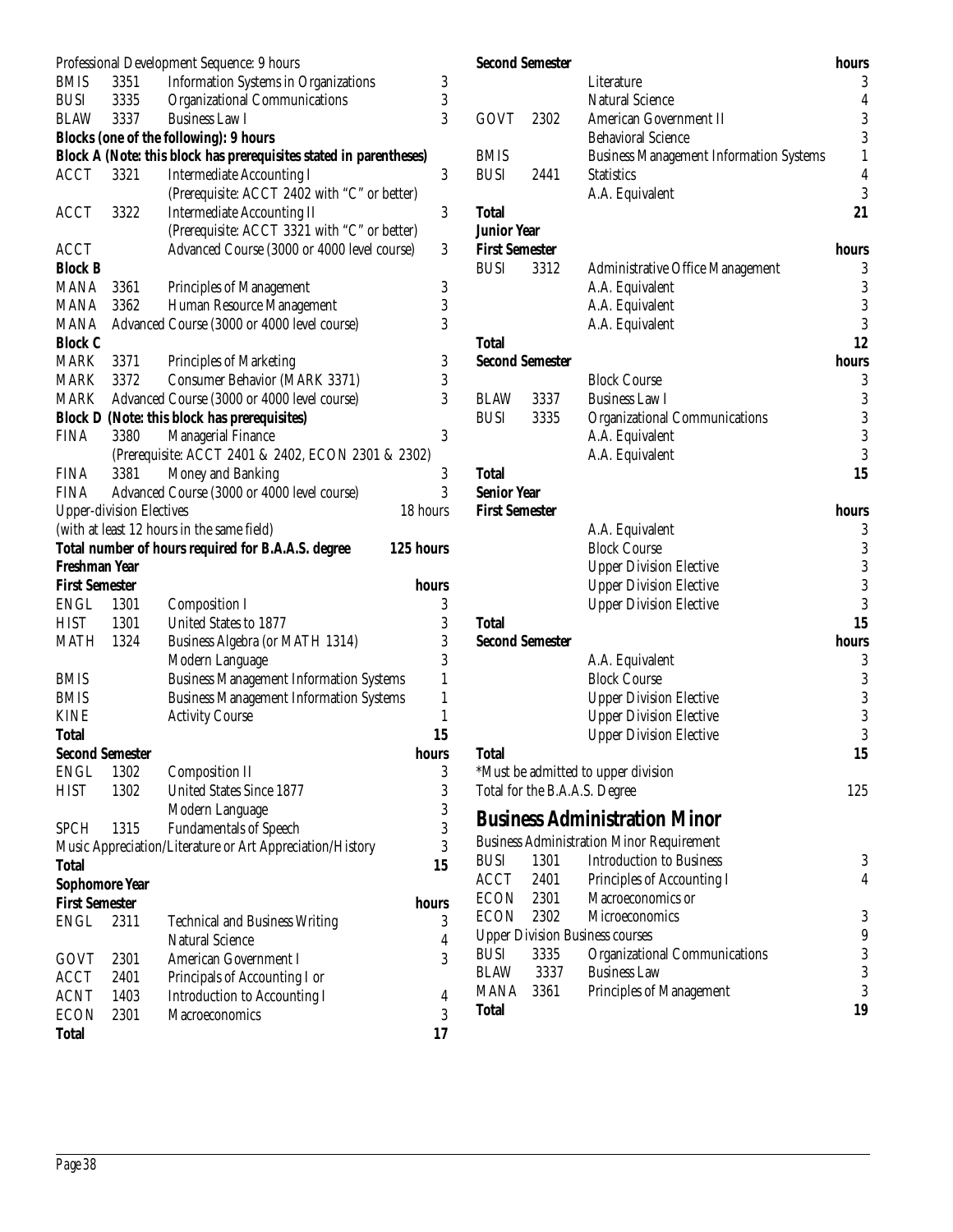### **P R OGRAM O F S TUDY**

#### *Bachelor of Applied Technology-Workforce Leadership/Supervision Track* **General Education Core Corriculum 48 hours**

|             |                           | General Equcation Core Corriculum                      | 48 nours        |
|-------------|---------------------------|--------------------------------------------------------|-----------------|
|             |                           | <b>Associate in Applied Science Technical Field</b>    | 35 hours        |
|             | Select from:              |                                                        |                 |
|             |                           | <b>Computer Information Systems/Science Technology</b> |                 |
|             |                           | Drafting/Computer Drafting and Design                  |                 |
|             |                           | Digital Imaging Technology                             |                 |
|             |                           | Engineering Technology - Manufacturing/Electronics/    |                 |
|             |                           | Mechanical                                             |                 |
|             |                           | <b>Network Information Management Technology</b>       |                 |
|             | Nursing                   |                                                        |                 |
|             |                           | Diagnostic Imaging                                     |                 |
|             |                           | <b>Respiratory Therapy</b>                             |                 |
|             |                           | <b>Workforce Leadership and Supervision Track</b>      | 37 hours        |
| <b>BMGT</b> | 1301                      | Supervision or BUSI 1301 Intro to Business             | 3               |
| BUSI        | 3312                      | Administrative Office Management                       | 3               |
| <b>BUSI</b> | 3335                      | Organizational Communications                          | 3               |
| BMIS 3351   |                           | <b>Information Systems in Organizations</b>            | 3               |
| ACNT 1403   |                           | <b>Introduction to Accounting I</b>                    | $\overline{4}$  |
| <b>PSYC</b> | 4306                      | <b>Conflict Resolution</b>                             | 3               |
| MANA 3361   |                           | Principles of Management                               | 3               |
| MANA 3362   |                           | Human Resource Management                              | 3               |
| MARK        | 3371                      | Principles of Marketing                                | 3               |
|             | <b>Advanced Electives</b> |                                                        | 9               |
|             |                           | Total minimum number of hours required                 | 120 hours       |
|             |                           | Minimum advanced credit hours for graduation           | <b>30 hours</b> |

## **P R OGRAM O F S TUDY**

## *Bachelor of Business Administration (B.B.A.) – General Business Major*

The General Business Major is designed to allow a student, with the aid of a faculty academic advisor, to tailor a program to support the student's career goals.

#### **General Education Core Curriculum – B.B.A 48 hours**

*Note: B.B.A. majors should take ENGL 1302, SPCH 1315 and MATH 1324 or MATH 1314 to satisfy the general education core curriculum requirement and must be admitted to upper division to enroll in upper division core and Business major courses.*

| <b>Business Administration Lower Division Core</b> | 27 hours |
|----------------------------------------------------|----------|
| <b>Business Administration Upper Division Core</b> | 27 hours |
| <b>General Business Major</b>                      | 21 hours |

The student will select, with approval of the faculty academic advisor, 15 semester hours from at least two of the business administration fields: Accounting, Finance, Management, and Marketing.

Total Number of hours required B.B.A.-General Business 126 hours

#### **Recommended Course Sequence for General Business Majors**

| hours |
|-------|
|       |
| 3     |
| 3     |
| 3     |
|       |

| BMIS                  |                        |                                                           | 1              |
|-----------------------|------------------------|-----------------------------------------------------------|----------------|
| <b>BMIS</b>           |                        |                                                           | $\mathbf{1}$   |
| <b>KINE</b>           |                        | <b>KINE Activity Course</b>                               | 1              |
| Total                 |                        |                                                           | 15             |
|                       | <b>Second Semester</b> |                                                           | hours          |
| ENGL                  | 1302                   | <b>Composition II</b>                                     | 3              |
| <b>HIST</b>           | 1302                   | United States since 1877                                  | 3              |
| <b>MATH 1325</b>      |                        | <b>Business Calculus</b>                                  | 3              |
|                       |                        | Modern Language                                           | 3              |
| <b>SPCH</b>           | 1315                   | <b>Fundamentals of Speech</b>                             | 3              |
|                       |                        | Music Appreciation/Literature OR Art Appreciation/History | 3              |
| Total                 |                        |                                                           | 18             |
|                       | <b>Sophomore Year</b>  |                                                           |                |
| <b>First Semester</b> |                        |                                                           | hours          |
| <b>ENGL</b>           | 2311                   | <b>Technical and Business Writing</b>                     | 3              |
|                       |                        | <b>Natural Science</b>                                    | 4              |
| GOVT 2301             |                        | America Government I                                      | 3              |
| ACCT 2401             |                        | Principles of Accounting I                                | 4              |
| ECON                  | 2301                   | <b>Macroeconomics</b>                                     | 3              |
| <b>BMIS</b>           |                        |                                                           | 1              |
| Total                 |                        |                                                           | 18             |
|                       | <b>Second Semester</b> |                                                           | hours          |
|                       |                        | Literature                                                | 3              |
|                       |                        | <b>Natural Science</b>                                    | 4              |
| GOVT 2302             |                        | American Government II                                    | 3              |
| ACCT 2402             |                        | Principles of Accounting II                               | 4              |
| ECON                  | 2302                   | Microeconomics                                            | 3              |
| <b>BUSI</b>           | 2441                   | <b>Statistics</b>                                         | $\overline{4}$ |
| Total                 |                        |                                                           | 21             |
| <b>Junior Year</b>    |                        |                                                           |                |
| <b>First Semester</b> |                        |                                                           | hours          |
| MARK                  | $3371*$                | Principles of Marketing                                   | 3              |
| <b>BUSI</b>           | 3335                   | <b>Organizational Communications</b>                      | 3              |
| MANA 3361             |                        | <b>Principles of Management</b>                           | 3              |
| <b>FINA</b>           | 3380*                  | Managerial Finance                                        | 3              |
| Total                 |                        |                                                           | 12             |
|                       | <b>Second Semester</b> |                                                           | hours          |
|                       |                        | BMIS/ACCT 3351* Information Systems                       | 3              |
| <b>BLAW</b>           | 3337                   | <b>Business Law I</b>                                     | 3              |
|                       |                        | <b>Class from Selected Field</b>                          | 3              |
|                       |                        | <b>Behavioral Science</b>                                 | 3              |
| MANA                  | 3363*                  | <b>Production Management</b>                              | 3              |
| Total                 |                        |                                                           | 15             |
| <b>Senior Year</b>    |                        |                                                           |                |
| <b>First Semester</b> |                        |                                                           | hours          |
| <b>BUSI</b>           | 4330*                  | <b>International Business</b>                             | 3              |
|                       | Selected field*        |                                                           | 3              |
|                       | Selected field*        |                                                           | 3              |
|                       | Selected field*        |                                                           | 3              |
|                       | Elective               |                                                           | 3              |
| Total                 |                        |                                                           | 15             |
|                       | <b>Second Semester</b> |                                                           | hours          |
| <b>BUSI</b>           | 4369*                  | <b>Business Policy</b>                                    | 3              |
|                       | Selected field*        |                                                           | 3              |
|                       | Selected field*        |                                                           | 3              |
|                       | Selected field*        |                                                           | 3              |
| <b>Total</b>          |                        |                                                           | 12             |
|                       |                        | *Must be admitted to upper division                       |                |
|                       |                        |                                                           |                |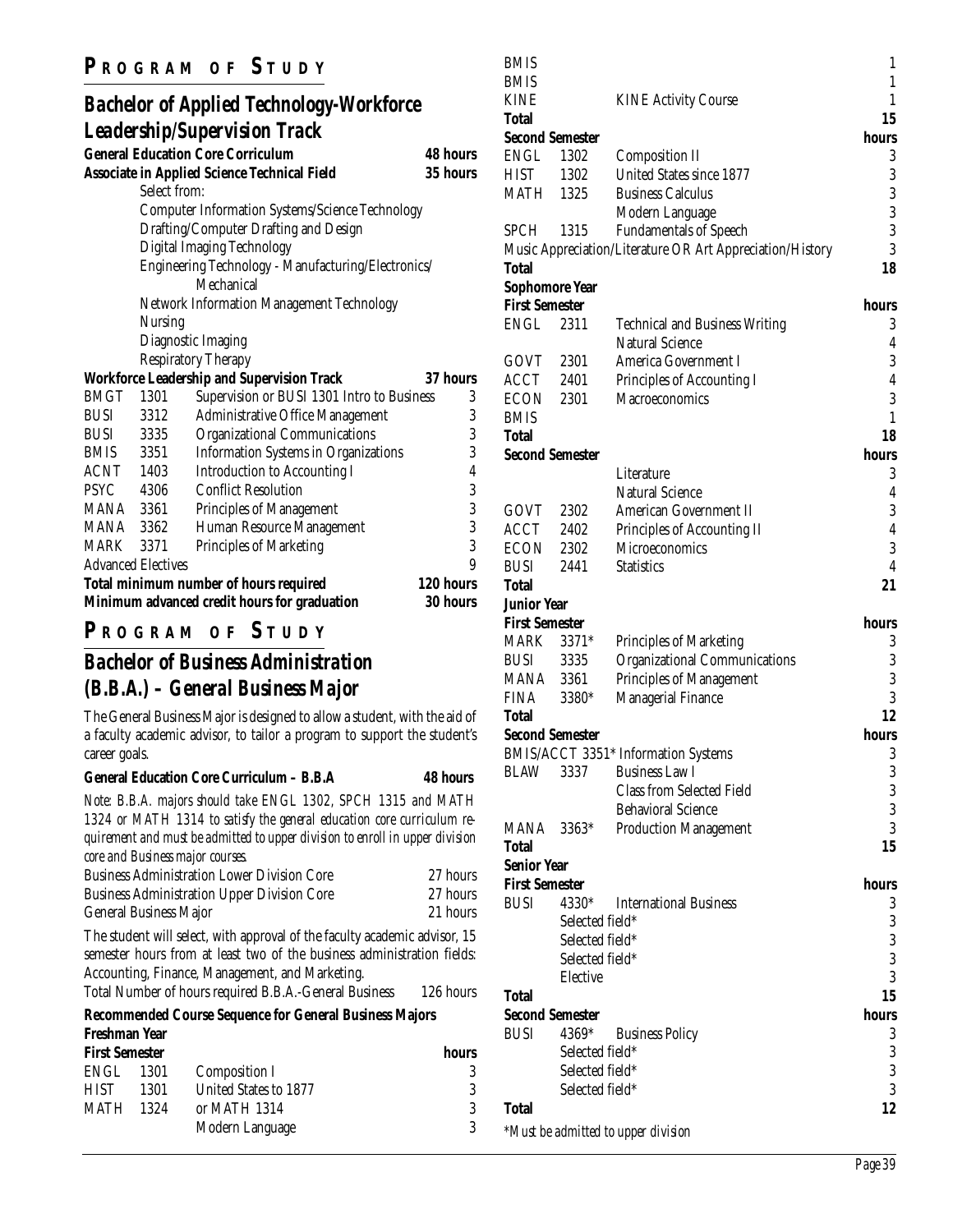## **P R OGRAM O F S TUDY**

## *Bachelor of Business Administration (B.B.A.) – Finance*

A Bachelor of Business Administration degree with a major in Finance may lead to or improve careers in banking, corporate finance, insurance, and real estate.

| General Education Core Curriculum - B.B.A | 48 hours |
|-------------------------------------------|----------|
|                                           |          |

*Note: B.B.A. majors should take ENGL 1302, SPCH 1315 and MATH 1324 or MATH 1314 to satisfy the general education core curriculum requirement and be admitted to upper division to enroll in an upper division core and finance major courses.*

| <b>Business Administration Lower Division Core</b> |         |                                                    | 27 hours  |
|----------------------------------------------------|---------|----------------------------------------------------|-----------|
|                                                    |         | <b>Business Administration Upper Division Core</b> | 27 hours  |
| <b>Finance Major</b>                               |         |                                                    | 21 hours  |
| ACCT                                               | $3324*$ | <b>Cost Accounting I</b>                           | 3         |
| <b>FINA</b>                                        | 3381*   | Money and Banking                                  | 3         |
| <b>FINA</b>                                        | $3382*$ | <b>Investment Principles</b>                       | 3         |
| <b>FINA</b>                                        | 4382*   | Portfolio Management                               | 3         |
| <b>FINA</b>                                        | 4385*   | <b>Financial Institutions and Markets</b>          | 3         |
| <b>FINA</b>                                        | 4387*   | Topics in Finance                                  | 3         |
| <b>FINA</b>                                        | 4389*   | <b>Commercial Banking</b>                          | 3         |
| Electives 3 hours                                  |         |                                                    |           |
| Total Number of hours required B.B.A.-Finance      |         |                                                    | 126 hours |

#### **Recommended Course Sequence for Finance Majors Freshman Year**

| <b>First Semester</b> |                        |                                                           | hours          |
|-----------------------|------------------------|-----------------------------------------------------------|----------------|
| <b>ENGL</b>           | 1301                   | <b>Composition I</b>                                      | 3              |
| <b>HIST</b>           | 1301                   | United States to 1877                                     |                |
| MATH                  | 1324                   | or 1314                                                   | $\frac{3}{3}$  |
|                       |                        | Modern Language                                           |                |
| <b>BMIS</b>           |                        | <b>Business Management Information System</b>             | $\mathbf{1}$   |
| <b>BMIS</b>           |                        | <b>Business Management Information System</b>             | $\mathbf{1}$   |
| <b>KINE</b>           |                        | <b>KINE Activity course</b>                               | $\mathbf{1}$   |
| <b>Total</b>          |                        |                                                           | 15             |
|                       | <b>Second Semester</b> |                                                           | hours          |
| <b>ENGL</b>           | 1302                   | <b>Composition II</b>                                     | 3              |
| <b>HIST</b>           | 1302                   | <b>United States Since 1877</b>                           | 3              |
| <b>MATH 1325</b>      |                        | <b>Business Calculus</b>                                  | $\frac{3}{3}$  |
|                       |                        | Modern Language                                           |                |
| <b>SPCH</b>           | 1315                   | <b>Fundamentals of Speech</b>                             |                |
|                       |                        | Music Appreciation/Literature or Art Appreciation/History | 3              |
| <b>Total</b>          |                        |                                                           | 18             |
|                       | <b>Sophomore Year</b>  |                                                           |                |
| <b>First Semester</b> |                        |                                                           | hours          |
| ENGL                  | 2311                   | <b>Technical and Business Writing</b>                     | 3              |
|                       |                        | Natural Science                                           | $\overline{4}$ |
| GOVT                  | 2301                   | <b>American Government I</b>                              | 3              |
| ACCT                  | 2401                   | Principals of Accounting I                                | $\overline{4}$ |
| ECON                  | 2301                   | Macroeconomics                                            | 3              |
| <b>BMIS</b>           |                        | <b>Business Management Information System</b>             | 1              |
| <b>Total</b>          |                        |                                                           | 18             |
|                       | <b>Second Semester</b> |                                                           | hours          |
|                       |                        | Literature                                                | 3              |
|                       |                        | <b>Natural Science</b>                                    | $\overline{4}$ |
| GOVT                  | 2302                   | <b>American Government II</b>                             | 3              |
| <b>ACCT</b>           | 2402                   | Principals of Accounting II                               | $\overline{4}$ |

| ECON                  | 2302                              | Microeconomics                                       | 3              |
|-----------------------|-----------------------------------|------------------------------------------------------|----------------|
| <b>BUSI</b>           | 2441                              | <b>Statistics</b>                                    | $\overline{4}$ |
| Total                 |                                   |                                                      | 21             |
| <b>Junior Year</b>    |                                   |                                                      |                |
| <b>First Semester</b> |                                   |                                                      | hours          |
| <b>MARK</b>           | $3371*$                           | Principals of Marketing                              | 3              |
| MANA                  | 3361                              | Principals of Management                             | 3              |
| <b>FINA</b>           | 3380*                             | <b>Managerial Finance</b>                            | 3              |
| <b>FINA</b>           | 3381*                             | Money and Banking                                    | 3              |
| Total                 |                                   |                                                      | 12             |
|                       | <b>Second Semester</b>            |                                                      | hours          |
| <b>BLAW</b>           | 3337                              | <b>Business Law I</b>                                | 3              |
|                       |                                   | <b>Behavioral Science</b>                            | 3              |
|                       |                                   | BMIS/ACCT 3351* Information Systems in Organizations | 3              |
| MANA                  | 3363*                             | <b>Production Management</b>                         | 3              |
| <b>FINA</b>           | 4389*                             | <b>Commercial Banking</b>                            | 3              |
| <b>Total</b>          |                                   |                                                      | 15             |
| <b>Senior Year</b>    |                                   |                                                      |                |
| <b>First Semester</b> |                                   |                                                      | hours          |
| <b>BUSI</b>           | 4330*                             | <b>International Business</b>                        | 3              |
| ACCT                  | 3324*                             | <b>Cost Accounting I</b>                             | 3              |
| BUSI                  | 3335                              | <b>Organizational Communications</b>                 | $\frac{3}{3}$  |
| FINA                  | 3382*                             | <b>Investment Principals</b>                         |                |
|                       |                                   | Elective                                             | 3              |
| <b>Total</b>          |                                   |                                                      | 15             |
|                       | <b>Second Semester</b>            |                                                      | hours          |
| <b>BUSI</b>           | 4369*                             | <b>Business Policy</b>                               | 3              |
| <b>BUSI</b>           | 3335                              | <b>Organizational Communications</b>                 | 3              |
| FINA                  | 4382*                             | Portfolio Management                                 | 3              |
| <b>FINA</b>           | 4385*                             | <b>Financial Institutions and Markets</b>            | $\overline{3}$ |
| <b>FINA</b>           | 4387*                             | <b>Topics and Finance</b>                            | 3              |
| <b>Total</b>          |                                   |                                                      | 12             |
|                       | $\forall x \in \{1, 1, 1, 1, 1\}$ |                                                      |                |

*\*Must be admitted to upper division*

**P R OGRAM O F S TUDY**

## *Bachelor of Business Administration (B.B.A.) – Management*

The Program of Study leading to a Bachelor of Business Administration degree with a Management Major offers students the opportunity to prepare to supervise personnel and administer production.

|  | General Education Core Curriculum – B.B.A | 48 hours |
|--|-------------------------------------------|----------|

*Note: B.B.A. majors should take ENGL 1302, SPCH 1315 and MATH 1324 or MATH 1314 to satisfy the general education core curriculum requirement and must be admitted to upper division to enroll in upper division core and management major courses.*

|                                                    |                                                  | core ana management major courses.                 |          |
|----------------------------------------------------|--------------------------------------------------|----------------------------------------------------|----------|
| <b>Business Administration Lower Division Core</b> |                                                  |                                                    | 27 hours |
|                                                    |                                                  | <b>Business Administration Upper Division Core</b> | 27 hours |
| Management Major 18 hours                          |                                                  |                                                    |          |
| <b>MANA</b>                                        | $3362*$                                          | Human Resource Management                          | 3        |
| MANA                                               | $3365*$                                          | <b>Organizational Behavior</b>                     | 3        |
| MANA                                               | 4362*                                            | Organization Theory and Design                     | 3        |
| MANA                                               | 4366*                                            | <b>Small Business Management</b>                   | 3        |
| <b>MANA</b>                                        | 4367*                                            | <b>Topics in Management</b>                        | 3        |
| <b>MANA</b>                                        | 4368*                                            | <b>Industrial Relations</b>                        | 3        |
|                                                    | <b>Electives</b>                                 |                                                    | 6        |
|                                                    | Total Number of hours Required B.B.A.-Management |                                                    |          |
|                                                    |                                                  |                                                    |          |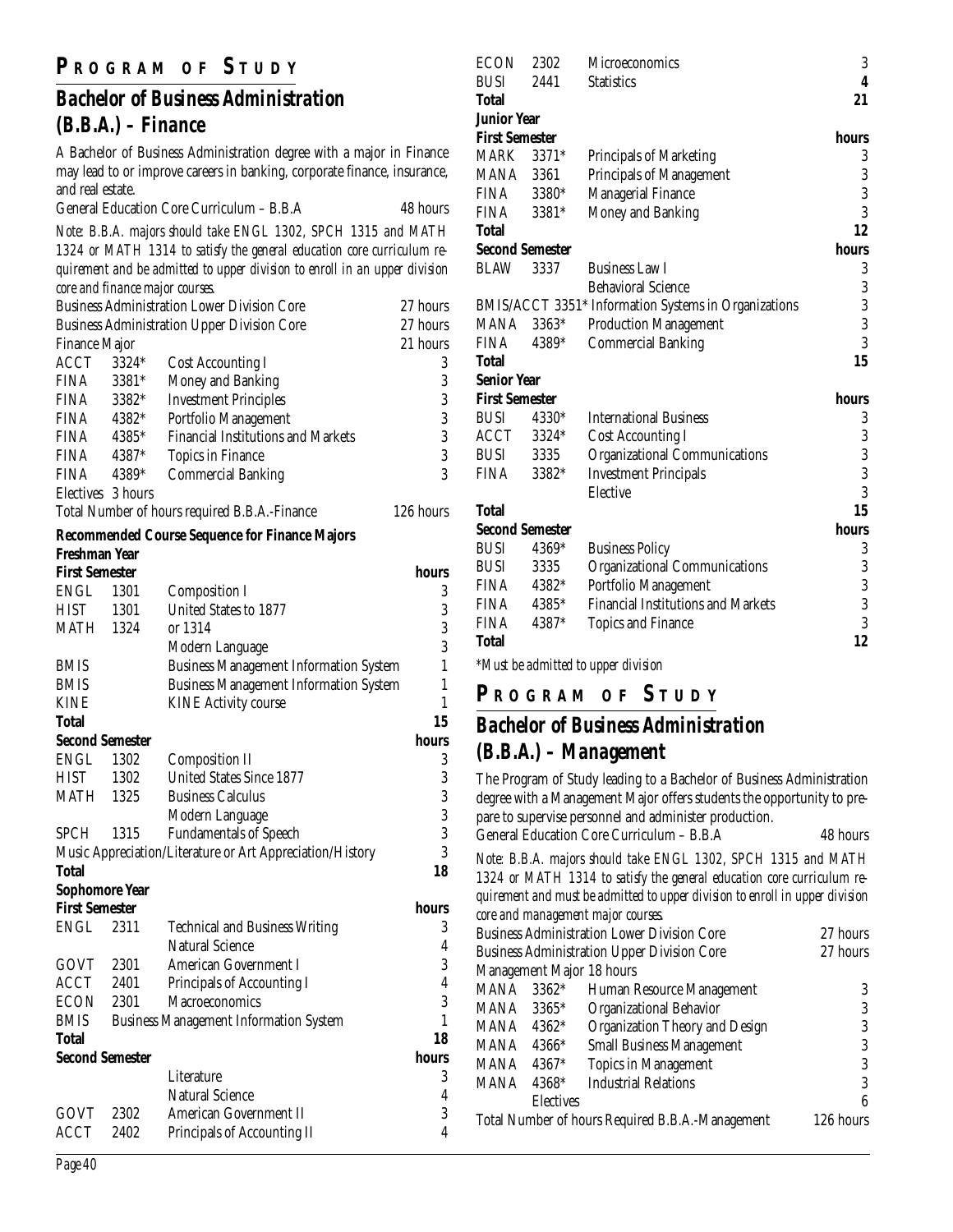#### **Recommended Course Sequence for Management Majors Freshman Year First Semester hours** ENGL 1301 Composition I 3 HIST 1301 United States to 1877 3 MATH 1324 Business Algebra or MATH 1314 College Algebra 3 Modern Language 3 BMIS Business Management Information System 1 BMIS Business Management Information System 1 Kinesiology 1 **Total 15 Second Semester hours** hours ENGL 1302 Composition II 3 HIST 1302 United States Since 1877 3 MATH 1325 Business Calculus 3 Modern Language 3 SPCH 1315 Fundamentals of Speech 3 Music Appreciation/Literature or Art Appreciation/History 3 **Total 15 Sophomore Year First Semester hours** ENGL 2311 Technical and Business Writing 3 Natural Science 4 GOVT 2301 American Government I 3 ACCT 2401 Principals of Accounting I 4 ECON 2301 Macroeconomics 3 BMIS Business Management Information System 1 **Total 18 Second Semester hours** hours Literature 3 Natural Science 4 GOVT 2302 American Government II 3 ACCT 2402 Principles of Accounting II 4 ECON 2302 Microeconomics 3 BUSI 2441 Statistics 4 **Total 21 Junior Year First Semester hours** MARK 3371\* Principles of Marketing 3 BUSI 3335 Organizational Communications 3 MANA 3361 Principles of Management 3 FINA 3380\* Managerial Finance 3 **Total 12 Second Semester hours** BLAW 3337 Business Law I 3 Behavioral Science 3 BMIS/ACCT 3351\* Information Systems in Organizations 3 MANA 3362\* Human Resource Management 3 MANA 3363\* Production Management 3

#### **First Semester hours** BUSI 4330\* International Business 3 MANA 3365 Organizational Behavior 3 MANA 4362<sup>\*</sup> Organizational Theory and Design 3 MANA 4366\* Small Business Management 3 Elective 3 **Total 15 Second Semester hours** BUSI 4369\* Business Policy 3 MANA 4368\* Industrial Relations 3 MANA 4367<sup>\*</sup> Topics in Management 3 Business Elective 3 **Total 12** *\*Must be admitted to upper division.* **P R OGRAM O F S TUDY** *Bachelor of Business Administration (B.B.A.) – Marketing* The program leading to a Bachelor of Business Administration with a Marketing Major offers students the opportunity to acquire skills for careers in sales, or in sales management, retailing and advertising. General Education Core Curriculum – B.B.A 48 hours *Note: B.B.A. majors should take ENGL 1302, SPCH 1315 and MATH 1324 or MATH 1314 to satisfy the general education core curriculum requirement and must be admitted to upper division to enroll in upper division core and marketing courses.* Business Administration Lower Division Core 27 hours<br>Business Administration Upper Division Core 27 hours Business Administration Upper Division Core Major: Marketing: 18 hours MARK 3372\* Consumer Behavior 3 MARK 4371\* Sales Management 3<br>MARK 4372\* Promotion Management 3 MARK 4372\* Promotion Management<br>MARK 4376\* Marketing Strategy MARK 4376\* Marketing Strategy 3 MARK 4377<sup>\*</sup> Topics in Marketing 3 MARK 4378\* Marketing Research 3 Electives 6 hours Total Number of hours required B.B.A. – Marketing 126 hours **Recommended Course Sequence for Marketing Majors Freshman Year First Semester hours** ENGL 1301 Composition I 3 HIST 1301 United States to 1877 3 MATH 1324 Business Algebra or MATH 1314 College Algebra 3 Modern Language 3 BMIS Business Management Information System 1 BMIS Business Management Information System 1 KINE Kinesiology Activity course 1 **Total 15 Second Semester hours** ENGL 1302 Composition II 3<br>HIST 1302 United States Since 1877 3 HIST 1302 United States Since 1877 MATH 1325 Business Calculus 3<br>3<br>3

Modern Language

**Total 15**

**Senior Year**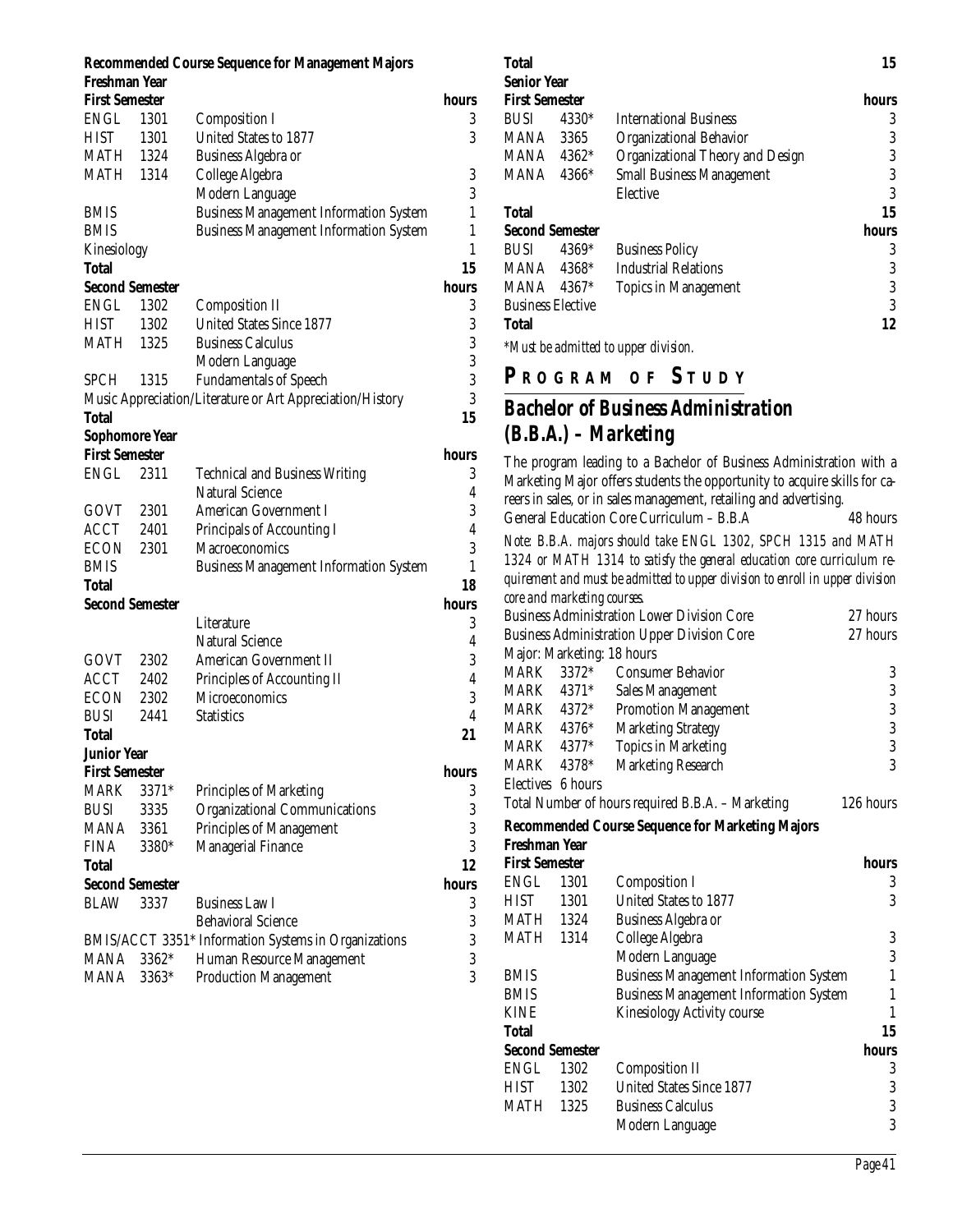|                       |                        | Music Appreciation/Literature OR Art Appreciation/History | 3              |
|-----------------------|------------------------|-----------------------------------------------------------|----------------|
| SPCH 1315             |                        | <b>Fundamentals of Speech</b>                             | 3              |
| <b>Total</b>          |                        |                                                           | 18             |
| <b>Sophomore Year</b> |                        |                                                           |                |
| <b>First Semester</b> |                        |                                                           | hours          |
| <b>ENGL</b>           | 2311                   | <b>Technical and Business Writing</b>                     | 3              |
|                       |                        | <b>Natural Science</b>                                    | 4              |
| GOVT                  | 2301                   | <b>American Government I</b>                              | 3              |
| ACCT                  | 2401                   | Principles of Accounting I                                | $\overline{4}$ |
| ECON                  | 2301                   | <b>Macroeconomics</b>                                     | 3              |
| <b>BMIS</b>           |                        | <b>Business Management Information System</b>             | 1              |
| Total                 |                        |                                                           | 18             |
|                       | <b>Second Semester</b> |                                                           | hours          |
|                       |                        | Literature                                                | 3              |
|                       |                        | <b>Natural Science</b>                                    | 4              |
| GOVT                  | 2302                   | American Government II                                    | 3              |
| ACCT                  | 2402                   | Principles of Accounting II                               | $\overline{4}$ |
| ECON                  | 2302                   | <b>Microeconomics</b>                                     | 3              |
| <b>BUSI</b>           | 2441                   | <b>Statistics</b>                                         | $\overline{4}$ |
| Total                 |                        |                                                           | 21             |
| Junior Year           |                        |                                                           |                |
| <b>First Semester</b> |                        |                                                           | hours          |
| MARK                  | $3371*$                | Principles of Marketing                                   | 3              |
| <b>BUSI</b>           | 3335                   | <b>Organizational Communications</b>                      | 3              |
| <b>MANA</b> 3361      |                        | Principles of Management                                  | 3              |
| <b>FINA</b>           | 3380*                  | <b>Managerial Finance</b>                                 | 3              |
| Total                 |                        |                                                           | 12             |
|                       | <b>Second Semester</b> |                                                           | hours          |
| <b>BLAW</b>           | 3337                   | <b>Business Law I</b>                                     | 3              |
|                       |                        | <b>Behavioral Science</b>                                 | 3              |
| MANA                  | 3363*                  | <b>Production Management</b>                              | 3              |
| MARK                  | 4378*                  | <b>Marketing Research</b>                                 | 3              |
|                       |                        | BMIS/ACCT 3351* Information Systems in Organizations      | 3              |
| Total                 |                        |                                                           | 15             |
| <b>Senior Year</b>    |                        |                                                           |                |
| <b>First Semester</b> |                        |                                                           | hours          |
| <b>BUSI</b>           | 4330*                  | <b>International Business</b>                             | 3              |
| <b>MARK</b>           | 3372*                  | <b>Consumer Behavior</b>                                  | 3              |
| MARK                  | 4376*                  | <b>Marketing Strategy</b>                                 | 3              |
| MARK                  | 4371*                  | Sales Management and Personal Selling                     | 3              |
|                       |                        | Elective                                                  | 3              |
| <b>Total</b>          |                        |                                                           | 15             |
|                       | <b>Second Semester</b> |                                                           | hours          |
| <b>BUSI</b>           | 4369*                  | <b>Business Policy</b>                                    | 3              |
| MARK                  | 4372*                  | <b>Promotion Management</b>                               | 3              |
| MARK                  | 4377*                  | <b>Topics in Marketing</b>                                | 3              |
|                       |                        | <b>Business Elective</b>                                  | 3              |
| <b>Total</b>          |                        |                                                           | 12             |
|                       |                        | *Must be admitted to upper division.                      |                |
|                       |                        |                                                           |                |

**BUSINESS TECHNOLOGY DEPARTMENT**

#### **Mission**

The mission of the Business Technology Department is to serve the binational, bicultural, bilingual community of the lower Rio Grande Valley with quality technical education and work experience in cooperation with area business, industry and government. The Business Technology Department seeks to prepare students to enter the workforce after one or two years of specialized training in accounting, international business, legal studies and office technology.

#### **Business Technology Programs**

UTB/TSC offers a variety of programs in Office Technology, Accounting and International Business. These technical programs offer students the opportunity to prepare for professional business careers. Additionally, a cooperative education combines classroom training with on-the-job work experience. Students may earn money, gain work experience, and earn college credit under this cooperative education class.

Graduates are employed in diverse positions in entities such as educational, governmental and service agencies; banking, legal, retailing, manufacturing, custom brokers and maquiladoras.

#### **Cooperative Education**

A cooperative work program is available for students who want to combine classroom training with on-the-job work experience. Students may earn money, obtain work experience, and earn college credit hours under this cooperative Business Technology Program.

#### **Student Portfolios**

A Student Portfolio is required for all A.A.S. office technology degrees as well as the Legal Assisting Certificate. The portfolio must be submitted and approved by department faculty prior to graduation.

A Student Portfolio is a systematic, organized collection that documents the knowledge, skills and specialized training students acquired in their business technology program.

This portfolio assists the student in evaluating his/her skills and abilities and gives the student an edge in today's job market. A *Student Portfolio Guide* is distributed during advising and orientation sessions. The guide is also available in the department office. A special topics class, POFT 1192, is offered to assist students in preparing the portfolio. This class should be taken during the final semester.

#### **Accounting**

- Certificate of Proficiency
- Accounting Technology (three semesters)
- Associate in Applied Science
- Accounting Technology

#### **International Business**

- Certificate of Proficiency
- International Business (two semesters)
- Associate in Applied Science
- International Business

#### **Legal Careers**

- Certificate of Proficiency – Legal Assisting/Paralegal (three semesters) Associate in Applied Science
	- Legal Secretarial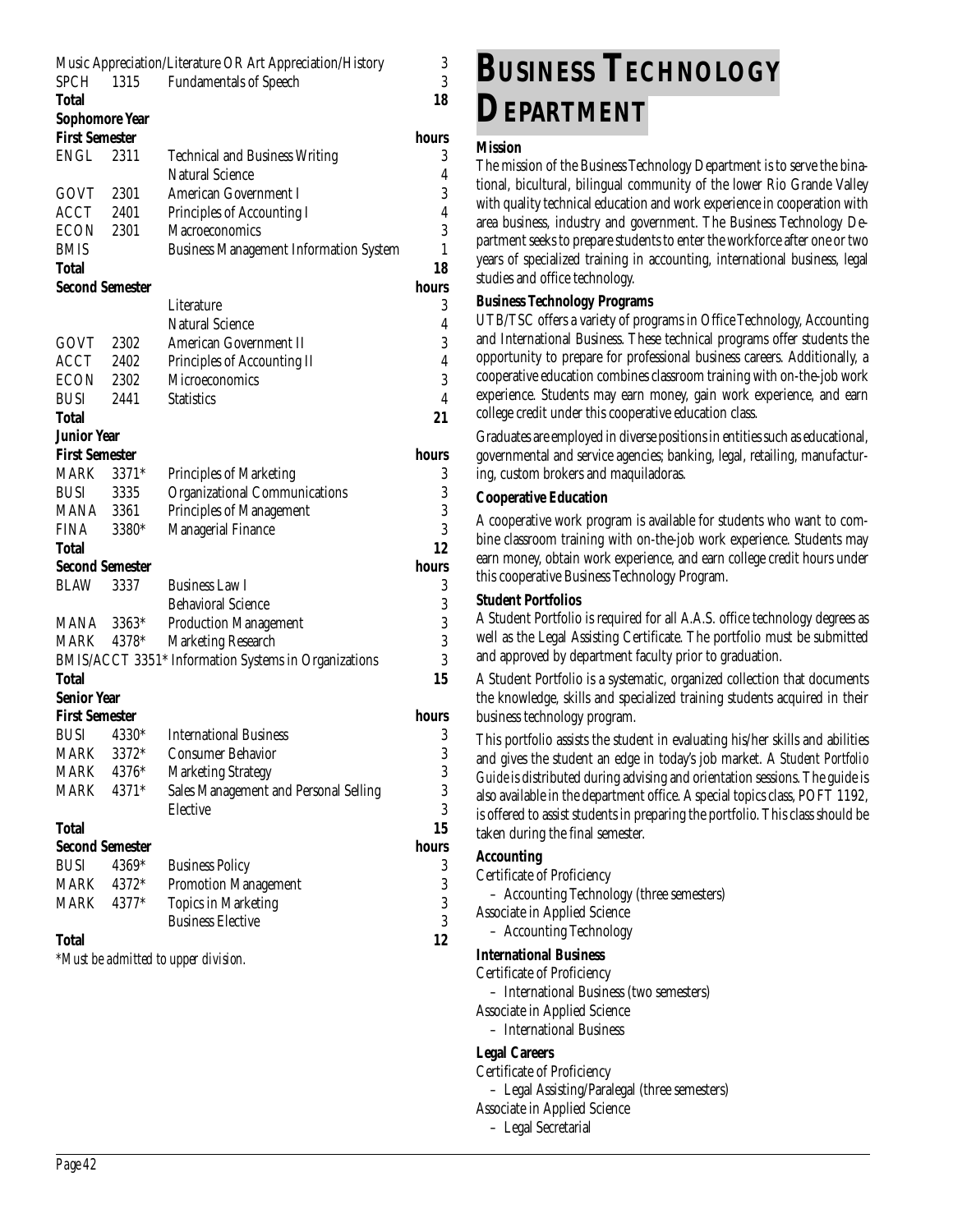#### – Paralegal Studies

#### **Office Careers**

Certificate of Proficiency

– Office Specialist (two semesters)

- Associate in Applied Science
	- Office Specialist
	- Administrative Software Profession

#### **Tech-Prep Business Technology**

For high school course articulation information, please contact the Business Technology Department Office.

#### **P R OGRAM O F S TUDY**

#### *Certificate of Proficiency – Accounting Technology*

#### **Freshman Year**

| ritoimman ruu          |                                                   |                                                                  |                     |  |
|------------------------|---------------------------------------------------|------------------------------------------------------------------|---------------------|--|
| <b>First Semester</b>  |                                                   |                                                                  | <b>Credit hours</b> |  |
| ACNT                   | 1403                                              | <b>Introduction to Accounting I</b>                              | 4                   |  |
| <b>BMGT</b>            | 1301                                              | Supervision                                                      | 3                   |  |
| <b>BMIS</b>            | 11XX                                              | Select 1 one-hour BMIS course*                                   | 1                   |  |
| <b>BUSI</b>            | 1301                                              | <b>Introduction to Business</b>                                  | 3                   |  |
| COSC                   | 1310                                              | <b>Computer Systems</b>                                          | 3                   |  |
| <b>Total</b>           |                                                   |                                                                  | 14 hours            |  |
| <b>Second Semester</b> |                                                   |                                                                  | <b>Credit hours</b> |  |
| <b>ACNT</b>            | 1413                                              | <b>Computerized Accounting Applications</b>                      | 4                   |  |
| <b>ACNT</b>            | 1229                                              | Payroll & Business Tax Accounting                                | $\overline{2}$      |  |
| <b>ACNT</b>            | 1404                                              | <b>Introduction to Accounting II</b>                             | 4                   |  |
| MRKG                   | 1311                                              | <b>Principles of Marketing</b>                                   | 3                   |  |
| <b>BMIS</b>            | 11XX                                              | Select 1 one-hour BMIS course*                                   | 1                   |  |
| <b>BMIS</b>            | 11XX                                              | Select 1 one-hour BMIS course*                                   | 1                   |  |
| <b>Total</b>           |                                                   |                                                                  | 15 hours            |  |
| <b>Third Semester</b>  |                                                   |                                                                  | <b>Credit hours</b> |  |
| <b>ACNT</b>            | 1411                                              | Introduction to Computerized Accounting                          | 4                   |  |
| ACNT                   | 2366                                              | Practicum-Accounting**                                           | 3                   |  |
| <b>Total</b>           |                                                   |                                                                  | <b>7 hours</b>      |  |
|                        | 36 hours<br><b>Total number of hours required</b> |                                                                  |                     |  |
|                        |                                                   | * Recommended BMIS 10-Key by Touch, PowerPoint, Excel, Netscape, |                     |  |
|                        |                                                   |                                                                  |                     |  |

or any BMIS course that would enhance the student's computer or accounting skills.

\*\* Prerequisite: Consent of the Business Technology Co-op Coordinator.

#### **P <sup>R</sup> OGRAM O F S TUDY**

## *Certificate of Proficiency – International*

#### *Business*

| <b>First Semester</b>  |      |                                                   | <b>Credit hours</b> |
|------------------------|------|---------------------------------------------------|---------------------|
| <b>BMIS</b>            | 1XXX | Select 3 one-hour BMIS course*                    |                     |
| <b>BMIS</b>            | 1XXX | Select 3 one-hour BMIS course*                    |                     |
| <b>BMIS</b>            | 1XXX | Select 3 one-hour BMIS course* 1                  |                     |
| <b>BUSI</b>            | 1301 | Introduction to Business                          | 3                   |
| <b>ACNT</b>            | 1403 | Introduction to Accounting I                      | 4                   |
| <b>BMGT</b>            | 1301 | Supervision                                       | 3                   |
| <b>IBUS</b>            | 2331 | <b>International Human Resource Management or</b> |                     |
| <b>IBUS</b>            | 1301 | Principles of Imports-Exports I                   | 3                   |
| <b>Total</b>           |      |                                                   | 16 hours            |
| <b>Second Semester</b> |      |                                                   | <b>Credit hours</b> |
| <b>ACNT</b>            | 1404 | <b>Introduction to Accounting II</b>              | 4                   |
| <b>MRKG</b>            | 1311 | <b>Principles of Marketing</b>                    | 3                   |

|                                                                  | or any <b>PMIS</b> course that would enhance the  |                                                    |          |  |
|------------------------------------------------------------------|---------------------------------------------------|----------------------------------------------------|----------|--|
| * Recommended BMIS 10-Key by Touch, PowerPoint, Excel, Netscape, |                                                   |                                                    |          |  |
|                                                                  | <b>Total number of hours required</b><br>32 hours |                                                    |          |  |
| <b>Total</b>                                                     |                                                   |                                                    | 16 hours |  |
| <b>IBUS</b>                                                      | 2366                                              | Practicum/Field Experience-International Business3 |          |  |
| <b>IBUS</b>                                                      | 2339                                              | <b>International Banking &amp; Finance</b>         |          |  |
| <b>IBUS</b>                                                      | 2345                                              | <b>Import Customs Regulations</b>                  |          |  |
| <b>IBUS</b>                                                      | 2341                                              | <b>International Comparative Management or</b>     |          |  |

or any BMIS course that would enhance the

student's computer or accounting skills.

\*\* Prerequisite: Consent of the Business Technology Co-op Coordinator.

### **P R OGRAM O F S TUDY**

## *Certificate of Proficiency – Legal Assisting Specialist (\*Tech-Prep)*

A certificate program to prepare students for a challenging career in the legal field as a paralegal or legal assistant.

| <b>Fall Semester</b>   |                            | <b>Credit hours</b>                                      |   |
|------------------------|----------------------------|----------------------------------------------------------|---|
| LGLA                   | 1307                       | Introduction to Law and the Legal Professions            | 3 |
| <b>POFT</b>            | 1313                       | Professional Development for Office Personnel            | 3 |
| LGLA                   | 1355                       | <b>Family Law</b>                                        | 3 |
| <b>POFL</b>            | 1305                       | Legal Terminology                                        | 3 |
| <b>BUSG</b>            | 2317                       | <b>Business Law/Commercial</b>                           | 3 |
| Total                  |                            | 15 hours                                                 |   |
| <b>Spring Semester</b> |                            | <b>Credit hours</b>                                      |   |
| <b>POFT</b>            | 2301                       | Document Formatting and Skillbuilding                    | 3 |
| LGLA                   | 2303                       | Torts and Personal Injury Law                            | 3 |
| LGLA                   | 2309                       | <b>Real Property</b>                                     | 3 |
| LGLA                   | 1345                       | Civil Litigation                                         | 3 |
| Total                  |                            | 12 hours                                                 |   |
| <b>Third Semester</b>  |                            | <b>Credit hours</b>                                      |   |
| LGLA                   | 1353                       | Wills, Trusts & Probate Administration                   | 3 |
| LGLA                   | 2307                       | Law Office Management                                    | 3 |
| LGLA                   | 2333                       | <b>Advanced Legal Document Preparation</b>               | 3 |
| LGLA                   | 2380                       | Cooperative Education-Paralegal/Legal Assistant          | 3 |
| POFT                   | 1192                       | Special Topics (Portfolio)                               | 1 |
| Total                  |                            | 13 hours                                                 |   |
|                        |                            | <b>43 hours</b><br><b>Total number of hours required</b> |   |
|                        | <b>Credit Hour Summary</b> |                                                          |   |
|                        | <b>Business Technology</b> | 43 Credit hours                                          |   |
| Total                  |                            | <b>43 Credit hours</b>                                   |   |

*All A.A.S. degree students and three-semester certificate students must present portfolios for approval to the Business Technology faculty prior to graduation.*

## **P <sup>R</sup> OGRAM O F S TUDY**

## *Certificate of Proficiency – Office Specialist*

Provides students with the basic technical skills needed as an office specialist in today's modern office. A department exit exam must be passed before certificate is awarded.

| <b>First Semester</b> |      | <b>Credit hours</b>                           |   |
|-----------------------|------|-----------------------------------------------|---|
| ITSW                  | 1301 | <b>Introduction to Word Processing</b>        |   |
| POFT                  | 1329 | Keyboarding and Document Formatting or        |   |
| <b>POFT</b>           | 2303 | Speed and Accuracy Building                   |   |
| <b>POFT</b>           | 1302 | <b>Business Communications I</b>              |   |
| <b>POFT</b>           | 1313 | Professional Development for Office Personnel | 3 |
| <b>POFT</b>           | 1331 | <b>Business Machine Applications</b>          |   |
| Total                 |      | 15 hours                                      |   |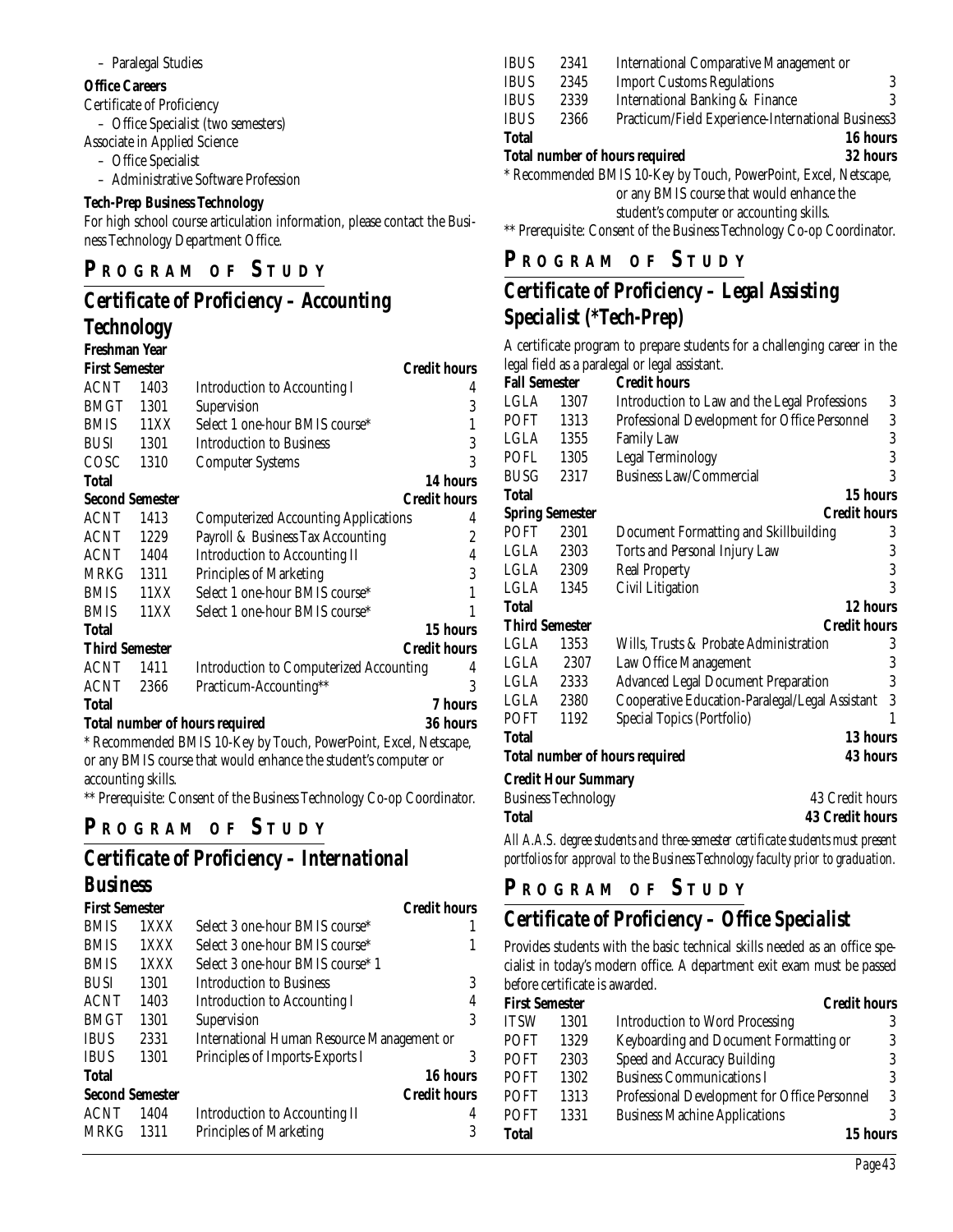| <b>Second Semester</b> |                            |                                       | <b>Credit hours</b>    |  |  |
|------------------------|----------------------------|---------------------------------------|------------------------|--|--|
| <b>ITSW</b>            | 2331                       | <b>Advanced Word Processing</b>       | 3                      |  |  |
| <b>POFT</b>            | 1309                       | Administrative Office Procedures I    | 3                      |  |  |
| <b>POFT</b>            | 1319                       | Records & Information Management I    | 3                      |  |  |
| <b>POFT</b>            | 2303                       | Speed and Accuracy Building or        |                        |  |  |
| <b>POFT</b>            | 2301                       | Document Formatting & Skillbuilding   | 3                      |  |  |
| <b>POFT</b>            | 2312                       | <b>Business Communications II</b>     | 3                      |  |  |
| Exit Exam              |                            | P=Passed Blank=Pending                |                        |  |  |
| <b>Total</b>           |                            |                                       | <b>15 hours</b>        |  |  |
|                        |                            | <b>Total number of hours required</b> | <b>30 hours</b>        |  |  |
|                        | <b>Credit Hour Summary</b> |                                       |                        |  |  |
| Technical              |                            | <b>30 Credit hours</b>                |                        |  |  |
| Total                  |                            |                                       | <b>30 Credit hours</b> |  |  |

#### **P R OGRAM O F S TUDY**

## *Associate in Applied Science – Accounting Technology (\*Tech-Prep)*

*Designed for students anticipating employment after two years of college work. Includes fundamental principles and practices of accounting. Individuals in this Program of Study should acquire the skills necessary to enter beginning clerical positions in payroll, accounts payable/receivable, or general accounting.*

**Freshman Year First Semester Credit hours** ENGL 1301\* Composition I 3 COSC 1310 Computer Literacy 3 BUSI 1301 Introduction to Business 3 ACNT 1403 Introduction to Accounting I 4 BMGT 1301 Supervision 3 **Total 16 hours Second Semester Credit hours** ENGL 1302 Composition II 3<br>ACNT 1229 Payroll & Business Tax Accounting 2 1229 Payroll & Business Tax Accounting 2 ACNT 1404 Introduction to Accounting II 4 MRKG 1311 Principles of Marketing 3 PSYC 2301 Introduction to Psychology 3 **Total 15 hours Sophomore Year First Semester Credit hours** MATH 1314 College Algebra 3 ACCT 2401 Principles of Accounting I 4 ACNT 1411 Introduction to Computerized Accounting 4 ECON 2301 Macroeconomics 3<br>RUSG 2317 Business Law/Commercial 3 BUSG 2317 Business Law/Commercial **Total 17 hours Second Semester Credit hours** ACNT 1413 Computerized Accounting Applications 4 SPCH 1315 Fundamentals of Speech 3<br>BMIS 11XX Select 3 BMIS one-hour courses 3 BMIS 11XX Select 3 BMIS one-hour courses ACNT 2366 Practicum – Accounting 3 Elective **Total 16 hours Total number of hours required 64 hours** Credit Hour Summary Accounting/Business Technology 43 General Education 18 Electives 3

**Total Semester Credit hours 64**

**P R OGRAM O F S TUDY**

#### *Associate in Applied Science – International Business (\*Tech-Prep)* **Freshman Year**

| гтсэннин тсаг         |                            |                                                                        |                         |
|-----------------------|----------------------------|------------------------------------------------------------------------|-------------------------|
| <b>First Semester</b> |                            |                                                                        | <b>Credit hours</b>     |
| BMIS                  | 11XX                       | Select 1 BMIS one-hour course                                          | 1                       |
| BMIS                  | 11XX                       | Select 1 BMIS one-hour course                                          | 1                       |
| <b>BMIS</b>           | 11XX                       | Select 1 BMIS one-hour course                                          | $\mathbf{1}$            |
| <b>BUSI</b>           | 1301                       | <b>Introduction to Business</b>                                        | 3                       |
| ACNT                  | 1403                       | <b>Introduction to Accounting I</b>                                    | $\overline{\mathbf{4}}$ |
| <b>BMGT</b>           | 1301                       | Supervision                                                            | 3                       |
| <b>IBUS</b>           | 1301                       | Principles of Import-Exports I or                                      |                         |
| <b>IBUS</b>           | 2331                       | <b>International Human Resource Management</b>                         | 3                       |
| <b>Total</b>          |                            |                                                                        | 16                      |
|                       | Second Semester            |                                                                        | <b>Credit hours</b>     |
| ENGL                  | 1301                       | <b>Composition I</b>                                                   | 3                       |
| <b>ACCT</b>           | 2401                       | Principles of Accounting I                                             | $\overline{3}$          |
| MRKG                  | 1311                       | Principles of Marketing                                                | 3                       |
| IBUS                  | 2341                       | <b>International Comparative Management or</b>                         |                         |
| <b>IBUS</b>           | 2345                       | <b>Import Customs Regulations</b>                                      | 3                       |
| GEOG                  | 1303                       | General World Geography                                                | 3                       |
| Total                 |                            |                                                                        | 16                      |
| <b>Sophomore Year</b> |                            |                                                                        |                         |
| <b>First Semester</b> |                            |                                                                        | <b>Credit hours</b>     |
| <b>ENGL</b>           | 1302                       | <b>Composition II</b>                                                  | 3                       |
| MATH                  | 1314                       | College Algebra                                                        | $\boldsymbol{3}$        |
| ACCT                  | 2402                       | Principles of Accounting II                                            | $\overline{4}$          |
| <b>ECON</b>           | 2301                       | Macroeconomics                                                         | 3                       |
| SPAN                  | 1373                       | Basic Spanish for Bilinguals I or                                      |                         |
| <b>SPAN</b>           | 1313                       | <b>Elementary Spanish I</b>                                            | 3                       |
| Total                 |                            |                                                                        | 16                      |
|                       | Second Semester            |                                                                        | <b>Credit hours</b>     |
| <b>SPCH</b>           | 1315                       | <b>Fundamentals of Speech</b>                                          | 3                       |
| BUSG                  | 2317                       | <b>Business Law/Commercial</b>                                         | 3                       |
| <b>IBUS</b>           | 2339                       | <b>International Banking &amp; Finance</b>                             | 3                       |
| SPAN                  | 2317                       | <b>Business Spanish</b>                                                | 3                       |
| <b>IBUS</b>           | 2366                       | Practicum/Field Experience - International                             |                         |
|                       |                            | Business**                                                             | 3                       |
| <b>Total</b>          |                            |                                                                        | 15                      |
|                       |                            | <b>Total number of hours required</b>                                  | 63 hours                |
|                       | <b>Credit Hour Summary</b> |                                                                        |                         |
|                       |                            | <b>International Business/Business Technology</b>                      | 42                      |
|                       | General Education          |                                                                        | 21                      |
|                       |                            | <b>Total Semester Credit hours</b>                                     | 63                      |
|                       |                            | ** Prerequisite: consent of the Business Technology Co-op Coordinator. |                         |
|                       |                            |                                                                        |                         |

**P <sup>R</sup> OGRAM O F S TUDY**

## *Associate in Applied Science (A.A.S.) – Legal Secretarial (\*Tech-Prep)*

Provides the legal studies student the technical office skills for a career as a legal secretary. **Freshman Year**

| 11wiiikui 10u         |               |                     |
|-----------------------|---------------|---------------------|
| <b>First Semester</b> |               | <b>Credit hours</b> |
| ENGL 1301             | Composition I |                     |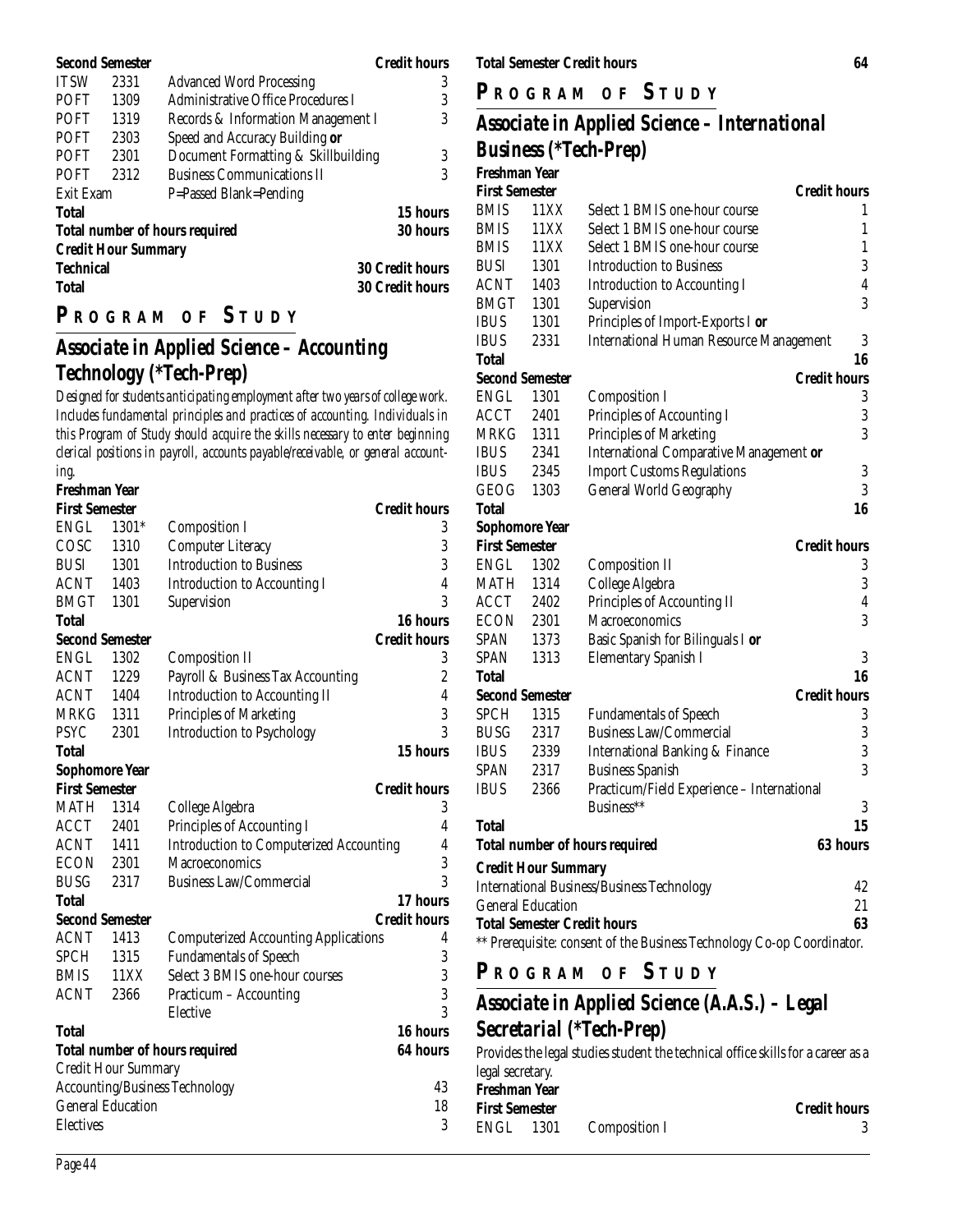| <b>ITSW</b>                | 1301                       | <b>Introduction to Word Processing</b>                                   | 3                   |
|----------------------------|----------------------------|--------------------------------------------------------------------------|---------------------|
| POFT                       | 1302                       | <b>Business Communications I</b>                                         | 3                   |
| <b>POFT</b>                | 1305                       | Legal Terminology                                                        | 3                   |
| <b>POFT</b>                | 1313                       | Professional Development for Office Personnel                            | 3                   |
| <b>POFT</b>                | 2301                       | Document Formatting & Skillbuilding                                      | 3                   |
| <b>Total</b>               |                            |                                                                          | 18 hours            |
| <b>Second Semester</b>     |                            |                                                                          | <b>Credit hours</b> |
| <b>ITSW</b>                | 2331                       | <b>Advanced Word Processing</b>                                          | 3                   |
| <b>BUSG</b>                | 2317                       | <b>Business Law/Commercial</b>                                           | 3                   |
| <b>POFT</b>                | 1309                       | <b>Administrative Office Procedures I</b>                                | 3                   |
| <b>POFT</b>                | 2301                       | Document Formatting and Skillbuilding                                    | 3                   |
|                            |                            | ** Elective (Business Technology)                                        | 3                   |
| Total                      |                            |                                                                          | 15 hours            |
| <b>Sophomore Year</b>      |                            |                                                                          |                     |
| <b>First Semester</b>      |                            |                                                                          | <b>Credit hours</b> |
| <b>PSYC</b>                | 2301                       | <b>Introduction to Psychology</b>                                        | 3                   |
| <b>LGLA</b>                | 1353                       | Wills, Trusts & Probate Administration                                   | 3                   |
| <b>POFT</b>                | $2380+$                    | Cooperative Education                                                    | 3                   |
| <b>SPCH</b>                | 1315                       | Fundamentals of Speech or                                                | 3                   |
| <b>SPCH</b>                | 1318                       | <b>Interpersonal Communication</b>                                       |                     |
| <b>LGLA</b>                | 2307                       | Law Office Management                                                    | 3                   |
| <b>LGLA</b>                | 2333                       | <b>Advanced Legal Document Preparation</b>                               | 3                   |
| Total                      |                            |                                                                          | 18 hours            |
| Second Semester            |                            |                                                                          | <b>Credit hours</b> |
| <b>GOVT</b>                | 2301                       | <b>American Government I</b>                                             | 3                   |
| <b>POFT</b>                | 1319                       | Records and Information Management I                                     | 3                   |
| MATH                       | 1314                       | College Algebra or                                                       |                     |
| <b>MATH</b>                | 1332                       | Math for Liberal Arts                                                    | 3                   |
| <b>POFT</b>                | 1192                       | Special Topics (Portfolio)                                               | $\mathbf{1}$        |
| <b>POFT</b>                | $2381+$                    | <b>Cooperative Education</b>                                             | 3                   |
|                            |                            | **Elective                                                               | 3                   |
| Portfolio                  |                            | A=Acceptable U=Unacceptable                                              |                     |
| <b>Total</b>               |                            | 16 hours                                                                 |                     |
|                            |                            | <b>Total number of hours required</b>                                    | 70 hours            |
|                            | <b>Credit Hour Summary</b> |                                                                          |                     |
| <b>Business Technology</b> |                            | 49 Credit hours                                                          |                     |
|                            | *General Education         |                                                                          | 15 Credit hours     |
| **Electives                |                            |                                                                          | 6 Credit hours      |
| Total                      |                            |                                                                          | 70 Credit hours     |
|                            |                            | ** Electives may be any nondevelopmental course; one must be outside the |                     |

*major field.*

*+ Prerequisite: Consent of the Co-op Coordinator.*

*All A.A.S degree students and three-semester certificate students must present portfolios for approval by the Business Technology Faculty prior to graduation.*

#### **P <sup>R</sup> OGRAM O F S TUDY**

## *Associate in Applied Science (A.A.S.) – Office Specialist (\*Tech-Prep)*

A two-year degree offered for students seeking a career as a general office specialist with a biliterate emphasis added to the technical skills.

#### **Freshman Year**

| 3                                                  |
|----------------------------------------------------|
|                                                    |
| 3                                                  |
| Professional Development for Office Personnel<br>3 |
| 3                                                  |
| 3                                                  |
|                                                    |

| Total                  |                            |                                                                          |                     | 15 hours         |
|------------------------|----------------------------|--------------------------------------------------------------------------|---------------------|------------------|
| <b>Second Semester</b> |                            |                                                                          | <b>Credit hours</b> |                  |
| <b>POFT</b>            | 1309                       | <b>Administrative Office Procedures I</b>                                |                     | 3                |
| <b>POFT</b>            | 1319                       | Records & Information Management I                                       |                     | 3                |
| POFT                   | 2301                       | Document Formatting & Skillbuilding                                      |                     | 3                |
| <b>POFT</b>            | 2312                       | <b>Business Communications II</b>                                        |                     | 3                |
| <b>ITSW</b>            | 2331                       | <b>Advanced Word Processing</b>                                          |                     | 3                |
| <b>Total</b>           |                            |                                                                          |                     | 15 hours         |
| <b>Sophomore Year</b>  |                            |                                                                          |                     |                  |
| <b>First Semester</b>  |                            |                                                                          | <b>Credit hours</b> |                  |
| <b>ENGL</b>            | 1301*                      | <b>Composition I</b>                                                     |                     | 3                |
| <b>PSYC</b>            | 2301*                      | Introduction to Psychology                                               |                     | $\boldsymbol{3}$ |
| <b>ITSW</b>            | 1304                       | <b>Introduction to Spreadsheets</b>                                      |                     | 3                |
| SPAN                   | 1313*                      | Elementary Spanish I or                                                  |                     |                  |
| <b>SPAN</b>            | 1373*                      | Basic Spanish for Bilinguals I                                           |                     | $\boldsymbol{3}$ |
| <b>POFT</b>            | $2380+$                    | <b>Cooperative Education</b>                                             |                     | 3                |
| <b>Total</b>           |                            |                                                                          |                     | 15 hours         |
| <b>Second Semester</b> |                            |                                                                          | <b>Credit hours</b> |                  |
| <b>ACNT</b>            | 1391                       | Special Topics (Acct. for Office Professionals)                          |                     | 3                |
| <b>MATH</b>            | 1314*                      | College Algebra, or                                                      |                     |                  |
| <b>MATH</b>            | 1332*                      | Math for Liberal Arts                                                    |                     | 3                |
| <b>SPAN</b>            | 2317                       | <b>Business Spanish</b>                                                  |                     | $\overline{3}$   |
| <b>SPCH</b>            | 1315*                      | <b>Fundamentals of Speech or</b>                                         |                     |                  |
| <b>SPCH</b>            | 1318*                      | <b>Interpersonal Communication</b>                                       |                     | $\sqrt{3}$       |
| <b>POFT</b>            | $2381+$                    | Cooperative Education                                                    |                     | 3                |
| <b>POFT</b>            | 1192                       | Special Topics (Portfolio)                                               |                     | $\mathbf{1}$     |
|                        |                            | **Elective(s)                                                            |                     | 3                |
| Portfolio              |                            | A=Acceptable U=Unacceptable                                              |                     |                  |
| <b>Total</b>           |                            |                                                                          |                     | 16 hours         |
|                        | <b>Credit Hour Summary</b> |                                                                          |                     |                  |
|                        | <b>Business Technology</b> |                                                                          | 46 Credit hours     |                  |
|                        | *General Education         |                                                                          | 15 Credit hours     |                  |
| Total                  |                            |                                                                          | 61 Credit hours     |                  |
|                        |                            | ** Electives may be any nondevelopmental courses; one must be outside of |                     |                  |
| major field.           |                            |                                                                          |                     |                  |
|                        |                            | + Prerequisite: Consent of the Co-op Coordinator.                        |                     |                  |

*All A.A.S degree students and three-semester certificate students must present portfolios for approval by the Business Technology Faculty prior to graduation.*

## **P R OGRAM O F S TUDY**

#### *Associate in Applied Science (A.A.S.) – Paralegal Studies*

| Freshman Year          |      |                                               |   |
|------------------------|------|-----------------------------------------------|---|
| <b>First Semester</b>  |      | <b>Credit hours</b>                           |   |
| <b>LGLA</b>            | 1307 | Introduction to Law and the Legal Professions | 3 |
| <b>LGLA</b>            | 1355 | <b>Family Law</b>                             | 3 |
| <b>BUSG</b>            | 2317 | <b>Business Law/Commercial</b>                | 3 |
| <b>POFT</b>            | 1313 | Professional Development for Office Personnel | 3 |
| <b>SPCH</b>            | 1315 | <b>Fundamentals of Speech or</b>              |   |
| <b>SPCH</b>            | 1318 | <b>Interpersonal Communication</b>            | 3 |
| <b>POFL</b>            | 1305 | Legal Terminology                             | 3 |
| <b>Total</b>           |      | 18 hours                                      |   |
| <b>Second Semester</b> |      | <b>Credit hours</b>                           |   |
| <b>LGLA</b>            | 2309 | <b>Real Property</b>                          | 3 |
| <b>LGLA</b>            | 1345 | Civil Litigation                              | 3 |
| <b>POFT</b>            | 2301 | Document Formatting and Skillbuilding         | 3 |
| LGLA                   | 2303 | Torts and Personal Injury Law                 | 3 |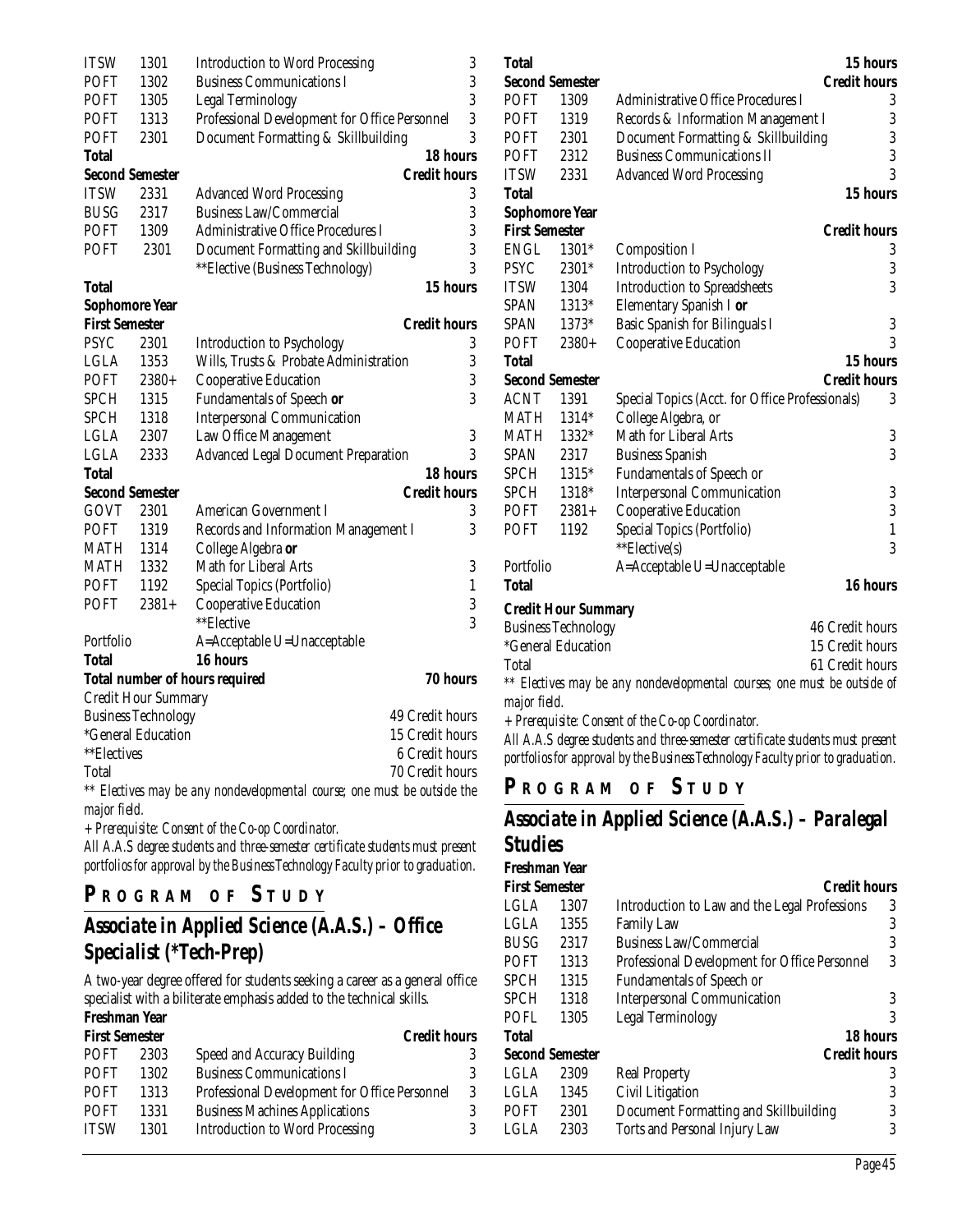| <b>ENGL</b>            | 1301                                                                     | <b>Composition I</b>                              | 3 |  |
|------------------------|--------------------------------------------------------------------------|---------------------------------------------------|---|--|
| <b>Total</b>           |                                                                          | 15 hours                                          |   |  |
| <b>Sophomore Year</b>  |                                                                          |                                                   |   |  |
| <b>First Semester</b>  |                                                                          | <b>Credit hours</b>                               |   |  |
| LGLA                   | 2307                                                                     | Law Office Management                             | 3 |  |
| LGLA                   | 1353                                                                     | Willis, Trusts, and Probate Administration        | 3 |  |
| <b>LGLA</b>            | 1303                                                                     | Legal Research                                    | 3 |  |
| LGLA                   | 2333                                                                     | <b>Advanced Legal Document Preparation</b>        | 3 |  |
| GOVT                   | 2301                                                                     | <b>American Government I</b>                      | 3 |  |
| <b>PSYC</b>            | 2301                                                                     | Introduction to Psychology or                     |   |  |
| SOCI                   | 1301                                                                     | Sociology                                         | 3 |  |
| <b>Total</b>           |                                                                          | 18 hours                                          |   |  |
| <b>Second Semester</b> |                                                                          | <b>Credit hours</b>                               |   |  |
| <b>MATH</b>            | 1314                                                                     | College Algebra or                                |   |  |
| <b>MATH</b>            | 1332                                                                     | Math for Liberal Arts                             | 3 |  |
| <b>LGLA</b>            | 1305                                                                     | <b>Legal Writing</b>                              | 3 |  |
| <b>ITSW</b>            | 1304                                                                     | Introduction to Spreadsheets or                   |   |  |
| <b>ITSW</b>            | 1310                                                                     | <b>Presentation Media Software</b>                | 3 |  |
|                        |                                                                          | LGLA Elective**                                   | 3 |  |
| <b>LGLA</b>            | 2380                                                                     | Cooperative Education-Paralegal/Legal Assistant   | 3 |  |
| <b>POFT</b>            | 1192                                                                     | Special Topics (Portfolio)***                     | 1 |  |
|                        |                                                                          | A=Acceptable U=Unacceptable                       |   |  |
| <b>Total</b>           |                                                                          | 16 hours                                          |   |  |
|                        |                                                                          | 67 hours<br><b>Total number of hours required</b> |   |  |
|                        | Credit Hour Summary                                                      |                                                   |   |  |
|                        | <b>Business Technology</b>                                               | 49 Credit hours                                   |   |  |
|                        | *General Education                                                       | 15 Credit hours                                   |   |  |
| **Electives            |                                                                          | 3 Credit hours                                    |   |  |
| Total                  |                                                                          | 67 Credit hours                                   |   |  |
|                        | ** Electives may be any nondevelopmental course; one must be outside the |                                                   |   |  |
| major field.           |                                                                          |                                                   |   |  |

*+ Prerequisite: Consent of the Co-op Coordinator.*

*All A.A.S degree students and three-semester certificate students must present portfolios for approval by the Business Technology Faculty prior to graduation. \*\*\* This course should be taken in the last semester.*

## **P R OGRAM O F S TUDY**

## *Associate in Applied Science (A.A.S.) – Administrative Software Professional*

Provides students with the communication and word processing skills necessary for a position as a software application specialist in today's high technology offices.

| Freshman Year                                |                                               |                                 |
|----------------------------------------------|-----------------------------------------------|---------------------------------|
| <b>Credit hours</b><br><b>First Semester</b> |                                               |                                 |
| 1301                                         | <b>Introduction to Word Processing</b>        | 3                               |
| 1302                                         | <b>Business Communications I</b>              | 3                               |
| 1313                                         | Professional Development for Office Personnel | 3                               |
| 2301*                                        | Introduction to Psychology                    | 3                               |
| 2303                                         | Speed and Accuracy Building                   | 3                               |
|                                              |                                               |                                 |
| <b>Second Semester</b>                       |                                               |                                 |
| 2331                                         | <b>Advanced Word Processing</b>               | 3                               |
| 1309                                         | Administrative Office Procedures I            | 3                               |
| 1319                                         | Records & Information Management              | 3                               |
| 2301                                         | Document Formatting & Skillbuilding           | 3                               |
| 2312                                         | <b>Business Communications II</b>             | 3                               |
| 1391                                         | <b>Accounting for Office Professionals</b>    | 3                               |
|                                              |                                               | 15 hours<br><b>Credit hours</b> |

| 'Iotal                 |                            |                                                                          | 18 hours            |
|------------------------|----------------------------|--------------------------------------------------------------------------|---------------------|
| Sophomore Year         |                            |                                                                          |                     |
| <b>First Semester</b>  |                            |                                                                          | <b>Credit hours</b> |
| <b>ENGL</b>            | 1301*                      | <b>Composition I</b>                                                     | 3                   |
| ITSW                   | 1304                       | <b>Introduction to Spreadsheets</b>                                      | 3                   |
| <b>ITSW</b>            | 1310                       | <b>Presentation Media Software</b>                                       | 3                   |
| <b>ITSW</b>            | 1307                       | <b>Introduction to Database (Microsoft Access)</b>                       | 3                   |
| POFT                   | $2380+$                    | Cooperative Education                                                    | 3                   |
| Total                  |                            |                                                                          | 15 hours            |
| <b>Second Semester</b> |                            |                                                                          | <b>Credit hours</b> |
| <b>MATH</b>            | 1314*                      | College Algebra, or                                                      |                     |
| MATH                   | 1332*                      | Math for Liberal Arts                                                    | 3                   |
| <b>POFI</b>            | 2331                       | Desktop Publishing for the Office                                        | 3                   |
| SPCH                   | 1315*                      | <b>Fundamentals of Speech or</b>                                         |                     |
| SPCH                   | 1318*                      | <b>Interpersonal Communication</b>                                       | 3                   |
| POFT                   | $2381+$                    | Cooperative Education                                                    | 3                   |
| POFT                   | 1192                       | Special Topics (Portfolio)                                               | $\mathbf{1}$        |
|                        |                            | **Approved Elective                                                      | 3                   |
| Portfolio              |                            | A=Acceptable U=Unacceptable                                              |                     |
| Total                  |                            |                                                                          | 16 hours            |
|                        |                            | <b>Total number of hours required</b>                                    | 64 hours            |
|                        | Credit Hour Summary        |                                                                          |                     |
|                        | <b>Business Technology</b> |                                                                          | 49 hours            |
|                        | <i>*General Education</i>  |                                                                          | 12 hours            |
| **Electives            |                            |                                                                          | 3 hours             |
| Total                  |                            |                                                                          | 64 hours            |
|                        |                            | * Approved General Education/Liberal Arts courses: SPAN 1373, GOVT 2301, |                     |

*1301, SOCI 1301 or other approved elective.*

*\*\* Electives may be any non-developmental courses; one must be outside of major field.*

*+ Prerequisite: Consent of the Co-op Coordinator.*

*All A.A.S degree students and three-semester certificate students must present a portfolio for approval by the Business Technology Faculty prior to graduation.*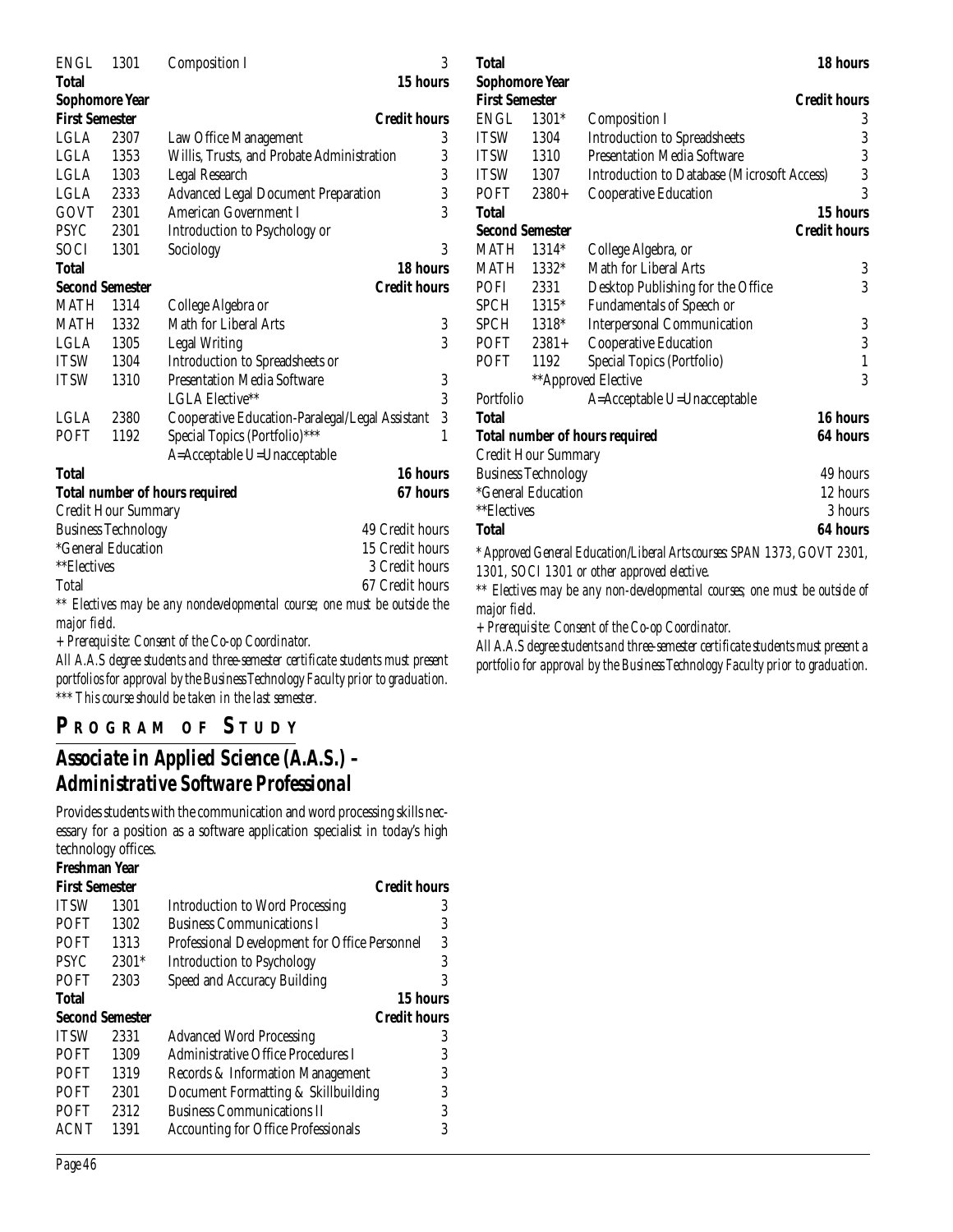# **SCHOOL OF EDUCATION**

## **Certificates & Degrees Offered**

*Certificate of Proficiency in Child Care and Development Associate in Applied Science in Child Care and Development Bachelor of Arts in Liberal Arts and Sciences Bachelor of Science in Kinesiology Certificate Programs in Teacher Education Master of Education Degrees*

The programs in the School of Education and related courses are coordinated by the following departments:

## **Curriculum & Instruction Department**

Elementary Education Secondary Education Alternative Certification Program Bilingual Education and ESL Programs Early Childhood Education Teaching Endorsements \*Curriculum and Instruction \*Educational Technology \*Reading Specialist \*Graduate Programs

## **Kinesiology Department**

Kinesiology

#### **School Specialties Department**

Generic Special Education Child Care and Development (Associate of Applied Science) Child Care and Development (Certificate of Proficiency) Guidance & Counseling \*Generic Special Education/Educational Diagnostician \*Educational Administration (Superintendency Certificate Available)

\*Graduate Courses

## **Overview of Teacher Education Programs**

The School of Education offers teacher education programs required for certification at the elementary, middle school, secondary, all-level and graduate levels. The teacher education program for standard teacher certification includes Academic areas of studies and certification fields in subjects approved to be taught in the public schools of Texas as authorized by the State Board for Educator Certification. Students may elect to pursue elementary certification (EC-4 Generalist, EC-4 Bilingual Generalist) Middle School (Grades 4-8), English/Language Arts, Mathematics, Secondary (Grades 8-12) Includes: English/Language Arts, History, Math, Spanish, Science and All Level (Pre K-12), in Kinesiology, Art, and Music. Students interested in Grades 4-8, Grades 8-12, and All Level (Music, Art) teacher certification should contact the College of Liberal Arts, or the College of Science, Mathematics and Technology, for advisement toward a degree in the appropriate teaching area. Prospective students should also contact the Teacher Education office for advisement relating to teacher

certification. Students pursuing teacher certification EC-4 Generalist/EC-4 Bilingual Generalist, All Level Kinesiology and Non-Certification Kinesiology should contact the School of Education Advising Office - ED 10.

The School of Education offers an Associate in Applied Science degree and a Certificate of Proficiency program in Child Care and Development. In addition the School of Education offers two baccalaureate degrees: Bachelor of Arts in Liberal Arts and Sciences and the Bachelor of Science in Kinesiology.

UTB/TSC provides, within the curriculum sequence degree instructional components that meet academic program requirements identified by the Commission on Standards for the Teaching Profession and approved by the State Board for Educator Certification.

The Standard Teacher Certification program within a baccalaureate program includes the following three areas:

- 1. General Education Curriculum (i.e., General Requirements or University College);
- 2. Teaching Specialty Curriculum (i.e., Secondary Academic Specialization or Elementary Interdisciplinary Studies ) designed for Texas public school instruction.
- 3. Pedagogy and Professional Responsibility Sequence designed for specific roles in public school teaching (i.e., elementary generalist EC-4 and elementary bilingual generalist, middle, secondary and all-level, including field-based experience and a full semester of student teaching.

## **Certification Requirements**

Teacher certification in Texas is provided through the State Board for Educator Certification upon completion of an approved teacher education program from a Texas institution of higher education or through an approved alternative teacher certification program. There are also provisions for certification of individuals educated out of state. A State Board for Educator Certification rule requires an individual to meet the following qualifications to receive certification:

- Be at least 18 years of age.
- Be recommended by a Texas senior college
- Be of good moral character, and be clear of a felony or misdemeanor conviction for a crime which is directly related to the duties and responsibilities of the teaching profession.
- Be willing to support and defend the constitutions of the United States and Texas.
- Have college credit or examination credit demonstrating knowledge of the Texas and federal constitutions and United States history.
- Be able to speak and understand the English language sufficiently to use it easily and readily in conversation and teaching.
- Pass the appropriate Examination for the Certification of Educators in Texas (ExCET). This requirement applies to all certificates and those applicants holding a valid out-of-state certificate. In addition student eligibility status to register for the various ExCET/TeXESS tests is dependent upon completing all state/departmental requirements, including grade point average and benchmark examinations. Additional information about benchmark requirements may be obtained by contacting each of the different academic departments.
- A passing score on the Texas Oral Proficiency Test (TOPT) in Spanish is required for certification in bilingual education, elementary and secondary Spanish.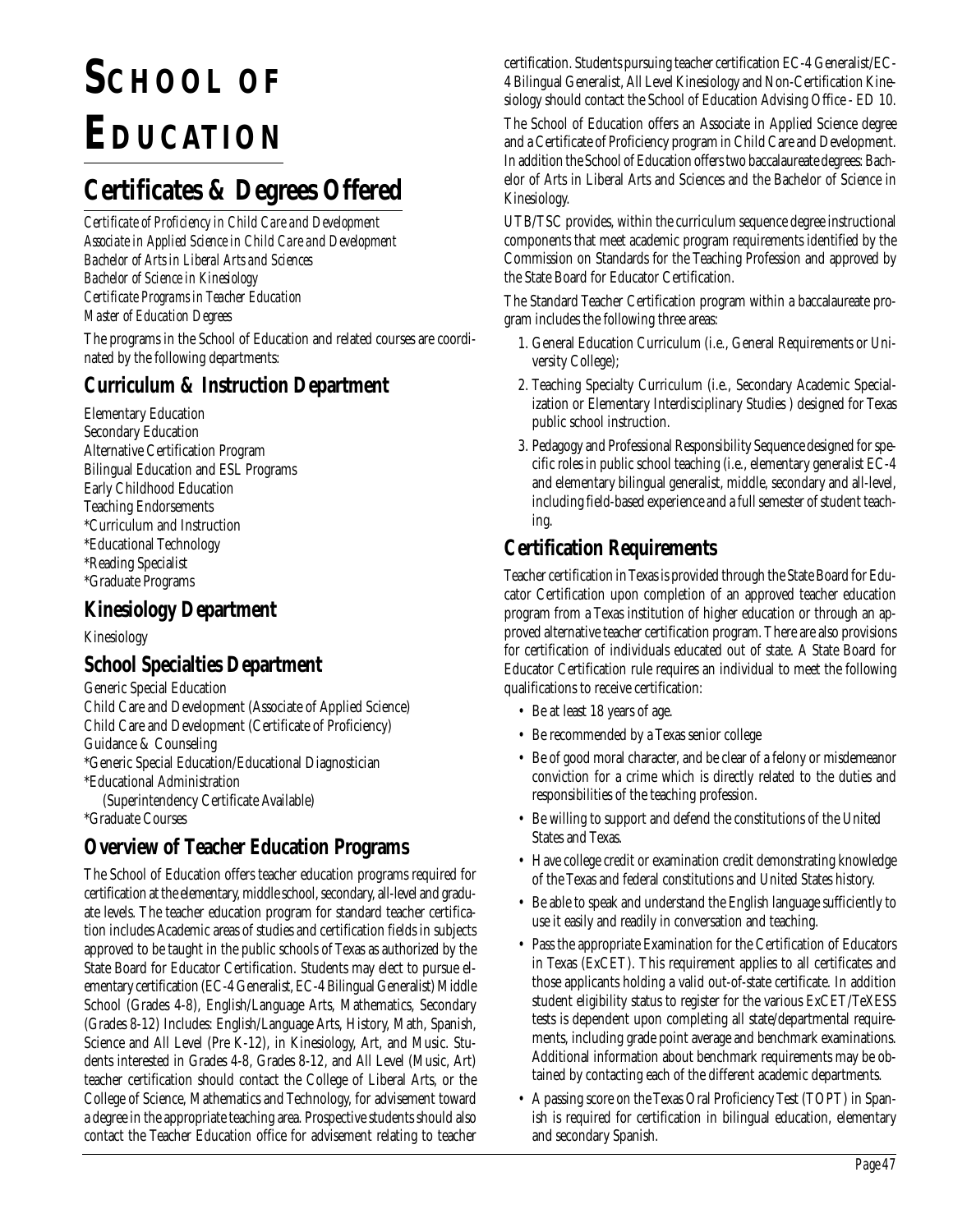• Completion of a minimum of 6 credit hours of field-based education courses, 3-hour lab (required weekly) per course.

The certification programs at UTB/TSC are approved by the State Board for Educator Certification and are under the "Center Rule" and Texas Education Code, Sections 13.036-13.039.

For information on certification refer to Title 19, Part II, Texas Administrative Code and the Texas Education Code or contact the Assistant Dean/ Certification Officer, Education Building, Room #9.

## **Teacher Certification Application Procedures**

Students should satisfactorily complete the prescribed certificate program and achieve a satisfactory score on the ExCET/TeXESS examinations prescribed by the State Board of Education, and submit scores to the Assistant Dean/Certification Officer at the School of Eduction building, room # 9. Students should fill out the required certificate application and pay the prescribed fee.

Emergency Teacher Certification Fee - A student seeking teacher certification via emergency teacher certification is required to pay a fee of \$40.00.

*Note: In accordance with Article 6252.13c, Texas Civil Statutes, the Commissioner of Education may suspend or revoke a teaching certificate or refuse to issue a teaching certificate for a person who has been convicted of a felony or misdemeanor for a crime which directly relates to the duties of the teaching profession.*

## **Procedures for Admission to Teacher Education**

Students wishing to pursue a standard undergraduate teaching certificate must apply and complete admission to the teacher education program during the sophomore year. Admission to teacher education is required of all students seeking standard certification and is a separate procedure from admission to UTB/TSC. A fee of \$50.00 assessed in the initial semester (EDCI 4301) of enrollment of professional development education is required. A student may petition to substitute experience and/or professional training directly related to the certificate being sought for part of the preparation program requirements. Upon request, a committee will be appointed by the Dean of the School of Education to review and make a recommendation concerning the petition.

## **Undergraduate Level**

Students must submit an official Application for Admission to Teacher Education and meet the following requirements:

- Completion of 48 semester credit hours of the Core curriculum with a minimum 2.5 grade point average with and overall grade point average of 2.5.
- Passed all parts of the Texas Academic Skills Program (TASP) exam: 260 in reading; 230 in writing; 230 in math.
- Students who pass the TASP but score lower than a 260 in reading may retake the test or elect to substitute an appropriate reading score on a departmentally approved test;
- Students who are TASP exempt must submit a composite score on the TAAS, ACT, or SAT at or above the level set by the Texas Higher Education Coordinating Board:
	- TAAS: a minimum scale score of 1770 on the writing test, a Texas Learning Index (TLI) of 86 on the mathematics test and 89

on the reading test, or

- ACT: composite score of 23 with a minimum of 19 on both the English and the mathematics test, or
- SAT: combined verbal and mathematics score of 1070 with a minimum of 500 on both the verbal and the mathematics tests (recentered scale for tests taken on or after April 1995)
- Note: A TAAS score is valid for three years and an ACT or SAT score is valid for five years.
- Completion of three semester credit hours of speech with a minimum grade of B or better
- Completion of the Watson-Glasser Test of Critical Thinking with a minimum score of 50.
- A minimum score of 500 on the written or 173 on the computerized version of the Test of English as a Foreign Language (TOEFL) is required for foreign students.
- Criminal History Check: Applications are available at the Field Experience office

Students who do not meet the criteria for admission into Teacher Education may apply for provisional enrollment which:

- provides a student who does not have clear admission into the Teacher Education program the opportunity to enroll for up to six semester credit hours of pedagogy and professional responsibility courses if deficiency present in only one area.
- requires that the student apply and be admitted into the teacher education program in order to be registered for additional pedagogy and professional responsibility classes.

Applications are available at the School of Education reception desk.

## **Graduate Level**

Students applying for admission to the Teacher Education program at the graduate level must hold a bachelor's degree in a related field. In addition to applying to the university for admission as a graduate student, an official application for admission to teacher education must be submitted to the teacher education program. Admission requirements include:

- A minimum grade point average of 2.5 is required for both overall and content teaching areas.
- Completion of three semester credit hours of speech with a minimum grade of B or better.
- Foreign students must submit a minimum score of 550 on the written version or 213 on the computerized version of the Test of English as a Foreign Language (TOEFL).
- Meet university requirements for admission into the graduate school.
- Criminal History Check: Application forms are available at the Field Experience office.

#### **Unconditional Admission**

Requirements for Unconditional Admission to the M.Ed. program are:

- an undergraduate GPA of 3.0 or higher on a 4.0 scale,
- a GPA of 3.0 or higher on any previous graduate work,
- A completed application consisting of items 1-6 found in the "Admissions Application" section,
- A combined score of 800 or better on the verbal and either the quantitative or the analytical portions of the Graduate Record Examination.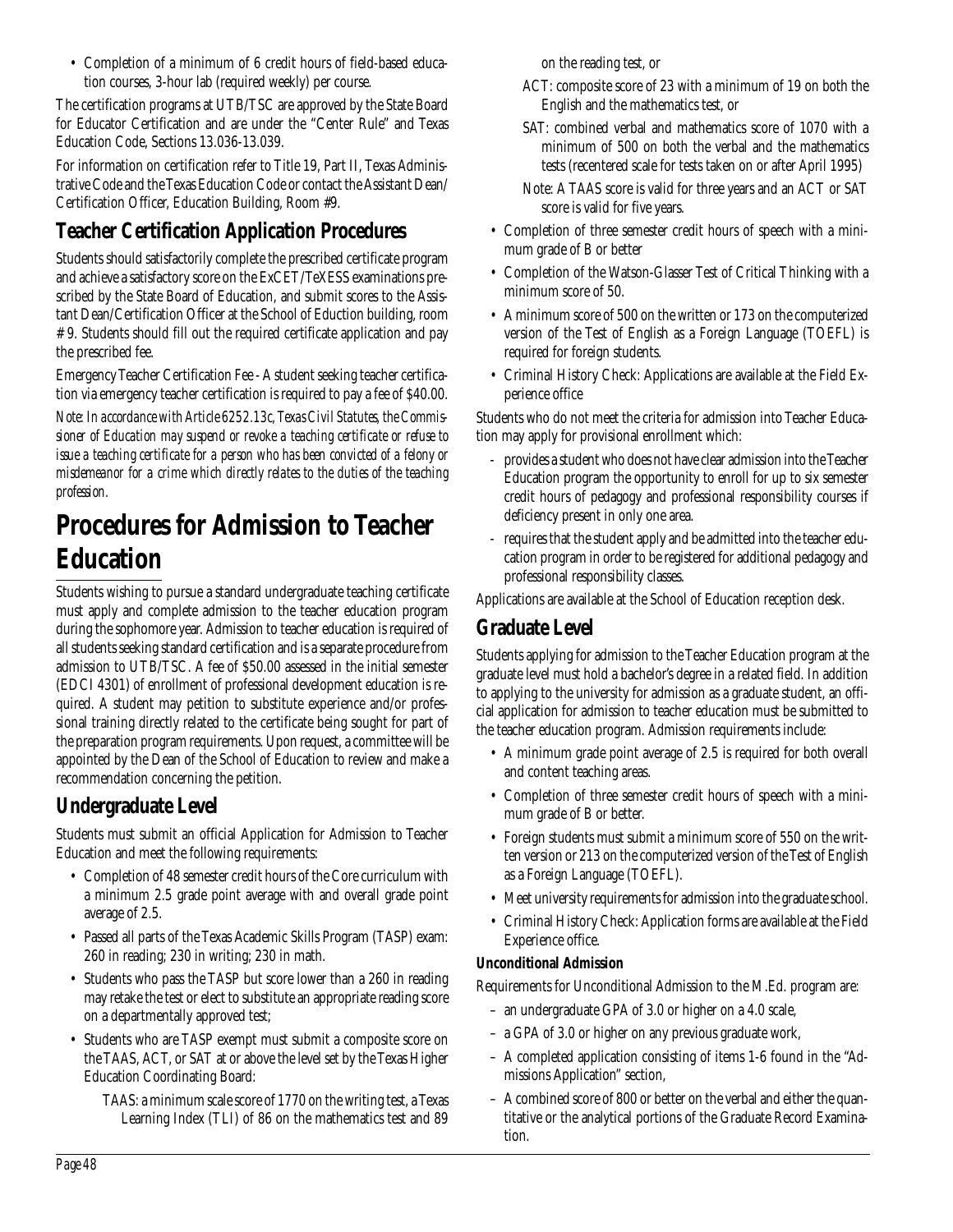#### **Conditional Admission**

An applicant with a verbal and quantitative score totaling 600-799 and/or less than a 3.0 GPA may be granted Conditional Admission upon approval of the Dean of Graduate Studies and Sponsored Programs. Special course requirements or other conditions may be imposed by the academic department. Conditions may require that additional undergraduate or graduate semester hours be taken, that a specific grade point average be maintained or some other condition be met by the student. If conditions are not met, the student may be barred from subsequent registration in the graduate program. Normally students must satisfy conditions of their probation within the first twelve hours of graduate study. A student in Conditional Admission may not hold an assistantship.

#### **Provisional Admission**

Applicants seeking an admission as a graduate student, who are unable to complete the admission file, may be granted provisional admission, upon the recommendation of the Dean of Graduate Studies and Sponsored Programs,. Provisional admission allows a student to register for up to six graduate hours without the required GRE or TOEFL scores. A complete and satisfactory admissions application file must be received by the Admissions and Registrar's Office before the end of the semester. Students with provisional admission will not be permitted to enroll in graduate coursework for more than one semester. A student with provisional admission status may not hold an assistantship.

#### **Non-degree or Transient Student**

Students who wish to enroll in courses but do not plan to pursue a program leading to a graduate degree or certificate may enroll by completing an application for admission form, providing transcripts, paying the required application fee, registering for the course, and paying tuition/fees. These students are classified as non-degree seeking or transient and may receive academic credit. A transient student who registers for academic credit and later decides to become a candidate for a degree must meet all admissions criteria and may petition the graduate program for admission as a degree-seeking student. A student who decides to become a degreeseeking student may apply up to 12 semester hours of graduate credit received as a transient student if grades are a "B" or above and if the courses are relevant to the degree sought. Decisions on course relevance will be made by the student's major department.

#### **Post-Baccalaureate (PB) Level:**

Students applying for admission to Teacher Education at the post-baccalaureate level must hold a bachelor's degree in a related field. In addition to applying to the university for admission, the student must submit an official application for admission to teacher education. Admission requirements include:

- a minimum grade point average of 2.5 is required for both overall and content teaching areas.
- completion of three semester credit hours of speech with a minimum grade of B or better.
- for foreign students, a minimum score of 550 on the written version or 213 on the computerized version of the Test of English as a Foreign Language (TOEFL).
- TASP reading score of 260; TASP writing score of 220; TASP math score of 230, **or**
- minimum 2.67 GPA on the last 60 semester credit hours, **or**
- meet university requirements for unconditional or non-degree admission into the graduate school.

– Criminal History Check: Application forms are available at the Field Experience office

### **Alternative Certification Program (ACP):**

Students applying for admission to ACP must apply for admission to the university at either the graduate or post-baccalaureate level and meet the requirements for the respective level. Without a GRE score the student may apply for admission as a post-baccalaureate student and complete the application process for the graduate program within the first semester. All students must submit a current criminal history check. Application forms are available at the Alternative Certification Office

Admission to the Teacher Education Program must be completed by Alternative Certification Program applicants before registering for pedagogy and professional responsibility courses, or any of the academic courses offered in the School of Education.

## *Field Experiences*

The teacher preparation program requires students to enroll in education courses that require a variety of training activities scheduled in area schools. These experiences include such things as classroom observations, working with mentor teachers, tutoring students, small group work and lesson presentations. Prior to initiating any field experiences students must meet the following prerequisites:

- Clear admittance to the Teacher Education Program.
- Criminal History Check. Each semester students must have a current check.
- TB test. Submit a current report (TB test forms are available in the Teacher Education Field Experience Office, Education Building Office # 3.) The UTB/TSC Health Services Office is available for administration of TB tests every day from 8:00 a.m. to 1:00 p.m. except on Thursdays.
- Clear demonstration of commitment to professional standards and ethics.

All Criminal History Checks and TB tests are to be submitted to the course instructor during the first week of class and all financial charges associated with these are the responsibility of the student. Students that are clear will receive a letter of introduction to take to the school indicating their approved assignment.

## *Student Teaching*

Student teaching is required in partial fulfillment of the requirements for a provisional certificate in Texas. Senior level student teachers are assigned regular classroom instruction with mentor teachers for one full semester. Students should be aware that no more than three hours of other coursework may be taken concurrently with student teaching. Before applying for student teaching, a student must meet the following prerequisites:

- Senior classification.
- Minimum overall GPA of 2.50
- Completion of required professional education courses as specified by the individual degree plan with a 2.50 GPA and no grade lower than C.
- Be within six semester hours of completing required coursework in each teaching field, discipline, and/or delivery system as specified by the degree plan, with a minimum 2.50 grade point average in each area.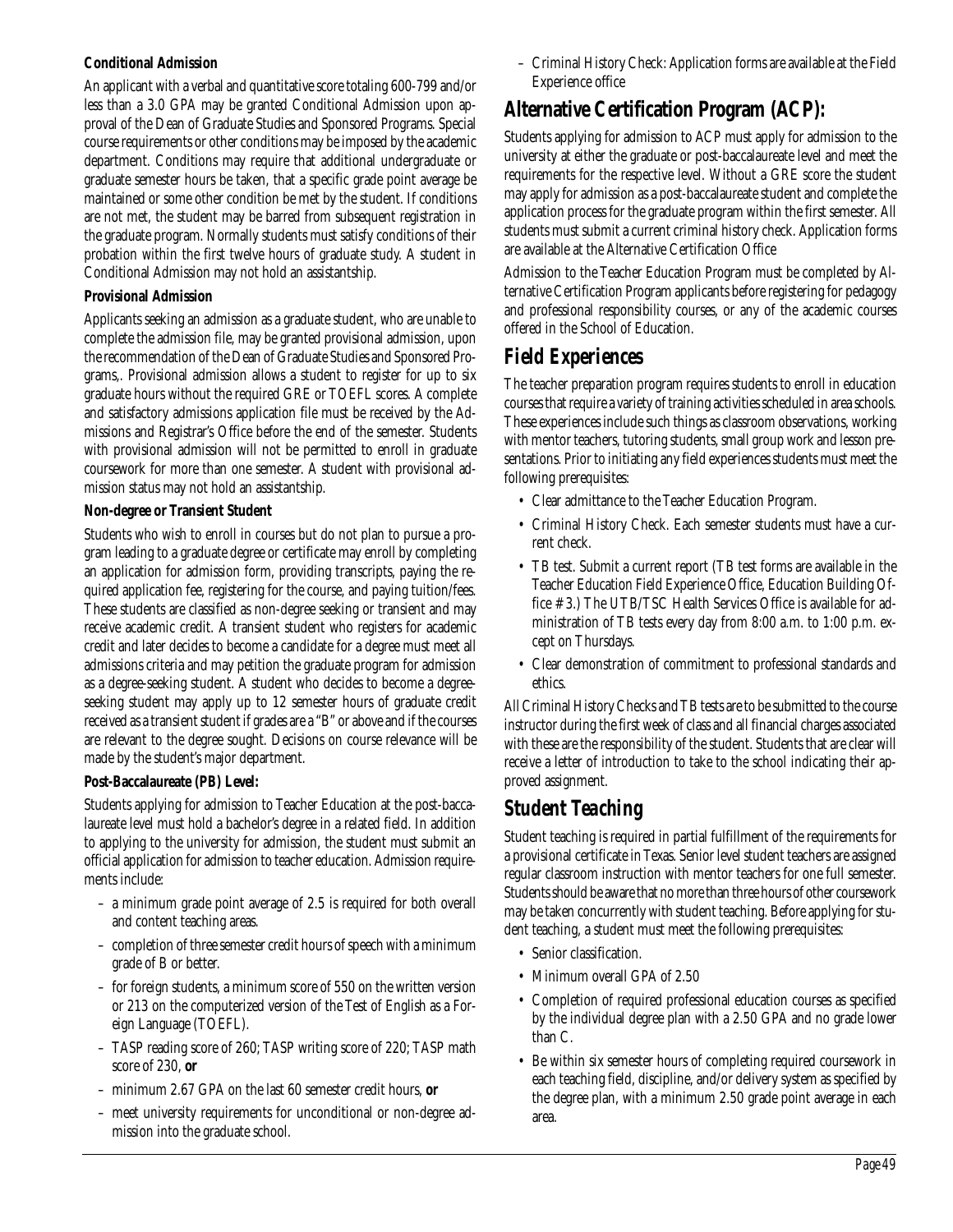- Satisfactory TB test results on file.
- Completion of all course practicums.
- Completion of all Reading/Literacy courses as required by the individual degree plan.
- Criminal history search. Students must have a current check conducted through the Department of Public Safety Office.
- Clear demonstration of commitment to professional standards and ethics.

Application Procedure: For student teaching the following application procedure must be completed before approval for student teaching. Students need to be aware that the application process for Student Teaching is separate from the application for admission to Teacher Education.

- File an official student teaching application form which is available in the Teacher Education Field Experience Office. (Education Building, Room # 3)
- Attach an up-to-date UTB/TSC transcript.
- Attach a copy of the official degree plan.
- Submit an application to the Teacher Education Field Experience Office (Education Building, Room 3) by March 19 for the fall semester or by October 15 for the spring semester.

Assignments to student teaching are based on the following:

#### **Elementary Education**

- Students seeking an Early Childhood-4th grade generalist certificate will be given a one half semester, all-day assignment in Early Childhood and one half semester all day assignment in grades 1-4.
- Students seeking Early Childhood-4th grade bilingual generalist will be given a one half semester all day placement in a bilingual early childhood Pre K or K classroom and a one half semester all day placement in an elementary bilingual classroom (grades 1-4)
- Students seeking an elementary certificate with a delivery system in Generic Special Education will be assigned an all-day, one-half semester placement in an elementary classroom and an additional allday, one-half semester placement (elementary-secondary) in the delivery system.

#### **Secondary Education**

- Secondary students seeking a certificate in a single Academic major will receive an all-day one-semester placement in the specified major.
- Students seeking certification in two 24-hour fields will be assigned an all-day, one-half semester placement for each of the two fields. Each additional field will require an all day placement in each field.

#### **All-Level**

• All-level majors will receive an all-day, half semester placement at both the elementary and secondary levels. Each additional teaching field will require an all-day placement.

# **CURRICULUM AND INSTRUCTION DEPARTMENT**

## **Elementary Education – Bachelor of Arts in Liberal Arts & Sciences (B.A.L.A.S.)**

## *Elementary Interdisciplinary Degree Program*

The Bachelor of Arts in Liberal Arts and Sciences (B.A.L.A.S.) is offered to support the elementary teacher certification program.

The degree requires students choosing elementary certification, Early Childhood-Grade 4 Generalist or Early Childhood-Grade 4 Bilingual Generalist to complete an interdisciplinary degree plan consisting of academic coursework relating to the curriculum areas taught in the elementary school (math, science, language arts/fine arts, kinesiology, reading). The pedagogy and professional responsibility professional development sequence of courses listed is required to complete elementary certification for the Bachelor of Arts in Liberal Arts and Sciences (BALAS) degree.

## **P R OGRAM O F S TUDY**

## *Bachelor of Arts in Liberal Arts and Sciences (B.A.L.A.S.) – Elementary Teacher Certification: Early Childhood-4th Grade Generalist)*

|                                            | <b>General Education Core Curriculum</b><br>48 hours |                                                 |          |
|--------------------------------------------|------------------------------------------------------|-------------------------------------------------|----------|
| Pedagogy and Professional Responsibilities |                                                      |                                                 | 26 hours |
| <b>EDCI</b>                                | 4203                                                 | Technology and the School Curriculum            |          |
| EDCI                                       | 4301                                                 | Foundations of Education in a Diverse Society   |          |
| EDCI                                       | 4302                                                 | Understanding Learners in EC-4                  |          |
| EDCI                                       | 4304                                                 | <b>Instructional Planning and Curriculum</b>    |          |
|                                            |                                                      | Development                                     |          |
| <b>EDCI</b>                                | 4305                                                 | <b>Instructional Methodology and Classroom</b>  |          |
|                                            |                                                      | Management                                      |          |
| EDSL                                       | 4306                                                 | Content Area Methods in the ESL Classroom       |          |
| <b>SPED</b>                                | 4370                                                 | <b>Foundations of Special Education</b>         |          |
| <b>EDCI</b>                                | 4608                                                 | Student Teaching EC-4                           |          |
| Reading: 15 hours                          |                                                      |                                                 |          |
| <b>EDLI</b>                                | 3310                                                 | Emergent Literacy Early Childhood-Kindergarten  |          |
| EDLI                                       | 3323                                                 | Beginning Literacy 1st-2nd Grades               |          |
| EDLI                                       | 3324                                                 | Fluent Literacy 3rd-4th Grades                  |          |
| EDLI                                       | 3329                                                 | <b>Literacy and Assessment</b>                  |          |
| EDLI                                       | 3341                                                 | Children's Literature                           |          |
| English: 12 hours                          |                                                      |                                                 |          |
| ENGL                                       | 3319                                                 | <b>Introduction to Descriptive Linguistics</b>  |          |
| ENGL                                       | 3330                                                 | <b>English Grammar</b>                          |          |
| ENGL 4325                                  |                                                      | <b>Composition Techniques</b>                   |          |
| ENGL                                       | 4328                                                 | Introduction to English as a Second Language    |          |
|                                            | Social Studies: 6 hours                              |                                                 |          |
| GEOG                                       | 3320                                                 | <b>Cultural Geography for Educators</b>         |          |
| <b>HIST</b>                                | 3334                                                 | Mexico and the Borderlands through Independence |          |
|                                            |                                                      | or                                              |          |
| <b>HIST</b>                                | 3336                                                 | Mexican American Heritage or                    |          |
| <b>INDS</b>                                | 3304                                                 | Frontier Studies: the U.S.-Mexico Border        |          |
| MATH: 6 hours                              |                                                      |                                                 |          |
| MATH                                       | 3335                                                 | <b>Contemporary Mathematics I</b>               |          |
| <b>MATH</b>                                | 3336                                                 | <b>Contemporary Mathematics II</b>              |          |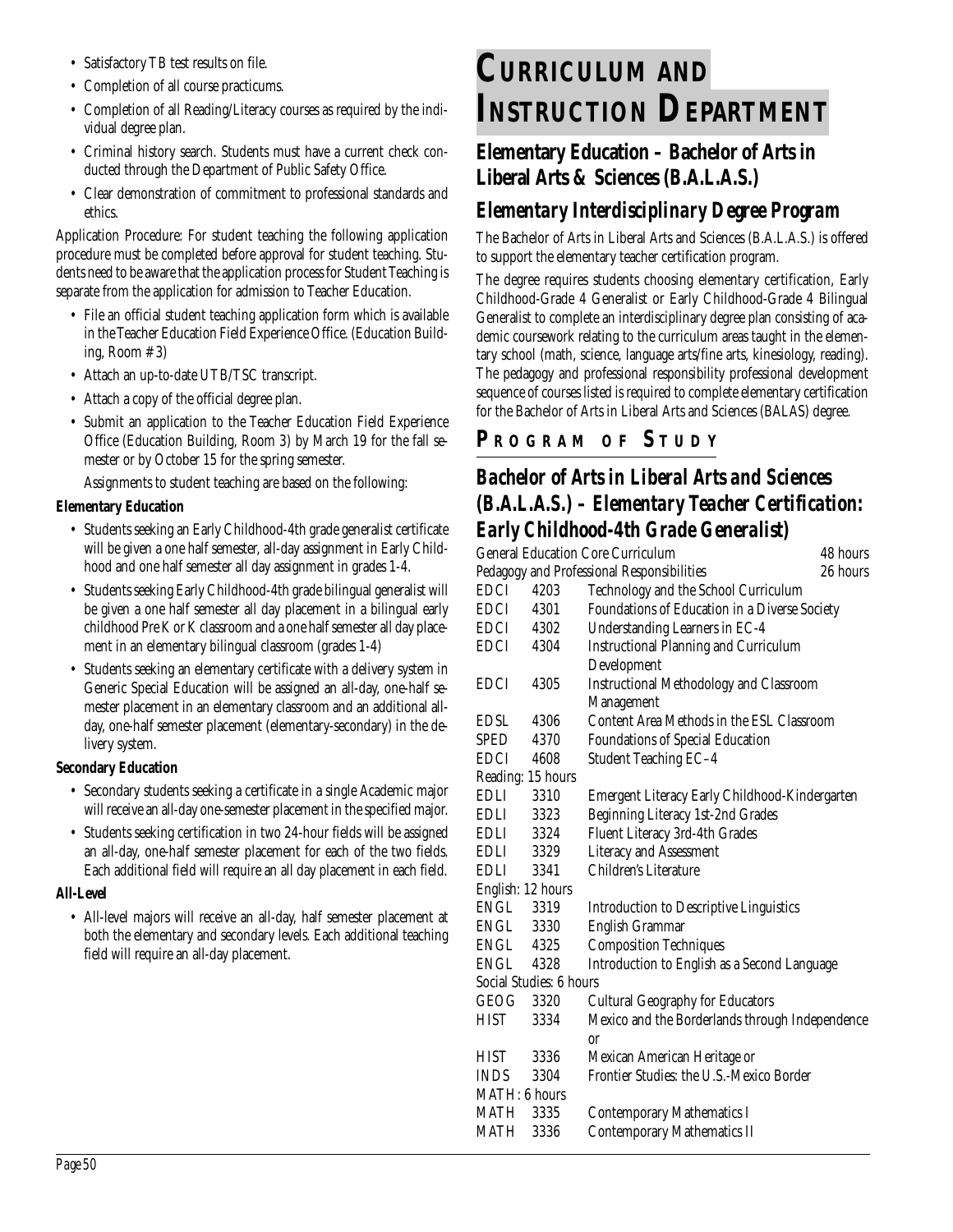| Science 6 hours                                                   |      |                                            |  |
|-------------------------------------------------------------------|------|--------------------------------------------|--|
| <b>PSCI</b>                                                       | 4310 | <b>Physical Science for Teachers I</b>     |  |
| <b>PSCI</b>                                                       | 4320 | Physical Science for Teachers II           |  |
|                                                                   |      | Combination of Subjects: 20 hours          |  |
| <b>EDCI</b>                                                       | 2101 | <b>School and Society</b>                  |  |
| <b>KINE</b>                                                       | 3255 | Health and Motor Development EC-4          |  |
| <b>MUSI</b>                                                       | 3299 | Teaching Fine Arts for EC-4                |  |
| <b>EDSL</b>                                                       | 4307 | Teaching ESL in the Pre K-1st Classrooms   |  |
| <b>EDSL</b>                                                       | 4308 | Teaching ESL in the 2nd-4th Classrooms     |  |
| <b>EDEC</b>                                                       | 4385 | Growth and Development of the Young Child  |  |
| <b>EDEC</b>                                                       | 4389 | The Environment and Early Childhood        |  |
| <b>SPED</b>                                                       | 4386 | <b>Modifications in Inclusive Settings</b> |  |
| <b>Minimum 124 hours</b><br><b>Total number of hours required</b> |      |                                            |  |
|                                                                   |      |                                            |  |

#### **Maximum 139 hours**

## **P R OGRAM O F S TUDY**

## *Bachelor of Arts in Liberal Arts and Sciences (B.A.L.A.S.) – Elementary Teaching Certification: Early Childhood-4th Grade Bilingual Generalist)*

|                   |                          | <b>General Education Core Curriculum</b>        | 48 hours |
|-------------------|--------------------------|-------------------------------------------------|----------|
|                   |                          | Pedagogy and Professional Responsibilities      | 26 hours |
| <b>EDCI</b>       | 4203                     | Technology and the School Curriculum            |          |
| <b>EDCI</b>       | 4301                     | Foundations of Education in a Diverse Society   |          |
| EDCI              | 4302                     | <b>Understanding Learners EC-4</b>              |          |
| <b>EDCI</b>       | 4304                     | <b>Instructional Planning and Curriculum</b>    |          |
|                   |                          | Development                                     |          |
| <b>EDCI</b>       | 4305                     | <b>Instructional Methodology and Classroom</b>  |          |
|                   |                          | Management                                      |          |
| <b>EDBI</b>       | 4306                     | MATH & Science in the Bilingual Classroom       |          |
|                   |                          | (Spanish)                                       |          |
| SPED              | 4370                     | <b>Foundations of Special Education</b>         |          |
| <b>EDBI</b>       | 4608                     | Student Teaching EC-4 Bilingual Generalist      |          |
| Reading: 12 hours |                          |                                                 |          |
| <b>BILS</b>       | 3310                     | Emergent Literacy in the Bilingual Classroom    |          |
|                   |                          | (Spanish)                                       |          |
| <b>BILS</b>       | 3312                     | Teaching Reading in the Bilingual Classroom     |          |
|                   |                          | (Spanish)                                       |          |
| <b>BILS</b>       | 3314                     | Language Arts and Social Studies (Spanish)      |          |
| <b>BILS</b>       | 3316                     | Assessment in the Bilingual Classroom (Spanish/ |          |
|                   |                          | English)                                        |          |
|                   | English/Spanish 18 hours |                                                 |          |
| ENGL              | 3319                     | <b>Introduction to Descriptive Linguistics</b>  |          |
| ENGL              | 3330                     | <b>English Grammar</b>                          |          |
| ENGL              | 4328                     | Introduction to English as a Second Language    |          |
| SPAN              | 3330                     | Spanish Grammar                                 |          |
| <b>SPAN</b>       | 4310                     | Spanish Phonology and Phonetics                 |          |
| <b>SPAN</b>       | 4368                     | Children's Literature in Spanish                |          |
|                   | Social Studies 6 hours   |                                                 |          |
| GEOG              | 3320                     | <b>Cultural Geography for Educators</b>         |          |
| <b>HIST</b>       | 2380                     | <b>Mexican American History</b>                 |          |
| Science/MATH      |                          | 12 hours                                        |          |
| MATH              | 3335                     | <b>Contemporary Mathematics I</b>               |          |
| MATH              | 3336                     | <b>Contemporary Mathematics II</b>              |          |
| <b>PSCI</b>       | 4310                     | Physical Science for Teachers I                 |          |
| <b>PSCI</b>       | 4320                     | Physical Science for Teachers II                |          |
|                   |                          |                                                 |          |

#### Combination of Subjects: 17 hours

| EDCI                                                                                                                                                                                                                                                                                        | 2101 | School and Society                         |           |  |
|---------------------------------------------------------------------------------------------------------------------------------------------------------------------------------------------------------------------------------------------------------------------------------------------|------|--------------------------------------------|-----------|--|
| KINE                                                                                                                                                                                                                                                                                        | 3255 | Health and Motor Development for EC-4      |           |  |
| MUSI                                                                                                                                                                                                                                                                                        | 3299 | Teaching Fine Arts for EC-4                |           |  |
| EDSL                                                                                                                                                                                                                                                                                        | 4307 | Teaching ESL Pre K-1st Classrooms          |           |  |
| EDSL                                                                                                                                                                                                                                                                                        | 4308 | Teaching ESL 2nd-4th Grade Classrooms      |           |  |
| EDEC                                                                                                                                                                                                                                                                                        | 4385 | Growth and Development of the Young Child  |           |  |
| SPED                                                                                                                                                                                                                                                                                        | 4386 | <b>Modifications in Inclusive Settings</b> |           |  |
| Total number of hours required                                                                                                                                                                                                                                                              |      |                                            | 139 hours |  |
| $\mathbf{M}$ is the state of $\mathbf{M}$ and $\mathbf{M}$ and $\mathbf{M}$ and $\mathbf{M}$ and $\mathbf{M}$ and $\mathbf{M}$ and $\mathbf{M}$ and $\mathbf{M}$ and $\mathbf{M}$ and $\mathbf{M}$ and $\mathbf{M}$ and $\mathbf{M}$ and $\mathbf{M}$ and $\mathbf{M}$ and $\mathbf{M}$ and |      |                                            |           |  |

#### *Middle School Teacher Certification*

Middle School certification is available in Math, Science and English/Language Arts. The pedagogy and professional responsibility sequence of courses listed is required to complete middle school certification for the Bachelor of Arts and Bachelor of Sciences degree for academic majors in the College of Liberal Arts and the College of Science, Math and Technology. For additional information about the specific course requirements, contact the appropriate academic departments.

#### **P R OGRAM O F S TUDY**

## *Bachelor of Arts or Bachelor of Science – Middle School Teacher Certification (Grades 4-8)*

| 48 hours                                                        |  |  |  |
|-----------------------------------------------------------------|--|--|--|
| Minimum 45-48 hours                                             |  |  |  |
| 16 hours                                                        |  |  |  |
| Pedagogy and Professional Responsibility Grades 4-8<br>26 hours |  |  |  |
|                                                                 |  |  |  |
| Technology and the School Curriculum                            |  |  |  |
| Foundations of Education in A Diverse Society                   |  |  |  |
| Understanding Learners in the Middle Grades                     |  |  |  |
| Instructional Planning & Curriculum for the                     |  |  |  |
|                                                                 |  |  |  |
| Methods and Classroom Management in the                         |  |  |  |
|                                                                 |  |  |  |
| Teaching ELA in the Middle Grades                               |  |  |  |
| Teaching English Language Learners in the Middle                |  |  |  |
|                                                                 |  |  |  |
| <b>Student Teaching in the Middle Grades</b>                    |  |  |  |
| Pedagogy and Professional Responsibility Grades 4-8<br>26 hours |  |  |  |
|                                                                 |  |  |  |
| Technology and the School Curriculum                            |  |  |  |
| Foundations of Education in A Diverse Society                   |  |  |  |
| Understanding Learners in the Middle Grades                     |  |  |  |
| Instructional Planning & Curriculum for the                     |  |  |  |
|                                                                 |  |  |  |
| Methods and Classroom Management in the                         |  |  |  |
|                                                                 |  |  |  |
| Teaching Science and Mathematics in the Middle                  |  |  |  |
|                                                                 |  |  |  |
| Teaching English Language Learners in the Middle                |  |  |  |
|                                                                 |  |  |  |
| <b>Student Teaching in the Middle Grades</b>                    |  |  |  |
| <b>Minimum total hours</b><br>124                               |  |  |  |
| 139                                                             |  |  |  |
|                                                                 |  |  |  |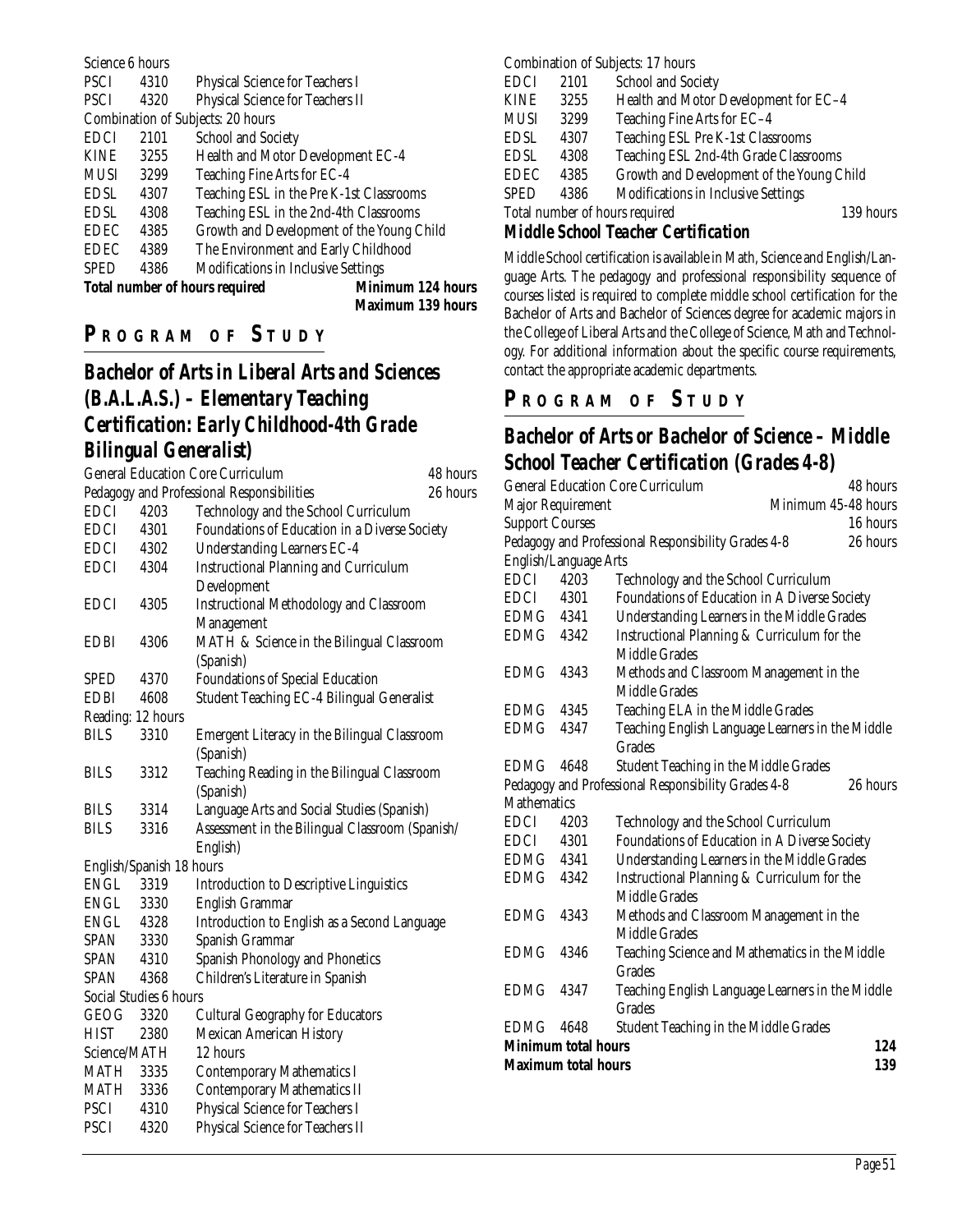## **Secondary Education (Grades 8-12)**

#### **Pedagogy and Professional Responsibility for Secondary Education**

The pedagogy and professional responsibility sequence of courses listed is required to complete secondary certification for the Bachelor of Arts and Bachelor of Science degrees. A single academic area for secondary teacher certification requires a minimum of 36 semester credit hours.

Secondary (Grades 8-12) prepares the student to seek certification in a single academic area (major). Major academic areas include: Science, English/Language Arts, , History, , Mathematics, , and Spanish. Programs of Study for secondary certification which include these majors lead to a Bachelor of Arts degree or a Bachelor of Science degree. These programs of study are designed with a non-teaching minor or without a minor. General Program of Study requirements are listed for secondary teaching certification using Refer to academic departments of the major for specific requirements. [The student must meet university and state guidelines for certification (see advisors)]

Secondary Teaching Certification

## **P R OGRAM O F S TUDY**

## *Bachelor of Arts or Bachelor of Science (Secondary Teacher Certification –(Grades 8-12)*

| <b>General Education Core Curriculum</b><br>48 hours |                |                                                      |                          |
|------------------------------------------------------|----------------|------------------------------------------------------|--------------------------|
| <b>Major Requirement</b>                             |                |                                                      | 47-48 hours              |
|                                                      |                | Support Courses/Minor/Combination of Subjects        | 10-18 hours              |
| <b>Select One:</b>                                   |                |                                                      |                          |
|                                                      |                | English/Language Arts                                |                          |
|                                                      | <b>History</b> |                                                      |                          |
|                                                      |                |                                                      |                          |
|                                                      | Mathematics    |                                                      |                          |
|                                                      | Science        |                                                      |                          |
|                                                      | Spanish        |                                                      |                          |
|                                                      |                | Pedagogy and Professional Responsibility Grades 8-12 |                          |
|                                                      |                |                                                      | 26 semester credit hours |
|                                                      |                | English/Language Arts//Spanish/History               |                          |
| <b>EDCI</b>                                          | 4203           | Technology and the School Curriculum                 |                          |
| <b>EDCI</b>                                          | 4301           | Foundations of Education in A Diverse Society        |                          |
| <b>EDSC</b>                                          | 4303           | <b>Understanding Learners in 8-12</b>                |                          |
| <b>EDSC</b>                                          | 4374           | Designing Instruction for Grades 8-12                |                          |
| EDSC                                                 | 4375           | Strategies for Delivering Instruction in Grades 8-12 |                          |
| <b>EDSC</b>                                          | 4376           | Ethical Standards and Classroom Management for       |                          |
|                                                      |                | $8 - 12$                                             |                          |
| <b>EDSC</b>                                          | 4380           | Teaching ESL 8-12                                    |                          |
| <b>EDSC</b>                                          | 4641           | <b>Student Teaching 8-12</b>                         |                          |
|                                                      |                | Pedagogy and Professional Responsibility Grades 8-12 |                          |
|                                                      |                |                                                      | 26 semester credit hours |
| <b>Mathematics</b>                                   |                |                                                      |                          |
| <b>EDCI</b>                                          | 4203           | Technology and the School Curriculum                 |                          |
| <b>EDCI</b>                                          | 4301           | Foundations of Education in A Diverse Society        |                          |
| <b>EDSC</b>                                          | 4303           | <b>Understanding Learners in 8-12</b>                |                          |
| <b>EDSC</b>                                          | 4374           | Designing Instruction for Grades 8-12                |                          |
| EDSC                                                 | 4375           | Strategies for Delivering Instruction in Grades 8-12 |                          |
| <b>EDSC</b>                                          | 4376           | Ethical Standards and Classroom Management for       |                          |
|                                                      |                | $8-12$                                               |                          |
| <b>EDSC</b>                                          | 4378           | Teaching Mathematics in 8-12 Classrooms              |                          |

Pedagogy and Professional Responsibility Grades 8-12

#### **Science**

| <b>EDCI</b> | 4203 | Technology and the School Curriculum                        |
|-------------|------|-------------------------------------------------------------|
| <b>EDCI</b> | 4301 | Foundations of Education in A Diverse Society               |
| <b>EDSC</b> | 4303 | Understanding Learners in 8-12                              |
| <b>EDSC</b> | 4374 | Designing Instruction for Grades 8-12                       |
| <b>EDSC</b> | 4375 | Strategies for Delivering Instruction in Grades 8-12        |
| <b>EDSC</b> | 4376 | Ethical Standards and Classroom Management for              |
|             |      | $8-12$                                                      |
| <b>EDSC</b> | 4379 | Teaching Science in 8-12 Classrooms                         |
| <b>EDSC</b> | 4641 | <b>Student Teaching 8-12</b>                                |
|             |      | <b>Total number of hours required</b><br><b>Minimum 124</b> |
|             |      |                                                             |

**Maximum 139 hours**

*Note: See your Academic Advisor for assistance with selection of majors and minors and for specific course requirements. The number of required hours for the major and minor vary depending on the departmental requirements. Contact the appropriate Academic Department for additional information.*

#### **All Level Certification**

• All Level – : One academic area (Art, Music) Note: See the Fine Arts Department for Program of Study and course selections information.

#### *Bachelor of Arts in All-Level Art*

Major Requirements 1

Pedagogy and Professional Responsibility Sequence

|             |      | 26 semester credit hours                       |
|-------------|------|------------------------------------------------|
| <b>EDCI</b> | 4203 | Technology and the School Curriculum           |
| <b>EDCI</b> | 4301 | Foundations of Education in a Diverse Society  |
| <b>EDCI</b> | 4302 | Understanding Learners EC-4 or                 |
| <b>EDSC</b> | 4303 | <b>Understanding Learners 8-12</b>             |
| EDCI        | 4304 | <b>Instructional Planning and Curriculum</b>   |
|             |      | Development                                    |
| EDCI        | 4305 | <b>Instructional Methodology and Classroom</b> |
|             |      | <b>Management</b>                              |
| <b>EDSC</b> | 4374 | Designing Instruction for Grades 8-12          |
| <b>EDSC</b> | 4377 | Methods & Techniques of Teaching Art in the    |
|             |      | <b>Secondary School</b>                        |
| <b>EDSC</b> | 4376 | Ethical Standards and Classroom Management for |
|             |      | $8 - 12$                                       |
| EDCI        | 4311 | <b>Student Teaching - Elementary</b>           |
| EDSC        | 4398 | <b>Student Teaching - Secondary</b>            |

#### *Bachelor of Arts in All-Level Music*

Major requirements 1

Professional Development Sequence: 26 semester credit hours EDCI 4203 Technology and the School Curriculum EDCI 4301 Foundations of Education in a Diverse Society EDCI 4302 Understanding Learners EC-4 or EDSC 4303 Understanding Learners in 8-12 EDCI 4305 Instructional Planning and Curriculum Development EDSC 4374 Designing Instruction for Grades 8-12 EDCI 4328 Methods & Techniques of Teaching Music in the Elementary School EDSC 4329 Methods & Techniques of Teaching Music in the Secondary School EDCI 4311 Student Teaching – Elementary

EDSC 4641 Student Teaching 8-12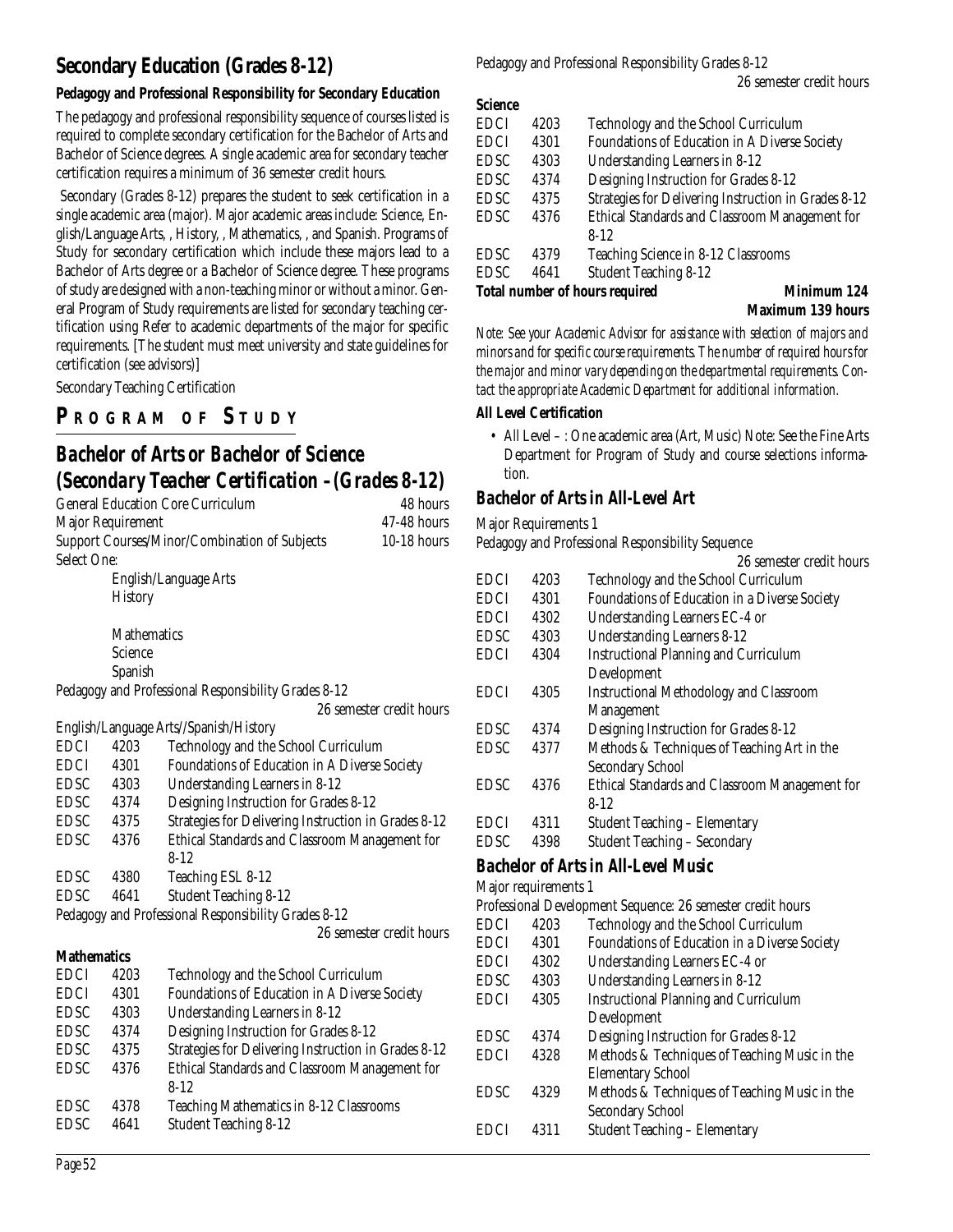#### *Bachelor of Science in All-Level Kinesiology*

Major requirements 1

|             |      | Pedagogy and Professional Responsibility 26 hours |
|-------------|------|---------------------------------------------------|
| <b>EDCI</b> | 4203 | Technology and the School Curriculum              |
| <b>EDCI</b> | 4301 | Foundations of Education in a Diverse Society     |
| <b>EDCI</b> | 4302 | Understanding Learners in EC-4 or                 |
| <b>EDSC</b> | 4303 | <b>Understanding Learners in 8-12</b>             |
| <b>EDCI</b> | 4304 | <b>Instructional Planning and Curriculum</b>      |
|             |      | Development                                       |
| <b>EDCI</b> | 4305 | <b>Instructional Methodology and Classroom</b>    |
|             |      | <b>Management</b>                                 |
| <b>EDSC</b> | 4374 | Designing Instruction for Grades 8-12             |
| <b>EDSC</b> | 4376 | Ethical Standards and Classroom Management for    |
|             |      | Grades 8-12                                       |
| <b>EDCI</b> | 4311 | <b>Student Teaching - Elementary</b>              |
| <b>EDSC</b> | 4398 | <b>Student Teaching - Secondary</b>               |

*Note: A second teaching field requires a minimum of 24 hours in the minor and an additional three hours student teaching. The second teaching field certification is for grades 8-12 only.*

## **Alternative Certification Program**

The Alternative Certification Program (ACP) isa cooperative endeavor with area public schools designed for prospective public school teachers with degrees from accredited colleges or universities in disciplines other than education.

Certification is offered in:

• Elementary Education with areas of concentration in Early Childhood - 4th Grade, Generalist

Early Childhood - 4th Grade, Bilingual Generalist

These certification programs require a minimum 2.50 academic GPA in 24 semester credit hours in combination of subjects: English, Math, Science, History.

• Middle Grades 4-8

| <b>English Language Arts</b> |
|------------------------------|
| <b>Mathematics</b>           |
| Life Science                 |
| • Secondary Grades 8-12      |
| <b>English Language Arts</b> |
| <b>Mathematics</b>           |
| Science                      |
| <b>History</b>               |
|                              |

These certification programs require a minimum 2.50 academic GPA. Details on the specific course requirements for the Middle Grades 4-8 and Secondary Grades 8-12 certification fields are available from the Alternative Certification Program office in the Education Department.

Program Prerequisites

- Baccalaureate degree from an accredited institution.
- 2.50 cumulative GPA;
- Texas Academic Skills Program (TASP)

• Application for admission to UTB/TSC if not a former student. If International student include:

- Copies of TOEFL scores
- Evaluation/translation of transfer credits
- Letter of Equivalency

Students who with to enroll in the Alternative Certification Program (ACP) must submit the following:

- Completed Application for the Alternative Certification Program
- Receipt of \$50.00 evaluation fee

• Official transcripts with degree notations from all institutions attended

- 3 letters of recommendations
- Resume (under work experience, please include name(s) of immediate supervisor(s) and telephone numbers)
- Police Record Check

Qualified applicants are required to go through an interview process and complete a writing sample. Details about these requirements are available from the Alternative Certification Program office.

Upon Completion of all entry requirements and admission to the program students will follow two phases of the program.

#### **Phase I**

- Complete 12 semester credit hours in pedagogy courses, with a B or better.
- During the summer, students should begin the application process for teaching positions with the area school districts.

#### **Phase II**

- Pass internship courses
- Complete 12 semester credit hours in pedagogy courses, with a B or better.
- Pass required ExCET exams.
- Pass required TOPT exam, if required
- Attendance ACP workshop, session, seminars

• Meet all other departmental requirements and benchmark activities. Additional information about benchmark requirements may be obtained by contacting the ACP office.

• Completion of required school district and ACP office paperwork and settlement of all financial obligations.

#### **Early Childhood – 4th Grade, Generalist**

| <b>Phase I</b>  |      |                                                   |
|-----------------|------|---------------------------------------------------|
| <b>EDCI</b>     | 4304 | <b>Instructional Planning and Curriculum</b>      |
|                 |      | Development                                       |
| <b>EDCI</b>     | 4305 | <b>Instructional Methodology and Classroom</b>    |
|                 |      | <b>Management</b>                                 |
| <b>EDEC</b>     | 4385 | Growth and Development of the Young Child         |
| <b>EDLI</b>     | 3310 | Energent Literacy Early Childhood-Kindergarten    |
| <b>Phase II</b> |      |                                                   |
| <b>EDLI</b>     | 3323 | Beginning Literacy 1st-2nd Grades                 |
| <b>EDLI</b>     | 3324 | Gluent Literacy 3rd-4th                           |
| <b>EDSL</b>     | 4306 | Content Area Methods in the ESL Classroom         |
| <b>SPED</b>     | 4370 | <b>Foundations of Special Education</b>           |
|                 |      | Early Childhood - 4th Grade, Bilingual Generalist |
|                 |      |                                                   |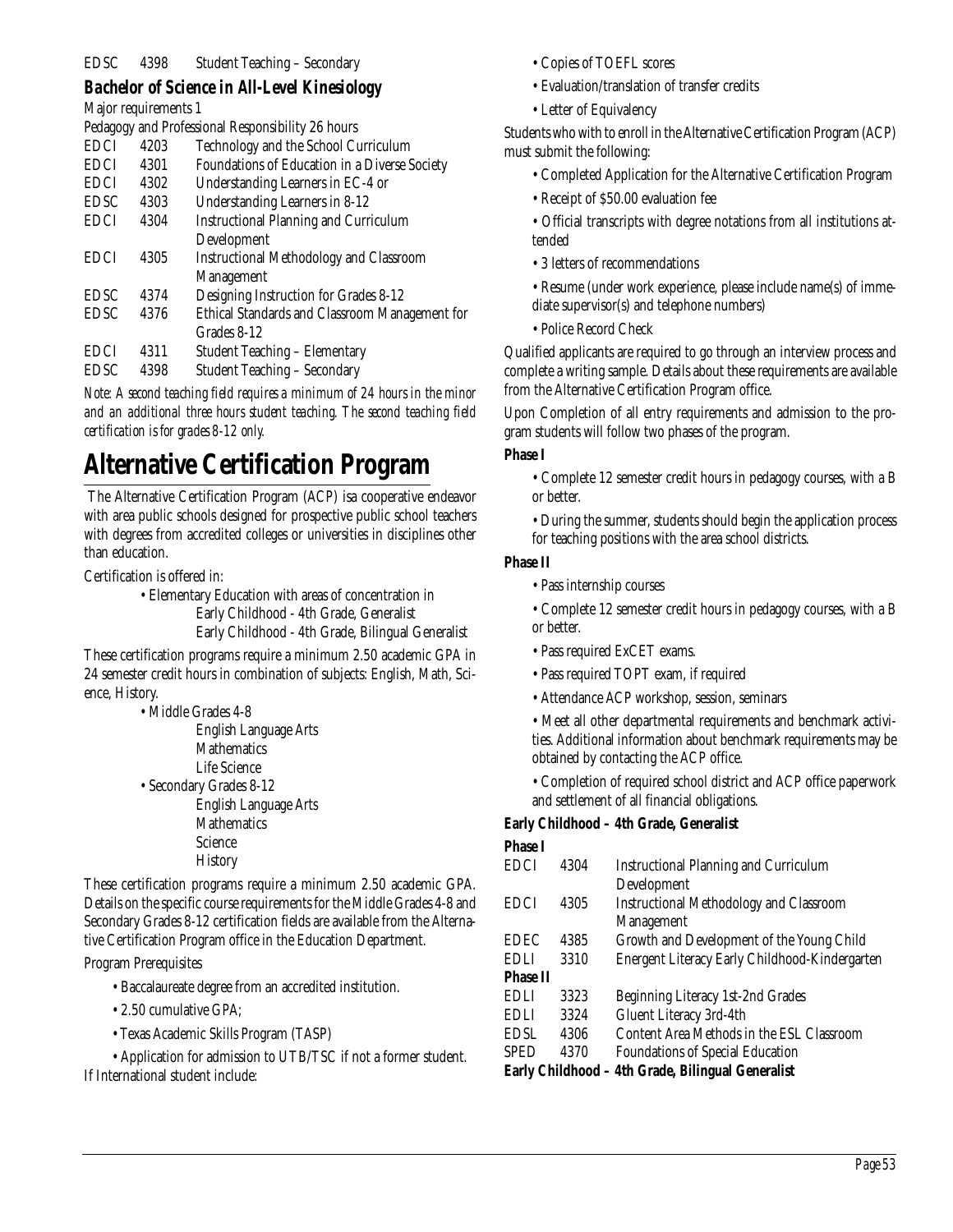| <b>Phase I</b>         |      |                                                                                            |
|------------------------|------|--------------------------------------------------------------------------------------------|
| <b>EDCI</b>            | 4304 | <b>Instructional Planning and Curriculum</b>                                               |
|                        |      | Development                                                                                |
| <b>EDCI</b>            | 4305 | <b>Instrucional Methodology and Classroom</b>                                              |
|                        |      | Management                                                                                 |
| <b>EDEC</b>            | 4385 | Growth and Development of the Young Child                                                  |
| <b>BILS</b>            | 3310 | Energent Literacy Early Chilhood-Kindergarten                                              |
| <b>Phase II</b>        |      |                                                                                            |
| BILS                   | 3312 | Teaching Reading in Bilingual Classroom (Spanish)                                          |
| BILS                   | 3314 | Language Arts & Social Studies (Spanish)                                                   |
| <b>EDBI</b>            | 4306 | Math & Science in the Bilingual Classroom                                                  |
|                        |      | (Spanish)                                                                                  |
| <b>SPED</b>            | 4370 | Foundations of Special Education<br><b>English Language Arts (Middle Grades 4th-8th)</b>   |
| <b>Phase I</b>         |      |                                                                                            |
| <b>EDMG</b>            | 4341 |                                                                                            |
| <b>EDMG</b>            | 4342 | Understanding Learners in the Middle Grades<br>Instructional Planning & Curriculum, Middle |
|                        |      | Grades                                                                                     |
| <b>EDMG</b>            | 4343 | Methods & Classroom Management, Middle                                                     |
|                        |      | <b>Grades</b>                                                                              |
| <b>EDMG</b>            | 4345 | Teaching English Language Arts in Middle Grades                                            |
| <b>Phase II</b>        |      |                                                                                            |
| EDLI                   | 4351 | Reading in the Content Areas                                                               |
| <b>EDLI</b>            | 4367 | Teaching Reading to the English Language Learner                                           |
| <b>EDMG</b>            | 4347 | Teaching English Language Learners in the Middle                                           |
|                        |      | <b>Grades</b>                                                                              |
| <b>SPED</b>            | 4370 | <b>Foundations of Special Education</b>                                                    |
| * Prerequisite Courses |      |                                                                                            |
| ENGL                   | 1301 | <b>Composition I</b>                                                                       |
| ENGL                   | 1302 | <b>Composition II</b>                                                                      |
| ENGL                   | 2332 | World Lit I or ENGL 2333 World Lit II                                                      |
| ENGL                   | 3302 | <b>Literature Analysis</b>                                                                 |
| ENGL                   | 3312 | Survey of Am Lit I or ENGL 3313 Survey of Am                                               |
|                        |      | Lit II                                                                                     |
| ENGL                   | 3319 | Intro to Descriptive Linguistics                                                           |
| ENGL                   | 3330 | <b>English Grammar</b>                                                                     |
| <b>ENGL</b>            | 3331 | History of the English Language                                                            |
| <b>ENGL</b>            | 4301 | Shakespeare                                                                                |
| ENGL                   | 4325 | <b>Composition Techniques</b>                                                              |
| <b>ENGL</b>            | 4328 | Introduction to ESL                                                                        |
|                        |      | <b>Mathematics (Middle Grades 4th-8th)</b>                                                 |
| <b>Phase I</b>         |      |                                                                                            |
| <b>EDMG</b>            | 4341 | Understanding Learners in the Middle Grades                                                |
| <b>EDMG</b>            | 4342 | Instructional Planning & Curriculum, Middle                                                |
|                        |      | <b>Grades</b>                                                                              |
| EDMG                   | 4343 | Methods & Classroom Management, Middle                                                     |
|                        |      | Grades                                                                                     |
| EDMG                   | 4346 | Teaching Science in the Middle Grades                                                      |
| Phase II               |      |                                                                                            |
| EDLI                   | 4351 | Reading in the Content Areas                                                               |
| EDLI                   | 4367 | Teaching Reading to English Language Learner                                               |
| EDMG                   | 4347 | Teaching English Language Learners, Middle<br>Grades                                       |
| SPED                   | 4370 | <b>Foundations of Special Education</b>                                                    |
|                        |      | English Language Arts (Secondary 8th-12th Grade)                                           |
|                        |      |                                                                                            |

| <b>Phase I</b>  |                        |                                                         |
|-----------------|------------------------|---------------------------------------------------------|
| <b>EDSC</b>     | 4303                   | Understanding Learners in 8-12                          |
| <b>EDSC</b>     | 4375                   | Strategies for Delivering Instruction in Grades 8-12    |
| <b>EDSC</b>     | 4376                   | Ethical Standards & Classroom Management                |
| <b>EDSC</b>     | 4380                   | Teaching ESL 8-12                                       |
| <b>Phase II</b> |                        |                                                         |
| EDLI            | 4351                   | Reading in the Content Areas                            |
| EDLI            | 4355                   | Developing Critical Reading Skills                      |
| EDLI            | 4350                   | <b>Adolescent Literature</b>                            |
| <b>SPED</b>     | 4370                   | <b>Foundations of Special Education</b>                 |
|                 | * Prerequisite Courses |                                                         |
| <b>ENGL</b>     | 1301                   | <b>Composition I</b>                                    |
| <b>ENGL</b>     | 1302                   | <b>Composition II</b>                                   |
| ENGL            | 2332                   | World Lit I or ENGL 2333 World Lit II                   |
| ENGL            | 3302                   | <b>Literature Analysis</b>                              |
| ENGL            | 3309                   | Major British Authors or ENGL 3306 Eng Novel<br>to 1900 |
| <b>ENGL</b>     | 3312                   | Survey of Am Lit I or ENGL 3313 Survey of Am<br>Lit II  |
| ENGL            | 3319                   | Intro to Descriptive Linguistics                        |
| <b>ENGL</b>     | 3330                   | English Grammar                                         |
| <b>ENGL</b>     | 4301                   | Shakespeare                                             |
| <b>ENGL</b>     | 4325                   | <b>Composition Techniques</b>                           |
| <b>ENGL</b>     | 4328                   | Introduction to ESL                                     |
|                 |                        | Mathematics (Secondary 8th-12th Grade)                  |
| <b>Phase I</b>  |                        |                                                         |
| <b>EDSC</b>     | 4303                   | Understanding Learners in 8-12                          |
| <b>EDSC</b>     | 4374                   | Designing Instruction for Grades 8-12                   |
| <b>EDSC</b>     | 4375                   | Strategies for Delivering Instruction in Grades 8-12    |
| <b>EDSC</b>     | 4380                   | Teaching ESL 8-12                                       |
| <b>Phase II</b> |                        |                                                         |
| <b>EDSC</b>     | 4376                   | Ethical Standards & Classroom Management                |
| EDLI            | 4351                   | Reading in the Content Areas                            |
| <b>SPED</b>     | 4370                   | Foundations of Special Education                        |
|                 |                        | History (Secondary 8th-12th Grade)                      |
| <b>Phase I</b>  |                        |                                                         |
| <b>EDSC</b>     | 4303                   | Understanding Learners in 8-12                          |
| <b>EDSC</b>     | 4375                   | Strategies for Delivering Instruction in Grades 8-12    |
| <b>EDSC</b>     | 4376                   | Ethical Standards & Classroom Management                |
| <b>EDSC</b>     | 4380                   | Teaching ESL 8-12                                       |
| <b>Phase II</b> |                        |                                                         |
| <b>EDLI</b>     | 4351                   | Reading in the Content Areas                            |
| <b>EDLI</b>     | 4355                   | Developing Critical Reading Skills                      |
| <b>EDLI</b>     | 4350                   | <b>Adolescent Literature</b>                            |
| <b>SPED</b>     | 4370                   | <b>Foundations of Special Education</b>                 |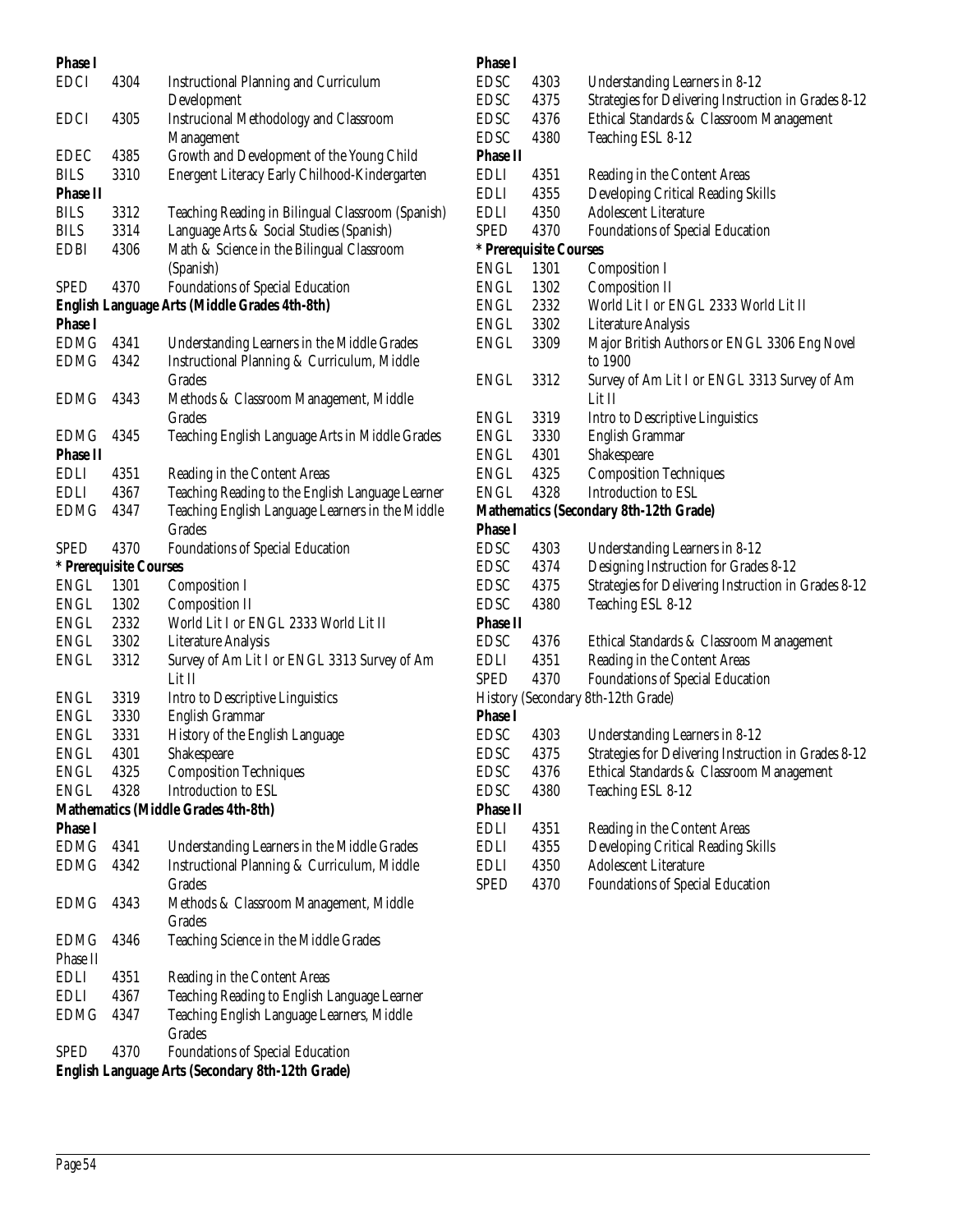# **KINESIOLOGY DEPARTMENT**

## **P R OGRAM O F S TUDY**

## *Bachelor of Science in Kinesiology*

## *(Teacher Certification – Secondary : Grades 8-12 with a Non-Teaching Minor)*

|                                           |      | <b>General Education Core Curriculum</b>             | 48 hours  |
|-------------------------------------------|------|------------------------------------------------------|-----------|
|                                           |      | Kinesiology Major Requirements                       | 36 hours  |
| <b>KINE</b>                               | 1301 | Introduction to Sport and Exercise Science           |           |
| <b>KINE</b>                               | 1306 | First Aid                                            |           |
| <b>KINE</b>                               | 3309 | Modified Team and Individual Sports                  |           |
| <b>KINE</b>                               | 3314 | Dance for Children and Adolescence                   |           |
| <b>KINE</b>                               | 3330 | <b>Coaching Sports</b>                               |           |
| <b>KINE</b>                               | 3340 | Principles of Wellness and Fitness                   |           |
| <b>KINE</b>                               | 3353 | Physiology of Exercise and Human Performance         |           |
| <b>KINE</b>                               | 3370 | <b>Biomechanics</b>                                  |           |
| <b>KINE</b>                               | 4310 | Measurement Techniques in Physical and Exercise      |           |
|                                           |      | <b>Sports</b>                                        |           |
| <b>KINE</b>                               | 4351 | The Adapted Kinesiology Program                      |           |
| <b>KINE</b>                               | 1111 | <b>Folk and Square Dancing</b>                       |           |
| <b>KINE</b>                               | 1114 | Gymnastics                                           |           |
| <b>KINE</b>                               | 1124 | Swimming                                             |           |
| <b>KINE</b>                               | 11xx | (Team Sport)                                         |           |
| <b>KINE</b>                               | 11xx | (Individual/Dual Sport)                              |           |
|                                           |      | Minor (Non-Teaching - minimum 18 hours)              | 18 hours  |
|                                           |      | Pedagogy and Professional Responsibility Courses     | 26 hours  |
| <b>EDCI</b>                               | 4203 | Technology and the School Curriculum                 |           |
| <b>EDCI</b>                               | 4301 | Foundations of Education in a Diverse Society        |           |
| <b>EDSC</b>                               | 4303 | Understanding Learners in 8-12                       |           |
| <b>EDSC</b>                               | 4374 | Designing Instruction for Grades 8-12                |           |
| <b>EDSC</b>                               | 4375 | Strategies for Delivering Instruction in Grades 8-12 |           |
| <b>EDSC</b>                               | 4376 | Ethical Standards and Classroom Management for       |           |
|                                           |      | $8 - 12$                                             |           |
| <b>EDSC</b>                               | 4641 | <b>Student Teaching</b>                              |           |
| <b>Additional Requirements</b><br>3 hours |      |                                                      |           |
| <b>EDLI</b>                               | 4351 | Reading in the Content Area                          |           |
| <b>Electives</b>                          |      |                                                      |           |
|                                           |      | <b>Total number of hours required</b>                | 136 hours |
|                                           |      |                                                      |           |

#### **P <sup>R</sup> OGRAM O F S TUDY**

## *Bachelor of Science in Kinesiology (Teacher Certification – Secondary: Grades 8-12 with a Teaching Minor)*

| <b>General Education Core Curriculum</b> |      |                                              | 48 hours |
|------------------------------------------|------|----------------------------------------------|----------|
| <b>Kinesiology Major Requirements</b>    |      |                                              | 36 hours |
| <b>KINE</b>                              | 1301 | Introduction to Sport and Exercise Science   |          |
| <b>KINE</b>                              | 1306 | First Aid                                    |          |
| <b>KINE</b>                              | 3309 | Modified Team and Individual Sports          |          |
| <b>KINE</b>                              | 3314 | Dance for Children and Adolescence           |          |
| <b>KINE</b>                              | 3330 | <b>Coaching Sports</b>                       |          |
| <b>KINE</b>                              | 3340 | Principles of Wellness and Fitness           |          |
| <b>KINE</b>                              | 3353 | Physiology of Exercise and Human Performance |          |
| <b>KINE</b>                              | 3370 | <b>Biomechanics</b>                          |          |

| <b>KINE</b>                                        | 4310                                      | Measurement Techniques in Physical and Exercise      |          |  |
|----------------------------------------------------|-------------------------------------------|------------------------------------------------------|----------|--|
|                                                    |                                           | <b>Sports</b>                                        |          |  |
| KINE                                               | 4351                                      | The Adapted Kinesiology Program                      |          |  |
| KINE                                               | 1111                                      | <b>Folk and Square Dancing</b>                       |          |  |
| KINE                                               | 1114                                      | Gymnastics                                           |          |  |
| KINE                                               | 1124                                      | Swimming                                             |          |  |
| KINE                                               | 11xx                                      | (Team Sport)                                         |          |  |
| KINE                                               | 11xx                                      | (Individual/Dual Sport)                              |          |  |
| <b>KINE</b>                                        | 11xx                                      | (Activity Elective)                                  |          |  |
|                                                    |                                           | Minor (Second Teaching Area; Minimum 24 hours)       | 24 hours |  |
|                                                    |                                           | Pedagogy and Professional Responsibility Courses     | 26 hours |  |
| EDCI                                               | 4203                                      | Technology and the School Curriculum                 |          |  |
| EDCI                                               | 4301                                      | Foundations of Education in a Diverse Society        |          |  |
| EDSC                                               | 4303                                      | Understanding Learners in 8-12                       |          |  |
| EDSC 4374                                          |                                           | Designing Instruction for Grades 8-12                |          |  |
| EDSC 4375                                          |                                           | Strategies for Delivering Instruction in Grades 8-12 |          |  |
| EDSC                                               | 4376                                      | Ethical Standards and Classroom Management for       |          |  |
|                                                    |                                           | $8-12$                                               |          |  |
| <b>EDSC</b>                                        | 4641                                      | <b>Student Teaching</b>                              |          |  |
|                                                    | 3 hours<br><b>Additional Requirements</b> |                                                      |          |  |
| EDLI                                               | 4351                                      | Reading in the Content Area                          |          |  |
| <b>Electives</b>                                   |                                           |                                                      |          |  |
| 135 hours<br><b>Total number of hours required</b> |                                           |                                                      |          |  |
| Kinesiology Minor – Secondary Teacher              |                                           |                                                      |          |  |
|                                                    | <b>Certification</b>                      |                                                      |          |  |
|                                                    |                                           |                                                      |          |  |

## *Option II: Grades 8-12*

| 24 hours; minimum of 12 hours of which must be advanced |                                           |                                               |  |  |  |
|---------------------------------------------------------|-------------------------------------------|-----------------------------------------------|--|--|--|
|                                                         | <b>Sports Activity Element</b><br>5 hours |                                               |  |  |  |
| <b>Kinesiology Core</b>                                 |                                           |                                               |  |  |  |
| <b>KINE</b>                                             | 1301                                      | Introduction to Sport and Exercise Science    |  |  |  |
| <b>KINE</b>                                             | 3309                                      | Modified Team and Individual Sports           |  |  |  |
| <b>KINE</b>                                             | 3330                                      | <b>Coaching of Sports</b>                     |  |  |  |
| <b>KINE</b>                                             | 3340                                      | Principles of Wellness & Fitness              |  |  |  |
| <b>KINE</b>                                             | 3353                                      | Physiology of Exercise & Human Performance    |  |  |  |
| <b>KINE</b>                                             | 3370                                      | <b>Biomechanics</b>                           |  |  |  |
| <b>KINE</b>                                             | 4310                                      | Measurement Techniques in Physical Exercise & |  |  |  |
|                                                         |                                           | <b>Sports</b>                                 |  |  |  |
| <b>KINE</b>                                             | 4351                                      | The Adapted Kinesiology Program               |  |  |  |
|                                                         |                                           |                                               |  |  |  |

### **P R OGRAM O F S TUDY**

## *Bachelor of Science in Kinesiology (Teaching Certification – All Level Option II: Grades Pre-K – 12)*

|             | <b>General Education Core Curriculum</b><br>48 hours |                                              |      |
|-------------|------------------------------------------------------|----------------------------------------------|------|
|             | 39 hours<br><b>Kinesiology Major Requirements</b>    |                                              |      |
| <b>KINE</b> | 1301                                                 | Introduction to Sports and Exercise Science  |      |
| <b>KINE</b> | 1306                                                 | <b>First Aid</b>                             |      |
| <b>KINE</b> | 3302                                                 | Foundations of Sports and Exercises for      | Pre- |
|             |                                                      | Adolescence                                  |      |
| <b>KINE</b> | 3309                                                 | Modified Team and Individual Sports          |      |
| <b>KINE</b> | 3314                                                 | Dance for Children and Adolescence           |      |
| <b>KINE</b> | 3320                                                 | History and Principles of Sport and Movement |      |
|             |                                                      | Science                                      |      |
| <b>KINE</b> | 3330                                                 | <b>Coaching of Sports</b>                    |      |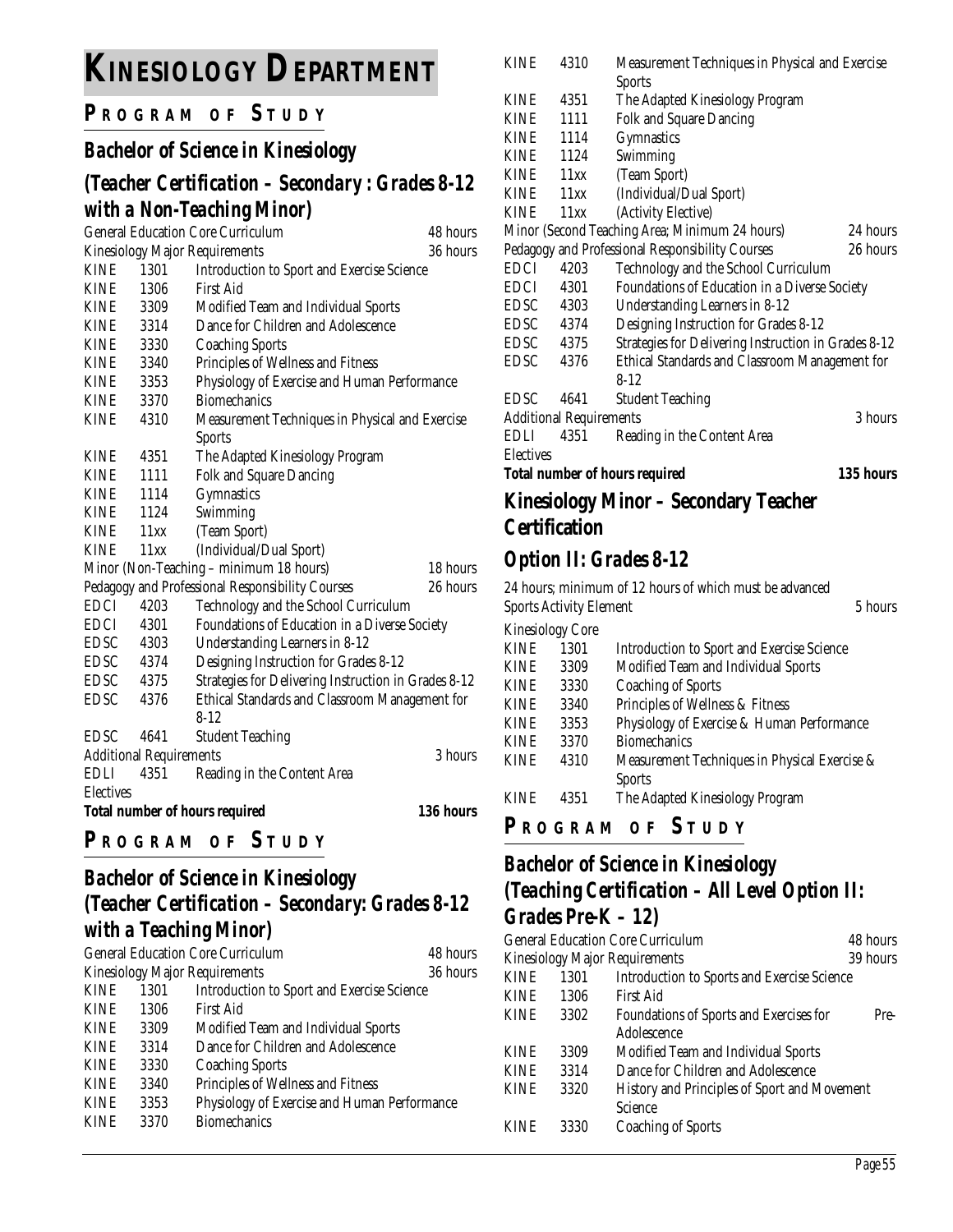| <b>KINE</b> | 3340<br>Principles of Wellness and Fitness  |                                                     |          |  |  |  |
|-------------|---------------------------------------------|-----------------------------------------------------|----------|--|--|--|
| <b>KINE</b> | 3353                                        | Physiology of Exercise and Human Performance        |          |  |  |  |
| <b>KINE</b> | 3356                                        | Aesthetics (Harmony) of Movement                    |          |  |  |  |
| <b>KINE</b> | 3370                                        | <b>Biomechanics</b>                                 |          |  |  |  |
| <b>KINE</b> | 4310                                        | Measurement Techniques in Physical Exercise and     |          |  |  |  |
|             |                                             | <b>Sports</b>                                       |          |  |  |  |
| <b>KINE</b> | 4351                                        | The Adapted Kinesiology Program                     |          |  |  |  |
|             | Minor (minimum 18 hours)                    |                                                     | 18 hours |  |  |  |
|             |                                             | Pedagogy and Professional Responsibility Courses    | 26 hours |  |  |  |
| <b>EDCI</b> | 4203                                        | Technology and the School Curriculum                |          |  |  |  |
| <b>EDCI</b> | 4301                                        | <b>Foundations of Education in a Diverse</b>        | Society  |  |  |  |
| EDCI        | 4302                                        | Understanding Learners EC-4 or                      |          |  |  |  |
| <b>EDSC</b> | 4303                                        | Understanding Learners in 8-12                      |          |  |  |  |
| <b>EDSC</b> | 4374                                        | Designing Instruction for Grades 8-12               |          |  |  |  |
| <b>EDSC</b> | 4375                                        | Strategies for Delivering Instruction for Grades 8- |          |  |  |  |
|             |                                             | 12                                                  |          |  |  |  |
| <b>EDSC</b> | 4376                                        | Ethical Standards and Classroom Management for      |          |  |  |  |
|             |                                             | $8 - 12$                                            |          |  |  |  |
| <b>EDCI</b> | 4311                                        | <b>Student Teaching - Elementary</b>                |          |  |  |  |
| <b>EDCI</b> | 4398                                        | <b>Student Teaching - Secondary</b>                 |          |  |  |  |
|             | <b>Additional Requirements</b><br>7 hours   |                                                     |          |  |  |  |
| EDLI        | 4351                                        | Reading in the Content Area                         |          |  |  |  |
| <b>KINE</b> | 1111                                        | Folk and Square Dancing                             |          |  |  |  |
| <b>KINE</b> | 1114                                        | Gymnastics                                          |          |  |  |  |
| <b>KINE</b> | 1124                                        | Swimming                                            |          |  |  |  |
| <b>KINE</b> | (Team Sport Elective)<br><b>XXXX</b>        |                                                     |          |  |  |  |
|             | 136 hours<br>Total number of hours required |                                                     |          |  |  |  |

## **P R OGRAM O F S TUDY**

### *Bachelor of Science in Kinesiology/Exercise Science (Non-Certification Degree)*

#### **Exercise Science**

The program emphasizes the study of exercise from an integrated biochemical, neurological, physiological, and biomechanical perspective. The program is offered to undergraduate students who wish to prepare for work in such diverse fields as medical and allied health professions, industry, private business, hospitals, state and private institutions, and amateur and professional sport teams that require expertise dealing with multidimensional aspects of exercise and fitness.

#### **Kinesiology**

The program is offered to undergraduate students who intend to prepare for non-teaching careers in the subject field of Kinesiology. Work opportunities include city recreation departments, YWCAs, YMCAs, Boys and Girls Clubs, and Adult Care Centers.

Tracks for the Kinesiology/Exercise Science consist of the Core, Concentration, and Sport Activity courses.

| <b>General Education Core Curriculum</b>                               |      |                                                   | 48 hours    |  |
|------------------------------------------------------------------------|------|---------------------------------------------------|-------------|--|
| <b>Kinesiology Major Requirements</b>                                  |      |                                                   | 35-39 hours |  |
| <b>Kinesiology Core:</b>                                               |      | 15 hours                                          |             |  |
| <b>KINE</b>                                                            | 1301 | <b>Introduction to Sport and Exercise Science</b> |             |  |
| <b>KINE</b>                                                            | 1306 | First Aid                                         |             |  |
| <b>KINE</b><br>Physiology of Exercise and Human Performance<br>3353    |      |                                                   |             |  |
| <b>KINE</b><br>3370                                                    |      | <b>Biomechanics</b>                               |             |  |
| Measurement Techniques in Physical and Exercise<br><b>KINE</b><br>4310 |      |                                                   |             |  |
|                                                                        |      | <b>Sports</b>                                     |             |  |
| For Exercise Science Select: 24 hours                                  |      |                                                   |             |  |

| KINE             | 3302                     | Foundations of Sports and Exercises for Pre-<br>Adolescences |                                               |  |  |  |
|------------------|--------------------------|--------------------------------------------------------------|-----------------------------------------------|--|--|--|
| <b>KINE</b>      | 3309                     | Modified Team and Individual Sports                          |                                               |  |  |  |
| <b>KINE</b>      | 3311                     | Psychological Behavior in Sports                             |                                               |  |  |  |
| KINE             | 3312                     | The Intramural Program                                       |                                               |  |  |  |
| <b>KINE</b>      | 3320                     | History and Principles of Sports and Movement                |                                               |  |  |  |
|                  |                          | Sciences                                                     |                                               |  |  |  |
| <b>KINE</b>      | 3340                     | Principles of Wellness and Fitness                           |                                               |  |  |  |
| <b>KINE</b>      | 3352                     | Care, Treatment and Prevention of Athletic Injuries          |                                               |  |  |  |
| KINE             | 4320                     | Management of Sports in Recreational Programs                |                                               |  |  |  |
| KINE             | 4351                     | The Adapted Kinesiology Program                              |                                               |  |  |  |
| KINE             | 4356                     | Motor Learning and Human Performance                         |                                               |  |  |  |
| <b>KINE</b>      | 4663                     | <b>Exercise Science Internship</b>                           |                                               |  |  |  |
|                  |                          | For Kinesiology Select: 20 hours                             |                                               |  |  |  |
|                  |                          | Kinesiology Activities (5 hours)                             |                                               |  |  |  |
| KINE             | 1111                     | Folk and Square Dance                                        |                                               |  |  |  |
|                  | KINE 1114                | Gymnastics                                                   |                                               |  |  |  |
|                  | KINE 1124                | Swimming                                                     |                                               |  |  |  |
|                  | KINE 11xx                | Team Sports (Elective)                                       |                                               |  |  |  |
|                  | KINE 11xx                | Individual/Dual Sports (Elective)                            |                                               |  |  |  |
|                  | Minor (minimum 18 hours) |                                                              | 18 hours                                      |  |  |  |
| <b>Electives</b> |                          |                                                              |                                               |  |  |  |
|                  |                          | *Total number of hours required                              | 124 hours                                     |  |  |  |
|                  |                          |                                                              | *36 hours must be advanced (3000, 4000 Level) |  |  |  |

## **School Specialties Department**

*Elementary Education: Generic Special Education (Pre-K through 12th) Generic Special Education: 18 hours (Pre K through 12th) Generic Special Education Requirement*

Students must complete each block of courses before enrolling in the next block:

| <b>Block 1</b> |      |                                                            |
|----------------|------|------------------------------------------------------------|
| <b>SPED</b>    | 3370 | <b>Introduction to Exceptional Children</b>                |
| <b>Block 2</b> |      |                                                            |
| <b>SPED</b>    | 4301 | Language Development and Communication<br><b>Disorders</b> |
| SPED           | 4302 | Cognitive Development Associated with                      |
|                |      | Exceptionalities                                           |
| <b>Block 3</b> |      |                                                            |
| <b>SPED</b>    | 4375 | Testing and Assessment of Exceptional Individuals          |
| <b>SPED</b>    | 4385 | <b>Classroom Approaches and Modifications for</b>          |
|                |      | <b>Students with Special Needs</b>                         |
| <b>Block 4</b> |      |                                                            |
| <b>SPED</b>    | 4395 | Practicum in Generic Special Education                     |
|                |      |                                                            |

#### **Teacher Certification Secondary Option II Minor**

Generic Special Education 27 hours

Students must complete each block of courses before enrolling in the next block

| <b>Block 1</b> |      |                                                            |
|----------------|------|------------------------------------------------------------|
| <b>SPED</b>    | 3370 | <b>Introduction to Exceptional Children</b>                |
| <b>Block 2</b> |      |                                                            |
| <b>SPED</b>    | 4301 | Language Development and Communication<br><b>Disorders</b> |
| <b>SPED</b>    | 4302 | Cognitive Development Associated with<br>Exceptionalities  |
| <b>SPED</b>    | 4372 | Special Education in Inclusive Settings                    |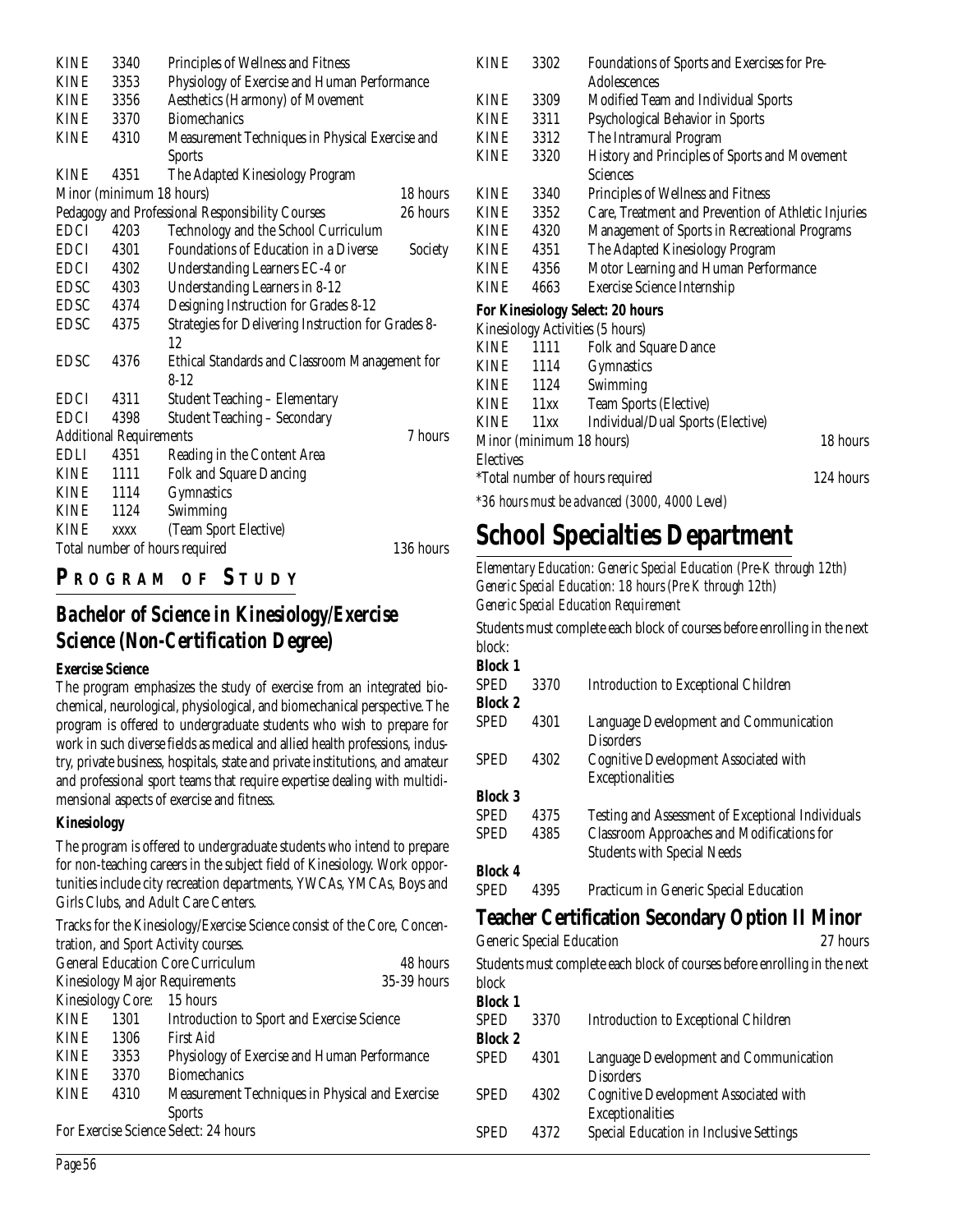| <b>KINE</b>    | 4351 | The Adapted Kinesiology Program                  |  |
|----------------|------|--------------------------------------------------|--|
| <b>Block 3</b> |      |                                                  |  |
| <b>SPED</b>    | 4307 | Field Experience in Generic Special Education    |  |
| <b>SPED</b>    | 4375 | Testing and Assessing of Exceptional Individuals |  |
| <b>SPED</b>    | 4385 | Classroom Approaches and Modifications for       |  |
|                |      | <b>Students with Special Needs</b>               |  |
|                |      |                                                  |  |

#### **Block 4**

SPED 4395 Practicum in Generic Special Education Blocks designate sequence of courses for student to complete

# **CHILD CARE AND DEVELOPMENT PROGRAM**

The Child Care and Development program is designed to provide instruction and field experiences necessary for successful care and guidance of young children from birth to five years of age. Emphasis is on the importance and need for early childhood education and quality care of children. Field work can be completed at the student's place of employment (child care facility) or at the Raul J. Guerra Early Childhood Center.

#### **Program Competencies**

Upon completion of the program, the graduate will:

- apply child care development theories and principles in providing appropriate developmental care and guidance,
- demonstrate a clear understanding of quality child care and development,
- communicate effectively with children, their families and child care providers,
- collaborate with other child development professionals in a structured child care setting,
- assume responsibility, adhering to legal and ethical standards, as well as achieving professional and personal growth.

## **P R OGRAM O F S TUDY**

## *Certificate of Proficiency – Child Care and Development*

|                       |                              | <b>Child Care and Development Courses</b>        | 36 hours |  |  |
|-----------------------|------------------------------|--------------------------------------------------|----------|--|--|
|                       | <b>General Education</b>     |                                                  |          |  |  |
|                       |                              | <b>Total number of hours required</b>            | 39 hours |  |  |
|                       |                              | <b>Program of Study Requirements</b>             |          |  |  |
| <b>First Semester</b> |                              |                                                  |          |  |  |
| CDEC 1318             |                              | Nutrition, Health, and Safety                    |          |  |  |
| CDEC 1319             |                              | Child Guidance                                   |          |  |  |
|                       | CDEC 1354                    | Child Growth & Development                       |          |  |  |
|                       | CDEC 1359                    | Children with Special Needs                      |          |  |  |
|                       | <b>Second Semester</b>       |                                                  |          |  |  |
| <b>CDEC</b>           | 1313                         | <b>Curriculum Resources for Early Childhood</b>  |          |  |  |
|                       |                              | Programs                                         |          |  |  |
| <b>CDEC</b>           | 1396                         | Special Topics in Administration of Programs for |          |  |  |
|                       |                              | Children                                         |          |  |  |
|                       | CDEC 1367                    | Practicum in Child Development                   |          |  |  |
|                       | CDEC 2321                    | The Infant and Toddler                           |          |  |  |
|                       | PSYC 2308                    | Child Psychology                                 |          |  |  |
|                       | <b>First Summer Session</b>  |                                                  |          |  |  |
| CDEC                  | 1357                         | Math & Science for Early Childhood               |          |  |  |
| CDEC                  | 2326                         | Administration of Programs for Children I        |          |  |  |
|                       | <b>Second Summer Session</b> |                                                  |          |  |  |
|                       |                              |                                                  |          |  |  |

| CDEC 1358 | Creative Arts for Early Childhood         |
|-----------|-------------------------------------------|
| CDEC 2328 | Administration of Program for Children II |

## **P R OGRAM O F S TUDY**

## *Associate in Applied Science – Child Care and Development*

|                        |                                                   | 47 hours<br><b>Child Care and Development</b>                                              |  |  |  |
|------------------------|---------------------------------------------------|--------------------------------------------------------------------------------------------|--|--|--|
|                        | <b>General Education</b><br>18 hours              |                                                                                            |  |  |  |
|                        | 65 hours<br><b>Total number of hours required</b> |                                                                                            |  |  |  |
|                        |                                                   | <b>Program of Study Requirements</b>                                                       |  |  |  |
| <b>Freshman Year</b>   |                                                   |                                                                                            |  |  |  |
| <b>First Semester</b>  |                                                   |                                                                                            |  |  |  |
| CDEC 1318              |                                                   | Nutrition, Health and Safety                                                               |  |  |  |
| CDEC 1319              |                                                   | Child Guidance                                                                             |  |  |  |
| CDEC 1354<br>CDEC 1356 |                                                   | Child Growth & Development                                                                 |  |  |  |
|                        |                                                   | <b>Emergent Literacy for Early Childhood</b>                                               |  |  |  |
| COSC 1310              |                                                   | <b>Computer Literacy</b>                                                                   |  |  |  |
|                        | <b>Second Semester</b>                            |                                                                                            |  |  |  |
| CDEC                   | 1313                                              | <b>Curriculum Resources for Early Childhood</b>                                            |  |  |  |
|                        |                                                   | Programs                                                                                   |  |  |  |
| CDEC 1367              |                                                   | Practicum in Child Development                                                             |  |  |  |
| CDEC 2321              |                                                   | The Infant and Toddler                                                                     |  |  |  |
| <b>PSYC</b>            | 2308<br>Child Psychology                          |                                                                                            |  |  |  |
|                        | <b>First Summer Session</b>                       |                                                                                            |  |  |  |
| CDEC 1357              |                                                   | Math & Science for Early Childhood                                                         |  |  |  |
| CDEC                   | 2326                                              | Administration of Program for Children I                                                   |  |  |  |
|                        | <b>Second Summer Session</b>                      |                                                                                            |  |  |  |
| CDEC                   | 1358                                              | <b>Creative Arts for Early Childhood</b>                                                   |  |  |  |
| CDEC                   | Administration of Program for Children II<br>2328 |                                                                                            |  |  |  |
| <b>Sophomore Year</b>  |                                                   |                                                                                            |  |  |  |
| <b>First Semester</b>  |                                                   |                                                                                            |  |  |  |
| CDEC 1359              |                                                   | Children with Special Needs                                                                |  |  |  |
| CDEC 2587              |                                                   | Internship-Early Childhood Provider/Assistance                                             |  |  |  |
| SPCH 1315              |                                                   | <b>Fundamentals of Speech</b>                                                              |  |  |  |
|                        | GOVT 2301<br><b>American Government I</b>         |                                                                                            |  |  |  |
|                        | <b>Second Semester</b>                            |                                                                                            |  |  |  |
| CDEC                   | 1396                                              | Special Topics in Administration of Programs for<br>Children                               |  |  |  |
| CDEC                   | 2341                                              | The School Age Child                                                                       |  |  |  |
| ENGL 1301              |                                                   | <b>Composition I</b>                                                                       |  |  |  |
| MATH 13xx              |                                                   | 1314 College Algebra or MATH 1332, Math for<br>Liberal Arts, or MATH 1324 Business Algebra |  |  |  |
| $\mathbf{m}$           |                                                   |                                                                                            |  |  |  |

*Those who desire to transfer to a senior institution should see academic advisor to ensure transfer of credit.*

#### **Endorsements**

The School of Education also offers endorsements in Bilingual Education, Early Childhood Education and English as a Second Language. A teaching certificate is required for enrollment in these programs. Students interested should contact the Curriculum & Instruction Department for information and advisement. (Students may substitute graduate courses for endorsement course requirements – see advisor).

#### *Bilingual Education*

| 12 semester credit hours |  |
|--------------------------|--|
|                          |  |

| BILC | 3316 | First and Second Language Acquisition    |
|------|------|------------------------------------------|
| BILC | 3317 | Bilingual Curriculum in Content Areas or |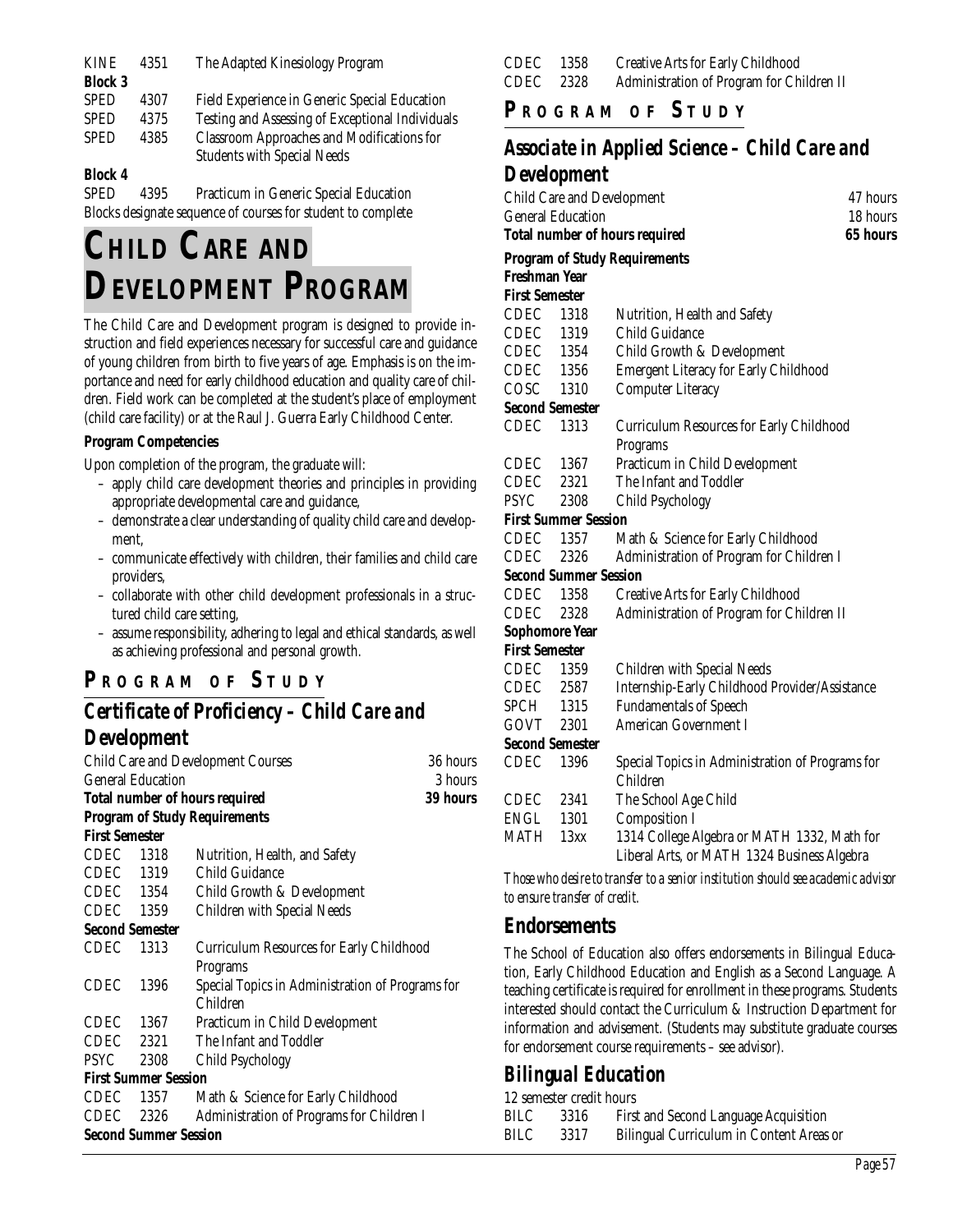| <b>EDCI</b> | 6327 | ESL Techniques in the Content Area             |
|-------------|------|------------------------------------------------|
| BILC        | 4320 | English as a Second Language or                |
| <b>EDCI</b> | 6324 | Second Language Teaching: Theory &             |
|             |      | Methodology                                    |
| <b>BILS</b> | 4325 | Teaching Reading in the Bilingual Classroom or |
| <b>EDCI</b> | 6328 | Problems in Teaching English as a Second       |
|             |      | Language                                       |

Certification requires The bilingual endorsement requires, in addition to coursework, passing scores on state required ExCET examinations.

## *Early Childhood Education*

| 15 semester credit hours |      |                                                   |
|--------------------------|------|---------------------------------------------------|
| <b>BILC</b>              | 3305 | <b>Foundations of Multicultural Education or</b>  |
| <b>EDCI</b>              | 6388 | Socio-Cultural Foundations of Education           |
| <b>EDEC</b>              | 4385 | Growth and Development in Young Children          |
| <b>EDEC</b>              | 4387 | Language, Creativity and Self-Expression in Early |
|                          |      | Childhood                                         |
| <b>EDEC</b>              | 4389 | The Environment and Early Childhood               |
| <b>EDEC</b>              | 4395 | Seminar and Practicum in Early Childhood          |
|                          |      | Education                                         |

Certification requires passing scores on state required ExCET examinations is required for the Early Childhood Endorsement. The Early Childhood Education endorsement may be added to valid elementary, special education, or vocational home economics certificates.

## *English as a Second Language*

12 semester credit hours

| <b>BILC</b> | 3305 | Foundations of Multicultural Education or      |
|-------------|------|------------------------------------------------|
| <b>EDCI</b> | 6388 | Socio-Cultural Foundations of Education        |
| <b>BILC</b> | 4320 | English as a Second Language or                |
| <b>EDCI</b> | 6324 | Second Language Teaching: Theory &             |
|             |      | Methodology                                    |
| <b>BILC</b> | 3316 | First and Second Language Acquisition          |
| ENGL        | 3319 | <b>Introduction to Descriptive Linguistics</b> |
|             |      |                                                |

Certification requires passing scores on state required ExCET examinations is required for the Early Childhood Endorsement. The Early Childhood Education endorsement may be added to valid elementary, special education, or vocational home economics certificates.

# **SCHOOL OF HEALTH SCIENCES**

## **Certificates & Degrees Offered**

## **Allied Health Department**

#### **Diagnostic Medical Sonography**

Associate in Applied Science – Diagnostic Medical Sonography

#### **Emergency Medical Technology**

Application for State Certification: EMT-Basic, EMT-Intermediate, EMT-Paramedic

Certificate of Proficiency – Emergency Medical Technology

Associate in Applied Science – Emergency Medical Technology

## **Medical Laboratory Technology**

Associate in Applied Science – Medical Laboratory Technology

**Radiologic Technology** Associate in Applied Science – Radiologic Technology

**Respiratory Therapy** Associate in Applied Science – Respiratory Therapy

## **Nursing Department**

Certification of Proficiency – Vocational Nursing

Associate in Applied Science – Associate Degree Nursing

Bachelor of Science in Nursing – Degree Completion Program for Registered Nurses

Master of Science in Nursing – Cooperative Degree Program with The University of Texas Health Science Center in San Antonio

## **P R OGRAM O F S TUDY**

## **Bachelor of Applied Technology-Health Services Technology**

|             |                                                     | <b>General Education Core Curriculum</b>     | <b>48 hours</b> |
|-------------|-----------------------------------------------------|----------------------------------------------|-----------------|
|             | <b>Associate in Applied Science Technical Field</b> |                                              |                 |
|             | <b>Select from:</b>                                 |                                              |                 |
|             | <b>Nursing</b>                                      |                                              |                 |
|             |                                                     | <b>Diagnostic Imaging</b>                    |                 |
|             |                                                     | <b>Respiratory Therapy</b>                   |                 |
|             |                                                     | <b>Health Services Training Track</b>        | <b>36 hours</b> |
| <b>HPRS</b> | 3301                                                | The Evolving Health Care System              | 3               |
| <b>HPRS</b> | 3302                                                | Ethics & Law for Health Care Specialists     | 3               |
| HPRS        | 3309                                                | Leading and Managing the Health Care Team    | 3               |
| <b>HPRS</b> | 4301                                                | Introduction to Health Data Utilization      | 3               |
| <b>HPRS</b> | 4302                                                | <b>Continuous Quality Improvement</b>        | 3               |
| <b>HPRS</b> | 4309                                                | Research, Methods, in Evidenced-based Health |                 |
|             |                                                     | Care                                         | 3               |
| <b>HPRS</b> | 4360                                                | <b>Practicum in Health Services</b>          | 3               |
|             | <b>Advanced Electives</b>                           |                                              | 15              |
|             | Select from:                                        |                                              |                 |
|             |                                                     | Respiratory Care Sequence, or                |                 |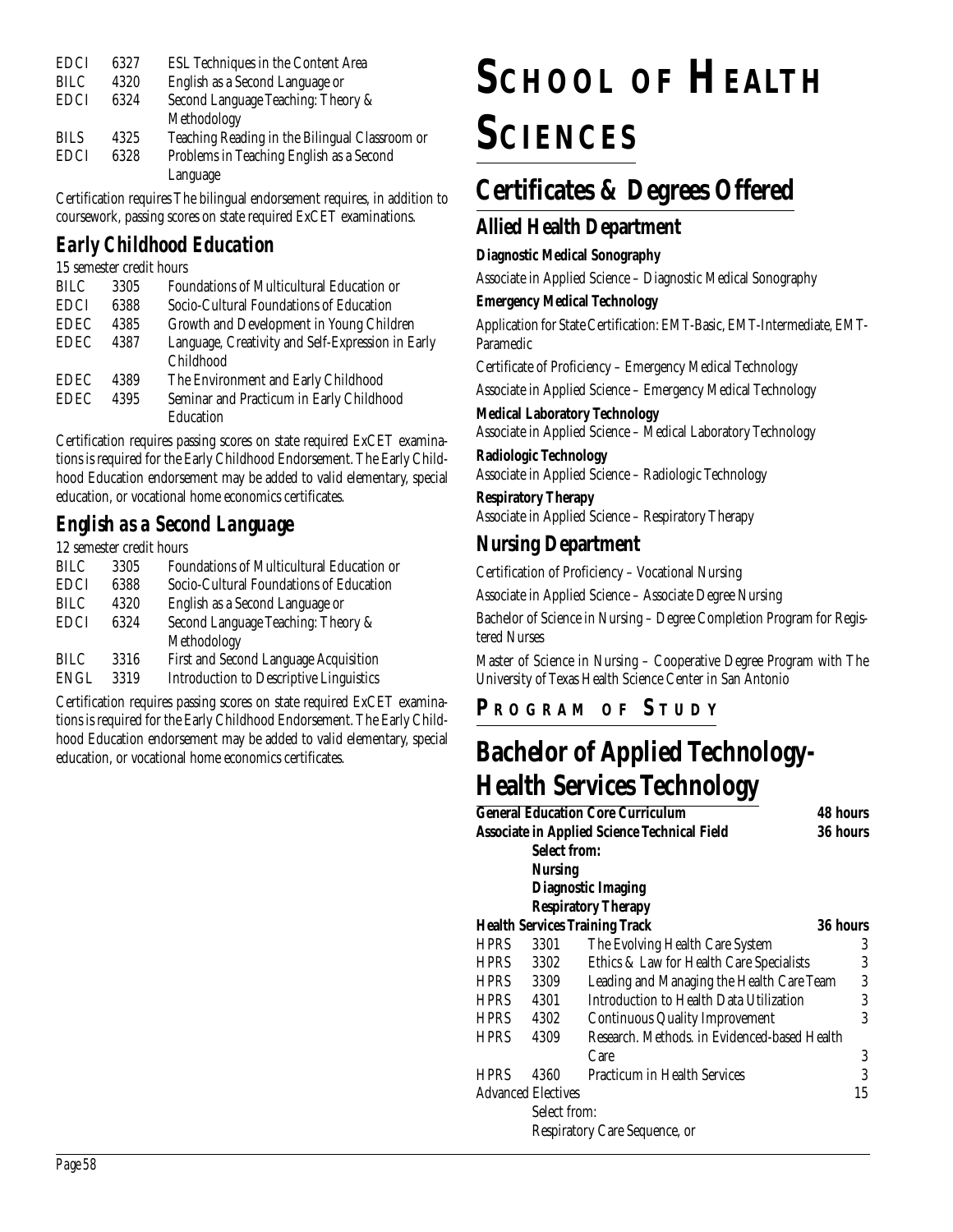Diagnostic Imaging Sequence, or Vascular Sonography, or Critical Care Sequence

**Total minimum number of hours required 120 hours Minimum advanced credit hours for graduation 30 hours**

# **ALLIED HEALTH DEPARTMENT**

The following statement applies to these programs:

- Diagnostic Medical Sonography
- Emergency Medical Technology
- Medical Laboratory Technology
- Radiologic Technology
- Respiratory Therapy

Articulation: Each Allied Health Program articulates with high school Health Science programs through the Health Science Core Curriculum, which consists of HPRS 1101 Introduction to Health Sciences, HPRS 1106 Medical Terminology, HPRS 1204 Basic Skills for the Health Professional.

#### **Satisfactory Progress and Applicable Degree Plan**

Students who are admitted to an Allied Health program must make continuous satisfactory progress toward completion of their degree plans. Continuous satisfactory progress means a minimum grade of "C" must be obtained in each course required in the degree plan. A student who leaves the program prior to completion must apply for readmission. A student readmitted must follow the degree plan in effect on the date of readmission. Because of rapidly changing technology in health care, technical courses in Allied Health programs will not count toward graduation requirements if they are more than three years old.

## **Diagnostic Medical Sonography**

Diagnostic Medical Sonography, sometimes called ultrasound, is one of the fastest growing Diagnostic Imaging fields. This program prepares students for practice as Registered Diagnostic Medical Sonographers. Application is being made for appropriate accreditation and upon graduation, students will be eligible to take the examinations of General Physics and Instrumentation, Abdomen, Obstetrics and Gynecology. This is a selective admission program and applicants are generally expected to have a prior certification in an allied health care field.

#### **P <sup>R</sup> OGRAM O F S TUDY**

## *Associate in Applied Science (A.A.S.) – Diagnostic Medical Sonography*

#### **Pre-Program Courses**

| <b>Class</b>  |      | <b>Credits</b>                  | Lec+Lab=Credit |
|---------------|------|---------------------------------|----------------|
| <b>PHYS</b>   | 1301 | <b>General Physics I</b>        | $3+0=3$        |
| <b>PHYS</b>   | 1101 | General Physics I lab           | $0+3=1$        |
| <b>BIOL</b>   | 2301 | Anatomy and Physiology I and    | $3+0=3$        |
| <b>BIOL</b>   | 2101 | Anatomy and Physiology I - Lab  | $0+3=1$        |
| <b>BIOL</b>   | 2302 | Anatomy and Physiology II - and | $3+0=0$        |
| <b>BIOL</b>   | 2102 | Anatomy and Physiology II - Lab | $0+3=1$        |
| <b>MATH</b>   | 1314 | College Algebra                 | $3+0=3$        |
| <b>Totals</b> |      |                                 | $12+11=16$     |
| Freshman Year |      |                                 |                |
| Fall          |      |                                 |                |
|               |      |                                 |                |

| <b>SPCH</b>           | 1315                       | <b>Fundamental of Speech</b>              | $3+0=3$         |
|-----------------------|----------------------------|-------------------------------------------|-----------------|
| <b>HPRS</b>           | 1106                       | <b>Medical Terminology</b>                | $1+0=1$         |
| <b>DMSO</b>           | 1441                       | <b>Ultrasound I</b>                       | $3+4=4$         |
| <b>DMSO</b>           | 1355                       | Pathophysiology                           | $3+0=3$         |
| <b>HPRS</b>           | 1101                       | <b>Introduction to Health Professions</b> | $1+0=1$         |
| <b>Totals</b>         |                            |                                           | $11+0=12$       |
| <b>Spring</b>         |                            |                                           |                 |
| <b>HPRS</b>           | 1204                       | <b>Basic Health Professional Skills</b>   | $1+4=2$         |
| <b>DMSO</b>           | 2441                       | <b>Ultrasound II</b>                      | $3+4=4$         |
| <b>DMSO</b>           | 1342                       | <b>Intermediate Acoustical Physics</b>    | $3+0=3$         |
| <b>DMSO</b>           | 1266                       | Practicum                                 | $0+16=2$        |
| <b>Totals</b>         |                            |                                           | $7 + 32 = 11$   |
| Summer I              |                            |                                           |                 |
| <b>DMSO</b>           | 1166                       | Practicum                                 | $0+7=1$         |
| <b>PSYC</b>           | 2301                       | Introduction to Psychology                | $3+0=3$         |
| <b>Total</b>          |                            |                                           | $3 + 7 = 4$     |
| <b>Summer II</b>      |                            |                                           |                 |
| <b>DMSO</b>           | 1167                       | Practicum                                 | $0+7=1$         |
|                       |                            | Electives-Humanities                      | $3+0=3$         |
| <b>Total</b>          |                            |                                           | $3 + 7 = 4$     |
| <b>Sophomore Year</b> |                            |                                           |                 |
| Fall                  |                            |                                           |                 |
| <b>ENGL</b>           | 1301                       | Composition                               | $3+0=3$         |
| <b>DMSO</b>           | 2342                       | <b>Ultrasound III</b>                     | $2+4=3$         |
| <b>DMSO</b>           | 2343                       | <b>Advanced Acoustical Physics</b>        | $3+0=3$         |
| <b>DMSO</b>           | 1267                       | Practicum                                 | $0+16=2$        |
| <b>Total</b>          |                            |                                           | $8 + 20 = 11$   |
| <b>Spring</b>         |                            |                                           |                 |
|                       |                            | <b>Computer Elective TCIS or COSC</b>     | $3+0=3$         |
| <b>DMSO</b>           | 2253                       | Sonography III                            | $2+0=2$         |
| <b>DMSO</b>           | 2266                       | Practicum                                 | $0+16=2$        |
| <b>Total</b>          |                            |                                           | $5 + 0 = 7$     |
| Summer I              |                            |                                           |                 |
| <b>DMSO</b>           | 2166                       | Practicum                                 | $0+7=1$         |
| <b>Total</b>          |                            |                                           | $0+0=1$         |
| Summer II             |                            |                                           |                 |
| <b>DMSO</b>           | 2167                       | Practicum                                 | $0+7=1$         |
| DMSO 2245             |                            | <b>Advanced Sonography Practices</b>      | $2+0=2$         |
| <b>Total</b>          |                            |                                           | $2 + 7 = 3$     |
|                       | <b>Credit Hour Summary</b> |                                           |                 |
|                       |                            | Diagnostic Medical Sonography             | 34 Credit hours |
|                       | <b>General Education</b>   |                                           | 28 Credit hours |
| <b>Electives</b>      |                            |                                           | 6 Credit hours  |
| Total                 |                            |                                           | 68 Credit hours |
|                       |                            |                                           |                 |

## **Emergency Medical Technology**

This program prepares Emergency Medical Technicians with formal instruction and clinical practice in the job competencies delineated for EMTs by the Texas Department of Health, and The United States Department of Transportation.

This laddered program has exit points as follows: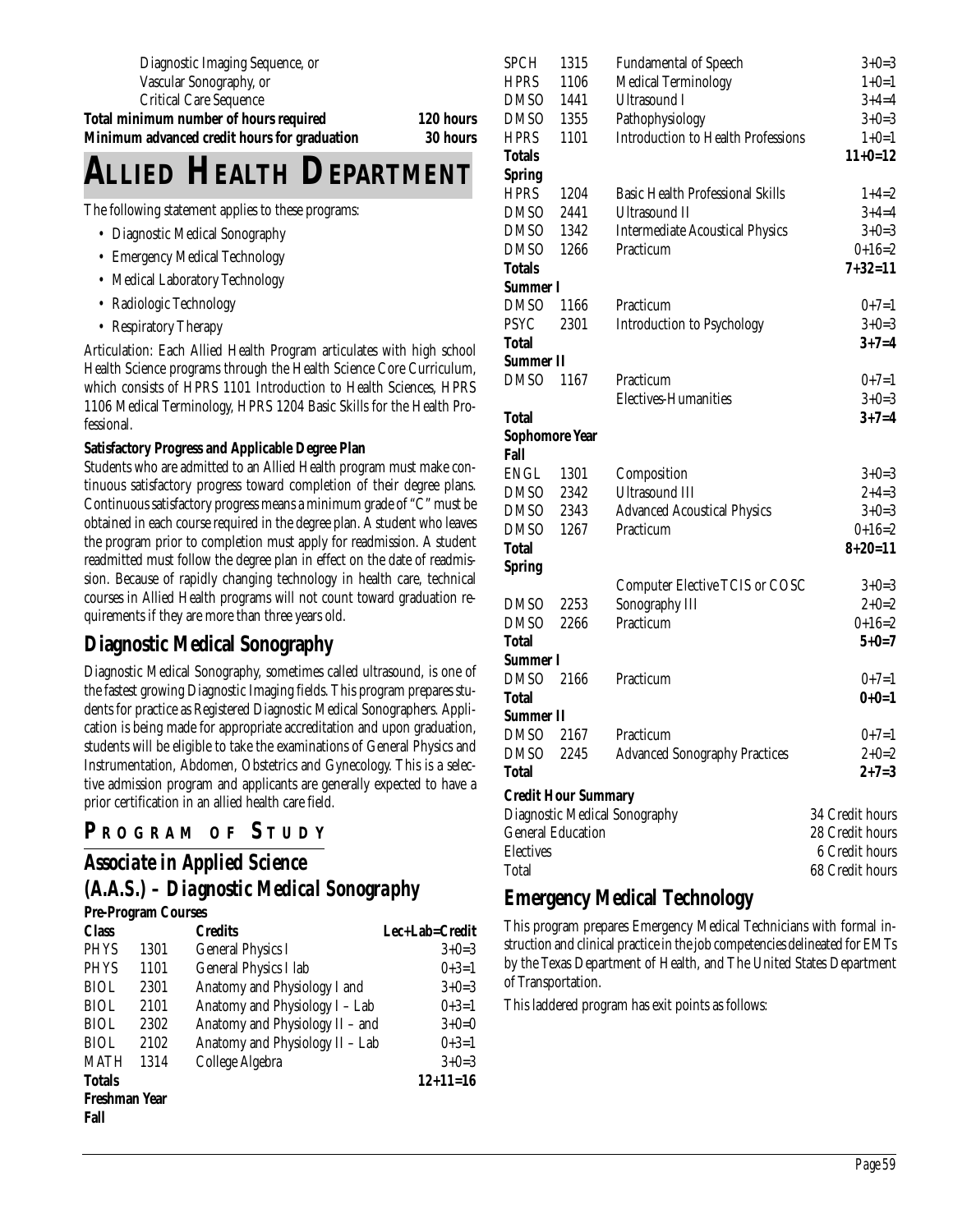- The Emergency Medical Technician-Intermediate program which consists of all of the basic skills competencies plus the Intermediate skills competencies.
- The Emergency Medical Technician-Paramedic program which consist of the Basic, Intermediate and Paramedic skills competencies.

All of these skills and competencies will be formally instructed by theory, laboratory and clinical experience.

## *Program Competencies*

- Recognize factors that affect the roles and responsibilities of the Emergency Medical Technician
- Describe the EMS Systems to include the Medical control responsibility, ambulance standards and protocols
- Identify the significance of medical/legal considerations
- Recognize the importance of the ever-changing EMS communication system with emphasis on the 911 system
- Describe the contrast between anatomy and medical technology
- Identify the importance of general and critical patient assessment with emphasis on the pathophysiology of shock
- Recognize factors that involve airway management
- Differentiate and implement invasive pharmacological agents appropriate to every emergency situation
- Provide rescue with emphasis on traumatic vehicular disentanglement
- Recognize and treat various types and degrees of burns
- Recognize the types of cardiovascular emergencies to include the recognition of Electrocardiograms
- Identify the various complex anatomical systems, which make it possible for the body to remain in harmonious function
- Identify and treat environmental and infectious emergencies
- Identify and treat pediatric and geriatric emergencies
- Recognize and treat obstetrical labor and delivery emergencies
- Provide treatment for behavioral emergencies to include the transport process

## **P R OGRAM O F S TUDY**

## *Associate in Applied Science (A.A.S.) – Emergency Medical Technology*

| Course Title       |      | Lec+Lab=Credit                            |             |
|--------------------|------|-------------------------------------------|-------------|
| <b>EMSP</b>        | 1019 | <b>CPR Basic Life Support</b>             | $0+2=0$     |
| <b>HPRS</b>        | 2300 | Pharmacology for Health Professions       | $3+0=3$     |
| <b>HPRS</b>        | 1101 | Introduction to Health Care Professions   | $1+0=1$     |
| <b>Total Hours</b> |      |                                           | $4 + 2 = 4$ |
| Freshman Year      |      |                                           |             |
| Fall               |      |                                           |             |
| <b>HPRS</b>        | 1204 | <b>Basic Health Professions Skills</b>    | $1+4=2$     |
| <b>HPRS</b>        | 1106 | <b>Medical Terminology</b>                | $1+0=1$     |
| <b>EMSP</b>        | 1401 | Emergency Medical Technician - Basic      | $3+4=4$     |
| <b>EMSP</b>        | 1266 | Practicum/Field Experience-Emergency      | $0+0=2$     |
|                    |      | Medical Technology/Technician I           |             |
| <b>HPRS</b>        | 1205 | Medical Law/Ethics for Health Professions | $2+0=2$     |
| <b>BIOL</b>        | 2301 | Human Anatomy and Physiology I            | $3+0=3$     |
| <b>BIOL</b>        | 2101 | Human Anatomy and Physiology I - Lab      | $0+3=1$     |
|                    |      |                                           |             |

| <b>Spring</b>                 |                            |                                                            |                        |
|-------------------------------|----------------------------|------------------------------------------------------------|------------------------|
| <b>ENGL</b>                   | 1301                       | <b>Composition I</b>                                       | $3+0=3$                |
| <b>EMSP</b>                   | 1356                       | Patient Assessment and Airway Management 2+2=3             |                        |
| <b>EMSP</b>                   | 1267                       | Practicum/Field Experience-Emergency                       | $0+0=2$                |
|                               |                            | Medical Technology/Technician II                           |                        |
| <b>EMSP</b>                   | 1209                       | <b>Emergency Medical Dispatching</b>                       | $2+0=2$                |
| <b>BIOL</b>                   | 2302                       | Human Anatomy and Physiology II                            | $3+0=3$                |
| <b>BIOL</b>                   | 2102                       | Human Anatomy and Physiology II - Lab                      | $0+3=1$                |
| <b>Total Hours</b>            |                            |                                                            | $10+5=14$              |
| <b>1st Summer</b>             |                            |                                                            |                        |
| EMSP                          | 1208                       | <b>Emergency Vehicle Operations</b>                        | $2+0=2$                |
| EMSP                          | 1149                       | Pre-Hospital Trauma Life Support                           | $0+3=1$                |
| SPCH                          | 1315                       | <b>Fundamentals of Speech</b>                              | $3+0=3$                |
| EMSP                          | 2135                       | <b>Advanced Cardiac Life Support</b>                       | $0+3=1$                |
| <b>Total Hours</b>            |                            |                                                            | $5 + 6 = 7$            |
| 2nd Summer                    |                            |                                                            |                        |
| EMSP                          | 2345                       | <b>EMS</b> Supervision/Management                          | 2+2=3                  |
| COSC                          | 1305                       | <b>Computer Fundamentals</b>                               | $3+0=3$                |
| <b>EMSP</b>                   | 1147                       | Pediatric Advanced Life Support                            | $0+3=1$<br>$5 + 5 = 7$ |
| <b>Total Hours</b>            |                            |                                                            |                        |
| <b>Sophomore Year</b><br>Fall |                            |                                                            |                        |
| <b>EMSP</b>                   | 2444                       | Cardiology                                                 | $3+4=4$                |
| EMSP                          | 2266                       | Practicum/Field Experience-Emergency                       | $0+0=2$                |
|                               |                            | Medical Technology/Technician III                          |                        |
| MATH                          | 1313                       | College Math                                               | $3+0=3$                |
| <b>PSYC</b>                   | 2301                       | Introduction to Psychology                                 | $3+0=3$                |
| <b>Total Hours</b>            |                            |                                                            | $9+4=12$               |
| <b>Spring</b>                 |                            |                                                            |                        |
| EMSP                          | 2243                       | <b>Assessment Based Management</b>                         | $1+2=2$                |
| <b>EMSP</b>                   | 2434                       | <b>Medical Emergencies</b>                                 | $3+2=4$                |
| EMSP                          | 2267                       | Practicum/Field Experience-Emergency                       | $0+0=2$                |
|                               |                            | Medical Technology/Technician IV                           |                        |
|                               |                            | Elective - Humanities (literature, art, music, philosophy) | $3+0=3$                |
| <b>Total Hours</b>            |                            |                                                            | $7 + 4 = 11$           |
| <b>Grand Total</b>            |                            |                                                            | $50+37=70$             |
|                               | <b>Credit Hour Summary</b> |                                                            |                        |
|                               |                            | <b>Emergency Medical Technology</b><br>35 Credit hours     |                        |
| <b>General Education</b>      |                            | 32 Credit hours                                            |                        |
| <b>Electives</b>              |                            | 3 Credit hours                                             |                        |
| Total                         |                            | <b>70 Credit hours</b>                                     |                        |
|                               |                            |                                                            |                        |
|                               |                            | Certificate - Emergency Medical Technology                 |                        |

**Total Hours 10+11=15**

| <b>Course Title</b> |      | Lec+Lab=Credit                                   |             |
|---------------------|------|--------------------------------------------------|-------------|
| <b>EMSP</b>         | 1019 | <b>CPR Basic Life Support</b>                    | $0+2=0$     |
| <b>HPRS</b>         | 2300 | Pharmacology for Health Professions              | $3+0=3$     |
| <b>HPRS</b>         | 1101 | <b>Introduction to Health Care Professions</b>   | $1+0=1$     |
| <b>Total Hours</b>  |      |                                                  | $4 + 2 = 4$ |
| Freshman Year       |      |                                                  |             |
| <b>HPRS</b>         | 1204 | <b>Basic Health Profession Skills</b>            | $1+4=2$     |
| <b>HPRS</b>         | 1106 | <b>Medical Terminology</b>                       | $1+0=1$     |
| <b>EMSP</b>         | 1401 | Emergency Medical Technician - Basic             | $3+4=4$     |
| <b>EMSP</b>         | 1266 | Practicum/Field Experience-Emergency             | $0+0=2$     |
|                     |      | Medical Technology/Technician I                  |             |
| <b>HPRS</b>         | 1205 | <b>Medical Law/Ethics for Health Professions</b> | $2+0=2$     |
| <b>BIOL</b>         | 2301 | Human Anatomy and Physiology I                   | $3+0=3$     |
| BIOL                | 2101 | Human Anatomy and Physiology I - Lab             | $0+3=1$     |
|                     |      |                                                  |             |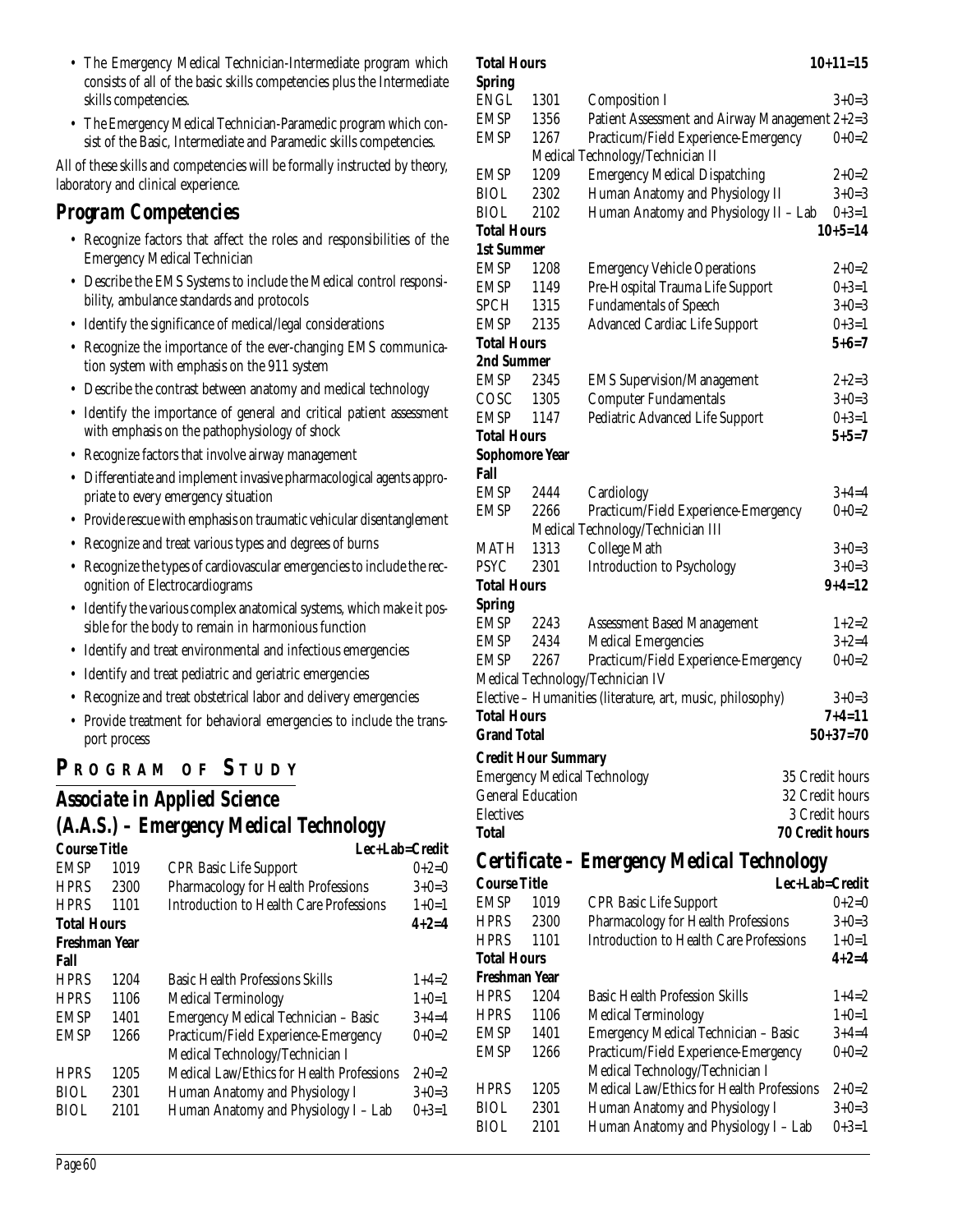| 'Iotal Hours       |                            |                                                | $10+11+15$      |
|--------------------|----------------------------|------------------------------------------------|-----------------|
| <b>Spring</b>      |                            |                                                |                 |
| <b>EMSP</b>        | 1356                       | Patient Assessment and Airway Management 3+0=3 |                 |
| <b>EMSP</b>        | 1267                       | Practicum/Field Experience-Emergency           | $0+0=2$         |
|                    |                            | Medical Technology/Technician II               |                 |
| <b>EMSP</b>        | 1209                       | <b>Emergency Medical Dispatching</b>           | $2+0=2$         |
| <b>BIOL</b>        | 2302                       | Human Anatomy and Physiology II                | $3+0=3$         |
| <b>BIOL</b>        | 2102                       | Human Anatomy and Physiology II - Lab          | $0+3=1$         |
| <b>Total Hours</b> |                            |                                                | $8 + 3 = 11$    |
| <b>1st Summer</b>  |                            |                                                |                 |
| <b>EMSP</b>        | 1208                       | <b>Emergency Vehicle Operations</b>            | $2+0=2$         |
| <b>EMSP</b>        | 1149                       | Pre-Hospital Trauma Life Support               | $0+3=1$         |
| <b>EMSP</b>        | 2135                       | <b>Advanced Cardiac Life Support</b>           | $0+3=1$         |
| <b>Total Hours</b> |                            |                                                | $2 + 6 = 4$     |
| 2nd Summer         |                            |                                                |                 |
| <b>EMSP</b>        | 2345                       | <b>EMS Supervision/Management</b>              | $2+2=3$         |
| <b>EMSP</b>        | 1147                       | Pediatric Advanced Life Support                | $0+3=1$         |
| <b>Total Hours</b> |                            |                                                | $2 + 5 = 4$     |
|                    | <b>Sophomore Year</b>      |                                                |                 |
| Fall               |                            |                                                |                 |
| <b>EMSP</b>        | 2444                       | Cardiology                                     | $3 + 4 = 4$     |
| <b>EMSP</b>        | 2266                       | Practicum/Field Experience-Emergency           | $0+0=2$         |
|                    |                            | Medical Technology/Technician III              |                 |
| <b>Total Hours</b> |                            |                                                | $3 + 4 = 6$     |
| <b>Spring</b>      |                            |                                                |                 |
| <b>EMSP</b>        | 2243                       | <b>Assessment Based Management</b>             | $1+2=2$         |
| <b>EMSP</b>        | 2434                       | <b>Medical Emergencies</b>                     | $3 + 2 = 4$     |
| <b>EMSP</b>        | 2267                       | Practicum/Field Experience-Emergency           | $0+0=2$         |
|                    |                            | Medical Technology/Technician IV               |                 |
| <b>Total Hours</b> |                            |                                                | $4 + 4 = 8$     |
|                    | <b>Grand Total Hours</b>   |                                                | $33 + 35 = 52$  |
|                    | <b>Credit Hour Summary</b> |                                                |                 |
|                    |                            | <b>Emergency Medical Technology</b>            | 35 Credit hours |
|                    | <b>General Education</b>   |                                                | 17 Credit hours |
| <b>Total</b>       |                            |                                                | 52 Credit hours |
|                    |                            |                                                |                 |

## **Medical Laboratory Technology**

#### *Program accredited by National Accrediting Agency for*

*Clinical Laboratory Sciences Associate in Applied Science Degree*

The two-year program prepares medical laboratory technicians by formal instruction and clinical learning experiences that teach and offer students the opportunity to acquire the knowledge and skills necessary to perform clinical laboratory procedures. Upon satisfactory completion of the program, the student is eligible to receive an Associate Degree in Applied Science and is eligible to sit for the MLT (ASCP) or CLT (NCA) national certification examinations.

Admission Requirement and Procedures: Applicants must complete several admission procedures before registration, including completing an application form, providing school records, and taking achievement tests. Interested students should contact the Program Director to request application information.

#### Program Competencies

After completing the program, students will have been given the opportunity to acquire the necessary skills for:

– collecting and processing biological specimens for analysis, performing analytical tests on body fluids, cells, and products.

- recognizing factors that affect procedures and results, and taking appropriate actions within predetermined limits when corrections are indicated.
- monitoring quality control within predetermined limits.
- performing preventive and corrective maintenance of equipment and instruments or referring to appropriate sources for repairs.
- demonstrating professional conduct and interpersonal communication skills with patients, laboratory personnel, other health care professionals, and the public.
- recognizing responsibilities of other laboratory and health care personnel and interacting with them with respect for their jobs and patient care.
- applying basic scientific principles to learn new techniques and procedures.
- relating laboratory findings to common disease processes.
- recognizing and acting upon the needs for continuing education to maintain and increase professional competence.

## **P R OGRAM O F S TUDY**

#### *Associate in Applied Science (A.A.S.) – Medical Laboratory Technology* **Pre-Program Courses**

| <b>Class</b>                 |      |                                           | Lec+Lab=Credits |
|------------------------------|------|-------------------------------------------|-----------------|
| <b>BIOL</b>                  | 2301 | Anatomy and Physiology I and              | $3+0=3$         |
| <b>BIOL</b>                  | 2101 | Anatomy and Physiology I - Lab            | $0+3=1$         |
| <b>BIOL</b>                  | 2302 | Anatomy and Physiology II - and           | $3+0=3$         |
| <b>BIOL</b>                  | 2102 | Anatomy and Physiology II - Lab           | $0+3=1$         |
| <b>HPRS</b>                  | 1204 | <b>Basic Health Profession Skills</b>     | $1+4=2$         |
| <b>HPRS</b>                  | 1101 | <b>Introduction to Health Professions</b> | $1+0=1$         |
| <b>HPRS</b>                  | 1106 | <b>Medical Terminology</b>                | $1+0=1$         |
| Total                        |      |                                           | $9+10=12$       |
| Freshman Year                |      |                                           |                 |
| <b>First Semester</b>        |      |                                           |                 |
| <b>ENGL</b>                  | 1301 | <b>Composition I</b>                      | $3+0=3$         |
| MATH                         | 1313 | College Algebra OR                        | $3+0=3$         |
| MATH                         | 1314 | College Math                              |                 |
| <b>MLAB</b>                  | 1201 | Introduction to Clinical Lab              | $1+4=2$         |
| MLAB                         | 1211 | Urinalysis and Body Fluids                | $1+4=2$         |
| <b>MLAB</b>                  | 1223 | Phlebotomy                                | $1+4=2$         |
| Total                        |      |                                           | $9+12=12$       |
| <b>Second Semester</b>       |      |                                           |                 |
| <b>CHEM</b>                  | 1305 | Introduction to Chemistry I and           | $3+0=3$         |
| <b>CHEM</b>                  | 1105 | Introduction to Chemistry I - Lab         | $0+1=1$         |
| or                           |      |                                           |                 |
| <b>CHEM</b>                  | 1311 | General Chemistry I and                   | $3+0=3$         |
| <b>CHEM</b>                  | 1111 | General Chemistry I - Lab                 | $0+1=1$         |
| <b>MLAB</b>                  | 1335 | Immunology/Serology                       | $2+4=3$         |
| MLAB                         | 2534 | <b>Clinical Microbiology</b>              | $4 + 4 = 5$     |
| MLAB                         | 1331 | Parasitology and Mycology                 | $2+4=3$         |
| Total                        |      |                                           | $11+13=18$      |
| <b>First Summer Session</b>  |      |                                           |                 |
| MLAB                         | 1415 | Hematology                                | $3+4=4$         |
| <b>MLAB</b>                  | 1227 | Coagulation                               | $1+2=2$         |
| <b>Second Summer Session</b> |      |                                           |                 |
| <b>MLAB</b>                  | 1166 | Practicum                                 | $0+10=1$        |
|                              |      |                                           |                 |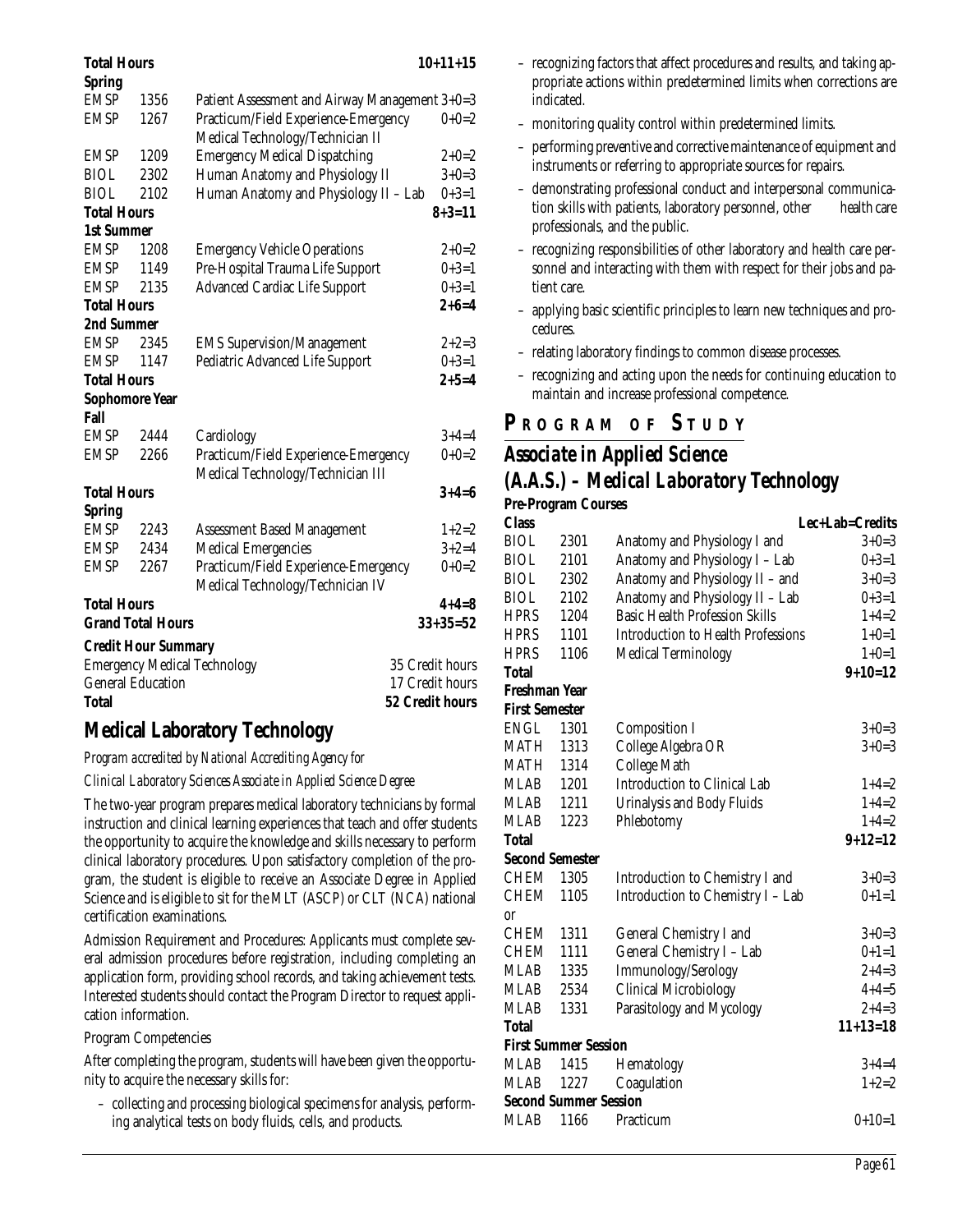|                            |      | Humanities Course (choose from Art,                    |                        |
|----------------------------|------|--------------------------------------------------------|------------------------|
|                            |      | Foreign Language or any 2000 English)                  | $3+0=3$                |
| Total                      |      |                                                        | $3+10=4$               |
| <b>Sophomore Year</b>      |      |                                                        |                        |
| <b>First Semester</b>      |      |                                                        |                        |
| MLAB                       | 2501 | <b>Clinical Chemistry</b>                              | $4+4=5$                |
| MLAB 2431                  |      | Immunohematology                                       | $3+4=4$                |
| MLAB 1167                  |      | Practicum                                              | $0+10=1$               |
| Total                      |      |                                                        | $7 + 18 = 10$          |
| <b>Second Semester</b>     |      |                                                        |                        |
| <b>SPCH</b>                | 1318 | <b>Interpersonal Communication</b>                     | $3+0=3$                |
|                            |      | Social/Behavioral Science Course                       | $3+0=3$                |
|                            |      | Choose from SOCI 1301, PSYC 2301, PSYC 2314, PSYC 3324 |                        |
|                            |      | <b>Computer Course</b>                                 | $3+0=3$                |
|                            |      | Choose from COSC 1305, COSC 1310                       |                        |
| MLAB                       |      | 2166 Practicum                                         | $0+10=1$               |
| MLAB 2167                  |      | Practicum                                              | $0+10=1$               |
| MLAB 1191                  |      | Special Topics - Seminar                               | $1+0=1$                |
| <b>Total Credit Hours</b>  |      |                                                        | $53+91=71$             |
| <b>Credit Hour Summary</b> |      |                                                        |                        |
|                            |      | <b>Medical Laboratory Technology</b>                   | 37 Credit hours        |
| <b>General Education</b>   |      |                                                        | 22 Credit hours        |
| Elective                   |      |                                                        | 12 Credit hours        |
| <b>Total</b>               |      |                                                        | <b>71 Credit hours</b> |

## **Radiologic Technology**

*Associate in Applied Science Degree*

*Accredited by The Joint Review Committee on Education in Radiologic Technology;*

*Approved by American Registry of Radiologic Technologists*

This program offers students the opportunity to prepare to be competent, professional Radiologic technologists. The curriculum combines technical and academic courses to teach students to understand the technical skills as well as administrative duties in the Department of Radiology. After completing this program, the student receives an Associate in Applied Science Degree in Radiologic Technology and is then eligible to take the registry examination for certification as a registered Radiologic Technologist required by the American Registry of Radiologic Technologists. A grade of "C" or better is required for each course in this degree plan.

Admission Requirement and Procedures: Applicants must complete several admission procedures before registration including completing an application form, providing school records, and taking an Assessment test. Interested students should contact the Program Director to request application information and advice on possible courses to take before entering the Radiologic Technology Program.

#### **Program Objectives**

This program gives students the opportunity to acquire the skills necessary to:

- apply knowledge of anatomy, physiology, positioning and radiographic techniques to accurately show anatomical structures on a radiograph or other imaging receptor,
- determine exposure factors to achieve the best radiographic techniques with the least radiation exposure to the patient,
- evaluate radiographic images for positioning and image quality,
- provide patient care and comfort,
- evaluate the performance of Radiologic systems and know the safe limits of equipment operation, and
- exercise judgment and discretion in performing medical imaging procedures.

#### **P R OGRAM O F S TUDY**

# *Associate in Applied Science*

|                    |                              | Associate in Applied Science            |                 |
|--------------------|------------------------------|-----------------------------------------|-----------------|
|                    |                              | (A.A.S.) - R adiologic Technology       |                 |
|                    | <b>Pre-Program Courses</b>   |                                         |                 |
| <b>Class</b>       |                              |                                         | Lec+Lab=Credits |
| <b>BIOL</b>        | 2301                         | Anatomy and Physiology I and            | $3 + 0 = 3$     |
| <b>BIOL</b>        | 2101                         | Anatomy and Physiology I - Lab          | $0+3=1$         |
| <b>BIOL</b>        | 2302                         | Anatomy and Physiology II - and         | $3+0=0$         |
| <b>BIOL</b>        | 2102                         | Anatomy and Physiology II - Lab         | $0+3=1$         |
| <b>HPRS</b>        | 1204                         | <b>Basic Health Profession Skills</b>   | $1+5=2$         |
| <b>HPRS</b>        | 1101                         | Introduction to Health Professions      | $1+1=1$         |
| <b>HPRS</b>        | 1106                         | <b>Medical Terminology</b>              | $1+0=1$         |
| <b>First Year</b>  |                              |                                         |                 |
| <b>Spring</b>      |                              |                                         |                 |
| RADR               | 1411                         | <b>Basic Radiographic Procedures</b>    | $3+3=4$         |
| RADR               | 1201                         | <b>Introduction to Radiography</b>      | $2 + 0 = 2$     |
| RADR               | 1213                         | Prin. of Radiographic Imaging I         | $1+2=2$         |
| ENGL               | 1301                         | <b>Composition I</b>                    | $3 + 0 = 3$     |
| MATH               | 1314                         | College Algebra                         | $3+0=3$         |
|                    | <b>First Summer Session</b>  |                                         |                 |
| RADR               | 1166                         | Practicum I                             | $0+0=1$         |
|                    | <b>Second Summer Session</b> |                                         |                 |
| <b>RADR</b>        | 1167                         | Practicum II                            | $0+0=1$         |
| Fall               |                              |                                         |                 |
| RADR               | 2305                         | Prin. of Radiographic Imaging II        | $2 + 3 = 3$     |
| RADR               | 2309                         | Radiographic Imaging Equipment          | $3+1=3$         |
| RADR               | 2217                         | Radiographic Pathology                  | $2+0=2$         |
| RADR               | 1267                         | Practicum III                           | $0+0=2$         |
| <b>SPCH</b>        | 1315                         | <b>Fundamentals of Speech</b>           | $3+0=3$         |
| <b>Second Year</b> |                              |                                         |                 |
| <b>Spring</b>      |                              |                                         |                 |
| RADR               | 2331                         | <b>Advanced Radiographic Procedures</b> | $3+0=3$         |
| <b>DAND</b>        | 9919                         | Dadiation Piology and Protection        | $9.0-2$         |

| RADR                         | 2331 | <b>Advanced Radiographic Procedures</b> | $3+0=3$         |
|------------------------------|------|-----------------------------------------|-----------------|
| RADR                         | 2313 | Radiation Biology and Protection        |                 |
|                              |      |                                         | $3+0=3$         |
| RADR                         | 2266 | Practicum IV                            | $0+0=2$         |
| COSC                         | 1305 | <b>Computer Fundamentals</b>            | $3+0=3$         |
|                              |      | Elective – Humanities (Literature,      | $3+0=3$         |
|                              |      | Art, Music, Philosophy)                 |                 |
| <b>First Summer Session</b>  |      |                                         |                 |
| RADR                         | 2166 | Practicum V                             | $0+0=1$         |
| <b>Second Summer Session</b> |      |                                         |                 |
| <b>RADR</b>                  | 2167 | Practicum VI                            | $0+0=1$         |
| Fall                         |      |                                         |                 |
| RADR                         | 2267 | Practicum VII                           | $0+0=2$         |
| RADR                         | 2335 | Radiologic Technology Seminar           | $3+0=3$         |
| RADR                         | 2233 | <b>Advanced Medical Imaging</b>         | $2+0=2$         |
| <b>PSYC</b>                  | 2301 | <b>Introduction to Psychology</b>       | $3+0=3$         |
| <b>Total Credit Hours</b>    |      |                                         | 67              |
| <b>Credit Hour Summary</b>   |      |                                         |                 |
| Radiologic Technology        |      |                                         | 37 Credit hours |
| <b>General Education</b>     |      |                                         | 27 Credit hours |
| <b>Electives</b>             |      |                                         | 3 Credit hours  |

**Total 67 Credit hours**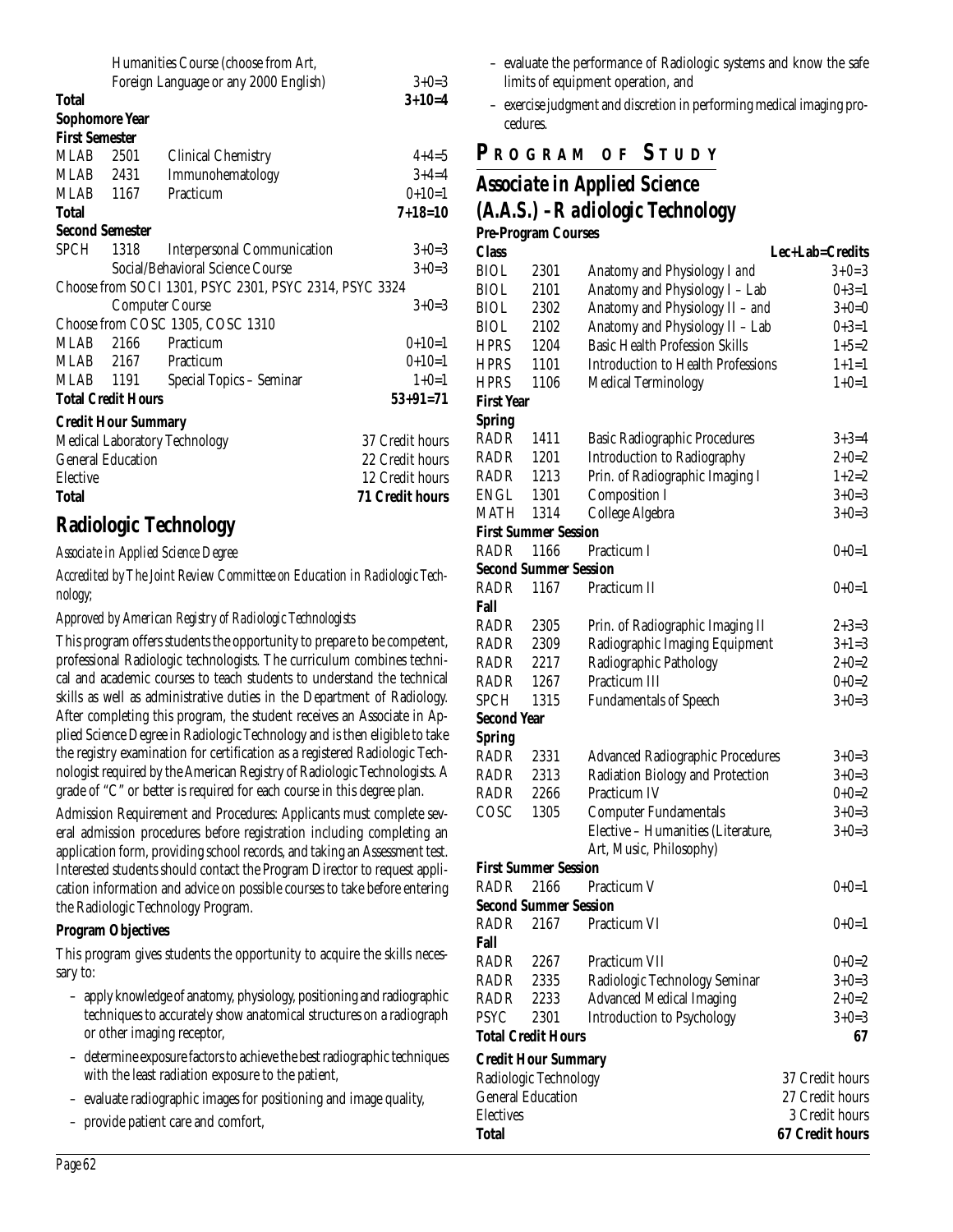## **Respiratory Therapy**

*Accredited by Committee on Accreditation for Respiratory Care*

*A member of the Commission on Accreditation of Allied Health Education Programs (CAAHEP)*

#### *Associate in Applied Science Degree*

The program leading to an Associate in Applied Science Degree in respiratory therapy offers students the opportunity to prepare for entry-level respiratory care practice.

Graduates are eligible to write the national certification examination and to apply for Certification as Respiratory Care Practitioners with the Texas Department of Health. Program Objectives

This program gives students the opportunity to acquire the skills necessary to:

- review existing data, collect additional clinical data and recommend obtaining additional pertinent data; evaluate all data to determine the appropriateness of the prescribed respiratory care, and participate in developing the respiratory care plan,
- select, assemble and check all equipment used in providing respiratory care,
- initiate, conduct and modify prescribed therapeutic procedures to achieve one or more specific objectives, maintain patient records, and communicate relevant information to members of the health care team, and
- assume responsibility for their own professional practice by adhering to legal and ethical standards, and be responsible for their professional growth.

## **P R OGRAM O F S TUDY**

## *Associate in Applied Science (A.A.S.) – Respiratory Therapy*

|               | <b>Core Prerequisites</b>   |                                             |             |
|---------------|-----------------------------|---------------------------------------------|-------------|
| <b>Class</b>  |                             | Lec+Lab=Credits                             |             |
| <b>BIOL</b>   | 2301                        | Human Anatomy and Physiology I and          | $3+0=3$     |
| <b>BIOL</b>   | 2101                        | Human Anatomy and Physiology I - Lab        | $0+4=1$     |
| <b>BIOL</b>   | 2302                        | Human Anatomy and Physiology II - and       | $3+0=3$     |
| <b>BIOL</b>   | 2102                        | Human Anatomy and Physiology II - Lab       | $0+4=1$     |
| <b>HPRS</b>   | 1204                        | <b>Basic Health Professions Skills</b>      | $1+4=2$     |
| <b>HPRS</b>   | 1101                        | <b>Introduction to Health Professions</b>   | $1+0=1$     |
| <b>HPRS</b>   | 1106                        | <b>Medical Terminology</b>                  | $1+0=1$     |
|               | <b>Total Semester hours</b> |                                             | $9+12=12$   |
| Fall          |                             |                                             |             |
| <b>RSPT</b>   | 1315                        | <b>Basic Respiratory Care Procedures I</b>  | $2+4=3$     |
| <b>RSPT</b>   | 2201                        | <b>Cardiopulmonary Assessment</b>           | $1+2=2$     |
| <b>HPRS</b>   | 1205                        | Medical Law/Ethics for Health Prof.         | $2 + 0 = 2$ |
| CHEM          | 1305                        | *Introduction to Chemistry                  | $3+0=3$     |
| CHEM          | 1105                        | *Introduction to Chemistry Lab              | $0+4=1$     |
| <b>BIOL</b>   | 2321                        | *Microbiology                               |             |
| <b>BIOL</b>   | 2121                        | *Microbiology Lab                           |             |
| ENGL          | 1301                        | <b>Composition I</b>                        | $3+0=3$     |
|               |                             | *Choose either Chem or Micro                |             |
|               | <b>Total Semester hours</b> |                                             | 14          |
| <b>Spring</b> |                             |                                             |             |
| <b>RSPT</b>   | 1316                        | <b>Basic Respiratory Care Procedures II</b> | $2+4=3$     |
| <b>HPRS</b>   | 2300                        | Pharmacology for Health Professions         | $3+0=3$     |

| <b>RSPT</b>                 | 1241          | Respiratory Home Care/Rehabilitation     | $1+4=2$  |
|-----------------------------|---------------|------------------------------------------|----------|
| <b>RSPT</b>                 | 1260          | Clinical I                               | $0+12=2$ |
| MATH                        | 1314          | College Algebra                          | $3+0=3$  |
|                             | <sub>or</sub> | MATH 1324, 1332, 1335 or higher accepted |          |
| <b>Total Semester hours</b> |               |                                          | 13       |
| Summer                      |               |                                          |          |
| <b>RSPT</b>                 | 2314          | <b>Mechanical Ventilation</b>            | $2+4=3$  |
| <b>RSPT</b>                 | 1161          | Clinical II                              | $0+6=1$  |
| <b>Total Semester hours</b> |               |                                          | 8        |
| Fall                        |               |                                          |          |
| <b>RSPT</b>                 | 2310          | <b>Cardiopulmonary Disease</b>           | $3+0=3$  |
| <b>RSPT</b>                 | 2353          | Neonatal/Pediatric Cardiopulmonary       | $2+4=3$  |
| RSPT                        | 2135          | Pediatric Advanced Life Support          | $0+3=1$  |
| <b>RSPT</b>                 | 2262          | Clinical III                             | $0+12=2$ |
| <b>PHYS</b>                 | 1410          | <b>Introductory Physics</b>              | $3+4=4$  |
| <b>Total Semester hours</b> |               |                                          | 14       |
| <b>Spring</b>               |               |                                          |          |
| <b>RSPT</b>                 | 1137          | <b>Basic Dysrhythmia Interpretation</b>  | $1+0=1$  |
| <b>RSPT</b>                 | 2305          | <b>Pulmonary Diagnostics</b>             | $2+4=3$  |
| <b>RSPT</b>                 | 2139          | <b>Advanced Cardiac Life Support</b>     | $0+3=1$  |
| <b>RSPT</b>                 | 2363          | Clinical IV                              | $0+18=3$ |
| <b>RSPT</b>                 | 2255          | <b>Critical Care Monitoring</b>          | $2+0=2$  |
| <b>PSYC</b>                 | 2301          | <b>Introduction to Psychology</b>        | $3+0=3$  |
|                             |               | <b>Humanities Elective</b>               | $3+0=3$  |
| <b>Total Semester hours</b> |               |                                          | 16       |
|                             |               | <b>Total Semester Credit Hours</b>       | 72       |

# **NURSING DEPARTMENT**

*Certificate of Completion – Vocational Nursing; Associate in Applied Science Degree – Associate Degree Nursing; Bachelor of Science Degree Completion Program for Registered Nurses; Master of Science in Public Health Nursing*

Four programs are offered by the Nursing Department, a one-year program leading to a Certificate of Completion in Vocational Nursing, a twoyear program leading to an A.A.S. in Nursing, a BSN degree completion program for Registered Nurses and a Master of Science in Public Health Nursing.

Graduates are eligible to write their respective examinations for licensure as Registered Nurses (R.N.) or as Licensed Vocational Nurses (LVN).

The Vocational Nursing Program is approved by the Board of Vocational Nurse Examiners.

The Associate Degree Nursing Program has full accreditation by the Board of Nurse Examiners for the State of Texas and full accreditation by the National League for Nursing Accrediting Commission. The program is an Agency Member of the National League for Nursing Council of Associate Degree Nursing Programs.

The BSN Degree Completion Program has full accreditation by the Board of Nurse Examiners for the State of Texas and initial accreditation by the National League for Nursing Accrediting Commission.

The National League for Nursing Accrediting Commission (NLNAC) is the entity within the National League for Nursing that is responsible for the accreditation of nursing education school and programs.

National League for Nursing Accrediting Commission

61 Broadway

New York, New York 10006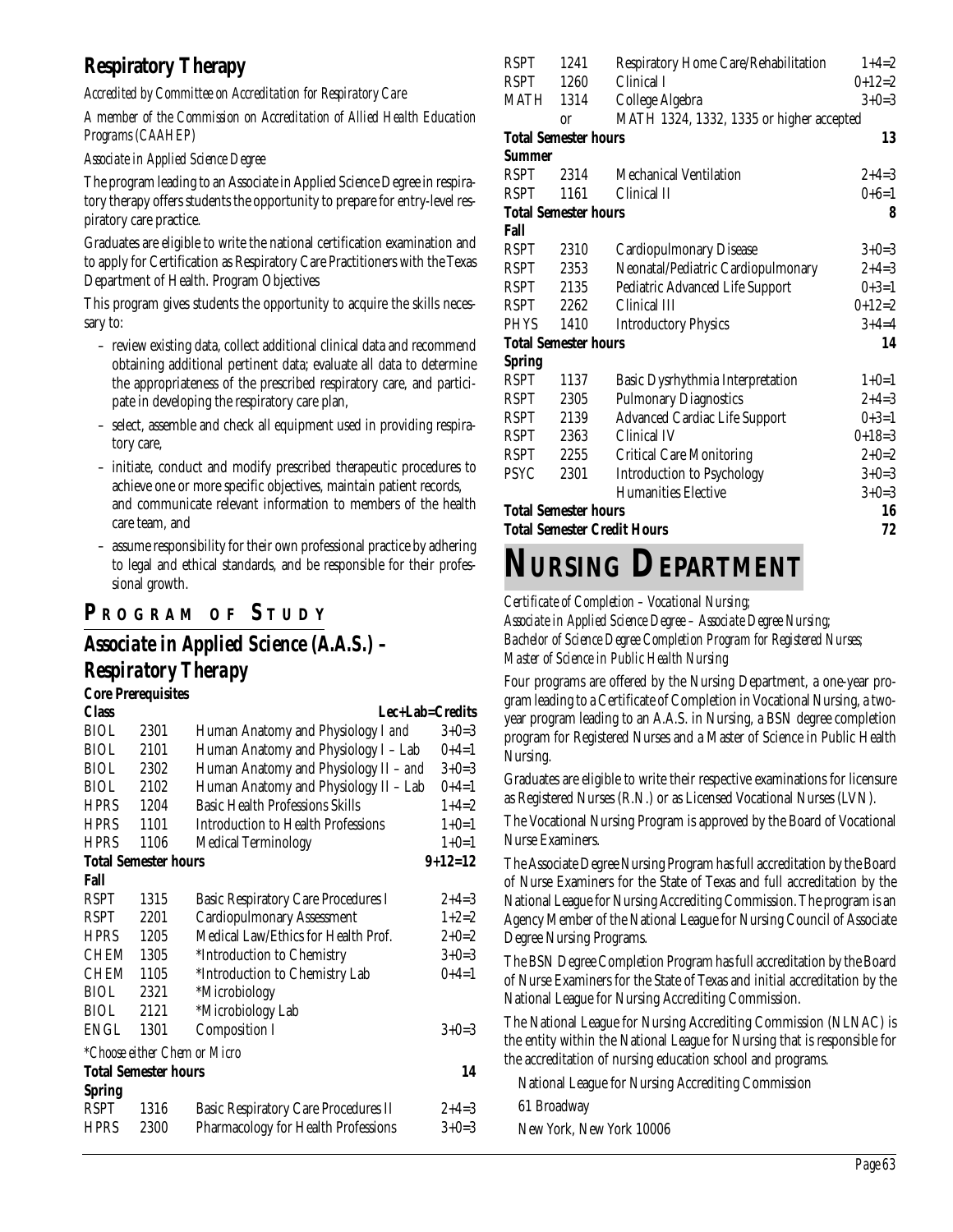Telephone (800) 669-1656 Extension 153 or (212) 363-5555 Ext. 153 Fax (212) 812-0390

Website: www.nlnac.org

### **Vocational Nursing**

#### *Approved by the Texas State Board of Vocational Nurse Examiners*

After completing the Vocational Nursing Program, students will receive a Certificate of Proficiency and qualify to take the State Board Examination. The License in Vocational Nursing is issued by the Board of Vocational Nurse Examiners.

Students who want to enter the Vocational Nursing Program should contact the Program Director.

#### **Admission Requirements**

Students must take the following courses before entering the VN Program.

- HPRS 1101 Introduction to Health Professions
- HPRS 1106 Medical Terminology
- **•** HPRS 1204 Basic Health Professions

Students who wish to enroll in the V.N. program must submit the following to the V.N. Director:

- Completed Application for the VN Program
- Three letters of reference
- Official high school transcripts/GED score sheet and college transcripts
- Copies of TASP and NET scores
- One page narrative indicating why nursing has been chosen as a career and why the choice is to become an L.V.N. (should be handwritten by applicant)
- Chronological history of last three years (begin with this year) indicating employment, school and community activities, etc.
- Outline of any nursing or allied health **volunteer** work in related field indicating dates, job titles and duties.

Applicants must satisfy all pre-entrance requirements to be eligible for the program. Details about pre-entrance requirements are available from the Vocational Nursing Office in Rusteberg #167.

Students must pass every course they take in the program with at least a C, a score of 75 in the vocational nursing program.

The Vocational Nursing Department has two programs starting twice a year – one in August and one in January.

Upon acceptance into the program the applicant is responsible for obtaining CPR certification. Students must also obtain a Hepatitis B Vaccine as part of their physical examination prior to the first nursing class. Students must also carry their own health insurance.

#### **Program Objectives**

Upon completion of the program, the graduate Vocational Nurse will be able to:

- Collaborate effectively with clients, families, health care tam, and community resources to provide holistic care.
- Assist in the formulation of a systematic problem-solving approach to deliver basic nursing care to clients and implement approaches within ethical-legal limitations.
- Assist in the coordination of patient care as a member of the health

care team within the organizational framework of a structured health care setting.

– Assume responsibility as a member of the nursing profession by demonstrating accountability for practice, promoting the practice of vocational nursing and participating in health promotion.

## **P R OGRAM O F S TUDY**

## *Certificate of Proficiency – Vocational Nursing August to August Program*

Prerequisite School of Health Science Core Courses

|                                      |                                                     | <b>Credit hours</b>     |
|--------------------------------------|-----------------------------------------------------|-------------------------|
| <b>HPRS 1101</b>                     | <b>Introduction to Health Professions</b>           | 1                       |
| <b>HPRS 1106</b>                     | <b>Medical Terminology</b>                          | $\mathbf{1}$            |
| <b>HPRS 1204</b>                     | <b>Basic Health Profession Skills</b>               | $\overline{2}$          |
| Totals                               |                                                     | 4 hours                 |
| <b>Level I: Fall Semester</b>        |                                                     |                         |
| <b>VNSG 1304</b>                     | <b>Foundations of Nursing I</b>                     | 3                       |
| <b>VNSG 1420</b>                     | Anatomy & Physiology for Allied Health              | 4                       |
| <b>VNSG 1226</b>                     | Gerontology                                         | $\boldsymbol{2}$        |
| <b>VNSG 1502</b>                     | <b>Applied Nursing Skills I</b>                     | $\overline{5}$          |
| <b>VNSG 1227</b>                     | <b>Essentials of Medication Administration</b>      | $\overline{c}$          |
| <b>VNSG 1460</b>                     | Clinical I                                          | $\overline{\mathbf{4}}$ |
| Totals                               |                                                     | 20 hours                |
| <b>Level II: Spring Semester</b>     |                                                     |                         |
| <b>VNSG 1330</b>                     | Maternal-Neonatal Nursing                           | 3                       |
| <b>VNSG 1261</b>                     | Clinical II                                         | $\boldsymbol{2}$        |
| <b>VNSG 1334</b>                     | Pediatrics                                          | 3                       |
| <b>VNSG 1262</b>                     | Clinical III                                        | $\boldsymbol{2}$        |
| <b>VNSG 1429</b>                     | Medical/Surgical Nursing I                          | $\overline{4}$          |
| <b>VNSG 1231</b>                     | Pharmacology                                        | $\overline{\mathbf{2}}$ |
| VNSG 2461                            | Clinical IV                                         | $\overline{4}$          |
| Totals                               |                                                     | 20 hours                |
| <b>Level III: Summer I</b>           |                                                     |                         |
| <b>VNSG 1432</b>                     | Medical/Surgical Nursing II                         | 4                       |
| <b>VNSG 2362</b>                     | Clinical V                                          | 3                       |
| Totals                               |                                                     | 7 hours                 |
| <b>Level III: Summer II</b>          |                                                     |                         |
| <b>VNSG 1138</b>                     | <b>Mental Illness</b>                               | $\mathbf{1}$            |
| <b>VNSG 1219</b>                     | <b>Professional Development</b>                     | $\boldsymbol{2}$        |
| <b>VNSG 2363</b>                     | Clinical VI                                         | 3                       |
| Totals                               | 6 hours                                             |                         |
|                                      | Total Number of hours Required - Vocational Nursing | 57 hours                |
| <b>Total Theory Curriculum hours</b> |                                                     | 624                     |
| <b>Total Clinical</b>                |                                                     | 864                     |
| <b>Total Curriculum</b>              |                                                     | 1488                    |
|                                      |                                                     |                         |

#### *Certificate of Proficiency – Vocational Nursing January to December Program*

**Prerequisite School of Health Science Core Courses**

|                                 |                                        | <b>Credit hours</b> |
|---------------------------------|----------------------------------------|---------------------|
| HPRS 1101                       | Introduction to Health Professions     |                     |
| HPRS 1106                       | <b>Medical Terminology</b>             |                     |
| HPRS 1204                       | <b>Basic Health Profession Skills</b>  |                     |
| Totals                          |                                        | 4 hours             |
| <b>Level I: Spring Semester</b> |                                        |                     |
| <b>VNSG 1304</b>                | <b>Foundations of Nursing I</b>        | 3                   |
| <b>VNSG 1420</b>                | Anatomy & Physiology for Allied Health | 4                   |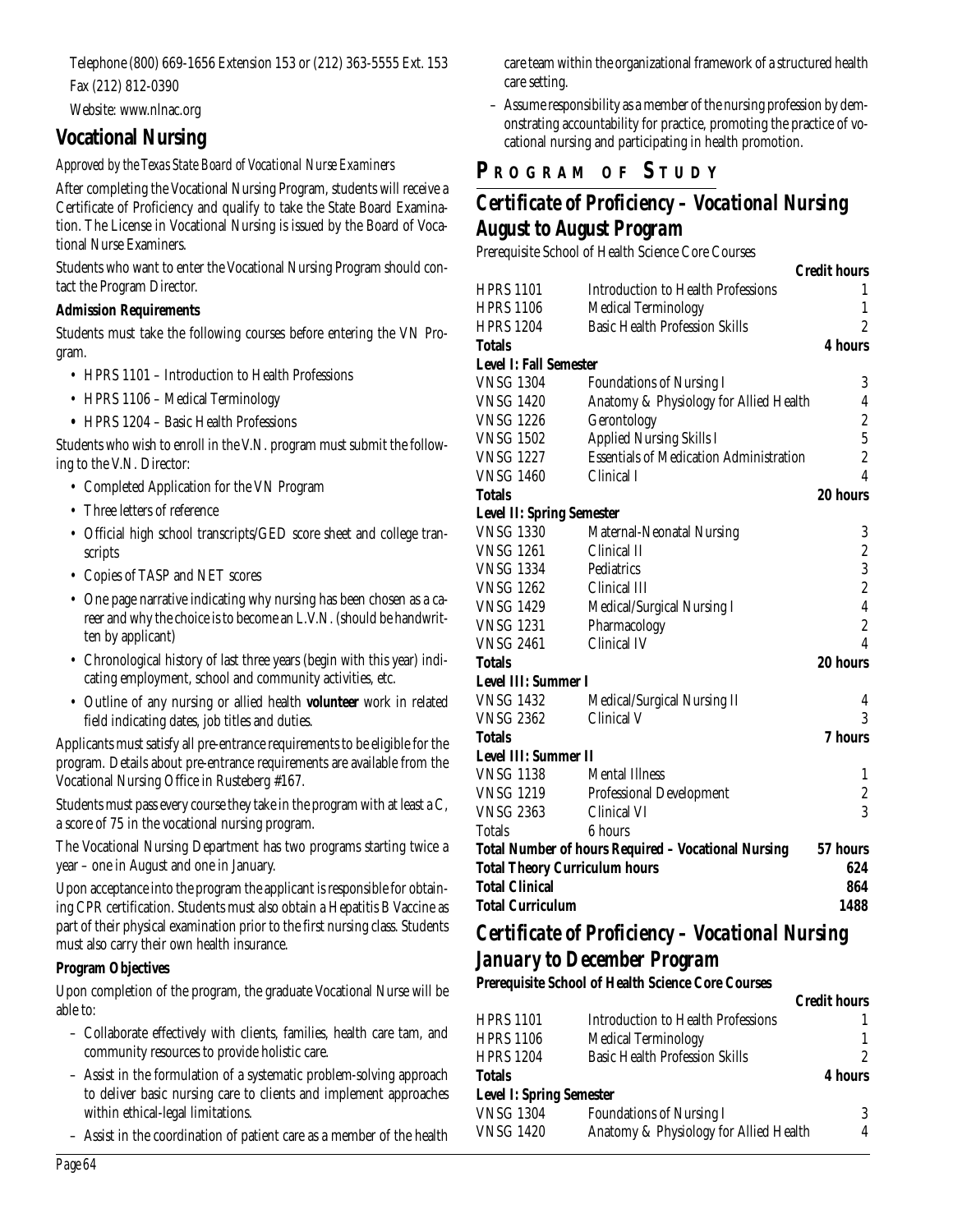| <b>VNSG 1226</b>                     | Gerontology                                                | $\overline{c}$ |
|--------------------------------------|------------------------------------------------------------|----------------|
| <b>VNSG 1502</b>                     | <b>Applied Nursing Skills I</b>                            | $\overline{5}$ |
| <b>VNSG 1227</b>                     | <b>Essentials of Medication Administration</b>             | $\overline{c}$ |
| <b>VNSG 1460</b>                     | Clinical I                                                 | $\overline{4}$ |
| <b>Totals</b>                        |                                                            | 20 hours       |
| <b>Level II: Summer I</b>            |                                                            |                |
| <b>VNSG 1231</b>                     | Pharmacology                                               | $\overline{c}$ |
| <b>VNSG 1330</b>                     | Maternal-Neonatal Nursing                                  | 3              |
| <b>VNSG 1261</b>                     | Clinical II                                                | $\overline{2}$ |
| <b>Totals</b>                        |                                                            | 7 hours        |
| Level II: Summer II                  |                                                            |                |
| <b>VNSG 1429</b>                     | Medical/Surgical Nursing I                                 |                |
| <b>VNSG 2461</b>                     | Clinical IV                                                | 4              |
| <b>Totals</b>                        |                                                            | 8 hours        |
| <b>Level III: Fall Semester</b>      |                                                            |                |
| <b>VNSG 1334</b>                     | Pediatrics                                                 | 3              |
| <b>VNSG 1262</b>                     | Clinical III                                               | $\overline{c}$ |
| <b>VNSG 1432</b>                     | Medical/Surgical Nursing II                                | $\overline{4}$ |
| <b>VNSG 2362</b>                     | Clinical V                                                 | 3              |
| <b>VNSG 1138</b>                     | <b>Mental Illness</b>                                      | $\mathbf{1}$   |
| <b>VNSG 1219</b>                     | <b>Professional Development</b>                            | $\overline{c}$ |
| <b>VNSG 2363</b>                     | Clinical VI                                                | 3              |
| <b>Totals</b>                        |                                                            | 18 hours       |
|                                      | <b>Total Number of hours Required - Vocational Nursing</b> | 57 hours       |
| <b>Total Theory Curriculum hours</b> |                                                            | 624            |
| <b>Total Clinical</b>                |                                                            | 864            |
| <b>Total Curriculum</b>              |                                                            | 1488           |
|                                      |                                                            |                |

## **Associate Degree Nursing**

In accordance with the statement of purpose and the philosophy of the Associate Degree Nursing program, the two-year curriculum aims to provide students with the background to be responsible beginning practitioners of nursing who can give direct nursing care to clients in a variety of health care settings. Students who want to enter the Associate Degree Nursing (A.D.N.) program should contact the Director for details at least nine months before the anticipated date of entry. In order to be accepted into the program, applicants must satisfy the specific requirements for admission. Satisfactory completion (90% or higher) of a capstone examination administered during the last semester of the program is required prior to completion of the program to be eligible for graduation from the Associate Degree Nursing Program. Upon graduation from the ADN Program, the graduate is eligible to take the National Council Licensure Examination (NCLEX-RN) to obtain licensure as a registered nurse.

The program may be completed within two years. A minimum grade of "C," which is a score of 74.5 in the A.D.N. program (as prescribed by the A.D.N. Student Guidelines), must be obtained in each course required in the degree plan for an Associate Degree in Nursing. To receive a satisfactory grade in any nursing course, students must show this ability to apply nursing theory to clinical performance.

The HESI Pre-Entrance Exam is a prerequisite to enter the ADN Program.

Upon acceptance into the program the applicant is responsible for obtaining CPR - Health Provider certification. Students must also obtain Hepatitis B Vaccine as part of their physical examination prior to the first nursing class. Students must also carry their own health insurance.

## **Eligibility to Take NCLEX-RN Examination**

The Board of Nurse Examiners has identified certain circumstances that may render a potential candidate ineligible for licensure as a registered nurse in the State of Texas. The Board provides individuals with the opportunity to petition the Board for a Declaratory Order as to their eligibility in accordance with Article 301.257 of the Nursing Practice Act.

If you are required to answer "YES" to any of the following questions please request a Declaratory Order Petition in writing by contacting the Education/Examination Department, Board of Nurse Examiners for the State of Texas, P.O. Box 430, Austin, Texas 78767-0430. Processing your Petition may take 6 to 12 month, or longer, after you provide all required documentation and depending on you circumstance. Once all requested documents have been received, you will be notified that the Petition has been transferred to the Enforcement Department for review.

1. Have you ever been denied licensure by any licensing/certifying authority in any country, state, or province?

2. Have you ever had disciplinary action taken against you by any licensing/certifying authority in any country, state or province?

3. Have you ever been convicted of a crime other than a minor traffic violation?

4. Have you been diagnosed with or treated or hospitalized in the past five (5) years for antisocial personality disorder, or borderline personality disorder. (You may answer "no" if you have completed and/or are in compliance with TPAPN for mental illness.)

5. Have you been addicted or treated for the use of alcohol or any other drug within the past five (5) years? (You may answer "no" if you have completed and/or are in compliance with TPAPN for substance abuse.)

6. Has this Board ever issued you any order concerning your eligibility for examination or licensure or have you ever received a proposal of ineligibility?

Students that have obtained a Declaratory Order Petition must notify the Director and inform them of the outcome of their petition.

### **Essential Eligibility Requirements For Professional Nursing Students' Participation In Clinical Practice**

The Associate Degree Nursing Applicant and/or student would be considered ineligible to participate in the Associate Degree Nursing Program when his/her physical, emotional, and/or intellectual disability and/or incapacitated state:

1. Hinders the student from being able to achieve the cognitive knowledge and/or dexterous skills required for the Associate Degree Nursing student nurse and expected of the Registered Nurse in the performance of the functions of which he/she is preparing to be employed.

2. Creates a potential health hazard to the student and/or recipient of health care services by the respective student.

It assumed that a student will independently be able to:

1. Functionally use the senses of vision, hearing, smell and touch with or without technical (mechanical) compensation. Observe a patient accurately at a distance and close at hand. Observation necessitates the functional use of the sense of vision and somatic sensation. It is enhanced by the functional use of the sense of smell.

2. Execute functional psychomotor activities to provide general nursing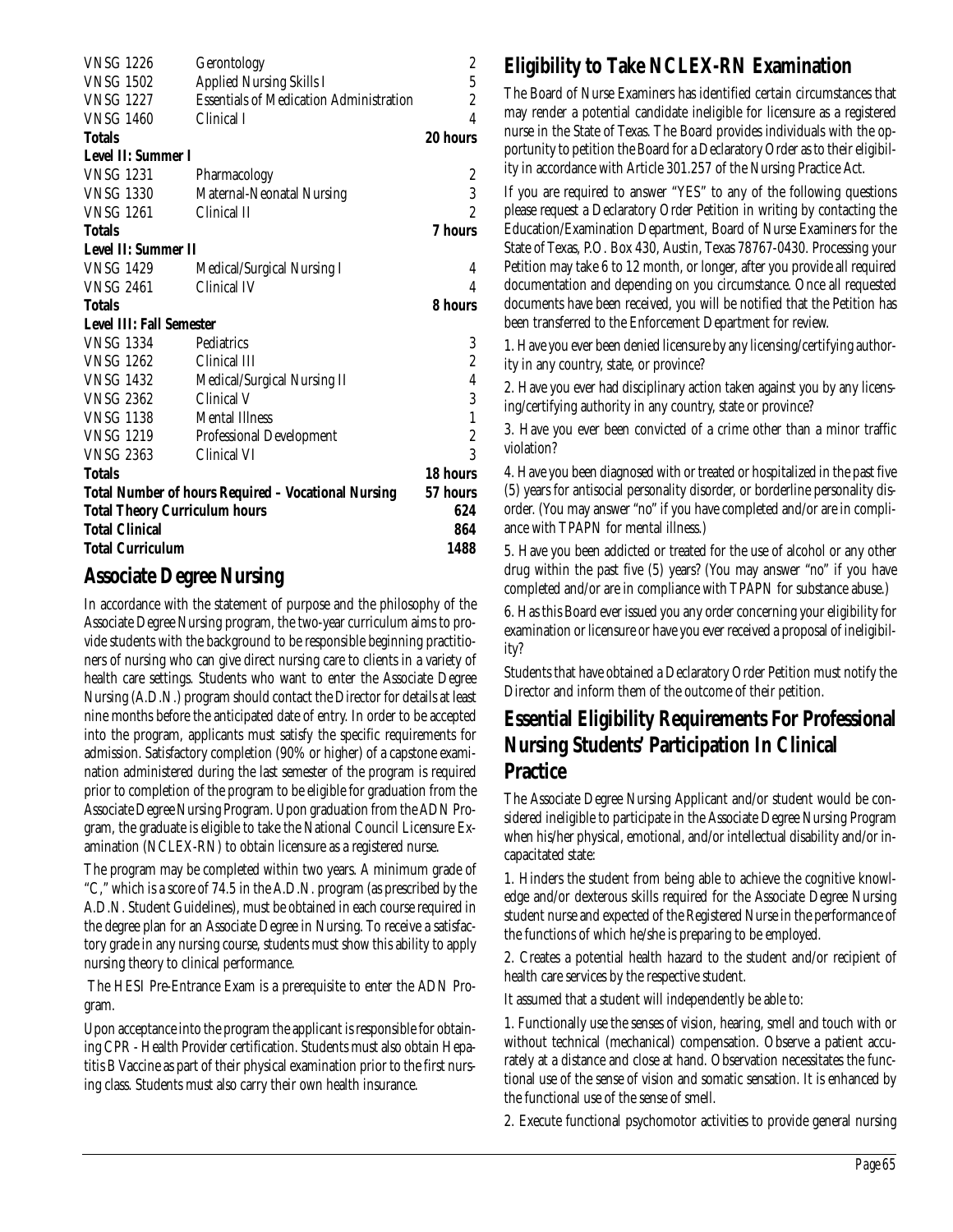care and emergency treatment. Such actions require coordination of both gross and fine muscular movements, equilibrium and functional use of the senses of touch and vision.

3. Hear, observe and speak to patients in order to elicit information, describe changes in mood, activity and posture, and perceive non-verbal communications. A student must be able to communicate with patients and others effectively and with sensitivity. Communication includes not only speech but also reading and writing.

4. Utilize intellectual abilities, exercise responsible judgment and complete task. Comprehend three-dimensional relationships and understand the spatial relationships of structures.

5. Demonstrate the emotional health required for full utilization of intellectual abilities and exercise of good judgment. The student must be able to promptly complete all responsibilities attendant to the care of the patients, families, and groups from a variety of social, emotion, cultural, and intellectual backgrounds and develop mature, sensitive and effective relationships with them. A student must be able to tolerate physically taxing workloads and function effectively under stress. The student must be able to adapt to changing environments, display flexibility and learn to function in the face of uncertainties inherent in the clinical problems of many patients. Compassion, integrity, concern, other interpersonal skills, interest and motivation are all personal qualities that will be assessed during admission and the educational process. A student who cannot function in any of the abilities mentioned above may receive individual consideration for admission or retention. For consideration, request must be submitted to the Director.

ADA Guidelines apply to all qualified disabled persons. A qualified disabled person is a person with a disability who, with or without reasonable modifications to rules, policies, or practices, the removal of architectural, communication, or transportation barriers, or the provision of auxiliary aids and services, meets the essential eligibility requirements for the receipt of services, or the participation in programs or activities provide by a public entity and who can perform the "essential eligibility requirements" of the position. Any student who, because of a disabling condition, may require some special arrangements in order to meet course requirements should contact the Director as soon as possible to make necessary accommodations. Students should be prepared to present a disability verification form from their physician and update that information periodically.

## **Health Requirements**

A current health assessment, physical examine, and up-to-date immunization record are required prior to entering the program. Immunizations include Measles/Mumps/Rubella (MMR – or confirmation of Immunity/ protective titer), Tetanus/Diphtheria (TD – Immunization received within the last 10 years), Tuberculin Test (PPD – administered and read within the last 12 month) and Hepatitis B Series (or confirmation of Immunity/ protective titer).

Prior to starting the program, the student must provide documentation of current C.P.R.-Health Provider level.

Students are required to carry health and professional liability insurance. Students needing health insurance may obtain information in the Student Health Services Office. Professional liability insurance coverage in at least a minimum amount of \$1 million limit each claim and \$3 million aggregate is required. Cost for the professional liability insurance in included in the fees paid during each fall semester. The professional liability insurance is only applicable to students in their student role, not in their employment role.

## *Associate Degree Nursing Program*

#### **Educational Objective**

Upon completion of the program the graduate will:

#### **Provider of Care:**

- 1. Analyze scientific principles from the biological, psychological, and social sciences and caring concepts to provide personalized care to individuals or a group of clients and their families in meeting their basic human needs.
- 2. Analyze how basic human needs of individuals or a group of clients and their families throughout the life span are affected by alterations in homeostasis.
- 3. Develop a long-term plan of care for individuals or a group of clients and their families to assist them in meeting their needs for the promotion, maintenance and/or restoration of health along the wellnessillness continuum throughout the life span.
- 4. Organize the care of an individual or a group of clients and their families using information from current literature, critical thinking and the nursing process.
- 5. Use legal standards and ethical principles in caring for individuals or a group of clients and their families.
- 6. Implement nursing strategies specific to meeting the needs of culturally diverse clients and their families in a variety of health car settings.
- 7. Demonstrate competence in the performance of the functions and roles of the nurse in providing care for individuals or a group of clients and their families.
- 8. Evaluate the response to therapeutic interventions of an individual or a group of clients and their families throughout the life span.
- 9. Evaluate the effectiveness of therapeutic communication techniques used with individuals or a group of clients and their families.
- 10. Evaluate the effectiveness of health teaching of individuals or a group of clients and their families with complex health care needs to promote an optimal level of wellness.
- 11. Employ management concepts in delegating and supervising other nursing team members in the provision of care to an individual or a group of clients and their families.

#### **Coordinator of Care:**

- 1. Organize the collaboration with other health care team members in the provision of quality health care.
- 2. Develop a plan of care that includes referrals to appropriate institutional and/or community resources to meet the health needs of individuals or a group of clients and their families.
- 3. Evaluate and revise the management of human material and technical resources in the provision of quality health care for an individual or a group of clients and their families.
- 4. Evaluate the effectiveness of principles of leadership and management used within the organizational framework of a variety of health care settings.
- 5. Evaluate the effectiveness of communication in collaborating with other member of the health care team to coordinate care of an individual or a group of clients and their families.
- 6. Evaluate, in collaboration with other members of the health care team,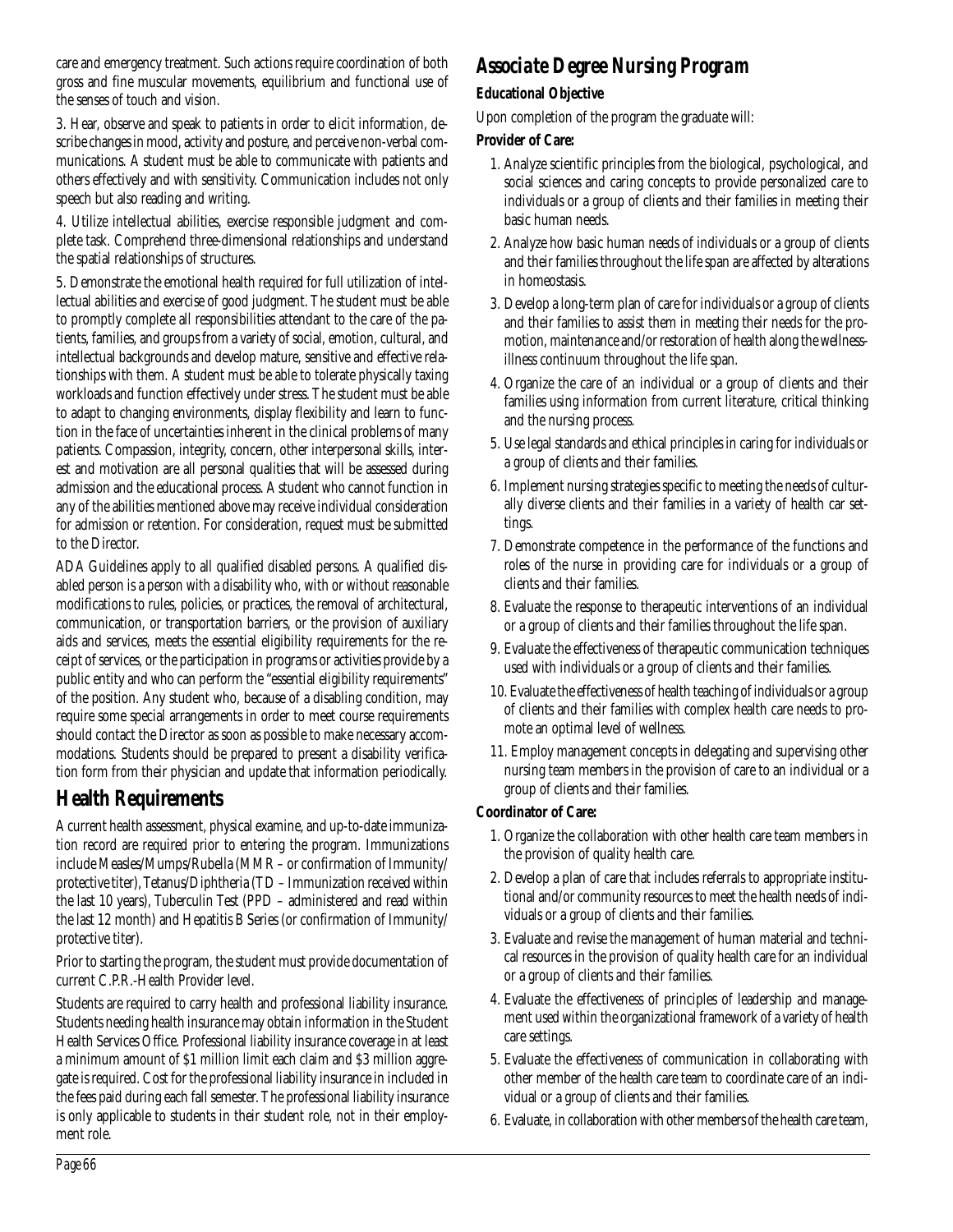the effectiveness of teaching plans for an individual or a group of clients and their families.

#### **Member of a Profession**

- 1. Evaluate the effectiveness and revise the activities related to client advocacy used in the provision of quality health care for a group of clients and their families.
- 2. Evaluate own professional accountability during the transition process from student to graduate nurse.
- 3. Design a plan for continuing educational activities and contributions to the advancement of nursing practice after graduation.
- 4. Develop a continuing education plan for maintaining personal professional competency.
- 5. Maintain professional standards of practice by reporting any practice of nursing that violates the Nursing Practice Act and /or jeopardizes client safety.

Enclosed you will find other information for this program. The admission criteria listed in the brochure must be completed and received by May 15 of the year in which you desire to be considered for admission. Admission into the Associate Degree Nursing Program is the sole responsibility of the Department of Nursing through the selection and concurrence of its Admission Committee. Applications will be accepted after January 1 of the admission year and will continue to be accepted until the class is filled. It is the responsibility of the applicant to assure that the ADN Program has received ALL required and relevant information prior to student selection activities.

The Admissions Committee will send letters of notification following review of applications. The letter of notification will describe the applicant as: 1) offered admission, 2) denied admission (reason stated), or 3) assigned as an alternate (to be among those considered in the event openings develop in the entering class). In the event an applicant is not admitted, the applicant may visit with the Director of the program to determine how to improve their application status for admission into a future class.

#### **Admission Requirements**

Students who want to enroll in the A.D.N. program must submit the following to the A.D.N. Director:

- 1. Application to the Nursing Department
- 2. High school transcript or G.E.D. score.
- 3. ACT test scores a score of 18 on the Composite, Reading and English sections is required or 30 hours of college credit -
- that includes: Anatomy & Physiology I and II, Microbiology and lab, Composition I and College Math
- plus: a college GPA of 2.5
- 4. All college transcripts.
- 5. Three letters of recommendation.
- 6. A college grade point average of 2.5 or high school average of 85 is required.

In order to be more competitive in the application process, you may find it helpful to have completed Math, English, Anatomy and Physiology I and II, and Microbiology and lab prior to application. Preference will be given to those applicants who have completed these courses, and who have 30 credit hours in college, and who have a 2.5 GPA.

## **P R OGRAM O F S TUDY**

## *Associate in Applied Science (A.A.S.) –A ssociate Degree Nursing*

|                      |                           | <b>Credit hours</b>                                     |                         |
|----------------------|---------------------------|---------------------------------------------------------|-------------------------|
| Nursing              |                           |                                                         | 40                      |
|                      | <b>General Education</b>  |                                                         | 30                      |
|                      |                           | Total number of hours required                          | 70                      |
| Freshman Year        |                           |                                                         |                         |
|                      | <b>First Summer Term</b>  |                                                         |                         |
| BIOL                 | 2301                      | Anatomy and Physiology I                                | 3                       |
| BIOL                 | 2101                      | Anatomy and Physiology Lab I                            | 1                       |
| MATH                 | 1314                      | College Algebra, or                                     | 3                       |
| MATH                 | 1332                      | Math for Liberal Arts                                   |                         |
| Total                |                           |                                                         | 7                       |
|                      | <b>Second Summer Term</b> |                                                         |                         |
| BIOL                 | 2302                      | Anatomy and Physiology II                               | 3                       |
| BIOL                 | 2102                      | Anatomy and Physiology Lab II                           | $\mathbf{1}$            |
| PSYC                 | 2301                      | <b>Introduction to Psychology</b>                       | $\overline{3}$          |
| Total                |                           |                                                         | 7                       |
| <b>Fall Semester</b> |                           |                                                         |                         |
| RNSG                 | 1108                      | Dosage Calculation for Nursing                          | 1                       |
| RNSG                 | 1205                      | <b>Nursing Skills</b>                                   | $\overline{\mathbf{c}}$ |
| RNSG                 | 1215                      | <b>Health Assessment</b>                                | $\boldsymbol{2}$        |
| RNSG                 | 1413                      | <b>Foundations for Nursing Practices</b>                | $\overline{4}$          |
| RNSG                 | 1260                      | Clinical: Nursing RN: Foundations for Nursing           |                         |
|                      |                           | Practices                                               | $\boldsymbol{2}$        |
| Total:               |                           |                                                         | 11                      |
| Spring Semester      |                           |                                                         |                         |
| RNSG                 | 1301                      | Pharmacology                                            | 3                       |
| RNSG                 | 1210                      | <b>Introduction to Community-Based Nursing</b>          | $\boldsymbol{2}$        |
| RNSG                 | 1231                      | Principles of Clinical Decision Making                  | $\overline{c}$          |
| RNSG                 | 1247                      | <b>Concepts of Decision Making</b>                      | $\overline{c}$          |
| RNSG                 | 2260                      | Clinical: Nursing RN: Principles and Concepts of        |                         |
|                      |                           | <b>Decision Making</b>                                  | 2                       |
| PSYC                 | 2314                      | Human Growth and Development                            | 3                       |
| Total                |                           |                                                         | 14                      |
| Sophomore Year       |                           |                                                         |                         |
|                      | Summer Sessions           | <b>Credit hours</b>                                     |                         |
| BIOL                 | 2321                      | Microbiology                                            | 3                       |
| BIOL                 | 2121                      | Microbiology Lab                                        | 1                       |
| <b>RNSG</b>          | 2213                      | Mental Health-Nursing                                   | $\boldsymbol{2}$        |
| RNSG                 | 2163                      | Clinical: Nursing RN: Mental Health Nursing             | 1                       |
| Total                |                           |                                                         | 7                       |
| <b>Fall Semester</b> |                           |                                                         |                         |
| SPCH                 | 1318                      | <b>Interpersonal Communications</b>                     | 3                       |
| ENGL                 | 1301                      | <b>Composition I</b>                                    | 3                       |
| RNSG                 | 2161                      | Clinical: Nursing RN: Care of the                       |                         |
|                      |                           | <b>Childbearing Family</b>                              | 1                       |
| PRNR                 | 2201                      | Care of Children and Families                           | 2                       |
| RNSG                 | 2162                      | Clinical: Nursing RN: Care of Children                  |                         |
|                      |                           | and Families                                            | 1                       |
| Total                |                           |                                                         | 12                      |
| Spring Semester      |                           |                                                         |                         |
| RNSG                 | 2404                      | Care of Client with Complex Health<br><b>Care Needs</b> |                         |
| RNSG                 | 2360                      | Clinical: Nursing RN: Care of the Client                | 4                       |
|                      |                           |                                                         |                         |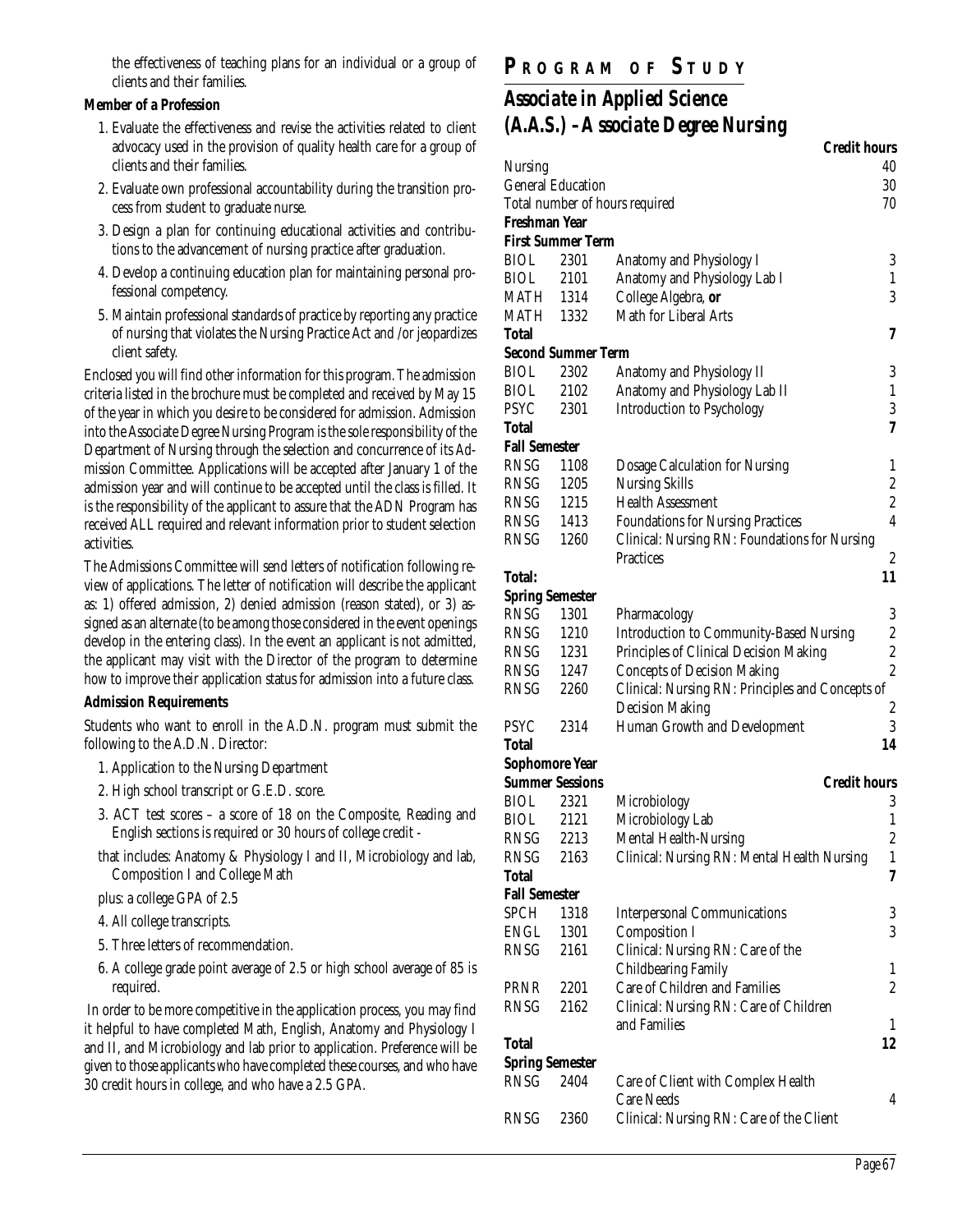|              |      | with Complex Health Care Needs               |    |
|--------------|------|----------------------------------------------|----|
| RNSG         | 2131 | Management of Client Care                    |    |
| <b>RNSG</b>  | 2166 | Practicum                                    |    |
|              |      | Humanities Elective (Art, Music, Philosophy) | 3  |
| <b>Total</b> |      |                                              | 12 |

*\*All science courses more than 10 years old at time of acceptance into the program must be repeated*

## **Advanced Placement Track**

This track offers Licensed Vocational Nurses advanced placement into the Associate Degree Nursing Program.

#### **Admission Criteria**

Licensed vocational nurses seeking advanced placement in the A.D.N. program must submit the following to the A.D.N. Director:

- 1. Application to the Nursing Department
- 2. High school transcript or G.E.D. score
- 3. A.C.T. test scores a score of 18 on the Composite, Reading and English sections of the A.C.T. is required

or 30 hours of college credit -

that includes: Anatomy & Physiology I and II, Microbiology and lab, Composition I and College Math

plus: a college GPA of 2.5

- 4. All college transcripts
- 5. Three letters of recommendation
- 6. Copy of LVN License

Complete application packets must be received before May 15 of each year to be considered by the Admissions Committee for the next class. A college G.P.A. of 2.5 or high school average of 85 is required.

#### **Prerequisites:**

• Applicants must pass BIOL 2301, 2101, 2302, 2102, 2321, 2121 and PSYC 2314, 2301, and MATH 1313 or 1332, and ENGL 1301. These courses should be taken before the transition course. SPCH 1318 should be taken concurrently with RNSG 2307.

LVN Students who are accepted into the program must validate their knowledge of medication math in the course RNSG 2307: Transition To Associate Degree Nursing offered during the fall semester. Students who do not pass the transition course or withdraw while failing may not repeat the course but will be eligible to apply to the basic program.

#### **Progression**

- 1. After successfully completing the transition course, students receive 22 semester hours credit. The transition course and associated clinical courses carry the value of six semester hours.
- 2. Students will articulate with the A.D.N. basic program students to begin Level III nursing courses in the spring.
- 3. The same progression policies for the generic A.D.N. student will apply to students receiving advanced placement.
- 4. Students must take and pass Level II HESI exam(s) during RNSG 2307 and make 85% or above. Remediation is mandatory if score is below 85%.

## **P R OGRAM O F S TUDY**

## *Associate in Applied Science– LVN Advanced Placement Track (Leading to Associate Degree Nursing)*

Science courses more than 10 years old at time of acceptance into the program must be repeated.

#### **LVN-RN Advanced Placement Admission Prerequisites**

| <b>Total number of hours required</b> |      |                                                                | 49 hours            |
|---------------------------------------|------|----------------------------------------------------------------|---------------------|
| Total                                 |      |                                                                | 12                  |
|                                       |      | English-2000 Level or above.)                                  | 3                   |
|                                       |      | Humanities Elective (Art, Music, Philosophy, Foreign Language, |                     |
| RNSG                                  | 2166 | Practicum                                                      | 1                   |
| RNSG                                  | 2121 | Management of Client Care                                      | 1                   |
|                                       |      | with Complex Health Care Needs                                 | 3                   |
| RNSG                                  | 2360 | Clinical: Nursing RN: Care of the Client                       |                     |
|                                       |      | <b>Health Care Needs</b>                                       | 4                   |
| RNSG                                  | 2414 | Care of the Client with Complex                                |                     |
| <b>Spring Semester</b>                |      |                                                                | <b>Credit hours</b> |
| SPCH                                  | 1318 | <b>Interpersonal Communications</b>                            | 3                   |
|                                       |      | to Associate Degree Nursing                                    | 3                   |
| RNSG                                  | 2361 | Clinical: Nursing RN: Transition                               |                     |
| RNSG                                  | 2307 | <b>Transition to Associate Degree Nursing</b>                  | 3                   |
| RNSG                                  | 1210 | <b>Community-Based Nursing</b>                                 | 3                   |
| <b>Fall Semester</b>                  |      |                                                                | <b>Credit hours</b> |
| PSYC                                  | 2314 | Human Growth and Development                                   | 3                   |
| ENGL                                  | 1301 | <b>Composition I</b>                                           | $\overline{3}$      |
| BIOL                                  | 2121 | Microbiology Lab                                               | $\mathbf{1}$        |
| <b>BIOL</b>                           | 2321 | Microbiology                                                   | 3                   |
| PSYC                                  | 2301 | <b>Introduction to Psychology</b>                              | 3                   |
| BIOL                                  | 2102 | Anatomy and Physiology Lab II                                  | 1                   |
| BIOL                                  | 2302 | Anatomy and Physiology II                                      | $\overline{3}$      |
| MATH                                  | 1332 | Math for Liberal Arts                                          | $\boldsymbol{3}$    |
| BIOL                                  | 2101 | Anatomy and Physiology Lab I                                   | 1                   |
| BIOL                                  | 2301 | Anatomy and Physiology I                                       | 3                   |

Science courses more than 10 years old at time of acceptance into the program must be repeated.

*\*Upon satisfactory completion of RNSG 2307 and RNSG 2461, the LVN Transition student will receive 22 semester credit hours for all the First and Second Level Nursing Courses.*

#### **Credit Hour Summary**

| Total                    | 48 |
|--------------------------|----|
| <b>General Education</b> | 30 |
| Nursing                  | 18 |

### **Bachelor's Degree Completion Program For Registered Nurses**

#### *Bachelor of Science in Nursing*

The Bachelor of Science in Nursing Degree Completion Program for Registered Nurses curriculum is designed to utilize and build upon previous education, nursing and life experiences, abilities and special interests of the registered nurse student. The purpose of the program is to enhance the development of self-directed and innovative RN students and help build in them the courage, desire, and dedication to use knowledge for their own well-being and for the general welfare of society. The program will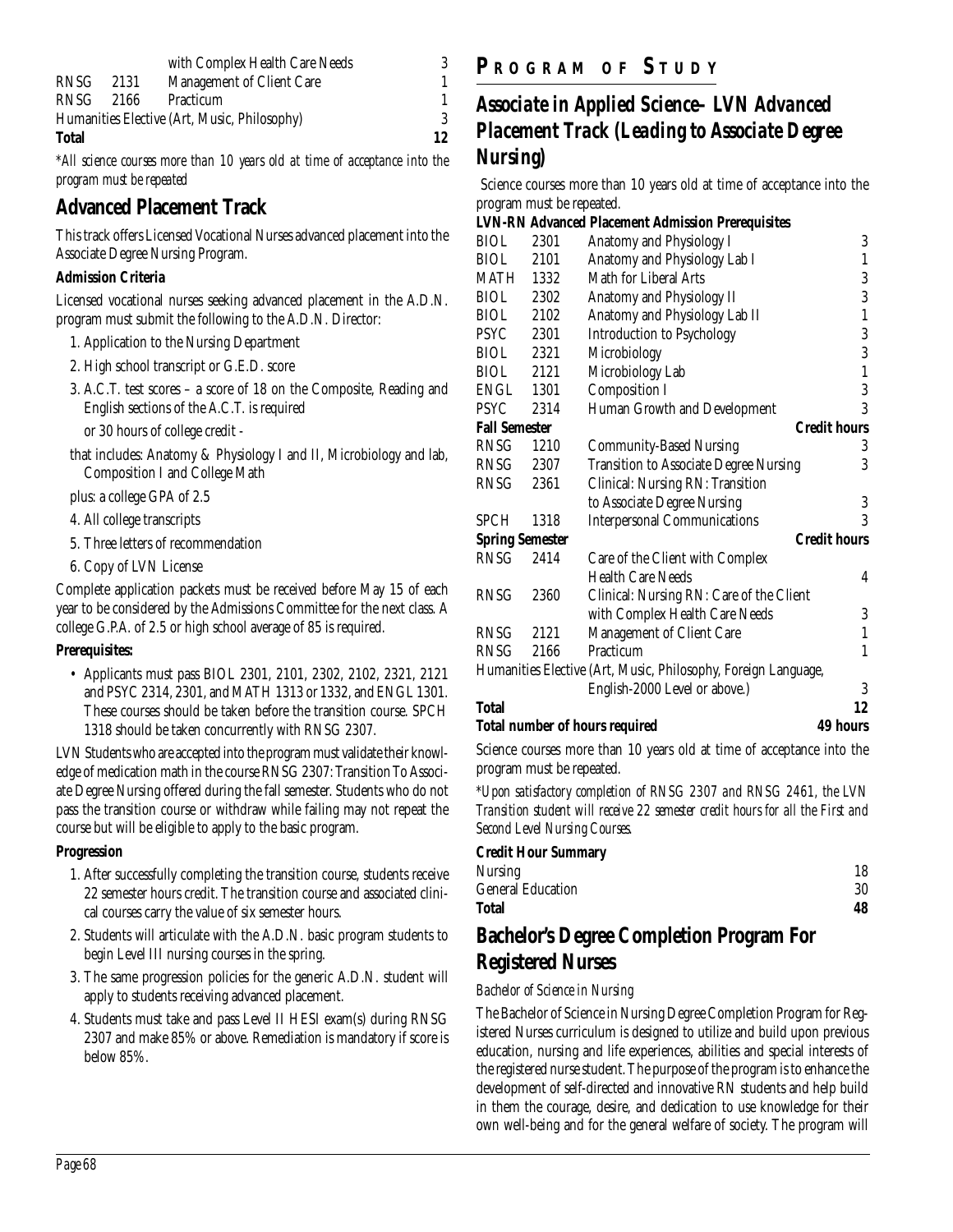also prepare graduates for entry into graduate nursing education.

The program offers full-time status that is to be completed in 1 1/2 years and part-time status that is to be completed in 2 1/2 years. The first four nursing courses are offered by written and clinical examination only. The courses are tested by the National League for Nursing Mobility Profile II Examinations. Graduates from a National League for Nursing accredited diploma or associate degree program who meet the criteria of the Texas Nursing Articulation Model will receive 23 semester credit hours Advanced Placement upon successful completion of eight hours of nursing credits.

The BSN Degree Completion Program has full accreditation by the Board of Nurse Examiners for the State of Texas and initial accreditation by the National League for Nursing Accrediting Commission. The BSN Degree Completion Program is a member of the National League for Nursing Council of Baccalaureate and Higher Degree Programs in Nursing. The National League for Nursing Accrediting Commission is the entity within the National League for Nursing that is responsible for the accrediting of nursing education schools and programs.

National League for Nursing Accrediting Commission

61 Broadway

New York, NY 10006

(800) 669-1656 Ext. 153

## *Educational Objectives*

By the end of the program, the RN student will have been given the opportunity to:

- synthesize knowledge from the physical and behavioral sciences, as well as the humanities and fine arts, to be utilized as a source for making professional nursing practice decisions;
- utilize the research process as a basis for improving the quality of care related to beliefs, customs and health practices of various cultural groups
- promote and maintain optimum health of clients, their families, aggregates, communities and society;
- utilize the nursing process in a collaborative manner to perform therapeutic nursing interventions with clients, their families, aggregates, communities, and society in any multicultural setting within and outside the health care delivery system;
- utilize leadership and management principles in assessing, planning, providing, directing, controlling, and evaluating health care implemented by self and others;
- communicate effectively with emphasis on health promotion and teaching in the following areas: written, oral and non-verbal communication, group process and information technology;
- function effectively through self-motivation, self-direction, and selfevaluation as lifelong learners who reflect critical thinking skills;
- practice professional nursing within a framework of safe, ethical, legal, and professional nursing standards;
- accept a personal philosophy of professional nursing that incorporates professional responsibility and accountability to, and advocacy for, the consumer of nursing care.
- provide culturally competent care to individuals, families, aggregates, community and society.

#### **Prerequisites**

Students who wish to enroll in the BSN Degree Completion program must have completed the majority of the University's Core and Degree Base requirements with a grade of "C" or higher in each course. A 2.5 GPA in pre-nursing courses and 2.0 GPA in all university courses are required. The following are required:

| Course                                                   | <b>Semester Credit hours</b> |
|----------------------------------------------------------|------------------------------|
| Freshman English (Composition and Rhetoric)              | 6                            |
| Sophomore Literature                                     | 3                            |
| Modern Language (same, other than English)               | 6                            |
| <b>Speech</b>                                            | 3                            |
| College Algebra                                          | 3                            |
| Anatomy and Physiology $I + II$                          | 8                            |
| <b>American History</b>                                  | 6                            |
| American and Texas Government                            | 6                            |
| Kinesiology                                              |                              |
| <b>Computer Literacy</b>                                 | 3                            |
| Sociology (Any 3 hours)                                  | 3                            |
| Psychology (Any 3 hours)                                 | 3                            |
| Microbiology                                             | 4                            |
| Music/Art Appreciation, Art History, or Music Literature | 3                            |
| Art, Music, or Philosophy                                | 3                            |
| Statistics (Any 3 hours – see advisor)                   | 3                            |
| <b>Total</b>                                             | 64                           |

#### **Admission Requirements**

Students who want to enroll in the BSN Degree Completion program must submit the following to the Program Director:

- 1. Admission to UTB/TSC
- 2. Application for admission to B.S.N. Degree Completion Program
- 3. Official transcripts must be mailed directly from all colleges and/or universities to the Office of the Registrar for evaluation (with an unofficial copy sent to the B.S.N. Program Director)
- 4. Current Texas Registered Nurse License
- 5. Current CPR Certification
- 6. Current immunizations

Students who meet the above criteria will be reviewed by the BSN Degree Completion Program Admission Committee for admission. While enrolled in the program, the student is required to maintain profession liability insurance through UTB/TSC (fee is included as part of course tuition).

#### **Academic Progression**

- Successful completion of nursing courses in appropriate sequence.
- Maintain a minimum grade of "C" in all nursing courses.
- Maintain a minimum grade of "C" in all non-nursing courses.
- Satisfactorily complete all class and clinical objectives.
- Maintain professional liability insurance (\$1 million and \$3 million aggregate).
- Provide annual documentation of required immunizations.
- Provide annual documentation of current CPR certification.
- Provide proof of current Texas registered nurse license. Students will not be permitted to continue in clinical courses if a license to practice registered nursing has expired or been suspended, canceled or revoked.
- Provide documentation of completion of general educational courses.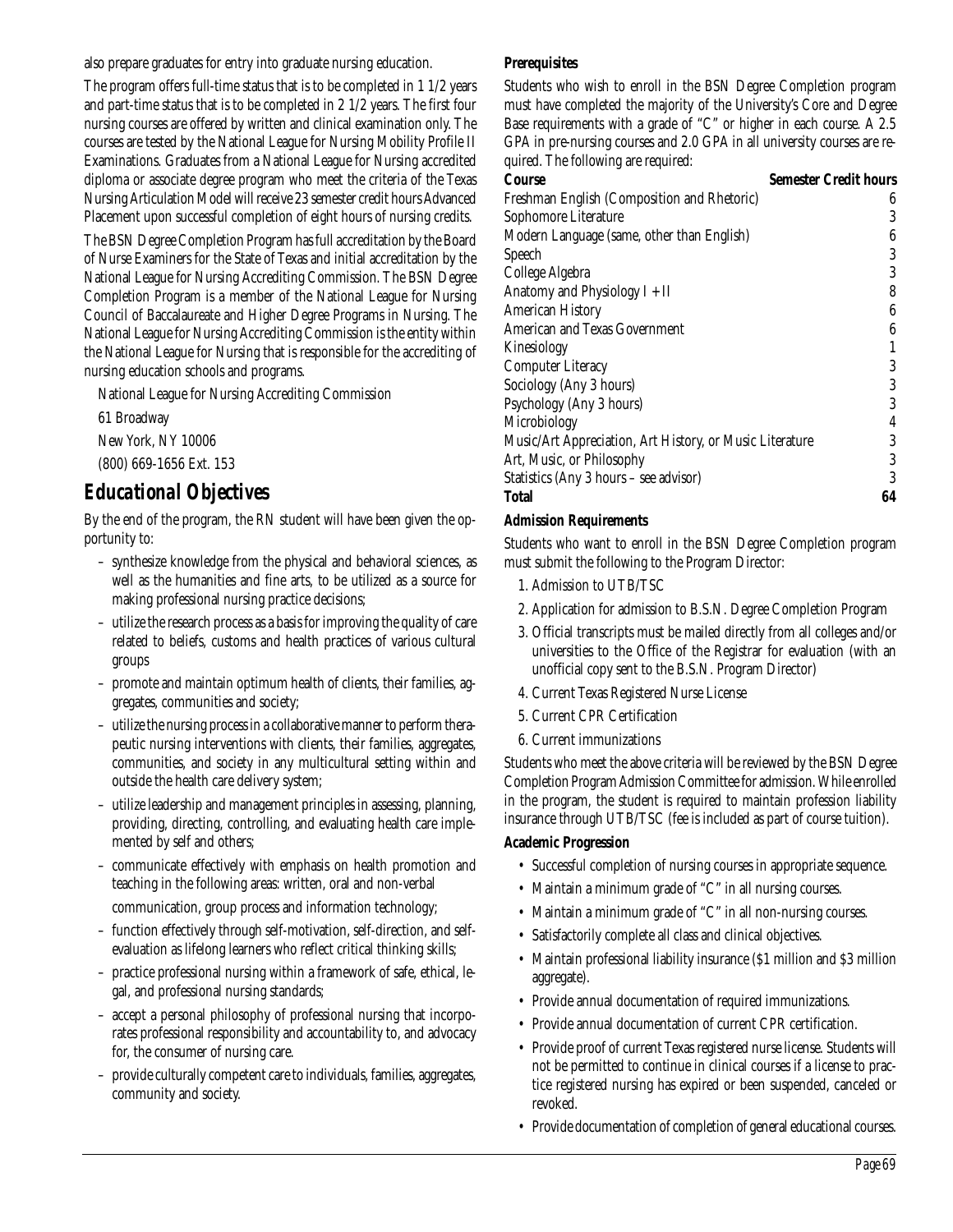• Provide annual documentation verifying absence of active pulmonary disease.

#### **Approximate Cost for Tuition and Books Per Semester**

- Full-time \$1,200.00
- Part-time \$800.00

#### **Advanced Placement Criteria**

- Graduates from a National League for Nursing accredited diploma or associate degree program who meet the criteria of the Texas Nursing Articulation Model will receive 23 semester credit hours Advanced Placement upon successful completion of eight hours of nursing credits.
- Graduates from an NLN Accredited Program more than two years after graduation will not be required to take the four credit-by-examinations if they provide evidence of nursing practice experience of six months full-time or one year part-time; or provide evidence of a refresher course or equivalent.
- Graduates from a non-NLN accredited diploma or associate degree program will be tested by the National League for Nursing Mobility II Examinations. Twenty-three semester credit hours Advanced Placement will be received.

#### **Additional Information**

Nursing courses are offered only in the semester sequence as outlined in the required curriculum. Enrollment in the professional nursing program is limited by the availability of resources. In the event that the number of applicants meeting the minimum requirements exceeds the enrollment limitation, the selection of the students to be admitted will be based on an individual evaluation. Transfer courses will be considered on an individual basis. The Board of Nurse Examiners approved the Distance Education Initiative in July 1999.

## **P R OGRAM O F S TUDY**

## *Bachelor of Science in Nursing (B.S.N.) Degree Completion Program for Registered Nurses*

| Credit hours                     |                |
|----------------------------------|----------------|
| <b>General Education Courses</b> | Total 48 hours |
| Communications                   |                |
| Composition I                    | 3              |
| <b>Composition II</b>            | 3              |
| Speech                           | 3              |
| <b>Mathematics</b>               |                |
| College Algebra                  | 3              |
| <b>Natural Science</b>           |                |
| Anatomy and Physiology I         | 3              |
| Anatomy and Physiology Lab I     |                |
| Anatomy and Physiology II        | 3              |
| Anatomy and Physiology Lab II    | 1              |
| <b>Humanities</b>                |                |
| Sophomore Literature             | 3              |
| Music/Art Appreciation, Art      |                |
| History, or Music Literature     | 3              |
| <b>American History</b>          |                |
| United States to 1877            | 3              |
| United States since 1877         | 3              |
| Government                       |                |
| Government I                     | 3              |

| Government II                           | 3                |  |  |
|-----------------------------------------|------------------|--|--|
| Social/Behavioral Science               |                  |  |  |
| PSYC 2301 or SOCI 1301                  | 3                |  |  |
| Kinesiology                             |                  |  |  |
| <b>Activity or Wellness Class</b>       | 1                |  |  |
| Modern Language                         |                  |  |  |
| Modern Language I                       | 3                |  |  |
| Modern Language II                      | 3                |  |  |
| Degree Base for BSN                     | Total 13 hours   |  |  |
| Social/Behavioral Sciences              |                  |  |  |
| PSYC 2301 or SOCI 1301                  | 3                |  |  |
| Humanities                              |                  |  |  |
| Art, Music, or Philosophy               | 3                |  |  |
| <b>Computer Literacy</b>                |                  |  |  |
| <b>COSC 1310</b>                        | 3                |  |  |
| Microbiology                            |                  |  |  |
| Microbiology                            | 3                |  |  |
| Microbiology Lab                        | $\mathbf{1}$     |  |  |
| <b>Statistics</b>                       | 3                |  |  |
| <b>Nursing Core Requirements</b>        |                  |  |  |
| (Credit By Exam/Escrow)                 | Total 23 hours   |  |  |
| <b>NURS</b> 3701                        | 7                |  |  |
| <b>NURS</b> 3702                        | 7                |  |  |
| <b>NURS</b> 3303                        | 3                |  |  |
| <b>NURS</b> 3604                        | 6                |  |  |
| <b>Nursing Class Base Core Courses</b>  | Total 36 hours   |  |  |
| <b>NURS</b> 3405                        | 4                |  |  |
| <b>NURS</b> 3606                        | $\boldsymbol{6}$ |  |  |
| <b>NURS</b> 3407                        | 4                |  |  |
| <b>NURS</b> 4408                        | $\overline{4}$   |  |  |
| <b>NURS</b> 4309                        | 3                |  |  |
| NURS 4610                               | $\boldsymbol{6}$ |  |  |
| <b>NURS</b><br>4311                     | 3                |  |  |
| <b>NURS</b> 4612                        | 6                |  |  |
| <b>Nursing Electives: Total 6 hours</b> |                  |  |  |
| <b>NURS</b>                             | 3                |  |  |
| <b>NURS</b>                             | 3                |  |  |
| <b>Total number of hours required</b>   | 129 hours        |  |  |
|                                         |                  |  |  |

#### **Full-Time Student**

| <b>Fall Semester</b>   |                             | <b>Credit hours</b>                                |    |
|------------------------|-----------------------------|----------------------------------------------------|----|
| <b>NURS</b>            | 3701*                       | Nursing of the Client with Alterations in          |    |
|                        |                             | Homeostasis (by exam) (by escrow)                  | 7  |
| <b>NURS</b>            | 3702*                       | Nursing of the Childbearing and Childrearing       |    |
|                        |                             | Families (by exam) (by escrow)                     | 7  |
| <b>NURS</b>            | 3303*                       | Nursing of the Family in Psychosocial Crisis       | 3  |
|                        |                             | (by exam) (by escrow)                              |    |
| <b>NURS</b>            | $3604*$                     | <b>Clinical Nursing Skills in Nursing Practice</b> | 6  |
|                        |                             | (by exam) (by escrow)                              |    |
| Total                  |                             |                                                    | 23 |
| <b>Spring Semester</b> |                             | <b>Credit hours</b>                                |    |
| <b>NURS</b>            | 3405                        | Health Assessment in Professional Nursing          | 4  |
| NURS                   | 3606                        | <b>Health Promotion in Professional Nursing</b>    | ĥ  |
| <b>NURS</b>            | 3407                        | Cultural Diversity in the Workplace of the         |    |
|                        |                             | <b>Health Professional</b>                         | 4  |
| Total                  |                             |                                                    | 14 |
|                        | <b>First Summer Session</b> | <b>Credit hours</b>                                |    |
| <b>NURS</b>            |                             | <b>Nursing Elective</b>                            | 3  |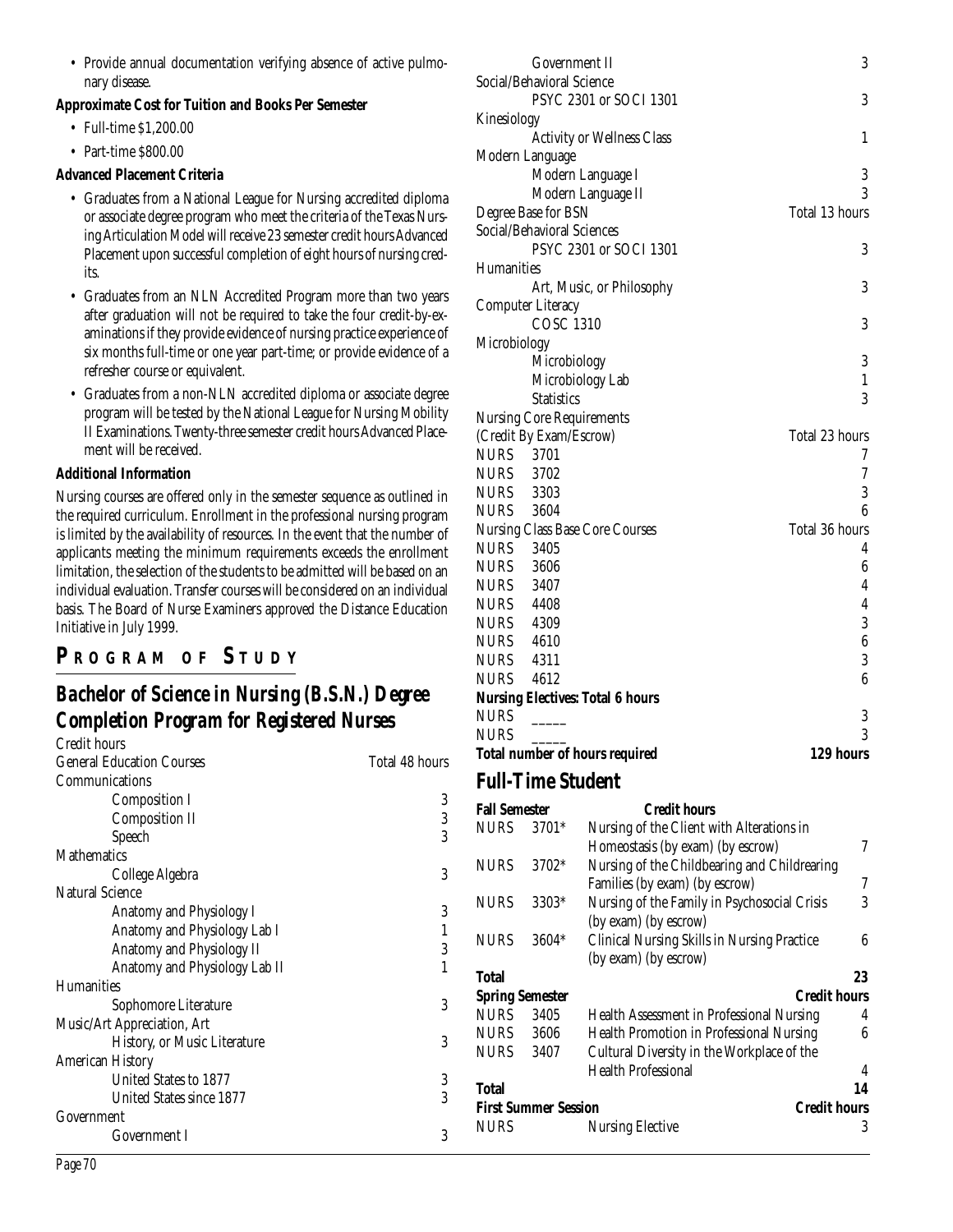| <b>Total</b>           |                              |                                             |                     |
|------------------------|------------------------------|---------------------------------------------|---------------------|
|                        | <b>Second Summer Session</b> |                                             | <b>Credit hours</b> |
|                        | No classes scheduled         |                                             |                     |
| <b>Fall Semester</b>   |                              |                                             | <b>Credit hours</b> |
| <b>NURS</b>            | 4408                         | <b>Family Centered Nursing</b>              | 4                   |
| <b>NURS</b>            | 4309                         | Research in Professional Nursing            | 3                   |
| <b>NURS</b>            | 4610                         | Professional Nursing in the Community       | 6                   |
| <b>Total</b>           |                              |                                             | 13                  |
| <b>Spring Semester</b> |                              |                                             | <b>Credit hours</b> |
| Nursing                |                              | Elective                                    | 3                   |
| <b>NURS</b>            | 4311                         | Contemporary Issues in Professional Nursing | 3                   |
| <b>NURS</b>            | 4612                         | Leadership in Professional Nursing          | 6                   |
| <b>Total</b>           |                              |                                             | 12                  |
|                        | $\sim$                       |                                             |                     |

*Credit by Examination/Credit by Escrow*

## **Part-Time Student**

| <b>Fall Semester</b>   |                              |                                                    | <b>Credit hours</b> |
|------------------------|------------------------------|----------------------------------------------------|---------------------|
| <b>NURS</b>            | 3701*                        | Nursing of the Client with Alterations in          |                     |
|                        |                              | Homeostasis (by exam) (by escrow)                  | 7                   |
| <b>NURS</b>            | 3702*                        | Nursing of the Childbearing and Childrearing       |                     |
|                        |                              | Families (by exam) (by escrow)                     | 7                   |
| NURS                   | 3303*                        | Nursing of the Family in Psychosocial Crisis       | 3                   |
|                        |                              | (by exam) (by escrow)                              |                     |
| NURS                   | 3604*                        | <b>Clinical Skills in Nursing Practice</b>         | 6                   |
|                        |                              | (by exam) (by escrow)                              |                     |
| Total                  |                              |                                                    | 23                  |
| <b>Spring Semester</b> |                              |                                                    | Credit hours        |
| <b>NURS</b>            | 3405                         | Health Assessment in Professional Nursing          | 4                   |
| <b>NURS</b>            | 3407                         | Cultural Diversity in the Workplace for the Health |                     |
|                        |                              | Professional                                       | 4                   |
| <b>Total</b>           |                              |                                                    | 8                   |
|                        | <b>First Summer Session</b>  |                                                    | <b>Credit hours</b> |
| <b>NURS</b>            | <b>Nursing Elective</b>      |                                                    | 3                   |
| Total                  |                              |                                                    | 3                   |
|                        | <b>Second Summer Session</b> |                                                    | <b>Credit hours</b> |
|                        | No classes scheduled         |                                                    |                     |
| <b>Fall Semester</b>   |                              |                                                    | <b>Credit hours</b> |
| <b>NURS</b>            | 3606                         | <b>Health Promotion in Professional Nursing</b>    | 6                   |
| Total                  |                              |                                                    | 6                   |
| <b>Spring Semester</b> |                              |                                                    | <b>Credit hours</b> |
| <b>NURS</b>            | 4408                         | <b>Family Centered Nursing</b>                     | 4<br>3              |
| <b>NURS</b>            | 4309                         | Research in Professional Nursing                   | 7                   |
| Total                  | <b>First Summer Session</b>  |                                                    | <b>Credit hours</b> |
| <b>NURS</b>            |                              | <b>Nursing Elective</b>                            | 3                   |
| Total                  |                              |                                                    | 3                   |
|                        | <b>Second Summer Session</b> |                                                    | <b>Credit hours</b> |
|                        | No classes scheduled         |                                                    |                     |
| <b>Fall Semester</b>   |                              |                                                    | <b>Credit hours</b> |
| NURS                   | 4610                         | Professional Nursing in the Community              | 6                   |
| Total                  |                              |                                                    | 6                   |
| <b>Spring Semester</b> |                              |                                                    | <b>Credit hours</b> |
| <b>NURS</b>            | 4311                         | <b>Contemporary Issues in Professional Nursing</b> | 3                   |
| <b>NURS</b>            | 4612                         | Leadership in Professional Nursing                 | 6                   |
| Total                  |                              |                                                    | 9                   |
|                        |                              | Credit by Examination/Credit by Escrow             |                     |
|                        | <b>Credit Hour Summary</b>   |                                                    |                     |

General Ed. Core Curriculum and Degree Base 64 hours<br>Nursing Validation Base 23 hours Nursing Validation Base Nursing Class Base Courses 36 hours<br>Nursing Electives 6 hours 36 hours Nursing Electives<br>Total

129 hours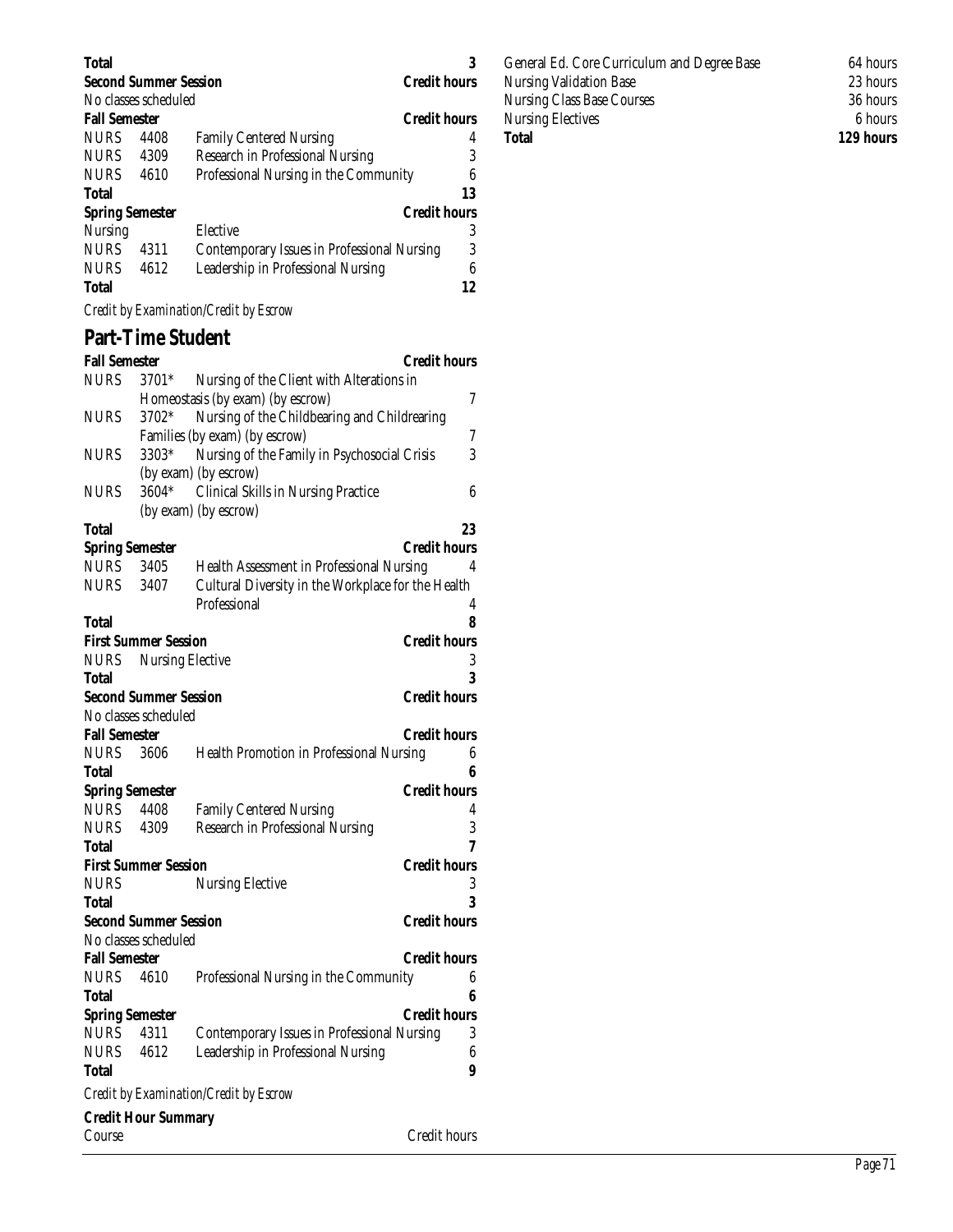**Course prefixes, course numbers, and course titles that appear in italics are vocational-technical courses that can be used for appropriate certificate and associate degrees, andcan be used for the following bachelor degrees: (1) Bachelor of Applied Arts and Sciences (B.A.A.S.); and (2) Bachelor of Applied Technology (B.A.T.). These vocational-technical courses (indicated by italics) cannot be used for the following bachelor degrees: (1) Bachelor of Arts (B.A.); (2) Bachelor of Business Administration (B.B.A.); (3) Bachelor of Fine Arts (B.F.A.); (4) Bachelor of Science (B.S.); (5) Bachelor of Science in Criminal Justice (B.S.C.J.); and (6) Bachelor of Science in Nursing (B.S.N.).**

**Course prefixes, course numbers, and course titles that appear with an asterisk and in italics are vocational-technical courses that can be used for certificates and associate and bachelor degrees in Engineering Technology. These courses (indicated by an asterisk and italics) can also be used for the following bachelor degrees: (1) Bachelor of Applied Arts and Sciences (B.A.A.S.); and (2) Bachelor of Applied Technology (B.A.T.). These vocational-technical courses (indicated by italics) cannot be used for the following bachelor degrees: (1) Bachelor of Arts (B.A.); (2) Bachelor of Business Administration (B.B.A.); (3) Bachelor of Fine Arts (B.F.A.); (4) Bachelor of Science (B.S.); (5) Bachelor of Science in Criminal Justice (B.S.C.J.); and (6) Bachelor of Science in Nursing (B.S.N.).**

## **Accounting (ACCT)**

#### **ACCT 2401 Principles of Accounting I**

Financial accounting as it applies to sole proprietorships, partnerships, and corporations. Financial accounting systems and accounting for equity rights. Prerequisite: ACNT 1403 or prior bookkeeping/accounting courses recommended and sophomore standing. Lec 4, Cr 4

#### **ACCT 2402 Principles of Accounting II**

Fundamentals of the managerial accounting system, budgeting, financial analysis, quantitative technique, and accounting for departments and branches, price level changes and income tax as they affect decision-making. Prerequisite: ACCT 2401 with grade of "C" or better. Lec 4, Cr 4

#### **ACCT 3321 Intermediate Accounting I**

The accounting process and financial statements; present value concepts; a detailed study of current assets and current liabilities; property, plant and equipment; intangible assets. Prerequisite: Admission to Upper Division, ACCT 2402 with grade of "C" or better. Lec 3, Cr 3

#### **ACCT 3322 Intermediate Accounting II**

The continuing study of Intermediate Accounting I; long term liabilities; long term investments; capital structure and earnings per share; pension costs, leases; statement of changes in financial position. Prerequisite: Admission to Upper Division, ACCT 3321 with grade of "C" or better. Lec 3, Cr 3

#### **ACCT 3323 Income Tax Procedure**

Analysis of federal tax laws, with emphasis on determining net taxable income and preparing income tax returns for individuals. Prerequisite: Admission to Upper Division, ACCT 2401 with grade of "C" or better. Lec 3, Cr 3

#### **ACCT 3324 Cost Management**

Basic cost accounting concepts and techniques, with an emphasis on providing information for management decision-making. Topics include job and process costing, cost-volume-profit analysis, budgeting, standard costs and variance analysis, direct costing, cost behavior, and relevant costs. Prerequisite: Admission to Upper Division, ACCT 2402 with grade of "C" or better. Lec 3, Cr 3

#### **ACCT 3325 Governmental and Not-for-Profit Accounting**

The special features of fund accounting as applied to not-for-profit entities, municipalities, school districts, and other governmental units. Prerequisite: Admission to Upper Division, ACCT 2401 with grade of "C" or better. Lec 3, Cr 3

#### **ACCT 3351 Information Systems in Organizations**

This course addresses issues associated with the expanding role of information systems and accounting information systems in organizations, including their development and use, strategic impact, and international implications. Prerequisite: Admission to Upper Division, ACCT 2402 with grade of "C" or better. Lec 3, Cr 3

#### **ACCT 4320 Advanced Accounting I**

Selected topics including accounting for income taxes, price level changes, foreign operations, estates and trusts, corporate reorganizations and liquidations and nonprofit organizations. Prerequisite: Admission to Upper Division, ACCT 3322 with grade of "C" or better. Lec 3, Cr 3

#### **ACCT 4321 Advanced Accounting II**

Theory and techniques of consolidated financial statements. Accounting for partnerships and branches and branch operations. Prerequisite: Admission to Upper Division, ACCT 3322 with grade of "C" or better. Lec 3, Cr 3

#### **ACCT 4323 Contemporary Accounting Theory**

Contemporary advanced accounting and auditing theory, including controversial issues, with emphasis on income determination and asset valuation; particular attention is given to current publications of professional and governmental agencies. Prerequisites: Admission to Upper Division, ACCT 3322 with grade of "C" or better; credit for ACCT 4324 or concurrent enrollment with the permission of the instructor. Lec 3, Cr 3

#### **ACCT 4324 Auditing I**

A survey of auditing standards and procedures applied by public accountants and internal auditors in examining financial statements and verifying underlying data. Includes elements of operational auditing. Prerequisite: Admission to Upper Division, ACCT 3322 with grade of "C" or better. Lec 3, Cr 3

#### **ACCT 4327 Advanced Managerial Accounting**

Advanced managerial concepts, emphasis on developing critical thinking skills, and planning for the corporate finance function. Specific topics may include financial modeling, allocations, decision-making, customer profitability analysis, and performance measurement. Prerequisite: Admission to Upper Division, ACCT 3324 with grade of "C" or better. Lec 3, Cr 3

#### **ACCT 4328 Seminar in Auditing**

Examination of auditing philosophy and contemporary auditing issues. Study of auditing research including the behavioral aspects of auditing. Prerequisite: Admission to Upper Division, ACCT 4324 with grade of "C" or better. Lec 3, Cr 3

#### **ACCT 4329 Advanced Income Tax Procedure**

Analysis of tax laws applicable to partnerships and corporations. Federal gift, estate and inheritance taxes may also be covered. Prerequisite: Admission to Upper Division, ACCT 3323 with grade of "C" or better. Lec 3, Cr 3

#### **ACCT 4331 Accounting Report Writing**

An applied communication/report-writing course for accounting majors using current reporting standards. Emphasis on data accumulation, documentation, drafting and communication of the different types of opinion letters, management letters, representation letters, compilation reports, internal control reports, interim reports, reports to the S.E.C., proper notes to financial statements, written communication with other professional accountants, and special reports. Prerequisite: Admission to Upper Division, ACCT 4324 with grade of "C" or better or concurrent enrollment. Lec 3, Cr 3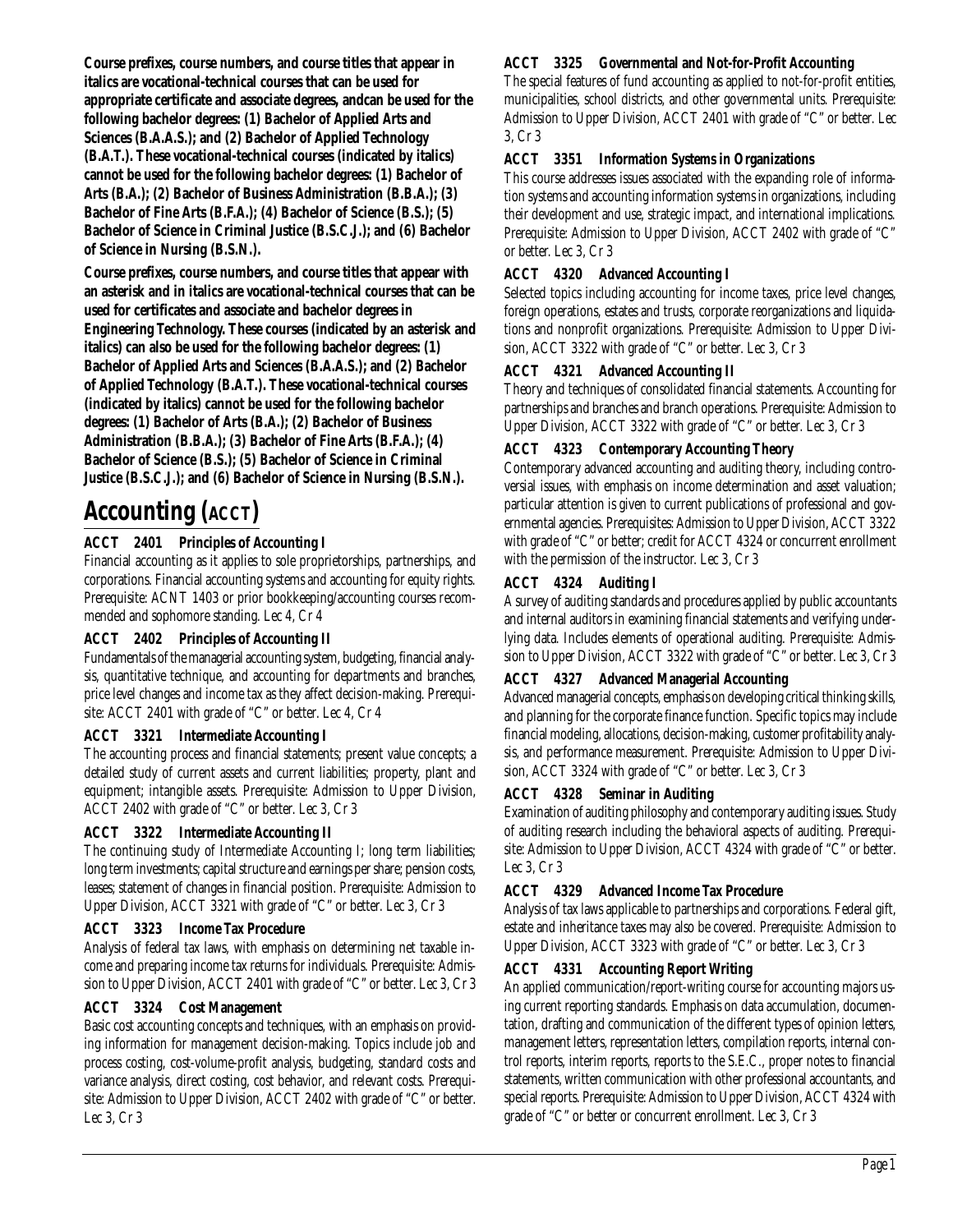# **Graduate Courses:**

|  | <b>ACCT</b> 5323 Contemporary Accounting Theory |
|--|-------------------------------------------------|
|  | <b>ACCT</b> 5329 Advanced Income Tax Procedures |
|  | <b>ACCT</b> 6301 Accounting for Managers        |
|  | <b>ACCT</b> 6321 Strategic Cost Management      |
|  | <b>ACCT</b> 6323 Accounting Seminar             |
|  | <b>ACCT</b> 6330 Seminar in Auditing            |

# **Air Conditioning and Refrigeration (HART, MAIR)**

# *HART 1369 Practicum – Heating, Air Conditioning and Refrigeration*

Practical general training and experiences in the workplace. The college with the employer develops and documents an individualized plan for the student. The plan relates the workplace training and experiences to the student's general and technical course of study. The guided external experiences may be paid or unpaid. This course may be repeated if topics and learning outcomes vary. Lab 25, Cr 3

# *HART 1501 Electricity Principles*

Principles of electricity as required by HVAC technicians including proper use of test equipment, A/C and D/C circuits, and components theory and operation. Lec 3, Lab 6, Cr 5

## *HART 1507 Refrigeration Principles*

An introduction to the refrigeration cycle, basic thermodynamics, heat transfer, temperature/pressure relationship, safety, refrigeration containment, and refrigeration components. Lec 3, Lab 6, Cr 5

### *HART 1541 Residential Air Conditioning*

Components, applications, and installation of mechanical air conditioning systems including operating conditions, troubleshooting, repair, and charging of air conditioning systems. Lec 3, Lab 6, Cr 5

## *HART 1545 Gas & Electric Heating*

A study of the procedures and principles used in installing and servicing heating systems including gas fired and electric furnaces. Lec 3, Lab 6, Cr 5

## *HART 2536 Troubleshooting*

An advanced course in application of troubleshooting principles and use of test instruments to diagnose air conditioning and refrigeration components and system problems including conducting performance tests. Lec 3, Lab 6, Cr 5

## *HART 2538 Air Conditioning Installation/Service*

A study of air conditioning system installation, refrigerant piping, condensate disposal, and air cleaning equipment with emphasis on service, troubleshooting, performance testing, and repair techniques. Lec 3, Lab 6, Cr 5

## *MAIR 1445 Dryers, Washers, and Dishwashers*

Theory, sequence of operation, components and repair, electrical schematics, and troubleshooting electronic components in dryers, washers, and dishwashers. Emphasis on safety for the electrical and mechanical systems. Lec 2, Lab 6, Cr 4

### *MAIR 1449 Refrigerators, Freezers, Window Air Conditioners*

Theory, sequence of operation, components and repair, electrical schematics, and troubleshooting electronic components in air conditioning and refrigeration. Emphasis on safety for the electrical, mechanical, and sealed systems. Lec 2, Lab 6, Cr 4

# **Anthropology (ANTH)**

### **ANTH 2301 Physical Anthropology**

Human evolution, race, heredity, the organic basis of culture history through the Paleolithic period. Lec 3, Cr 3

### **ANTH 2351 Cultural Anthropology**

Key concepts, methods and theory in the study of cultural diversity, social institutions, linguistics of culture change among world peoples. Lec 3, Cr 3

### **ANTH 3375 Mexican American Folklore**

A survey of general introductory topics in folklore as applied to the Hispanic American population of the American Southwest and Northern Mexico. Topics include myth, tale, folk medicine, song, dance, as well as discussion of the Material culture. Lec 3, Cr 3

### **ANTH 4353 Ritual, Belief and Healing**

An examination of how ritual and belief systems create alternative healing systems with a focus on the U.S. Mexico border and curanderismo. Lec 3, Cr 3

### **ANTH 4369 Archeology of Mexico and Central America**

A survey of the major archeological sites and the theories concerning the pre-Colombian societies of Meso-America. Lec 3, Cr 3

# **Art (ARTS)**

## **ARTS 1301 Art Appreciation**

An introduction to creative art; relationship of line, mass, color, texture. A survey of the history and philosophy of art and architecture in the Western World. Lec 3, Cr 3

## **ARTS 1303 Art History Survey I**

A survey of painting, sculpture, architecture, and the minor arts from prehistoric times to the 14th century. Prerequisite: READ 0301. Lec 3, Cr 3

## **ARTS 1304 Art History Survey II**

A survey of painting, sculpture, architecture, and the minor arts from the 14th century to the present. Prerequisite: READ 0301 or appropriate assessment. Lec 3, Cr 3

### **ARTS 1311 Two-Dimensional Design**

Principles of design and development of design structures on two dimensional surfaces. Lec 3, Lab 3, Cr 3

### **ARTS 1312 Three-Dimensional Design**

This course investigates the art elements and principles of design applied to three dimensional surfaces. Lec 3, Lab 3, Cr 3

### **ARTS 1316 Drawing I**

The investigation of drawing media and techniques, including descriptive and expressive possibilities. Lec 2, Lab 4, Ind 3, Cr 3

### **ARTS 1317 Drawing II**

Continuation of Drawing I with emphasis on forms of expression and stress on the human figure. Prerequisite: ARTS 1316. Lec 2, Lab 4, Ind 3, Cr 3

### **ARTS 2313 Computer Imaging I**

An introduction to computer imaging and graphics with an emphasis on architectural and artistic mediums. Lec 2, Lab 4, Ind 3, Cr 3

### **ARTS 2316 Painting I**

Exploration of ideas using painting media and techniques. Prerequisite: ARTS 1316. Lec 2, Lab 4, Ind 3, Cr 3

### **ARTS 2317 Painting II**

Continuation of Painting I with emphasis on special problems determined by the student in cooperation with the instructor. Prerequisite: ARTS 2316. Lec 2, Lab 4, Ind 3, Cr 3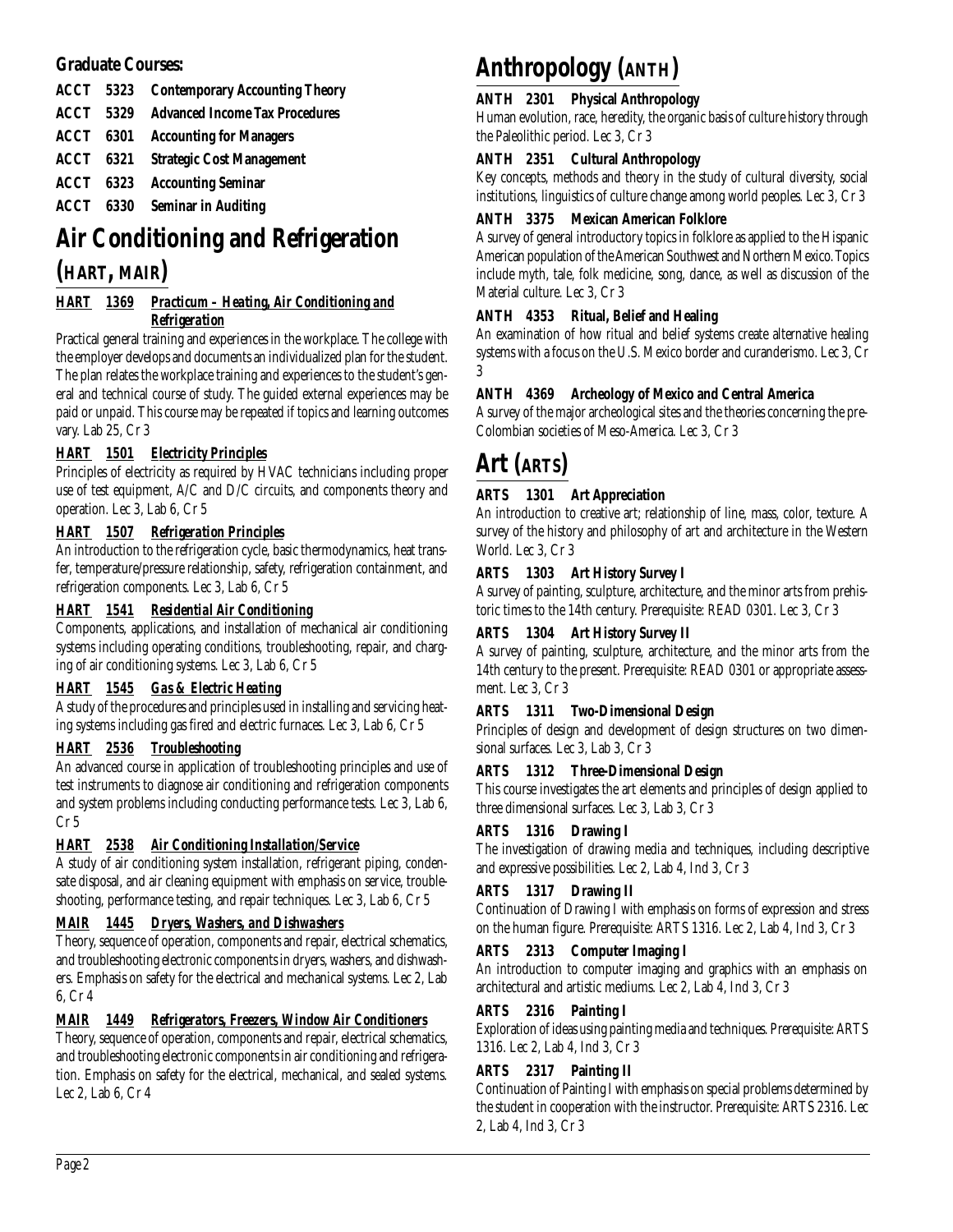### **ARTS 2326 Sculpture I**

This course investigates the use of materials such as clay, stone, wood and plaster to create three dimensional sculptures. Prerequisite: ARTS 1312. Lec 2, Lab 4, Ind 3, Cr 3

### **ARTS 2327 Sculpture II**

A continuation of Sculpture I, but with a greater emphasis on aiding the student in solving individual problems. Prerequisite: ARTS 1312. Lec 2, Lab 4, Ind 3, Cr 3

## **ARTS 2333 Printmaking I**

Critical evaluation of graphic media as well as creating works in serigraphy and other print media. Prerequisite: ARTS 1311. Lec 2, Lab 4, Ind 3, Cr 3

### **ARTS 2334 Printmaking II**

A continuation of Printmaking I. Prerequisite: ARTS 2333. Lec 2, Lab 4, Ind 3, Cr 3

### **ARTS 2346 Ceramics I**

This course investigates the basic ceramic processes of handbuilding, throwing, glazing, and the firing of clay. Prerequisite: ARTS 1312. Lec 2, Lab 4, Ind 3, Cr 3

### **ARTS 2347 Ceramics II**

Continuation of Ceramics I with emphasis on glaze formulation. Prerequisite: ARTS 1312. Lec 2, Lab 4, Ind 3, Cr 3

### **ARTS 2356 Photography I**

Study of fundamental lighting, posing, camera techniques, composition, processing and printing relating to all shooting with special emphasis on portraits and still life. Prerequisite: ARTS 1311. Lec 2, Lab 4, Ind 3, Cr 3

### **ARTS 2357 Photography II**

Continuation of ARTS 2356. Prerequisite: ARTS 2356. Lec 2, Lab 4, Ind 3, Cr 3

### **ARTS 3303 Italian Renaissance (1400-1650)**

This course will study the major artists of the Italian Renaissance and will focus on the development of NeoClassicism and NeoPlatonicism. Prerequisite: ARTS 1303 and ARTS 1304. Lec 3, Cr 3

### **ARTS 3314 Individual Problems**

This course will allow the student to work on advanced individual projects to be completed under faculty supervision on a one-to-one basis. This course may be repeated for a total of 12 HOURS credit. Lab 6, Cr 3

### **ARTS 3321 Advanced Painting**

Advanced studio problems in painting. This course may be repeated four times for a total of 12 hours credit. Prerequisite: ARTS 2316. Lec 2, Lab 4, Ind 3, Cr 3

## **ARTS 3323 Advanced Drawing**

Advanced studio problems in drawing. This course may be repeated four times for a total of 12 hours credit. Prerequisite: ARTS 2233. Lec 2, Lab 4, Ind 3, Cr 3

### **ARTS 3326 Advanced Sculpture**

This course is a continuation of Sculpture II but with an even greater emphasis on aiding the student in solving individual sculpture problems. This course may be repeated four times for a total of 12 hours credit. Prerequisite: ARTS 1312. Lec 2, Lab 4, Cr 3

### **ARTS 3352 Contemporary Art**

Art history from the 19th Century in Europe and America to the present. Development and growth of today's arts and aesthetics. Prerequisite: ARTS 1303 and ARTS 1304. Lec 3, Cr 3

### **ARTS 3371 Advanced Ceramics**

This course investigates the advanced studio problems in the ceramics process. This course may be repeated four times for a total of 12 hours credit. Prerequisite: ARTS 2346. Lec 2, Lab 4, Cr 3

### **ARTS 3381 Perception and Expression in Art I**

Strengthens visual perception and divergent thinking on studio activities for prospective teachers of elementary art. Emphasizes further studies of development in depth, and curriculum development for teachers of upper elementary and middle school art. Prerequisite: Permission of instructor. Lec 3, Cr 3

### **ARTS 3382 Nineteenth-Century European Art History (1789- 1900)**

European painting, sculpture and architecture as social and political events ranging from the French Revolution to 1900. This art history course covers the development of the neoclassicism, romanticism, social realism, impressionism and post impressionism and their international impact. Prerequisite: ARTS 1302 and ARTS 1304. Lec 3, Cr 3

### **ARTS 3383 Art in the Secondary School**

Survey of visual education at the secondary level. Required for teaching art in the junior and senior high school. Lec 3, Cr 3

### **ARTS 3384 Perceptions and Expression in Art II**

A continuation of Perceptions and Expressions in Art I, but with a greater emphasis on studio activities for teachers of elementary and middle school art. Prerequisite: ARTS 3381 or permission of instructor. Lec 3, Cr 3

### **ARTS 4301 Senior Experience in Art**

This course provides a capstone experience for the art major. It is designed to make connections of the various elements of the art degree. This course also serves as a review for the ExCET exam. Prerequisite: Advanced standing in art. It is intended to be one of the very last classes that an art major would study. Lec 3, Cr 3

### **ARTS 4331 Advanced Computer Imaging**

This course studies advanced techniques of using the computer as an artistic and graphic medium. This course may be repeated four times for a total of 12 hours credit. Prerequisite: ARTS 2313. Lec 2, Lab 4, Ind 3, Cr 3

### **ARTS 4337 Internship in Art Studio**

Opportunities in applied learning related to visual art through local business, government, industry, or institutional organizations, working under faculty direction with periodic and final written reports and supporting portfolio. This course may be repeated four times for a total of 12 hours credit. Prerequisite: Junior standing. Lec 2, Lab 4, Cr 3

### **ARTS 4353 American Art**

History of visual arts in the United States from the 17th century to the present, including the art of the Native Americans. Prerequisite: ARTS 1303 and ARTS 1304. Lec 3, Cr 3

### **ARTS 4354 Latin American Art and Architecture**

Major monuments of Latin-American art and architecture in the New World, 16th century to the present. Emphasizes post-Conquest mixtures of European and Indigenous styles during the colonial period and major developments in modern Latin American art since independence. Prerequisite: ARTS 1303 and ARTS 1304. Lec 3, Cr 3

### **ARTS 4387 Far Eastern Art History**

This course explores the art and architecture of India, Japan, and China from ancient times to the early 19th century. It explores the different cultures by analyzing the impact of Brahmanism, Confucianism and Taoism in buildings, paintings, sculptures and tapestries of the Far East. Prerequisite: ARTS 1303 and ARTS 1304. Lec 3, Lec 3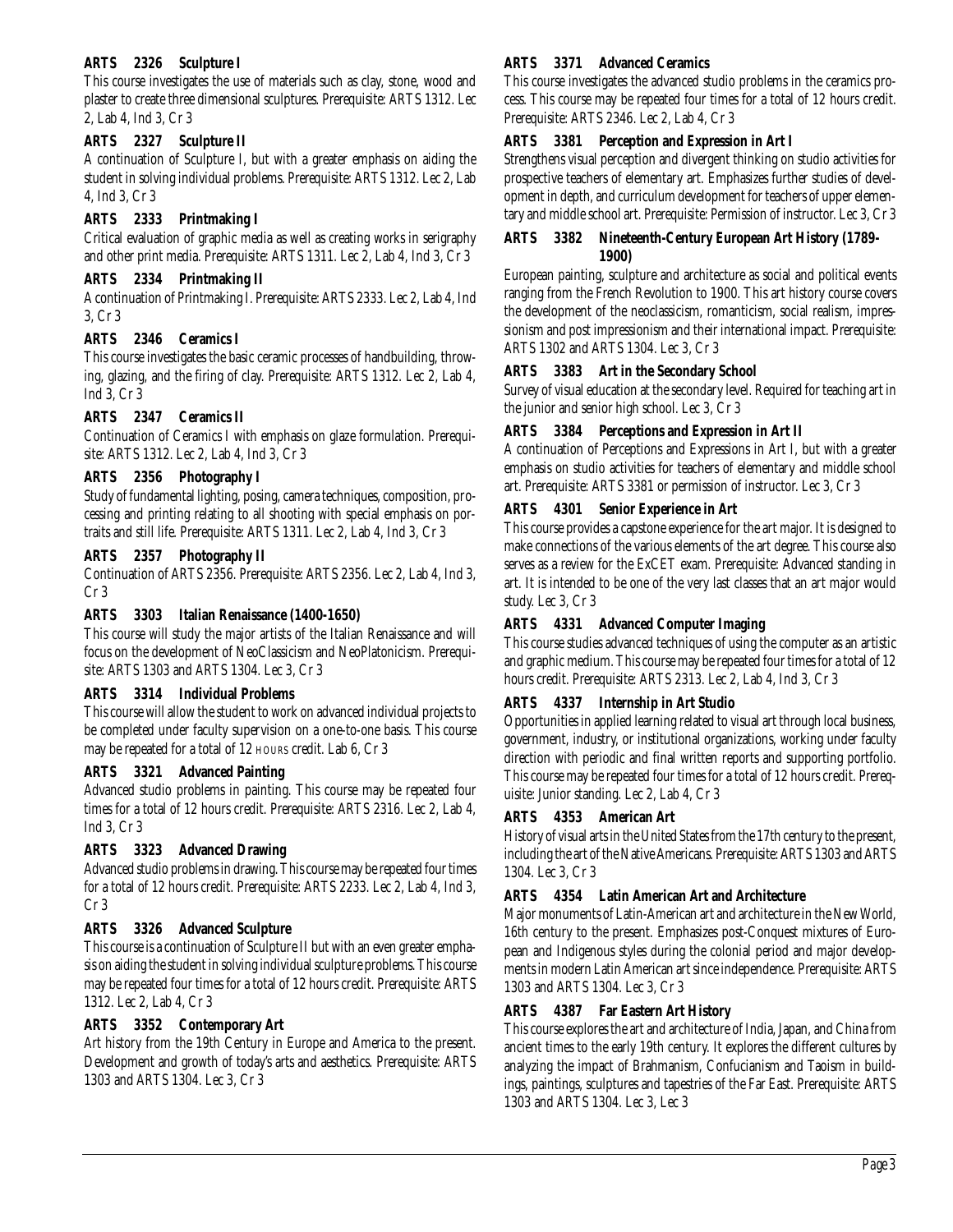## **ARTS 4391 Studio Art General**

Advanced problems in art of the students' choice and/or internship with an art professional in the field of interest. This course may be repeated four times for a total of 12 hours credit. Prerequisite: Upper division standing. Lec 2, Lab 4, Ind 3, Cr 3

# **ARTS 4393 Senior Exhibit**

This course requires an art exhibition and a written thesis from all last semester seniors. Students must complete before student teaching. Prerequisite: Permission of Department Chair. Lec 2, Lab 4, Cr 4

# **Associate Degree Nursing (TNSG)**

See TNSG Associate Degree Nursing

# **Auto Body and Repair** *(ABDR)*

# *ABDR 1411 Vehicle Measurement & Damage Repair Procedures*

Introduction to damaged vehicle measurement and alignment systems. Lec 2, Lab 6, Cr 4

# *ABDR 1431 Basic Refinishing*

An introduction to terms, trade practices, had tools, power tools, current refinishing products, shop safety, and equipment used in the automotive refinishing industry. Painting of trim and replacements parts included. Emphasis on surface preparation. Introduction to masking techniques. Lec 2, Lab 6, Cr 4

# *ABDR 1453 Fiberglass Repair*

A comprehensive course in automotive fiberglass repair including the use of various adhesive fiberglass matte, and resins used for proper repair procedures. Lec 2, Lab 6, Cr 4

# *ABDR 1519 Basic Metal Repair*

Basic current metal working techniques, shop safety, proper tool usage, product application, and skill development utilizing various body features including principles. Lec 3, Lab 6, Cr 5

# *ABDR 1541 Structural Analysis & Damage Repair I*

Skills development in the roughing and shaping procedures on automotive sheet metal necessary to make satisfactory minor body repairs. Emphasis on the alignment of component parts such as doors, hood, front-end assemblies, and deck lids. Lec 3, Lab 6, Cr 5

# *ABDR 1542 Structural Analysis & Damage Repair II*

Continuation of general repair and replacement procedures for damaged structural parts and collision damaged. Lec 3, Lab 6, Cr 5

# *ABDR 2255 Collision Repair Estimating*

An advanced course in collision estimating and development of an accurate damage report. Lec 1, Lab 2, Cr 2

# *ABDR 2257 Collision Repair Shop Management*

A study of methods and equipment used in state of the art repair shops to improve management functions and profitability. Lec 1, Lab 2, Cr 2

# **ABDR 2549 Advanced Refinishing I**

Skill development in multi-stage refinishing including base coat/clear coat techniques. Further development in identification of problems and solutions in color matching and partial panel. Lec 3, Lab 6, Cr 5

# **Automotive Mechanics (AUMT)**

# *AUMT 1201 Introduction and Theory of Automotive Technology*

An introduction to the automobile industry including automotive history, safety practices, shop equipment and tools, vehicle subsystems, service publications, fasteners, professional responsibilities, and automobile maintenance.

# Lec 1, Lab 3, Cr 2

# *AUMT 1410 Brakes*

Operation and repair of drum/disc type brake systems. Emphasis on safe use of modern equipment. Topics include brake theory, diagnosis, and repair of power, manual, anti-lock brake systems, and parking brakes. May be taught manufacturer specific. Lec 2, Lab 4, Cr 4

# *AUMT 1416 Suspension and Steering*

Theory and operation of automotive suspension and steering systems including tire and wheel problem diagnosis, component repair, and alignment procedures. May be taught manufacturer specific. Lec 2, Lab 4, Cr 4

# *AUMT 1419 Automotive Engine Repair*

Fundamentals of engine operation, diagnosis and repair including lubrication systems and cooling systems. Emphasis on overhaul of selected engines, identification and inspection, measurements, and disassembly, repair, and reassembly of the engine. May be taught manufacturer specific. Lec 3, Lab 4, Cr 4

# *AUMT 1445 Automotive Heating and Air Conditioning*

Theory of automotive air conditioning and heating systems. Emphasis on the basic refrigeration cycle and diagnosis and repair of system malfunctions. Covers EPA guidelines for refrigerant handling and new refrigerant replacements. May be taught manufacturer specific. Lec 2, Lab 6, Cr 4

# *AUMT 1407 Automotive Electrical Systems*

An overview of automotive electrical systems including topics in operational theory, testing, diagnosis, and repair of batteries, charging and starting systems, and electrical accessories. Emphasis on electrical schematic diagrams and service manuals. May be taught manufacturer specific. Lec 3, Lab 4, Cr 4

# *AUMT 2305 Theory of Automotive Engines*

Fundamentals of engine operation and diagnosis including lubrication and cooling systems. Emphasis on identification of components, measurements, inspections, and repair methods. Lec 2, Lab 2, Cr 3

# *AUMT 2417 Engine Performance Analysis I*

Theory, operation, diagnosis, and repair of basic engine dynamics, ignition systems, and fuel delivery systems. Use of basic engine performance diagnostic equipment. May be taught manufacturer specific. Lec 2, Lab 6, Cr 4

# *AUMT 2434 Engine Performance Analysis II*

Diagnosis and repair of emission systems, computerized engine performance systems, and advanced ignition and fuel systems; and proper use of advanced engine performance diagnostic equipment. May be taught manufacture specific. Lec 3, Lab 4, Cr 4

# *AUMT 2209 Manual Train and Axle Theory*

A study of automotive clutches, clutch operation devices, standard transmissions/transaxle and drive line components. Lec 1, Lab 3, Cr 2

# *AUMT 2425 Automatic Transmission and Transaxle*

A study of the operation, hydraulic principles, and related circuits of modern automatic transmissions and automatic transaxles. Diagnosis, disassembly, and assembly procedures with emphasis on the use of specific tools and proper repair techniques. May be taught manufacturer specific. Lec 2, Lab 6, Cr 4

# **Bachelor of Science in Nursing (NURS)**

See NURS Bachelor of Science in Nursing

# **Bilingual Education (BILC)**

Note for Undergraduate Bilingual Courses: To be eligible to take any 3000 or higher level Bilingual course, students must be admitted into the Teacher Education Program.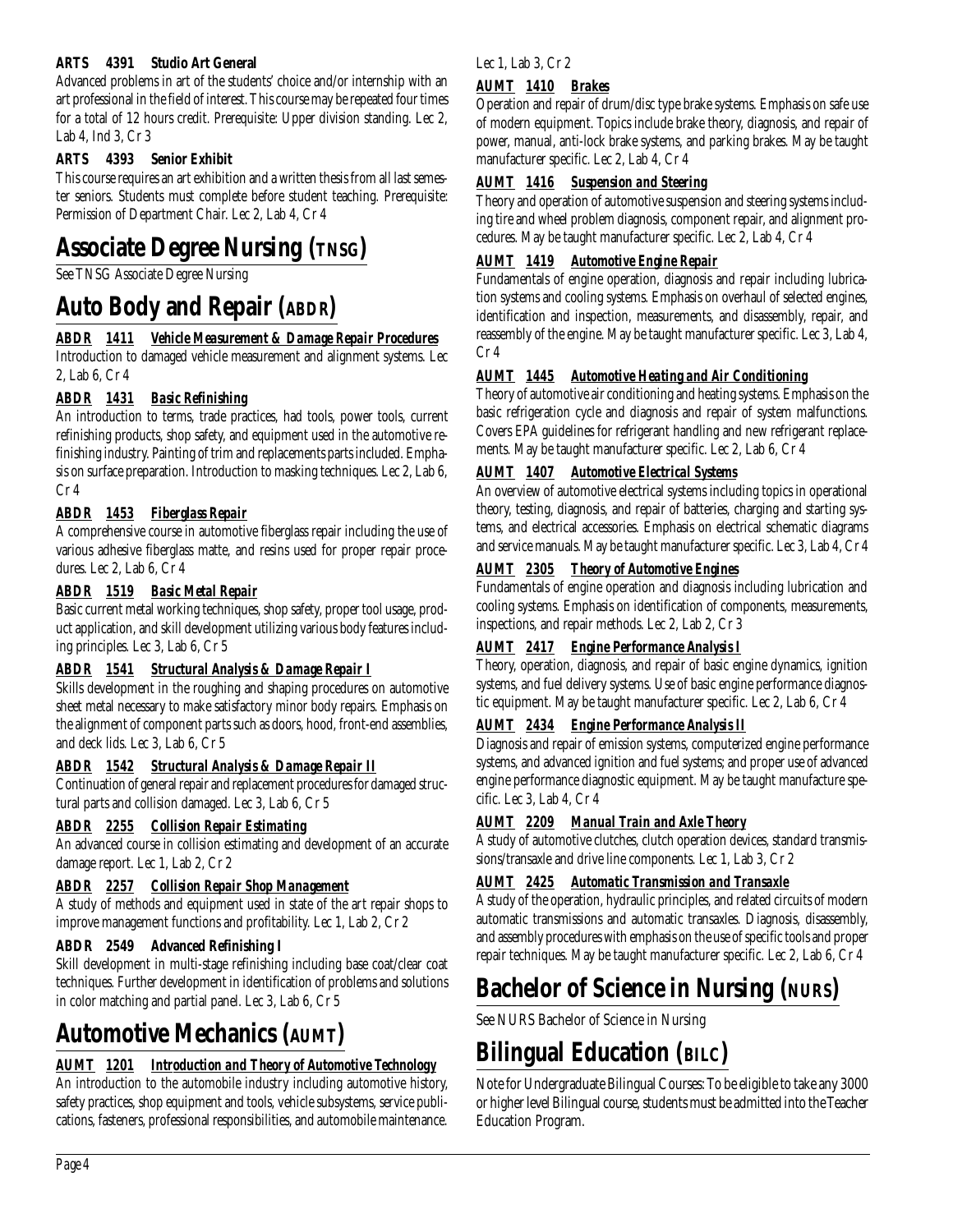### **BILC 3305 Foundations of Multicultural Education**

Formerly EDCI 3305. An examination of the social and cultural forces that influence education in multi-cultural settings. Emphasis will be given to the pluralistic nature of American society, its culturally diverse student populations, and its educational institutions. Lec 3, Cr 3

### **BILC 3310 Foundations of Bilingual Education**

Formerly EDCI 3322. The study of cultural, psychological, socio-economic, linguistic, cognitive and curriculum factors affecting the academic achievement of bilingual students is covered. Includes the philosophical, legal and sociological aspects of bilingual education in the American public school system. National, state, and local guidelines designed to meet the needs of multilingual, multicultural student populations are reviewed. Prerequisite: EDCI 4301 or concurrent enrollment. Lec 3, Cr 3

### **BILC 3316 First & Second Language Acquisition**

Formerly BILC 4330. This course focuses on first and second language processes, functions of language, and the principles of language learning. Prerequisite: ENGL 3319 and BILC 3310

### **BILC 3317 Bilingual Curriculum in the Content Areas**

Formerly EDCI 3315. Methods for teaching the content areas in the bilingual classroom. (Taught in Spanish). Prerequisite: BILC 3316. Lec 3, Cr 3

### **BILC 4320 English as a Second Language**

Formerly BILC 3320. Principles and methods of teaching English as a second language. Includes language assessment, analysis of materials and culture. Prerequisite: BILC 3316, BILC 3317 or concurrent enrollment. Lec 3, Cr 3

### **BILC 4395 Practicum in Bilingual Education**

This course is a field-based internship in a bilingual classroom setting. Students integrate and use the knowledge and skills gained from all previous courses including first language development and second language acquisition, assessment procedures, classroom management techniques, and teaching strategies for the bilingual curriculum under the supervision of a bilingual classroom teacher and a university instructor. Prerequisite: 15 semester hours of BILC courses. Lec 3, Cr 3

# **Biology (BIOL)**

## **BIOL 1106 Biological Principles Laboratory I**

Investigations related to BIOL 1306. First semester of a laboratory required for science majors and minors; also available to the general student: Corequisite: BIOL 1306 (or prior credit). Lab 3, Cr 1

### **BIOL 1107 Biological Principles Laboratory II**

Investigation related to BIOL 1307. Second semester of a laboratory required for science majors and minors; also available to the general student. Prerequisite: BIOL 1106, 1306, Corequisite: BIOL 1307 (or prior credit) Lab 3, Cr 1

### **BIOL 1108 General Biology Laboratory I**

For non-science majors. Laboratory investigations related to BIOL 1308. Applies appropriate technology, quantitative methods, inquiry, and analysis to understanding relationships in nature. Will not count as hours in BIOL for major or minors in the sciences. Lab 3, Cr 1.

### **BIOL 1109 General Biology Laboratory II**

For non-science majors. Laboratory investigations related to BIOL 1309. Applies appropriate technology, quantitative methods, inquiry, and analysis to understanding relationships in nature. Will not count as hours in BIOL for major or minors in the sciences. Lab 3, Cr. 1.

### **BIOL 1306 Biological Principles I**

(Formerly BIOL 1406)

An introduction to unifying biological principles with emphasis on fundamentals of molecular and cellular biology, genetics, and evolutionary theory. First semester of an integrated course for science majors and minors; also available to the general student. Corequisite: BIOL 1106 (or prior credit). Lec 3, Cr 3

### **BIOL 1307 Biological Principles II**

Formerly BIOL 1407. A continuation of Biological Principles I with emphasis on fundamentals of organismal biology, ecology and biodiversity. Second semester of an integrated course for science majors and minors; also available to the general student. Prerequisite: BIOL 1106, 1306, Corequisite: BIOL 1107 (or prior credit). Lec 3, Cr 3

### **BIOL 1308 General Biology I**

For non-science majors. Covers major biological concepts, scientific design, relationships, theories, scientific methods and inquiry, life chemistry, cells, organismic functions, with emphasis on human and social concerns. Evolution is a theme. Will not count as hours in BIOL for major or minors in the sciences. Lec 3, Cr 3

### **BIOL 1309 General Biology II**

For non-science majors. Covers major biological concepts, scientific design, relationships, theories, scientific methods and inquiry, biodiversity, evolution and the environment, with emphasis on human and social concerns. Will not count as hours in BIOL for major or minors in the sciences. Lec 3, Cr 3

### **BIOL 1322 Human Nutrition**

A study of the basic principles of nutrition in health and disease. Stresses the modern concept of an adequate diet based on the nutritional needs of the individual. Lec 3, Cr 3

### **BIOL 2101 Human Anatomy and Physiology Laboratory I**

Cells, tissues; skeletal, muscle, nervous systems. Includes dissections and instrumentation related to basic hands-on understanding of human anatomy and physiology. Prerequisite or concurrent enrollment: BIOL 2301. Lab 3, Cr 1

### **BIOL 2102 Human Anatomy and Physiology Laboratory II**

Emphasis on endocrine, cardiovascular, respiratory, digestive, urinary, and reproductive systems. Includes related dissections and instrumentation designed to facilitate basic hands-on understanding of human anatomy and physiology. Prerequisite: BIOL 2301 and 2101. Prerequisite or concurrent enrollment: BIOL 2302. Lab 3, Cr 1

### **BIOL 2121 Microbiology Laboratory**

Laboratory application of microbial techniques including staining, microscopy, cultivation of microbes, and handling of aseptic cultures and materials in the laboratory; biochemical aspects of microbes; chemical, physical, and chemotherapeutic control of microbial growth; sanitary analysis of municipal water systems; determination of a bacterial unknown. Prerequisite or concurrent enrollment: BIOL 2321. Lab 4, Cr 1

### **BIOL 2301 Human Anatomy and Physiology I**

Formerly BIOL 2401. General biological principles; cellular biology; emphasis on human integumentary, skeletal, muscular, and nervous systems and related topics. Prerequisite or concurrent enrollment: BIOL 2101. Lec 3, Cr 3

### **BIOL 2302 Human Anatomy and Physiology II**

Formerly BIOL 2402. Continuation of BIOL 2301; Includes human urogenital, circulatory, respiratory, digestive and endocrine systems; human development; emphasis on nutrition, metabolism, electrolytic and fluid balance. Prerequisite: BIOL 2301 and BIOL 2101. Prerequisite or concurrent enrollment: BIOL 2102. Lec 3, Cr 3

### **BIOL 2317 Evolution**

This course reviews the history of evolutionary thought and examines modern evolutionary theory. Topics include Darwinism and evolution, mecha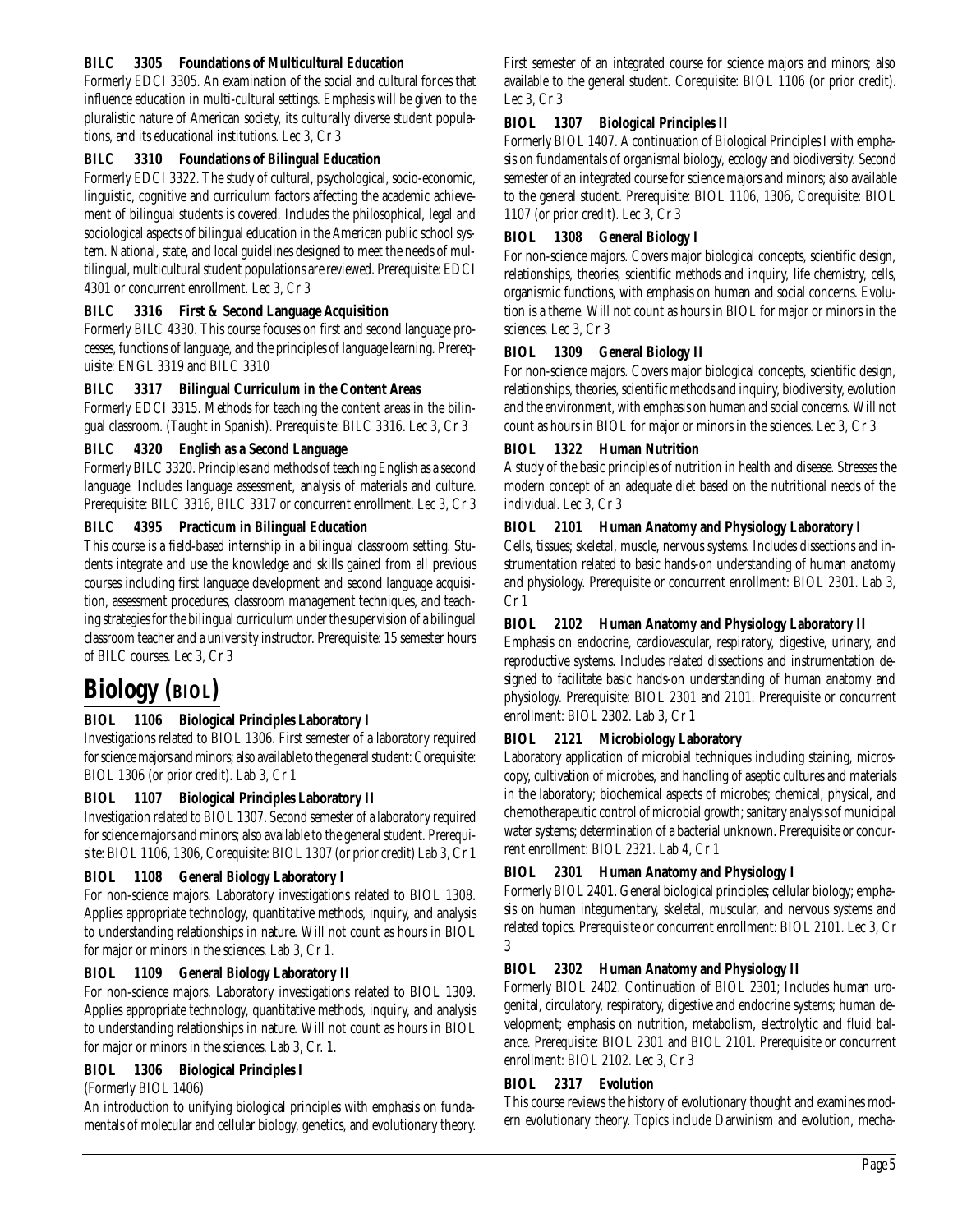nisms of evolutionary change, speciation and the history of life, and macroevolutionary trends. The course concludes with a survey of current research, including applications to human evolution. Lec 3, Cr. 3. Prerequisites BIOL 1106/1306 and 1107/1307.

# **BIOL 2321 Microbiology**

Formerly BIOL 2420. An introduction to the field of microbiology, microbial morphology, cell fine structure, factors controlling growth and reproduction, microbial survey plus viruses; metabolism; microbial genetics, biotechnology, genetic control of microbes; resistance to infection, immunology; transmission of diseases; environmental and applied microbiology. Prerequisite: BIOL 1306 BIOL 1106, BIOL 1307, BIOL 1107 or BIOL 2301, BIOL 2101. BIOL 2302, BIOL 2102. Prerequisite or concurrent enrollment: BIOL 2121; CHEM 1311 and 1312 highly recommended. Lec 3, Cr 3

## **BIOL 3301 Advanced Physiology**

Selective topics of mammalian physiology, primarily man, which include nervous, muscular, cardiovascular, endocrine, immunity, respiratory, digestive, metabolic, urinary, acid-base balance, and reproductive. Prerequisite: Twelve semester hours of Biology. No lab in course. Lec 3, Cr 3

## **BIOL 3403 Genetics**

Formerly BIOL 3303. Introduction to genetics with consideration of its application in biology and human welfare. Prerequisite: Nine semester hours of biology. Lec 4, Cr 3

# **BIOL 3408 Plant Morphology**

A study of the morphology, development and relationships of fungi, algae, liverworts, mosses, ferns, gymnosperms and angiosperms. Prerequisite: Nine semester hours of biology. Lec 3, Lab 3, Cr 4

## **BIOL 3409 Ecology**

A study of the basic environmental factors affecting plants and animals, and their relation to economic and conservation problems. Prerequisite: 12 semester hours of biology. Lec 3, Lab 3, Cr 4

# **BIOL 3412 Cell Biology**

A study of cell structure and function with emphasis on bioenergetics, membranes, genes, and genetic control, cell division and its regulation, cellular differentiation. (May not be repeated for credit.) Prerequisite: Nine semester hours of biology. Lec 3, Lab 3, Cr 4

## **BIOL 3414 Invertebrate Zoology**

A study of the comparative morphology, evolution, systemics, and natural history of the invertebrates. Prerequisite: Nine semester hours of biology. Lec 3, Lab 3, Cr 4

## **BIOL 4100 Biology Seminar**

The student completes an independent scholarly review of a research topic, makes an oral report on the topic, and discusses current research with faculty and students. Prerequisite: Senior Standing; 24 semester credit hours in BIOL. Lec 1, Cr 1.

## **BIOL 4109 Herpetology Lab**

The lab and fieldwork will familiarize students with herptofauna of the lower Rio Grande Valley and with plant and animal associations in a variety of habitats. Fieldwork will be undertaken locally as well as other localities. Students will be required to keep a journal of field observations and a catalogue of specimens observed. The instructor will provide keys and relevant scientific journal articles. Lab. 3 Cr. 1.

# **BIOL 4170 Laboratory Topics in Biology**

This course is a series of lab/field investigations in areas not available in other courses. May be repeated for credit when content changes. Lab 3, Cr 1

### **BIOL 4199 Research Problems in Biology**

Research under the supervision of a Biology faculty member. May be repeated for credit but no more than three semester credit hours (\*) may apply toward the Biology major. (\*combinations of 4199, 4299) Prerequisite: Junior Standing, completion of three advanced courses in Biology (nine upper-division semester credit hours, and approval of instructor. Lec 1, Cr 1

### **BIOL 4299 Research Problems in Biology**

Research under the supervision of a Biology faculty member. May be repeated for credit but no more than three semester credit hours (\*) may apply toward the Biology major. (\* combinations of 4199, 4299) Prerequisite: Junior standing, completion of three advanced courses in Biology (nine upper-division semester credit hours), and approval of instructor. Lec 2, Cr 2

## **BIOL 4309 Herpetology**

An in-depth study of amphibians and reptiles. Classification according to their types and characteristics as well as collection and field trip techniques for acquiring and preparing museum specimens and their preparation for proper storage and cataloguing. A good knowledge of South Texas herpetofauna will be emphasized. Special in-depth study of venomous snakes and current snakebite treatment measures will be surveyed. Lec 3, Cr. 3

### **BIOL 4330 Integrative Biology for Middle School Science Teachers**

This course designed for middle school science teachers is the coordinatedthematic integration of biology with physics, chemistry, and earth/space science through a series of lectures, panels, demonstrations, and applied activities. Prerequisite: Nine semester hours of biology. Lec 3, Cr 3

### **BIOL 4331 Integrative Biology for High School Science Teachers**

This course designed for high school science teachers is the coordinated-thematic integration of biology with physics, chemistry, and earth/space science through a series of lectures, panels, demonstrations, and applied activities. Prerequisite: Nine hours of biology. Lec 3, Cr 3

## **BIOL 4370 Topics in Biology**

Specialized lecture content not available in other courses. May be repeated for credit as topics change but no more than three credit hours may apply toward the Biology major. Prerequisite: Junior standing, completion of 12 credit hours in Biology. Lec 3, Cr 3

## **BIOL 4390 Biology Internship**

This course is an applied experience in an industrial, educational, private agency, or government facility supported by an acceptable scholarly written report and a seminar. Prerequisite: Junior standing. 16 sch of BIOL. Lab 6-8, Cr 3

## **BIOL 4399 Research Problems in Biology**

Research under the supervision of a Biology faculty member. May be repeated for credit but no more than three semester credit hours may apply toward the Biology major. Students enrolling for BIOL 4399 will present research results in a Department seminar. Prerequisite: Junior standing, completion of three advanced courses in Biology (nine upper-division semester credit hours) and approval of instructor. Lec 3, Cr 3

## **BIOL 4402 Marine Zoology**

A study of the common marine animals, especially invertebrates in coastal waters, particular attention is to be given to structural and physiological relationships. Prerequisite: 12 hours of biology. Lec 3, Lab 3, Cr 4

## **BIOL 4410 Marine Botany**

A study of common local marine flora with emphasis on the macroscopic algae forms. Students are expected to furnish their own transportation to nine or ten field laboratory sessions. Prerequisite: Nine semester hours of biology. Lec 3, Lab 3, Cr 4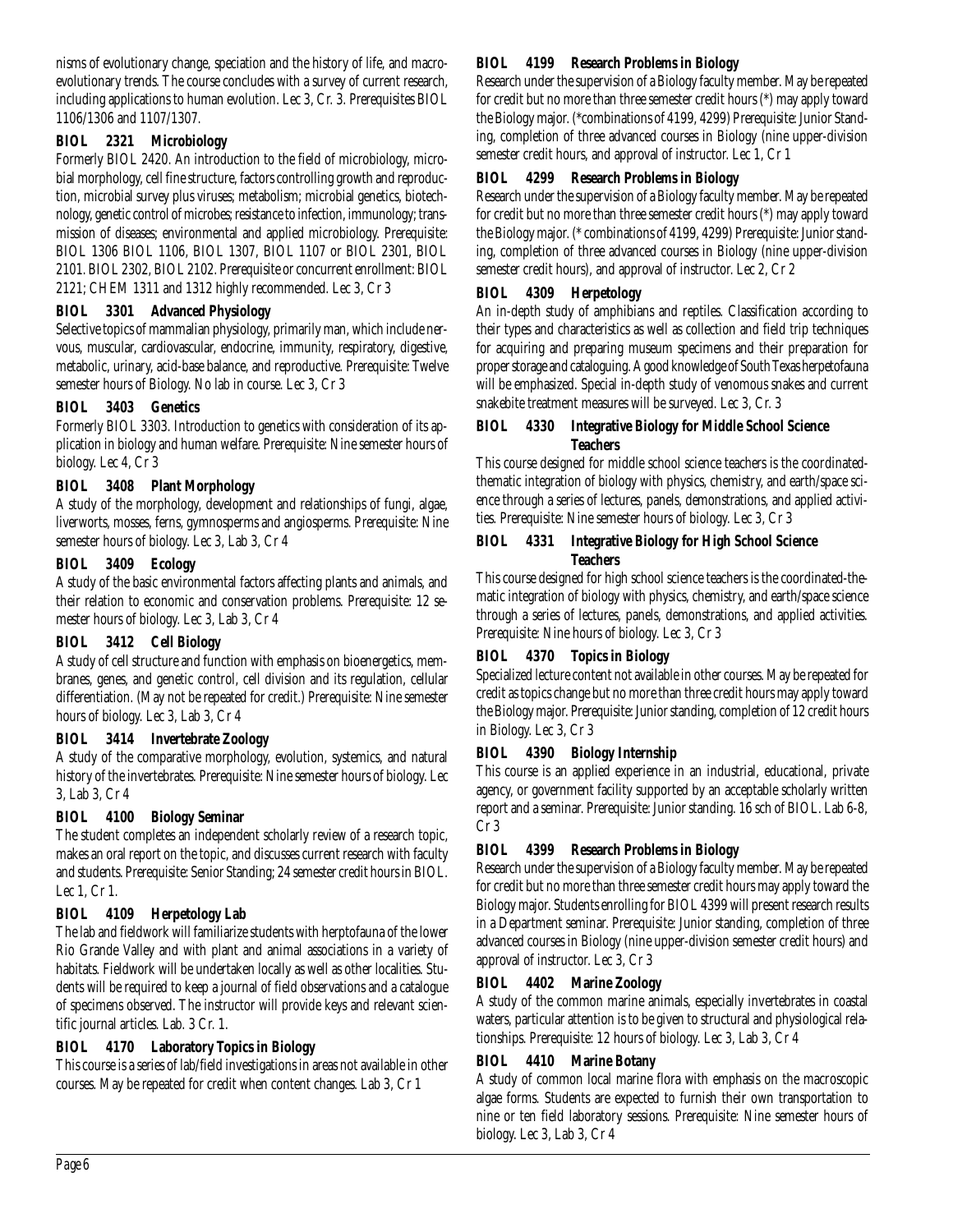### **BIOL 4414 Plant Taxonomy**

Identification of vascular plants, with emphasis on native flowering plants. Prerequisite: Nine semester hours of biology. Lec 3, Lab 3, Cr 4

### **BIOL 4420 Plant Anatomy**

Anatomy of seed plants. Prerequisite: Nine semester hours of biology. Lec 3, Lab 3, Cr 4

### **BIOL 4425 Plant Physiology**

An analysis of cell biology, biochemistry, metabolism, ecophysiology, and development of plants. Topics include water relations, respiration, photosynthesis, nitrogen fixation, mineral nutrition, plant hormones, plant molecular biology, genetic engineering, and the role of environmental signals to plant development. Prerequisites: BIOL 1306, 1307, 1106, 1107, CHEM 2323, 2325. Lec 3, Lab 3, Cr 4.

### **BIOL 4440 Immunology**

This course covers the Immune System, cells and organs of the immune system, antigens and antibodies, Immunoglobulin Genes, Major Histocompatibility Complex proteins, cytokines, vaccines, and infectious diseases. Prerequisite: BIOL 1106/1306 and 1107/1307. Lec 3, Lab 3, Cr 4.

### **BIOL 4450 Ornithology**

The study of classification, morphology, ecology, distribution, migration patterns, and behavior of birds. Emphasis on local species. Field trip required. Prerequisite: Nine semester hours in biology. Lec 3, Lab 3, Cr 4.

# **Building Trades** *(CNBT, CRPT, ELPT, ELTN, PEPB, WDWK)*

# *One Semester Core For Building Trades*

## *CNBT 1301 Introduction to Construction*

This course provides an overview of the construction industry, including: organizational structures and systems, safety regulation and agencies; construction documents; office and field organizations, and the various construction crafts and trades, with special emphasis on 3 areas of specialization: carpenter, electrician, and plumber. The course will also introduce students to skills in communication, employability, workplace literacy and ethics. Field trips will be utilized to reinforce classroom and laboratory instruction.

### *CNBT 1302 Mechanical, Plumbing, and Electrical System in Construction*

The course presents the basic mechanical, plumbing and electrical components in construction from a systems approach and their relationship to the overall construction of a building. The craft of carpentry will also be covered as an integral part of the construction process from the initial installation of forms to the detail finish of a construction project.

### *CNBT 1305 Residential and Light Commercial Blueprint Reading*

This blueprint reading course covers the theory of projection, architectural and engineering symbols, relationship of views, and measuring with emphasis on residential and light commercial construction. A general approach to the mathematical calculations associated with the processes of layout, estimating, and materials take-off will also be covered.

### *CNBT 1311 Construction Materials and Methods*

This course provides and introduction to construction materials and methods and their applications. Students will identify construction materials and list their applications to various construction methods in the carpentry, electrical, and plumbing trades.

### *CNBT 1342 Building Codes and Inspections*

This course is an examination of the building codes and standards applicable to building construction and inspection processes will be covered in this course. The course will also deal with the effects of OSHA regulations relative to the construction site. Students will analyze prints and perform facilities inspections for the purpose of applying code and OSHA regulation knowledge.

# *Carpentry Specialization*

### *CNBT 1307 Commercial and Industrial Blueprint Reading*

This is a course in blueprint reading and analysis that covers the theory of projection, architectural and engineering symbols, relationship of views, and measuring with emphasis on commercial and industrial construction. Math calculations typical to layout and takeoff relative to blueprint reading and interpretation will also be covered.

### *CNBT 1366 Practicum*

This course provides for general training and experiences in the workplace. The college with the employer develops and documents an individualized plan for the student. The plan relates the workplace training and experiences to the student's general and technical course of study. The guided external experiences may be paid or unpaid.

### *CRPT 1311 Conventional Roof Systems*

This course is a study of the principles and development of the skills relative to the design and construction of a conventional roof system incorporating gable, hip, and intersections. Emphasis will be placed upon safe work practices and the selection, use, and maintenance of tools, equipment, and materials common to roof construction.

### *CRPT 1315 Conventional Wall Systems*

This course provides instruction and skill development in the construction of conventional wall systems with emphasis on both wood and metal frame. Topics include identification of components, construction of wood and metal frame wall systems, safe work practices, and the selection, use and maintenance of tools, equipment, and materials typical to wall construction.

### *CRPT 1323 Floor Systems*

This course is an introduction to common floor systems. Topics include component identification, floor construction, safe work practices, and the selection, use, and maintenance of tools, equipment, and materials used in floor construction.

### *CRPT 1325 Forms and Foundations I*

This course provides instruction in the construction of basic form and foundation systems typical to residential and light commercial construction. Emphasis will be placed upon safety, building layout, and the selection of tools, equipment, and materials typical to constructing forms and foundations.

## *CRPT 1329 Introduction to Carpentry*

This course is an introduction to the carpentry trade. Topics include safety, tools, equipment, terminology, mathematical computation, and the development of basic construction methods and skills typical to the trade.

### *CRPT 1341 Conventional Exterior Finish Systems*

This course provides skill development in the installation of exterior finish systems and components including the placement and installation of cornice, windows, doors, siding, and flashing. Emphasis will be placed on safety, maintenance, and the proper selection and use of tools, equipment, and materials.

### *CRPT 1345 Conventional Interior Finish Systems*

This course provides instruction and skill development in the installation of interior finish systems and components including the placement and installation of doors, trim, floor, wall, and ceiling finishes. Emphasis will be placed upon safe work practices and proper maintenance in addition to the proper selection and use of materials, tools, and equipment typical to interior finish.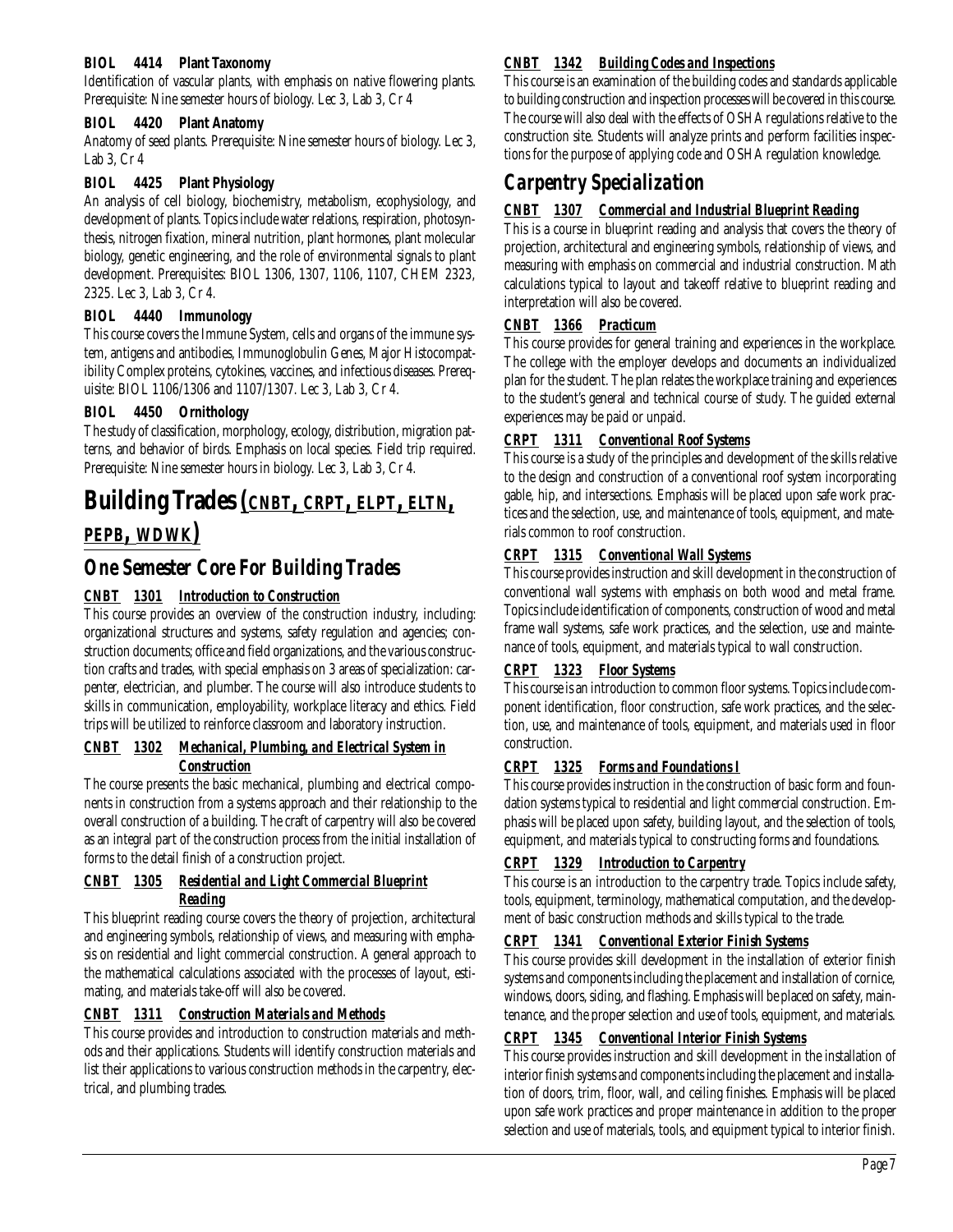# *WDWK 1313 Cabinet Making*

This course covers basic design, construction, and installation of base and wall cabinets for residential kitchens and bathrooms. Emphasis will be placed on safety in the use of hand and power tools (portable and stationary) typical to cabinet construction and installation. The course will provide for proper finish-work skill development in sanding, sealing, staining, and other techniques.

# *Electrical Worker Specialization*

# *ELPT 1311 Basic Electrical Theory*

This course is an overview of the theory and practice of electrical circuits including mathematical calculations as applied to alternating and direct current. Students will explain atomic structure and basic electrical values, calculate values for circuit combination and voltage drop, and utilize electrical measuring instruments typical to the electrical trade.

# *ELPT 1321 Introduction to Electrical Safety and Tools*

This course is a comprehensive overview of safety rules and regulations and the selection, inspection, use and maintenance of common tools for electricians. The student will explain electrical hazards and how to avoid them in the workplace, discuss safety issues concerning lock-out/tag-out procedures, and demonstrate safe work habits using common hand and power tools typical to the electrical trae.

# *ELPT 1329 Residential Wiring*

This course provides instruction and practice in wiring methods used in the construction of single family, two family and multiple-family dwellings. Students will compute the circuit sizes needed for the installation of branch circuits, feeders, and service entrance conductors, demonstrate the proper installation of wiring devices, grounding systems, and other residential wiring systems, verifying that all work is performed in accordance to electrical codes.

## *ELPT 1345 Commercial Wiring*

This course provides instruction and practice in commercial wiring methods. Students will interpret prints/drawings, computer the circuit sizes and overcurrent protection for branch circuits, feeders, and service entrance conductors, explain the proper installation of wiring devices according to electrical codes, demonstrate grounding methods, and identify commercial wiring methods including conduit bending.

## *ELPT 1349 Electrical Blueprint Reading*

This course is an overview of electrical blueprint reading. Topics include symbols, specifications, panel and lighting schedules, and riser diagrams. Students will identify the common symbols used on blueprints, interpret panel and lighting schedules, interpret electrical drawings including site plans, floor plans, and details in addition to using architectural and engineering scales.

# *ELPT 1364 Practicum*

This course provides for practical general training and experiences in the workplace. The college with the employer develops and documents and individualized plan for the student. The plan relates the workplace training and experiences to students' general and technical course of study. The guided external experiences may be for pay or no pay.

## *ELPT 2343 Electrical Systems Design*

This course develops skills in the electrical design of residential and commercial projects including building layout, types of equipment, placement, sizing of equipment, and all electrical calculations according to the requirements of the National Electrical Code (NEC).

## *ELTN 1342 Electrical Troubleshooting*

This course provides instruction and practice in the maintenance, theory of operation, troubleshooting, and repair of circuits of various residential, commercial and industrial electrical systems. Students will use multi-meters to

perform proper testing on electrical equipment, identify short, open and closed circuits, and troubleshoot various conditions typical to electrical installations and equipment.

# *Plumbing Specialization*

# *CNBT 1366 Practicum*

The practicum provides for practical general training and experiences in the workplace. The college with the employer develops and documents an individualized plan for the student. The plan relates the workplace training and experiences to the student's general and technical course of study. The guided external experiences may be paid or unpaid.

# *PFPB 1345 Piping Standards and Materials*

This course instructs students in the use of practices and procedures employed by a plumber in the common construction of a commercial building including multi-level drain waste vent systems, water systems, and fixture installation. The student will install the drain water vent, potable water and gas systems common to multi-floor buildings and set and install various types of typical plumbing fixtures.

# *PFPB 1421 Plumbing Maintenance & Repair*

This course provides instruction in the practices and procedures employed by a plumber in service work in the field of residential plumbing repairs and includes practice in the area of customer / public relations. The student will identify and repair various types of faucets, leaks in drain and potable water lines, and various pluming fixtures in addition to practicing general principles of sound customer relations.

## **PFPB 2301 Piping Fabrication & Installation I**

This course will provide skill development opportunities in residential and commercial pipe fabrication and pipe support systems. Lec 11, Lab 6, Cr 3

# *PFPB 2345 Residential Construction Plumbing II*

This course allows for in-depth instruction and practice in the setting of residential bathroom, and kitchen plumbing fixtures. The student will install and put into service various types of water closets, lavatories and bidets, gas and electric water heaters, and kitchen sinks with dishwashers and garbage disposals.

# *PFPB 2408 Piping Standards and Materials*

This course is a study of piping standards and specifications, a survey of the plumbing code, the identification and use of various materials and the application of material take-offs. The student will define and identify metallic non metallic pipe and tubing, interpret pipe specifications, describe and identify various types of valves and fittings, explain valve applications, relate the plumbing code to a variety of plumbing applications, and perform mathematical calculation typical to the material take-off process.

# *PFPB 2409 Residential Construction Plumbing I*

Skill development in the procedures and techniques employed by a plumber in the rough-in service and top-out stages of a new home or the remodeling of an older home. The student will rough-in drain water and vent pipes, pull copper lines, install gas lines, and set water valves.

## *PFPB 2437 Blueprint Reading for Plumbers*

An advanced course in blueprint reading and sketching for plumbers which includes layout and design of drain waste vent, water pressure, and gas systems for residential and light commercial plumbing. The student will design drawings and material take-off sheets for residential and light commercial drain waste vent, water pressure, and gas systems and perform the mathematical computations typical to those industry processes.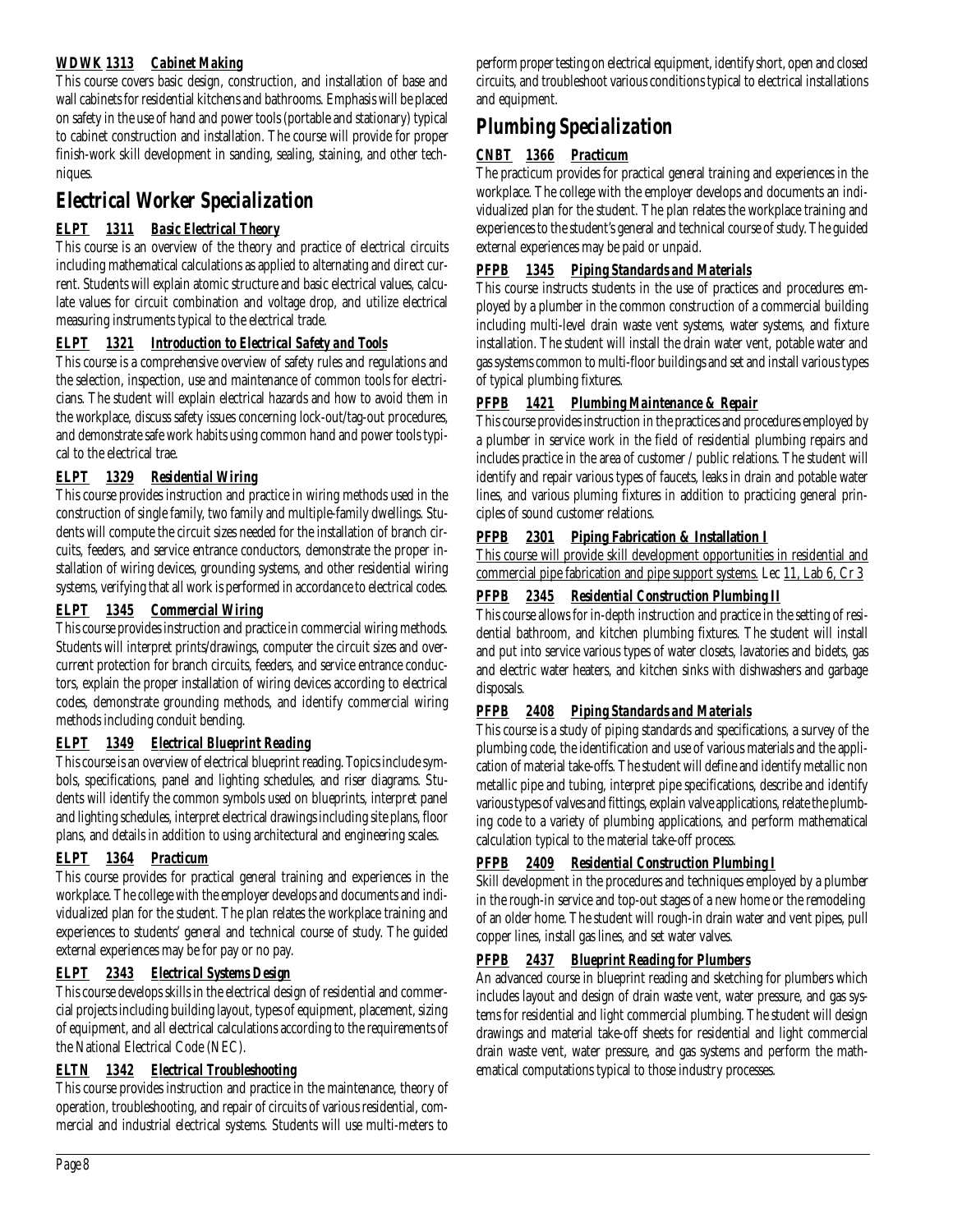# **Business (BUSI)**

# **BUSI 1301 Introduction to Business**

A survey of the various fields of business and their interrelationships, production and distribution systems, finance, accounting, statistics, capital, labor, marketing, taxes, governmental regulations, and other aspects of business necessary for understanding modern business enterprises and organization. Lec 3, Cr 3

# **BUSI 2441 Statistics**

An analysis of descriptive statistics and inference methods with emphasis on business applications. Topics include measures of central tendency and variation, probability distributions, sampling distributions, hypothesis testing, correlation, linear regression, index numbers, nonparametric statistics and other decision making tools. Prerequisite: MATH 1324 or 1314 . Lec 3, Cr 3

## **BUSI 3312 Administrative Office Management**

The management functions of planning, organizing, actuating and controlling in a facilitating administrative system are applied to case problems in office administration. Principles of internal organization, motivational theories and informational technology are studied through the medium of the role playing, panels and critiques, and discussion. Pertinent research applicable to the field of office management is also studied. Lec 3, Cr 3

## **BUSI 3117 Biliteracy in Business**

This is a two-hour lab course of business readings in Spanish. Readings will be current and derived from professional literature, business periodicals and newspapers. Selections will be provided so that students can match readings with business courses they are enrolled in each semester. Other activities of the lab include lectures, paired study, small group discussions, written reports, formal presentations and experiential interfaces. A sole authored paper written in Spanish is required each time the course is attempted. Prerequisite: Admission to upper division. Lab 2, Cr 1

## **BUSI 3335 Organizational Communications**

A systems approach to information processing, the practical and psychological aspects of formal and informal communication in organizations. Stresses inter-and intra-personal communication related to various corporate cultures. Intercultural differences in various communication scenarios are also studied. Prerequisite: Satisfaction of general requirements in English. Prerequisite: ENGL 2311. Lec 3, Cr 3

## **BUSI 3342 Intermediate Business and Economic Statistics**

A continuation of elementary statistics, including regression and correlation, index numbers, time series, nonparametric statistics and other decision-making tools. Computer laboratory assignments covering the above topics will be assigned. Prerequisite: Admission to upper division and BUSI 3341. Lec 3, Cr 3

# **BUSI 4330 International Business**

Business concepts, analytical processes, and philosophical bases for international business operations. Emphasizes environmental dynamics, multinational business organizations, cultural and economic constraints, unique international business practices, and international operations, strategies, and policy. Prerequisite: Admission to upper division and MANA 3361, MARK 3371, FINA 3380, or consent of instructor. Lec 3, Cr 3

## **BUSI 4369 Business Policy**

A broad course in business management designed to integrate earlier studies in business. Comprehensive case problems are studied with student participation in decision making related to business operations under conditions of uncertainty. Prerequisite: Admission to upper division and, FINA 3380, MANA 3361, MARK 3371. Lec 3, Cr 3

### **Graduate Courses**

|  | <b>BUSI</b> 6101 Environments of Business           |
|--|-----------------------------------------------------|
|  | <b>BUSI</b> 6105 Current Issues in Business         |
|  | <b>BUSI</b> 6310 Business Research                  |
|  | <b>BUSI</b> 6317 Administrative Communication       |
|  | <b>BUSI</b> 6380 International Business             |
|  | <b>BUSI</b> 6390 Administrative Policy and Strategy |
|  | <b>BUSI</b> 6399 Management Practicum               |

# **Business Law (BLAW)**

# **BLAW 3337 Business Law I**

The study of the development and functioning of our legal environment. The development of case law and precedents, the application of procedural and substantive law pertaining to civil and penal matters, study and analysis of cases and rules of law relating to basic business practices, governmental regulations of business, property rights, and business ethics. Course also includes torts, contracts, commercial transactions, and agency. Lec 3, Cr 3

## **BLAW 3338 Business Law II**

A continuation and expansion of the study of rules of law, including sales, commercial paper and credit transactions with emphasis on the Uniform Commercial Code; business organization; government regulations; property, wills and trusts; consumer protection; bankruptcy. Prerequisite: Admission to Upper Division, BLAW 3337 with grade of "C" or better. Lec 3, Cr 3

# **Graduate Courses**

|  | <b>BLAW</b> 6301 Legal Environment of Business |
|--|------------------------------------------------|
|  | <b>BLAW</b> 6305 Comparative Business Law      |
|  | <b>BLAW</b> 6302 Business Law for Educators    |
|  | <b>BLAW</b> 6303 Business Law II               |

# **Business Management Information Systems (BMIS)**

## **BMIS 1101 Introduction to Windows 95 Software**

This computer course provides theory and hands-on skills for student familiarization of the Windows 95 software program. Emphasis on window techniques, exploring windows desktop, files and folders, file management explorer, printers and fonts, customizing windows, and control panel settings. Lec 1, Cr 1

## **BMIS 1110 Introduction to Word Processing for Windows**

This course is designed to familiarize students in the use of the WordPerfect for Windows software program. Applications include creating, editing, printing and saving documents, formatting features, merging, macros and sorting data, tables and writing tools operation. Lec 1, Cr 1

## **BMIS 1120 Ten-Key by Touch**

This course is a practical approach to operating and using the ten-key pad by touch. Designed to assist students in using the ten-key pad by touch to solve different business problems. Lec 1, Cr 1

## **BMIS 1125 Fundamentals of Spreadsheets**

An introductory course designed to familiarize students on how to create, edit, store and print spreadsheets, databases, and graphics using the Lotus 1- 2-3 software program. Introduces the basics of a menu bar, creation of formulas, functions, graphic presentation, and general ease of presenting numeric materials. Lec 1, Cr 1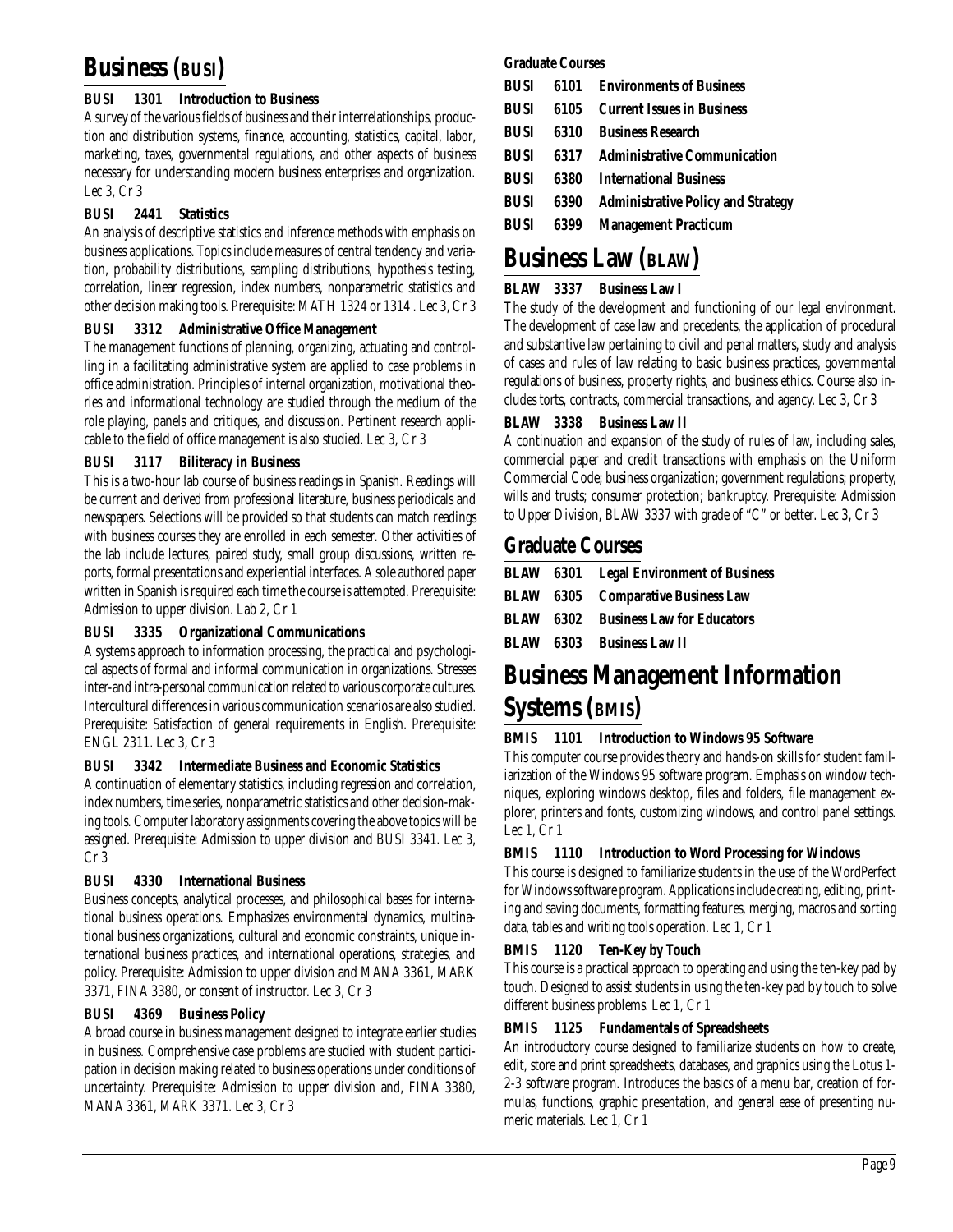### **BMIS 1135 Fundamentals of Access for Windows 95 Software**

This course is designed as an introduction to the fundamentals of creating and using a database. Applications will include entering and editing data, finding and sorting records, working with tables, forms, reports, queries and working with images and other objects. Lec 1, Cr 1

# **BMIS 1140 Introduction to the SPSS Statistical Program**

This course is an introductory course to acquaint students with the SPSS Statistical program and its functions. The creation, manipulation, saving and printing of data files will be the focus of the course. Lec 1, Cr 1

# **BMIS 1145 Introduction to the Internet with Netscape Navigator**

A hands-on introductory course designed to teach students the fundamentals of how to browse the World Wide Web using the Netscape Navigator. Introduces the basics of browsing the Web, sending and receiving e-mail, and exploring Usenet News Groups as well as the use of the title bar, menu bar, tool bar and status indicator. Lec 1, Cr 1

# **BMIS 1150 Fundamentals of Desktop Publishing**

This course is designed to introduce students to the basics of desktop publishing features in both Word and WordPerfect 6.1 for Windows. The use of text alignment, character and spacing, columns, graphic boxes, graphic lines, special enhancements, tables and charts. Lec 1, Cr 1

# **BMIS 1155 Fundamentals of PowerPoint Presentation Software**

A hands-on introductory course designed to teach students how to create presentations using technology for enhancing Material. Introduces design and color basics, the use of templates, clip art, charting, graphics, the transporting of files, and customizing of presentations. Lec 1, Cr 1

# **BMIS 1160 Fundamentals of PageMaker for Windows**

This course is designed to introduce students to the basics of the PageMaker for Windows software program. This program assists a learner with starting, editing and completing a publication, including lines and graphics, color, layout and printing. Lec 1, Cr 1

# **BMIS 1165 New Software Topics**

This course is designed to be an introductory course used to acquaint students with the latest new software package that has been developed within the last year. Students that would like to become acquainted with a new program that may not be widely used, but specific to a particular field such as legal, medical, real estate, may fall into this category. Lec 1, Cr 1

# **BMIS 1170 Introduction to Peachtree Accounting**

This course will introduce students to the basic approach to computerized accounting and bookkeeping using the Peachtree accounting program. Both theory and hands-on skills will be taught. Lec 1, Cr 1

# **BMIS 1175 Introduction to Quickbooks**

This course will introduce students to the basic approach to computerized accounting and bookkeeping using the Quickbooks accounting program. Both theory and hands-on skills will be taught. Lec 1, Cr 1

# **BMIS 1180 Introduction to Income Tax Preparation**

This course will introduce students to automated income tax preparation using Turbo Tax. Lec 1, Cr 1

# **BMIS 3351 Information Systems in Organizations**

This course addresses issues associated with the expanding role of information systems and accounting information systems in organizations, including their development and use, strategic impact, and international implications. May be counted as either ACCT 3351 or BMIS 3351. Prerequisites: Admission to Upper Division. Lec 3, Cr 3

# **Business Technology Courses**

# **Accounting Technology** *(ACNT)*

# *ACNT 1229 Payroll and Business Tax Accounting*

A study of payroll procedures, taxing entities, and reporting requirements of local, state, and federal taxing authorities in a manual and computerized environment. The student will develop personnel and payroll records that provide the information required under current laws and process payroll data and tax data and prepare reports. Prerequisite: ACNT 1403. Lec 2, Cr 2

# *ACNT 1391 Special Topics in Accounting*

This course is designed to identify current events, skills, knowledge, and/or attitudes and behaviors pertinent to the technology or occupation and relevant to the professional development of the student. Lec 3, Cr 3

# *ACNT 1403 Introduction to Accounting I*

A study of analyzing, classifying, and recording business transactions in a manual and computerized environment. Emphasis on understanding the complete accounting cycle and preparing financial statements, bank reconciliations and payroll. As an integral part of the course, students will be required to complete a comprehensive accounting practice set designed for both a manual and computerized accounting system. Lec 4, Cr 4

# *ACNT 1404 Introduction to Accounting II*

Formerly Accounting Fundamentals

A study of accounting for merchandising, notes payable, notes receivable, valuation of receivables and equipment, valuation of inventories and an introduction to methods of computing depreciation in a manual or computerized accounting environment. Students are required to complete a comprehensive accounting practice set designed for both a manual and computerized accounting system. Prerequisite: ACNT 1403 with a "C" or better. Lec 4, Cr 4

# *ACNT 1411 Introduction to Computerized Accounting*

Introduction to utilizing the computer in maintaining accounting records, making management decisions, and processing common business applications with primary emphasis on a general ledger package. Students are required to complete a comprehensive practice set designed for a computerized accounting system. Prerequisite: ACCT 2401 or ACNT 1403 with a "C" or better.

# *ACNT 1413 Computerized Accounting Applications*

A study of utilizing the computer to develop and maintain accounting record keeping systems, make management decisions, and process common business applications with emphasis on utilizing a spreadsheet and/or data base package/program. Prerequisite: ACCT 2401 or ACNT 1403 with a "C" or better. Lec 4, Cr 4

# *ACNT 2366 Practicum – Accounting*

Practical general training and experiences in the workplace. The college with the employer develops and documents an individualized plan for the student. The plan relates the workplace training and experiences to the student's general and technical course of study. The guided external experiences may be paid or unpaid. This course may be repeated if topics and learning outcomes vary. Lec 1, Lab 20, Cr 3

# **Business Law – Technical** *(BUSG)*

# *BUSG 2317 Business Law/Commercial*

The relationships of law and business as they relate to commercial transactions. Lec 3, Cr 3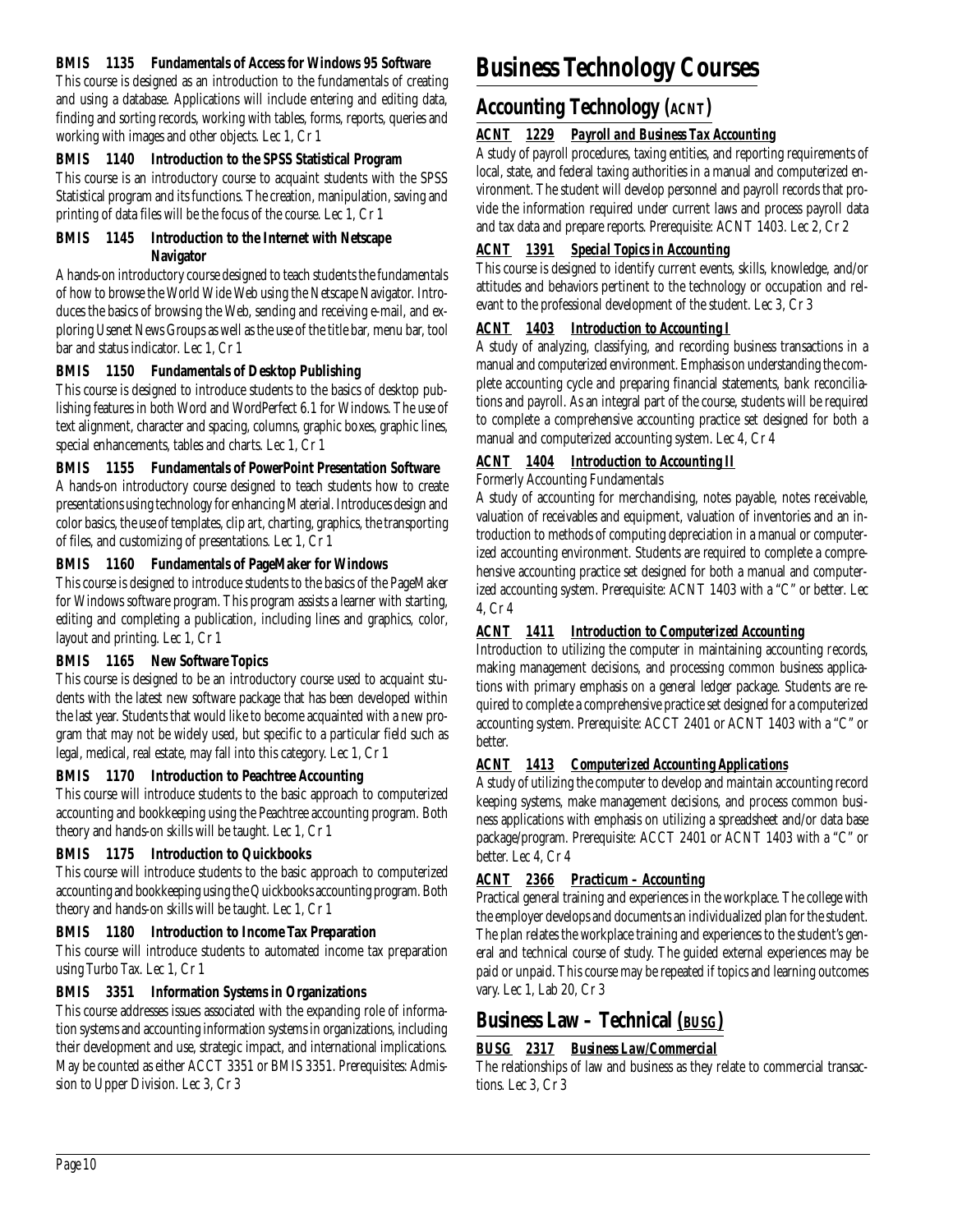# **Business Management** *(BMGT)*

# *BMGT 1301 Supervision*

A study of the role of the supervisor. Managerial functions as applied to leadership, counseling, motivation, and human skills are examined. Lec 3, Cr 3

# **International Business** *(IBUS)*

# *IBUS 1301 Principles of Imports-Exports I*

A study of export management processes and procedures. Topics include government controls, licensing of products, documentation, commercial invoices, and traffic procedures. Application to human and public relations, management of personnel, finance, and accounting procedures. Lec 3, Cr 3

# *IBUS 2331 International Human Resource Management*

A study of the effects of the process of internationalization on human resource management including the requirements of local or host country nationals, expatriates, or parent country nationals, and hired country nationals. Emphasis on Asia-Pacific, Europe, Latin America, and emerging economies. Lec 3, Cr 3

# *IBUS 2339 International Banking and Finance*

A course in international monetary systems, financial markets, flow of capital, foreign exchange, and financial institutions. Topics include export-import payments and financing the preparation of letters of credit, related shipping documentation, and electronic transfers. An introduction to multinational financial decisions, such as financing foreign investment or working capital. Lec 3, Cr 3

# *IBUS 2341 International Comparative Management*

A study of cross-cultural comparisons of management and communications processes. Emphasis on cultural geographic distinctions and antecedents that affect individual, group, and organizational behavior. Topics include sociocultural demographic, economic, technological, and political-legal environment of cluster countries and their relationship to organizational communication and decision making. Lec 3, Cr 3

## *IBUS 2345 Import Customs Regulations*

A study of the duties and responsibilities of the licensed custom broker or customhouse broker. Topics include processes for customs clearance including appraisement, bonded warehouse entry, examination of goods, harmonized tariffs, fees, bonding, penalties, quotas, immediate delivery, consumption, computerized system, laws and regulations. Lec 3, Cr 3

## *IBUS 2366 Practicum – International Business*

Practical general training and experiences in the workplace. The college with the employer develops and documents an individualized plan for the student. The plan relates the workplace training and experiences to the student's general and technical course of study. The guided external experiences may be for pay or no pay. This course may be repeated if topics and learning outcomes vary. Lec 1, Lab 20, Cr 3

# **Legal Assisting** *(LGLA)*

# *LGLA 1303 Legal Research*

This course provides a working knowledge of the fundamentals of effective legal research. Topics include law library techniques, computer assisted legal research, briefs, and legal memoranda. The student will locate, read, and understand primary and secondary legal authority; design and implement effective research strategies; and be familiar with computer assisted legal research tools and the proper role of these tools. Prerequisite: LGLA 1313, LGLA 1345 or 1346, POFL 1305 and ITSW 1301 or word processing skills. Lec 3, Cr 3

# *LGLA 1305 Legal Writing*

This course provides a working knowledge of the fundamentals of effective legal writing. Topics include briefs, legal memoranda, case and fact analysis, citation forms, and legal writing styles. The student will write clear, concise memoranda and briefs based on legal analysis. Prerequisite: LGLA 1303 Legal Research or LGLA 1301 Legal Research and Writing. Lec 3, Cr 3

# **LGLA 1307 Introduction to Law and the Legal Professions**

This course provides an overview of the law and the legal professions. Topics include legal concepts, systems, and terminology; ethical obligations and regulations; professional trends and issues with particular emphasis on the paralegal. Lec 3, Cr 3

# *LGLA 1313 Intro to Paralegal Studies*

This course provides an overview of the paralegal profession including ethical obligations, regulation, professional trends and issues, and the paralegal's role in assisting the delivery of legal services. The student will develop a legal vocabulary; explain the ethical obligations of the legal professional trends and issues, and the paralegal's role in assisting the delivery of legal services. Prerequisite: ITWS 1301 or word processing skills Lec 3, Cr 3

## **LGLA 1343 Bankruptcy**

This course will introduce fundamental concepts of bankruptcy law and procedure with emphasis on the paralegal's role. Topics include individual and business liquidation and reorganization. Lec 3, Cr 3

# *LGLA 1345 Civil Litigation*

This course presents fundamental concepts and procedures of civil litigation with emphasis on the paralegal's role. Topics include pretrial, trial, and post trial phases of litigation. The student will define and properly use terminology relating to civil litigation; locate, describe, and analyze sources of law relating to the civil litigation process; describe the role and ethical obligations of the paralegal in civil litigation; and draft documents commonly used in civil litigation. Prerequisite: POFL 1305 and LGLA 1313 or current enrollment and ITSW 1301 or word processing skills. Lec 3, Cr 3

# *LGLA 1353 Wills, Trusts and Probate Administration*

This course presents fundamental concepts of the law of wills, trusts, and probate administration with emphasis on the paralegal's role. The student will define and properly use terminology relating to wills, trusts, and probate administration; locate, describe, and analyze sources of law relating to wills, trusts, and probate administration; describe the role and ethical obligations of the paralegal in wills, trusts, and probate administration; and draft documents commonly used in wills, trusts, and probate administration. Prerequisite: ITWS 1301 Introduction to Word Processing or word processing skills. Lec 3, Cr 3

# *LGLA 1355 Family Law*

This course presents fundamental concepts of family law with emphasis on the paralegal's role. Topics include formal and informal marriages, divorce, annulment, marital property, and the parent-child relationship. The student will define and properly use terminology relating to family law; locate, describe, and analyze sources of law relating to family law; describe the role and ethical obligations of the paralegal in family law; and draft documents commonly used in family law. Prerequisite: ITWS 1301 Introduction to Word Processing or word processing skills. Lec 3, Cr 3

## **LGLA 1359 Immigration Law**

This course will introduce fundamental concepts of immigration law with emphasis on the paralegal's role. Topics include substantive and procedural law related to visa applications, deportation, naturalization, and citizenship. Lec 3, Cr 3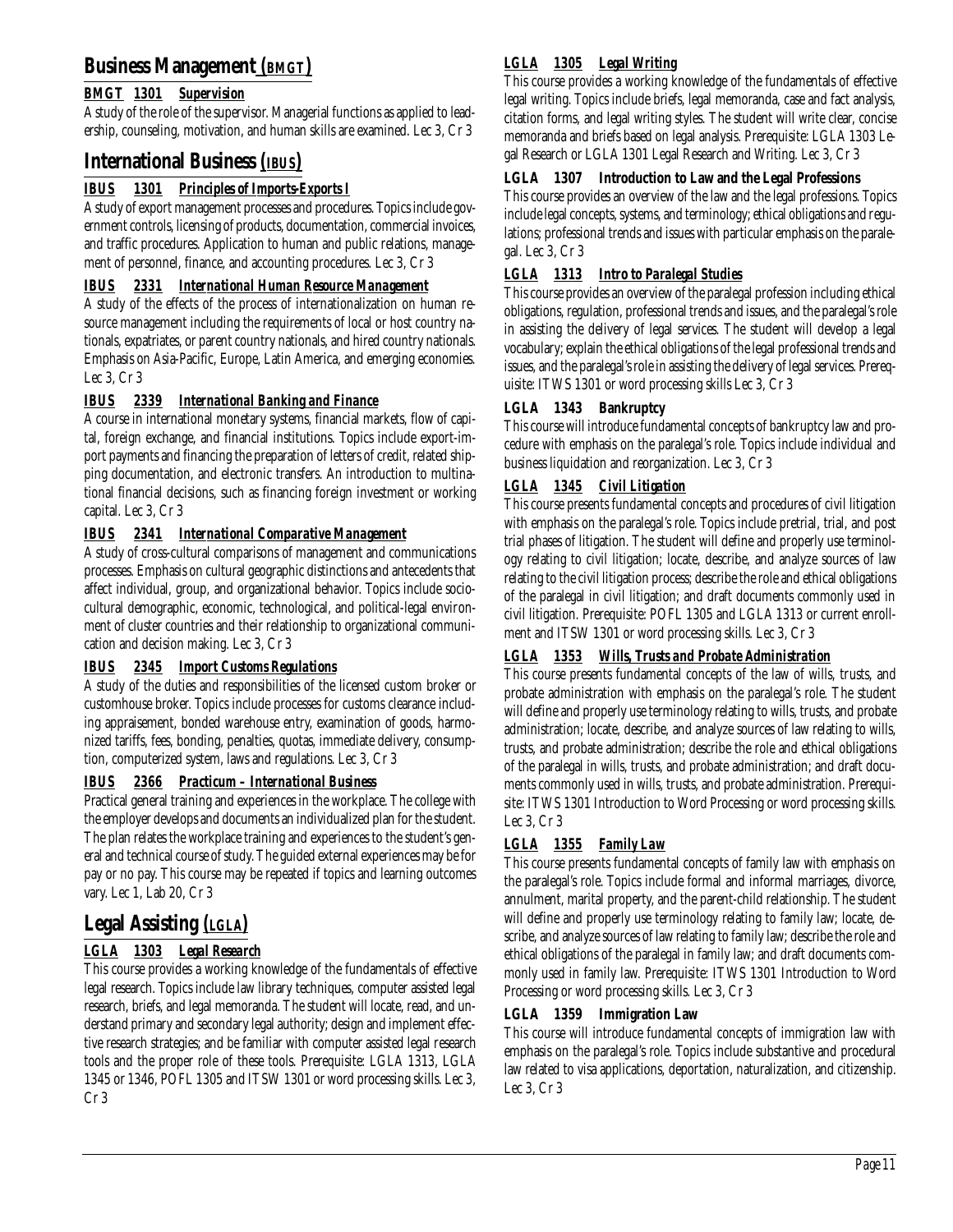# *LGLA 2303 Torts and Personal Injury Law*

This course presents fundamental concepts of tort law with emphasis on the paralegal's role. Topics include intentional torts, negligence, and strict liability. The student will define and properly use terminology relating to tort law; locate, describe, and analyze sources of law relating to tort law; describe the role and ethical obligations of the paralegal in tort law; and draft documents commonly used in tort law. Prerequisite: LGLA 1313 and LGLA 1345 or 1346 and ITSW 1301 or word processing skills. Lec 3, Cr 3

# *LGLA 2307 Law Office Management*

This course presents the fundamentals of law office management and organization including basic principles and structure of management, administrative and substantive systems in the law office, and law practice technology. The student will identify and explain the fundamental principles of management and administrative and substantive systems of the law office; explain the role of technology in the management and administration of the law office; apply management principles and technology; and explain ethical issues relating to law office operations. Prerequisite: ITWS 1301 Introduction to Word Processing. Lec 3, Cr 3

# *LGLA 2333 Advanced Legal Document Preparation*

Formerly LGLA 2337. This course is designed for the student to learn preparation of legal documents based on hypothetical fact situations drawn from various areas including real estate, family law, contracts, litigation, and business organizations. Lec 3, Cr 3

# **LGLA 2337 Mediation**

This course will provide an introduction to alternative dispute resolution with emphasis on mediation. Topics include difference between mediation and arbitration, the process of mediation, and dispute resolution techniques. Lec 3, Cr 3

# *LGLA 2380 Cooperative Education-Paralegal/Legal Assisting*

Career related activities encountered in the student's area of specialization are offered through a cooperative agreement between the college, employer, and student. Under supervision of the college and the employer, the student combines classroom learning with work experience. Directly related to a technical discipline, specific learning objectives guide the student through the paid work experience. This course may be repeated if topics and learning outcomes vary. Prerequisite: Approval by Department Chair or Co-op Coordinator. Lec 1, Lab 20, Cr 3

# **Medical Office (MDCA, MRMT, POFM, & SRGT)**

# **MDCA 1443 Medical Insurance**

Emphasizes accurate ICD-9 and CPT coding of office procedures for payment/ reimbursement by patient or third party. Additional topics may include managed care or medical economics. Lec 4, Cr 4

## **MRMT 1303 Medical Office Procedures**

Introduction to basic medical office skills including telephone techniques, filing and indexing, mail handling, appointment scheduling, travel arrangements, correspondence and business transactions, and office machines. The course will emphasize on developing human relations and customer service skills. Lec 3, Cr 3

## **MRMT 1382 Cooperative Education-Medical Transcription**

An intermediate or advanced course with lecture and work-based instruction that helps students gain practical experience in the discipline, enhance skills, and integrate knowledge. The work supervisor provides indirect supervision while the lecture is provided by the college faculty or by other individuals under the supervision of the educational institution. Cooperative education may be a paid or unpaid learning experience. Prerequisite: Consent of the

### Business Co-op Coordinator. Lec 3, Cr 3

# **MRMT 1407 Medical Transcription Fundamentals**

Fundamentals of medical transcription with hands-on experience in transcribing physician dictation including basic reports such as history and physicals, discharge summaries, consultations, operative reports, and other medical reports. Utilizes transcribing and information processing equipment compatible with industry standards. Designed to develop speed and accuracy. Lec 4, Cr 4

# **POFM 1453 Medical Coding**

This course is a study of presentation and application of basic coding rules, principles, guidelines, and conventions utilizing various coding systems. Prerequisites: SRGT 1301-Medical Terminology, basic keyboarding, and computer skills. Lec 4, Cr 4

# **SRGT 1301 Medical Terminology**

Study of the basic structure of medical words including prefixes, suffixes, roots, combining forms, plurals, pronunciation, spelling, and the definitions of medical terms. Emphasis is on building a professional vocabulary required for employment within the allied health care field. Lec 3, Cr 3

# **Professional Office Legal** *(POFL)*

# *POFL 1305 Legal Terminology*

An introduction to legal terminology including spelling, pronunciation, and definition of legal terms and an overview of the law and the professions. The student will develop a legal vocabulary; and explain fundamental legal concepts, procedures, terminology, and current issues in law. Prerequisite: Keyboarding and word processing skills. Lec 3, Cr 3

# *POFL 2301 Legal Document Processing*

Skill development in the production of legal documents used in the legal and court systems. The student will utilize editing and proofreading skills and knowledge to produce error-free legal documents; use current and emerging technology to produce client-quality legal documents; and produce legal documents appropriate to the needs of the local legal community. Prerequisite: POFL 1305 and ITSW 1301 or word processing skills. Lec 3, Cr 3

# **Marketing - Technical** *(MRKG)*

# *MRKG 1311 Principles of Marketing*

Introduction to basic marketing functions, identification of consumer and organizational needs; explanation of economic, psychological, sociological, and global issues; and description and analysis of the importance of marketing research. Lec 3, Cr 3

# **Information Technology Software** *(ITSW)***, Professional Office Technology** *(POFT)***, Professional Office Information** *(POFI)*

# *ITSW 1301 Introduction to Word Processing*

(Formerly OFAD 2304 Basic WordPerfect) An overview of the production of documents, tables, and graphics. The student will identify word processing terminology and concepts; create technical documents; format and edit documents; use simple tools and utilities; and print documents. Prerequisite: Keyboarding proficiency. Lec 3, Cr 3

# *ITSW 1304 Introduction to Spreadsheets*

(Formerly TSEC 2340 Spreadsheet Applications for the Office) Instruction in the concepts, procedures, and importance of electronic spreadsheets. The student will identify spreadsheet terminology and concepts; create formulas and functions; use formatting features; and generate charts, graphs, and reports. Recommended: Proficiency in word processing software and keyboard-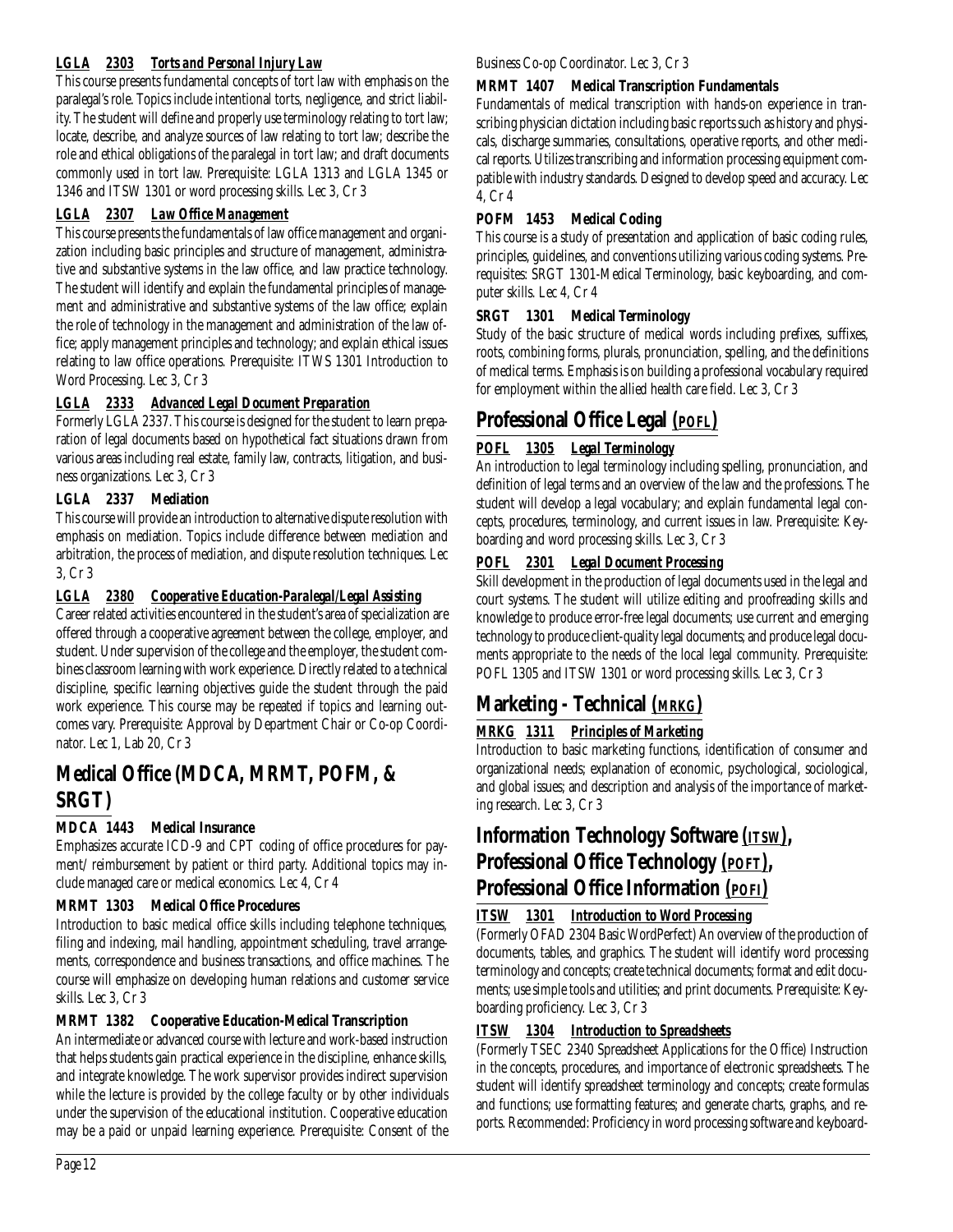## *ITSW 1310 Presentation Media Software (Powerpoint)*

Instruction in the utilization of presentation software to produce multimedia presentations. Graphics, text, sound, animation and/or video may be used in presentation development. The student will identify presentation media terminology and concepts; create presentations using text, visual and/or sound elements; use effective compositions and style; prepare presentations for distribution on computers or other media; and modify sequence and slide master. Prerequisite: Proficiency in word processing software (ITSW 1301 or equivalent). Lec 3, Cr 3

### *ITSW 2331 Advanced Word Processing*

(Formerly OFAD 2305 Advanced WordPerfect) Continuation of the study of word processing including advanced applications in merging, macros, graphics, desktop publishing, and extensive formatting for technical documents. The student will design and create macros; use advanced formatting features; import data; and use graphic and special functions to enhance documents. Prerequisite: ITSW 1301 Introduction to Word Processing or equivalent. Lec 3, Cr 3

### *POFI 2331 Desktop Publishing for the Office*

In-depth coverage of desktop publishing terminology, text editing, and use of design principles to create publishing material using word processing desktop publishing features. Emphasis on layout techniques, graphics, and multiple page displays. The student will define desktop publishing terminology; manipulate text and graphics to create a balanced and focused layout; and create fliers, brochures, and multiple page documents according to specified procedures. Prerequisite: ITSW 2331 Advanced Word Processing or equivalent. Lec 3, Cr 3

### *POFT 1192 Special Topics in Administrative Assistant/Secretarial Science, General (Student Portfolio)*

Topics address recently identified current events, skills, knowledge, and/or attitudes and behaviors pertinent to the technology or occupation and relevant to the professional development of the student. Learning outcomes/ objectives are determined by local occupational need and business and industry trends. Prerequisite: Student must be graduating the semester enrolled or approved by Dept. Chair. Lec 1, Cr 1

## *POFT 1319 Records and Information Management I*

(Formerly OFAD 1314 Filing Systems) Introduction to basic records and information management. Includes the life cycle of a record, manual and electronic records management, and basic filing procedures and rules. The student will identify the stages in the life cycle of a record; file and retrieve records using alphabetic, numeric, geographic, and subject filing systems; input, index, code, and cross-reference records; use tickler file, requisition, and charge-out procedures; and differentiate between manual and electronic filing. Lec 3, Cr 3

## *POFT 1302 Business Communications I*

(Formerly TSEC 1305 Business Communications) Introduction to a practical application of basic language usage skills with emphasis on fundamentals of writing and editing for business. The student will apply the basic rules of grammar, spelling, capitalization, number usage, and punctuation; utilize terminology applicable to technical and business writing; develop proofreading and editing skills; and write effective sentences and paragraphs for business applications. Prerequisite: Keyboarding proficiency. Lec3, C r 3

## *POFT 1309 Administrative Office Procedures I*

(Formerly TSEC 2301 Office Procedures) Study of current office procedures including telephone skills, time management, travel and meeting arrangements, mail processing, and other duties and responsibilities in an office environment. The student will develop time management techniques; manage in-coming and out-going mail; demonstrate appropriate telephone techniques; coordinate travel and meeting arrangements; and identify the basic skills of an office professional. Prerequisite: Basic keyboarding skills. Lec 3, Cr 3

### *POFT 1313 Professional Development for Office Personnel*

Formerly TSEC 1315. Preparation for the work force including business ethics, team work, professional attire, and promotability. The student will determine necessary skills for seeking and securing employment; apply problemsolving techniques to complete tasks; identify attitudes and values that contribute to effective work habits; demonstrate how to work effectively as part of a team; exhibit business etiquette; and identify professional attire. Lec 3, Cr 3

# *POFT 1329 Keyboarding and Document Formatting*

This course will provide skill development in the operation of the keyboard by touch applying proper keyboarding techniques. Emphasis is placed on development of acceptable speed and accuracy levels and formatting basic documents. Lec 3, Cr 3

### *POFT 1331 Business Machine Applications*

Formerly TSEC 1310. Skill development in the operation of machines used in a business environment. Emphasis on the development of skills in using electronic calculators and other office machines such as fax, telephone equipment, and reprographics. The student will describe various machines used in business; develop speed and accuracy using an electronic calculator/keyboard; and operate other business machines. Lec 3, Cr 3

## *POFT 1345 Shorthand/Notetaking I*

Formerly TSEC 1370. An introduction to shorthand/notetaking principles. Mastery of accurate reading and writing of notes to produce mailable documents from dictation. The student will read notes at an acceptable minimum speed; take dictation at a minimum speed of 50 words per minute on new material; transcribe notes with 95 percent accuracy; and produce mailable documents from dictation. Prerequisite: Basic keyboarding proficiency. Lec 3, Cr 3

## *POFT 2301 Document Formatting & Skillbuilding*

Formerly TSEC 1325. A continuation of keyboarding skills in document formatting, speed, and accuracy. Emphasis on proofreading, editing, and following instructions, and keying documents from various copy. The student will produce alphabetic, alphanumeric material at a minimum speed of 40 words per minute (wpm) with minimum proficiency; apply mailability standards to document production; use proofreading and editing skills; and format and produce a variety of business documents using word processing software. Prerequisite: Proficiency in word processing software (ITSW 1301 Introduction to Word Processing or equivalent). Lec 3, Cr 3

## *POFT 2303 Speed and Accuracy Building*

Formerly TSEC 1312. Review, correct, improve, and/or perfect touch keyboarding techniques for the purpose of increasing speed and improving accuracy. The student will demonstrate significant increase in keyboarding speed and accuracy at 40 words per minute (wpm) with minimum proficiency. Prerequisite: Keyboarding by touch. Lec 3, Cr 3

## *POFT 2312 Business Communications II*

Formerly TSEC 2320. Skill development in practical applications which emphasize the improvement of writing skills necessary for effective business communications. The student will compose and produce effective business communications appropriate to industry needs; apply critical evaluation techniques to business communications; and recognize the importance of coherent, ethical communication principles in business and industry. Prerequisite: Business Communications I and proficiency in word processing software (ITSW 1301 Introduction to Word Processing or equivalent). Lec 3, Cr 3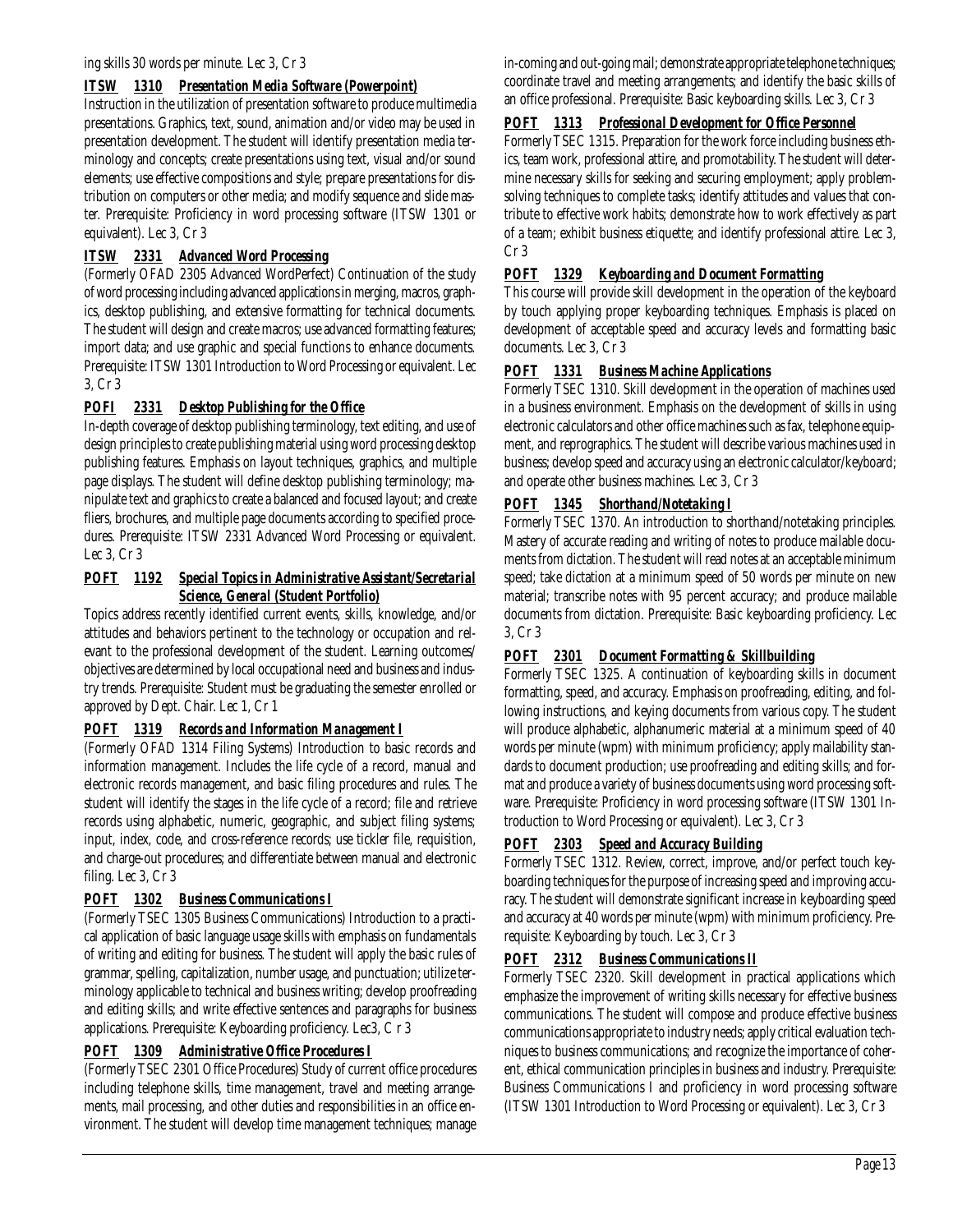# *POFT 2321 Machine Transcription*

Skill development in mailable business document production using computers and dictation equipment. Skill refinement in grammar and punctuation with emphasis on proofreading and formatting. The student will operate the transcription machine competently; demonstrate correct transcription technique; implement correct grammar usage; demonstrate effective proofreading skills; and transcribe dictation to produce mailable copy on the first draft. Prerequisite: Minimum 35 words per minute (wpm) keyboarding skills, basic word processing skills, and basic grammar skills. Lec 3, Cr 3

### *POFT 2380 Cooperative Education – Administrative Assistant/ Secretarial Science, General*

Formerly TSEC 2401 Cooperative Education I. Career related activities encountered in the student's area of specialization are offered through a cooperative agreement between the college, employer, and student. Under supervision of the college and the employer, the student combines classroom learning with work experience. Directly related to a technical discipline, specific learning objectives guide the student through the paid work experience. This course may be repeated if topics and learning outcomes vary. Prerequisite: Approval of Co-op Coordinator or department chair. Lec 1, Lab 20, Cr 3

### *POFT 2381 Cooperative Education-Administrative Assistant Secretarial Science, General*

Formerly TSEC 2405 Cooperative Education II. Career related activities encountered in the student's area of specialization are offered through a cooperative agreement between the college, employer, and student. Under supervision of the college and the employer, the student combines classroom learning with work experience. Directly related to a technical discipline, specific learning objectives guide the student through the paid work experience. This course may be repeated if topics and learning outcomes vary. Prerequisite: Approval of Co-op Coordinator or department chair. Lec 1, Lab 20, Cr 3

# **Chemistry (CHEM)**

# **CHEM 1105 Introductory Chemistry Laboratory I**

Laboratory practice that illustrates elementary general, organic, and biochemical experimental techniques. Prerequisite or concurrent enrollment: CHEM 1305. Lab 3, Cr 1

## **CHEM 1107 Introductory Chemistry Laboratory II**

Continuation of CHEM 1105, with greater emphasis on organic and biochemical laboratory techniques. Prerequisite: CHEM 1305 and credit or registration for CHEM 1105 and CHEM 1307. Lab 3, Cr 1

# **CHEM 1111 General Chemistry Laboratory I**

Introduction to laboratory techniques of chemical experimentation. Prerequisite or concurrent enrollment: CHEM 1311. Lab 3, Cr 1

# **CHEM 1112 General Chemistry Laboratory II**

Introduction to some basic laboratory techniques used in studying chemical kinetics, chemical equilibrium, electrochemistry, and qualitative inorganic analysis; introduction to instruments used in pH measurement and visible spectrophotometry. Prerequisite or concurrent enrollment: CHEM 1111 and CHEM 1312. Lab 3, Cr 1

## **CHEM 1305 Introductory Chemistry I**

A terminal course in chemistry for non-science majors, or technology students. Major topics covered are atomic and molecular structure, chemical bonding, the states of matter, solution calculations, and acid-base concepts; includes a brief introduction to organic chemistry and biochemistry. Concurrent enrollment: CHEM 1105. Lec 3, Cr 3

## **CHEM 1307 Introductory Chemistry II**

Continuation of CHEM 1305. Elementary study of organic and biochemistry; the nomenclature, preparation, and reactions of the principle classes of organic compounds by functional group; structures and metabolic reactions of carbohydrates, lipids, and proteins; a look at hormones, enzymes, and biosynthetic pathways; physiological action of drugs, food, nutrients, poisons, and causing agents. Prerequisite: CHEM 1305. Concurrent enrollment: CHEM 1107. Lec 3, Cr 3

# **CHEM 1311 General Chemistry I**

Study of atomic and molecular structure, chemical stoichiometry, chemical bonding, states of matter, solutions and colloids, and acid-base concepts. Prerequisite: Credit for two years of high school algebra OR credit or registration for MATH 1314. Lec 3, Cr 3

# **CHEM 1312 General Chemistry II**

Continuation of CHEM 1311. Study of chemical kinetics and equilibria, electron transfer reactions, electrochemistry, nuclear chemistry, chemical thermodynamics, and some descriptive inorganic chemistry. Prerequisite: CHEM 1311. Lec 3, Cr 3

### **CHEM 2123 Organic Chemistry Laboratory I**

Laboratory application of techniques used in experimental organic chemistry. Prerequisite or concurrent enrollment: CHEM 2323. Lab 3, Cr 1

## **CHEM 2125 Organic Chemistry Laboratory II**

Additional laboratory application of techniques used in experimental organic chemistry. Prerequisite: CHEM 2123 and credit or concurrent enrollment in CHEM 2325. Lab 3, Cr 1

## **CHEM 2323 Organic Chemistry I**

Study of the structure, properties, preparations and reactions of aliphatic and aromatic compounds; stereo chemistry, reaction mechanisms, and the use of spectroscopic techniques are included. Prerequisite: CHEM 1312 and CHEM 1112. Lec 3, Cr 3

## **CHEM 2325 Organic Chemistry II**

Continuation of CHEM 2323. Includes a brief introduction to the chemistry of polymers, fats, carbohydrates, amino acids and proteins. Prerequisite: CHEM 2323. Lec 3, Cr 3

## **CHEM 3103 Biochemistry Laboratory I**

Laboratory work consists of selected experiments in biochemistry with special emphasis on the chemical interpretation of the structure and function of biological macromolecules. Prerequisite: CHEM 2123, 2125, 2323, 2325, and concurrent enrollment in CHEM 3303. Lab 3, Cr 1

## **CHEM 3105 Analytical Laboratory**

Laboratory methods in analytical chemistry, including quantitative separation techniques, electrochemistry, and absorption spectroscopy. Prerequisite or concurrent enrollment: CHEM 3305 Lab 4, Cr 1

## **CHEM 3110 Physical Chemistry Lab I**

The use of modern instrumentation to illustrate physical chemical techniques used to study electrochemistry, molecular structure, calorimetry, and thermodynamics. Prerequisite or concurrent enrollment: CHEM 3310. Lab 3, Cr 1

## **CHEM 3112 Physical Chemistry Lab II**

The use of modern instrumentation to illustrate physical chemical techniques used to study macromolecules, chemical kinetics, properties of gases, spectroscopy and photochemistry. Prerequisite or concurrent enrollment: CHEM 3305. Lab 3, Cr 1

## **CHEM 3301 Inorganic Chemistry**

An introductory study of the elements other than carbon and their compounds based on the periodic classification and certain related theoretical concepts explaining structure and reactivity. Prerequisite: CHEM 1112, 1312. Lec 3, Cr 3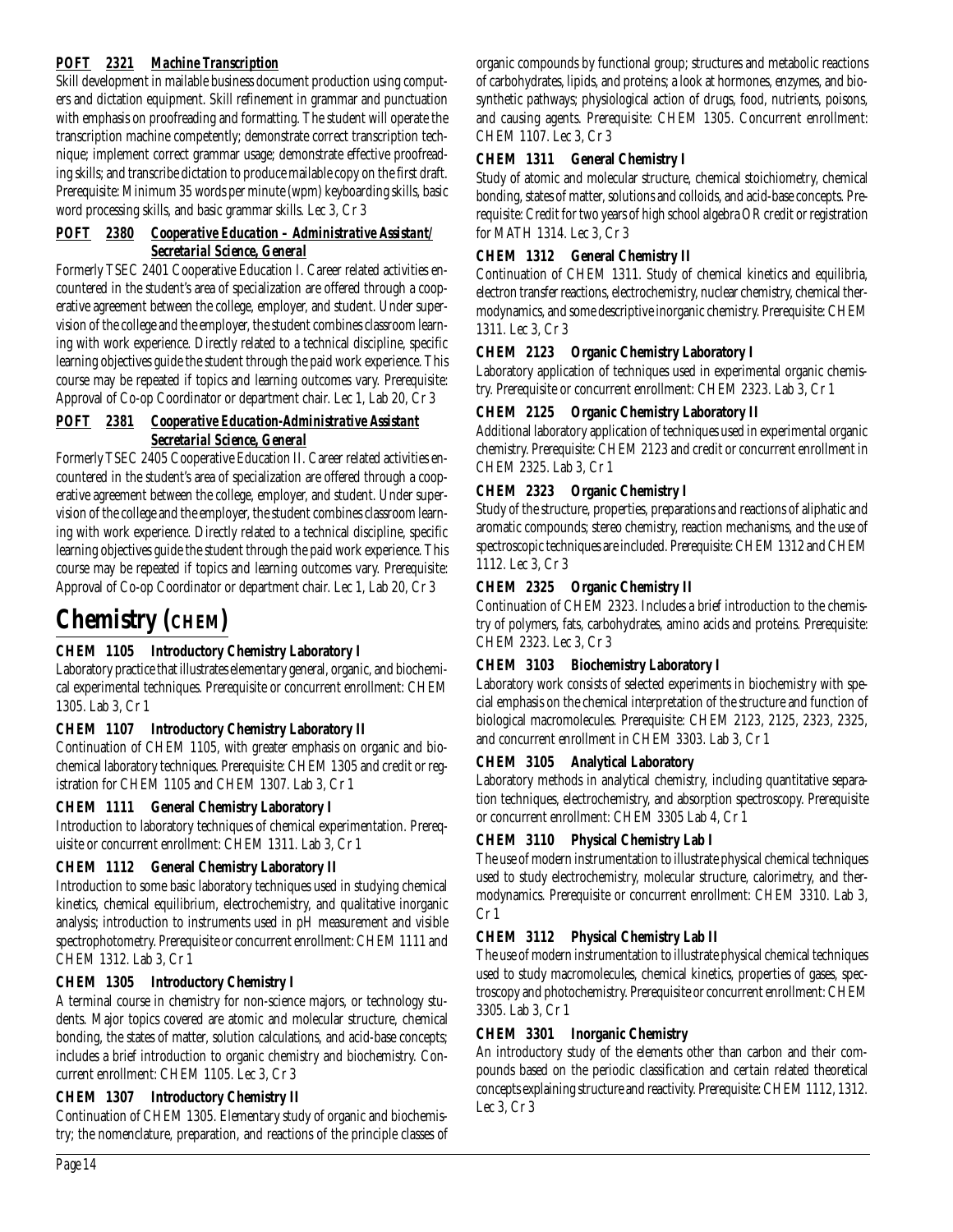### **CHEM 3303 Biochemistry I**

Study of the chemical properties of the biomolecules: amino acids, proteins, enzymes, carbohydrates, lipids, nucleic acids, and coenzymes; metabolic energy; the biosynthesis of informational molecules, such as DNA and RNA, will also be discussed. Prerequisite: CHEM 2323, 2123. Lec 3, Cr 3

### **CHEM 3304 Biochemistry II**

A detailed study of the design, integration and control of metabolism. Hormone action and the regulation of gene expression. Prerequisite: CHEM 3303. Lec 3, Cr 3

### **CHEM 3305 Analytical Chemistry**

Modern analytical chemistry, including separation methods and quantitative chemistry, introduction to methods of analytics in electrochemistry, absorption and emission spectroscopy. Prerequisite: CHEM 1312, 1112, Junior standing, and registration for CHEM 3105. Lec 3, Cr 3

### **CHEM 3306 Chemical Literature**

This course is designed to provide students with a working knowledge of the chemical literature. Students will learn how to obtain information using the libraries in the university system under the supervision of a faculty member in the Physical Sciences Department. Prerequisite: Junior standing in chemistry or consent of the instructor. Lec 3, Cr 3

### **CHEM 3310 Physical Chemistry I**

Study of the classical thermodynamics including applications to gases, liquids, solutions and phase equilibria, ionic equilibria, and electrochemistry. Prerequisite: MATH 2314, PHYS 1302, CHEM 1312. Lec 3, Cr 3

### **CHEM 3312 Physical Chemistry II**

Fundamentals of quantum mechanics, chemical bonding spectroscopy, photochemistry, chemical kinetics, kinetic theory of gases and the transport of both gas and liquid phases. Prerequisite: CHEM 3310. Lab 3, Cr 3

### **CHEM 4105 Instrumental Methods of Analysis Laboratory**

Introduction to use of electrical and optical measurements in chemical analysis. Interpretation of infrared, ultraviolet, nuclear magnetic resonance, and mass spectra. Prerequisite: CHEM 3305 and CHEM 3105. Lab 4, Cr 1

### **CHEM 4110 Chemical Seminar**

Students are expected to research a current chemical topic, previously approved by a faculty member in the Physical Sciences Department, and to present it in a formal seminar to fellow students and faculty members. Prerequisite: Senior standing in chemistry or consent of the professor. Lec 3, Cr 3

### **CHEM 4305 Instrumental Methods of Analysis**

Introduction to the theory and practice of optical and electro-analytical methods of analysis. Interpretation of infrared, ultraviolet, nuclear magnetic resonance, and mass spectra. Prerequisite: CHEM 3305 and CHEM 3105. Lab 3, Cr 3

### **CHEM 4320 Chemistry Problems**

An individual introduction to research which involves both laboratory and library work. Students will work under the direct supervision of a faculty member on a chemistry topic of mutual interest. Prerequisite: Student must have completed 6 hours of advanced chemistry and consent of the professor. Lec 1, Lab 6, Cr 3

### **CHEM 4325 Chemistry Internship**

This course is designed to give the Chemistry student the opportunity to gain insight and experience in applying chemistry principles and concepts in an actual work-related environment. The student will perform the internship under the supervision of both a chemistry faculty member and a collaborating member of the participating internship site. This course will provide opportunity for the student to apply prior learning to practical laboratory situations. Prerequisites: Senior standing in Chemistry or consent of the instructor.

### **CHEM 4404 Selected Topics in Biochemistry**

In depth discussion of biochemical topics with emphasis on up to date developments in this field. It also includes the study of contemporary biochemical techniques. Prerequisite: CHEM 3304 and CHEM 3103. Lec 3, Lab 3, Cr 4

### **CHEM 4412 Selected Topics in Physical Chemistry**

An advanced course in physical chemistry that includes computational chemistry, molecular modeling and molecular dynamics. Prerequisite: CHEM 3312, CHEM 3112. Lec 3, Lab 3, Cr 4

### **CHEM 4423 Selected Topics in Organic Chemistry**

Advanced study of reaction mechanisms and synthesis design. Also includes theory and practice of structure determination. Prerequisite: CHEM 2325, CHEM 2125. Lec 3, Lab 3, Cr 4

# **Child Care and Development** *(CDEC)*

## *CDEC 1313 Curriculum Resources for Early Childhood Programs*

This course is composed of fundamentals of early childhood education focusing on curriculum design, developmentally appropriate practices, types of programs, historical perspectives, ethics, and current issues from the National Association for the Education of Young Children. Lec 3, Cr 3

### *CDEC 1318 Nutrition, Health and Safety*

This course is a study of nutrition, health, safety, and related activities, including skill development in management of issues, guidelines and practices in nutrition, as well as community health, hygiene, safety, and legal implications. Integration of these principles can be applied to a variety of settings. Lec 3, Cr 3

### *CDEC 1319 Child Guidance*

This course is an exploration of common behavior problems of young children in an early childhood setting. It puts emphasis on positive guidance techniques for effective behavior management and practical application through direct participation in an early childhood setting. Lec 2, Lab 8, Cr 3

### *CDEC 1354 Child Growth and Development*

This course is a study of the principles of normal child growth and development from conception to adolescence. Focus is placed on physical, cognitive, social, and emotional domains of development. Lec 3, Cr 3

### *CDEC 1356 Emergent Literacy for Early Childhood*

This course is an exploration of principles, methods, and materials for teaching young children language and literacy through a play-based integrated curriculum. Lec 3, Cr 3

### *CDEC 1357 Math and Science for Early Childhood*

This course is an exploration of principles, methods, and materials for teaching young children mathematics and science through discovery and play. Prerequisite: CDEC 1319. Lec 1, Lab 5, Cr 3

### *CDEC 1358 Creative Arts for Early Childhood*

This course is an exploration of principles, methods, and materials for teaching young children movement, music, visual arts, and dramatic play through the process-oriented experiences to support divergent thinking. Prerequisite: CDEC 1319. Lec 1, Lab 5, Cr 3

## *CDEC 1359 Children with Special Needs*

This course is a survey of information regarding children with special needs including possible causes and characteristics of exceptionalities, educational interventions, available resources, referral processes, parental involvement and the advocacy role in legislative issues. Lec 3, Cr 3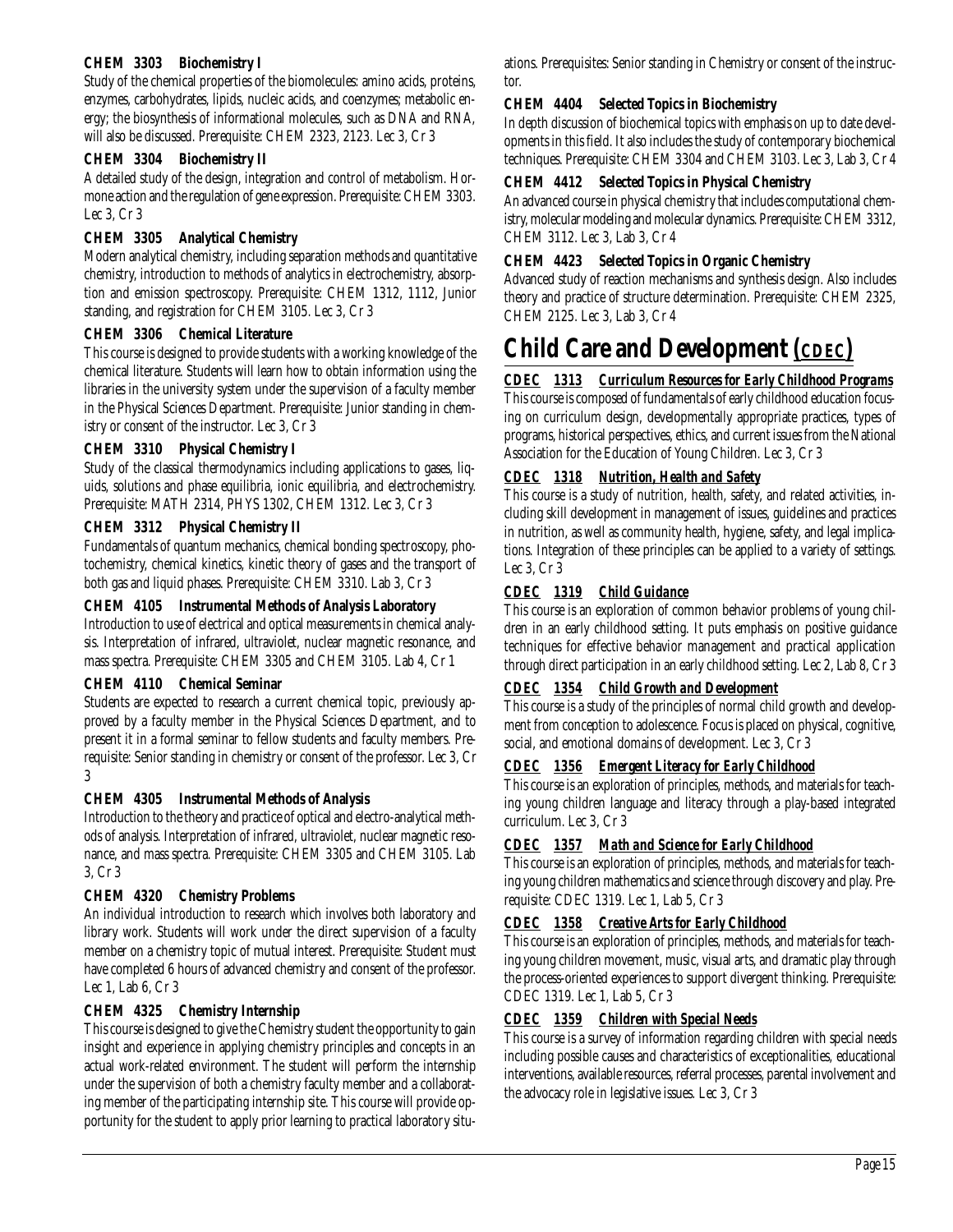## *CDEC 1367 Practicum (or Field Experience) – Child Development and Early Childhood*

This course gives practical general training and experiences in the workplace. The college, along with the employer, develop and document an individualized plan for the student. The plan relates the workplace training and experiences to the student's general and technical course of study. These guides of external experiences may be for pay or no pay. The student will also develop a Child Development Associate Professional Resource File. Prerequisite: CDEC 1319. Lec 1, Lab 15, Cr 4

# *CDEC 1396 Special Topics in Administration of Programs for Children*

This course deals with topics addressed recently, identified current events, skills, knowledge, and/or attitudes and behaviors pertinent to the technology or occupation and relevant to the professional development of the student. Lec 3 Cr 3

# *CDEC 2321 The Infant and Toddler*

This course is a study of appropriate infant and toddler (birth to 3 years) programs, including an overview of development, quality care-giving routines, appropriate environments, materials and activities, and teaching/guidance techniques. Lec 3, Cr 3

# *CDEC 2326 Administration of Programs for Children I*

This course is a practical application of management procedures for early care and education programs, including a study of operations, supervising, and evaluating programs. Topics include philosophy, types of programs, policies, physical management, regulations, staffing, evaluation, and communication. Lec 3, Cr 3

# *CDEC 2328 Administration of Programs for Children II*

This course is an in-depth study of the skills and techniques in managing early care and education programs, including legal and ethical issues, personnel management, team building, leadership, conflict resolution, stress management, advocacy professionalism, fiscal analysis and planning parental/partnerships, and technical applications in process. Lec 3, Cr 3

# *CDEC 2341 The School Age Child*

This course is a study of appropriate age (5 to 13 years) programs, including overviews of development, appropriate environments, materials and activities, and teaching/guidance techniques. Lec 3, Cr 3

# *CDEC 2587 Internship – Early Childhood Provider/Assistant*

This course gives advanced students experience external to the college in a specialized field involving a written agreement between the educational institution and a business or industry. Mentored and supervised by a workplace employee, the student achieves objectives that are developed and documented by the college and that are directly related to specific occupational outcomes. This may be a paid or unpaid experience. This course may be repeated if topics and learning outcomes vary. Prerequisite: CDEC 1319, CDEC 1467, CDEC 1357, CDEC 1358. Lec 1, Lab 20, Cr 5

# **Communication (COMM)**

# **COMM 1129 Publications Laboratory**

Supervised work as a member of the university newspaper staff. The student is expected to learn editing and makeup. A student may register for this course each semester, with a maximum of four semester hours. Prerequisite or concurrent enrollment: COMM 2311, 2315. Lab 3, Cr 1

# **COMM 1335 Introduction to Television**

The study of the development, regulation, economics, social responsibilities and industry practices in broadcasting and cable communication; non-broadcast television; new technology; and other communication systems. Lec 3, Cr 3

# **COMM 2303 Survey of Recording Techniques**

An introduction into audio recording including the nature of sound, operation of recording equipment, session procedures, studio techniques, recording techniques, and sound reinforcement for live performances. Prerequisite: READ 0301 or appropriate assessment. Lec 3, Cr 3

# **COMM 2311 News Gathering and Reporting I**

Theory and practice of news gathering and writing with emphasis on effective writing. Assignments cover general news, interviews, speeches, meetings, and other fields of activity. Concurrent enrollment: COMM 1129. Lec 3, Cr 3

# **COMM 2315 News Gathering and Reporting II**

A continuation of COMM 2311, with emphasis on further developing news gathering and reporting skills. Reports about speeches, interviews, meetings, as well as other types of reportorial writing are assigned. Prerequisite: COMM 2311. Concurrent enrollment: COMM 1129. Lec 3, Cr 3

### **COMM 2324 Studio Technology I**

Students will produce, engineer, mix, setup, and perform in actual recording sessions. Samples for portfolios may be acquired. Prerequisite: MUSI 2373. Lec 1, Lab 4, Cr 3

## **COMM 2325 Studio Technology II**

Continuation of COMM 2324. Lec 1, Lab 4, Cr 3

### **COMM 2331 Radio and TV Announcing**

Study of voice, diction, pronunciation, phonetics, and delivery in various types of announcing. Lec 3, Cr 3

## **COMM 2373 Basic Recording Technique**

A continuation and intensive study of materials presented in MUSI 2303. Prerequisite: MUSI 2303. Lec 3, Cr 3

## **COMM 3316 Intercultural Communication**

Study of the symbolic and relativistic nature of culture and the resultant problems in attempting to communicate meaning across cultural lines. Lec 3, Cr 3

# **Computer Science (COSC)**

## **COSC 1310 Computer Literacy**

A descriptive introduction to the organization and use of computers in the modern age: Computer as a tool for acquiring, representing, distributing, and processing information. Organization of computers and their different components. Concepts of hardware, software, algorithms, processes, languages, operating systems, database systems, systems analysis and design, data communications, multiprocessing and distributed processing. Students learn the application of computer-based information through projects involving word processing, databases, spreadsheets, file-handling, and general novice programming. Students are required to attend scheduled lab beyond lecture sessions. Prerequisite: MATH 0322 with a grade of "C" or better, or 17 on the ACT math area. Lec 3, Cr 3

# **COSC 1315 Logic and Computing**

Introduction to programming logic and common software applications. Number representations, machine architecture and web design will be covered. This course is a requirement for Computer Science majors. The course is recommended for students entering other science, engineering, and math programs. This course satisfies the computer literacy requirement. Prerequisite: MATH 1314 with a minimum grade of a "B" or better or 17 in the ACT Math area. Lec 3, Cr 3

## **COSC 1418 Programming Structures I (Formerly COSC 1318)**

A programming intensive course in which a high level language, such as Pascal or C, introduces the student to the design, testing, debugging and imple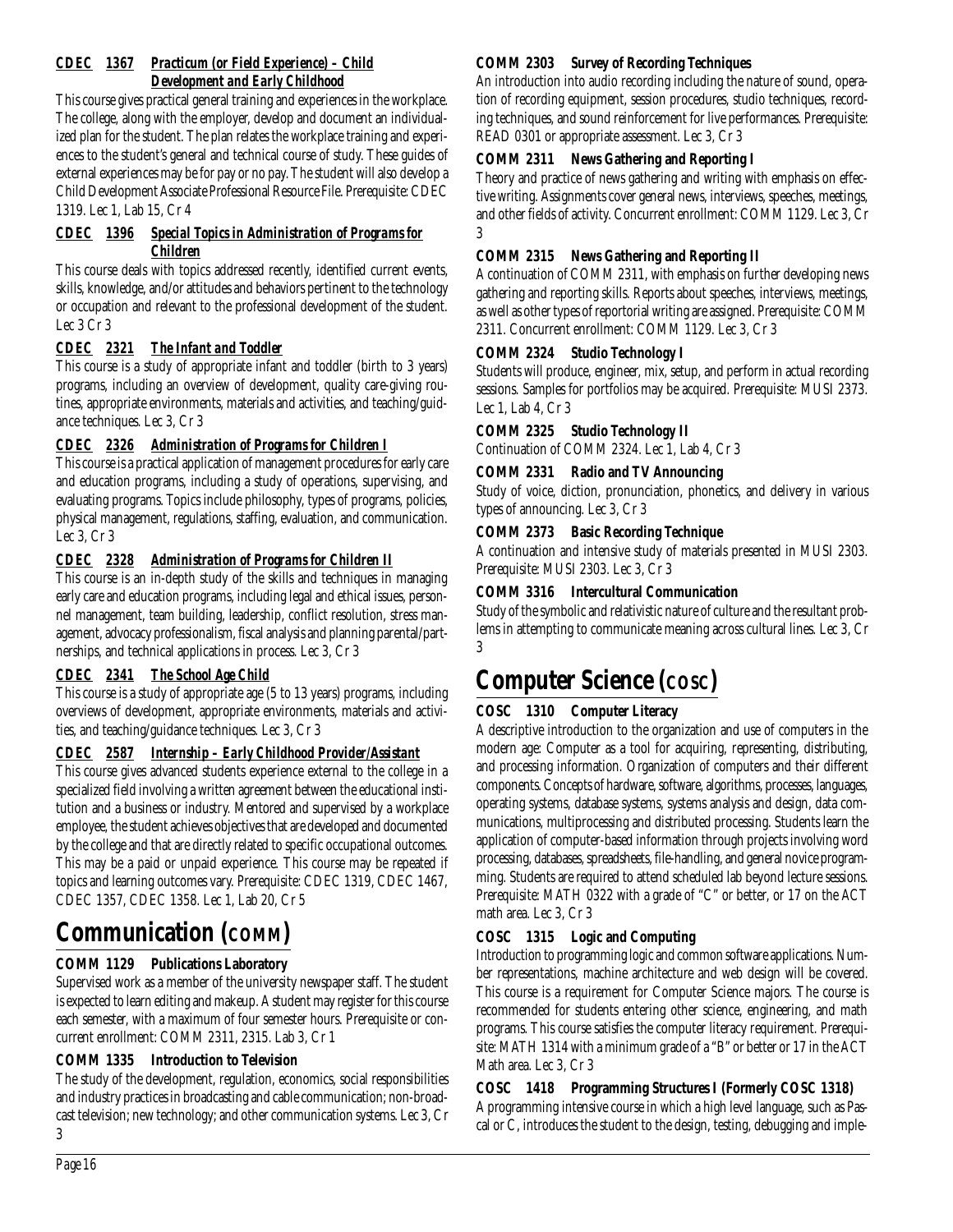mentation of algorithms. Examples of algorithms taken include data structures based on records and arrays, and cover the relevant topics from numerical methods and the field of business. Concepts of compilation, time-sharing, batch and interactive processing, subroutines, library functions, and syntax & semantics of a programming language are introduced. Prerequisites: MATH 1314, MATH 1316, COSC 1315 or a college-level computer literacy course. Lec 3, Lab 3, Cr 4

### **COSC 2312 Foundations of Computer Science**

The student is introduced to number systems and applied Boolean algebra relevant to the design of computer hardware. Introduction to machine architecture and assembly language. Classical and modern aspects of programming languages and the relationship of formal languages with their grammars are studied. Credit may only be awarded for COSC 2310 and COSC 2320 or COSC 2312. Prerequisites : MATH 1316, MATH 3373, COSC 1315 or a college-level computer literacy course. Lec 3, Cr 3

### **COSC 2314 Computer System Tools**

Students are familiarized with modern computer system tools via several team projects. The topics may include databases, spreadsheets, multimedia, 4GLs, and presentation graphics. Prerequisite: COSC 1418. Lec 2, Lab 2, Cr 3

### **COSC 2316 Multimedia and Web Design**

This course focuses on the design of multimedia programs and Web applications using languages such as JAVA and HTML. The course will develop the student's skills in developing multimedia applications integrated with Web designs through the use of programming languages. Prerequisite: COSC 1418. Lec 3, Cr 3

### **COSC 2317 Signals and Systems**

An introduction to signals and systems including discrete and multi-dimensional signals. Random variables and representation of signals in the time and frequency domains will be covered including filter design and analysis. Prerequisites: COSC 2318, MATH 2314, and MATH 2342. Lec 3, Cr 3

### **COSC 2318 Programming Structures II**

A programming intensive course to deepen the concepts of data structures such as queues, stacks, trees, lists, tables, user-defined structures/records, files, and Input/Output. Programming style leading to modularity, reusability and documentation of procedures is practiced. Recursive and non-recursive algorithms error detection and recovery, program testing and their performance evaluation are put into practice via several projects of moderate complexity. Examples of algorithms taken cover relevant topics from numerical methods and the field of business. Prerequisites: COSC 1418 and MATH 1348. Cannot receive credit for both COSC 3300 and COSC 2318. Lec 3, Cr 3

## **COSC 3310 Systems Programming and Concurrent Processes**

This assembly language intensive course introduces the student to structure of computer systems and machine language and operating systems. Concurrent processes are introduced in terms of process synchronization and communication. Prerequisite: COSC 2312, COSC 2318, MATH 2313, and PHYS 1301. Cannot receive credit for both COSC 3334 and COSC 3310) Lec 3, Cr 3

## **COSC 3325 Digital Logic and Computer Organization**

Combinational and sequential logic (reinforced by several lab projects) are studied leading to the design of a processor. Hardware description languages in conjunction with hardwired/microprogramming controllers are studied. Prerequisite: COSC 2312, COSC 2318, MATH 2313, and PHYS 1301 (Cannot receive credit for both COSC 3320 and 3325.) Lec 3, Cr 3

### **COSC 3330 Networking and Database Management**

A modern operating system is used to enable students to perform exercises in multitasking, distributed DBMS, networking, and user interfaces. Computer networking and network programming, and concepts of computer graphics

are introduced. Prerequisite or concurrent enrollment: COSC 2312, COSC 2318, MATH 2314, MATH 2342, and PHYS 1302. Lec 3, Cr 3

### **COSC 3345 Data and Information Structures**

Concepts of creating, storing, retrieving, ordering, and manipulation of data structures are introduced via programming intensive projects. Formal specification of data structures in programming languages is studied in depth. Algorithms used are analyzed for their space and time complexity. This course satisfies the computer science requirement for Math majors. Students majoring or minoring in both Mathematics and Computer Science cannot receive dual credit for this course. Prerequisite: COSC 2318 and MATH 2313 (credit may only be awarded for COSC 3333, COSC 3345, or COSC 4340.) Lec 3, Cr 3

### **COSC 3355 Principles of Programming Languages**

Theory of programming languages is dealt with: Syntax and semantics of a language, scoping, binding, storage allocation, procedures and data objects, data-directed programming, object-oriented programming, and other modern programming concepts. Prerequisite: COSC 2312, COSC 2318, MATH 2313, and PHYS 1301). (Cannot receive credit for both COSC 3336 and COSC 3355.) Lec 3, Cr 3

### **COSC 3380 Special Topic**

A special topic will be covered in this course at the junior level. Different sections may cover different topics in a semester. Under special topics, courses related to new developments in the area of computer science will be offered. Prerequisite: Approval by the Instructor. Lec 3, Cr 3

### **COSC 4190 Senior Project**

Students will develop a project and give a presentation to a faculty committee under the guidance of a faculty project advisor. Prerequisite: Students must complete a minimum of 27 hours in Computer Science. Lab 3, Cr 1

### **COSC 4300 Compiler Construction**

Different phases of compiler construction are studied: lexical, syntax, semantics, and code generation. Projects leading to the complete construction of a compiler for a miniset of a language are given. Prerequisite: COSC 2312, COSC 2318, COSC 3345, and MATH 2314. (or concurrent enrollment). Lec 3, Cr 3

# **COSC 4310 Operating Systems**

The student is familiarized with the services common to most operating systems. Issues in CPU scheduling, concurrent processes, deadlocks, memory management, file management, and distributed systems are dealt with. Students are given relevant projects to support the theoretical aspects learned in class. Prerequisite: COSC 2312, COSC 2318, COSC 3345, MATH 2314 and MATH 2342. Cannot receive credit for both COSC 4331 and 4310. Lec 3, Cr 3

### **COSC 4313 Computer Networking**

Computer networks are presented via seven distinct layers: physical, data link, network, transport, session, presentation, and application layer. Hardware and protocols used at different layers and in different networks are studied in detail. Different existing networks are studied as examples in every layer. Prerequisite: COSC 3330 Lec 3, Cr 3

### **COSC 4315 Advanced Computer Networks**

This course covers the design of networks and their performance. Modern networks such as ATM and Gigabit Ethernet network will also be studied. Other topics that will be studied are crypotology, network programming, and secure channels. Prerequisites: COSC 3330 and COSC 2317. Lec 3, Cr 3

### **COSC 4330 Computer Graphics**

The student is familiarized with structured graphical objects. The algorithms for transforming, clipping, and projecting objects are put into practice via several projects. Hidden line/surface removal, shading/lighting models, and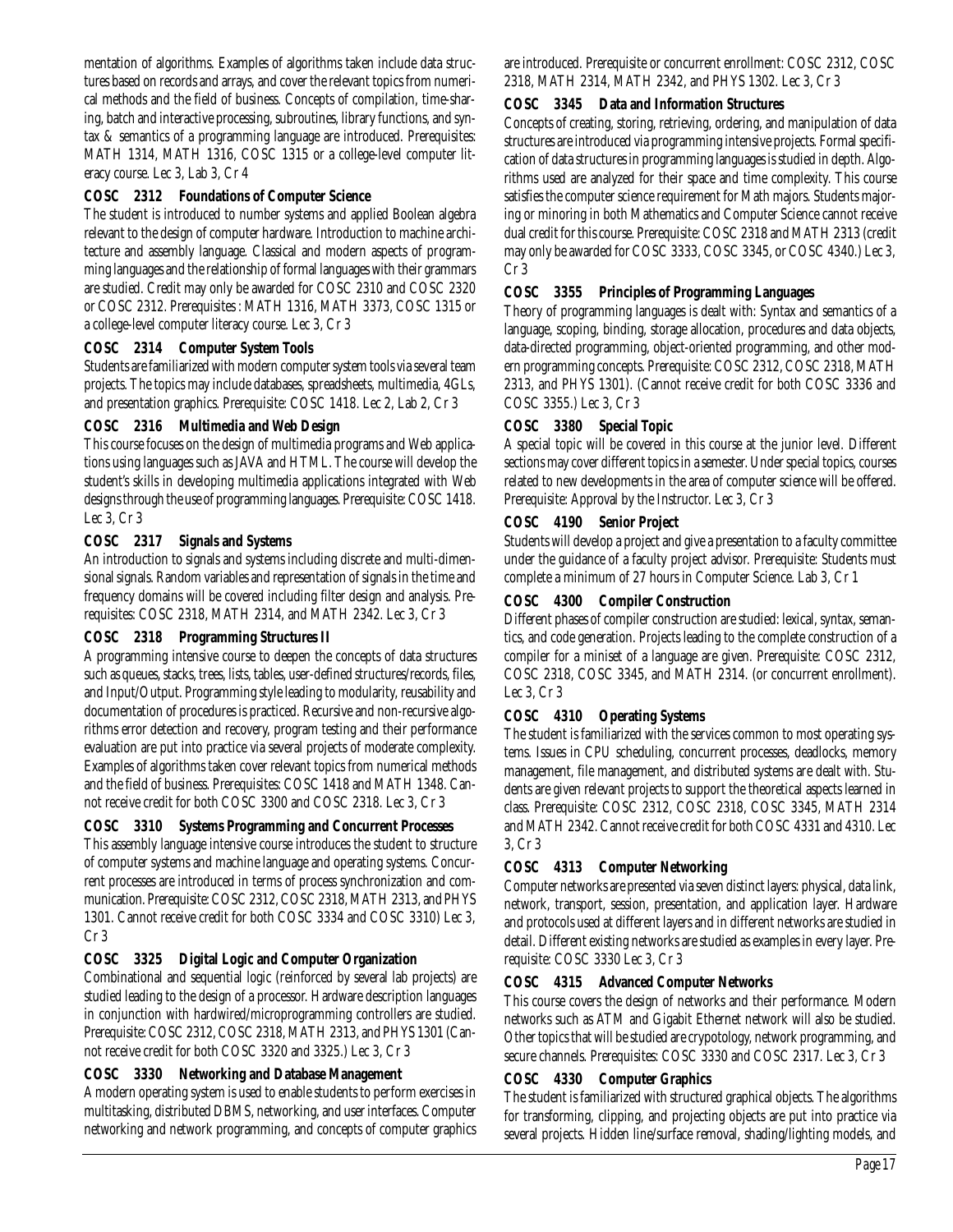the problem of aliasing are studied. Prerequisite: COSC 2318, COSC 3345, and MATH 2314. Lec 3, Cr 3

## **COSC 4332 Graphical User Interfaces**

Simple and compound classes, page and page selector classes, animation and pop up classes, configuration and deriving of new objects, application interface, overall design, and machine dependencies are studied. Application-oriented graphical user interfaces are built. Prerequisite: COSC 2318 and COSC 3345. Lec 3, Cr 3

# **COSC 4333 Digital Image Processing**

This course covers the basic techniques used in acquiring, processing, and displaying of digital images and video. Topics

include image acquisition, spatial and frequency domain representation, image filtering, image compression, Image analysis, morphological Image processing and Image understanding. Efficient Implementation of Image processing algorithms In a structured computer language Is emphasized. Prerequisites: COSC 2317, COSC 2318, and MATH 2314. Lec 3, Cr 3

## **COSC 4335 Computer Vision**

This course covers the fundamental and advanced Ideas of developing computerized procedures to extract numeric and symbolic Information from Images. Key Ideas Include Image formation, acquisition, calibration, object recognition, video understanding, stereo Imaging, optical flow and classification methods. System Implementation and applications In communications, medicine, robotics and manufacturing are Introduced. Prerequisites: COSC 2317, COSC 4380, COSC 2318 and MATH 2314. Lec 3, Cr 3

# **COSC 4340 File Structures**

Students are introduced to physical data representation, structure and processing of files, partitioned organization, searching, sorting, merging and other file operations, indexing and hashing, and B-trees. Prerequisite: COSC 1418. (Credit may only be awarded for COSC 3333, COSC 3345, or COSC 4340.) Lec 3, Cr 3

## **COSC 4342 Database Management Systems**

Data abstraction and models, entity-relationship model, relational model, formal and commercial query languages, network and hierarchical data models, relational database design, file and system structure, indexing and hashing, query processing, and concurrency control are studied. Prerequisite:, COSC 3330. Cannot receive credit for both COSC 3335 and COSC 4342. Lec 3, Cr 3

## **COSC 4343 Data Mining**

This course gives the fundamentals of applying artificial Intelligence techniques for analysis, learning and prediction of Information using data extracted from databases. Topics Include data mining system architecture, data preprocessing, pattern recognition, attribute relevance analysis, class discrimination, rule association, correlation analysis, classification, prediction, cluster analysis and query languages. Prerequisites: At least a "C" In the following courses: COSC 3330, MATH 2342 and MATH 3373. Lec 3, Cr 3

## **COSC 4346 Systems Analysis and Design**

The scope of systems analysis, systems investigation and analysis, input and output design, storage devices, file organization, sorting and merging, factors affecting file design, system design, the program specifications, design strategy, and financial applications are studied. Prerequisite: COSC 1418 (Cannot receive credit for both COSC 3337 and 4346.) Lec 3, Cr 3

## **COSC 4349 Computer Architecture**

This course covers classical and modern computer architectures. Techniques such as microprogramming and counter-decoder methods will be Included. Other topics that will be studied Include parallel computing architectures, their performance and programming. Prerequisite: COSC 3325. Lec 3, Cr 3

# **COSC 4350 Artificial Intelligence**

This course discusses the theoretical and practical foundations of Artificial Intelligence. Principles of reasoning, perception, deduction, planning, learning, knowledge representation and problem resolution are some of the areas covered. Prerequisites: At least a "C" In the following courses: COSC 3345 and MATH 3373. Lec 3, Cr 3

## **COSC 4355 Expert Systems**

This course covers the theoretical and practical principles of modern Expert Systems construction

## **COSC 4360 Numerical Methods**

The topics include root finding, interpolation and numerical differentiation, polynomial interpolation, estimating derivatives, numerical integration, systems of linear equations, approximation by spline functions, and smoothing of data. This course satisfies the computer science course requirements toward a major in mathematics. Prerequisite:. COSC 2318 and MATH 2314. (Cannot receive credit for both COSC 3350 and COSC 4360.) Lec 3, Cr 3

## **COSC 4380 Special Topic**

A special topic will be covered in this course at the senior level. Different sections may cover different topics in a semester. Under special topics, courses related to new developments in the area of computer science will be offered. Prerequisite: Approval by the Instructor. Lec 3, Cr 3

# **Computer Information Systems**

# *ITSC 1301 Introduction to Computers*

Formerly TCIS 1311 Computer Fundamentals. Overview of computer information systems. Introduces computer hardware, software, procedures, and human resources. Explores integration and application in business and other segments in society. Fundamentals of computer problem-solving and programming may be discussed and applied. Examines applications and software relating to a specific curricular area. Prerequisite: None Lec 2, Lab 2, Cr 3

# *ITSE 1329 Programming Logic and Design*

Formerly TCIS 1373 Computer Logic and Flowcharting. A disciplined approach to problem-solving with structured techniques and representation of algorithms using appropriate design tools. Discussion of methods for testing, evaluation, and documentation. Prerequisite: None Lec 3, Cr 3

## *ITSC 1421 PC-Operating Systems-Windows*

Formerly TCIS 1372 Computer Center Operations. Introduction to window-based microcomputer operating systems. Topics include installation and configuration, file management, memory and storage management, peripheral device control, and use of utilities. Prerequisite: COSC 1315 or COSC 1310 Lec 3, Lab 2, Cr 4

# *ITSE 1431 Introduction to Visual Basic Programming*

Formerly TCIS 1401 Introduction to Basic Programming. An introduction to computer programming using Visual BASIC. Emphasis on the fundamentals of structural design, development, testing, implementation, and documentation. Includes language syntax, data and file structures, input/output devices, and files. Prerequisite: None Lec 3, Lab 2, Cr 4

# *ITSC 1409 Integrated Software Applications I*

Formerly TCIS 1404 Introduction to Microcomputers. Integration of applications from popular business productivity software suites. Instruction in embedding data, linking and combining documents using word processing, spreadsheets, databases, and/or presentation media software. Prerequisite: None Lec 3, Lab 2, Cr 4

# *ITSC 2435 Application Problem Solving*

Formerly TCIS 1405 Advanced Microcomputers. Utilization of current application software to solve advanced problems and generate customized solu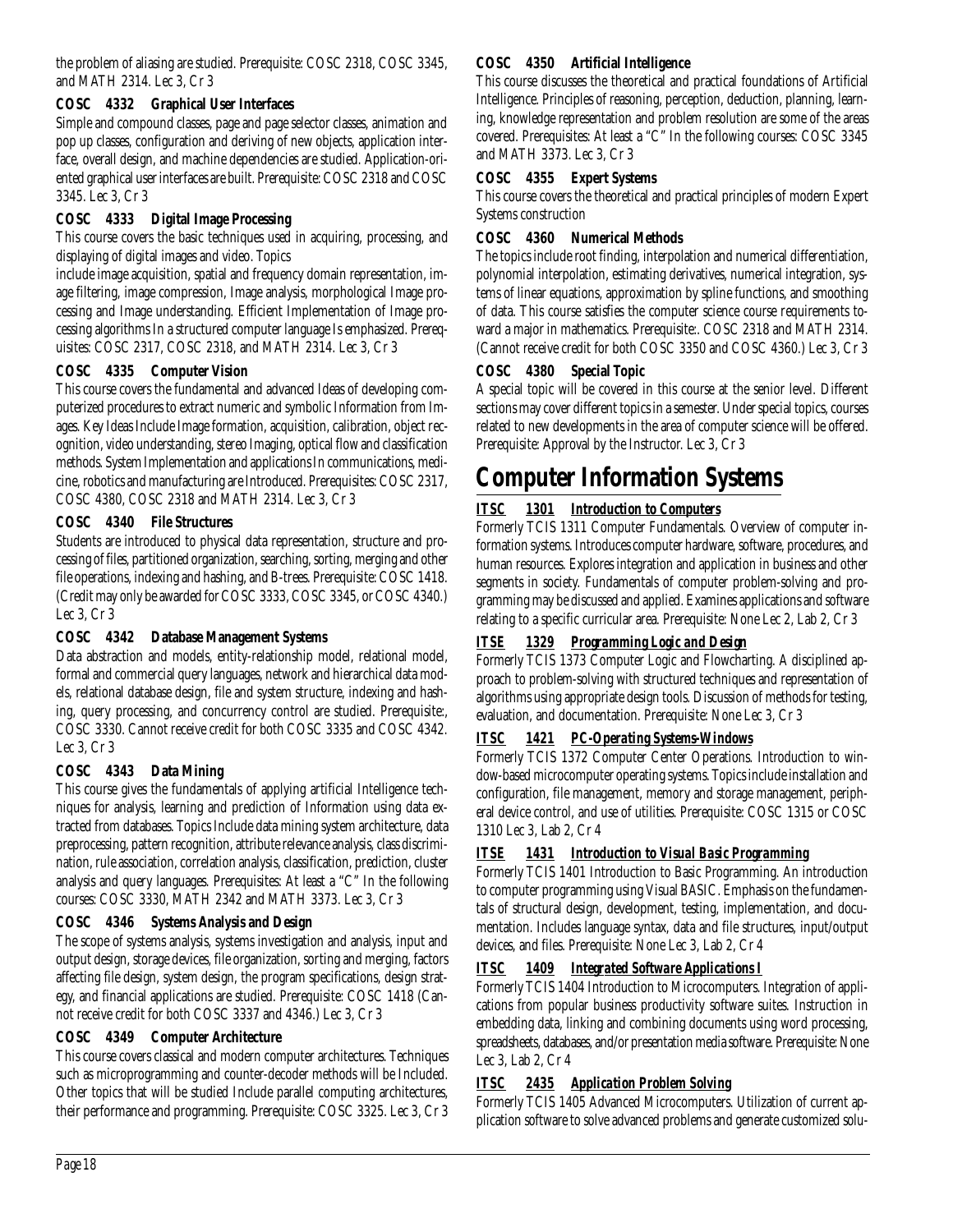tions, involving project and software specific curricular area. Prerequisite: ITSC 1409 Lec 3, Lab 2, Cr 4

## *ITSE 2449 Advanced Visual Basic Programming*

Formerly TCIS 1408. Further applications of programming techniques using Visual BASIC. Topics include file access methods, data structures and modular programming, program testing and documentation. Prerequisite: ITSE 1431 Lec 3, Lab 2, Cr 4

## *ITSC 1425 Personal Computer Hardware*

(Formerly TCIS 1410 PC and LAN Maintenance) A study of current personal computer hardware including personal computer assembly and upgrading, setup and configuration, and troubleshooting. Local Area Network, hardware and software installation, configuration and troubleshooting will also be covered in this course. Prerequisite: ITSE 1431 Lec 3, Lab 2, Cr 4

# *ITSE 1350 System Analysis and Design*

Formerly TCIS 2316 Business Systems Design. Comprehensive introduction to the planning, design, and construction of computer information systems using the systems development life cycle and other appropriate design tools. Prerequisite: ITSE 1418 Lec 2, Lab 2, Cr 3

## **ITSW 1307 Introduction to Database (Microsoft Access)**

This course is an introduction to database theory and the practical applications of a database. The student will identify database terminology and concepts; plan, define, and design a database; design and generate tables, forms, and reports; and devise and process queries. Lec 3, Cr 3

### *ITSW 2365 Practicum (or Field Experience) – Data Processing Technology/Technician*

Formerly TCIS 2328 Computer Information Systems Field Project. Practical general training and experiences in the workplace. The college with the employer develops and documents an individual plan for the student. The plan relates the workplace training and experiences to the student's general and technical course of study. The guided external experiences may be paid or unpaid. This course may be repeated if topics and learning outcomes vary. Prerequisites: ITSE 2451 and ITSE 1350 Lec 3,, Cr 3

## *ITSE 1418 Introduction to Cobol Programming*

Formerly TCIS 2401. Introduction to computer programming using CO-BOL. Emphasis on the fundamentals of structured design, development, testing, implementation, and documentation. Includes language syntax, data and structures, input/output devices, and files. Prerequisite: None Lec 3, Lab 2, Cr 4

## *ITSE 2409 Introduction to Data Base Programming*

Formerly TCIS 2404 Data Base Concepts. Application development using database applications using a structures query language; create queries and reports from database tables, and create documentation. Prerequisite: None Lec 3, Lab 2, Cr 4

## *POFI 2431 Desktop Publishing for the Office*

Formerly TCIS 2414 Computer Graphics. In-depth coverage of desktop publishing terminology editing, and use of design principles to create publishing material using word processing desktop features. Emphasis on layout techniques, graphics, and multiple page displays. Prerequisite: ITSC 1409 Lec 3, Lab 2, Cr 4

## *ITSE 1414 Introduction to RPG Programming*

Formerly TCIS 2420 RPG II Programming. Introduction to computer programming using RPG. Emphasis on the fundamentals of structures design, development, testing, implementation, and documentation. Includes language syntax, data and file structures, input/output devices, and files. Prerequisite: ITSE 1418 Lec 3, Lab 2, Cr 4

## *ITSE 2451 Advanced Cobol Programming*

Formerly TCIS 2424 Advanced COBOL. Further applications of programming techniques using COBOL, including file access methods, data structures and modular programming, program testing and documentation. Prerequisite: ITSE 1418 Lec 3, Lab 2, Cr 4

# **Criminal Justice (CJSA, CRIJ)**

### **CJSA 2388 Criminal Justice External Learning Experience**

Provides the student with real-world experience, problem solving, and practitioner supervision in criminal justice agencies related to the interest of the student. Students are required to work for a minimum of 112 hours during the semester, must submit weekly activity logs, and meet with the intern coordinator weekly. Lec 1, Lab 7.5, Cr 3

## **CRIJ 1301 Introduction to Criminal Justice**

Provides an overview of the history and philosophy of criminal justice and ethical considerations; defines crime and its nature and impact; provides an overview of the criminal justice system, law enforcement, the court system, prosecution and defense, the trial process, and corrections. Lec 3, Cr 3

## **CRIJ 1306 The Courts and Criminal Procedures**

Presents the judiciary in the criminal justice system, including the right to counsel, pretrial release, grand juries, the adjudication process, types and rules of evidence, and sentencing. Lec 3, Cr 3

# **CRIJ 1307 Crime in America**

Introduces American crime problems in historical perspective; social and public policy factors affecting crime; the impact of crime; crime trends; social characteristics of specific crimes; and prevention of crime. Lec 3, Cr 3

## **CRIJ 1310 Fundamentals of Criminal Law**

Presents the nature of criminal law and its philosophical and historical development; major definitions, concepts and classifications of crime; elements of crimes and penalties, using Texas statutes as illustrations; criminal responsibility. Lec 3, Cr 3

## **CRIJ 1313 Juvenile Justice System**

Provides an overview of the juvenile justice system in the United States, including theories of juvenile delinquency, justice system policy toward juvenile offenders, the structure of juvenile courts, juvenile detention, and juvenile rehabilitation efforts; emphasis will be placed on understanding and applying the Texas Family Code, Title III to juveniles processed through Texas juvenile courts. Prerequisites: ENGL 1302 with grade of "C" or better. Concurrent enrollment will be accepted with approval of instructor. Lec 3, Cr 3

### **CRIJ 2301 Community Resources in Corrections**

Introduces the role of community corrections, including community programs for adults and juveniles, administration of community programs; legal issues, and future trends in community treatment. Prerequisite: ENG: 1302 with a grade of "C" or better. Concurrent enrollment will be accepted with approval of instructor. Lec 3, Cr 3

## **CRIJ 2313 Correctional Systems and Practice**

Introduces corrections in the criminal justice system; organization of correctional systems; correctional role; institutional operations; alternatives to institutionalization; treatment and rehabilitation, and current and future issues. Prerequisite: ENGL 1302 with grade of "C" or better. Concurrent enrollment will be accepted with approval of instructor. Lec 3, Cr 3

### **CRIJ 2314 Criminal Investigation**

Introduces investigative theory; collection and preservation of evidence; sources of information; interview and interrogation; uses of forensic sciences; case and trial preparation. Prerequisite: ENGL 1302 with grade of "C" or better. Concurrent enrollment will be accepted with approval of instructor. Lec 3,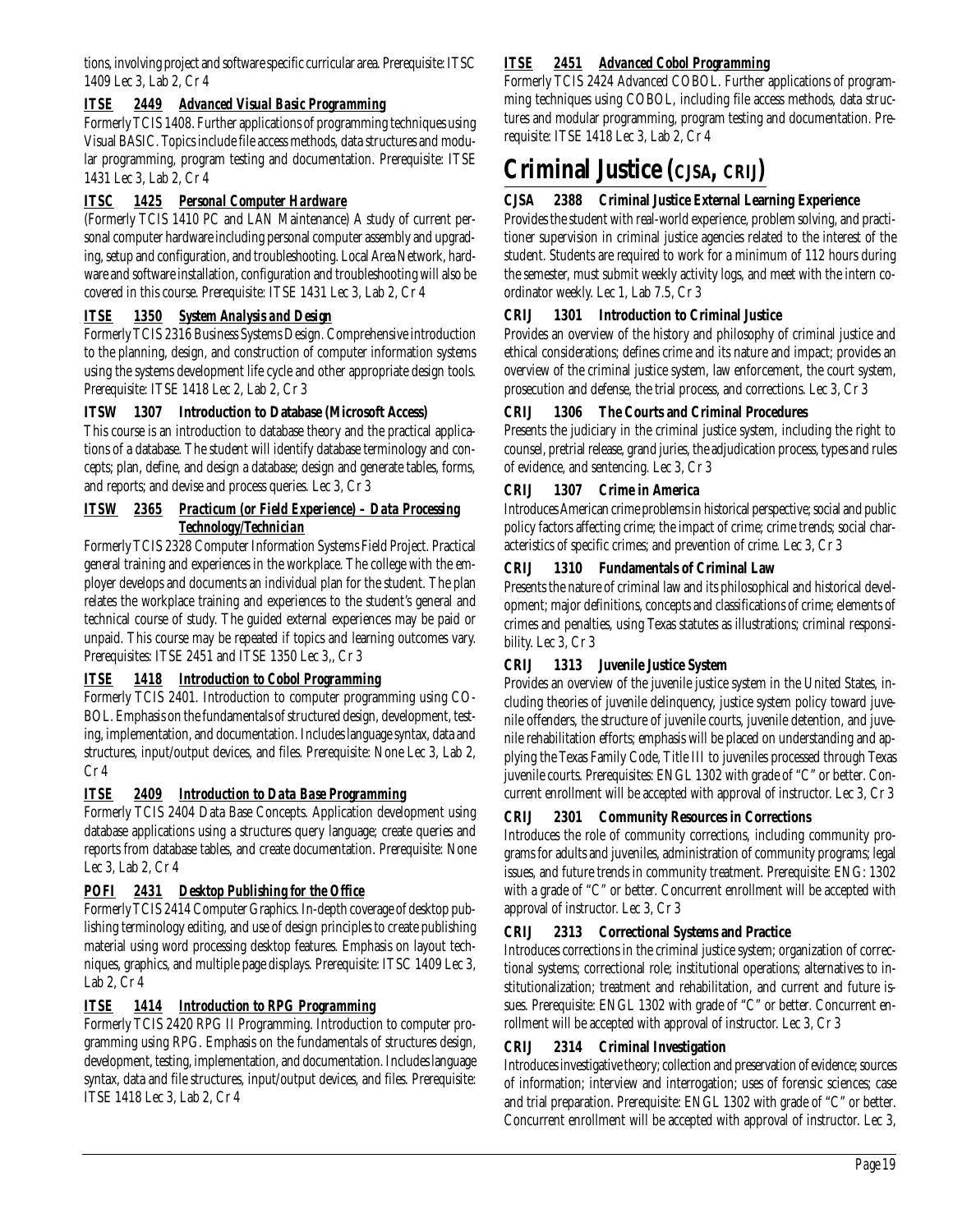### Cr 3

### **CRIJ 2328 Police Systems and Practices**

Presents the police profession, the organization of law enforcement systems, the police role, police discretion and ethics, police community interaction, and current and future issues. Prerequisite: ENGL 1302 with grade of "C" or better. Concurrent enrollment will be accepted with approval of instructor. Lec 3, Cr 3

### **CRIJ 3302 Current Literature & Research in Criminal Justice**

Reviews current literature and examines selected problems affecting the criminal justice system; offers instruction in steps involved in the scientific approach to problem solving; discusses research techniques and paper writing and applications or research in criminal justice. Prerequisite: Six hours of sophomore English. Concurrent enrollment will be accepted with approval of instructor. Lec 3, Cr 3

### **CRIJ 3303 Nature of Crime**

Provides an overall perspective of the crime problem with special emphasis given to philosophical and theoretical ideas pertaining to crime and its control, including examining of the victim and criminal topologies. Prerequisite: Six hours of sophomore English. Concurrent enrollment will be accepted with approval of instructor. Lec 3, Cr 3

## **CRIJ 3315 Legal Aspects of Evidence**

Critically examines the legal controls on police officers, with special attention to current court decisions related to such issues as arrest, search and seizure, confessions, wiretapping and eavesdropping, right to counsel, and self-incrimination. Focuses on issues relating to elements of proof for major criminal offenses. Presents an understanding of the concepts of reasonable suspicion and probable cause which direct and control police responses to crime situations. Prerequisite: Six hours of sophomore English. Concurrent enrollment will be accepted with approval of instructor. Lec 3, Cr 3

### **CRIJ 3331 Legal Aspects of Corrections**

Legal problems and principles from conviction to release, including consideration of convictions, imprisonment, sentencing, conditional release, post conviction procedures, prisoners' rights, probationers' rights, and validity of conviction. Prerequisite: Six hours of sophomore English. Concurrent enrollment will be accepted with approval of instructor. Lec 3, Cr 3

### **CRIJ 3341 Probation and Parole**

The philosophy, history and principles of probation, parole and other community-based treatment programs, the philosophy of punishment and rehabilitation; trends, practices and current research in probation and parole, including methods of analysis, selection and prediction. Prerequisite: Six hours of sophomore English. Concurrent enrollment will be accepted with approval of instructor. Lec 3, Cr 3

### **CRIJ 3345 Correctional Administration**

Fundamental concepts of management, organization, and administration as specifically applicable to correctional institutions, field services, and community-based corrections. Prerequisite: Six hours of sophomore English. Concurrent enrollment will be accepted with approval of instructor. Lec 3, Cr 3

## **CRIJ 4301 Practicum-Field Experiences**

Teaches job interview techniques and resume writing and requires placement in a criminal justice (or related) agency for on-the-job training for a minimum of 120 hours. Students are evaluated by agency critiques, daily logs, and a weekly meeting with the intern coordinator. Prerequisite: Six hours of sophomore English. Concurrent enrollment will be accepted with approval of instructor. Lec 3, Cr 3

### **CRIJ 4311 Advanced Police Organization and Administration**

In-depth discussion of organizational and administrative theory, comparative discussion of philosophies utilized in business and public administration with potential relationships to police organizations, and the methodology of societal trends affecting criminal justice administration. Prerequisite: Six hours of sophomore English. Concurrent enrollment will be accepted with approval of instructor. Lec 3, Cr 3

## **CRIJ 4312 Principles of Law Enforcement Supervision**

Examines the principles involved in law enforcement supervision; principles of leadership; psychology involved in handling grievances and in building morale; duties and responsibilities of command level personnel; law enforcement budgeting procedures, supervisory problems and responsibilities relating to discipline; and internal affairs investigations. Prerequisite: Six hours of sophomore English. Concurrent enrollment will be accepted with approval of instructor. Lec 3, Cr 3

### **CRIJ 4313 Seminar of Issues in Law Enforcement**

Analyses and discusses contemporary issues in policing with particular attention to current developments, service delivery, and the changing police role; integration established scientific knowledge with practical police experiences in various areas of policing. Prerequisite: Six hours of sophomore English. Concurrent enrollment will be accepted with approval of instructor. Lec 3, Cr 3

## **CRIJ 4341 Correctional Casework and Counseling**

Examines the role and techniques of casework in corrections with emphasis on integrating casework and counseling responsibilities and procedures. The course includes examining of therapy techniques and processes in various correctional settings and studying of service delivery programs tailored to the specific needs of correctional clients. Prerequisite: Six hours of sophomore English. Concurrent enrollment will be accepted with approval of instructor. Lec 3, Cr 3

## **CRIJ 4343 Seminar of Issues in Corrections**

Analyses and discusses contemporary correctional systems, including discussion of recent research concerning correctional institutions and various corrections field services. Emphasis is given to administrative and treatment concerns in corrections. Prerequisite: Six hours of sophomore English. Concurrent enrollment will be accepted with approval of instructor. Lec 3, Cr 3

## **CRIJ 4361 International Study of Crime and Justice**

Studies criminal justice programs and institutions outside of the United States through in-country visitations supplemented by assigned readings, papers, discussion, and dialogue with leading in-country criminal justice personnel. The course permits students to obtain a realistic comparative study of criminal justice in countries other than the United States through first hand experiences. Prerequisite: Six hours of sophomore English. Concurrent enrollment will be accepted with approval of instructor. Lec 3, Cr 3

## **CRIJ 4362 Special Topics in Criminal Justice**

Gives advanced undergraduate students the academic flexibility and opportunity to study contemporary issues in crime and criminal justice. May be retaken once for credit upon approval of the department chair. Prerequisite: Six hours of sophomore English. Concurrent enrollment will be accepted with approval of instructor. Lec 3, Cr 3

## **CRIJ 4370 Senior Seminar in Criminal Justice Policy Issues**

Provides a capstone course for criminal justice students nearing the completion of the baccalaureate degree (more than 100 semester credit hours). This course is designed to explore current criminal justice policy issues from individual student interest and integrate Material learned in the criminal justice curriculum, transcending the parochial view of the crime phenomenon from an agency perspective (police, courts, juvenile justice, and corrections). This course allows the student to explore topical criminal justice policy issues as they effect each agency, from the micro to the macro perspectives and to assess the intended and unintended consequences of criminal justice policies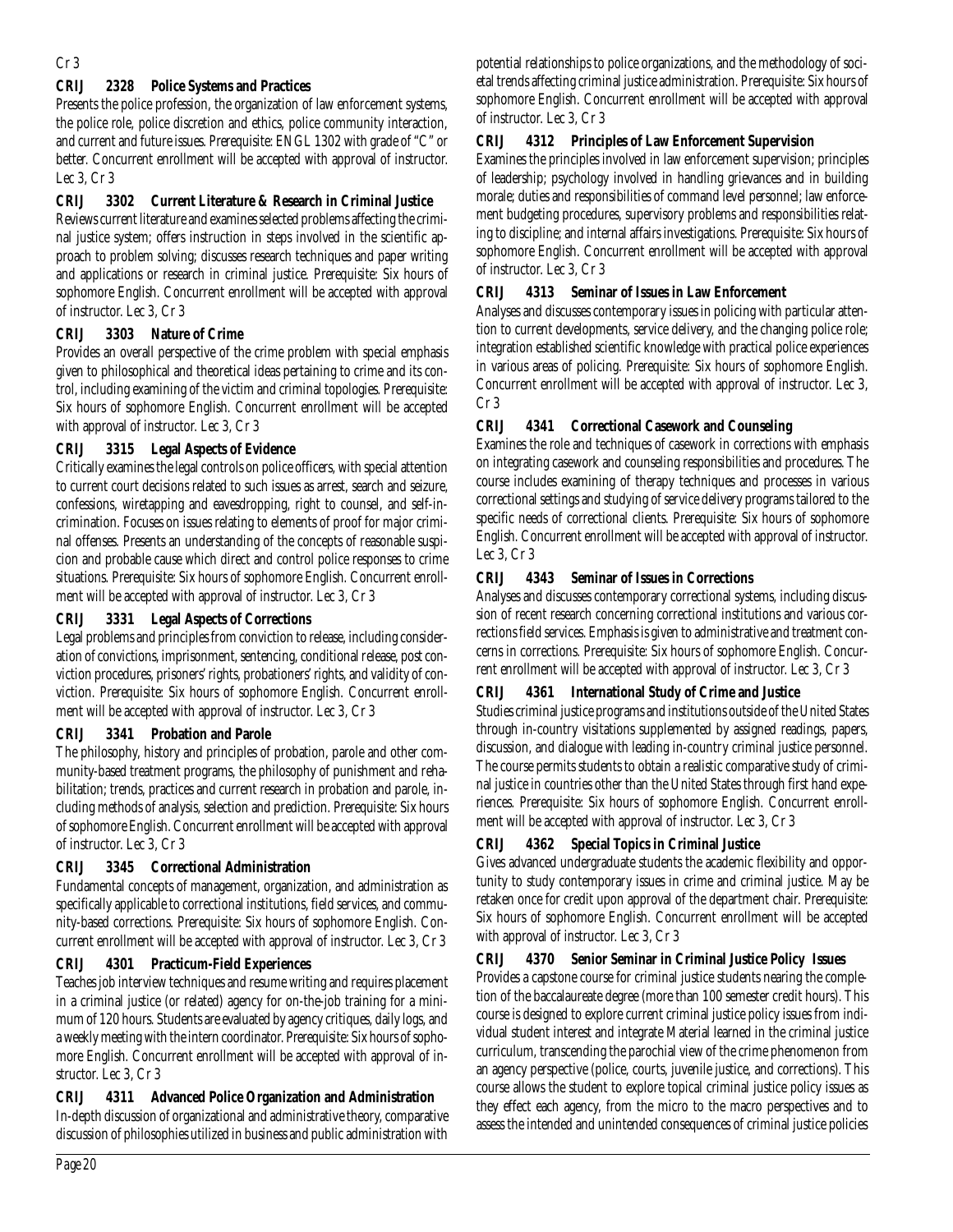throughout the system and society. Prerequisite: Six hours of sophomore English. Concurrent enrollment will be accepted with approval of instructor. Lec 3, Cr 3

# **Dance (DANC)**

# **DANC 1241 Ballet I**

Introduction to technique, theory and vocabulary of classical ballet. Previous ballet experience necessary. Lab 3, Cr 2

### **DANC 1242 Ballet II**

A continuation of DANC 1341. Prerequisite: DANC 1241 or equivalent skills. Lab 3, Cr 2

### **DANC 1251 Theatre Dance I**

An introduction to all aspects of theater dance. Emphasis on technique and vocabulary leading to skills in performing jazz, tap, modern, character, and folkloric dance. Previous dance experience necessary. Lab 3, Cr 2

### **DANC 1252 Theatre Dance II**

A continuation of DANC 1351. Prerequisite: DANC 1241 or equivalent skills. Lab 3, Cr 2

### **DANC 2241 Ballet III**

A continuation of DANC 1342. Prerequisite: DANC 1242 or equivalent skills. Lab 3, Cr 2

### **DANC 2242 Ballet IV**

A continuation of DANC 2241. Prerequisite: DANC 2241 or equivalent skills. Lab 3, Cr 2

### **DANC 2251 Theatre Dance III**

A continuation of DANC 1352. Prerequisite: DANC 1252 or equivalent skills. Lab 3, Cr 2

### **DANC 2252 Theatre Dance IV**

A continuation of DANC 2251. Prerequisite: DANC 2251 or equivalent skills. Lab 3, Cr 2

# **Diagnostic Medical Sonography** *(DMSO)*

## *DMSO 1342 Intermediate Acoustical Physics*

A continuation of the study of acoustical physics. Topics include interaction of ultrasound with tissues, the mechanics of ultrasound production and display, various transducer designs and construction, quality assurance, bioeffects, image artifacts, and methods of Doppler flow analysis. The student will describe pulse-echo principles and actions; recognize instrument options and transducer selection; interpret methods of Doppler flow analysis; identify elements of a quality assurance program; recognize common image artifacts; and describe potential bioeffects. Lec 3.

## *DMSO 1355 Pathophysiology*

A study of the pathology and pathophysiology of the abdominal structures visualized with ultrasound examination including the urinary and reproductive systems and superficial parts. The student will recognize abnormal sonographic patterns of the abdomen, reproductive and urinary systems, and superficial parts; and recognize pathologic processes in identified organ structures. Lec 3.

## *DMSO 1441 Ultrasound I*

Basic sonographic cross-sectional anatomy as it relates to the abdomen and pelvis. Normal anatomy and physiology of the abdominal/pelvic cavities as related to scanning techniques, transducer selection, and scanning protocols. Lec 3, Lab 4

## *DMSO 2342 Ultrasound III*

This course emphasizes normal and abnormal maternal/fetal development as it relates to scanning techniques, patient history and laboratory data, transducer selection, and scanning protocols. The student will identify and describe normal and abnormal fetal and maternal structures; demonstrate pertinent measurement techniques and scanning techniques using accepted protocols; evaluate patient history and laboratory data as it relates to ultrasound; and select appropriate transducer for area of interest. Lec 2, Lab 4.

# *DMSO 2343 Advanced Acoustical Physics*

Advanced course emphasizing the use of ultrasound instruments including modes of operation, operation control options, techniques for recording static and dynamic images, and advances in transducer design. The student will apply principles of ultrasound instruments and modes of operation; utilize operator control options; summarize techniques for recording sonographic images; and relate advances in transducer designs. Lec 2, Lab 4.

### *DMSO 2253 Sonography III*

Detailed study of normal and pathological superficial structures as related to scanning techniques, patient history and laboratory data, transducer selection, and scanning protocols. The student will identify sonographic appearance of normal and abnormal superficial structures; demonstrate appropriate scanning technique using accepted protocol guidelines; evaluate patient history and laboratory data as it relates to ultrasound; and select appropriate transducer for area of interest. Lec 1, Lab 2.

### *DMSO 2245 Advanced Sonography Practices*

Advanced sonographic procedures and special topics. Review of previously covered material is included. Vascular methodology, case studies, and film critique are discussed. The student will describe various advanced sonographic practices and procedures; and identify and describe methods of vascular imaging and testing. Lec 2.

### *DMSO 2441 Ultrasound II*

This course emphasizes pathologies and disease states of the abdomen and pelvis as related to scanning techniques, patient history and laboratory data, transducer selection, and scanning protocols. Endocavitary sonographic anatomy and procedures including pregnancy may be discussed. The student will identify abnormal abdominal/pelvic structures; demonstrate appropriate scanning techniques using accepted protocol guidelines; evaluate patient history and laboratory data as it relates to ultrasound; and select appropriate transducer for area of interest. Lec 3, Lab 4.

### *DMSO 1166 Practicum II*

7 hours per week (21 hours per week in summer)

- *DMSO 1167 Practicum III*
- 7 hours per week (21 hours per week in summer)
- *DMSO 1266 Practicum I*

16 hours per week

# *DMSO 1267 Practicum IV*

16 hours per week

*DMSO 2166 Practicum V* 7 hours per week (21 hours per week in summer)

## *DMSO 2167 Practicum VII*

7 hours per week (21 hours per week in summer)

## *DMSO 2266 Practicum V*

16 hours per week

Practical general training and experiences in the workplace. The college with the employer develops and documents an individualized plan for the student. The plan relates the workplace training and experiences to the student's general and technical course of study. This course may be repeated if topics and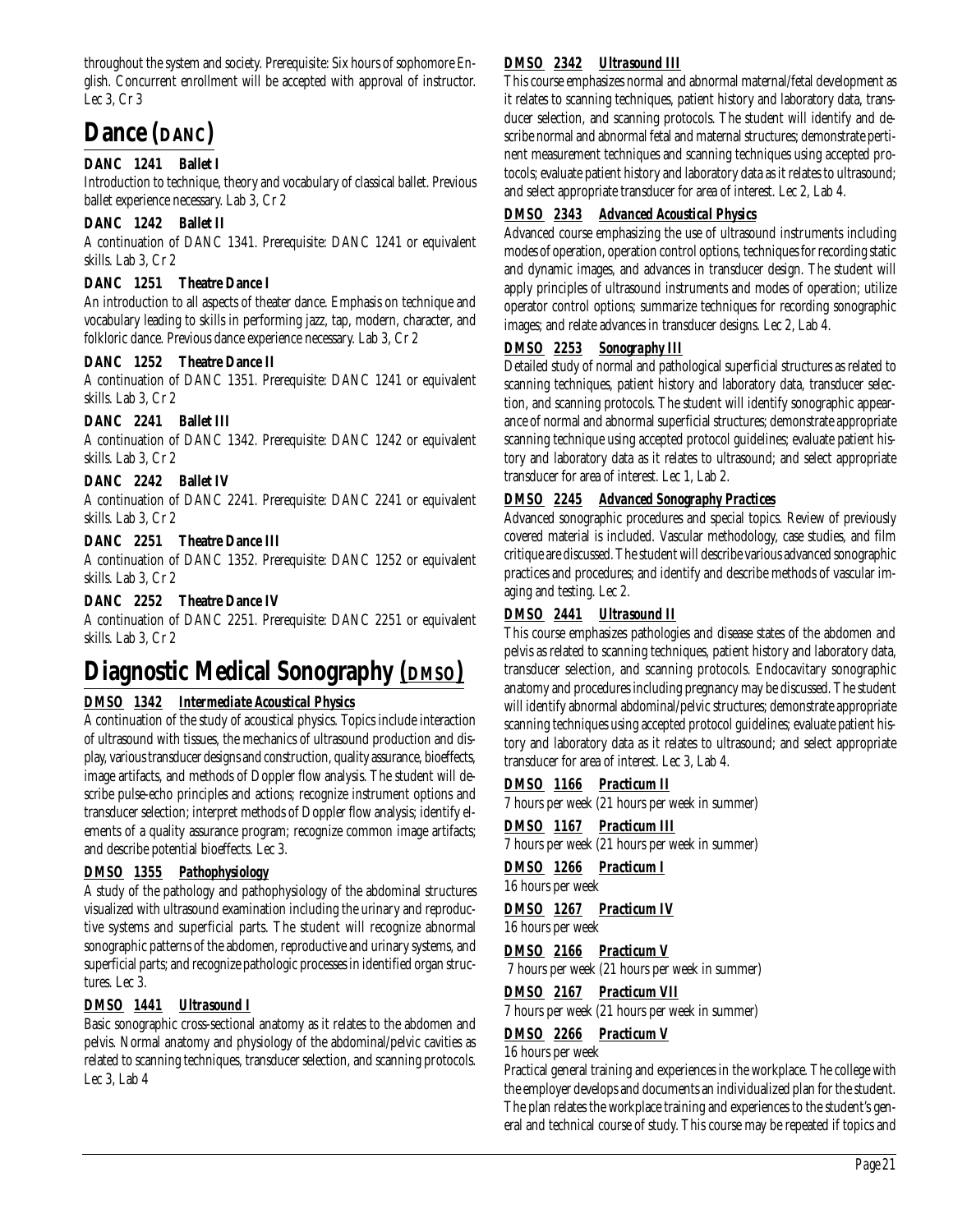learning outcomes vary. As outlined in the learning plan, the student will master the theory, concepts, and skills involving the tools, materials, equipment, procedures, regulations, laws, and interactions within and among political, economic, environmental, and legal systems associated with the workplace; demonstrate ethical behavior, safety practices, interpersonal and teamwork skills, appropriate verbal and written communications in the workplace.

# **Diesel Mechanics** *(DEMR)*

# *DEMR 1413 Fuel Systems*

In-depth coverage of fuel injector pumps and injection systems with emphasis on rebuilding and calibration. Lec 2, Lab 6, Cr 4

### *DEMR 1423 Heating, Ventilation, and Air Conditioning (HVAC) Troubleshooting and Repair*

Introduction to heating, ventilation, and air conditioning theory, testing, and repair. Emphasis on refrigerant reclamation, safety procedures, specialized tools, and repairs. Lec 2, Lab 6, Cr 4

# *DEMR 1491 Special Topics in Diesel Engine Mechanics and Repairer*

Topics address recently identified current events, skills, knowledge, and/or attitudes and behaviors pertinent to the technology or occupation and relevant to the professional development of the student. Lec 3, Lab 4, Cr 4

# *DEMR 1505 Basic Electrical Systems*

An introduction to the basic principles of electrical systems of diesel powered equipment with emphasis on starters, alternators, batteries, and regulators. Lec 3, Lab 6, Cr 5

# *DEMR 1506 Diesel Engine I*

An introduction to the basic principles of diesel engines and systems. Lec 3, Lab 6, Cr 5

# *DEMR 1510 Diesel Engine Testing and Repair I*

An introduction to testing and repairing diesel engines including related systems specialized tools. Lec 3, Lab 6, Cr 5

# *DEMR 1516 Basic Hydraulics*

Fundamentals of hydraulics including components and related systems. Lec 3, Lab 6, Cr 5

# *DEMR 1521 Power Train I*

Introduction to fundamentals, repair, and theory of power trains including clutches, transmissions, drive shafts, and differentials. Emphasis on inspection and repair. Lec 3, Lab 6, Cr 5

# **Drafting (DFTG)**

# *DFTG 1405 Technical Drafting*

Introduction to the principles of drafting to include terminology and fundamentals, including size and shape descriptions, projection methods, geometric construction, sections, auxiliary views, and reproduction processes. Lec 3, Lab 3, Cr 4

# *DFTG 1409 Basic CAD*

An introduction to basic computer-aided drafting. Emphasis is placed on drawing setup; creating and modifying geometry; storing and retrieving predefined shapes; placing, rotating, and scaling objects; adding text and dimensions; using layers and coordinate systems; input and output devices. Lec 3, Lab 3, Cr 4

# *DFTG 1417 Architectural – Residential*

Architectural drafting procedures, practices, and symbols, including preparation of detailed working drawings for residential structures with emphasis on light frame construction methods. Prerequisites: DFTG 1405, DFTG 1409, DFTG 1470. Lec 3, Lab 3, Cr 4

# *DFTG 1444 Pipe Drafting*

A study of pipe fittings, symbols, specifications and their applications to a piping process system. This application will be demonstrated through the creation of symbols and their usage in flow diagrams, plans, elevations, and isometrics. Prerequisites: DFTG 1405, DFTG 1452 or DFTG 2440, DFTG 1470. Lec 3, Lab 3, Cr 4

# *DFTG 1448 Topographical Drafting*

A course in map drafting. Emphasis plotting of surveyors' field notes, plotting elevations, contour drawings, plan and profiles, and laying out traverses. Prerequisites: DFTG 1405, DFTG 1409, DFTG 1470. Lec 3, Lab 3, Cr 4

# *DFTG 1452 Intermediate CAD*

A continuation of practices and techniques used in basic computer-aided drafting, emphasizing batched files, scripted files, customized program menus, and extracted attributes. Introduction to three-dimensional drafting. Prerequisites: DFTG 1405, DFTG 1409, DFTG 1470. Lec 3, Lab 3, Cr 4

# *DFTG 1454 Architectural – Commercial*

Architectural drafting procedures, practices, and symbols including the preparation of detailed working drawings for a commercial building, with emphasis on commercial construction methods. Prerequisites: DFTG 1417, DFTG 1452 or DFTG 2440, DFTG 1470. Lec 3, Lab 3, Cr 4

# *DFTG 1456 Descriptive Geometry*

Examination of the graphical solution to problems involving points, lines, and planes in space. Prerequisite: DFTG 1405. Lec 3, Lab 3, Cr 4

# *DFTG 1458 Electrical/Electronics Drafting*

A study of the principles of layout of electrical and electronic drawings, stressing modern representation used for block diagrams, schematic diagrams, logic diagrams, wiring/assembly drawings, printed circuit board layouts, motor control diagrams, power distribution diagrams, and electrical one-line diagrams. Prerequisites: DFTG 1405, DFTG 1452 or DFTG 2440, DFTG 1470. Lec 3, Lab 3, Cr 4

# *DFTG 1470 Drafting Computations*

This is a course in basic computational skills related to various drafting areas. The course covers discipline-specific elements of basic math, geometry, algebra, and trigonometry and includes using the calculator and the computer as problem-solving tools. Lec 3, Lab 3, Cr 4

# *DFTG 1491 Special Topics: CAD Applications*

Topics address recently identified current events, skills, knowledge, and/or attitudes and behaviors pertinent to the technology or occupation and relevant to the professional development of the student. Prerequisites: DFTG 1452 or DFTG 2440, DFTG 1470. Lec 3, Lab 3, Cr 4

# *DFTG 1493: Special Topics: Wood Design and Drafting*

Topics address recently identified current events, skills, knowledge, and/or attitudes and behaviors pertinent to the technology or occupation and relevant to the professional development of the student. Special emphasis on wood design and drafting. Prerequisites: DFTG 1452 or DFTG 2440, DFTG 1470. Lec 3, Lab 3, Cr 4

# *DFTG 2386 Internship*

An experience external to the college for an advanced student in a specialized field involving a written agreement between the educational institution and a business or industry. Mentored and supervised by a workplace employee, the student achieves objectives that are developed and documented by the college and that are directly related to specific occupational outcomes. This course will also involve an Exit Exam covering all Drafting Core courses. Prerequisites: All DFTG core courses completed.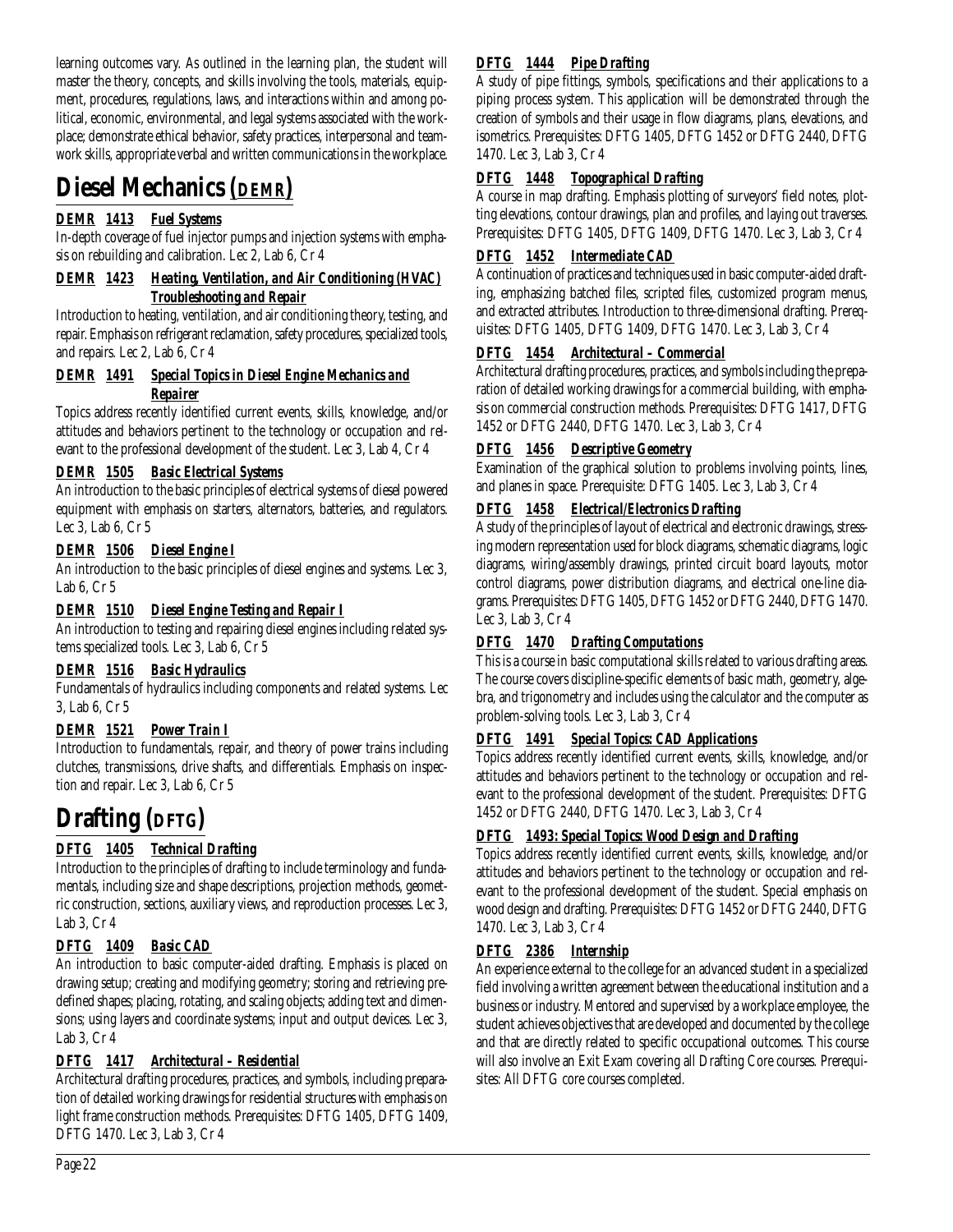# *DFTG 2410 Structural Drafting*

Discussion of detail drawings of structural shapes for fabrication with emphasis on framed and seated connectors and beam and column detailing. Designed to the standards of the American Institute of Steel Construction, including units on concrete detailing conforming to American Concrete Institute standards. Prerequisites: DFTG 1405, DFTG 1452 or DFTG 2440, DFTG 1470. Lec 3, Lab 3, Cr 4

## **D***FTG 2432 Advanced CAD*

Exploration of the use of system customization for drawing production enhancement and the principles of data manipulation. Presentation of advanced applications, such as 3-D object creation and linking graphical entities to external nongraphic data. Prerequisites: DFTG 1405, DFTG 1409, DFTG 1470. Lec 3, Lab 3, Cr 4

## *DFTG 2440 Solid Modeling/Design*

A computer-aided modeling course. Development of three-dimensional drawings and models from engineering sketches and orthographic drawings and utilization of three-dimensional models in design work. Prerequisistes: DFTG 1405, DFTG 1409, DFTG 1470. Lec 3, Lab 3, Cr 4

## *DFTG 2448 Plane Surveying*

Plane surveying includes use of surveying instruments, basic measuring procedures, vertical and horizontal control, and traverse closure. Prerequisites: DFTG 1448, DFTG 1452 or DFTG 2440, DFTG 1470. Lec 3, Lab 3, Cr 4

# **Drama (DRAM)**

## **DRAM 1310 Introduction to Theatre**

Fundamentals of dramatic art, structural techniques, character analysis and interpretation; makeup, costuming, set design, construction, and lighting; and participation in plays. Lec 3, Lab 3, Cr 3

### **DRAM 1351 Introduction to Acting**

Introductory study and analysis of acting, with emphasis on stage movement, spatial awareness, behavioral techniques, and character development. Lec 3, Lab 3, Cr 3

## **DRAM 2361 History of the Theatre**

A study of the history of the theatre including critical review and analysis of selected plays from Greek antiquity to the present. Lec 3, Cr 3

# **Economics (ECON)**

## **ECON 1303 Consumer Economics**

The structure and function of the American economy as it affects the consumer. A survey of problems facing consumers including credit, insurance, investments, home ownership, renting, consumer protection, advertising, health care, and low-income consumers. Lec 3, Cr 3

### **ECON 2301 Macroeconomics**

Introduction to national income analysis. Topics include an introduction to supply and demand analysis; the economic functions of government; the determinants of output, employment, and the general price level; national income accounting; classical, Keyenesian and neoclassical models of the economy; the Federal Reserve; fiscal and monetary policy; the balance of payments; economic growth and development. Open only to students who have completed all required developmental courses in reading and/or writing as assessed by the University. Lec 3, Cr 3

### **ECON 2302 Microeconomics**

Introduction to price theory. A detailed study of markets emphasizing the themes of efficiency and equity. Topics include elasticity; consumer behavior, the behavior of the firm under perfect and imperfect competition, government regulation, natural resources, labor, international trade, and the distribution of income and wealth. Open only to students who have completed all required developmental courses in reading and/or writing as assessed by the University. Lec 3, Cr 3

### **ECON 3352 Intermediate Microeconomic Theory**

The theory of consumer demand and the theory of the firm. Supply and demand analysis, distribution theory and imperfect competition. Prerequisite: Admission to upper division. Lec 3, Cr 3

#### **ECON 4310 Comparative Economic Systems**

The major types of economics will be described to show how different economic and social arrangements are used to achieve full employment, price stability, equitable income distribution, and economic growth. Prerequisite: Admission to upper division. Lec 3, Cr 3

### **ECON 4345 North American Economic History**

A survey of North American economic growth and development from the pre-colonial era to the present. May be counted as ECON 4345 or HIST 4345. Prerequisite: Admission to upper division. Lec 3, Cr 3

### **ECON 4359 History of Economic Thought**

A survey is made of the entire field of economics. Prescientific, classical, and contemporary works are studied to understand the development of economic theory and its current direction and scope. Prerequisite: Admission to upper division. Lec 3, Cr 3

# **Education (BILS, EDBI, EDCI, EDEC, EDLI, EDMG, EDSC, EDSL)**

# **Bilingual Education – Spanish–(BILS)**

## **BILS 3310 Emergent Literacy in the Bilingual Classroom**

Formerly READ 3310. This course focuses on how children learn to read in the native language. Emphasis is on research-based approaches for teaching reading in a bilingual classroom. Taught in Spanish. Field experience is required. Prerequisites: EDCI 4301, 4302, 4304, EDEC 4385, and SPAN 3330, 4310. Lec 3, Cr 3

### **BILS 3312 Teaching Reading in the Bilingual Classroom**

Formerly BILC 4325. Students will be given the opportunity to learn the developmental process involved in biliteracy. This course focuses on methods and techniques for integrating teaching, and assessing reading skills in the Spanish/English bilingual classroom. Taught in Spanish. Prerequisite: BILS 3310 and SPAN 4368. Lec 3, Cr 3

### **BILS 3314 Teaching the Language Arts and Social Studies**

Formerly READ 3326. This course examines reading processes across text types and subject-specific vocabulary at the EC-4 level. Students learn and practice a variety of planning, managing and learning strategies for all students including those with special needs. Taught in Spanish. Field experience is required. Prerequisites: BILS 3312. Lec 3, Cr 3

### **BILS 3316 Assessment in the Bilingual Classroom**

This course will focus on the cognitive and psychosocial issues in assessing bilingual learners. Students will practice identifying strengths and approximations in Spanish and English with formal and informal assessment instruments to design instruction. Field-based experience is required. Prerequisites: BILS 3310 and BILS 3312. Lec 3, Cr 3

### **EDBI 4608 Student Teaching EC-4 Bilingual Generalist**

Formerly EDCI 4611. This course places students in EC-4 bilingual classroom settings as a practicing teacher to demonstrate teacher competencies. The student teacher will have the opportunity to design and implement instruction, and practice classroom management techniques. Weekly seminars and individual conferences are required. Students will be assigned a full se-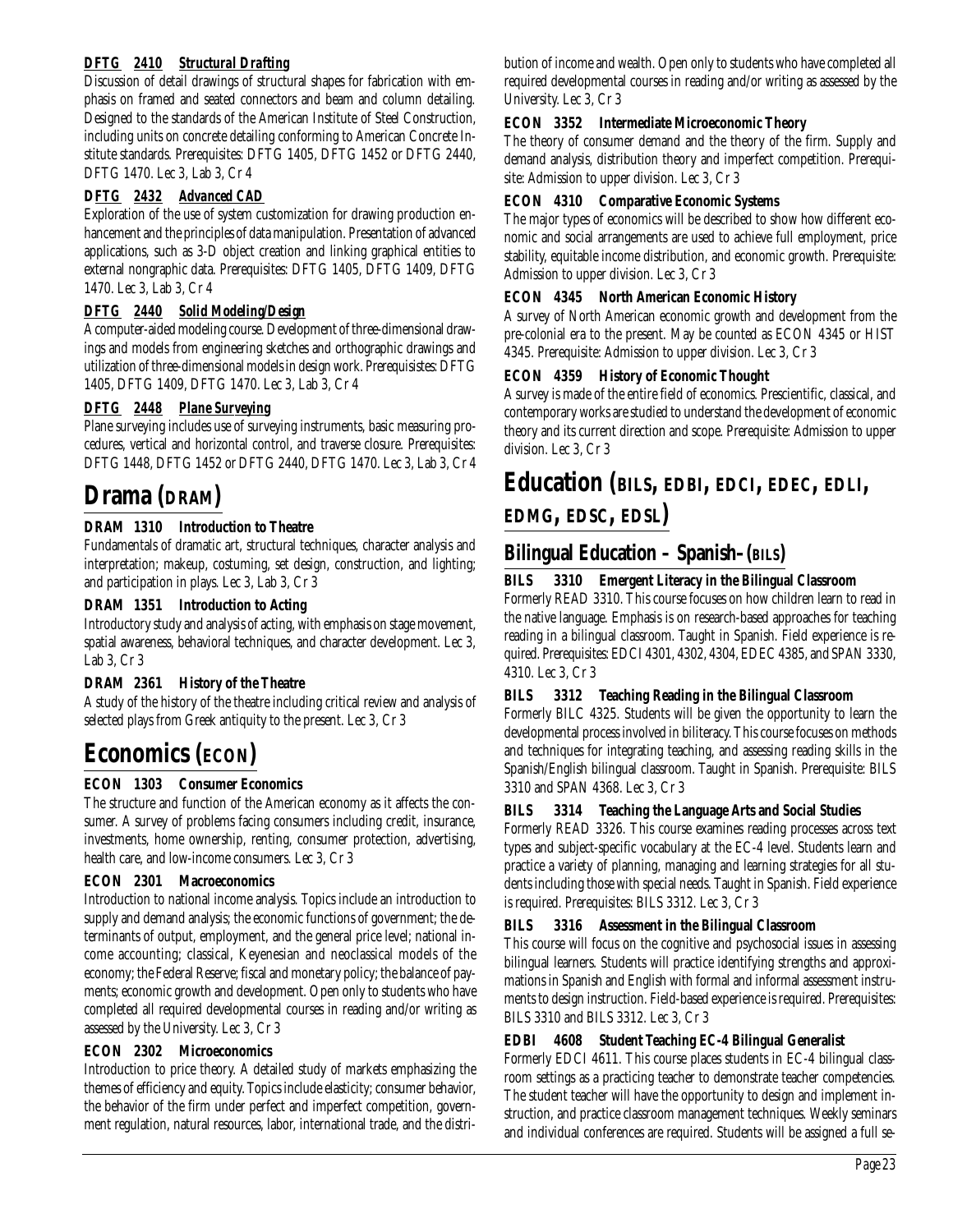# **Education — Curriculum and Instruction (EDCI)**

# **EDCI 2101 School and Society**

This education course introduces students to the teaching profession. Students will explore their professional interest in the various teaching fields, grade levels and school settings. Students will organize a portfolio as a learning and assessment tool. Students must complete this course prior to admission to teacher education. Field experience required. Lec 3, Cr 3

# **EDCI 4203 Technology and the School Curriculum**

Students will understand the use of technology applications in classroom administration, instruction and evaluation. They will use technologies as a learning media to enhance instructional learning in all content areas. Learning with technology and using it as a tool are emphasized. Prerequisite: EDCI 4301. Lec 2, Cr 2

# **EDCI 4301 Foundations of Education in a Diverse Society**

This course focuses on the principles of education and historical, philosophical, cultural, and legal foundations of education in a multicultural society. The course will stress the structure and function of local, state, and federal roles in education and the interplay of language, gender, ethnicity, exceptionalities, and diversity of the American educational system. Prerequisite: Admission to Teacher Education. Lec 3, Cr 3

# **EDCI 4302 Educational Psychology In the Elementary School**

The principal focus of this course

Is on major theories of the teaching-learning process and human growth and development as they relate to the elementary school.

It Includes the effect of multicultural differences on teaching as well as the needs of special learners. Measuring and evaluating student achievement are examined. Lec 3, Cr 3

## **EDCI 4304 Instructional Planning and Curriculum Development**

Formerly EDCI 4305. This field-based course presents principles of curriculum organization and planning based on learners' needs. The students will learn the scope, sequence and materials for teaching the curriculum to design instruction for long-range and daily lessons. They will learn to incorporate instructional media and community resources. Field experience is required. Prerequisite: EDCI 4301, 4302 and concurrent enrollment in EDCI 4305. Lec 3, Cr 3

## **EDCI 4305 Instructional Methodology and Classroom Management**

Formerly EDCI 4306. This field-based course focuses on teaching methods that emphasize practical application of teaching-learning theories and principles of classroom organization and discipline. Best practices for developing higher-level thinking skills are stressed. Field experience is required. Prerequisite: EDCI 4301, 4302 and concurrent enrollment in EDCI 4304. Lec 3, Lab 3, Cr 3

## **EDCI 4310 Student Teaching**

# **– ESL**

This course must be taken by all undergraduate student teachers working toward an English-as-a-Second-Language endorsement for teaching in ESL programs. The course requires observation and teaching in a public school ESL classroom for six weeks full-time, Monday through Friday. This work is done under the direction of a fully certified teacher of the class to which the student is assigned. Periodic observations and evaluations are done by the course instructor. Weekly seminars and individual conferences are a required

part of the course. Prerequisite: Approval by the Teacher Education Committee. Student must also be enrolled in EDCI 4311 or EDCI EDSC 4398.

# **EDCI 4311 Student Teaching**

Formerly EDCI 4311 and 4312. This course places students in EC-4 classroom settings as a practicing teacher to demonstrate teacher competencies. The student teacher will have the opportunity to design and implement instruction, and practice classroom management techniques. Weekly seminars and individual conferences are required. Students will be assigned a half semester, all day, Monday through Friday placement, and must be enrolled in EDCI 4398. Prerequisite: Approval by the Teacher Education Committee and concurrent enrollment in EDSC 4398. Lec 1, Cr 3

### **EDCI 4315 Principles of Teaching Workshop for Elementary/ Secondary Teachers**

This workshop course is designed to give people entering teaching a theoretical and practical base for their introduction to teaching and for planning learning activities. Special permission must be given before enrollment in the course. Lec 3, Cr 3

### **EDCI 4320 Post Baccalaureate Internship: Elementary/ Secondary**

Supervised classroom teaching and seminars designed to relate to classroom teaching/learning experience to corresponding educational theory applicable to all educational levels. Prerequisite: Departmental approval.

### **EDCI 4321 Post Baccalaureate Internship: Elementary/ Secondary**

Supervised classroom teaching and seminars designed to relate to classroom teaching/learning experience to corresponding education theory applicable to all educational levels. Prerequisite: Departmental approval.

### **EDCI 4328 Methods and Techniques of Teaching Music in the Elementary Schools**

This general music course provides an introduction to the following elementary music methods and approaches: Kodaly, Orff, Delacroze, Music memory, and CM (Comprehensive Musicianship). It also surveys the national standards in Music Education and the National Assessment of Music Education in the public schools. Prerequisite: MUSI 1308 and 1312. Lec 3, Cr 3

## **EDCI 4329 Methodology and Technology Teaching Music in Secondary School**

# **EDCI 4608 Student Teaching EC-4**

Formerly EDCI 4311 and 4312. This course places students in EC-4 classroom settings as a practicing teacher to demonstrate teacher competencies. The student teacher will have the opportunity to design and implement instruction, and practice classroom management techniques. Weekly seminars and individual conferences are required. Students will be assigned a half semester, all day, Monday through Friday placement. Prerequisite: Approval by the Teacher Education Committee. Lec 1, Cr 3

## **EDEC 4385 Growth and Development of Young Children (Formerly EDEC 4390)**

Emphasis on developmental and growth characteristics from birth through the eighth year. Affective development, psychomotor development, social and emotional development. Cultural dynamics of family relationships and the family and school are emphasized. Observations, readings, lectures; class activities Include day care as well as TEA accredited schools for pre-kindergarten and kindergarten children. Fifteen hours of field experience required. Lec 3, Cr 3

## **EDEC 4389 The Environment and Early Childhood**

Formerly EDEC 4391. This course focuses on an examination of appropriate learning environments for young children. It Includes the relationship between curriculum and the design by addressing Issues of development, assess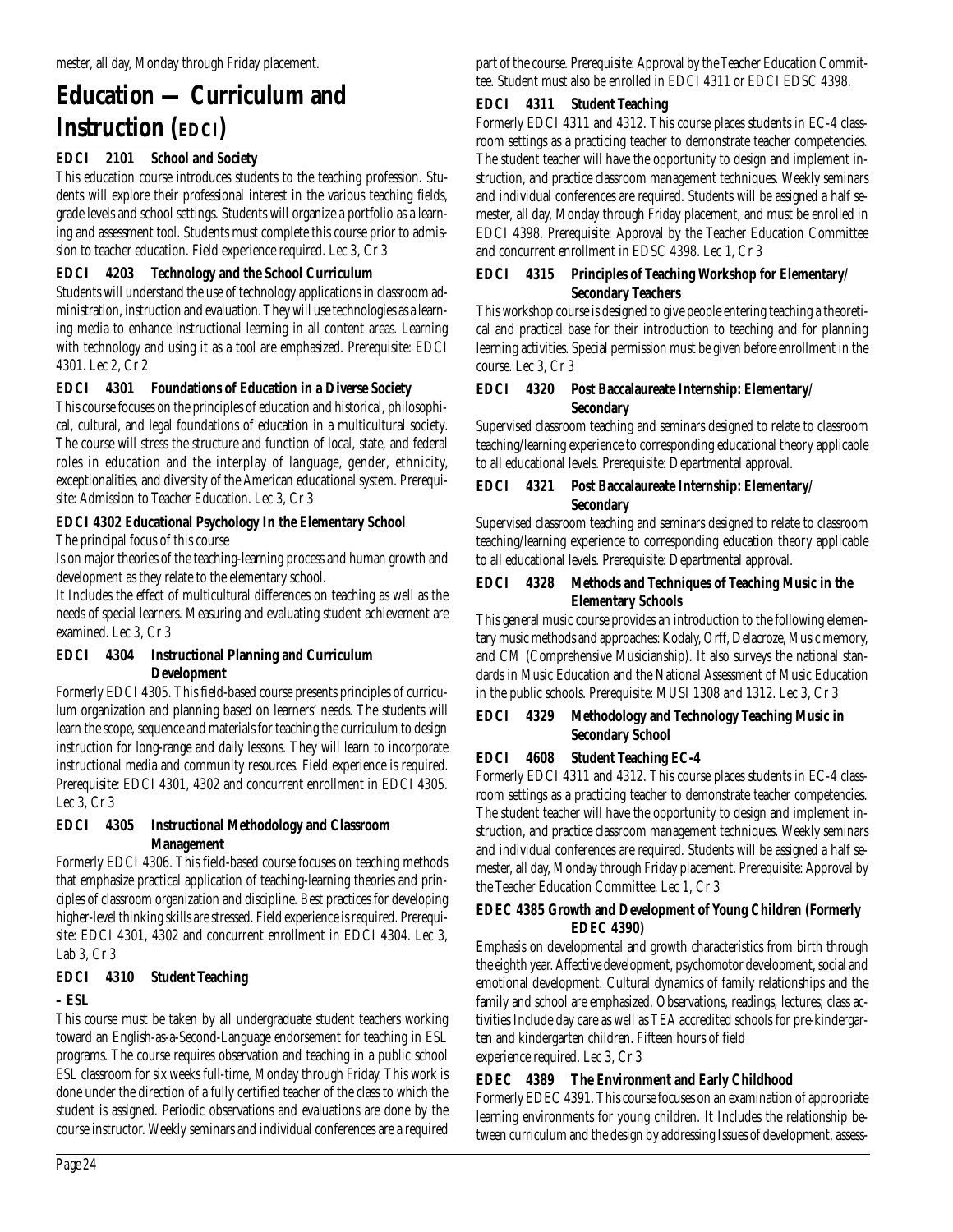ment, classroom guidance, Interdisciplinary lesson planning, culture, language and special needs. Fifteen hours of field experience will be required In addition to the 45 contact hours of classroom Instruction. Prerequisites: EDEC 4385, EDEC 4386, EDEC 4387 Lec 3, Cr 3

### **EDLI 3310 Emergent Literacy: Early Childhood Kindergarten**

Formerly READ 3310. Students will understand early development of oral language, writing, reading, and viewing. Students plan and present lessons in oral language, phonological and phonemic awareness, alphabetic principle, and multicultural children's literature lessons. Multi-sensory, developmentally appropriate, and English as a Second Language practices are applied. Field experience is required. Prerequisites: EDCI 4301, 4302, 4304, 4305. Lec 3, Cr 3

### **EDLI 3323 Foundations of Beginning Literacy**

Formerly READ 3323. Students focus on best practices in beginning reading and writing. Students plan and present lessons on decoding, comprehension, fluency development, children's literature, and beginning writing lessons. They apply techniques for teaching English as a Second Language learners and diverse student populations. Field experience is required. Prerequisite: EDLI 3310, EDCI 4301, 4302 and 4304. Lec 3, Cr 3

### **EDLI 3324 Fluent Literacy: 3rd-4th Grades**

Students focus on using reading, writing, oral language, and viewing to learn. Students plan and teach research-based lessons using reading, writing, and multicultural children's literature across the curriculum. They apply comprehension strategies, the writing process, written conventions, and teaching methods for English as a Second Language in designing lessons. Field experience is required. Prerequisite: EDLI 3323. Lec 3, Cr 3

### **EDLI 3329 Literacy and Assessment**

Formerly READ 3329. Students use state-mandated and other formal and informal assessments to help plan instruction based on their understanding of normal literacy development. They determine independent, instructional, and frustrational levels of reading and analyze miscues to plan instruction and intervention. Field experience is required. Prerequisite: EDLI 3323. Lec 3, Cr 3

### **EDLI 3341 Children's Literature**

Formerly READ 3341. A survey of books and related materials for the elementary/middle school age; principles of book selections; intensive reading of books required. Prerequisites: Admission to Teacher Education May be taken concurrently with EDLI 3324. Lec 3, Cr 3

### **EDLI 3343 Foundations of Beginning Literacy**

Students learn the importance of oral language and early literacy development and apply explicit instructional strategies. Students design and teach mini-lessons using a wide range of fiction and nonfiction for beginning readers. Field-based experience is required. Prerequisites: EDCI 4301, 4203, EDMG 4341, 4342, 4343. Lec 3, Cr 3

### **EDLI 4329 Assessment of Developing Literacy**

Formerly READ 3329. This course focuses on formal and informal assessment to plan and implement instruction for all learners. Students develop a case study based on their work with a student's assessment and intervention activities. Field-based experience is required. Prerequisite: EDLI 4351. Lec 3, Cr 3

### **EDLI 4347 Teaching Language Arts to Students with Different Needs**

Formerly READ 3327. This course will help teachers meet the different instructional needs of students, including English Language learners and students with disabilities. Teachers will learn to identify and understand individual variations in oral language, reading, speaking, writing, viewing and representing. Field-based experience is required. Prerequisite: EDLI 3343 and Admission to the School of Education. Lec 3, Cr 3

### **EDLI 4350 Adolescent Literature**

Formerly READ 3351. This course focuses on different genres of literature in a multicultural society. It highlights purposes for reading, including reading for pleasure and lifelong learning. Additionally, it emphasizes modeling reading and adapting materials for all learners. Ways to enhance comprehension before, during and after reading are emphasized. Field-based experience is required. Prerequisites: Admission to School of Education and EDLI 4329. Lec 3, Cr 3

### **EDLI 4351 Reading in the Content Area**

Formerly READ 4351. This course focuses on explicit strategies to teach and monitor content area reading comprehension, vocabulary development, and study skills for all learners. Factors influencing reading comprehension, as well as a variety of reading materials and formats, will be highlighted. Teachers will also learn ways to encourage students to read for pleasure and be lifelong learners. Field-based experience is required. Prerequisite: Admission to School of Education. Lec 3, Cr 3

## **EDLI 4355 Developing Critical Reading Skills**

Teaching inferential, interpretive and evaluative comprehension skills through the use of text is the focus of this course. Teaching study and inquiry skills and their significance to student learning is included in this inclusive course. Field-based experience is required. Prerequisites: Admission to School of Education, EDCI 4301. Additional prerequisites for middle school majors: EDMG 4342, 4343 and 4344. Lec 3, Cr 3

### **EDLI 4367 Teaching Reading to the English Language Learner**

Formerly READ 4367. This course offers the student the opportunity to develop knowledge and instructional strategies for teaching reading to students of diverse cultural/linguistic backgrounds. Special emphasis will be placed on developing oral language proficiency as a prerequisite skill to reading and on instructional strategies designed specifically to meet the needs of such learners. Lec 3, Cr 3

# **Education - Middle Grades (4-8) (EDMG)**

### **EDMG 4341 Understanding Learners in the Middle Grades**

Formerly EDCI 4302. This course focuses on the major theories of the teaching-learning process and human growth and development as they relate to the middle school learner. It includes the effect of cultural differences on teaching and learning as well as the needs of special learners. Measure and evaluating student achievement are examined. Prerequisite: Admission to School of Education. Lec 3, Cr 3

#### **EDMG 4342 Instructional Planning and Curriculum in the Middle Grades**

Formerly EDCI 4305. This field-based course presents principles of curriculum organization and planning based on learners' needs. Students will design instruction to enable middle grade students to reach educational goals and objectives. Long-range planning, lesson planning, and using instructional media and community resources are stressed. The scope, sequence and materials for teaching the middle grades curriculum are studied. Field experience is required. Prerequisites: EDMG 4341, concurrent enrollment in EDMG 4343. Lec 3, Cr 3

#### **EDMG 4343 Methods and Classroom Management in the Middle Grades**

Formerly EDCI 4306. This field-based course focuses on practical application of teaching methods based on learning theories and principles. Included in this course are principles of classroom management and organization. Students develop materials to address the learning needs of diverse middle grade learners and procedures for the development of effective learning environ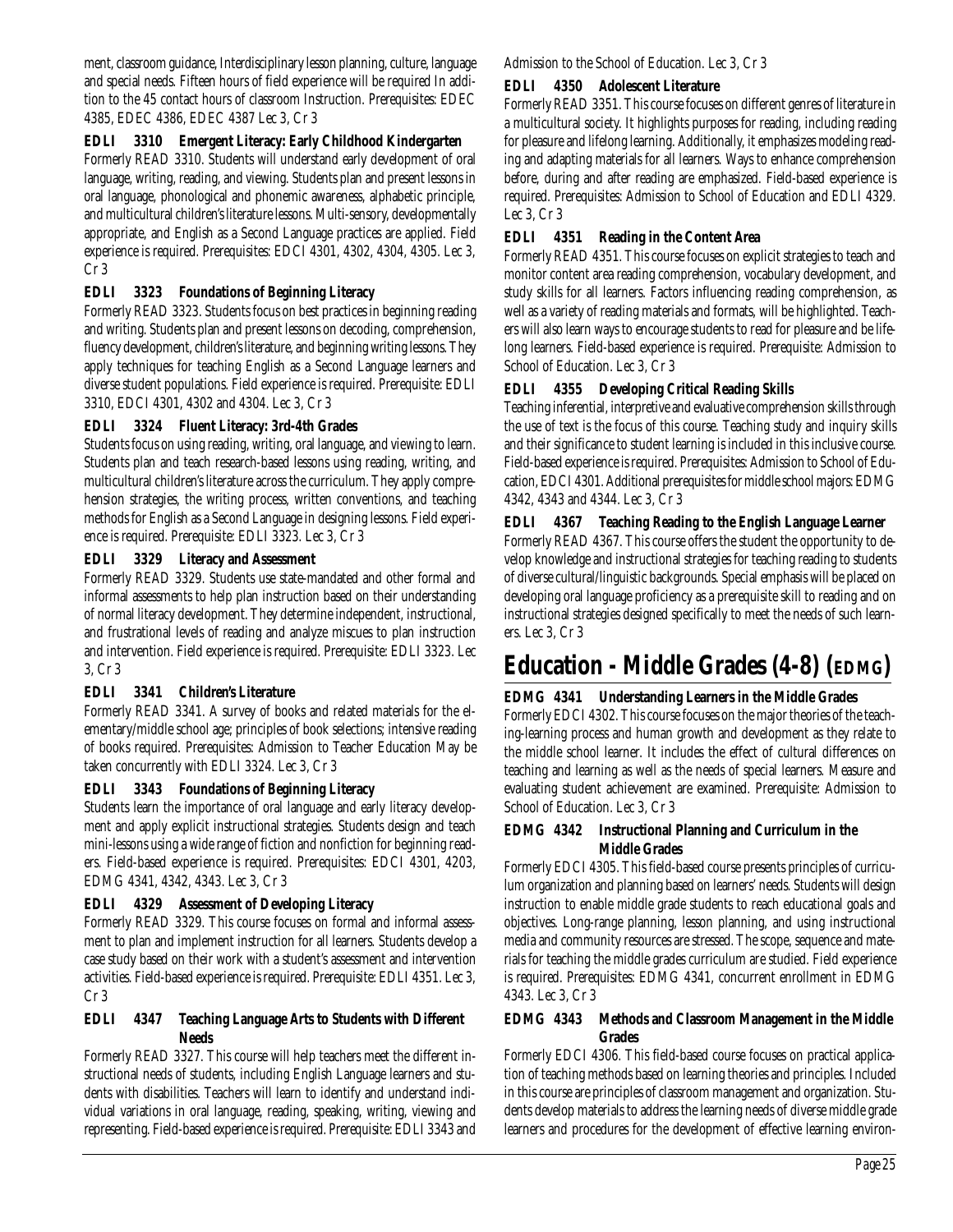ments. Field experience is required. Prerequisites: EDMG 4341, concurrent enrollment in EDMG 4342. Lec 3, Cr 3

### **EDMG 4345 Teaching English Language Arts in the Middle Grades**

Formerly EDCI 4309. This field-based course integrates theories and best practices in the language arts. Students will develop and implement materials for writing workshops, shared literature, among other materials. Learning to assess student performance and to design instruction based on student needs are emphasized. Field experience is required. Prerequisites: EDMG 4341, 4342 and 4343. Lec 3, Cr 3

### **EDMG 4346 Teaching Science and Mathematics in the Middle Grades**

This course emphasizes teaching mathematics and science using standardsbased approaches and processes with diverse student populations at the middle grade level. The course includes student-centered approaches to teaching mathematics and science including assessment models and processes. Fieldbased experience is required. Prerequisites: EDMG 4341, 4342 and 4343. Lec 3, Cr 3

### **EDMG 4347 Teaching English Language Learners in the Middle Grades**

The focus of this course is on major theories of second language acquisition and best practices in teaching English language learners in the middle grades. Emphasis is on developing proficiency in English across the content areas. Prerequisites: EDMG 4341, 4342 and 4343, ENGL 4328. Lec 3, Cr 3

# **EDMG 4648 Student Teaching in the Middle Grades**

This course places students in the middle grades classroom settings as a practicing teacher to demonstrate teacher competencies. The student teacher will have the opportunity to design and implement instruction, and practice classroom management techniques. Weekly seminars and individual conferences are required. Students will be assigned a full-semester, all-day, Monday through Friday placement. Prerequisites: Approval of the Student Teaching Office. Lec 1, Cr 6

# **Education - Secondary (8-12) (EDSC)**

# **EDSC 4303 Understanding Learners 8-12**

Formerly EDCI 4303. The principal focus of this course Is on major theories of the teaching-learning process and human growth and development as they relate to the secondary school. It Includes the effect of cultural differences upon teaching as well as the needs of special learners. Measuring and evaluating student achievement are examined. Prerequisites: EDCI 4301 or concurrent enrollment. Lec 3, Cr 3

# **EDSC 4374 Designing Instruction for Grades 8-12**

The emphasis of this course is on instructional planning, recent instructional trends, and the various uses of technology and its effects on the curriculum. This course provides the necessary knowledge and techniques to develop a curriculum and effective assessment and evaluation program for diverse learners. Field experience is required. Prerequisites: EDCI 4301, EDSC 4303. Lec 3, Cr 3

**EDSC 4375 Strategies for Delivering Instruction in Grades 8-12** This course focuses on the implementation of effective teaching techniques for individual and group settings at the secondary school. The course provides a repertoire of teaching strategies to motivate and engage students in the learning process with use of appropriate educational media and technology. The instructional needs of a diverse student population are emphasized. Opportunities to practice effective teaching techniques are offered. Field experience is required. Prerequisites: EDCI 4301, EDSC 4303. Lec 3, Cr 3

### **EDSC 4376 Ethical Standards for Classroom Management in Grades 8-12**

This course will provide students the necessary knowledge and skills to establish a positive learning environment, manage the classroom effectively, and promote positive relationships with students, parents and the community. Best practices in the classroom management and ethical standards regarding professional conduct are stressed throughout the course. Field experience is required. Prerequisites: EDCI 4301, EDSC 4303. Lec 3, Cr 3

## **EDSC 4377 Methods and Techniques of Teaching Art in the Secondary Schools**

This course introduces the methods and techniques of presenting art materials at the secondary level including audiovisual technology and content including historical background, public school curriculum, philosophical implications, testing and evaluation. Prerequisite: ARTS 1304, 1312, 1316, 3381 and 3382

## **EDSC 4378 Teaching Mathematics in the 8-12 Classroom**

This course exams issues, strategies and techniques, specifically related to teaching 8-12 school mathematics. The course also provides a foundation in learning theories, assessment techniques, teaching with various tools, and designing and implementing mathematics lessons for a diverse student population. Prerequisite: Admission into School of Education. Lec 3, Cr 3

# **EDSC 4380 Teaching ESL 8-12**

This course introduces the principles, methods for teaching English language learners. Students will apply the principles at the secondary level. It emphasizes cognition, sociolinguistics, and multiculturalism in lesson presentations, unit planning and assessment. Prerequisite: EDSC 4375. Lec 3, Cr 3

# **EDSC 4398 Student Teaching**

Formerly EDCI 4398. This course places students in the 8-12 classroom settings as a practicing teacher to demonstrate teacher competencies. The student teacher will have the opportunity to design and implement instruction, and practice classroom management techniques. Weekly seminars and individual conferences are required. Students will be assigned a full-semester, allday, Monday through Friday placement and must be enrolled in EDCI 4311. Prerequisites: Approval by the Teacher Education Committee and concurrent enrollment in EDCI 4311. Lec 1, Cr 3

# **EDSC 4641 Student Teaching 8-12**

Formerly EDCI 4641. Student teaching for one teaching field of 36 hours requires a complete semester of full-day student teaching in an approved, accredited school, and weekly seminars. Prerequisite: Approval by the Teacher Education Committee. Lec 1, Cr 6

# **EDSL 4306 Content Area Methods in the ESL Classrooms**

This course focuses on the current methods and theories of planning and teaching elementary math, science, and social studies for English language learners with a strong emphasis on an Interdisciplinary approach to Instruction. Linguistic and cognitive Issues for language minority students are addressed. Field-experience Is required. Prerequisites: EDCI 4302, EDCI 4304, and EDCI 4305

# **EDSL 4307 Teaching ESL in the PK-1 Classrooms**

Best practices in teaching English as a Second Language are stressed. Topics covered include basic principles of teaching a second language, approaches for teaching the EC-4 learner and assessing language proficiency. Field experience is required. Prerequisites: EDCI 4301, 4302. Lec 3, Cr 3

# **EDSL 4308 Teaching ESL in the 2nd-4th Grade Classrooms**

This course focuses on research-based best practices for teaching second language learners in 2nd-4th grade including instruction in sheltered English strategies, CALLA and other appropriate methodology. Students will learn to assess biliteracy development and also analyze the cognitive, psychololinguistic,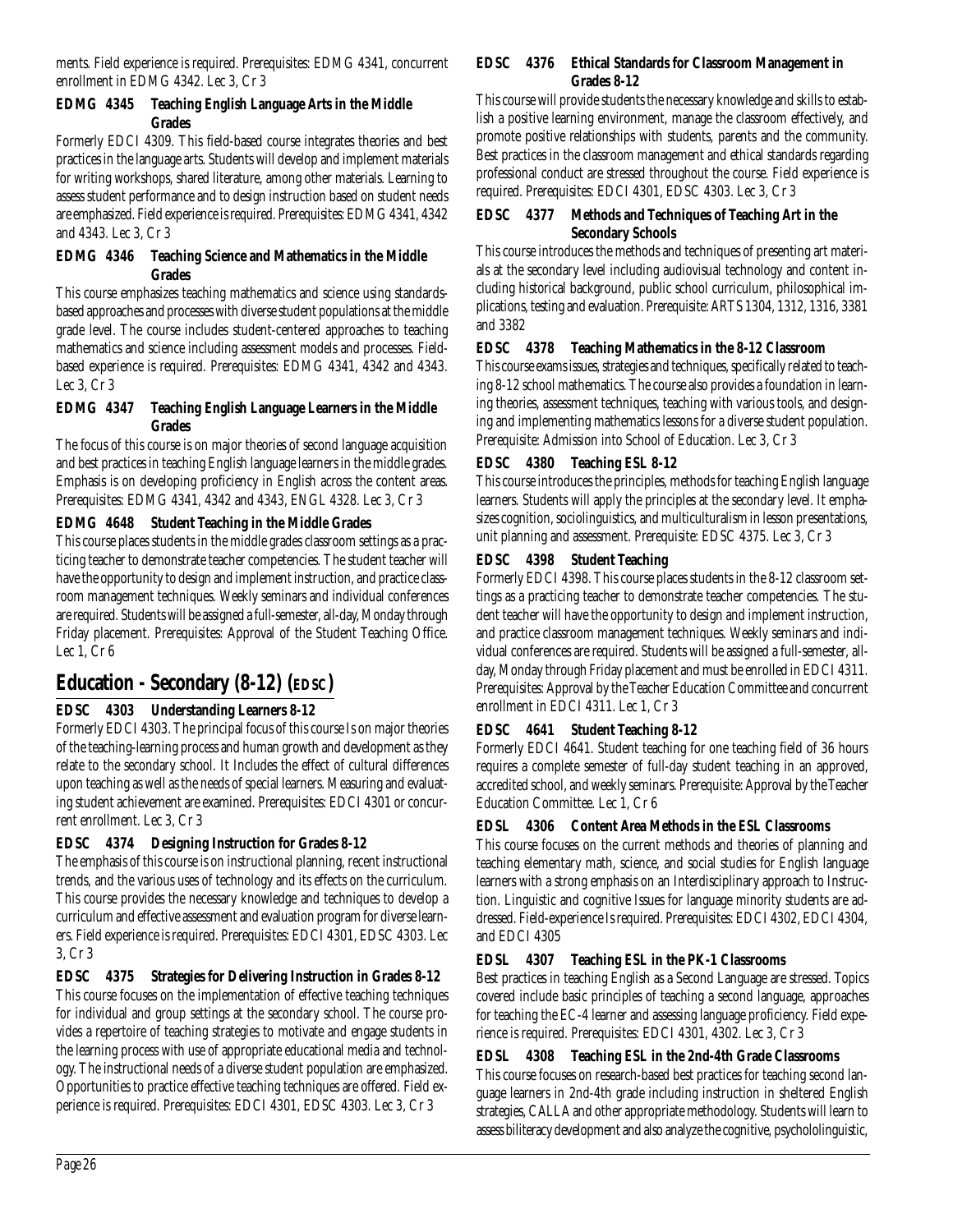# **Electrical, Electronic and Communications Engineering Technology (EECT)**

# **EECT 1367 Electronics Practicum I**

Practical general training and experiences in the workplace. The college with the employer develops and documents an individualized plan for the student. The plan relates the workplace training and experiences to the student's general and technical course of study. The guided external experiences may be for pay or no pay. This course may repeat the practicum as EECT 2366 or EECT 2367 if topics and learning outcomes vary. Cr 3

# **EECT 2366 Electronics Practicum II**

Practical general training and experiences in the workplace. The college with the employer develops and documents an individualized plan for the student. The plan relates the workplace training and experiences to the student's general and technical course of study. The guided external experiences may be for pay or no pay. Cr 3

## **EECT 2367 Electronics Practicum III**

Practical general training and experiences in the workplace. The college with the employer develops and documents an individualized plan for the student. The plan relates the workplace training and experiences to the student's general and technical course of study. The guided external experiences may be for pay or no pay. Cr 3

# **EECT 2439 Communications Circuits**

A study of communications systems with emphasis on amplitude modulation, frequency modulation, phase modulation, and digital pulse modulation. Discussion of several types of modulators, demodulators, receivers, transmitters, and transceivers. Cr 4

# **Electrical Engineering** *(ELET)*

# *\*ELET 1410 Introduction to Electrical Technology*

Introduction to principles of electricity, magnetism, and power, covering AC and DC circuits and properties. Basic circuit analysis and design techniques for digital logic circuits. Practice in fabrication and testing of electronic circuits and assemblies. Lec 3, Lab 3, Cr 3

# *ELET 2140 Electronic Engineering Technology Laboratory*

Laboratory application of circuit design, testing, simulation, and components. Covers application of analog and digital theory. Emphasis on industrial control systems, fault diagnosis, trouble shooting, repair and design of systems. Corequisite: ELET 2330. Lab 3, Cr 1

## *\*ELET 2301 Electrical Systems Technology*

Electrical circuits and machines, circuit elements, voltage, current and power. Elementary transients, poly-phase circuits. Types and characteristics of DC motors, AC motors and transformers. Prerequisite: ELET 1410. Lec 2, Lab 3, Cr 3

## *\*ELET 2330 Electronic Systems Technology*

Electronic devices with applications in digital and analog circuits. Emphasis on modern industrial control systems, data acquisition and conversion, signal processing, basic circuits and instruments, measurements and feedback systems. Prerequisite: ELET 2301. Lec 3, Cr 3

## **ELET 3314 Instrumentation and Control**

Computer-based instrumentation and control systems including transducers, sensors, signal conversion and conditioning, amplification, filtering and offsetting. Prerequisite: ELET 2330. Lec 2, Lab 3, Cr 3

# **ELET 3412 Introduction to Microprocessors**

Architecture, hardware signals, instruction sets, addressing modes and assembly language programming on 16 and 32 bit processors. Topics include memory and serial and parallel I/O interfacing, wait state analysis, subroutine and interrupt processing. Prerequisite: ELET 2140. Lec 3, Lab 3, Cr 4

## **ELET 3413 Microprocessor Interfacing**

Techniques for system development using microprocessors. Hardware interfacing and C language programming of microprocessor-based data acquisition and control systems. Prerequisite: ELET 3412. Lec 3, Lab 3, Cr 4

## **ELET 3431 Introduction to Telecommunications**

Introduction to telecommunications principles including analysis of modulation and multiplexing, transmission media, switching techniques and modern communications models and standards. Prerequisite: ELET 2330. Lec 3, Lab 3, Cr 3

## **ELET 4423 Control Systems**

Study of the classical closed-loop control systems. Major topics include Laplace and z-transforms, second order plants, compensation, proportional-integralderivative control, continuous and discreet time domain analysis and design and computer-based design and analytical tools. Prerequisite: ELET 3414 Lec 3, Lab 3, Cr 4

## **ELET 4424 Power Distribution**

General considerations in the transmission and distribution of electrical energy as related to power systems. Topics will also include survey of commercially-available components and systems, safety requirements and testing techniques. Prerequisite: ELET 2140. Lec 3, Lab 3, Cr 4

# **Electronics** *(CETT, CPMT, EECT, IEIR, INTC,*

# *LOTT, RBTC)*

# *CETT 1321 E. Fabrication (Capstone)*

A study of electronic circuit fabrication techniques including printed circuit boards, wire wrapping, bread boarding, and various soldering techniques. Lec 0 Lab 3 Cr 3

# *CETT 1425 Digital Fundamentals*

An entry-level course in digital electronics covering number systems, binary mathematics, digital codes logic gates, Boolean algebra, Karnaugh maps, and combinational logic. Emphasis on circuit logic analysis and troubleshooting digital circuits. Lec 3 Lab 4 Cr 4

## *CETT 1429 Solid State Devices*

A study of diodes and bipolar semiconductor devices, including analysis of static and dynamic characteristics, bi techniques, and thermal considerations of solid state devices. Lec 3 Lab 4 Cr 4

# *CETT 1441 Solid State Circuits*

A study of various semiconductor devices incorporated in their circuits and their applications. Emphasis on circuit construction, measurements and analysis. Lec 4 Lab 4 Cr 4

## *CETT 1445 Microprocessor*

An introductory course in microprocessor software and hardware; its architecture timing sequence, operation, and programming; and discussion of appropriate software diagnostic language and tools. Lec 3 Lab 4 Cr 4

## *CEET 2435 Advanced Microprocessor*

An advanced course utilizing the microprocessor in control systems and interfacing. Emphasis on microprocessor hardware and implementation of peripheral interfacing. Lec 3 Lab 4 Cr 4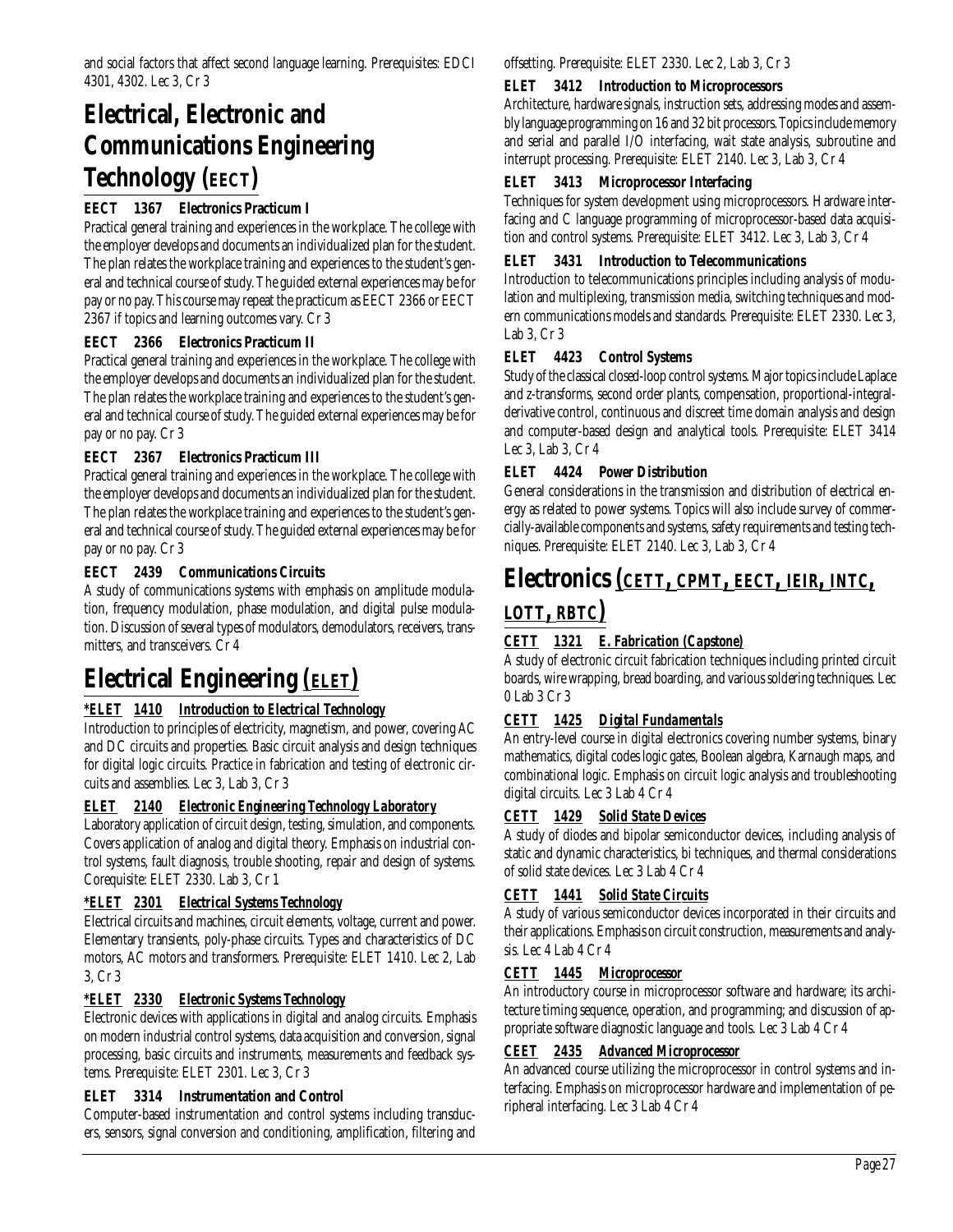# *CPMT 1411 Computer Maintenance*

A study of the information for the assembly of a microcomputer system. Emphasis on the evolution of microprocessors and microprocessor bus structure. Lec 3 Lab 4 Cr 0

## *IEIR 1402 DC Circuits*

Fundamentals of direct current including Ohm's Law. Emphasis on methods of analyzing series, Parallel, and combination circuits including measurement devices. Lec 3 Lab 4 Cr 4

# *IEIR 1404 AC Circuits*

Fundamentals of alternating current including series and parallel circuits, phasors, and capacitive and inductive networks. Discussion of circuit analysis and measurement. Lec 3 Lab 4 Cr 4

# *IEIR 1406 Electrical Motors*

Fundamentals of single phase and three phase alternating current motors and direct current motors including operating principles, Characteristics, application, selection, installation, maintenance, and troubleshooting. Lec 3 Lab 4 Cr 4

# *IEIR 1410 Motor Controls*

General principles and fundamentals of electrical controls and control components including starters, troubleshooting techniques, various protective devices, schematics, and diagrams. Lec 3 Lab 4 Cr 4

# *INTC 1307 Electronics Test Equipment*

A study of the theory and application of analog and digital meters, oscilloscopes, frequency generation, frequency measurements, and special measuring instruments. Emphasis on accuracy and limitations of instruments and calibration techniques. Lec 3 Lab 0 Cr 3

# *RBTC 1401 Progammable Controllers*

A study in programmable controllers. Topics include processor units, numbering systems, memory organization, relay type devices, timers, counters, data manipulators, and programming. Lec 3 Lab 3 Cr 4

## *LOTT 1401 Introduction to Fiber Optics*

An introductory course in fiber optics and its application including advantages of fiber, light transmission in fiber, types of fiber, sources, detectors, and connectors. Lec 3 Lab 3 Cr 4

## *RBTC 1405 Robotics Fundamentals*

An introduction to flexible automation. Topics include installation, repair, maintenance, and development of flexible robotic Manufacturing systems. Lec 3 Lab 3 Cr 4

# **Emergency Medical Technology** *(EMSP)*

# *EMSP 1019 CPR Basic Life Support*

Instruction in lifesaving skills of respiratory (choking and near-drowning) and cardiac emergencies involving adults, children, and infants. Must meet requirements of certifying agency. Lec 0, Lab 2, Credit 0

## *EMSP 1401 Emergency Medical Technician – Basic*

Introduction to the level of Emergency Medical Technician (EMT) – Basic. Includes all the skills necessary to provide emergency medical care at a basic level with an ambulance service or other specialized services. Lec 3 Lab 4 Cr 4

### *EMSP 1266 Practicum/Field Experience – Emergency Medical Technology/Technician I*

Practical general training and experiences in the workplace. The college with the employer develops and documents an individualized plan for the student. The plan relates the workplace training and experiences to the student's general and technical course of study. This course may be repeated if topics and learning outcomes vary. Lec 0 Lab 16 Cr 2

### *EMSP 1356 Patient Assessment and Airway Management*

A detailed study of the knowledge and skills required to reach competence in performing patient assessment and airway management. Lec 2 Lab 2 Cr 3

### *EMSP 1267 Practicum/Field Experience–Emergency Medical Technology/Technician II*

Practical general training and experiences in the workplace. The college with the employer develops and documents an individualized plan for the student. The plan relates the workplace training and experiences to the student's general and technical course of study. This course may be repeated if topics and learning outcomes vary. Lec 0 Lab 16 Cr 2

## *EMSP 1209 Emergency Medical Dispatching*

Study of the principles and procedures used in emergency medical dispatching. Emphasis on general principles of information exchange and communication theory including various types of emergency medical service communication systems and their operating principles and procedures. Lec 2 Lab 0  $Cr<sub>2</sub>$ 

# *EMSP 1208 Emergency Vehicle Operations*

Instruction, demonstration, and driving range practice to prepare drivers of emergency vehicles to operate their vehicles safely in the emergency and nonemergency mode. Lec 2 Lab 0 Cr 2

# *EMSP 1149 Pre-Hospital Trauma Life Support*

Intense skill development in emergency field management, systematic rapid assessment, resuscitation, packaging, and transportation of patients. Includes experience necessary to meet initial certification requirements. Lec 0 Lab 3 Cr 1

# *EMSP 2135 Advanced Cardiac Life Support*

Skill development for professional personnel practicing in critical care units, emergency departments, and paramedic ambulances. Establishes a system of protocols for management of the patient experiencing cardiac difficulties. Lec 0 Lab 3 Cr 1

## *EMSP 2345 EMS Supervision / Management*

Instruction, literary review, group discussion, and case study on topics pertinent to the emergency medical service (EMS) field supervisor or manager. Lec 2 Lab 2 Cr 3

# *EMSP 1147 Pediatric Advanced Life Support*

A course in a system of protocols for management of the pediatric patient experiencing difficulties in medical and/or trauma related emergencies. Lec 0 Lab 3 Cr 1

# *EMSP 2444 Cardiology*

A detailed study of the knowledge and skills necessary to reach competence in the assessment and management of patients with cardiac emergencies. Lec 3 Lab 4 Cr 4

### *EMSP 2266 Practicum/Field Experience-Emergency Medical Technology/Technician-III*

Practical general training and experiences in the workplace. The college with the employer develops and documents and individualized plan for the student. The plan relates the workplace training and experiences to the student's general and technical course of study. This course may be repeated if topics and learning outcomes vary. Lec 0 Lab 16 Cr 2

## *EMSP 2243 Assessment Based Management*

The capstone course of the EMSP program. Designed to provide for teaching and evaluation comprehensive, assessment-based patient care management. Lec 1 Lab 2 Cr 2

# *EMSP 2434 Medical Emergencies*

A detailed study of the knowledge and skills necessary to reach competence in the assessment and management of ill or injured patients with medical emer-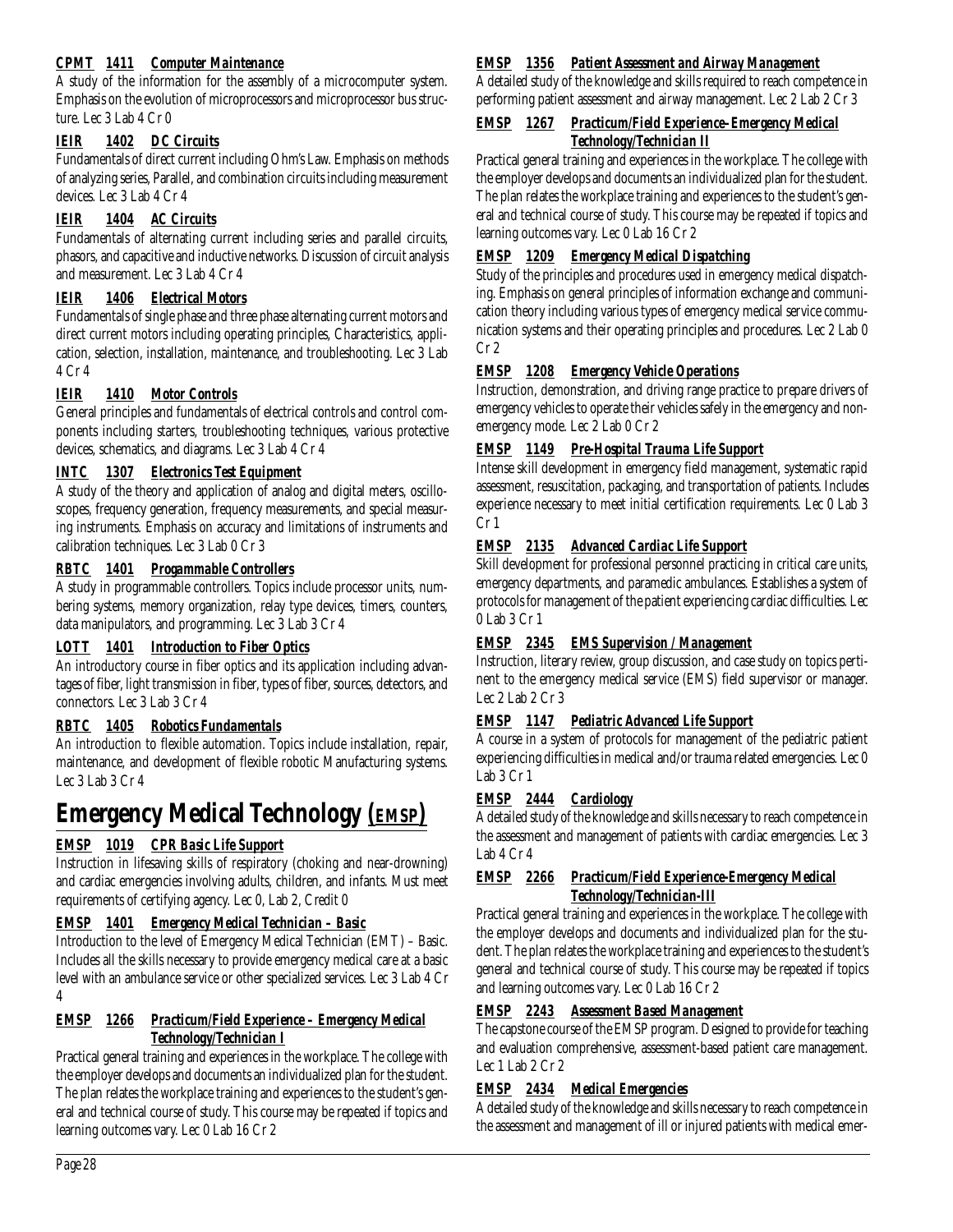#### gencies. Lec 3 Lab 2 Cr 4

# *EMSP 2267 Practicum/Field Experience-Emergency Medical Technology/Technician-IV*

Practical general training and experiences in the workplace. The college with the employer develops and documents an individualized plan for the student. The plan relates the workplace training and experiences to the student's general and technical course of study. This course may be repeated if topics and learning outcomes vary. Lec 0 Lab 16 Cr 2

# **Engineering (ENGR)**

# **ENGR 1201 Introduction to Engineering**

Engineering as a career, considering the various fields of engineering, history, and professionalism. Basic engineering analysis and problem solving, introducing calculators and computers. Prerequisite: MATH 1316 or 1348 or 2312 Lec 2, Cr 2

# **ENGR 1407 Plane Surveying**

Use and care of instruments, note keeping, distance measurements, traverse surveying, areas, angles and elevations, legal principles, field problems, earthwork, volumes, triangulation and base lines. Prerequisite: MATH 1316 or high school equivalent. Lec 2, Lab 4, Cr 3

# **Engineering Technology** *(ENGT)*

# *\*ENGT 1101 Introduction to Engineering Technology*

An introduction to the concepts and tools of engineering technology, and engineering technology careers. Includes team based and individual projects in understanding mechanical systems, problem analysis, problem management and problem solving techniques, an introduction to computer usage, communications, visualization, graphics and illustration, machine and hand shop tools and safe practices in machine, tool and lab usage. Prerequisite: Concurrent enrollment in ENGL 1301 and MEET 1301. Lec 3, Cr 1

## *\*ENGT 2130 Engineering Communications*

Application of modern computer tools to analysis and presentation of engineering and technical information. Emphasis on critical thinking techniques in group and communications settings. Prerequisite: ENGL 1301, ENGT 1101 and MEET 1301. Concurrent enrollment in ENGL 1302. Lab 3, Cr 1

## *\*ENGT 2303 Probability and Statistics*

Introduction to concepts of variation, randomness, distribution analysis and probability theory with applications in quality control and reliability. Prerequisite: MATH 2313 or ENGT 2341. Lec 3, Cr 3

## *ENGT 2341 Applied Math for Technology I*

\*Application of interactive and computer based software for solving problems in dynamic systems. May not be taken for credit toward graduation by students pursuing baccalaureate degree in Engineering Technology. Prerequisite: MATH 1348. Lec 2, Lab 3, Cr 3

## *\*ENGT 2342 Applied Math for Technology II*

Continuation of ENGT 2341. Prerequisite: ENGT 2341. Lec 2, Lab 3, Cr 3

# *\*ENGT 2401 Engineering Materials*

Introduction to the structure, properties, processing, destructive and nondestructive testing and engineering technology applications of ferrous and non-ferrous metals, plastics, polymers, composites and ceramics. Laboratory includes mechanical and physical testing, metallographic procedures, heat treatment, surface treatment and failure analysis. Emphasis on Material selection, testing and validation. Prerequisite: MATH 1348 and CHEM 1305/ 1105. Lec 3, Lab 3, Cr 4

### **ENGT 3301 Advanced Analytical Math**

Application of computer systems for the solution of advanced calculus and differential equation problems. Prerequisite: MATH 2314. Lec 2, Lab 3, Cr 3

## **ENGT 3303 Analysis for Technologists**

Analytical and computer software methods for the practical solutions of physical models of electro-mechanical systems. Solutions of differential equations of the first and second order, homogeneous and non-homogeneous, emphasizing linear equations with constant coefficients, harmonic analysis through Fourier series, applications of Laplace transforms and applications to probability and statistics. Emphasis on the application of mathematical models to the understanding of engineering systems and problem solving. Prerequisite: ENGT 3301. Lec 3, Cr 3

### **ENGT 3320 Engineering Economics**

Analysis of the economic performance of Manufacturing systems, analysis of projects and selection from among alternatives. Covers basic cost classifications, profit and productivity, internal rate of return and time value concepts. Lec 3, Cr 3

### **ENGT 3325 Junior Lab and Directed Research**

Special research or laboratory project carried out under the direction of a member of the Engineering Technology faculty. Prerequisite: Consent of advisor and supervising faculty member.

### **ENGT 4140 Classical Foundations of Science and Technology**

Seminar course on classical writers of various cultures with a focus on those contributing to modern thought, especially that of science and technology, including Archimedes, Aeschylus, Thucidides, Newton, and others and examples of engineering and technical developments in various cultures. Prerequisite: Senior standing and consent of advisor. Lec 4, Cr 4

## **ENGT 4241 Senior Design Project I**

Project definition, task analysis and planning, project control. Begins work on industry-based major design project. Prerequisite: Senior standing and consent of advisor. Lab 6, Cr 2

### **ENGT 4242 Senior Design Project II**

Continuation of ENGT 4241. Completion of industry-based design project. Prerequisite: ENGT 4241. Lab 6, Cr 2

### **ENGT 4320 Senior Lab and Directed Research**

Special research or laboratory project carried out under the direction of a member of the Engineering Technology faculty. Requires consent of advisor and permission of supervising faculty member. Prerequisite: Consent of advisor and supervising faculty member.

### **ENGT 4350 Topics in Engineering Technology**

Topics vary to meet student and employer needs. May be taken twice for credit provided topics are different. Lec 3, Cr 3

# **English (ENGL)**

## **ENGL 0101 Developmental Writing Lab**

Developmental course. Practice in expository and argumentative essay writing for students who have failed the writing portion of the TASP but who are not qualified for ESOL 0388, ENGL 0320, or ENGL 0321. Students will write at least one full essay a week and will complete exercises as individually assigned in order to develop particular skills of idea generation, sentence style, word choice, and organization patterns. May be repeated as ENGL 0102, 0103, and 0104. Lab 2, Cr 1

## **ENGL 0320 College Writing Skills I**

Developmental course. Practice in the fundamentals of written English. The emphasis is on functional writing for successful completion of assignments.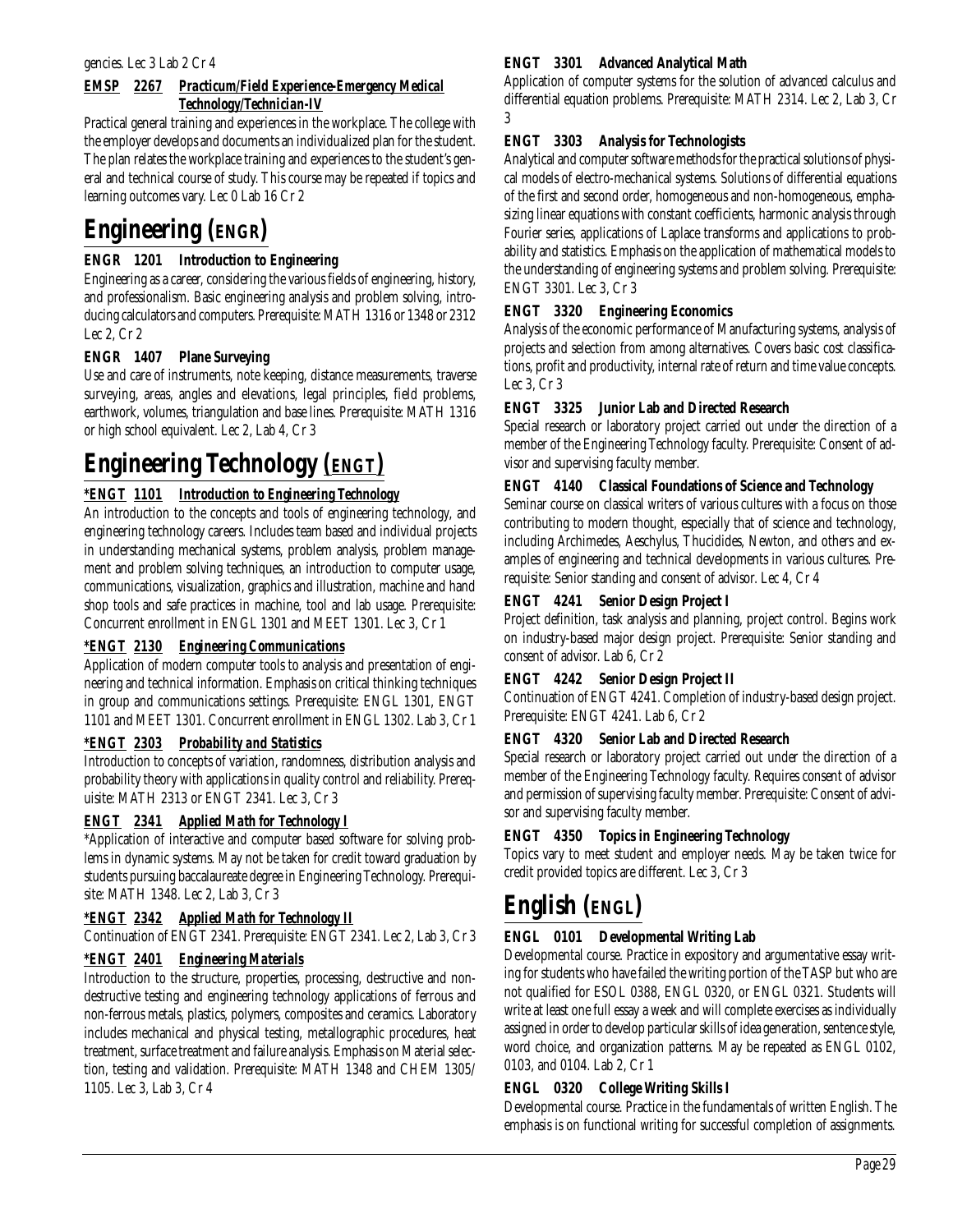Fundamentals of grammar, mechanics, and organization are stressed in the production of clear sentences, paragraphs, and multi-paragraph themes to address specific audiences. Students may be required to attend sessions at the Writing Lab. Students must enroll for READ 0320 or READ 0321 concurrently or demonstrate appropriate assessment scores in reading. Prerequisite: Appropriate assessment score in writing or grade of A, B, or C in ESOL 0318. Lec 3, Cr 3

## **ENGL 0321 College Writing Skills II**

Developmental course. A continuation of practice in fundamental skills begun in ENGL 0320. Continued practice in audience analysis, organization, and effective sentences. Students may be required to attend sessions at the Writing Lab. Students must enroll for READ 0320 or READ 0321 concurrently or demonstrate appropriate reading assessment scores. Prerequisite: Grade of B or C in ENGL 0320 or appropriate assessment score in writing. Lec 3, Cr 3

# **ENGL 1301 Composition I**

Expository writing with emphasis on thinking and composing skills required to write full-length essays on topics of personal experience, current issues, and material in published essays. Students will practice some research skills and produce a documented paper employing in-text citations. Prerequisite: A grade of A in ENGL 0320, grade of A, B, or C in ENGL 0321, or placement based on assessment scores. Lec 3, Cr 3

### **ENGL 1302 Composition II**

Continuation of ENGL 1301. This course is a continuation of ENGL 1301 and emphasizes analytical writing in response to literature. A research essay is required. Prerequisite: ENGL 1301. Lec 3, Cr 3

### **ENGL 2311 Technical and Business Writing**

Technical writing adapted to students in programs leading to bachelor's degrees in Engineering and Business Administration. Topics for reports, statistical tables and graphs, business letters, memoranda and primary and secondary research are normally related to student's field of study. Prerequisite: ENGL 1301. Lec 3, Cr 3

## **ENGL 2332 World Literature I**

Studies of English translations of selected masterpieces from ancient civilizations through the period of the Renaissance. Additional readings from classics of the English-speaking people. Research paper required. Prerequisite: ENGL 1301 and ENGL 1302 or ENGL 2311. Lec 3, Cr 3

## **ENGL 2333 World Literature II**

Studies of English translations of selected continental European masterpieces from the time of Renaissance to the modern period. Parallel readings from English and American literature. Research paper required. Prerequisite: ENGL 1301 and ENGL 1302 or ENGL 2311. Lec 3, Cr 3

## **ENGL 3301 Medieval Literature**

A study of various types of medieval literature, including epic, romance, and allegory, with special emphasis on Middle English writers. Prerequisite: ENGL 1301, 1302, and 2332 or 2333. Lec 3, Cr 3

## **ENGL 3302 Literary Analysis**

A course introducing students to the methodologies and techniques of reading and writing about literature and literary criticism through the study of works representative of various genres from different literary periods. Prerequisites: ENGL 1301, 1302, and 2332 or 2333. Must be taken before or concurrent with first upper-level English course work. Lec 3, Cr 3

## **ENGL 3304 Eighteenth-Century British Literature**

A study of the major works of English writers of the neoclassical period, including Dryden, Congreve, Pope, Swift, Sterne, and Johnson. Prerequisite: ENGL 1301, 1302, and 2332 or 2333. Lec 3, Cr 3

## **ENGL 3306 English Novel to 1900**

Chronological study of the development of the English novel from Defoe and Fielding to Hardy with special emphasis on significant 19th century novelists such as Thackeray, Eliot, Dickens, and Austen. Prerequisite: ENGL 1301, 1302, and 2332 or 2333. Lec 3, Cr 3

### **ENGL 3309 Major British Authors**

A course that introduces students to the characteristics of major historical periods through the study of representative British literary works. Prerequisite: ENGL 1301, 1302, and 2332 or 2333. Lec 3, Cr 3

### **ENGL 3312 Survey of American Literature I**

A chronological study of the principal authors, their works and the trends in American literature, from the Colonial period to the Civil War. Prerequisite: ENGL 1301, 1302 and 2332 or 2333. Lec 3, Cr 3

## **ENGL 3313 Survey of American Literature II**

A chronological study of the principal authors, their works and trends in American literature from the Civil War to the present. Prerequisite: ENGL 1301, 1302, and 2332 or 2333. Lec 3, Cr 3

### **ENGL 3319 Introduction to Descriptive Linguistics**

An introduction to linguistic science, primarily phonetics, phonology, syntax, morphology, and the history of English. Prerequisite: ENGL 1301, 1302, and 2332 or 2333 Lec 3, Cr 3

### **ENGL 3324 Victorian and Modern British Poetry**

A study of British poetry from 1832 to the present. Prerequisite: ENGL 1301, 1302, and 2332 or 2333. Lec 3, Cr 3

### **ENGL 3330 English Grammar**

Theories of grammar with practical applications. Prerequisite: ENGL 1301, 1302, and 2332 or 2333. Prerequisite for bilingual/bicultural students: ENGL 3319. Lec 3, Cr 3

### **ENGL 3331 History of the English Language**

A study of the history and development of the English language from the Anglo-Saxon period into the 20th century. Prerequisite: ENGL 1301, 1302, and 2332 or 2333. Lec 3, Cr 3

### **ENGL 3343 American Realism and Naturalism**

A study of American writing from 1865 to 1925 with an emphasis on fiction from such writers as Howells, Twain, Wharton, Crane, Dreiser, and Anderson. Prerequisite: ENGL 1301, 1302, and 2332 or 2333. Lec 3, Cr 3

### **ENGL 3344 American Poetry to 1900**

A study of American poetry from Anne Bradstreet to Emily Dickinson. Prerequisite: ENGL 1301, 1302, and 2332 or 2333. Lec 3, Cr 3

## **ENGL 3346 Twentieth-Century American Novel**

A study of major American novelists and the genre since 1900. Prerequisite: ENGL 1301, 1302, and 2332 or 2333. Lec 3, Cr 3

### **ENGL 4301 Shakespeare**

A study of representative plays in comedy, history, and tragedy. Prerequisite: ENGL 1301, 1302, and 2332 or 2333. Lec 3, Cr 3

### **ENGL 4316 Mexican American Literature**

A study of the literature by and about Mexican Americans, with emphasis on the literary techniques and the cultural reflection in this literature. Prerequisite: ENGL 1301, 1302, and 2332 or 2333. Lec 3, Cr 3

## **ENGL 4317 Literature by Women**

A critical study of literature written by women, focusing on works from 1901 to the present. The course will introduce women's literature and the female literary tradition that has coexisted with, revised, and influenced male models. Prerequisite: ENGL 1301, 1302, and 2332 or 2333. Lec 3, Cr 3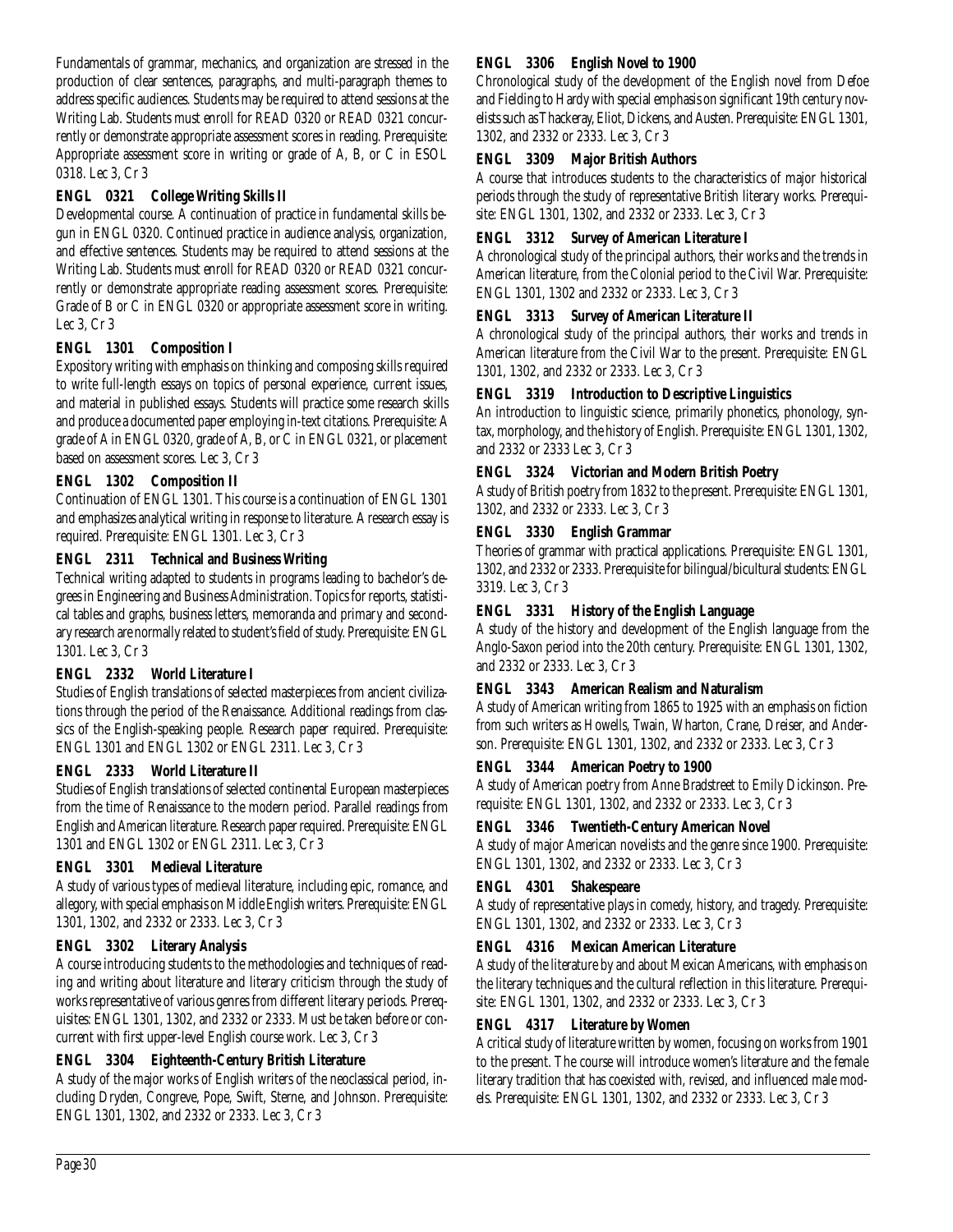### **ENGL 4318 Science Fiction**

A chronological survey of science fiction through a critical study of selected short stories and novels in their literary, social, and philosophical contexts. This course will examine definitions and prototypes of the genre. Prerequisite: ENGL 1301, 1302, and 2332 or 2333. Lec 3, Cr 3

### **ENGL 4322 Creative Writing I**

A course in writing poetry. Students will explore the elements of poetry by writing original poems and examining published poems. At the professor's discretion, students may have opportunities to practice writing in other genres, such as short fiction and short drama. Prerequisite: ENGL 1301, 1302, and 2332 or 2333. Lec 3, Cr 3

### **ENGL 4323 Creative Writing II**

A course in writing short fiction. Students will explore the elements of short fiction by writing original stories and examining published stories. At the professor's discretion, students may have the opportunity to practice writing in other genres, such as poetry and short drama. Prerequisite: ENGL 1301, 1302, and 2332 or 2333. Lec 3, Cr 3

### **ENGL 4324 Argument and Persuasion**

A course that emphasizes the use of logical conventions and analysis of other rhetorical elements to produce persuasive essays on current cultural and ethical concerns. Prerequisite: ENGL 1301, 1302, and 2332 or 2333. Lec 3, Cr 3

### **ENGL 4325 Composition Techniques**

An advanced course in formal English composition stressing effective communication with special emphasis on the exposition of abstract ideas and internal logic. Prerequisite: ENGL 1301, 1302, and 2332 or 2333. Lec 3, Cr 3

### **ENGL 4328 Introduction to English as a Second Language**

A study of the process of learning English as a second language. Special attention is given to problems encountered in reading, writing, and comprehending English. Prerequisite: ENGL 1301, 1302, and 2332 or 2333. Lec 3, Cr 3

### **ENGL 4350 English Studies: The Theory and Practice**

A capstone course for senior English majors aimed at integrating students' knowledge of language, literature, and composition. The course also provides guidance in assembling a portfolio and in preparing for the state teacher certification exam in English. Prerequisite: 24 semester hours of upper-level English. Lec 3, Cr 3

# **English As A Second Language (AESL AND RDCS)**

(Note: The following courses are not academic credit courses and are not eligible for financial aid.)

## **RDCS 1000 Introduction to English Skills**

Multi-syllabus approach links grammar, communication skills, functions and topics covering listening, speaking, reading and writing as well as pronunciation and vocabulary. Intro level designed for the student who has never studied and has limited experience with English. Pre-TOEFL score = below 160

### **RDCS 1001 Beginning English Skills**

Multi-syllabus approach linking grammar, communication skills, functions and topics covering listening, speaking, reading and writing as well as pronunciation and vocabulary. Beginning level is for students who have had some English instruction and understand some of the basics. Pre-TOEFL score = 160 to 170.

### **RDCS 1004 AND RDCS 1005 Intermediate English Skills and High-Intermediate Skills**

This level builds on and extends the foundations for accurate and fluent communication established in previous levels. It extends grammatical, lexical and functional skills, enabling learners to take part in general communication through the wide variety of stimulating and challenging activities. It is recommended that Intermediate English Lab be taken with this course. Pre-TOEFL score = 170-190/190-200

### **AESL 0040 Advanced English Skills**

Higher level comprehension skills are developed, with listening and reading activities taken from authentic sources such as narratives, lectures, commercials and involve cross-cultural themes. It is recommended that Advanced English Lab be taken with this course. Pre-TOEFL score = over 200

### **AESL 0041 Beginning Grammar**

Grammar in a communicative setting. Beginner level.

### **AESL 0042 and AESL 0043**

**Intermediate Grammar and High-Intermediate Grammer**

Grammar in a communicative setting. Intermediate level.

### **AESL 0044 Advanced Grammar**

Grammar in a communicative setting. Advanced level. AESL 0050 Academic Reading Beginning

### **AESL 0051 and 0052**

### **Academic Reading Intermediate and High-Intermediate**

Understanding and retaining content of academic, technical and businessoriented materials is the focal point of this course. Academic, business and industry materials, specific to and used in various academic disciplines and occupations will be part of the curriculum. Grammar, vocabulary, language skills and reading strategies are combined to strengthen the reading skills of the academically and professionally oriented student. Intermediate level.

### **AESL 0053 Academic Reading Advanced**

Critical reading strategies as and after the student reads. Reading skills with emphasis on understanding and retaining content of academic, technical and business-oriented materials is the focal point of this course. Academic, business and industry materials, specific to and used in various academic disciplines and occupations will be part of the curriculum. Grammar, vocabulary, language skills and reading strategies are combined to strengthen the reading skills of the academically and professionally oriented student. Advanced level.

### **AESL 0061 Academic Writing Intermediate**

Critical thinking, discussion and writing tasks. The process approach is integrated with the traditional development of various writing forms. Simple outlining and the process of writing, basic essay pattern and organization, culminating in fundamentals of the research paper, outside references and using the library. Intermediate level.

### **AESL 0062 Academic Writing High Intermediate**

Critical thinking, discussion and writing tasks. The process approach is integrated with the traditional development of various writing forms. Simple outlining and the process of writing, basic essay pattern and organization, culminating in fundamentals of the research paper, outside references and using the library. Advanced level.

### **AESL 0070 International Business English**

This is a flexible learner-centered courses of communication skills for people who need English in their day-to-day work. Relevant language skills are developed through a wide range of stimulating, realistic communicative activities and exercises. This course thoroughly covers essential business tasks: writing letters, reports, memos, notes, faxes, phone calls, meetings.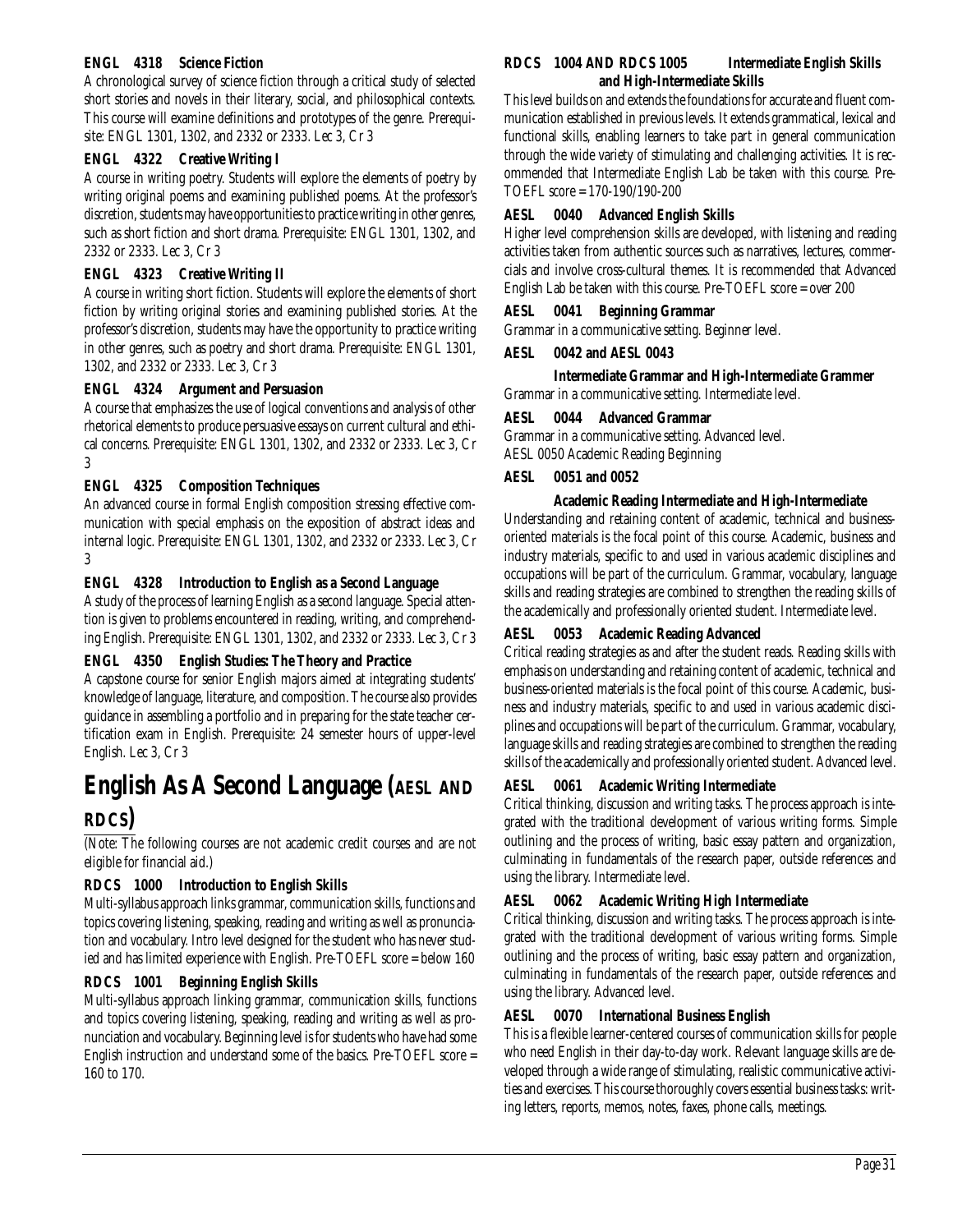### **AESL 0071 English for the Secretary**

Vocabulary of technical/occupational terms, pronunciation and basic English language structures that are required by secretaries and other office workers for successful on-the-job performance. Oral and written communication skills are stressed. The student learns the English that is needed for their job.

# **AESL 0072 English for Medical Careers**

This course presents a basic and thorough course of English through discussion of all body systems, medical procedures, and related terminology. It is designed for those desiring employment in a health care profession or for individuals who need to improve their English skills in order to talk with their patients and colleagues.

# **AESL 0073 English for Computer Programming**

This is an intermediate course for people who have interest in or are working in computers. The course aims to develop listening, speaking, reading and writing in English with special emphasis on vocabulary acquisition and grammatical accuracy by using a range of authentic texts and listening activities covering everything from the latest applications of computer technology (i.e. virtual reality) to computer processes and components.

# **AESL 0074 Preparation for the TOEFL**

This is a very intensive and complete course that will prepare the student to take the TOEFL. Skill-building areas include reading, writing, listening, speaking and grammar. Vocabulary building is also stressed. This course is helpful to the person who would like to study an intensive general course of English.

### **AESL 0075 Pronunciation And Vocabulary Development for International Students**

A comprehensive pronunciation course that is designed to help students learn rhythm, stress and intonation in addition to improving their pronunciation of English. This course focuses on the typical problems most non-native speakers have with English along with particular problems the individual might have.

# **Other Language Courses**

(Note: The following courses are not academic credit courses and are not eligible for financial aid.)

**AESL 0090 Spanish Conversation**

**– Beginning**

| <b>AESL</b> | 0091 | <b>Spanish Conversation - Intermediate</b>   |
|-------------|------|----------------------------------------------|
| <b>AESL</b> | 0092 | <b>Spanish Conversation - Advanced</b>       |
| <b>AESL</b> | 0093 | <b>Spanish for Health Care Professionals</b> |
| <b>AESL</b> | 0094 | <b>Spanish for Business - Beginning</b>      |
| <b>AESL</b> | 0095 | <b>Spanish for Business - Intermediate</b>   |
| <b>AESL</b> | 0096 | French Conversation - Beginning              |
| AESI.       | 0097 | French Conversation - Intermediate           |
| AESI.       | 0098 | <b>German Conversation - Beginning</b>       |
| AESI.       | 0099 | <b>German Conversation - Intermediate</b>    |

# **English As A Second Language (ESOL)**

# **ESOL 0311 Level I – Beginning English Skills**

Multi-syllabus approach links grammar, communication skills, functions and topics covering listening, speaking, reading and writing as well as pronunciation and vocabulary. Intro level designed for the student who has never studied and has limited experience with English. Pre-TOEFL score = 160-170

# **ESOL 0312 Level I – Beginning Grammar**

Grammar in a communicative setting. Beginner level.

# **ESOL 0313 Level II – Beginning Reading**

**ESOL 0314 Level II – Beginning Writing**

### **ESOL 0315 Level III – Academic Reading Intermediate**

Understanding and retaining content of academic materials is the focal point of this course. Grammar, vocabulary, language skills and reading strategies are combined to strengthen the reading skills of the academically and professionally oriented student. Intermediate level.

## **ESOL 0316 Level III – Academic Writing Intermediate**

Critical thinking, discussion and writing tasks. The process approach is integrated with the traditional development of various writing forms. Simple outlining and the process of writing, basic essay pattern and organization, culminating in fundamentals of the research paper, outside references and using the library. Intermediate level.

# **ESOL 0317 Level IV – Academic Reading High- Intermediate**

Critical reading strategies as and after the student reads. Reading skills with emphasis on understanding and retaining content of academic materials is the focal point of this course. Grammar, vocabulary, language skills and reading strategies are combined to strengthen the reading skills of the academically and professionally oriented student. High- Intermediate level.

# **ESOL 0318 Level IV – Academic Writing High-Intermediate**

Critical thinking, discussion and writing tasks. The process approach is integrated with the traditional development of various writing forms. Simple outlining and the process of writing, basic essay pattern and organization, culminating in fundamentals of the research paper, outside references and using the library. High- Intermediate level.

# **Finance (FINA)**

# **FINA 3380 Managerial Finance**

This course covers the impact on the value of the firm of various financial decisions made by the financial manager, particularly in the areas of working capital management, capital budgeting, capital structure theory and dividend policy. Prerequisite. Admission to upper division. Lec 3, Cr 3

## **FINA 3381 Money and Banking**

The components, nature, functions, creation and destruction of money and credit; financial institutions and their functions; introduction to monetary theory and policy for the purpose of establishing the framework of the monetary economy. Prerequisite: Admission to upper division. Lec 3, Cr 3

## **FINA 3382 Investment Principles**

This course covers the basics of investing in stocks and bonds. Topics include buying and selling stocks and bonds both through traditional brokerage firms and on the Internet, how capital markets work, valuation of stocks using financial statement and ratio analysis as well as traditional valuation theory and how to value bonds and understand bond ratings systems. Prerequisite: Admission to upper division and FINA 3380 & BUSI 3341. Lec 3, Cr 3

## **FINA 3384 Fundamentals of Real Estate**

This course provides an understanding of the principles underlying real estate valuation. The course could deal with financial institutions involved in real estate financing, calculating appraisal and legal aspects; and mortgage payments. Prerequisites: Admission to Upper Division or consent of instructor. Lec 3, Cr 3

## **FINA 3385 Principles of Insurance and Risk Management**

Methods to control risks facing individuals and business are analyzed; including the institutions involved in providing insurance. The topics covered include risk analysis, loss prevention, property, casualty and life insurance policies. Prerequisite: FINA 3380. Lec 3, Cr 3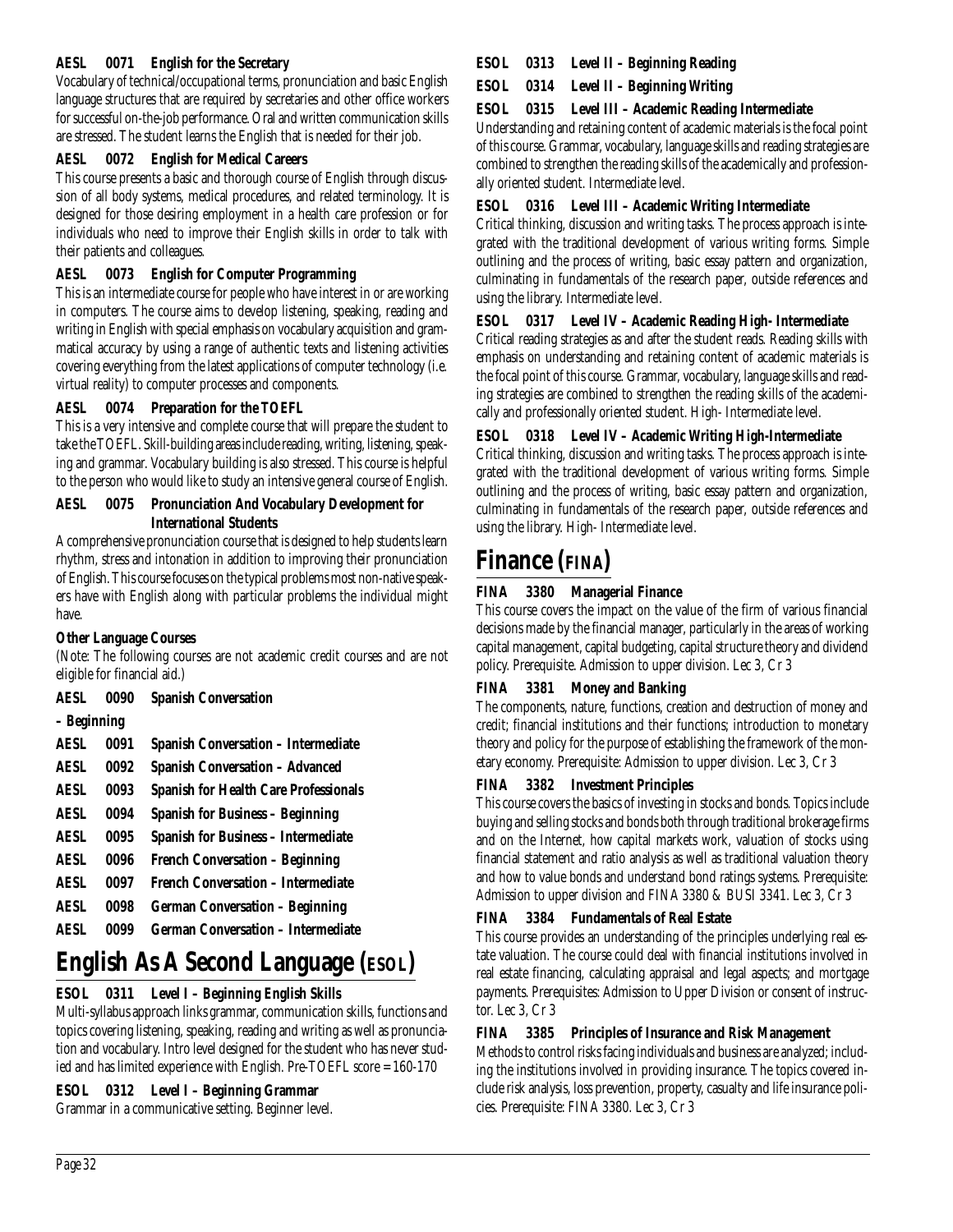### **FINA 4382 Portfolio Management**

This course continues and expands upon the material covered in Investment Principles (FINA 3382) in a theoretical as well as practical manner. The main focus of the course is the trade-off between risk and return. Additional Material covered includes investment in preferred stock and convertible securities, mutual funds, derivative securities (including stock options and futures contracts) and portfolio creation, management and performance measurement. Prerequisite: Admission to upper division and FINA 3382. Lec 3, Cr 3

### **FINA 4385 Financial Institutions and Markets**

The dynamics of financial markets and their interaction with suppliers of funds, particularly financial intermediaries. Prerequisite: Admission to upper division and FINA 3381. Lec 3, Cr 3

### **FINA 4387 Topics in Finance**

The study of significant topics related to Finance. Course may be repeated for credit when topic varies. Prerequisite: Admission to upper division and other prerequisites. Will vary depending on specific topics and FINA 3380. Lec 3, Cr 3

## **FINA 4389 Commercial Banking**

The principles and policies affecting the services, organization and management of funds in the commercial bank; policy formulation is emphasized; coordination with general economic and money market conditions is covered. Prerequisite: Admission to upper division and FINA 3381. Lec 3, Cr 3

# **French (FREN)**

## **FREN 1311 Elementary French I**

A course designed to develop the ability to understand, speak, read and write the French language. Lec 3, Cr 3

### **FREN 1312 Elementary French II**

A continuation of FREN 1311. Prerequisite: FREN 1311 or consent of instructor. Lec 3, Cr 3

### **FREN 2311 Intermediate French I**

A review of the grammar. Emphasis on reading and writing. Prerequisite: FREN 1312 or equivalent skills. Lec 3, Cr 3

### **FREN 2312 Intermediate French II**

A continuation of FREN 2311. Prerequisite: FREN 2311 or equivalent skills. Lec 3, Cr 3

# **Geography (GEOG)**

## **GEOG 1301 Elements of Physical Geography**

The earth's external features; landscape development under the influence of volcanism and mountain-building forces, rivers and their work, underground waters, waves and currents, and the wind; the principle soil groups as related to landscape and climate. Lec 3, Cr 3

### **GEOG 1303 General World Geography**

Landscapes and peoples of continents, the major culture realms and nations, their resources, land-use, and industries. Lec 3, Cr 3

### **GEOG 2301 Economic Geography**

Analysis of production at local, regional, and national scales. Agricultural and industrial location and the growth and influence of central places are discussed. Lec 3, Cr 3

### **GEOG 2302 Cultural Geography**

Study of human culture hearths, the distribution of languages and religion, environmental perception, cultural ecology, and human settlement patterns. Lec 3, Cr 3

#### **GEOG 3320 Cultural Geography for Educators**

The study of the interaction between humans and the natural environment. The course is historical in context in that it will examine the relationship from the historical past to the present time. Major emphasis in the course is given to human cultural diversity. Topics discussed include population distribution and demography, agricultural practices and regions, patterns and processes of religions and their spatial distributions, ethnicity and nations, urban geography and the development of cities, and natural resources and their management. Prerequisite: Junior standing. Lec 3, Cr 3

### **GEOG 3333 Latin-American Geography**

A regional study of the geography of Mexico, the Caribbean, Central and South America. Includes an investigation of the physical, cultural and economic factors of various regions and how these affect present day conditions. Lec 3, Cr 3

### **GEOG 3334 Conservation of World Resources**

A survey of the distribution of world resources, with special emphasis on new and novel solutions to problems of resource scarcity. Topics include food, scenic and recreational resources, and other selected components of the biosphere and lithosphere. Cultural, economic, demographic, and political behaviors of human societies are considered as they affect the world's physical resources. Lec 3, Cr 3

# **Geology (GEOL)**

### **GEOL 1403 Physical Geology**

The classification and analysis of geologic agents responsible for the origin, structure, and sculpturing of the earth's crust, including a comprehensive description of materials comprising the earth. Occasional field trips may be required. Lec 3, Lab 3, Cr 4

### **GEOL 1404 Historical Geology**

The geologic history of the earth and its inhabitants as revealed by fossil record with emphasis on North America. Occasional field trips may be required. Lec 3, Lab 3, Cr 4

### **GEOL 2309 Mineralogy**

A study of the physical and chemical properties of minerals. Lab consists of hand specimen identification of rock formations and ore minerals. Prerequisite: GEOL 1403 and credit or registration for CHEM 1312. Lec 2, Lab 4, Cr 3

# **German (GERM)**

## **GERM 1311 Elementary German I**

A study of the essentials of German grammar, pronunciation, elementary conversation and prose reading. Lec 3, Cr 3

### **GERM 1312 Elementary German II**

A continuation of German 1311. Prerequisite: GERM 1311 or equivalent skills. Lec 3, Cr 3

### **GERM 2311 Intermediate German I**

A review of the German language structure with emphasis on the development of aural comprehension and speaking ability. Selected readings based on everyday subjects and cultural Material. Also includes dictation and simple composition exercises. Prerequisite: GERM 1312 or equivalent skills. Lec 3, Cr 3

### **GERM 2312 Intermediate German II**

A continuation of German 2311. Prerequisite: GERM 2311 or equivalent skills. Lec 3, Cr 3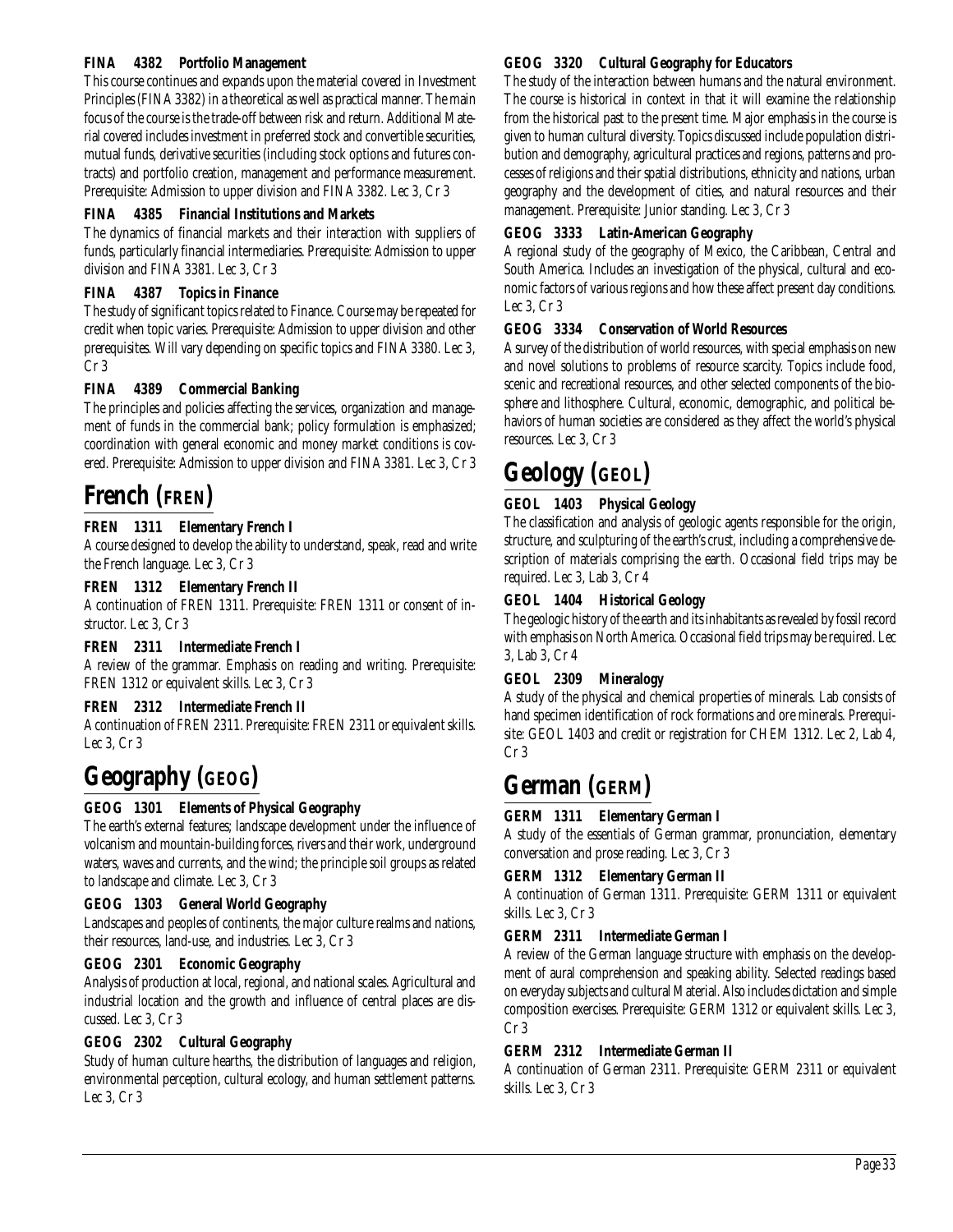# **Government (GOVT)**

# **GOVT 2301 American Government I**

A survey of the fundamental principles of political science of the American system of government, and of the origins, development and structure of the constitutions and government of the United States and Texas. Lec 3, Cr 3

## **GOVT 2302 American Government II**

A survey of the inputs and outputs of the American government including political participation, civil rights and liberties, public economics and foreign policy. Lec 3, Cr 3

# **GOVT 2304 Introduction to Political Science**

An introductory survey of the field of Political Science, with emphasis on basic concepts, public law, theory and organization of the modern state, political dynamics, and institutions. Open to freshmen. Lec 3, Cr 3

# **GOVT 3314 American State Government**

A study of the basic functions, structure, procedures and problems of American and local government with an emphasis upon intergovernmental relations. Prerequisite: GOVT 2301, GOVT 2302. Lec 3, Cr 3

# **GOVT 3322 Politics of Developing Nations**

Analysis of political institutions and processes with focus on "Third World" nations. Prerequisite: GOVT 2301, GOVT 2302. Lec 3, Cr 3

# **GOVT 3323 Introductions to Public Administration**

A survey of public administration in the United States highlighting a wide variety of topics in the discipline, but with emphasis upon the general machinery of the national bureaucracy and on the powers, problems, and control of its agencies. Prerequisite: GOVT 2301, GOVT 2302. Lec 3, Cr 3

# **GOVT 3331 Methods of Political Science Research**

Analysis of the study of politics, models of inquiry, research methods, and introduction to the use of computers in political science research. Prerequisite: GOVT 2301, GOVT 2302. Lec 3, Cr 3

# **GOVT 3343 International Politics**

A study of the political principles, problems and factors involved in the foreign policies and relations of the nation-state with particular emphasis on the sources and uses of national power and the difficulties in limiting the use of such power. Prerequisite: GOVT 2301, GOVT 2302. Lec 3, Cr 3

## **GOVT 3363 American Hispanic Politics**

A study of the American Hispanic experience. Analyzes political socialization and culture, political participation and behavior, leadership, organizations, and power in the American political system. Prerequisite: GOVT 2301, GOVT 2302. Lec 3, Cr 3

## **GOVT 3385 Internship**

This course is designed for students seeking credit through an internship placement. The internship must be directly related to government; the student must be under direct academic supervision and the student must complete written assignments to be evaluated by the supervising teacher. Prerequisite: GOVT 2301, GOVT 2302. Lec 3, Cr 3

# **GOVT 4312 Urban and Metropolitan Planning**

An analysis of the various political factors shaping the direction and tasks of the planner. Attention is given to zoning, capital improvement budgeting, subdivision control and related aspects of the interrelationship of such planning with that done by other local units of government. Prerequisite: GOVT 2301, GOVT 2302. Lec 3, Cr 3

## **GOVT 4320 American Constitutional Law: Federalism**

A study of the allocation of government powers by use of court cases, with special emphasis on the national government and an introduction to the judicial functions of the American legal system. Prerequisite: GOVT 2301, GOVT

### 2302. Lec 3, Cr 3

# **GOVT 4321 American Constitutional Law: Civil Liberties**

A study of the limitations of governmental powers in the United States by use of court cases, with primary emphasis on civil and political rights. Prerequisite: GOVT 2301, GOVT 2302. Lec 3, Cr 3

## **GOVT 4360 American Executive Process**

Advanced study of the development of the power and influence of the president and other American executives; procedures and politics of the executive process; executive policy outputs; the relation of the executive to the other elements of the political system. Prerequisite: GOVT 2301, GOVT 2302. Lec 3, Cr 3

## **GOVT 4363 American Legislative Process**

Advanced study of the legislative process; structure, powers, organization, political control and procedures of congress, state legislatures and local legislative bodies in the rest of the political system. Prerequisite: GOVT 2301, GOVT 2302. Lec 3, Cr 3

## **GOVT 4365 American Administrative Process**

Advanced study of the law and procedures of national, state and local administrative agencies and their behavior; problems in administrative management; theory of complex organizations; policy outcomes of the administrative process. Prerequisite: GOVT 2301, GOVT 2302. Lec 3, Cr 3

## **GOVT 4366 American Political Parties**

A study of the history, function and leadership of political parties and the role they play in the operation of national, state, and local governments in the United States and a study of the role of group politics and voting behavior in the American political process. Prerequisite: GOVT 2301, GOVT 2302. Lec 3, Cr 3

# **GOVT 4367 American Judicial Process**

Advanced study of the structure, functions and procedures of the national, state and local judicial systems; the interrelationship between the American judiciary and other components of the political system; the impact of judicial decision-making on public policy. Prerequisite: GOVT 2301, GOVT 2302. Lec 3, Cr 3

# **GOVT 4368 Special Topics in American Government**

Significant issues and problems in politics and the political system. Course may be repeated for credit provided different topics are the focus of each class. Prerequisite: GOVT 2301, GOVT 2302. Lec 3, Cr 3

## **GOVT 4369 Latin American Politics**

A survey of governmental processes in Mexico, the Caribbean, Central and South America. Examines competing ideologies, group dynamics, relationships between political, economic and social structures and Latin America's role in the international political system. Prerequisite: GOVT 2301, GOVT 2302. Lec 3, Cr 3

## **GOVT 4370 European Politics**

A study of the major democracies of Europe. A comparative study of peoples and their political, social and economic institutions. Generally includes, but is not limited to, Great Britain, France, and Germany. Prerequisite: GOVT 2301, GOVT 2302. Lec 3, Cr 3

## **GOVT 4371 Contemporary International Issues**

A study of important issues in international politics. Involves issues of regional and international conflicts, solutions to conflicts and the changing international system. Prerequisite: GOVT 2301, GOVT 2302. Lec 3, Cr 3

# **GOVT 4372 Classical Political Theory**

A study of classical political philosophy from Socrates to Machiavelli. Prerequisite: GOVT 2301, GOVT 2302. Lec 3, Cr 3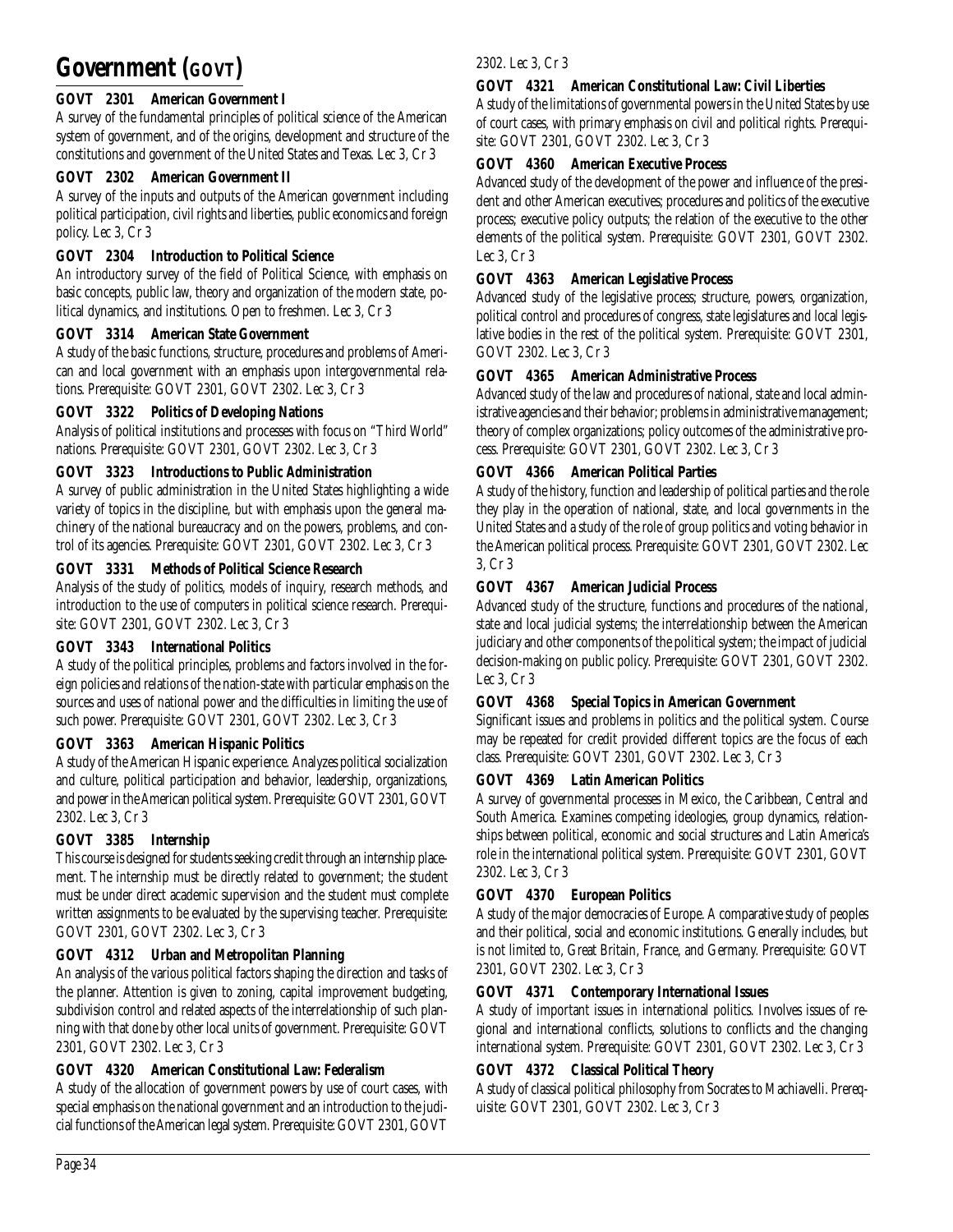## **GOVT 4373 Modern Political Theory**

A study of political philosophy from Machiavelli through the 20th Century. Prerequisite: GOVT 2301, GOVT 2302. Lec 3, Cr 3

### **GOVT 4374 American Public Policy**

An analysis of the formation, implementation, and assessment of selected public policies in America. Prerequisite: GOVT 2301, GOVT 2302. Lec 3, Cr 3

### **GOVT 4390 Political Science Senior Seminar**

This course will help senior students to organize, consolidate and systematically demonstrate their knowledge of American Government, Political Theory, International Relations/Comparative Politics and Public Administration. Lec 3, Cr 3

# **Health Professions**

# **(HPRS)**

## **HPRS 1101 Introduction to Health Professions**

An overview of the roles of the various members of the health care system, educational requirements, and issues affecting the delivery of health care. Lec 1, Lab 0

### **HPRS 1106 Medical Terminology**

A study of work origin and structure through the introduction of prefixes, suffixes, root words, plurals, abbreviations and symbols, surgical procedures, medical specialties, and diagnostic procedures. Lec 1, Lab 0.

### **HPRS 1204 Basic Health Profession Skills**

A study of the concepts that serve as the foundation for health profession courses. Topics include client handling and safety issues, basic client monitoring, and health documentation. Lec 1, Lab 4.

### **HPRS 1205 Medical Law and Ethics for Health Profession**

Introduction to the relationship between legal aspects and ethics associated with the health care field. Emphasis on the ethical and legal responsibilities of health care professionals. Lec 2, Lab 0

### **HPRS 2300 Pharmacology for Health Professionals**

A study of drug classifications, actions, therapeutic uses, adverse effects, methods of administration client education, and calculation of dosages. Lec 3, Lab  $\boldsymbol{0}$ 

# **History (HIST)**

## **HIST 1301 United States to 1877**

Discovery; the colonial period; the American Revolution; establishing the nation, political, territorial and socioeconomic growth; the sectional controversy; civil war; reconstruction in the South to 1877. Lec 3, Cr 3

### **HIST 1302 United States since 1877**

The growth of transportation and industry, the agrarian protest and the movement toward economic and political reform. The creation of an overseas empire, the United States in two world wars; the Cold War, and the role of the United States as a dominant world power. Lec 3, Cr 3

### **HIST 2321 World History to 1650**

A study of world history to 1650 tracing the rise, decline and renewal of major civilizations, emphasizing those societies which have been in the forefront of human change at any one time. Prerequisite: HIST 1301 and HIST 1302. Lec 3, Cr 3

### **HIST 2322 World History since 1650**

A study of world history since 1650 tracing the rise, decline and renewal of major civilizations, emphasizing those societies which have been in the forefront of human change at any one time. Prerequisite: HIST 1301 and HIST 1302. Lec 3, Cr 3

### **HIST 2380 Mexican American History**

This survey course presents the chronological, social-cultural and politicalhistorical foundations that forged the Mexican/American/Hispanic/Chicano heritage. Included in this course are the following: a) elements of pre-Columbian roots, b) Spanish/Caribbean cultural, social and political systems, c) Mexican history and heritage and d) their collective impact on the contemporary Hispanic population in United States. Prerequisite: HIST 1301 and HIST 1302. Lec 3, Cr 3

### **HIST 3313 American Colonial Era to 1783**

A study of American Colonial history from the founding of the first colony through the American Revolution with emphasis given to the development of American civilization; causes, and results of the American Revolution. Prerequisite: Six semester hours of lower division History. Lec 3, Cr 3

### **HIST 3324 Formative Period of the American Nation, 1783- 1840**

A study of the early years of the American nation from the critical period to the adoption of the constitution and launching of the new government through the transformation of American Society by the Jacksonian Era of the Common Man. Prerequisite: Six semester hours of lower division History. Lec 3, Cr 3

### **HIST 3333 Colonial Mexico, Central and South America**

A study of the establishment of Spanish dominion; geography and natural resources; institutional and social development; cultural aspects and contribution. Prerequisite: Six semester hours of lower division History. Lec 3, Cr 3

**HIST 3334 Mexico and the Borderlands Through Independence** This course surveys Mexican history with emphasis on pre-Columbian Indians, the Conquest, Spanish colonial institutions, and independence. Prerequisite: Six semester hours of lower division History. Lec 3, Cr 3

### **HIST 3335 Mexico Since Independence**

This course surveys major developments in nineteenth and twentieth century Mexico with emphasis on the early national period, the Reform, the Porfiriato, and the Revolution. Prerequisite: Six semester hours of lower division History. Lec 3, Cr 3

### **HIST 3340 Texas History**

A history of Texas from the Spanish period to the present day. Emphasis will be placed upon the Indians, the role of the Spanish and Mexicans, the period of Anglo American settlement, the revolution, the Republic and the development of the modern state. Prerequisite: HIST 1301 and HIST 1302. Lec 3, Cr 3

### **HIST 4303 The Emergence of Modern America, 1877-1917**

A study of the growth of American business and industry, the emergence of the U.S. as a world power, the populist protest and progressive reform movements. Prerequisite: Six semester hours of lower division History. Lec 3, Cr 3

### **HIST 4313 Twentieth Century America, 1917 to present**

A study of the history of the United States from World War I to the present with emphasis on domestic and foreign affairs in their relationship to and effect on each other. Prerequisite: Six semester hours of lower division History. Lec 3, Cr 3

### **HIST 4343 Era of the Sectional Conflict, 1840-1877**

United States history from 1840 to 1877 with emphasis upon the development of sectionalism, the breakdown of American political parties, Civil War and Reconstruction. Prerequisite: Six semester hours of lower division History. Lec 3, Cr 3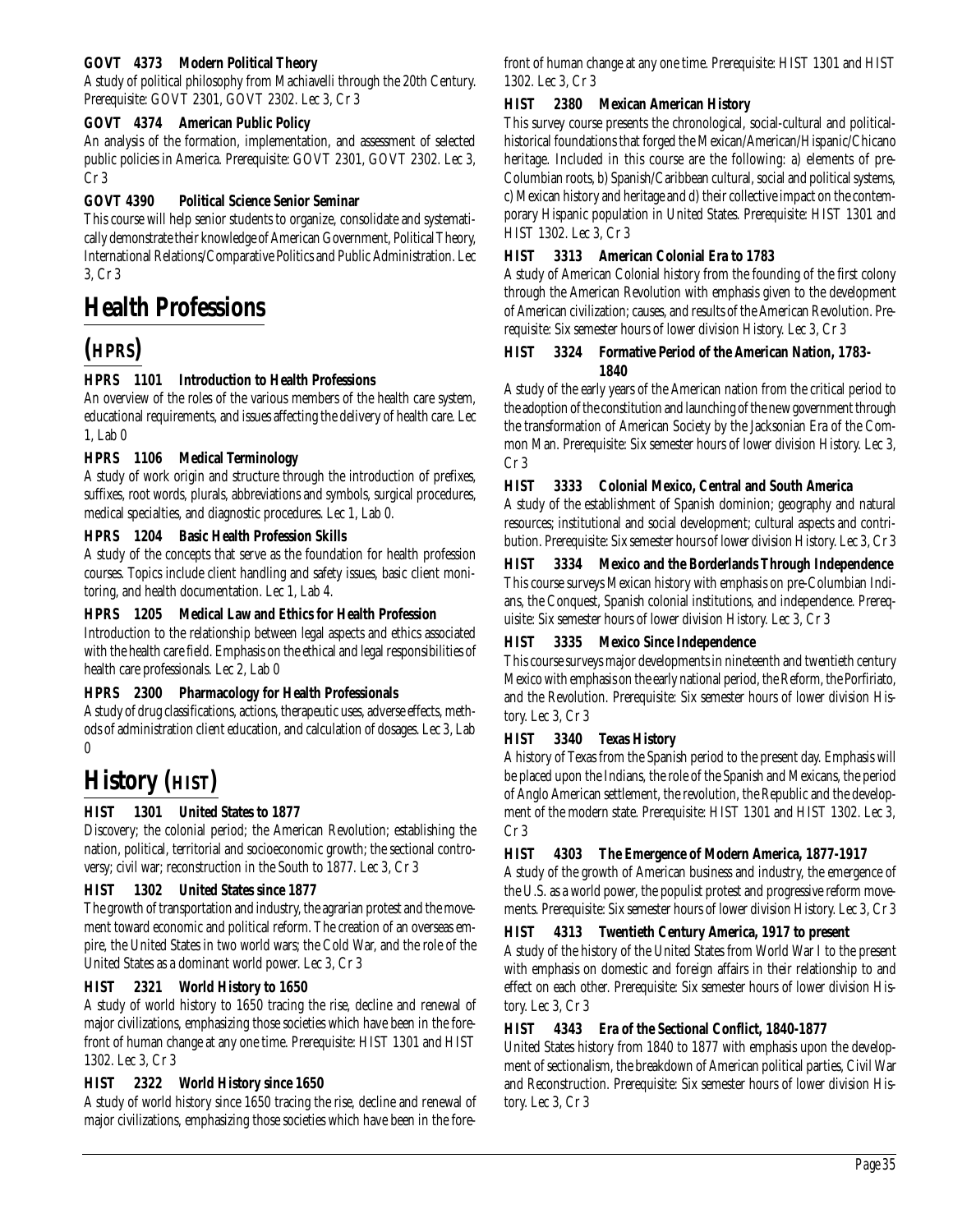## **HIST 4344 United States Diplomatic History**

A survey of American foreign policy, its implementation and ramifications, and the interaction between the United States and other nations from 1776 to the present, with special emphasis on relations with Mexico. Prerequisite: Six semester hours of lower division History. Lec 3, Cr 3

## **HIST 4345 North American Economic History**

A survey of North American Economic growth and development from the pre-colonial era to the present. May be counted as ECON 4345 or HIST 4345. Lec 3, Cr 3

## **HIST 4357 History of Modern Latin America**

A study of the political and cultural trends of the Latin American nation since independence. Prerequisite: Six semester hours of lower division History. Lec 3, Cr 3

# **HIST 4365 History of the Middle Ages**

A study of European Medieval roots to 1500. Prerequisite: Six semester hours of lower division History. Lec 3, Cr 3

# **HIST 4367 History of Early Modern Europe**

A study of the transition of European society into modernity in the 16th, 17th, and 18th centuries. Prerequisite: Six semester hours of lower division History. Lec 3, Cr 3

## **HIST 4370 The Renaissance and the Reformation: 1300-1650**

A study of the political, social and cultural development of Western Europe from the decline of the Medieval system, through the Age of the New Monarchies, with emphasis on France, Germany and Italy. Prerequisite: Six semester hours of lower division History. Lec 3, Cr 3

# **HIST 4373 History of Spain**

An introduction to the rich drama of Spanish history from early cave painters through Reconquista, Empire, and Generation of 98 to European Union. Prerequisite: Six semester hours of lower division History. Lec 3, Cr 3

## **HIST 4377 French-led Revolutionary Europe**

A study of Europe from the late 18th to late 19th century, in which France provided the principal model for culture and political change. Prerequisite: Six semester hours of lower division History. Lec 3, Cr 3

## **HIST 4378 German-led Modern Europe**

A study of Europe from the late 19th century to present in which Germany has provided the principal model for culture and political change, with a consideration of the roots of this German model back to the start of the 19th century. Prerequisite: Six semester hours of lower division History. Lec 3, Cr 3

## **HIST 4380 History of World War I and II**

A history of the causes, course, and outcomes of the two World Wars. Prerequisite: Six semester hours of lower division History. Lec 3, Cr 3

## **HIST 4381 U.S. Military History**

A study and analysis of the American military experience from the Revolutionary War through the Persian Gulf War to the present day. This course is specifically designed for ROTC cadets, but is open to other interested students as an elective. Lec 3, Cr 3

## **HIST 4385 Ancient History**

Formerly HIST 4396. A study of the historical foundations of the Middle East, Greece, and Rome. Prerequisite: Six semester hours of lower division History. Lec 3, Cr 3

# **HIST 4387 History of Asia and Russia**

Formerly HIST 4398. A survey of Asian and Russian history and culture. Prerequisite: Six semester hours of lower division History. Lec 3, Cr 3

### **HIST 4390 American History Senior Seminar**

This course will help senior students to consolidate their knowledge of American History. The student is challenged to appreciate the flow of American history as major historical themes evolve from Pre-Columbian peoples and civilizations through to the present in the United States and Mexico. Prerequisite: The student must have completed all lower division requirements and at least 15 hours of upper division work in History. Lec 3, Cr 3

# **HIST 4392 World History Senior Seminar**

This course will help senior students to consolidate their knowledge of World History. The student is challenged to appreciate the flow of world history as major historical themes evolve from earliest civilization through to the modern day. Prerequisite: The student must have completed all lower division requirements and at least 15 hours of upper division work in History. Lec 3, Cr 3

# **Human Services (THUM)**

See THUM Human Services

# **Interdisciplinary Studies (INDS)**

# **INDS 3301 Theories of Knowledge**

Analysis of humankind's "ways of knowing," including empirical and nonempirical methods. Perspectives and issues are drawn from the various sciences and humanities as well as nonacademic sources of knowledge. Lec 3, Cr 3

### **INDS 3303 Culture and Humanity: Human Diversity in Cross Cultural Perspective**

Analysis of the diversity of the human experience from a cross-cultural perspective. Particular attention is paid to differing world-views and institutional patterns (e.g., the economy, religion, politics, family, medicine) as well as the role of technology and science within different cultural contexts. Lec 3, Cr 3

# **INDS 3304 Frontier Studies: The U.S.-Mexico Border**

Orientation in the theory and practice of field work (in either English or Spanish) for the analysis of the historical, social, economic, cultural, political, folkloric, and linguistic aspects of the U.S.-Mexico border region. Prospects for the future of the borderlands area are addressed. Lec 3, Cr 3

# **Interpreting (INTG)**

# **INTG 4366 Interpreting I**

A basic orientation in the theory and practice of interpreting English to Spanish and Spanish to English. Emphasis on sight translation and short consecutive interpreting, and also preparation for simultaneous interpreting. Prerequisite: SPAN 3332 and SPAN 3333 or approval of instructor. Lec 3, Cr 3 Prerequisite: TRSP 3332 or SPAN 3332 and six hours of freshman English. Lec 3, Cr 3

# **INTG 4367 Interpreting II**

Advanced practice in English to Spanish and Spanish to English consecutive and simultaneous interpreting with close attention to terminology and documentation. Prerequisite: SPAN 3332 and SPAN 3333 or approval of instructor. Lec 3, Cr 3 Prerequisite: TRSP 3332 or SPAN 3332 and six hours of Freshman English. Lec 3, Cr 3

# **Italian (ITAL)**

# **ITAL 1311 Elementary Italian I**

A course designed to develop fundamental skills in listening comprehension, speaking, reading and writing, emphasizing conversation, vocabulary acquisition, reading, composition and culture. Lec 3, Cr 3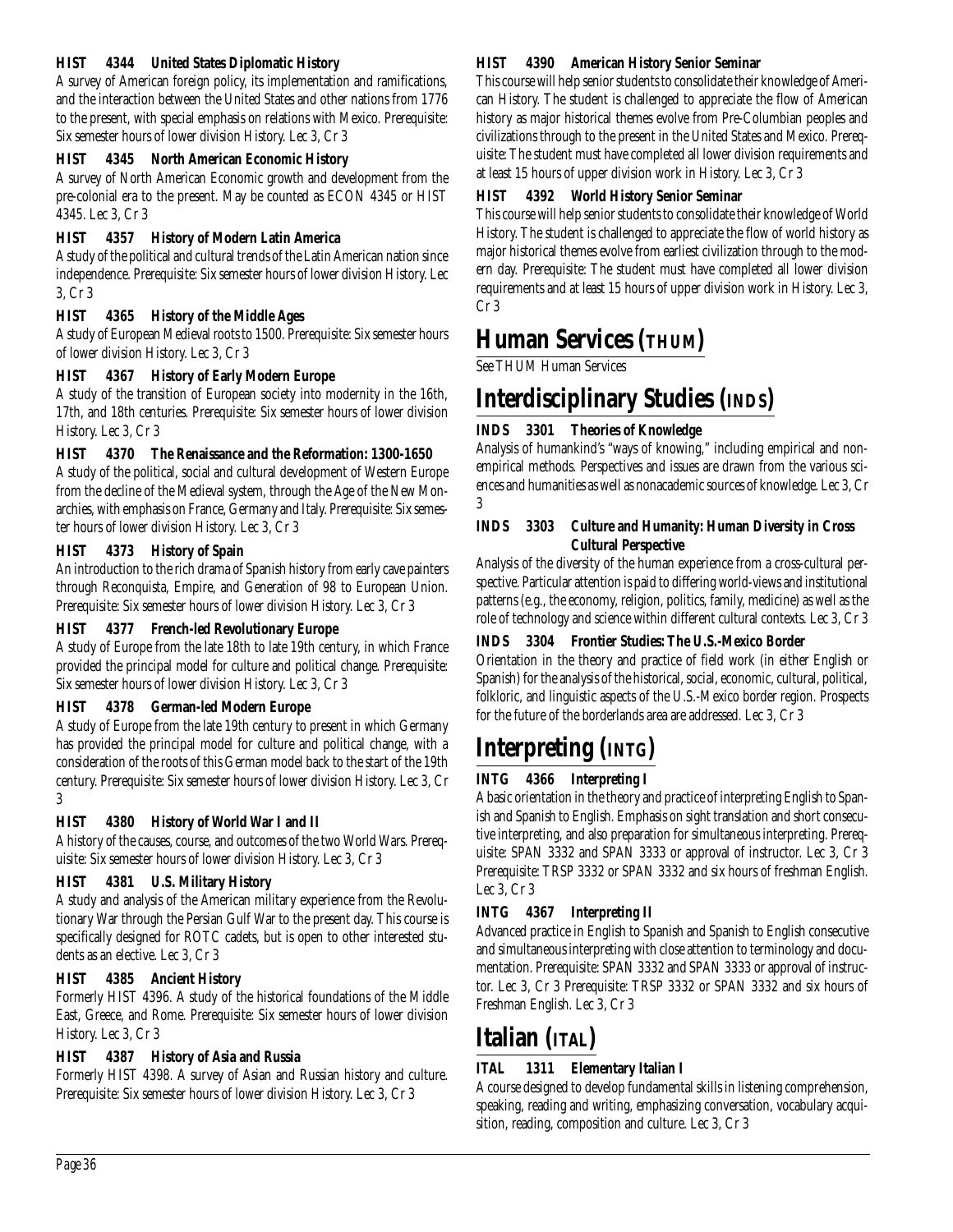### **ITAL 1312 Elementary Italian II**

A continuation of Italian 1311. Prerequisite: ITAL 1311 or consent of instructor. Lec 3, Cr 3

# **Kinesiology (KINE)**

## **KINE 11XX Kinesiology Activity**

Instruction in individual dual and fitness activities which are designed to develop in the student the necessary skills and knowledge to engage in productive lifetime leisure activities. All courses emphasize beginning skills except those designated II, which are at the intermediate level. To enroll in a II level course, students may either have taken the I level or already possess the fundamental skills in the activity. A course cannot be repeated for credit. Lab 2, Cr 1

| <b>KINE</b> | 1100      | <b>Advanced Life Saving</b>       |
|-------------|-----------|-----------------------------------|
| <b>KINE</b> | 1101      | <b>Aerobic Dance and Exercise</b> |
| <b>KINE</b> | 1102      | <b>Angling and Bait Casting</b>   |
| <b>KINE</b> | 1103      | <b>Archery</b>                    |
| <b>KINE</b> | 1104      | <b>Badminton</b>                  |
| <b>KINE</b> |           | 1105 Ballet I                     |
| KINE        |           | 1106 Ballet II                    |
| <b>KINE</b> | 1107      | <b>Basketball</b>                 |
| <b>KINE</b> | 1108      | <b>Body Mechanics</b>             |
| <b>KINE</b> | 1109      | <b>Bowling</b>                    |
| <b>KINE</b> | 1110      | <b>Flag Football</b>              |
| KINE        | 1111      | <b>Folk and Square Dance</b>      |
| <b>KINE</b> | 1112      | <b>Folklorico</b>                 |
| KINE        | 1113 Golf |                                   |
| <b>KINE</b> | 1114      | <b>Gymnastics</b>                 |
| <b>KINE</b> | 1115      | <b>Jazz and Modern Dance</b>      |
| <b>KINE</b> | 1116      | <b>Jogging</b>                    |
| <b>KINE</b> | 1117      | <b>Paddle Tennis</b>              |
| <b>KINE</b> | 1118      | <b>Pington</b>                    |
| <b>KINE</b> | 1119      | <b>Racquetball</b>                |
| <b>KINE</b> | 1120      | <b>Sailing</b>                    |
| <b>KINE</b> | 1121      | <b>Self Defense</b>               |
| KINE        | 1122      | <b>Soccer</b>                     |
| KINE        | 1123      | <b>Softball</b>                   |
| <b>KINE</b> | 1124      | Swimming                          |
| KINE        | 1125      | <b>Table Tennis</b>               |
| KINE        | 1126      | <b>Tap Dance</b>                  |
| KINE        | 1127      | <b>Tennis I</b>                   |
| <b>KINE</b> | 1128      | <b>Tennis II</b>                  |
| <b>KINE</b> | 1129      | <b>Volleyball</b>                 |
| <b>KINE</b> | 1130      | <b>Weight Training</b>            |
| <b>KINE</b> | 1131      | <b>Wrestling</b>                  |
| <b>KINE</b> | 1132      | <b>Surfing</b>                    |
| <b>KINE</b> | 1133      | <b>Basic Sports Skills</b>        |
| <b>KINE</b> | 1134      | <b>Physical Conditioning</b>      |
| <b>KINE</b> | 1164      | <b>Lifetime Fitness</b>           |

This is a lecture course that explores the role of physical activity and proper nutrition in the prevention of cardiovascular and other chronic diseases. The principles of health-related physical fitness development and maintenance are emphasized, including cardiovascular endurance, muscular strength and endurance, flexibility and body composition. Lec 1, Cr 1

### **KINE 1238 Concepts of Fitness for Life**

This course is designed to improve the students' knowledge of total wellbeing with emphasis upon cardiovascular endurance, proper nutrition, weight control, strength and flexibility. Students will assess their own fitness needs, establish realistic goals and evaluate their progress toward reaching these goals. Lec 2, Lab 1, Cr 2

### **KINE 1301 Introduction to Sport and Exercise Science**

A survey course designed to introduce the prospective kinesiology education major to the history, philosophy, scientific foundations, objectives and current status of sports and exercise in educational and recreational settings. Required for kinesiology majors and minors. Lec 3, Cr 3

### **KINE 1304 Personal and Community Health**

This a survey course designed to acquaint the student with the major health issues of today. Includes the study of mental and social health issues, the body systems, nutrition, fitness, disease, drug use and abuse, health care systems and environmental health concerns. Lec 3, Cr 3

#### **KINE 1306 First Aid**

Topics of study include cardiopulmonary resuscitation, bleeding and shock, fractures, dislocations and medical emergencies. Upon successful completion of skills and knowledge tests, the student may be certified through the American Red Cross. Lec 3, Cr 3

### **KINE 1308 Sports Officiating (Football/Volleyball)**

Instruction in the rules and techniques of officiating football and volleyball will be given. Opportunities for practice in both the classroom and college intramural setting will be provided. Lec 3, Cr 3

### **KINE 1309 Sports Officiating (Basketball/Softball)**

Instruction in the rules and techniques of officiating basketball and softball will be given. Opportunities for practice in both the classroom and intramural setting will be provided. Lec 3, Cr 3

### **KINE 1321 Coaching Athletics**

Designed to provide the student with an overview of the many areas of concern involved in coaching major sports. Includes the nature of the coaching profession; organizing practices and games; psychological and sociological aspects of coaching; communications with school personnel, parents and the media; and the ethics of coaching. Lec 3, Cr 3

### **KINE 1331 Physical Activities in the Elementary School**

A study of physical activities suitable for preadolescents from ages 4-12. Activities studied include individual and group games, movement exploration, rhythms, tumbling and fitness. Lec 3, Cr 3

### **KINE 2370 Kinesiology**

The study of the science of human motion, including the use of implements and objects involved in the performance of movement. The course is based specifically on biomechanics, musculoskeletal anatomy and neuromuscular physiology. Prerequisite: BIOL 1407 or 2401. Lec 3, Cr 3

### **KINE 3255 Health and Motor Development for EC-4**

This course focuses on motor activities and health skills for young children. It includes the study of physiological, intellectual, social and emotional factors that influence gross and fine motor skills. The course is also designed to acquaint students with health issues for young children. Lec 2, Cr 2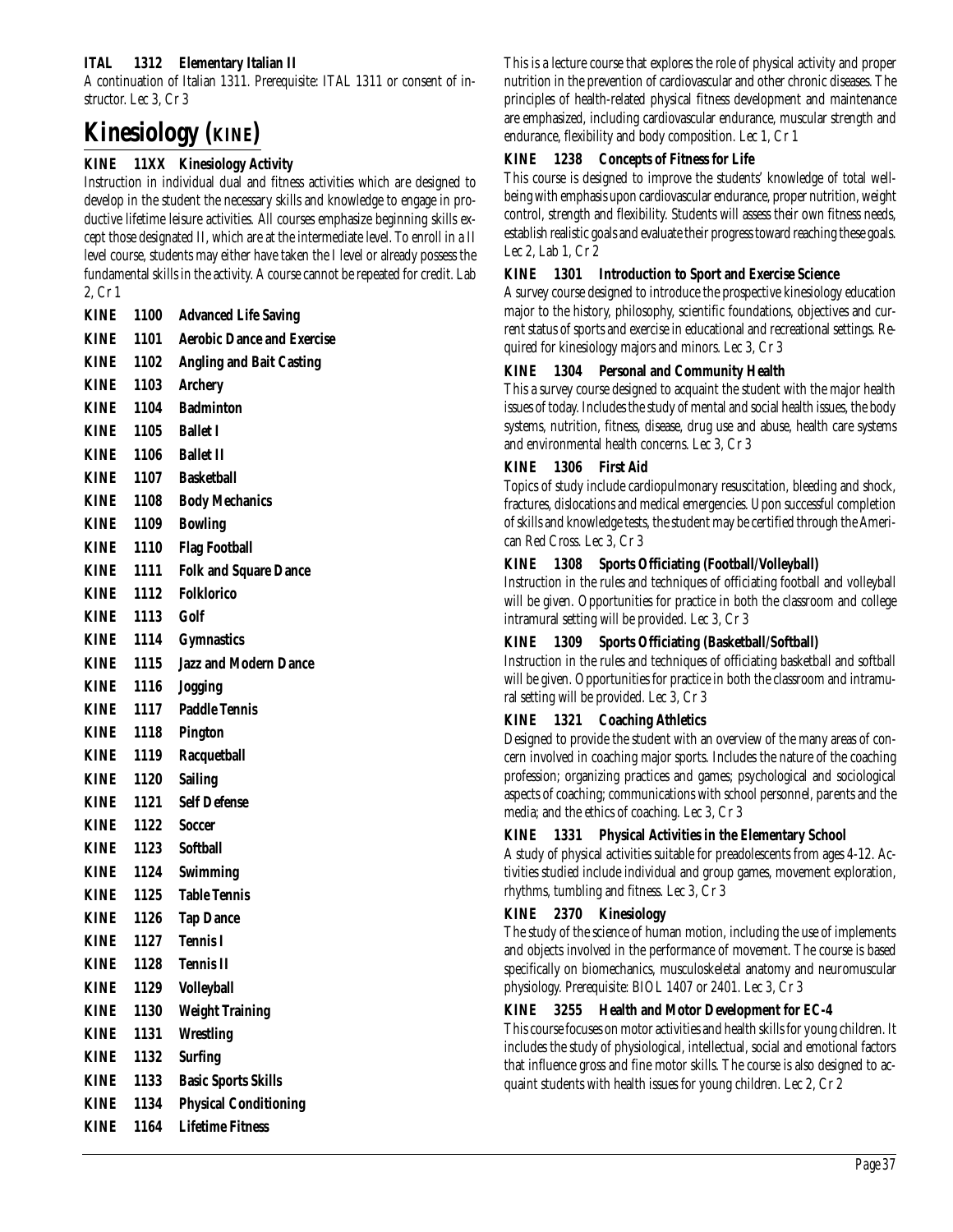#### **KINE 3302 Foundations of Sports and Exercises for Pre-Adolescents**

Theory application of modified individual, dual, and team sports for the preadolescent. Course includes knowledge and basic fundamentals for sportrelated skill development. Included in the course are games of lower organization, relays, motor skills, lead-up games and related team sports. Lec 3, Cr 3

#### **KINE 3309 Modified Team and Individual Sports**

A study of team and individual sports appropriate for adolescents and adults. Emphasis is given to the study of rules, terminologies, history and sociological aspects within the contexts of physical development and motor performances. Lec 3, Cr 3

#### **KINE 3314 Dance for Children and Adolescents**

A study of historical foundations and philosophical roots relating to the development of dance in the United States. Includes the forces, controversies, and leaders affecting dance as an integral part of current society. Lec 3, Cr 3

#### **KINE 3320 History and Principles of Sport and Movement Sciences**

Study of the sporting events of early civilizations and their evolution into modern society. Includes the Olympic Games, the European influence on sport in the U.S. and the modern sports movement in the U.S. including intercollegiate and interscholastic sports. Lec 3, Cr 3

# **KINE 3330 Coaching of Sports**

Study of the coaching profession as a multidimensional role in education. Course includes study of the psychological and sociological aspects of coaching; use of coaching strategies; organizing practices and games; communication with school, parents and the media; and the ethics of coaching. The use of technology in coaching will also be examined. Lec 3, Cr 3

#### **KINE 3340 Principles of Wellness and Fitness**

Study of the scientific principles of total well-being with emphasis upon physical fitness, proper nutrition, weight control, and stress management. Students will learn to design comprehensive wellness programs for the K-12 public school sector. Lec 3, Cr 3

# **KINE 3353 Physiology of Exercise and Human Performance**

Basic systematic adaptations to exercise with specific emphasis on the interrelationship of physiological functions of the human body, and the changes resulting from physical activity. Lec 3, Cr 3

# **KINE 3356 Aesthetics (Harmony) of Movement**

A study of motor skills and physical development from birth to adulthood with emphasis on childhood. Course includes study of neurological, physiological, intellectual, social and emotional factors that influence gross and fine movement activities. Lec 3, Cr 3

# **KINE 3370 Biomechanics**

The study of the advanced principles of human movement; scientific principles learned in the course will allow the student to understand how and why the human body moves in the manner that it does. The student will also learn to analyze biomechanical technique in numerous motor skills, as required in teaching and coaching complex movement. Formerly KINE 2370. Prerequisite: BIOL 1407 or 2401. Lec 3, Cr 3

#### **KINE 4310 Measurement Techniques in Physical and Exercise Sports**

Course includes knowledge and theory fundamentals of statistical measurement basics. It includes construction, selection, administration and interpretation of performance and knowledge tests for physical activities. Lec 3, Cr 3

# **KINE 4313 Seminar in Sports, Dance and Exercise Science**

Selected topics on sports, dance or exercise science. Current trends and theories are included. Course covers skills, legal implications and specific topics in the areas of perceptual motor skills, sports, dance or exercise science that are not available as part of the regular course offerings. Courses may be repeated for credit when the topics vary, but not more than nine hours will apply to a bachelor's degree. Lec 3, Cr 3

# **KINE 4351 The Adapted Kinesiology Program**

Study of adaptations for the exceptional child. Theory and implications of specific disabilities with application to exercise and sports. Characteristics of special population children as related to the physiological basis of movement. Lec 3, Cr 3

# **Machine Shop** *(MCHN)*

# *MCHN 1253 Intermediate Machine Shop II*

A continuation of Intermediate Machine Shop I. Includes programming and operation of CNC machines. Lec 1, Lab 3, Cr 2

# *MCHN 1300 Machinist I*

Designed to prepare the student for the use of math related to machining courses. Lec 3, Cr 3

# *MCHN 1302 Machinist II*

A study of different blueprints, with emphasis on mechanical parts and the application of machine shop tools to the production of the components and parts. Includes the determination of operations required based on part geometry, features and tolerance. Application of CAD to production of blueprints. Lec 3, Cr 3

# *MCHN 1305 Metals and Heat Treatment*

Designed for students going into the workforce as CNC Operators, manual machinists, tool designers, or heat treat operators. Topics include properties of metal and heat treatment of metals. Lec 2, Lab 3, Cr 3

# *MCHN 1317 Machine Shop Blueprint Reading*

A study of different types of Manufacturing blueprints and the application of each. Emphasis on mechanical components, with an introduction to Computer Aided Drafting. Lec 3, Cr 3

# *MCHN 1320 Precision Tools and Measurement*

An introduction to the modern science of dimensional metrology. Emphasis on the identification, selection, and application of various types of precision instruments associated with the machining trade. Practice of basic layout and piece part measurements while using standard measuring tools. Lec 2, Lab 4, Cr 3

# *MCHN 1332 Bench Work & Layout*

An introduction to bench work and layout. Application of the use theory of tools including, hand tools, micrometers, height gages, pedestal grinders, and layout tools. Includes principles of dimensional measurements and accuracy. Lec 1, Lab 8, Cr 3

# *MCHN 1338 Basic Machine Shop I*

An introduction to machine shop theory, math and terminology, basic bench work, and part layout using a variety of common measuring tools. Application and basic operation of machine tools, such as, bandsaws, grinders, drill presses, lathes and mills with common hand tools. Lec 1, Lab 8, Cr 3

# *MCHN 1341 Basic Machine Shop II*

A continuation of Basic Machine Shop I. Lec 1, Lab 8, Cr 3

# *MCHN 1343 Machine Shop Mathematics*

Designed to prepare the student with technical, applied mathematics that will be necessary in future machine shop-related courses. Lec 3, Cr 3

# *MCHN 1352 Intermediate Machine Shop I*

Operation of drills, milling machines, lathes, and power saws. Includes precision measuring techniques and an introduction to CNC machining. Lec 1, Lab 8, Cr 3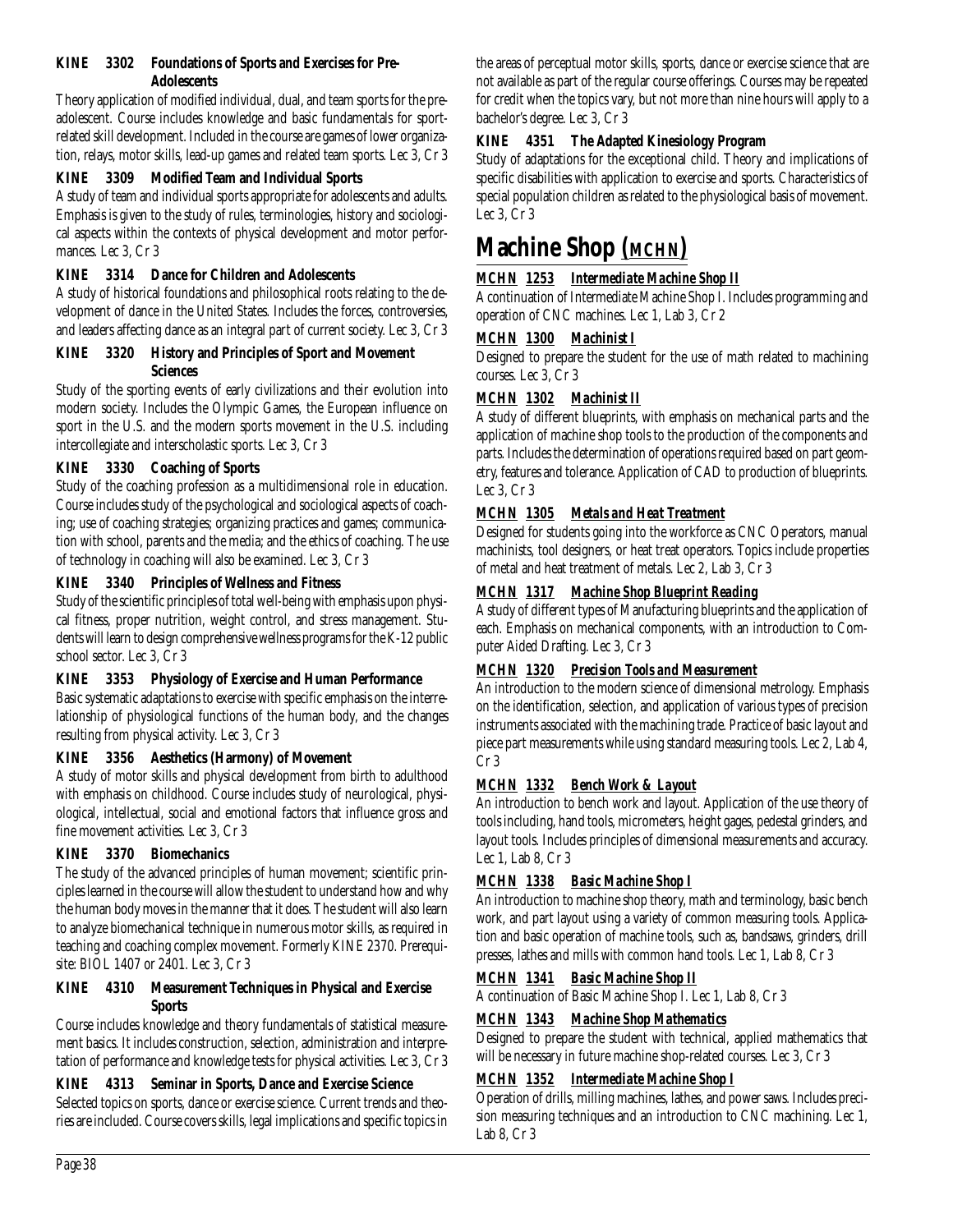# *MCHN 2433 Advanced Lathe Operations*

An advanced study of lathe operations. The identification and/or use of special cutting tools and support tooling, such as, form tools, carbide inserts, taper attachments, follower, and stead rest. Close tolerance machining required. Lec 3, Lab 4, Cr 4

# *MCHN 2437 Advanced Milling Operations*

An advanced study of milling machine operations. Identification and/or use of milling cutters and support tooling including end mills, slab mills, face mills, involute cutters, rotary tables, and indexing heads. A review of related math and machine theory. Lec 3, Lab 4, Cr 4

# **Management (MANA)**

#### **MANA 3361 Principles of Management**

This course is a study of the management functions of planning, organizing, leading and controlling. Emphasis is placed on organizational theory and behavior. Lec 3, Cr 3

#### **MANA 3362 Human Resource Management**

Current developments within the field of personnel administration are reviewed. A study is made of the concepts, principles, policies and organizational procedures utilized by business institutions in the management of personnel. Covered areas are selection, placement, compensation, morale, labor turnover, collective bargaining, and supervisory activities. Prerequisite: MANA 3361. Lec 3, Cr 3

#### **MANA 3363 Production Management**

The concept of the production function and its applicability to all types of business firms, problems which provide background for the integration of scientific decision processes relative to an analysis of production activities and computer applications in the productions/operation environment. Prerequisite: Admission to upper division and BUSI 3341. Lec 3, Cr 3

#### **MANA 3365 Organizational Behavior**

Formerly MANA 4361. Development of management theory with emphasis on the investigation of individual and group behavior in organizations. Prerequisite: Admission to upper division and MANA 3361. Lec 3, Cr 3

# **MANA 4362 Organization Theory and Design**

Formerly MANA 3364. A study is made of the theory and process of designing, utilizing, and evaluating organizational structures. Prerequisite: Admission to upper division and MANA 3361. Lec 3, Cr 3

#### **MANA 4366 Small Business Management**

A study of the special characteristics of small business. Emphasis will be placed on the selecting and starting of a small business and the essential function of management in the first years of operation. Prerequisite: Admission to upper division and MANA 3361, MARK 3371. Lec 3, Cr 3

#### **MANA 4367 Topics in Management**

The study of significant topics related to Management. Course may be repeated for credit when topic varies. Prerequisite: Admission to upper division and will vary depending on specific topics. Lec 3, Cr 3

#### **MANA 4368 Industrial Relations**

An examination of current issues and problem areas facing management and unions in their relationship with employees, government and the community. Emphasis is placed on the role of union and management in the process, on the relationship of this process to contemporary labor legislation, contract negotiations, and daily administration of company and union relations. Prerequisite: Admission to upper division and MANA 3361. Lec 3, Cr 3

# **Manufacturing Engineering Technology (MFET)**

See MFET Manufacturing Engineering Technology

# **Marketing (MARK)**

# **MARK 3371 Principles of Marketing**

The marketing structure as it operates in our economic system. With emphasis on improving the flow of goods and services from producer to consumer. Practical application of principles and techniques. Designed as a beginning course in marketing. Prerequisite: Admission to upper division. Lec 3, Cr 3

#### **MARK 3372 Consumer Behavior**

An overall view of the basic perspectives of consumer behavior. An interdisciplinary approach is utilized by studying the fields of economics, psychology, sociology and anthropology as they relate to marketing. Emphasis is placed on the fundamental process of motivation, perception and learning, as well as analysis of individual predispositions and group influences in marketing. Prerequisite: Admission to upper division and MARK 3371. Lec 3, Cr 3

#### **MARK 4371 Sales Management and Personal Selling**

The selection, training, compensation, organization, and control of a field sales organization is studied. Primary emphasis is devoted to the selection and training of the sales force for the selling process and making a sales presentation. Prerequisite: Admission to upper division and MARK 3371, MANA 3361. Lec 3, Cr 3

#### **MARK 4372 Promotion Management**

This survey course covers the development and management of an organization's advertising and sales promotional effort. The course includes a review of advertising, production, scheduling, and media buying. Emphasis is on the coordination of media strategy with field sales force activities. Prerequisite: Admission to upper division and MARK 3371. Lec 3, Cr 3

#### **MARK 4376 Marketing Strategy**

Applications of marketing principles to strategy formulation. Topics include: target market selection, market mix development and new product planning. Both consumer and industrial marketing is stressed through the use of cases, readings, and special projects. Recommended as the capstone course in the marketing major. Prerequisite: Admission to upper division and MARK 3371 MARK 3372. Lec 3, Cr 3

#### **MARK 4377 Topics in Marketing**

The study of significant topics related to Marketing. Course may be repeated for credit when topic varies. Prerequisite: Admission to upper division and Will vary depending on specific topics. Lec 3, Cr 3

# **MARK 4378 Marketing Research**

Quantitative research procedures and techniques utilized in business today. Problems definition, sources of research data, survey methods, questionnaire design and sampling techniques. Practical application of procedures and techniques is emphasized through class research projects. Prerequisite: Admission to upper division and MARK 3371, BUSI 3341. Lec 3, Cr 3

# **Mathematics (MATH)**

# **MATH 0100 Developmental Mathematics Lab**

This is a developmental mathematics course Enrollment in this course is restricted to those students who have failed the mathematics portion of the TASP test but have satisfied the developmental mathematics requirements. Students will pursue an individualized plan of study under the supervision of a mathematics instructor. In addition to the one hour of lab per week, students are recommended to devote additional time in the Learning Assistance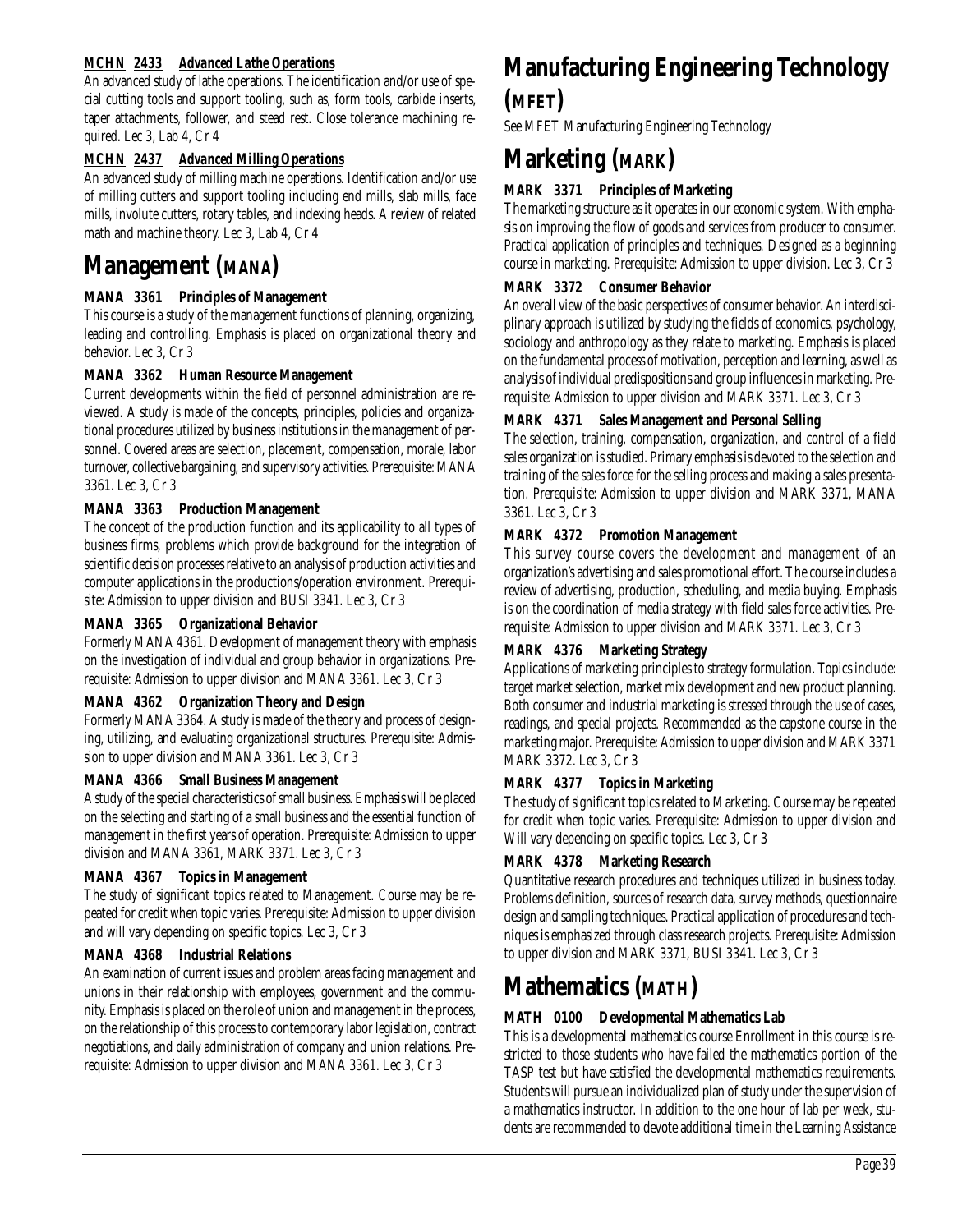Center or the CDI Math Lab working with computer tutorials as recommended by the instructor. Graded satisfactory or unsatisfactory. Offered: Fall, Spring, Summer. Lab 1, Cr 1

#### **MATH 0120 Basic Mathematics Lab**

This course is intended for students needing a review of arithmetic. This course is designed to prepare students for Introductory Algebra (Math 0421). Topics include addition, subtraction, multiplication and division of whole numbers, fractions, and decimals; percents; data analysis, graphs, and statistics; geometry; introduction to real numbers and algebraic expressions; and applications of these topics. Students will pursue an individualized plan of study under the supervision of a mathematics instructor. Prerequisite: none Lec 0, Lab 3, Cr 1

#### **MATH 0320 Basic Mathematics**

A course designed for students needing a review of the fundamental operations of arithmetic with a gradual introduction to some basic concepts of algebra in preparation for Introductory Algebra. Topics include addition, subtraction, multiplication and division of whole numbers, fractions, decimals and signed numbers; algebraic expressions involving integers; geometry; ratio; proportion; percent; metric measurement; algebraic equations; statistics; pictographs; tables; bar, circle and line graph interpretations; and word problems. Offered: Fall, Spring, Summer. Lec 3, Cr 3

#### **MATH 0321 Introductory Algebra**

A first course in algebra designed to prepare students for Intermediate Algebra. Topics include arithmetic and algebra of the real numbers; sets; linear equations; linear inequalities; absolute value equations and inequalities; integer exponents; adding, subtracting, multiplying, dividing and factoring polynomials; adding, subtracting, multiplying and simplifying rational expressions; complex fractions, synthetic division, and applications of these topics. Prerequisite: MATH 0320 with a minimum grade of "C" or equivalent as determined by the mathematics assessment test. Offered: Fall, Spring, Summer. Lec 3, Cr 3

# **MATH 0322 Intermediate Algebra**

A second course in algebra designed to prepare students for College Algebra. Topics include rational exponents and radicals; radical expressions; complex numbers; quadratic equations and inequalities; linear equations and inequalities; functions; variation; algebra of functions; symmetry; graphing quadratic functions, circles, ellipses, hyperbolas, square roots, and other useful functions; and applications of these topics. Prerequisite: MATH 0321 with a minimum grade of "C" or equivalent as determined by the mathematics assessment test. Offered: Fall, Spring, Summer. Lec 3, Cr 3

# **MATH 0421 Introductory Algebra**

This is a first course in algebra designed to prepare students for Intermediate Algebra (Math 0422). Topics include review of arithmetic and algebra of real numbers; sets; linear equations; linear inequalities; absolute value equations and inequalities; linear equations in two variables; graphing linear equations in two variables; integer exponents; adding, subtracting, multiplying, dividing,, and factoring polynomials; and applications of these topics. Prerequisite: Math 0120 or Math 0320 with a minimum grade of C or equivalent as determined by the mathematics assessment test. Lec 3, Lab 3, Cr 4

# **MATH 0422 Intermediate Algebra**

This is a second course in algebra designed to prepare students for General Education Mathematics Core Courses, which include Math 1314, Math 1324, and Math 1332. Topics include review of exponents, polynomials, and factoring; rational expressions; synthetic division; equations of lines, inequalities, and functions; joint and combined variations; linear systems; roots and radicals; quadratic equations, inequalities, and graphs; and applications of these topics. Prerequisite: Math 0421 or Math 0321 with a minimum grade of C or equivalent as determined by the mathematics assessment test. Lec 3, Lab 3, Cr 4

## **MATH 1313 College Mathematics**

A course designed for the applications of mathematical principles and methods needed to meet the high demands for mathematics competency in business and industry, and development of analytical thinking. Topics include sets, logic, introduction to probability and statistics, informal geometry, problem solving, and calculators. Prerequisite: MATH 0321 with a minimum grade of "C" or equivalent as determined by the mathematics assessment test. (Students wishing to transfer to a four-year institution should consult with a counselor regarding transferability of credit.) Offered: Fall, Spring, Summer Lec 3, Cr 3

#### **MATH 1314 College Algebra**

A college level course in algebra. Topics include zeros and graphs of polynomial functions; rational functions; inverse functions; exponential functions; logarithmic functions; linear systems of equations in two and three variables; nonlinear systems of equations; second-degree inequalities and systems; linear programming; matrices; determinants; solution of linear systems by matrices and determinants; sequences; series; binomial theorem; mathematical induction; permutations; combinations; probability; and applications of these topics. Prerequisite: MATH 0322 or Math 0422 with a minimum grade of "C" or equivalent as determined by the mathematics assessment test. Offered: Fall, Spring, Summer. Lec 3, Cr 3

# **MATH 1316 Trigonometry**

Topics include trigonometric functions, right triangles, radian measure and circular functions, graphs of trigonometric functions, identities, inverse trigonometric functions, trigonometric equations, oblique triangles, complex numbers, and the practical problems. Prerequisite: MATH 1314 with a minimum grade of "C" or equivalent as determined by the mathematics assessment test. Offered: Fall, Spring, Summer. Lec 3, Cr 3

# **MATH 1324 Business Algebra**

This course is designed to meet the needs of students majoring within the School of Business. Topics include those from College Algebra, which apply to business and economics, simple and compound interest, annuities, probability and statistics and linear programming. Prerequisite: MATH 0322 or Math 0422 with a minimum grade of "C" or equivalent as determined by the mathematics assessment test. Offered Fall, Spring, Summer Lec 3, Cr 3

# **MATH 1325 Business Calculus**

This course is designed to meet the needs of students majoring within the School of Business. Topics include: applications of differential and integral calculus to business and economics, probability and statistics. Prerequisite: MATH 1314 or MATH 1324 with a minimum grade "C" or equivalent as determined by the mathematics assessment test. Offered Fall, Spring, Summer Lec 3, Cr 3

#### **MATH 1332 Math for Liberal Arts**

This course is designed to meet the needs of non-science and non-business majors. The topics covered in this course include sets, logic, elementary number theory, functions, geometric concepts, mathematics of finance, and the introduction to probability and statistics. Prerequisite: Math 0422 or Math 0322 with a minimum grade of "C" or equivalent as determined by the mathematics assessment test. Lec 3 Cr 3

# **MATH 1335 Mathematical Concepts I**

This course is designed for students considering a major in elementary education, in which the basic concepts of mathematics are introduced and applied. Topics include: mathematical reasoning and problem solving, theory of sets, numeration systems, systems of whole numbers and integers, and number theory. This course cannot be counted toward a major or minor in math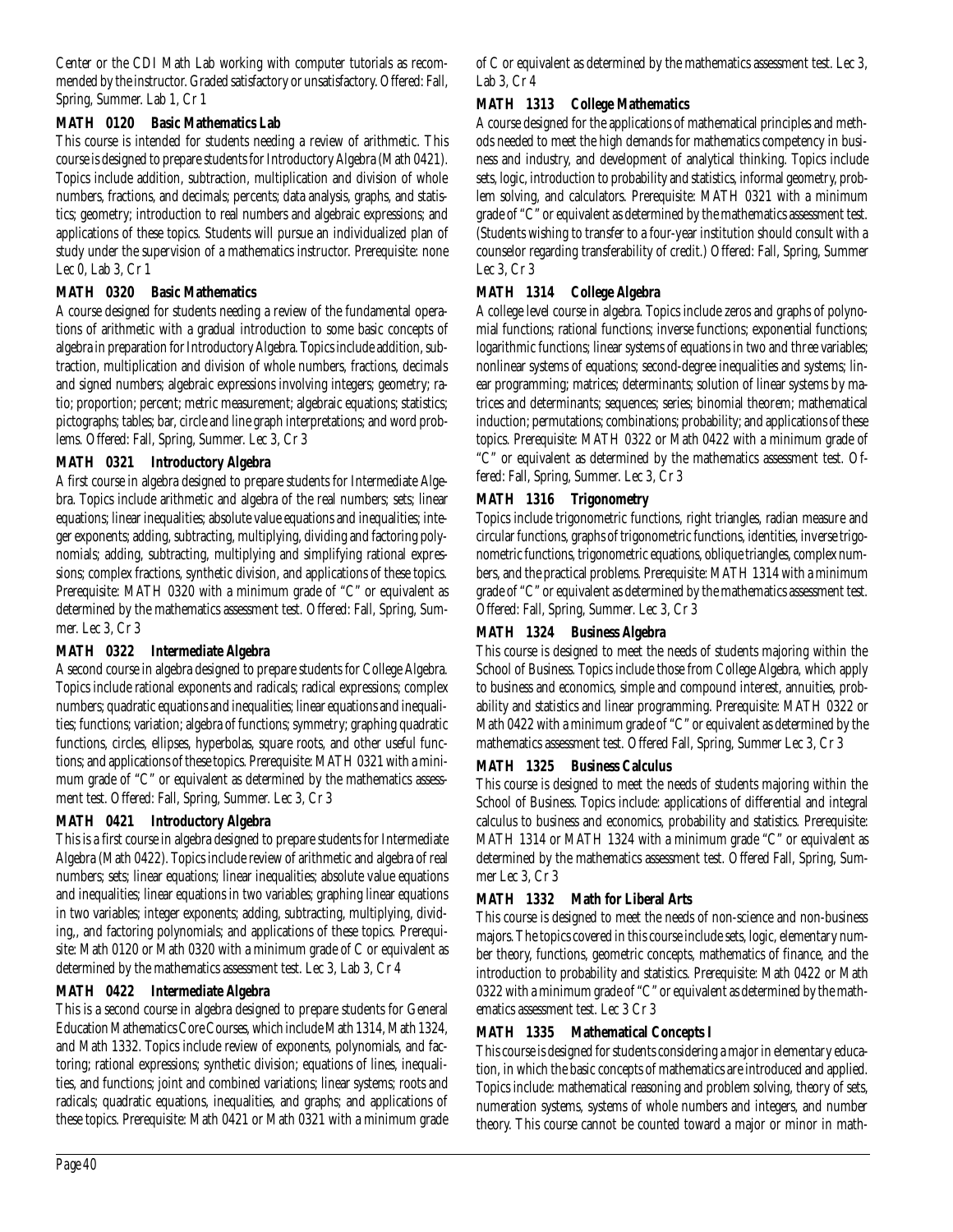ematics. Prerequisite: MATH 0322 or Math 0422 with minimum grade of "C" " or equivalent as determined by the mathematics assessment test. Offered: Fall, Spring, Summer. Lec 3, Cr 3

#### **MATH 1336 Mathematical Concepts II**

A continuation of MATH 1335 that includes topics in rational and real numbers, decimals, informal geometry and measurement, metric geometry, variations, applications of mathematics, simple statistical methods and probability. This course cannot be counted toward a major or minor in mathematics. Prerequisite: MATH 1335 with a minimum grade of "C." Could be offered any semester. Lec 3, Cr 3

#### **MATH 1348 Analytic Geometry**

This course is designed for students with a reasonably sound background in algebra and trigonometry. Topics include basic geometric concepts, vectors, the straight line, the circle, conic sections, transformation of coordinates, curve sketching, transcendental curves, polar coordinates, parametric equations, and solid analytical geometry. Prerequisite: MATH 1316 with a minimum grade of "C" or high school Trigonometry, Analysis, and/or Calculus and successfully assessed. Offered: Fall, Spring, Summer. Lec 3, Cr 3

#### **MATH 1412 Pre-Calculus**

This course is an alternative to MATH 1316 and MATH 1348. Topics include functions and their graphs, trigonometric, exponential and logarithmic functions, vectors, conics, systems of equations, sequences and series, and polar coordinates. Prerequisite: MATH 1314 with a minimum grade of "C" or equivalent as determined by the mathematics assessment test. Offered: Fall, Spring, Summer. Lec 4, Cr 4

#### **MATH 2313 Calculus I**

This course covers functions, limits, and continuity; the derivative; differentiation of algebraic functions; the derivative as a rate of change; maximum and minimum problems with applications; Rolle's Theorem; the Mean-Value Theorem; higher derivatives; concavity; techniques of graphing; antiderivative; the definite integral and integration with applications. Prerequisite: MATH 1412 with a minimum grade of "C" or MATH 1348 with a minimum grade of "C" or high school Trigonometry, Analysis, and/or Calculus and successfully assessed. Offered: Fall, Spring, Summer Lec 3, Lab 1, Cr 3

# **MATH 2314 Calculus II**

A continuation of MATH 2313 that includes topics such as applications of the definite integral; differentiation and integration of inverse, logarithmic, exponential, inverse trigonometric, and hyperbolic functions with applications; solving differential equations; various techniques of integration with applications; improper integrals; approximate integration; limits of sequences; infinite series; various tests for convergence of a series; power series; Taylor and Maclaurin Series; and application of power series. Prerequisite: MATH 2313 with a minimum grade of "C" or MATH 2413 with a minimum grade of "C". Lec 3, Lab 1, Cr 3

#### **MATH 2318 Linear Algebra**

This is an introductory course in linear algebra. Topics include systems of linear equations, vectors in n-space, matrix operations, determinants, and vector spaces. Prerequisite: MATH 1348 with a minimum grade of "C" or MATH 1412 with a minimum grade of "C". Offered: Fall, Spring, Summer. Lec 3, Cr 3

#### **MATH 2342 Elementary Statistics**

This course is designed to provide the student with an elementary overview of the nature and uses of descriptive and inferential statistics. Topics include descriptive statistics, measures of central tendency and dispersion, probability, distributions, tests of hypothesis and estimation for large and small samples, linear regression and correlation, comparisons, and analysis of variance. Prerequisite: MATH 1314 with minimum grade of "C" or equivalent as determined by the mathematics assessment test. Could be offered any semester. Lec 3, Cr 3

#### **MATH 2413 Calculus I**

This course covers functions, limits, and continuity; the derivative; differentiation of algebraic functions; the derivative as a rate of change; maximum and minimum problems with applications; Rolle's Theorem; the Mean-Value Theorem; higher derivatives; concavity; techniques of graphing; antiderivative; the definite integral and integration with applications. Prerequisite: MATH 1412 with a minimum grade of "C" or MATH 1348 with a minimum grade of "C" or high school Trigonometry, Analysis and/or Calculus and successfully assessed. Lec 3, Lab 2, Cr 4

#### **MATH 2414 Calculus II**

This course is a continuation of MATH 2413. The course covers the following topics: applications of the definite integral; differentiation, integration, and applications of logarithmic, exponential, trigonometric, hyperbolic functions and their inverses; solving differential equations; various techniques of integration with applications; improper integrals; approximation methods for definite integrals; limits of sequences; infinite series; various tests for convergence of a series; power series; Taylor and Maclaurin Series; and application of power series. Prerequisite: MATH 2413 or MATH 2313 with a minimum grade of "C". Lec 3, Lab 2 Cr 4

#### **MATH 3302 Vector Analysis**

This course is a study of the application of vector methods to the problems of mathematics and physics. Topics discussed include vector and scalar products, differentiation of vector-valued functions, the divergence theorem, and Stokes theorem. Prerequisite: MATH 2314 with a minimum grade of "C" or Math 2414 with a minimum grade of "C". Could be offered any semester. Lec 3, Cr 3

#### **MATH 3303 History of Mathematics**

This course is a study of the historical development of ideas that shape modern mathematical thinking. Although mathematicians are studied, emphasis is placed on mathematical development. Prerequisite: Junior Level Standing. Could be offered any semester. Lec 3, Cr 3

#### **MATH 3304 Geometric Structures**

This course is a study of Euclidean Geometry and Plane Geometry for the purpose of developing the understanding of and ability to create mathematical proofs. Prerequisite: Junior Level Standing. Could be offered any semester. Lec 3, Cr 3

#### **MATH 3305 Euclidean and Transformational Geometry**

This is an in-depth study of geometrical concepts. Topics include axiomatic geometry and transformational geometry. Prerequisite: MATH 1348 with a minimum grade of "C". Could be offered any semester. Lec 3, Cr 3

#### **MATH 3335 Contemporary Math I**

This course is designed for students seeking teacher certification for grade levels Early Childhood through eighth grade. Selected topics will be studied from an advanced point of view and will include Set Theory, Logic, and Truth Tables, Mathematical Reasoning and Problem Solving, Number Systems and Numeration, and Number Theory and Nature of Numbers. Prerequisite: MATH 1314 with a minimum grade of "C" or MATH 1332 with a minimum grade of "C" or MATH 1324 with a minimum grade of "C". Lec 3, Cr 3

#### **MATH 3336 Contemporary Math II**

This course is designed for students seeking teacher certification for grade levels Early Childhood through eighth grade. Selected topics will be studied from an advanced point of view and will include Integers, Fractions and Decimals, Statistics and Probability, Geometry and Measurement. Prerequisite: MATH 3335 with a minimum grade of "C". Lec 3, Cr 3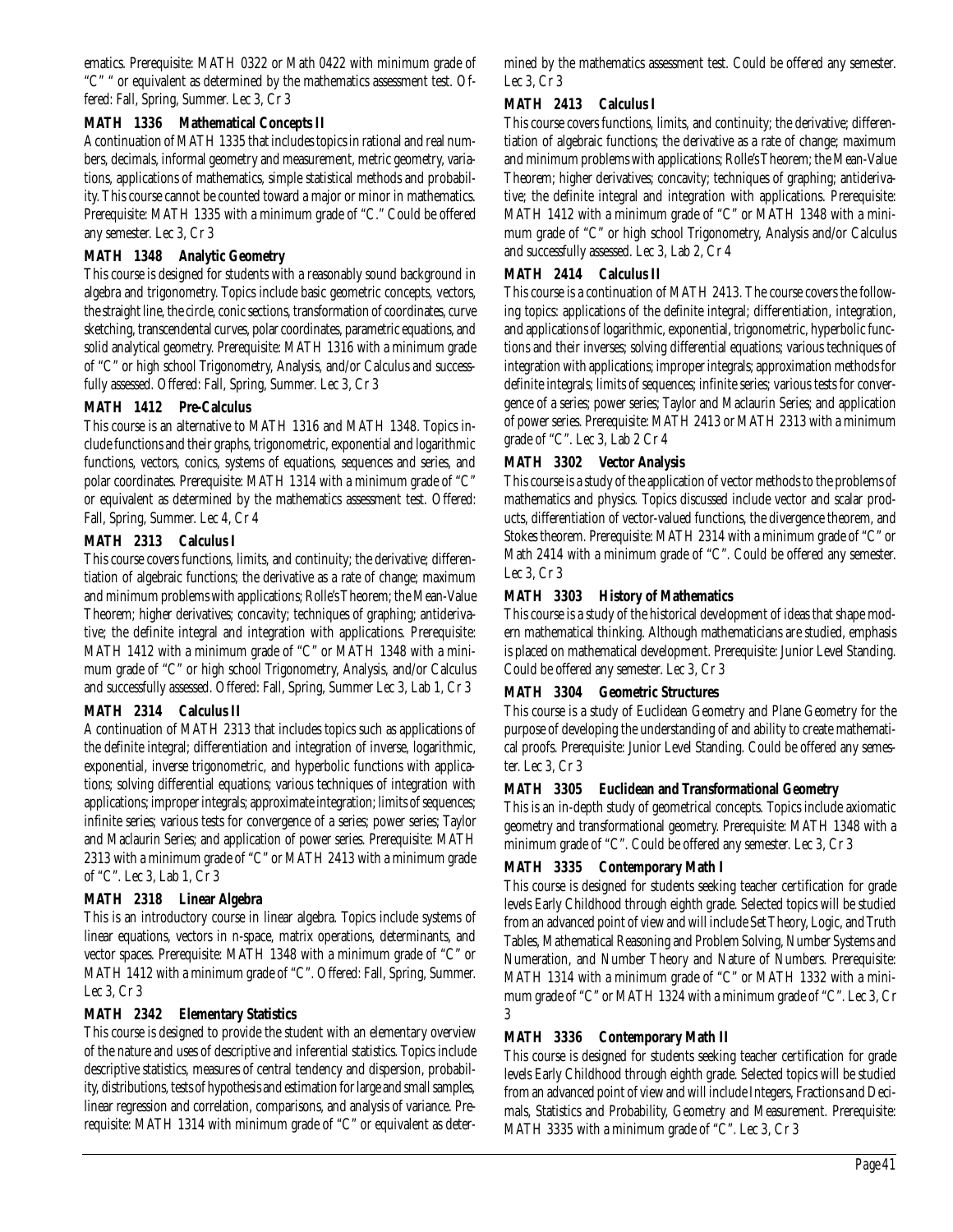#### **MATH 3347 Calculus III**

Topics include Vectors in space, limits of functions of several variables, directional derivatives of functions of several variables, and multiple integration.. Prerequisite: MATH 2314 with a minimum grade of "C" or MATH 2414 with a minimum grade of "C". Could be offered any semester. Lec 3, Cr 3

#### **MATH 3349 Differential Equations**

This course concentrates on solving ordinary differential equations by a variety of methods and techniques including Laplace Transforms. Also included in this course are elementary application problems and solving systems of linear differential equations. Prerequisite: MATH 2314 with a minimum grade of "C" or MATH 2414 with a minimum grade of "C". Could be offered any semester. Lec 3, Cr 3

#### **MATH 3364 Survey of Mathematics Concepts and Principles I**

The course is a study of mathematical concepts taught in high school from an advanced point of view. The course is designed to deepen the understanding of the majority of mathematical ideas needed for teaching courses included in the secondary mathematics curriculum and the main goal is to enhance the in-service and pre-service teachers' ability to communicate mathematically. Topics include those from mathematical foundations, algebra, discrete mathematics, probability and statistics, which are included in domains 1, 2 and 5 of the ExCET for Secondary Mathematics. Prerequisite: MATH1314 Lec 3, Cr 3

#### **MATH 3365 Survey of Mathematics of Concepts and Principles II**

The course is a study of mathematical concepts taught in high school from an advanced point of view. The course is designed to deepen the understanding of the majority of mathematical ideas needed for teaching courses included in the secondary mathematics curriculum and the main goal is to enhance the in-service and pre-service teachers' ability to think and communicate mathematically. Topics include those from synthetic and analytic geometry, trigonometry and calculus, which are included in domains 3, 4, and 5 of the ExCET for Secondary Mathematics. Prerequisite: MATH1314 Lec 3, Cr 3

#### **MATH 3373 Discrete Structures**

This course is an introduction to discrete mathematics with minimal mathematics requirements. This course extends the students' mathematical maturity and ability to deal with abstraction. Topics include logic and proofs, set theory, relations, functions, algorithms, combinatorics, graph theory, directed graphs and binary trees, ordered sets and lattices, and propositional calculus. Particular emphasis is given to structures applicable to mathematics, which are essential for the mathematics major or minor. Prerequisite: MATH 1314 and Junior standing. Could be offered any semester. Lec 3, Cr 3

#### **MATH 3379 Fundamental Mathematics for Sciences and Engineering**

This course covers applications of Mathematics in Chemistry, Physics, Biology, Computer Science, Engineering Technology, and Space Science as described in the NASA mission. The course provides the necessary mathematics skills for pre-service and in-service teachers. This course may be taken by students considering a career in technical or engineering technology programs. The course covers the following major areas: fundamental concepts of operations, the metric system, and measurements; fundamental algebraic concepts; relations and variations; right-triangle trigonometry; analytic geometry and peculiar graphs; vectors and spatial analytic geometry; and calculus and differential equations. Prerequisite: Math 2314 with a minimum grade of "C" or Math 2414 with a minimum grade of "C". Lec 3, Cr 3

# **MATH 4302 Theory of Numbers**

This course includes a study of divisibility of integers, prime factorizations, congruence, and Diophantine equations. Prerequisite: MATH 2313

with a minimum grade of "C" or MATH 2413 with a minimum grade of "C" and MATH 3373 with a minimum grade of "C". Could be offered any semester. Lec 3, Cr 3

#### **MATH 4339 Probability and Statistics**

This course introduces the student to the mathematical theory of probability and statistics. Topics include probability, random variables, discrete and continuous probability distributions, expectation and variance. Moments and moment generating functions and the central limit theorem. Prerequisite: MATH 2314 with a minimum grade of "C" or Math 2414 with a minimum grade of "C". Could be offered any semester. Lec 3, Cr 3

#### **MATH 4348 Advanced Linear Algebra**

This course covers linear transformations, matrix representations of linear transformations, similarity of matrices, orthogonality, least squares problems, the Gram-Schmidt orthogonalization, eigenvalues and eigenvectors, systems of linear differential equations, diagonalization, Hermitian matrices, quadratic forms, positive definite matrices. Prerequisite: MATH 2318 with a minimum grade of "C". Could be offered any semester. Lec 3, Cr 3

# **MATH 4351 Modern Algebra**

This course provides an introduction to algebraic structures. Topics to be taken from groups, rings and fields. Prerequisite: MATH 2314 with a minimum grade of "C" or Math 2414 with a minimum grade of "C" and MATH 3373 with a minimum grade of "C". Could be offered any semester. Lec 3, Cr 3

# **MATH 4357 Real Analysis**

This course presents a rigorous introduction to the elements of real analysis. Topics include sequences, series, functions, limits, continuity, and derivatives. Prerequisite: MATH 3347 with a minimum grade of "C" and MATH 3373 with a minimum grade of "C". Could be offered any semester. Lec 3, Cr 3

# **MATH 4364 Special Problems in Mathematics**

This course covers special undergraduate topics in mathematics not offered elsewhere in the department. May be repeated for credit. Prerequisite: MATH 2314 with a minimum grade of "C" or MATH 2414 with a minimum grade of "C". Could be offered any semester. Lec 3, Cr 3

# **MATH 4365 Problem Solving and Mathematical Modeling**

This course is based on problem solving techniques and modeling projects, which require active building models for real-world problems. A basic understanding of Mathematics up to single variable differentiation and integration Calculus is required. Topics such as difference equations, differential equations, probability, statistics, numerical methods, and linear algebra will be introduced as part of the modeling process. Prerequisite: MATH 2314 with a minimum grade of "C" or MATH 2414 with a minimum grade of "C". Lec 3, Cr 3

# **MATH 4371 Multivariable Analysis**

This course covers various topics selected from the theory and application of the calculus of functions of several variables. Prerequisite: MATH 3347 with a minimum grade of "C" and MATH 3373 with a minimum grade of "C". Could be offered any semester. Lec 3, Cr 3

# **MATH 4379 Special Problems in Applied Mathematics**

This course covers special undergraduate topics in applied mathematics, which are not taught elsewhere in the department. May be repeated for credit when topic is different. Prerequisite: MATH 2314 with a minimum grade of "C" or MATH 2414 with a minimum grade of "C". Could be offered any semester. Lec 3, Cr 3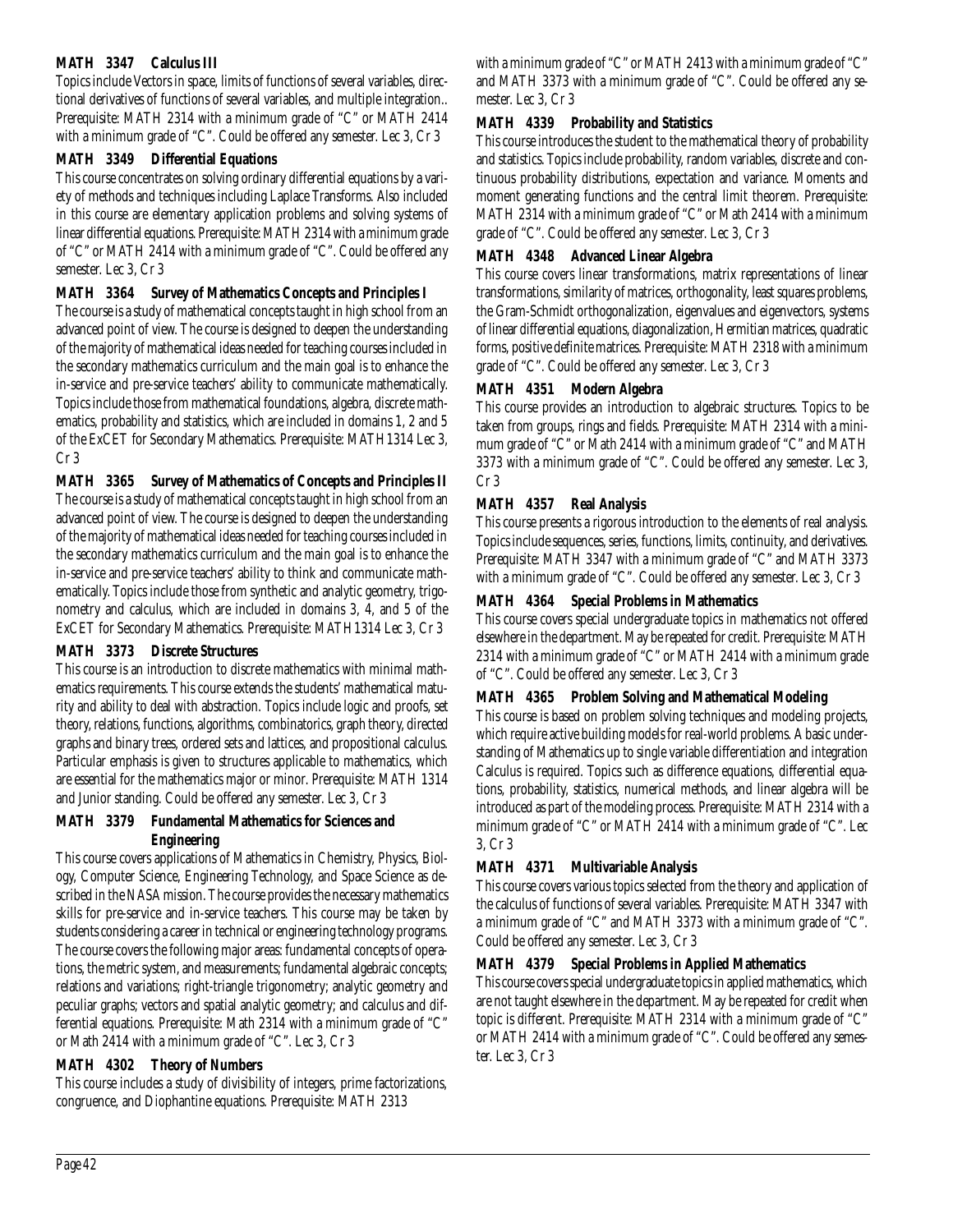# **Mechanical Engineering Technology**

# *(MEET)*

# *\*MEET 1301 Introduction to Computers for Technologists*

Development of computer skills in operating system utilities, word processing, spreadsheets, databases, graphics, communications, networking and programming with applications in engineering technology. Lec 2, Lab 2, Cr 3

# **MEET 3330 Transport Technologies I**

First and second laws of thermodynamics, fluid properties, conduction, convection and radiant heat transfer. Prerequisite: MATH 2314. Lec 3, Cr 3

# **MEET 3331 Transport Technologies II**

Analysis and applications of fluid mechanics and fluid power to mechanical systems, components and control of hydraulic and pneumatic systems. Prerequisite: MEET 3330. Lec 3, Cr 3

# **MEET 3333 Mechanical Subsystem Design**

Selection and computer-aided graphical representation of mechanical subsystems for the transmission of mechanical power and/or generation of mechanical motion. Component selection of gears, cams, belt and chain drives, clutches and transmissions will use data sources of contemporary manufacturers ranging from vendor catalogs to computerized databases. Prerequisite: MEET 3351. Lec 2, Lab 3, Cr 3

# **MEET 3351 Mechanical Engineering Laboratory**

Team-based and individual open-ended projects, investigations and assignments in mechanical fluid and thermal systems. Emphasis on system analysis and improvement. Co-requisite: MEET 3330. Lab 9, Cr 3

# **MEET 4325 Mechanical Power Systems**

Technology of prime movers and their operating characteristics; plants for generating electric power, internal and external combustion engines, motors and turbines. Prerequisite: MEET 3351 and MEET 3331. Lec 2, Lab 3, Cr 3

# **Manufacturing Engineering Technology**

# *(MFET)*

# *\*MFET 2321 Manufacturing Process Planning*

Fundamentals of Manufacturing, design and concepts of systems of Manufacturing, product planning and design including design optimization, process planning and optimization, facility layout and systematic layout planning, aggregate production planning and production scheduling, automation and its role in Manufacturing optimization, and modern Manufacturing planning concepts. Lec 3, Cr 3

# *\*MFET 2420 Manufacturing Process Technologies*

Introduction to Manufacturing processes including metal cutting, measurements and metrology, deformation processes, casting, welding, joining, and composites. Prerequisite: ENGT 2401. Lec 3, Lab 3, Cr 4

# **MFET 3311 International Quality Assurance Systems**

Study of the statistical methods used in international markets for the assurance of product quality. International standards and practices including ISO 9000 will be examined, along with practical fundamentals of control charts, correlation, regression and design of experiments. Prerequisite: ENGT 2303, MFET 2420. Lec 3, Cr 3

# **MFET 3320 Product and Process Design**

Application of the engineering design and problem solving process for products and Manufacturing processes. Concepts of product life cycle, reliability, repairability, engineering specifications, productivity and product cost will be introduced. Prerequisite: MFET 2420, 2140, ENGT 2201. Lec 2, Lab 3, Cr

#### **MFET 3325 Manufacturing Process Planning**

Introduction to basic Industrial Engineering functions including process engineering, work analysis, workplace design, time and motion studies, line balancing, inventory control and material handling systems. Prerequisite: MFET 2420. Lec 3, Cr 3

# **MFET 3331 Computer Aided Manufacturing**

Introduction to the integration of design and manufacturing in computerbased systems. Applications of engineering design theory and methodology, 2D and 3D graphics, dimensions, tolerances and fits. Extensive use of commercial Computer Aided Design/CAM systems. Prerequisite: MFET 2140, MFET 2420, ENGT 2201. Lec 2, Lab 3, Cr 3

# **MFET 3341 Electronic Assembly Technology**

Basics of assembly equipment and processes for printed circuit board assembly including surface mount, insertion machines, screen printing, soldering, cleaning and testing. Prerequisite: MFET 2420. Lec 2, Lab 3, Cr 3

# **MFET 3351 Plastics Manufacturing Technology**

Focuses on the important relationship between Material properties, molding processes, product design and performance of finished products. Prerequisite: MFET 2420. Lec 2, Lab 3, Cr 3

# **MFET 4321 Designed Experimentation**

Application of computer systems to the design and execution of engineering experimentation for product and process design, analysis and problem solving. Covers classical and modern factorial experimentation techniques, response surface analysis, experimental design, execution and data analysis. Prerequisite: MFET 3311. Lec 3, Cr 3

#### **MFET 4360 International Environmental Issues in Manufacturing**

Concepts of pollution prevention, international regulations including ISO 14000 and environmental impact on a global basis as it relates to manufacturing activities. Prerequisite: Senior Standing. Lec 3, Cr 3

# **Manufacturing Engineering Technology** *(MFET)*

# *\*MFET 2321 Manufacturing Process Planning*

Fundamentals of Manufacturing, design and concepts of systems of Manufacturing, product planning and design including design optimization, process planning and optimization, facility layout and systematic layout planning, aggregate production planning and production scheduling, automation and its role in Manufacturing optimization, and modern Manufacturing planning concepts. Lec 3, Cr 3

# *\*MFET 2420 Manufacturing Process Technologies*

Introduction to Manufacturing processes including metal cutting, measurements and metrology, deformation processes, casting, welding, joining, and composites. Prerequisite: ENGT 2401. Lec 3, Lab 3, Cr 4

# **MFET 3311 International Quality Assurance Systems**

Study of the statistical methods used in international markets for the assurance of product quality. International standards and practices including ISO 9000 will be examined, along with practical fundamentals of control charts, correlation, regression and design of experiments. Prerequisite: ENGT 2303, MFET 2420. Lec 3, Cr 3

# **MFET 3320 Product and Process Design**

Application of the engineering design and problem solving process for products and Manufacturing processes. Concepts of product life cycle, reliability, repairability, engineering specifications, productivity and product cost will be introduced. Prerequisite: MFET 2420, 2140, ENGT 2201. Lec 2, Lab 3, Cr 3

3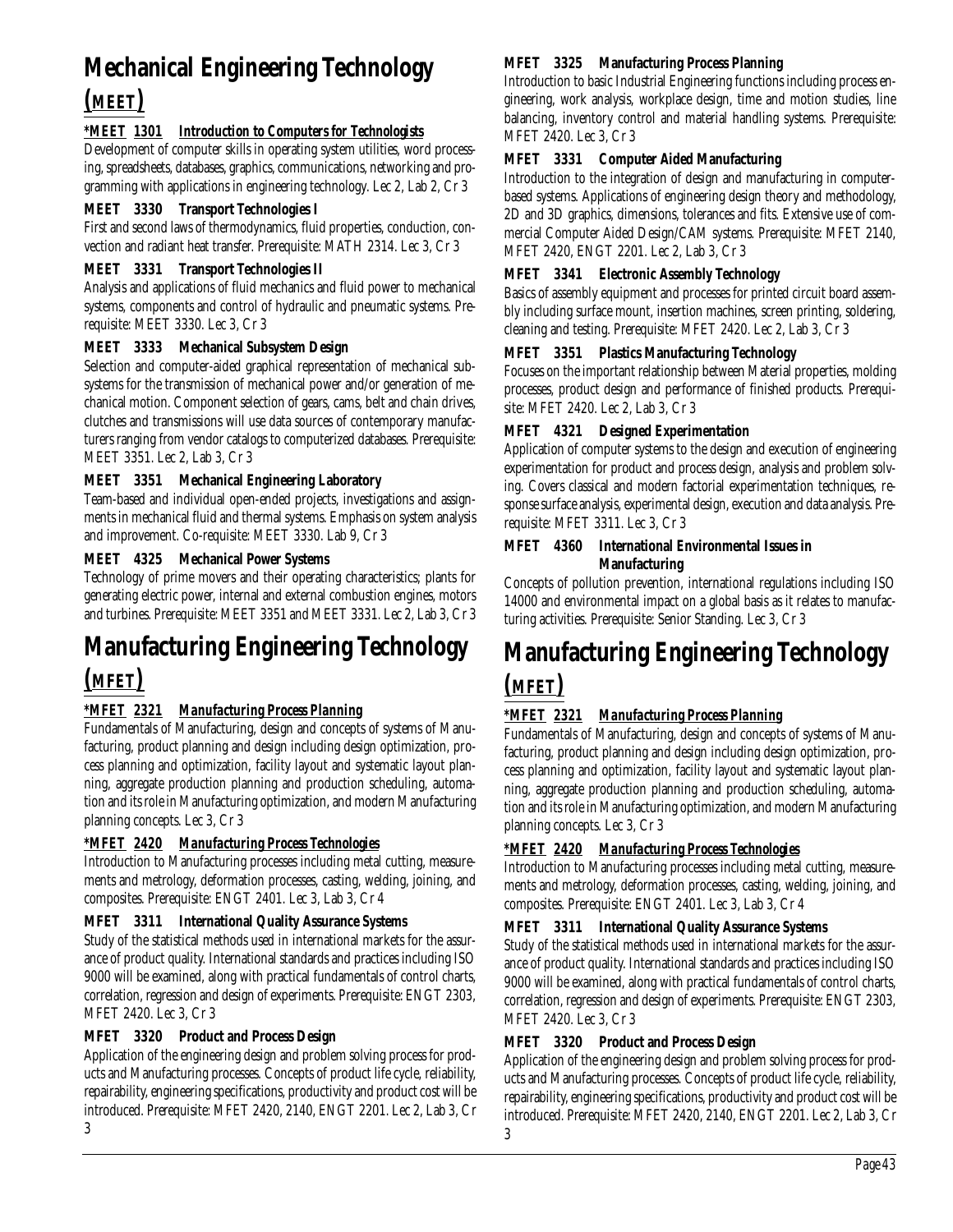# **MFET 3325 Manufacturing Process Planning**

Introduction to basic Industrial Engineering functions including process engineering, work analysis, workplace design, time and motion studies, line balancing, inventory control and material handling systems. Prerequisite: MFET 2420. Lec 3, Cr 3

#### **MFET 3331 Computer Aided Manufacturing**

Introduction to the integration of design and manufacturing in computerbased systems. Applications of engineering design theory and methodology, 2D and 3D graphics, dimensions, tolerances and fits. Extensive use of commercial Computer Aided Design/CAM systems. Prerequisite: MFET 2140, MFET 2420, ENGT 2201. Lec 2, Lab 3, Cr 3

#### **MFET 3341 Electronic Assembly Technology**

Basics of assembly equipment and processes for printed circuit board assembly including surface mount, insertion machines, screen printing, soldering, cleaning and testing. Prerequisite: MFET 2420. Lec 2, Lab 3, Cr 3

#### **MFET 3351 Plastics Manufacturing Technology**

Focuses on the important relationship between Material properties, molding processes, product design and performance of finished products. Prerequisite: MFET 2420. Lec 2, Lab 3, Cr 3

#### **MFET 4321 Designed Experimentation**

Application of computer systems to the design and execution of engineering experimentation for product and process design, analysis and problem solving. Covers classical and modern factorial experimentation techniques, response surface analysis, experimental design, execution and data analysis. Prerequisite: MFET 3311. Lec 3, Cr 3

# **MFET 4360 International Environmental Issues in Manufacturing**

Concepts of pollution prevention, international regulations including ISO 14000 and environmental impact on a global basis as it relates to manufacturing activities. Prerequisite: Senior Standing. Lec 3, Cr 3

# **Medical Laboratory Technology (MLT)**

#### **MLAB 1201 Introduction to Clinical Laboratory**

An introduction to clinical laboratory science, including quality control, laboratory math, safety, basic laboratory equipment, laboratory settings, accreditation and certification. Lec 1, Lab 4, Cr 2

#### **MLAB 1211 Urinalysis and Body Fluids**

An introduction to urinalysis and body fluid analysis, including anatomy and physiology of the kidney, and physical, chemical, and microscopic examination of urine, cerebrospinal fluid, and other body fluids. Lec 1, Lab 4, Cr 2

#### **MLAB 1223 Phlebotomy**

Skill development in the performance of a variety of blood collection methods using proper techniques and universal precautions. Includes vacuum collection devices, syringes, capillary skin puncture, butterfly needles and blood culture, and specimen collection on adults, children, and infants. Emphasis on infection prevention, proper patient identification, labeling of specimens and quality assurance, specimen handling, processing and accessioning. Lec 1, Lab 4, Cr 2

# **MLAB 1335 Immunology / Serology**

An introduction to the theory and application of basic immunology, including the immune response, principles of antigen-antibody reactions, and the principles of serological procedures. Lec 2, Lab 4, Cr 3

#### **MLAB 2534 Clinical Microbiology**

Instruction in the theory, practical application, and pathogenesis of clinical microbiology, including collection, setup, identification, susceptibility testing and reporting procedures. Lec 4 Lab 4, Cr 5

## **MLAB 1331 Parasitology, Mycology**

A study of the taxonomy, morphology, and pathogenesis of human parasites and fungi, including the practical application of laboratory procedures. Lec 2, Lab 4, Cr 3

#### **MLAB 1415 Hematology**

Introduction to the theory and practical application of routine and special hematology procedures, both manual and automated; red blood and white blood cells maturation sequences, normal and abnormal morphology and associated diseases. Lec 3, Lab 4, Cr 4

#### **MLAB 1227 Coagulation**

A course in coagulation theory, procedures, and practical applications. Includes laboratory exercises which rely on commonly performed manual and semiautomated techniques. Lec 1, Lab 2, Cr 2

#### **MLAB 1166 Practicum**

Practical general training and experiences in the workplace. The college and the employer develop and document and individualized plan for the student. The plan relates to the workplace training and experiences to the student's general and technical course of study. Lec 0 Lab 10 Cr 1

#### **MLAB 2501 Clinical Chemistry**

An introduction to the principles and procedures of various tests performed in Clinical Chemistry. Presents the physiological basis for the test, the principle and procedure for the test, and the clinical significance of the test results including quality control and normal values. Also includes basic laboratory technique, chemical laboratory safety, electrolytes, acid-base balance, proteins, carbohydrates, lipids, enzymes, metabolites, endocrine function, and toxicology. Lec 4 Lab 4 Cr 5

#### **MLAB 2437 Immunohematology**

A study of blood antigens and antibodies. Performance of routine blood banking procedures, including blood group and Rh typing, and antibody screens, antibody identification, cross matching, elution and absorption techniques. Lec 3 Lab 4 Cr 4

# **MLAB 1167 Practicum**

Practical general training and experiences in the workplace. The college and the employer develop and document an individualized plan for the student. The plan relates to the workplace training and experiences to the student's general and technical course of study. Lec 0 Lab 10 Cr 1

#### **MLAB 2166 Practicum**

Practical general training and experiences in the workplace. The college and the employer develop and document an individualized plan for the student. The plan relates to the workplace training and experiences to the student's general and technical course of study. Lec 0 Lab 10 Cr 1

#### **MLAB 2167 Practicum**

Practical general training and experiences in the workplace. The college and the employer develop and document an individualized plan for the student. The plan relates to the workplace training and experiences to the student's general and technical course of study. Lec 0 Lab 10 Cr 1

#### **MLAB 1191 Special Topics – Seminar**

This seminar is designed to correlate the patient aspects and laboratory aspects of disease states using the case study route. These case studies will be used to show the interrelationships between the various laboratory disciplines and reinforce didactic information in these areas. Students will analyze case studies from the five major areas including clinical chemistry, hematology, immunohematology, microbiology, and immunology/urinalysis. Lec 1 Lab 0 Cr 1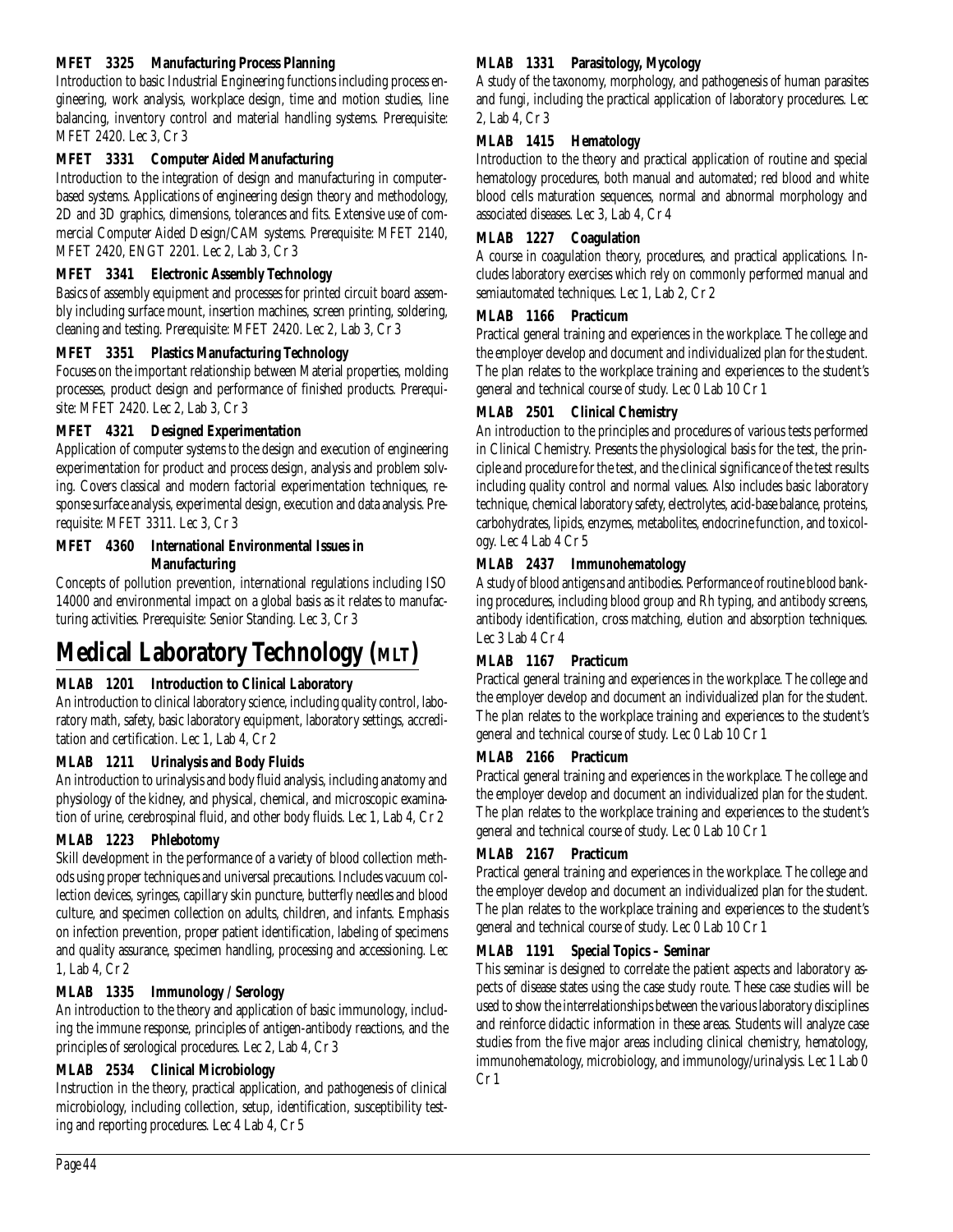# **Manufacturing Engineering Technology (MFET)**

# **MFET 2321 Manufacturing Process Planning**

Fundamentals of Manufacturing, design and concepts of systems of Manufacturing, product planning and design including design optimization, process planning and optimization, facility layout and systematic layout planning, aggregate production planning and production scheduling, automation and its role in Manufacturing optimization, and modern Manufacturing planning concepts. Lec 3, Cr 3

# **MFET 2420 Manufacturing Process Technologies**

Introduction to Manufacturing processes including metal cutting, measurements and metrology, deformation processes, casting, welding, joining, and composites. Prerequisite: ENGT 2401. Lec 3, Lab 3, Cr 4

#### **MFET 3311 International Quality Assurance Systems**

Study of the statistical methods used in international markets for the assurance of product quality. International standards and practices including ISO 9000 will be examined, along with practical fundamentals of control charts, correlation, regression and design of experiments. Prerequisite: ENGT 2303, MFET 2420. Lec 3, Cr 3

#### **MFET 3320 Product and Process Design**

Application of the engineering design and problem solving process for products and Manufacturing processes. Concepts of product life cycle, reliability, repairability, engineering specifications, productivity and product cost will be introduced. Prerequisite: MFET 2420, 2140, ENGT 2201. Lec 2, Lab 3, Cr 3

#### **MFET 3325 Manufacturing Process Planning**

Introduction to basic Industrial Engineering functions including process engineering, work analysis, workplace design, time and motion studies, line balancing, inventory control and material handling systems. Prerequisite: MFET 2420. Lec 3, Cr 3

#### **MFET 3331 Computer Aided Manufacturing**

Introduction to the integration of design and manufacturing in computerbased systems. Applications of engineering design theory and methodology, 2D and 3D graphics, dimensions, tolerances and fits. Extensive use of commercial Computer Aided Design/CAM systems. Prerequisite: MFET 2140, MFET 2420, ENGT 2201. Lec 2, Lab 3, Cr 3

#### **MFET 3341 Electronic Assembly Technology**

Basics of assembly equipment and processes for printed circuit board assembly including surface mount, insertion machines, screen printing, soldering, cleaning and testing. Prerequisite: MFET 2420. Lec 2, Lab 3, Cr 3

#### **MFET 3351 Plastics Manufacturing Technology**

Focuses on the important relationship between Material properties, molding processes, product design and performance of finished products. Prerequisite: MFET 2420. Lec 2, Lab 3, Cr 3

#### **MFET 4321 Designed Experimentation**

Application of computer systems to the design and execution of engineering experimentation for product and process design, analysis and problem solving. Covers classical and modern factorial experimentation techniques, response surface analysis, experimental design, execution and data analysis. Prerequisite: MFET 3311. Lec 3, Cr 3

#### **MFET 4360 International Environmental Issues in Manufacturing**

Concepts of pollution prevention, international regulations including ISO 14000 and environmental impact on a global basis as it relates to manufacturing activities. Prerequisite: Senior Standing. Lec 3, Cr 3

# **Military Science (ROTC)**

See Reserve Officer Training (ROTC)

# **Music (MUAP, MUSI)**

# **Theory**

# **MUSI 1162 Diction I**

A study of phonetic sounds of the German and Italian languages to promote the ability to sing in those languages, utilizing the International Phonetic Alphabet (IPA). Prerequisite: READ 0300 or appropriate assessment. Lab 2, Cr 1

#### **MUSI 1165 Diction II**

A continuation of MUSI 1162 with an emphasis on the Spanish and French languages. Prerequisite: MUSI 1162. Lab 2, Cr 1

#### **MUSI 1263 Improvisation**

Designed to provide background in the art of improvisation and knowledge of basic materials and practices as a foundation for improvising or extemporaneous playing. Course may be repeated for additional credit. Lec 1, Lab 2, Cr 2

#### **MUSI 1301 Music Fundamentals**

An introduction to the elements of music. Includes study of music reading in various clefs, notation, rhythm, time signatures and meters, scales and modes, key signatures, intervals, and chords. Designed for non-music majors, but may also be taken (as a prerequisite to MUSI 1311) by music majors or minors with no previous experience. Lec 3, Cr 3

#### **MUSI 1311 Music Theory I**

Intervals, scales, chord structures, chord progressions, simple cadences, use of inversions, non harmonic tones, seventh chords, simple modulations and harmonization of melodies, part-writing, music reading, keyboard skills aural rhythmic, melodic and harmonic dictation are studied. Prerequisite: READ 0302 or appropriate assessment score. Lec 3, Lab 2, Cr 3

#### **MUSI 1312 Music Theory II**

Continuation of MUSI 1311. Prerequisite: MUSI 1311 with minimum grade of "C" and must be concurrently enrolled in class piano or have passed the piano proficiency exam. Lec 3, Lab 2, Cr 3

#### **MUSI 2311 Music Theory III**

This course is the study of figured bass, alto and tenor clefs, elementary formal concepts, intervals, scales, chord structure, simple cadences, use of inversions, non-harmonic tones, seventh chords, modulations, harmonization of melodies, part writing, sight singing, keyboard and aura skills. Prerequisites: MUSI 1312 with minimum grade of "C" and must have completed two semesters of class piano or have passed the piano proficiency exam. Lec 3, Lab 2, Cr 3

# **MUSI 2312 Music Theory IV**

Continuation of MUSI 2311. Prerequisite: MUSI 2311 with minimum grade of "C". Lec 3, Lab 2, Cr 3

#### **MUSI 3211 Orchestration & Arranging**

A study of the basic techniques of instrumentation, including ranges, transpositions, and characteristics of band, jazz band and orchestral instruments. This course will also study the basic techniques of vocal arranging. Prerequisite: MUSI 2312 Lec 2, Cr 2

# **MUSI 3311 Jazz Arranging**

This course investigates the various techniques used in composing and arranging for the small and large jazz ensembles. Course topics include: instrumental ranges, transpositions, basic chord voicings and reharmonization. Several written arrangements for the various ensembles common to the genre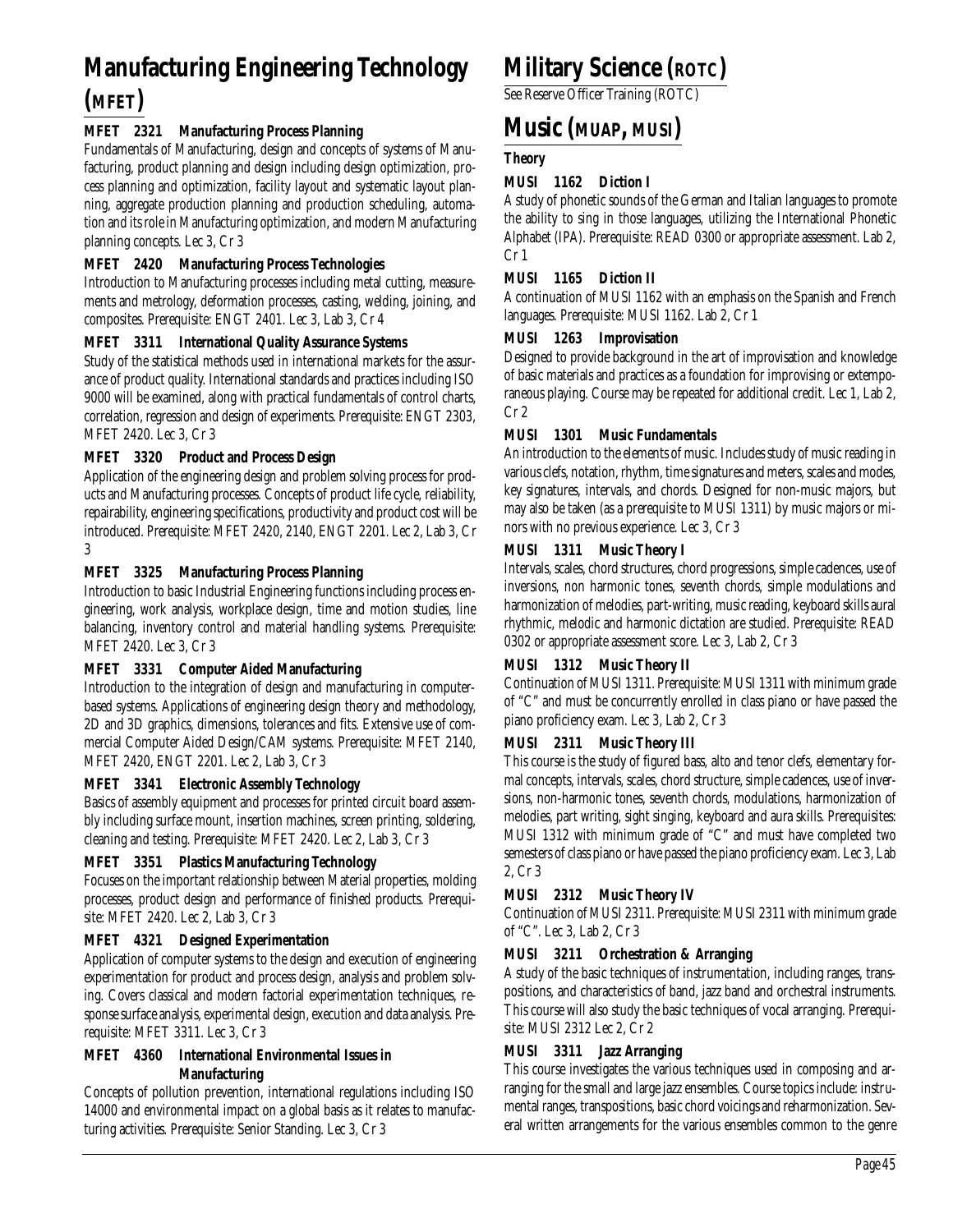#### **MUSI 3312 Counterpoint and Analysis**

A survey of polyphony of the eighteenth through the twentieth centuries with emphasis on creative projects. Prerequisite: MUSI 2312 Lec 3, Cr 3

#### **MUSI 3289 Introduction to Conducting**

An introduction to the basic techniques of conducting. This course is intended for both instrumental and choral music majors. Prerequisite: MUSI 1312 Lec 2, Cr 2

#### **MUSI 3363 Intermediate Jazz Improvisation**

This course is a continuation of MUSI 1263 Improvisation. Application of the Locriam, Lydian and Phrygian modes, to jazz improvisation will be studied. Additionally the whole-tone, diminished and altered dominant scale application will be studied. Prerequisite: MUSI 1263. Lec 3, Cr 3

#### **MUSI 4289 Advanced Conducting**

The study and application of advanced conducting techniques with emphasis on the development of analytical and interpretive skills in both instrumental and choral conducting. Prerequisite: MUSI 3289. Lec 2, Cr 2

#### **Literature**

#### **MUSI 1306 Music Appreciation**

A non technical survey course designed for the intelligent appreciation of traditional musical styles represented throughout history. Recordings, videos, and live performances help illustrate the influence of music within the various fine arts. (Does not fill any requirement for a music major.) Lec 3, Cr 3

#### **MUSI 1308 Music Literature**

An introduction to important musical trends, styles, and literature of Western Civilization from the Middle ages to the present. Prerequisite: MUSI 1312 or concurrent enrollment in MUSI 1312. Lec 3, Lab 1, Cr 3

#### **MUSI 2310 Special Topic – Jazz History and Interpreting**

A variety of special topics in music. Topics will be of a survey nature and may include: Jazz, Rock, Folk, Contemporary Music, Latin American Music and Texas Border Music. Course may be repeated for credit. Topics will vary. Open to all college students. (Does not fill any requirement for a music major.) Lec 3, Cr 3

# **MUSI 3205 Teaching Fine Arts in the Elementary School**

Students will have the opportunity learn the basic principles, elements, history, techniques and teaching methodologies of the fine arts and apply the knowledge to appropriate strategies for classroom instruction. Prerequisite: MUSI 1306. Lec 2, Lab 1, Cr 2

# **MUSI 3308 Music History I**

A comprehensive study of musical styles, forms and textures of music from antiquity to the Baroque era. Prerequisite: MUSI 1308 Music Literature, with a minimum grade of "C" and MUI 2312 Music Theory IV with a minimum grade of "C". Lec 3, Lab 1, Cr 3

# **MUSI 3309 Music History II**

A comprehensive study of musical styles, genres, composers and literature from the Pre-Classical era to the present. Prerequisite: MUSI 1308 Music Literature, with a minimum grade of "C" and MUSI 2312 Music Theory IV with a minimum grade of "C". Lec 3, Lab 1, Cr 3

#### **Class Instruction**

# **MUSI 1114 Keyboard Skills I**

This course is designed to teach student keyboardists the requisite skills to interpret and perform works in the jazz idiom. Prerequisite: Advanced keyboard skills. Lab 3, Cr 1

# **MUSI 1115 Keyboard Skills II**

A continuation of Keyboard Skills I. Prerequisite: MUSI 1114. Lab 3, Cr1

# **MUSI 1166 Woodwind Class I**

Introduction to the mechanics and care of the flute, clarinet, and saxophone; embouchure, breath control, tonguing and intonation problems, literature, maintenance, and minor repair are emphasized. Lab 3, Cr 1

#### **MUSI 1168 Brass Class I**

A study of the techniques of playing the trumpet and French horn. Topics covered include the embouchure, articulation, breath control, tone production, equipment, brass instrument history, transportation, maintenance and repair. Lab 3, Cr 1

#### **MUSI 1181 Piano Class**

Development of piano technique and musical style in a class situation. This course is intended and usually limited to music majors and minors. Others amy be admitted to this course as room permits. This course may be repeated up to four times for credit. In each subsequent taking of this course the level of difficulty increases. Music majors must be enrolled in this course until they pass the piano proficiency exam. Students must pass proficiency before student teaching. Lab 3, Cr 1

#### **MUSI 1183 Voice Class I**

Introduction to instruction in the fundamentals of singing, with emphasis on breathing and tone production. Lab 3, Cr 1

# **MUSI 1184 Voice Class II**

Emphasis on voice projection, clarity of tone and song interpretation. Continuation of MUSI 1183. Prerequisite: MUSI 1183. Lab 3, Cr 1

#### **MUSI 1188 Percussion Class I**

Special attention is given to hand position, sticking techniques and tuning of snare, bass and trap drums and timpani. Cymbals and other utility percussion instruments, their uses and effects, will also be studied. Lab 3, Cr 1

#### **MUSI 1189 Strings Class I**

Introduction to the fundamentals of the violin, viola, cello and bass, with emphasis on basic technique and bowing. Lab 3, Cr 1

# **MUSI 1192 Guitar Class I**

Development of guitar technique and musical style in a class situation. Lab 3, Cr 1

# **MUSI 1193 Guitar Class II**

Continuation of MUSI 1192. Prerequisite: MUSI 1192. Lab 3, Cr 1

# **MUSI 2166 Woodwind Class II**

Introduction to the mechanics and care of double reed instruments (oboe and bassoon); embouchure, breath control, tonguing, literature, maintenance, and minor repair and intonation problems are emphasized. Continuation of MUSI 1166. Prerequisite: MUSI 1166 Lab 3, Cr 1

# **MUSI 2168 Brass Class II**

Introduction to the mechanics and care of the trombone, euphonium and tuba; embouchure, articulation, breath control, tone production of equipment, bass instrument history, transposition, maintenance and repair. Continuation of MUSI 1168 Prerequisite: MUSI 1168. Lab 3, Cr 1

#### **MUSI 2188 Percussion Class II**

Continuation of MUSI 1188. Prerequisite: MUSI 1188. Lab 3, Cr 1

# **MUSI 2189 Strings Class II**

Advanced instruction with emphasis on third positions and vibrato. Continuation of MUSI 1189. Prerequisite: MUSI 1189. Lab 3, Cr 1

#### **MUSI 3304 Elementary Music Techniques – General**

This general music course provides an introduction to the following elementary music methods and approaches: Kodaly, Orff, Dalcroze, Music Memory, and CM (Comprehensive Musicianship). It also surveys the National Standards in Music Education and the National Assessment of Music Education in the schools. Prerequisite: MUSI 1312,1308. Lec 3, Cr 3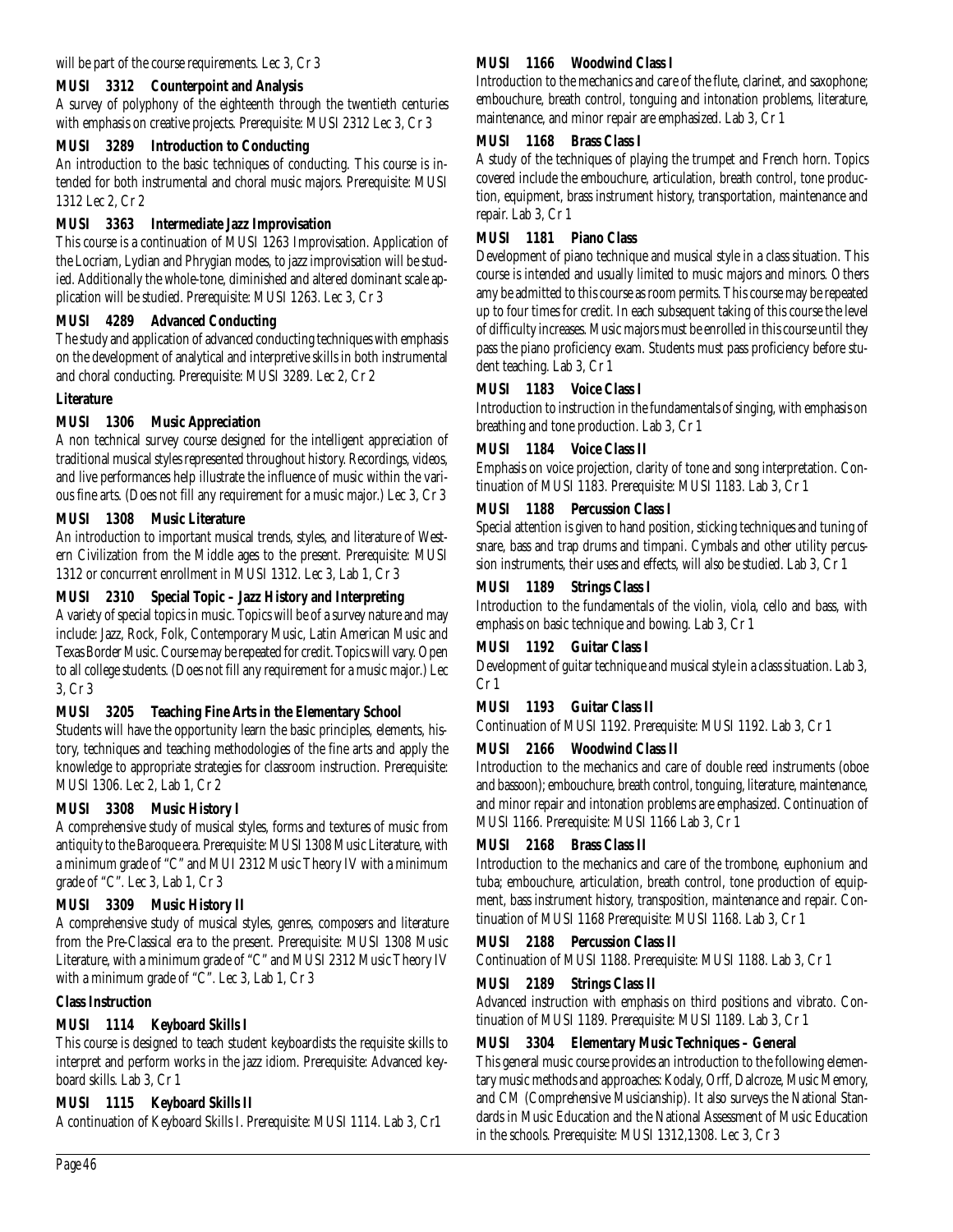#### **MUSI 3306 Secondary Choral Techniques**

This course provides an introduction to: basic choral literature for intermediate and secondary choirs; small ensemble literature; solo vocal repertoire; jazz/ show choir/choreography; concert programming; counting systems; sight-reading methods and texts. It also surveys the rules, regulations, and competition of the University Interscholastic League and the T.B.A. Texas Bandmasters Association. Prerequisite: MUSI 1308, 1312, 3289. Lec 3, Cr 3

#### **MUSI 3307 Secondary Instrumental Techniques**

This course provides an introduction to the following: basic literature for beginning, intermediate, and secondary bands; small ensemble literature; solo instrumental repertoire; concert programming; counting systems; sight-reading methods and texts; jazz band literature and improvisation materials. It also surveys the rules, regulations, and competition of the University Interscholastic League and the T.B.A. Texas Bandmasters Association. Prerequisite MUSI 1308, 1312, 3289. Lec 3, Cr 3

#### **MUSI 4211 Computer Applications in Music**

An introduction to computer programs important to the musician and music educator. Topics covered include MIDI applications, sequencing, music notation, word processors, spreadsheet, classroom management programs, marching drill programs and the Internet. Prerequisite: MUSI 2312. Lec 3, Cr 2

#### **MUSI 4301 Senior Experience in Music**

This course provides a capstone experience for the music major. It is designed to make connections of the various elements of the music degree. This course also serves as a review for the ExCET exam. Prerequisite: Advanced standing in music. It is intended to be one of the very last classes that music major would study. Lec 3, Cr 3

#### **Ensembles**

#### **MUSI 1131/3131Estudiantina**

A traditional folkloric instrumental and vocal group. Students will study and perform folk music of Mexico and Spain. Membership is determined by permission of director through audition. Course may be repeated for additional credit. Lab 3, Cr 1

#### **MUSI 1132/3132 Accompanying and Chamber Music**

This course is designed to afford the keyboardist the opportunity of learning the requisite skills needed to become a competent accompanist. Membership is determined by permission of director through audition. Course may be repeated for additional credit. Prerequisite: Advanced Keyboard Skills. Lab 3, Cr 1

#### **MUSI 1137/3137 Guitar Ensemble**

This course is designed to afford the guitar major experience in ensemble playing. A study of performance practice and literature of the guitar ensemble will be emphasized. Membership is determined by permission of director through audition. Course may be repeated for additional credit. Prerequisite: Advanced guitar skills. Lab 3, Cr 1

#### **MUSI 1239/3239 Stage Band/Jazz Ensemble**

Rehearsal and performance of popular, dance, and jazz music on and off campus. Membership is determined by permission of director through audition. Course may be repeated for additional credit. Lab 4, Cr 2

#### **MUSI 1241/ 3241 Campus Choir**

The chorus performs a wide variety of music representing the literature of the great eras of music history. Membership is determined by permission of director through audition. Course may be repeated for additional credit. Lab 4, Cr 2

#### **MUSI 1154/3154 Vocal Ensemble**

The Vocal Ensemble is a chamber ensemble comprised of students with established choral experience. The student will gain experience and knowledge of ensemble literature, exposure to correct concepts of ensemble sonority, and historical interpretation of various periods of music. Membership is determined by permission of directory through audition. Course may be repeated for additional credit. Concurrent enrollment in MUSI 1241 required. Lab 3, Cr 1

#### **MUSI 1159/3159 Opera Workshop**

A study and performance of music selected from the opera repertoire and works of the music theater. Membership is determined by permission of director through audition. Course may be repeated for additional credit. Lec 2, Lab 2, Cr1

# **MUSI 2127/3127 Concert Band**

The concert band studies and performs a wide variety of music representing the literature and sonority of sounds of the great eras of music history up to the contemporary sounds of today's composers. Membership is determined by permission of director through audition. Course may be repeated for additional credit. Lab 3, Cr 1

#### **MUSI 2135/3135 Vocal Jazz Choir**

The choir is performance oriented, concentrating on compositions for small vocal ensembles. Literature performed may include compositions of contemporary and popular music. Membership is determined by permission of director through audition. Course may be repeated for additional credit. Lab 3, Cr 1

#### **MUSI 3136 Upper Level Jazz Ensemble**

#### **MUSI 2139/3139 Instrumental Chamber Ensembles**

Smaller instrumental ensembles

– wind, string, percussion, piano or laboratory (Jazz, Rock, Fusion, Contemporary) Membership is determined by permission of director through audition. Course may be repeated for additional credit. Lab 3, Cr 1

#### **MUSI 3170 Performance Recital**

Public performance of specific applied literature assigned by the students' major applied instructor. This course is intended for the music major NOT seeking teacher certification. Lab 1, Cr 1

#### **Lower-Division Applied Lessons for Music Educators**

The following courses are lower division applied music courses for music majors seeking teacher certification. The student must pass an entrance audition to gain admission into the first semester of applied music, perform on a student recital, appear before the faculty jury, be concurrently enrolled in an ensemble and attend a set number of live performances approved by the Music Faculty. See the Chair of the Fine Arts Department for details. Students normally progress to the next higher level each semester. Occasionally it may require more than one semester of study to accomplish this progress. The progress of each student from one semester to another is dependent on the faculty jury held at the conclusion of each semester. Lab 1, Pract 10, Cr 2

| <b>Applied Music I</b>   | <b>MUAP</b> | 1287 |
|--------------------------|-------------|------|
| <b>Applied Music II</b>  | <b>MUAP</b> | 1288 |
| <b>Applied Music III</b> | <b>MUAP</b> | 2287 |
| <b>Applied Music IV</b>  | MUAP        | 2288 |

#### **Upper-Division Applied Lessons for Music Educators**

The following courses are upper division applied music courses for music majors seeking teacher certification. The student must have completed four semesters of lower division applied music on the same instrument, presented a sophomore recital, perform on a student recital, appear before the faculty jury, be concurrently enrolled in an ensemble and attend a set number of live performances approved by the Music Faculty. See the Chair of the Fine Arts Department for details. Occasionally it may require more than one semester of study to accomplish this progress. The progress of each student from one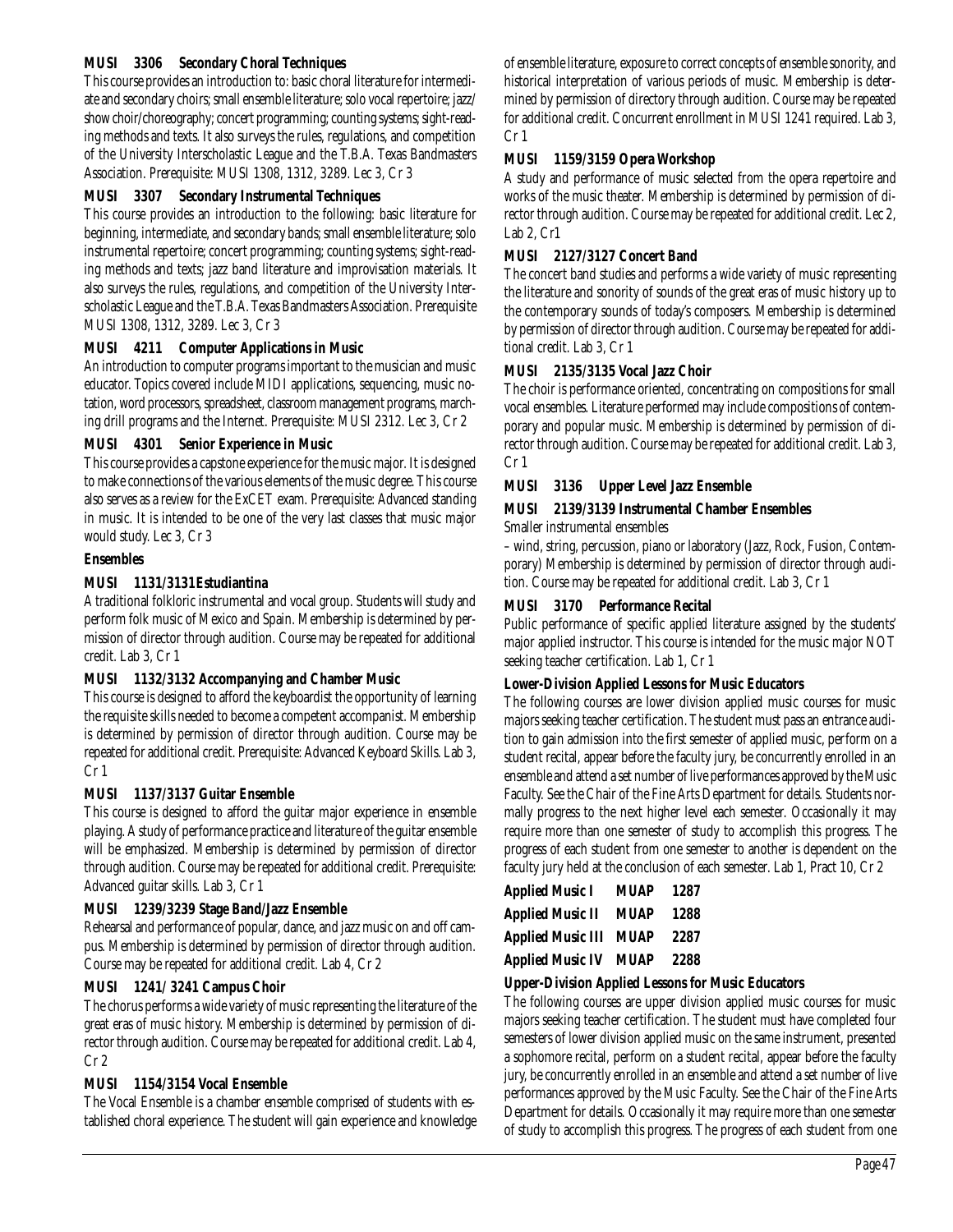semester to another is dependent on the faculty jury held at the conclusion of each semester. Students must complete their junior or senior recital before student teaching. Fee \$70.00 Lab 1, Pract 10, Cr 2

| <b>MUAP 3201</b> | <b>Applied Music V</b>    |
|------------------|---------------------------|
| <b>MUAP 3202</b> | <b>Applied Music VI</b>   |
| <b>MUAP 4201</b> | <b>Applied Music VII</b>  |
| <b>MUAP 4202</b> | <b>Applied Music VIII</b> |

#### **Lower-Division Applied Lessons for Non-Music Educators**

The following courses are lower division applied music courses for music majors NOT seeking teacher certification. The student must pass an entrance audition to gain admission into the first semester of applied music, perform on a student recital, appear before the faculty jury, be concurrently enrolled in an ensemble and attend a set number of live performances approved by the Music Faculty. See the Chair of the Fine Arts Department for details. Occasionally it may require more than one semester of study to accomplish this progress. The progress of each student from one semester to another is dependent on the faculty jury held at the conclusion of each semester. Lab 2, Pract 20, Cr 3

| <b>Applied Music I</b>   | <b>MUAP</b> | 1387 |
|--------------------------|-------------|------|
| <b>Applied Music II</b>  | <b>MUAP</b> | 1388 |
| <b>Applied Music III</b> | <b>MUAP</b> | 2387 |
| <b>Applied Music IV</b>  | <b>MUAP</b> | 2388 |

#### **Upper-Division Applied Lessons for Non-Music Educators**

The following courses are upper division applied music courses for music majors NOT seeking teacher certification. The student must have completed four semesters of lower division applied music on the same instrument, presented a sophomore recital, perform on a student recital, appear before the faculty jury, be concurrently enrolled in an ensemble and attend a set number of live performances approved by the Music Faculty. See the Chair of the Fine Arts Department for details. Occasionally it may require more than one semester of study to accomplish this progress. The progress of each student from one semester to another is dependent on the faculty jury held at the conclusion of each semester. Lab 2, Pract 20, Cr 4

| <b>MUAP 3401</b> | <b>Applied Music V</b>    |
|------------------|---------------------------|
| <b>MUAP 3402</b> | <b>Applied Music VI</b>   |
| <b>MUAP 4401</b> | <b>Applied Music VII</b>  |
| <b>MUAP 4402</b> | <b>Applied Music VIII</b> |

# **Nursing – Associate Degree Nursing (RNSG)**

# **RNSG 1108 Dosage Calculation for Nursing**

Dosage Calculations include reading, interpreting and solving calculation problems encountered in the preparation of medications; and conversion of measurements within the apothecary, avoirdupois, and metric system. Prerequisites: Admission to the Associate Degree Program. Lab 3, Cr 1

# **RNSG 1301 Pharmacology**

Introduction to the science of pharmacology with emphasis on the actions, interactions, adverse effects, and nursing implications of each drug classification. Topics include the roles and responsibilities of the nurse in safe administration of medications within a legal/ethical framework. Prerequisites: Completion of Level 1 courses; Co-requisites: RNSG 1231, 1247, 1210, and 2260. Cr 3, Lec 3, Lab 0

# **RNSG 1205 Nursing Skills**

Study of the concepts and principles essential for demonstrating competence in the performance of nursing procedures. .Topics include knowledge, judgment, skills and professional values within a legal/ethical framework. Prerequisite: Admission to the Associate Degree Nursing Program, BIOL 2301, BIOL 2101, BIOL 2302, BIOL 2102, MATH1314 or 1332, PSYC 2301. Lec 1, Lab 4, Cr 2

#### **RNSG 1210 Introduction to Community -Based Nursing**

Overview of the delivery of nursing care In a variety of community -based settings; application of systematic problem-solving processes and critical thinking skills, focusing on the examination of concepts and theories relevant to community-based nursing; and development of judgement, skill, and professional values within a legal/ethical framework. Prerequisite: Admission to the LVN-RN transition program or completion of Level 1 courses. Cr 2, Lec 2, Lab 0

#### **RNSG 1215 Health Assessment**

Development of skills and techniques required for a comprehensive health assessment within a legal/ethical framework. Prerequisite: Admission to the Associate Degree Nursing Program, BIOL 2301, BIOL 2101, BIOL 2302, BIOL 2102, MATH1314 or 1332, PSYC 2301 or departmental approval. Lec 1, Lab 3, Cr 2

#### **RNSG 1231 Principles of Clinical Decision -Making**

Examination of selected principles related to the continued development of the professional nurse as a provider of care, coordinator of care, and member of a profession. Emphasis on clinical decision-making for clients

In medical-surgical settings experiencing health problems Involving fluid and electrolytes; peri-operative care; pain; respiratory disorders; peripheral vascular disorders; Immunologic disorders; and Infectious disorders. Discussion of knowledge, judgement, skills and professional values within a legal/ethical framework. Prerequisite: Completion of Level 1 courses; Corequisites: RNSG 1210, 1301, and 2260. Cr 2, Lec 2, Lab 0

# **RNSG 1247 Concepts of Clinical Decision-Making**

Integration of previous knowledge and skills Into the continued development of the professional nurse as a provider of care, coordinator, and member of a profession. Emphasis on clinical decision-making for clients In medical-surgical settings experiencing health problems Involving gastrointestinal disorders; endocrine and metabolic disorders; reproduction and sexual disorders; musculoskeletal disorders; eye-ear-nose-throat disorders; and Integumentary disorders. Discussion of knowledge, judgement, skills, and professional values within a legal/ethical framework. Prerequisite: RNSG 1231; Corequisites: RNSG 1210, 1301 and 2260. Cr 2, Lec 2, Lab 0

# **RNSG 1251 Care of the Childbearing Family**

Study of concepts related to the provision of nursing care for childbearing families. Topics may include selected complications. Topics include knowledge, judgment, skills, and professional values within a legal/ethical framework. Prerequisites:, RNSG 2301, 1205, 1215, 1423, 1260, 2260. RNSG 1201, 2404, 2260, 2213, 2163, BIOL 2321/2121 PSYC 2314; Corequisite: RNSG 2201, 2162, SPCH 1318, ENGL 1301 Lec 2, Cr 2

#### **RNSG 1260 Clinical: Nursing RN: Foundations of Nursing Practice**

A method of instruction providing detailed education, training and workbased experience and direct patient/client care, generally at a clinical site. Specific detailed learning objectives are developed for each course by the faculty. On-site clinical instruction, supervision, evaluation, and placement is the responsibility of the college faculty. Clinical experiences are unpaid external learning experiences. Course may be repeated if topics are learning outcomes vary. Prerequisite: Admission to the Associate Degree Nursing Pro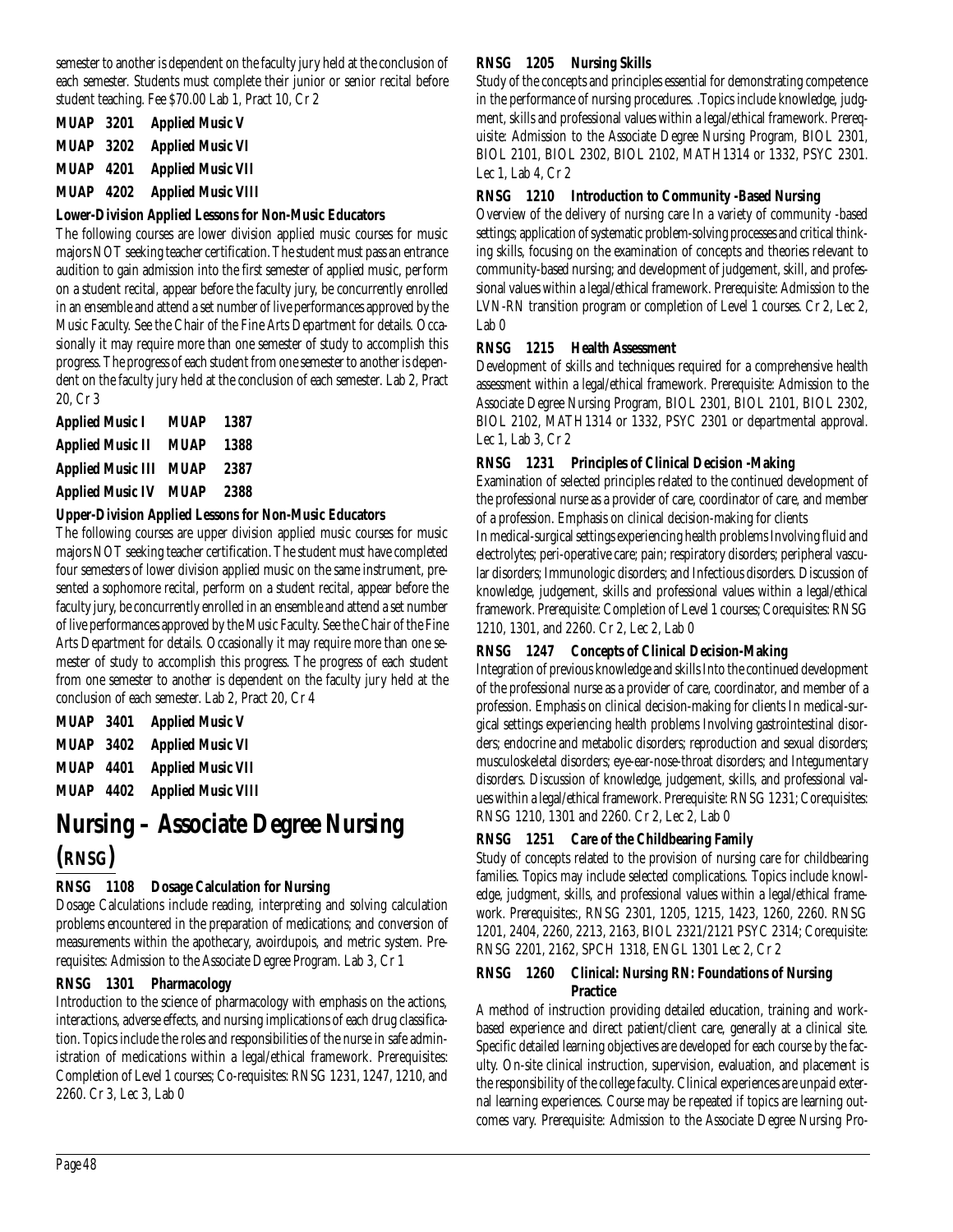gram BIOL 2301, BIOL 2101, BIOL 2302, BIOL 2102, MATH 1314 or 1332, PSYC 2301. Co-requisite: Concurrent enrollment in RNSG 1423 is required RNSG 1108, RNSG 1205, RNSG 1215. Cl 12, Cr 2

#### **RNSG 1413 Foundations for Nursing Practice**

Introduction to the role of the professional nurse as a provider of care, coordinator of care, and member of a profession. Topics Include knowledge, judgement, skills, and professional values within a legal/ethical framework. Prerequisite: Admission to the nursing program. Cr 4 , Lec 3, Lab 3

# **RNSG 2461 Clinical: Nursing RN: Transition to Nursing Practice**

A method of instruction providing detailed education, training and workbased experience and direct patient/client care, generally at a clinical site. Specific detailed learning objectives are developed for each course by the faculty. On site clinical instruction, supervision, evaluation, and placement is the responsibility of the college faculty. Clinical experiences are unpaid external learning experiences. Course may be repeated if topics are learning outcomes vary. Prerequisites: Admission to the Associate Degree Nursing Program, BIOL 2301/2101, BIOL 2302/2102, BIOL 2321/2121, MATH 1313, PSYC. 2301, 2314 ENGL 1301, PSYC 2314. Cl 12, Cr 4

#### **RNSG 1423 Introduction to Professional Nursing**

Introduction to the profession of nursing including the roles of the registered nurse with emphasis on the application of a systemic, problem-solving process to provide care to diverse clients across the life span; and including applicable competencies in knowledge, judgment, skills and professional values within a legal/ethical framework. Prerequisites: Admission to the Associate Degree Nursing Program, BIOL 2301/2101, 2302/2102, MATH 1314 or 1332, PSYC 2301, or departmental approval. Lec 3, Lab 2, Cr 4

#### **RNSG 2121 Management of Client Care**

Exploration of leadership and management principles applicable to the role of the nurse as provider of care, coordinator of care, and member of the profession. Includes application of knowledge, judgment, skills, and professional values within a legal/ethical framework. Prerequisite: RNSG 2201, RNSG 2162, RNSG 2213, RNSG 2163, SPCH 1318, ENGL 1301. Co-requisite: Concurrent enrollment in RNSG 2414, RNSG 2360, RNSG 2166 is required, Humanities Elective. Lec 1, Cr 1

#### **RNSG 2161 Clinical: Nursing RN: Care of Childbearing Family**

A method of instruction providing detailed education, training and workbased experience and direct patient/client care, generally at a clinical site. Specific detailed learning objectives are developed for each course by the faculty. On site clinical instruction, supervision, evaluation, and placement is the responsibility of the college faculty. Clinical experiences are unpaid external learning experiences. Course may be repeated if topics are learning outcomes vary. Prerequisites: RNSG 1108, 1205, 1215, 1423, 1260 2404, 2260, 2213, 2163. Co-requisite: RNSG 2162, 1251, 2161, SPCH 1318, ENGL 1301 Cl. 6, Cr 1

**RNSG 2162 Clinical: Nursing RN: Care of Children and Families** A method of instruction providing detailed education, training and workbased experience and direct patient/client care, generally at a clinical site. Specific detailed learning objectives are developed for each course by the faculty. On site clinical instruction, supervision, evaluation, and placement is the responsibility of the college faculty. Clinical experiences are unpaid external learning experiences. Course may be repeated if topics are learning outcomes vary. Prerequisite: RNSG 1108, 1205, 1423, 1260, 1201, 2213, 2163, 2301, 2404, 2260, 1215, BIOL 2321/2121. Corequisite: RNSG 1251, 2161, ENGL 1301, SPCH 1318 PSYC 2314. Cl 6, Cr 1

# **RNSG 2163 Clinical: Nursing RN: Mental Health Nursing**

A method of instruction providing detailed education, training and workbased experience and direct patient/client care, generally at a clinical site. Specific detailed learning objectives are developed for each course by the faculty. On site clinical instruction, supervision, evaluation, and placement is the responsibility of the college faculty. Clinical experiences are unpaid external learning experiences. Course may be repeated if topics are learning outcomes vary. Prerequisites: RNSG 2301, 2414, 2260, 1251, 2161, BIOL 2320, 2121, PSYC 2314. Cl. 6, Cr 1

#### **RNSG 2166 Practicum**

Practical general training and experiences in the workplace. The college with the employer develops and documents an individualized plan for the student. The plan relates the workplace training and experiences to the student's general and technical course of study. The guided external experiences may be paid or unpaid. This course may be repeated if topics and learning outcomes vary. Prerequisites: RNSG 2201, 2162, 1251, 2161, 2213, 2163, 2414, 2760, SPCH 1318, ENGL 1301. Cl 8, Cr 1

#### **RNSG 2201 Care of Children and Families**

Study of concepts related to the provision of nursing care for children and families emphasizing judgment, and professional values in a legal/ethical framework.. Prerequisites: RNSG 2301, RNSG 2404, RNSG 2260, RNSG 2213 RNSG 2163, PSYC 2314, BIOL 2320, BIOL 2121,. Co-requisite: Concurrent enrollment in clinical RNSG 2162, RNSG 1251, RNSG 2161, is required, ENGL 1301, SPCH 1318. Lec 2, Cr 2

# **RNSG 2213 Mental Health Nursing**

Principles and concepts of mental health, psychopathology, and treatment modalities related to the nursing care of clients and their families. Prerequisites: RNSG 1108,1205,1215,1423,1260,1201,2301,2404,2260 RNSG 2404, RNSG 2260, PSYC 2314. Co-requisites: Concurrent enrollment in clinical RNSG 2163 is required and BIOL 2320, BIOL 2121. Lec 2, Cr 2

#### **RNSG 2260 Clinical: Nursing RN: Principles and Concepts of Decision -Making**

A method of instruction providing detailed education, training and workbased experience and direct patient/client care, generally at a clinical site. Specific detailed learning objectives are developed for each course by the faculty. On site clinical instruction, supervision, evaluation, and placement is the responsibility of the college faculty. Clinical experiences are unpaid external learning experiences. Course may be repeated if topics are learning outcomes vary. Prerequisites: RNSG 1108, 1205, 1215, 1423, 1260. Co-requisite: Concurrent in RNSG 2404 is required, RNSG 2301, PSYC 2314. Cl. 12, Cr 2

#### **RNSG 2301 Community-Based Nursing**

Study of the delivery of nursing care across the lifespan in a variety of structured community-based settings. Emphasis on the delivery of safe, comprehensive nursing care to diverse clients/families with a multidisciplinary team approach,. Topics include knowledge, judgment, skills, and professional values within a legal/ethical framework Prerequisites: RNSG 1108, 1205, 1215, 1423, 1260,. Co-requisites: Concurrent enrollment in RNSG 2404, RNSG 2260 is required, PSYC 2314. Lec 3, Cr 3

#### **RNSG 2307 Transition to Nursing Practice**

Introduction to selected concepts related to the role of the professional nurse as provider of care, coordinator of care, and member of the profession. Reviews trends and issues impacting nursing and health care today and in the future. Topics include knowledge, judgment, skills, and professional values within a legal/ethical framework. Prerequisites: Admission to the Associate Degree Nursing Program, BIOL 2301/2101, BIOL 2302/2102, BIOL 2321/ 2121 or MATH 1314,1332, ENGL 1301, PSYC 2301/2314 Co-requisite: Concurrent enrollment in clinical RNSG 2461, and RNSG 2301 is required. Lec 2, Lab 4, Cr 3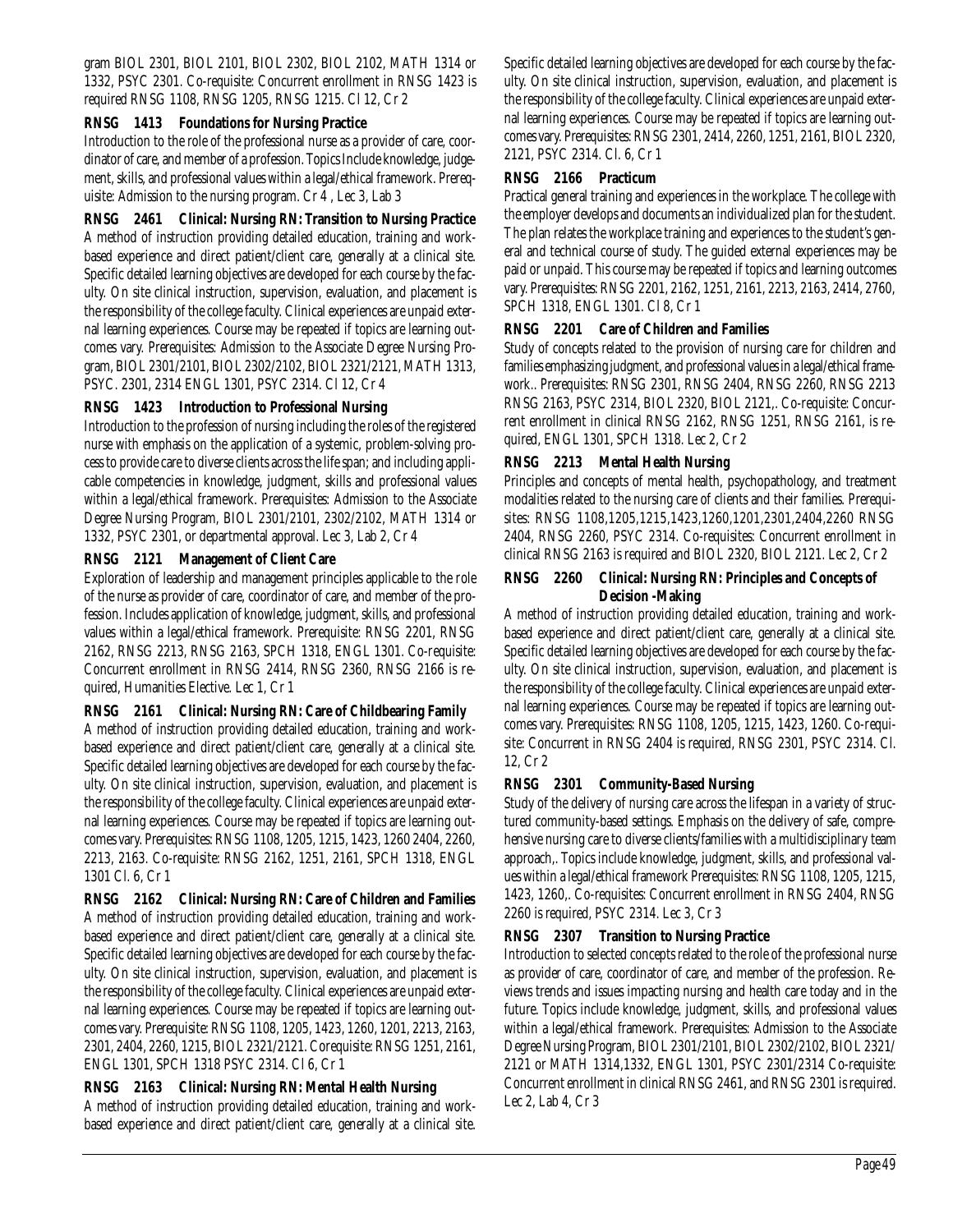#### **RNSG 2360 Clinical: Nursing RN: Care of the Client with Complex Health Care Needs**

A method of instruction providing detailed education, training and workbased experience and direct patient/client care, generally at a clinical site. Specific detailed learning objectives are developed for each course by the faculty. On site clinical instruction, supervision, evaluation, and placement is the responsibility of the college faculty. Clinical experiences are unpaid external learning experiences. Course may be repeated if topics are learning outcomes vary. Prerequisites: RNSG 2201, 2162, 2213, 2163, 1251, 2161 SPCH 1318, ENGL 1301. Cl 14, Cr 3 Co-requisites: RNSG 2414, 2121

**RNSG 2404 Care of the Client with Common Health Care Needs** Application of a systematic problem-solving process and critical thinking skills to provide nursing care to diverse clients/families across the life span with common health care needs. Opportunities for collaboration with members of the multidisciplinary health care team. Content includes applicable competencies in knowledge, judgment, skills and professional values within a legal/ ethical framework. Prerequisite: RNSG 1108, 1205, 1215, 1423, 1260. Corequisite: Concurrent enrollment in RNSG 1201, 2260, and RNSG 2301 required, PSYC 2314. Lec 4, Cr 4

**RNSG 2414 Care of the Client with Complex Health Care Needs** Application of a systematic problem-solving process and critical thinking skills to provide nursing care to diverse clients /families across the life span with complex health care needs in health maintenance and health restoration. Opportunities to collaborate with members of the multidisciplinary health care team. Topics include the role of the nurse as client advocate and coordinator of care and applicable competencies in knowledge, judgment, skills, and professional values within a legal/ethical framework. Prerequisite: RNSG 1251, 2161, 2201, 2162, 2213, 2163, SPCH 1318, ENGL 1301. Lec 4, Lab 1, Cr 4 Co-requisite: RNSG 2160, 2121

# **Nursing – Bachelor of Science in Nursing (NURS)**

# **NURS 3303 Nursing of the Family in Psychosocial Crisis**

This course is a broad spectrum of psychological phenomena. The content of this course includes psychosocial assessment and intervention strategies. Emphasis is placed on the integration of the teaching process, pharmacology, and nurse-and-client therapeutic relationship within the nursing process framework. Topics included in this course are affective disorder, stress, adaptation, personality disorder, psychoses and anxiety. Prerequisite: Acceptance into program. \*CBE, Cr 3

# **NURS 3304 Perspectives in Professional Nursing Practice**

This course examines the components of a bio-psychosocial spiritual model of professional nursing practice in a changing and diverse healthcare environment. It addresses the need for nursing practice to maintain nurturing, sensitive, relationship-centered care with th emphathy, commitment and analytic skills associated with holistic nursing practice and the heritage of nursing. Students will be encouraged to embrace the values of altruism, autonomy, human dignity, integrity and social justice as a member of the nursing profession. Prerequisites: NURS 3701, 3702, 3303, 3604. Lec 3, Cr 3

# **NURS 3405 Health Assessment in Professional Nursing**

Within a holistic approach, the theory and skills of health assessment, including health history, physical examination and cultural assessment of infants, adults and elderly clients are emphasized. Elements of the Holistic Nursing Assessment Tool for Outpatients will be incorporated into the health history document. Prerequisites: NURS 3701, 3702, 3303,3604. Lec 2, Lab 6, Cr 4

# **NURS 3604 Clinical Skills in Nursing Practice**

The focus of this course is on the clinical nursing skills associated with the delivery of competent nursing care to clients/patients with varied alterations of their health status. In this course the student will be required to demonstrate mastery of selected basic nursing skills in a simulated clinical setting. NURS 3604 has a written component and a skills practical examination. The written component contains 100 questions. Among the areas tested are nursing process and professional nursing skills. The practical examination requires that the student demonstrate competence in selected professional nursing skills, for example, medication administration (I.V., I.M., S.C.), catheterization (male, female), sterile dressing change, tracheotomy suctioning and nasogasteic irrigation and suction. Prerequisite: NURS 3701, NURS 3702, NURS 3303. \*CBE, Cr 6

# **NURS 3606 Health Promotion in Professional Nursing**

Students explore factors to promote the bio-psycho-social spiritual health of individuals and groups throughout the lifespan. They learn about health promotion of individuals from culturally diverse backgrounds along with the nurse's role of assessing and identifying strategies to promote health of individuals and populations. Among the concepts included are health, wellness, disease, illness, healing, population-based nursing, and lifestyle modifications. Prerequisites: NURS 3701, 3702, 3303, 3604. Lec 3, Lab 9, Cr 6

# **NURS 3701 Nursing of the Adult Client with Alterations in Homeostasis**

This course focuses on the nursing care of the adult client in a variety of settings and at various stages of the health-illness continuum. Pharmacology, nutrition, comfort, rest, inflammatory and infection, immunity, surgical intervention, oxygenation, circulation, elimination, integumnet cellular growth and thermal regulation are included in this course. Prerequisite: Acceptance into program. \*CBE, Cr 7

# **NURS 3702 Nursing of the Childbearing and Childrearing Families**

This course focuses on nursing care associated with Childbearing and Childrearing. Topics are centered in the antepartal, postpartal, and neonatal periods. Both the normal and complicated phases of childbearing are covered. Pharmacology, nutrition, the teaching process, and communication are presented within the framework of the nursing process. Nursing care of children of all ages and at various stages of the health-illness continuum is examined. Prerequisite: Acceptance into program. \*CBE, Cr 7

# **NURS 4307 Transcultural Nursing**

This course focuses on theoretical foundations for understanding cultural diversity in health and illness beliefs and behaviors and practical implications of this understanding. The student will gain experience in gaining knowledge and skills in gathering culturally relevant data to assist in the holistic assessment of patients from a variety of cultural backgrounds. Prerequisites: NURS 3701, 3702, 3303, 3604. Lec 3, Cr 3

# **NURS 4309 Research in Professional Nursing**

The student is introduced to the research process. Focus is on the utilization of research findings in nursing practice and the wellness model as a priority in nursing research. The course provides students with the opportunity to utilize the fundamentals of research as a basis for identifying researchable problems in nursing. This course develops skills in critical thinking through the critique of research projects. Prerequisites: NURS 3701, 3702, 3303, 3604, 3405, 3606. Lec 3, Cr 3

# **NURS 4311 Contemporary Issues in Professional Nursing**

This course examines contemporary issues and trends affecting the professional nurse and the profession, including the changes in the social and cultural attitudes of society. A major focus is an in-depth analysis of topics rel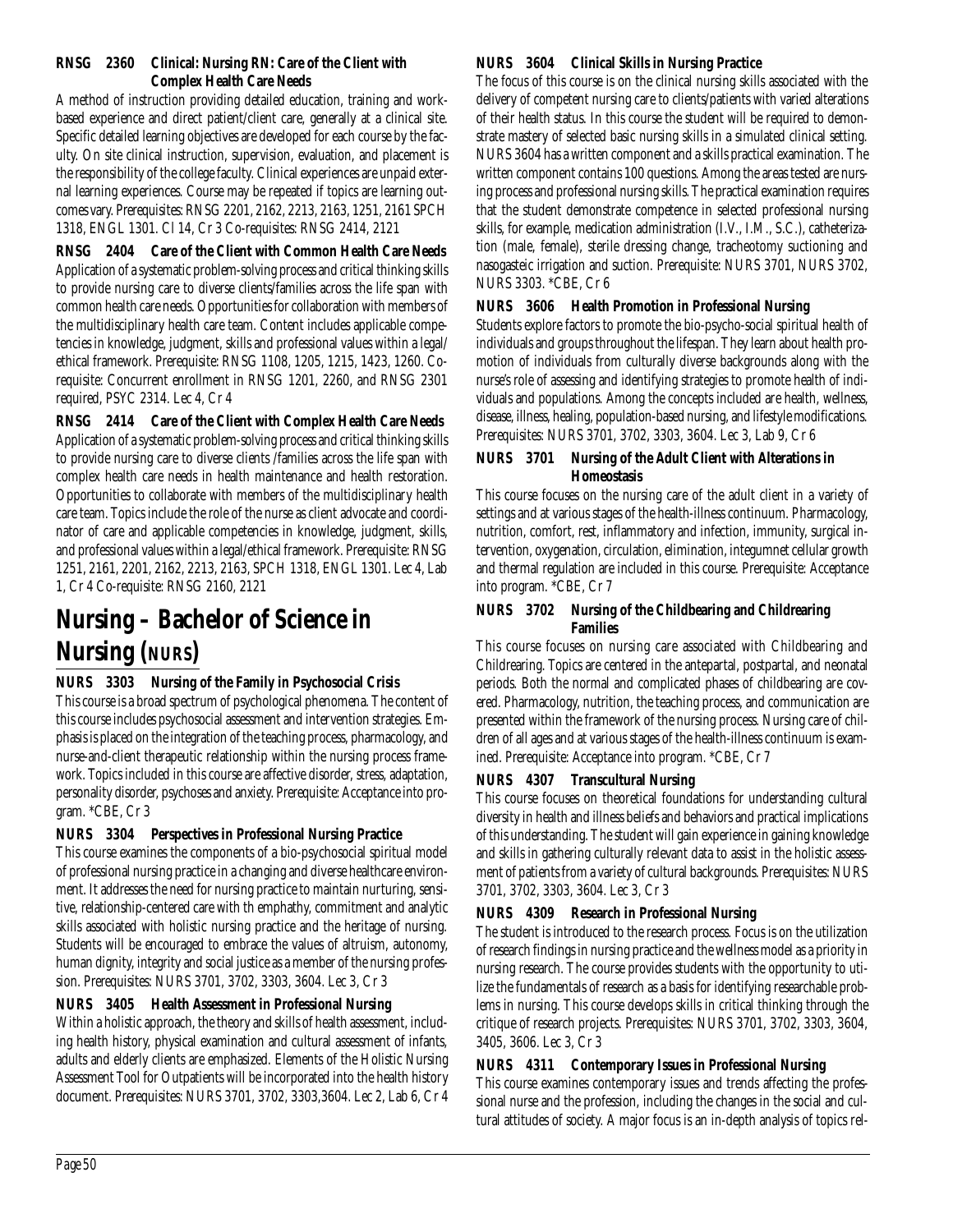evant to nursing today and in the future, that include domestic violence, genetics, ethical and legal issues. The Standards of Holistic Nursing Practice and the American Nurses Association Standards of Practice are accepted. Prerequisites: NURS 3701, 3702, 3303, 3604, 3304, 3305, 3606. Lec 3, Cr 3

# **NURS 4336 Special Topics in Nursing**

This course focuses on a current health care issue. Topics vary from semester to semester and are offered on a rotating basis. Different topics may be repeated for credit. Prerequisite: Registered Nurse or consent of instructor. Lec 3, Cr 3

# **NURS 4508 Holistic Nursing Practice**

This course provides a foundation for holistic nursing practice with an emphasis on the nurturing the nurturer, holistic care of clients, and caring for our planetary home. Holistic nursing theory and interventions are introduced and applied to the concepts of health and illness. Clinical activities will emphasize the interventions in the practice of holistic nursing, complimentary/ alternative therapies and other activities that support holistic care. Prerequisites: NURS 3701, 3702, 3303, 3604, 3304, 3405, 3606. Lec 3, Lab 6, Cr 5

# **NURS 4610 Professional Nursing in the Community**

This course is both community-based and community-focused with an emphasis on holistic care in the community. The community is viewed as a major determinant of the health status of its families and individual members. Areas of knowledge include community health nursing roles, political influences, epidemiology, environment and global health, holistic community care, common community health problems, vulnerable populations and care of families. The clinical practicum provides an opportunity for the students to explore community health nursing roles in a variety settings. Prerequisites: NURS 3701, 3702, 3303, 3604, 3405, 3606, 3304. Lec 3, Lab 9, Cr 6

# **NURS 4612 Leadership in Professional Nursing**

This course emphasizes a theoretical and experiential approach to identifying the role of the professional nurse in the health-care system. Current theories of leadership, management, and change are related to the practice of professional nursing. Other topics include economics of health care, staff development, and total quality management. During the clinical practicum students will have the opportunity to function as a nurse manager. Prerequisite: NURS 3701, NURS 3702, NURS 3303, NURS 3604, NURS 3405, NURS 3606, NURS 3407, NURS 4408, NURS 4309, NURS 4610. Lec 3, Lab 9, Cr 6

# **Nursing – Vocational Nursing (TVNU)**

# **TVNU 1207 Geriatrics**

This course is designed to introduce the vocational nursing student to the special needs of the geriatric patient. Emphasis will be placed on the use of the nursing process, an understanding of the pathological variations from normal functioning, and application of the principles from the biological, physical, social, and behavioral sciences. Prerequisite: Admission to the program. Lec 2, Cr 2

# **TVNU 1212 Pharmacology I**

This course is designed to present information to assist the student in developing beginning understanding of drug forms, effects by classification, current drug therapy, accurate calculation of dosages, and principles of medication preparation and safe administration. Prerequisite: Successful achievement of the first semester.

# **TVNU 1213 Pharmacology II**

This course will include a separate segment that is designed to enable the student to develop a beginning understanding of the scientific principles and techniques in intravenous therapy and establish a foundation that will further enable the student to develop competence in performance of skills related to intravenous therapy. This course will also assist the student to develop a basic understanding of the need for the drug in accordance to the disease process and administration requirements. This course will stress accurate dosage calculations of medications administered intravenously. Prerequisite: Successful achievement of TVNU 1212. Lec 2, Cr 2

# **TVNU 1261 Clinical Practicum III**

This course introduces the student to the clinical aspect of the care of the pediatric patient and the family's needs and support. Includes application of the nursing process. Concurrent with TVNU 1310. Prerequisite: Successful completion of the first semester. Enrollment in corresponding lecture classes. Co-requisite: TVNU 1310 Pediatric Nursing. Lab 6, Cr 2

# **TVNU 1266 Nursing Skills Theory Lab**

This course includes the introduction of the Vocational Nursing student to the nursing arts laboratory where emphasis is placed on the utilization of the concepts and principles learned in TVNU 1204. These concepts are demonstrated as a guide in developing competence in the performance of the specific nursing skills. The nursing process provides the focus for all nursing interventions as practiced in the lab activities. Concurrent with TVNU 1204. Prerequisite: Admission to the program. Lab 10, Cr 2

#### **TVNU 1269 Clinical Practicum II**

This course is designed for an introduction to maternity and newborn nursing care with practical experience in the areas of labor and delivery, postpartum care and care of the newborn. Teaching the new mother and father is incorporated. Concurrent with TVNU 1308. Prerequisite: Successful completion of the first semester. Enrollment in corresponding lecture classes. Co-Requisite: TVNU 1308 Maternal & Newborn. Lab 6, Cr 2.

# **TNVU 1302 Fundamentals of Nursing**

This course is designed to guide the vocational student in self assessment for necessary personal and professional adjustments that are essential in developing as a valuable member of the health care team. The course provides basic theories and principles of human growth and development, techniques for effective communication skills, and concepts to assist the student in understanding positive mental health practices. Prerequisite: Admission to program. Lec 3, Cr 3

# **TVNU 1308 Maternal and Newborn**

This course is designed to introduce the student to concepts related to the family unit. Course content will include physiological changes associated to pregnancy, fetal development, prenatal care, nursing care during labor and delivery, post partum, and care of the newborn infant. Use of the nursing process will be integrated throughout the course. Prerequisite: Successful achievement of the first semester. Co-Requisite: TVNU 1269 Clinical II. Lec 3, Cr 3

# **TVNU 1310 Pediatric Nursing**

This course introduces the student to the special needs of the child and the family. Emphasis will be placed on the use of the nursing process along with an understanding of pathophysiological variations, and the application of principles from the biological, physical, social, and behavioral sciences. Prerequisite: Successful achievement of the first semester. Co-Requisite: TVNU 1261 Clinical III. Lec 3, Cr 3

#### **TVNU 1315 Advanced Medical-Surgical Nursing I**

This course is a continuation of Medical-Surgical Nursing. It is designed to familiarize the student with selected disorders that affect the nervous, sensory, and endocrine systems. Emphasis is placed on knowledge deficits for the patient and his family and the need for patient teaching as an important aspect of comprehensive care and respective compliance. Prerequisite: A grade of "C" or above in TVNU 1513. Lec 3, Cr 3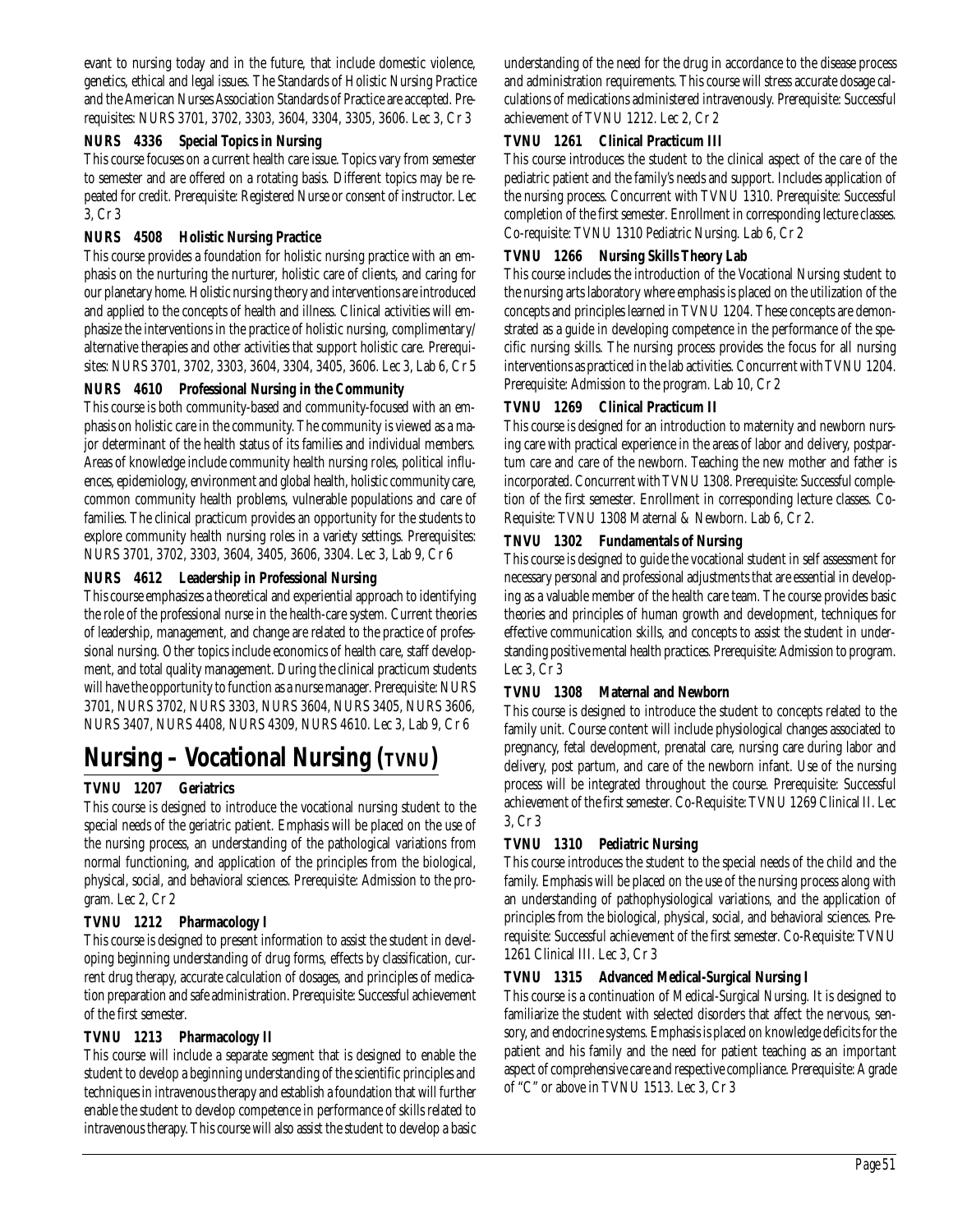# **TVNU 1317 Advanced Medical-Surgical Nursing II**

This course is designed to assist the student in developing a beginning understanding of mental health problems with emphasis on recognizing inappropriate human behavior and corresponding approaches for therapeutic nursing interventions, introduce students to essential concepts of emergency nursing and role transition with emphasis on the expanded roles of a vocational nurse. Lec 3, Cr 3

# **TVNU 1364 Clinical Practicum IV**

This course is designed to allow the student to gain experience in nursing care. Knowledge and application of the nursing process are utilized in providing direct patient care in the clinical facility. Administration of medications will be emphasized. Concurrent with TVNU 1513. Prerequisite: Successful completion of the first semester. Enrollment in corresponding lecture classes. Corequisite: TVNU 1212 Pharmacology & TVNU 1513 Medical Surgical Nursing I. Lab 11, Cr 3

# **TVNU 1365 Clinical Practicum I**

This course is designed with an introduction to basic patient care in the clinical facility. The student has the opportunity to apply nursing procedures in the clinical setting. Application of the nursing process is emphasized. Concurrent with TVNU 1204. Prerequisite: Admission to the program. Co-Requisite: TVNU 1207 Geriatrics. Lab 12, Cr 3

# **TVNU 1366 Clinical Practicum V**

This course provides the foundation for more complex nursing utilizing the nursing process. The student is expected to assess, plan and correlate nursing care according to individual patients. Concurrent with TVNU 1315. Prerequisite: Successful completion of the first and second semesters. Enrollment in corresponding lecture classes. Co-Requisite: TVNU 1213 Pharmacology II. Lab 12, Cr 3

# **TVNU 1368 Clinical Practicum VI**

This course is designed to integrate the nursing skills and knowledge from the previous semesters. The nursing process is utilized in more complex nursing situations. Concurrent with TVNU 1317. Prerequisite: Successful completion of first and second semesters. Enrollment in corresponding lecture classes. Lab 28, Cr 3

# **TVNU 1403 Anatomy and Physiology**

This course is designed to provide the vocational nursing student with introductory level information of the structure and function of the human body as a basis to later give understanding of disease processes and their effect on the human body. Prerequisite: Admission to the program. Lec 4, Cr 4

# **TVNU 1513 Medical Surgical Nursing I**

This course is designed to introduce the student to concepts and theories associated with the nursing care of the adult patient with a major focus on selected pathophysiological conditions and modalities of treatment, including the impact of illness, cultural influences, and the incorporation of the family in implementation of the nursing process. Prerequisite: Successful achievement of the first semester. Co-requisite: TVNU 1364 Clinical IV. Lec 5, Cr 5

# **VNSG 1226 Gerontology**

Overview of the normal physical, psychosocial, and cultural aspects of the aging process. Addresses common disease processes of aging. Exploration of attitudes toward care of the elderly. Concurrent enrollment with VNSG 1460. Lec 2, Cr 2

# **VNSG 1227 Essentials of Medication Administration**

General principles of medication administration including determination of dosage, preparation, safe administration, and documentation of multiple forms of drugs. Instruction includes various systems of measurement. Concurrent enrollment with VNSG 1460, 1502. Lec 2, Cr 2.

# **VNSG 1304 Foundations of Nursing I**

Introduction to the nursing profession including history, standards of practice, legal and ethical issues, and the role of the vocational nurse. Topics include mental health, therapeutic communication, cultural and spiritual diversity, nursing process, and holistic awareness. Concurrent enrollment with VNSG 1460. Lec 3, Cr. 3

# **VNSG 1420 Anatomy & Physiology for Allied Health**

Introduction to the normal structure and function of the body including an understanding of the relationship of body systems in maintaining homeostasis. Concurrent enrollment with VNSG 1460. Lec 4, Cr. 4

# **VNSG 1460 Clinical I**

A method of instruction providing detailed education, training and workbased experience, and direct elderly patient/client care generally at a clinical site. Specific detailed learning objectives are developed for each course such as nursing home experience and care of elderly client in a general unit by the faculty. On-site clinical instruction, supervision, evaluation and placement are the responsibility of the college faculty. Clinical experiences are unpaid external learning experiences. Course may be repeated if topics and learning outcomes vary. Concurrent with VNSG 1226, 1227, 1304, 1420, 1502. Lec 8, Cr. 4

# **VNSG 1502 Applied Nursing Skills I**

Introduction to and application of primary nursing skills. Emphasis on utilization of nursing process and related scientific principles of safety, body mechanics, infection-control, asepsis and sterile technique. Concurrent enrollment with VNSG 1227, 1460. Lec 5, Cr. 5

# **VNSG 1231 Pharmacology**

Fundamentals of medication and their diagnostic, therapeutic, and curative effects. Includes nursing interventions utilizing the nursing process. Concurrent enrollment with VNSG 1429, 2461. Lec 2, Cr. 2

# **VNSG 1261 Clinical II**

A method of instruction providing detailed education, training and workbased experience, and direct mother and newborn patient/client care, generally at a clinical site. Specific detailed learning objectives are developed for practical experience in labor and delivery, postpartum and nursery unit by the faculty. On-site clinical instruction, supervision, evaluation and placement are the responsibility of the college faculty. Clinical experiences are unpaid external learning experiences. Course may be repeated if topics and learning outcomes vary. Concurrent enrollment with VNSG 1330. Lec 4, Cr. 2

# **VNSG 1262 Clinical III**

A method of instruction providing detailed education, training and workbased experience, and direct pediatric patient/client care, generally at a clinical site. Specific detailed learning objectives are developed for pediatric nursing experience by the faculty. On-site clinical instruction, supervision, evaluation, and placement are the responsibility of the college faculty. Clinical experiences are unpaid external learning experiences. Course may be repeated if topics and learning outcomes vary. Concurrent with VNSG 1334. Lec 4, Cr. 2

# **VNSG 1330 Maternal-Neonatal Nursing**

Utilization of the nursing process in the assessment and management of the childbearing family. Emphasis on the bio-psycho-socio-cultural needs of the family during the phases of pregnancy, childbirth, and the neonatal period including abnormal conditions. Concurrent with VNSG 1261. Lec 3, Cr. 3

# **VNSG 1334 Pediatrics**

Study of childhood diseases and childcare from infancy through adolescence incorporating basic aspects of normal growth and development. Focus on the care of the well and ill child utilizing the nursing process. Concurrent with VNSG 1262. Lec 3, Cr. 3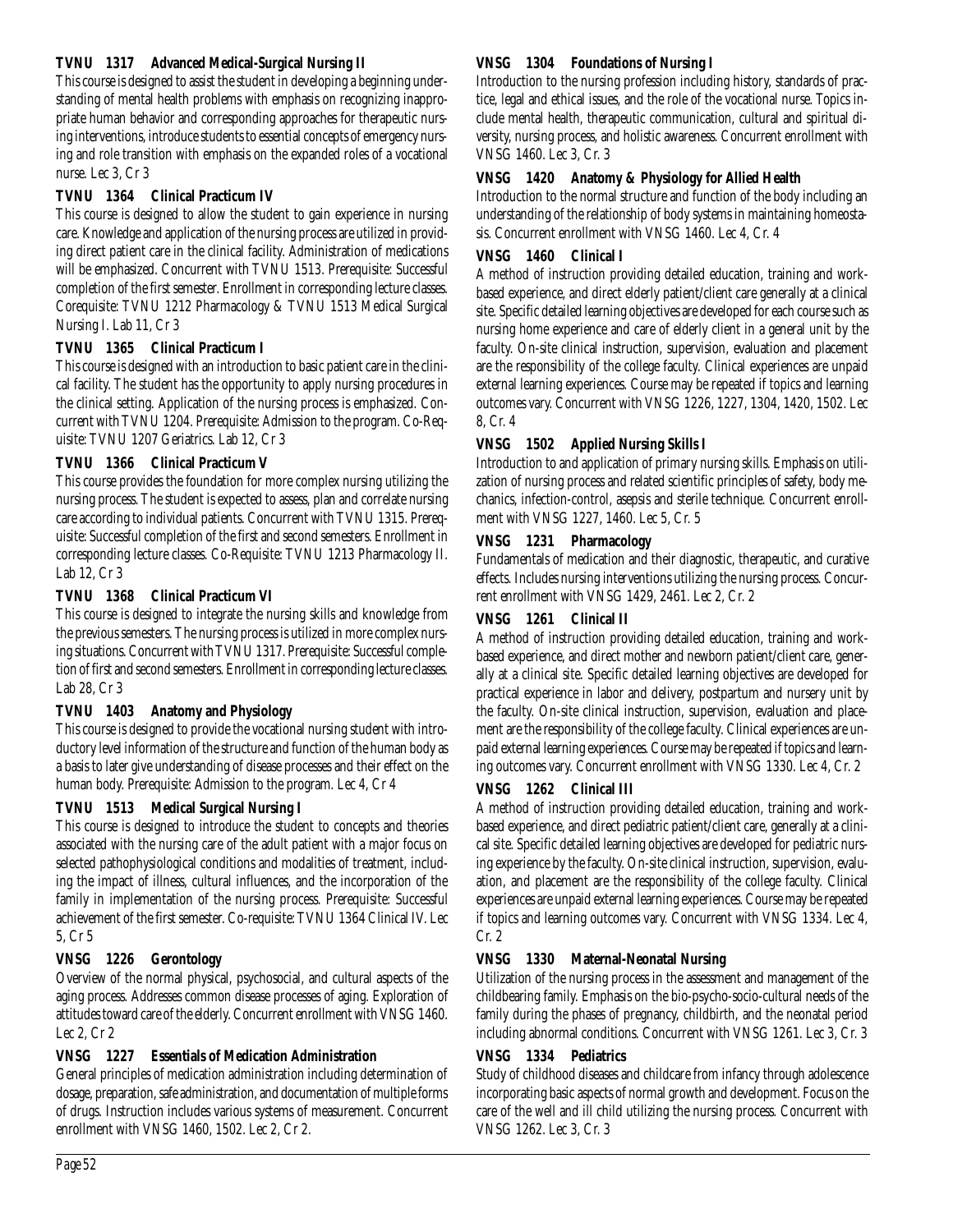## **VNSG 1429 Medical/Surgical Nursing I**

Application of the nursing process to the care of adult patients experiencing medical- surgical conditions in the health-illness continuum. A variety of health care settings are utilized. Concurrent with VNSG 1231, 2461. Lec 4, Cr. 4

#### **VNSG 2461 Clinical IV**

A method of instruction providing detailed education, training and workbased experience, and direct adult patient/client care, generally at a clinical site. Specific detailed learning objectives are developed for medical-surgical nursing experience by the faculty. The experience will include emphasis on medication administration. On- site clinical instruction, supervision, evaluation, and placement are the responsibility of the college faculty. Clinical experiences are unpaid external learning experiences. Course may be repeated if topic and learning outcomes vary. Concurrent with VNSG 1231, 1429. Lec 6 Cr. 4

#### **VNSG 1432 Medical/Surgical Nursing II**

Continuation of Medical-Surgical Nursing I with application of the nursing process to the care of adult patients experiencing medical-surgical conditions in the health-illness continuum. A variety of health care settings are utilized. Concurrent with VNSG 2362. Lec 4, Cr. 4

#### **VNSG 2362 Clinical V**

A method of instruction providing detailed education, training and workbased experience, and direct patient/client care, generally at a clinical site. Specific detailed earning objectives are developed for more complex nursing experience by the faculty. On-site instruction, supervision, evaluation and placement are the responsibility of the college faculty. Clinical experiences are unpaid external learning experiences. course may be repeated if topic and learning outcomes vary. Concurrent with VNSG 432. Lec 6, Cr. 3

#### **VNSG 1136 Mental Illness**

Study of human behavior with emphasis on emotional and mental abnormalities and mode of treatment incorporating the nursing process. Concurrent with VNSG 1219, 2363. Lec 1, Cr. 1

#### **VNSG 1219 Professional Development**

Study the importance of professional growth. Topics include the role of the licensed vocational nurse in the multi-disciplinary health care team, professional organizations, and continuing education. Concurrent with VNSG 1136, 2363. Lec 2, Cr 2

#### **VNSG 2363 Clinical VI**

A method of instruction providing detailed education, training and workbased experience, and direct patient/client care in specialty unit, generally at a clinical site. Specific detailed learning objectives are developed for E.R., Day Surgery, ICU, OR, Rehabilitation unit, Case Management and Team Leading experience by the faculty. On-site clinical instruction, supervision, evaluation, and placement is the responsibility of the college faculty. Clinical experiences are unpaid external learning experiences. Course may be repeated if topics and learning outcomes vary. Concurrent with VNSG 1136, 1219. Lec 6, Cr. 3

# **Philosophy (PHIL)**

# **PHIL 1301 Introduction to Philosophy**

Introduction to Philosophy is designed to acquaint students with the range of topics within philosophy and to provide them with general notions of the history of ideas. More specifically, the course will stress critical thinking as the foundation for all philosophical analysis. Topics include epistemology, metaphysics, ethics, and logic. Lec 3, Cr 3

#### **PHIL 1316 History of Judaism**

A nonsectarian, historical study of the Hebrew people, their literature, and their religious concepts from the earliest known period to the time of Christ. Major personalities of the Old Testament and the continuity of Hebrew history are examined. Lec 3, Cr 3

#### **PHIL 1317 History of Christianity**

The Christian movement in the Mediterranean world during the first century. The life of Christ, the beginning of the Christian church, the life and letters of Paul, and the general development of the New Testament, from a nonsectarian historical viewpoint. Lec 3, Cr 3

# **PHIL 2306 Introduction to Ethics**

Analysis of basic principles and methods of evaluating human behavior, including critical examination of both classical and contemporary ethical theories, with emphasis upon their application to personal decision making and contemporary moral issues. Lec 3, Cr 3

# **Physics (PHYS, PSCI)**

# **PHYS 1101 General Physics Laboratory I**

Laboratory experiments in classical mechanics, heat, and wave motion. Prerequisite or concurrent enrollment: PHYS 1301. Lab 3, Cr 1

#### **PHYS 1102 General Physics Laboratory II**

Laboratory experiments in electricity, magnetism, light, and modern physics. Prerequisite or concurrent enrollment: PHYS 1302. Lab 3, Cr 1

#### **PHYS 1301 General Physics I**

Fundamentals of classical mechanics, heat and thermodynamics, vibratory motion, waves and sound. Prerequisite: High school trigonometry or credit for MATH 1314 and credit for registration in MATH 1316. Lec 3, Cr 3

#### **PHYS 1302 General Physics II**

Fundamentals of electricity, magnetism, electromagnetic interaction, light, and modern physics. Prerequisite: PHYS 1301. Lec 3, Cr 3

#### **PHYS 1401 College Physics I**

This course introduces the student to the fundamentals of Physics. Linear motion, rotational motion, gravity and friction, and work and energy, as applications of Newton's Laws, are the major part of this introductory Physics course for Engineering Technology. Other major topics include properties of materials, thermodynamics and heat transfer with applications in air conditioning. Prerequisite: MATH 1316 or high school Trigonometry. Lec 3, Lab 3, Cr 4

#### **PHYS 1402 College Physics II**

This second in the sequence of Physics courses for Engineering Technology. It explores waves, sound, electrostatics, electricity, magnetism, electric circuits and fields, light and optics, and solid-state electronics. Other major topics include lenses and optical instruments. Problems useful to the Engineering Technology fields will be emphasized. Prerequisite: PHYS 1401. Lec 3, Lab 3, Cr 4

# **PHYS 1410 Applied Physics**

A course designed primarily for the technology programs to explain the basic concepts of the properties of matter, mechanics, and heat, with emphasis on applications and problem solving. Prerequisite: One year of high school algebra. Lec 3, Lab 3, Cr 4

# **PHYS 1411 Introduction to Astronomy**

This course is designed to give an introduction to the study of Astronomy. Topics included are the formation of the planetary system, birth, evolution, and death of stars. Black holes, Neutron stars and supernovas, and the current status of research in this area is also presented. Lec 3, Lab 2, Cr 4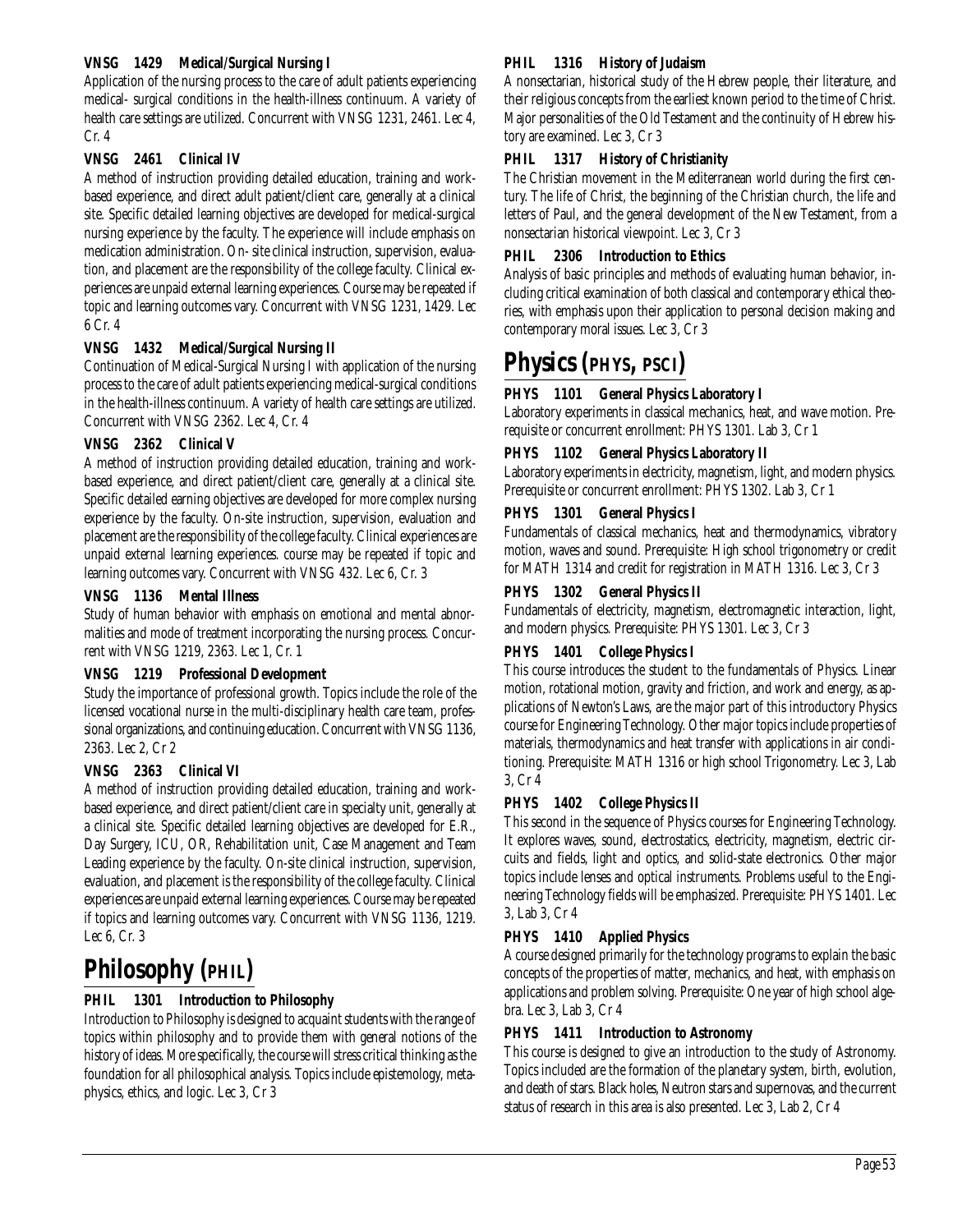# **PHYS 1415 Motion, Matter & Energy**

A laboratory course in the physical sciences for non-science majors. Topics are selected from mechanics, electricity and magnetism, nuclear science and chemistry to illustrate the history, philosophy and methods of science. Lec 3, Lab 2, Cr 4

# **PHYS 1417 The Earth, The Sky, and The Heavens**

A laboratory course in the physical sciences for non-science majors. Topics are selected from Geology, geophysics, meteorology, oceanography, electricity, astronomy, and astro-physics to illustrate the philosophy and methods of science. Lec 3, Lab 2, Cr 4

# **PHYS 2125 Engineering Physics Laboratory I**

Laboratory experiments in classical mechanics, heat, and vibratory motion. Prerequisite or concurrent enrollment: PHYS 2325. Lab 3, Cr 1

# **PHYS 2126 Engineering Physics Laboratory II**

Laboratory experiments in electricity, magnetism, light, and modern physics. Prerequisite or concurrent enrollment: PHYS 2326. Lab 3, Cr 1

# **PHYS 2325 Engineering Physics I**

Introductory classical mechanics, including vibrations and waves, and heat and thermodynamics. Prerequisite or concurrent enrollment: MATH 2313. Lec 3, Cr 3

# **PHYS 2326 Engineering Physics II**

Introductory electromagnetic theory and applications, electromagnetic waves, solid state and modern physics. Prerequisite: PHYS 2325 and credit or registration for MATH 2314. Lec 3, Cr 3

# **PHYS 2425 University Physics I**

This course is the first of a three-semester sequence of courses for Physics and Engineering majors. The topics addressed will be an introduction to classical mechanics including statics and dynamics. Prerequisite or concurrent enrollment in MATH 2313. Lec 3, Lab 3, Cr 4

# **PHYS 2426 University Physics II**

This is the second course in the three-semester introductory sequence for physics and engineering majors. The topics addressed will be an introduction to oscillation and waves, and heat and thermodynamics. Prerequisite: PHYS 2425 and credit or concurrent enrollment MATH 2314. Lec 3, Lab 3, Cr 4

# **PHYS 2427 University Physics III**

This is the third semester of the introductory sequence for physics and engineering majors. The topics addressed will be and introduction to electricity, magnetism, light and optics. Prerequisite: PHYS 2426. Lec 3, Lab 3, Cr 4

# **PHYS 3201 Advanced Physics Laboratory I**

A course in experimental physics designed to give the student experience with real world apparatus such as lasers, high field magnets, detectors, radioactive sources, vacuum equipment, and sophisticated electronic devices such as lockin amplifiers and multichannel scalars. The course also stresses writing of reports in the formats of the ATP Style Manual. Prerequisite Junior standing in the Physics Degree Program Lab 6, Cr 2

# **PHYS 3310 Classical Mechanics**

A rigorous treatment of particle kinematics and dynamics. Systems of particles and the conservation laws. Rigid body motion. Lagrangian mechanics of small oscillations and coupled oscillators. Prerequisite PHYS 3400, MATH 3349. Lec 3, Cr 3

# **PHYS 3320 Thermodynamics**

Equilibrium states of single component substances. Changes of state, specific heats, and heat transfer. Thermodynamics laws and functions in quasi equilibrium processes. Analysis of thermodynamic cycles. Prerequisite: PHYS 3400, MATH 3349. Lec 3, Cr 3

# **PHYS 3390 Mathematical Methods in Physics**

This course studies the application of various mathematical techniques to advanced problems in physics. Topics may include functions of a complex variable, the calculus of residues, integral transformations, the special functions of mathematical physics and partial differential equations with special applications to the heat equation and Scrˆdinger's equation. Prerequisite: MATH 2314 and PHYS 2326. Lec 3, Cr 3

# **PHYS 3400 Modern Physics**

Special relativity, Planck's radiation law, elements of quantum theory, atomic and molecular structures and spectra. The atomic nucleus, nuclear reactions, and an introduction to elementary particles. Prerequisite: PHYS 2326 and credit or registration for MATH 3329. Lec 3, Lab 3, Cr 4

# **PHYS 4300 Undergraduate Research Project**

A special laboratory research project, to be carried out under the direction of a faculty member, resulting in a written report. Prerequisite Senior standing in Physics degree program and consent of a supervising faculty member. Lec 1, Lab 9, Cr 3

# **PHYS 4320 Quantum Mechanics**

The Schrˆdinger equation, operators, and pertubation methods. Applications to the harmonic oscillator and the hydrogen atom. Prerequisite: PHYS 3400, MATH 3349. Lec 3, Cr 3

# **PHYS 4330 Electromagnetic Theory**

The theory of electrostatics, electromagnetics, electrical and magnetic properties of materials, electric and magnet fields, electric current, Ohm's law, the Biot-Savart law, Maxwell's Equations. Prerequisite: PHYS 3400 and MATH 3349. Lec 3, Cr 3

# **PHYS 4380 Special Topics in Physics**

Special topics in physics, arranged for individuals or small groups. May be repeated for credit up to a maximum of six hours. Prerequisite: Permission of the instructor. Lec 3, Cr 3

# **PHYS 4390 Computational Methods in the Physical Sciences**

This is an introduction to the techniques and use of computers to solve physical problems. The topics covered include the study of finite difference methods, the implementation of linear algebra problems to solve systems of equations, and the use of Monte Carlo methods, spectrum analysis and techniques of scientific visualization will be covered. Prerequisite: PHYS 3390, PHYS 1302, COSC 1317 or 1318 or permission of instructor. Lec 3 Cr 3

# **PSCI 4310 Physical Science for Educators I**

This is the first part of an undergraduate level, hands-on, physical science course designed for education majors enrolled in EC-4 programs. The course will provide the students with basic theoretical background in physical science (properties of matter, mixtures and solutions, balance and motion, waves, and physics of sound), will develop skills in physical experimentation using FOSS modules and other available lab equipment, and will enable the students to apply the basic laws and principles of physics to experimental observations. Prerequisites: Three hours of an introductory science course at an undergraduate level in any discipline. Lec 3, Cr 3

# **PSCI 4320 Physical Science for Educators II**

This is the second part of an undergraduate level, hands-on physical science course designed for education majors enrolled in EC-4 programs. The course will provide the students with basic theoretical background in kinematics, dynamics, heat transfer, electricity, magnetism, and optics; will develop skills in physical experimentation, and will enable the students to interpret their experimental observations in terms of the basic laws and principles of physics. Prerequisite: PSCI 4310. Lec 3, Cr 3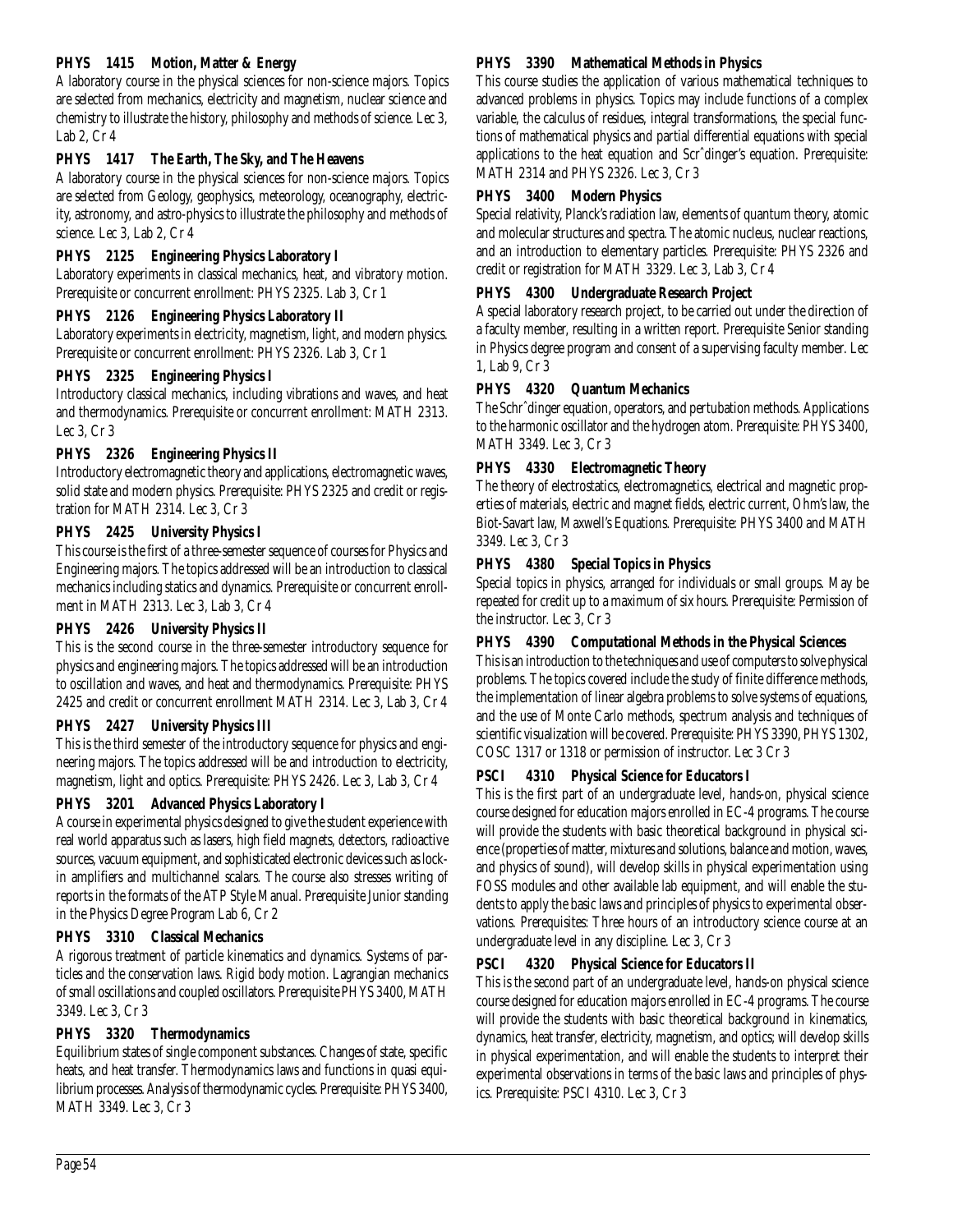# **Psychology (PSYC)**

# **PSYC 2301 Introduction to Psychology**

A survey of the scope and methods of psychology; cultivation of a scientific attitude toward behavior. Lec 3, Cr 3

# **PSYC 2308 Child Psychology**

This course investigates the physical, behavioral, mental, emotional and social changes that accompany growth and development during infancy and childhood. Lec 3, Cr 3

# **PSYC 2314 Lifespan Developmental Psychology**

The study of the biological, cognitive and psychosocial changes in the development of the individual from conception through maturity to death. Lec 3, Cr 3

# **PSYC 2317 Statistics of Psychology and Sociology**

This course covers measures of central tendency and variability, statistical inference and correlation. May be counted as SOCI 2317 or PSYC 2317. Prerequisite: PSYC 2301. Lec 3, Cr 3

# **PSYC 3301 Research Methods in Psychology**

Quantitative research methods and techniques used in contemporary psychological research; instruction in the steps involved in the scientific approach to solving problems and in applying the experimental method in the laboratory. Prerequisite: PSYC 2317. Lec 3, Cr 3

# **PSYC 3302 Adolescent Psychology**

This course investigates the physical, behavioral, mental, emotional, and social changes that accompany growth and development in adolescence. Prerequisite: PSYC 2301. Lec 3, Cr 3

# **PSYC 3303 Adulthood and Aging**

This course investigates the physical, behavioral, mental, emotional, and social changes that accompany growth and development during the adult years from maturity to old age. Prerequisite: PSYC 2301. Lec 3, Cr 3

# **PSYC 3318 Theories of Learning**

This course is the study of how the behavior of an individual undergoes enduring changes as a result of exposure to events in the environment. The main focus is on classical, operant, and observational learning. Prerequisite: PSYC 2301. Lec 3, Cr 3

# **PSYC 3322 Biopsychology**

In this course, psychology will be approached from the perspective of the human being as a living organism and as part of the biological world. Emphasis will be on how the nervous system, especially the brain, is related to various aspects of behavior and experience. Prerequisite: BIOL 1406 and six advanced hours in PSYC. Lec 3, Cr 3

# **PSYC 3324 Health Psychology**

This is a relatively new field of psychology that studies mental, emotional and behavioral factors that affect the onset, duration, recovery and prevention of physical illnesses. Lec 3, Cr 3

# **PSYC 3326 Social Psychology**

This course examines how an individual's behavior and thinking influences and is influenced by the presence of others. Topics include attribution, conformity, persuasion, attitude structure and change, leadership, and prejudice and discrimination. Prerequisite: Six hours PSYC or SOCI. Lec 3, Cr 3

# **PSYC 3343 Tests and Measurements in Psychology**

This course looks at theoretical issues and practical problems involved in designing and administering tests and measures such as questionnaires, surveys, aptitude and achievement tests, personnel selection, and personality inventories. Prerequisite: Six hours of basic psychology, three hours of behavioral statistics. Lec 3, Cr 3

# **PSYC 3363 Human Sexuality**

This course explores the multidimensional nature of human sexuality including the physiological, psychological, and sociological aspects of human sexuality. May be counted as SOCI 3363 or PSYC 3363. Prerequisite: PSYC 2301 or SOCI 1301. Lec 3, Cr 3

# **PSYC 4101 Senior Seminar in Psychology**

This course is a capstone experience in which students reflect on their undergraduate education in psychology, integrate their major coursework, assess and evaluate the major as it currently exists, and formulate a plan for their future professional development. Prerequisite: Psychology major with at least 24 hours including: PSYC 2301, 2317 & 3301. Lec 1, Cr 1

# **PSYC 4302 Advanced Statistics for Psychology**

This course reviews and expands on basic principles of statistical analysis with an emphasis on inferential techniques such as analysis of variance and integrated with the use of prepackaged statistical analysis programs such as SPSS and SAS. Prerequisite: PSYC 2317 and PSYC 3301. Lec 3, Cr 3

# **PSYC 4305 Behavior Management and Modification**

This course explores the application of various techniques derived from learning theories for the treatment of a wide variety of behavioral and emotional problems in clinical settings; decreasing the frequency of undesirable behaviors and increasing the frequency of desirable behaviors in non-clinical settings. Prerequisite: PSYC 3318. Lec 3, Cr 3

# **PSYC 4306 Conflict Resolution**

An investigation of the nature of conflict and the methods to resolve conflict with an emphasis on collaborative problem solving and mediation. Prerequisite: PSYC 2301. Lec 3, Cr 3

# **PSYC 4312 Psychology of Gender: Female and Male**

This course asks how biological and cultural factors influence the development of gender roles and identities and stereotypes of masculinity and femininity and how these affect our lives at the personal, social, and institutional levels. Prerequisite: Nine hours of psychology and/or sociology. Lec 3, Cr 3

# **PSYC 4313 Abnormal Psychology**

This course explores the origins, categories and treatments of mental, emotional and behavioral disorders ranging from relatively mild stress and anxiety disorders to the more severe schizophrenias and organic mental disorders. Prerequisite: Six hours of basic psychology. Lec 3, Cr 3

# **PSYC 4319 Cognitive Psychology**

This course examines mental activities from an information processing perspective. Topics include perception, pattern recognition, attention, memory, decision making, and problem solving. Prerequisite: PSYC 3301. Lec 3, Cr 3

# **PSYC 4322 Sensation and Perception**

This course looks at how the sensory nervous system monitors the internal and external environments and how the central nervous system organizes, evaluates and acts on incoming sensory information. Prerequisite: PSYC 2301. Lec 3, Cr 3

# **PSYC 4333 Theories of Personality**

This is an examination of some of the major theories of how we acquire the distinctive behavioral, mental, and emotional characteristics which make us unique individuals. Prerequisite: Six hours of basic psychology. Lec 3, Cr 3

# **PSYC 4356 Industrial and Organizational Psychology**

This course explores psychological and behavioral factors involved with organizational design and effectiveness; leadership, personnel selection, placement, training, promotion and retention; morale, job satisfaction and productivity. Prerequisite: Six hours of psychology. Lec 3, Cr 3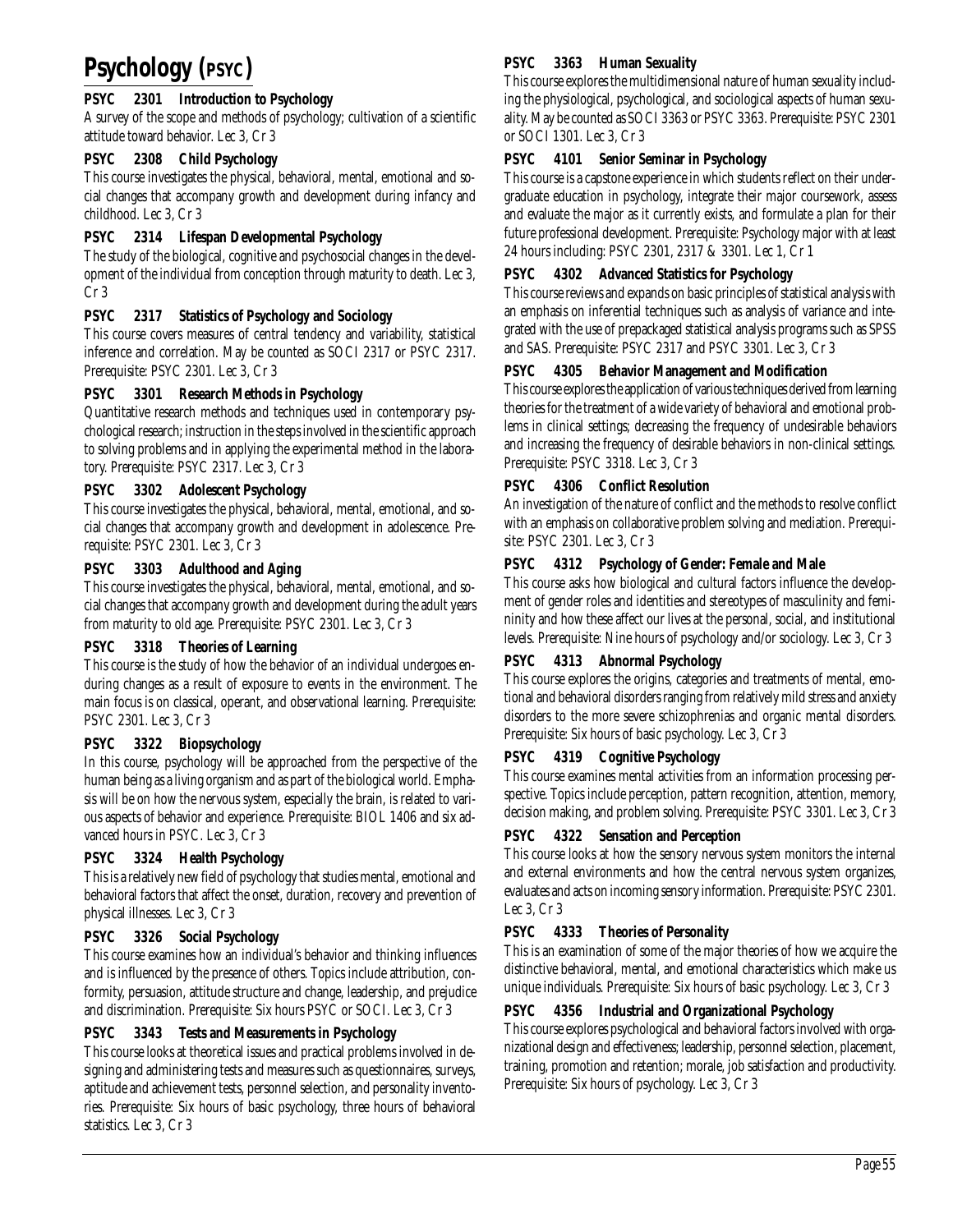#### **PSYC 4360 Clinical and Counseling Psychology**

This course introduces the methods of applying psychological principles to the diagnosis and treatment of emotional and behavioral problems and providing help with problems of social adjustment and vocational and educational goals. Prerequisite: Six hours of Psychology including Abnormal Psychology (PSYC 4313). Lec 3, Cr 3

#### **PSYC 4363 History, Systems and Theories in Psychology**

This course chronicles the development of psychological thought from the ancient Greeks into the modern era in terms of the most influential people and the ideas and theories that they have proposed. Prerequisite: PSYC 2301. Lec 3, Cr 3

#### **PSYC 4374 Topics in Psychology**

This course is designed to address contemporary developments in psychology. The topics may vary and the course may be repeated twice for credit. Prerequisite: PSYC 2301. Lec 3, Cr 3

#### **PSYC 4380 Independent Study**

This course allows students to arrange a personalized study schedule on a topic of their interest. The topic may be one which is not covered in the above courses or one which goes into more depth than is usually the case. Requires permission of a faculty member and Department Chair. Prerequisite: PSYC 2301. Lec 3, Cr 3

# **Radiologic Technology (RADR)**

#### **RADR 1166 Practicum I**

Practical general training and experiences in the workplace. The college with the employer develops and documents an individualized plan for the student. The plan relates the workplace training and experiences to the student's general technical course of study. This course may be repeated if topics and learning outcomes vary. Lec 0, Lab 21, Cr 1

#### **RADR 1167 Practicum II**

Practical general training and experiences in the workplace. The college with the employer develops and documents an individualized plan for the student. The plan relates the workplace training and experiences to the student's general and technical course of study. This course may be repeated if topics and learning outcomes vary. Lec 0, Lab 21, Cr 1

#### **RADR 1201 Introduction to Radiography**

This course includes the historical development of radiography, basic radiation protection, an introduction to medical terminology, ethical and legal issues for health care professionals, and an orientation to the program and the health care system. Lec 2, Lab 0, Cr 2

#### **RADR 1213 Principles of Radiographic Imaging I**

This course will analyze radiographic image qualities and the effects of exposure variables upon these qualities. Lec 1, Lab 2, Cr 2

#### **RADR 1267 Practicum III**

Practical general training and experiences in the workplace. The college with the employer develops and documents an individualized plan for the student. The plan relates the workplace training and experiences to the student's general and technical course of study. This course may be repeated if topics and learning outcomes vary. Lec 0, Lab 20, Cr 2

#### **RADR 1411 Basic Radiographic Procedures**

This course includes an introduction to radiographic positioning terminology, the proper manipulation of equipment, positioning and alignment of the anatomical structure and equipment, and evaluation of images for proper demonstration of basic anatomy and related pathology. Lec 3, Lab 3, Cr 4

#### **RADR 2166 Practicum V**

Practical general training and experiences in the workplace. The college with the employer develops and documents an individualized plan for the student. The plan relates the workplace training and experiences to the student's general and technical course of study. This course may be repeated if topics and learning outcomes vary. Lec 0, Lab 21, Cr 1

#### **RADR 2167 Practicum VI**

Practical general training and experiences in the workplace. The college with the employer develops and documents an individualized plan for the student. The plan relates the workplace training and experiences to the student's general and technical course of study. This course may be repeated if topics and learning outcomes vary. Lec 0, Lab 21, Cr 1

#### **RADR 2217 Radiographic Pathology**

An overview of the disease process and common diseases and their appearance on medical images. Lec 2, Lab 0, Cr 2

#### **RADR 2233 Advanced Medical Imaging**

An introduction to the use of computers in medical imaging and a survey of specialized imaging modalities. Lec 2, Lab 0, Cr 2

#### **RADR 2266 Practicum IV**

Practical general training and experiences in the workplace. The college with the employer develops and documents an individualized plan for the student. The plan relates the workplace training and experiences to the student's general and technical course of study. This course may be repeated if topics and learning outcomes vary. Lec 0, Lab 20, Cr 2

#### **RADR 2267 Practicum VII**

Practical general training and experiences in the workplace. The college with the employer develops and documents an individualized plan for the student. The plan relates the workplace training and experiences to the student's general and technical course of study. This course may be repeated if topics and learning outcomes vary. Lec 0, Lab 20, Cr: 2

# **RADR 2305 Principles of Radiographic Imaging II**

A continuation of the study of radiographic imaging technique formulation, image quality assurance, and the synthesis of all variables in image production. Lec 2, Lab 3, Cr 3

# **RADR 2309 Radiographic Imaging Equipment**

A study of the equipment and physics of x-ray production, basic x-ray circuits, and relate equipment components to the imaging process. Lec 3, Lab 1, Cr 3

#### **RADR 2313 Radiation Biology and Protection**

A study of the effects of radiation exposure on biological systems, typical medical exposure levels, methods for measuring and monitoring radiation, and methods for protecting personnel and patients from excessive exposure. Lec 3, Lab 0, Cr 3

# **RADR 2331 Advanced Radiographic Procedures**

An advanced course including the proper manipulation of equipment, positioning and alignment of the anatomical structure and equipment, and evaluation of images for proper demonstration of advanced anatomy and related pathology. Lec 3, Lab 0, Cr 3

#### **RADR 2335 Radiologic Technology Seminar**

This is a capstone course focusing on the synthesis of professional knowledge, skills, and attitudes in preparation for professional employment and lifelong learning. Lec 3, Lab 0, Cr 3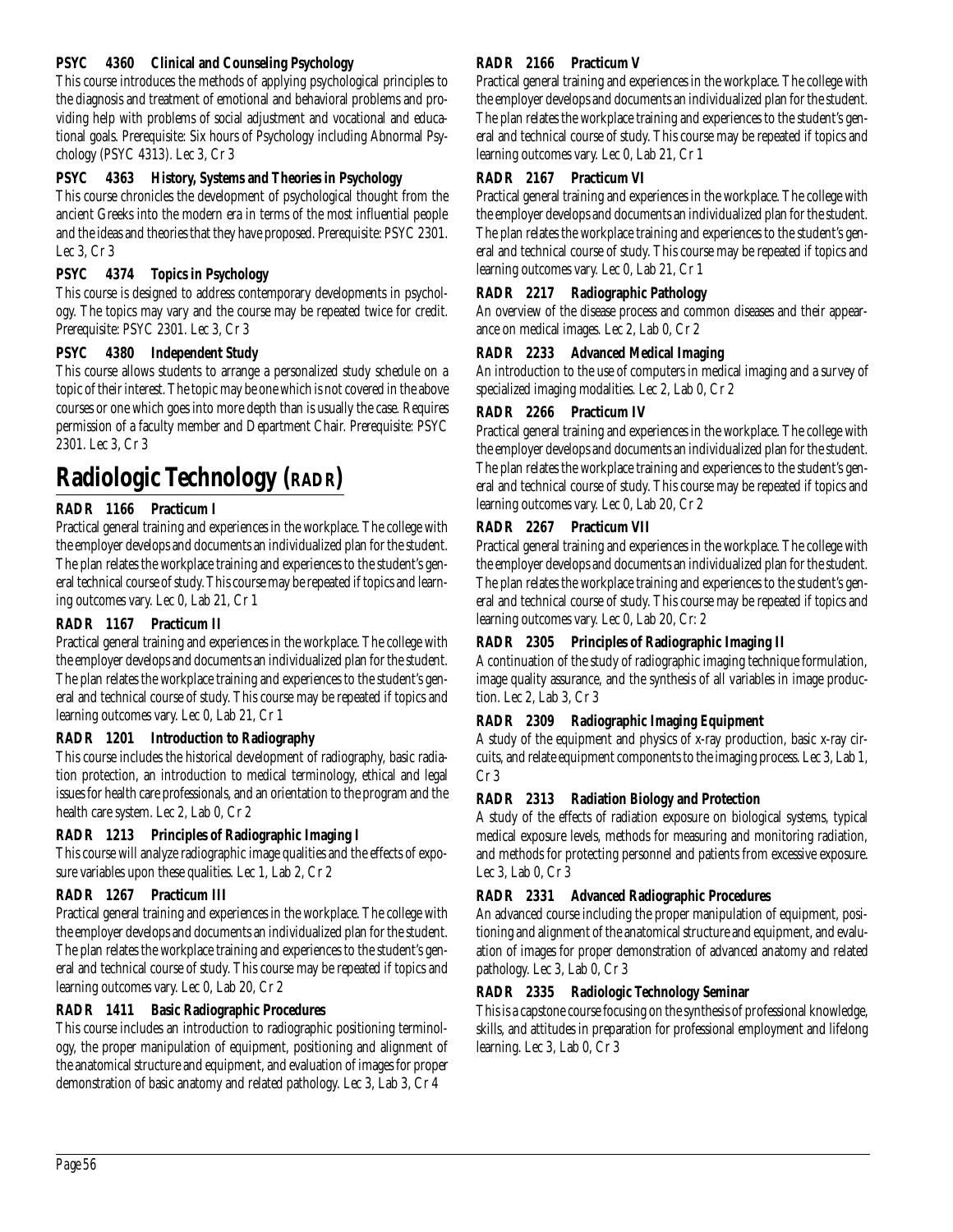# **Respiratory Therapy (RSPT)**

# **RSPT 1315 Basic Respiratory Care Procedures I**

This course presents the basic principles and procedures, including gas laws, medical gas therapy, oxygen analyzers, humidity and aerosol therapy. Lec 2, Lab 4, Cr 3

#### **RSPT 2201 Cardiopulmonary Assessment**

Instruction in the integration of patient examination techniques, clinical lab studies, x-ray, pulmonary function, arterial blood gases, and invasive and noninvasive hemodynamics results in patient assessment. Lec 1, Lab 2, Cr 2

# **RSPT 1316 Basic Respiratory Care Procedures II**

This course presents the basic principles and procedures, including lung expression therapy, postural drainage and percussion, artificial airways, manual resuscitation devices and suctioning. Lec 2, Lab 4, Cr 3

# **RSPT 1221 Respiratory Home Care/Rehabilitation**

Designed to develop an understanding of respiratory home care/rehabilitation equipment, procedures, and patient care, with emphasis on the use of special technology and equipment in the treatment of patients in a subacute and/or long-term patient care setting. Lec 1, Lab 3, Cr 2

#### **RSPT 1260 Clinical I**

A method of instruction providing detailed education, training and work based experience and direct patient/client care, generally at a clinical site. Specific detailed learning objectives are developed for each course by faculty. On-site clinical instruction, supervision, evaluation and placement is the responsibility of the college faculty. Clinical experiences are unpaid external learning experiences. Lec 0, Lab 12, Cr 2

# **RSPT 1137 Basic Dysrhythmia Interpretation**

A comprehensive study of the electrical conduction system of the heart, electrophysiology, and characteristics of the common atrial, junctional, and ventricular dysythmias including atrioventricular blocks Lec 1, Lab 0, Cr 1

# **RSPT 1161 Clinical II**

A method of instruction providing detailed education, training and workbased experience and direct patient/client care, generally at a clinical site. Specific detailed learning objectives are developed for each course by faculty. On-site clinical instruction, supervision, evaluation and placement is the responsibility of the college faculty. Clinical experiences are unpaid external learning experiences. Lec 0, Lab 6, Cr 1

# **RSPT 2131 Clinical Simulations in Respiratory Care**

The theory and history of clinical simulation examinations. Topics include the construction types, scoring, and mechanics of taking the exam along with practice in taking both written and computerized simulations, basic concepts of computer usage. This is a capstone course for the Advanced Level certificate. Lec 1, Cr 1

# **RSPT 2133 Respiratory Care Case Management**

Preparation and presentation of the case study. Instruction in the investigation, organization, and presentation of the material, including preparation of questions for group discussion. Lec 1 Cr 1

# **RSPT 2135 Pediatric Advanced Life Support**

A study of acute care, monitoring and management as applied to the neonatal and pediatric patient. Lab 3, Cr 1

# **RSPT 2247 Specialties in Respiratory Care**

An introduction to areas of interest in which the Respiratory Therapist may find application and /or employment. The depth of instruction will provide the indications, expected outcomes, hazards and methods for hyperbaric oxygen (HBO), extracorporeal membrane oxygenation (ECMO), nitric oxide (NO), sleep studies, nutritional assessment, metabolic monitoring, exercise/

stress testing, and electroencephalograms. Lec 2 Lab 0 Cr 2

# **RSPT 2255 Critical Care Monitoring**

Introduction to monitoring techniques used clinically to assess a patient in the critical care setting. Lec 2, Cr 2

#### **RSPT 2258 Advanced Respiratory Patient Assessment**

Instruction in the integration of patient examination techniques, clinical lab studies, x-ray, pulmonary function, arterial blood gases, and invasive and noinvasive hemodynamics results in patient assessment. Lec 2, Lab 0 Cr 2

#### **RSPT 2262 Clinical III**

A method of instruction providing detailed education, training and workbased experience and direct patient/client care, generally at a clinical site. Specific detailed learning objectives are developed for each course by faculty. On-site clinical instruction, supervision, evaluation and placement is the responsibility of the college faculty. Clinical experiences are unpaid external learning experiences. Lec 0, Lab 12, Cr 2

#### **RSPT 2263 Clinical V**

A method of instruction providing detailed education, training and workbased experience and direct patient/client care, generally at a clinical site. Specific detailed learning objectives are developed for each course by faculty. On-site clinical instruction, supervision, evaluation and placement is the responsibility of the college faculty. Clinical experiences are unpaid external learning experiences. Lec 0, Lab 9, Cr 2

#### **RSPT 2305 Pulmonary Diagnostics**

The theory and techniques involved in pulmonary function testing, diagnostics with emphasis on blood gas theory and analysis, quality control, oximetry, and capnography. Lec 2 Lab 4 Cr 3

#### **RSPT 2310 Cardiopulmonary Disease**

A discussion of the pathogenesis, pathology, diagnosis, history, prognosis, manifestations, treatment and detection of cardiopulmonary disease. Lec 3 Cr 3

# **RSPT 2314 Mechanical Ventilation**

Preparation to conduct the therapeutic procedures to achieve adequate, spontaneous and artificial ventilation with emphasis on ventilator classification, methods, principles, and operational characteristics. Also included are the indicators, complications, and physiologic effects/principles of mechanical ventilation. Lec 2, Lab 4, Cr 3

# **RSPT 2319 Mechanical Ventilation of Neonatal/Pediatric Patient**

Preparation to conduct the therapeutic procedures to achieve adequate spontaneous and artificial ventilation of the neonatal and pediatric patient. Topics include volume, pressure, and fluid ventilation and the indications, complications, and physiological effects ventilatory support. Lec 2, Lab 4, Cr 3

# **RSPT 2139 Advanced Cardiac Life Support**

A comprehensive course designed to develop the cognitive and psychomotor skills necessary for resuscitation of the adult. Strategies for managing and stabilizing the cardiopulmonary arrested patient will be included. Lec 0, Lab 3, Cr 1

# **RSPT 2353 Neonatal / Pediatric Cardiopulmonary Care**

A study of acute care, monitoring and management as applied to the neonatal and pediatric patient. Lec 2, Lab 4, Cr 3

#### **RSPT 2362 Clinical IV**

A method of instruction providing detailed education, training and workbased experience and direct patient/client care, generally at a clinical site. Specific detailed learning objectives are developed for each course by faculty. On-site clinical instruction, supervision, evaluation and placement is the responsibility of the college faculty. Clinical experiences are unpaid external learning experiences. 0 Lec 0, Lab 18, Cr 3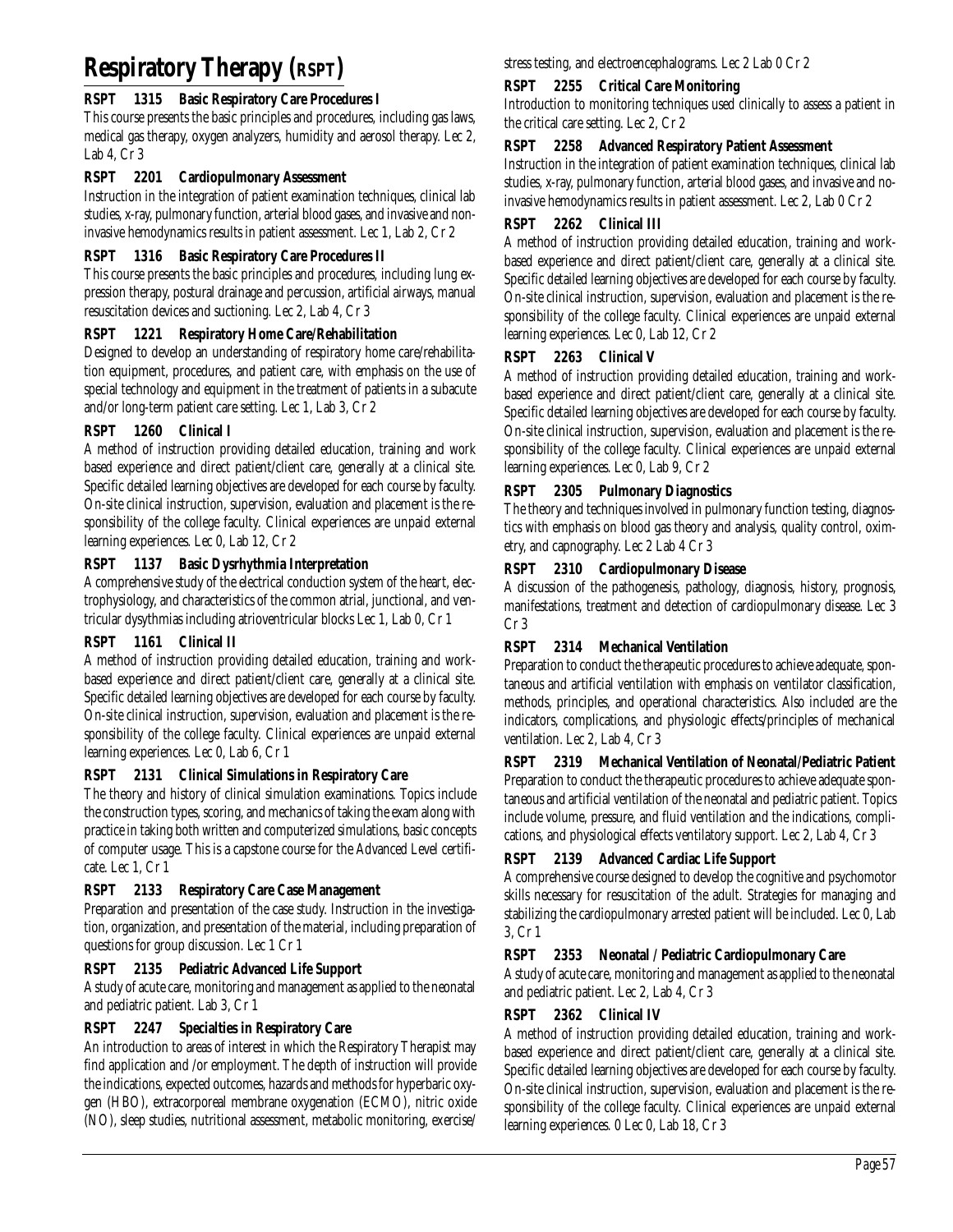#### **RSPT 3333 Respiratory Case Management**

Introduction to the role of case manager of the care of cardiopulmonary disorders. Specific practice will be provided in developing case manager skills in the management of asthma and COPD. Lec 1, Lab 6, Cr 3

#### **RSPT 3347 Specialties in Respiratory Care**

An introduction to areas of interest in which the Respiratory Therapist may find application and /or employment. The depth of instruction will provide the indications, expected outcomes, hazards and methods for hyperbaric oxygen (HBO), extracorporeal membrane oxygenation (ECMO), nitric oxide (NO), sleep studies, nutritional assessment, metabolic monitoring, exercise/ stress testing, and electroencephalograms. A practicum will be arranged for this course which is the same as RSPT 2247 except for the practicum. Lec 2, Lab 6, Cr 3

#### **RSPT 4358 Advanced Respiratory Care Patient Assessment**

The student will be instructed in the advanced techniques of physical examination of the cardiopulmonary system and the bedside monitoring and assessment used in evaluating a patient's pulmonary condition. Lec 2, Lab 4, Cr 3

#### **RSPT 4619 Mechanical Ventilation of Neonatal / Pediatric Patient**

Instruction provided in the principles and practice of mechanically ventilating the neonatal patient. Laboratory instruction in operating typical neonatal ventilators will be provided with additional clinical practicum experience in neonatal intensive care units. Lec 3, Practicum 9

# **Reserve Officer Training (ROTC)**

# **ROTC 1201 Dynamics of Leadership I**

Introduces UTB/TSC, university life and the U.S. Army. Instills awareness of the role that Army ROTC plays in developing leaders. Provides students with skills and strategies that enable them to make successful transition to university life. Lec 2, Cr 2

# **ROTC 1202 Dynamics of Leadership II**

Encompasses dynamics of leadership applicable to all careers through instruction in Rifle Marksmanship; Land Navigation; Leadership Laboratory; Field Training Exercises; U.S. Army Customs, Courteous and Career Opportunities and various leadership dimensions. Lec 2, Cr 2

# **ROTC 2201 Applied Leadership and Management**

An application of basic leadership and management principles. The course applies ethics based leadership skills that develop individual abilities and contribute to the building of effective teams of people. Learn the role of the U.S. Army and Army Communications skills such as oral presentations, writing concisely, planning of events, coordination of group efforts, fundamentals of ROTC's Leadership Development Program. Optional weekend field training exercises are offered. Prerequisite: ARMY ROTC 1201, 1202, or consent of instructor. Lec 2, Cr 2

#### **ROTC 2202 Intermediate Leadership and Management Techniques**

Learn techniques for training others as an aspect of continued leadership development. Supervisory personnel and motivational techniques are studied through placement of students in positions of small unit leaders given assigned tasks. Introduction to basic tactical mission applications and principles. Optional weekend field training exercises are offered. Prerequisite: ARMY ROTC consent of instructor. Lec 2, Cr 2

# **ROTC 3202 Advanced Army Physical Development**

A practicum in physical development where a student applies the physical development skills learned in Basic Army Physical Development and applies them to a program that best suits the individual. The student will be tested in

accordance to FM 21-20 and The Army Physical Fitness Test to determine one's ability and AR 600-9 in attainment of a physical goal. Includes extensive outdoor physical conditioning and a leadership laboratory. Lec 2, Cr 2

#### **ROTC 3401 Advanced Military Leadership**

This course introduces the student to the responsibilities, character, and uniqueness of the commissioned officer as a professional. Topics include the role of the small unit leader, radio communications, advanced military leadership, tactical operations, and oral communications. Weekend field training exercises are mandatory. Prerequisite: Advanced ROTC standing. Lec 4, Cr 4

#### **ROTC 4401 Staff Management and Responsibilities**

An examination of the garrison and administrative responsibilities of the commissioned officer. An in-depth analysis of staff procedures, the military writing program, advanced leadership assessment, and the decision-making process. Precommissioning actions will also be conducted. Weekend field training exercises are mandatory. Prerequisite: ROTC 3401, ROTC 3402 and Advanced ROTC standing. Lec 4, Cr 4

#### **ROTC 4403 Advanced Military Science**

This course includes the ethical and professional responsibilities of the commissioned officer and studies the Military Justice System as well as the Army training system and Customs and Traditions of the Army from the perspective of a newly commissioned second lieutenant. Weekend field training exercises are mandatory. Prerequisite: ROTC 3401, ROTC 3402 and Advanced ROTC standing. Lec 4, Cr 4

# **Social Work (SOCW)**

# **SOCW 2361 Introduction to Social Work**

Traces the philosophy and historical development of social welfare as a institutional arrangement, reflecting its European roots and its evolution in America. A general overview of social welfare institutions, structures and functions helps students understand social work concepts, ethics and practice. Descriptions of social work approaches help identify facets of the profession and target populations. Requirements for licensing and graduate social work are introduced. Lec 3, Cr 3

# **SOCW 2362 Social Welfare Institution**

The development of social welfare institutions in the United States. Pays particular attention is to the structures and the functions of social welfare as an institution, social welfare organizations, historic and current social welfare legislation, gaps in the social welfare system, and problems of social reform. Lec 3, Cr 3

# **Sociology (SOCI)**

# **SOCI 1301 Introduction to Sociology**

The study of human society; relationship of culture, social interaction, and group life to personality and human behavior; analysis of group structure, social organization, and social process. Lec 3, Cr 3

# **SOCI 1306 Social Problems**

A survey and analysis of contemporary social problems, their likely causes and how they affect us with consideration of possible solutions that work toward social improvement. Particular attention is given to local problems. Lec 3, Cr 3

# **SOCI 2301 Marriage and Family**

A functional analysis of the contemporary American family; basic sociological insights, including a brief historical and cross-cultural perspective as well as intensive study of American courtship, marriage, and family institutions. Prerequisite: Sophomore standing recommended. Lec 3, Cr 3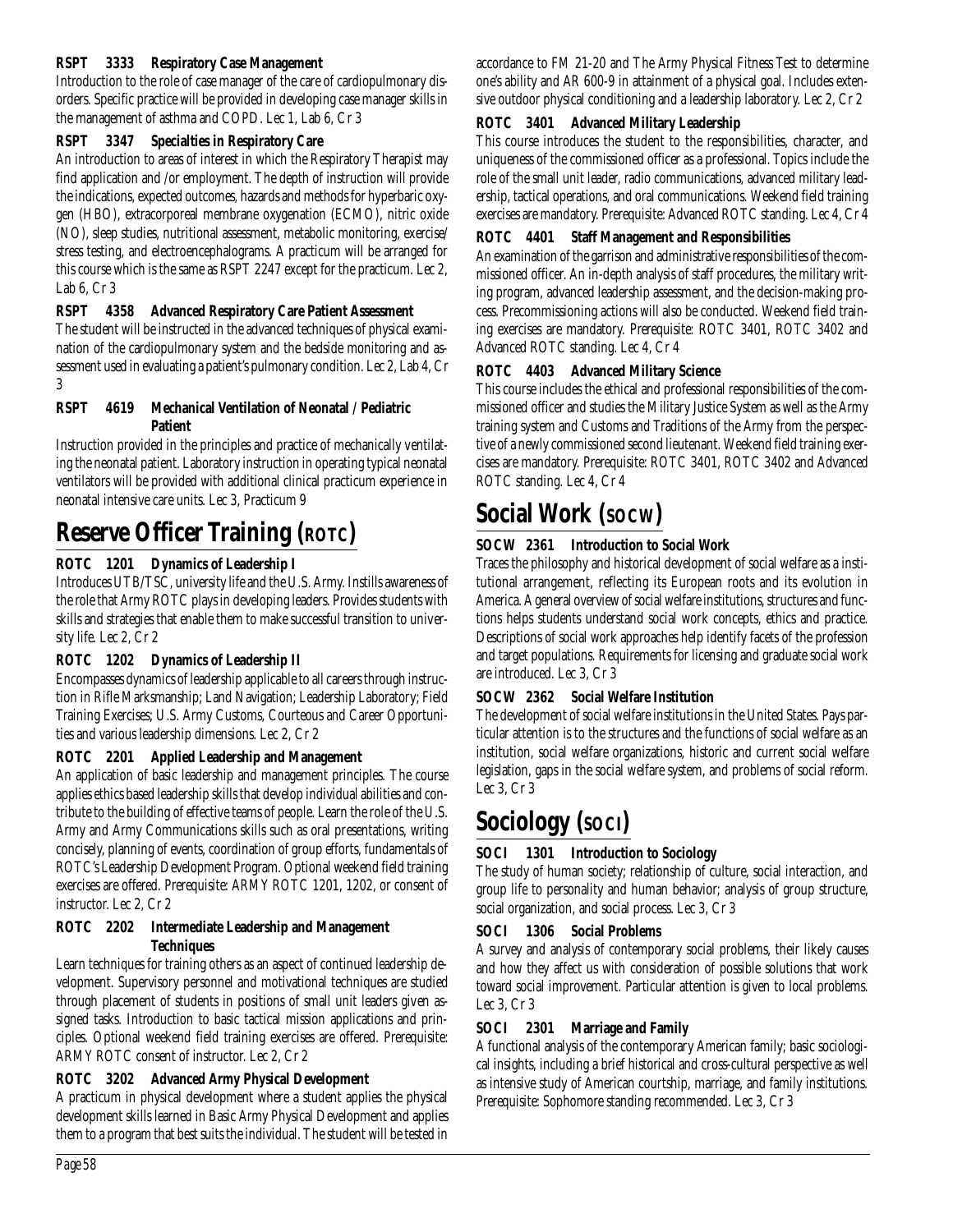# **SOCI 2317 Statistics of Psychology and Sociology**

Measures of central tendency and variability; statistical inference; correlation and regression. May be counted as SOCI 2317 or PSYC 2317. Prerequisite: SOCI 1301. Lec 3, Cr 3

# **SOCI 2319 The Mexican American Experience**

An introduction to the study of social, political and cultural processes which have shaped the Mexican American community in the United States with emphasis on the experience of Mexican American people in the Rio Grande Valley of Texas. Lec 3, Cr 3

# **SOCI 3305 Methods of Social Research**

An overview of the use of scientific methods in social research, formulation of research designs, hypothesis testing, sampling, interviewing, observation, coding, use of documents, questionnaires and scales. Emphasis on interpretation of social data. Prerequisite: SOCI 1301 and SOCI 2317. Lec 3, Cr 3

# **SOCI 3313 Criminology**

A study of crime, its causes, and its social treatment. Prerequisite: Three hours of sociology. Lec 3, Cr 3

# **SOCI 3324 Sociology of Health**

Analysis of basic problems in the maintenance and preservation of health and delivery of health care services by social class. Focus is on environmental course of disease, social-psychological response to illness and family cohesion; strain and resources as affected by illness. Prerequisite: Three hours of sociology. Lec 3, Cr 3

# **SOCI 3333 American Communities**

This course analyzes the patterns of growth and development of American cities, suburbs, towns, edge cities, and planned communities. Consideration will be given to the demographic, ecological, political, cultural and technological factors affecting urban communities. Prerequisite: SOCI 1301. Lec 3, Cr 3

# **SOCI 3335 Social Theory (Formerly SOCI 4335)**

This course surveys the major theorists of Sociology's classical era, as a well as modern theoretical approaches such as functionalism, neo-Marxism, symbolic interactionism, ethnomethodology, and exchange, network, and feminist theories. Students are encouraged to take this course as soon as possible after choosing Sociology as a major. Prerequisite: SOCI 1301. Lec 3, Cr 3

# **SOCI 3363 Sex and Gender**

This course will survey and analyze the social construction of gender in American society today. The historical and contemporary cultural linking of human traits to a particular sex, the resulting inequality of power between the sexes, and the effects of this on the occupational structure of the family are areas considered in this course. Prerequisite: SOCI 1301. Lec 3, Cr 3

# **SOCI 3364 Minorities (Formerly SOCI 4313)**

This course examines inter-group relations that produce status and power differences for groups defined as minorities. The main focus of the course will be the social and cultural processes that place and maintain American minorities in disadvantaged statuses. Various historical experiences involving African Americans, Mexican Americans, and others, will be surveyed. Notable situations of inter-group conflict in various parts of the world will be reviewed. Prerequisite: SOCI 1301. Lec 3, Cr 3

# **SOCI 3373 Mass Communications and Culture**

The course provides an overview of media theory and research, and analyzes the ways in which media organization and environmental influences shape mass cultural products. Specific areas of attention include television, movies, book publishing, newspapers, and the internet. Prerequisite: SOCI 1301. Lec 3, Cr 3

# **SOCI 3374 Religion in Society**

This course will survey and analyze religion in contemporary society. Religion will be examined as an institution that provides a variety of functions for social solidarity and differentiation as well as personal and ethnic identity. Varieties of organizational structure linked to historical factors and social structure will also be analyzed. The adaptation of religious belief to modernity will be assessed within the context of various cultural traditions. Prerequisite: SOCI 1301. Lec 3, Cr 3

# **SOCI 3393 Aging**

The course considers the social meaning of age and analysis of the basic problems faced by the aged. Issues of health, income, work, religion, leisure, and interpersonal relationships of the aged are addressed. Prerequisite: SOCI 1301. Lec 3, Cr 3

# **SOCI 4184 Senior Seminar**

This is a capstone course integrating students' experience in sociology, and providing them with end products and information useful beyond graduation; in particular, an academic portfolio. Prerequisite: This course should be taken in the last semester before graduation. Lec 1, Cr 1

# **SOCI 4311 El Contexto de la Novela Mexicana**

An analysis of 20th century Mexican society and the events that sought to transform it. Within that context, the writer will be viewed as an interpreter of history and the novel as an attempt to define and reconstruct reality. This course will be taught in Spanish. Prerequisite: SOCI 1301, SPAN 2311 & 2312 or consent of instructor. Lec 3, Cr 3

#### **SOCI 4314 Deviance**

This course provides a review of theory and research on the nature and extent of deviant behavior. Particular types of individual and subcultural deviance will be addressed. Prerequisite: SOCI 1301 and either SOCI 3335 or CRIJ 3303. Lec 3, Cr 3

# **SOCI 4323 The Mexican American People**

An examination of social, political and cultural processes which have shaped the Mexican American community in the United States; an analyses of its relations with other groups in society, its status, aspirations and power. An assessment of present opportunities and prospects for the future. Emphasis will be placed on the development and status of Mexican Americans in Texas. Lec 3, Cr 3

# **SOCI 4325 Population and Migration Problems**

An introduction to the study of human population and migration and their impact on economic resources, the environment, education, health and social services. An analysis of factors that affect reproduction, life chances, and migration, present trends and prospects for the future Prerequisite: SOCI 1301 and SOCI 2317. Lec 3, Cr 3

# **SOCI 4352 Social Inequality**

This course addresses research, concepts and theory related to the causes and consequences of inequality in social life. It examines how inequality is built into the structure and culture of major social institutions; government, economy, religion, family, education. Prerequisite: SOCI 1301 and SOCI 3335. Lec 3, Cr 3

# **SOCI 4375 Organizations and Work**

This course examines our organizationally-dominated world through the lens of organization theory. The transformation of world and the major schools of management theory during this century are considered. Theory is related to practice by examining specific case studies. Prerequisite: SOCI 1301 and SOCI 3335. Lec 3, Cr 3

# **SOCI 4383 Independent Studies**

Designed to offer students the opportunity to gain experience in research or in-depth theoretical/empirical readings in a substantive area not normally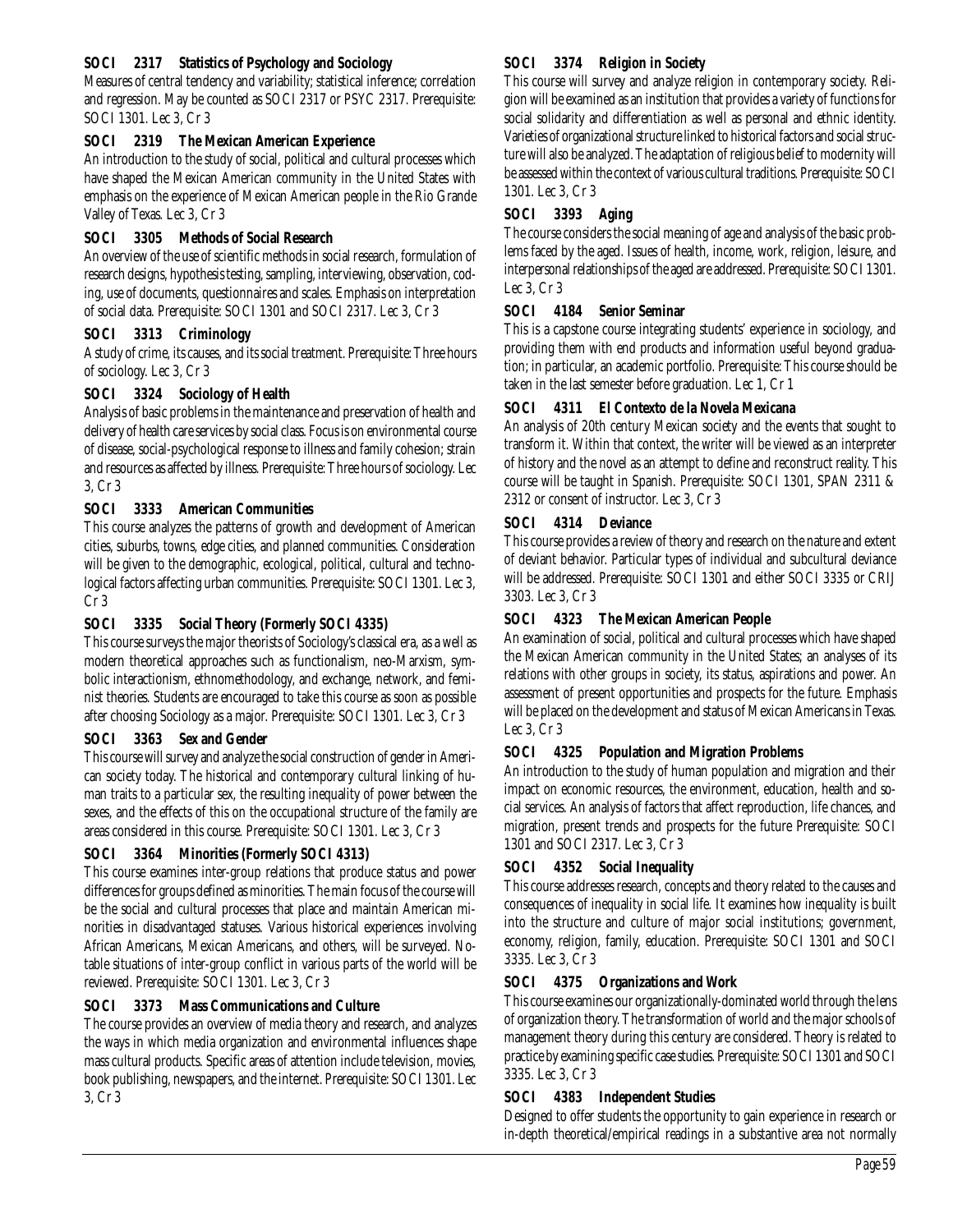covered within standard courses. Research projects or advanced readings will vary according to student interest and faculty availability. Sequential registration for up to nine hours is permitted as topics vary. Prerequisite: Nine hours of SOCI and consent of the instructor. Lec 3, Cr 3

# **Spanish (SPAN)**

# **SPAN 1313 Elementary Spanish I**

An introduction to the basic principles of grammar, emphasizing pronunciation, oral practice, conversation, and dictation. Also includes simple exercises in composition and easy reading within a cultural framework. Prerequisite: Basic skills in reading and writing; Departmental approval required. Lec 3, Cr 3

# **SPAN 1314 Elementary Spanish II**

Continuation of SPAN 1313. Prerequisite: SPAN 1313 or departmental approval. Lec 3, Cr 3

# **SPAN 1373 Basic Spanish for Bilinguals I**

An introductory course for students who possess a spoken knowledge of Southwestern U.S. Spanish and who wish to develop competency in reading and writing standard Spanish. Through readings and written assignments the student will be introduced to the conventions of Spanish grammar and spelling. Through discussion and reading students will come to appreciate the place of the Mexican American dialect of Spanish within the context of the Hispanic community. Lec 3, Cr 3

# **SPAN 1374 Basic Spanish for Bilinguals II**

Continuation of SPAN 1373. Prerequisite: SPAN 1373. Lec 3, Cr 3

# **SPAN 2311 Intermediate Spanish I**

A comprehensive review of Spanish grammar. Prerequisite: SPAN 1314 or departmental approval. Lec 3, Cr 3

#### **SPAN 2312 Intermediate Spanish II**

Continuation of SPAN 2311. Prerequisite: SPAN 2311 or departmental approval. Lec 3, Cr 3

# **SPAN 2316 Spanish for Specific Purposes**

Additional study designed to meet the specific interest and needs of students pursuing careers other than business, such as, education, medical specialties, and technology. Given in Spanish. Prerequisite: SPAN 1373 or 2312.

# **SPAN 2317 Business Spanish**

An introduction to Spanish business correspondence and the translation of commercial documents from English to Spanish. Given in Spanish. Prerequisite: SPAN 1373 or departmental approval. Lec 3, Cr 3

# **SPAN 2321 Hispanic Literature and Civilization I**

An introduction to the language, culture, and literature, of the Hispanic world. Given in Spanish. Lec 3, Cr 3

# **SPAN 2322 Hispanic Literature and Civilization II**

A continuation of SPAN 2321. Given in Spanish. Prerequisite: SPAN 2321. Lec 3, Cr 3

# **SPAN 3301 Spanish Literature (1100-1750)**

A survey of the literature of Spain from the beginnings to 1750. Given in Spanish. Prerequisite: SPAN 2321 and 2322. Lec 3, Cr 3

# **SPAN 3302 Spanish Literature (1750-present)**

A survey of the literature of Spain from the mid-18th century to present. Given in Spanish. Prerequisite: SPAN 2321 and 2322. Lec 3, Cr 3

#### **SPAN 3303 Advanced Spanish Composition**

Intensive training in Spanish composition, including class publications of material in Spanish. Given in Spanish. Prerequisite: SPAN 2321 and 2322. Lec 3, Cr 3

#### **SPAN 3310 Masterpieces of Spanish American Literature I**

An investigation of the literary works of the principal narrators, poets and dramatists of Spanish America from the beginnings of Spanish Colonialism to Modernism. Analysis of form and content and study of the historical background and literary currents in each work. Given in Spanish. Prerequisite: SPAN 2321 and 2322. Lec 3, Cr 3

#### **SPAN 3311 Masterpieces of Spanish American Literature II**

An investigation of the literary works of the principal narrators, poets and dramatists of Spanish America from Modernism to the present. Analysis of form and content and study of the historical background and literary currents in each work. Given in Spanish. Prerequisite: SPAN 2321 and 2322. Lec 3, Cr 3

#### **SPAN 3330 Spanish Grammar**

A study of grammatical concepts with concentration on basic sentence structure, the paragraph, principles of punctuation, and functional grammar. Course designed for Spanish majors and minors as well as Education Minors in bilingual education. Given in Spanish. Prerequisite: SPAN 2321 and 2322. Lec 3, Cr 3

#### **SPAN 3332 Introduction to Spanish/English Translation**

A basic orientation in the theory and practice of translating a text from Spanish to English, including consideration of both cultural and morpho-syntactical problems. Prerequisite: SPAN 2321, 2322. Lec 3, Cr 3

# **SPAN 3333 Introduction to English/Spanish Translation**

An orientation in the theory and practice of translating a text from English to Spanish, including consideration of cultural and morpho-syntactical problems. Prerequisite: SPAN 2321, 2322. Lec 3, Cr 3

# **SPAN 4303 Hispanic Civilization**

A panoramic view of the political, literary, and cultural history of Spain and the Spanish-speaking countries of America. Recommended as a review for the ExCET examination in Spanish. Given in Spanish. Prerequisite: SPAN 2321 and 2322. Lec 3, Cr 3

# **SPAN 4304 Spanish Lyric Poetry**

A survey of lyric poetry from its beginning to the present. Given in Spanish. Prerequisite: SPAN 2321 and 2322. Lec 3, Cr 3

#### **SPAN 4305 Cervantes**

A study of the principal works of Miguel de Cervantes with emphasis on Don Quijote. Given in Spanish. All readings, examinations, and papers in Spanish. Prerequisite: SPAN 2321 and 2322. Lec 3, Cr 3

#### **SPAN 4307 Spanish American Novel**

An investigation of the Spanish American novel of the 19th and 20th centuries. Students will become knowledgeable of the literary currents associated with the genre within their historical and social contexts; become aware of the key elements of the novel; develop the ability to analyze the key elements and identify literary techniques and devices; and develop the ability to articulate the findings of his/her own analysis in classroom discussion, on exams, and in short papers by exposure to good models of literary analysis and criticism. Given in Spanish. Prerequisite: SPAN 2321 and 2322. Lec 3, Cr 3

#### **SPAN 4309 Contemporary Spanish Literature**

A study of the principal literary works of Spain from the generation of 1898 to the present. Given in Spanish. Prerequisite: SPAN 2321 and 2322. Lec 3, Cr 3

# **SPAN 4310 Spanish Phonology and Phonetics**

An analysis of the phonetic and phonological systems of the Spanish language. Presentation of the articulatory description of the sounds of the language Introduction to the phonological processes that exit in the language including stress assignment, syllabification and intonation. Description and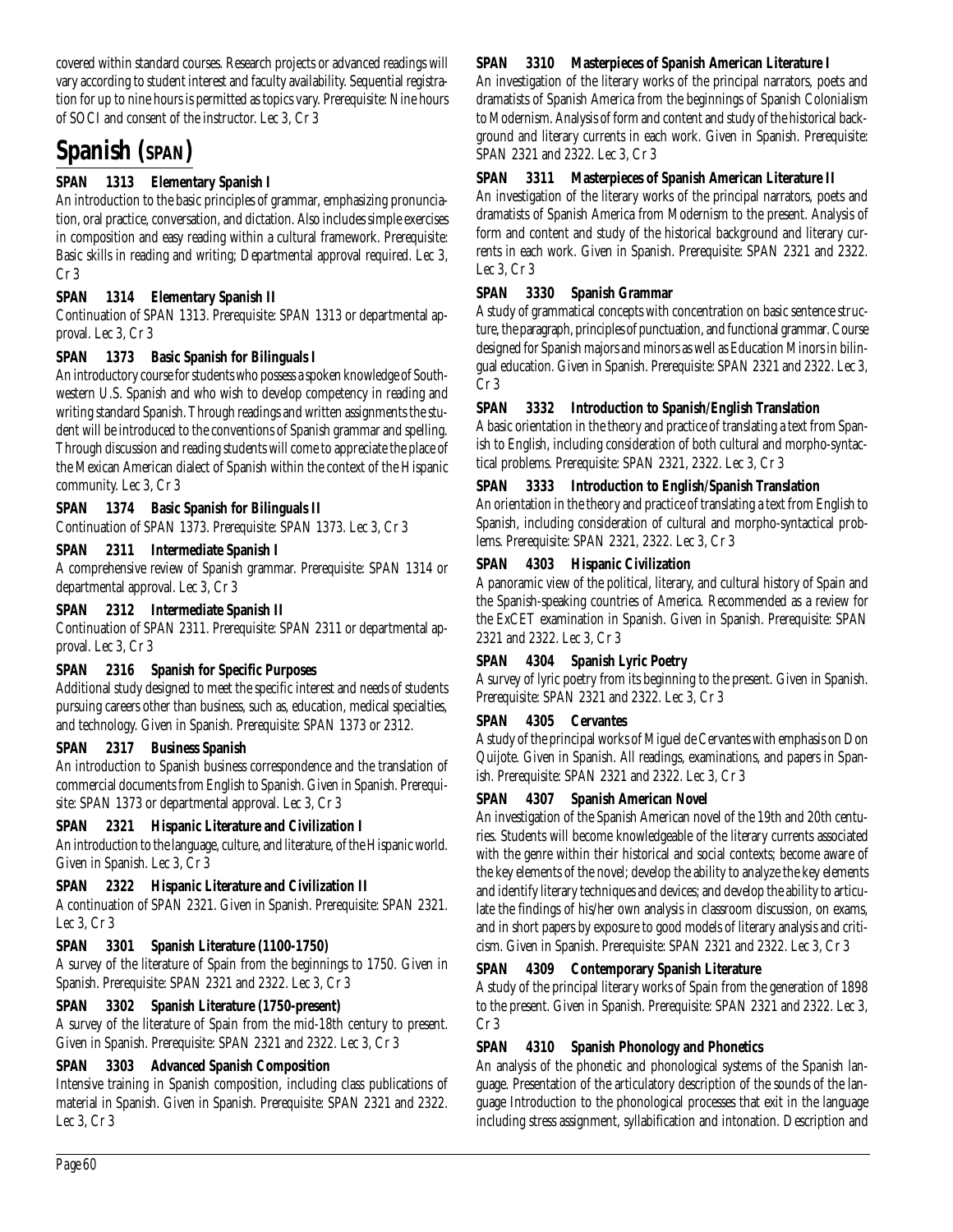analysis of some phonological processes that occur in the major varieties of the language. Given in Spanish. Prerequisite: SPAN 2321, SPAN 2322. Lec 3, Cr 3

# **SPAN 4311 The Mexican Novel**

The study of the major novels of Mexico from beginning to the present. Given in Spanish. Prerequisite: SPAN 2321 and 2322. Lec 3, Cr 3

# **SPAN 4312 The Structure of the Spanish Language**

An analysis of sentence structure in Modern Spanish from a generative perspective. Introduction to the goals and methods of generative grammar and a presentation of their relevance to the syntax of Spanish. Topics covered include pronominal deletion, sentence embedding, and sentence topicalization. Given in Spanish. Prerequisite: SPAN 3330. Lec 3, Cr 3

#### **SPAN 4316 Acquisition of the Spanish Language**

An analysis of the process of language acquisition among Spanish speaking children. Simultaneous acquisition of English and Spanish among Latino children in the United States. Discussion of the role of dialect and register in the acquisition process. Given is Spanish. Prerequisite: SPAN 2321 and 2322. Lec 3, Cr 3

#### **SPAN 4317 The Spanish Language in Social Context**

An analysis of language variation in the Spanish-speaking world. Correlation of social variables and specific linguistic variables. Language attitudes in some Spanish-speaking communities and their ramifications in the processes of language maintenance and shift. Linguistic and social manifestations of language contact, such as, direct transfer and code-switching. Given in Spanish. Prerequisite: SPAN 3330 or concurrent enrollment. Lec 3, Cr 3

#### **SPAN 4332 Commercial Translation**

Intensive practice in translation from English to Spanish and Spanish to English of commercial, financial, and marketing texts, as well as shipping, insurance, and customs house documents. Given in Spanish. Prerequisite: SPAN 2321, SPAN 2322, and SPAN 3332 or 3333. Lec 3, Cr 3

# **SPAN 4334 Legal Translation**

An analysis of legal language in English and Spanish. Intensive practice in the translation from English to Spanish and Spanish to English of contracts and government regulations, as well as texts relating to international organizations, civil law and criminal law. Given in Spanish. Prerequisite: SPAN 2321, SPAN 2322, and SPAN 3332 or 3333. Lec 3, Cr 3

#### **SPAN 4368 Children's Literature in Spanish**

A broad survey of literary works in Spanish appropriate for the young reader by the principal narrators, poets, and dramatists of the Hispanic World. Given in Spanish. Prerequisite: SPAN 2321 or SPAN 2322. Lec 3, Cr 3

#### **SPAN 4369 Hispanic Theater**

A study of selected dramatic works of representative Hispanic authors from a variety of geographical locales and cultures within the Spanish-speaking world. Interpretation and analysis of the aesthetic and ethical dimensions of the works, as well as creativity process that brought them to life on the stage. Given in Spanish. Prerequisite: SPAN 2321 and SPAN 2322. Lec 3, Cr 3

#### **SPAN 4371 Chicano Narrative**

A general introduction to short stories and novels written in Spanish by U.S. citizens of Mexican descent. This survey begins with a picaresque novel considered to be a forerunner of today's Chicano novel, continues with post WWII male writers and ends with a more recent novel by a woman writer exploring feminist issues. Given in Spanish. Prerequisite: SPAN 2321 and 2322. Lec 3, Cr 3

# **SPAN 4373 Studies in Hispanic Cultures**

Advanced study of topics in Hispanic culture, civilization, language or literature in areas not generally available as part of regular course offerings. Not repeatable. Given in Spanish. Prerequisite: SPAN 2321 and 2322. Lec 3, Cr 3

#### **SPAN 4392 Senior Seminar**

Integration, synthesis, and evaluation of the graduating senior's cumulative studies of Hispanic Letters and the Spanish language. Portfolio preparation and evaluation; the planning, preparation and writing of a Senior Mini-thesis; and a Capstone Examination. Prerequisite: 18 or more advanced hours in Spanish including SPAN 3301, SPAN 3303, SPAN 3311, and SPAN 3330. Lec 3, Cr 3

# **Spanish – Translation Studies in Spanish (TRSP)**

#### **TRSP 3332 Introduction to Spanish/English Translation**

A basic orientation in the theory and practice of translating a text from Spanish to English, including consideration of both cultural and morpho-syntactical problems. Introduction to software programs used by professional translators and interpreters. Prerequisite: Six hours of Freshman English and six hours of Spanish chosen from the following courses: SPAN 1373, 2316, 2317, 2321 and 2322. Lec 3, Cr 3

#### **TRSP 3335 Topics in Translation**

Topics in the theory and practice of professional translation between Spanish and English in areas other than business and legal texts, including but not limited to the following: education, medical specialties, and technology. Prerequisite: TRSP 3332 or SPAN 3332 and six hours of Freshman English. Lec 3, Cr 3

# **TRSP 4332 Commercial Translation**

Intensive practice in translation from English to Spanish and Spanish to English of commercial, financial, and marketing texts, as well as shipping, insurance, and customs house documents. Prerequisite: TRSP 3332 or SPAN 3332 and six hours of Freshman English. Lec 3, Cr 3

#### **TRSP 4334 Legal Translation**

An analysis of legal language in English and Spanish. Intensive practice in the translation from English to Spanish and Spanish to English of contracts and government regulations, as well as texts relating to international organizations, civil law and criminal law. Prerequisite: TRSP 3332 or SPAN 3332 and six hours of Freshman English. Lec 3, Cr 3

# **TRSP 4366 Interpreting I**

A basic orientation in the theory and practice of interpreting English to Spanish and Spanish to English. Emphasis on sight translation and short consecutive interpreting, and also preparation for simultaneous interpreting. Prerequisite: TRSP 3332 or SPAN 3332 and six hours of Freshman English. Lec 3, Cr 3

# **TRSP 4367 Interpreting II**

Advanced practice in English to Spanish and Spanish to English consecutive and simultaneous interpreting with close attention to terminology and documentation. Conference interpretation. Prerequisite: TRSP 3332 or SPAN 3332 and six hours of Freshman English. Lec 3, Cr 3

# **Speech (SPCH)**

# **SPCH 1315 Fundamentals of Speech**

Theory and practice of the basic principles of oral communication. The course is designed to help the student develop skills in various kinds of public speaking. Emphasis on audience analysis, research, speech composition and delivery. Students will present various types of speeches including informative, persuasive, and impromptu. Lec 3, Cr 3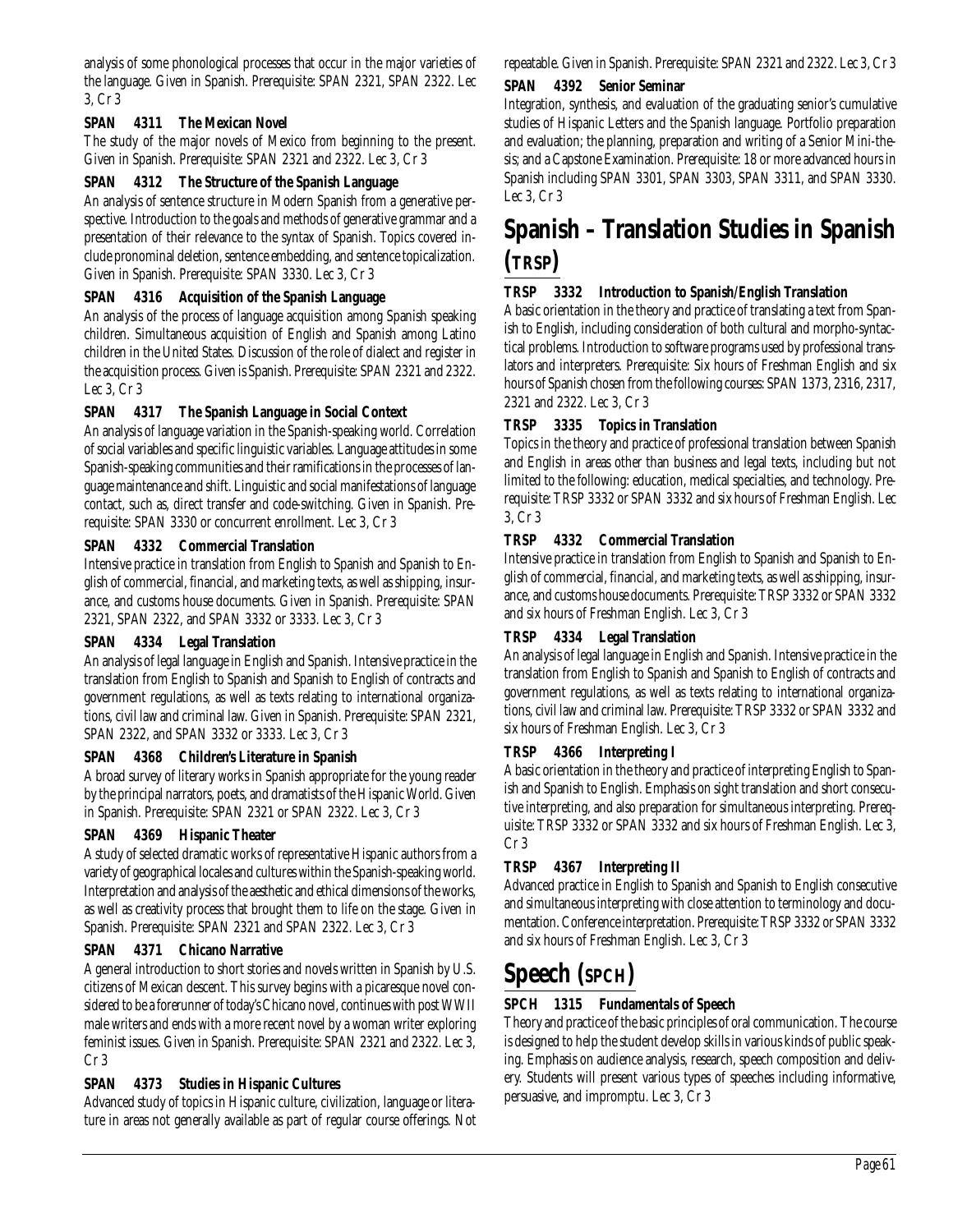# **SPCH 1318 Interpersonal Communication**

Designed to study communication barriers between individuals based on cultural, physical, and psychological differences. Emphasis will be placed on improving one-to-one communication and small group interaction. Lec 3, Cr 3

# **SPCH 1321 Business and Professional Communication**

Designed to provide the student with theory and practical experience needed to communicate in a variety of business settings. Emphasis is on interviewing, decision making, and public address. Lec 3, Cr 3

# **SPCH 1342 Speech for the Bilingual Student**

Designed for bilingual students who want to improve their English. A study of the sound system, stress patterns, timing, melody, and phraseology of American English. Practice in presenting ideas to an audience. Lec 3, Cr 3

# **Special Education (SPED)**

Note for Undergraduate Special Education Courses: To be eligible to take any Special Education course, students must be admitted into the Teacher Education Program.

# **SPED 3370 Introduction to Exceptional Children**

Formerly SPED 2370. This course is an introduction to the physical and psychological characteristics of the exceptional child. Emphasis is on theory, characteristics and educational programming for learners with special needs. Lec 3, Cr 3

# **SPED 4301 Language Development and Communication Disorders**

This course examines monolingual and bilingual language development with an emphasis on common communication disorders. Prerequisite: SPED 3370, may be taken concurrently with SPED 4302, 4307, 4372. Lec 3, Cr 3

#### **SPED 4302 Cognitive Development Associated with Exceptionalities**

This course studies theories of cognitive development and their application to children's critical thinking and problem-solving skills. Individual differences associated with mild and moderate exceptionalities will be emphasized. Prerequisite: SPED 3370, may be taken concurrently with SPED 4301, 4385, and 4372. Lec 3, Cr 3

# **SPED 4307 Field Experiences in Generic Special Education**

This course will provide students with field experience teaching mentally retarded, learning disabled and emotional disturbed children. Training for parents of exceptional children will be included. Prerequisite: SPED 3370. May be taken concurrently with SPED 4301, 4302, or 4372. Lec 3, Cr 3

# **SPED 4313 Student Teaching – Generic Special Education**

This course must be taken by all undergraduate students working toward special education certification. The course requires observing and teaching in a public school special education classroom all day, Monday through Friday, for six weeks. This work is done under the direction of a fully certified teacher of the class to which the student is assigned and under the supervision of a college professor who observes and evaluates the student's progress. Seminars and individual conferences are a required part of the course. Prerequisite: 18 hours of upper level special education courses. Approval by the Teacher Education Committee. Students must also be enrolled in EDCI 4311, EDSC 4398 or EDSC 4641. Lec 3, Cr 3

# **SPED 4370 Foundations of Special Education**

Formerly SPED 4372. This course addresses the characteristics of students with disabilities, especially as these characteristics influence the teaching/learning process in the general education classroom. The roles and responsibilities for general educators and special educators, as outlined by the major laws and litigation, are discussed. In addition to assessment and identification procedures for second language learners suspected of having a disability. The dynamic relationship among school, family, and community, especially as they relate to culturally and linguistically diverse students with disabilities, are also examined. Prerequisite: EDCI 4301. Lec 3, Cr 3

# **SPED 4372 Special Education In Inclusive Settings**

For Special Education Minors. This course addresses laws and legislative Issues concerning special education. The roles of the regular and special educators In Inclusive settings will be explored as well as the dynamics of school, family, and community. Prerequisite: SPED 3370, may be taken concurrently with SPED 4301, 4302, 4307.

# **SPED 4375 Testing and Assessment of Exceptional Individuals**

For General Education Teachers. This course examines formal and informal procedures used to identify the academic and behavioral needs of exceptional learners. An emphasis is placed on the non-biased assessment of the bilingual child. Prerequisite: SPED 3370, 4301, 4302, may be taken concurrently with SPED 4385, 4395. Lec 3, Cr 3

# **SPED 4385 Classroom Approaches and Modifications for Students with Special Needs**

Formerly SPED 4303. For Special Education Minors. This course offers training In strategies for teaching students with mild/moderate disabilities In academic areas. Course content Includes self-contained special education programs as well as procedures for modifying and adapting Instruction for students In a mainstreamed regular education setting. The social and cognitive development and training of students with mild/moderate disabilities will be addressed. Prerequisite: SPED 3370, may be taken concurrently with SPED 4375 and 4372. Lec 3, Cr 3

# **SPED 4386 Modifications in Inclusive Settings**

For General Education Teachers. This course focuses on instructional and behavioral strategies for teaching students with mild/moderate disabilities in inclusive settings. Emphasis is placed on techniques and strategies that enhance language and literacy development. Modifications related to language arts, mathematics, and science instruction, as well as various behavior management strategies, are addressed. Prerequisite: EDCI 4301 Lec 3, Cr 3

# **SPED 4395 Practicum in Generic Special Education**

Formerly SPED 4309. This course provides field experiences in working with learners with exceptional needs. Students practice assessment procedures, teaching strategies and classroom management techniques under the supervision of a certified classroom teacher and university instructor. Prerequisite: SPED 3370, 4301, 4302, 4385, may be taken concurrently with SPED 4375. Lec 3, Cr 3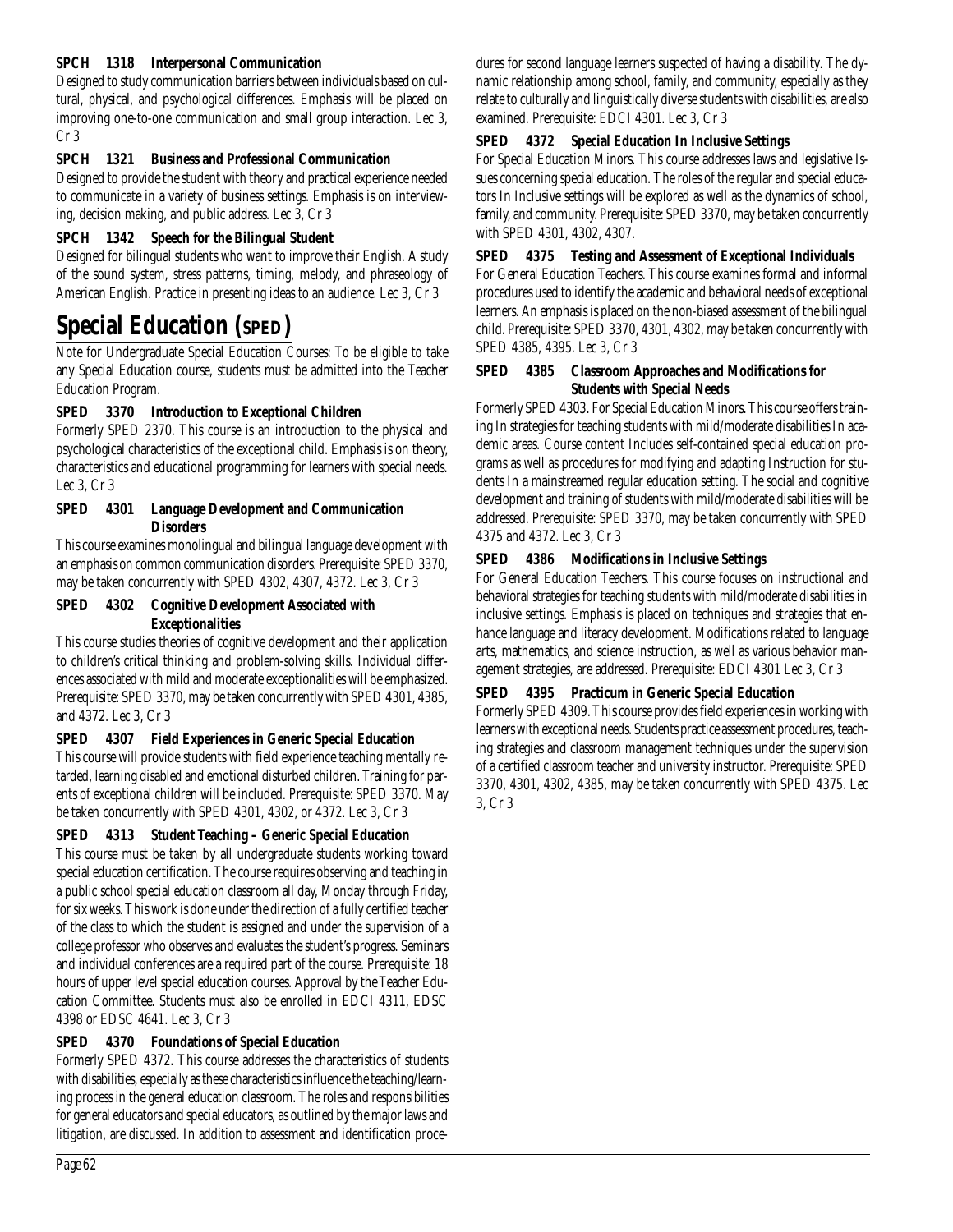# **The University of Texas System Board of Regents and Administration**

| <b>Regent, Title, Hometown</b>               | <b>Term Expires</b> |
|----------------------------------------------|---------------------|
| Charles Miller, Chairman, Houston            | 2005                |
| Rita C. Clements, Vice-Chairman, Dallas      | 2007                |
| Woody L. Hunt, Vice-Chairman, El Paso        | 2005                |
| A. W. "Dub" Riter, Jr., Vice-Chairman, Tyler | 2003                |
| Robert A. Estrada, Dallas                    | 2005                |
| Patrick C. Oxford, Houston                   | 2003                |
| Judith L. Craven, M.D., Houston              | 2007                |
| Cyndi Taylor Krier, San Antonio              | 2007                |
| A. R. (Tony) Sanchez, Jr., Laredo            | 2003                |
|                                              |                     |

Mark G. Yudof, Chancellor Francie A. Frederick, Counsel and Secretary

# **Texas Southmost College Board of Trustees**

| <b>Trustee, Title</b>          | <b>Term Expires</b> |
|--------------------------------|---------------------|
| Chester R. Gonzalez, Chair     | 2004                |
| Rosemary Breedlove, Vice-Chair | 2004                |
| Eduardo Campirano, Secretary   | 2004                |
| Mary Rose Cardenas             | 2008                |
| David G. Oliveira              | 2006                |
| Dolly Zimmerman                | 2008                |
| Roberto Robles, M.D.           | 2006                |
|                                |                     |

# **Partnership Administrative Officers**

# **President**

# **Juliet V. García**

B.A., M.A., University of Houston Ph.D., University of Texas at Austin

# **Vice Presidents**

# **José G. Martín**

*Provost and Vice President for Academic Affairs* B.S., Mississippi State University M.S., Ph.D., University of Wisconsin

# **Rosemary Martinez**

*Vice President for Business Affairs* B.B.A., Pan American University at Brownsville C.P.A., State of Texas

# **John P. Ronnau**

*Vice President for Administration and Partnership Affairs* B.S., Kansas State University M.Ed. Antioch-New England M.S.W., Ph.D., University of Kansas

# **Hilda Silva**

*Vice President for Student Affairs* B.S., M.Ed., Pan American University Ed.D., University of Houston

# **William F. Strong**

*Vice President for Institutional Advancement* B.A., Abilene Christian University M.S., The University of North Texas Ph.D., The University of Arizona

# **Antonio N. Zavaleta**

*Vice President for External Affairs* B.A., M.A., Ph.D., University of Texas at Austin

# **Deans**

# **Betsy V. Boze**

*Dean, School of Business* B.S., M.B.A., Southern Methodist University Ph.D. University of Arkansas

# **Mari Fuentes-Martin**

*Dean of Students* B.A., M.S., Notre Dame University Ed.D., Texas A&M-Corpus Christi

# **Farhat Iftekharuddin**

*Dean, College of Liberal Arts* B.A., 1978 M.A., University of Dacca Ph.D., Oklahoma State University

# **Eldon L. Nelson**

*Dean, School of Health Sciences* M.A., B.S., B.A. East Carolina University Ph.D., College of Medicine, University of Florida

# **Sylvia C. Peña**

*Dean, School of Education* B.A., Texas A&I University M.A., Ed.D., University of Houston

# **James Holt**

*Dean, Workforce Training and Continuing Education* B.A., University of Missouri M.B.A., Southern Illinois University

# **Dimitrios "James" Sotiropoulos**

*Dean, College of Science, Mathematics and Technology* B.A., Drew University M.S., Ph.D., University of California at San Diego

# **John P. Ronnau**

*Dean, Graduate Studies and Sponsored Programs* B.S., Kansas State University M.Ed. Antioch-New England M.S.W., Ph.D., University of Kansas

# **Administrative Officials**

# **Academic Affairs Division**

*José G. Martín, Ph.D., Provost and Vice President*

# **Victor Fuhro**

*Assistant to the Vice President for Academic Affairs* B.A., Montclair State College M.S., Corpus Christi State University

# **Guillermo Aguilar**

*Associate Director, Biological Station Program* B.S., University of Texas at Brownsville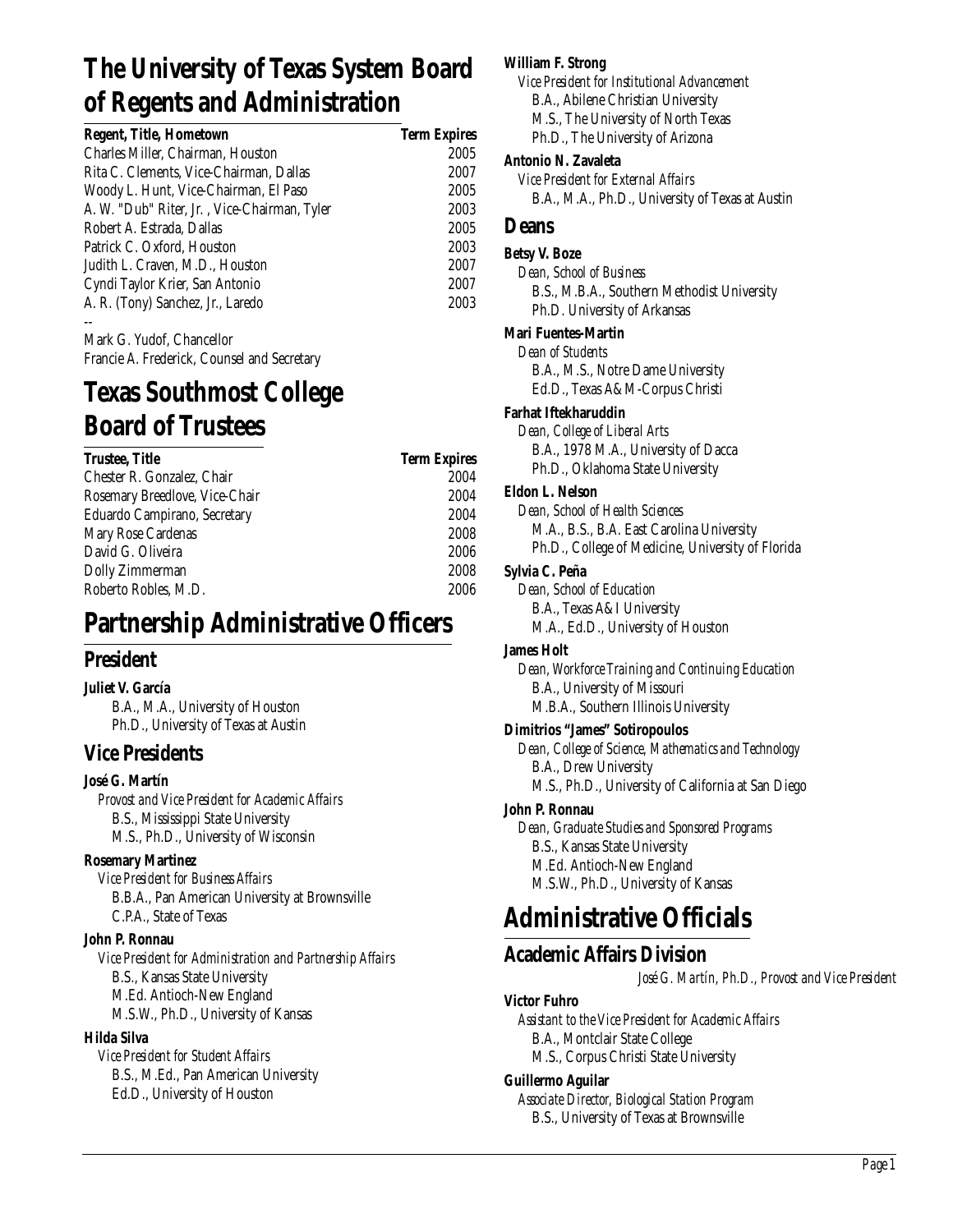#### **Douglas Ferrier** *Director of Library and Information Resources* B.B.A., University of Texas at Austin M.A., University of Texas at Arlington

M.L.S., University of North Texas

# **Gilbert Garza**

*Director of Media Services* A.A., Texas Southmost College B.A., Pan American University

# **Larry Löf**

*Director of Biological Station Rancho del Cielo/STEMS* A.A., Texas Southmost College B.A., University of Texas at Austin M.S., Pan American University

# **Cynthia Lerma**

*Director of Data Management and Reporting* B.S., Southwest Texas State University M.Ed., University of Texas at Brownsville

# **Margie Mancillas**

*Assistant Vice President, K-16 Programs* B.A., Texas Women's University M.S., University of Arizona Ed.D., University of Houston

# **Eli Eric Peña**

*Director of Academic Advising* B.S., M.S., Pan American University Ph.D., University of Texas at Austin

**Deborah Suzanne** *Director, Institutional Research and Planning* Get her degrees

# **Business Affairs Division**

*Rosemary Martinez, Vice President*

# **Gus Barreda**

*Director of Information Systems*

# **Yolanda de la Rivera**

*Associate Director, Business Office* B.B.A., M.B.A., University of Texas at Brownsville

# **Brian Bochenek**

*Director of Purchasing* A.A., Southwest College B.S., Chicago State University C.P.M., A.P.P., National Association of Purchasing Management

# **John Cardoza**

*Chief of Police* A.A., Texas Southmost College B.S., Pan American University at Brownsville

# **Grady John Deaton**

*Director of Physical Plant* B.B.A., Pan American University at Brownsville M.B.A., University of Texas at Brownsville

# **Amanda Fuhro**

*Director of Human Resources* B.A., M.S., Jersey City State College

# **Yolanda M. Palmer**

*Program Director of Records Management* A.A., Texas Southmost College B.A., Sophie Newcomb College of Tulane J.D., Tulane School of Law

# **External Affairs Division**

*Antonio N. Zavaleta, Vice President*

**Division of Workforce Training and Continuing Education**

*James Holt, Dean*

**Manuel Torres, Director** *Program Director, Advanced Placement/Elderhostel/Kids' College*

# **Hershel Price**

*Program Director, Criminal Justice Institute*

# **Linda Forse**

*Program Director, The Language Institute*

# **Mark Sorensen** *Director, Continuing Education*

# **Division of Center for Business and Economic Development**

**Rosalie Manzano** *Director, Center for Business and Economic Development* Get her degrees

**Gary Bertrand** *Program Director, Valley Procurement Technical Assistance Center*

**Division of Cross Border Institute for Regional Development** *Dr. Baltazar Salazar, Program Director*

# **Institutional Advancement Division**

*William F. Strong, Vice President*

**Suzanne Acevedo** *Associate Dean of Sponsored Programs* B.S., M.S., Baylor University

# **Leticia Fernandez**

*Director of News & Information* A.A., Texas Southmost College B.J., University of Texas at Austin

# **Barry Horn**

*Director of Development*

# **Rolando Zamora**

*Director of Publications* A.A., Texas Southmost College B.J., University of Texas at Austin

# **President's Office**

*Juliet V. García, Ph.D., President*

# **Denis Cano**

*Internal Auditor* A.A., Texas Southmost College B.B.A., Pan American University at Brownsville C.P.A., C.I.A., State of Texas

# **Hector Castillo**

*Executive Assistant to the President* B.S., M.S., East Texas State University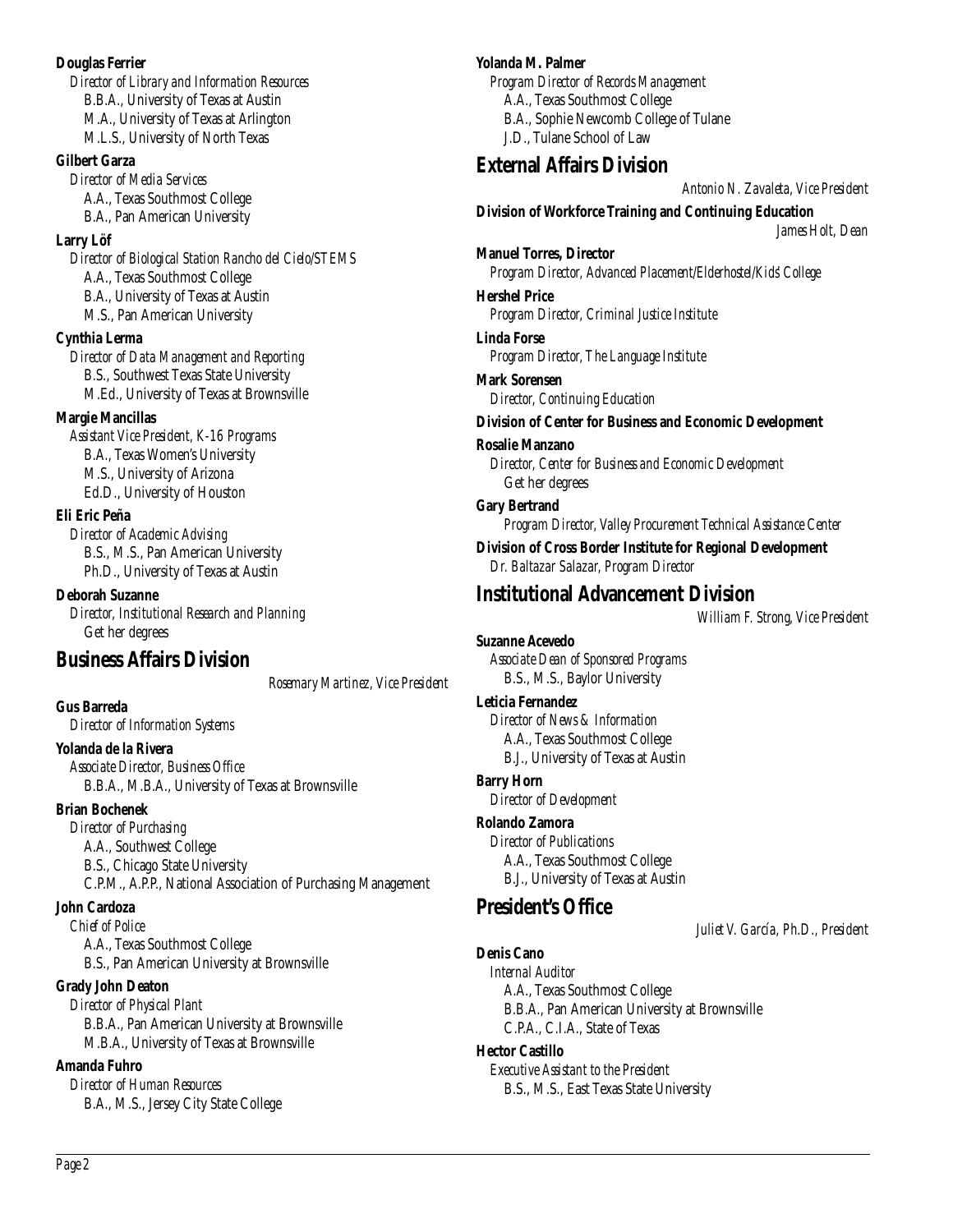# **Student Affairs Division**

*Hilda Silva, Ed.D., Interim Vice President*

**Albert Barreda** *Registrar* B.B.A., Texas A&I University M.B.A., Pan Ameican University

**Mari F. Chapa** *Director of Financial Aid* B.A., Texas A&I University

**Pamela C. Flores** *University Talent Search Program Director* B.S., M.Ed., The University of Texas at Brownsville

**Hilda Garcia** *Assistant Director of Admissions*

**Javier Garcia** *STEMS Curriculum and Project Specialist* B.S., Tarleton State University

**Hector Iracheta, R.N.** *Director of Student Health Services* B.S.N., Pan American University

#### **Pat McGehee**

*Director of Testing* B.A., Governor State University M.A., Roosevelt University Ed.D., University of Houston

**Hilda Silva**

*Director of Counseling and Guidance* B.S., M.Ed., Pan American University Ed.D., University of Houston

**Carlo H. Tamayo** *New Student Relations Coordinator* B.B.A., Loyola University

# **Alberto Carlos Villarreal**

*Upward Bound Program Director* B.A., M.Ed., The University of Texas at Brownsville

**Rene Villarreal**

*Director of Admissions* B.A., get school names M.Ed., University of Texas-Pan American

# **Academic Department Chairs and Program Directors**

# **College of Liberal Arts**

**Behavioral Sciences Department** *Virginia V. Wood, Chair*

**Criminal Justice Department** *Susan Ritter, Chair*

**English and Speech Department** *Robert Sledd, Chair*

**Fine Arts Department** *Sue Zanne Urbis, Chair*

# **Modern Languages Department**

*Cipriano Cárdenas, Chair*

**Social Sciences Department** *Ron Lane, Government Division Chair William Adams, History Division Chair*

# **College of Science, Mathematics & Technology**

**Biological Sciences Department** *Alfredo Muñoz, Chair*

**Computer Sciences/Computer Information Systems Department** *who, Chair*

**Engineering Technology Department** *Mario Diaz, Chair*

**Industrial Technology Department** *Jesus Galvan, Interim Chair*

**Mathematics Department** *Deloria Nanze-Davis, Chair*

**Physical Sciences Department** *Gene J. Paull, Chair*

# **School of Business**

**Accounting Department** *R.B. Vinson, Chair*

# **Business Administration Department**

*Susanne Hardebeck, Chair* Master of Business Administration Program *Karl Kampschroeder, Director*

# **Business Technology Department**

*Mary M. Sullivan, Chair* Accounting Technology Program *James Defenbach, Director* Interantional Business Program *Mary Sullivan, Director*

# **School of Education**

#### **Curriculum and Instruction Department**

*Paula Parson, Interim Chair* Alternative Certification Program *Rita Hernandez, Director*

# **School Specialties Department**

*Charles Comeaux, Chair* Child Care and Development Vacant, Program Director Academic Advising/Teacher Certification *Gayle L. Brogdon, Coordinator* Field Experiences/Student Teaching *Vacant, Program Director*

**Kinesiology Department** *Zelma D. Mata, Chair*

# **School of Health Sciences**

# **Allied Health Department**

*John L. McCabe, Chair* Emergency Medical Technology Elizabeth A. Chavez, Program Director Medical Laboratory Technology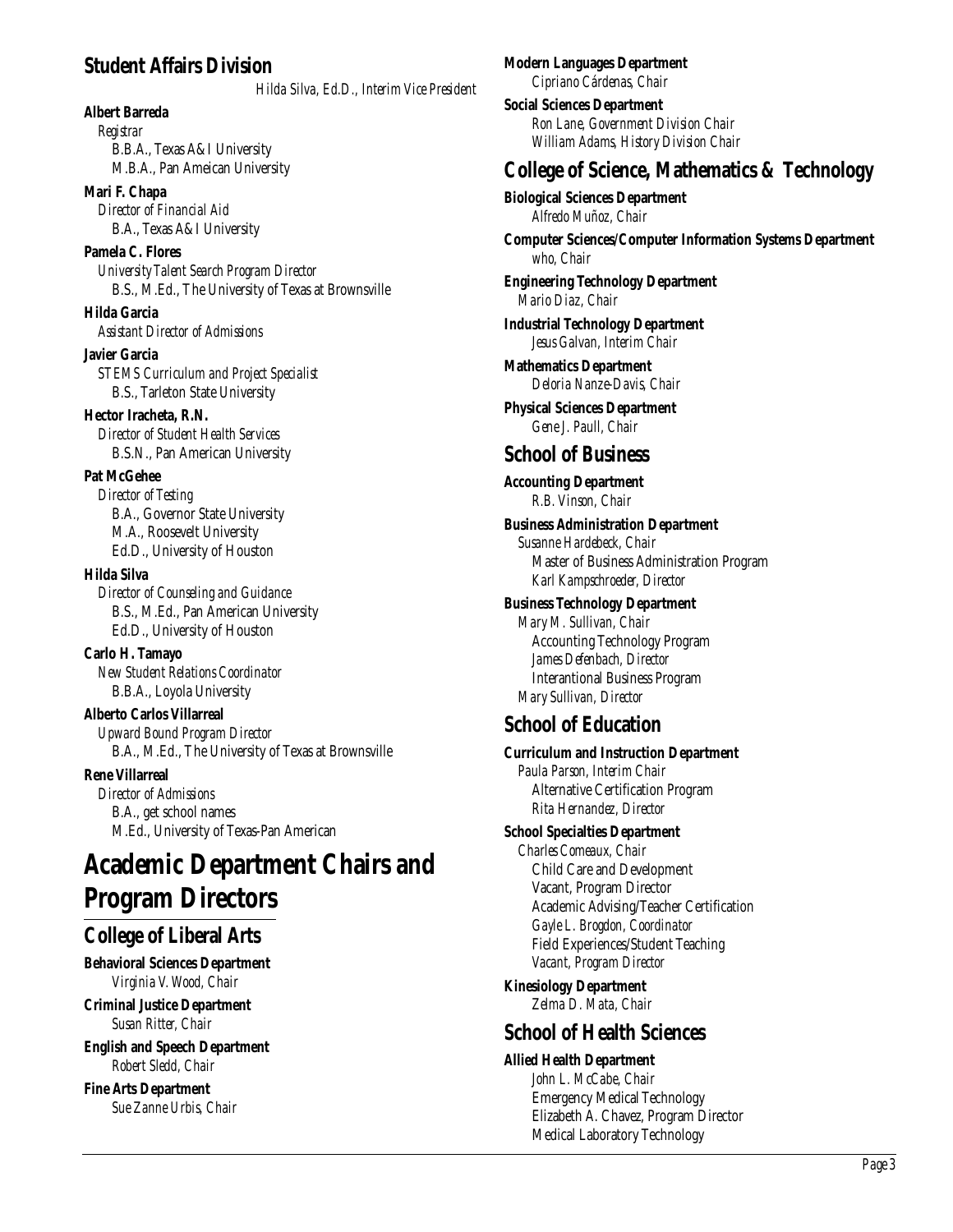*Shamina Davis, Program Director* Radiologic Technology *Manuel Gavito, Program Director* Respiratory Therapy *John L. McCabe, Program Director*

#### **Nursing Department**

Registered Nurse Programs *Edna Garza-Escobedo, Chair* Master of Science in Public Health Nursing *Ella Herriage, Program Director* BSN Degree Completion *Katherine Dougherty, Program Director* Associate Degree Nursing *Edna Garza-Escobedo, Program Director* Vocational Nursing, Brownsville *Gloria Spencer, Program Director*

**Partnership Faculty**

*College of Liberal Arts*

*Farhat Iftekharuddin, Ph.D., Dean*

# **Behavioral Sciences Department**

*Virginia V. Wood, Ed.D., Chair*

| Ethel K. Cantu 1979                                        |            |
|------------------------------------------------------------|------------|
| <b>Associate Professor</b>                                 | Psychology |
| 1969 B.A., University of California, Davis                 |            |
| 1977 M.A., Texas A&I University                            |            |
| William C. Davis 1975                                      |            |
| <b>Associate Professor</b>                                 | Psychology |
| 1970 B.A., University of Texas at Austin                   |            |
| 1975 M.Ed., Pan American University                        |            |
| 1982 Ed.D., East Texas State University                    |            |
| Robert Fisher 1991                                         |            |
| Associate Professor                                        | Psychology |
| 1973 B.S., San Diego State University                      |            |
| 1984 Ph.D., University of Tennessee                        |            |
| Diamantina Freeberg 1979                                   |            |
| Associate Professor                                        | Psychology |
| 1967 B.A., Our Lady of the Lake College-San Antonio        |            |
| 1969 M.A., 1977 Ed.D., University of Tulsa                 |            |
| <b>Mathew Johnson 1999</b>                                 |            |
| Assistant Professor                                        | Psychology |
| 1991 B.S., Northwest Missouri State University             |            |
| 1993 M.S., Imporia State University                        |            |
| 1998 Ph.D., Texas Techical College                         |            |
| Wayne D. Lewis 1980                                        |            |
| Associate Professor                                        | Sociology  |
| 1969 A.B., University of Georgia                           |            |
| 1975 M.A., University of Delaware                          |            |
| 1987 M.S., Corpus Christi State University                 |            |
| 1984 Ph.D., University of Denver                           |            |
| <b>Sherry McCullough 1991</b>                              |            |
| Associate Professor                                        | Sociology  |
| 1965 B.A., 1987 M.S.W., 1991 Ph.D., University of Oklahoma |            |

| Gene J. Paull 1975<br><b>Professor</b>                                                                | Anthropology, Geography   |
|-------------------------------------------------------------------------------------------------------|---------------------------|
| 1967 B.A., Penn State University                                                                      |                           |
| 1970 M.A., 1976 Ph.D., University of Arizona                                                          |                           |
| David Pearson 1997                                                                                    |                           |
| <b>Associate Professor</b>                                                                            | Sociology                 |
| 1979 B.A., University of Massachusetts                                                                |                           |
| 1981 M.A., 1988 Ph.D., Yale University                                                                |                           |
| Scott Reid 1999                                                                                       |                           |
| Assistant Professor                                                                                   | Sociology                 |
| 1989 B.A., 1991 M.A., 1999 Ph.D., Kent State University                                               |                           |
| Luis Rodriguez-Abad<br><b>1995</b><br><b>Associate Professor</b>                                      | Sociology                 |
| 1960 B.A., Wheaton College                                                                            |                           |
| 1969 Ph.D., Syracuse University                                                                       |                           |
| Virginia Voltaggio Wood 1971                                                                          |                           |
| <b>Associate Professor</b>                                                                            | Psychology                |
| 1966 B.A., Webster College                                                                            |                           |
| 1971 M.A., St. Mary's University                                                                      |                           |
| 1992 Ed.D., University of Houston                                                                     |                           |
| Antonio N. Zavaleta 1976                                                                              |                           |
| Professor                                                                                             | Anthropology, Sociology   |
| 1969 A.A., Texas Southmost College<br>1971 B.A., 1973 M.A., 1976 Ph.D., University of Texas at Austin |                           |
| <b>Criminal Justice Department</b>                                                                    |                           |
|                                                                                                       | Susan Ritter, Ph.D. Chair |
| <b>Ben Brown</b> 1998<br><b>Assistant Professor</b>                                                   | Criminal Justice          |
| 1990 B.A., Bellarmine College                                                                         |                           |
| 1992 M.A., University of Louisville                                                                   |                           |
| 1995 Ph.D., Kansas State Universty                                                                    |                           |
| <b>Susan Ritter 1993</b>                                                                              |                           |
| <b>Assistant Professor</b>                                                                            | Criminal Justice          |
| 1980 B.S., Texas Woman's University                                                                   |                           |
| 1988 M.A., University of Texas at Arlington                                                           |                           |
| 1997 Ph.D., Sam Houston State University                                                              |                           |
| Rodolfo Soliz 1977<br><b>Assistant Professor</b>                                                      | Criminal Justice          |
| 1977 B.S., Texas A&I University, Corpus Christi                                                       |                           |
| 1985 M.A., Corpus Christi State University                                                            |                           |
| William Wilkinson 1983                                                                                |                           |
| Professor                                                                                             | Criminal Justice          |
| 1964 B.A., North Texas State University                                                               |                           |
| 1979 M.A., University of Texas at San Antonio                                                         |                           |
| 1985 Ph.D., Sam Houston State University                                                              |                           |
| <b>English and Speech Department</b>                                                                  |                           |
|                                                                                                       | Robert Sledd. Chair       |
| Teresa Cadena 1973                                                                                    |                           |
| Associate Professor                                                                                   | English                   |
| 1971 B.A., Pan American College                                                                       |                           |
| 1974 M.A., 1983 Ed.D., Texas A&I University                                                           |                           |
| Alan P. Church<br>1999                                                                                |                           |
| <b>Assistant Professor</b>                                                                            | English                   |
| 1987 B.A., Arizona State University                                                                   |                           |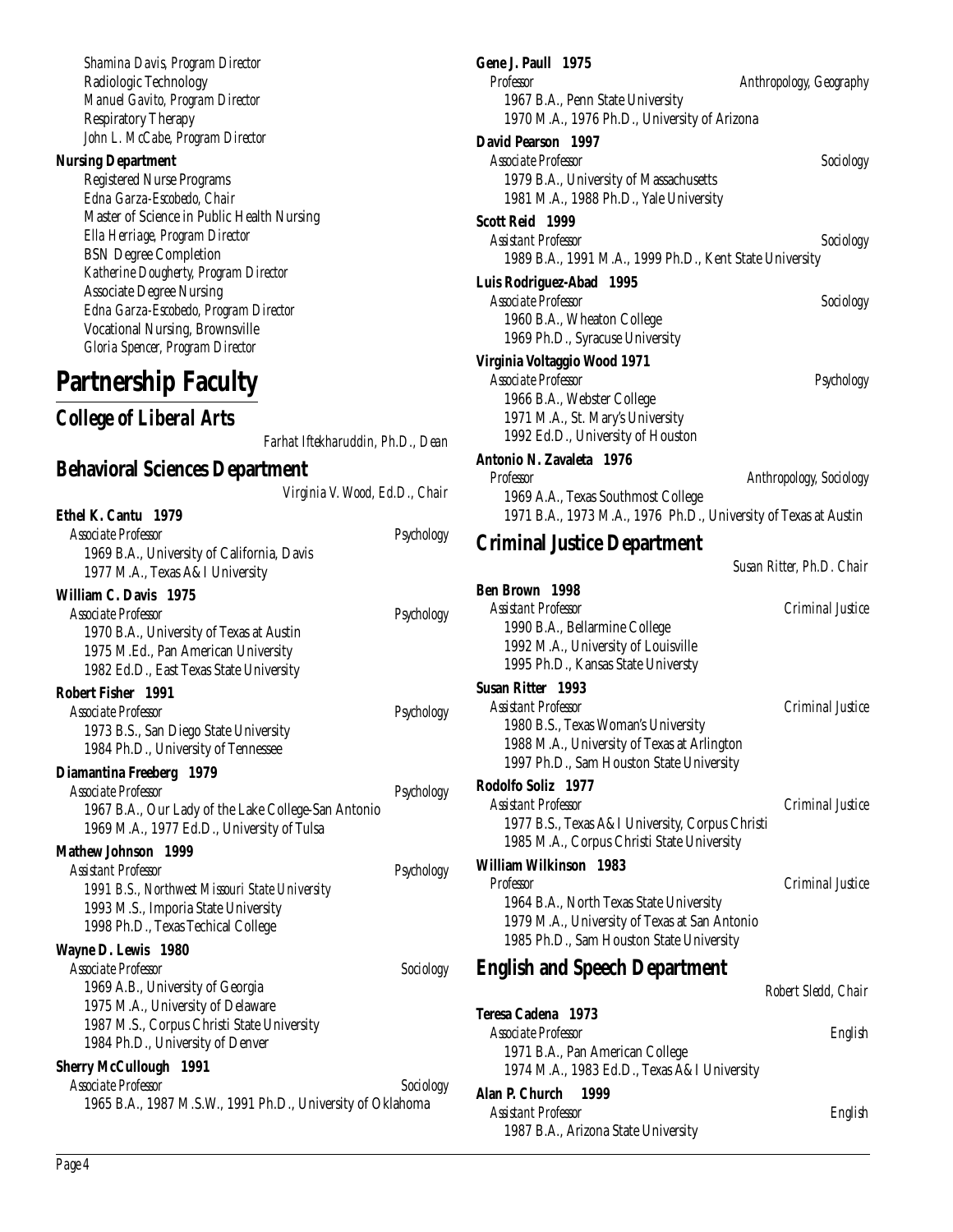| 1990 M.A., Arizona State University<br>1996 Ph.D., University of Washington                                                   |                     |
|-------------------------------------------------------------------------------------------------------------------------------|---------------------|
| Joe Colunga III 1978<br><b>Assistant Professor</b>                                                                            | Journalism, English |
| 1968 B.A., Texas A&I University                                                                                               |                     |
| 1977 M.A., East Texas State University                                                                                        |                     |
| 1987 M.A., Pan American University                                                                                            |                     |
| <b>Charles Dameron</b> 1985                                                                                                   |                     |
| Associate Professor                                                                                                           | English             |
| 1970 B.A., Duke University<br>1973 M.A., 1984 Ph.D., University of Texas at Austin                                            |                     |
| Amy Frazier 2000                                                                                                              |                     |
| Lecturer                                                                                                                      | English             |
| 1995 M.A., University of Texas at Brownsville                                                                                 |                     |
| 1985 B.A., Pan American University, Brownsville<br>1981 A.A., Texas Southmost College                                         |                     |
| M. Therese McHale Gallegos 1990                                                                                               |                     |
| <b>Assistant Professor</b>                                                                                                    | English             |
| 1976 B.A., State University of New York - Binghamton<br>1980 M.A., University of New Mexico<br>1993 Ed.D., Harvard University |                     |
| Juliet V. García 1972                                                                                                         |                     |
| Professor<br><b>Communications, Linguistics</b>                                                                               |                     |
| 1970 B.A., 1972 M.A., University of Houston                                                                                   |                     |
| 1976 Ph.D., University of Texas at Austin                                                                                     |                     |
| Institute for Educational Management, JFK School of Govern-                                                                   |                     |
| ment, Harvard University                                                                                                      |                     |
|                                                                                                                               |                     |
| José Marcelo Garza 1987                                                                                                       |                     |
| Associate Professor                                                                                                           | English             |
| 1963 B.A., Austin College                                                                                                     |                     |
| 1965 M.A., San Francisco State University                                                                                     |                     |
| 1986 Ph.D., University of Iowa                                                                                                |                     |
| <b>Theresa Rhae Gibson 1968</b>                                                                                               |                     |
| <b>Assistant Professor</b>                                                                                                    | English             |
| 1965 B.A., 1968 M.A., Oklahoma State University                                                                               |                     |
| Diana Gonzalez<br>- 1982                                                                                                      |                     |
| Assistant Professor                                                                                                           | Speech              |
| 1964 B.S., Texas Women's University<br>1980 M.F.A., Trinity University                                                        |                     |
|                                                                                                                               |                     |
| <b>Carolyn Ann Groman 1997</b><br>Lecturer                                                                                    | English             |
| 1995 B.A., The University of Texas Pan American                                                                               |                     |
| 1997 M.A., The University of Texas at Brownsville                                                                             |                     |
| William Harris 1991                                                                                                           |                     |
| Assistant Master Technical Instructor                                                                                         | English             |
| 1980 B.A., 1983 M.A., Pan American University                                                                                 |                     |
| Farhat Iftekharuddin 1990                                                                                                     |                     |
| Associate Professor                                                                                                           | English             |
| 1976 B.A., 1978 M.A., University of Dacca                                                                                     |                     |
| 1989 Ph.D., Oklahoma State University                                                                                         |                     |
| Noor Islam 1994                                                                                                               |                     |
| Assistant Professor<br>1989 M.A., 1994 Ph.D., Oklahoma State University                                                       | English             |

| Joseph F. Jamar 1984                                                 |         |
|----------------------------------------------------------------------|---------|
| <b>Assistant Professor</b>                                           | English |
| 1976 B.A., University of Southwestern Louisiana                      |         |
| 1981 M.A.T., University of West Florida                              |         |
| <b>Richard Lamasney 2000</b>                                         |         |
| <i>Lecturer</i>                                                      | English |
| 1967 B.A., Salem State College<br>1968 M.A., Northeastern University |         |
| 2000 Ph.D., Union Institute                                          |         |
| Julie Ann Larson 1990                                                |         |
| Assistant Master Technical Instructor                                | Speech  |
| 1981 B.A., University of Wisconsin-Eau Claire                        |         |
| 1983 M.A., Western Michigan University                               |         |
| <b>Lawrence Martine Lewis 1981</b>                                   |         |
| <b>Professor</b>                                                     | English |
| 1967 B.A., St. Edward's University                                   |         |
| 1979 Ph.D., University of Texas at Austin                            |         |
| <b>Susan Mills</b> 2000                                              |         |
| Lecturer                                                             | English |
| 1999 B.A., M.A., University of Texas at Brownsville                  |         |
| <b>Wayne Moore 1976</b>                                              |         |
| <b>Professor</b><br>1967 B.A., North Texas State University          | English |
| 1972 M.A., East Texas State University                               |         |
| 1984 Ph.D., North Texas State University                             |         |
| <b>Peter Petrucci</b>                                                |         |
| <b>Assistant Professor</b>                                           | English |
| 1982 B.A., California State University at San Bernadino              |         |
| 1987 M.A., Fresno State University                                   |         |
| 1993 Ph.D., University of Southern California                        |         |
| <b>Mary Lu Puckett</b> 1976                                          |         |
| <b>Assistant Professor</b>                                           | English |
| 1962 B.A., Texas A&I University                                      |         |
| 1979 M.A., Pan American University                                   |         |
| <b>Dawn Rodrigues 1996</b>                                           |         |
| Professor                                                            | English |
| 1967 B.S., Kutztown State University                                 |         |
| 1968 M.A., 1971 Ph.D., Kent State University                         |         |
| Robert W. Sledd 1980                                                 |         |
| Associate Professor                                                  | English |
| 1968 M.A., University of Chicago                                     |         |
| Mimosa Stephenson 1973                                               |         |
| Professor                                                            | English |
| 1961 B.A., Pan American College                                      |         |
| 1963 M.A., 1965 Ph.D., Texas Technological College                   |         |
| <b>Cynthia Valk</b><br>1998                                          |         |
| Lecturer                                                             | English |
| B.A., 1963, Ball State University                                    |         |
| M.A., 1972 Ball State University                                     |         |
| M.A., 1980 Ball State University                                     |         |
| Ph.D., Ball State University                                         |         |
| Elizabeth G. Vidaurri 1981                                           |         |
| Assistant Professor                                                  | English |
| 1974 B.S., 1980 M.A., Pan American University                        |         |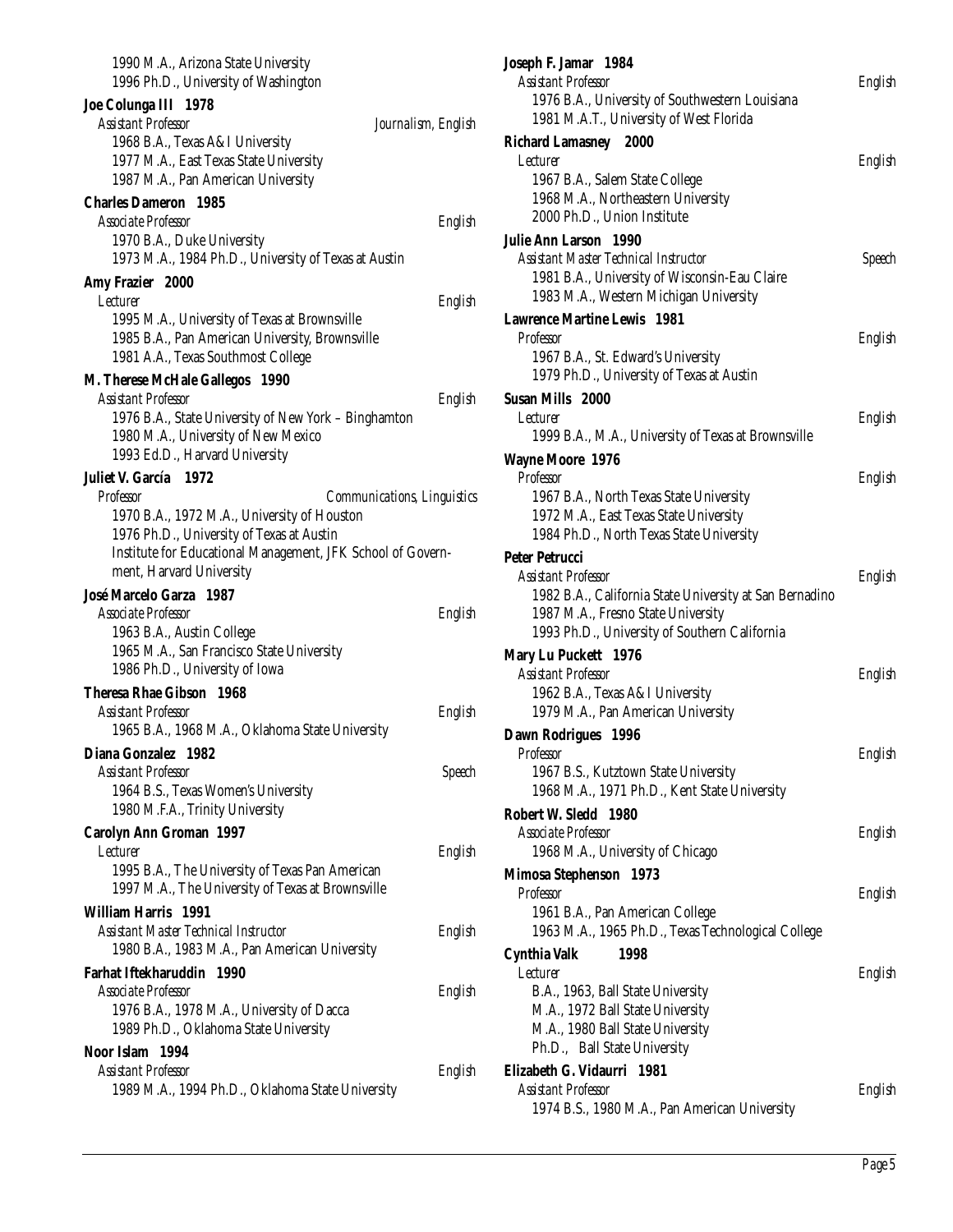# **Fine Arts Department**

| Sue Zanne Williamson Urbis, Ph.D., Chair                                                      |              |
|-----------------------------------------------------------------------------------------------|--------------|
| Antonio Briseño 1978                                                                          |              |
| <b>Associate Professor</b>                                                                    | Music        |
| 1972 B.M.E., 1974 M.A. Eastern New Mexico University                                          |              |
| <b>James A. Brownlow 1984</b>                                                                 |              |
| Associate Professor                                                                           | Music        |
| 1976 B.M.E., Furman University                                                                |              |
| 1978 M.M., Northwestern University                                                            |              |
| 1994 D.M.A., University of Texas at Austin                                                    |              |
| <b>Carlos Gomez</b> 1985                                                                      |              |
| <b>Professor</b>                                                                              | Art          |
| 1977 B.F.A., Pan American University                                                          |              |
| 1979 M.F.A., Washington State University                                                      |              |
| Carol McNabb 1999                                                                             |              |
| <b>Assistant Professor</b>                                                                    | Music        |
| B.M. University of North Texas                                                                |              |
| M.M. University of Louisiana-Monroe                                                           |              |
| D.M.A. University of Arizona                                                                  |              |
| <b>Joan Elliott Price 1993</b>                                                                |              |
| <b>Assistant Professor</b>                                                                    | Art          |
| 1984 B.S., 1986 M.A., 1993 M.F.A., 1991 Ph.D., University of                                  |              |
| Wisconsin-Madison                                                                             |              |
| Michael Quantz 1999                                                                           |              |
| Assistant Professor                                                                           | Music        |
| 1980 B.M., 1982 M.M., 1994 D.M.A., University of North Texas                                  |              |
| <b>Nancy Sclight 1986</b>                                                                     |              |
|                                                                                               |              |
|                                                                                               |              |
| <b>Associate Professor</b>                                                                    | Art          |
| 1972 B.A., Glassboro State College                                                            |              |
| 1974 M.Ed., Towson State University                                                           |              |
| 1980 M.F.A., Instituto Allende                                                                |              |
| <b>Terry Tomlin</b> 1980                                                                      |              |
| <b>Associate Professor</b>                                                                    | <b>Music</b> |
| 1969 B.A., Olivet Nazarene College                                                            |              |
| 1973 M.M.Ed., Vandercook                                                                      |              |
| 1980 M.A., Eastern Illinois University                                                        |              |
| Richard Urbis 1985                                                                            |              |
| Associate Professor                                                                           | Music        |
| 1975 B.M., Corpus Christi State University                                                    |              |
| 1977 M.M. 1978 Artist Diploma,, The Juilliard School of Music                                 |              |
| Sue Zanne Williamson Urbis 1995                                                               |              |
| <b>Assistant Professor</b>                                                                    | Music        |
| 1977 B.M.E., Sam Houston State University                                                     |              |
| 1981 M.A., Corpus Christi State University                                                    |              |
| 1995 Ph.D., University of Arizona                                                             |              |
| Francisco Rocafuerte Valera 1997<br>Lecturer                                                  | Music        |
|                                                                                               |              |
| 1979 Diploma in Piano, Universidad Veracruzana<br>1983 M.A., Trinity College of Music, London |              |
| 1989 Fellowship Diploma (D.M.A.), London College of Music                                     |              |
|                                                                                               |              |

# **Modern Languages Department**

*Cipriano A. Cárdenas, Chair*

| Dorothy M. Boven W. 1984                                                                   |                                     |
|--------------------------------------------------------------------------------------------|-------------------------------------|
| <b>Assistant Professor</b>                                                                 | Spanish                             |
| 1980 B.A., Hope College<br>1984 M.A.I.S., University of Texas-Pan American                 |                                     |
| Cipriano A. Cárdenas 1971                                                                  |                                     |
| Associate Professor                                                                        | <b>Spanish, Translation Studies</b> |
| 1968 B.A., 1970 M.A., Texas A&M University-Kingsville                                      |                                     |
| Roberto M. Cortina 1976<br><b>Assistant Professor</b>                                      | <b>Spanish, Translation Studies</b> |
| 1964 B.A., 1966 M.A., Texas A&M University-Kingsville                                      |                                     |
| Lidia Díaz 1996                                                                            |                                     |
| <b>Assistant Professor</b>                                                                 | Spanish                             |
| 1992 M.A., 1994 Ph.D., University of Pittsburgh                                            |                                     |
| Juan Antonio González 1980                                                                 |                                     |
| <b>Associate Professor</b>                                                                 | <b>Spanish, Translation Studies</b> |
| 1972 B.S., 1974 M.A., Texas A&M University-Kingsville                                      |                                     |
| George K. Green 1976                                                                       |                                     |
| <b>Professor</b>                                                                           | <b>Spanish, Translation Studies</b> |
| 1968 B.A., 1971 M.A., Columbia University<br>1974 M. Phil, 1976 Ph.D., Columbia University |                                     |
| Diplomate Translator, Diplomate Interpreter, Interpreters Institute,                       |                                     |
| Munich                                                                                     |                                     |
| <b>Glenn A. Martínez 2000</b>                                                              |                                     |
| <b>Assistant Professor</b>                                                                 | Spanish, Linguistics                |
| 1994 B.A., University of Texas-Pan American                                                |                                     |
| 1996 M.A., University of Houston                                                           |                                     |
| 2000 Ph.D., University of Massachusetts-Amherst                                            |                                     |
| Cheryl L. Phelps 1984<br><b>Assistant Professor</b>                                        |                                     |
| 1969 B.A., 1975 M.A., University of North Texas                                            | Spanish                             |
| José Varela-Ibarra 1991                                                                    |                                     |
| Professor                                                                                  | Spanish                             |
| 1964 B.A., 1966 M.A., University of Hawaii                                                 |                                     |
| 1974 Ph.D. University of Texas Austin                                                      |                                     |
| Delbert, Runyon 2000                                                                       |                                     |
| Lecturer                                                                                   | <b>Spanish, Translation Studies</b> |
| 1952 B.A. University of Texas at Austin                                                    |                                     |
| 1977 M.A. University of Texas-Pan American                                                 |                                     |
| <b>Thomas Welther</b> 1990<br><b>Assistant Professor</b>                                   | German                              |
| 1982 B.A., 1983 M.A., University of Northern Iowa                                          |                                     |
| Lucy García Willis 1973                                                                    |                                     |
| Professor                                                                                  | Spanish                             |
| 1970 B.A., 1972 M.A., Southwest Texas State University                                     |                                     |
| 1988 Ph.D., University of Texas at Austin                                                  |                                     |
| <b>Social Sciences Department</b>                                                          |                                     |
| <b>Government Division</b>                                                                 |                                     |
|                                                                                            | Ron Lane, Government Division Chair |

**Robert H. Angell 1976** *Assistant Professor Government* 1970 B.S., 1976 M.Ed., Southwest Texas State University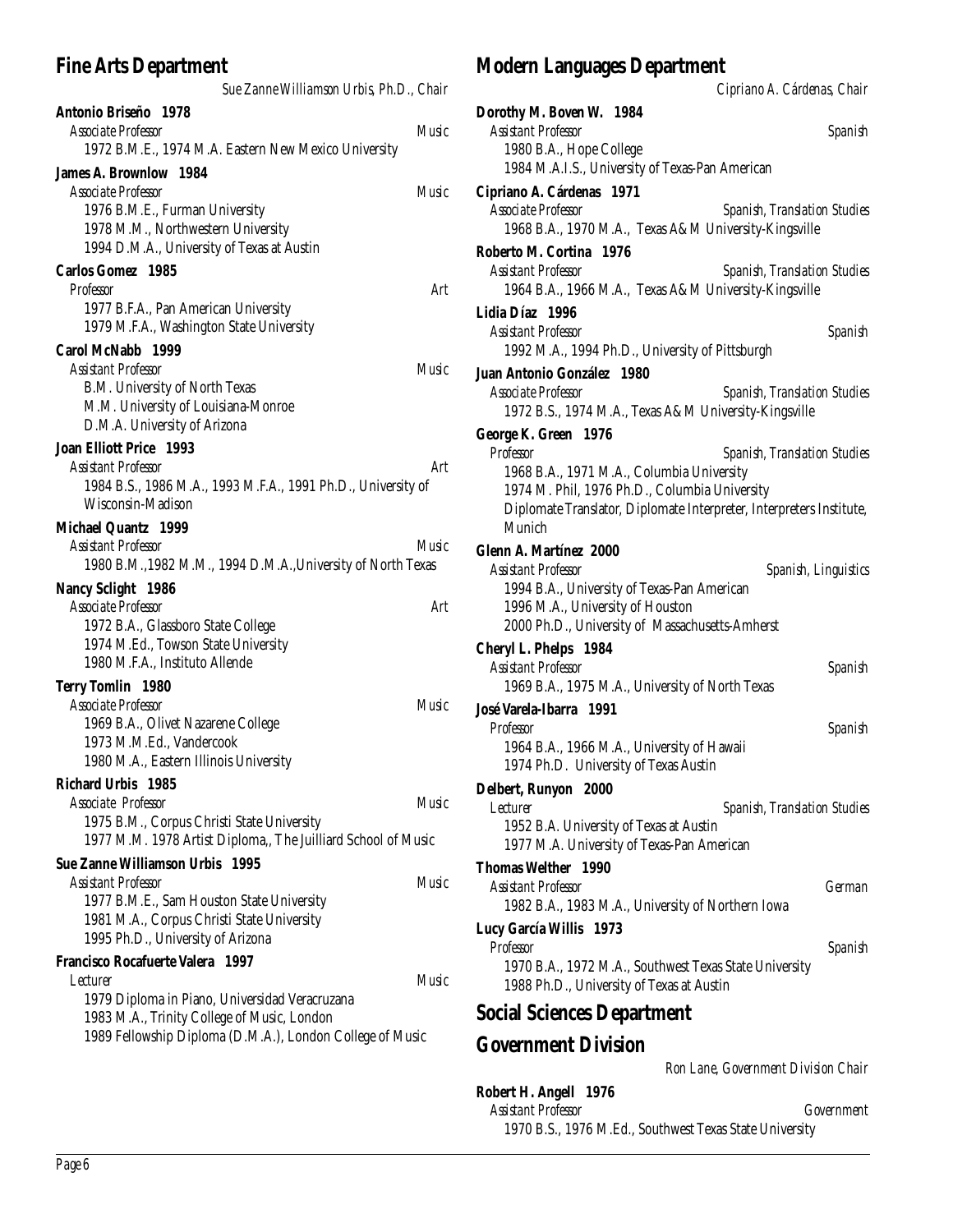| Delina Barrera 2000                                                                  |                                       | 1960 M.A., 1968 Ph.D., Boston University                                                |                                     |
|--------------------------------------------------------------------------------------|---------------------------------------|-----------------------------------------------------------------------------------------|-------------------------------------|
| Title<br>1983 BS, Texas A&M                                                          | <b>Subject</b>                        | Anthony K. Knopp 1976                                                                   |                                     |
| 1985 MPA, Texas Tech                                                                 |                                       | Professor                                                                               | <b>History</b>                      |
| 1998 PhD, Texas Tech                                                                 |                                       | 1963 B.A., M.A.T., College of St. Thomas<br>1966 M.A., University of Minnesota          |                                     |
| Norman Binder 1973                                                                   |                                       | 1973 Ph.D., Texas Tech University                                                       |                                     |
| Professor                                                                            | Government                            | <b>Manuel F. Medrano</b> 1972                                                           |                                     |
| 1969 B.A., University of North Dakota                                                |                                       | Professor                                                                               | <b>History</b>                      |
| 1971 M.A., 1974 Ph.D., University of Arizona                                         |                                       | 1970 B.S., 1971 M.A., Texas A&I University                                              |                                     |
| <b>Charles Chapman</b> 1999                                                          |                                       | 1985 Ed.D., University of Houston                                                       |                                     |
| <b>Assistant Professor</b>                                                           | Goverment                             | James B. Sullivan 1973                                                                  |                                     |
| 1972 B.S., Southwest Texas State University<br>1974 M.A., Southwest Texas University |                                       | Professor                                                                               | <b>History</b>                      |
| 1979 J.D. University of Texas School of Law                                          |                                       | 1967 B.A., 1972 M.A., 1985 Ph.D., University of Houston                                 |                                     |
| 1980 Ph.D., University of Texas at Austin                                            |                                       | <b>College of Science, Mathematics &amp; Technology</b>                                 |                                     |
| <b>Ronald John Lane 1990</b>                                                         |                                       |                                                                                         | Dimitrios Sotiropoulos, Ph.D., Dean |
| <b>Master Technical Instructor</b>                                                   | Government                            | <b>Biological Sciences Department</b>                                                   |                                     |
| 1972 B.A., Florida Southern College                                                  |                                       |                                                                                         | Alfredo Muñoz, Chair                |
| 1977-87 M.A., Western Illinois University                                            |                                       | Allison J. Abell 1999                                                                   |                                     |
| <b>Edward G. Moore</b> 1993                                                          |                                       | <b>Assistant Professor</b>                                                              | <b>Biological Sciences</b>          |
| <i>Lecturer</i>                                                                      | Government                            | 1988 B.A., Yale University                                                              |                                     |
| 1973 B.A., University of Virginia<br>1975 M.Ed., Georgia State University            |                                       | 1992 M.S., 1996 Ph.D., University of Chicago                                            |                                     |
| John S. Robey 1996                                                                   |                                       | Luis Colom, 2001                                                                        |                                     |
| Associate Professor                                                                  | Government                            | Associate Professor                                                                     | <b>Biological Sciences</b>          |
| 1963 B.S., 1967 M.A., University of Southern Mississippi                             |                                       | 1979 M.D. Universidad de la Republica Oriental del Uruguay                              |                                     |
| 1970 Ph.D., University of Georgia                                                    |                                       | 1989 Ph.D. University of Calgary, Alberta Canada                                        |                                     |
| Angelia Soldan 1999                                                                  |                                       | Leticia Cabrera, 1999                                                                   |                                     |
| <b>Assistant Professor</b>                                                           | Philosophy, Government                | <b>Assistant Professor</b>                                                              | <b>Biological Sciences</b>          |
| 1975 M.A., University of Berlin, Germany                                             |                                       | B.S. 1985                                                                               |                                     |
| 1985 Ph.D., Martin Luther University, Halle-Wittenberg,                              |                                       | Ph.D. 1992                                                                              |                                     |
| Germany<br>1990 Ph. D., Mumboldt University, Berlin, Germany                         |                                       | <b>Gregg Dieringer 1999</b>                                                             |                                     |
|                                                                                      |                                       | <i>Lecturer</i><br>1979 B.S. University of Akron                                        | <b>Biological Sciences</b>          |
| <b>Government Division</b>                                                           |                                       | 1980 M.S. University of Akron                                                           |                                     |
|                                                                                      | William Adams, History Division Chair | 1988 Ph.D. University of Texas                                                          |                                     |
| William L. Adams 1989                                                                |                                       | Javier Gonzalez 1997                                                                    |                                     |
| Associate Professor<br>1966 B.A., Central Oklahoma State University                  | Government, History                   | Lecturer                                                                                | <b>Biological Sciences</b>          |
| 1973 M.A., University of North Dakota                                                |                                       | 1977 B.S., Autonomous University of Nuevo Leon, Mexico                                  |                                     |
| 1978 M.A., State University of New York                                              |                                       | 1983 M.S., 1987 Ph.D., Cornell University                                               |                                     |
| 1975 D.A., University of North Dakota                                                |                                       | <b>Lawrence Lof 1975</b>                                                                |                                     |
| Lori Cole 1999                                                                       |                                       | Director, Rancho Del Cielo Biological Sciences<br>1969 A.A., Texas Southmost College    |                                     |
| <b>Assistant Professor</b>                                                           | <b>History</b>                        | 1971 B.A., University of Texas at Austin                                                |                                     |
| Ph.D., Carnegie-Mellon University                                                    |                                       | 1979 M.S., Pan American University                                                      |                                     |
| Harriett D. Joseph 1976                                                              |                                       | <b>Genaro Lopez 1976</b>                                                                |                                     |
| Professor<br>1967 B.A., Southern Methodist University                                | <b>History</b>                        | Professor                                                                               | <b>Biological Sciences</b>          |
| 1971 M.A., 1976 Ph.D., North Texas State University                                  |                                       | 1970 B.S., Texas Tech University                                                        |                                     |
| Milo Kearney 1970                                                                    |                                       | 1975 Ph.D., Cornell University                                                          |                                     |
| Professor                                                                            | <b>History</b>                        | Gail R. McClain 1988                                                                    |                                     |
| 1962 B.S., University of Texas at Austin                                             |                                       | <b>Associate Professor</b>                                                              | <b>Biological Sciences</b>          |
| 1966 M.A., 1970 Ph.D., University of California at Berkeley                          |                                       | 1962 A.A., Freed-Hardeman Jr. College<br>1965 B.S., 1967 M.S., Memphis State University |                                     |
| Philip W. Kendall 1992                                                               |                                       | 1973 Ed.D., University of Tennessee                                                     |                                     |
| Professor                                                                            | <b>History</b>                        |                                                                                         |                                     |
| 1957 B.A., De Pauw University                                                        |                                       |                                                                                         |                                     |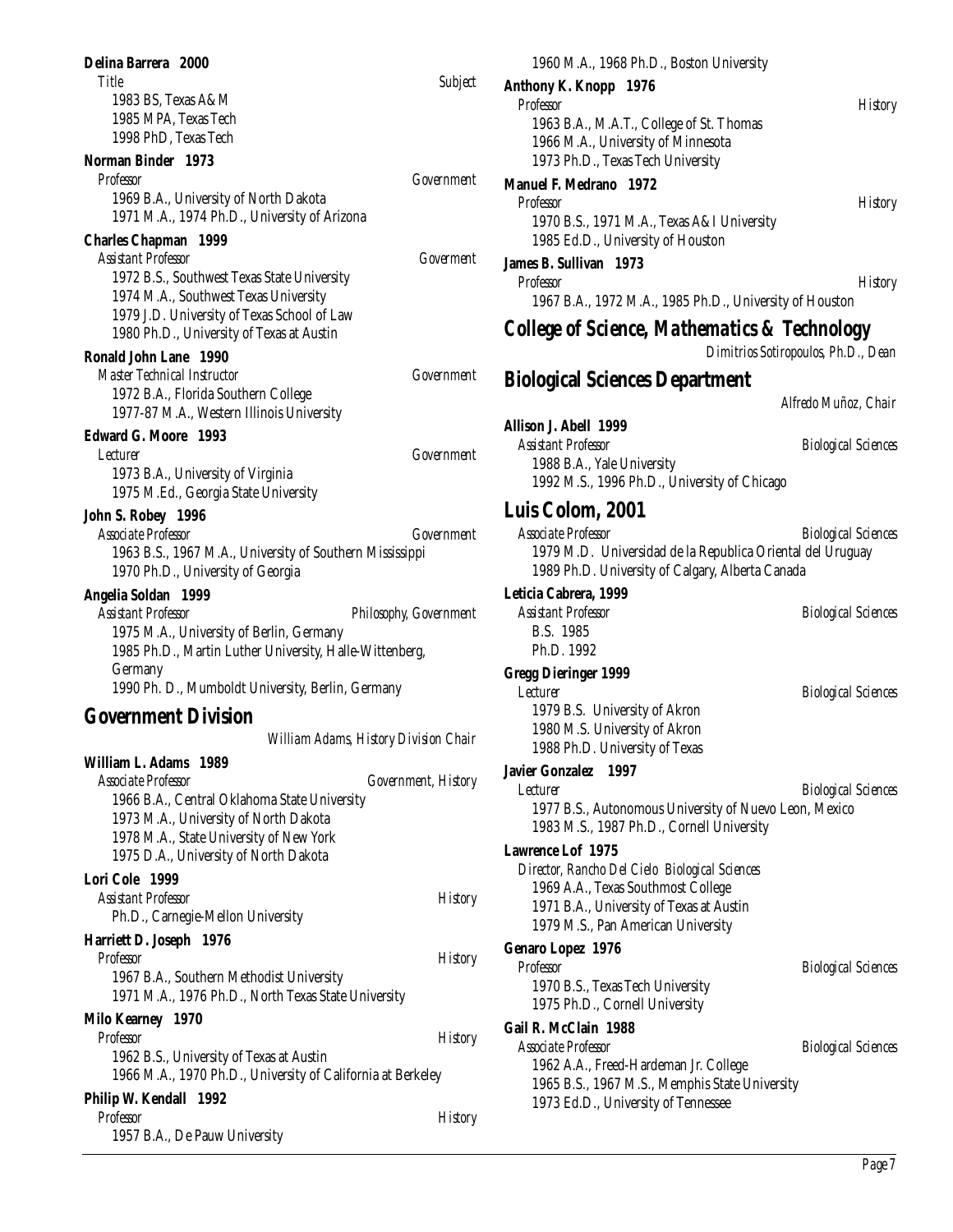#### **David L. McNeely 1990**

*Professor Biological Sciences*

1967 B.A., University of Texas at Arlington 1972 M.S., North Texas State University 1982 Ph.D., Oklahoma State University

# **Alfredo Muñoz 1976**

*Assistant Professor Biological Sciences* 1971 B.S., 1975 M.S., Pan American University

#### **Gerson Peltz 2001**

*Visiting Professor Biological Sciences* 1983 M.D. Fundacao Tecnico Educacional Sousa Marques, Rio de Janeiro, Brazil

#### **Eli Eric Peña 1974**

*Associate Professor Biological Sciences/Director Academic Advising Center* 1972 B.S., 1974 M.S., Pan American University 1990 Ph.D., University of Texas at Austin

#### **Norman L. Richard 1969**

*Associate Professor Emeritus, Retired Biological Sciences* 1957 B.S., Illinois State University 1969 M.S., Sam Houston State University

#### **Alfred T. Richardson 1976**

*Professor Emeritus, Retired Biological Sciences* 1969 B.A., 1970 M.A., 1975 Ph.D., University of Texas at Austin

#### **James R. Sullivan 1969**

*Assistant Professor Biological Sciences* 1966 B.A., 1969 M.S., Stephen F. Austin State University

# **Computer Sciences/Computer Information Systems Department**

*Domingo Molina III, M.S., Chair*

# **Katherine T. De la Vega 1999**

*Lecturer Computer Sciences*

1978 B.S., Texas A&M University 1980 M.B.A., Instituto de Estudios Superiores de Empresa, University of Navarra, Barcelona

# **Fitratullah Khan 1992**

*Associate Professor Computer Sciences* 1980 B.S., 1983 M.S., 1987 Ph.D., University of Texas at Arlington 1991 M.S., University of Kansas

# **Blanca E. Lozano 1984**

*Assistant Professor Computer Information Systems* 1978 B.S., Instituto Tecnologico de Mexico 1984 M.B.A., Pan American University

#### **Domingo Molina III 1984**

*Assistant Professor Computer Sciences* 1973 B.S., 1975 M.Ed., Pan American University 1987 M.S., Corpus Christi State University

#### **Bari Siddique 1985**

*Assistant Professor Computer Sciences* 1975 B.S., 1977 M.S., Univ. of Rajshahi (Bangladesh) 1984 M.S., 1985 M.S., Marquette University

# **Mahmoud K. Quweider 2000**

*Assistant Professor Computer Sciences* 1985 B.S., University of Toledo

1989, 1991, 1997 M.S., University of Toledo 1995 Ph.D., University of Toledo

# **Engineering Technology Department**

*Mario C. Diaz, Ph.D., Chair*

```
Jose Amieva 1995
  Instructor Electronics
    1993 B.S.E.E., M.S.IE.E., Texas A&I University
Nadia A. Basaly 1997
 Associate Professor Engineering Technology
    1977 B.S., University of Helwan
    1990 M.S., 1993 Ph.D., University of Connecticut
Thomas E. Bell 1998
  Instructor Machine Shop
    1978 B.S., Texas A & M University
William B. Berg 1997
  Associate Professor Engineering Technology
    1965 B.E., Stevens Institute of Technology
    1989 Ph.D., University of Massachusetts-Lowell
Samir B. Billatos 1997
  Professor Engineering Technology
    1977 B.S., University of Helwan
    1982 M.S., 1985 Ph.D., Washington State University
Michael H. Boster 1982
  Associate Master Technical Instructor Drafting
    1972 B.S., 1975 M.S., University of Texas at Austin
Luis Z. Cabeza 1994
 Associate Professor Engineering Technology
    1971 B.S., Monterrey Institute of Technology
    1978 M.S., London Imperial College
    1983 M.E., 1981 M.S., 1984 Ph.D., Rensselaer Polytechnic
    Institute
Jaime R. Garza 1981
 Associate Master Technical Instructor Drafting
    1974 B.A., University of Puget Sound
    1983 M.S., Corpus Christi State University
José G. Martín 1996
  Professor Engineering Technology
    1964 B.S., Mississippi State University
    1970 M.S., 1970 Ph.D., University of Wisconsin
Rogelio Palomera-Garcia 1999
 Assistant Professor Engineering Technology
    1975 B.S., University of Guadalajara
    1975 M.S., University of Electrocommunications of Tokyo
    1979 Ph.D., Swiss Federal Institute of Technology (EPFL)
Wayne E. Wells 1996
 Professor Engineering Technology
    1962 B.S., University of Cincinnati
    1972 M.B.A., Eastern Michigan University
    1986 M.S., 1993 Ph.D., Wayne State University
Industrial Technology Department
                                   Jesus Galvan, Interim Chair
```
**Pablo Coronado 2000** *Lecturer Air Conditioning* 1973 A.A.S. ,Texas Southmost College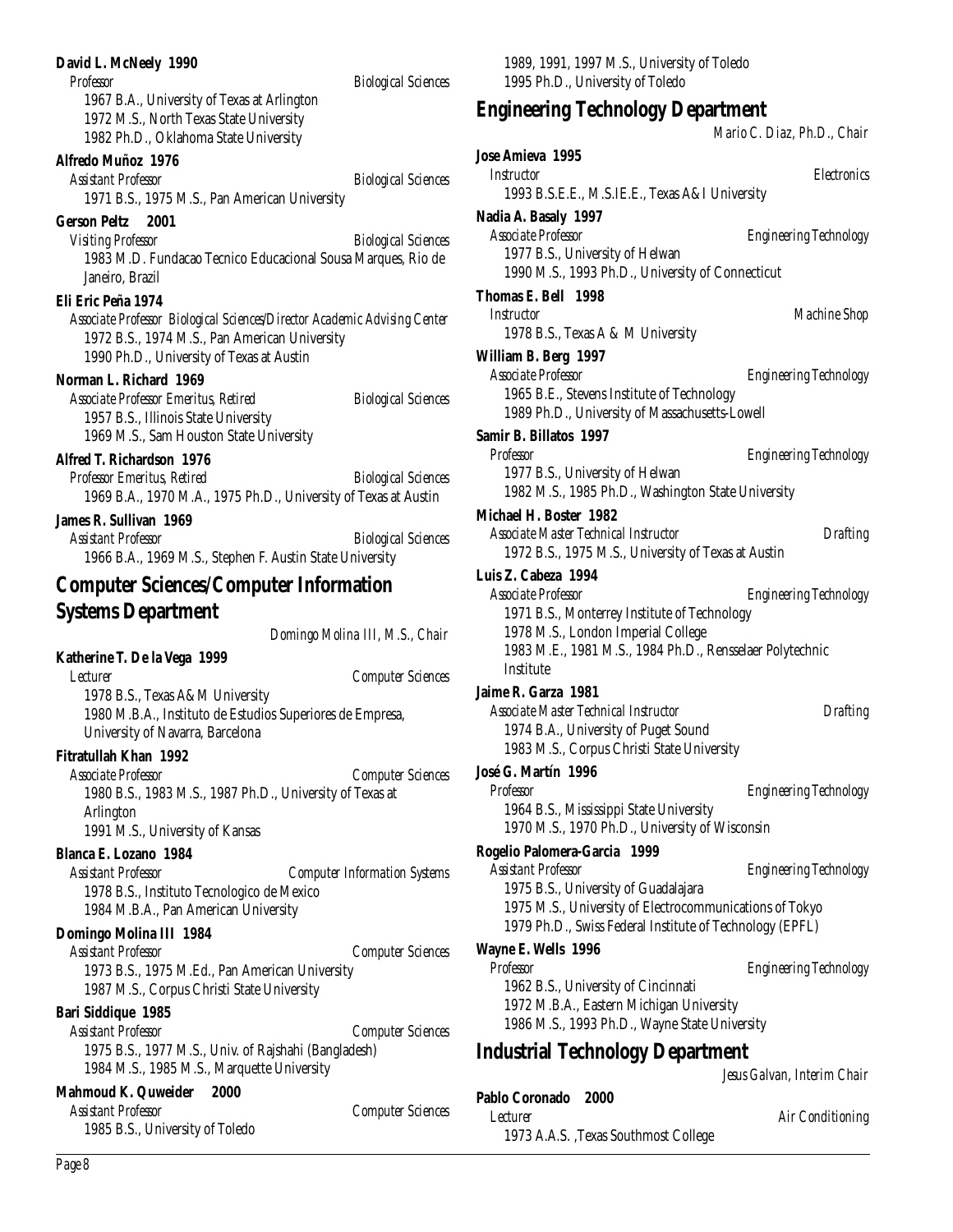| 1974 Teacher Certificate, South West Texas University                                                                                                                                                                                                       |
|-------------------------------------------------------------------------------------------------------------------------------------------------------------------------------------------------------------------------------------------------------------|
| <b>Jesus Galvan 1984</b><br>Technical Instructor<br>Air Conditioning & Refrigeration<br>1984 Certificate, Texas Southmost College<br><b>Specialized Vocational Training</b><br>1984 Licensed Texas A.C. Contractor                                          |
| George R. Maxwell 2000<br>Assistant Master Technical Instructor<br><b>Building Trades</b><br>1983 B.S.I.A., South West Texas University<br>1984 Electrical License                                                                                          |
| Rodolfo Gil Reyes 1982<br>Assistant Master Technical Instructor<br><b>Building Trades</b><br>1991 A.A.S., Texas Southmost College<br>1978 Specialized Vocational Training                                                                                   |
| <b>Daniel Tamez 1980</b><br>Assistant Master Technical Instructor<br><b>Automotive Technology</b><br>1983 Specialized Vocational Training                                                                                                                   |
| <b>Oscar Torres 1988</b><br>Instructor<br>Auto Body Repair<br>1993 Certificate, Texas Southmost College                                                                                                                                                     |
| <b>John Patrick Wade 1982</b><br>Associate Master Technical Instructor Air Conditioning and Refrigeration<br>1973 Bryant School of Air Conditioning, Refrigeration<br>1977 B.A., Sam Houston State University<br>1984 M.S., Corpus Christi State University |
| David Zamora 2000<br>Lecturer<br><b>Auto Body</b><br>1977 A/C Repair Certificate, Texas Southmost College                                                                                                                                                   |
| <b>Mathematics Department</b><br>Deloria Nanze-Davis, Ed.D., Chair                                                                                                                                                                                          |
| <b>Steven C. Benton 1980</b><br><b>Assistant Professor</b><br><b>Mathematics</b><br>1970 B.S., Central Missouri State University<br>1990 M.C.S., Corpus Christi State University                                                                            |
| Jeffrey A. Coleman 2000<br><b>Mathematics</b><br>Lecturer<br>1970 B.S., 1984 M.S., Prairie View A&M                                                                                                                                                         |
| Rogelio Contreras 1974<br><b>Assistant Professor</b><br><b>Mathematics</b><br>1969 B.S., 1973 M.A., Texas A&M University-Kingsville                                                                                                                         |
| <b>Rattan Dupte 1984</b><br><b>Assistant Professor</b><br><b>Mathematics</b><br>1970 B.S., University of Karachi, Pakistan<br>1986 M.S., East Texas State University                                                                                        |
| Olivia R. Garcia 1981<br><b>Mathematics</b><br>Assistant Professor<br>1976 B.A., Pan American University<br>1983 M.S., University of New Hampshire                                                                                                          |
| <b>James Alan Hilsenbeck 1995</b><br><b>Mathematics</b><br>Lecturer<br>1988 B.A., University of Iowa<br>1995 M.S., Texas A&M-Kingsville                                                                                                                     |

| <b>Anthony Lerma 1976</b><br><b>Associate Professor</b><br>1972 B.S., 1974 M. Ed., Southwest Texas State University<br>1990 Ph.D., University of Texas at Austin                         | <i>Mathematics</i> |
|------------------------------------------------------------------------------------------------------------------------------------------------------------------------------------------|--------------------|
| Jerzy Mogilski 1996<br><b>Assistant Professor</b><br>1972 Magister - Warsaw University, Poland<br>1979 Ph.D., Polish Academy of Science                                                  | <b>Mathematics</b> |
| <b>Deloria Nanze-Davis 1988</b><br>Associate Professor<br>1976 B.A., Texas Lutheran College<br>1983 B.B.A., 1977 M.Ed., East Texas State University<br>1995 Ed.D., University of Houston | <b>Mathematics</b> |
| Jorge E. Navarro 1995<br><b>Assistant Professor</b><br>1969 B.S., Loyola University, Chicago<br>1972 M.S., 1995 Ph.D., Northeastern University, Boston                                   | <b>Mathematics</b> |
| Imelda Peña 1972<br>Assistant Professor<br>1969 B.S., 1972 M.S., Texas A&I M University-Kingsville                                                                                       | <b>Mathematics</b> |
| Juan Jose Perez 1975<br><b>Assistant Professor</b><br>1967 B.S., 1972 M.S., Texas A&I M University-Kingsville                                                                            | <b>Mathematics</b> |
| Janice C. Phillipp 1981<br><b>Assistant Professor</b><br>1978 B.S., 1981 M.S., Texas A&M University-Kingsville                                                                           | <b>Mathematics</b> |
| Karen V. Rendon 2000<br><i>Lecturer</i><br>1997 B.S. University of Texas at Brownsville and Texas Southmost<br>College                                                                   | <i>Mathematics</i> |
| <b>Raymond Simonsen 1988</b><br><b>Assistant Professor</b><br>1963 B.A., Western Michigan University<br>1967 M.S., U.S. Naval Postgraduate School                                        | <b>Mathematics</b> |
| <b>Laura Villarreal 1989</b><br><b>Assistant Master Technical Instructor</b><br>1978 B.S., 1984 M.Ed., Pan American University                                                           | <b>Mathematics</b> |
| Mary Wagner 1985<br><b>Assistant Professor</b><br>1970 B.S., 1973 M.S., Texas A&H M University-Kingsville                                                                                | <i>Mathematics</i> |
| Fred W. Warnke 1972<br><b>Assistant Professor</b><br>1969 B.S., 1971 M.S., Texas A&I M University-Kingsville                                                                             | <b>Mathematics</b> |
| Sessia Wyche III 1987<br><b>Associate Professor</b><br>1970 B.S., 1972 M.S., Texas A&H M University-Kingsville                                                                           | <i>Mathematics</i> |
| Zhong Ling Xu 1990<br><b>Professor</b><br>1959 B.S., Beijing Normal University, Beijing, China<br>1987 M.S., 1990 Ph.D., University of Massachusetts                                     | <b>Mathematics</b> |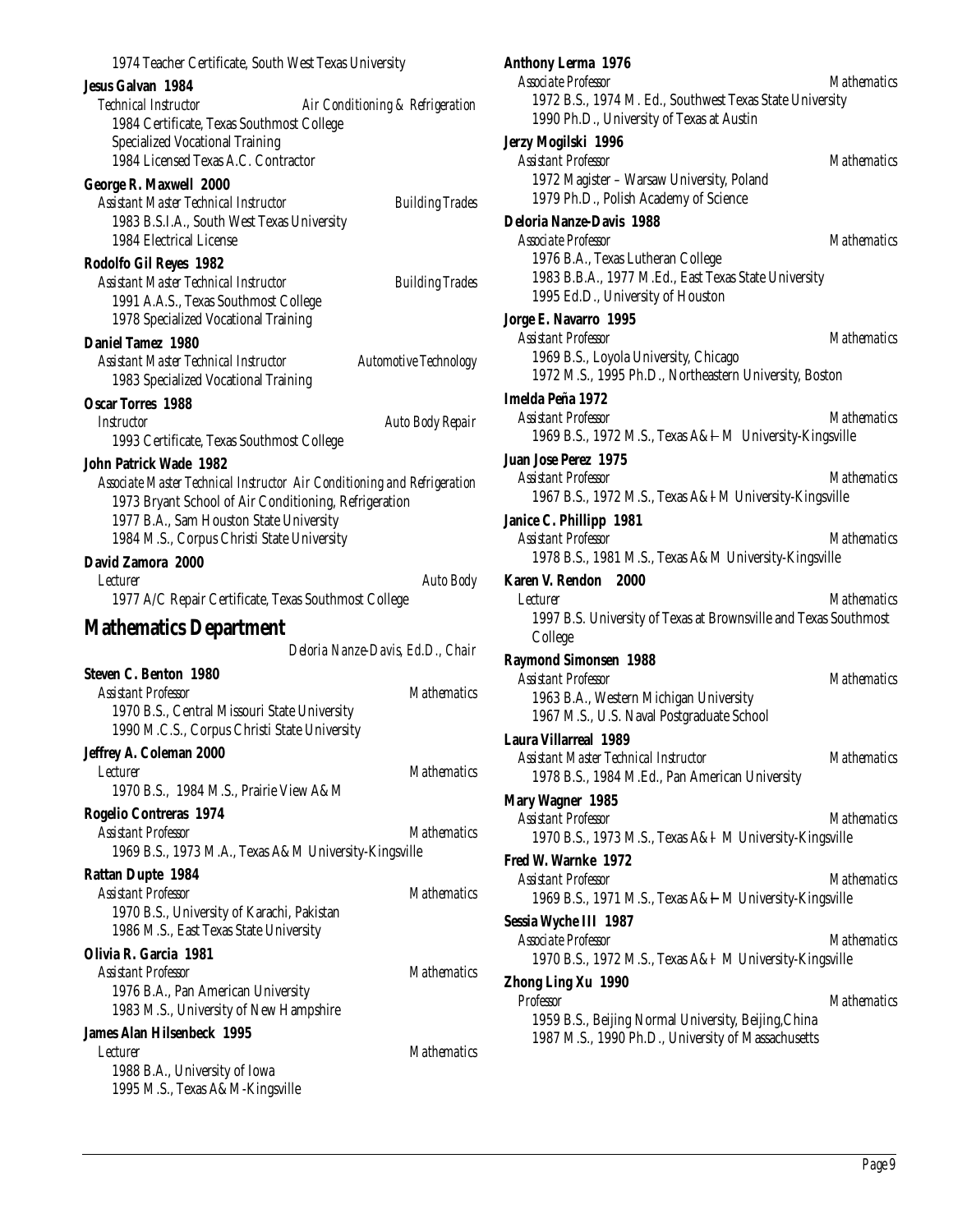# **Physical Sciences Department**

|                                                                                | Gene J. Paull, Ph.D., Chair |
|--------------------------------------------------------------------------------|-----------------------------|
| William M. Davis 1998                                                          |                             |
| <b>Assistant Professor</b>                                                     | Chemistry                   |
| 1993 M.Sc., 1996 Ph.D., The University of Guelph                               |                             |
| 1991 B.Sc., University of Western Ontario                                      |                             |
| Mario C. Diaz 1996                                                             |                             |
| Associate Professor                                                            | <b>Physics</b>              |
| 1984 Licensiado, 1987 Ph.D., University of Córdoba, Argentina                  |                             |
| Maria Celia Flores-Feist 1984                                                  |                             |
| Associate Professor                                                            | Chemistry                   |
| 1980 B.S., Pan American University                                             |                             |
| 1983 M.S., Texas A&I University                                                |                             |
| 1995 Ed.D., Texas Tech University                                              |                             |
| Arnulfo Mar 1990                                                               |                             |
| Associate Professor                                                            | <i>Chemistry,</i>           |
| 1977 A.A., Texas Southmost College                                             |                             |
| 1981 B.S., 1987 Ph.D., University of Houston                                   |                             |
| Gene J. Paull 1975                                                             |                             |
| Professor<br>1967 B.A., Penn State University                                  | Physics                     |
| 1970 M.A., 1976 PhD., University of Arizona                                    |                             |
|                                                                                |                             |
| <b>Terry Jay Phillips 1982</b><br>Associate Professor                          | Physics, Physical Science   |
| 1975 B.S., 1977 M.S., Sam Houston State University                             |                             |
| 1998                                                                           |                             |
| Joseph D. Romano<br><b>Assistant Professor</b>                                 | <b>Physics</b>              |
| 1985 B.S., 1987 M.S., 1991 Ph.D., Syracuse University                          |                             |
| <b>School of Business</b>                                                      |                             |
|                                                                                |                             |
|                                                                                | Betsy V. Boze, Ph.D., Dean  |
| <b>Accounting Department</b>                                                   |                             |
|                                                                                | R. B. Vinson, Chair         |
| Katherine J. Barker 1999                                                       |                             |
| <b>Assistant Professor</b>                                                     | <b>Accounting</b>           |
| 1982 B.S., State University of New York, Empire State College                  |                             |
| 1986 M.S., Rochester Institute of Technology                                   |                             |
| 1999 Ph. D., University of Arkansas                                            |                             |
| 1988 C. P. A., New York                                                        |                             |
| <b>Douglass Cagwin 1999</b>                                                    |                             |
| <b>Assistant Professor</b>                                                     | <b>Accounting</b>           |
| 1993 B.B.A., Iowa State University                                             |                             |
| 1996 M.A.A.C., University of Arkansas                                          |                             |
| 1999 Ph.D., University of Arkansas                                             |                             |
| <b>Carol Collinsworth 1982</b>                                                 |                             |
| <b>Assistant Professor</b>                                                     | <b>Accounting</b>           |
| 1979 B.B.A., 1983 M.B.A., Pan American University                              |                             |
| 1986 C.P.A., State of Texas                                                    |                             |
| Abel D. Hinojosa 1975                                                          |                             |
| Professor Emeritus                                                             | <b>Accounting</b>           |
| 1964 B.B.A., University of Texas at Austin<br>1970 M.S., University of Houston |                             |
| 1971 C.P.A., State of Texas                                                    |                             |
|                                                                                |                             |
|                                                                                |                             |

| <b>Edward B. Hymson 2000</b>                                                             |                         |
|------------------------------------------------------------------------------------------|-------------------------|
| <b>Assistant Professor</b><br><b>Business Law</b>                                        |                         |
| 1966 A. B., 1971 Ph.D., University of California at Los Angeles                          |                         |
| 1982 J.D., American University College of Law                                            |                         |
| 1995 L.L.M. in Taxation, Temple University School of Law                                 |                         |
| Dennis S. Ortiz 1998                                                                     |                         |
| Assistant Professor<br><b>Accounting</b>                                                 |                         |
| 1978 B.S., 1989 M.A., University of Arizona                                              |                         |
| 2000 Ph.D., University of North Texas                                                    |                         |
| <b>Mary Jane Sauceda 1992</b>                                                            |                         |
| <b>Associate Professor</b><br><b>Accounting</b>                                          |                         |
| 1981 B.B.A., 1989 M.B.A., Pan American University                                        |                         |
| 1987 C.P.A., State of Texas                                                              |                         |
| 1994 M.A.C.C., Texas A&M at Corpus Christi                                               |                         |
| <b>R. B. Vinson 1988</b>                                                                 |                         |
| Associate Professor<br><b>Accounting</b>                                                 |                         |
| 1956 B.A., 1957 M.A., Eastern New Mexico University                                      |                         |
| 1973 C.P.A., State of Oklahoma                                                           |                         |
| 1978 C.P.A., State of New Mexico                                                         |                         |
| Joseph A. Zavaletta, Jr. 1997                                                            |                         |
| <b>Assistant Professor</b><br><b>Business Law</b>                                        |                         |
| 1979 B.S., University of Texas at Austin                                                 |                         |
| 1989 M.A., Regent University School of Public Policy                                     |                         |
| 1989 J.D., Regent University School of Law                                               |                         |
| <b>Business Administration Department</b>                                                |                         |
| Suzanne Hardebeck, Ph.D., Chair                                                          |                         |
| <b>Gaurango Banerjee 1997</b>                                                            |                         |
| <b>Assistant Professor</b>                                                               |                         |
|                                                                                          | <i><b>Economics</b></i> |
| 1991 B.S., BITS, Pilani India                                                            |                         |
| 1997 Ph.D., University of Alabama                                                        |                         |
|                                                                                          |                         |
| Betsy V. Boze 1994<br>Professor                                                          |                         |
| <b>Marketing</b><br>1974 B.S., 1975 M.B.A., Southern Methodist University                |                         |
| 1984 Ph.D., University of Arkansas                                                       |                         |
|                                                                                          |                         |
| Anthony J. Daboub 1997<br><b>Assistant Professor</b><br>Management                       |                         |
| 1962 B.A., 1963 M.A., 1963 Ph.L., St. Louis University                                   |                         |
| 1976 M.B.A. University of Dallas                                                         |                         |
| 1991 Ph.D., University of Texas at Arlington                                             |                         |
| Joselito Estrada                                                                         |                         |
| <b>Assistant Professor</b><br><b>Economics</b>                                           |                         |
| 1985 B.A., Ateneo De Manila                                                              |                         |
| 1988 M.A., Fordham University                                                            |                         |
| 1992 Ph.D., Mississippi State                                                            |                         |
| <b>Edith Galy 1997</b>                                                                   |                         |
| Lecturer<br><b>Management Information Systems</b>                                        |                         |
| 1984 B.S., St. Mary's University                                                         |                         |
| 1998 M.B.A., University of Texas at Brownsville                                          |                         |
| Fernando Angel Garza 1998                                                                |                         |
| Lecturer<br><b>Management Information Systems</b>                                        |                         |
| 1998 M.B.A., University of Texas Pan American                                            |                         |
| <b>Suzanne Hardebeck</b><br>1994                                                         |                         |
| Associate Professor<br>Management                                                        |                         |
| 1965 B.S., 1967 M.S., Oklahoma State University<br>1980 Ph.D, -University of North Texas |                         |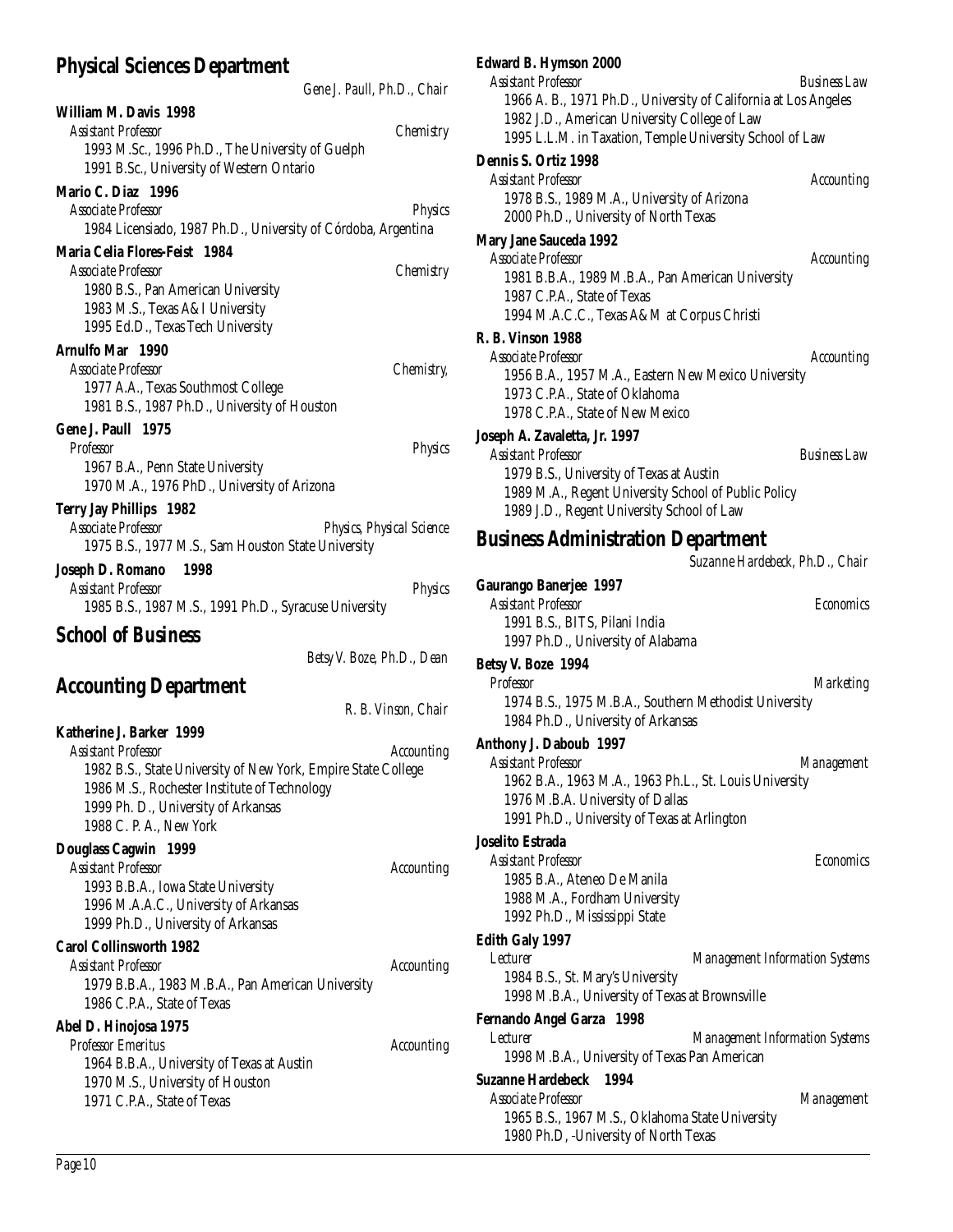#### **Gerald Hollier 1988**

*Associate Professor Business Administration* 1965 B.B.A., Lamar State College 1986 M.B.A., Pan American University 1992 M.Ed., University of Texas at Brownsville 1996 Ed.D., University of Houston

# **Karl Kampschroeder 1997**

*Assistant Professor Marketing* 1971 B.A., University of Missouri-Columbia 1991 M.B.A., Southwest Texas State University 1998 Ph.D., University of Houston

#### **George Kozmetsky 1999**

*Visiting Professor Business Administration* 1938 B.A., University of Washington 1947 M.B.A., Harvard University 1957 D.C.S., Harvard University

#### **Charles Lackey 1995**

*Associate Professor Production &Operations Management* 1969 B.A., University of Texas at Arlington 1975 M.S., Baylor University 1984 Ph.D., University of South Carolina

# **Marvin G. Lovett 1988**

*Associate Professor Business Administration* 1978 A.A., Southwest Community College 1981 B.S., 1982 M.B.A., Northwest Missouri State University 1997 Ed.D., University of Houston

## **Steven R. Lovett 2000**

*Assistant Professor Management/International Business* 1985 B.S., Southwest Missouri State University 1986 M.B.A., Arizona State University 1997 Ph.D., The University of Texas at Arlington

# **Jason B. MacDonald 1998**

*Lecturer Marketing* 1992 B.B.A., University of Brunswick, Canada 1994 M.B.A., University of Brunswick, Canada

#### **Patricia McIntyre**

*Assistant Professor Psychology/Marketing* 1975 B.S., Thomas Jefferson University 1980 M.A., University of El Paso 1989 Ph. D., Kansas State University

# **Rafael Otero 1997**

*Assistant Professor Business Administration* 1985 A.A., Texas Southmost College 1987 B.B.A., University of Texas Pan American 1991 M.B.A., University of Texas at San Antonio 1999 D.B.A., University of Texas Pan American

#### **Vivian K. Permenter 1974**

*Associate Professor Business Administration* 1969 B.S., East Central State University 1970 M.S., Oklahoma State University C.P.S., International

#### **Pablo Rhi-Perez 1995**

*Associate Professor Marketing*

1968 J.D., Universidad de Nuevo Leon, Mexico 1969 Diploma, Economic Planning, United Nations (CEPAL) 1970 M.B.A., Instituto Technologico de Estudios Superios de

| Monterrey                                                   |                            |
|-------------------------------------------------------------|----------------------------|
| 1989 Ph.D., University of Texas at Austin                   |                            |
| <b>Charles Patton 1978</b>                                  |                            |
| Professor                                                   | <b>Emeritus</b>            |
| B.A., Cornell University                                    |                            |
| M.S., Stanford University                                   |                            |
| Ronald E. Utecht                                            |                            |
| <b>Professor</b>                                            | Emeritus                   |
| B.B.A., Baylor University                                   |                            |
| M.B.A., Ph.D., Arizona State University                     |                            |
| Louie W. Walter                                             |                            |
| <b>Professor</b>                                            | <i><b>Emeritus</b></i>     |
| B.S., M.S., University of Arkansas                          |                            |
| Ph.D., University of Texas at Austin                        |                            |
| Kenneth Zantow 1999                                         |                            |
| <b>Assistant Professor</b>                                  | Management                 |
| 1975 B.A., Southern Illinois University                     |                            |
| 1993 M.B.A., Pittsburg State University                     |                            |
| 1999 Ph.D., University of Arkansas (expected completion)    |                            |
| Maosen Zhong 1999                                           |                            |
| <b>Assistant Professor</b>                                  | Finance                    |
| 1995 B.A., Zhongshan University, China                      |                            |
| 1997 M.B.A., Lousiana Tech University                       |                            |
| 1999 D.B.A, <del>(Expected)</del> -Lousiana Tech University |                            |
| Business Technology Department                              |                            |
|                                                             | Mary Sullivan, M.A., Chair |
| Dianna Blankenship<br>2000                                  |                            |
| <b>Assistant Professor</b>                                  | Business Technology        |

| $\sim$ remains $\sim$ remainstances $\sim$        |  |
|---------------------------------------------------|--|
| <b>Assistant Professor</b><br>Busine              |  |
| 1975 B.S. Texas Christian University              |  |
| 1977 M.S. Texas Woman's University                |  |
| 1982 Ph.D. Texas Woman's University               |  |
| 1995 J.D. Texas Wesleyan University School of Law |  |
| Reatriz Castillo 1984                             |  |

*Assistant Master Technical Instructor Business Technology* 1976 A.A., Texas Southmost College 1980 B.B.A., 1984 M.Ed., Pan American University

#### **James Defenbach 1996**

*Senior Lecturer Accounting Technology* 1949 B.S., 1955 M.S., University of Idaho

# **Irma Saenz Jones 1977**

*Associate Professor Business Technology* 1974 A.A., Texas Southmost College 1977 B.S., 1980 M.B.A., Texas Woman's University 1986 M.S., Corpus Christi State University 1996 Ed.D., University of Houston

#### **Marvin G. Lovett 1988**

*Associate Professor International Business Management* 1978 A.A., Southwest Community College 1981 B.S., 1982 M.B.A., Northwest Missouri State University 1997 Ed.D., University of Houston

#### **Angela Kaye Monroe 1998**

*Assistant Master Technical Instructor Business Technology* 1994 B.S., Fairmont State College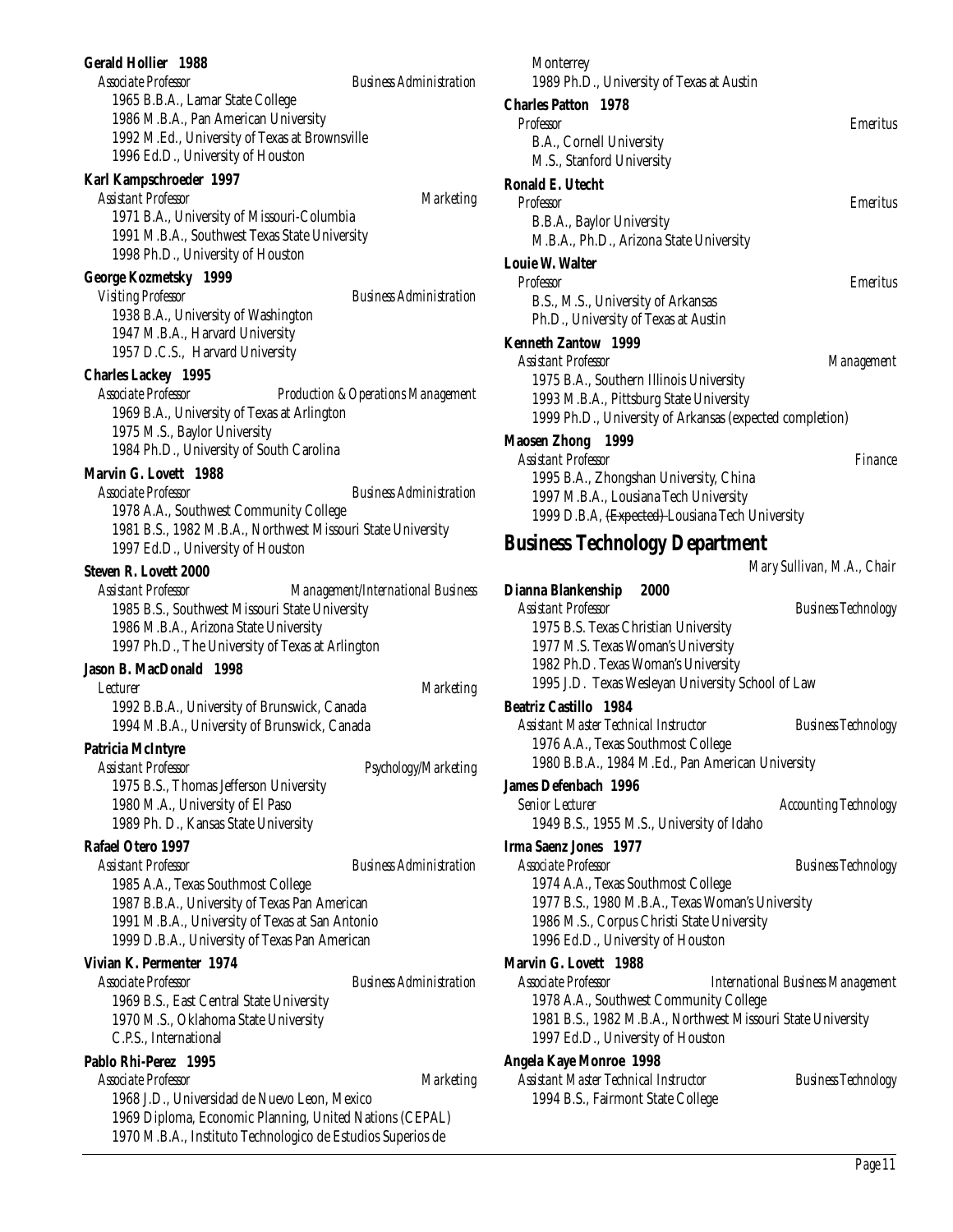#### **Sharon Smith 1973**

*Associate Master Technical Instructor Accounting Technology* 1967 B.S., 1969 M.A., Northern Arizona University 1998 M.P.A., Texas A&M-Kingsville

#### **Mary M. Sullivan 1971**

*Associate Professor Business Technology* 1966 B.A., 1969 M.A., Stephen F. Austin State University

#### *School of Education*

*Sylvia C. Peña, Ed.D., Dean*

### **Curriculum and Instruction Department**

*Vacancy, Chair*

**Chuey Abrego 2001** *Field Base Teaching SpecialistElementary/Secondary Education* 1990 B.S. Biology UT-Pan American 1997 M.Ed. Southwest Texas State University

#### **Michelle Abrego 2001**

*Field Base Teaching SpecialistElementary/Secondary Education* 1981 B.S. Michigan State University 1982 M.A. Michigan State University 1990 M.Ed. Texas A&M University-Corpus Christi 1996 Ed.D. University of Texas at Austin

#### **Iliana Alanís 1999**

*Assistant Professor Curriculum & Instruction* 1989 B.B.A, University of Texas at Austin 1995 M.Ed., University of Texas Pan American 1998 Ph.D., University of Texas at Austin

#### **Javier Ayala 1991**

| <b>Associate Professor</b>                   | Reading |
|----------------------------------------------|---------|
| 1972 B.A., Pan American University           |         |
| 1977 M.Ed., Pan American University          |         |
| 1984 Ph.D., University of Wisconsin-Madison\ |         |
|                                              |         |

#### **Joanne E. Beriswill 2000**

*Senior Lecturer Education Technology* 1988 B.S. University of South Florida 1995 M.Ed. University of South Florida 1999 M.A. Indiana University

#### **Doris (Lynn) Ballenger 1996**

*Specialist Curriculum and Instruction* 1976 B.S., East Texas State University 1978 M.Ed., East Texas State University

#### **Gayle L. Brogdon 1978**

*Associate Professor Kinesiology* 1965 B.S., East Texas State University 1966 M.Ed., East Texas State University Ed.D., North Texas State University

#### **Kathy Bussert-Webb 2000**

*Assistant Professor Reading* 1984 B.A. Indiana University 1989 M.A. Indiana University 1997 Ph.D. Indiana University

#### **Elva Cerda-Perez 1993**

*Associate Professor Elementary Bilingual Education* 1976 B.S., Corpus Christi State University 1981 M.S., University of Houston

1990 Ed.D., Texas A&I University

#### **Leo A. Coronado 1979**

*Associate Professor Curriculum and Instruction*

1969 B.S., Pan American University 1975 M.Ed., 1979 Ph.D., University of Texas at Austin

#### **Jane Davick Fry 1999**

*Assistant Professor Reading*

1979 B.A., Florida Atlantic University 1982 M.Ed., Nova Southeastern University 1996 Ed.D., Florida International University

#### **Anita Davila 2001**

*Lecturer Elementary/Secondary Teacher Education* 1986 BBA Pan American University 1997 M.Ed. Baylor University

#### **Georgianna Marie Duarte 1994**

*Associate Professor Early Childhood* 1980 B.A., Georgia State University 1982 M.A., Edinoboro State University 1986 Ph.D., Pennsylvania State University

#### **Verónica Galván-Carlan 1999**

*Assistant Professor Early Childhood Education* 1975 B.S., University of Texas at Pan American 1980 M.Ed., University of Texas at Pan American 2000 Ed.D. University of Houston

#### **Nancy Garcia 1999**

*Field Base Teaching SpecialistElementary/Secondary Teacher Education* 1992 B.A. Southwest Texas University 1999 M.Ed. University of Texas at Brownsville

### **Jaime Garcia 1998**

*Assistant Professor Curriculum & Instruction* 1980 B.A., San Jose State University 1990 M.Ed., University of Texas Austin 1995 Ph.D, University of Georgia

#### **Juan Hinojosa 2000**

*Field Base Teaching Specialist Educational Technology* 1992 B.S. Texas A&I University – Kingsville 2000 M.Ed. University of Texas at Brownsville

#### **Dianne Layton Johnson 1977**

*Professor Reading* 1967 B.S., Sam Houston State University 1971 M. Ed., Sam Houston State University 1993 Ed.D., University of Houston

#### **Elva G. Laurel 1993**

*Associate Professor Secondary & Educational Administration* 1969 B.S., Pan American University 1973 M.A., Incarnate Word College 1986 Ph.D., University of Texas at Austin

#### **Bobbette M. Morgan 2000**

*Assistant Professor Secondary Education* 1972 B.S. Ferris State University 1981 M.A. Central Michigan University 1987 Ed.D. University of Southern California

#### **Paula Parson, 1985**

*Professor Reading* 1966 B.A., Central Washington University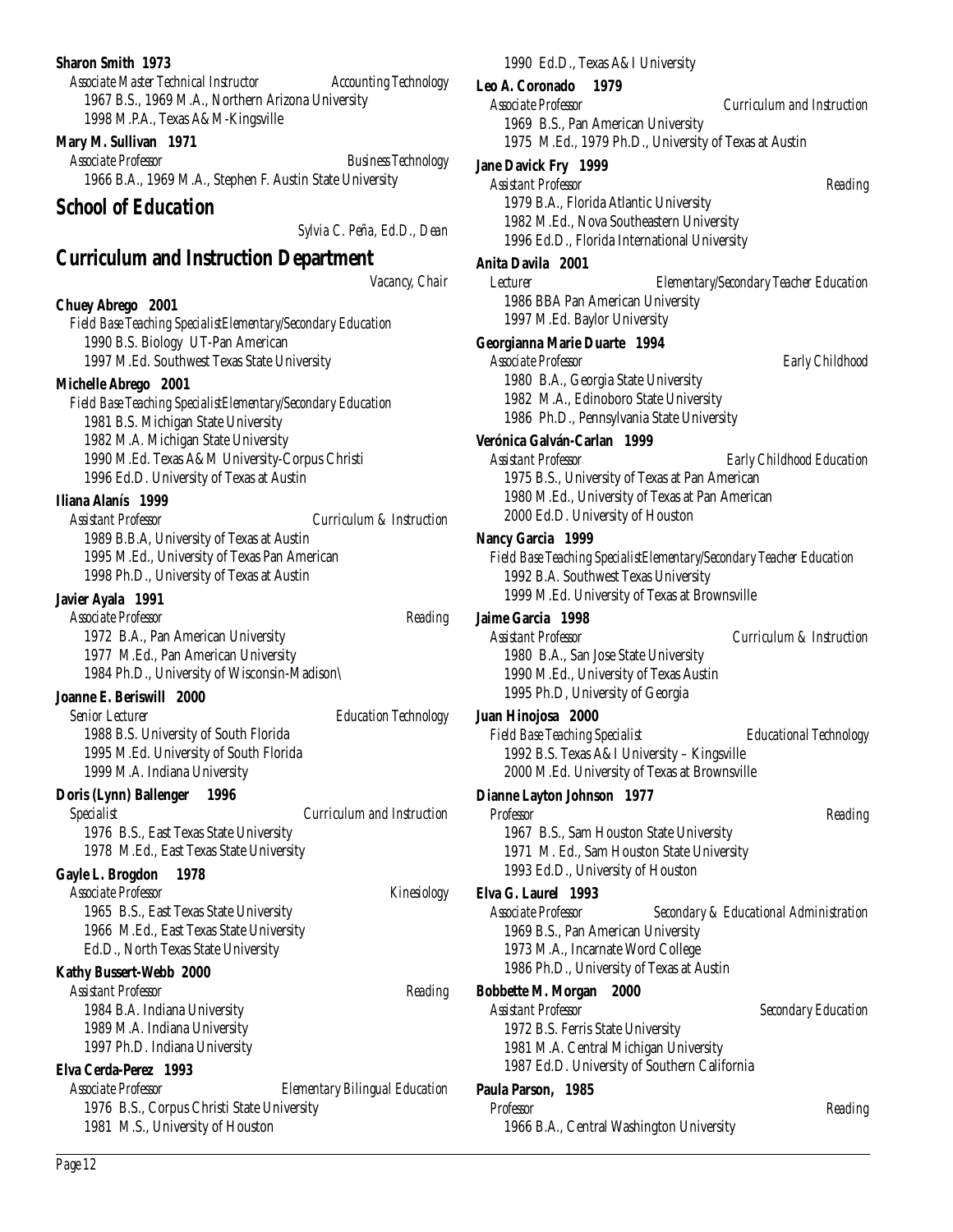| 1982 M.Ed., Pan American University<br>1992 Ph.D., University of Texas at Austin |                                        |
|----------------------------------------------------------------------------------|----------------------------------------|
| Reynaldo Ramirez, Jr.<br>1996                                                    |                                        |
| <b>Assistant Professor</b>                                                       | <b>Secondary and Science Education</b> |
| 1973 B.S., Pan American University                                               |                                        |
| 1986 M.S., Pan American University                                               |                                        |
| 1996 Ed.D., University of Houston                                                |                                        |
| <b>Raymond J. Rodrigues</b>                                                      |                                        |
| Professor                                                                        | Education                              |
| A.B., M.Ed., Rutgers University                                                  |                                        |
| Ph.D., University of New Mexico                                                  |                                        |
| Graciela P. Rosenberg 1981                                                       |                                        |
| <b>Professor</b>                                                                 | <b>Bilingual Education</b>             |
| 1970 B.A., Goddard College                                                       |                                        |
| 1972 M.A., Middlebury College                                                    |                                        |
| 1976 M.A., University of Vermont                                                 |                                        |
| 1981 Ed.D., Texas A&I University                                                 |                                        |
| Renee Rubin 1998                                                                 |                                        |
| <b>Senior Lecturer</b>                                                           | Reading                                |
| 1976 B.J., University of Missouri                                                |                                        |
| 1986 M.A., New Mexico State University                                           |                                        |
| <b>Cheryl Strauser</b> 1998                                                      |                                        |
| <i>Lecturer</i>                                                                  | Reading                                |
| 1989 B.A., Mansfield University                                                  |                                        |
| 1997 M.Ed., University of Texas at Brownsville                                   |                                        |
| Michael J. Sullivan 1996                                                         |                                        |
| Assistant Professor                                                              | <b>Educational Technology</b>          |
| 1973 B.A., University of San Francisco                                           |                                        |
| 1975 M.Ed., University of Texas-El Paso                                          |                                        |
| 1993 Ph.D., University of Texas-Austin                                           |                                        |
| <b>James Telese</b> 1995                                                         |                                        |
| Associate Professor                                                              | Secondary & Mathematics Education      |
| 1982 B.S., Texas A&M University                                                  |                                        |
| M.S., Corpus Christi State University                                            |                                        |
| 1994 Ph.D., Texas A&M University                                                 |                                        |
| Rene Torres 1979                                                                 |                                        |
| <b>Assistant Professor</b>                                                       | <b>Secondary Education</b>             |
| 1971 B.S., Pan American University                                               |                                        |
| 1976 M.Ed., Pan American University                                              |                                        |
| <b>School Specialties Department</b>                                             |                                        |
|                                                                                  |                                        |
|                                                                                  | Charles Comeaux, Ed.D., Chair          |
| <b>Mozelle Barron 1998</b>                                                       |                                        |
| <i>Lecturer</i>                                                                  | Counseling and Guidance                |
| 1997 B.S., Pan American University                                               |                                        |
| 1980 M.Ed., Pan American University                                              |                                        |
| Cindy L. Bradford<br>1997                                                        |                                        |
| Associate Professor                                                              | Educational Administration             |
| 1972 B.A., Baylor University                                                     |                                        |
| 1976 M.Ed., University of North Texas                                            |                                        |
| 1987 Ph.D., University of North Texas                                            |                                        |
| <b>Steven Chamberlain</b><br>1999                                                |                                        |
| <b>Assistant Professor</b>                                                       | <b>Special Education</b>               |
| 1985 B.A. University of Texas at Austin                                          |                                        |
| 1989 M.Ed. University of Texas at Austin                                         |                                        |
| 1999 Ph.D. University of Texas at Austin                                         |                                        |

#### **Charles Comeaux 1988** *Professor Counseling and Guidance* 1960 B.S., Louisiana State University

1964 M.Ed., Louisiana State University 1969 Ed.D., University of Arizona College Management Program, Carnegie Mellon University

### **Joseph R. Corbeil 1998**

*Lecturer Educational Technology* 1982 B.S., University of Texas Pan American 1997 M.Ed., University of Texas at Brownsville

#### **Mary Grace Curtis 1994**

*Assistant Professor Special Education* 1979 B.S., Southern Illinois University 1980 M.A., Southern Illinois University Ph.D., University of Illinois

#### **Peter Gawenda 1983**

*Professor Educational Administration* 1960 Certificate Interpreter (II) FRG 1974 BS University of Maryland 1977 MS, Troy State University 1978 Diploma, Fuehrungsakademie, Hamburg 1986 Ed.D, University of Houston

#### **Georgianna Marie Duarte 1994**

*Associate Professor Early Childhood, Curriculum and Instruction* 1980 B.A., Georgia State University 1982 M.A., Edinoboro State University 1986 Ph.D., Pennsylvania State University

#### **Veronica Galvan-Carlan 1999**

*Senior Lecturer Early Childhood Education* 1975 B.S., University of Texas at Pan American 1980 M.Ed., University of Texas at Pan American

#### **Ralph M. Hausman 1997**

*Professor Special Education* 1962 B.A., 1963 M.A., University of Texas, Austin 1967 M.Ed., University of Hawaii, Honolulu 1972 Ph.D., G. Peabody College, Nashville 1985-87 Certificate, University of Texas, Permian Basin

#### **Walter R. Howard 1993**

*Associate Professor Educational Administration* 1951 B.A., University of Texas at Austin 1958 M.Ed., University of Texas at Austin 1971 Ph.D., University of Texas at Austin

#### **Elva G. Laurel 1993**

*Associate Professor Education* 1969 B.S., Pan American University 1973 M.A., Incarnate Word College Ph.D., University of Texas at Austin

#### **Alma G. Leal 1988**

*Associate Professor Counseling and Guidance* 1973 B.S., Pan American University 1974 M.Ed., Pan American University 1980 Ed.D., East Texas State University

#### **Sylvia C. Peña 1996**

*Professor Curriculum and Instruction* 1963 B.A., Texas A&I University 1970, M.A., 1976 Ed.D., University of Houston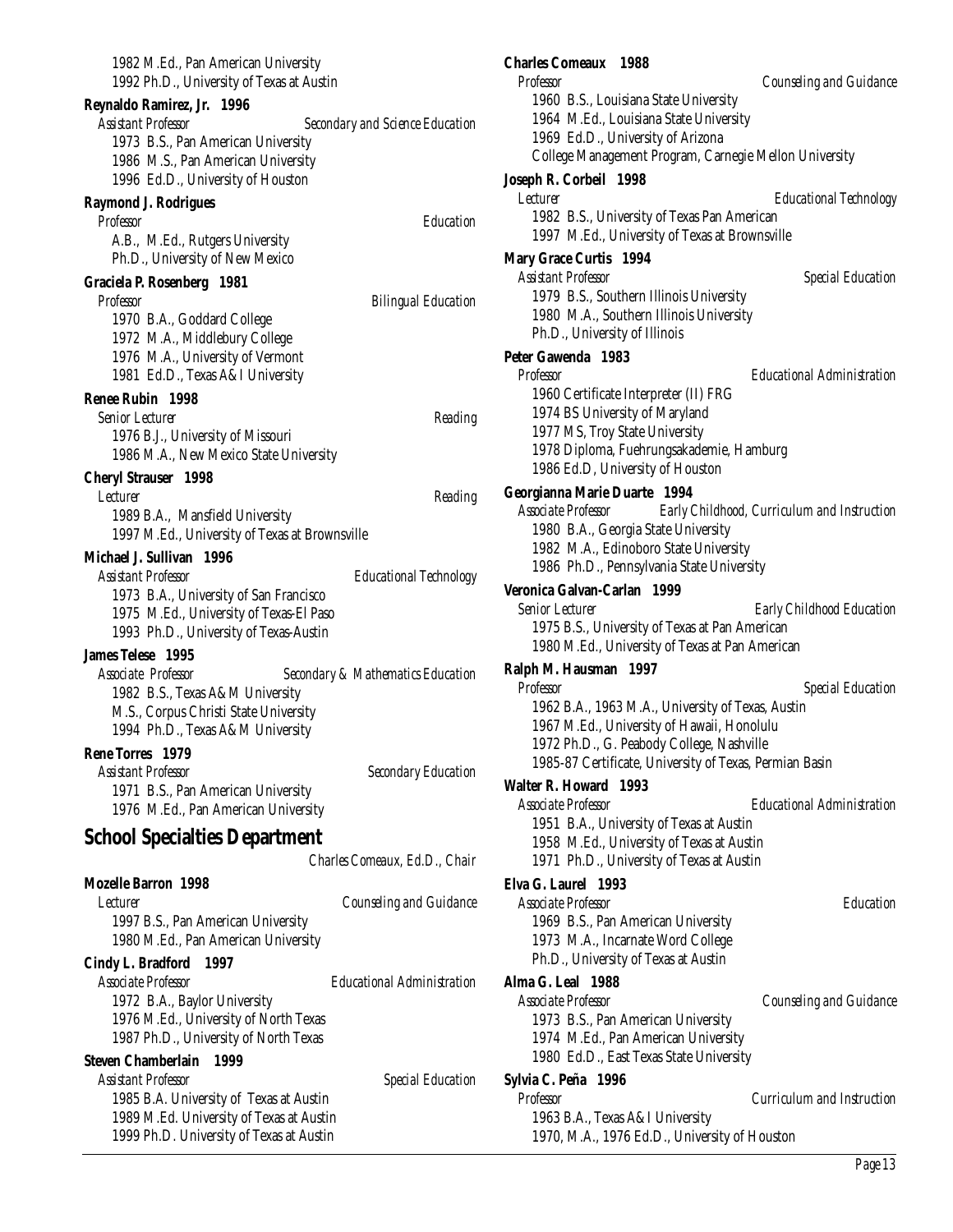#### **Elva C. Perez 1993**

*Associate Professor Elementary Bilingual Education* 1976 B.S., Corpus Christi State University 1981 M.S., University of Houston 1990 Ed.D., Texas A&I University

#### **Olivia Rivas 1979**

*Professor Counseling and Guidance* 1970 B.A., 1974 M.Ed., Pan American University Ed.D., East Texas State University

#### **Hugo Rodriguez 1978**

*Professor Curriculum and Instruction* 1963 B.B.A., University of Texas at Austin 1967 M.P.A., University of Missouri at Kansas City Ph.D., University of Texas at Austin

#### **Graciela P. Rosenberg 1981**

*Professor Bilingual Education*

1970 B.A., Goddard College 1972 M.A., Middlebury College

1976 M.A., University of Vermont

1981 Ed.D., Texas A&I University

#### **Gordon Stein 1996**

*Senior Lecturer Counseling and Guidance* 1949 B.A., University of Kansas 1971 M.Ed., University of Wisconsin-Green Bay 1976 Ph.D., Fielding Institute-Santa Barbara

#### **Michael J. Sullivan 1996**

*Assistant Professor Educational Technology* 1973 B.A., University of San Francisco 1975 M.Ed., University of Texas-El Paso 1993 Ph.D., University of Texas-Austin

#### **Andres N. Vallado 1992**

*Associate Professor Educational Administration* 1961 B.S., University of Corpus Christi 1964 M.A., Texas A&I University 1975 Ed.D., University of Houston

## **Child Care and Development Program**

*Vacancy, Program Director*

#### **Leticia Diaz 1984**

*Associate Master Technical Instructor Child Care and Development* 1981 A.A.S., Texas Southmost College 1985 B.S., Corpus Christi State University

## **Kinesiology Department**

*Zelma D. Mata, Ed.D., Chair*

#### **Marcia J. Barrett 1980**

*Field Base Teaching Specialist Kinesiology* 1973 B.S., Eastern Michigan University 1977 M.Ed., Pan American University 1982 Ps.D., Neotarian College of Philosophy **Jack L. Loff 1985**

*Assistant Professor Kinesiology* 1970 B.S., Pan American University 1974 M.Ed., Pan American University 1982 M.S., Pan American University

#### **Zelma D. Mata 1978**

*Associate Professor /ChairKinesiology* 1977 B.S., Pan American University 1978 M.Ed., Pan American University 1993 Ed.D., University of Houston

#### **Judith D. Walton 1969**

*Professor Kinesiology* 1965 B.A., University of Northern Iowa 1969 M.A., Texas Woman's University 1985 Ph.D., Michigan State University

## *School of Health Sciences*

### **Allied Health Department**

*John L. McCabe, Ph.D., Chair*

*Eldon L. Nelson, Ph.D., Dean*

#### **Elizabeth Chavez 2000**

*Technical Instructor Emergency Medical Technology* 1996 A.A.S., University of Texas at Brownsville/Texas Southmost College

#### **Betty Chong-Menard, CRTT, RRT, RN 2000**

*Lecturer Health Core Courses* 1987 A.A.S., Texas Southmost College 1990 A.A.S., University of Texas at Brownsville/Texas Southmost College

#### **Shamina Davis, M.T. ASCP 1988**

*Associate Master Technical Instructor Medical Laboratory Technology* 1981 B.S., Pan American University 1995 M.S., Texas A&M University-Corpus Christi

**Luis M. Garcia, M.D.** *Medical DirectorMedical Laboratory Technology* M.D., Universidad Autonoma de Nuevo Leon

## **Manuel Gavito, R.T. ARRT, CMRT 1975** *Associate Master Technical Instructor Radiologic Technology*

1988 B.S., Pan American University **John L. McCabe, R.R.T., CPFT 1991**

*Associate Professor Respiratory Therapy* 1979 B.S., 1981 M.A., 1987 Ph.D., University of Iowa

#### **William McKinney, M.D.**

*Medical Advisor Radiologic Technology* B.S., M.D., University of OklahomaBoard Certified General Radiology

**Kim Morris-Garcia, R.R.T., CRTT 1996** *Assistant Master Technical Instructor Respiratory Therapy*

1996 B.S., Southwest Texas State University **Eldon L. Nelson 2000** M.A., B.S., B.A. East Carolina University

Ph.D., College of Medicine, University of Florida

#### **Justin Oakerson 2001**

*Technical Instructor Emergency Medical Technology* 2000 A.A.S., University of Texas at Brownsville/Texas Southmost College

## **Eusebio Ortiz, R.T., ARRT, CMRT 1993**

*Assistant Master Technical Instructor Radiologic Technology* A.A.S., Texas Southmost College 1994 B.S., University of Texas at Brownsville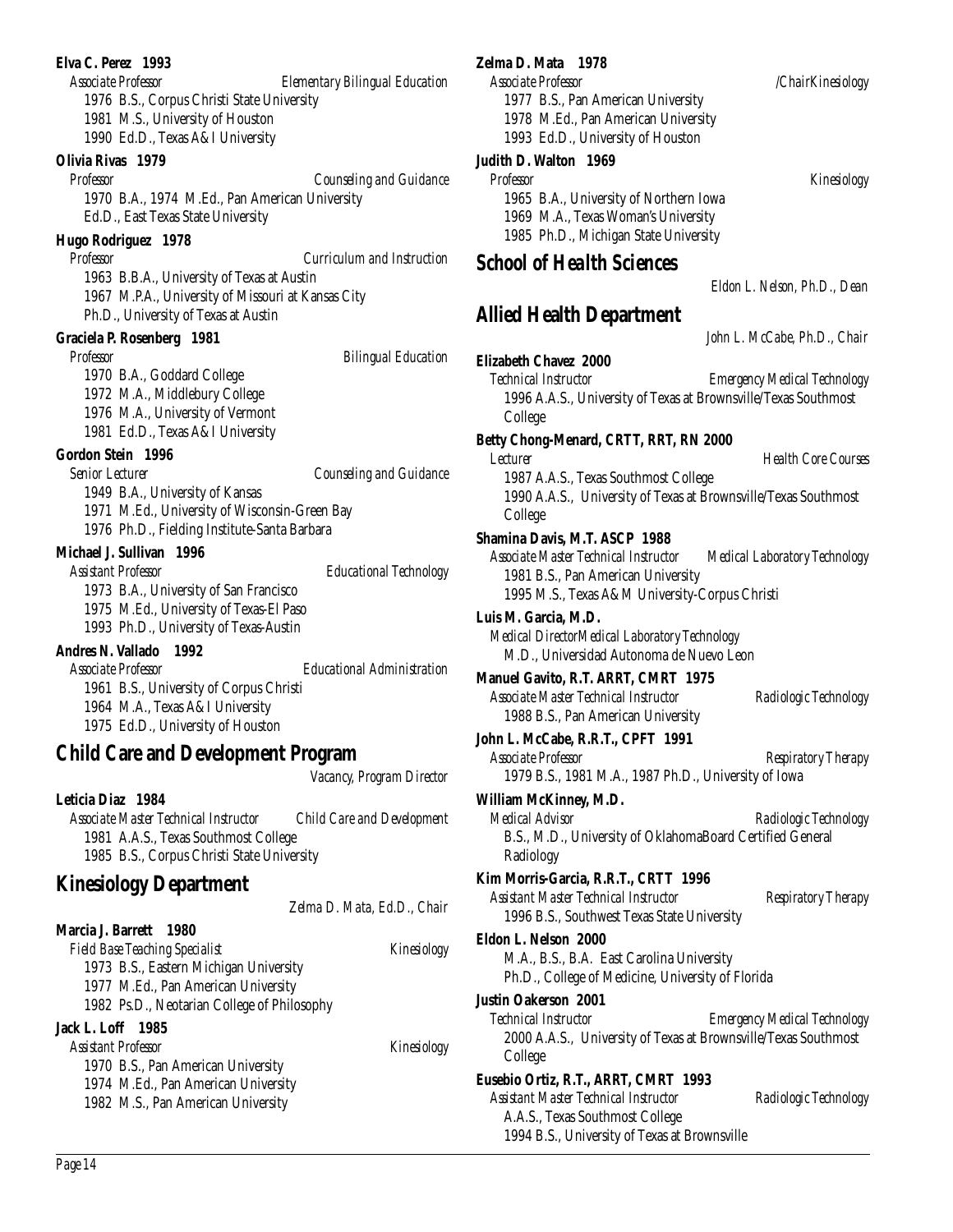#### **Lorenzo R. Pelly, M.D.**

*Medical Director* and *Respiratory Therapy* B.A., Washington University M.D., University Autonoma Estado de Monterrey

#### **John A. Wells, M.D.**

*Medical Director Emergency Medical Technology* B.A., University of Texas at Austin M.D., Texas Tech University School of Medicine

#### **Carol Wilhelm, M.T., ASCP, NCA 1990**

*Associate Master Technical Instructor Medical Laboratory Technology* 1986 B.S., Pan American University 1990 M.S., Texas A&M University-Corpus Christi

#### **David C. Ybarra Sr., R.R.T. CRTT, CPFT, RPFT**

*Assistant Master Technical Instructor Respiratory Therapy* 1984 A.A.S., Texas Southmost College 1994 B.A.A.S., The University of Texas at Brownsville

#### **Nursing Department**

*Edna Garza-Escobedo, R.N., Ph.D., Chair*

**Sara Alvarez, R.N. 1997** *Assistant Master Technical Instructor Vocational Nursing* 1967 L.V.N., Valley Baptist Medical Center 1977 A.D.N., Pan American University

#### **Eric Stoerm Anderson, R.N. 1993**

*Lecturer Associate Degree Nursing* 1993 A.A.S., University of Texas at Brownsville/Texas Southmost College 1996 B.S.N., University State of New York 1998 M.S.N., University of Phoenix

#### **Lydia Barton, M.S.N., R.N. 1983**

*Associate Professor Associate Degree Nursing* 1962 B.S.N., Madison College 1979 M.Ed., Pan American University 1989 M.S.N., Corpus Christi State University

#### **Sylvia Campbell, M.S.N., R.N. 1995**

*Assistant Professor Associate Degree Nursing* 1975 B.S.N., University of Texas at Austin 1994 M.S.N., University of Texas Health Science Center-San Antonio

#### **Margie Chavez, EdD.,R.N. 1994**

*Associate Professor Associate Degree Nursing* 1993 B.S.N., 1993 M.S.N., University of Texas Health Science Center-San Antonio 2000 EdD.NOVA Southeastern

#### **Sonia Cunningham, M.S., R.N. 1993**

*Assistant Professor Associate Degree Nursing* 1974 B.S.N., Herbert Lehman College 1992 M.S., Corpus Christi State University

#### **Katherine B. Dougherty, Ed.D, R.N. 1993**

*Associate Professor Bachelor of Science in Nursing* 1957 B.S.N., College of Mount St. Vincent 1978 M.S., University of Scranton 1993 M.S.N., University of Texas Health Science Center-San Antonio 1995 Ed.D., University of Houston

#### **Marilyn L. Dyer, R.N. 1987**

*Associate Professor Dean, School of Health Sciences* 1954 B.S.N., University of Cincinnati College of Nursing 1959 M.S.N., Ohio State University School of Nursing

#### **Elizabeth Freeth, M.S.N., R.N. 1998**

*Instructor Associate Degree Nursing* 1974 B.S.N, Trenton State College, N.J. 1998 M.S.N., University of Texas Health Science Center-San Antonio **Karen Fuss-Sommer, B.Ed, R.N 1995** *Associate Master Technical Instructor Vocational Nursing* 1981 Diploma, Ryerson Polytec Institute at Toronto 1997 B.Ed., Texas A&M Corpus Christi **Edna Garza-Escobedo, Ph.D R.N. 1990** *Associate Professor Associate Degree Nursing* 1961 B.S.N., 1973 M.S.N., Texas Woman's University 1992 Ph.D., The Ohio State University **Rosalinda Giffard, M.S.N., R.N. 1995** *Associate Master Technical Instructor Vocational Nursing* 1978 B.S.N., Far Eastern University 1996 M.S.N., University of Texas Health Science Center-San Antonio

#### **Sharon M. Grudnicki, R.N. 1995**

*Assistant Professor Associate Degree Nursing* 1971 A.D.N., Oakland Community College 1981 B.S.N., University of Michigan 1989 M.S.N., University of Texas Health Science Center, Houston

#### **Sharon Helsley-McGinley, M.S.N., R.N. 1993**

*Assistant Professor Associate Degree Nursing* 1989 B.S.N., University of Texas at Arlington 1992 M.S.N., University of Texas Health Science Center, Houston

#### **Ella Herriage, RN, Ph.D. 2000**

*Associate Professor Master Degree Nursing* 1962 BSPHN George Peabody/ Vanderbilt 1971 MPH Tulane University School of Public Health and Topical Medicine 1985 Ph.D. Oklahoma State University

#### **Joe Lacher, M.S.N. R.N. 1988**

*Associate Professor Associate Degree Nursing* 1965 L.P.N., State School of Science 1970 A.D.N., Dickinson State, North Dakota 1984 B.S.N., Pan American University 1988 M.S.N., Corpus Christi State University

#### **Norma Lee Loya, A.D.N., R.N. 1999**

*Assistant Master Technical Instructor Vocational Nursing* 1977 L.V.N., Texas Southmost College 1982 A.D.N., Texas Southmost College

#### **Linda MacDonald, MS, R.N. 1996**

*Assistant Professor Associate Degree Nursing* 1973 A.D.N., Illinois Central College 1978 B.A.N., Sangamon State University 1985 M.S., Northern Illinois University

#### **Virginia Maldonado, B.S.N, R.N. 1997**

*Assistant Master Technical Instructor Vocational Nursing* 1979 B.S.N., University of Texas at El Paso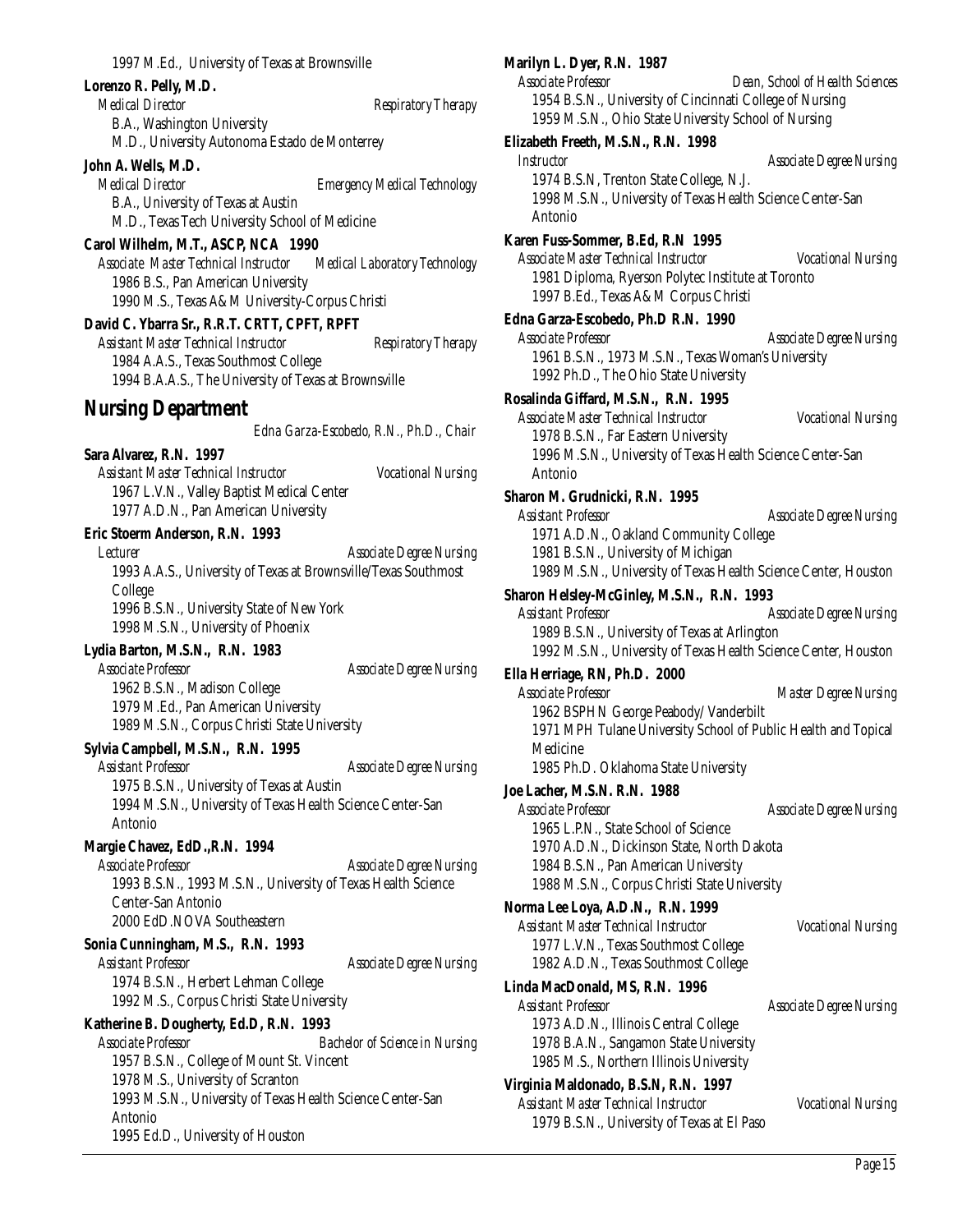#### **Nancy McGowan,MSN, R.N. 1994**

*Assistant Professor Associate Degree Nursing* 1975 B.A., Colorado State University 1981 B.S.N., 1992 M.S.N., George Mason University

#### **Betty Menard-Chong, CRTT, RRT, RN 1999**

*Lecturer Health Technology* 1987 A.A.S.,Texas Southmost College 1990 B.S.N., The University of Texas at Brownsville/Texas Southmost College

#### **Ava S. Miller,EdD, R.N. 1995**

*Associate Professor Bachelor of Science in Nursing* 1967 Diploma, Providence Hospital School of Nursing 1973 B.A., Oakland University 1984 M.Ed., Pan American University 1995 M.N. University of Phoenix 1997 Ed.D., University of Houston

#### **Nora Montalvo-Liendo, R.N. 1999**

*Lecturer Health Technology* 1993 Associate Degree Nursing

#### **Mahandran Rajasuriar, R.R.T. 1996**

*Lecturer Health Technology* 1987 A.A.S., Texas Southmost College 1996 B.S., Texas A&M-Corpus Christi

#### **Anne Rentfro, MSN, R.N. 1990**

*Associate Professor Bachelor of Science in Nursing* 1974 B.S.N., University of Rochester 1982 MSN, University of Texas at Austin

#### **Sally Roach, MSN, R.N. 1990**

*Associate Professor Bachelor of Science in Nursing* 1979 A.A.S., 1986 B.S.N., Pan American University 1993 MSN, University of Texas Health Science Center-San Antonio

#### **Gloria Spencer, B.S.N., R.N. 1994**

*Associate Master Technical Instructor Vocational Nursing* 1972 L.V.N., Texas Southmost College 1975 A.D.N., Galveston College 1985 B.S.N., University of Texas Pan American

#### **Wade Tyrrell, MSN, RN**

*Get Info!*

#### **Janet Williams, B.S.N., R.N. 1998**

*Lecturer Vocational Nursing* 1975 A.D.N., Methodist Medical Center School of Nursing 1991 B.S.N., University of Texas Pan American

## **Librarians**

#### **Douglas Ferrier**

*Library Director* B.A., University of Texas at Austin M.A., University of Texas at Arlington M.L.S., University of North Texas

### **Gordon Grant**

*Librarian* B.A., University of South Florida A.M.L.S., University of Michigan Ph.D., Texas A&M University

## **Luisa Serna**

*Librarian* B.A., M.L.I.S., University of Illinois M.Ed., Mid-Management Certificate, University of Texas at Brownsville

#### **Mark Williams**

*Librarian* B.A., Wichita State University M.L.I.S., University of Texas at Austin

#### **Barret C. Havens**

*Librarian* B.A., University of Texas at Austin M.L.I.S., University of Texas at Austin

#### **John B. Hawthorne**

*Librarian* B.A., University of Texas at Austin M.L.I.S., University of Texas at Austin

#### **Mabel Hockaday**

*Librarian* B.A., University of Texas at Brownsville M.L.S., University of North Texas

**Luisa Serna**

## *Librarian*

B.A., M.L.I.S., University of Illinois M.Ed., University of Texas at Brownsville

#### **Kathleen Vanderslice**

*Librarian*

B.A., M.L.I.S., University of Texas at Austin University of Texas at Austin

#### **Mark Williams**

*Librarian* B.A., Wichita State University M.L.I.S., University of Texas at Austin

## **Counselors**

#### **Hilda Silva, L.P.C.**

*Director of Counseling* B.S., M.Ed., Pan American University

### **Andreina Galván**

*Counselor* B.S., M.Ed., Pan American University

#### **Thelma Gonzalez-Sullivan**

*Counselor* B.A., University of Texas at Austin M.A., Texas A&M University – Kingsville

#### **Cindy Rodriguez**

*Counselor* B.S.W., University of Texas Pan American M.Ed., University of Texas at Brownsville

#### **Steve Wilder**

*Counselor* B.A., Kalamazoo College M.S., National-Louis University M.Ed., University of Texas at Brownsville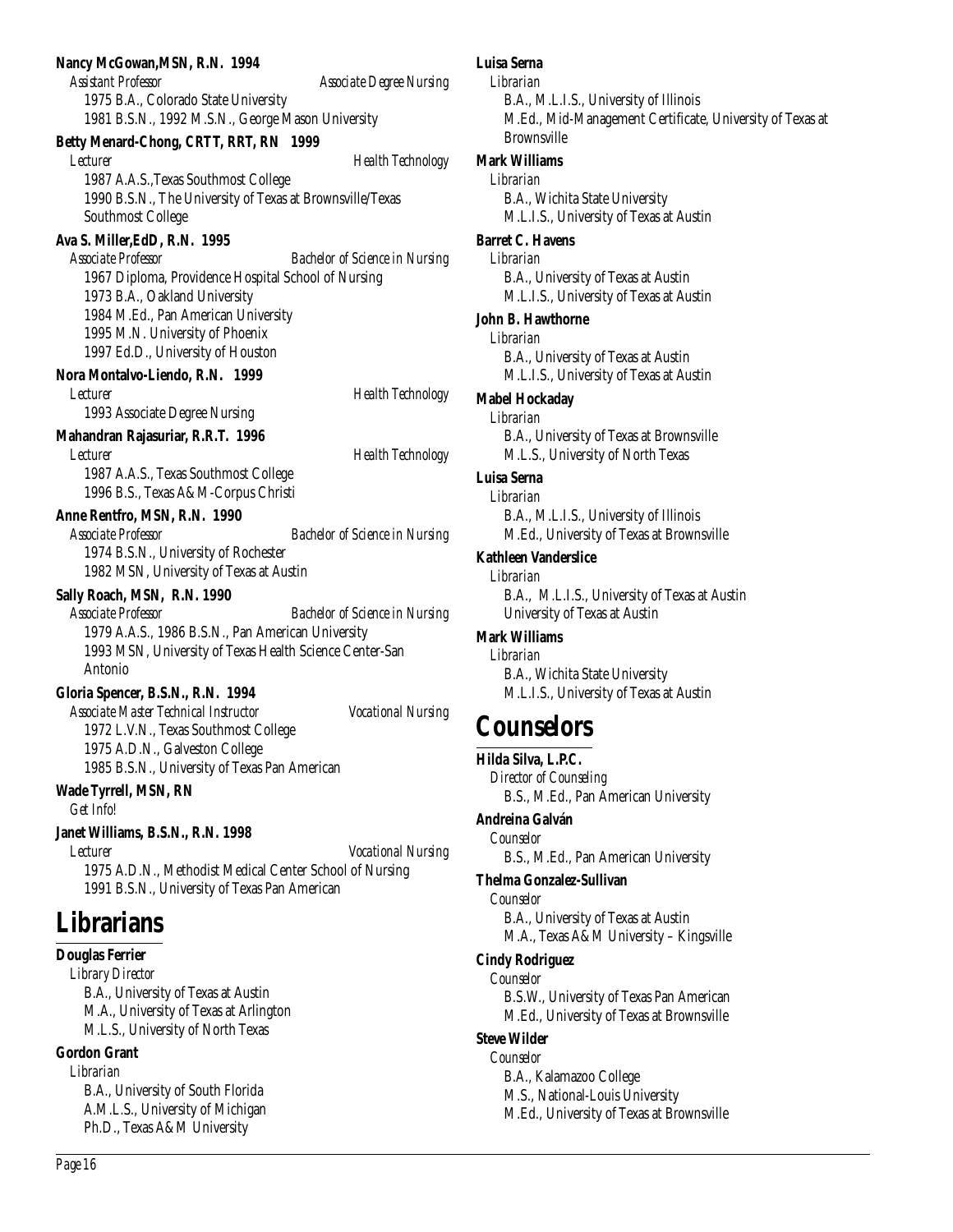# **APPENDIX – OFFICIAL POLICY STATEMENTS**

## **AIDS, HIV and Hepatitis B Infection**

UTB and TSC recognize Acquired Immune Deficiency Syndrome (AIDS), Human Immunodeficiency Virus (HIV) and Hepatitis B Virus (HBV) as serious public health threats and is committed to encouraging an informed and educated response to issues and questions concerning AIDS, HIV and HBV. In furtherance to its commitment, UTB and TSC have adopted a policy and procedural steps to protect both the rights and well-being of those students, employees and patients who may be infected with HIV or HBV as well as to prevent the spread of infection. No individual with HIV or HBV infection will be discriminated against in employment, admission to academic programs, health benefits, or access to facilities. Students with HIV or HBV infection may attend all classes without restriction, as long as they are physically and mentally able to participate and perform assigned work and pose no health risks to others. All information regarding the medical status of UTB and TSC faculty, staff, and students is confidential.

A complete copy of the "AIDS, HIV and Hepatitis B Infection" policy can be found in the institutional Handbook of Operating Procedures available in the Dean's office of each school, college and division, the library and most UTB/TSC departments. This policy is applicable to all students of UTB and TSC as they pursue their academic and clinical endeavors. Several brochures are available to all students on request by calling Student Health Services at 544-8951.

## **Family Educational Rights and Privacy Act (FERPA)**

The Family Educational Rights and Privacy Act (FERPA), 20 U.S §1232g, and the Texas Public Information Act, Texas Government Code §552.001 et. seq., are respectively a federal and state law that provide for the review and disclosure of student educational records. In accordance with these laws the University has adopted the following policy. Individuals are informed of their rights under these laws through this policy which is included in the University Handbook of Operating Procedures and Catalog. The catalog will be made available for inspection through the Vice President of Student Affairs office and HOOPs are available in the Library and most administrative offices.

UTB/TSC will not permit access to or the release of personally identifiable information contained in student education records without the written consent of the student to any party, excepts as follows:

1. To appropriate UTB/TSC officials who require access to educational records in order to perform their legitimate

educational duties;

- 2. To officials of other schools in which the student seeks or intends to enroll, upon request of these officials, and upon the condition that the student be notified and receive a copy of the record if desired;
- 3. To federal, state, or local officials or agencies authorized by law;
- 4. In connection with a student's application for, or receipt of, financial aid;
- 5. To accrediting organizations or organizations conducting educational

studies, provided that these organizations do not release personally identifiable data and destroy such data when it is no longer needed for the purpose it was obtained;

- 6. To the parents of a dependent student as defined in §152 of the Internal Revenue Code of 1954, provided a reasonable effort is made to notify the student in advance;
- 7. In compliance with a judicial order or subpoena, provided a reasonable effort is made to notify the student in advance unless such subpoena specifically directs the institution not to disclose the existence of a subpoena;
- 8. In an emergency situation if the information is necessary to protect the health or safety of the students of other persons; or
- 9. To an alleged victim of any crime of violence, the results of the alleged perpetrator's disciplinary proceeding may be released.

The University will release information in student education records to appropriate University officials as indicated in (1) above when such records are needed by administrators, faculty or staff in furtherance of the educational or business purposes of the student or University.

A record of requests for disclosure and such disclosure of personally identifiable information from student education records shall be maintained by the Enrollment Office for each student and will also be made available for inspection pursuant to this policy. If the institution discovers that a third party who has received student records from the institution has released or failed to destroy such records in violation of this policy, it will prohibit access to educational records for five years. Respective records no longer subject to audit nor presently under request for access may be purged according to regular schedules.

## **Directory Information**

At its discretion, UTB/TSC may release directory information which shall include:

- 1. name, address, telephone number
- 2. date and place of birth
- 3. major field of study
- 4. participation in officially recognized activities and sports
- 5. dates of attendance
- 6. most recent previous educational institutions attended
- 7. classification
- 8. degrees and awards received
- 9. date of graduation
- 10. physical factors (height and weight) of athletes
- 11. e-mail addresses
- 12. photographs

Students may withhold directory information by notifying the Enrollment Office in writing each semester during the first 12 days of class of a fall or spring semester, the first four class days of a summer semester, or the first three days of any quarter. Request for nondisclosure will be honored by the institution for only the current enrollment period; therefore, a request to withhold directory information must be filed each semester or term in the Enrollment Office.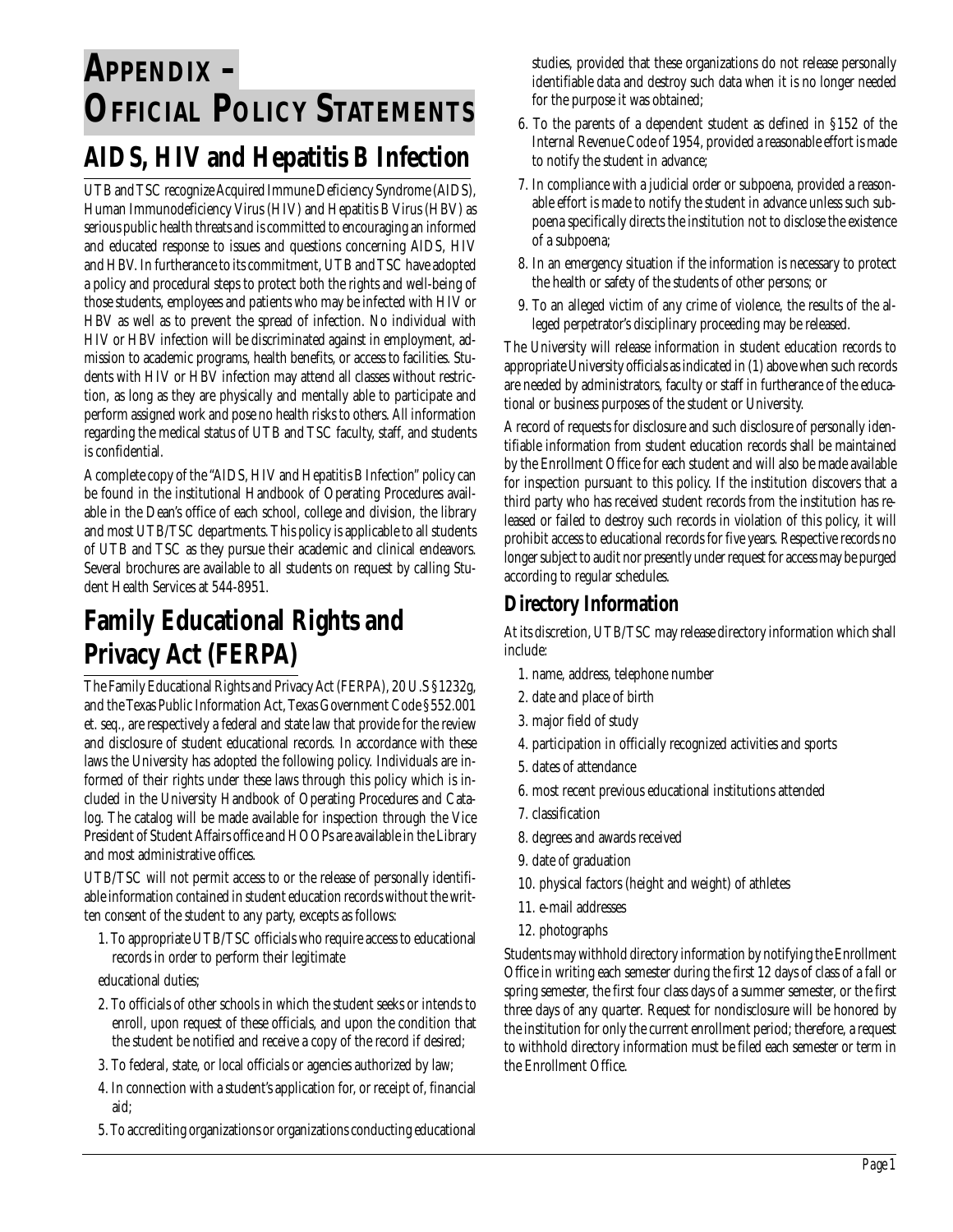## **Access to Files**

Upon written request, UTB/TSC shall provide a student with access to his/her educational records. The Vice President for Business Affairs at Tandy Hall has been designated by the institution to coordinate the inspection and review procedures for student education records, which include admissions files, academic files, and financial files. Students wishing to review their education records must make written requests to the Vice President for Business Affairs listing the item or items of interest. Education records covered by the Act will be made available within 45 days of the request.

A list of education records and those officials responsible for the records shall be maintained at the Enrollment Office. They include:

## **Academic Records**

- Enrollment Office (Admissions/Registrar): Director of Enrollment
- Department and Faculty Offices

## **Student Service Records**

- Counseling Office: Director of Counseling
- Student Activities Office: Director of Student Activities
- Student Affairs: Vice President for Student Affairs
- Testing: Director of Testing

## **Financial Records**

- Business Office: Vice President of Business Affairs
- Financial Aid Office: Director of Financial Aid

Educational records do not include:

- 1. financial records of the student's parent or guardian;
- 2. confidential letters of recommendation which were placed in the educational records of a student prior to January 1, 1975;
- 3. records of instructional, administrative and educational
- personnel which are kept in the sole possession of the maker and are not accessible or revealed to any other individual except a temporary substitute for maker;
- 4. records of law enforcement units;
- 5. employment records related exclusively to an individual's employment capacity;
- 6. medical and psychological records;
- 7. thesis or research papers; or
- 8. records that only contain information about an individual after the individual is no longer a student at the institution.

## **Challenge to Record**

Students may challenge the accuracy of their educational records. Students who believe that their education records contain information that is inaccurate or misleading, or is otherwise in violation of their privacy or other rights may discuss their problems informally with the V.P. for Student Affairs. If the decisions are in agreement with the student's request, the appropriate records will be amended. If not, the student will be notified within a reasonable period of time that the records will not be amended, and they will be informed by the V.P. for Student Affairs of their right to a formal hearing.

Student requests for a formal hearing must be made in writing to the Vice

President for Student Affairs who, within a reasonable period of time after receiving such requests, will inform students of the date, place and the time of the hearing. Students may present evidence relevant to the issues raised and may be assisted or represented at the hearings by one or more persons of their choice, including attorneys, at the student's expense. The hearing officer that will adjudicate such challenges will be appointed by the V.P. for Student Affairs in nonacademic matters and by the V.P. for Academic Affairs in academic matters.

Decisions of the hearing officer will be final, will be based solely on the evidence presented at the hearing, will consist of the written statements summarizing the evidence and stating the reasons for the decisions, and will be delivered to all parties concerned.

The education records will be corrected or amended in accordance with the decision of the hearing officer, if the decision is in favor of the student. If the decision is unsatisfactory to the student, the student may place with the education records statements commenting to the information in the records or statements setting forth any reasons for disagreeing with the decision of the hearing officer, or both.

The statements will be placed in the education records, maintained as part of the student's records, and released whenever the records in question are disclosed.

Students who believe that the adjudications of their challenges were unfair or not in keeping with the provisions of the act may request in writing, assistance from the President of the institution.

## **Change of Address and Change of Name**

Students are responsible for providing accurate and current mailing address information and legal name changes to the Graduate Office and the Enrollment Office.

## **Complaints**

Complaints regarding alleged failures to comply with the provisions of the FERPA may be submitted in writing to the Family Policy Compliance Office, U.S. Department of Education, 400 Maryland Avenue SW, Washington, D 20202-4605.

## **Copies**

Students may have copies of their educational records and this policy. These copies will be made at the student's expense at rates authorized in the Texas Open Records Act except that official transcripts will be \$1.00. Official copies of academic records or transcripts will not be released for students who have a delinquent financial obligation or financial "hold" at UTB/TSC.

## **Hazing Policy**

Hazing in state educational institutions is prohibited by both state law (§51.936 and 37.151 et seq, Texas Education Code) and by the Regent's Rules and Regulations (Part One, Chapter VI, Section 3.28). Individuals or organizations engaging in hazing could be subject to fines and charged with criminal offenses. Additionally, the law does not affect or in any way restrict the right of the University to enforce its own rules against hazing.

#### **Individuals**

A person commits an offense if the person:

- 1. engages in hazing;
- 2. solicits, encourages, directs, aids or attempts to aid another engaging in hazing;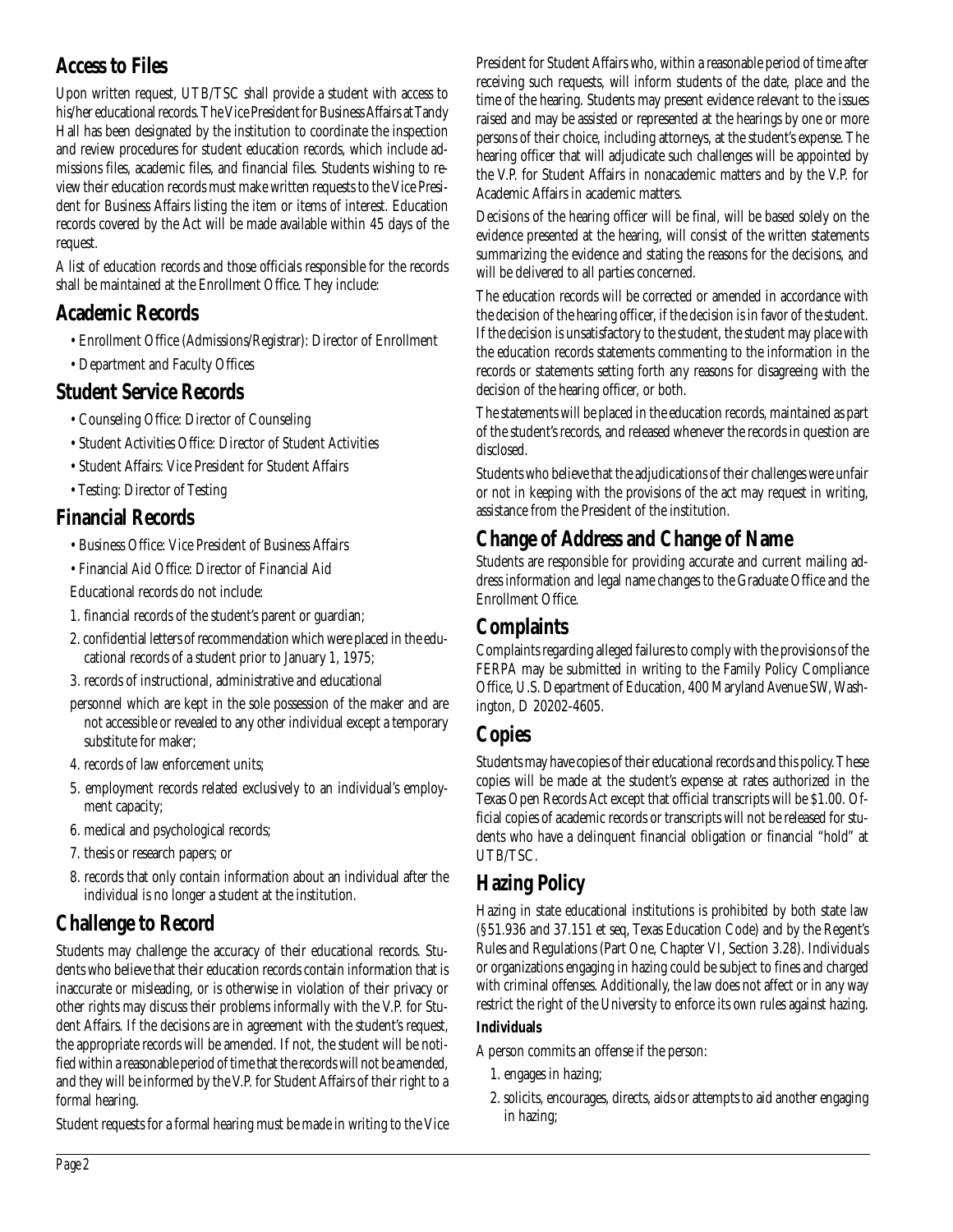- 3. recklessly permits hazing to occur; or
- 4. has firsthand knowledge of the planning of a specific hazing incident involving a student in an educational institution, or has firsthand knowledge that a specific hazing incident has occurred, and knowingly fails to report that knowledge in writing to the Vice President for Student Affairs or other appropriate official of the institution.

## **Organizations**

An organization commits an offense if the organization condones or encourages hazing or if an officer of any combination of members, pledges, or alumni of the organization commits or assists in the commission of hazing.

## **Definition**

The term "hazing" is broadly defined by statute to mean any intentional, knowing, or reckless act, occurring on or off the campus of an educational institution, by one person alone or acting with others, directed against a student, that endangers the mental or physical health of safety or a student for the purpose of pledging, being initiated into, affiliating with, holding office in, or maintaining membership in an organization. Hazing includes, but is not limited to:

- a. Any type of physical brutality, such as whipping, beating, striking, branding, electronic shocking, placing of a harmful substance on the body, or similar activity;
- b. any type of physical activity, such as sleep deprivation, exposure to the elements, confinement in a small space, calisthenics, or other activity that subjects the student to an unreasonable risk of harm or that adversely affects the mental or physical health or safety of the student;
- c. any activity involving consumption of a food, liquid, alcoholic beverage, liquor, drug, or other substance which subjects the student to an unreasonable risk of harm or which adversely affects the mental or physical health or safety of the student;
- d. any activity that intimidates or threatens the student with ostracism, that subjects the student to extreme mental stress, shame, or humiliation, or that adversely affects the mental health or dignity of the student or discourages the student from entering or remaining registered in an educational institution, or that may reasonably be expected to cause a student to leave the organization or the institution rather than submit to acts described in this subdivision; and
- e. Any activity that induces, causes, or requires the student to perform a duty or task which involves a violation of the Penal Code. The fact that a person consented to or acquiesced in a hazing activity is not a defense to prosection.

### **Immunity**

In an effort to encourage reporting of hazing incidents, the law grants immunity from civil or criminal liability to any person who reports a specific hazing event in good faith and without malice to the Vice President for Student Affairs or other appropriate official of the institution and immunizes that person for participation in any judicial proceeding resulting from that report. Additionally, a doctor or other medical practitioner who treats a student who may have been subjected to hazing may make a good faith report of the suspected hazing activities to police or other law enforcement officials and is immune from civil or other liability that might otherwise be imposed or incurred as a result of the report. The penalty for failure to report is a fine of up to \$1,000, up to 180 days in jail, or both.

Penalties for other hazing offenses vary according to the severity of the injury which results and include fines from \$500 to \$10,000 and/or confinement for up to two years.

## **Immunization Requirements**

The following immunizations are required for all students enrolled in health related courses which will involve direct patient contact or who come in contact with human biological fluids or tissue. Students for whom these immunizations are not required by the institution are strongly urged to obtain these immunizations for their own protection.

- Measles: proof of two doses of measles vaccine administered on or after the first birthday and at least 30 days apart or proof of immunity.
- Mumps: proof of one dose of mumps vaccine administered on or after the first birthday or proof of immunity.
- Rubella: proof of one dose administered on or after the first birthday or proof of immunity.
- Tetanus/diphtheria: proof of one "booster" dose of tetanus/diphtheria (within 10 years).
- Hepatitis B virus (HBV): proof of serologic immunity to HBV or certification of immunization with a complete series of Hepatitis B vaccine.

Certain exemptions are allowed from immunization requirement; students should contact the Office of the Vice President for Student Affairs for information. Inquiries concerning supplemental immunization requirements should be directed to Student Health Services.

## **Illicit Drug Use and Alcohol Abuse Program and Policy**

In compliance with the Drug Free Schools and Communities Act Amendment of 1989, Part One, Chapter VI, §3.21 of the Regents' Rules and Regulations provides for disciplinary action against any student who engages in conduct that is prohibited by state, federal, or local law. This includes those laws prohibiting the use, possession, or distribution of drugs and alcohol.

UTB and TSC will impose at least a minimum disciplinary penalty of suspension for a specified period of time or suspension or rights and privileges, or both, for conduct related to the use, possession, or distribution of drugs that are prohibited by state, federal, or local law. Other penalties that may be imposed for conduct related to the unlawful use, possession, or distribution of drugs or alcohol include disciplinary probation, payment for damage to or misappropriation of property, suspension of rights and privileges, suspension for a specified period of time, expulsion, or such other penalty as may be deemed appropriate under the circumstances.

Information is distributed to each student annually concerning standards of conduct prohibiting unlawful possession, use, or distribution of illicit drugs and alcohol, health risks associated with their use and abuse, institutional penalties, state and federal criminal penalties, and counseling and rehabilitation programs available in the area. Additional information is also available in the Student Health Services Office.

## **Sexual Harassment Policy**

UTB/TSC is committed to provide a professional working and learning environment free from sexual harassment. Sexual harassment has been declared a form of sex discrimination under Title VII of the Civil Rights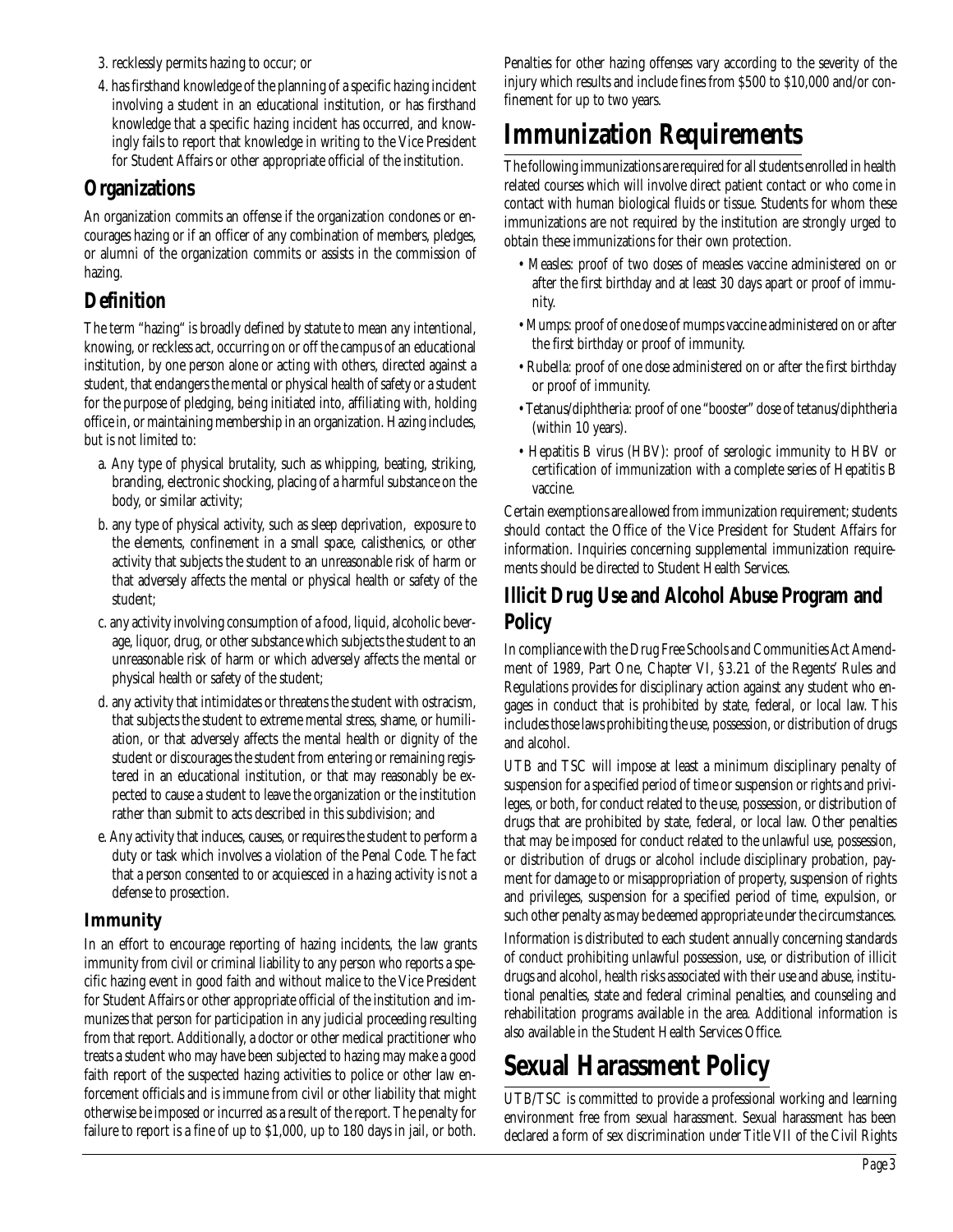Act of 1964, and Title IX of the Civil Rights Act of 1972 and the Texas Commission on Human Rights Act. UTB/TSC maintains a strict policy prohibiting unlawful harassment of any kind including sexual harassment. Any person who engages in such conduct will be subject to disciplinary action, including termination.

## **Sexual Harassment**

The unwelcome sexual advances, requests for sexual favors, verbal and written comments, or physical conduct of a sexual nature that may constitute sexual harassment when such conduct:

- is made, either explicitly or implicitly, a term or condition of instruction, employment, participation in a university activity; or
- is used to be a basis for evaluation in making academic or personnel decisions affecting an individual; or

– creates an intimidating, hostile, or offensive university environment.

In addition to the above definition, sexual harassment may include and is not limited to the following:

- Unwelcome sexual flirtations, advances or propositions.
- Verbal remarks of a sexual nature (whether directed to an individual or a group, including sexually explicit or offensive jokes.
- Graphic or degrading verbal or written comments of a sexual nature about an individual or the individual's appearance.
- Suggestive or unwelcome physical contact.
- Physical assault.

Sexual harassment is not limited by gender of either party, nor by superior-subordinate relationships. This policy is applicable to all employees, faculty and students of UTB/TSC.

All sexual harassment complaints are filed with the Office of the Vice President for Business Affairs, located at Tandy Hall #109. Procedures for filing complaints are found in the Handbook of Operating Procedures, §3.3, page 2 of 6.

## **Consensual Relationships**

Consensual relationships that result in Sexual Harassment is found in the HOOP, §3.5, page 1 of 2, which prohibits such relationships between faculty or staff members in positions of authority with their subordinates or their students.

Reporting inappropriate consensual relationships that contain elements of sexual harassment are reported to the EEO Officer. Consensual relationships not resulting in sexual harassment involving students are reported to the Vice President of Student Affairs.

## **Sexual Offense**

Sexual offense is found in the HOOP, §3.6, page 1 of 5, and may be found at the Library. This section applies to complaints of sexual assault by any member of the UTB/TSC community against any other member, including students, staff members, and faculty. Complaints involving sexual assault that are not of a sexual harassment nature are reported to Campus Police, the Brownsville Police Department, or the Office of the Vice President for Student Affairs. Services such as pre-complaint counseling are available for students in the Counseling and Guidance Center.

## **Review**

This policy shall be reviewed annually by the Vice President for Business Affairs/EEO/AA.

# **Religious Holy Days**

The institution will allow a student who is absent from classes for the observance of a religious holy day to take an examination or complete an assignment scheduled for that day within a reasonable time after the absence if, not later than the 15th day after the first day of the semester, the student notifies the instructor of each class the student has scheduled on that date that the student will be absent for a religious holy day. "Religious holy day" means a holy day observed by a religion whose places of worship are exempt from property taxation under § 11.20, Tax Code.

The student's notification must be in writing and must be delivered by the student personally to the instructor of each class, with receipt of the notification acknowledged and dated by the instructor or by certified mail, return receipt requested, addressed to the instructor of each class.

## **Solicitation Policy**

Part One, Chapter VI, §6.6 of the Regents' Rules and Regulations states that no solicitation shall be conducted on the grounds, sidewalks, or streets of the UTB/TSC campus, except by the agents, servants, or employees of this institution acting in the course and scope of their employment, or by the Student Government Association, or by a registered student, faculty, or staff organization of UTB/TSC. Such solicitation must adhere to the following rules:

- Academic or institutional programs being carried on in the buildings shall not be disturbed or interfered with.
- The free and unimpeded flow of pedestrian or vehicular traffic on sidewalks and streets and at places of ingress and egress to and from campus buildings shall not be interrupted.
- The person(s) being solicited shall not be harassed, embarrassed or intimidated.

Non-University groups, individuals or associations are not permitted to solicit, distribute, or circulate any petition, handbill, or other literature in University buildings or on the grounds.

Newspaper vending is permitted only in the areas designated in advance by the President or his delegate. Any request for other

newspapers or additional distribution areas should be directed in writing to the Vice President for Business Affairs.

Prior authorization to conduct solicitations or distribution of materials on campus by registered student organizations or by registered faculty or staff organizations must be obtained through the Office of the Vice President for Student Affairs (student organizations) or through the Office of the Vice President for Business Affairs (faculty or staff organizations). Persons desiring to conduct solicitations or to distribute materials strictly for personal reasons or for personal profit or gain will under no circumstances be granted permission to do so.

Any violation of the above policy should be reported to the Office of the Vice President for Business Affairs.

## **Student Right-to-Know Act and Campus Security Act**

In compliance with the Student Right-to-Know and Campus Security Act (the Act) 20 U.S Sections 1092 (a), (e) and (f), as amended, the university collects specified information on campus crime statistics, campus security policies, and institutional completion or graduation rates. Pursuant to the